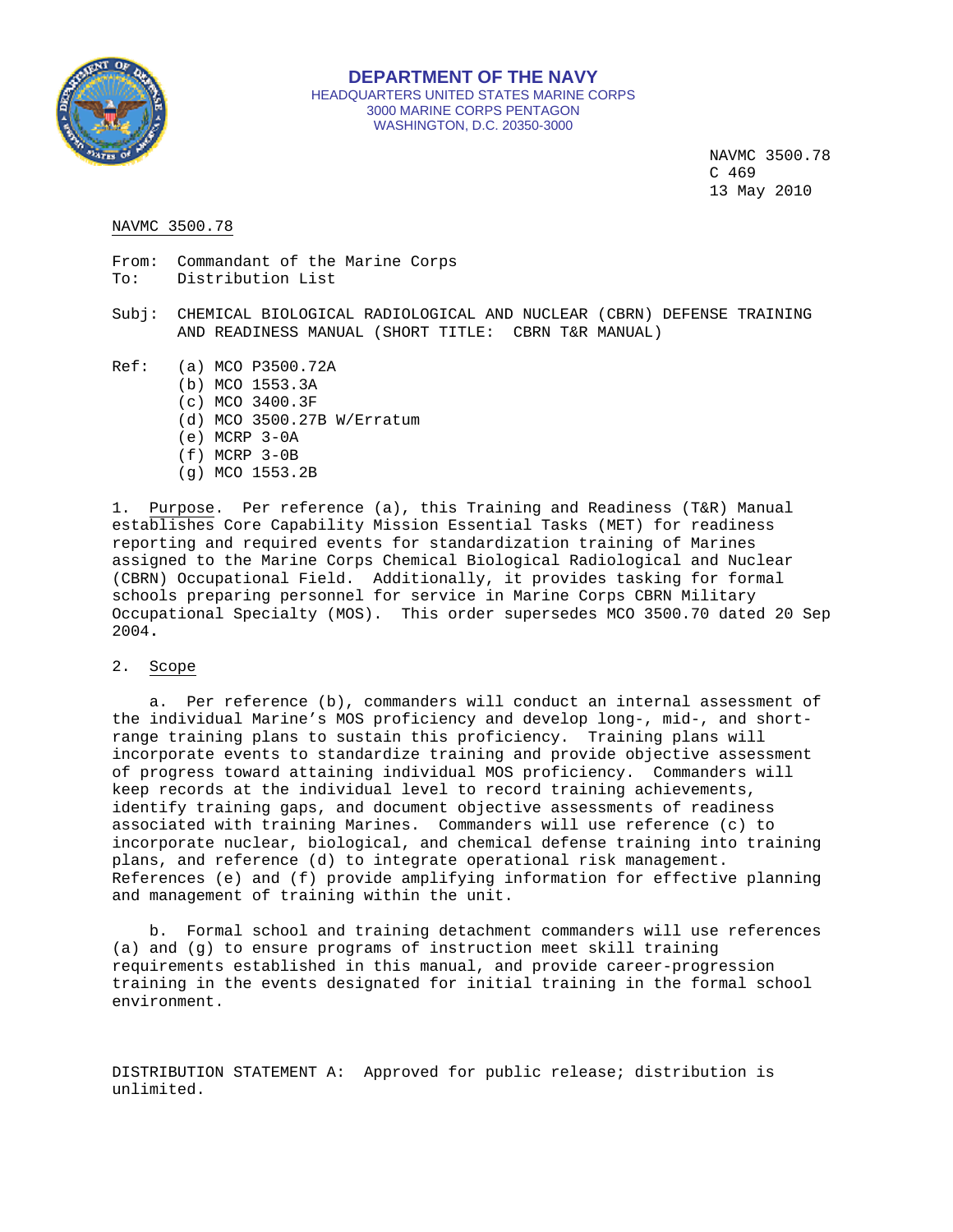3. Information. CG, TECOM will update this T&R Manual as necessary to provide current and relevant training standards to commanders, and to ensure a current ITS is available for use. All questions pertaining to the Marine Corps Ground T&R Program and Unit Training Management should be directed to: Commanding General, TECOM (Ground Training Branch C 469), 1019 Elliot Road, Quantico, VA 22134.

4. Command. This manual is applicable to the Marine Corps Total Force.

5. Certification. Reviewed and approved this date.



Distribution: PCN 10031979900

 Copy to: 7000260 (2) 8145001 (1)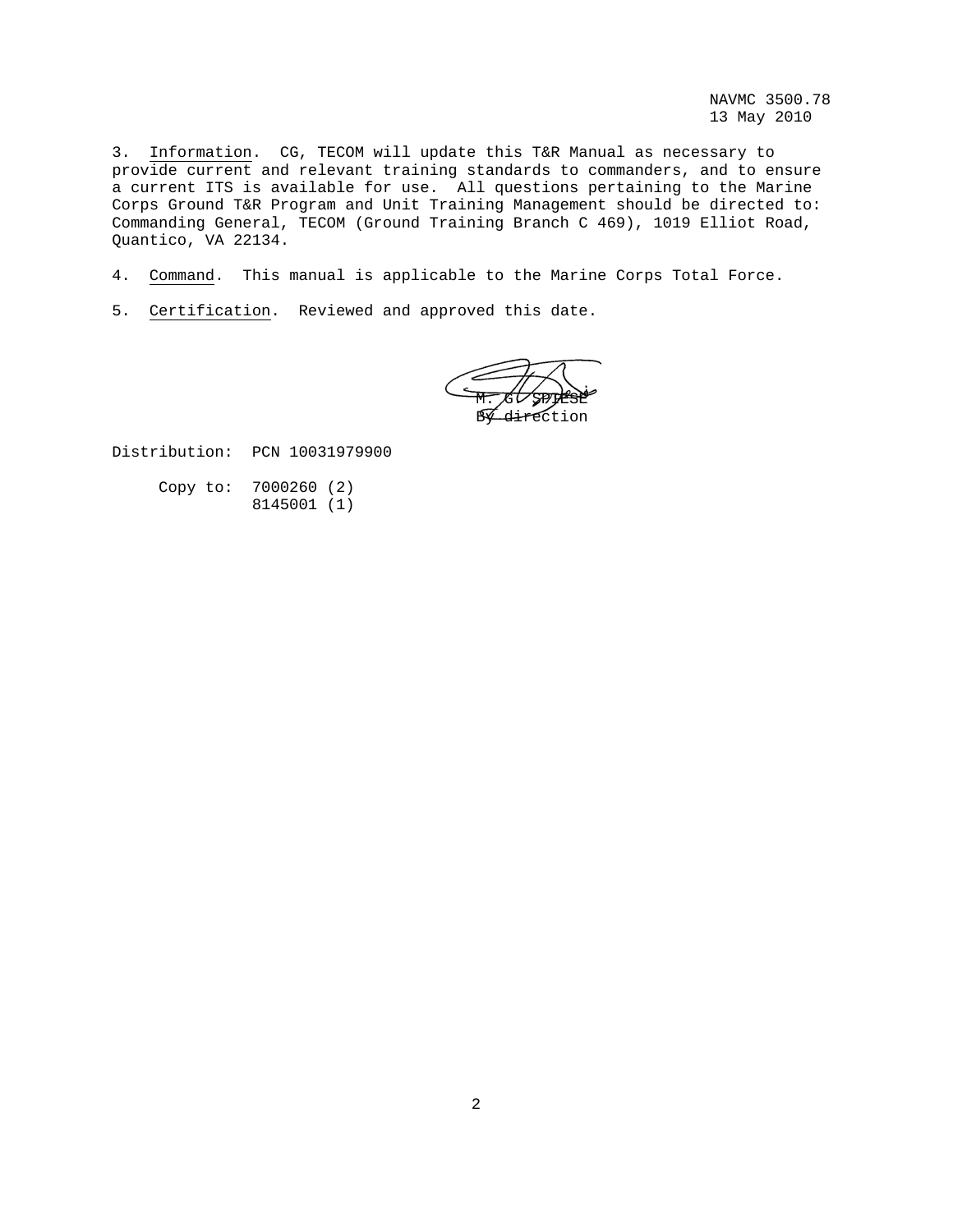# LOCATOR SHEET

# Subj: CHEMICAL BIOLOGICAL RADIOLOGICAL AND NUCLEAR (CBRN) DEFENSE TRAINING AND READINESS MANUAL (SHORT TITLE: CBRN T&R MANUAL)

Location: \_\_\_\_\_\_\_\_\_\_\_\_\_\_\_\_\_\_\_\_\_\_\_\_\_\_\_\_\_\_\_\_\_\_\_\_\_\_\_\_\_\_\_\_\_\_\_\_\_\_\_\_\_\_\_\_\_\_\_\_\_

(Indicate location(s) of copy(ies) of this Manual)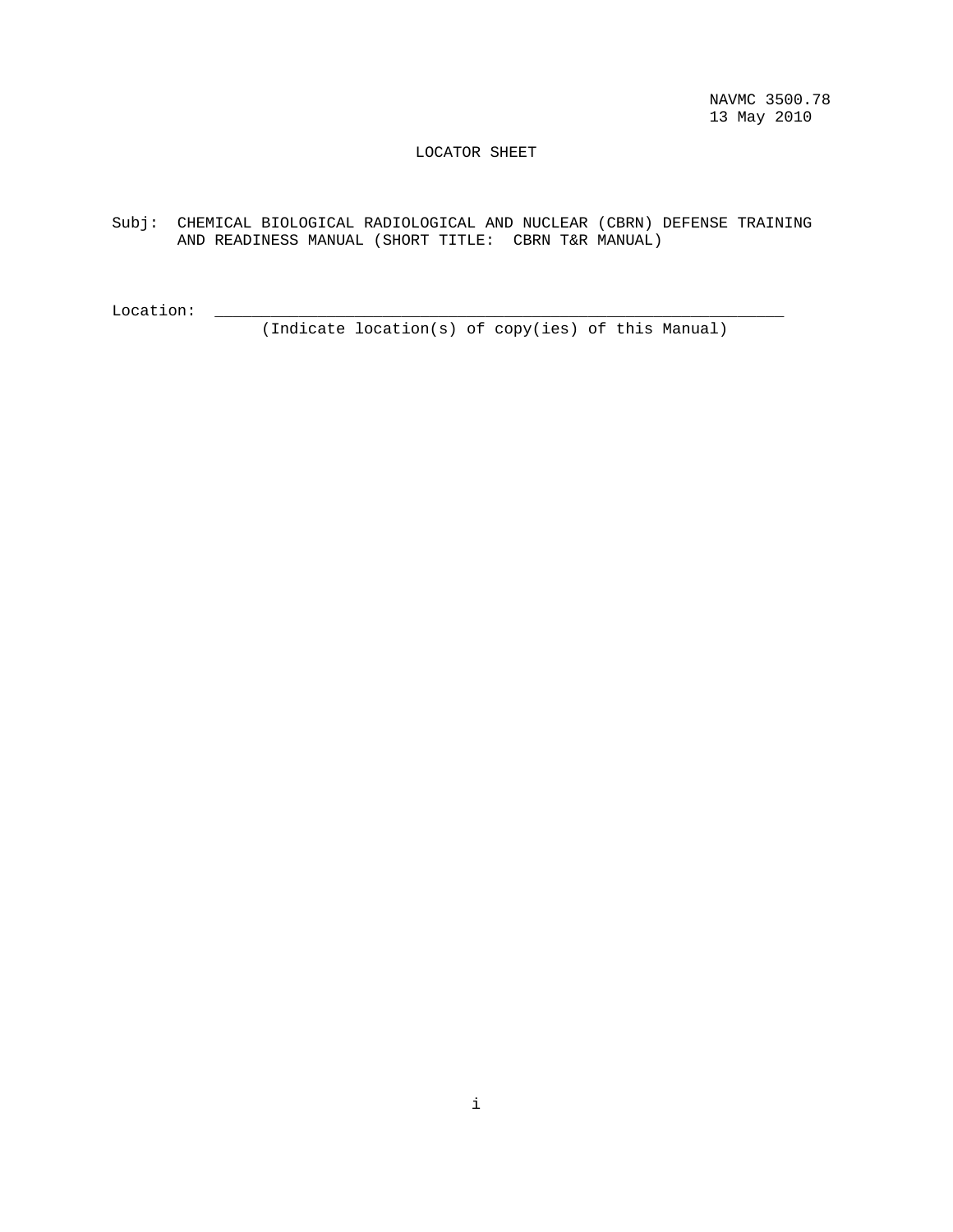# RECORD OF CHANGES

# Log completed change action as indicated

| Change | Date of | Date    | Signature of Person |
|--------|---------|---------|---------------------|
| Number | Change  | Entered | Incorporated Change |
|        |         |         |                     |
|        |         |         |                     |
|        |         |         |                     |
|        |         |         |                     |
|        |         |         |                     |
|        |         |         |                     |
|        |         |         |                     |
|        |         |         |                     |
|        |         |         |                     |
|        |         |         |                     |
|        |         |         |                     |
|        |         |         |                     |
|        |         |         |                     |
|        |         |         |                     |
|        |         |         |                     |
|        |         |         |                     |
|        |         |         |                     |
|        |         |         |                     |
|        |         |         |                     |
|        |         |         |                     |
|        |         |         |                     |
|        |         |         |                     |
|        |         |         |                     |
|        |         |         |                     |
|        |         |         |                     |
|        |         |         |                     |
|        |         |         |                     |
|        |         |         |                     |
|        |         |         |                     |
|        |         |         |                     |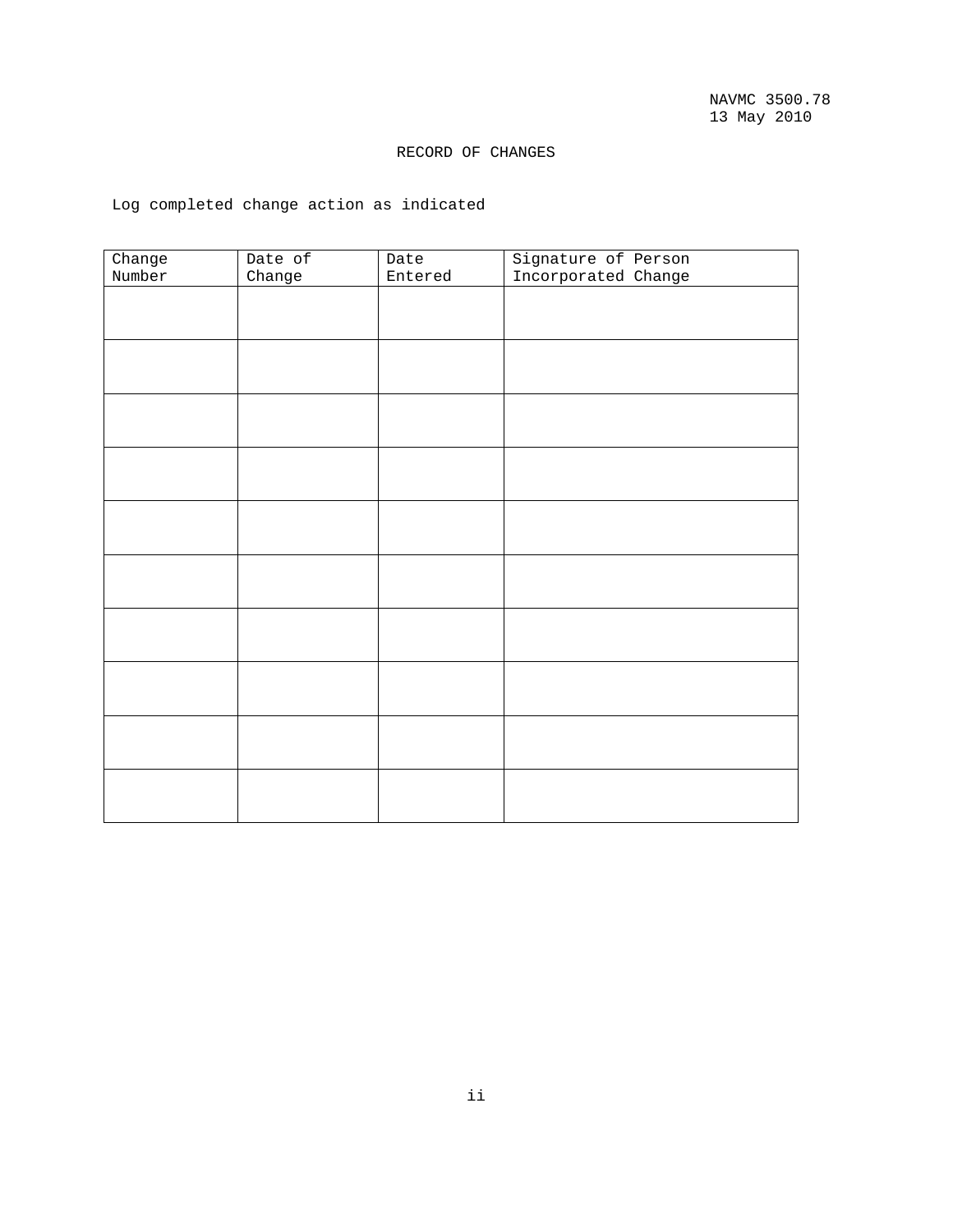# TABLE OF CONTENTS

# CHAPTER

|          |  |  |  |  |  |  |  |  |  | 1. OVERVIEW |                                 |  |
|----------|--|--|--|--|--|--|--|--|--|-------------|---------------------------------|--|
|          |  |  |  |  |  |  |  |  |  |             | 2. MOS 5700 COLLECTIVE EVENTS   |  |
|          |  |  |  |  |  |  |  |  |  |             | $3.$ MOS 5711 INDIVIDUAL EVENTS |  |
|          |  |  |  |  |  |  |  |  |  |             | 4. MOS 5702 INDIVIDUAL EVENTS   |  |
| APPENDIX |  |  |  |  |  |  |  |  |  |             |                                 |  |

|  |  |  |  |  |  |  |  |  | A. ACRONYMS AND ABBREVIATIONS |
|--|--|--|--|--|--|--|--|--|-------------------------------|
|  |  |  |  |  |  |  |  |  | B. TERMS AND DEFINITIONS      |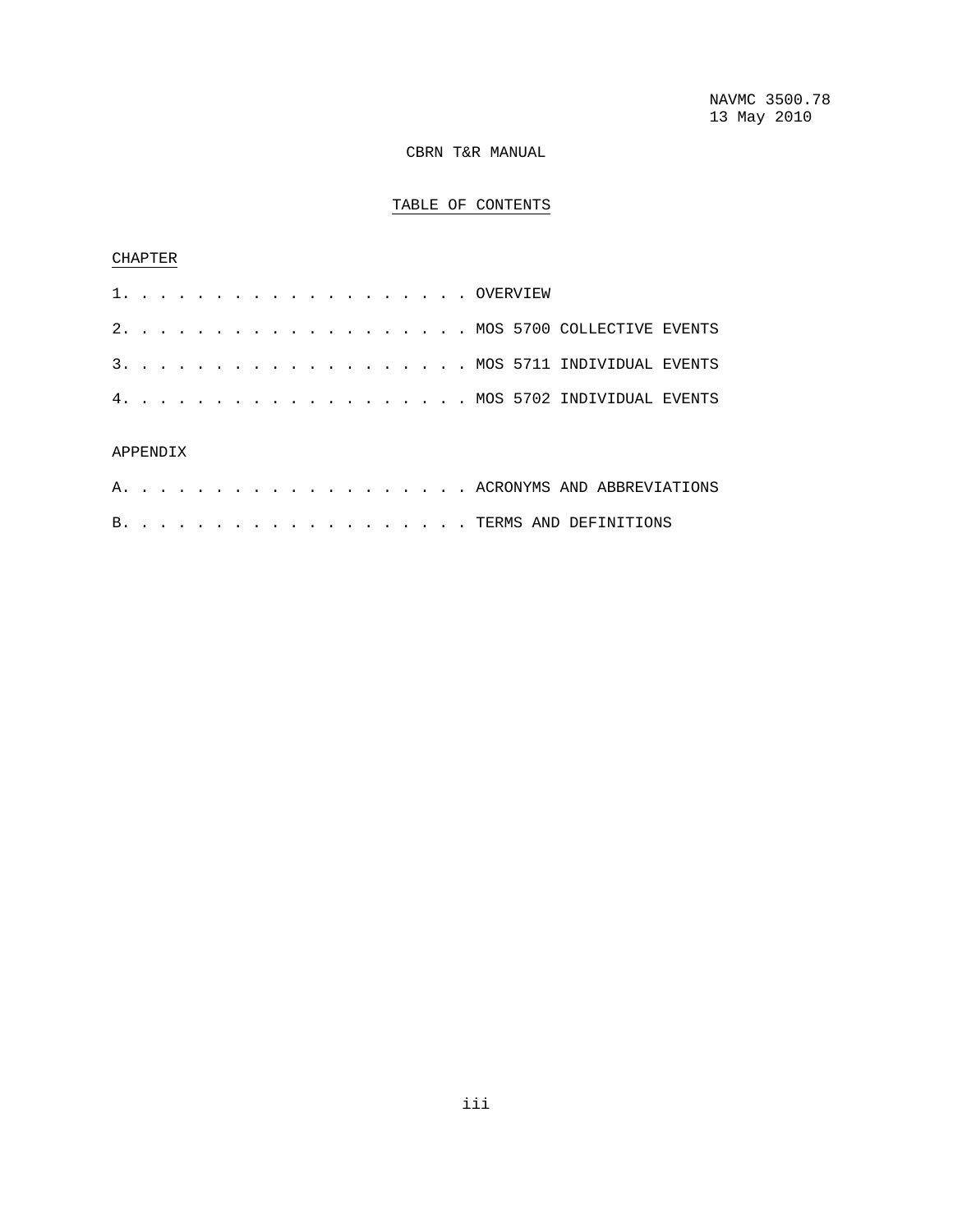# CHAPTER 1

# OVERVIEW

|                                                              | PARAGRAPH | PAGE     |
|--------------------------------------------------------------|-----------|----------|
| INTRODUCTION                                                 | 1001      | $1 - 2$  |
| UNIT TRAINING.                                               | 1002      | $1 - 2$  |
| UNIT TRAINING MANAGEMENT.                                    | 1003      | $1 - 3$  |
| SUSTAINMENT AND EVALUATION OF TRAINING.                      | 1004      | $1 - 4$  |
| ORGANIZATION.                                                | 1005      | $1 - 4$  |
| T&R EVENT CODING.                                            | 1006      | $1 - 5$  |
| COMBAT READINESS PERCENTAGE.                                 | 1007      | $1 - 5$  |
| EVALUATION-CODED (E-CODED) EVENTS.                           | 1008      | $1 - 6$  |
| CRP CALCULATION $\cdots$ $\cdots$ $\cdots$ $\cdots$ $\cdots$ | 1009      | $1 - 6$  |
| T&R EVENT COMPOSITION                                        | 1010      | $1 - 7$  |
|                                                              | 1011      | $1 - 9$  |
|                                                              | 1012      | $1 - 9$  |
| OPERATIONAL RISK MANAGEMENT (ORM)                            | 1013      | $1 - 10$ |
| MARINE CORPS GROUND T&R PROGRAM                              | 1014      | $1 - 10$ |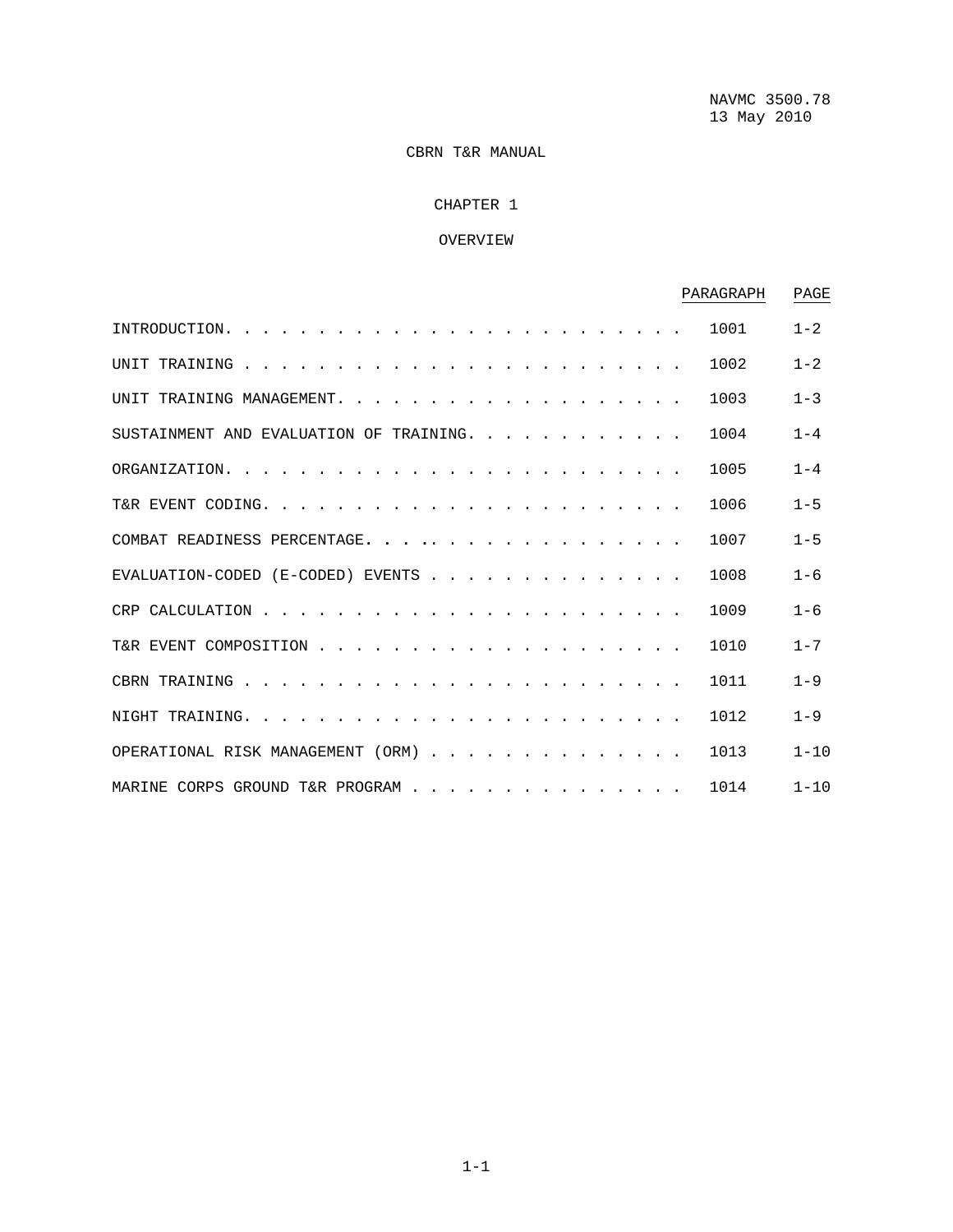#### CHAPTER 1

OVERVIEW

#### **1001. INTRODUCTION**

1. The T&R Program is the Corps' primary tool for planning, conducting and evaluating training and assessing training readiness. Subject matter experts (SME) from the operating forces developed core capability Mission Essential Task Lists (METL) for ground communities derived from the Marine Corps Task List (MCTL). T&R Manuals are built around these METLs and all events contained in T&R manuals relate directly to this METL. This comprehensive T&R Program will help to ensure the Marine Corps continues to improve its combat readiness by training more efficiently and effectively. Ultimately, this will enhance the Marine Corps' ability to accomplish real-world missions.

2. The T&R Manual contains the individual and collective training requirements to prepare units to accomplish their combat mission. The T&R Manual is not intended to be an encyclopedia that contains every minute detail of how to accomplish training. The T&R Manual is a fundamental tool for commanders to build and maintain unit combat readiness. Using this tool, leaders can construct and execute an effective training plan that supports the unit's METL. More detailed information on the Marine Corps Ground T&R Program is found in reference (a).

3. The CBRN T&R Manual is designed for 5711s and 5702s assigned to units providing the Marine Air-Ground task Force (MAGTF), Joint Task Force (JTF), Combatant Commanders, and Coalition Forces with CBRN operational capabilities in support of OPLANS, CONPLANS, and named operations. This manual focuses on individual and collective tasks performed or supervised by CBRN personnel in the performance of CBRN Mission Essential Tasks. The manual is not intended to be used as a stand-alone document. CBRN officers and specialists use this manual in conjunction with the references for each individual and collective event to train CBRN personnel and units to conduct operations in a CBRN environment.

## **1002. UNIT TRAINING**

1. The training of Marines to perform as an integrated unit in combat lies at the heart of the T&R program. Unit and individual readiness are directly related. Individual training and the mastery of individual core skills serve as the building blocks for unit combat readiness. A Marine's ability to perform critical skills required in combat is essential. However, it is not necessary to have all individuals within a unit fully trained in order for that organization to accomplish its assigned tasks. Manpower shortfalls, temporary assignments, leave, or other factors outside the commander's control, often affect the ability to conduct individual training. During these periods, unit readiness is enhanced if emphasis is placed on the individual training of Marines on-hand. Subsequently, these Marines will be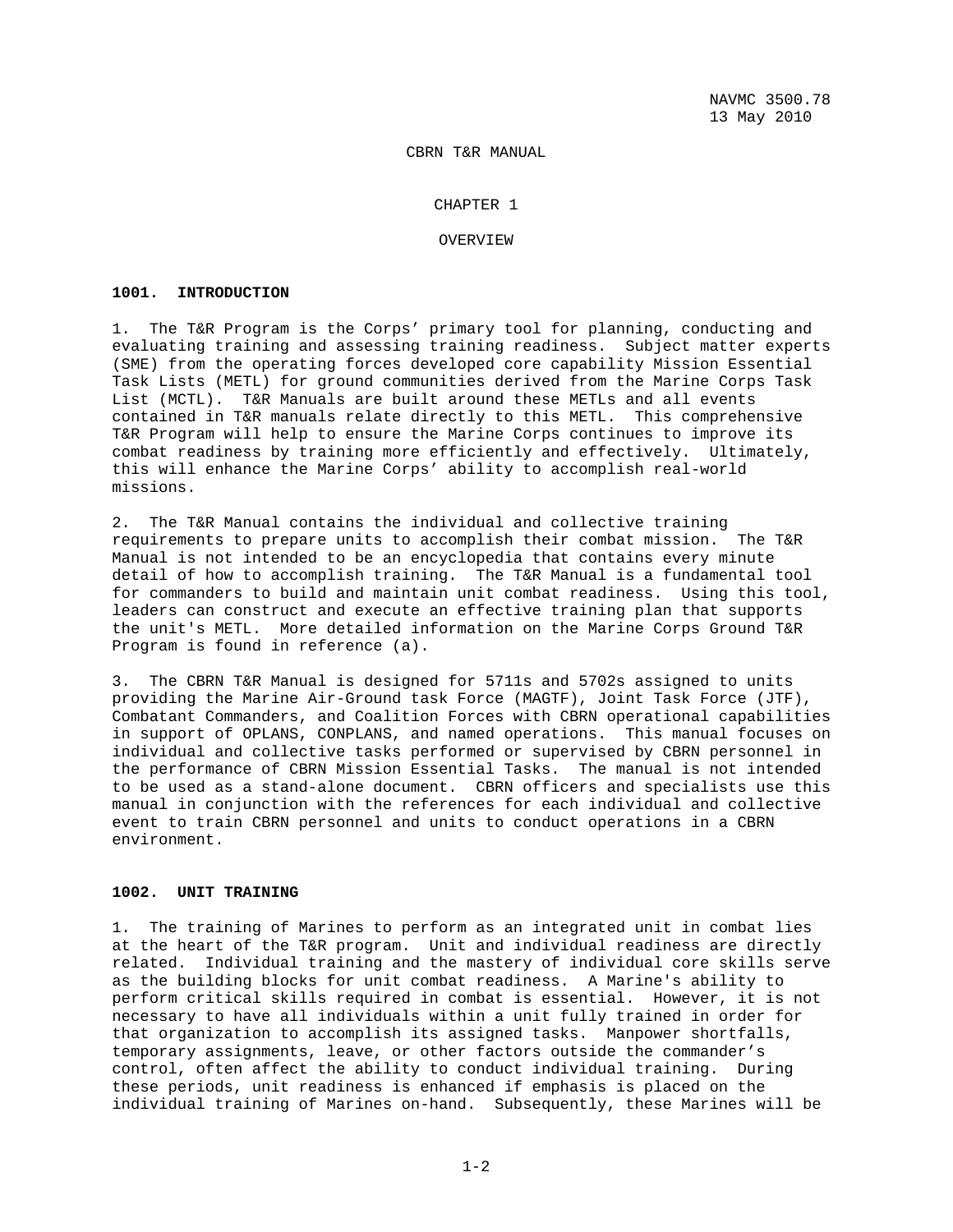mission ready and capable of executing as part of a team when the full complement of personnel is available.

2. Commanders will ensure that all tactical training is focused on their combat mission. The T&R Manual is a tool to help develop the unit's training plan. In most cases, unit training should focus on achieving unit proficiency in the core capabilities METL. However, commanders will adjust their training focus to support METLs associated with a major OPLAN/CONPLAN or named operation as designated by their higher commander and reported accordingly in the Defense Readiness Reporting System (DRRS). Tactical training will support the METL in use by the commander and be tailored to meet T&R standards. Commanders at all levels are responsible for effective combat training. The conduct of training in a professional manner consistent with Marine Corps standards cannot be over emphasized.

3. Commanders will provide personnel the opportunity to attend formal and operational level courses of instruction as required by this Manual. Attendance at all formal courses must enhance the warfighting capabilities of the unit as determined by the unit commander.

# **1003. UNIT TRAINING MANAGEMENT**

1. Unit Training Management (UTM) is the application of the Systems Approach to Training (SAT) and the Marine Corps Training Principles. This is accomplished in a manner that maximizes training results and focuses the training priorities of the unit in preparation for the conduct of its wartime mission.

2. UTM techniques, described in references (b) and (e), provide commanders with the requisite tools and techniques to analyze, design, develop, implement, and evaluate the training of their unit. The Marine Corps Training Principles, explained in reference (b), provide sound and proven direction and are flexible enough to accommodate the demands of local conditions. These principles are not inclusive, nor do they guarantee success. They are guides that commanders can use to manage unit-training programs. The Marine Corps training principles are:

- Train as you fight
- Make commanders responsible for training
- Use standards-based training
- Use performance-oriented training
- Use mission-oriented training
- Train the MAGTF to fight as a combined arms team
- Train to sustain proficiency
- Train to challenge

3. To maintain an efficient and effective training program, leaders at every level must understand and implement UTM. Guidance for UTM and the process for establishing effective programs are contained in references (a) through (g).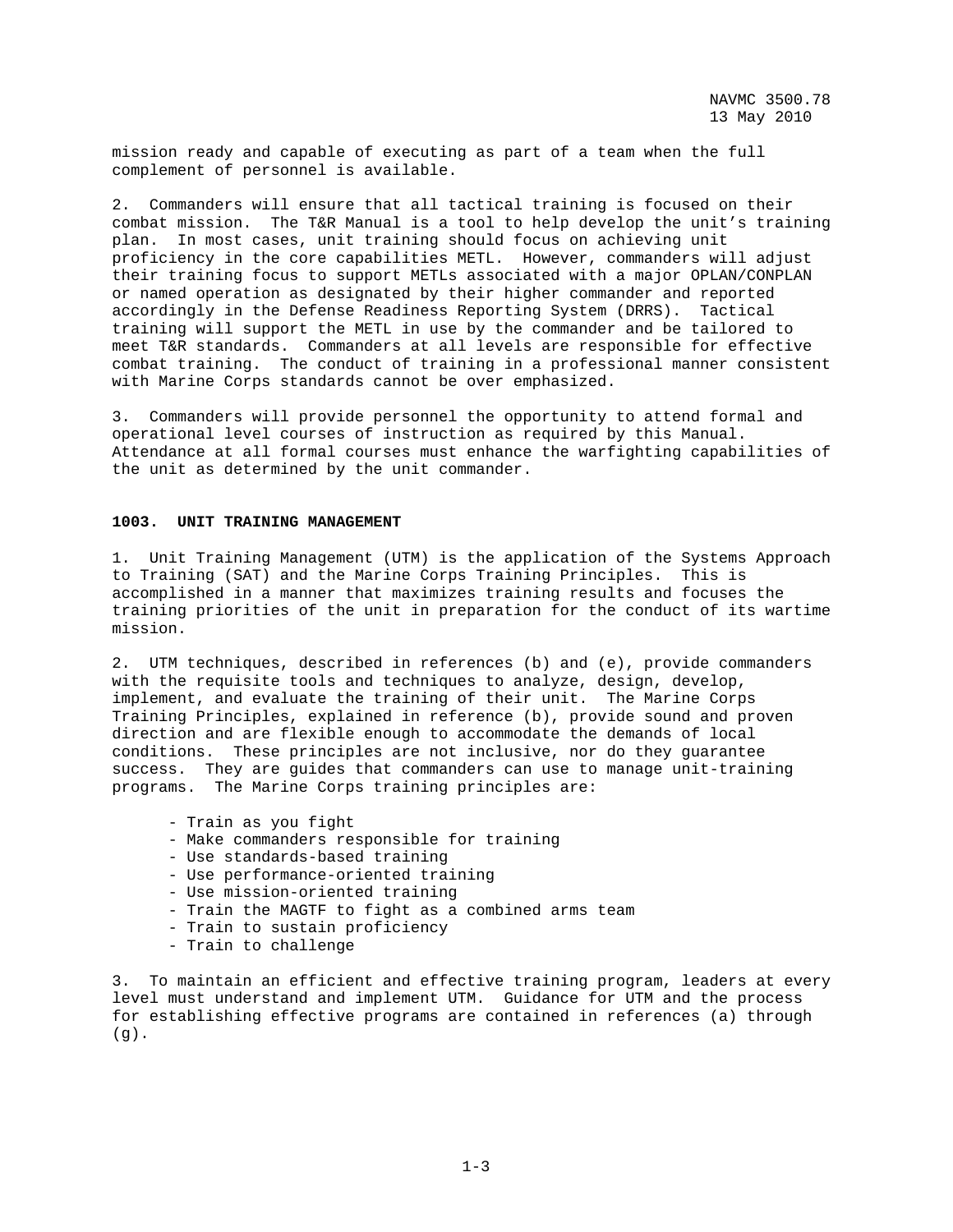# **1004. SUSTAINMENT AND EVALUATION OF TRAINING**

1. The evaluation of training is necessary to properly prepare Marines for combat. Evaluations are either formal or informal, and performed by members of the unit (internal evaluation) or from an external command (external evaluation).

2. Marines are expected to maintain proficiency in the training events for their MOS at the appropriate grade or billet to which assigned. Leaders are responsible for recording the training achievements of their Marines. Whether it involves individual or collective training events, they must ensure proficiency is sustained by requiring retraining of each event at or before expiration of the designated sustainment interval. Performance of the training event, however, is not sufficient to ensure combat readiness. Leaders at all levels must evaluate the performance of their Marines and the unit as they complete training events, and only record successful accomplishment of training based upon the evaluation. The goal of evaluation is to ensure that correct methods are employed to achieve the desired standard, or the Marines understand how they need to improve in order to attain the standard. Leaders must determine whether credit for completing a training event is recorded if the standard was not achieved. While successful accomplishment is desired, debriefing of errors can result in successful learning that will allow ethical recording of training event completion. Evaluation is a continuous process that is integral to training management and is conducted by leaders at every level and during all phases of planning and the conduct of training. To ensure training is efficient and effective, evaluation is an integral part of the training plan. Ultimately, leaders remain responsible for determining if the training was effective.

3. The purpose of formal and informal evaluation is to provide commanders with a process to determine a unit's/Marine's proficiency in the tasks that must be performed in combat. Informal evaluations are conducted during every training evolution. Formal evaluations are often scenario-based, focused on the unit's METs, based on collective training standards, and usually conducted during higher-level collective events. References (a) and (g) provide further guidance on the conduct of informal and formal evaluations using the Marine Corps Ground T&R Program.

# **1005. ORGANIZATION**

1. T&R Manuals are organized in one of two methods: unit-based or community-based. Unit-based T&R Manuals are written to support a type of unit (Infantry, Artillery, Tanks, etc.) and contain both collective and individual training standards. Community-based are written to support an Occupational Field, a group of related Military Occupational Specialties (MOSs), or billets within an organization (CBRN, EOD, Intel, etc.), and usually only contain individual training standards. T&R Manuals are comprised of chapters that contain collective training standards (CTS) and individual training standards (ITS) for each MOS, billet, etc.

2. The CBRN T&R Manual is a community-based manual comprised of three chapters. Chapter 2 contains collective events. Chapter 3 contains individual events for MOS 5711 and Chapter 4 contains individual events for MOS 5702.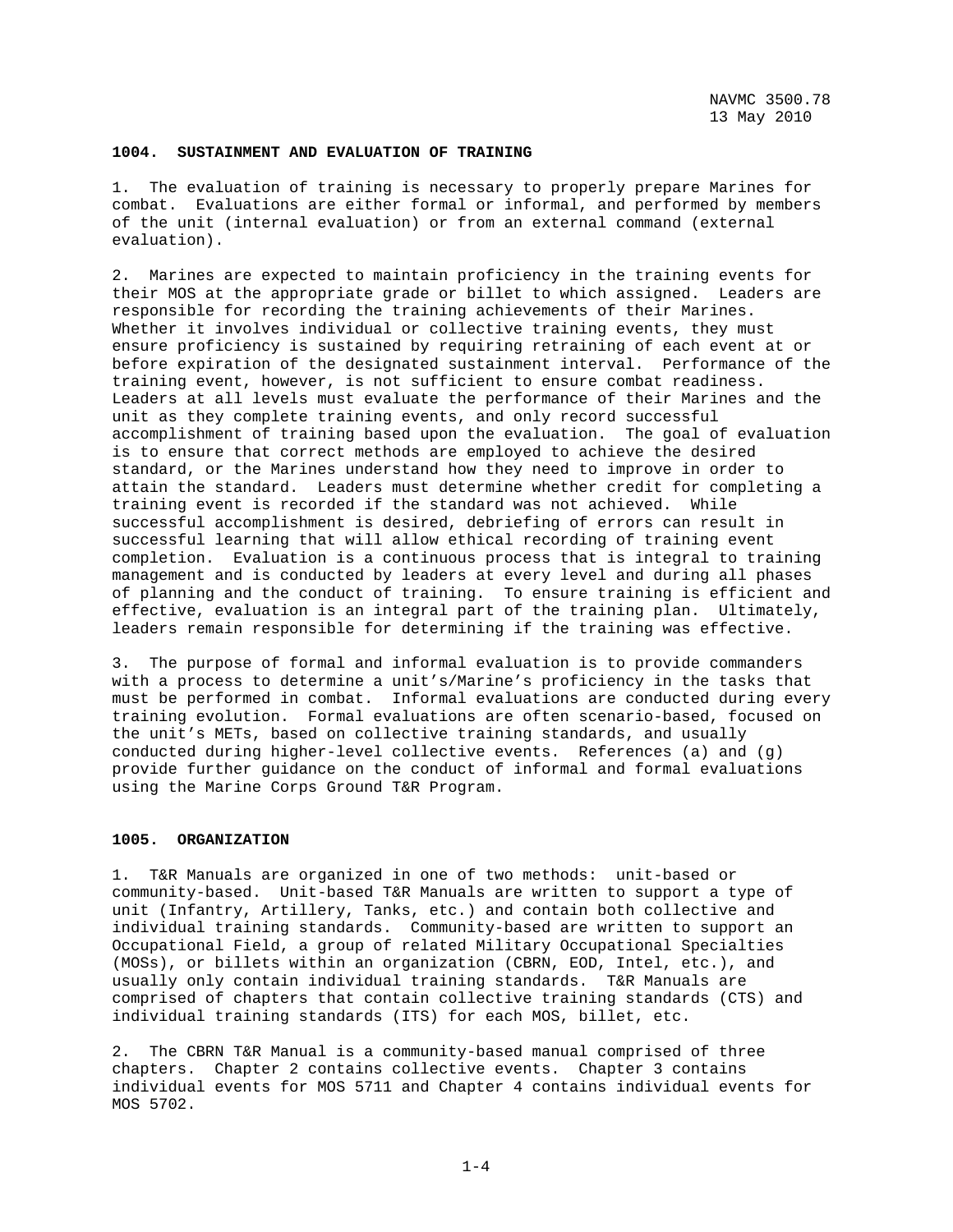# **1006. T&R EVENT CODING**

1. T&R events are coded for ease of reference. Each event has a 4-3-4-digit identifier. The first four digits are referred to as a "community" and represent the MOS (5711 or 5702). Events using "5700" are for both 5702s and 5711s, aligned to support collective events. The second three digits represent the functional or duty area (SHP, SNS, SHD, SUS, CCM, TRG, EQP, and ADM). The last four digits represent the level and sequence of the event. Figures 1 and 2 depict CBRN T&R levels and a sample CBRN T&R event. Event levels are categorized as 1000-level, 2000-level, and so on. 1000-level events are individual core skills taught at entry-level formal school. 2000 level events are core-plus skills taught during managed on the job training (MOJT) in the operating forces or at follow-on schools. 3000-level events are the lowest level collective core-plus skills. These events are performed by two or more CBRN individuals, or performed by one 57XX individual supervising non-CBRN individuals, teams, squads and units up to the battalion during CBRN operations. These events may also be performed under the supervision of a 5702 or 5711 staff noncommissioned officer. Generally, these events are performed from Battalion up to the MEF level in support of the MAGTF. 4000-level events are currently the highest level CBRN events and are performed above the MEF level (e.g., in support of JTF/coalition forces). These events usually all under the cognizance of a CBRN officer or senior staff noncommissioned officer and involve integrating CBRN operational capabilities and advising high-level staffs.

2. The T&R levels are illustrated in Figure 1. An example of the T&R coding used in this Manual is shown in Figure 2.



Figure 1: T&R Event Levels



Figure 2: T&R Event Coding

# **1007. COMBAT READINESS PERCENTAGE**

1. The Marine Corps Ground T&R Program includes processes to assess readiness of units and individual Marines. Every unit in the Marine Corps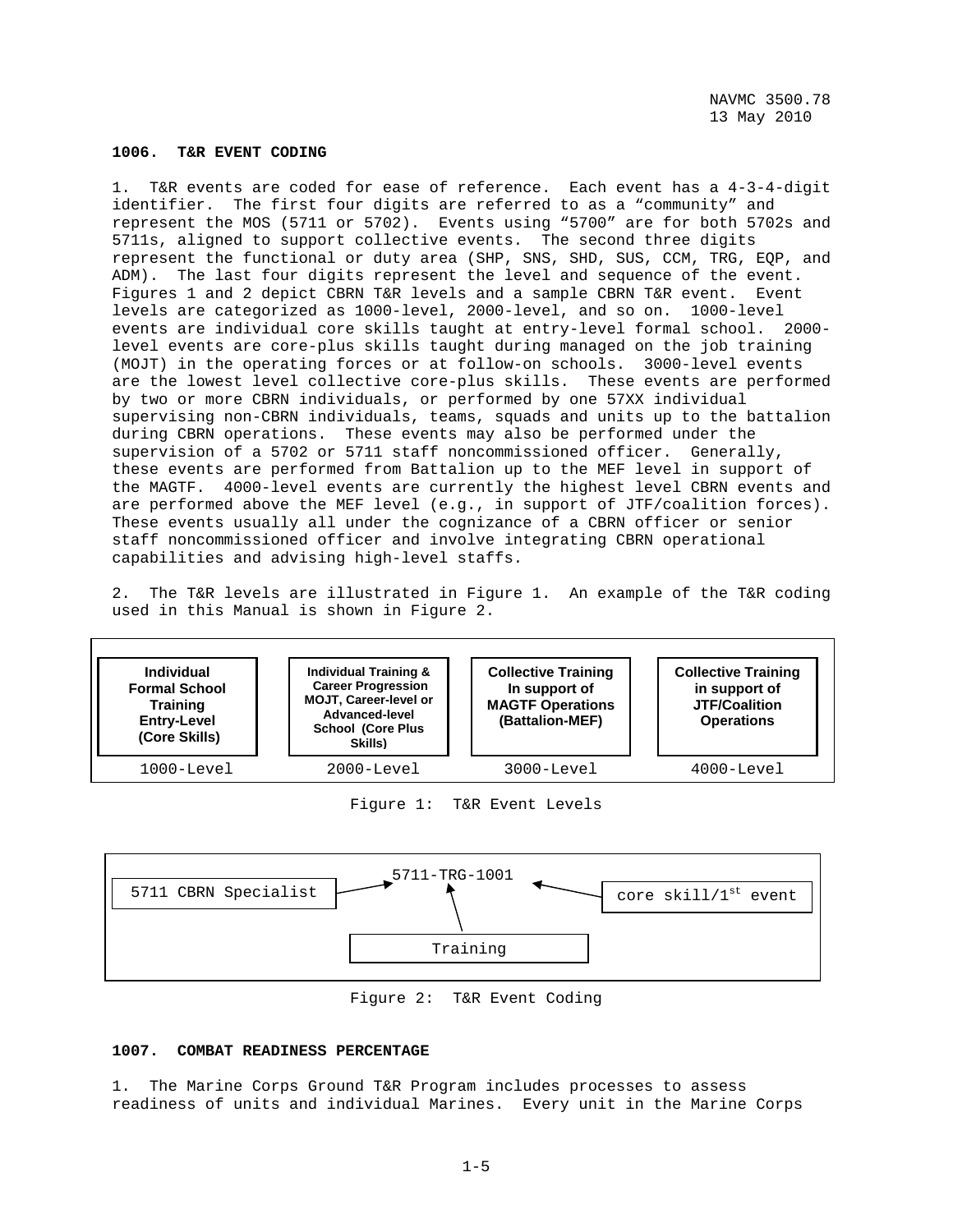maintains a basic level of readiness based on the training and experience of the Marines in the unit. Even units that never trained together are capable of accomplishing some portion of their missions. Combat readiness assessment does not associate a quantitative value for this baseline of readiness, but uses a "Combat Readiness Percentage", as a method to provide a concise descriptor of the recent training accomplishments of units and Marines.

2. Combat Readiness Percentage (CRP) is the percentage of required training events that a unit or Marine accomplishes within specified sustainment intervals.

3. Unit combat readiness is assessed as a percentage of the successfully completed and current (within sustainment interval) key training events called "Evaluation-Coded" (E-Coded) Events. E-Coded Events and unit CRP calculation are described in follow-on paragraphs. CRP achieved through the completion of E-Coded Events is directly relevant to readiness assessment in DRRS.

4. Individual combat readiness is assessed as the percentage of required individual events in which a Marine is current. This translates as the percentage of training events for his/her MOS and grade (or billet) that the Marine successfully completes within the directed sustainment interval. Individual skills are developed through a combination of 1000-level training (entry-level formal school courses), individual on-the-job training in 2000 level events, and follow-on formal school training. Skill proficiency is maintained by retraining in each event per the specified sustainment interval.

# **1008. EVALUATION-CODED (E-CODED) EVENTS**

1. Unit-type T&R Manuals can contain numerous unit events, some for the whole unit and others for integral parts that serve as building blocks for training. To simplify training management and readiness assessment, only collective events that are critical components of a mission essential task (MET), or key indicators of a unit's readiness, are used to generate CRP for a MET. These critical or key events are designated in the T&R Manual as Evaluation-Coded (E-Coded) events. Formal evaluation of unit performance in these events is recommended because of their value in assessing combat readiness. Only E-Coded events are used to calculate CRP for each MET.

2. The use of a METL-based training program allows the commander discretion in training. This makes the T&R Manual a training tool rather than a prescriptive checklist.

#### **1009. CRP CALCULATION**

1. Collective training begins at the 3000 level (team, crew or equivalent). Unit training plans are designed to accomplish the events that support the unit METL while simultaneously sustaining proficiency in individual core skills. These collective events are E-Coded and the only events that contribute to unit CRP. This is done to assist commanders in prioritizing the training toward the METL, taking into account resource, time, and personnel constraints.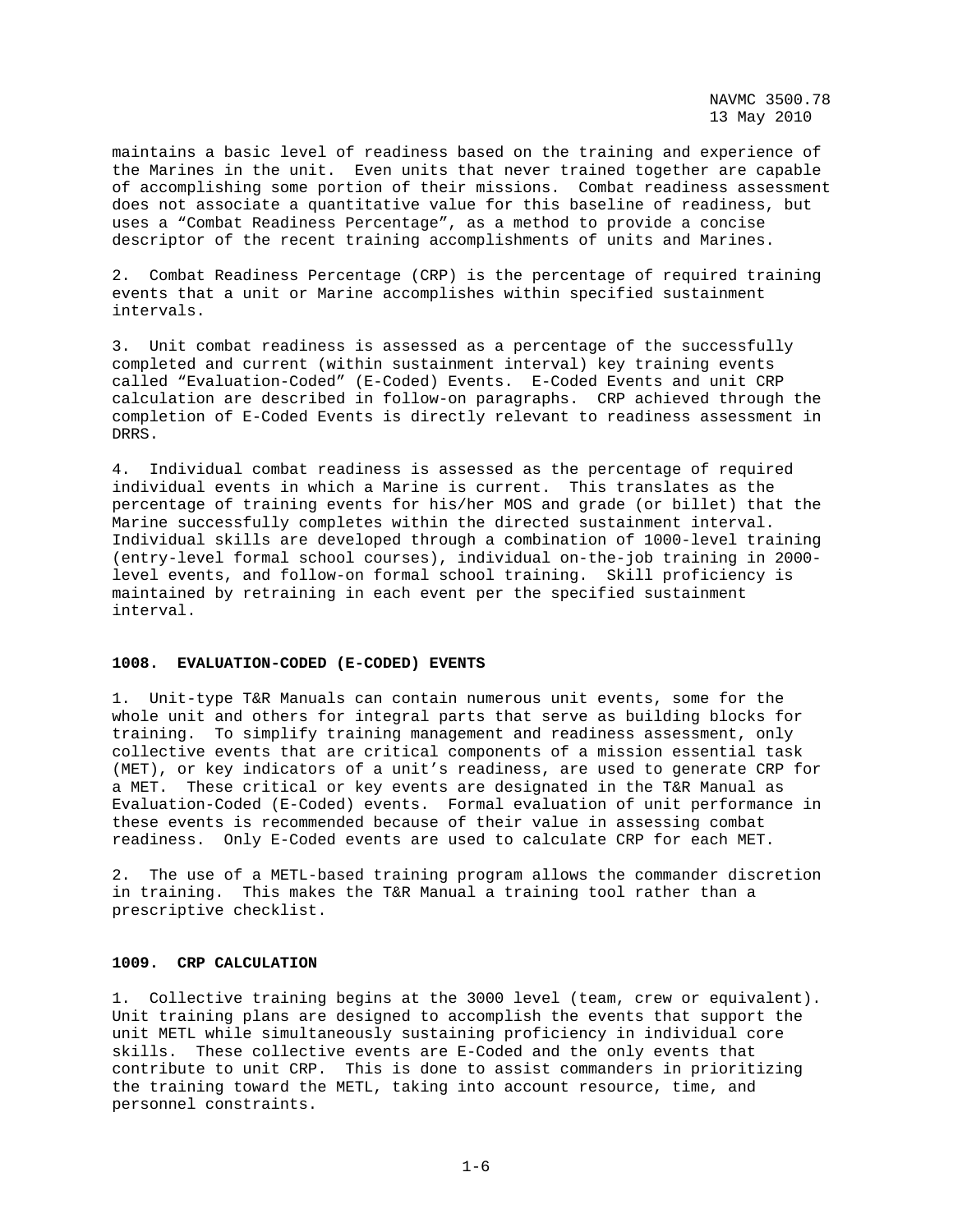2. Unit CRP increases after the completion of E-Coded events. The number of E-Coded events for the MET determines the value of each E-Coded event. For example, if there are 4 E-Coded events for a MET, each is worth 25% of MET CRP. MET CRP is calculated by adding the percentage of each completed and current (within sustainment interval) E-Coded training event. The percentage for each MET is calculated the same way and all are added together and divided by the number of METS to determine unit CRP. For ease of calculation, we will say that each MET has 4 E-Coded events, each contributing 25% towards the completion of the MET. If the unit has completed and is current on three of the four E-Coded events for a given MET, then they have completed 75% of the MET. The CRP for each MET is added together and divided by the number of METS to get unit CRP; unit CRP is the average of MET CRP.

For Example:

MET 1: 67% complete (2 of 3 E-Coded events trained) MET 6: 0% complete (0 of 1 E-Coded events trained) MET 7: 100% complete (1 of 1 E-Coded events trained)

To obtain unit CRP, simply add the CRP for each MET and divide by the number of METS:

MET CRP: 67 + 0 + 100 = 167 Unit CRP: 167 (total MET CRP)/3 (total number of METS) = 56%

#### **1010. T&R EVENT COMPOSITION**

1. This section explains each of the components of a T&R event. These items are included in all events in each T&R Manual.

 a. Event Code (see Sect 1006). The event code is a 4-4-4 character set. For individual training events, the first 4 characters represent the MOS (5702 or 5711). The second up to 4 digits represent the functional or duty area (SHP, SNS, SHD, SUS, CCM, TRG, EQP, and ADM). The third 4 characters are simply a numerical designator for the event.

b. Event Title. The event title is the name of the event.

 c. E-Coded. This is a "yes/no" category to indicate whether or not the event is E-Coded. If yes, the event contributes toward the CRP of the associated MET. The value of each E-Coded event is based on number of E-Coded events for that MET. Refer to paragraph 1008 for detailed explanation of E-Coded events.

 d. Sustainment Interval. This is the period, expressed in number of months, between evaluation or retraining requirements. Skills and capabilities acquired through the accomplishment of training events are refreshed at pre-determined intervals. It is essential that these intervals are adhered to in order to ensure Marines maintain proficiency.

 e. Billet. Individual training events may contain a list of billets within the community that are responsible for performing that event. This ensures that the billets expected tasks are clearly articulated and a Marine's readiness to perform in that billet is measured.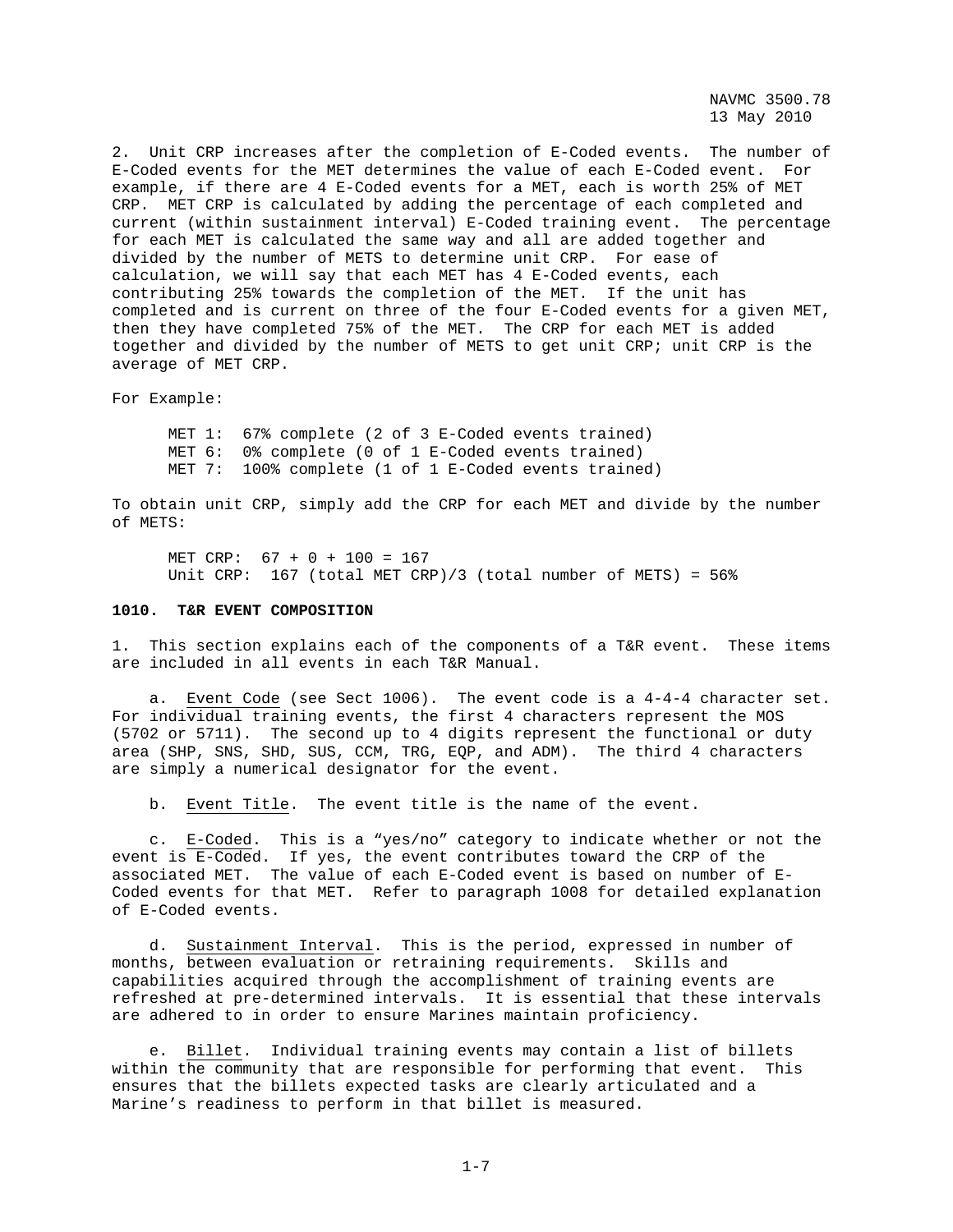f. Grade. Each individual training event will list the rank(s) at which Marines are required to learn and sustain the training event.

 g. Event Description. Provide a description of the event purpose, objectives, goals, and requirements. It is a general description of an action requiring learned skills and knowledge.

 h. Condition. Describe the condition(s), under which tasks are performed. Conditions are based on a "real world" operational environment. They indicate what is provided (equipment, materials, manuals, aids, etc.), environmental constraints, conditions under which the task is performed, and any specific cues or indicators to which the performer must respond. When resources or safety requirements limit the conditions, this is stated.

 i. Standard. The standard indicates the basis for judging effectiveness of the performance. It consists of a carefully worded statement that identifies the proficiency level expected when the task is performed. The standard provides the minimum acceptable performance parameters and is strictly adhered to. The standard for collective events is general, describing the desired end-state or purpose of the event. While the standard for individual events specifically describe to what proficiency level in terms of accuracy, speed, sequencing, quality of performance, adherence to procedural guidelines, etc., the event is accomplished.

 j. Event Components. Describe the actions composing the event and help the user determine what must be accomplished and to properly plan for the event.

 k. Prerequisite Events. Prerequisites are academic training or other T&R events that must be completed prior to attempting the task. They are lower-level events or tasks that give the individual/unit the skills required to accomplish the event. They can also be planning steps, administrative requirements, or specific parameters that build toward mission accomplishment.

 l. Chained Events. Collective T&R events are supported by lower-level collective and individual T&R events. This enables unit leaders to effectively identify subordinate T&R events that ultimately support specific mission essential tasks. When the accomplishment of any upper-level events, by their nature, result in the performance of certain subordinate and related events, the events are "chained." The completion of chained events will update sustainment interval credit (and CRP for E-Coded events) for the related subordinate level events.

 m. Related Events. Provides a list of all Individual Training Standards that support the event.

 n. References. The training references are utilized to determine task performance steps, grading criteria, and ensure standardization of training procedures. They assist the trainee in satisfying the performance standards, or the trainer in evaluating the effectiveness of task completion. References are also important to the development of detailed training plans.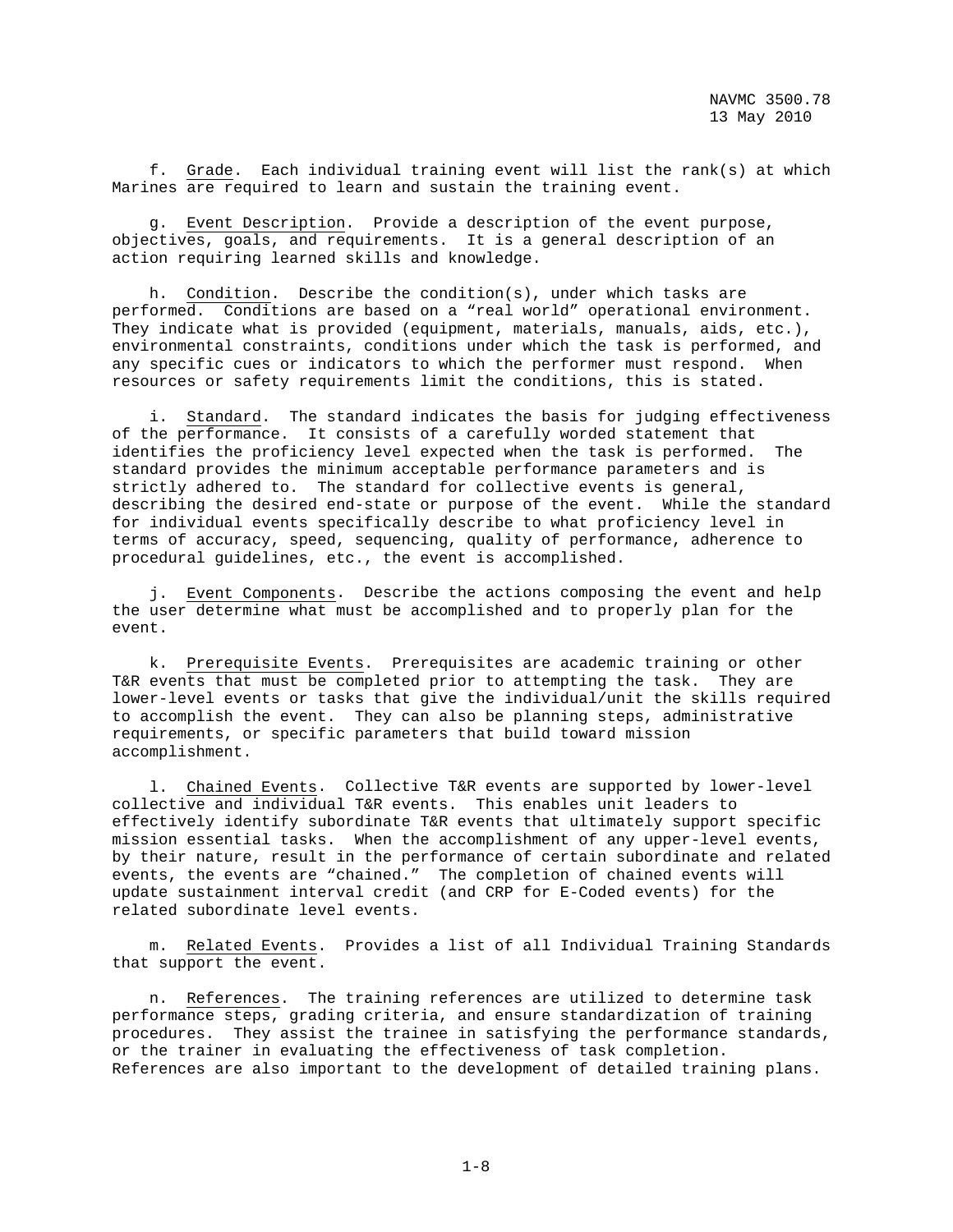o. Distance Learning Products (IMI, CBT, MCI, etc.). Include this component when the event can be taught via one of these media methods vice attending a formal course of instruction or receiving MOJT.

 p. Support Requirements. This is a list of the external and internal support the unit and Marines will need to complete the event. The list includes, but is not limited to:

•Range(s)/Training Area •Ordnance •Equipment •Materials •Other Units/Personnel •Other Support Requirements

 q. Miscellaneous. Provide any additional information that assists in the planning and execution of the event. Miscellaneous information may include, but is not limited to:

•Admin Instructions •Special Personnel Certifications •Equipment Operating Hours •Road Miles

# **1011. CBRN TRAINING**

1. All personnel assigned to the operating force must be trained in chemical, biological, radiological and nuclear defense (CBRND), in order to survive and continue their mission in a CBRN environment. Individual proficiency standards are defined as individual survival measures (ISM) and basic operating standards (BOS), per reference (c). ISM standards are those that the individual must master in order to survive a CBRN incident. BOS are those standards that the individual, and collectively the unit, must perform to continue operations in a CBRN environment.

2. CBRN Officers and Specialists are instrumental in integrating realistic scenarios/situations that challenge units' ability to operate in a CBRN environment. Units should train under CBRN conditions whenever possible. Per reference (c), all units must be capable of accomplishing their assigned mission in a contaminated environment.

# **1012. LIMITED VISIBILITY TRAINING**

1. While it is understood that all personnel and units of the operating force are capable of performing their assigned mission in "every climate and place," current doctrine emphasizes the requirement to perform assigned missions at night and during periods of limited visibility. Basic skills are significantly more difficult when visibility is limited.

2. To ensure units are capable of accomplishing their mission they must train under the conditions of limited visibility. Units should strive to conduct all events in this T&R Manual during both day and night/limited visibility conditions. When there is limited training time available,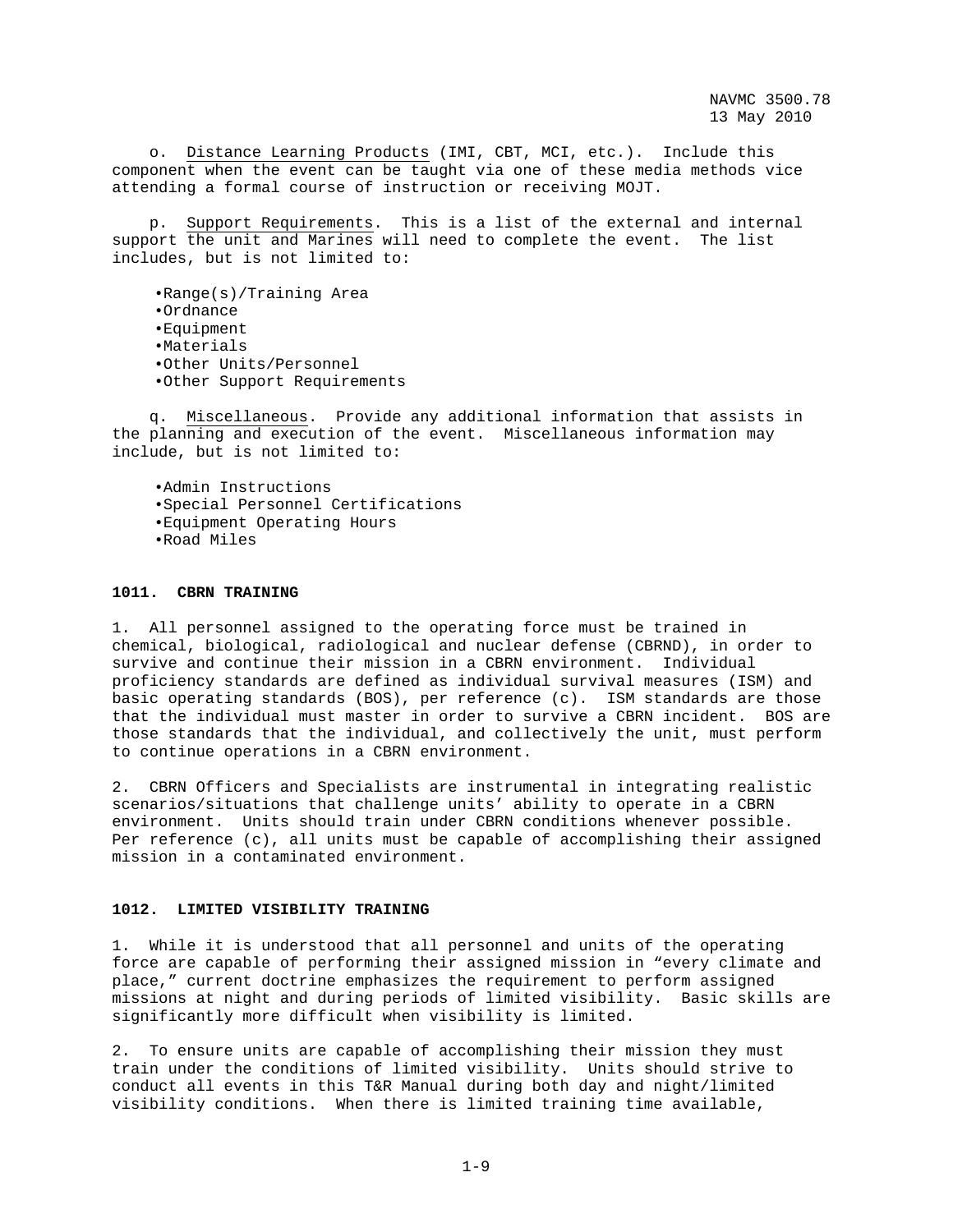night/limited visibility training should take precedence over daylight/high visibility training, contingent on individual, crew, and unit proficiency.

## **1013. OPERATIONAL RISK MANAGEMENT (ORM)**

1. ORM is a process that enables commanders to plan for and minimize risk while still accomplishing the mission. It is a decision making tool used by Marines at all levels to increase operational effectiveness by anticipating hazards and reducing the potential for loss, thereby increasing the probability of a successful mission. ORM minimizes risks to acceptable levels, commensurate with mission accomplishment.

2. Commanders, leaders, maintainers, planners, and schedulers will integrate risk assessment in the decision-making process and implement hazard controls to reduce risk to acceptable levels. Applying the ORM process will reduce mishaps, lower costs, and provide for more efficient use of resources. ORM assists the commander in conserving lives and resources and avoiding unnecessary risk, making an informed decision to implement a course of action (COA), identifying feasible and effective control measures where specific measures do not exist, and providing reasonable alternatives for mission accomplishment. Most importantly, ORM assists the commander in determining the balance between training realism and unnecessary risks in training, the impact of training operations on the environment, and the adjustment of training plans to fit the level of proficiency and experience of Sailors/Marines and leaders. Further guidance for ORM is found in references (b) and (d).

#### **1014. MARINE CORPS GROUND T&R PROGRAM**

1. The Marine Corps Ground T&R Program continues to evolve. The vision for Ground T&R Program is to publish a T&R Manual for every readiness-reporting unit so that core capability METs are clearly defined with supporting collective training standards, and to publish community-based T&R Manuals for all occupational fields whose personnel augment other units to increase their combat and/or logistic capabilities. The vision for this program includes plans to provide a Marine Corps training management information system that enables tracking of unit and individual training accomplishments by unit commanders and small unit leaders, automatically computing CRP for both units and individual Marines based upon MOS and rank (or billet). Linkage of T&R Events to the Marine Corps Task List (MCTL), through the core capability MET, has enabled objective assessment of training readiness in the DRRS.

2. DRRS measures and reports on the readiness of military forces and the supporting infrastructure to meet missions and goals assigned by the Secretary of Defense. With unit CRP based on the unit's training toward its MET, the CRP will provide a more accurate picture of a unit's readiness. This will give fidelity to future funding requests and factor into the allocation of resources. Additionally, the Ground T&R Program will help to ensure training remains focused on mission accomplishment and that training readiness reporting is tied to units' METL.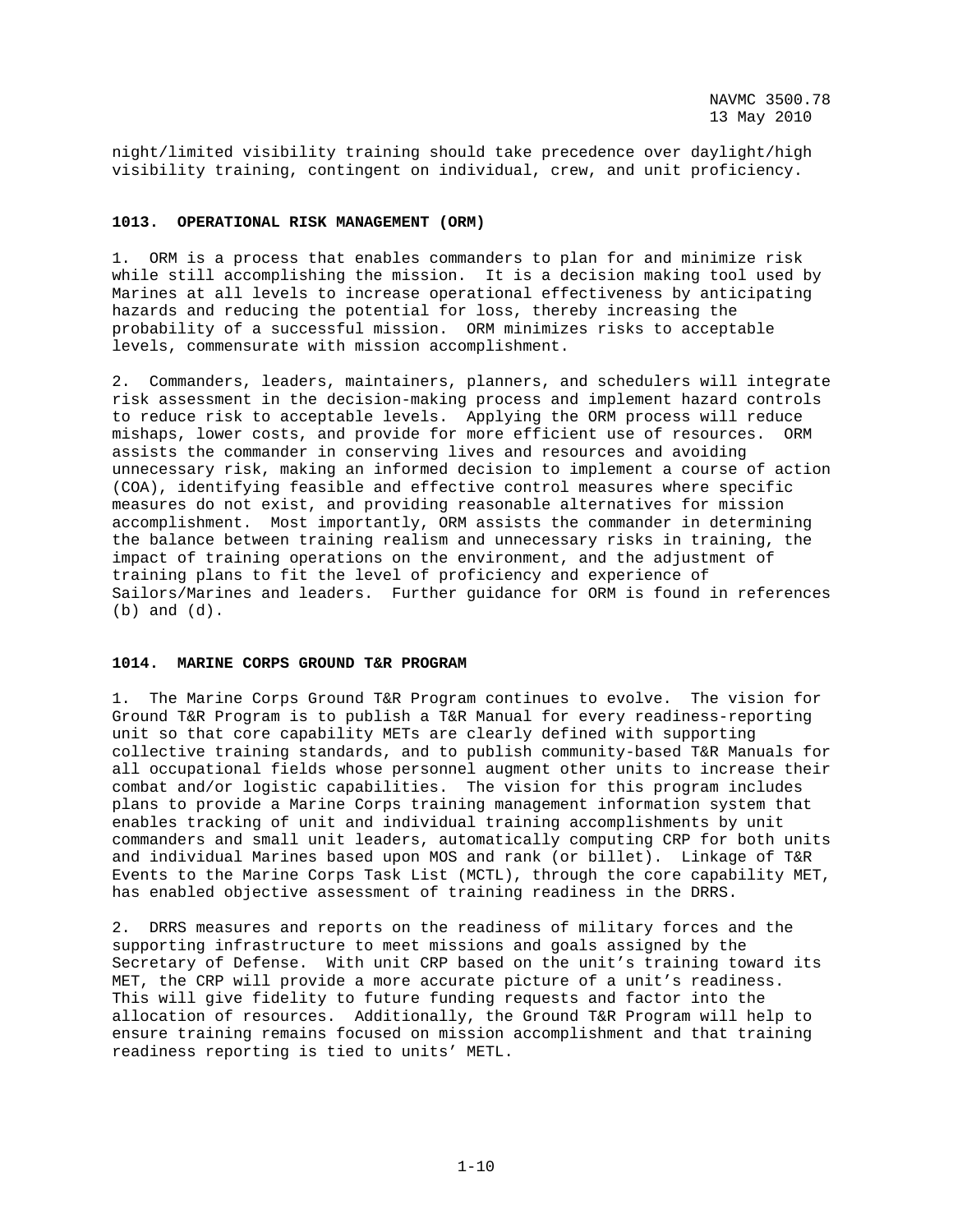# CHAPTER 2

# COLLECTIVE EVENTS

|                                                                                                                                                                                                                                                         | PARAGRAPH | PAGE     |
|---------------------------------------------------------------------------------------------------------------------------------------------------------------------------------------------------------------------------------------------------------|-----------|----------|
| PURPOSE                                                                                                                                                                                                                                                 | 2000      | $2 - 2$  |
|                                                                                                                                                                                                                                                         | 2001      | $2 - 2$  |
| <u>. In the second contract of the second contract of the second contract of the second contract of the second contract of the second contract of the second contract of the second contract of the second contract of the secon</u><br>E-CODED EVENTS. | 2002      | $2 - 3$  |
| INDEX OF 3000-LEVEL COLLECTIVE EVENTS                                                                                                                                                                                                                   | 2003      | $2 - 4$  |
|                                                                                                                                                                                                                                                         | 2004      | $2 - 6$  |
| INDEX OF 4000-LEVEL COLLECTIVE EVENTS                                                                                                                                                                                                                   | 2005      | $2 - 72$ |
| 4000-LEVEL EVENTS                                                                                                                                                                                                                                       | 2006      | $2 - 73$ |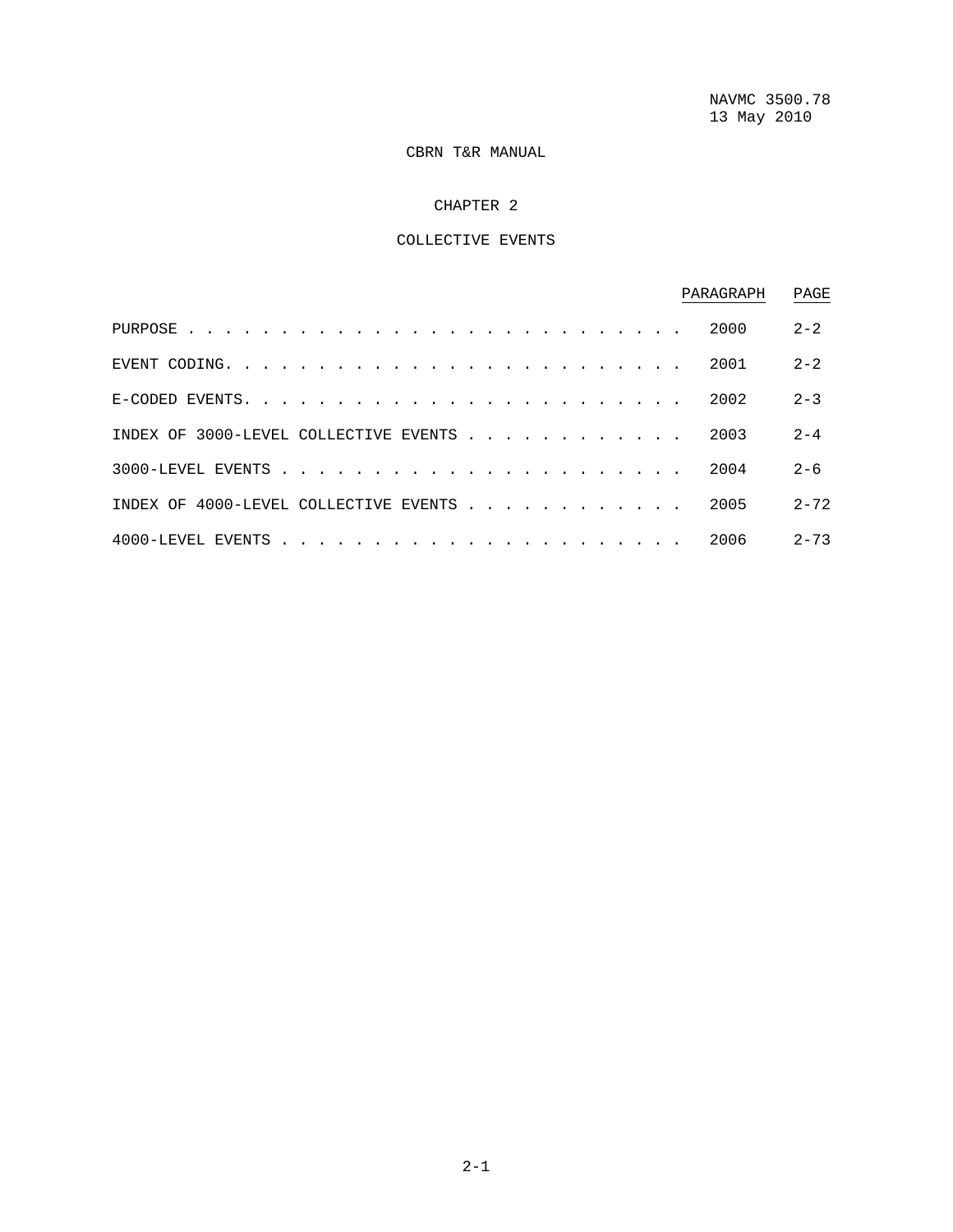CBRN T&R MANUAL

# CHAPTER 2

# COLLECTIVE EVENTS

**2000. PURPOSE**. This chapter contains collective training events for Chemical, Biological, Radiological and Nuclear (CBRN) Defense.

## **2001**. **EVENT CODING**

Events in the T&R Manual are depicted with an 11 field alphanumeric system, i.e. 5700-SHP-3001. This chapter utilizes the following methodology:

1. Field one – Each event in this chapter begins with "5700" indicating that the event is for two or more CBRN individuals, or performed by one 57XX individual supervising non-CBRN individuals, teams, squads and unit personnel from the battalion through MEF level of command supporting the MAGTF commander during CBRN operations. These events may also be performed under the supervision of a 5702 or 5711 staff noncommissioned officer and involve integrating CBRN operational capabilities and advising high-level staffs.

2. Field two – This field is alpha characters indicating a functional area. Functional areas for CBRN Operations are:

• SHP – CBRN Shape. Functions related to CBRN Staff Planning and CBRN Center operations.

• SNS – CBRN Sense. Functions related to CBRN contamination avoidance, reconnaissance and surveillance.

• SHD – CBRN Shield. Functions related to implementation of CBRN protection.

• SUS – CBRN Sustain. Functions related to decontamination and reconstitution.

• CCM – CBRN Consequence Management (CM) Operations. Functions related to identify, organize, equip, and train CBRN emergency response personnel (CBRN Responder) to support the response effort to a CBRN incident; and, the actions following a CBRN incident to support mitigation efforts and recover from the effects of a CBRN incident.

• TRG - Train. Functions related to training unit personnel on CBRN Passive Defense measures.

• EQP – Equipment. Functions related to managing and maintaining CBRN equipment.

• ADM - Admin. Cross cutting functional area related to the overall management of a CBRN Defense section and program.

3. Field three - This field provides numerical sequencing.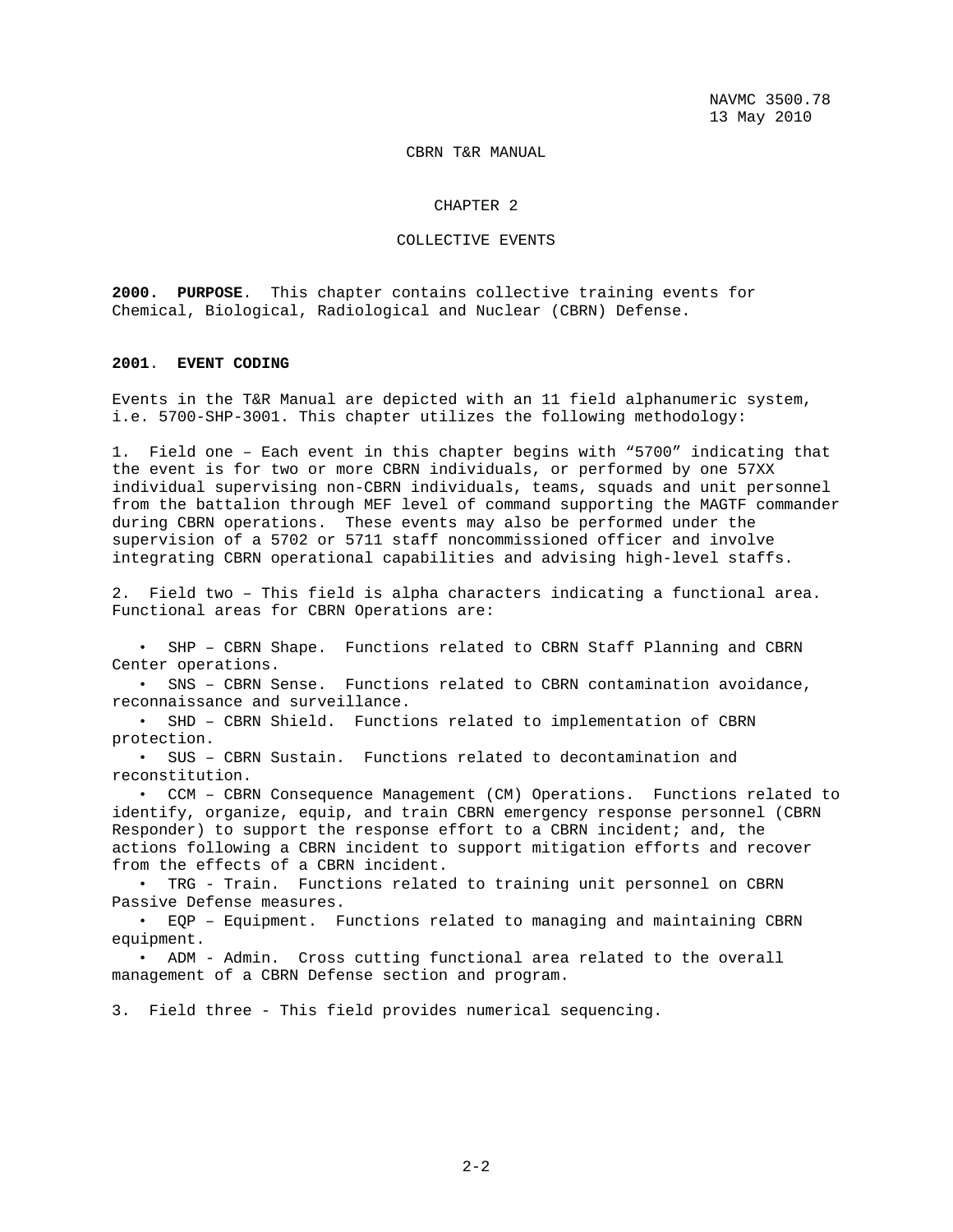# **2002**. **E-CODED EVENTS**

E-Coded events:Formal evaluation of unit performance in these events is recommended because of their value in assessing combat readiness.

\*Events are "Supported" events for the Marine Corps' roles in Combating Weapons of Mass Destruction (C-WMD) missions via the efforts of the Collective Event 5700-SHP-3008, Conduct CBRN Passive Defense and subsequent CBRN Sense (SNS), CBRN Shield (SHP) and CBRN Sustain (SUS) functional area events as the primary responsibility of CBRN Defense personnel.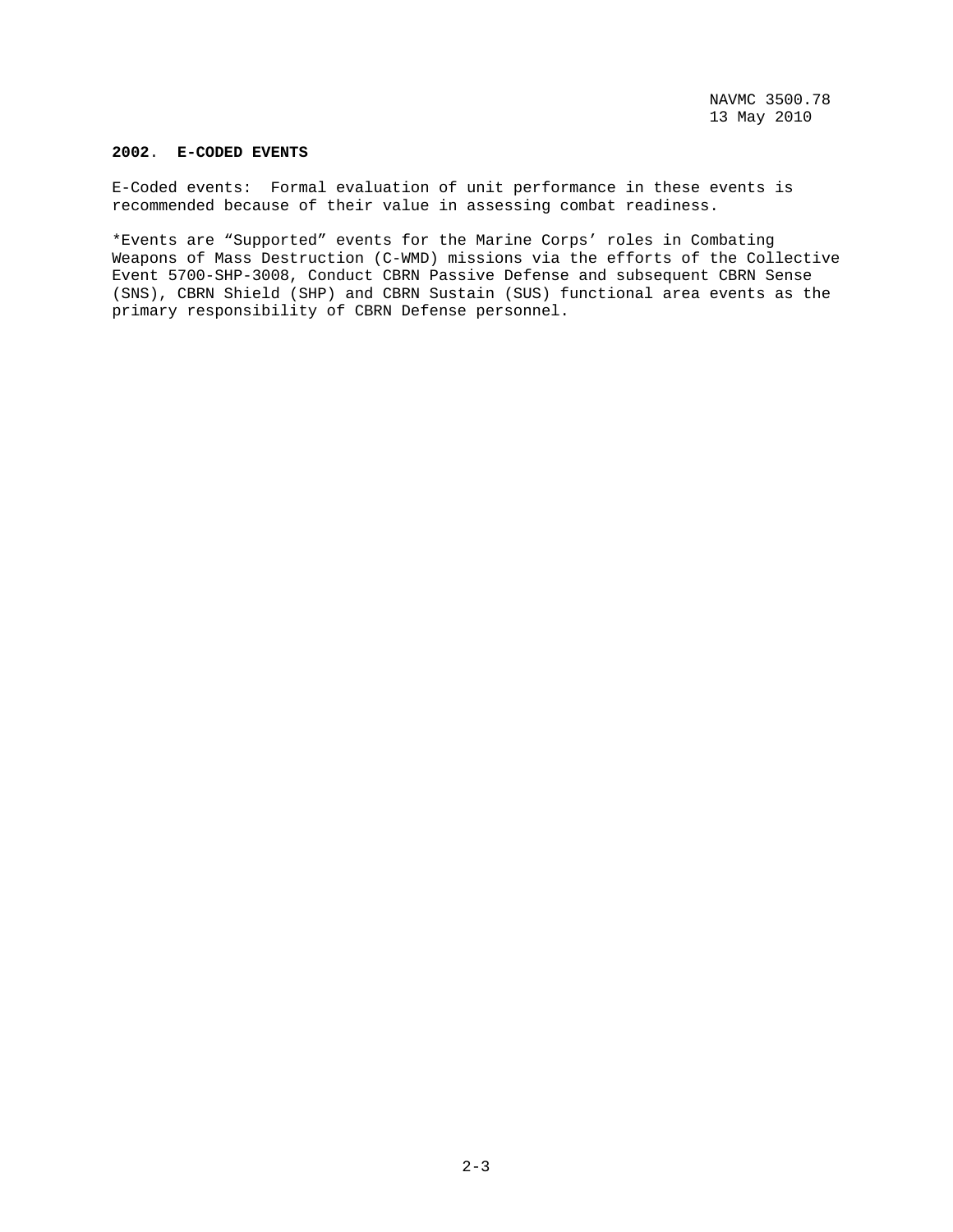# **INDEX OF 3000-LEVEL COLLECTIVE EVENTS**

| Event Code          | E-Code | Event Title                                                                                     | Page                |
|---------------------|--------|-------------------------------------------------------------------------------------------------|---------------------|
| 5700-ADM-3001       | X      | Conduct unit CBRN readiness inspection                                                          | 2-6                 |
| $5700 - ADM - 3002$ | X      | Advise Commander on CBRN readiness                                                              | $2 - 6$             |
| 5700-CCM-3001       |        | Support CBRN Consequence Management<br>(CCM) operations                                         | $2 - 8$             |
| 5700-EQP-3001       | X      | Maintain CBRN equipment account                                                                 | $2 - 11$            |
| 5700-EQP-3002       |        | Coordinate Time Phased Force Deployment<br>Data (TPFDD) requirements                            | $\overline{2} - 13$ |
| 5700-EQP-3003       |        | Coordinate resupply of unit CBRN<br>equipment supporting mission<br>requirements                | $2 - 14$            |
| 5700-SHD-3001       |        | Plan CBRN protection measures                                                                   | $2 - 15$            |
| 5700-SHD-3002       |        | Coordinate CBRN protection mission<br>requirements                                              | $2 - 17$            |
| 5700-SHD-3003       | X      | Conduct CBRN protections measures                                                               | $2 - 18$            |
| 5700-SHP-3001       | X      | Implement CBRN activities during the<br>staff planning process                                  | $2 - 20$            |
| 5700-SHP-3002       |        | Coordinate CBRN center operations                                                               | $2 - 22$            |
| 5700-SHP-3003       | Χ      | Conduct CBRN center operations                                                                  | $2 - 22$            |
| $5700 - SHP - 3004$ |        | Coordinate CBRN intelligence<br>preparation of the operational<br>environment (IPOE) assessment | $2 - 24$            |
| 5700-SHP-3005       | X      | Conduct CBRN vulnerability assessment                                                           | $2 - 25$            |
| 5700-SHP-3006       |        | Conduct CBRN threat assessment                                                                  | $2 - 26$            |
| 5700-SHP-3007       | X      | Conduct operations in a CBRN<br>environment                                                     | $2 - 27$            |
| 5700-SHP-3008       |        | Conduct CBRN passive defense                                                                    | $2 - 29$            |
| 5700-SHP-3009       |        | Support WMD security cooperation and<br>partner activities                                      | $2 - 31$            |
| 5700-SHP-3010       |        | Support WMD threat reduction<br>cooperation                                                     | $2 - 32$            |
| 5700-SHP-3011       |        | Support WMD interdiction operations                                                             | $2 - 33$            |
| 5700-SHP-3012       |        | Support WMD offensive operations                                                                | $2 - 34$            |
| 5700-SHP-3013       |        | Support WMD elimination operations                                                              | $2 - 25$            |
| 5700-SHP-3014       |        | Support CBRN active defense operations                                                          | $2 - 37$            |
| 5700-SHP-3015       |        | Support CBRN consequence management<br>(CCM) operations                                         | $2 - 38$            |
| 5700-SNS-3001       |        | Plan CBRN reconnaissance and<br>surveillance operations                                         | $2 - 39$            |
| 5700-SNS-3002       |        | Coordinate CBRN reconnaissance and<br>surveillance mission requirements                         | $2 - 41$            |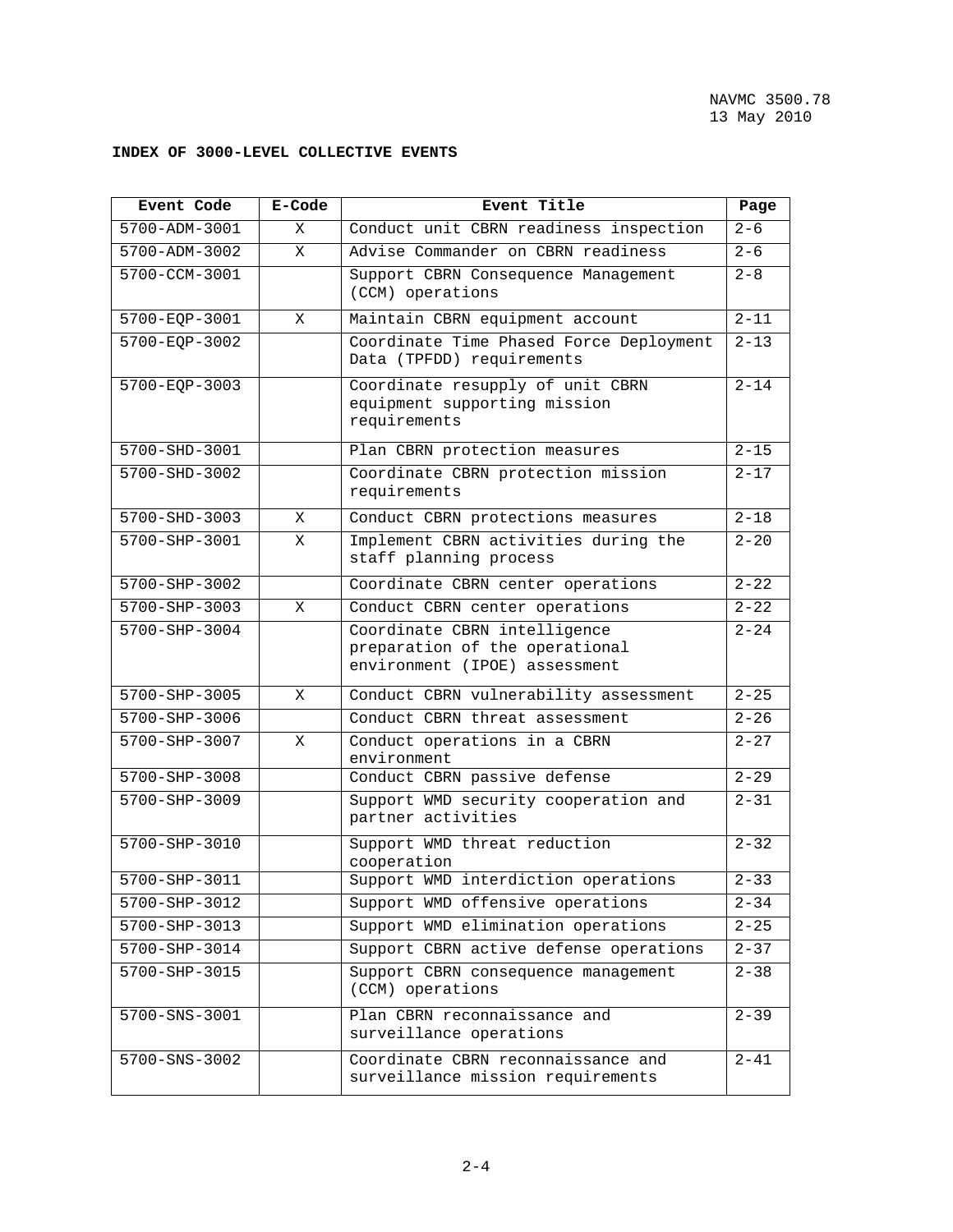| $5700 - SNS - 3003$ | X            | Conduct CBRN reconnaissance and<br>surveillance operations                | $2 - 42$ |
|---------------------|--------------|---------------------------------------------------------------------------|----------|
| $5700 - SNS - 3004$ |              | Plan CBRN sensitive site assessment<br>(SSA) operations                   | $2 - 43$ |
| 5700-SNS-3005       |              | Conduct CBRN sensitive site assessment<br>(SSA) operations                | $2 - 45$ |
| 5700-SUS-3001       |              | Plan operational decontamination                                          | $2 - 47$ |
| 5700-SUS-3002       |              | Coordinate CBRN decontamination mission<br>requirements                   | $2 - 49$ |
| 5700-SUS-3003       | $\mathbf{x}$ | Conduct operational decontamination                                       | $2 - 51$ |
| 5700-SUS-3004       |              | Plan thorough decontamination                                             | $2 - 52$ |
| 5700-SUS-3005       |              | Conduct thorough decontamination                                          | $2 - 54$ |
| 5700-TRG-3001       | X            | Implement unit CBRN training plan                                         | $2 - 56$ |
| 5700-TRG-3002       | X            | Conduct unit CBRN individual survival<br>measures (ISM) training          | $2 - 58$ |
| 5700-TRG-3003       | X            | Conduct unit individual protective<br>equipment (IPE) confidence exercise | $2 - 61$ |
| 5700-TRG-3004       | X            | Conduct unit CBRN basic operating<br>standards (BOS) training             | $2 - 63$ |
| 5700-TRG-3005       | X            | Conduct unit CBRN reconnaissance team<br>training                         | $2 - 66$ |
| 5700-TRG-3006       | X            | Conduct unit CBRN decontamination team<br>training                        | $2 - 68$ |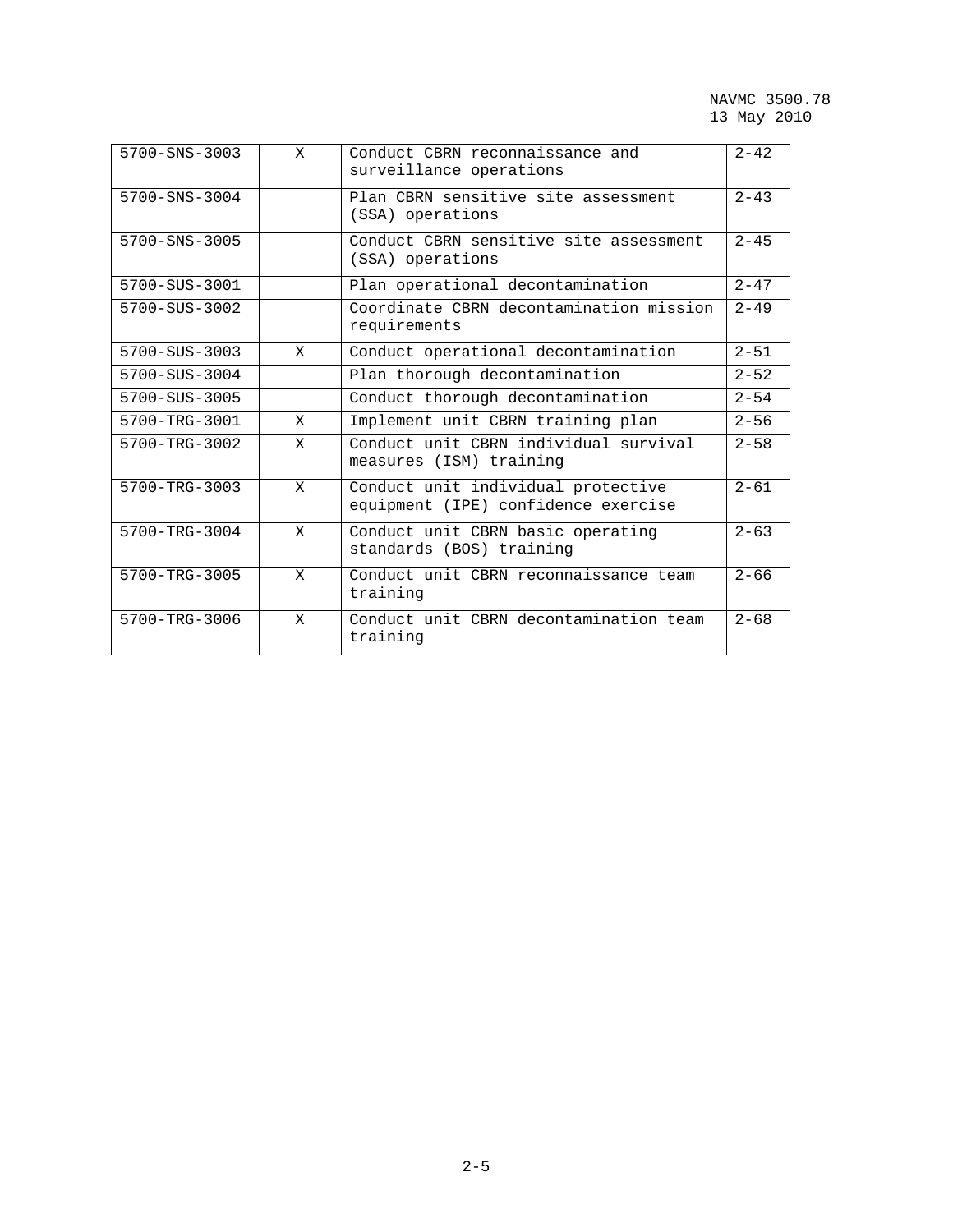## **2004. 3000-LEVEL EVENTS**

**5700-ADM-3001:** Conduct unit CBRN readiness inspection

**SUPPORTED MET(S):** None

## **EVALUATION-CODED:** YES **SUSTAINMENT INTERVAL:** 12 months

**DESCRIPTION:** The Marine Corps uses inspections as a means to evaluate readiness. When assigned to a higher level command (Regt/MAG and above), CBRN personnel may be tasked to conduct an evaluation of their subordinate units. Depending on the unit to which assigned, you may be required to conduct an internal inspection (Regt/MAG or subordinate unit). The most common inspections include the Commanding Generals Inspection Program (CGIP), an operational readiness evaluation and a logistical readiness evaluation. Personnel assigned to conduct inspections are responsible for verifying which type of inspection is to be conducted, which commodity area is to be inspected and for developing or obtaining applicable checklist and references. They are also responsible for reviewing the inspection checklist and applicable references to ensure they are completely familiar with the requirements of the inspection, how the unit will be evaluated, and that they know what is required for the unit to pass.

**CONDITION:** With the aid of references, inspection checklists, and assigned the responsibility to conduct an evaluation of a subordinate unit or an internal inspection.

**STANDARD:** In a timely manner, without error, ensuring that corrective action as appropriate is taken, to ensure the unit is prepared for deployment, in accordance with the AIRS 930 Checklist.

## **EVENT COMPONENTS:**

- 1. Maintain a current AIRS checklist.
- 2. Maintain all CBRN orders, directives and publications required to conduct an inspection.
- 3. File required reports.
- 4. Perform as the subject matter expert for the assigned functional areas.
- 5. Provide expert opinion and advice to the Commanding Officer concerning assigned functional areas.
- 6. Forward recommended changes to AIRS checklists to the appropriate checklist Functional Area Manager.
- 7. Provide expert opinion to the Commanding Officer of the inspected unit regarding recommendations for improvement of the units CBRN status.

## **PREREQUISITE EVENTS:**

| 5702-ADM-2001 | 5711-ADM-2002 | 5711-ADM-2001 |
|---------------|---------------|---------------|
| 5702-ADM-2002 |               |               |

# **CHAINED EVENTS:** 5700-ADM-3002

# **REFERENCES:**

1. AIRS 930 C/L CBRN Automated Inspection Reporting System (AIRS) 930 Checklist Chemical, Biological, Radiological, and Nuclear (CBRN) Defense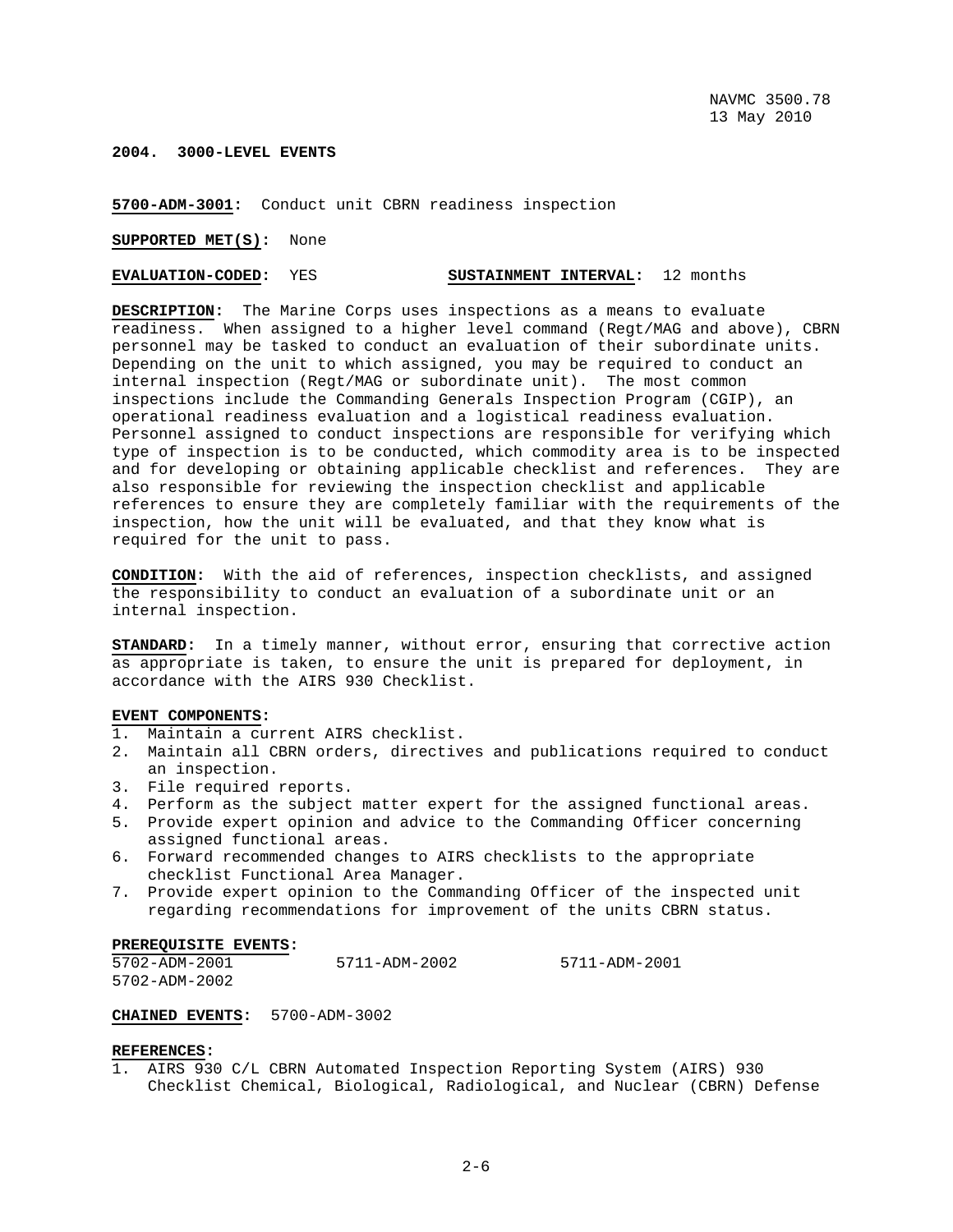2. MCO 3400.3\_ Nuclear, Biological and Chemical (NBC) Defense Training 3. MCO 5040.6 Marine Corps Readiness Inspections and Assessments

**5700-ADM-3002:** Advise commander on CBRN readiness

**SUPPORTED MET(S):** None

**EVALUATION-CODED:** YES **SUSTAINMENT INTERVAL:** 12 months

**DESCRIPTION:** All units within the Marine Corps designated a measured unit as defined by CJCSM 3150.02A are required to submit a Status of Resources and Training System (SORTS) report at least monthly and whenever there are changes to their readiness level or unit location. CBRN readiness for SORTS reporting purposes includes equipment, training and personnel. The CBRND readiness level in SORTS is calculated using unit training statistics and equipment supply and maintenance reports. Training and equipment data is entered separately and then combined for an overall CBRND readiness level. CBRN personnel are reported with the units overall T/O and O/H strength. CBRN personnel shortages can affect CBRN training and equipment readiness. If CBRN personnel shortages affect either or both, it should be included as a comment for the cause in a decreased CBRN readiness level. The Defense Readiness Reporting System (DRRS) is a separate reporting program used to report a units ability to conduct its mission essential tasks. Chapter 1 of this manual discusses the relevance of E-Coded events and Combat Readiness Percentages as it relates to DRRS reporting. Unit CBRN personnel are responsible for providing the unit Training and Readiness officer with the necessary information and recommended CBRND readiness levels. Additionally, the CBRN personnel must be prepared to brief the Commander on how the CBRND readiness level was determined.

**CONDITION:** With the aid of references and the requirement to provide unit training and readiness levels.

**STANDARD:** In a timely manner (monthly and as required), without error, ensuring that corrective action as appropriate is taken, to ensure the unit is prepared for deployment, in accordance with MCO 3000.11\_.

# **EVENT COMPONENTS:**

- 1. Coordinate the information required for the unit Status of Resources and Training System (SORTS) or Defense Readiness and Reporting System (DRRS).
- 2. Calculate SORTS or DRRS readiness levels.
- 3. Perform as the subject matter expert for the assigned areas.
- 4. Provide expert opinion and advice to the Commanding Officer concerning SORTS or DRRS CBRND readiness levels.

#### **PREREQUISITE EVENTS:**

5711-ADM-2003 5702-ADM-2003

**CHAINED EVENTS:** 5700-ADM-3001

# **REFERENCES:**

1. CJCSM 3150.02 Global Status of Resources and Training System

2. MCO 3000.11\_ Marine Corps Ground Equipment Resources Reporting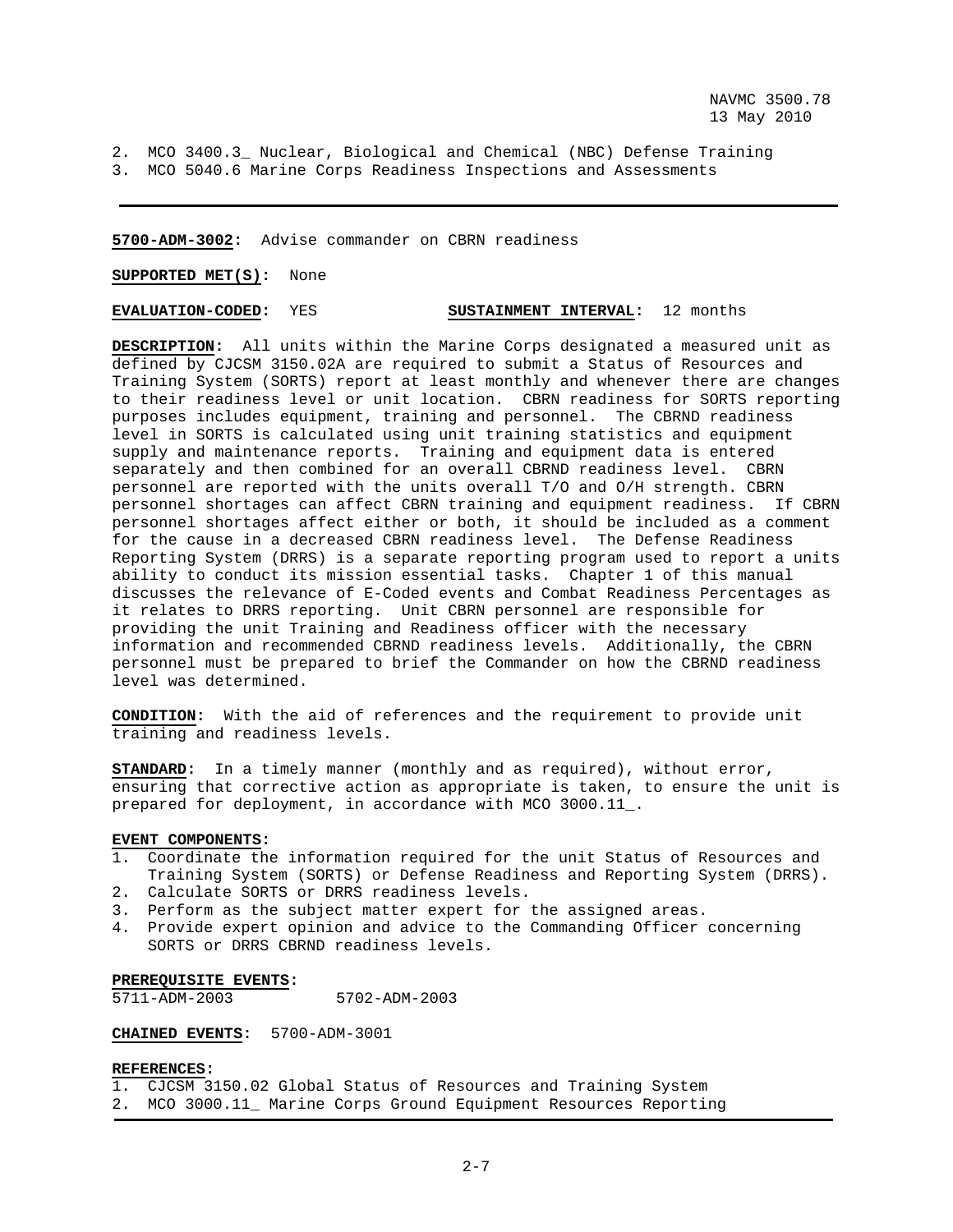**5700-CCM-3001:** Support CBRN Consequence Management (CCM) operations

# **SUPPORTED MET(S):** None

# **EVALUATION-CODED:** NO **SUSTAINMENT INTERVAL:** 12 months

**DESCRIPTION:** To reduce the effects of a CBRN incident, and to assist partner nation/allies in the restoration of essential operations and services. Restore combat operations or recover from CBRN attack. CCM may occur during military operations, be required in support of friends or allies (Foreign CM [FCM]), or as part of Domestic Support to Civilian Authorities (DSCA) within CONUS. To employ all consequence management techniques available to prevent loss of life and to reduce the effects of a domestic CBRN event by assisting in conducting CBRN survey/decontamination, interface with local civilian and interagency support and authorities, administering medical aid and evacuation of casualties, restoration of mission-essential operations, reestablishing communications, removing/disposing unexploded ordnance, clearing rubble and debris, distributing food/water/clothing and fuel. Supporting FCM task includes establishing liaison with necessary government agencies, regional NGOs, international organizations, and regional military commands that contribute resources to FCM operations to expedite the preservation of life and restoration of normal operations to the event site. To support host nation CCM efforts through assessing damage, interface with Host Nation and Interagency support and authorities, supporting security efforts, conducting CBRN reconnaissance, mitigation and/or decontamination, administering medical aid and evacuation of casualties, aiding in the restoration of missionessential operations, reestablishing communications, removing/disposing unexploded ordnance, clearing rubble and debris, distributing food/water/clothing and fuel. It also includes ensuring the personnel, especially CBRN responders, have the necessary protection, detection, medical and decontamination

**CONDITION:** With the aid of references and the requirement to ensure a Forward Operating Base (FOB), fixed site, base, installation or unit is prepared to defend, respond and recover from a CBRN incident.

**STANDARD:** Provided a response and recovery team or use of unit assets (personnel and equipment) to support, as CBRN responders to a CBRN incident and provide a synchronized response effort in a timely manner, without injury to personnel and damage to equipment in accordance with MCWP 3-37.5 and MCRP 3-37.2C.

# **EVENT COMPONENTS:**

- 1. Identify CBRN team members.
- 2. Maintain a current alert roster.
- 3. Maintain an alert notification package of specialized equipment for all team members.
- 4. Ensure respiratory equipment is maintained.
- 5. Ensure HAZMAT emergency response meets the minimum training requirements of 29 CFR 1910.120(q), as appropriate for CONUS/OCONUS response.
- 6. Ensure the capability exists to conduct atmospheric monitoring and detection required to determine the level and extent of CBRN contamination.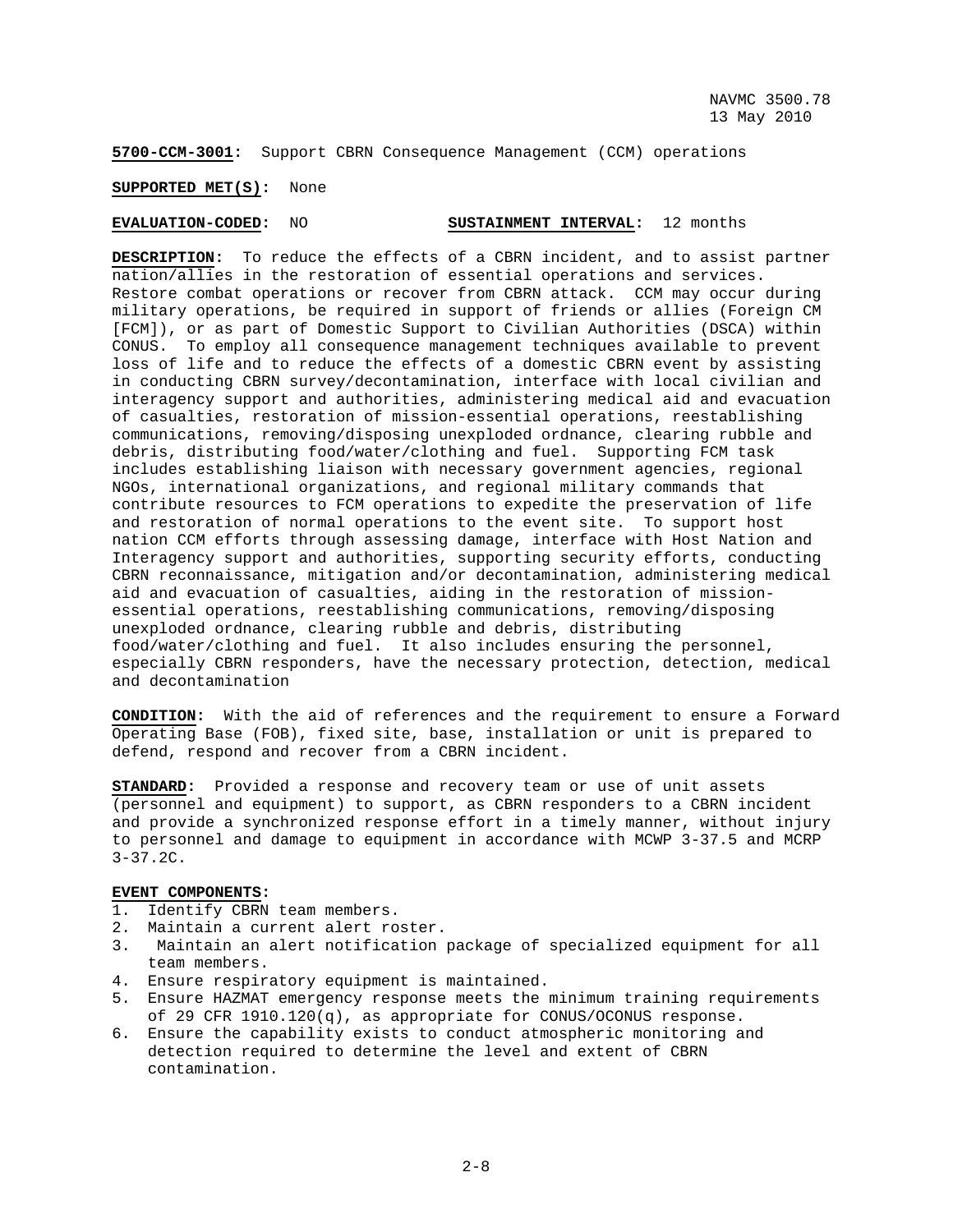- 7. Ensure the Site Entry and decontamination team is fully trained/certified on all IPE/PPE worn and trained and certified on all equipment for the response.
- 8. Coordinate contaminated casualty extraction.
- 9. Provide training/certification requirements for personnel who handle or use HAZMAT, as required for CONUS/OCONUS response.
- 10. Establish an Incident Command Post (ICP), as required to support the Incident Command System (ICS) or Assembly area/Staging Area to support the incident response.
- 11. Initiate communications with the Emergency Operations Center (EOC) or Combat Operations Center (COC) as applicable.
- 12. Initiate personal protection and accountability measures.
- 13. Perform positive and negative pressure tests when donning a respirator to ensure satisfactory fitting and valve function.
- 14. Determine the wind direction prior to approaching the scene.
- 15. Locate and assess the incident site.
- 16. Search for secondary devices in coordination with EOD.
- 17. Detect CBRN hazards.
- 18. Identify the CB agent or radioactive material.
- 19. Establish exposure limits and stay times in the area requiring protective equipment based on agent/material type; concentration, if known; and ambient temperature.
- 20. Rotate personnel based on exposure levels and stay times.
- 21. Conduct a survey to analyze agent transfer and spread.
- 22. Initiate initial CBRN reports to the Incident Commander (IC) or Officer in Charge (OIC) of the incident response effort.
- 23. Position CBRN detectors.
- 24. Mark contaminated areas to prevent casualties and the spread of the hazard.
- 25. Determine the initial cordon size, based on the type and quantity of material involved at the incident.
- 26. Establish the contamination control lines (vapor/liquid) or hotlines.
- 27. Establish the entry and exit control points to the contamination control line upwind of the incident site. Ensure that security is adequate to prevent persons from entering at points other than the entry lane.
- 28. Reassess the cordon size and locations of the entry control point based on weather conditions and recovery operations.
- 29. Determine if the incident site should be treated as a crime scene, and coordinate with the security team for jurisdiction and handling of evidence, as required.
- 30. Maintain continuous communications with the IC/OIC, the ICP/EOC/COC, and other responder organizations.
- 31. Maintain continuous coordination with the Medical Treatment Facility (MTF), and coordinate the evacuation of casualties to the MTF or nearest hospital for further stabilization.
- 32. Coordinate administrative and logistical support to sustain operations in a contaminated environment.
- 33. The entry team shall be aware of the wind direction at all times.
- 34. The entire response team shall ensure they have a clear path toward evacuation routes and is able to hear emergency evacuation signals at all times.
- 35. The entry team shall avoid unnecessary contact with contaminated surfaces, whenever possible.
- 36. When any entry team members SCBA low-pressure alarm sounds, the entire entry team shall proceed to the decontamination line.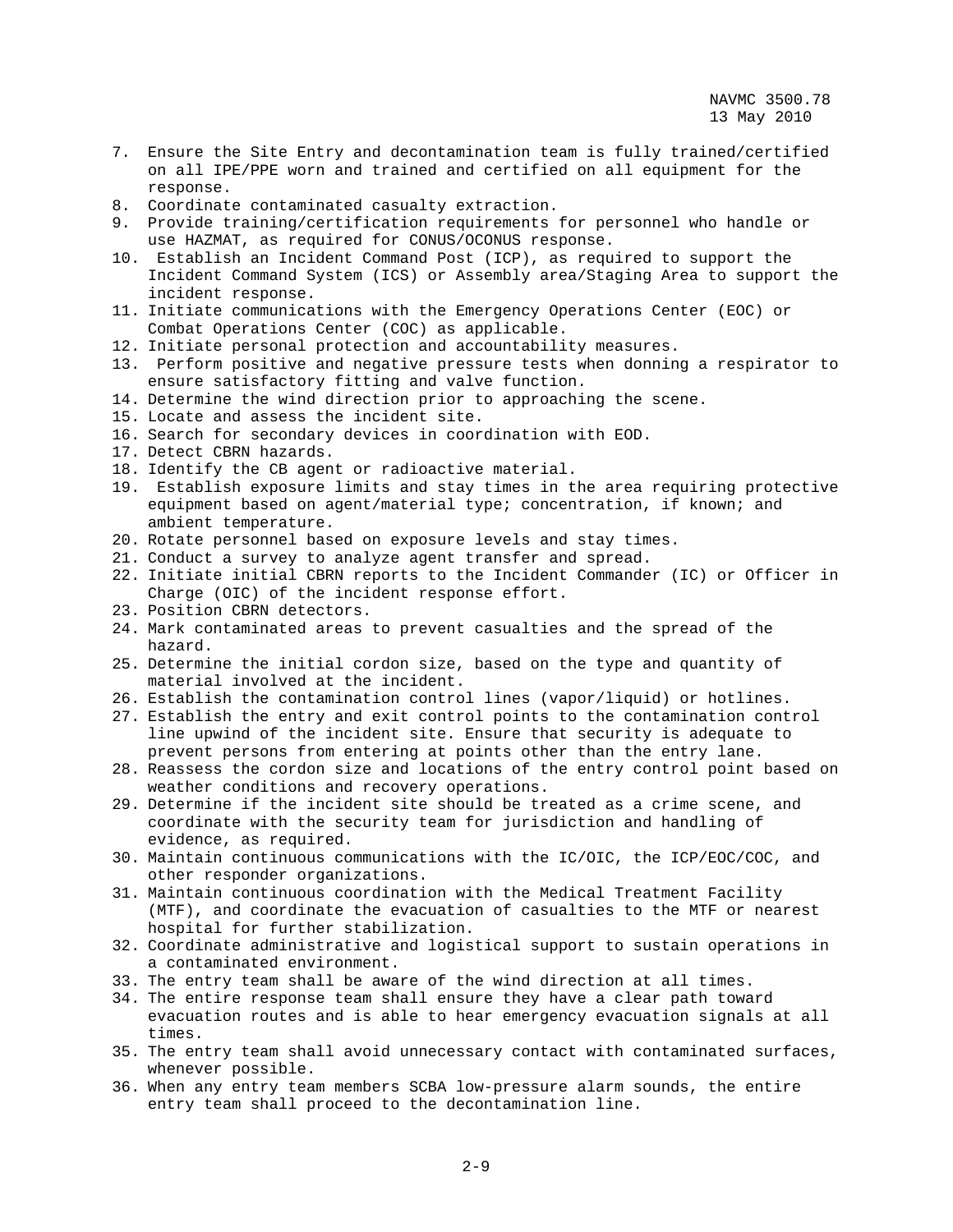- 37. All responders shall use the buddy system. Entries shall always be made with at least two responders.
- 38. When an action level is reached, the entry team shall leave the immediate area and notify the entry leader for further guidance.
- 39. The entry leader must attempt to maintain a continuous line of sight with the entry team. If this is not practical, continuous communications is acceptable using radios. Other means of maintaining contact include the use of lifeline or staging radio repeaters at various intervals or the use of an air horn with prearranged signals.
- 40. If any unexpected hazards are encountered, they shall be reported to the entry leader for further action.
- 41. The entry team shall report initial entry readings, changes in readings or when new hazards are encountered and when there are instrument difficulties.
- 42. The entry leader shall conduct a communications check every five minutes if line-of-sight cannot be maintained.
- 43. The only personnel authorized to use the entry team's radio frequency are the team supervisor, entry leader and the Safety Officer. Other personnel may use this frequency if a serious safety concern arises.
- 44. Emergency means of communications shall be identified in the plan and communicated to the entry leaders. Backup measures, including standard hand signals and/or the use of an air horn must be used as outlined in the safety plan.
- 45. The team supervisor/entry leader shall review the emergency response plan with the response team.
- 46. If an entry team member(s) becomes injured or involved in an emergency, the team supervisor/entry leader shall he notified.
- 47. The team supervisor shall conduct an assessment and coordinate the emergency efforts.
- 48. Establish personnel and equipment decontamination stations, in conjunction with medical personnel.
- 49. Secure a water source for the decontamination station.
- 50. Set up wash stations for the decontamination station.
- 51. Begin decontamination operations.
- 52. Contain the hazard and decontamination runoff.
- 53. Evacuate contaminated casualties to the decontamination station.
- 54. Conduct limited personnel and equipment decontamination to sustain operations and limit the spread of contamination.
- 55. The team supervisor and entry leader shall ensure all equipment is decontaminated.
- 56. The team supervisor and entry leader shall ensure that all equipment is inventoried prior to stowage.
- 57. The team supervisor and/or entry leader shall meet with the IC/OIC to discuss repair/replacement of damaged/destroyed team equipment.
- 58. The team supervisor and entry leader shall ensure that all consumable items will be disposed of in accordance with applicable regulations.
- 59. Collect aerosol, environmental, plant, animal, and medical samples.
- 60. Prepare and forward samples to the laboratory for further analysis and identification.
- 61. Assist in hazard prediction for limited early warning.
- 62. Confirm the results of atmospheric monitoring and detection using an approved and designated laboratory for analysis.
- 63. Initiate a request to the IC/OIC for external augmentation, if the CBRN team capabilities are exceeded.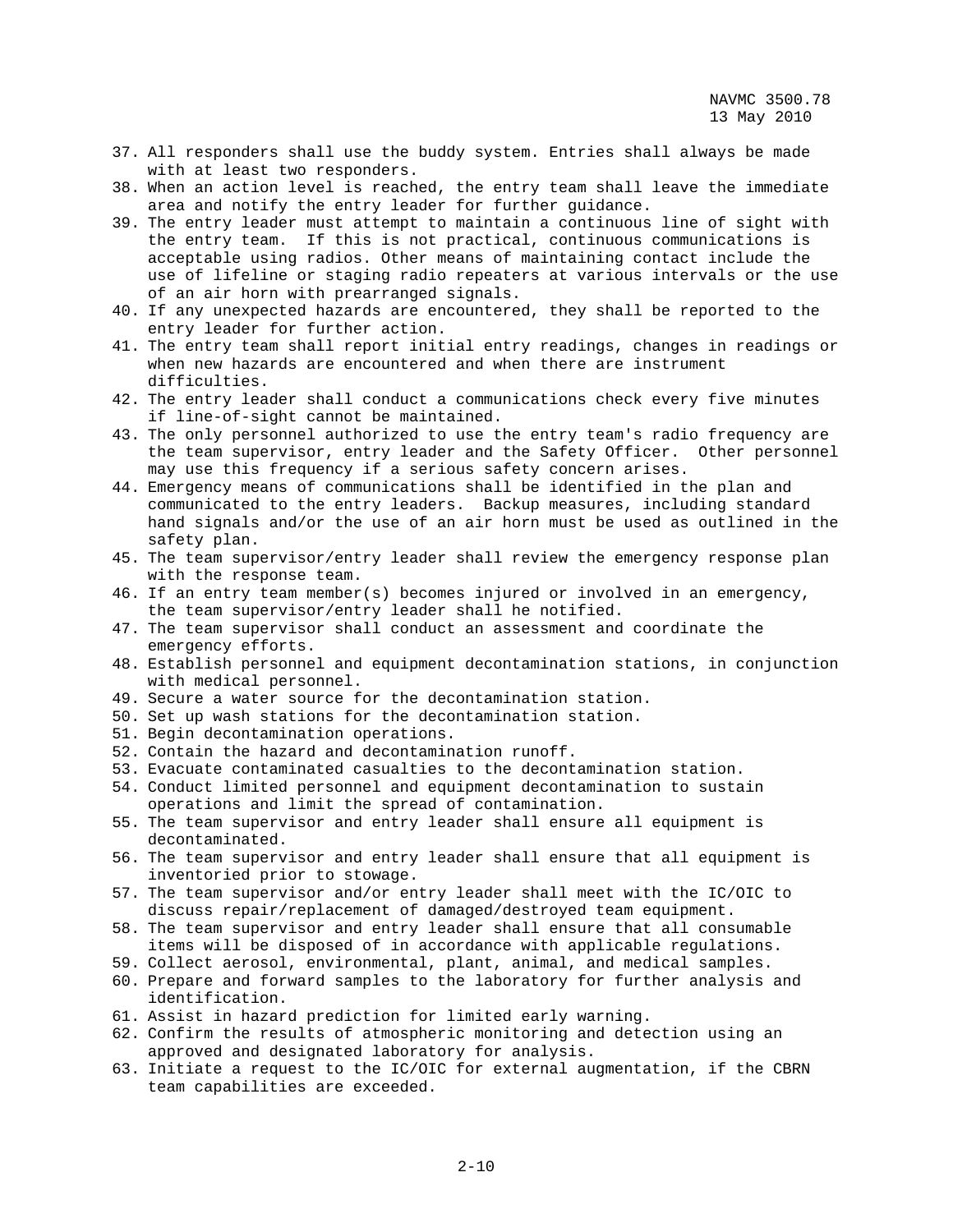- 64. Record exposure for each member of the CBRN team. The time in the hot zone, body temperature, and respiration rate should also be recorded (potential exposure and medical monitoring form).
- 65. Coordinate with Disaster Mortuary Operational Response Team (DMORT)/grave registration for disposition of human remains.
- 66. Conduct a debrief. The entry team will conduct a complete debrief with team supervisor/entry leader/Safety Officer and if available, second entry team. The team provides descriptions of readings encountered, hazards found and a physical description of Exclusion Zone contents.
- 67. Review Safety Plan for modifications, as applicable. The team supervisor, entry leader/SO and/or EMT shall review the SSP and determine the need to update to protect future entry personnel.
- 68. The team supervisor and/or the entry leader shall meet with the IC/OIC to conduct a final debrief. The discussion will focusing on the pros and cons of the response and shall be documented.

# **PREREQUISITE EVENTS:**

| 5702-CCM-2001 | 5702-CCM-1001 | 5702-CCM-2002 |
|---------------|---------------|---------------|
| 5702-CCM-2003 | 5711-CCM-1001 | 5711-CCM-2001 |
| 5711-CCM-2007 | 5711-CCM-2003 | 5711-CCM-2004 |
| 5711-CCM-2006 | 5711-CCM-2005 | 5711-CCM-2008 |
| 5711-CCM-2002 |               |               |

## **CHAINED EVENTS:**

| 5700-SHP-3001 | 5700-SUS-3005 | 5700-SHP-3002 |
|---------------|---------------|---------------|
| 5700-SHP-3003 | 5700-SNS-3003 | 5700-SNS-3004 |
| 5700-TRG-3005 | 5700-SNS-3005 | 5700-TRG-3006 |
| 5700-SHP-3015 | 5700-TRG-3001 | 5700-CCM-3001 |
| 5700-TRG-3002 | 5700-TRG-3003 | 5700-SUS-3004 |
| 5700-EOP-3001 |               |               |

#### **REFERENCES:**

| 1. JP 3-41 CBRNE Consequence Management                                     |
|-----------------------------------------------------------------------------|
| 2. MCRP 3-37.2C Multi-service TTP for NBC Aspects of Consequence Management |
| 3. MCRP 3-37B MTTP for CBRN Aspects of Command and Control                  |
| 4. MCWP 3-37 MAGTF CBRN Defense Operations                                  |
| 5. MCWP 3-37.1 Multi-Service Doctrine for CBRN Operations                   |
| 6. MCWP 3-37.2 MTTP for NBC Protection                                      |
| 7. MCWP 3-37.3 MTTP for CBRN Decontamination                                |
| 8. MCWP 3-37.5 MTTP for Installation CBRN Defense                           |
| 9. MCWP 5-1 Marine Corps Planning Process                                   |
| 10. NIMS National Incident Management System                                |
| 11. NRF National Response Framework                                         |

**5700-EQP-3001:** Maintain CBRN equipment account

# **SUPPORTED MET(S):** None

# **EVALUATION-CODED:** YES **SUSTAINMENT INTERVAL:** 12 months

**DESCRIPTION:** Unit CBRN personnel must identify CBRN equipment requirements and maintain the accountability and the serviceability of the equipment in accordance with the applicable references. Additionally, they must ensure the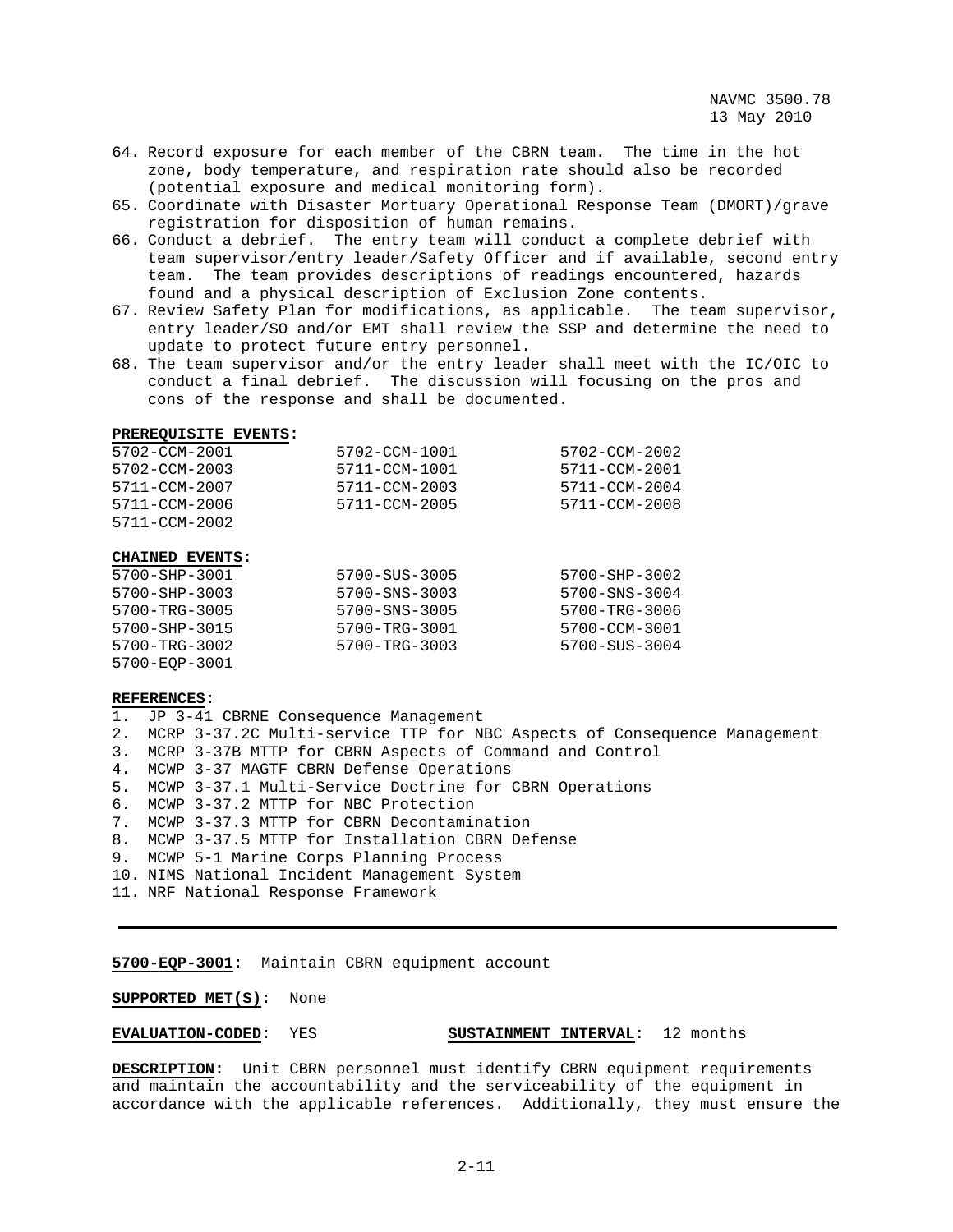proper storage, embarkation and distribution of assigned equipment. They must also ensure all required equipment is available, and the proper sizes and types maintained, in accordance with the Table of Equipment (T/E). Finally they must ensure they utilize the current automated systems to manage and report CBRN equipment account status. The following are two automated systems CBRN personnel utilize: the CBRN equipment tracking system, which allows CBRN personnel to track their equipment while stored in the Consolidated Storage Facility (CSF) and the Defense Equipment Management Program (DEMP), for when the unit has physical possession of the equipment.

**CONDITION:** With the aid of references, appropriate facilities, tools, maintenance personnel, embarkation assets, automated systems, and assigned CBRN equipment.

**STANDARD:** Maintain a CBRN equipment account, in accordance with MCO P4790.2C, ensuring units have the necessary, serviceable CBRN equipment required to successfully complete their assigned missions.

# **EVENT COMPONENTS:**

- 1. Maintain unit Table of Equipment (T/E) authorizations.
- 2. Perform the duties and responsibilities of the personnel responsible for an equipment account.
- 3. Ensure equipment is requisitioned.
- 4. Reconcile equipment requisitions.
- 5. Verify shelf life of equipment.
- 6. Maintain equipment inspections.
- 7. Maintain SL-3 inventory.
- 8. Maintain equipment record keeping forms.
- 9. Maintain calibration control for equipment.
- 10. Report serviceability inspection results.
- 11. Implement embarkation considerations for CBRN defense equipment.
- 12. Maintain Standard Operating Procedures (SOP).
- 13. Maintain Desk-Top procedures.
- 14. Maintain Turnover Folders.
- 15. Maintain Material Safety Data Sheet (MSDS).
- 16. Ensure equipment containing radioactive material has been properly packaged and certified.
- 17. Conduct swipe tests for equipment containing radioactive material.
- 18. Maintain record keeping of equipment containing radioactive material.

#### **PREREQUISITE EVENTS:**

| 5702-EOP-1001 | 5711-EOP-2001 | 5711-EQP-1001 |
|---------------|---------------|---------------|
| 5702-EOP-2001 |               |               |

#### **CHAINED EVENTS:** 5700-EQP-3002

#### **REFERENCES:**

- 1. AIRS 930 C/L CBRN Automated Inspection Reporting System (AIRS) 930 Checklist Chemical, Biological, Radiological, and Nuclear (CBRN) Defense 2. CBRN Tracker CBRN Tracker System User Manual
- 
- 3. CMREP Consolidated Memorandum Report
- 4. DEMP Users Manual
- 5. MCO 3960.5\_ Nuclear, Biological, and Chemical (NBC) Defense Equipment and Test Evaluation Program
- 6. MCO 4140.5\_ Marine Corps Shelf-Life Program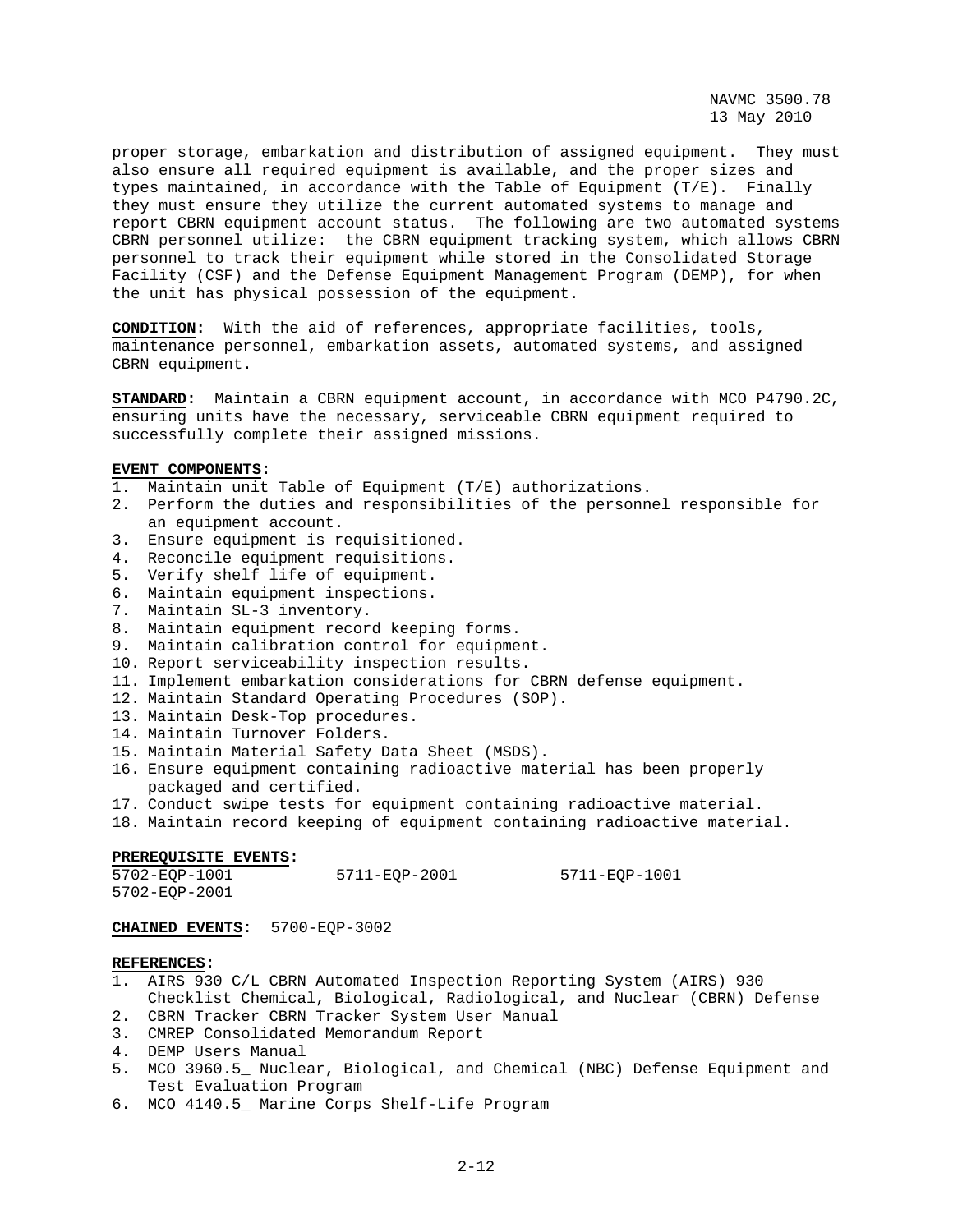- 7. MCO P4790.2 MIMMS Field Procedures Manual
- 8. MCO P5215.17\_ Marine Corps Technical Publications System
- 9. T/O&E Table of Organization and Equipment
- 10. TM 4700-15/1H w/ch 3 Ground Equipment Record Procedures

**5700-EQP-3002:** Coordinate Time Phased Force Deployment Data (TPFDD) requirements

**SUPPORTED MET(S):** None

**EVALUATION-CODED:** NO **SUSTAINMENT INTERVAL:** 12 months

**DESCRIPTION:** During the planning phase for all deployments, the embarkation personnel must identify and plan for the movement of all personnel and equipment that are to deploy. Once the embarkation team has all the required data, they determine what equipment and personnel are assigned to each shipment and the priority of movement for that shipment based on the requirements of the operations plan/order. This embarkation and movement plan is called the TPFDD. The CBRN personnel must provide the required information (quantity of boxes and pallets, their weight and cube, their priority) to the embarkation team and then validate that all required CBRN equipment and personnel are assigned a place on the TPFDD. They must also ensure that the proper priority is assigned to their CBRN assets. For example, the CBRN reconnaissance vehicle should be placed as a high priority on the TPFDD, to ensure the CBRN protection, detection, and decontamination assets are available to the deployed force as soon as possible.

**CONDITION:** With the aid of references, the requirement to support a deploying unit, a CBRN threat and vulnerability assessment, required CBRN assets, and the guidance provided by the deployment order/operations plan.

**STANDARD:** Coordinate TPFDD requirements for CBRN assets (personnel and equipment), in accordance with MCRP 4-11.3G, guidance and deployment/operations order requirements ensuring the units CBRN equipment readiness is planned, prepared and ready for deployment.

# **EVENT COMPONENTS:**

- 1. Review the unit's operation/deployment commitments.
- 2. Review the unit's embarkation data to determine the type and quantity of cargo, equipment, and personnel requiring lift.
- 3. Inspect the supplies and equipment for transportability.
- 4. Determine the supplies and equipment to be mobile loaded.
- 5. Assist the unit in mobile loading supplies and equipment, as required.
- 6. Ensure that mobile loads are properly secured.
- 7. Identify and segregate hazardous material and cargo.
- 8. Identify packing requirements for hazardous material and cargo.
- 9. Mark supplies and equipment as appropriate for the specific conveyance.
- 10. Prepare the required documentation.
- 11. Stage supplies and equipment, as required.
- 12. Ensure all supplies and equipment is properly water proofed.

# **REFERENCES:**

1. CMREP Consolidated Memorandum Report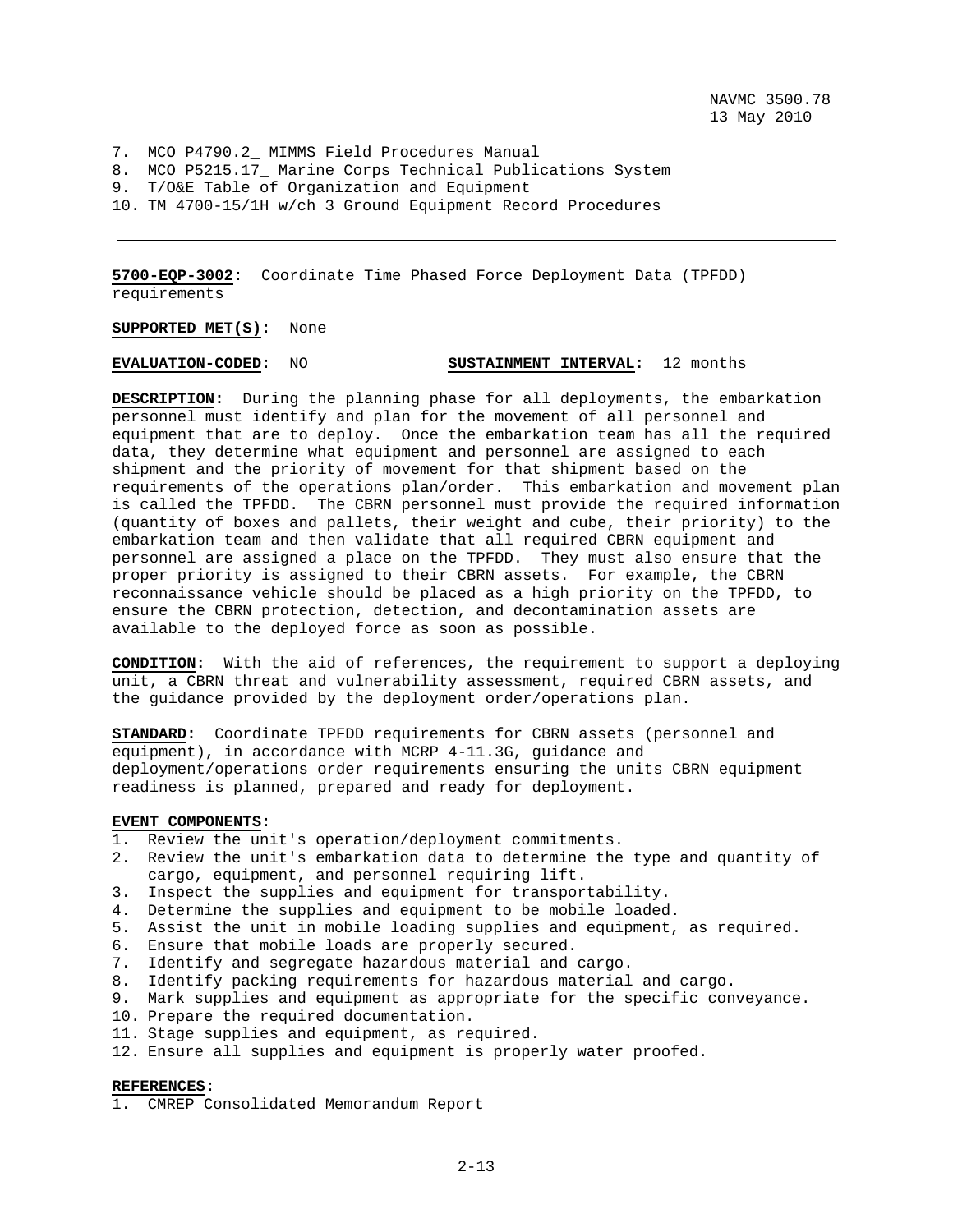2. MCO 4631.10\_ Operational Support Airlift Management

- 3. MCO P4030.19\_ Preparing Hazardous Materials for Military Air Shipments
- 4. MCRP 4-11.3G Unit Embarkation Handbook
- 5. T/O&E Table of Organization and Equipment

**5700-EQP-3003:** Coordinate resupply of unit CBRN equipment supporting mission requirements

**SUPPORTED MET(S):** None

**EVALUATION-CODED:** NO **SUSTAINMENT INTERVAL:** 12 months

**DESCRIPTION:** During combat operations where the adversary threat includes the possible possession and use of CBRN weapons and agents, it is imperative that resupply for equipment logistics requirements are requested to sustain efforts if a CBRN incident occurs. The CBRN defense personnel must be familiar with the location of the resupply points and procedures to requisition a resupply. Serious consideration must be given to consumption rates and the replenishment of items in order to sustain operations and remain prepared.

**CONDITION:** With the aid of references, provided with the task to maintain CBRN equipment readiness with logistics resupply support requirements and operating in an area under the threat of a CBRN incident.

**STANDARD:** Sustain operations in a CBRN environment, by ensuring the units CBRN equipment is available, operable, and re-supply of logistics is coordinated for sustainment for the required mission in accordance with the references.

#### **EVENT COMPONENTS:**

- 1. Coordinate the logistics support functions required to support the units CBRN efforts.
- 2. Coordinate the logistics support requests required to support the units mission.
- 3. Review the internal flow of support requests submitted to logistics office.
- 4. Review support requests from the supported unit(s).
- 5. Review operational requirements and provide logistics request input to support the concept of operations.
- 6. Compile and consolidate logistics requirements to support the concept of operations.
- 7. Submit requests beyond the organic capabilities of the unit to the supporting unit(s) or HHQ.
- 8. Monitor the overall request support system to ensure continued, efficient functioning.
- 9. Follow up with supporting agencies.

### **PREREQUISITE EVENTS:**

| 5702-SNS-1001 | 5711-SHP-1006 | 5702-SHD-1001 |
|---------------|---------------|---------------|
| 5702-SUS-1001 | 5702-SUS-1002 | 5702-SNS-1002 |
| 5702-SHD-1002 | 5702-SHP-1002 | 5702-SNS-1003 |
| 5702-SHP-1003 | 5702-SUS-1003 | 5702-SNS-1004 |
| 5702-SHP-1004 | 5702-SUS-1004 | 5702-SHP-1005 |
|               |               |               |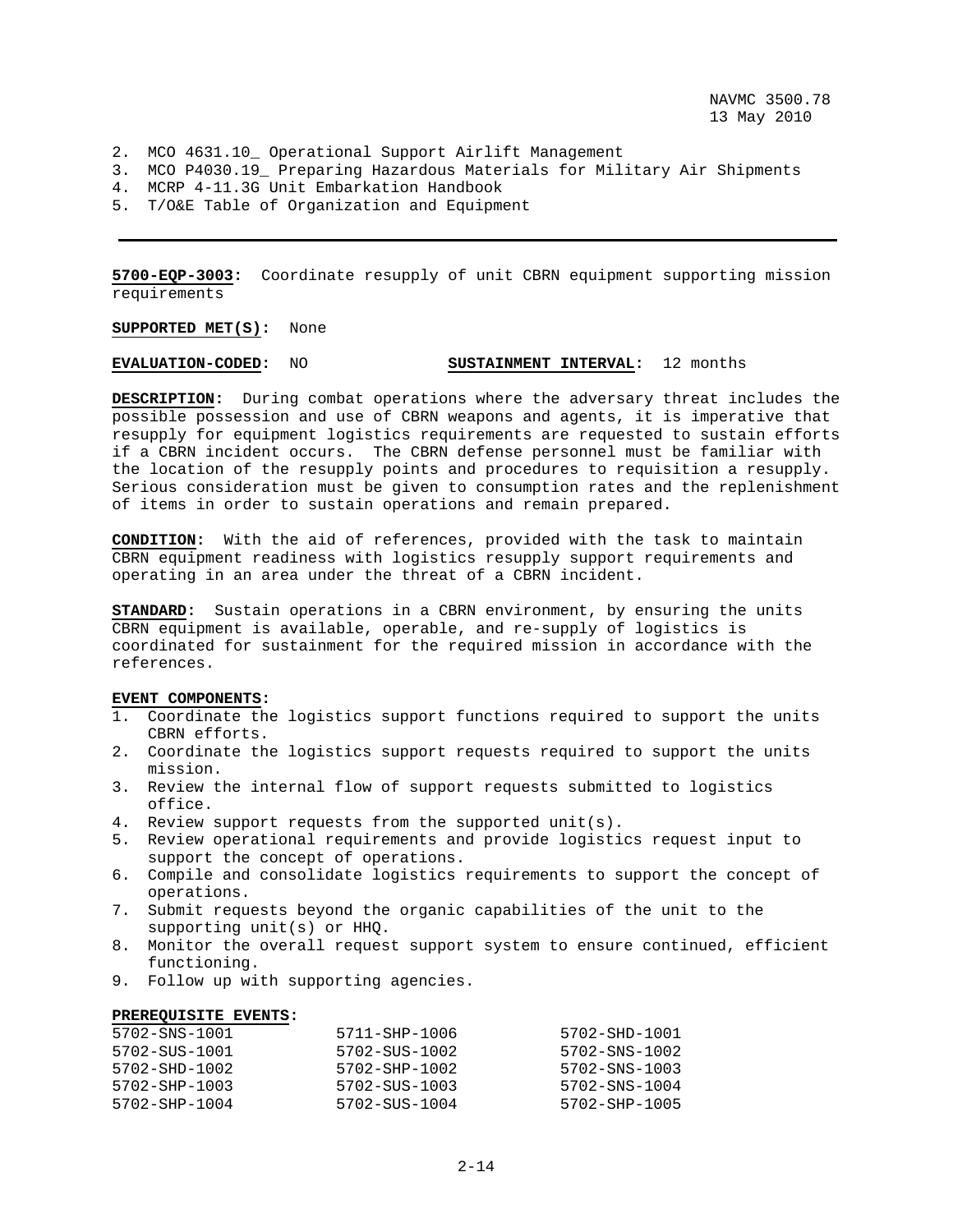| 5702-SUS-1005        | 5702-SUS-1006 | 5702-SHP-1006 |
|----------------------|---------------|---------------|
| 5711-SHD-1001        | 5711-SNS-1001 | 5711-SHP-1001 |
| 5711-SUS-1001        | 5711-SUS-1002 | 5711-SNS-1002 |
| 5711-SHD-1002        | 5711-SHP-1002 | 5711-SNS-1003 |
| 5711-SHP-1003        | 5711-SUS-1003 | 5711-SNS-1004 |
| 5711-SHP-1004        | 5711-SUS-1004 | 5711-SHP-1005 |
| 5711-SUS-1005        | 5711-SUS-1006 | 5702-SHP-1001 |
|                      |               |               |
| CHAINED EVENTS:      |               |               |
| 5700-EOP-3001        | 5700-SHD-3001 | 5700-TRG-3002 |
| $5700 -$ SHD $-3002$ | 5700-TRG-3006 | 5700-TRG-3003 |
| 5700-TRG-3004        | 5700-TRG-3005 | 5700-SUS-3003 |
|                      |               |               |

#### **REFERENCES:**

- 1. MCRP 3-37.2A MTTP for Chemical, Biological, Radiological and Nuclear Contamination Avoidance
- 2. MCRP 3-37.2C Multi-service TTP for NBC Aspects of Consequence Management
- 3. MCRP 3-37B MTTP for CBRN Aspects of Command and Control
- 4. MCWP 3-37 MAGTF CBRN Defense Operations
- 5. MCWP 3-37.1 Multi-Service Doctrine for CBRN Operations
- 6. MCWP 3-37.2 MTTP for NBC Protection
- 7. MCWP 3-37.3 MTTP for CBRN Decontamination
- 8. MCWP 3-37.4 MTTP for NBC Reconnaissance
- 9. MCWP 3-37.5 MTTP for Installation CBRN Defense
- 10. MCWP 4-11 Tactical Level Logistics

**5700-SHD-3001:** Plan CBRN protection measures

**SUPPORTED MET(S):** None

**EVALUATION-CODED:** NO **SUSTAINMENT INTERVAL:** 12 months

**DESCRIPTION:** Planning unit CBRN protection measures, such as individual or collective protection, provide a means to protect the force with and without individuals having to wear individual protective equipment for a prolonged period of time. Avoiding contaminated areas or displacing from contaminated terrain is desirable, but neither is always possible. It may be necessary to cross, occupy, or remain in contaminated terrain. These situations may require collective protection (COLPRO). COLPRO does not replace MOPP gear, but it allows the commander to reduce MOPP levels while in a contaminated environment. COLPRO supports four primary areas that erode quickly in a CBRN environment task performance, medical care, personnel rest/relief, and sustained operations. Commanders understand that COLPRO requires training of personnel in doffing and donning procedures to enter and exit shelters. Commanders who understand the trade-offs associated with COLPRO can more accurately plan for the effective and beneficial use of CP systems. To properly utilize COLPRO, it must be fully integrated into the commanders overall plan along with traditional individual protection actions.

**CONDITION:** With the aid of references, an operational scenario or operations order in which the adversary threat includes the possible possession of CBRN weapons or agents, appropriate unit CBRN protective and detection equipment and personnel trained in Individual Survival Measures (ISM).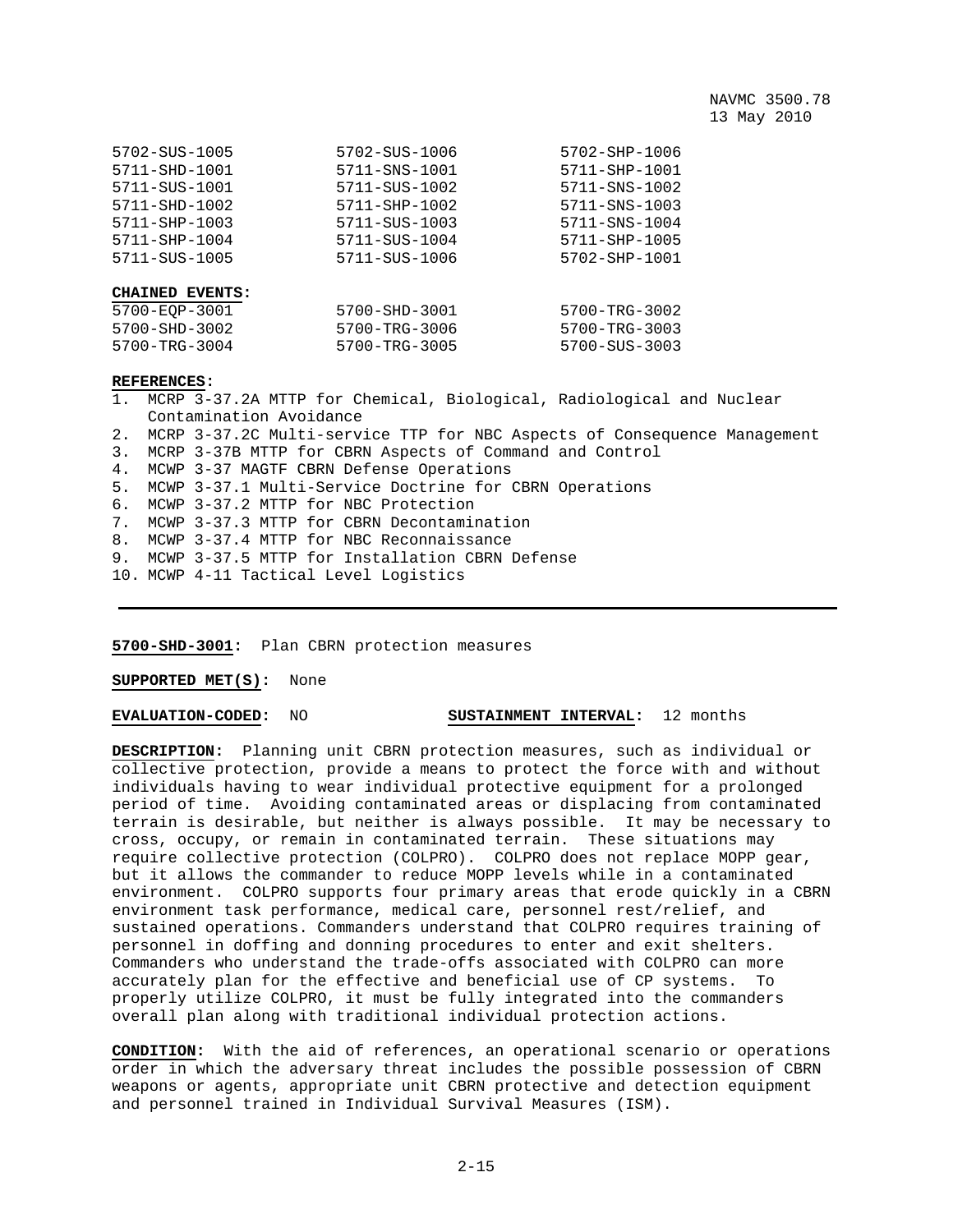**STANDARD:** CBRN Protection plan meets mission requirements (CCIR/PIR), personnel are trained, equipment is prepared, and re-supply is coordinated, as necessary to sustain operations in a CBRN environment, ensuring the unit will be protected from a CBRN hazard in accordance with MCWP 3-37.2, Chapters 1 and 2.

# **EVENT COMPONENTS:**

- 1. Ensure interoperability among components exercising important mission tasks (e.g., warning and reporting).
- 2. Implement the CBRN defense plan as part of an integrated exercise, predeployment training or during combat missions and adjusting plans as a result.
- 3. Coordinate reach-back capability with regard to key elements, such as sustaining the forces capability to operate in a CBRN environment (e.g., resupply of CBRN defense equipment and contracted logistics support (CLS) for critical, commercial-off- the-shelf (COTS) CBRN defense equipment).
- 4. Evacuate suspect CBRN samples for laboratory analysis, as required.
- 5. Test the warning and reporting system to warn selected units.
- 6. Conduct waste-handling operations.
- 7. Conduct rehearsals and war-gaming possible COAs.
- 8. Conduct local CBRN threat briefings.
- 9. Conduct unit/installation-specific CBRN defense training for replacement/augment personnel.
- 10. Coordinate communications links for military and key civilian organizations.
- 11. Assess CBRN personnel, operational, and logistics readiness.
- 12. Carry and maintain IPE/PPE, prophylaxis, water, etc.
- 13. Coordinate with medical staff for pre-deployment CBRN vaccination and prophylaxis.
- 14. Coordinate CBRN MOPP work schedules and limiting shift duration.
- 15. Monitor and conduct CBRN surveillance of potential threat risks.
- 16. Ensure understanding and exercising of unmasking procedures.
- 17. Brief commanders and service personnel on potential CBRN threats and safe and appropriate responses.
- 18. Distribute CBRN pretreatments, prophylaxis, immunizations, and collective protective shelters (CPSs).
- 19. Shield a radiation source and/or using time and distance considerations.
- 20. Coordinate with the medical staff to continually provide medical surveillance and occupational and environmental health surveillance.
- 21. Monitor weather, terrain and operating environment conditions and considering the increase of protective levels for forces during periods of high threat and weather, terrain and operating environment conditions that are favorable for the use of CBRN weapons.

## **PREREQUISITE EVENTS:**

| 5702-SHD-1001 | 5711-SHP-1006 | 5702-SHP-1001 |
|---------------|---------------|---------------|
| 5702-SUS-1001 | 5702-SUS-1002 | 5702-SNS-1002 |
| 5702-SHD-1002 | 5702-SHP-1002 | 5702-SNS-1003 |
| 5702-SHP-1003 | 5702-SUS-1003 | 5702-SNS-1004 |
| 5702-SHP-1004 | 5702-SUS-1004 | 5702-SHP-1005 |
| 5702-SUS-1005 | 5702-SUS-1006 | 5702-SHP-1006 |
| 5711-SHD-1001 | 5711-SNS-1001 | 5711-SHP-1001 |
| 5711-SUS-1001 | 5711-SUS-1002 | 5711-SNS-1002 |
| 5711-SHD-1002 | 5711-SHP-1002 | 5711-SNS-1003 |
| 5711-SHP-1003 | 5711-SUS-1003 | 5711-SNS-1004 |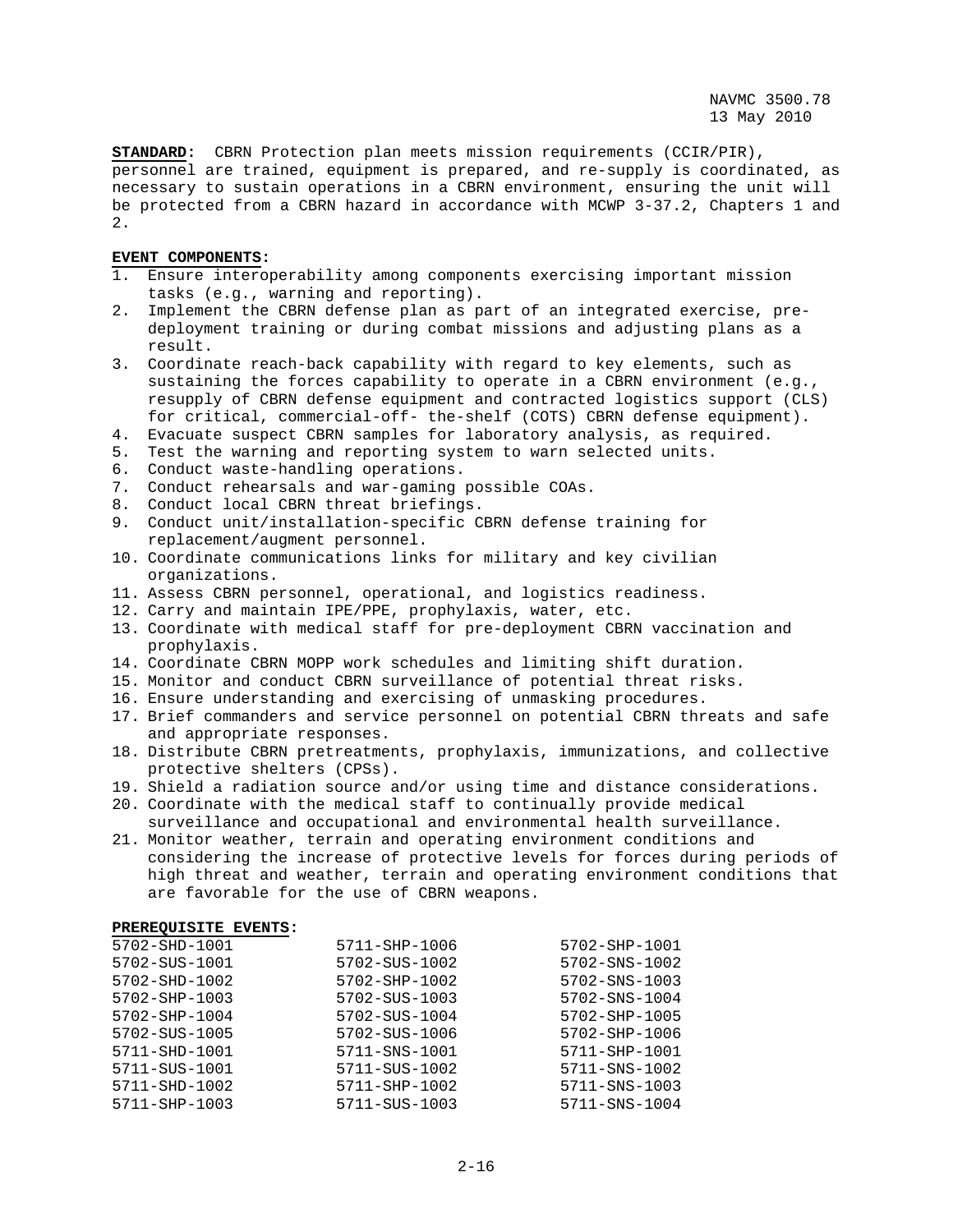| 5711-SHP-1004 | 5711-SUS-1004 | 5711-SHP-1005 |
|---------------|---------------|---------------|
| 5711-SUS-1005 | 5711-SUS-1006 | 5702-SNS-1001 |

#### **CHAINED EVENTS:**

| 5700-EOP-3001 | 5700-SHD-3001 | 5700-TRG-3002 |
|---------------|---------------|---------------|
| 5700-SHD-3002 | 5700-TRG-3006 | 5700-TRG-3003 |
| 5700-TRG-3004 | 5700-TRG-3005 | 5700-SUS-3003 |

#### **REFERENCES:**

- 1. MCRP 3-37B MTTP for CBRN Aspects of Command and Control
- 2. MCRP 4-11.1A Treatment of Chemical Agent Casualties and Conventional Military Chemical Agents
- 3. MCRP 4-11.1B Treatment of Nuclear Weapons Casualties
- 4. MCRP 4-11.1C Treatment of Biological Warfare Agent Casualties
- 5. MCRP 4-11.1F MULTI-SERVICE TACTICS, TECHNIQUES, AND PROCEDURES FOR HEALTH
- SERVICE SUPPORT IN A NUCLEAR, BIOLOGICAL, CHEMICAL (NBC) ENVIRONMENT 6. MCWP 3-37 MAGTF CBRN Defense Operations
- 7. MCWP 3-37.1 Multi-Service Doctrine for CBRN Operations
- 8. MCWP 3-37.2 MTTP for NBC Protection
- 9. MCWP 5-1 Marine Corps Planning Process

**5700-SHD-3002:** Coordinate CBRN protection mission requirements

# **SUPPORTED MET(S):** None

#### **EVALUATION-CODED:** NO **SUSTAINMENT INTERVAL:** 3 months

**DESCRIPTION:** Coordination for unit CBRN protection measures, such as equipment for individual or collective protection, will support sustainment of the force in a CBRN environment. Since resources and organic CBRN protection equipment may be limited, units may not be able to sustain themselves; sustainment must be planned in detail. Integrate CBRN protection capabilities to support the sustainment of unit capabilities and readiness into the planned re-supply response. Units must be provided training, rehearsals, and resources to conduct the required CBRN protection measures as the CBRN incident presents itself. The CBRN staff coordinates for additional logistic support, as required, such as transportation, security, and classes of supply ensuring the unit can sustain CBRN protection throughout its mission operating in a CBRN environment.

**CONDITION:** With the aid of references, CBRN protection equipment, the logistical support requirements for unit, individual and collective protection and operating in an area under the threat of a CBRN incident.

**STANDARD:** Plan and coordinate equipment resource requirements for individual and collective CBRN protection to sustain operations in a CBRN environment in accordance with MCWP 3-37.2, Chapter 1.

# **EVENT COMPONENTS:**

1. Coordinate the logistics support functions required to support the units CBRN protection efforts.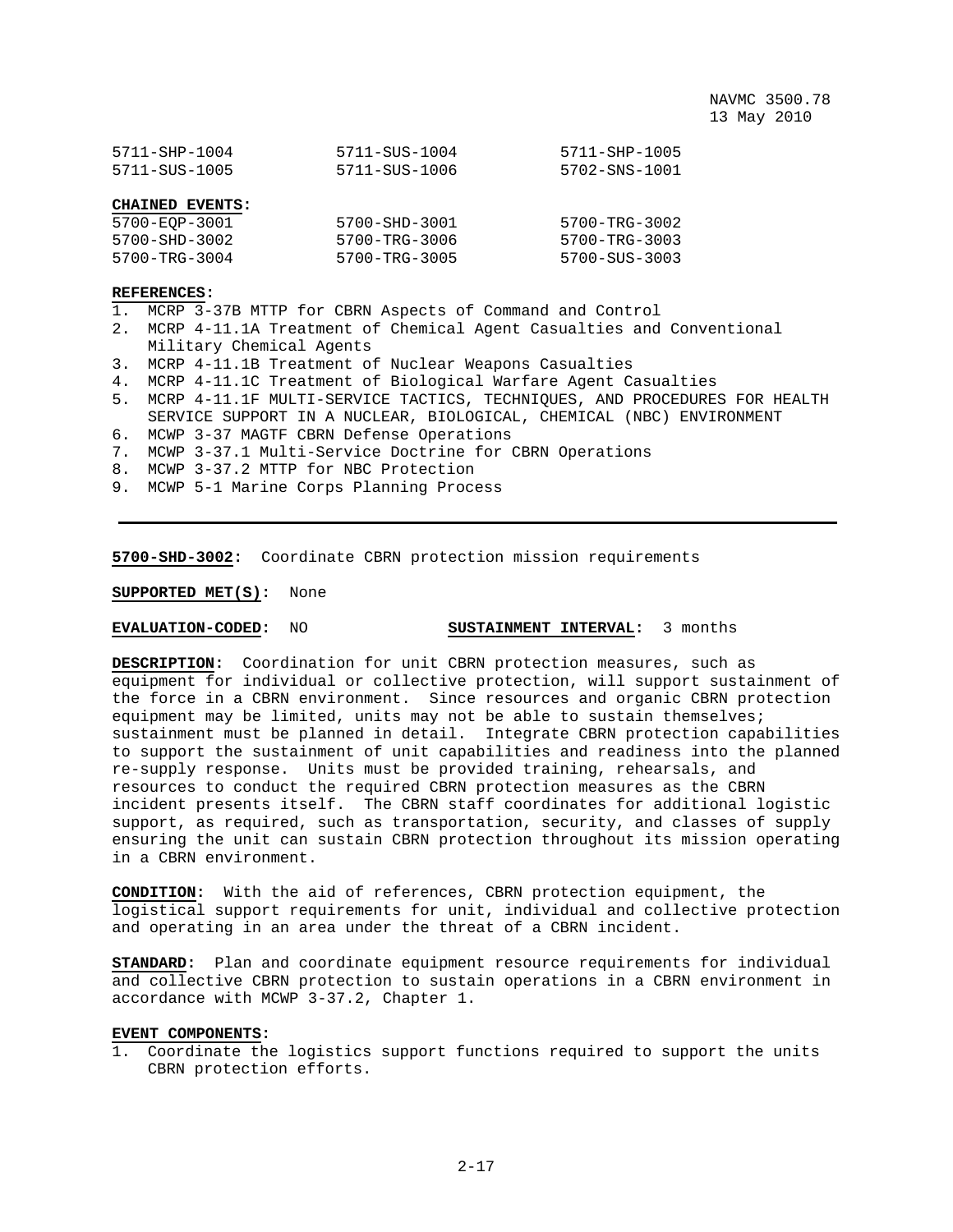- 2. Coordinate the logistics support requests required to support the units CBRN protection mission.
- 3. Follow up with supporting agencies.

### **PREREQUISITE EVENTS:**

| 5702-SHD-1001   | 5711-SHP-1006 | 5702-SHP-1001 |
|-----------------|---------------|---------------|
| 5702-SUS-1001   | 5702-SUS-1002 | 5702-SNS-1002 |
| 5702-SHD-1002   | 5702-SHP-1002 | 5702-SNS-1003 |
| 5702-SHP-1003   | 5702-SUS-1003 | 5702-SNS-1004 |
| 5702-SHP-1004   | 5702-SUS-1004 | 5702-SHP-1005 |
| 5702-SUS-1005   | 5702-SUS-1006 | 5702-SHP-1006 |
| 5711-SHD-1001   | 5711-SNS-1001 | 5711-SHP-1001 |
| 5711-SUS-1001   | 5711-SUS-1002 | 5711-SNS-1002 |
| 5711-SHD-1002   | 5711-SHP-1002 | 5711-SNS-1003 |
| 5711-SHP-1003   | 5711-SUS-1003 | 5711-SNS-1004 |
| 5711-SHP-1004   | 5711-SUS-1004 | 5711-SHP-1005 |
| 5711-SUS-1005   | 5711-SUS-1006 | 5702-SNS-1001 |
| CHAINED EVENTS: |               |               |
| 5700-EOP-3001   | 5700-SHD-3001 | 5700-TRG-3002 |
| 5700-SHD-3002   | 5700-TRG-3006 | 5700-TRG-3003 |

| 5700-SHD-3002 | 5700-TRG-3006 | 5700-TRG-3003 |
|---------------|---------------|---------------|
| 5700-TRG-3004 | 5700-TRG-3005 | 5700-SUS-3003 |

# **REFERENCES:**

- 1. MCO P4790.2 MIMMS Field Procedures Manual
- 2. MCRP 3-37.2A MTTP for Chemical, Biological, Radiological and Nuclear Contamination Avoidance
- 3. MCRP 3-37B MTTP for CBRN Aspects of Command and Control
- 4. MCRP 4-11.1A Treatment of Chemical Agent Casualties and Conventional Military Chemical Agents
- 5. MCRP 4-11.1B Treatment of Nuclear Weapons Casualties
- 6. MCRP 4-11.1C Treatment of Biological Warfare Agent Casualties
- 7. MCRP 4-11.1F MULTI-SERVICE TACTICS, TECHNIQUES, AND PROCEDURES FOR HEALTH SERVICE SUPPORT IN A NUCLEAR, BIOLOGICAL, CHEMICAL (NBC) ENVIRONMENT
- 8. MCWP 3-37 MAGTF CBRN Defense Operations
- 9. MCWP 3-37.1 Multi-Service Doctrine for CBRN Operations
- 10. MCWP 3-37.2 MTTP for NBC Protection
- 11. MCWP 4-11 Tactical Level Logistics

**5700-SHD-3003:** Conduct CBRN protection measures

**SUPPORTED MET(S):** None

**EVALUATION-CODED:** YES **SUSTAINMENT INTERVAL:** 12 months

**DESCRIPTION:** Units conduct CBRN protection measures by using individual and collective protection equipment. Protection from CBRN weapons is required when there is a possibility of CBRN contamination to individuals or groups of personnel. There are two components of CBRN Protection; individual protection and collective protection (COLPRO). COLPRO is that protection provided for personnel to carry out functions without being restricted by protective clothing. Using this equipment, the Marine Corps is equipped to conduct prompt, sustained, and decisive operations throughout the spectrum of conflict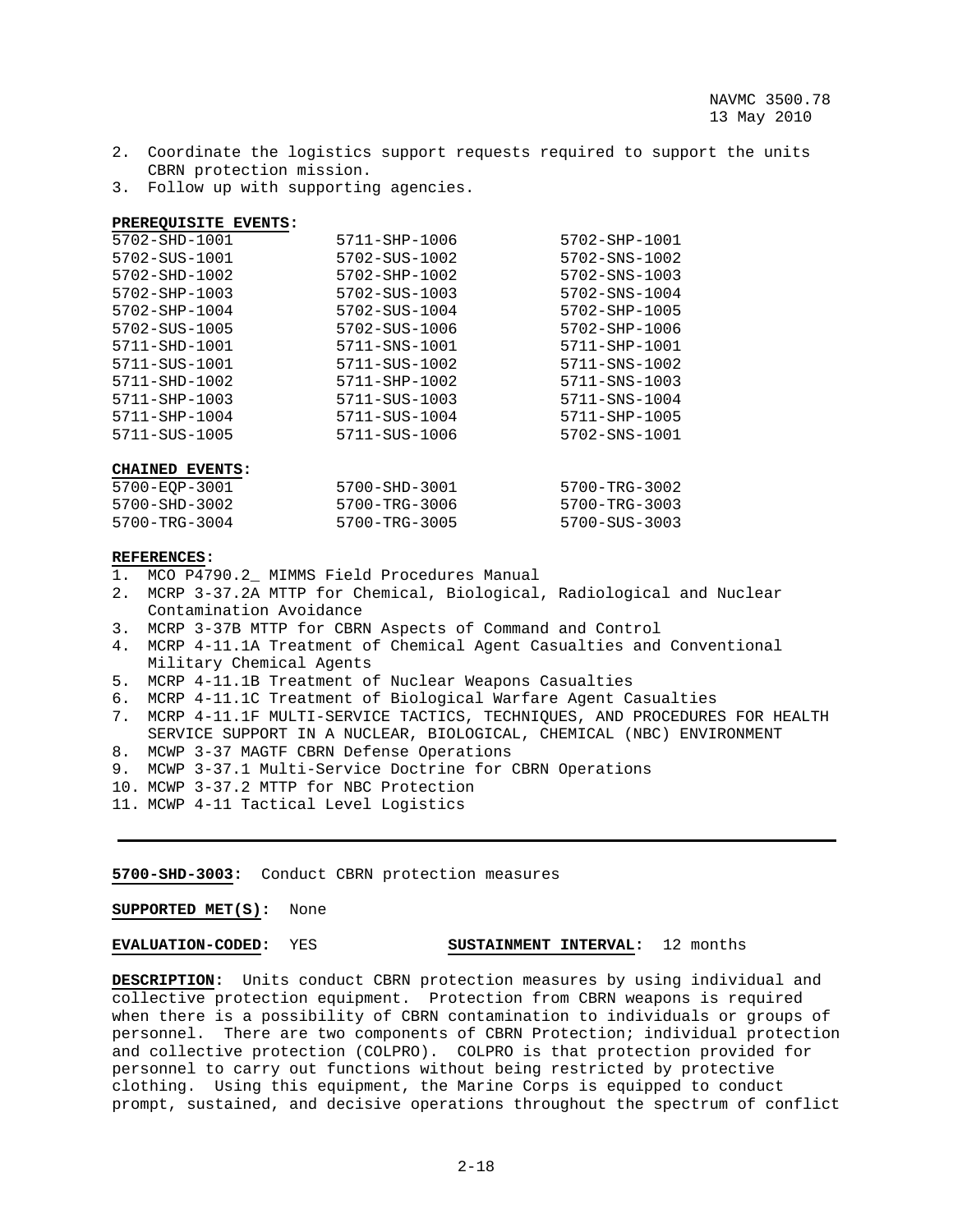in any CBRN environment. Protecting the force consists of those actions taken to prevent or mitigate hostile actions against personnel, resources, facilities, and critical information. These actions conserve the forces fighting potential so that it can be decisively applied, and sufficient equipment must be available to protect not only the uniformed force, but also the essential supporting US and civilian workforce. While logistically intense, their benefits, if employed properly, make them a viable option to be considered.

**CONDITION:** With the aid of references, Commander's guidance, directives from higher headquarters, a mission, a table of organization/equipment, an operational scenario or operations order in which the adversary threat includes the possible possession of CBRN weapons or agents and a unit trained in ISM with appropriate unit CBRN protective and detection equipment.

**STANDARD:** Without injury to personnel or damage to equipment, protect the force. Presence of CB agent or RN material identified and unit dons MOPP IV in allotted time to prevent casualties. Unit performs Immediate Decontamination. Unit continues operations with no casualties due to improperly worn protective equipment, increased heat stress, or MOPP degradation. If required, unit crosses contaminated area with no casualties. Unit conducts Operational Decontamination with no casualties due to improper procedures (cross-contamination), and continues mission, in accordance with the operations order and MCWP 3-37.2, Chapter 2.

#### **EVENT COMPONENTS:**

- 1. Assess CBRN threat, potential risk, likelihood of attack, and vulnerability.
- 2. Implement coordinated CBRN Defense Plans.
- 3. Prepare to provide Primary Care for CBRN casualties.
- 4. Determine appropriate level of MOPP and implement automatic masking policies.
- 5. Minimize skin exposure.
- 6. Maintain good hygiene and sanitation.
- 7. Deploy CBRN detectors.
- 8. Designate and prepare shelters.
- 9. Monitor for attack indicators.
- 10. Cover unprotected, mission-essential equipment.
- 11. Conduct meteorological monitoring.
- 12. Integrate available alarm and warning systems.
- 13. Designate proposed decontamination sites using METT-T, current weather data, water availability, trafficability, accessibility, and logistics support ability.
- 14. Analyze warning time assessments.
- 15. Monitor status of CBRN equipment and supplies.
- 16. Prepare for contingencies.
- 17. Give attack warnings.
- 18. Don mask and MOPP IV.
- 19. React to a CBRN incident.
- 20. Begin post attack recovery.
- 21. Avoid potentially contaminated surfaces/areas.
- 22. Obtain and report observations or evidence of an attack.
- 23. Survey, control, and mitigate health hazards (treat and evaluate casualties).
- 24. Adjust MOPP.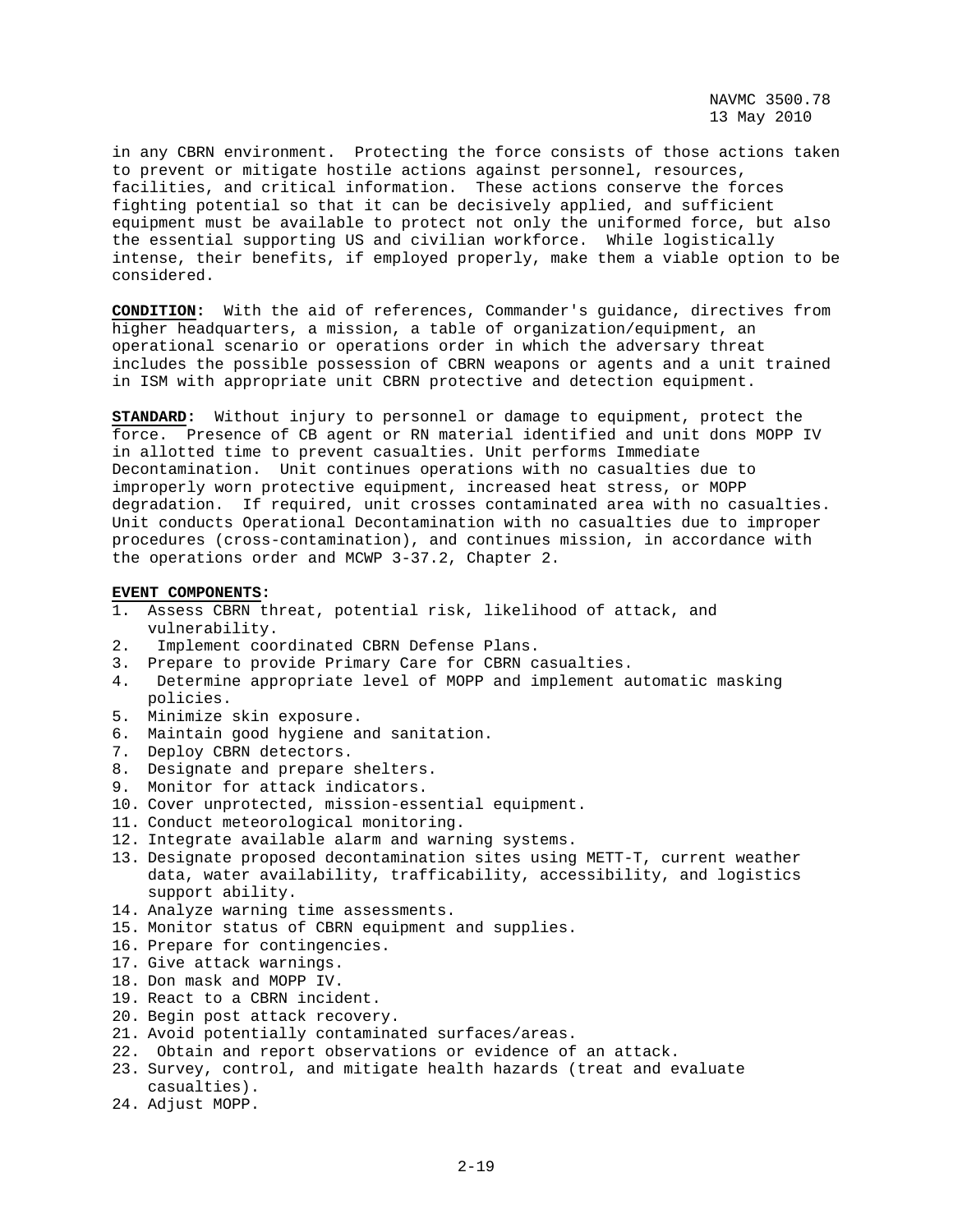- 25. Document exposure.
- 26. Sample, monitor, and analyze for residual hazard.
- 27. Implement decontamination and contamination containment actions.
- 28. Conduct offensive and defensive operations in a CBRN contaminated area.
- 29. Cross CBRN contaminated area.
- 30. Conduct Immediate Decontamination.
- 31. Conduct Operational Decontamination.
- 32. Conduct unmasking procedures (all-clear).

#### **PREREQUISITE EVENTS:**

| 5702-SUS-1003 | 5702-SHD-1001 | 5702-SHP-1004 |
|---------------|---------------|---------------|
| 5702-SUS-1004 | 5702-SHP-1005 | 5702-SUS-1005 |
| 5702-SUS-1006 | 5702-SHP-1006 | 5711-SHD-1001 |
| 5711-SNS-1001 | 5711-SHP-1001 | 5711-SUS-1001 |
| 5711-SUS-1002 | 5711-SNS-1002 | 5711-SHD-1002 |
| 5711-SNS-1003 | 5711-SHP-1003 | 5711-SUS-1003 |
| 5711-SNS-1004 | 5711-SHP-1004 | 5711-SUS-1004 |
| 5711-SHP-1005 | 5711-SUS-1005 | 5711-SUS-1006 |
| 5711-SHP-1006 | 5711-SHP-1002 | 5702-SNS-1001 |
| 5702-SHP-1001 | 5702-SUS-1001 | 5702-SUS-1002 |
| 5702-SNS-1002 | 5702-SHD-1002 | 5702-SHP-1002 |
| 5702-SNS-1003 | 5702-SHP-1003 | 5702-SNS-1004 |
|               |               |               |

#### **CHAINED EVENTS:**

5700-SHD-3002 5700-SHD-3001

#### **REFERENCES:**

- 1. MCRP 4-11.1A Treatment of Chemical Agent Casualties and Conventional Military Chemical Agents
- 2. MCRP 4-11.1B Treatment of Nuclear Weapons Casualties
- 3. MCRP 4-11.1C Treatment of Biological Warfare Agent Casualties
- 4. MCRP 4-11.1F MULTI-SERVICE TACTICS, TECHNIQUES, AND PROCEDURES FOR HEALTH
- SERVICE SUPPORT IN A NUCLEAR, BIOLOGICAL, CHEMICAL (NBC) ENVIRONMENT
- 5. MCWP 3-37 MAGTF CBRN Defense Operations
- 6. MCWP 3-37.1 Multi-Service Doctrine for CBRN Operations
- 7. MCWP 3-37.2 MTTP for NBC Protection
- 8. MCWP 3-37.3 MTTP for CBRN Decontamination
- 9. MCWP 3-37.4 MTTP for NBC Reconnaissance
- 10. MCWP 3-37.5 MTTP for Installation CBRN Defense

**5700-SHP-3001:** Implement CBRN activities during the staff planning process

#### **SUPPORTED MET(S):** None

**EVALUATION-CODED:** YES **SUSTAINMENT INTERVAL:** 12 months

**DESCRIPTION:** Advise the commander of the possible employment or accidental release of chemical, biological, radiological, and nuclear (CBRN) weapons, agents or devices (including Toxic Industrial Materials [TIM]), organizations, personnel, technology, information, etc. to characterize CBRN threats and hazards. You will also provide commanders and staffs at the operational and tactical levels with capability employment planning data and considerations to shape military operations involving CBRN threats and hazards (CBRN Shape) and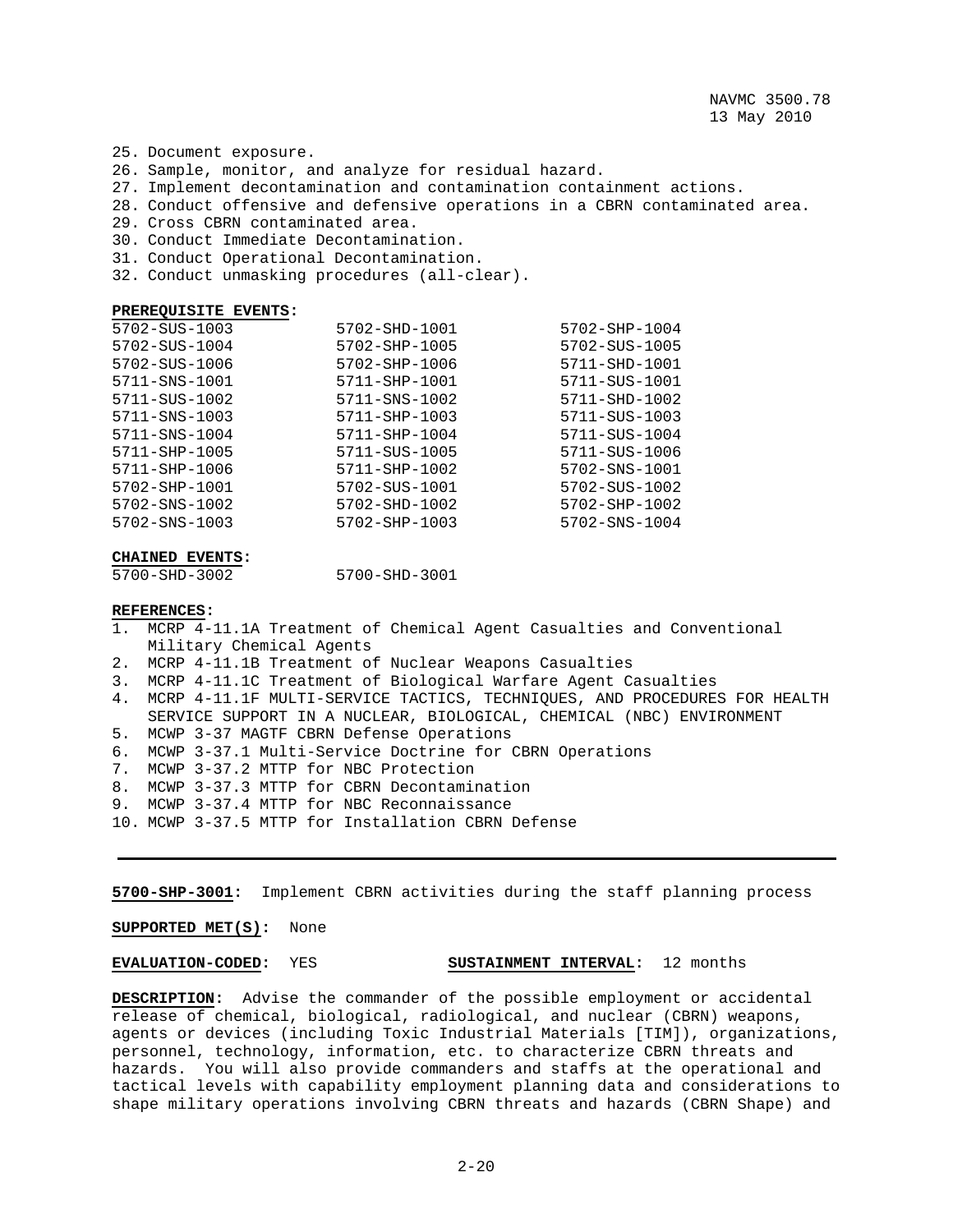a better understanding of where and when to expect CBRN hazards by applying CBRN information management (IM) to the staff planning process, Marine Corps planning process (MCPP).

**CONDITION:** With the aid of references, commander's guidance, current intelligence estimate, directives from higher headquarters, a mission, a table of organization/equipment and operating in an area under the threat of a CBRN incident.

**STANDARD:** Coordinated information with staff section personnel affords CBRN planned operations, through execution to meet the commanders' intent (CCIR/PIR) to continue operations in a CBRN environment, in accordance with MCWP 5-1 and MCRP 3-37B, Appendix D.

#### **EVENT COMPONENTS:**

- 1. Receive commander's guidance.
- 2. Apply the principles of the Marine Corps Planning Process.
- 3. Perform the mission analysis.
- 4. Develop courses of action.
- 5. War game courses of action.
- 6. Present courses of action for commander's decision.
- 7. Develop orders.
- 8. Plan activities for CBRN operations.
- 9. Coordinate CBRN threat assessment.
- 10. Coordinate CBRN capabilities assessment.
- 11. Coordinate CBRN vulnerability assessment.
- 12. Coordinate CBRN vulnerability assessment reduction measures.
- 13. Prepare activities for CBRN operations.
- 14. Execute activities for CBRN operations.
- 15. Sustain operations in a CBRN environment.

#### **PREREQUISITE EVENTS:**

| 5702-SHP-1013   | 5711-SHP-2005 | 5702-SHP-1016 |
|-----------------|---------------|---------------|
| 5702-SHP-1017   | 5702-SHP-2003 | 5702-SHP-1018 |
| 5702-SHP-2010   | 5711-SHP-2001 | 5711-SHP-2002 |
| 5702-SHP-1011   | 5702-SHP-1012 | 5711-SHP-2003 |
| 5711-SHP-2004   | 5711-SHP-2006 | 5711-SHP-2007 |
| 5711-SHP-2008   | 5711-SHP-2009 | 5711-SHP-2010 |
| 5711-SHP-2011   | 5711-SHP-2012 | 5711-SHP-2013 |
| 5711-SHP-2014   | 5711-SHP-2015 | 5711-SHP-2016 |
| 5702-SHP-1014   |               |               |
|                 |               |               |
| CHAINED EVENTS: |               |               |
| 5700-SHP-3014   | 5700-SHP-3015 | 5700-SHP-3012 |
| 5700-SHP-3013   | 5700-SHP-3002 | 5700-SHP-3003 |
| 5700-SHP-3011   | 5700-SHP-3006 | 5700-SHP-3005 |
| 5700-SHP-3007   | 5700-SHP-3008 | 5700-SHP-3009 |
| 5700-SHP-3010   | 5700-SHP-3004 |               |
|                 |               |               |

#### **REFERENCES:**

1. MCRP 3-37B MTTP for CBRN Aspects of Command and Control

- 2. MCWP 3-37 MAGTF CBRN Defense Operations
- 3. MCWP 3-37.1 Multi-Service Doctrine for CBRN Operations
- 4. MCWP 3-37.1A CBRN Vulnerability Analysis
- 5. MCWP 5-1 Marine Corps Planning Process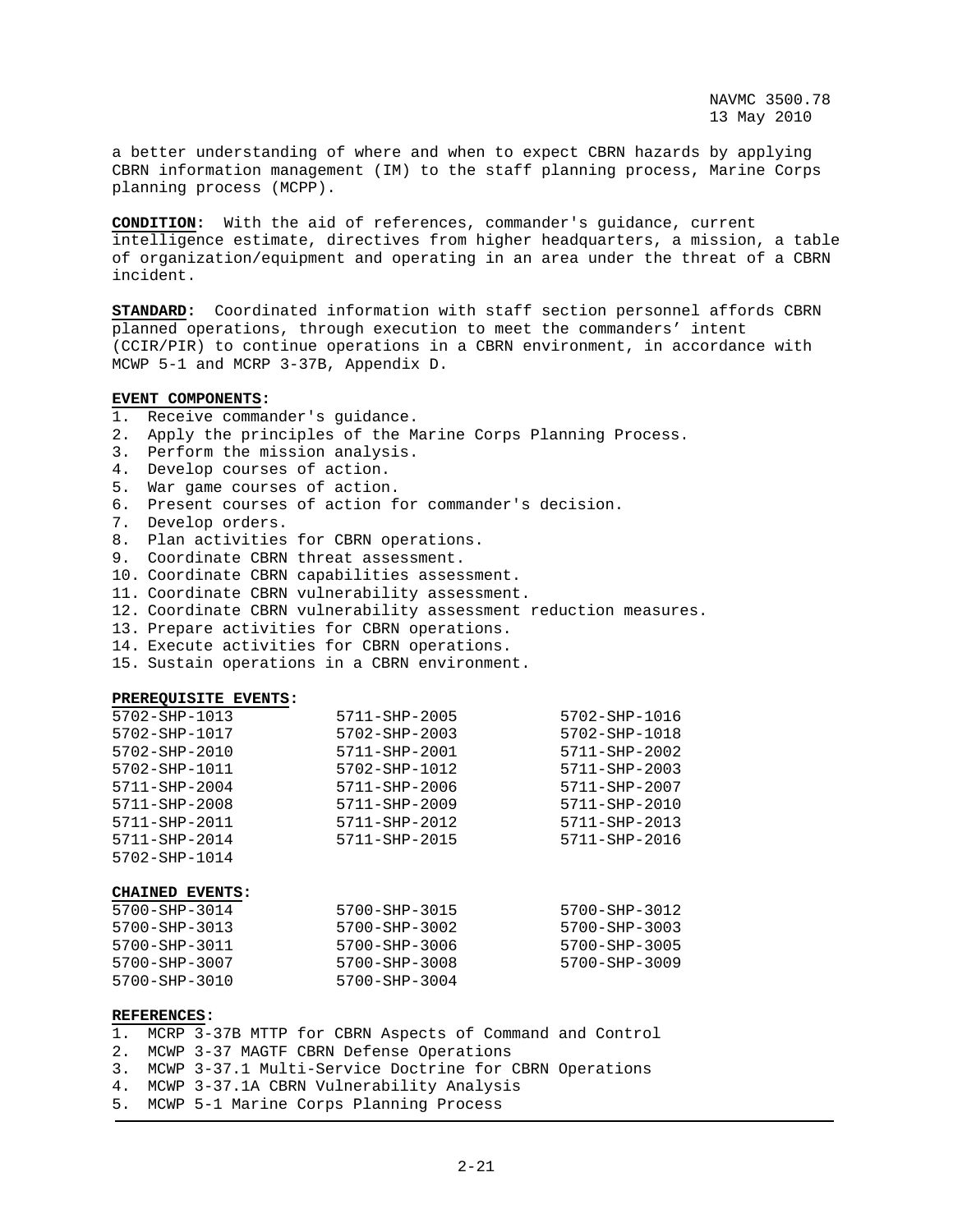**5700-SHP-3002:** Coordinate CBRN center operations

# **SUPPORTED MET(S):** None

# **EVALUATION-CODED:** NO **SUSTAINMENT INTERVAL:** 12 months

**DESCRIPTION:** The coordination of CBRN Center operations is dependent on the level of command. For Divisions, Wings, Marine Logistics Groups (MLG) and above, the Center is fully staffed with CBRN defense personnel and they are responsible for all aspects of CBRN defense Center operations. At lower levels of command (Regt/MAG and below), the tasks the CBRN defense personnel in the operations center are required to perform are less. At a minimum, all CBRN defense personnel must be able to monitor the battle, track the location of CBRN attacks and their associated hazards, and execute the CBRN defense warning and reporting system. CBRN defense personnel must determine the extent of their responsibilities, based on their level of command, and identify the personnel, equipment and training required to meet those responsibilities interact with staff sections at their relative command levels.

**CONDITION:** With the aid of references, an operational situation, coordination within unit staff sections to include, adjacent higher and subordinate unit personnel, appropriate status boards, maps, overlays, a unit journal within an operations center and operating in an area under the threat of a CBRN incident.

**STANDARD:** Coordinated information amongst staff section personnel affords CBRN Center operations, to meet the commander's intent (CCIR/PIR) to continue operations in a CBRN environment, in accordance with MCWP 5-1 and MCRP 3-37B, Appendix D.

# **EVENT COMPONENTS:**

- 1. Coordinate with Operations section personnel.
- 2. Coordinate with Intelligence section personnel.
- 3. Coordinate with Logistics section personnel.
- 4. Coordinate with Medical section personnel.
- 5. Coordinate with Administrative section personnel.

**CHAINED EVENTS:** 5700-SHP-3003

#### **REFERENCES:**

- 1. MCRP 3-37.2A MTTP for Chemical, Biological, Radiological and Nuclear Contamination Avoidance
- 2. MCRP 3-37.2C Multi-service TTP for NBC Aspects of Consequence Management
- 3. MCRP 3-37B MTTP for CBRN Aspects of Command and Control
- 4. MCWP 3-37 MAGTF CBRN Defense Operations
- 5. MCWP 3-37.1 Multi-Service Doctrine for CBRN Operations
- 6. MCWP 5-1 Marine Corps Planning Process

**5700-SHP-3003:** Conduct CBRN center operations

**SUPPORTED MET(S):** None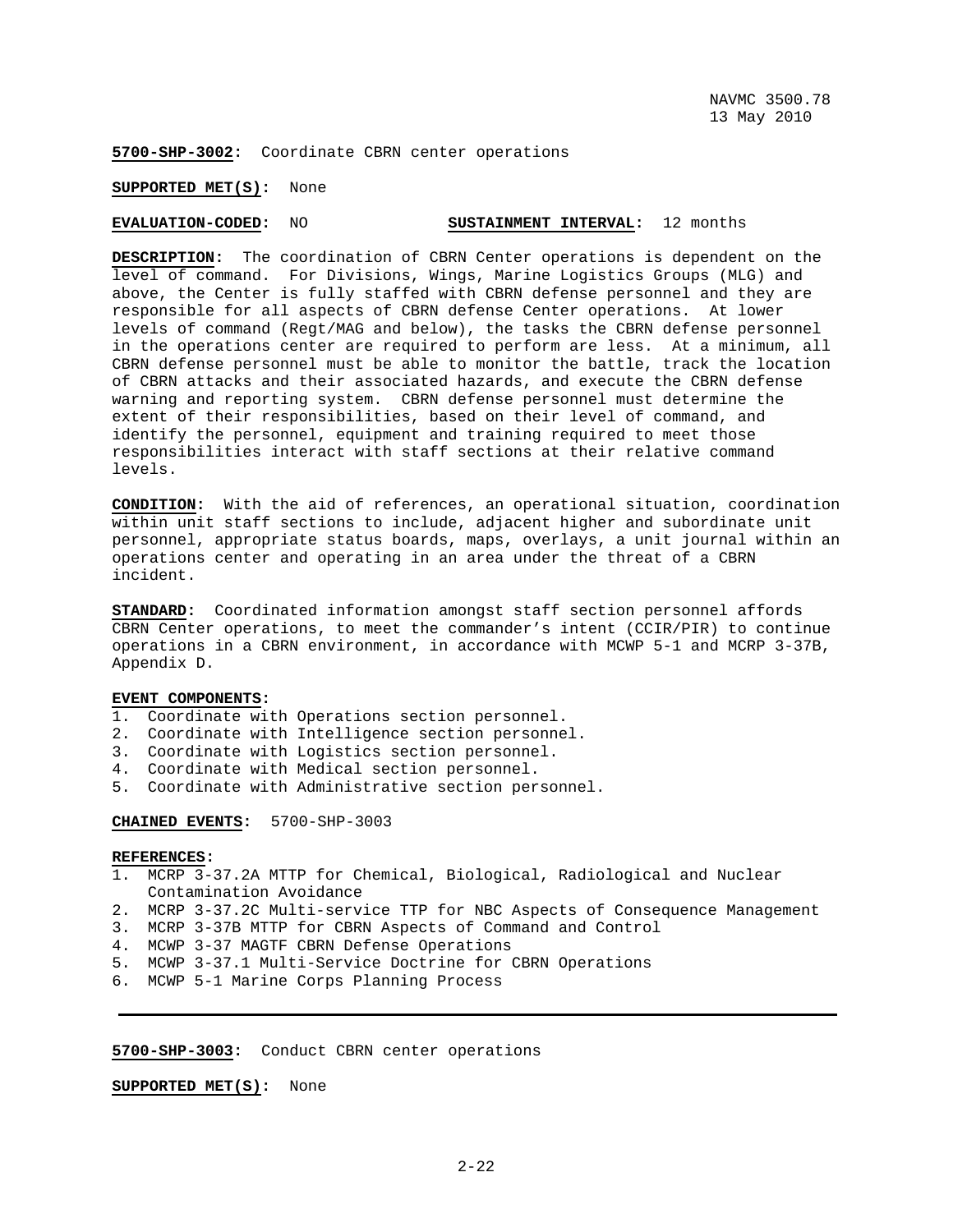**EVALUATION-CODED:** YES **SUSTAINMENT INTERVAL:** 12 months

**DESCRIPTION:** The extent of CBRN defense Center operations is dependent on the level of command. For Divisions, Wings, Marine Logistics Groups (MLG), and above, the Center is fully staffed with CBRN personnel responsible for all aspects of CBRN defense Center operations. At lower levels of command (Regt/MAG and below), CBRN personnel at a minimum, must be able to monitor the battle, track the locations of CBRN attacks and their associated hazards, and execute the CBRN defense warning and reporting system. CBRN defense personnel must determine the extent of their responsibilities, based on their level of command, and identify the personnel, equipment and training required to meet those responsibilities.

**CONDITION:** With the aid of references, an operational situation, appropriate status boards, maps, overlays, a unit journal and operating in an area under the threat of a CBRN incident.

**STANDARD:** CBRN plans are prepared and coordinated, ready to execute for CBRN contamination avoidance, protection and decontamination measures. CBRN Warning and Reporting System (CBRNWRS) are established. CBRN Center is ready to conduct CBRN hazard prediction and modeling. Personnel are organized, trained, and equipped to provide Reconnaissance and Surveillance and Decontamination Teams to conduct the respective mission(s) in accordance with MCRP 3-37.2A, Appendix A and MCRP 3-37B, Appendix I.

# **EVENT COMPONENTS:**

- 1. Receive turnover from off going watch chief.
- 2. Assist in the supervision of the watch.
- 3. Obtain situation updates from watch personnel.
- 4. Obtain information from the appropriate subordinate and supporting units.
- 5. Manage information flow.
- 6. Report Commander's Critical Information Requirements.
- 7. Update status information.
- 8. Support Watch Officer.
- 9. Execute CBRN warning and reporting system (CBRNWRS) procedures.
- 10. Execute CBRNWRS information management (IM) procedures.
- 11. Coordinate CBRNWRS IM procedures.
- 12. Coordinate CWMD support activities.
- 13. Coordinate CBRN contamination avoidance (CA) measures.
- 14. Coordinate CBRN operational exposure guidance.
- 15. Coordinate CBRN protection measures.
- 16. Coordinate CBRN reconnaissance and surveillance operations.
- 17. Coordinate CBRN decontamination operations.

#### **PREREQUISITE EVENTS:**

| 5702-SHP-1001 | 5711-SHP-1012 | 5702-SHP-1003 |
|---------------|---------------|---------------|
| 5702-SHP-1004 | 5702-SHP-1005 | 5702-SHP-1006 |
| 5702-SHP-1007 | 5702-SHP-1008 | 5702-SHP-1009 |
| 5702-SHP-1010 | 5702-SHP-1011 | 5702-SHP-1012 |
| 5702-SHP-1013 | 5702-SHP-1014 | 5702-SHP-1016 |
| 5702-SHP-1017 | 5702-SHP-2003 | 5702-SHP-1018 |
| 5702-SHP-2010 | 5711-SHP-1001 | 5711-SHP-1002 |
| 5711-SHP-1003 | 5711-SHP-1004 | 5711-SHP-1005 |
|               |               |               |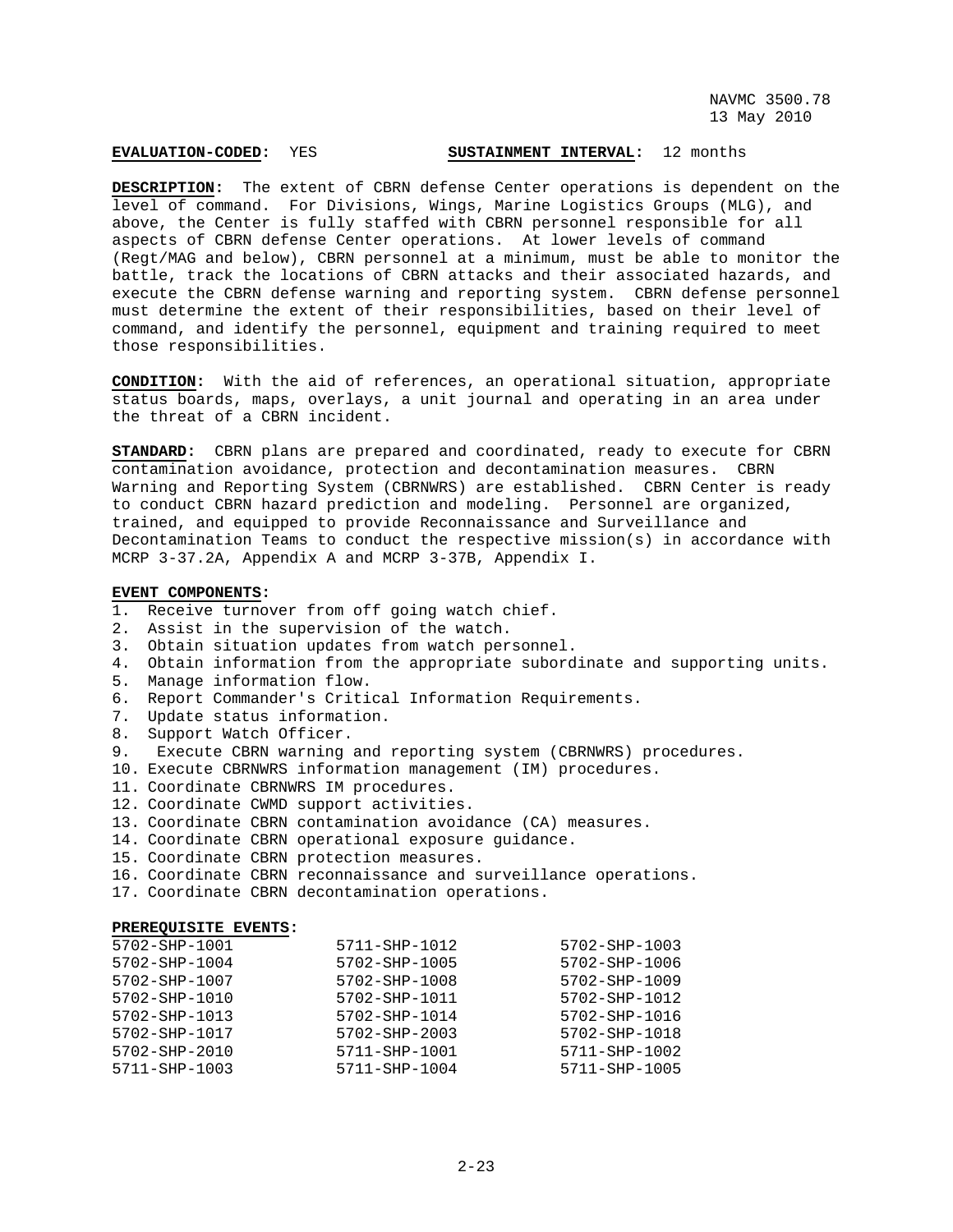| 5711-SHP-1006 | 5711-SHP-1007 | 5711-SHP-1008 |
|---------------|---------------|---------------|
| 5711-SHP-1009 | 5711-SHP-1010 | 5711-SHP-1011 |
| 5702-SHP-1002 |               |               |

#### **CHAINED EVENTS:**

| 5700-SHP-3001 | 5700-SNS-3004 | 5700-SHP-3004       |
|---------------|---------------|---------------------|
| 5700-SHP-3005 | 5700-SHP-3006 | 5700-SHP-3007       |
| 5700-SHP-3008 | 5700-SHP-3009 | 5700-SHP-3010       |
| 5700-SHP-3011 | 5700-SHP-3012 | 5700-SHP-3013       |
| 5700-SHP-3014 | 5700-SHP-3015 | 5700-SHD-3001       |
| 5700-SNS-3001 | 5700-SUS-3001 | $5700 - ADM - 3002$ |
| 5700-SUS-3002 | 5700-SHD-3002 | 5700-SNS-3002       |
| 5700-EOP-3002 | 5700-SHP-3002 |                     |
|               |               |                     |

#### **RELATED EVENTS:**

5700-SHP-4001 5700-CCM-3001

#### **REFERENCES:**

1. MCRP 3-37.2A MTTP for Chemical, Biological, Radiological and Nuclear Contamination Avoidance 2. MCRP 3-37.2C Multi-service TTP for NBC Aspects of Consequence Management 3. MCRP 3-37B MTTP for CBRN Aspects of Command and Control 4. MCWP 3-37 MAGTF CBRN Defense Operations 5. MCWP 3-37.1 Multi-Service Doctrine for CBRN Operations 6. MCWP 3-37.2 MTTP for NBC Protection 7. MCWP 3-37.3 MTTP for CBRN Decontamination 8. MCWP 3-37.4 MTTP for NBC Reconnaissance 9. MCWP 3-37.5 MTTP for Installation CBRN Defense

10. MCWP 5-1 Marine Corps Planning Process

**5700-SHP-3004:** Coordinate CBRN Intelligence Preparation of the Operational Environment (IPOE) assessment

**SUPPORTED MET(S):** None

#### **EVALUATION-CODED:** NO **SUSTAINMENT INTERVAL:** 12 months

**DESCRIPTION:** When planning operations, commanders and staffs analyze the CBRN threat to gain an in-depth understanding that considers more than just an adversaries military capabilities, order of battle, and tactics. CBRN threats and hazards can range from adversarial actions to man-made incidents/accidents to natural disasters. IPOE is a key tool for assessing the adversary situation, physical environment, and civil considerations. It begins during planning and continues during all operational process activities. The continuous IPOE process must account for confirmed as well as plausible, but unconfirmed, adversary capabilities, plans, and actions. The IPOE process must address the capabilities and limitations of adversary CBRN weapons and delivery systems; their command, control, and release procedures; the indicators of intent to employ CBRN weapons; and the possibility of direct or accidental release of TIM. The intelligence staff officers IPOE should focus on more than military capabilities and include information and analysis of all variables of the OE. IPOE is designed to reduce the commander's uncertainties concerning weather, adversary, and terrain for a specific geographic area. It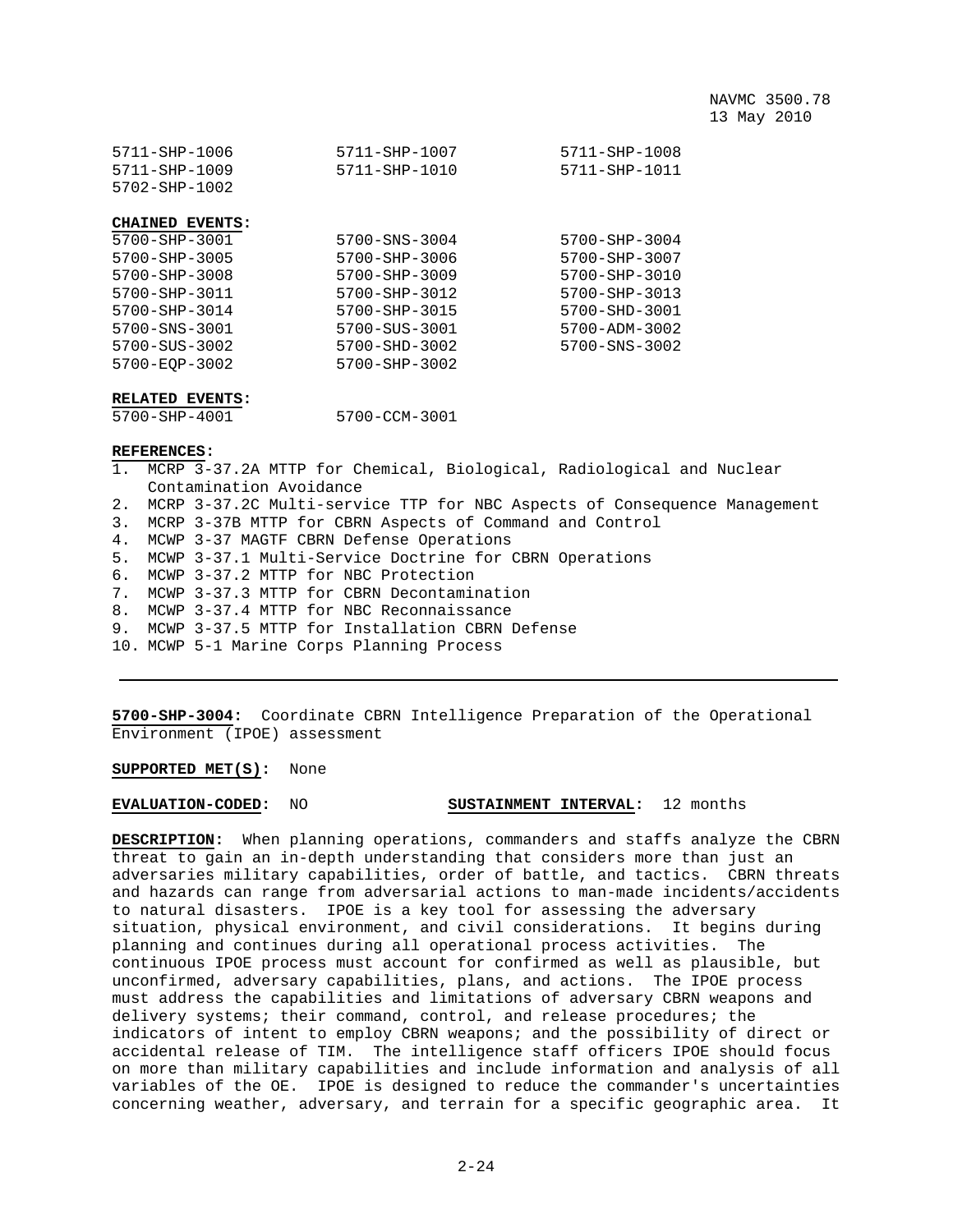analyzes the intelligence data base in detail to determine the impact of adversary, weather, and terrain on the operation and presents this information in graphic format. The IPOE enables the commander to see the battlefield where friendly and adversary forces can move, shoot, and communicate; where critical areas lie; and where adversary forces (and his own) are most vulnerable.

**CONDITION:** With the aid of references, an operational situation, appropriate status of adversary threat and capabilities-intelligence estimate to include TIM sources within the area of operations and operating in an area under the threat of a CBRN incident.

**STANDARD:** Planned and prepared CBRN intelligence fusion occurs for implementation into the threat and vulnerability assessments to meet the commanders intent (CCIR/PIR), in accordance with MCRP 3-37B, Appendix B.

# **EVENT COMPONENTS:**

- 1. Coordinate with Operations section personnel.
- 2. Coordinate with Intelligence section personnel.
- 3. Coordinate with Logistics section personnel.
- 4. Coordinate with Medical section personnel.

5. Coordinate with Administrative section personnel.

#### **PREREQUISITE EVENTS:**

| 5702-SHP-1013 | 5702-SHP-1014 | 5702-SHP-1012 |
|---------------|---------------|---------------|
| 5711-SHP-1012 | 5702-SHP-1011 | 5711-SHP-1011 |

#### **CHAINED EVENTS:**

5700-SHP-3005 5700-SHP-3006

#### **REFERENCES:**

- 1. MCRP 3-37B MTTP for CBRN Aspects of Command and Control
- 2. MCWP 3-37 MAGTF CBRN Defense Operations
- 3. MCWP 3-37.1 Multi-Service Doctrine for CBRN Operations
- 4. MCWP 5-1 Marine Corps Planning Process

**5700-SHP-3005:** Conduct CBRN vulnerability assessment

**SUPPORTED MET(S):** None

**EVALUATION-CODED:** YES **SUSTAINMENT INTERVAL:** 12 months

**DESCRIPTION:** When designing operations, commanders and staffs analyze the CBRN threat to gain an in-depth understanding that considers more that just an adversaries military capabilities, order of battle, and tactics. CBRN threats and hazards can range from adversarial actions to man-made incidents or accidents to natural disasters. CBRN vulnerability assessments are essential to force protection (FP) planning. They provide the commander a tool to determine the potential vulnerability of an installation, unit, activity, port, ship, residence, facility, or other site against CBRN threats and hazards. The CBRN vulnerability assessment identifies functions or activities vulnerable to threats and requiring attention from C2 authorities to address improvement to withstand, mitigate, or deter against the threat. When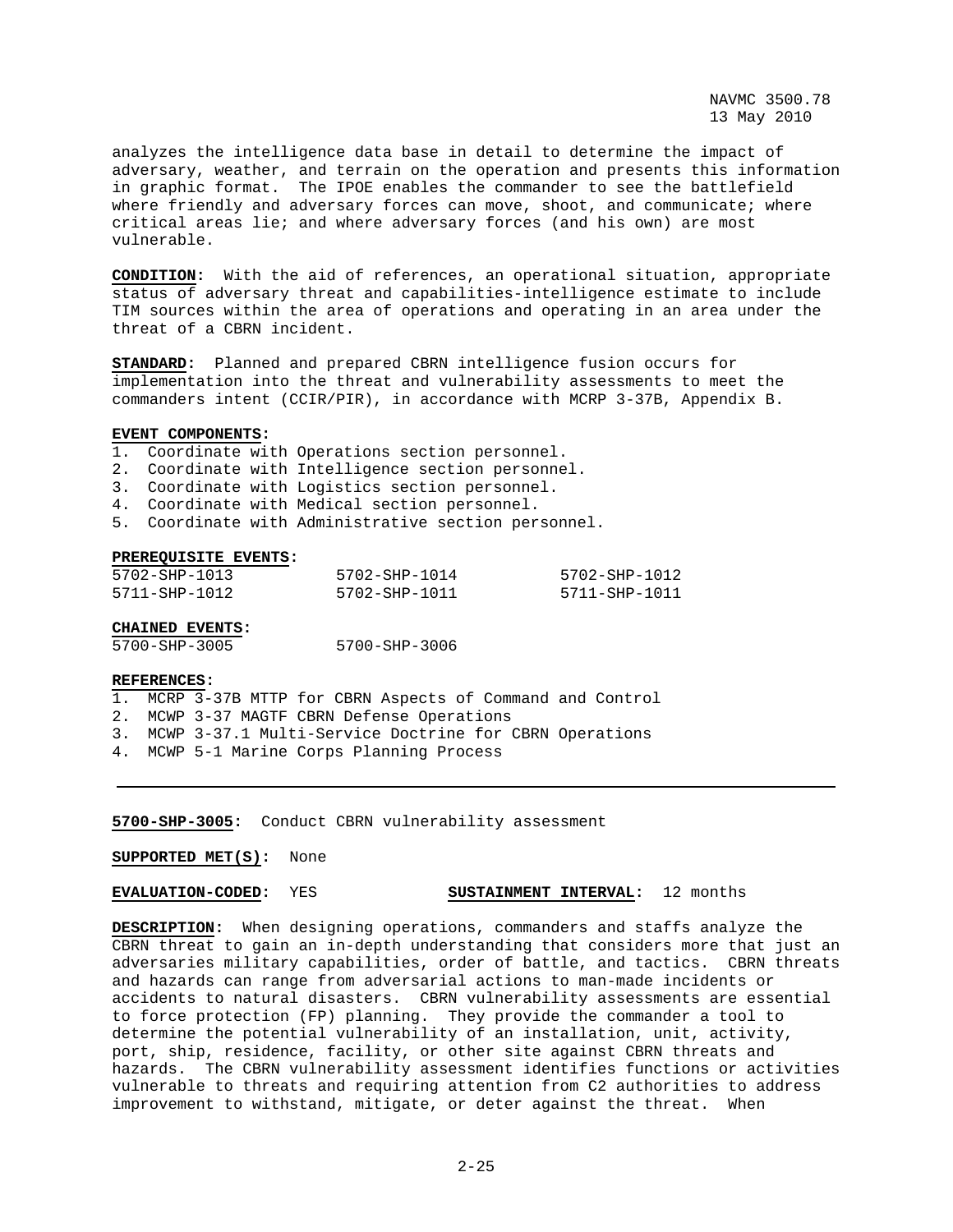improvements will not be made, a risk-based approach to defense and protection activities must be undertaken. The CBRN vulnerability assessment compiles the other types of assessments discussed into an overall snapshot of a units ability to support or conduct an operation given the specific OE and the units capabilities. The CBRN vulnerability assessment will indicate what the vulnerabilities are, determine the likelihood that CBRN threats or hazards will exploit a given vulnerability based on knowledge, technologies, resources, probability of detection, and the payoff, as well as predict the potential impact to the AO if the vulnerability is exploited. Vulnerability assessment also includes integration of commander's guidance through a risk management process in order to prioritize vulnerability reduction measure implementation.

**CONDITION:** With the aid of references, biological pathogens, radioactive matter, an operational situation, appropriate status boards, maps, overlays, a unit journal and operating in an area under the threat of exposure to CBRN hazards including those created from the accidental or intentional releases of TIM.

**STANDARD:** CBRN plans support the CBRN vulnerability assessment, unit is prepared to execute its mission(s) based on CBRN vulnerability assessment in a CBRN environment, to meet the commanders intent (CCIR/PIR), in accordance with MCRP 3-37B, Appendix C.

# **EVENT COMPONENTS:**

- 1. Conduct a CBRN Threat Assessment.
- 2. Conduct a CBRN Vulnerability Analysis.
- 3. Implement CBRN Vulnerability Reduction Measures.

#### **PREREQUISITE EVENTS:**

| 5702-SHP-1011 | 5702-SHP-1012 | 5711-SHP-1012 |
|---------------|---------------|---------------|
| 5702-SHP-1014 | 5711-SHP-1011 | 5702-SHP-1013 |

## **CHAINED EVENTS:**

5700-SHP-3006 5700-SHP-3004

#### **REFERENCES:**

1. MCRP 3-37B MTTP for CBRN Aspects of Command and Control

- 2. MCWP 3-37 MAGTF CBRN Defense Operations
- 3. MCWP 3-37.1 Multi-Service Doctrine for CBRN Operations
- 4. MCWP 5-1 Marine Corps Planning Process

**5700-SHP-3006:** Conduct CBRN threat assessment

#### **SUPPORTED MET(S):** None

#### **EVALUATION-CODED:** NO **SUSTAINMENT INTERVAL:** 12 months

**DESCRIPTION:** When planning operations, commanders and staffs analyze the CBRN threat to gain an in-depth understanding that considers more than just an adversary's military capabilities, order of battle, and tactics. CBRN threats and hazards can range from adversarial actions to man-made incidents or accidents to natural disasters. Target accessibility and vulnerability are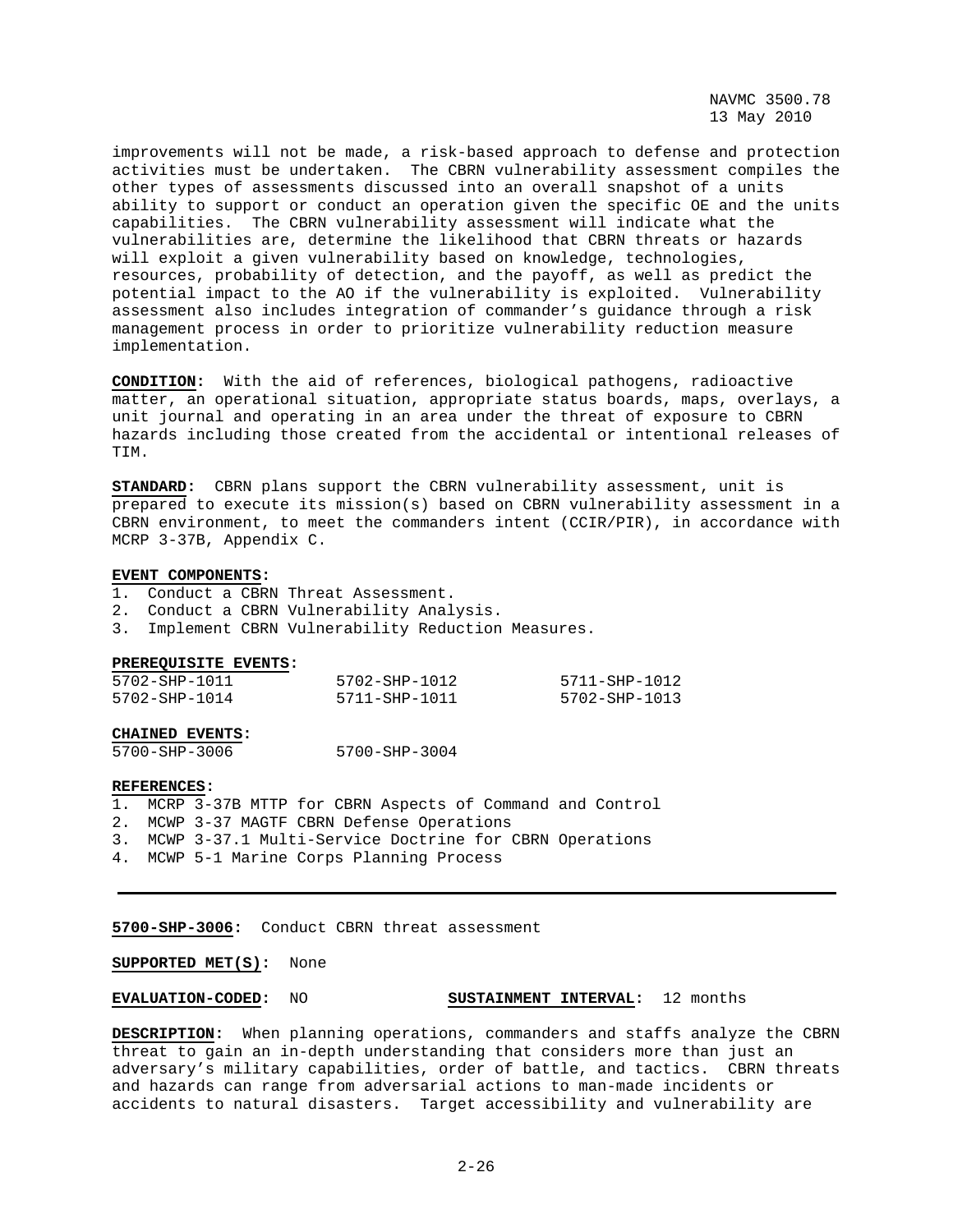additional variables in terms of the adversary's perceived net payoff and assessment of target opportunities and outcomes. This assessment will estimate how threat forces prefer to conduct operations under ideal conditions. A nuclear-capable threat may base employment on the weapon type, yield, and delivery systems available. How the adversary employs biological weapons will also depend on similar factors usually the type of agent and delivery system available. Adversary chemical employment can also be identified by the type of agent and delivery system. However, the use of chemical, nuclear, or radiological weapons could also be classified into three groups: terrain-oriented, force-oriented, or a combination of the two. A terrain-oriented threat will attempt to use these agents to restrict terrain or shape the OE. The threat assessment addresses the types of agents and hazards within an area of responsibility (AOR). Additionally, the unit should expect to receive information on potential storage or production facilities in the vicinity and methods that could be used to deliver CBRN agents or materials. Estimates may also be furnished on when, where, and how agents or materials may be used. Based on that type of input, the unit can themselves consider relevant factors, such as terrain and weather.

**CONDITION:** With the aid of references, adversary CBRN capabilities, an operational situation, appropriate status boards, maps, overlays, sources of TIM in the area of operations, AND operating in an area under the threat of exposure to CBRN hazards including those created from the accidental or intentional releases of TIM.

**STANDARD:** CBRN plans support the CBRN threat assessment, unit is prepared to execute its mission(s) based on CBRN threat assessment in a CBRN environment to meet the commanders intent (CCIR/PIR), in accordance with MCRP 3-37B, Appendix A.

#### **EVENT COMPONENTS:**

- 1. Determine the types of CBRN attack(s)/release.
- 2. Determine CBRN/TIM threat situations.
- 3. Determine CBRN/TIM threat causes.
- 4. Recommend a unit CBRN Threat Level.
- 5. Monitor potential changes in the CBRN/TIM threat or hazard.

# **PREREQUISITE EVENTS:**

| 5702-SHP-1013   | 5702-SHP-1014 | 5702-SHP-1012 |
|-----------------|---------------|---------------|
| 5711-SHP-1012   | 5702-SHP-1011 | 5711-SHP-1011 |
|                 |               |               |
| CHAINED EVENTS: |               |               |
| 5700-SHP-3004   | 5700-SHP-3005 | 5700-SHP-3006 |

#### **REFERENCES:**

1. MCRP 3-37B MTTP for CBRN Aspects of Command and Control

- 2. MCWP 3-37 MAGTF CBRN Defense Operations
- 3. MCWP 3-37.1 Multi-Service Doctrine for CBRN Operations
- 4. MCWP 5-1 Marine Corps Planning Process

**5700-SHP-3007:** Conduct operations in a CBRN environment

**SUPPORTED MET(S):** None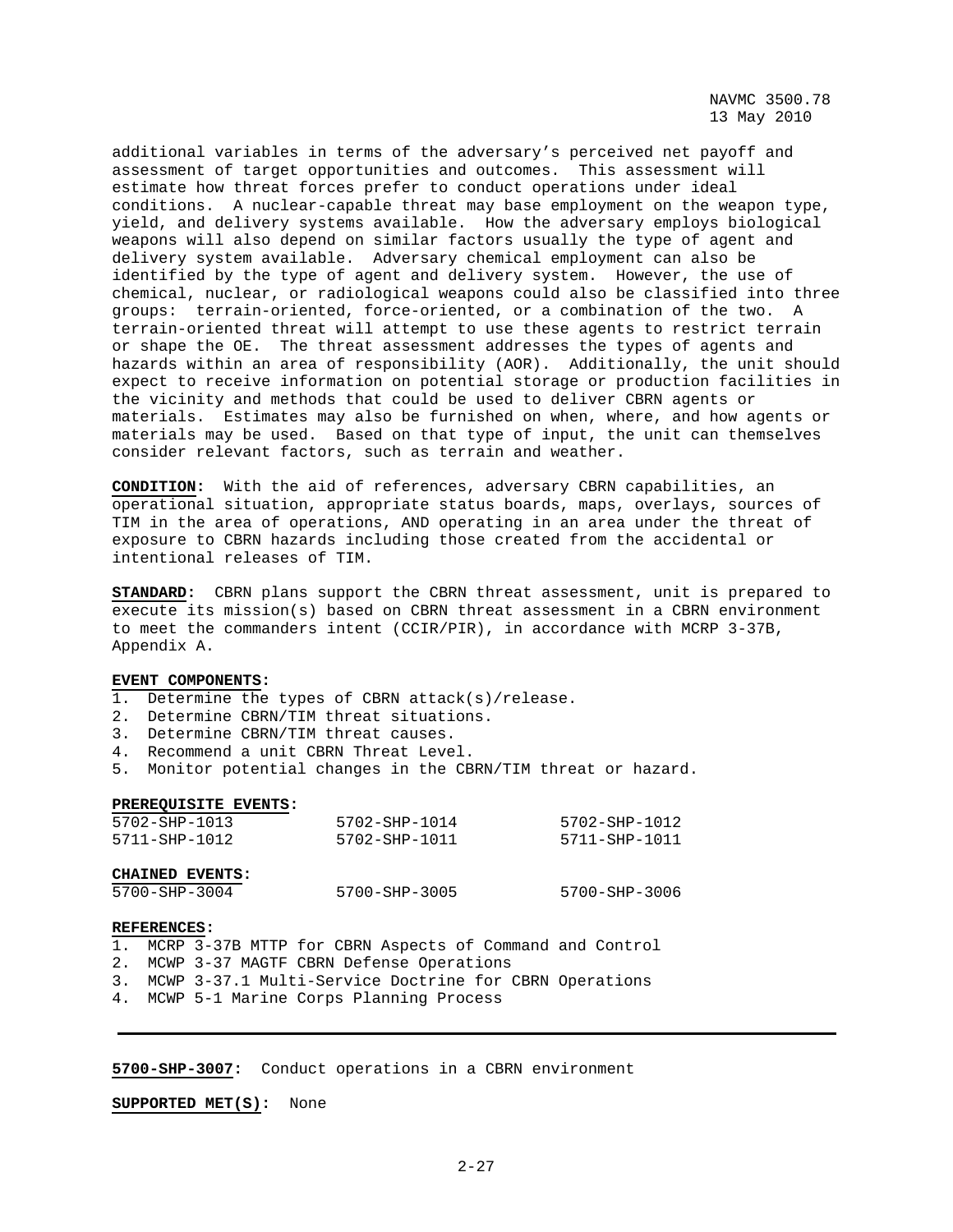**EVALUATION-CODED:** YES **SUSTAINMENT INTERVAL:** 12 months

**DESCRIPTION:** To apply principles of avoid, protect and decontaminate to Marine forces operating in proximity to the threat or actual use of CBRN. This includes the coordination of detection, reconnaissance/surveillance, the standardization of warning and reporting between Marine, Service, Joint and/or Multinational forces, decontamination support, and the exchange of standing operating procedures (SOPs) to facilitate operations. The use of organic detection, protection, and decontamination equipment and the coordination with higher headquarters for additional support is required. Units must detect and identify immediate CBRN hazards; define the parameters of a CBRN hazard; enhance the protection of all personnel within a protected area; and initiate recovery and reconstitution operations.

**CONDITION:** With the aid of references, an operational situation, appropriate CBRN Individual Protective Equipment (IPE), CBRN detection and decontamination equipment and operating in an area under the threat of exposure to CBRN hazards including those created from the accidental or intentional releases.

**STANDARD:** Plan, prepare, conduct and sustain operations in a CBRN environment, to meet the commander's intent (CCIR/PIR).

# **EVENT COMPONENTS:**

- 1. Employ CBRN detectors in a mutually supportive networked system.
- 2. Establish CBRNWRS requirements.
- 3. Train and equip unit to operate under CBRN conditions, IAW higher-level guidance.
- 4. Train and equip unit personnel to perform missions in a CBRN environment.
- 5. Train and equip specialized teams to perform CBRN reconnaissance missions in a CBRN environment.
- 6. Train and equip specialized teams to perform CBRN decontamination missions in a CBRN environment.
- 7. Execute unit METL under CBRN conditions.

#### **PREREQUISITE EVENTS:**

| 5711-SNS-1002 | 5711-SUS-1002 | 5711-SHP-1002 |
|---------------|---------------|---------------|
| 5711-SNS-1003 | 5711-SHP-1003 | 5711-SNS-1004 |
| 5711-SHP-1004 | 5711-SNS-1005 | 5711-SHP-1005 |
| 5711-SHP-1006 | 5711-SHP-1009 | 5711-SHP-1007 |
| 5711-SHP-1008 | 5702-SHD-1001 | 5702-SNS-1001 |
| 5702-SHP-1001 | 5702-SUS-1001 | 5702-SUS-1002 |
| 5702-SNS-1002 | 5702-SHD-1002 | 5702-SHP-1002 |
| 5702-SNS-1003 | 5702-SHP-1003 | 5702-SNS-1004 |
| 5702-SHP-1004 | 5702-SNS-1005 | 5702-SHP-1005 |
| 5702-SNS-1006 | 5702-SHP-1006 | 5702-SHP-1007 |
| 5702-SHP-1008 | 5702-SHP-1009 | 5711-SHD-1001 |
| 5711-SNS-1001 | 5711-SHP-1001 | 5711-SUS-1001 |
| 5711-SHD-1002 |               |               |

**CHAINED EVENTS:** 5700-SHP-3008

# **REFERENCES:**

- 1. JP 3-11 Joint Doctrine for Nuclear, Biological, and Chemical Defense
- 2. MCRP 3-37.2A MTTP for Chemical, Biological, Radiological and Nuclear Contamination Avoidance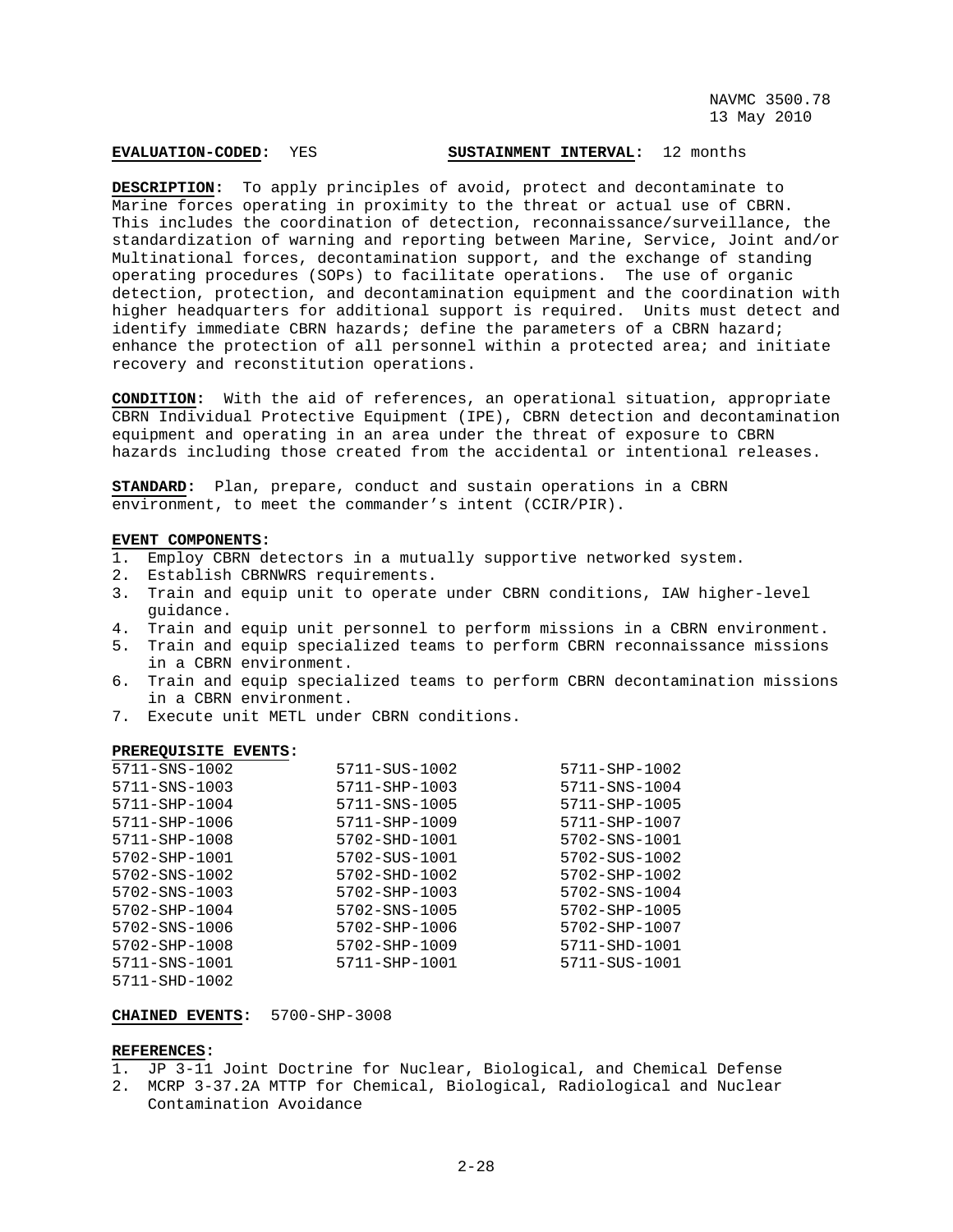3. MCRP 3-37B MTTP for CBRN Aspects of Command and Control 4. MCWP 3-37 MAGTF CBRN Defense Operations 5. MCWP 3-37.1 Multi-Service Doctrine for CBRN Operations 6. MCWP 3-37.2 MTTP for NBC Protection 7. MCWP 3-37.3 MTTP for CBRN Decontamination 8. MCWP 3-37.4 MTTP for NBC Reconnaissance 9. MCWP 3-37.5 MTTP for Installation CBRN Defense 10. MCWP 5-1 Marine Corps Planning Process

**5700-SHP-3008:** Conduct CBRN passive defense

**SUPPORTED MET(S):** None

**EVALUATION-CODED:** NO **SUSTAINMENT INTERVAL:** 12 months

**DESCRIPTION:** The capability to effectively respond to and defend against CBRN attacks, and sustain operations in CBRN environments, requires properly trained and equipped forces. The MAGTF must be prepared to conduct and sustain operations in CBRN environments with minimal degradation. In order to sustain operations, US forces must assess the environment for CBRN hazards and prepare for CBRN defense when appropriate. CBRN defense is based on three general principles that specifically address the hazards created by CBRN incidents: contamination avoidance of CBRN hazards; protection of individuals, units, and equipment from unavoidable CBRN hazards; and decontamination in order to restore operational capability. Application of these principles helps to minimize vulnerabilities, protect friendly forces, and maintain the forces operational tempo in order to achieve operation or campaign objectives. Before employing passive defense measures, commanders must assess the operational environment. A thorough assessment of the risks associated with the CBRN hazards provides commanders the information necessary to determine the degree to which the three fundamental principles of contamination avoidance, protection, or decontamination are implemented. A CBRN assessment includes, but is not limited to, identifying, quantifying, and determining the properties of the agent or material in the operational area, determining the risks of the CBRN hazards, and their potential impact on operations. Commanders at all echelons should initiate CBRN defense planning and integration into all phases of operations as early as possible. The operational elements of CBRN defense include CBRN Shape, CBRN Sense, CBRN Shield, and CBRN Sustain which serve as a guide in CBRN defensive planning and activities.

**CONDITION:** With the aid of references, given an operational situation, appropriate status boards, maps, overlays, a unit journal within an operations center and operating in an area under the threat of a CBRN incident.

**STANDARD:** Provide support in the planning, preparation, and execution of CBRN Passive Defense measures to meet the commanders intent (CCIR/PIR) supporting deterrence measures or defend, respond and recover from an adversaries or potential adversaries CBRN or accidental release in accordance with MCRP 3- 37.2A, Appendix A.

# **EVENT COMPONENTS:**

1. Provide CBRN hazard situational awareness.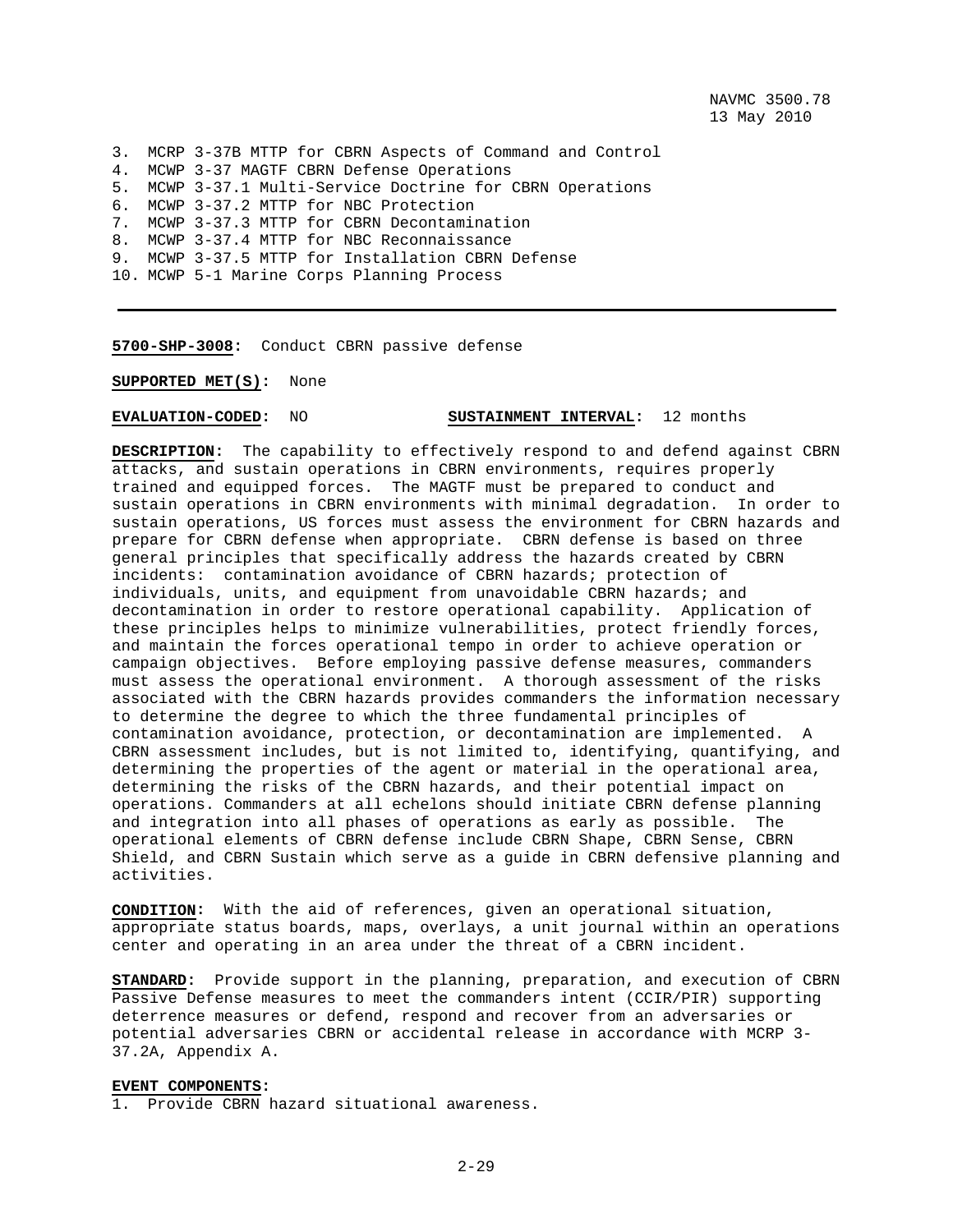- 2. Establish cooperative CBRN detection policies, procedures, and networks.
- 3. Identify and coordinate links with operational area active systems with CBRN passive detectors.
- 4. Coordinate CBRN defense information systems and processes.
- 5. Provide CBRN defense plans and policies.
- 6. Coordinate CBRN defense operations.
- 7. Support synchronization efforts to determine the resources required to respond to a CBRN incident.
- 8. Coordinate CBRN defense medical surveillance operations.
- 9. Collaborate with medical and emergency response personnel to maximize effectiveness of transportation, triage, sheltering, and decontamination processes and resources.
- 10. Support synchronization efforts to provide CBRN warning and reporting procedures.
- 11. Determine the presence of any CBRN hazardous substances in the operational environment.
- 12. Identify the storage locations of CBRN materials, weapons, or facilities in the operational area.
- 13. Coordinate for CBRN environmental and climatology background data.
- 14. Identify CBRN weapons employed in the operational area.
- 15. Identify CBRN hazards as a result of CBRN incidents.
- 16. Detect and identify CBRN hazards in non-accessible areas.
- 17. Verify first use by proper sampling and identification of biological, chemical agents or radiological material.
- 18. Coordinate the identification of naturally-occurring diseases endemic to the local area and developing baseline medical surveillance data for those diseases.
- 19. Coordinate the supply or preposition protective consumable, expendable and replacement CBRN equipment.
- 20. Coordinate the employment of protective measures to minimize the effects of CBRN incidents.
- 21. Coordinate CBRN defense medical protection operations.
- 22. Coordinate efforts to protect personnel, equipment and resources.
- 23. Coordinate collective protection (COLPRO) for command and control, medical operations, and work force rest and relief.
- 24. Coordinate effective restriction of movement, to include social distancing, isolation, and quarantine as appropriate, to limit exposure following a CBRN incident.
- 25. Coordinate CBRN incident restoration operations.
- 26. Coordinate salvage and decontamination of materials.
- 27. Support synchronization efforts to determine the disposition of contaminated equipment, facilities, and human remains.
- 28. Coordinate reporting procedures for restoration requirements.
- 29. Provide operational guidance to contaminated forces.
- 30. Assess the operational impact of restoration activities, to include
- assessing the linkage of restoration and the operational risk assessment.
- 31. Establish CBRN contamination control measures.

# **PREREQUISITE EVENTS:** 5702-SHP-1018

**CHAINED EVENTS:** 5700-SHP-3001

# **REFERENCES:**

1. JIC for CWMD Joint Integrating Concept for Combating Weapons of Mass Destruction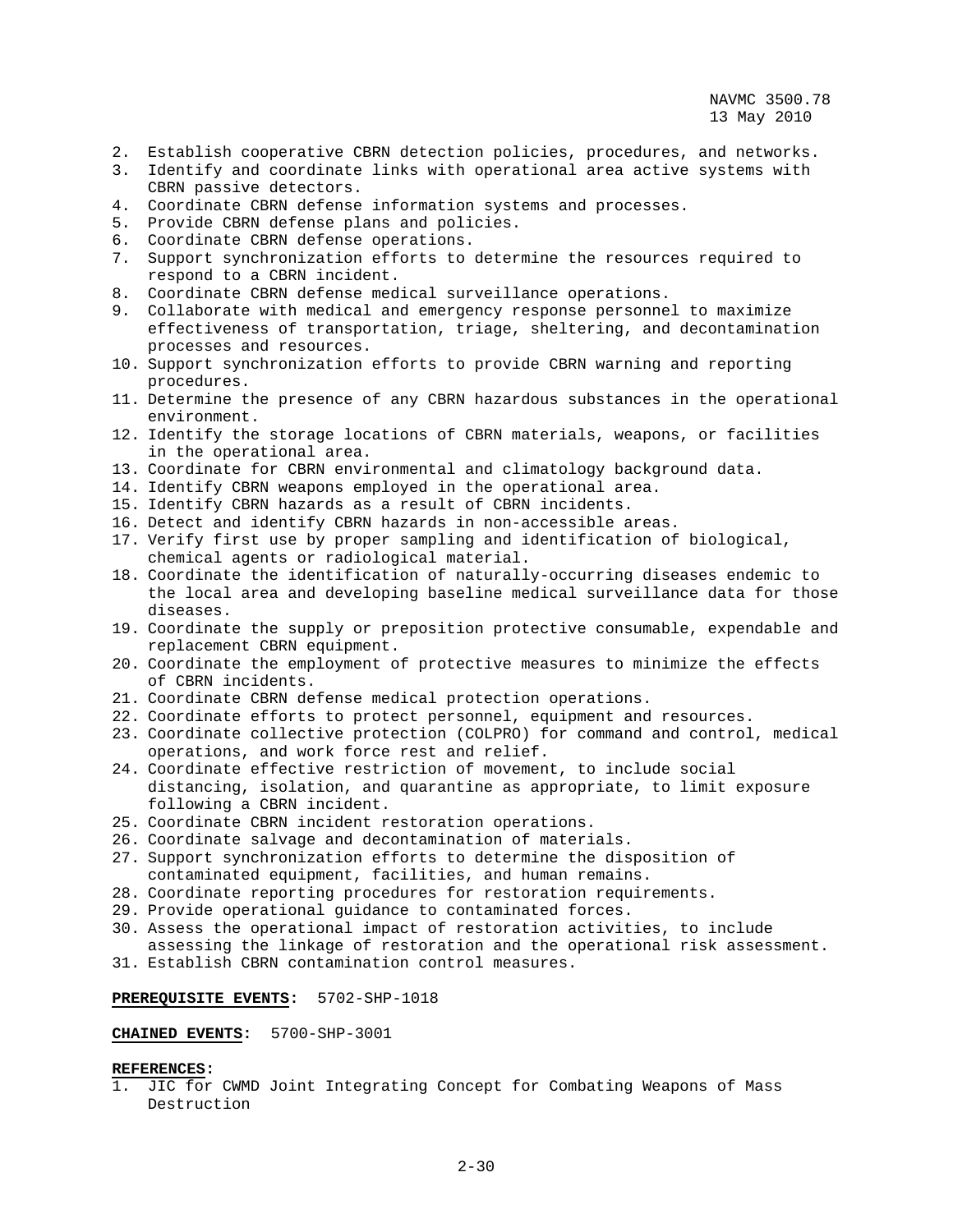2. JP 3-11 Joint Doctrine for Nuclear, Biological, and Chemical Defense 3. JP 3-40 Joint Doctrine Combating Weapons of Mass Destruction 4. MCRP 3-37B MTTP for CBRN Aspects of Command and Control 5. MCWP 3-37 MAGTF CBRN Defense Operations 6. MCWP 3-37.1 Multi-Service Doctrine for CBRN Operations 7. MCWP 3-37.2 MTTP for NBC Protection 8. MCWP 3-37.3 MTTP for CBRN Decontamination 9. MCWP 3-37.4 MTTP for NBC Reconnaissance 10. MCWP 3-37.5 MTTP for Installation CBRN Defense 11. NMS-CWMD National Military Strategy to Combat Weapons of Mass Destruction

**5700-SHP-3009:** Support WMD security cooperation and partner activities

**SUPPORTED MET(S):** None

**EVALUATION-CODED:** NO **SUSTAINMENT INTERVAL:** 12 months

**DESCRIPTION:** WMD Security Cooperation and Partner Activities support international efforts to combat WMD and promote improved partnership capacity to combat WMD through military-military contact, arms control support and other military support to treaties and agreements. These activities include operations and exercises intended to foster capability development in allied and partner abilities to execute the eight CWMD missions and include security assistance, common threat awareness, coalition building, and interoperability. These activities encourage partners and allies to address rogue behavior of WMD actors themselves and to support future USG efforts to combat WMD. They also influence adversary decisions about WMD through demonstration of U.S. and partner capabilities to impose cost or deny benefits of WMD development or use. Military support to non-proliferation efforts are those activities that assist U.S. and international efforts to prevent, dissuade, or deny State and non-State actors' access to WMD-relevant capabilities. Military activities include support to international activities including support for implementation of treaties, agreements, sanctions and export control regimes and frameworks, and national, international, and host-nation programs.

**CONDITION:** With the aid of references and an operational situation to support nonproliferation activities.

**STANDARD:** Ensure that unit is trained and equipped to conduct essential tasks that meet the commanders nonproliferation objectives--to support efforts to prevent, dissuade or deny adversaries or potential adversaries from possessing or proliferating WMD in accordance with MCWP 3-37.1, Chapter 3.

# **EVENT COMPONENTS:**

- 1. Support to multinational exercises.
- 2. Counterterrorism training.
- 3. Counter-proliferation training.
- 4. Consequence Management training.
- 5. Support to humanitarian assistance/stability.

#### **PREREQUISITE EVENTS:**

| 5711-SHP-2007 | 5702-SHP-2004 | 5702-SHP-2003 |
|---------------|---------------|---------------|
| 5711-SHP-2008 |               |               |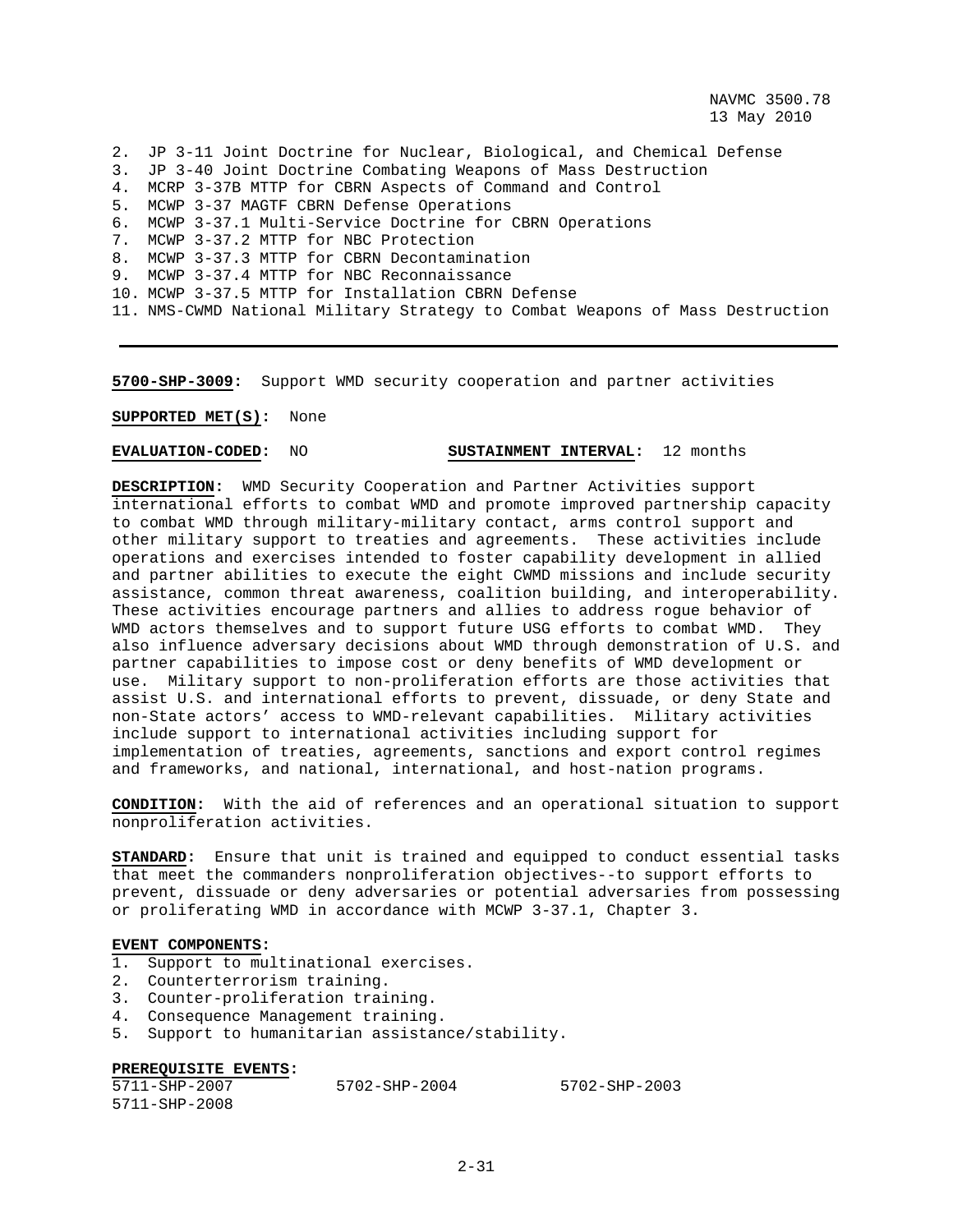**CHAINED EVENTS:** 5700-SHP-3001

#### **REFERENCES:**

- 1. JIC for CWMD Joint Integrating Concept for Combating Weapons of Mass Destruction
- 2. JP 3-11 Joint Doctrine for Nuclear, Biological, and Chemical Defense
- 3. JP 3-40 Joint Doctrine Combating Weapons of Mass Destruction
- 4. MCRP 3-37B MTTP for CBRN Aspects of Command and Control
- 5. MCWP 3-37 MAGTF CBRN Defense Operations
- 6. MCWP 3-37.1 Multi-Service Doctrine for CBRN Operations
- 7. NMS-CWMD National Military Strategy to Combat Weapons of Mass Destruction

**5700-SHP-3010:** Support WMD threat reduction cooperation

**SUPPORTED MET(S):** None

# **EVALUATION-CODED:** NO **SUSTAINMENT INTERVAL:** 12 months

**DESCRIPTION:** Tactical commanders provide threat reduction cooperation activities in support of combating WMD objectives. Threat reduction cooperation includes those activities undertaken in a permissive environment with the cooperation of HN authorities to enhance physical security; emplace detection equipment; and reduce, eliminate, redirect and/or protect a states WMD program and capabilities. The principle purpose of these activities is to deny rogue states and terrorists access to weapons, material, and expertise. Other states may need assistance with more discrete requirements to dismantle or destroy WMD in excess of defense needs; to comply with international treaty obligations (e.g., the Chemical Weapons Convention); or to impose export control, border control, law enforcement, and anti-smuggling capabilities. TRC is not a primary commander responsibility. However, as a possible follow on task to military missions such as WMD Elimination, WMD Offensive Operations and WMD Interdiction, the commander may be directed to support TRC. Regardless of the level of command or subordinate support, TRC activities can improve the commanders WMD situational awareness; and because these activities also affect other military operations, the command must maintain visibility on these efforts.

**CONDITION:** With the aid of references, and an operational situation to support nonproliferation activities.

**STANDARD:** Ensure that unit is trained and equipped to conduct essential tasks that meet the commander's nonproliferation objectives to support efforts to reduce, destroy or reverse adversaries or potential adversaries WMD programs in accordance with MCWP 3-37.1, Chapter 3.

- 1. Provide security for current WMD, related materials, and systems from theft, sabotage, or unauthorized use.
- 2. Support efforts to ensure the safety of WMD and delivery systems from accidental or inadvertent release.
- 3. Maintain situational awareness of WMD safety and security issues, and communicate concerns to senior leaders.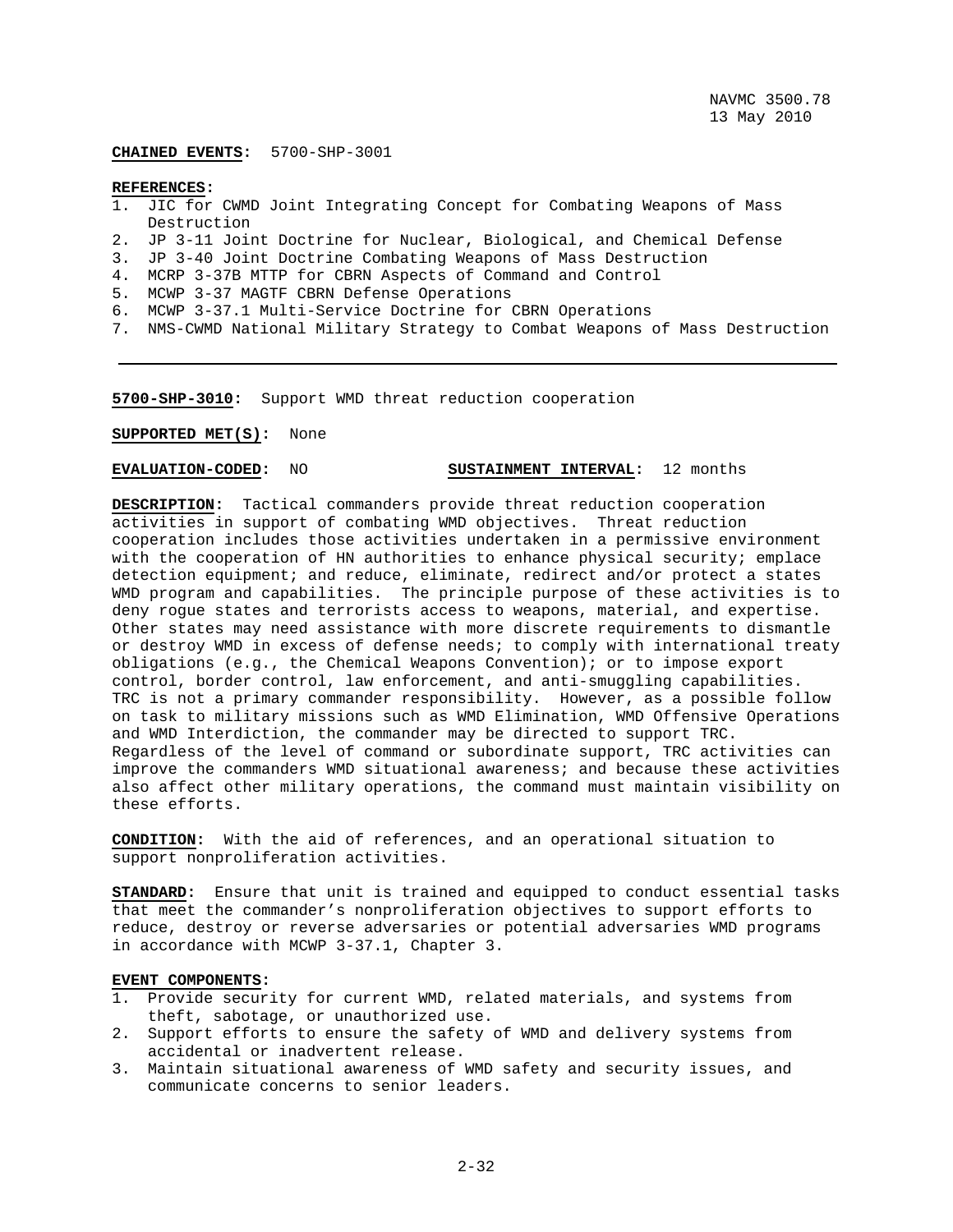- 4. Integrate commander's safety/security concerns and threat prioritization with operational-level guidance.
- 5. Assign responsibilities for threat reduction cooperation, and coordinate efforts with other commands.

### **PREREQUISITE EVENTS:**

| 5702-SHP-2003 | 5702-SHP-2005 | 5711-SHP-2009 |
|---------------|---------------|---------------|
| 5711-SHP-2008 | 5711-SHP-2007 |               |

**CHAINED EVENTS:** 5700-SHP-3001

### **REFERENCES:**

- 1. JIC for CWMD Joint Integrating Concept for Combating Weapons of Mass Destruction
- 2. JP 3-11 Joint Doctrine for Nuclear, Biological, and Chemical Defense
- 3. JP 3-40 Joint Doctrine Combating Weapons of Mass Destruction
- 4. MCRP 3-37B MTTP for CBRN Aspects of Command and Control
- 5. MCWP 3-37 MAGTF CBRN Defense Operations
- 6. MCWP 3-37.1 Multi-Service Doctrine for CBRN Operations
- 7. NMS-CWMD National Military Strategy to Combat Weapons of Mass Destruction

**5700-SHP-3011:** Support WMD interdiction operations

**SUPPORTED MET(S):** None

**EVALUATION-CODED:** NO **SUSTAINMENT INTERVAL:** 12 months

**DESCRIPTION:** WMD Interdiction operations are designed to stop the transit of WMD, delivery systems, associated and dual-use technologies, materials, and expertise between States of concern and between State and non-State actors, whether undertaken by the military or by other agencies of government  $(e.g.,$ law enforcement). These operations track, intercept, search, divert, seize, or stop trafficking of WMD, delivery systems, related materials, technologies, and expertise from adversaries. These operations to interdict proliferationrelated shipments assist in the disruption and dismantlement of proliferation networks. The MAGTF commander may attack operational targets (using lethal means) or conduct engagements on operational targets using nonlethal means. This interdiction will likely be nonlethal and may be executed by other than the MAGTF supporting joint forces. As the WMD actor comes closer to obtaining a WMD employment capability, many nonlethal capabilities will be less effective, and lethal interdiction by the joint force is much more likely. If such interdiction results in the seizure of WMD or related material, interdiction may require the MAGTF commander to reduce the threat by securing and removing (e.g., neutralize or transport) the WMD and related material. If there is an accidental release of WMD in a permissive or uncertain operational environment, the MAGTF commander may also have to execute CBRN Consequence Management operations.

**CONDITION:** With the aid of references, an operational situation, appropriate status boards, maps, overlays, and a unit journal within an operations center.

**STANDARD:** Provide support in the planning, preparation, and execution of a WMD Interdiction mission to meet the commander's intent (CCIR/PIR) supporting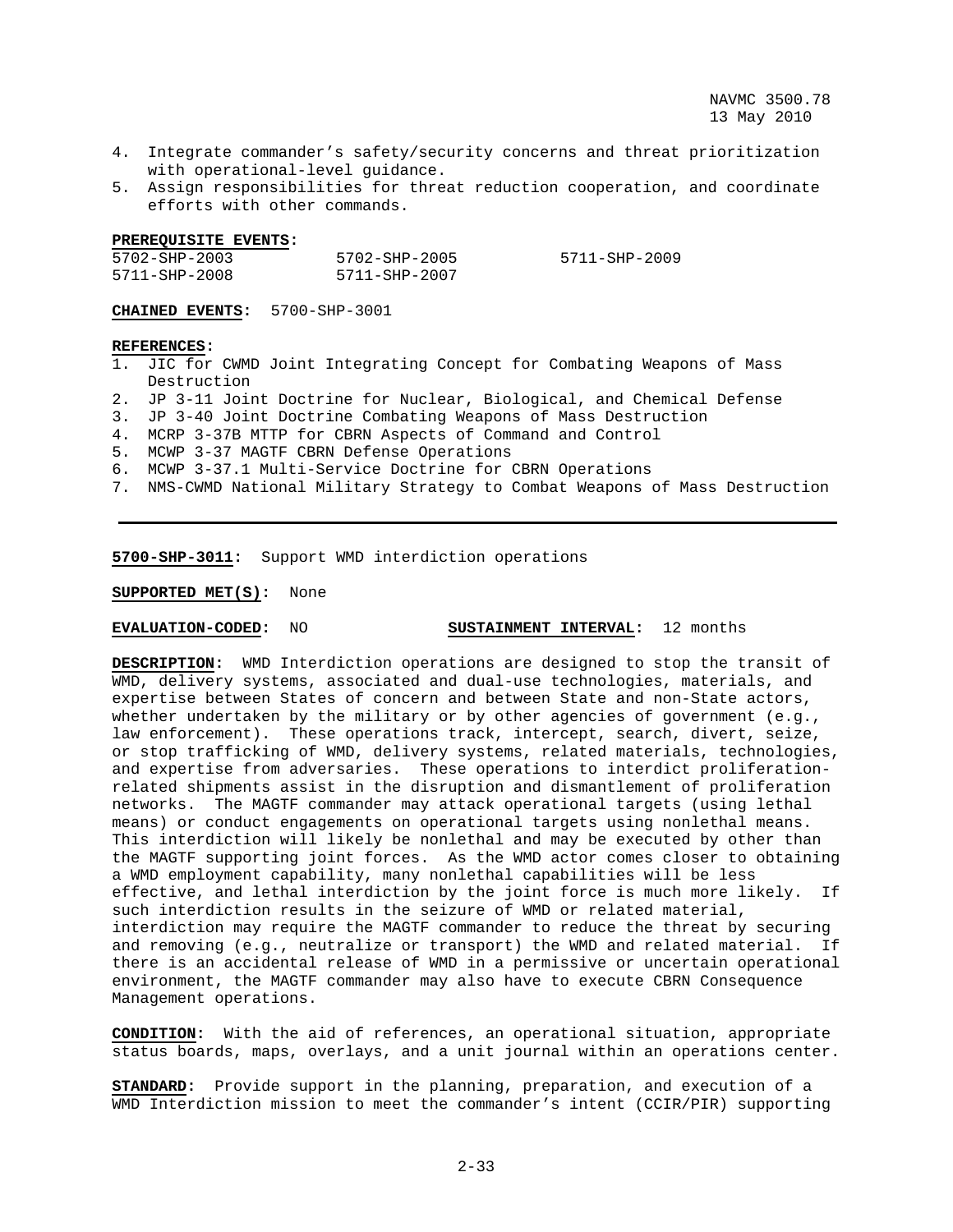deterrence measures or defeat of an adversaries or potential adversaries WMD or related material use in accordance with MCWP 3-37.1, Chapter 4.

## **EVENT COMPONENTS:**

- 1. Support synchronization plan for MAGTF sea/air/land WMD interdiction operations.
- 2. Characterize WMD implications of the tactical situation.
- 3. Support tactical WMD interdiction target analysis.
- 4. Support tactical intelligence for WMD interdiction requirements.
- 5. Support C2 in preparation for and conduct of WMD interdiction operations.
- 6. Conduct tactical-level risk assessment to support WMD interdiction operations.
- 7. Establish CBRN defense information integration and connectivity.

#### **PREREQUISITE EVENTS:**

| 5702-SHP-2003 | 5702-SHP-2006 | 5711-SHP-2010 |
|---------------|---------------|---------------|
| 5711-SHP-2008 | 5711-SHP-2009 | 5711-SHP-2007 |

**CHAINED EVENTS:** 5700-SHP-3001

# **REFERENCES:**

- 1. JIC for CWMD Joint Integrating Concept for Combating Weapons of Mass Destruction
- 2. JP 3-11 Joint Doctrine for Nuclear, Biological, and Chemical Defense
- 3. JP 3-40 Joint Doctrine Combating Weapons of Mass Destruction
- 4. MCRP 3-37B MTTP for CBRN Aspects of Command and Control
- 5. MCWP 3-37 MAGTF CBRN Defense Operations
- 6. MCWP 3-37.1 Multi-Service Doctrine for CBRN Operations
- 7. NMS-CWMD National Military Strategy to Combat Weapons of Mass Destruction

**5700-SHP-3012:** Support WMD offensive operations

**SUPPORTED MET(S):** None

**EVALUATION-CODED:** NO **SUSTAINMENT INTERVAL:** 12 months

**DESCRIPTION:** WMD offensive operations consist of actions taken to disrupt, neutralize, or destroy a WMD threat before it can be used or to deter subsequent use of such weapons. WMD offensive operations include raids, strikes, and operations designed to locate and take action against the threat of WMD use. In hostile or uncertain environments where WMD Interdiction efforts have not been successful in halting rogue behavior, the President or SecDef can direct the MAGTF commander to execute WMD Offensive Operations in order to destroy the WMD networks ability to produce, deploy, or employ WMD. The MAGTF commander may use WMD Offensive Operations to attack tactical targets (using lethal means) or he may conduct engagements on tactical targets using nonlethal means. WMD offensive operations are led by the military and encompass the detection, identification, disruption, and destruction of an adversary's WMD assets, delivery means, associated facilities, and other high value targets. Since offensive strike operations against WMD targets may result in the release of CBRN or HAZMAT, increased political and legal scrutiny is generally necessary. This mission area also requires maintaining a capability to locate, secure, and recover/destroy stolen WMD. In the event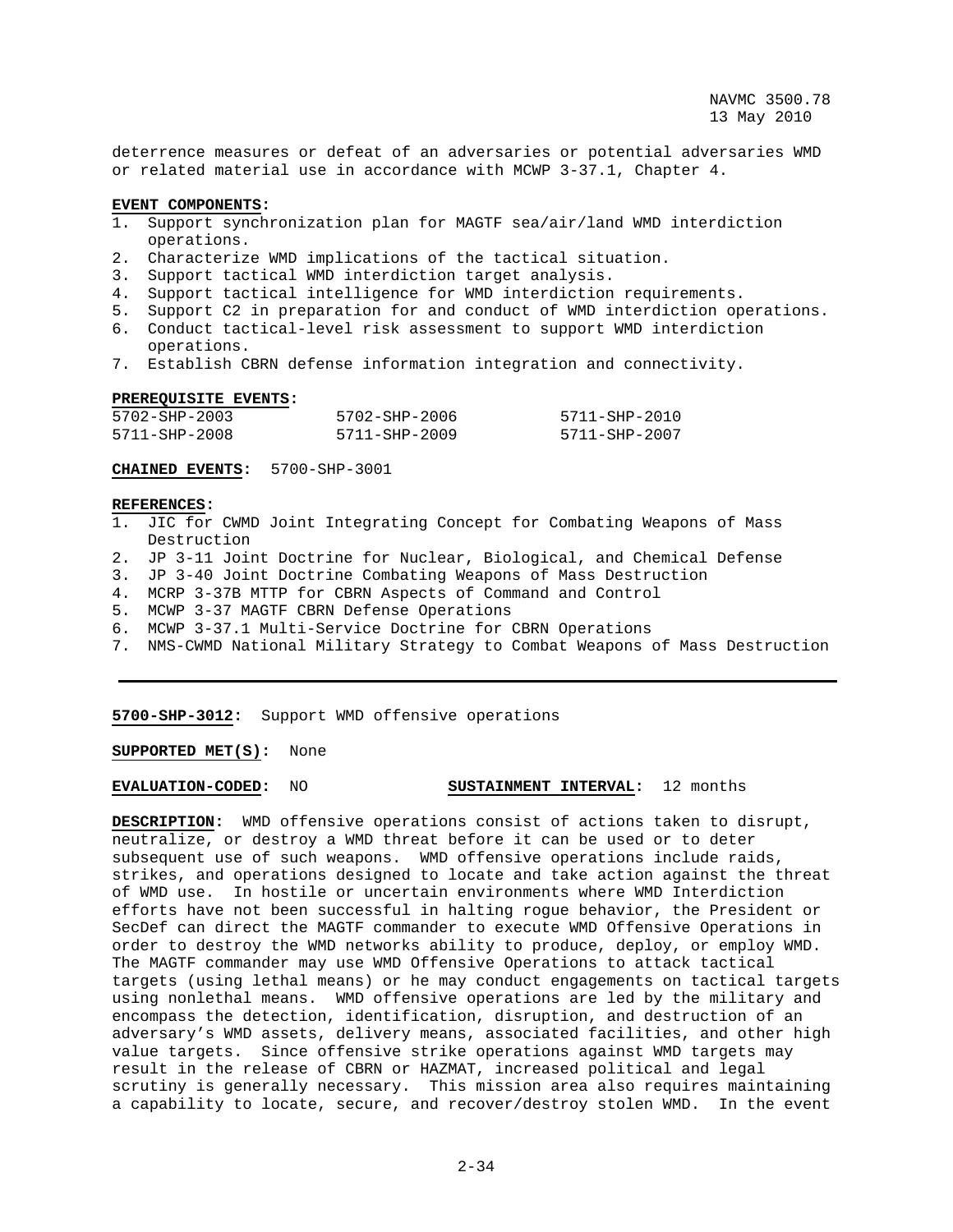that an adversary attempts to use WMD, WMD Offensive Operations may help disrupt and weaken a WMD attack, increasing the effectiveness of other complementary elements of CWMD, such as CBRN Active and CBRN Passive Defenses and CBRN Consequence Management operations. These operations impose substantial cost upon the WMD actor and require substantial refined intelligence.

**CONDITION:** With the aid of references, an operational situation, appropriate status boards, maps, overlays and a unit journal within an operations center.

**STANDARD:** Provide support in the planning, preparation, and execution of a WMD Offensive Operation mission to meet the commander's intent (CCIR/PIR) supporting deterrence measures or defeat of an adversaries or potential adversaries WMD or related material use in accordance with MCWP 3-37.1, Chapter 4.

# **EVENT COMPONENTS:**

- 1. Support synchronization efforts to conduct raids in order to destroy a specific node or target but not the entire WMD program.
- 2. Support synchronization efforts to conduct air strikes to deny adversary access to or use of WMD delivery systems.
- 3. Support synchronization efforts to conduct operations to board and seize control of or totally destroy an adversary's nuclear submarine.
- 4. Support synchronization efforts to collect intelligence related to the use of WMD though interrogation of captured personnel or material.

#### **PREREQUISITE EVENTS:**

| 5702-SHP-2003 | 5702-SHP-1018 | 5702-SHP-2010 |
|---------------|---------------|---------------|
| 5711-SHP-2011 | 5711-SHP-2008 | 5711-SHP-2009 |
| 5711-SHP-2010 | 5711-SHP-2007 |               |

**CHAINED EVENTS:** 5700-SHP-3001

#### **REFERENCES:**

- 1. JIC for CWMD Joint Integrating Concept for Combating Weapons of Mass Destruction
- 2. JP 3-11 Joint Doctrine for Nuclear, Biological, and Chemical Defense
- 3. JP 3-40 Joint Doctrine Combating Weapons of Mass Destruction
- 4. MCRP 3-37B MTTP for CBRN Aspects of Command and Control
- 5. MCWP 3-37 MAGTF CBRN Defense Operations
- 6. MCWP 3-37.1 Multi-Service Doctrine for CBRN Operations
- 7. NMS-CWMD National Military Strategy to Combat Weapons of Mass Destruction

## **5700-SHP-3013:** Support WMD elimination operations

#### **SUPPORTED MET(S):** None

#### **EVALUATION-CODED:** NO **SUSTAINMENT INTERVAL:** 12 months

**DESCRIPTION:** WMD Elimination operations consist of those actions undertaken in a hostile or uncertain environment to systematically locate, characterize, secure, disable, or destroy WMD programs and related capabilities (key personnel, weapons, production, and delivery means). Expedient WMD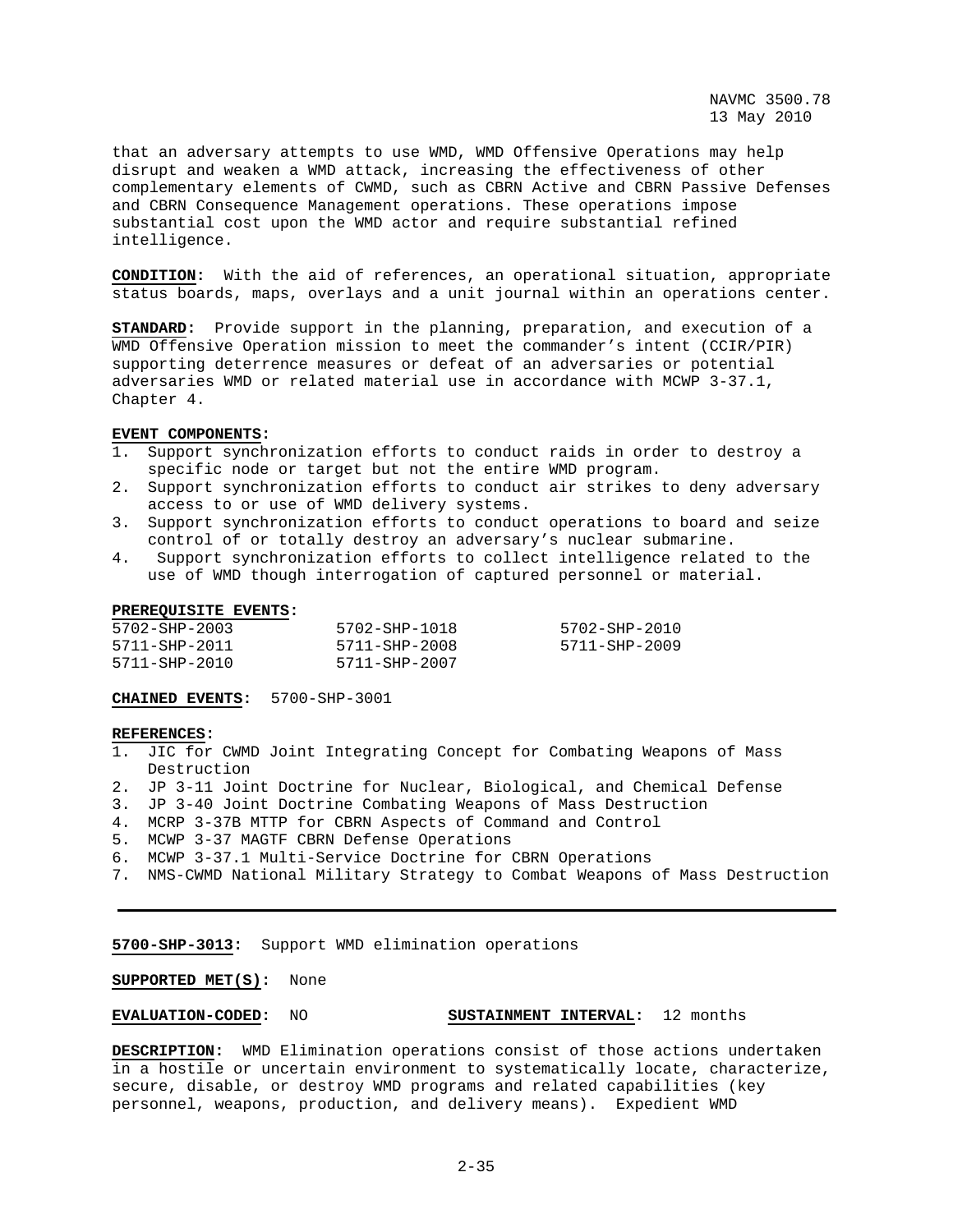Elimination operations may be required to ensure the safety of troops, secure freedom of action for combat operations, or protect noncombatants. WMD Elimination operations must focus initially on the immediate tasks of security (i.e., securing sites and preventing the looting or capture of WMD and related materials) and disablement or destruction of weapons, materials, agents, and delivery systems that pose an immediate or direct threat to forces and the civilian population. The next priority is exploitation (for intelligence and attribution purposes) of program experts and previously secured weapons and material to secure, exploit, and disable WMD production capabilities to advance the elimination process prior to transitioning elimination operations to an international or HN body. WMD Elimination operations employ many of the same counterforce operations capabilities as offensive operations to reduce the immediate threat (i.e., secure and destroy/remove WMD and related material/resources) and to lay the groundwork to transition the long-term destruction, redirection, and monitoring activities of any remaining elements of the WMD program to threat reduction cooperation activities.

**CONDITION:** With the aid of references, an operational situation, appropriate status boards, maps, overlays and a unit journal within an operations center.

**STANDARD:** Provide support in the planning, preparation, and execution of a WMD Elimination mission to meet the commanders intent (CCIR/PIR) supporting deterrence measures or defeat of an adversaries or potential adversaries WMD or related material use in accordance with MCWP 3-37.1, Chapter 3 and MCWP 3- 37.7.

#### **EVENT COMPONENTS:**

- 1. Support synchronization efforts for tactical WMD Elimination target analysis.
- 2. Conduct CBRN incident course of action (COA) assessment.
- 3. Search facilities/spaces during WMD Elimination mission.
- 4. Detect WMD-related material during WMD Elimination mission.
- 5. Characterize WMD-related material during WMD Elimination mission.
- 6. Report sensitive site assessment information.
- 7. Contain suspect WMD-related material for further disposition.
- 8. Gather forensic evidence in support of WMD Elimination mission.
- 9. Perform decontamination of WMD Elimination personnel and equipment.
- 10. Coordinate medical surveillance based on syndromic information/data.
- 11. Coordinate medical prophylactic measures to counter CBRN effects.
- 12. Support the transport of WMD-related material for further disposition.

#### **PREREQUISITE EVENTS:**

| 5702-SHP-2003 | 5702-SHP-2007 | 5711-SHP-2007 |
|---------------|---------------|---------------|
| 5711-SHP-2012 | 5711-SHP-2011 | 5711-SHP-2009 |
| 5711-SHP-2010 | 5711-SHP-2008 |               |

# **CHAINED EVENTS:** 5700-SHP-3001

### **REFERENCES:**

- 1. JIC for CWMD Joint Integrating Concept for Combating Weapons of Mass Destruction
- 2. JP 3-11 Joint Doctrine for Nuclear, Biological, and Chemical Defense
- 3. JP 3-40 Joint Doctrine Combating Weapons of Mass Destruction
- 4. MCRP 3-37B MTTP for CBRN Aspects of Command and Control
- 5. MCWP 3-37 MAGTF CBRN Defense Operations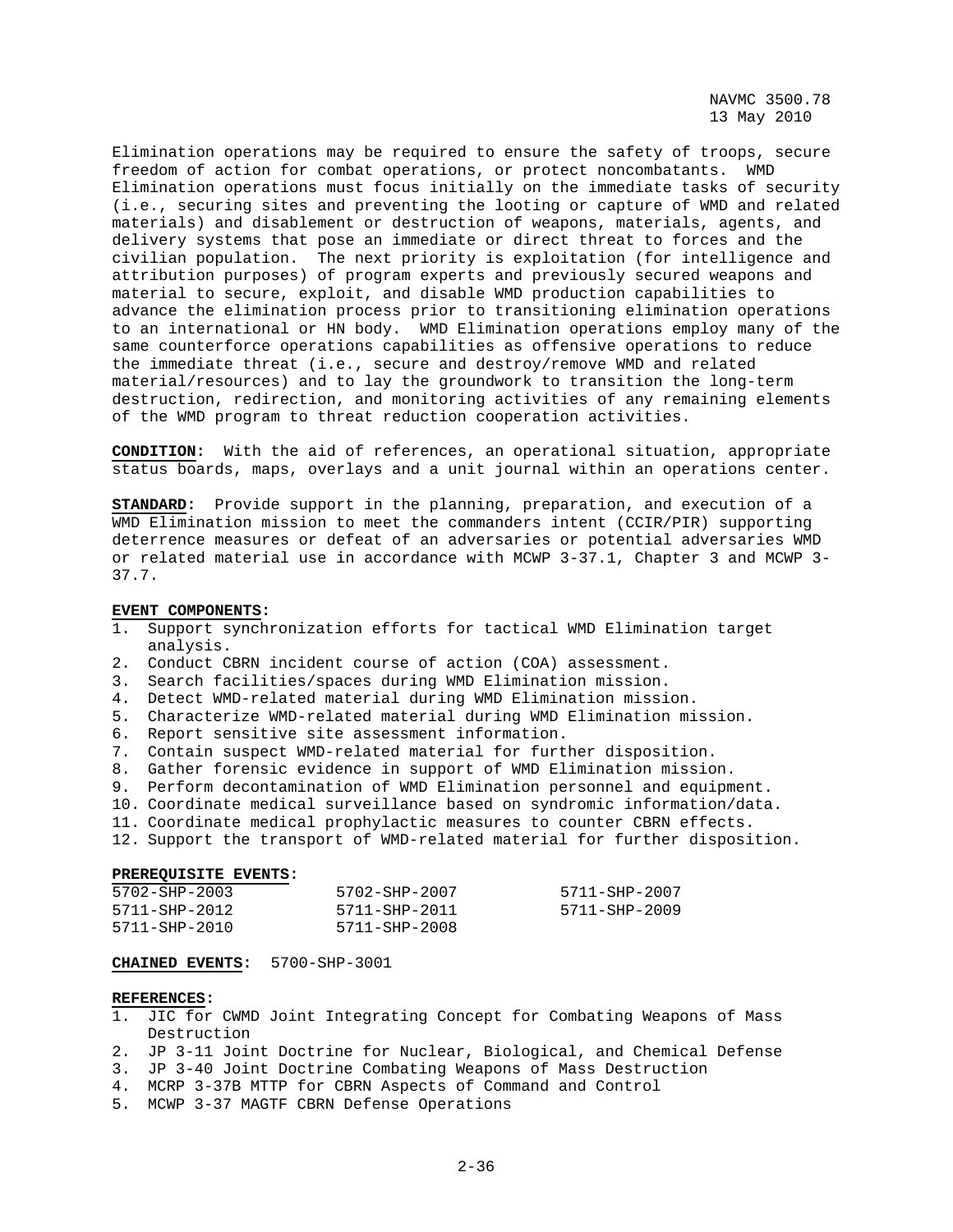- 6. MCWP 3-37.1 Multi-Service Doctrine for CBRN Operations
- 7. MCWP 3-37.7 MTTP for WMD Elimination Operations
- 8. NMS-CWMD National Military Strategy to Combat Weapons of Mass Destruction

**5700-SHP-3014:** Support CBRN active defense operations

**SUPPORTED MET(S):** None

**EVALUATION-CODED:** NO **SUSTAINMENT INTERVAL:** 12 months

**DESCRIPTION:** CBRN Active Defense includes defensive measures to defeat and attack with CBRN weapons by employing actions to divert, neutralize, or destroy those weapons or their means of delivery while en route to their target. CBRN Active Defense operations include, but are not limited to, missile defense (ballistic and cruise), air defense, special operations, and security operations to defend against conventionally and unconventionally delivered WMD. The goal is to achieve a layered capability to defeat the full scope of delivery means in defense of the homeland, expeditionary forces, and other assets and interests in forward regions.

**CONDITION:** With the aid of references, an operational situation, appropriate status boards, maps, overlays, a unit journal within an operations center and operating in an area under the threat of a CBRN incident.

**STANDARD:** Provide support in the planning, preparation, and execution of a CBRN Active Defense mission, to meet the commanders intent (CCIR/PIR) supporting deterrence measures or defend, respond and recover from an adversaries or potential adversaries CBRN or related material use in accordance with MCWP 3-37.1, Chapter 4, and MCWP 3-37.

# **EVENT COMPONENTS:**

- 1. Support synchronization efforts to divert adversary's intent to position CBRN weapons for delivery.
- 2. Support synchronization efforts to detect planned terrorist actions, such as suicide bombers, and neutralize the bomber before detonation is possible.
- 3. Support synchronization efforts to destroy CBRN-capable artillery battery using counter-battery fires or naval missiles directly on adversary's position.
- 4. Support synchronization efforts to intercept, engage, neutralize, or destroy WMD en route to a target using air-to-air, surface-to-air, air-tosurface or surface-to-surface engagements.

## **PREREQUISITE EVENTS:**

| 5702-SHP-2003 | 5702-SHP-2009 | 5711-SHP-2013 |
|---------------|---------------|---------------|
| 5711-SHP-2012 | 5711-SHP-2011 |               |

**CHAINED EVENTS:** 5700-SHP-3001

#### **REFERENCES:**

- 1. JIC for CWMD Joint Integrating Concept for Combating Weapons of Mass Destruction
- 2. JP 3-11 Joint Doctrine for Nuclear, Biological, and Chemical Defense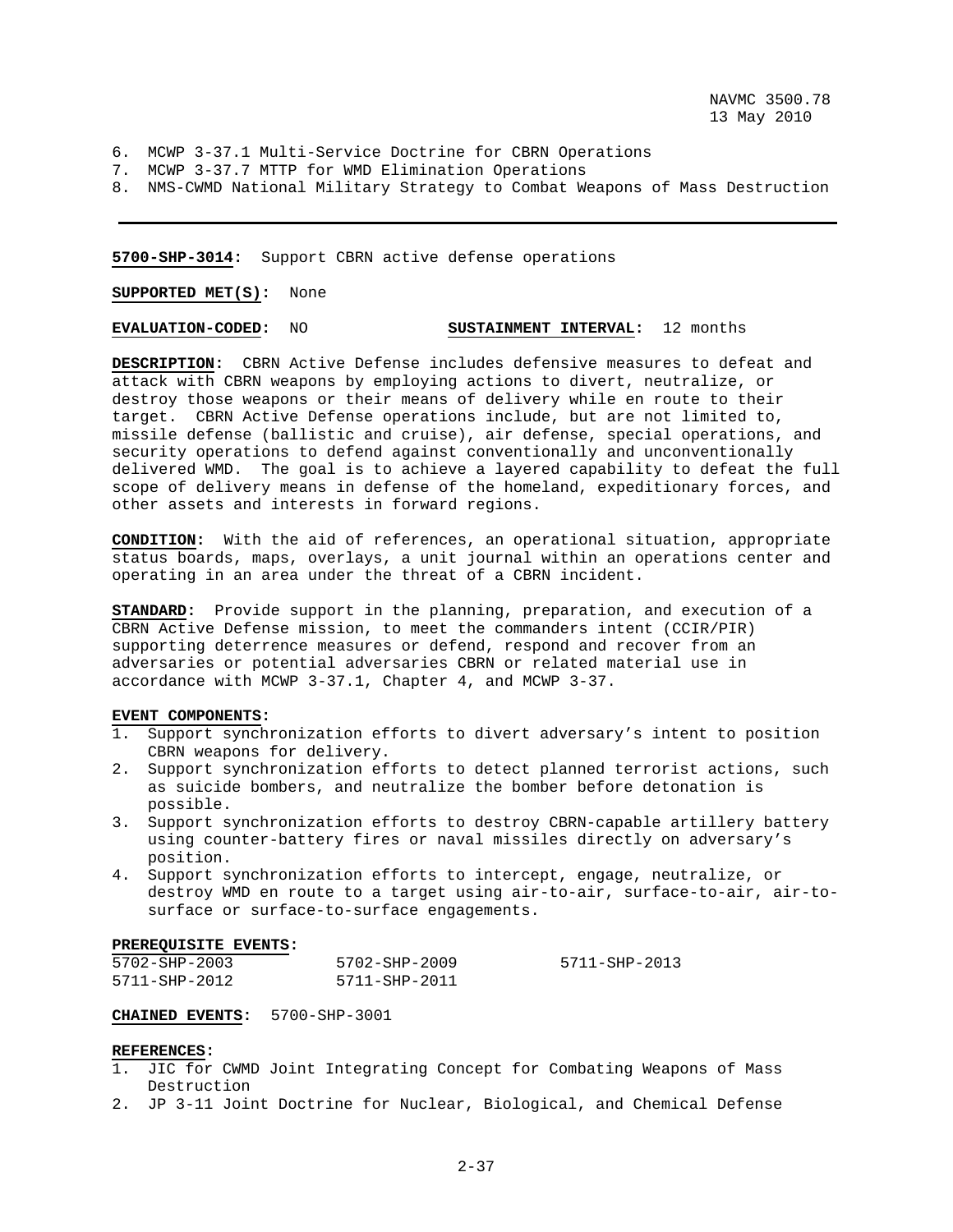- 3. JP 3-40 Joint Doctrine Combating Weapons of Mass Destruction
- 4. MCRP 3-37B MTTP for CBRN Aspects of Command and Control
- 5. MCWP 3-37 MAGTF CBRN Defense Operations
- 6. MCWP 3-37.1 Multi-Service Doctrine for CBRN Operations
- 7. NMS-CWMD National Military Strategy to Combat Weapons of Mass Destruction

**5700-SHP-3015:** Support CBRN Consequence Management (CCM) operations

**SUPPORTED MET(S):** None

#### **EVALUATION-CODED:** NO **SUSTAINMENT INTERVAL:** 12 months

**DESCRIPTION:** Elements of the MAGTF must be prepared to respond to, and mitigate the effects of WMD use, both domestically (separate from the MAGTF) and internationally, against our citizens, our military forces and those of friends and allies. CBRN Consequence Management activities must mitigate the effects of a CBRN attack and enable a rapid recovery. Effective CBRN Consequence Management capabilities serve as both a deterrent to adversaries considering the potential use of WMD and, in the event that an adversary uses WMD, as a means to rapidly recover. DOD serves as a supporting agency for CBRN Consequence Management operations. The State Department is the lead federal agency for foreign CBRN Consequence Management and the Department of Homeland Security for domestic CBRN Consequence Management. CBRN Consequence Management operations facilitate a return to stability by minimizing or mitigating the effects of CBRN hazards in order to provide timely assistance to affected public, government, and US military installations. Operations are intended to assist affected public, government, and US military installations to reduce a populations vulnerability to the effects of CBRN hazards by supporting preventive or precautionary measures (e.g., pre-positioning vaccines, first responder equipment, training, personal decontamination supplies; and identifying healthcare facilities), developing and rehearsing response plans/protocols (exercising C2, identifying and training response personnel, determining legal and physical constraints, determining requirements for attribution and legal prosecution, practicing decontamination procedures, developing reach-back capabilities for technical experts) and restoring necessary life-sustaining services.

**CONDITION:** With the aid of references, an operational situation, appropriate status boards, maps, overlays, a unit journal within an operations center and operating in an area under the threat of a CBRN incident.

**STANDARD:** Provide support in the planning, preparation, and execution of CBRN Consequence Management measures to meet the commanders intent (CCIR/PIR) supporting deterrence measures or defend, respond and recover from an adversaries or potential adversaries CBRN or related material use in accordance with MCWP 3-37.1, Chapter 5, MCWP 3-37.5 and MCRP 3-37.2C.

- 1. Identify CBRN Consequence Management (CM) team members.
- 2. Maintain a current alert roster of trained CBRN CM members.
- 3. Maintain an alert notification package of specialized equipment for all CBRN CM team members.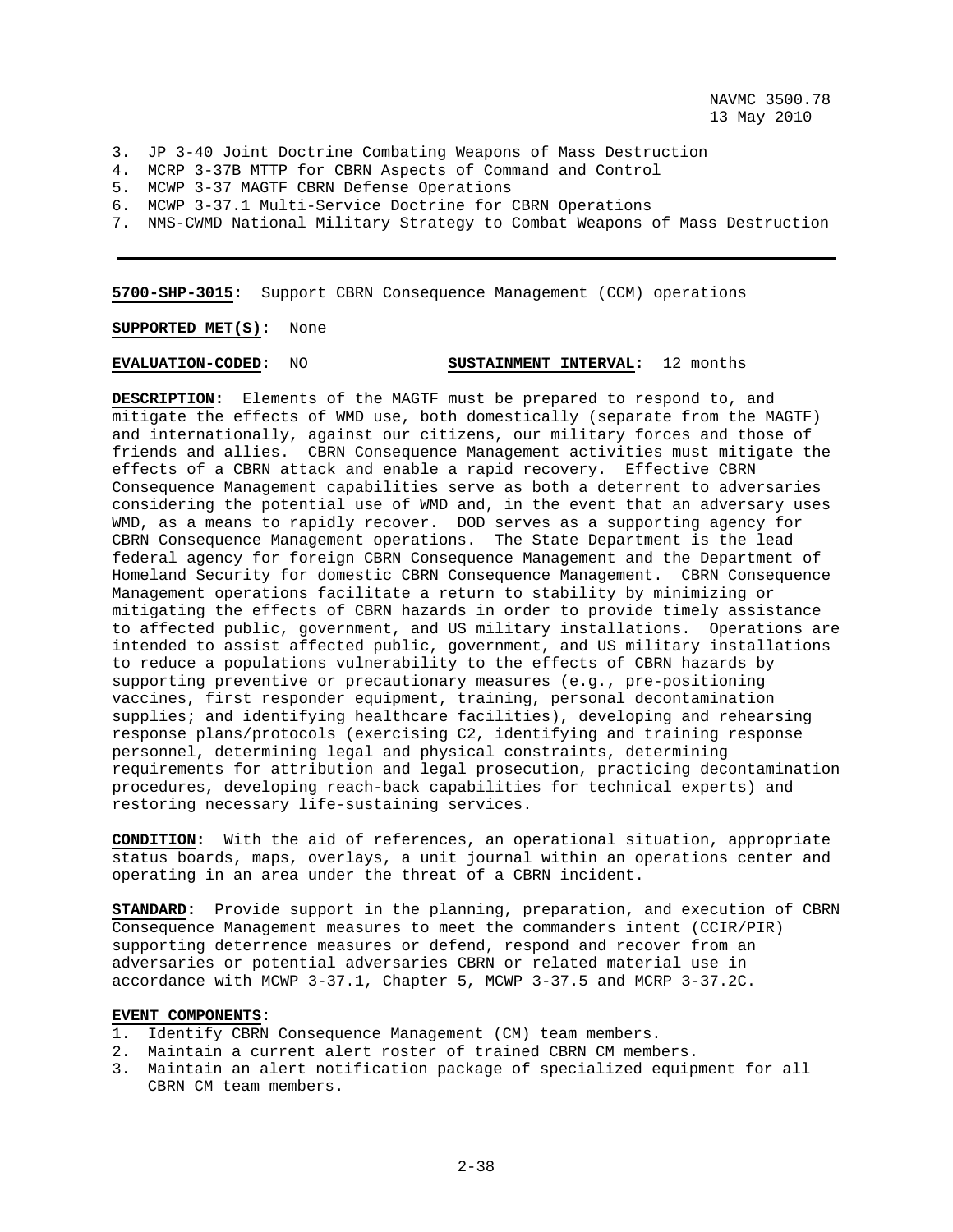- 4. Ensure that respiratory equipment is maintained and training is conducted according to Marine Corps Respirator Program and 29 CFR 1910.134.
- 5. Ensure that domestic/installation CBRN CM response meets the requirements of 29 CFR 1910.120(q).
- 6. Ensure that the capability exists to conduct atmospheric monitoring and detection needed to determine the level and extent of CBR contamination.
- 7. Ensure that the decontamination team is fully trained on all PPE worn and trained and certified on all equipment that is being operated.
- 8. Coordinate contaminated casualty extraction with installation fire and emergency services.
- 9. Ensure that CBRN CM Responder training complies with applicable requirements of 29 CFR 1910.120; NFPA Standard 472, Standard for Professional Competencies for Personnel Responding to Hazardous Materials Incidents; and the appropriate federal, state or HN regulations in support of Foreign CBRN CM Operations.
- 10. Develop and maintain proficiency in essential CBRN tasks.
- 11. Establish an Incident Command Program (ICP) to support the Incident.
- 12. Command System (ICS). Initiate communications with the Installation Operations Center or Emergency Operations Center (IOC/EOC).
- 13. Initiate personal protection and accountability measures.
- 14. Provide CBRN CM support to the COC through recovery.

#### **PREREQUISITE EVENTS:**

| 5702-SHP-2003 | 5711-SHP-2007 | 5702-SHP-1018 |
|---------------|---------------|---------------|
| 5702-SHP-2010 | 5711-SHP-2008 | 5711-SHP-2014 |
| 5711-SHP-2010 | 5711-SHP-2011 | 5711-SHP-2012 |
| 5711-SHP-2013 | 5711-SHP-2009 |               |

**CHAINED EVENTS:** 5700-SHP-3001

#### **REFERENCES:**

- 1. JIC for CWMD Joint Integrating Concept for Combating Weapons of Mass Destruction
- 2. JP 3-11 Joint Doctrine for Nuclear, Biological, and Chemical Defense
- 3. JP 3-40 Joint Doctrine Combating Weapons of Mass Destruction
- 4. MCRP 3-37.2C Multi-service TTP for NBC Aspects of Consequence Management
- 5. MCRP 3-37B MTTP for CBRN Aspects of Command and Control
- 6. MCWP 3-37 MAGTF CBRN Defense Operations
- 7. MCWP 3-37.1 Multi-Service Doctrine for CBRN Operations
- 8. MCWP 3-37.2 MTTP for NBC Protection
- 9. MCWP 3-37.3 MTTP for CBRN Decontamination
- 10. MCWP 3-37.4 MTTP for NBC Reconnaissance
- 11. MCWP 3-37.5 MTTP for Installation CBRN Defense
- 12. NMS-CWMD National Military Strategy to Combat Weapons of Mass Destruction

**5700-SNS-3001:** Plan CBRN reconnaissance and surveillance operations

#### **SUPPORTED MET(S):** None

#### **EVALUATION-CODED:** NO **SUSTAINMENT INTERVAL:** 12 months

**DESCRIPTION:** CBRN reconnaissance and surveillance (R&S) planning follows the Marine Corps Planning Process, with increased emphasis on intelligence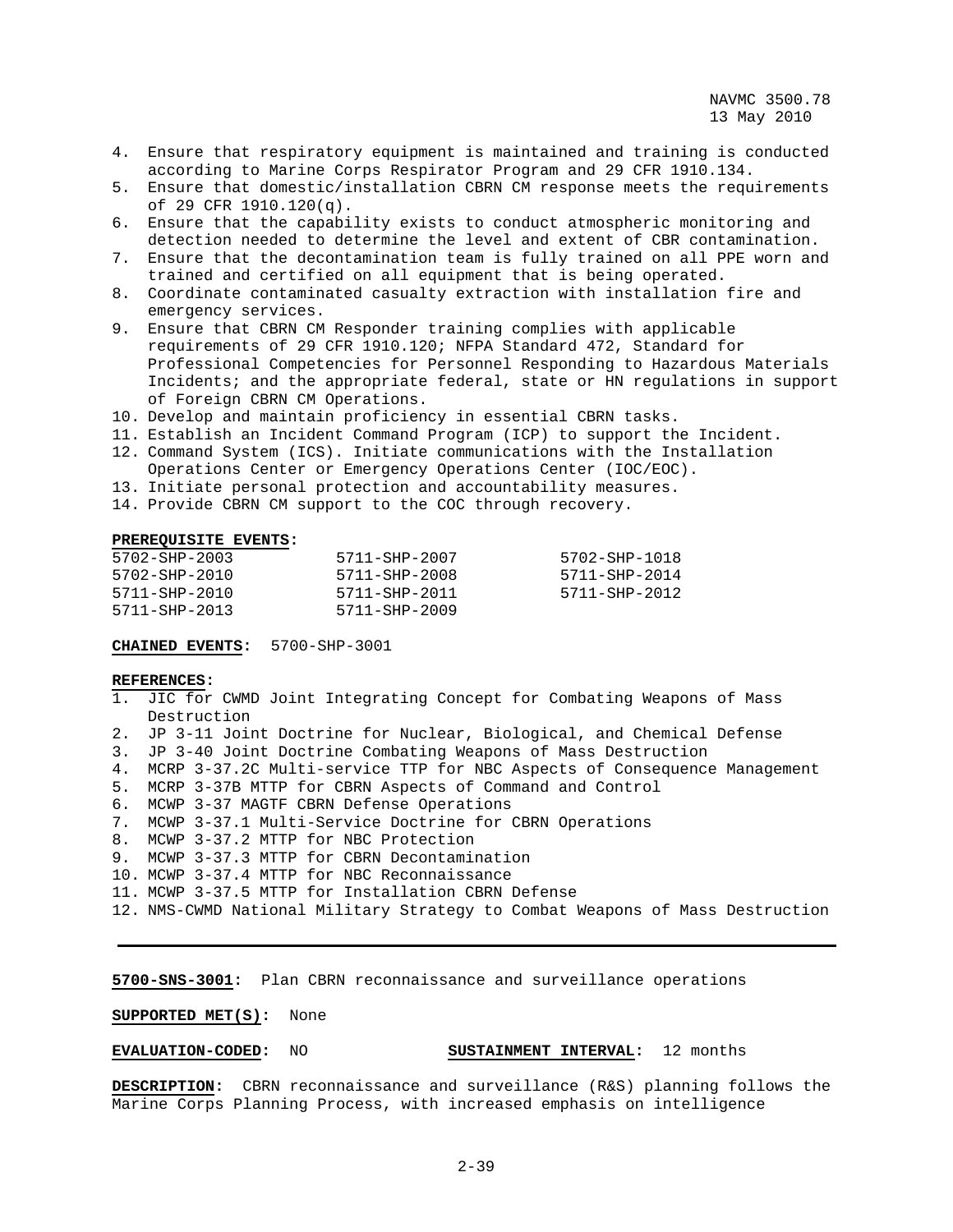preparation of the operational environment (IPOE) and the development of priority intelligence requirements (PIR) as part of the commanders' critical information requirements (CCIR) and the development of the CBRN reconnaissance and surveillance plan. The CBRN reconnaissance and surveillance plan provides guidance by assigning missions and priorities to answer the commanders PIR and CCIR. The IPOE and PIR determine what the commander wants or needs to know about the adversary (to include CBRN capabilities), the adversary's purpose, and terrain and weather considerations. CBRN reconnaissance and surveillance planning balances multiple considerations, including the threat, the operational environment, available systems and resources, vulnerability and risk assessments, and the commanders guidance. By maximizing the effect of the overlapping factors contributing to CBRN reconnaissance and surveillance, a synergy is established. This synergy drives the effective probability of mission success, ensures that the operational concept is executable, and ensures that the CBRN reconnaissance and surveillance plan is logistically supportable.

**CONDITION:** With the aid of references, a mission to conduct CBRN reconnaissance and surveillance with organized CBRN R&S personnel trained and equipped to conduct a CBRN R&S mission and operating in an area under the threat of a CBRN incident.

**STANDARD:** R&S plan meets mission requirements (CCIR/PIR), personnel are trained, equipment is prepared, and re-supply is coordinated, as necessary to sustain operations in a CBRN environment, ensuring the unit is prepared for the CBRN R&S mission in accordance with MCWP 3-37.4.

#### **EVENT COMPONENTS:**

- 1. Analyze the higher headquarters order for CBRN reconnaissance and surveillance guidance.
- 2. Conduct an initial CBRN IPOE.
- 3. Determine specified, implied, and essential tasks for CBRN reconnaissance and surveillance.
- 4. Review available CBRN reconnaissance and surveillance assets.
- 5. Determine constraints.
- 6. Identify critical facts and assumptions.
- 7. Conduct a CBRN risk assessment and vulnerability analysis.
- 8. Coordinate CBRN-related CCIR.
- 9. Develop the initial CBRN reconnaissance and surveillance annex.
- 10. Write the restated mission.
- 11. Conduct a mission analysis briefing.
- 12. Approve the restated mission.
- 13. Coordinate the commanders' intent (CCIR/PIR) for CBRN reconnaissance.
- 14. Issue the commanders guidance for CBRN reconnaissance.
- 15. Develop the CBRN Reconnaissance and Surveillance Plan.
- 16. Coordinate the task organization of efforts.
- 17. Coordinate Communications, CBRN warning and reporting system, and logistics.
- 18. Coordinate Sample evacuation procedures.
- 19. Coordinate Other CBRN support required (i.e. decontamination, escort/courier teams and medical laboratories).

# **PREREQUISITE EVENTS:**

| 5702-SNS-1004 | 5702-SNS-1005 | 5702-SNS-1006 |
|---------------|---------------|---------------|
|               |               |               |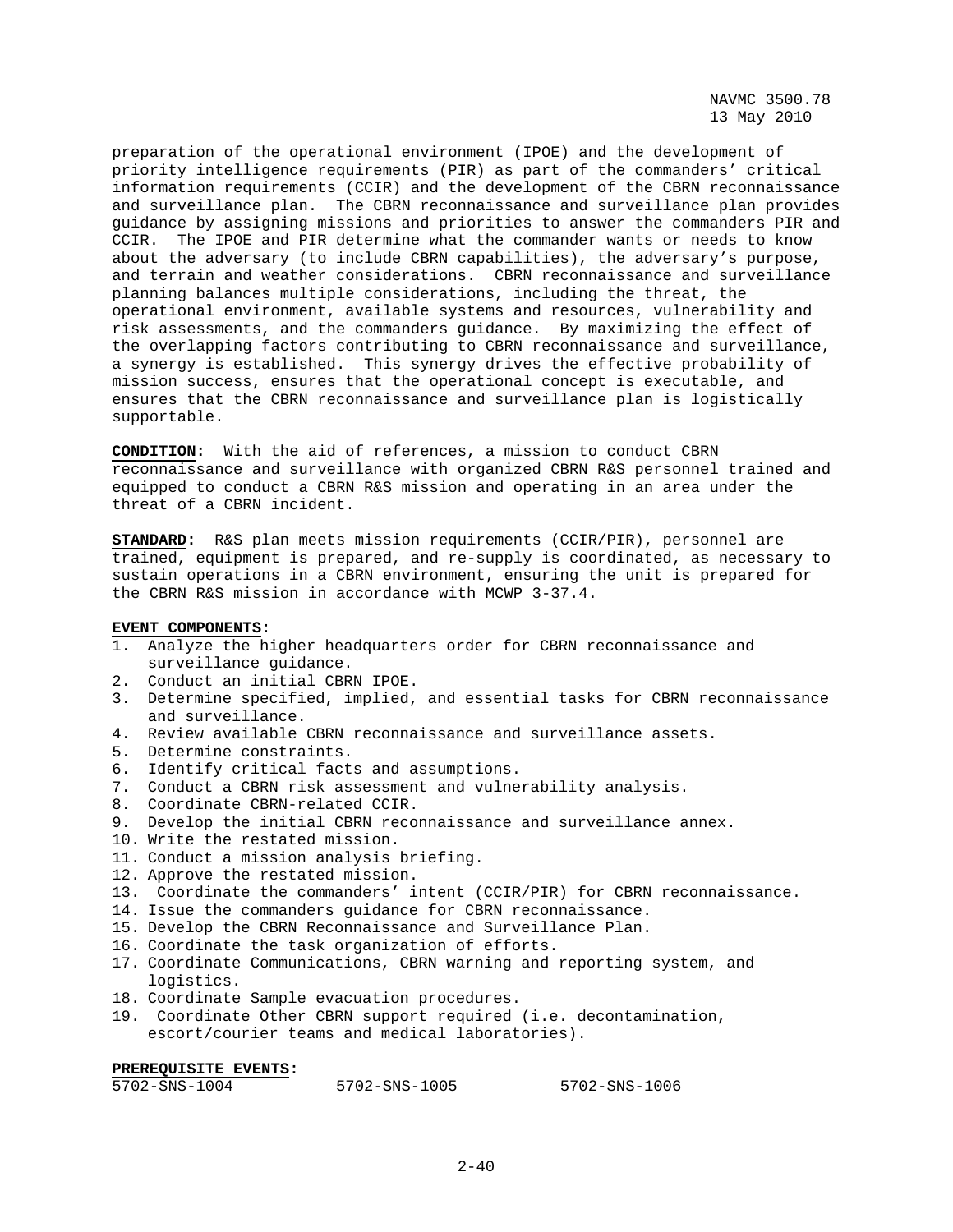| 5711-SNS-1002 | 5711-SNS-1005 | 5702-SNS-1002 |
|---------------|---------------|---------------|
| 5702-SNS-1003 | 5711-SNS-1004 | 5711-SNS-1003 |

# **CHAINED EVENTS:**<br>5700-SNS-3003

 $5700 - SNS - 3002$ 

#### **REFERENCES:**

- 1. MCRP 3-37.2A MTTP for Chemical, Biological, Radiological and Nuclear Contamination Avoidance
- 2. MCRP 3-37B MTTP for CBRN Aspects of Command and Control
- 3. MCWP 3-37 MAGTF CBRN Defense Operations
- 4. MCWP 3-37.1 Multi-Service Doctrine for CBRN Operations
- 5. MCWP 3-37.4 MTTP for NBC Reconnaissance
- 6. MCWP 5-1 Marine Corps Planning Process

**5700-SNS-3002:** Coordinate CBRN reconnaissance and surveillance mission requirements

#### **SUPPORTED MET(S):** None

**EVALUATION-CODED:** NO **SUSTAINMENT INTERVAL:** 12 months

**DESCRIPTION:** During combat operations where the adversary threat includes the possible possession and use of CBRN weapons and agents, it is imperative that personnel, equipment and logistical requirements are requested to conduct and sustain CBRN R&S efforts. CBRN defense personnel must be familiar with CBRN R&S capabilities, limitations, availability, location and procedures for requesting CBRN R&S support, as well as logistical requirements to support them.

**CONDITION:** With the aid of references, a CBRN R&S mission with logistical support requirements, organized, trained and equipped CBRN R&S personnel and operating in an area under the threat of a CBRN incident.

**STANDARD:** Plan and coordinate personnel and logistical requirements for the conduct and sustainment of CBRN R&S missions, in accordance with MCWP 3-37.4.

# **EVENT COMPONENTS:**

- 1. Coordinate the logistics support functions required to support the CBRN reconnaissance and surveillance mission.
- 2. Coordinate the logistics support requests required to support the CBRN reconnaissance and surveillance mission.
- 3. Follow up with supporting agencies.

#### **PREREQUISITE EVENTS:**

| 5702-SNS-1004   | 5702-SNS-1005 | 5702-SNS-1006 |
|-----------------|---------------|---------------|
| 5711-SNS-1002   | 5711-SNS-1005 | 5702-SNS-1002 |
| 5702-SNS-1003   | 5711-SNS-1004 | 5711-SNS-1003 |
| CHAINED EVENTS: |               |               |
| 5700-SNS-3003   | 5700-SNS-3001 |               |

# **REFERENCES:**

1. MCO P4790.2\_ MIMMS Field Procedures Manual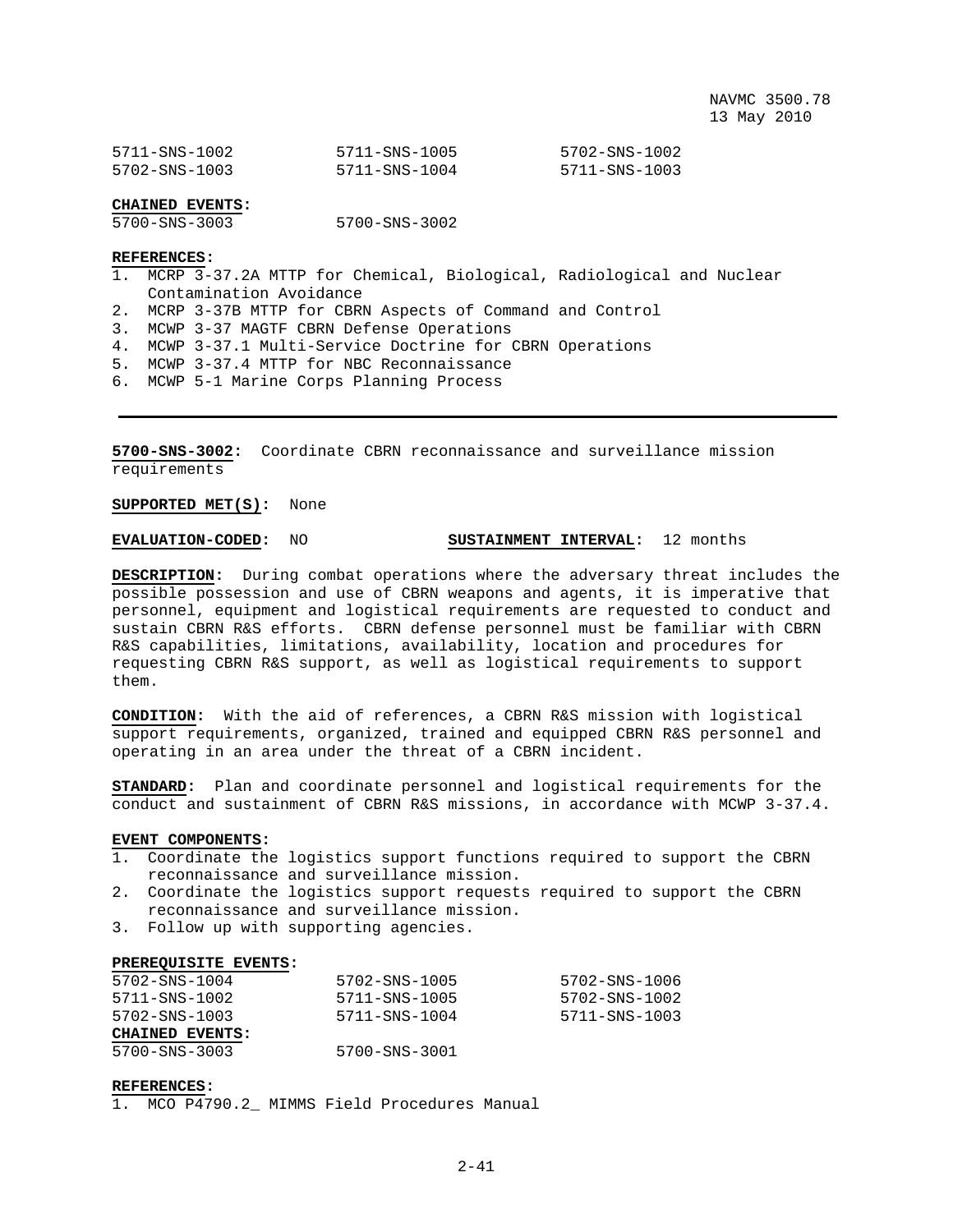- 2. MCRP 3-37.2A MTTP for Chemical, Biological, Radiological and Nuclear Contamination Avoidance
- 3. MCRP 3-37B MTTP for CBRN Aspects of Command and Control
- 4. MCWP 3-37 MAGTF CBRN Defense Operations
- 5. MCWP 3-37.1 Multi-Service Doctrine for CBRN Operations
- 6. MCWP 3-37.4 MTTP for NBC Reconnaissance
- 7. MCWP 4-11 Tactical Level Logistics
- 8. MCWP 5-1 Marine Corps Planning Process

**5700-SNS-3003:** Conduct CBRN reconnaissance and surveillance operations

**SUPPORTED MET(S):** None

**EVALUATION-CODED:** YES **SUSTAINMENT INTERVAL:** 12 months

**DESCRIPTION:** During combat operations where the adversary threat includes the possible possession and use of CBRN weapons and agents, it is imperative that any possible WMD storage, employment and manufacturing site be investigated properly to ensure any possible evidence is preserved and that personnel are not subjected to unnecessary risk. The investigation of a possible WMD site will require support from a specialized team, trained in WMD site exploitation. This specialized team is generally assigned to the major combatant commander and must be requested. This team will determine whether WMD weapons or agents are, or have been, present at the location, collect samples, maintain chain of custody, and ensure any evidence collected can be used in the world court. The CBRN defense personnel must be familiar with the location of the specialized team, the procedures for requesting the teams support, their capabilities and limitations, and the logistical requirements to support them. Additionally, the CBRN defense personnel must be familiar with the procedures required to secure a suspected sensitive site to ensure evidence is not accidentally destroyed and ensure their subordinate units understand these requirements.

**CONDITION:** With the aid of references, Commander's guidance, directives from higher headquarters, a mission, a table of organization/equipment. The unit is ordered to conduct a CBRN R&S mission. The unit is operating as the lead element of a larger unit's movement or separately as a CBRN reconnaissance element in advance of the main body's movement. CBRN R&S personnel are trained, organized and equipped to conduct a CBRN R&S mission with CBRN R&S Plan.

**STANDARD:** Unit prepared for operation, collected and reported all information (CCIR/PIR) about the area, adjacent terrain and adversary forces. Prepared and submitted CBRN R&S reports to confirm or deny the presence of CBRN contamination and overlays and samples provided as required. The mission is completed within designated start and completion times, maintaining control and accountability of CBRN R&S team personnel and CBRN forms, reports and samples, as applicable in accordance with MCWP 3-37.4.

- 1. Train and certify CBRN reconnaissance and surveillance personnel.
- 2. Establish the unit CBRN reconnaissance and surveillance teams.
- 3. Equip CBRN reconnaissance personnel.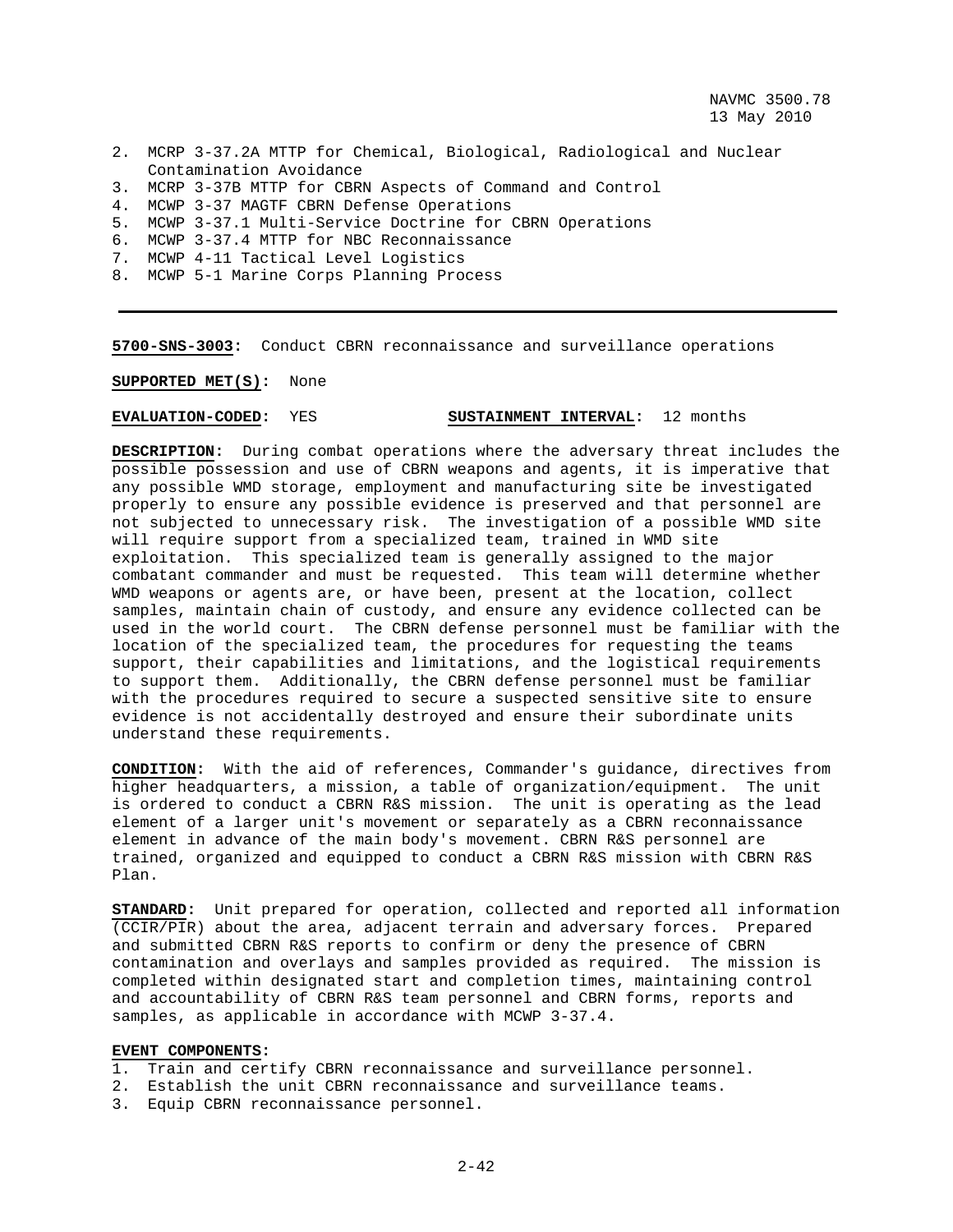- 4. Plan the CBRN reconnaissance and surveillance mission.
- 5. Provide resources required to conduct CBRN reconnaissance mission.
- 6. Prepare for the mission in conjunction with higher headquarters.
- 7. Conduct a coordinated map reconnaissance, identifying key areas of interest to be reconnoitered.
- 8. Collect and report information about the area.
- 9. Collect and report information about the adjacent terrain.
- 10. Collect and report information about the possible contaminated areas that can influence the advancing units MOPP posture or commanders CCIR.
- 11. Conduct map reconnaissance to define the area and confirm or identify reconnaissance objectives required by higher headquarters.
- 12. Develop CBRN R&S plan.
- 13. Provide CBRN exposure guidance.
- 14. Issues CBRN order.
- 15. CBRN R&S Team prepares for mission.
- 16. CBRN R&S Team(s) task organized based on Mission, Adversary, Terrain, Troops-Time (METT-T).
- 17. If using separate reconnaissance elements, each element is assigned a zone and/or reconnaissance objective(s).
- 18. If using a combined reconnaissance element, the element is assigned a route and reconnaissance objective(s).
- 19. Reconnoiter the area using the CBRN R&S techniques.
- 20. Each CBRN R&S Team maintains communication with the CBRN Center, providing SITREPS.
- 21. CBRN R&S team return on schedule and provide final reports.
- 22. CBRN Center consolidates reports and forwards information, as applicable to higher headquarters.

#### **PREREQUISITE EVENTS:**

| 5702-SNS-1002   | 5702-SNS-1003 | 5702-SNS-1004 |
|-----------------|---------------|---------------|
| 5702-SNS-1005   | 5711-SNS-1005 | 5711-SNS-1002 |
| 5711-SNS-1003   | 5711-SNS-1004 | 5702-SNS-1006 |
|                 |               |               |
| CHAINED EVENTS: |               |               |
| 5700-EQP-3001   | 5700-SNS-3001 | 5700-TRG-3006 |
| 5700-SNS-3002   | 5700-TRG-3005 | 5700-CCM-3001 |
|                 |               |               |
| RELATED EVENTS: |               |               |
| 5700-SHP-3008   | 5700-SHP-3011 | 5700-SHP-3015 |

# 5700-SHP-3013 5700-SHP-3014 5700-SHP-3012

#### **REFERENCES:**

- 1. MCRP 3-37.2A MTTP for Chemical, Biological, Radiological and Nuclear Contamination Avoidance
- 2. MCRP 3-37B MTTP for CBRN Aspects of Command and Control
- 3. MCWP 3-37 MAGTF CBRN Defense Operations
- 4. MCWP 3-37.1 Multi-Service Doctrine for CBRN Operations
- 5. MCWP 3-37.4 MTTP for NBC Reconnaissance
- 6. MCWP 5-1 Marine Corps Planning Process

**5700-SNS-3004:** Plan CBRN Sensitive Site Assessment (SSA) operations

**SUPPORTED MET(S):** None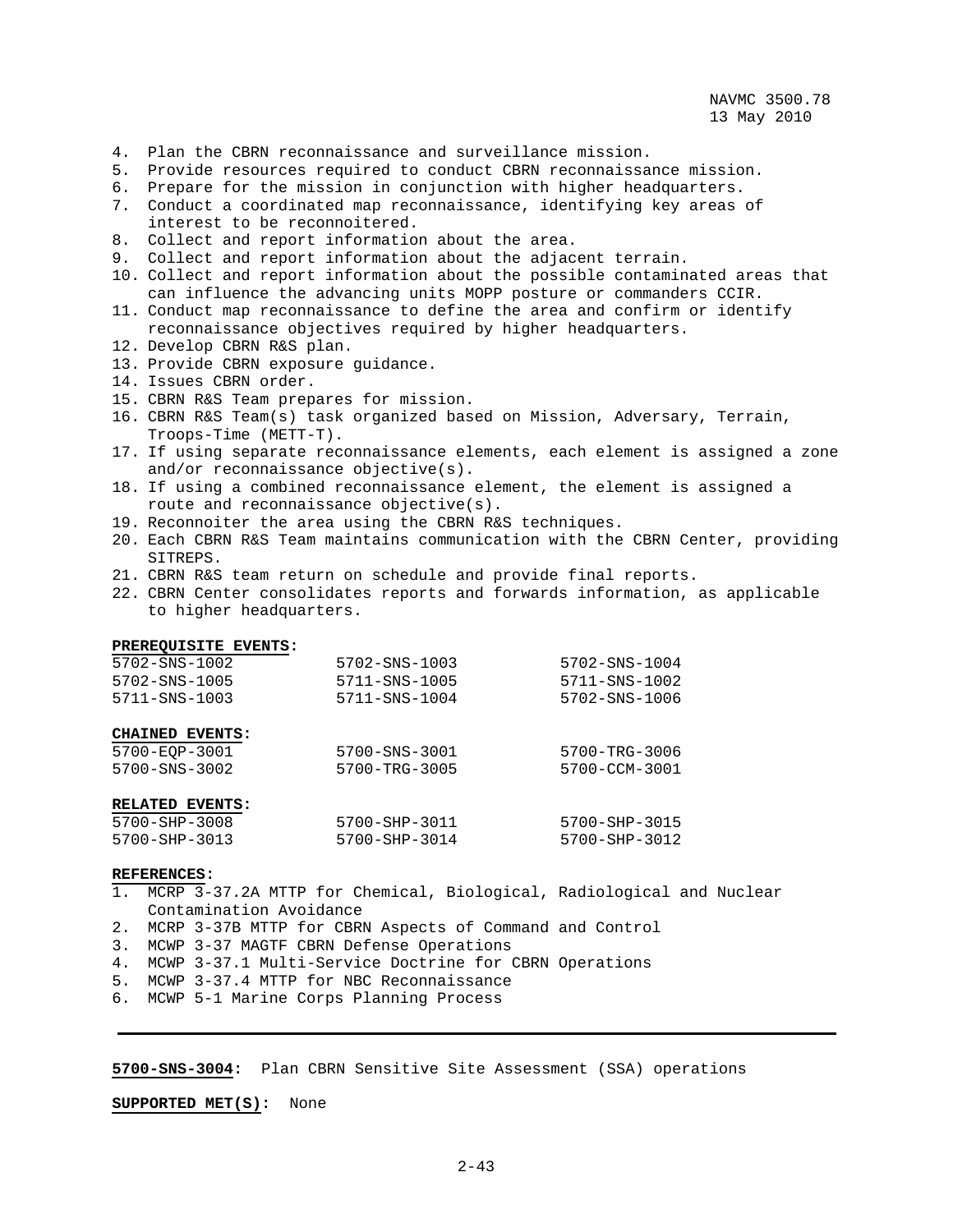**EVALUATION-CODED:** NO **SUSTAINMENT INTERVAL:** 12 months

**DESCRIPTION:** During combat operations where the adversary threat includes the possible possession and use of CBRN weapons and agents, it is imperative that any possible WMD storage, employment and manufacturing site be investigated properly to ensure any possible evidence is preserved and that personnel are not subjected to unnecessary risk. The investigation of a possible WMD site will require support from a specialized team, trained in WMD site exploitation. This specialized team is generally assigned to the major combatant commander and must be requested. This team will determine whether WMD weapons or agents are, or have been, present at the location, collect samples, maintain chain of custody, and ensure any evidence collected can be used in the world court. The CBRN defense personnel must be familiar with the location of the specialized team, the procedures for requesting the teams support, their capabilities and limitations, and the logistical requirements to support them. Additionally, the CBRN defense personnel must be familiar with the procedures required to secure a suspected sensitive site to ensure evidence is not accidentally destroyed and ensure their subordinate units understand these requirements.

**CONDITION:** With the aid of references, CBRN personnel equipped, organized and trained to conduct CBRN SSA missions and operating in an area under the threat of a CBRN incident.

**STANDARD:** SSA plan meets mission requirements (CCIR/PIR), personnel are trained, equipment is prepared, and re-supply is coordinated, as necessary to sustain operations in a CBRN environment, ensuring the unit is prepared for the CBRN SSA mission in accordance with MCWP 3-37.4 and MCWP 3-37.7.

#### **EVENT COMPONENTS:**

- 1. Analyze the higher headquarters order for CBRN SSA guidance.
- 2. Conduct an initial CBRN IPOE.
- 3. Determine specified, implied, and essential tasks for CBRN SSA.
- 4. Review available CBRN SSA assets.
- 5. Determine constraints.
- 6. Identify critical facts and assumptions.
- 7. Conduct a CBRN risk assessment and vulnerability analysis.
- 8. Coordinate CBRN-related CCIR and PIR.
- 9. Develop the initial CBRN SSA annex.
- 10. Write the restated mission.
- 11. Conduct a mission analysis briefing.
- 12. Approve the restated mission.
- 13. Coordinate the commander's intent (CCIR/PIR) for CBRN SSA.
- 14. Issue the commanders guidance for CBRN SSA to the SSA Team.
- 15. Develop the CBRN SSA Plan.
- 16. Coordinate the task organization of efforts.
- 17. Coordinate Communications, CBRN warning and reporting system, and logistics.
- 18. Coordinate Sample evacuation procedures.
- 19. Coordinate Other CBRN support required (i.e. decontamination, escort, medical laboratories).

#### **PREREQUISITE EVENTS:**

| 5702-SNS-1005 | 5711-SNS-1005 | 5702-SNS-1006 |
|---------------|---------------|---------------|
|               |               |               |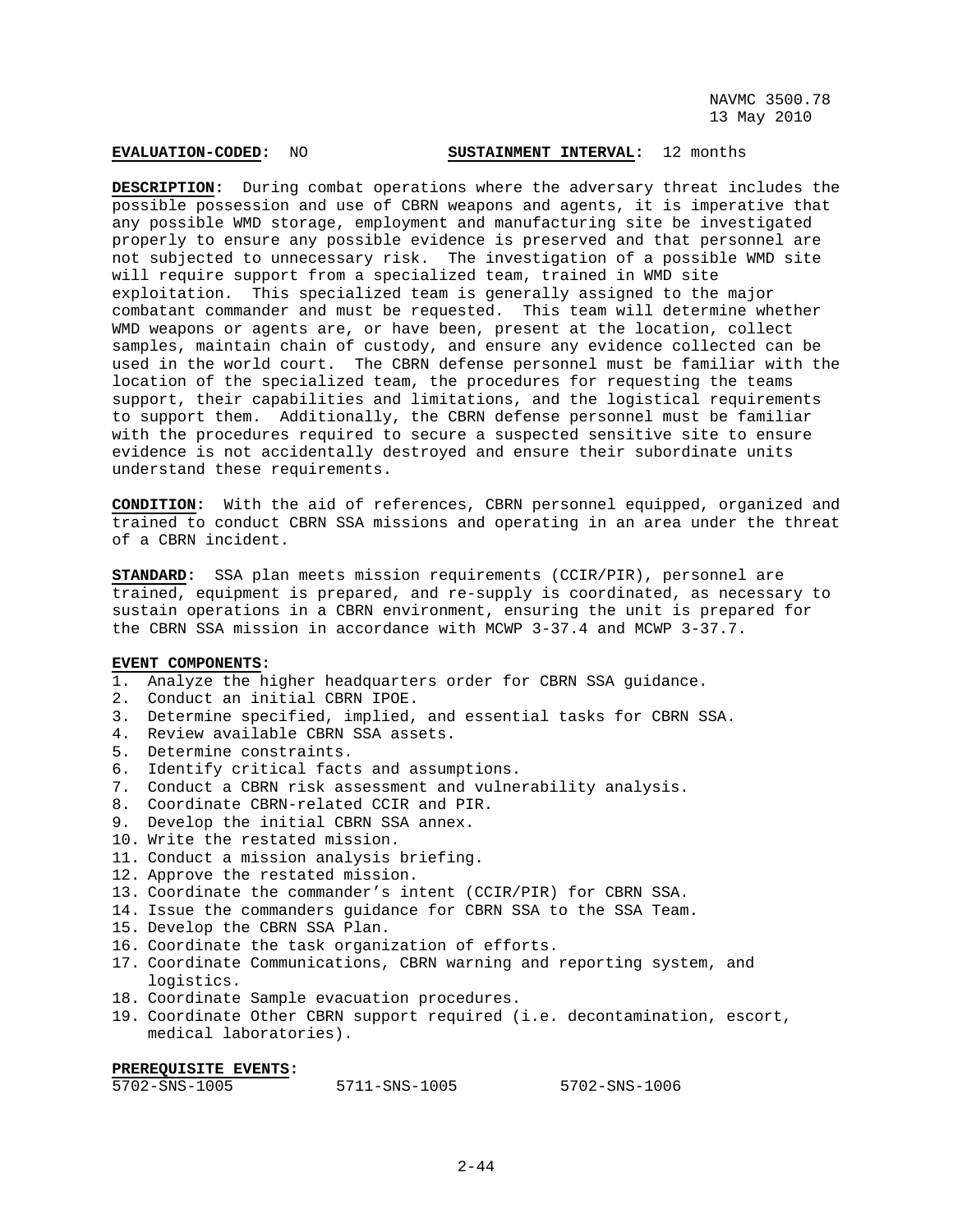**CHAINED EVENTS:**<br>5700-SNS-3001

5700-SNS-3001 5700-SNS-3005 5700-SNS-3002

# REFERENCES:<br>1. FM 3-90

- FM 3-90.15 Tactics, Techniques, and Procedures for Tactical Operations Involving Sensitive Sites
- 2. MCRP 3-37.2A MTTP for Chemical, Biological, Radiological and Nuclear Contamination Avoidance
- 3. MCRP 3-37B MTTP for CBRN Aspects of Command and Control
- 4. MCWP 3-37 MAGTF CBRN Defense Operations
- 5. MCWP 3-37.1 Multi-Service Doctrine for CBRN Operations
- 6. MCWP 3-37.4 MTTP for NBC Reconnaissance
- 7. MCWP 3-37.7 MTTP for WMD Elimination Operations
- 8. MCWP 5-1 Marine Corps Planning Process

**5700-SNS-3005:** Conduct CBRN Sensitive Site Assessment (SSA) operations

# **SUPPORTED MET(S):** None

**EVALUATION-CODED:** NO **SUSTAINMENT INTERVAL:** 12 months

**DESCRIPTION:** During combat operations where the adversary threat includes the possible possession and use of CBRN weapons and agents, it is imperative that any possible WMD storage, employment and manufacturing site be investigated properly to ensure any possible evidence is preserved and that personnel are not subjected to unnecessary risk. The investigation of a possible WMD site will require support from a specialized team, trained in WMD site exploitation. This specialized team is generally assigned to the major combatant commander and must be requested. This team will determine whether WMD weapons or agents are, or have been, present at the location, collect samples, maintain chain of custody, and ensure any evidence collected can be used in the world court. The CBRN defense personnel must be familiar with the location of the specialized team, the procedures for requesting the teams support, their capabilities and limitations, and the logistical requirements to support them. Additionally, the CBRN defense personnel must be familiar with the procedures required to secure a suspected sensitive site to ensure evidence is not accidentally destroyed and ensure their subordinate units understand these requirements.

**CONDITION:** With the aid of references, Commander's guidance, directives from higher headquarters, a mission, a table of organization/equipment and an operational scenario or operations order in which the adversary threat includes the possible possession of CBRN weapons or agents.

**STANDARD:** Unit prepared for operation, collected and reported all information (CCIR/PIR) about the area, adjacent terrain, and adversary forces. Prepared and submitted CBRN R&S reports to confirm or deny the presence of CBRN contamination, and overlays and samples provided as required. The mission is completed within designated start and completion times, maintaining control and accountability of CBRN SSA team personnel and CBRN forms, reports, evidence and samples, as applicable in accordance with MCWP 3-37.4 and MCWP 3- 37.7.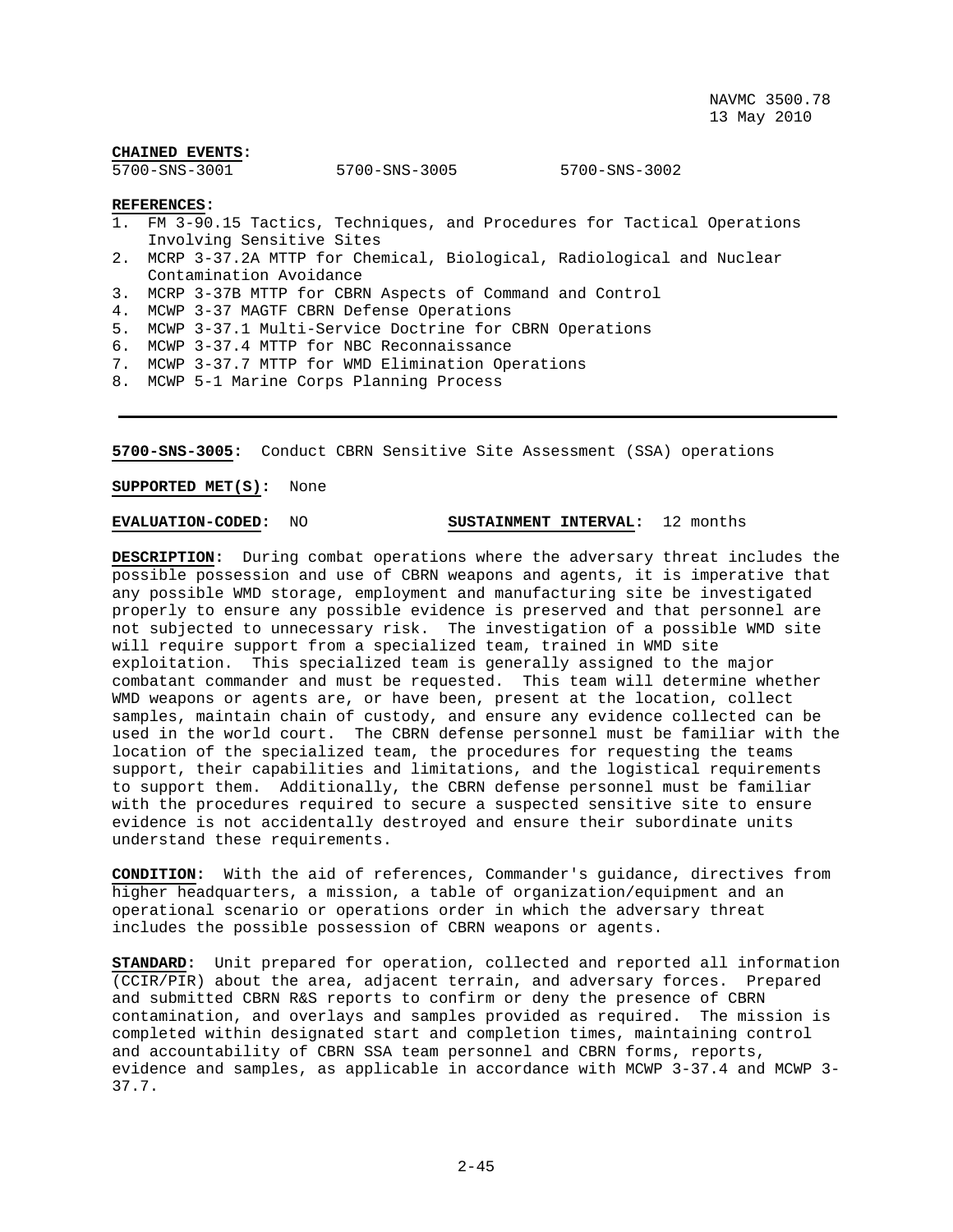- 1. Train and certify CBRN SSA personnel.
- 2. Establish CBRN SSA Team(s) or provide personnel to support a CBRN SSA Team.
- 3. Equip CBRN SSA personnel.
- 4. CBRN SSA Team coordinate with Health Service Support (HSS) personnel to augment specialist sampling and survey teams in order to conduct CBRN environmental reconnaissance.
- 5. CBRN SSA Team coordinate with medical and intelligence sections to gather information on all known CBRN sites in the AO.
- 6. CBRN SSA Team coordinate with medical personnel to identify health hazards from CBRN sites in the AO, assess health risks, develop COAs, and advise commanders of the risks.
- 7. CBRN SSA Team catalogue grid locations and quantity of all known CBRN sites are provided in SOP; coordinates grid locations with local communities.
- 8. CBRN SSA Team coordinates with other sections to ensure grid locations of all known CBRN sites are provided in OPORDs
- 9. CBRN SSA Teams coordinate with transportation sections to identify highway, train and waterway routes used to transport CBRN materials.
- 10. CBRN Center plots potential hazard area for potential CBRN release. 11. CBRN SSA Team coordinates with CBRN Center and medical staff to review
- SOPs, OPORDs and COAs to ensure CBRN defense contingencies is adequate. 12. CBRN SSA Team determines need for specialized detection and protection
- equipment based upon CBRN known in the AO, or on other intelligence. 13. CBRN SSA Team coordinates with CBRN Center and HSS element determines whether on-hand detectors are capable of detecting CBRN hazards known in the AO.
- 14. CBRN SSA Team coordinates with CBRN Center/HSS element inventories available CBRN detectors, and coordinates augmentation with additional numbers and/or kind of detectors, as required.
- 15. CBRN SSA Team determines COAs related to potential accidental or deliberate release of CBRN; and ensures COA information is briefed to CBRN Center.
- 16. CBRN Center ensures that CBRN hazard awareness training is provided for all personnel.
- 17. Operations section establishes lines of coordination with local civilian agencies responsible for handling CBRN incidents.
- 18. CBRN SSA Team personnel conduct a risk assessment to determine if appropriate protective equipment is available. The best available PPE is donned to avoid hazards, if possible.
- 19. Specialist sampling and survey teams determine hazard location, source, and boundaries of hazard; type and amount of materiel involved; and signs and symptoms presented in any casualties; and reports information to CBRN SSA Team.
- 20. CBRN SSA Team begins 24-hour monitoring operations with all CBRN detection
- 21. CBRN SSA Team ensures accuracy of monitoring results, and coordinates the
- 22. CBRN SSA Team provides assistance to personnel, including medical treatment, decontamination, and information on incident hazard and evacuation routes.
- 23. CBRN SSA Team coordinates follow-up medical surveillance for individuals exposed to hazardous materials, and updates their health records, as applicable.
- 24. All CBRN SSA Team document lessons learned involving mission.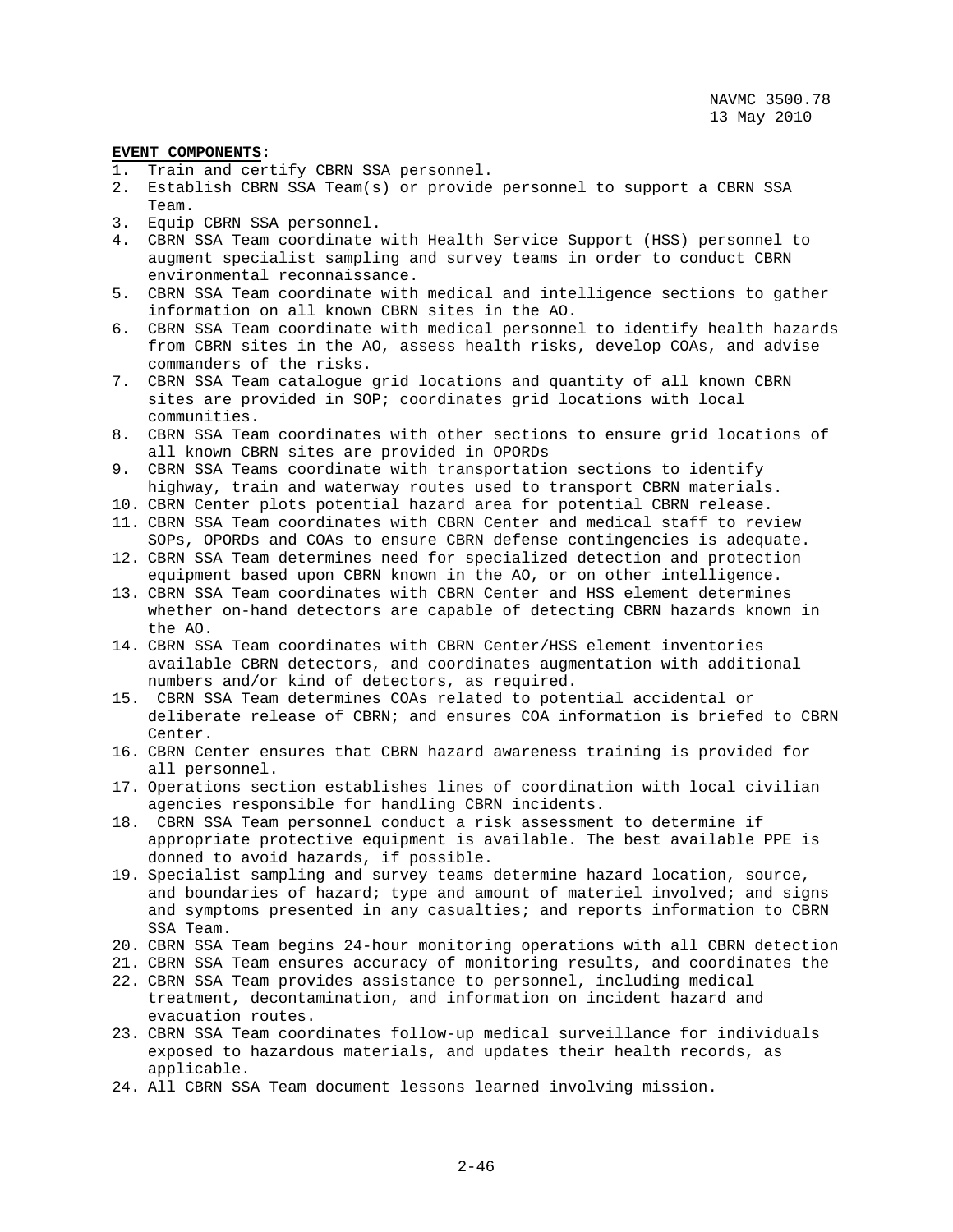- 25. CBRN SSA Team collects lessons learned from each section and consolidates them.
- 26. CBRN SSA Team identifies equipment or expended supplies that require specialized decontamination.
- 27. CBRN Center determines the need to conduct follow-on training or update COAs, OPORDs, or SOPs.

#### **PREREQUISITE EVENTS:**

| 5702-SNS-1005   | 5702-CCM-2005 | 5702-CCM-2006 |
|-----------------|---------------|---------------|
| 5702-CCM-2007   | 5702-CCM-2008 | 5702-SNS-1004 |
| 5711-CCM-2005   | 5711-CCM-2006 | 5711-CCM-2007 |
| 5711-CCM-2008   | 5702-CCM-1001 | 5711-CCM-1001 |
| CHAINED EVENTS: |               |               |
| 5700-EOP-3001   | 5700-CCM-3001 | 5700-SNS-3002 |
| 5700-TRG-3006   | 5700-SNS-3004 | 5700-TRG-3005 |
| 5700-SNS-3003   |               |               |
| RELATED EVENTS: |               |               |
| 5700-SHP-3007   | 5700-SHP-3008 | 5700-SHP-3011 |
| 5700-SHP-3015   | 5700-SHP-3013 | 5700-SHP-3014 |
| 5700-SHP-3012   |               |               |

#### **REFERENCES:**

- 1. FM 3-90.15 Tactics, Techniques, and Procedures for Tactical Operations Involving Sensitive Sites
- 2. MCRP 3-37.2A MTTP for Chemical, Biological, Radiological and Nuclear Contamination Avoidance
- 3. MCRP 3-37B MTTP for CBRN Aspects of Command and Control
- 4. MCWP 3-37 MAGTF CBRN Defense Operations
- 5. MCWP 3-37.1A CBRN Vulnerability Analysis
- 6. MCWP 3-37.4 MTTP for NBC Reconnaissance
- 7. MCWP 3-37.7 MTTP for WMD Elimination Operations
- 8. MCWP 5-1 Marine Corps Planning Process

**5700-SUS-3001:** Plan operational decontamination

**SUPPORTED MET(S):** None

# **EVALUATION-CODED:** NO **SUSTAINMENT INTERVAL:** 12 months

**DESCRIPTION:** Operational decontamination consists of the unit performing MOPP gear exchange and vehicle wash down utilizing organic equipment and personnel. The unit must ensure they have personnel trained to conduct operational decontamination operations without direct supervision from the unit CBRN defense personnel. The decontamination planner must consider the hazards that may result from CBRN contamination. Decontamination assessments include mission analysis, COA development, and the analysis and comparison of adversary and friendly COAs. Decontamination planning is dynamic and continuous from pre-attack to post-attack, through recovery operations. The unit CBRN defense personnel and staff work together to ensure that decontamination planning is fully integrated into deliberate and crisis action planning. They accomplish this through war gaming friendly versus adversary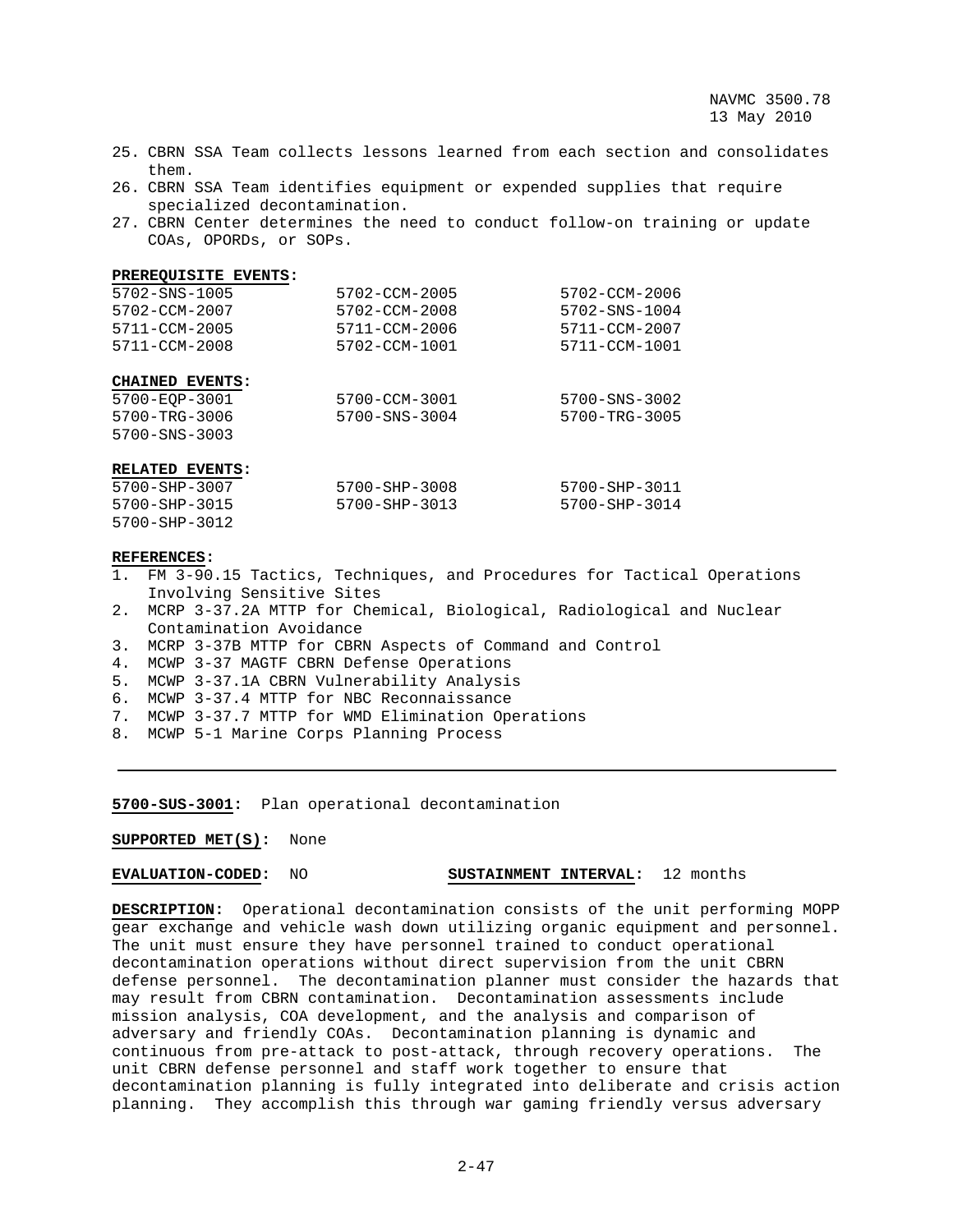COAs and by mutually developing products designed to assist the MAGTF components decision-making processes.

**CONDITION:** With the aid of references, Commander's guidance, directives from higher headquarters, a mission, a table of organization/equipment, organized and trained unit personnel, the necessary decontamination assets (to include water and fuel) and operating in an area with the potential threat of intentional use or accidental release of a CBRN hazard.

**STANDARD:** CBRN decontamination plan meets mission requirements (CCIR/PIR), personnel are trained, equipment is prepared, and re-supply is coordinated, as necessary to sustain operations in a CBRN environment, ensuring the unit will be protected from a CBRN hazard in accordance with MCWP 3-37.3, Chapters 2 and 4.

- 1. Ensure interoperability among component exercising important mission tasks (e.g., warning and reporting).
- 2. Implement the CBRN decontamination plan as part of an integrated exercise, pre-deployment training or during combat missions and adjusting plans as a result.
- 3. Coordinate reach-back capability with regard to key elements, such as sustaining the forces capability to operate in a CBRN environment (e.g. resupply of CBRN defense equipment and contracted logistics support [CLS] for critical, commercial-off- the-shelf [COTS] CBRN defense equipment).
- 4. Does the adversary possess CBRN weapons and has he demonstrated the intent to use them?
- 5. Does the units' mission bring it into likely contact with TIM hazards?
- 6. What is the units' decontamination capability?
- 7. Does weather and terrain favor adversary use of CBRN weapons?
- 8. What are the units' logistics requirements?
- 9. What is the units' level of decontamination training?
- 10. Is contamination avoidance possible?
- 11. Determine decontamination assets are available.
- 12. Determine likely decontamination sites are available.
- 13. Determine minimum essential requirements for the decontamination.
- 14. Determine human factor effects of the MOPP.
- 15. Coordinate logistics burden of CBRN decontamination.
- 16. Determine capabilities and limitations of USMC, US, multinational, and host nation (HN) decontamination assets.
- 17. Support Mortuary affairs.
- 18. Identify contamination.
- 19. Designate and mark contaminated area.
- 20. Determine availability of personnel to fully operate each decontamination station.
- 21. Determine number and deployment or utilization of decontamination personnel.
- 22. Select appropriate decontaminant and decontamination equipment.
- 23. Select an effective method of decontamination.
- 24. Select a site for decontamination of equipment, supplies, and personnel.
- 25. Provide power-driven decontamination equipment (PDDE).
- 26. Coordinate engineer support for site preparation and closure.
- 27. Coordinate with supply and transportation for linkup with bulk water trucks.
- 28. Coordinate support for medical patient decontamination operations.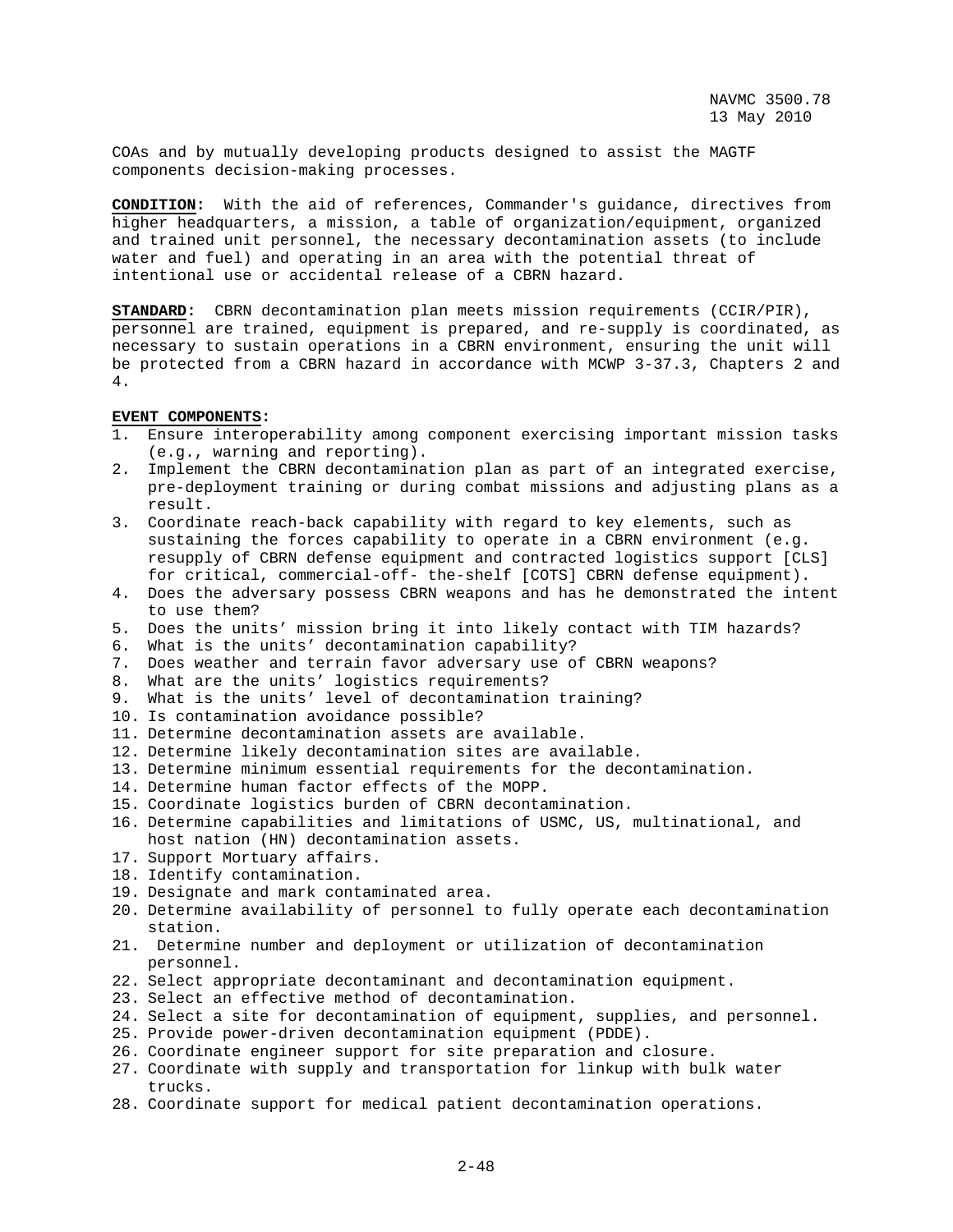# **PREREQUISITE EVENTS:**

| 5702-SUS-1001       | 5702-SUS-1002 | 5702-SUS-1003       |
|---------------------|---------------|---------------------|
| 5702-SUS-1004       | 5702-SUS-1005 | 5711-SUS-1005       |
| 5711-SUS-1001       | 5711-SUS-1002 | 5711-SUS-1003       |
| 5711-SUS-1006       | 5711-SUS-1004 | 5702-TRG-1005       |
|                     |               |                     |
| CHAINED EVENTS:     |               |                     |
| 5700-SUS-3003       | 5700-SHP-3001 | 5700-EOP-3001       |
| 5700-SHD-3001       | 5700-EOP-3003 | 5700-SHP-3002       |
| 5700-SUS-3002       | 5700-SHD-3002 | 5700-SNS-3002       |
| 5700-SNS-3001       |               |                     |
|                     |               |                     |
| RELATED EVENTS:     |               |                     |
| $5700 - SHP - 3015$ | 5700-SHP-3007 | $5700 - SHP - 3008$ |

| 5700-SHP-3015 | 5700-SHP-3007 | 5700-SHP-3008 |
|---------------|---------------|---------------|
| 5700-SHP-3014 | 5700-SHP-3012 | 5700-SHP-3013 |

#### **REFERENCES:**

5700-SHP-3011

1. CBRN DECON TECH MAN Chemical, Biological, Radiological, and Nuclear Decontamination Technical Manuals 2. MCRP 3-37B MTTP for CBRN Aspects of Command and Control 3. MCWP 3-37 MAGTF CBRN Defense Operations 4. MCWP 3-37.1 Multi-Service Doctrine for CBRN Operations 5. MCWP 3-37.2 MTTP for NBC Protection 6. MCWP 3-37.3 MTTP for CBRN Decontamination 7. MCWP 5-1 Marine Corps Planning Process

**5700-SUS-3002:** Coordinate CBRN decontamination mission requirements

**SUPPORTED MET(S):** None

**EVALUATION-CODED:** NO **SUSTAINMENT INTERVAL:** 12 months

**DESCRIPTION:** During combat operations where the adversary threat includes the possible possession and use of CBRN weapons and agents, it is imperative that personnel and equipment logistics requirements are requested to conduct and sustain decontamination efforts if a CBRN incident occurs. To ensure that combat power is restored in a timely manner, operational decontamination logistical considerations must be planned and coordinated. Requests for decontamination assets to include personnel (decontamination team members), decontamination equipment and decontaminants, as well as other resources such as water and fuel are coordinated in the CBRN decontamination plan. CBRN defense personnel must be familiar with the location of the pre-selected thorough decontamination sites, the procedures for requesting the thorough decontamination support, their capabilities and limitations, and the logistical requirements to support them. Serious consideration must be given to consumption rates and the replenishment of items in order to sustain decontamination operations and remain prepared.

**CONDITION:** With the aid of references, Commander's guidance, directives from higher headquarters, a mission, a table of organization/equipment, CBRN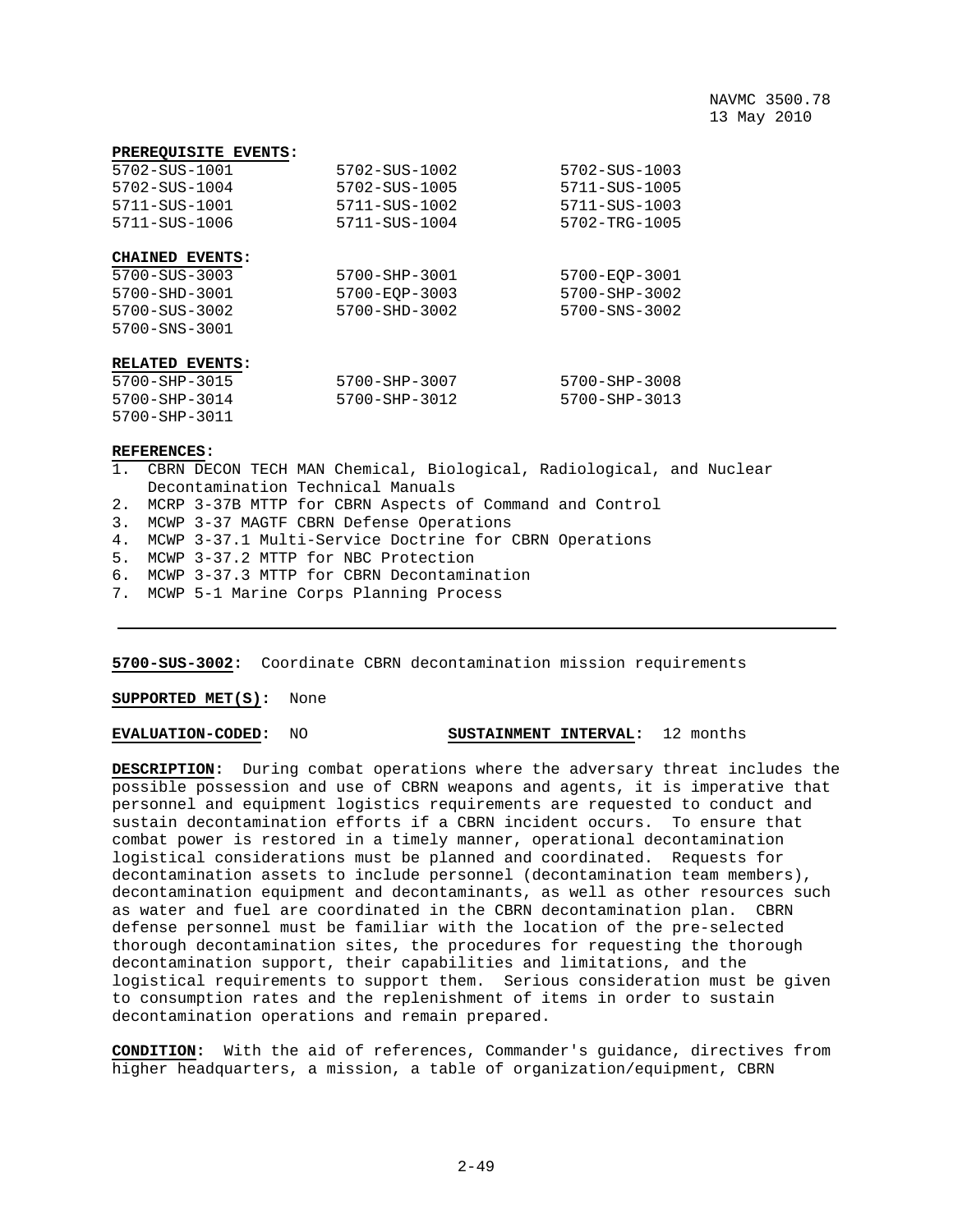decontamination equipment, logistical support requirements for individual and unit decontamination and operating in an area under the threat of a CBRN incident.

**STANDARD:** Plan and coordinate decontamination personnel and equipment resource requirements for CBRN decontamination to sustain operations in a CBRN environment in accordance with MCWP 3-37.3, Chapters 1-5.

# **EVENT COMPONENTS:**

- 1. Coordinate the logistics support functions required to support the assigned MAGTF CBRN decontamination efforts.
- 2. Coordinate the logistics support requests required to support the assigned MAGTF CBRN decontamination mission.
- 3. Follow up with supporting agencies.

# **PREREQUISITE EVENTS:**

| 5702-SHD-1001 | 5711-SUS-1010 | 5702-SHP-1001 |
|---------------|---------------|---------------|
| 5702-SUS-1001 | 5702-SUS-1002 | 5702-SNS-1002 |
| 5702-SHD-1002 | 5702-SHP-1002 | 5702-SNS-1003 |
| 5702-SHP-1003 | 5702-SUS-1003 | 5702-SNS-1004 |
| 5702-SHP-1005 | 5702-SUS-1005 | 5702-SUS-1006 |
| 5702-SHP-1006 | 5702-SUS-1007 | 5702-SUS-1008 |
| 5702-SUS-1009 | 5702-SUS-1010 | 5702-SHP-1004 |
| 5702-SUS-1004 | 5702-SUS-2003 | 5702-SUS-2002 |
| 5711-SHD-1001 | 5711-SNS-1001 | 5711-SHP-1001 |
| 5711-SUS-1001 | 5711-SUS-1002 | 5711-SNS-1002 |
| 5711-SHD-1002 | 5711-SHP-1002 | 5711-SNS-1003 |
| 5711-SHP-1003 | 5711-SUS-1003 | 5711-SNS-1004 |
| 5711-SHP-1004 | 5711-SUS-1004 | 5711-SHP-1005 |
| 5711-SUS-1005 | 5711-SUS-1006 | 5711-SHP-1006 |
| 5711-SUS-1007 | 5711-SUS-1008 | 5711-SUS-1009 |
| 5702-SNS-1001 |               |               |

# **CHAINED EVENTS:**

| 5700-EOP-3001 | 5700-SHD-3001 | 5700-TRG-3002 |
|---------------|---------------|---------------|
| 5700-SHD-3002 | 5700-TRG-3006 | 5700-TRG-3003 |
| 5700-TRG-3004 | 5700-TRG-3005 | 5700-SUS-3003 |

# **REFERENCES:**

- 1. MCO P4790.2\_ MIMMS Field Procedures Manual
- 2. MCRP 3-37.2A MTTP for Chemical, Biological, Radiological and Nuclear Contamination Avoidance
- 3. MCRP 3-37B MTTP for CBRN Aspects of Command and Control
- 4. MCRP 4-11.1A Treatment of Chemical Agent Casualties and Conventional Military Chemical Agents
- 5. MCRP 4-11.1B Treatment of Nuclear Weapons Casualties
- 6. MCRP 4-11.1C Treatment of Biological Warfare Agent Casualties
- 7. MCRP 4-11.1F MULTI-SERVICE TACTICS, TECHNIQUES, AND PROCEDURES FOR HEALTH SERVICE SUPPORT IN A NUCLEAR, BIOLOGICAL, CHEMICAL (NBC) ENVIRONMENT
- 8. MCWP 3-37 MAGTF CBRN Defense Operations
- 9. MCWP 3-37.1 Multi-Service Doctrine for CBRN Operations
- 10. MCWP 3-37.3 MTTP for CBRN Decontamination
- 11. MCWP 4-11 Tactical Level Logistics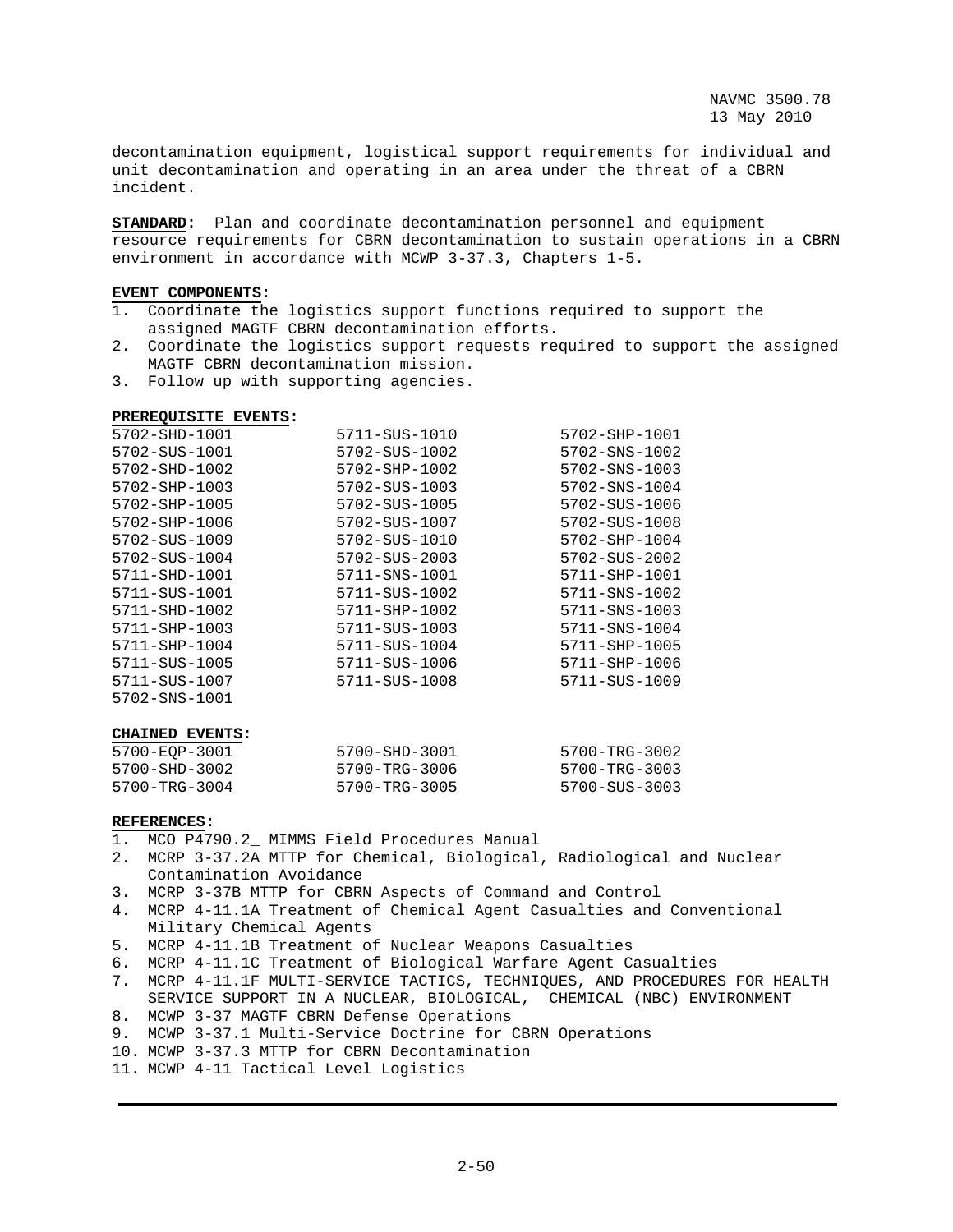**5700-SUS-3003:** Conduct operational decontamination

# **SUPPORTED MET(S):** None

# **EVALUATION-CODED:** YES **SUSTAINMENT INTERVAL:** 12 months

**DESCRIPTION:** Operational decontamination limits the spread and transfer of contamination, allows temporary relief from MOPP IV, and facilitates additional equipment decontamination requirements. By speeding up the weathering process, the need for a thorough decontamination may be eliminated. Operational decontamination consists of the unit performing MOPP gear exchange and vehicle/aircraft wash down utilizing organic equipment and personnel. The unit must ensure they have personnel trained to conduct operational decontamination operations without direct supervision from the unit CBRN defense personnel. Operational decontamination should be conducted within six hours of contamination and in a location near the units original position, but not within an area where there is a threat of high chemical agent vapor concentration or unit attack. The unit may divide into smaller elements in order to conduct operational decontamination operations separately for different elements, thereby maintaining an operational capability while still completing decontamination. The unit CBRN defense personnel should be responsible for coordinating the overall operation and should not direct the operations of individual elements. The unit must be able to support and exercise the logistical requirements needed to support operational decontamination operations.

**CONDITION:** With the aid of references, an area exposed (either intentionally or accidentally) to a CBRN hazard, trained and organized unit personnel and the necessary decontamination assets (to include water and fuel).

**STANDARD:** In a timely manner without injury to personnel or damage to equipment, utilizing the techniques and recommended time constraints limiting the spread/transfer of contamination, provide temporary relief from MOPP gear and remove gross contamination from equipment enabling the unit to continue/sustain operations in a CBRN environment in accordance with MCWP 3- 37.3, Chapter 4.

- 1. Train and certify CBRN decontamination support personnel.
- 2. Train unit personnel to conduct operational decontamination.
- 3. Establish the unit CBRN decontamination teams.
- 4. Equip CBRN decontamination personnel.
- 5. Plan the CBRN decontamination mission.
- 6. Provide resources required to conduct CBRN decontamination mission.
- 7. Prepare for the mission in conjunction with higher headquarters.
- 8. Conduct a coordinated map reconnaissance, identifying key areas of interest to set-up operational decontamination.
- 9. Identify the personnel and equipment to be decontaminated.
- 10. Request decontamination support. The CBRN section conducts coordination with the contaminated unit. Decontamination operations should commence between 1 and 6 hours after becoming contaminated.
- 11. Ensure that the site is off the main route but has easy access.
- 12. Ensure that the site has a large enough area (120 square yards per site for a squad-size element).
- 13. Ensure that the site has good overhead concealment.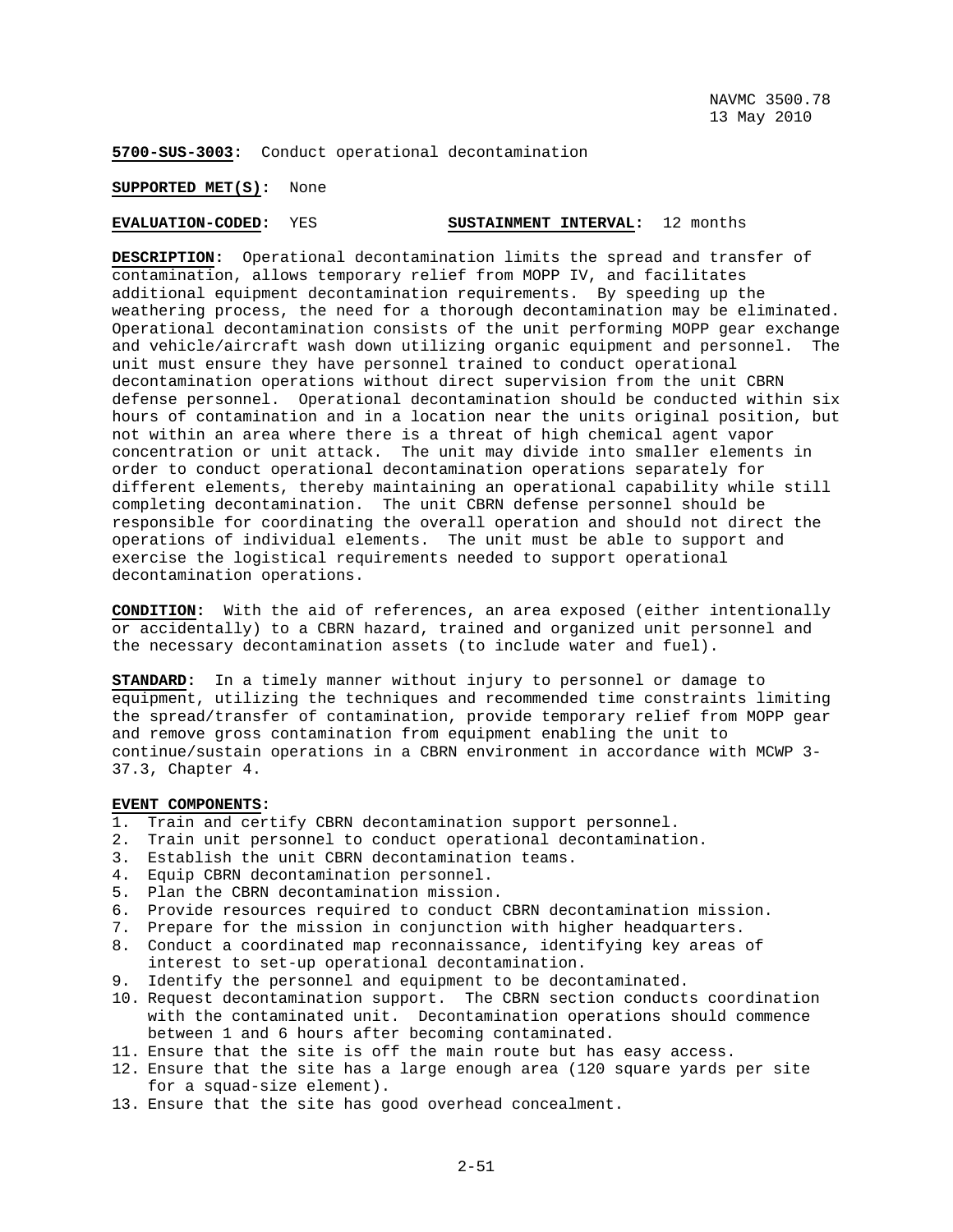- 14. Ensure that the site has and water sources (plan for 100 gallons of water per vehicle).
- 15. Ensure that the site has good drainage.
- 16. Ensure that the NCOIC knows where to link up with the contaminated unit and knows the location for site setup.
- 17. Ensure radio communication for the operations.
- 18. Ensure that the decontamination element is positioned properly and ready to dispense hot, soapy water.
- 19. Consider contamination runoff when positioning the decontamination element.
- 20. Ensure that the drivers of the contaminated vehicles know when to move into position at the wash-down location. Ensure that the contaminated unit has provided site security.
- 21. Ensure that the decontamination site NCOIC is processing vehicles at a rate of 2 to 3 minutes per vehicle.
- 22. Personnel at the control point supervise the preparation of vehicles and direct movement out of the Assembly Area.
- 23. The crew closes all access doors, hatches, windows, and other openings.
- 24. Vehicles move to the MOPP gear exchange area (if required) or the next battle position.
- 25. Ensure that the vehicle wash down area is cleaned up.
- 26. Ensure that the contaminated unit sets up and operates the MOPP gear exchange at the same time as the vehicle wash down.
- 27. Ensure that personnel are going through the MOPP gear exchange at the rate of 60 minutes per squad/crew.
- 28. Conduct MOPP Gear Exchange.
- 29. Ensure that the MOPP gear exchange area is cleaned up.
- 30. Ensure that the team properly marks the decontamination site.
- 31. Send the CBRN 5 report forward.
- 32. Continue mission in a CBRN Contaminated environment.

# **PREREQUISITE EVENTS:**

| 5702-SUS-1002   | 5702-SUS-1003 | 5702-SUS-1001 |
|-----------------|---------------|---------------|
| 5702-SUS-1004   | 5702-SUS-1005 | 5711-SUS-1006 |
| 5711-SUS-1001   | 5711-SUS-1002 | 5711-SUS-1003 |
| 5711-SUS-1004   | 5711-SUS-1005 | 5702-SUS-1006 |
| CHAINED EVENTS: |               |               |
| 5700-EOP-3001   | 5700-TRG-3006 | 5700-TRG-3005 |

# 5700-SUS-3002

#### **REFERENCES:**

1. CBRN DECON TECH MAN Chemical, Biological, Radiological, and Nuclear Decontamination Technical Manuals

- 2. MCRP 3-37B MTTP for CBRN Aspects of Command and Control
- 3. MCWP 3-37 MAGTF CBRN Defense Operations
- 4. MCWP 3-37.1 Multi-Service Doctrine for CBRN Operations
- 5. MCWP 3-37.2 MTTP for NBC Protection
- 6. MCWP 3-37.3 MTTP for CBRN Decontamination

**5700-SUS-3004:** Plan thorough decontamination

**SUPPORTED MET(S):** None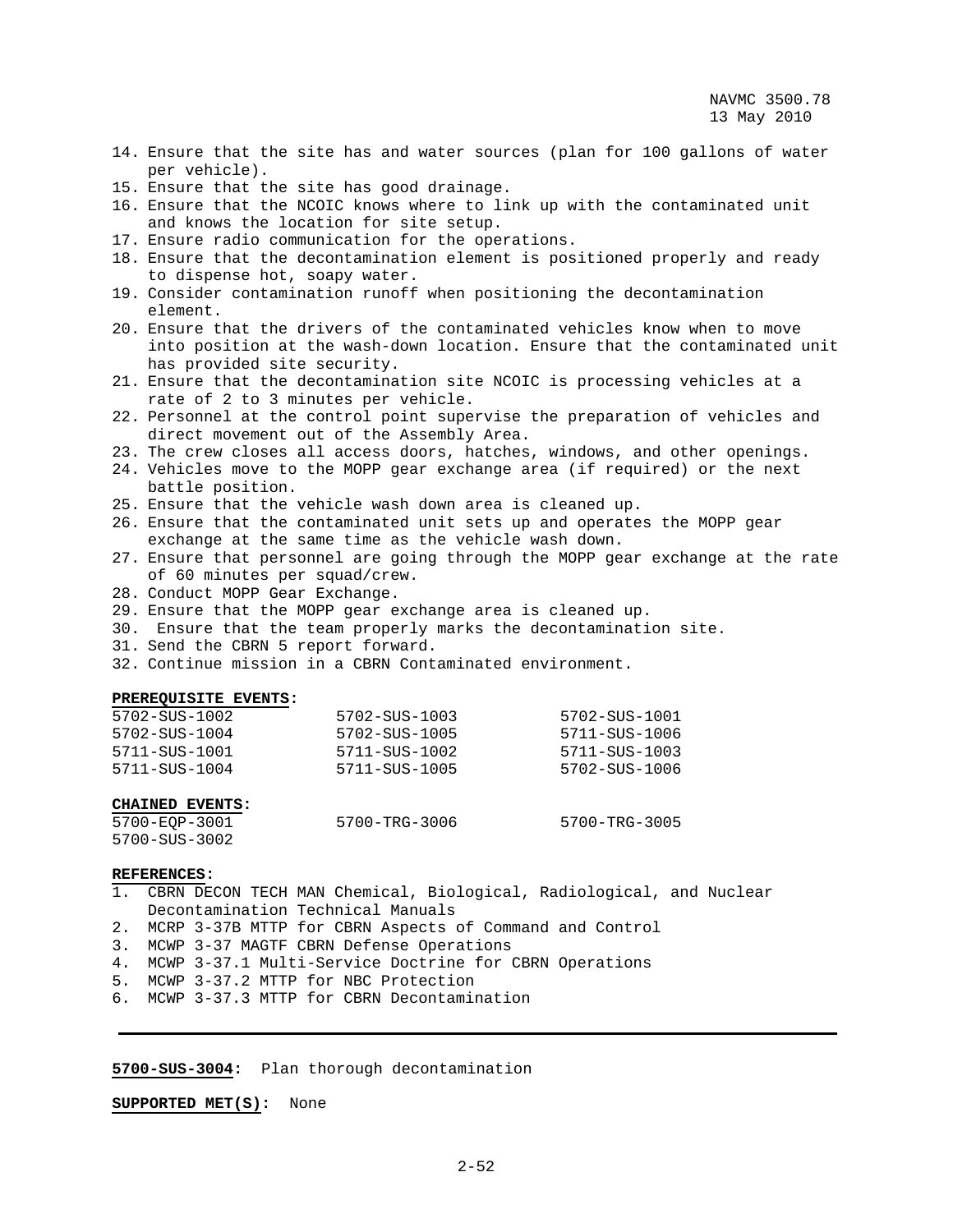# **EVALUATION-CODED:** NO **SUSTAINMENT INTERVAL:** 12 months

**DESCRIPTION:** The MAGTF must be prepared to conduct thorough decontamination of its vehicles, equipment, [Detailed Equipment Decontamination (DED)], and aircraft [Detailed Aircraft Decontamination (DAD)]. Personnel decontamination will be accomplished primarily by using the MOPP-drop procedures. MOPP Drop will be conducted based on a variation of the MOPP Exchange and Detailed Troop Decontamination (DTD) procedures outlined in MCWP 3-37.3. MOPP-Drop is the first attempt to modify TTPs to reduce overall time in MOPP logistical requirements associated with decontamination, and provide the Commander with a viable risk management tool to ensure the maintenance of a high OP TEMPO. Contaminated Casualty Decontamination (CCD) will also be considered as a CBRN incident may cause contaminated casualties. Coordinate with the medical community and establish measures for transporting these casualties from the thorough decon site/CCD to a medical treatment facility (MTF). Technical decon is another concern as the CBRN incident may require personnel to don special PPE to conduct reconnaissance or surveillance missions which would require a higher level of protection which IPE can not provide. Technical decon will be conducted if personnel are in PPE. The decontamination planner must consider the hazards that may result from CBRN contamination. Decontamination assessments include mission analysis, COA development, and the analysis and comparison of adversary and friendly COAs. Decontamination planning is dynamic and continuous from pre-attack to post-attack, through recovery operations. The unit CBRN defense personnel and staff work together to ensure that decontamination planning is fully integrated into deliberate and crisis action planning.

**CONDITION:** With the aid of references, an area exposed (either intentionally or accidentally) to a CBRN hazard, trained and organized unit personnel and the necessary decontamination assets (to include water and fuel).

**STANDARD:** CBRN decontamination plan meets mission requirements (CCIR/PIR), personnel are trained, equipment is prepared, and re-supply is coordinated, as necessary to sustain operations, ensuring the unit will be protected from a CBRN hazard in accordance with MCWP 3-37.3, Chapter 5.

- 1. Ensure interoperability among COMPONENT exercising important mission tasks (e.g., warning and reporting).
- 2. Implement the CBRN decontamination plan as part of an integrated exercise, pre-deployment training or during combat missions and adjusting plans as a result.
- 3. Coordinate reach-back capability with regard to key elements, such as sustaining the forces capability to operate in a CBRN environment (e.g. resupply of CBRN defense equipment and contracted logistics support [CLS] for critical, commercial-off- the-shelf [COTS] CBRN defense equipment).
- 4. Does the adversary possess CBRN weapons and has he demonstrated the intent to use them?
- 5. Does the unit's mission bring it into likely contact with TIM hazards?
- 6. What is the unit's decontamination capability?
- 7. Does weather and terrain favor adversary use of CBRN weapons?
- 8. What are the unit's logistics requirements?
- 9. What is the unit's level of decontamination training?
- 10. Is contamination avoidance possible?
- 11. Determine decontamination assets are available.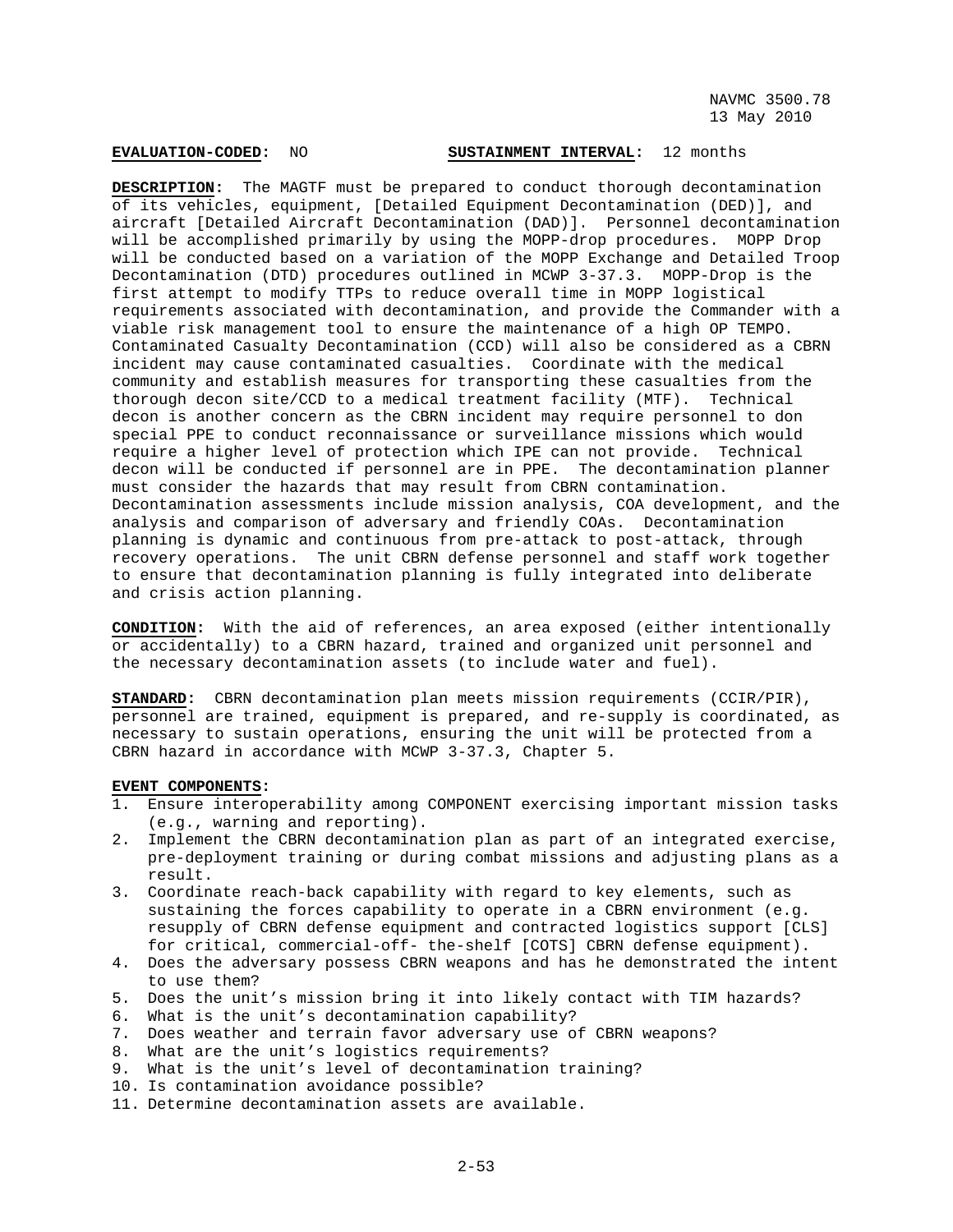- 12. Determine likely decontamination sites are available.
- 13. Determine minimum essential requirements for the decontamination.
- 14. Determine human factor effects of the MOPP.
- 15. Coordinate logistics burden of CBRN decontamination.
- 16. Determine capabilities and limitations of USMC, US, multinational, and host nation (HN) decontamination assets.
- 17. Support Mortuary affairs.
- 18. Identify contamination.
- 19. Designate and mark contaminated area.
- 20. Determine availability of personnel to fully operate each decontamination station for DTD/MOPP Drop, DED, DAD, CCD and Technical decon.
- 21. Determine number and deployment or utilization of decontamination personnel.
- 22. Select appropriate decontaminant and decontamination equipment.
- 23. Select an effective method of decontamination.
- 24. Select a site for decontamination of equipment, supplies, and personnel.
- 25. Provide power-driven decontamination equipment (PDDE).
- 26. Coordinate engineer support for site preparation and closure.
- 27. Coordinate with supply and transportation for linkup with bulk water trucks.
- 28. Coordinate support for medical patient decontamination operations.

#### **PREREQUISITE EVENTS:**

| 5702-SUS-1001 | 5711-SUS-1005 | 5702-SUS-1005 |
|---------------|---------------|---------------|
| 5702-SUS-1006 | 5702-SUS-1007 | 5702-SUS-1008 |
| 5702-SUS-1009 | 5702-SUS-1010 | 5702-SUS-1003 |
| 5702-SUS-1004 | 5702-SUS-2003 | 5702-SUS-2002 |
| 5711-SUS-1001 | 5711-SUS-1002 | 5711-SUS-1003 |
| 5711-SUS-1004 | 5711-SUS-1006 | 5711-SUS-1007 |
| 5711-SUS-1008 | 5711-SUS-1009 | 5711-SUS-1010 |
| 5702-SUS-1002 |               |               |

**CHAINED EVENTS:** 5700-SUS-3005

# **REFERENCES:**

- 1. CBRN DECON TECH MAN Chemical, Biological, Radiological, and Nuclear Decontamination Technical Manuals
- 2. MCRP 3-37.2C Multi-service TTP for NBC Aspects of Consequence Management
- 3. MCRP 3-37B MTTP for CBRN Aspects of Command and Control
- 4. MCWP 3-37 MAGTF CBRN Defense Operations
- 5. MCWP 3-37.1 Multi-Service Doctrine for CBRN Operations
- 6. MCWP 3-37.2 MTTP for NBC Protection
- 7. MCWP 3-37.3 MTTP for CBRN Decontamination
- 8. MCWP 3-37.5 MTTP for Installation CBRN Defense
- 9. MCWP 5-1 Marine Corps Planning Process

**5700-SUS-3005:** Conduct thorough decontamination

**SUPPORTED MET(S):** None

**EVALUATION-CODED:** NO **SUSTAINMENT INTERVAL:** 12 months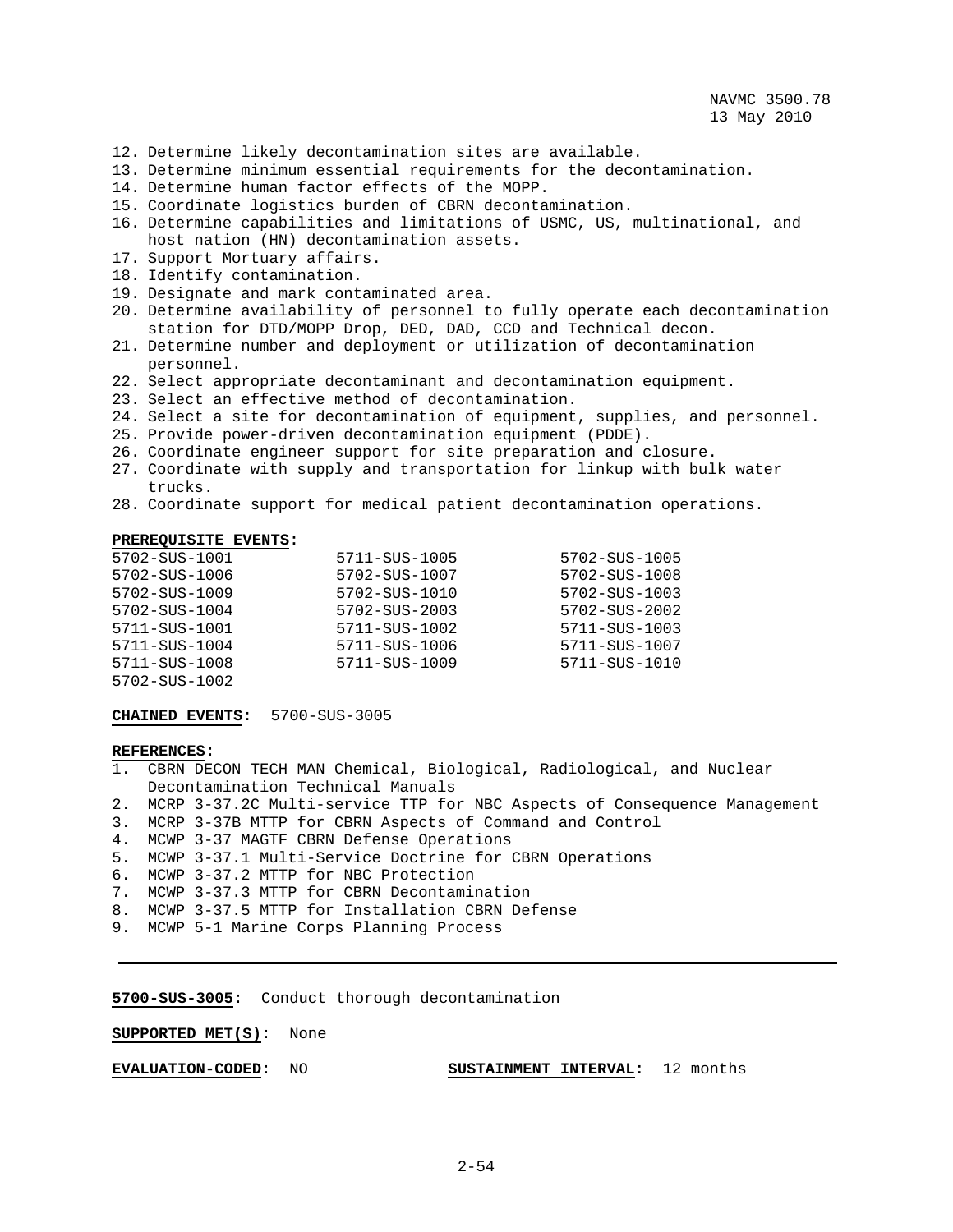**DESCRIPTION:** All echelons prepare for thorough decontamination operations as part of the overall planning process. The CBRN staff can begin to develop the decontamination plan from the commander's general guidance. Thorough decontamination operations reduce and sometimes eliminate contamination from equipment and personnel. This allows the MOPP level to be reduced. Operators and crew members must perform periodic checks on their equipment since there is a risk of residual contamination. Thorough decontamination will be conducted in support of retrograde or as required to support unusual circumstances. The MAGTF CE CBRN Operations Coordinator will organize and coordinate thorough decon operations. The MSC and subordinate command operational decontamination teams, medical personnel, engineers, and other augments are task organized as required to support the MLG to conduct thorough decontamination operations. The MAGTF CE CBRN Operations Coordinator will organize and coordinate thorough decon operations.

**CONDITION:** With the aid of references, an area exposed (either intentionally or accidentally) to a CBRN hazard, trained and organized unit personnel and the necessary decontamination assets (to include water and fuel).

**STANDARD:** In a timely manner without injury to personnel or damage to equipment, utilizing the techniques and recommended time constraints limiting the spread/transfer of contamination, provide relief from MOPP gear and remove/neutralize contamination from equipment enabling the unit to continue/sustain operations in accordance with MCWP 3-37.3, Chapter 5.

- 1. Train and certify CBRN decontamination support personnel.
- 2. Train unit personnel to conduct operational decontamination.
- 3. Establish the unit CBRN decontamination teams.
- 4. Equip CBRN decontamination personnel.
- 5. Plan the CBRN decontamination mission.
- 6. Provide resources required to conduct CBRN decontamination mission.
- 7. Prepare for the mission in conjunction with higher headquarters.
- 8. Conduct a coordinated map reconnaissance, identifying key areas of interest to set-up thorough decontamination.
- 9. Identify the personnel and equipment to be decontaminated.
- 10. Request decontamination support. The CBRN Center conducts coordination with the contaminated unit on Decontamination operations.
- 11. Ensure that the site is off the main route but has easy access.
- 12. Ensure that the site has a large enough area for all vehicles to be decontaminated.
- 13. Ensure that the site has and water sources (plan for 250 gallons of water per vehicle).
- 14. Ensure that the site has good drainage.
- 15. Ensure that the NCOIC knows where to link up with the contaminated unit and knows the location for site setup.
- 16. Ensure radio communication for the operations.
- 17. Ensure that the decontamination element is positioned properly and ready to dispense hot, soapy water.
- 18. Ensure that the contaminated unit and supporting unit establishes and operates the DTD/MOPP Drop at the same time as the DED/DAD, as well as the CCD and if required the Technical Decon site.
- 19. Consider contamination runoff when positioning the decontamination element.
- 20. Conduct DTD.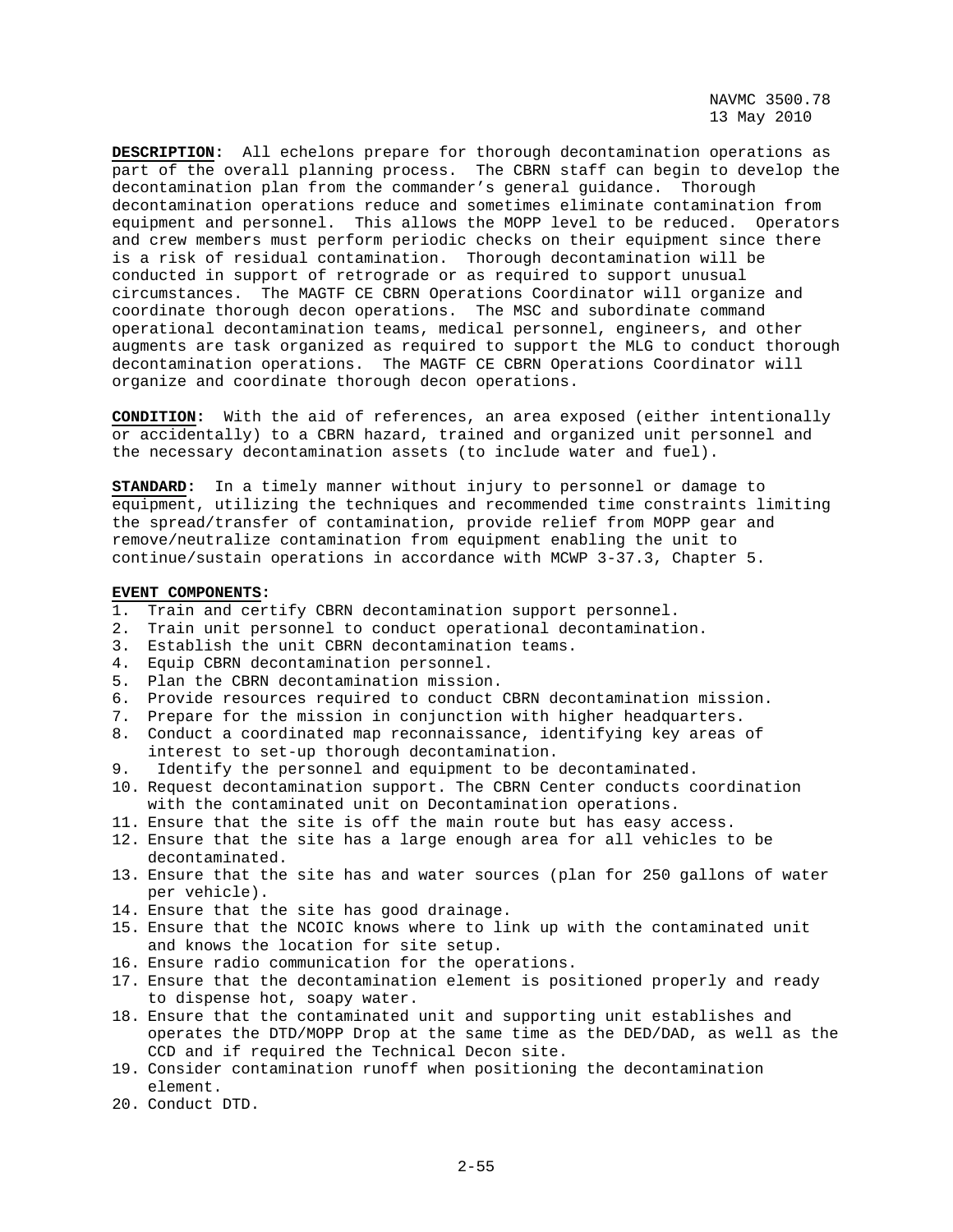21. Conduct DED. 22. Conduct DAD. 23. Conduct CCD. 24. Conduct Technical Decon, if required. 25. Ensure that the MOPP gear exchange area is cleaned up. 26. Ensure that the team properly marks the decontamination site. 27. Send the CBRN 5 report forward. 28. Continue mission.

#### **PREREQUISITE EVENTS:**

| 5702-SUS-1001 | 5711-SUS-1010 | 5702-SUS-1003 |
|---------------|---------------|---------------|
| 5702-SUS-1004 | 5702-SUS-1005 | 5702-SUS-1006 |
| 5702-SUS-1007 | 5702-SUS-1008 | 5702-SUS-1009 |
| 5702-SUS-1010 | 5702-SUS-2003 | 5702-SUS-2002 |
| 5711-SUS-1001 | 5711-SUS-1002 | 5711-SUS-1003 |
| 5711-SUS-1004 | 5711-SUS-1005 | 5711-SUS-1006 |
| 5711-SUS-1007 | 5711-SUS-1008 | 5711-SUS-1009 |
| 5702-SUS-1002 |               |               |

# **CHAINED EVENTS:**

| 5700-EOP-3001 | 5700-TRG-3006 | 5700-TRG-3005 |
|---------------|---------------|---------------|
| 5700-SUS-3004 |               |               |

#### **REFERENCES:**

- 1. CBRN DECON TECH MAN Chemical, Biological, Radiological, and Nuclear Decontamination Technical Manuals
- 2. MCRP 3-37.2C Multi-service TTP for NBC Aspects of Consequence Management
- 3. MCRP 3-37B MTTP for CBRN Aspects of Command and Control
- 4. MCWP 3-37 MAGTF CBRN Defense Operations
- 5. MCWP 3-37.1 Multi-Service Doctrine for CBRN Operations
- 6. MCWP 3-37.2 MTTP for NBC Protection
- 7. MCWP 3-37.3 MTTP for CBRN Decontamination
- 8. MCWP 3-37.5 MTTP for Installation CBRN Defense
- 9. MCWP 5-1 Marine Corps Planning Process

**5700-TRG-3001:** Implement unit CBRN training plan

**SUPPORTED MET(S):** None

#### **EVALUATION-CODED:** YES **SUSTAINMENT INTERVAL:** 12 months

**DESCRIPTION:** All units within the Marine Corps must be able to survive and operate in a CBRN environment. To ensure they are able to meet this requirement, all units must train to complete a given mission in a CBRN environment. It is a primary responsibility of the unit CBRN personnel to develop a unit CBRN training program. This program should include the standard CBRN training requirements that all units must accomplish, along with other more specific training requirements depending on the unit mission. Some of these requirements include individual survival measures, IPE confidence exercise, MOPP familiarization, CBRN team training, and integrating CBRN training into combat, combat support, combat service support, and command and control exercises. The specific training requirements could include specialized monitor/survey operations, decontamination, and toxic industrial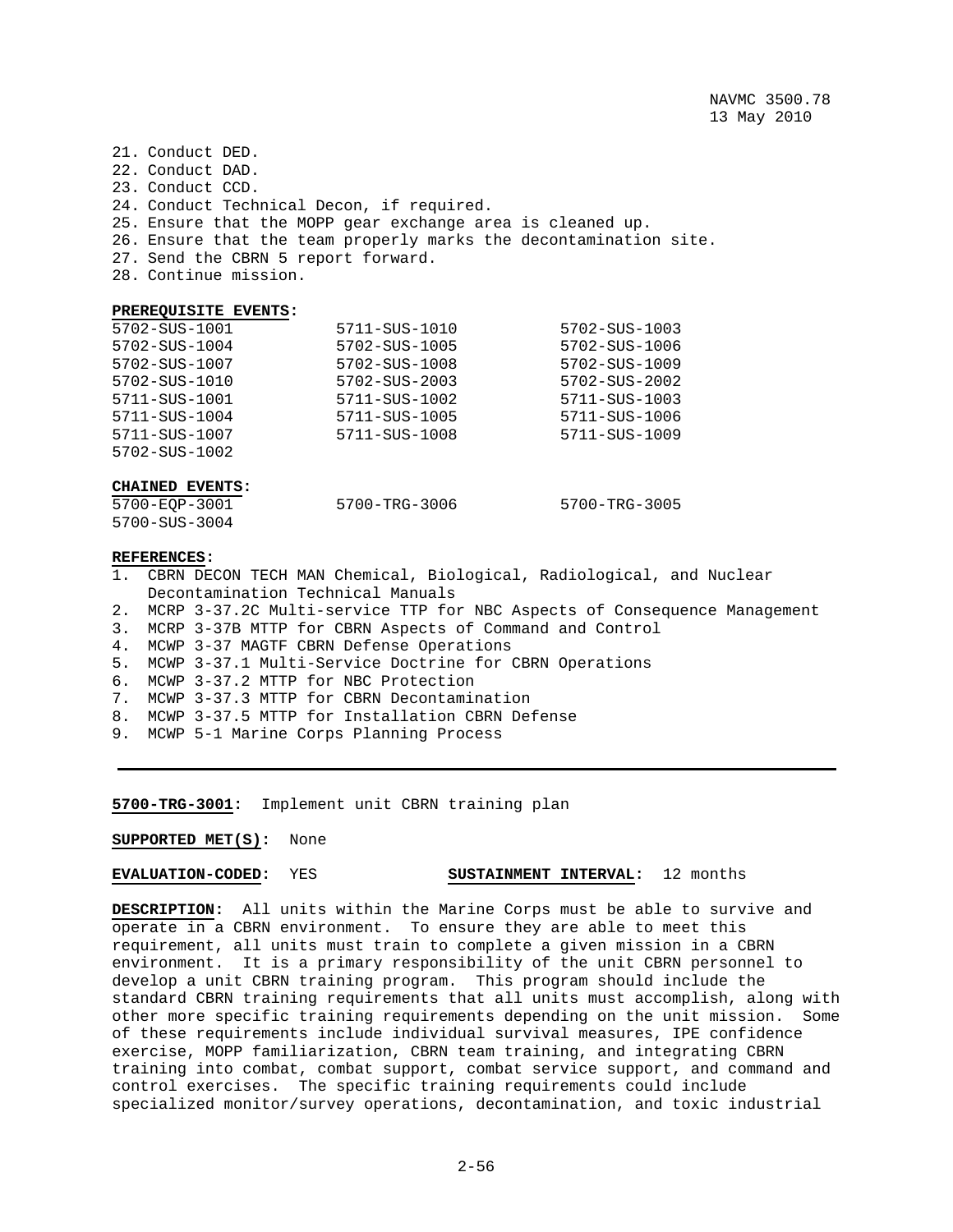material detection and identification. Unit CBRN personnel must be able to review their unit mission and all applicable orders and references, and develop a unit CBRN training program which ensures the unit meets all their CBRN training requirements, so they will be ready for employment.

**CONDITION:** With the aid of references, the units mission, the requirement to implement a unit CBRN training plan, personnel to facilitate (instructors and evaluators) and conduct training, facilities/training areas/ranges, medical personnel as applicable, ammunition (CS capsules/canisters/grenades as applicable) and training equipment.

**STANDARD:** To generate training priorities, consistent with HHQ Commanders guidance, that achieves MET proficiency and combat readiness ensuring unit is ready to operate in a CBRN environment, in accordance with MCO 1553.3\_.

#### **EVENT COMPONENTS:**

- 1. Complete a Train the Trainer course, (FSIC, T3I, or the principles of instruction MCI), as required.
- 2. Develop CBRN training requirements per applicable T&R manuals.
- 3. Coordinate unit CBRN training plan with staff sections.
- 4. Review the unit METL.
- 5. Link collective and individual training standards to training events.
- 6. Determine major training activities and events.
- 7. Determine training locations.
- 8. Determine logistical requirements.
- 9. Specify training dates.
- 10. Determine unit(s)/personnel participating in the training events.
- 11. Develop and Publish the Letter of Instruction (LOI) to synchronize the training event(s).
- 12. Confirm trainers and support personnel.
- 13. Allocate resources.
- 14. Conduct the Operational Risk Assessment (ORA) and complete the ORA Worksheet (ORAW).
- 15. Conduct reconnaissance of training facilities/areas/ranges.
- 16. Coordinate with adjacent units and appropriate personnel for resource support as required.
- 17. Inspect equipment.
- 18. Develop and Publish the Training Support Request (TSR) supporting the LOI.
- 19. Resolve training conflicts and shortfalls.
- 20. Update training plans and schedules as required.
- 21. Develop Performance Evaluation checklists (PECL) based on collective/individual T&R Events.
- 22. Prepare Trainers and support personnel.
- 23. Conduct Rehearsals.
- 24. Conduct a Confirmation Brief.
- 25. Observe training.
- 26. Utilize PECL to document specific training standards.
- 27. Analyze assessment inputs.
- 28. Assess unit proficiencies.
- 29. Assess unit deficiencies.
- 30. Compile training assessment findings.
- 31. Conduct an After Action Review (AAR).

# **PREREQUISITE EVENTS:**

| 5702-TRG-1001 | $5711 - T1$ |
|---------------|-------------|
|               |             |

5702-TRG-1001 5711-TRG-2005 5702-TRG-1002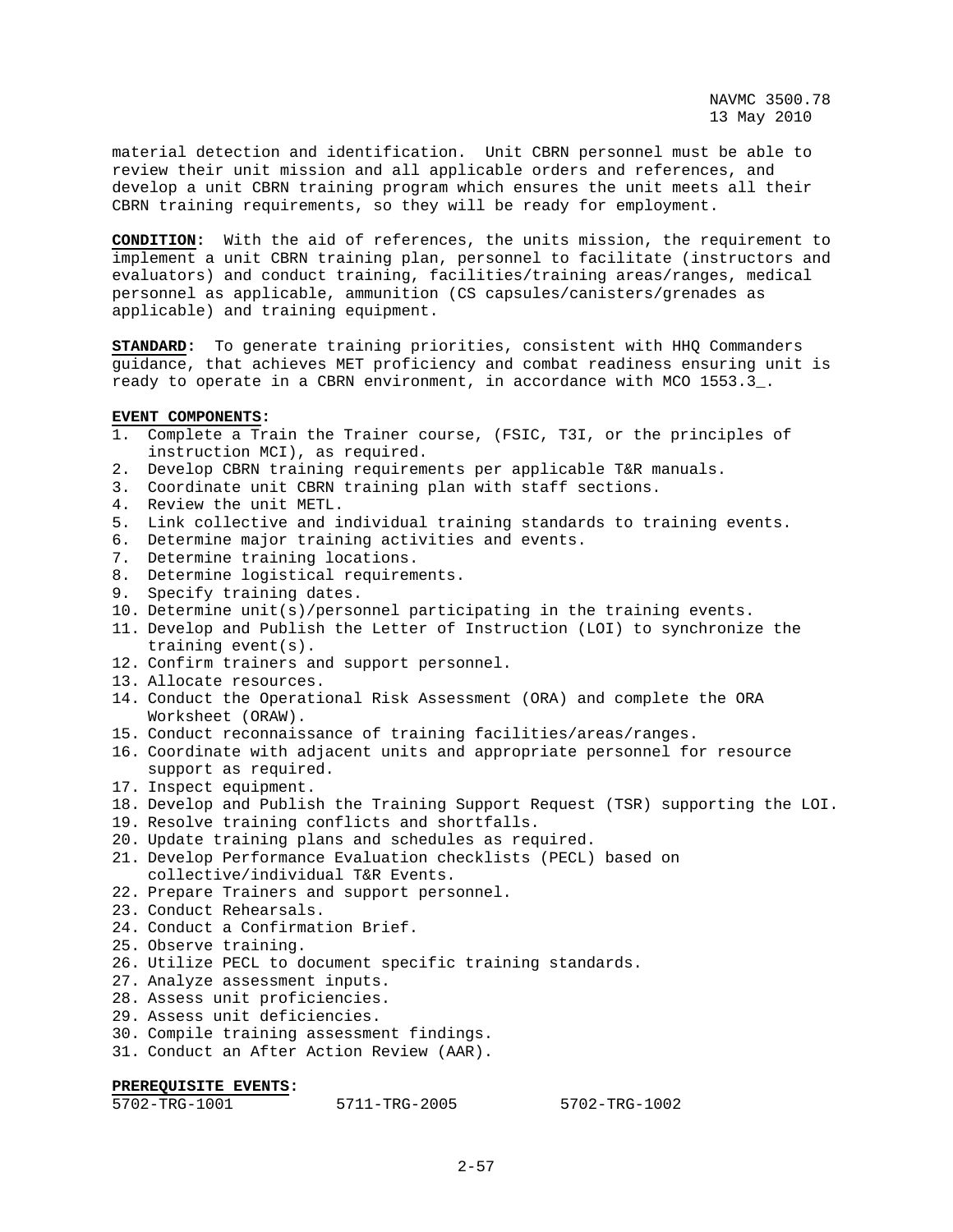| 5702-TRG-1003   | 5702-TRG-1004 | 5702-TRG-1005 |
|-----------------|---------------|---------------|
| 5702-TRG-1006   | 5702-TRG-1007 | 5702-TRG-1008 |
| 5711-TRG-1001   | 5711-TRG-1002 | 5711-TRG-1003 |
| 5711-TRG-1004   | 5711-TRG-2001 | 5711-TRG-2002 |
| 5711-TRG-2003   | 5711-TRG-2004 | 5702-TRG-2002 |
| CHAINED EVENTS: |               |               |
| 5700-TRG-3002   | 5700-TRG-3003 | 5700-TRG-3006 |
| 5700-TRG-3005   | 5700-TRG-3004 |               |

#### **REFERENCES:**

1. MCO 1553.3\_ Unit Training Management 2. MCO 3400.3\_ Nuclear, Biological and Chemical (NBC) Defense Training 3. MCO 3500.27\_ Operational Risk Management (ORM) 4. MCRP 3-0 B How to Conduct Training 5. MCRP 3-0A Unit Training Management Guide 6. NAVMC 3500.18 Marine Corps Common Skills (Vol.1) T&R Manual 7. NAVMC 3500.19 Marine Corps Common Skills (Vol.2) T&R Manual 8. NAVMC 3500.37 Train The Trainer, Training and Readiness Manual

**5700-TRG-3002:** Conduct unit CBRN Individual Survival Measures (ISM) training

# **SUPPORTED MET(S):** None

### **EVALUATION-CODED:** YES **SUSTAINMENT INTERVAL:** 12 months

**DESCRIPTION:** All Mission Essential Tasks (METs) must be accomplished in a simulated/actual CBRN environment. This training will be conducted annually, on a calendar year basis, and more frequently when feasible. Additionally, it can be conducted both in garrison, in the field and/or concurrently with Mission Oriented Protective Posture Familiarization Training (MOPP-FT), per MCO 3400.3\_. All exercises should focus on mission accomplishment in a CBRN environment and will incorporate some level of CBRND in staff planning, operations and individual actions. Many individual and unit training requirements can be accomplished concurrently during these exercises. Requiring a unit to wear CBRN IPE for a specific length of time does not, by itself, constitute accomplishment of a MET in a CBRN environment. Small unit leaders must be actively involved and ensure all METs can be accomplished while wearing CBRN IPE. A units inability to accomplish METs in a simulated CBRN environment must be documented and formally staffed to the appropriate Major Subordinate Command (MSC) G-3 for resolution (e.g. re-training/reevaluation). This will help ensure the unit meets their CBRN training requirements, and that their unit is prepared for operation in a CBRN environment.

**CONDITION:** With the aid of references, the units mission, the requirement to implement a unit CBRN training plan, personnel to facilitate (instructors and evaluators) and conduct training, facilities/training areas/ranges, medical personnel as applicable, ammunition (CS capsules/canisters/grenades as applicable) and training equipment.

**STANDARD:** Trained personnel meet or exceed the performance standards for all training objectives, training follow the training plan; is doctrinally and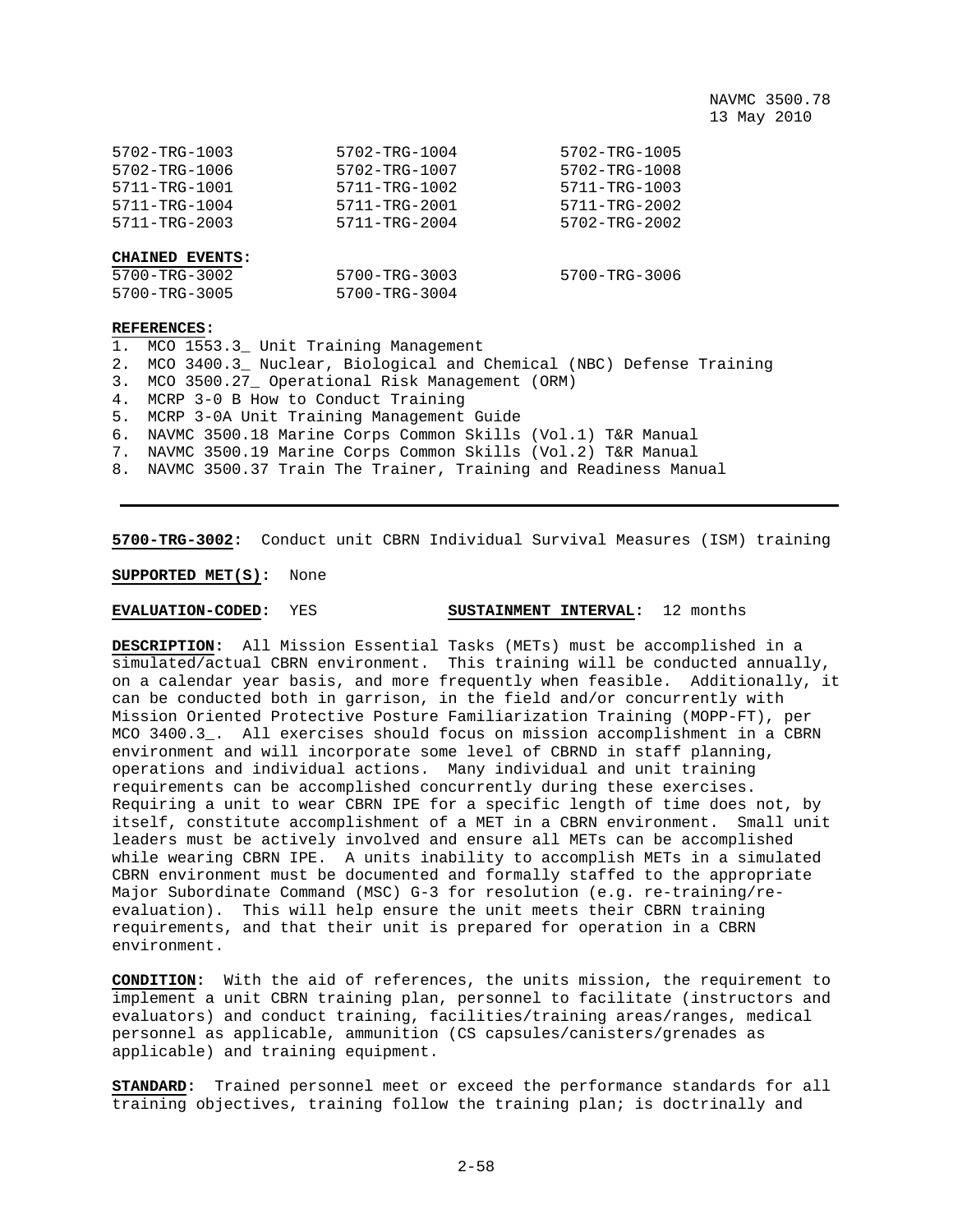technically current; is performance oriented; and comply with the commander's guidance and regulations for safety and security, training is assessed, recorded, results reported, and AAR conducted, in accordance with MCO 3400.3\_.

# **EVENT COMPONENTS:**

- 1. Determine training locations.
- 2. Determine logistical requirements.
- 3. Specify training dates.
- 4. Determine unit(s)/personnel participating in the training events.
- 5. Develop and Publish the Letter of Instruction (LOI) to synchronize the training event(s).
- 6. Confirm trainers and support personnel.
- 7. Allocate resources.
- 8. Conduct the Operational Risk Assessment (ORA) and complete the ORA Worksheet (ORAW).
- 9. Conduct reconnaissance of training facilities/areas/ranges.
- 10. Coordinate with adjacent units and appropriate personnel for resource support as required.
- 11. Inspect equipment.
- 12. Develop and Publish the Training Support Request (TSR) supporting the LOI.
- 13. Resolve training conflicts and shortfalls.
- 14. Update training plans and schedules as required.
- 15. Develop Performance Evaluation checklists (PECL) based on collective/individual T&R Events.
- 16. Prepare Trainers and support personnel.
- 17. Conduct Rehearsals.
- 18. Conduct a Confirmation Brief.
- 19. Utilize PECL to document specific training standards.
- 20. Review training materials.
- 21. Prepare for training.
- 22. Stage resources.
- 23. Stage personnel.
- 24. Conduct time critical Operational Risk Assessment (on-going).
- 25. Comply with installation and unit SOPs.
- 26. Conduct safety briefs, as required.
- 27. Execute planned training.
- 28. Supervise training.
- 29. Assess Operational Risk Management control measures.
- 30. Employ coaching.
- 31. Conduct immediate critique.
- 32. Supervise the ability of the personnel trained to identify NATO CBRN markers.
- 33. Supervise the ability of the personnel trained to properly maintain Individual Protective Equipment (IPE).
- 34. Supervise the ability of the personnel trained to properly don, clear, and check their field protective mask within nine seconds of a CBRN alarm.
- 35. Supervise the ability of the personnel trained to properly don the appropriate individual protective clothing and assigned field protective mask to MOPP Level IV.
- 36. Supervise the ability of the personnel trained to perform basic functions, (e.g. drinking, waste removal, sleep) while in MOPP Level IV.
- 37. Supervise the ability of the personnel trained to perform CBRN detection measures with issued CBRN detection equipment, (e.g. M256A1 Chemical Detection Kit, M8 detection paper, M9 detection tape, and RADIAC dosimeter/detector, etc.).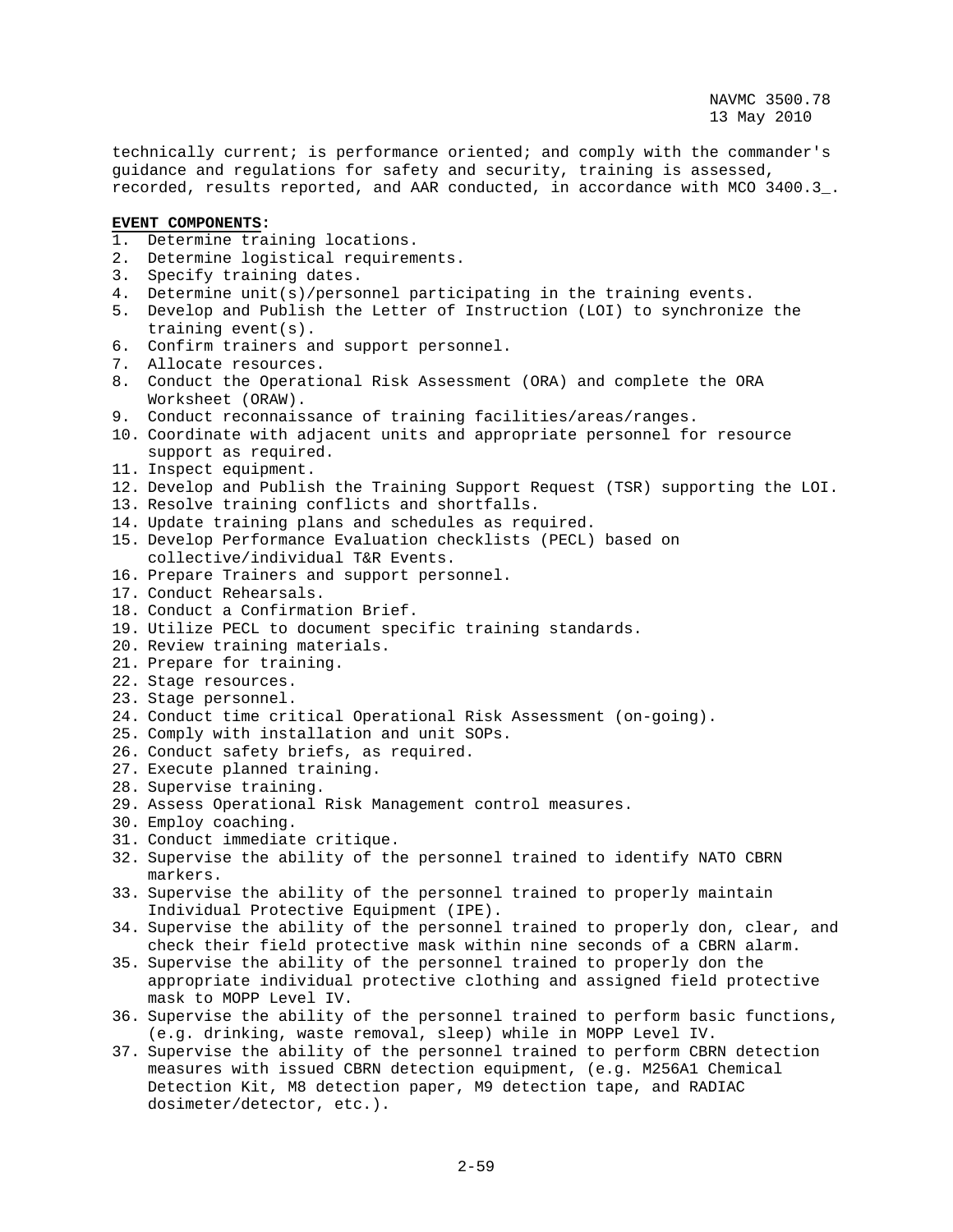- 38. Supervise the ability of the personnel trained to decontaminate skin and personal equipment using appropriate decontamination kit (RSDL/M291 SDK) or other appropriate decontaminants.
- 39. Supervise the ability of the personnel trained to perform individual (emergency), as required and buddy MOPP gear exchange.
- 40. Supervise the ability of the personnel trained to take the specific actions required to operate efficiently before, during, and after CBRN attacks to reduce the effects of CBRN contamination.
- 41. Supervise the ability of the personnel trained to react to a nuclear attack.
- 42. Supervise the ability of the personnel trained to react to a chemical attack.
- 43. Supervise the ability of the personnel trained to react to a biological attack.
- 44. Supervise the ability of the personnel trained to recognize or detect chemical agent contamination and perform immediate decontamination techniques: e.g., person, weapon, clothing, equipment, position, vehicle and crew-served weapon(s).
- 45. Supervise the ability of the personnel trained to treat a CBRN agent casualty.
- 46. Supervise the ability of the personnel trained to be able to drink water from a canteen or other water container while masked.
- 47. Supervise the ability of the personnel trained to be able to properly format and send a CBRN 1 Report.
- 48. Collect training data.
- 49. Account for personnel.
- 50. Account for resources.
- 51. Conduct training recovery.
- 52. Prepare for follow-on/remedial training.
- 53. Utilize PECL for specific training standards.
- 54. Document observed performance.
- 55. Analyze assessment inputs.
- 56. Assess unit proficiencies.
- 57. Assess unit deficiencies.
- 58. Compile training assessment findings.
- 59. Conduct an After Action Review (AAR).

# **PREREQUISITE EVENTS:**

| 5702-TRG-1002 | 5711-TRG-2005 | 5702-TRG-1004 |
|---------------|---------------|---------------|
| 5702-TRG-1005 | 5702-TRG-1006 | 5702-TRG-1007 |
| 5702-TRG-1008 | 5711-TRG-1001 | 5711-TRG-1002 |
| 5702-TRG-1001 | 5702-TRG-2002 | 5711-TRG-1003 |
| 5711-TRG-1004 | 5711-TRG-2001 | 5711-TRG-2002 |
| 5711-TRG-2003 | 5711-TRG-2004 | 5702-TRG-1003 |
|               |               |               |

# **CHAINED EVENTS:**

| 5700-TRG-3001 | 5700-TRG-3002 | 5700-TRG-3006 |
|---------------|---------------|---------------|
| 5700-TRG-3004 | 5700-TRG-3005 | 5700-TRG-3003 |

### **REFERENCES:**

1. MCO 1553.3\_ Unit Training Management 2. MCO 3400.3\_ Nuclear, Biological and Chemical (NBC) Defense Training 3. MCO 3500.27\_ Operational Risk Management (ORM) 4. MCRP 3-0 B How to Conduct Training 5. MCRP 3-0A Unit Training Management Guide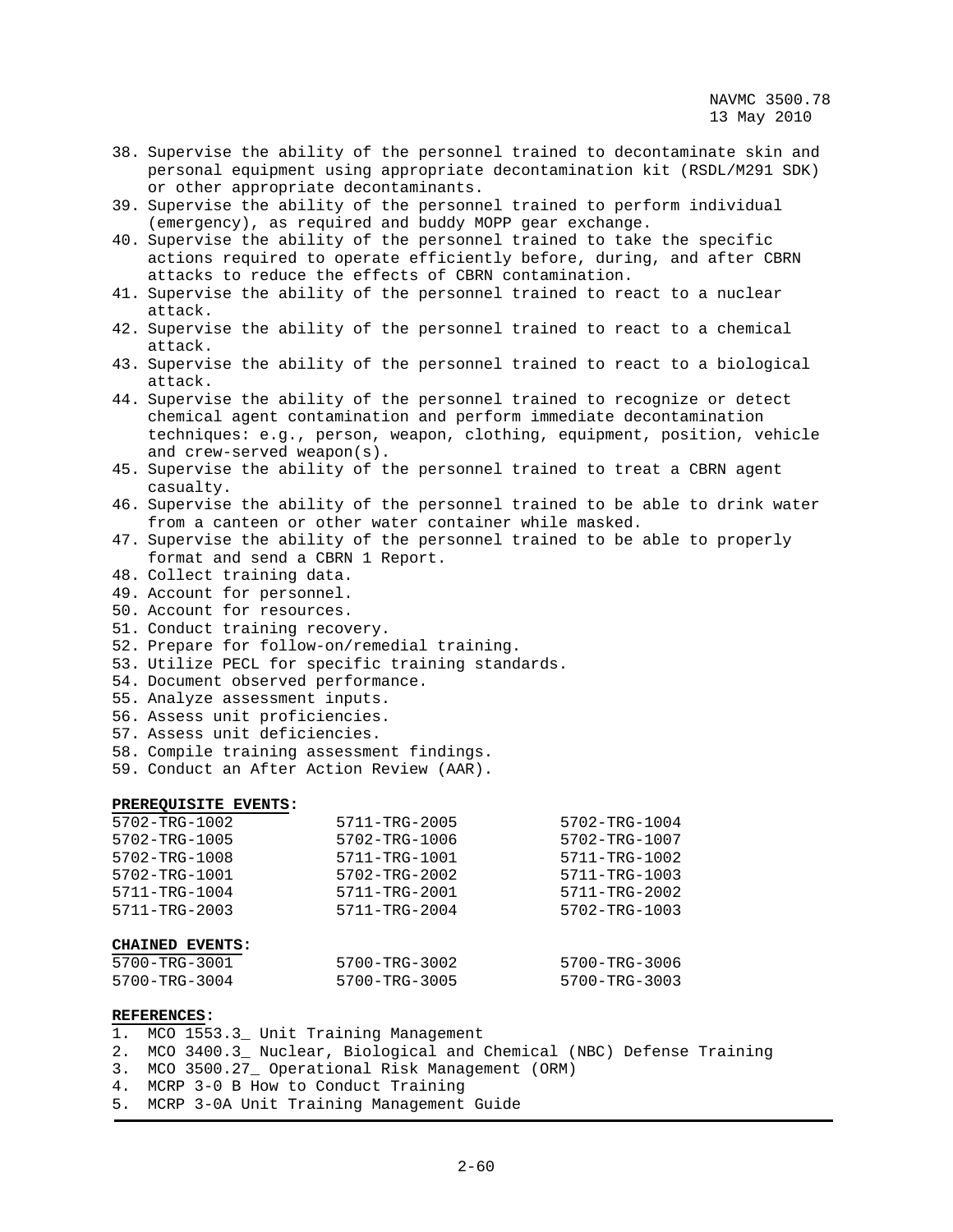**5700-TRG-3003:** Conduct unit Individual Protective Equipment (IPE) confidence exercise

# **SUPPORTED MET(S):** None

# **EVALUATION-CODED:** YES **SUSTAINMENT INTERVAL:** 12 months

**DESCRIPTION:** IPE Confidence Exercises prepare personnel to operate in a contaminated environment physically, mentally, and psychologically. This training provides all personnel the opportunity to experience how their IPE performs and protects them. IPE Confidence Exercises reveal how MOPP will influence individual and unit performance during military operations. Harassment and unnecessary actions/events are harmful and prohibited. When properly conducted, IPE Confidence Exercises provide personnel the confidence to survive, operate and accomplish their mission in a CBRN environment. IPE includes a number of different masks, accessories, and various clothing items. The minimum attire, ensemble, and/or items to be worn for the enclosed and open air training environments are provided in the following paragraphs. This will help ensure the unit meets their CBRN training requirements, and that their unit is prepared for operation in a CBRN environment.

**CONDITION:** With the aid of references, the units mission, the requirement to implement a unit CBRN training plan, personnel to facilitate (instructors and evaluators) and conduct training, facilities/training areas/ranges, medical personnel as applicable, ammunition (CS capsules/canisters/grenades as applicable) and training equipment.

**STANDARD:** Trained personnel meet or exceed the performance standards for all training objectives and training follows the training plan; is doctrinally and technically current; is performance oriented; and complies with the commander's guidance and regulations for safety and security, training is assessed, recorded, results reported, and AAR conducted, in accordance with MCO 3400.3\_.

# **EVENT COMPONENTS:**

- 1. Determine training locations.
- 2. Determine logistical requirements.
- 3. Specify training dates.
- 4. Determine unit(s)/personnel participating in the training events.
- 5. Develop and Publish the Letter of Instruction (LOI) to synchronize the training event(s).
- 6. Confirm trainers and support personnel.
- 7. Allocate resources.
- 8. Conduct the Operational Risk Assessment (ORA) and complete the ORA Worksheet (ORAW).
- 9. Conduct reconnaissance of training facilities/areas/ranges.
- 10. Coordinate with adjacent units and appropriate personnel for resource support as required.
- 11. Inspect equipment.
- 12. Develop and Publish the Training Support Request (TSR) supporting the LOI.
- 13. Resolve training conflicts and shortfalls.
- 14. Update training plans and schedules as required.
- 15. Develop Performance Evaluation checklists (PECL) based on collective/individual T&R Events.
- 16. Prepare Trainers and support personnel.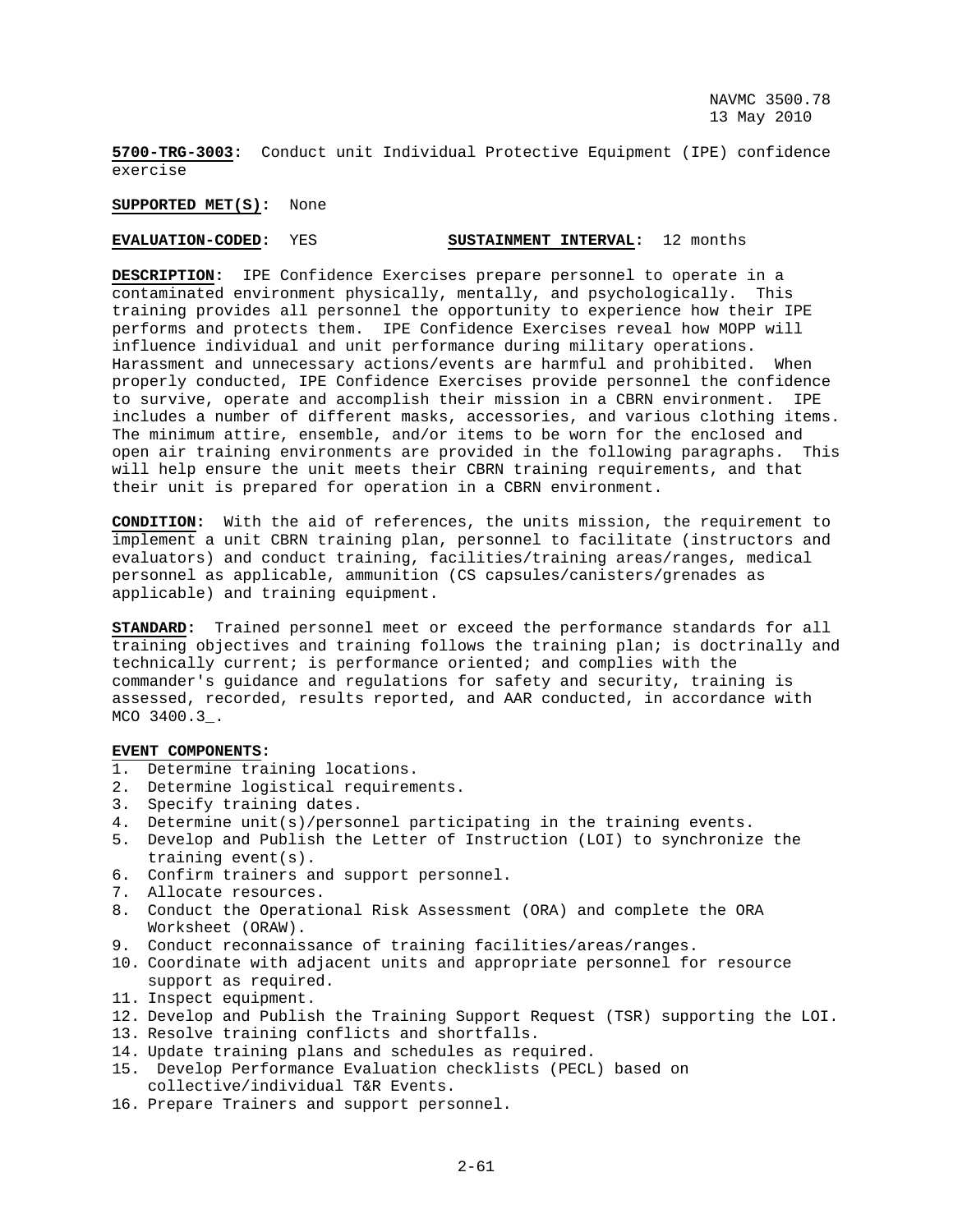- 17. Conduct Rehearsals.
- 18. Conduct a Confirmation Brief.
- 19. Utilize PECL to document specific training standards.
- 20. Review training materials.
- 21. Prepare for training.
- 22. Stage resources.
- 23. Stage personnel.
- 24. Conduct time critical Operational Risk Assessment (on-going).
- 25. Comply with installation and unit SOPs.
- 26. Conduct safety briefs, as required.
- 27. Execute planned training.
- 28. Supervise training.
- 29. Assess Operational Risk Management control measures.
- 30. Employ coaching.
- 31. Conduct immediate critique.
- 32. Supervise the ability of the personnel trained to identify NATO CBRN markers.
- 33. Supervise the ability of the personnel trained to properly maintain Individual Protective Equipment (IPE).
- 34. Supervise the ability of the personnel trained to properly don, clear, and check their field protective mask within nine seconds of a CBRN alarm.
- 35. Supervise the ability of the personnel trained to properly don the appropriate individual protective clothing and assigned field protective mask to MOPP Level IV.
- 36. Supervise the ability of the personnel trained to perform basic functions, (e.g. drinking, waste removal, sleep) while in MOPP Level IV.
- 37. Supervise the ability of the personnel trained to perform CBRN detection measures with issued CBRN detection equipment, (e.g. M256A1 Chemical Detection Kit, M8 detection paper, M9 detection tape, and RADIAC dosimeter/detector, etc.).
- 38. Supervise the ability of the personnel trained to decontaminate skin and personal equipment using appropriate decontamination kit (RSDL/M291 SDK) or other appropriate decontaminants.
- 39. Supervise the ability of the personnel trained to perform individual (emergency), as required and buddy MOPP gear exchange.
- 40. Supervise the ability of the personnel trained to take the specific actions required to operate efficiently before, during, and after CBRN attacks to reduce the effects of CBRN contamination.
- 41. Supervise the ability of the personnel trained to react to a nuclear attack.
- 42. Supervise the ability of the personnel trained to react to a chemical attack.
- 43. Supervise the ability of the personnel trained to react to a biological attack.
- 44. Supervise the ability of the personnel trained to recognize or detect chemical agent contamination and perform immediate decontamination techniques: e.g., person, weapon, clothing, equipment, position, vehicle and crew-served weapon(s).
- 45. Supervise the ability of the personnel trained to treat a CBRN agent casualty.
- 46. Supervise the ability of the personnel trained to be able to drink water from a canteen or other water container while masked.
- 47. Supervise the ability of the personnel trained to be able to properly format and send a CBRN 1 Report.
- 48. Collect training data.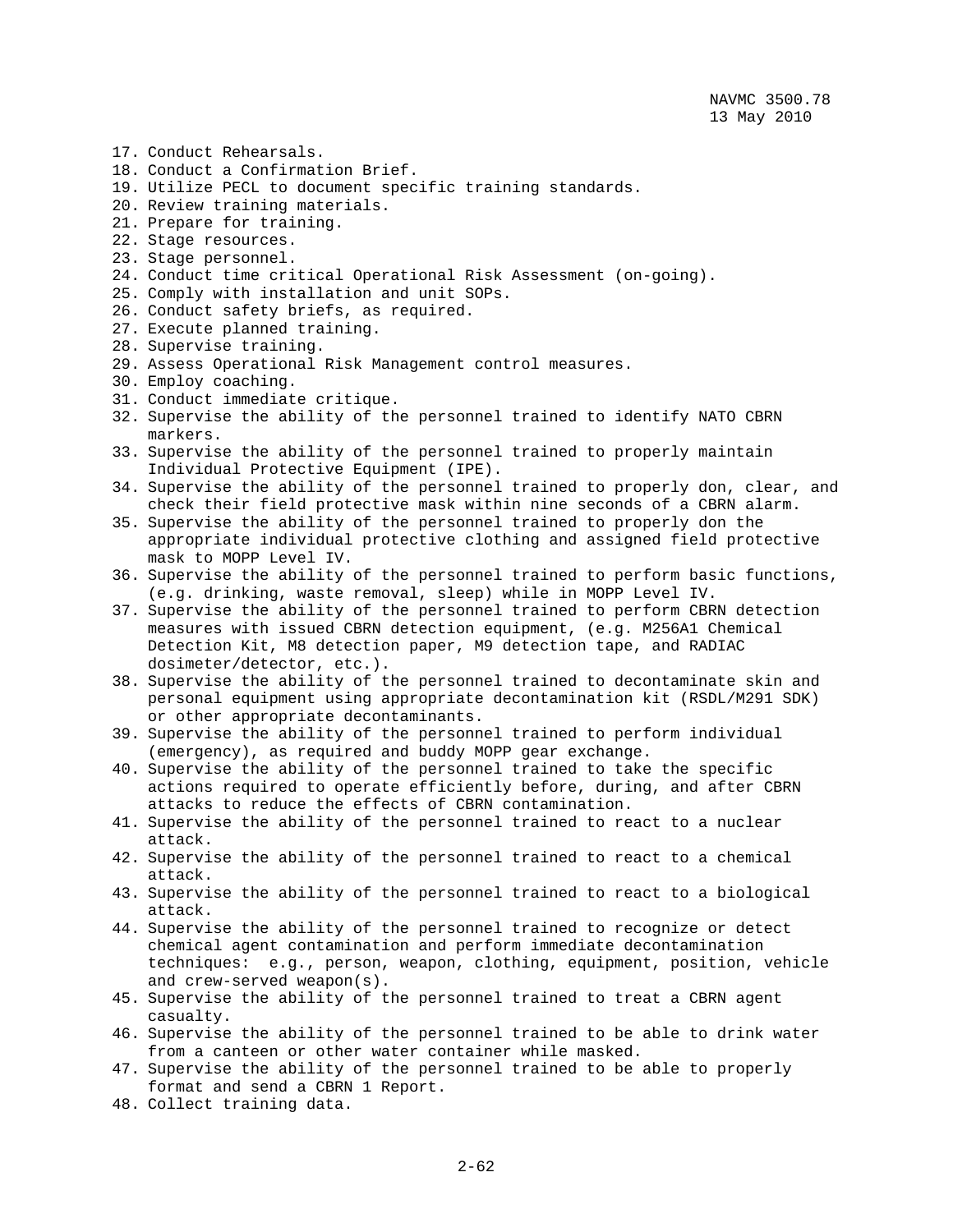49. Account for personnel. 50. Account for resources. 51. Conduct training recovery. 52. Prepare for follow-on/remedial training. 53. Utilize PECL for specific training standards. 54. Document observed performance. 55. Analyze assessment inputs. 56. Assess unit proficiencies. 57. Assess unit deficiencies. 58. Compile training assessment findings. 59. Conduct an After Action Review (AAR).

#### **PREREQUISITE EVENTS:**

| 5702-TRG-2002 | 5702-TRG-1002 | 5702-TRG-1003 |
|---------------|---------------|---------------|
| 5702-TRG-1001 | 5711-TRG-1002 | 5711-TRG-1003 |
| 5711-TRG-1004 | 5711-TRG-1001 |               |

**CHAINED EVENTS:** 5700-TRG-3001

## **REFERENCES:**

1. MCO 1553.3 Unit Training Management 2. MCO 3400.3\_ Nuclear, Biological and Chemical (NBC) Defense Training 3. MCO 3500.27\_ Operational Risk Management (ORM) 4. MCRP 3-0 B How to Conduct Training 5. MCRP 3-0A Unit Training Management Guide

**5700-TRG-3004:** Conduct unit CBRN Basic Operating Standards (BOS) training

**SUPPORTED MET(S):** None

**EVALUATION-CODED:** YES **SUSTAINMENT INTERVAL:** 12 months

**DESCRIPTION:** All Mission Essential Tasks (METs) must be accomplished in a simulated/actual CBRN environment. This training will be conducted annually, on a calendar year basis, and more frequently when feasible. Additionally, it can be conducted both in garrison, in the field and/or concurrently with Mission Oriented Protective Posture Familiarization Training (MOPP-FT). All exercises should focus on mission accomplishment in a CBRN environment and will incorporate some level of CBRND in staff planning, operations and individual actions. Many individual and unit training requirements can be accomplished concurrently during these exercises. Requiring a unit to wear CBRN IPE for a specific length of time does not, by itself, constitute accomplishment of a MET in a CBRN environment. Small unit leaders must be actively involved and ensure all METs can be accomplished while wearing CBRN IPE. A unit's inability to accomplish METs in a simulated CBRN environment must be documented and formally staffed to the appropriate Major Subordinate Command (MSC) G-3 for resolution (e.g. re-training/re-evaluation). This will help ensure the unit meets their CBRN training requirements, and that their unit is prepared for operation in a CBRN environment.

**CONDITION:** With the aid of references, the units mission, the requirement to implement a unit CBRN training plan, personnel to facilitate (instructors and evaluators) and conduct training, facilities/training areas/ranges, medical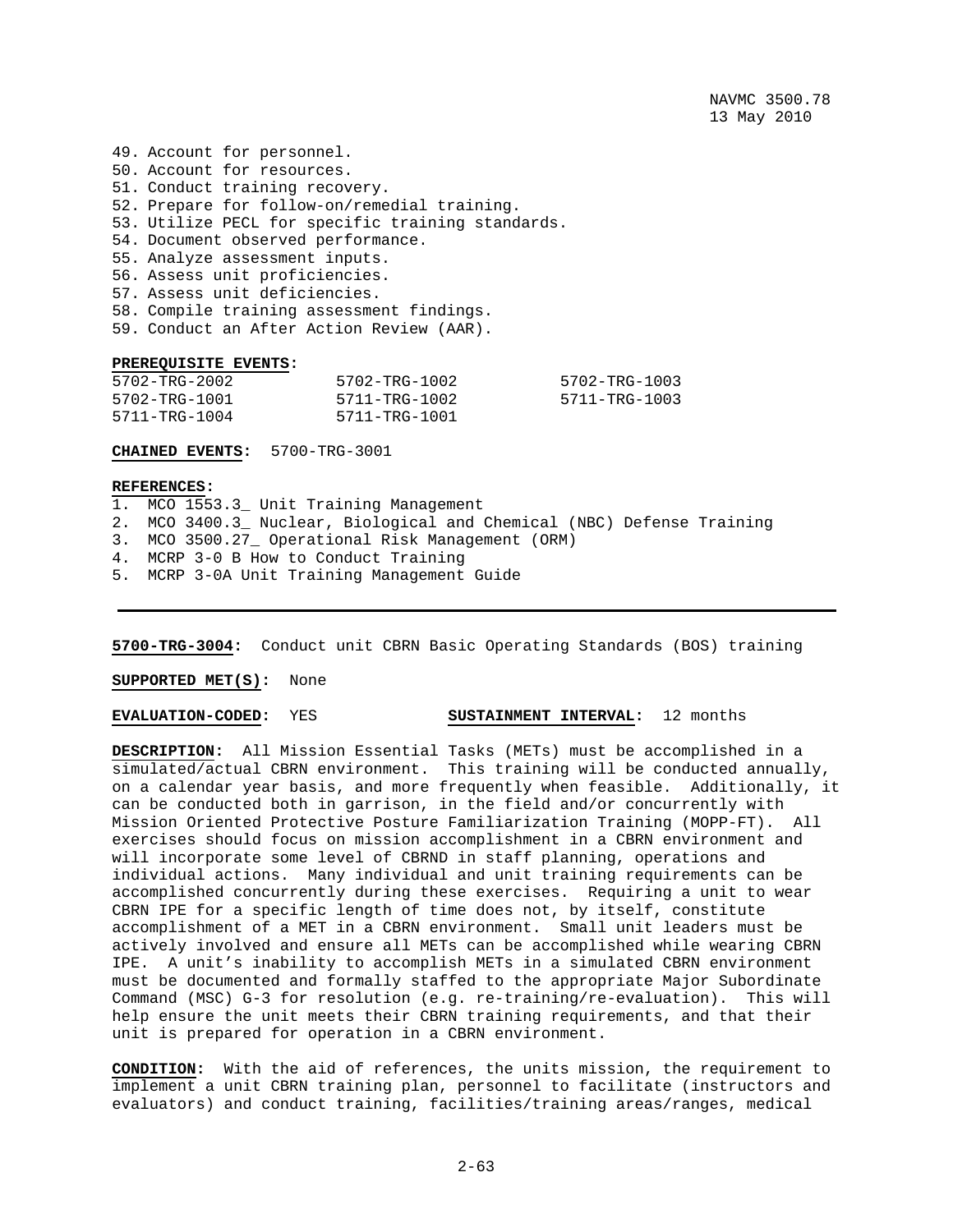personnel as applicable, ammunition (CS capsules/canisters/grenades as applicable) and training equipment.

**STANDARD:** Trained personnel meet or exceed the performance standards for all training objectives and the training follows the training plan; is doctrinally and technically current; is performance oriented; and complies with the commander's guidance and regulations for safety and security, training is assessed, recorded, results reported, and AAR conducted, in accordance with MCO 3400.3.

# **EVENT COMPONENTS:**

- 1. Determine training locations.
- 2. Determine logistical requirements.
- 3. Specify training dates.
- 4. Determine unit(s)/personnel participating in the training events.
- 5. Develop and Publish the Letter of Instruction (LOI) to synchronize the training event(s).
- 6. Confirm trainers and support personnel.
- 7. Allocate resources.
- 8. Conduct the Operational Risk Assessment (ORA) and complete the ORA
- 9. Worksheet (ORAW).
- 10. Conduct reconnaissance of training facilities/areas/ranges.
- 11. Coordinate with adjacent units and appropriate personnel for resource support as required.
- 12. Inspect equipment.
- 13. Develop and Publish the Training Support Request (TSR) supporting the LOI.
- 14. Resolve training conflicts and shortfalls.
- 15. Update training plans and schedules as required.
- 16. Develop Performance Evaluation checklists (PECL) based on collective/individual T&R Events.
- 17. Prepare Trainers and support personnel.
- 18. Conduct Rehearsals.
- 19. Conduct a Confirmation Brief.
- 20. Utilize PECL to document specific training standards.
- 21. Review training materials.
- 22. Prepare for training.
- 23. Stage resources.
- 24. Stage personnel.
- 25. Conduct time critical Operational Risk Assessment (on-going).
- 26. Comply with installation and unit SOPs.
- 27. Conduct safety briefs, as required.
- 28. Execute planned training.
- 29. Supervise training.
- 30. Assess Operational Risk Management control measures.
- 31. Employ coaching.
- 32. Conduct immediate critique.
- 33. Supervise the ability of the personnel trained to identify NATO CBRN markers.
- 34. Supervise the ability of the personnel trained to properly maintain Individual Protective Equipment (IPE).
- 35. Supervise the ability of the personnel trained to properly don, clear, and check their field protective mask within nine seconds of a CBRN alarm.
- 36. Supervise the ability of the personnel trained to properly don the appropriate individual protective clothing and assigned field protective mask to MOPP Level IV.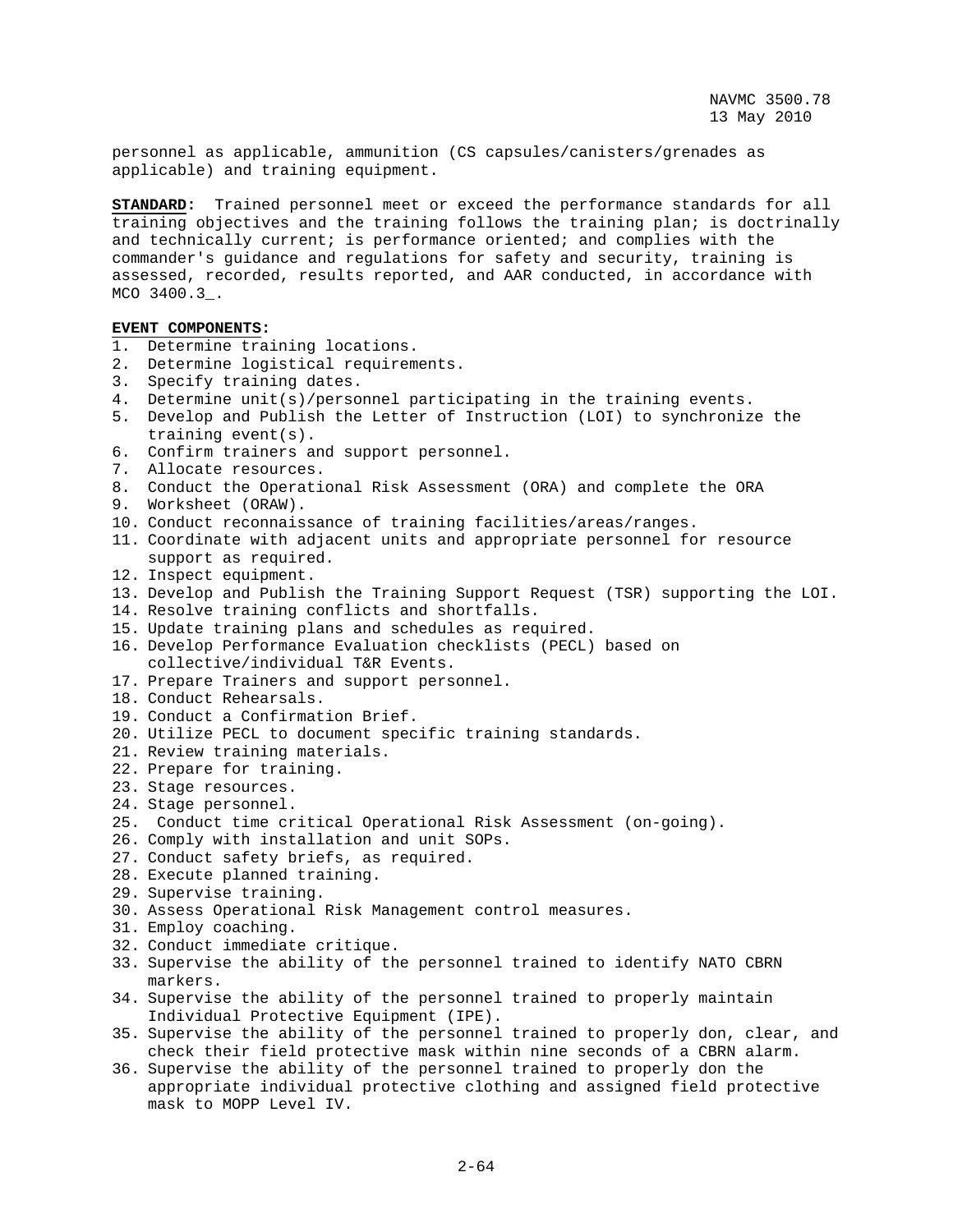- 37. Supervise the ability of the personnel trained to perform basic functions, (e.g. drinking, waste removal, sleep) while in MOPP Level IV.
- 38. Supervise the ability of the personnel trained to perform CBRN detection measures with issued CBRN detection equipment, (e.g. M256A1 Chemical Detection Kit, M8 detection paper, M9 detection tape, and RADIAC dosimeter/detector, etc.).
- 39. Supervise the ability of the personnel trained to decontaminate skin and personal equipment using appropriate decontamination kit (RSDL/M291 SDK) or other appropriate decontaminants.
- 40. Supervise the ability of the personnel trained to perform individual (emergency), as required and buddy MOPP gear exchange.
- 41. Supervise the ability of the personnel trained to take the specific actions required to operate efficiently before, during, and after CBRN attacks to reduce the effects of CBRN contamination.
- 42. Supervise the ability of the personnel trained to react to a nuclear attack.
- 43. Supervise the ability of the personnel trained to react to a chemical attack.
- 44. Supervise the ability of the personnel trained to react to a biological attack.
- 45. Supervise the ability of the personnel trained to recognize or detect chemical agent contamination and perform immediate decontamination techniques: e.g., person, weapon, clothing, equipment, position, vehicle and crew-served weapon(s).
- 46. Supervise the ability of the personnel trained to treat a CBRN agent casualty.
- 47. Supervise the ability of the personnel trained to be able to drink water from a canteen or other water container while masked.
- 48. Supervise the ability of the personnel trained to be able to properly format and send a CBRN 1 Report.
- 49. Collect training data.
- 50. Account for personnel.
- 51. Account for resources.
- 52. Conduct training recovery.
- 53. Prepare for follow-on/remedial training.
- 54. Utilize PECL for specific training standards.
- 55. Document observed performance.
- 56. Analyze assessment inputs.
- 57. Assess unit proficiencies.
- 58. Assess unit deficiencies.
- 59. Compile training assessment findings.
- 60. Conduct an After Action Review (AAR).

#### **PREREQUISITE EVENTS:**

| 5702-TRG-2002 | 5711-TRG-2005 | 5702-TRG-1003 |
|---------------|---------------|---------------|
| 5702-TRG-1004 | 5702-TRG-1005 | 5702-TRG-1006 |
| 5702-TRG-1007 | 5702-TRG-1008 | 5711-TRG-1001 |
| 5702-TRG-1001 | 5711-TRG-1002 | 5711-TRG-1003 |
| 5711-TRG-1004 | 5711-TRG-2001 | 5711-TRG-2002 |
| 5711-TRG-2003 | 5711-TRG-2004 | 5702-TRG-1002 |
|               |               |               |

# **CHAINED EVENTS:**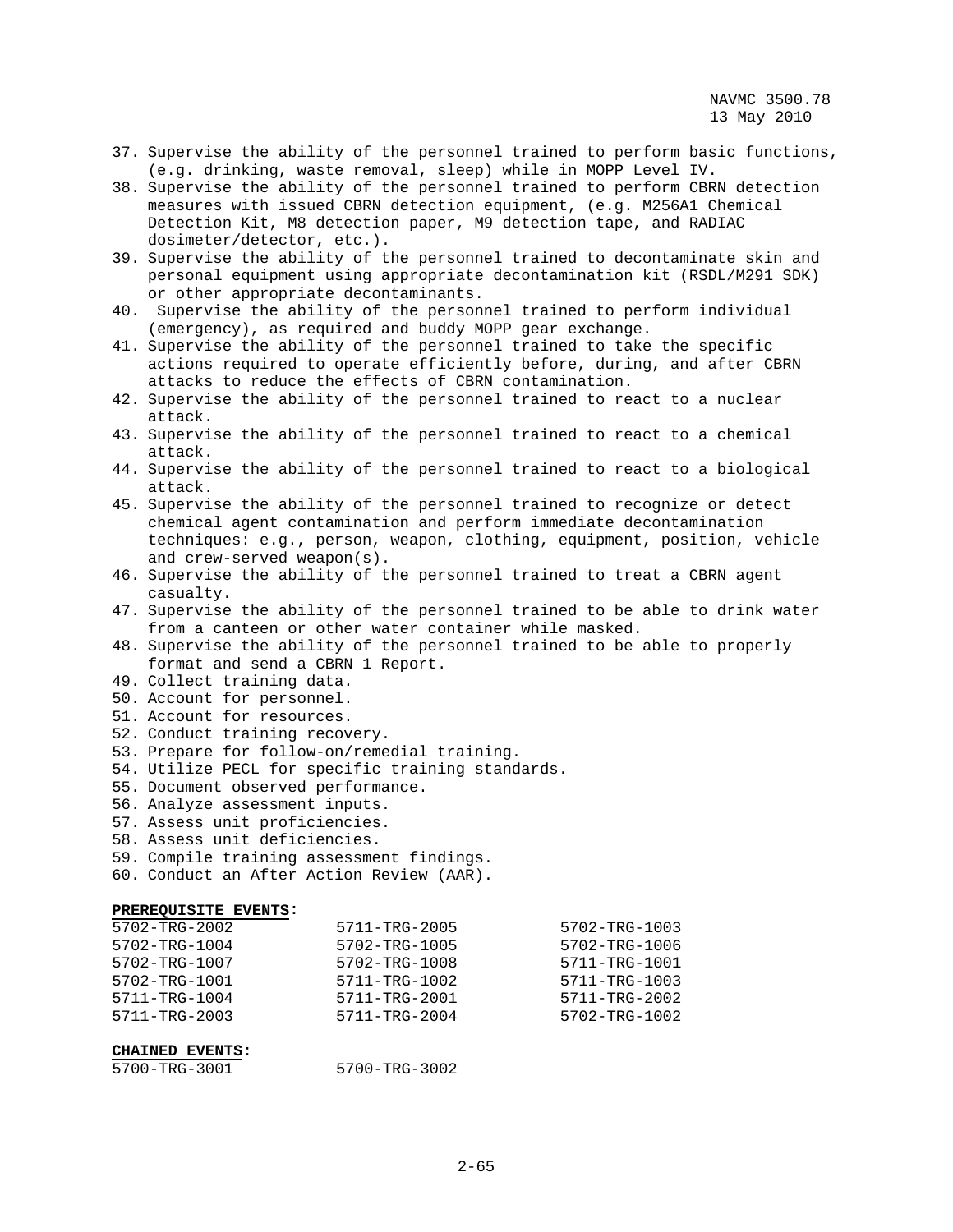**REFERENCES:** 1. MCO 1553.3\_ Unit Training Management 2. MCO 3400.3\_ Nuclear, Biological and Chemical (NBC) Defense Training 3. MCO 3500.27\_ Operational Risk Management (ORM) 4. MCRP 3-0 B How to Conduct Training 5. MCRP 3-0A Unit Training Management Guide

**5700-TRG-3005:** Conduct CBRN reconnaissance team training

**SUPPORTED MET(S):** None

#### **EVALUATION-CODED:** YES **SUSTAINMENT INTERVAL:** 3 months

**DESCRIPTION:** All battalions and squadrons will maintain trained and equipped personnel to conduct local area CBRN reconnaissance and surveillance as outlined in MCWP 3-37.4. Team members will normally come from (but are not limited to) the units command element (e.g. H&S Company). Teams will be task organized to perform their recon missions based on mission requirements and the Commanders priorities (CCIR/PIR). Teams will be capable of detecting and identifying CB agents or radioactive material with the appropriate level I and II detectors. This will help ensure the unit meets their CBRN training requirements, and that their unit is prepared for operation in a CBRN environment.

**CONDITION:** With the aid of references, the units mission, the requirement to implement a unit CBRN training plan, personnel to facilitate (instructors and evaluators) and conduct training, facilities/training areas/ranges, medical personnel as applicable, ammunition (CS capsules/canisters/grenades as applicable) and training equipment.

**STANDARD:** Trained personnel meet or exceed the performance standards for all training objectives, training follows the training plan; is doctrinally and technically current; is performance oriented; and complies with the commander's guidance and regulations for safety and security, training is assessed, recorded, results reported, and AAR conducted, in accordance with MCO 3400.3\_ and MCWP 3-37.1 Appendix D and MCWP 3-37.4.

# **EVENT COMPONENTS:**

- 1. Determine training locations.
- 2. Determine logistical requirements.
- 3. Specify training dates.
- 4. Determine unit(s)/personnel participating in the training events.
- 5. Develop and Publish the Letter of Instruction (LOI) to synchronize the training event(s).
- 6. Confirm trainers and support personnel.
- 7. Allocate resources.
- 8. Conduct the Operational Risk Assessment (ORA) and complete the ORA Worksheet (ORAW).
- 9. Conduct reconnaissance of training facilities/areas/ranges.
- 10. Coordinate with adjacent units and appropriate personnel for resource support as required.
- 11. Inspect equipment.
- 12. Develop and Publish the Training Support Request (TSR) supporting the LOI.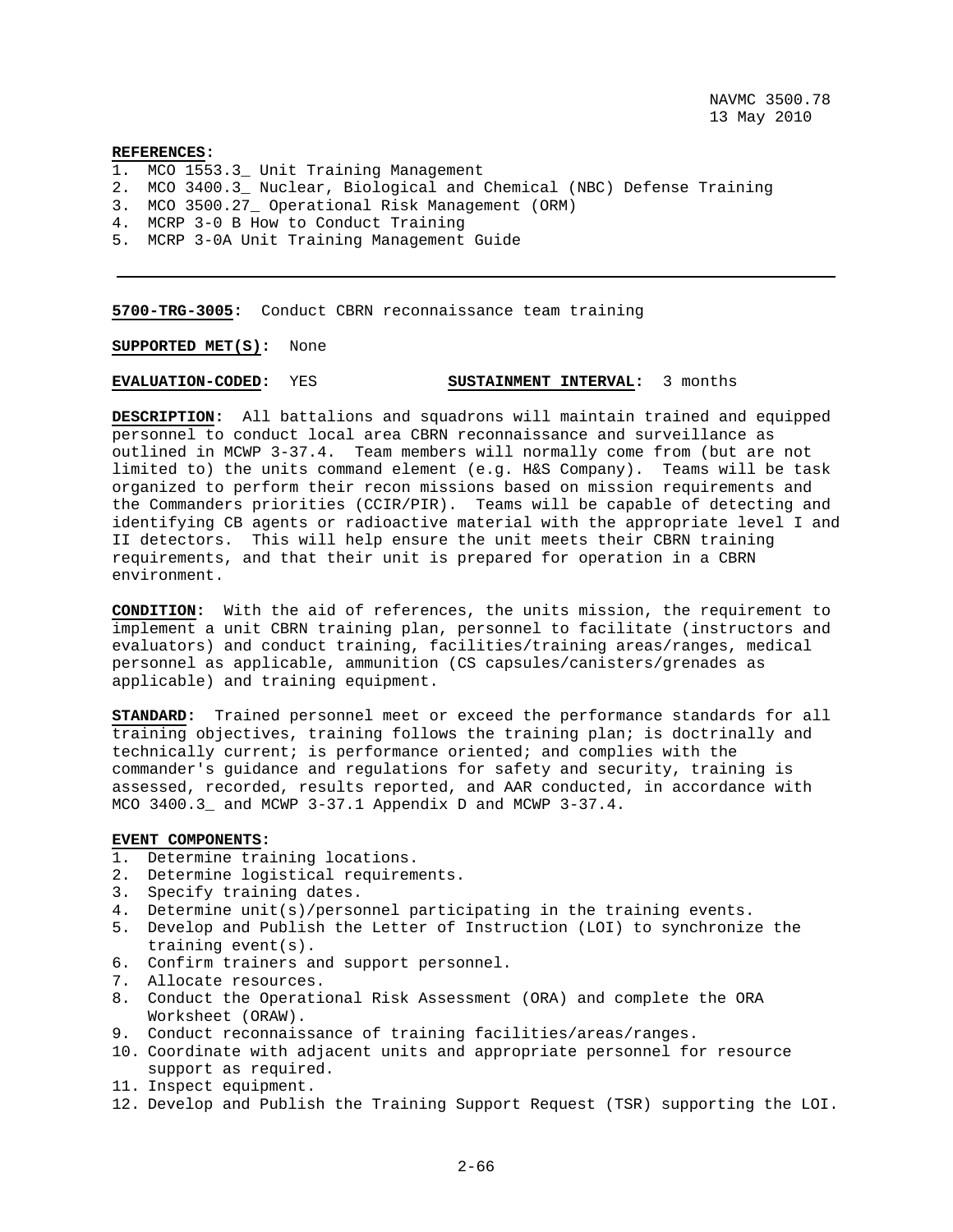- 13. Resolve training conflicts and shortfalls.
- 14. Update training plans and schedules as required.
- 15. Develop Performance Evaluation checklists (PECL) based on collective/individual T&R Events.
- 16. Prepare Trainers and support personnel.
- 17. Conduct Rehearsals.
- 18. Conduct a Confirmation Brief.
- 19. Utilize PECL to document specific training standards.
- 20. Review training materials.
- 21. Prepare for training.
- 22. Stage resources.
- 23. Stage personnel.
- 24. Conduct time critical Operational Risk Assessment (on-going).
- 25. Comply with installation and unit SOPs.
- 26. Conduct safety briefs, as required.
- 27. Execute planned training.
- 28. Supervise training.
- 29. Assess Operational Risk Management control measures.
- 30. Employ coaching.
- 31. Conduct immediate critique.
- 32. Supervise the ability of the personnel trained to identify NATO CBRN markers.
- 33. Supervise the ability of the personnel trained to properly maintain Individual Protective Equipment (IPE).
- 34. Supervise the ability of the personnel trained to properly don, clear, and check their field protective mask within nine seconds of a CBRN alarm.
- 35. Supervise the ability of the personnel trained to properly don the appropriate individual protective clothing and assigned field protective mask to MOPP Level IV.
- 36. Supervise the ability of the personnel trained to perform basic functions, (e.g. drinking, waste removal, sleep) while in MOPP Level IV.
- 37. Supervise the ability of the personnel trained to perform CBRN detection measures with issued CBRN detection equipment, (e.g. M256A1 Chemical Detection Kit, M8 detection paper, M9 detection tape, and RADIAC dosimeter/detector, etc.).
- 38. Supervise the ability of the personnel trained to decontaminate skin and personal equipment using appropriate decontamination kit (RSDL/M291 SDK) or other appropriate decontaminants.
- 39. Supervise the ability of the personnel trained to perform individual (emergency), as required and buddy MOPP gear exchange.
- 40. Supervise the ability of the personnel trained to take the specific actions required to operate efficiently before, during, and after CBRN attacks to reduce the effects of CBRN contamination.
- 41. Supervise the ability of the personnel trained to react to a nuclear attack.
- 42. Supervise the ability of the personnel trained to react to a chemical attack.
- 43. Supervise the ability of the personnel trained to react to a biological attack.
- 44. Supervise the ability of the personnel trained to recognize or detect chemical agent contamination and perform immediate decontamination techniques: e.g., person, weapon, clothing, equipment, position, vehicle and crew-served weapon(s).
- 45. Supervise the ability of the personnel trained to treat a CBRN agent casualty.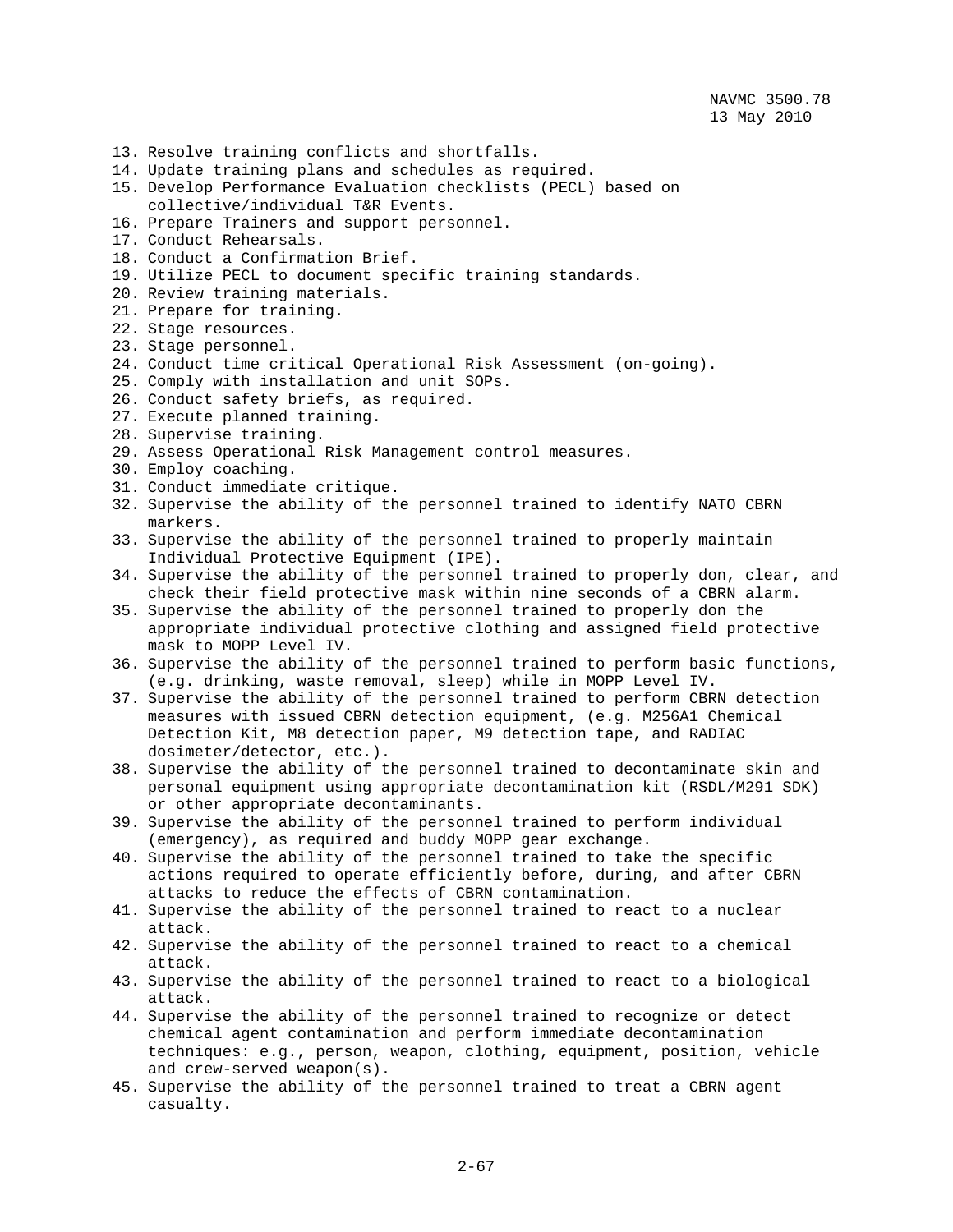- 46. Supervise the ability of the personnel trained to be able to drink water from a canteen or other water container while masked.
- 47. Supervise the ability of the personnel trained to be able to properly format and send a CBRN 1 Report.
- 48. Collect training data.
- 49. Account for personnel.
- 50. Account for resources.
- 51. Conduct training recovery.
- 52. Prepare for follow-on/remedial training.
- 53. Utilize PECL for specific training standards.
- 54. Document observed performance.
- 55. Analyze assessment inputs.
- 56. Assess unit proficiencies.
- 57. Assess unit deficiencies.
- 58. Compile training assessment findings.
- 59. Conduct an After Action Review (AAR).

### **PREREQUISITE EVENTS:**

| 5711-TRG-2005 | 5711-TRG-2004 | 5702-SHD-1002 |
|---------------|---------------|---------------|
| 5702-SHP-1002 | 5702-CCM-1001 | 5702-SNS-1003 |
| 5702-SHP-1003 | 5702-SNS-1004 | 5702-SHP-1004 |
| 5702-SUS-1004 | 5702-SNS-1005 | 5702-SHP-1005 |
| 5702-SNS-1006 | 5702-SHP-1010 | 5702-TRG-1001 |
| 5702-TRG-2002 | 5702-TRG-1002 | 5702-TRG-1003 |
| 5702-TRG-1004 | 5702-TRG-1005 | 5702-TRG-1006 |
| 5702-TRG-1007 | 5702-TRG-1008 | 5711-TRG-1001 |
| 5711-TRG-1002 | 5711-TRG-1003 | 5711-TRG-1004 |
| 5711-TRG-2001 | 5711-TRG-2002 | 5711-TRG-2003 |
| 5702-SNS-1002 |               |               |

#### **CHAINED EVENTS:**

| 5700-TRG-3002 | 5700-SUS-3003 | 5700-TRG-3003 |
|---------------|---------------|---------------|
| 5700-TRG-3004 | 5700-CCM-3001 | 5700-SNS-3002 |
| 5700-SNS-3004 | 5700-SNS-3005 | 5700-TRG-3001 |
| 5700-SNS-3001 |               |               |

#### **REFERENCES:**

1. MAGTF-CBRN Marine Air-Ground Task Force - Chemical, Biological, Radiological, and Nuclear Defense Operating Concept 2. MCO 1553.3\_ Unit Training Management 3. MCO 3400.3\_ Nuclear, Biological and Chemical (NBC) Defense Training 4. MCO 3500.27\_ Operational Risk Management (ORM) 5. MCRP 3-0 B How to Conduct Training 6. MCRP 3-0A Unit Training Management Guide 7. MCRP 3-37B MTTP for CBRN Aspects of Command and Control 8. MCWP 3-37 MAGTF CBRN Defense Operations 9. MCWP 3-37.4 MTTP for NBC Reconnaissance

**5700-TRG-3006:** Conduct unit CBRN decontamination team training

**SUPPORTED MET(S):** None

**EVALUATION-CODED:** YES **SUSTAINMENT INTERVAL:** 3 months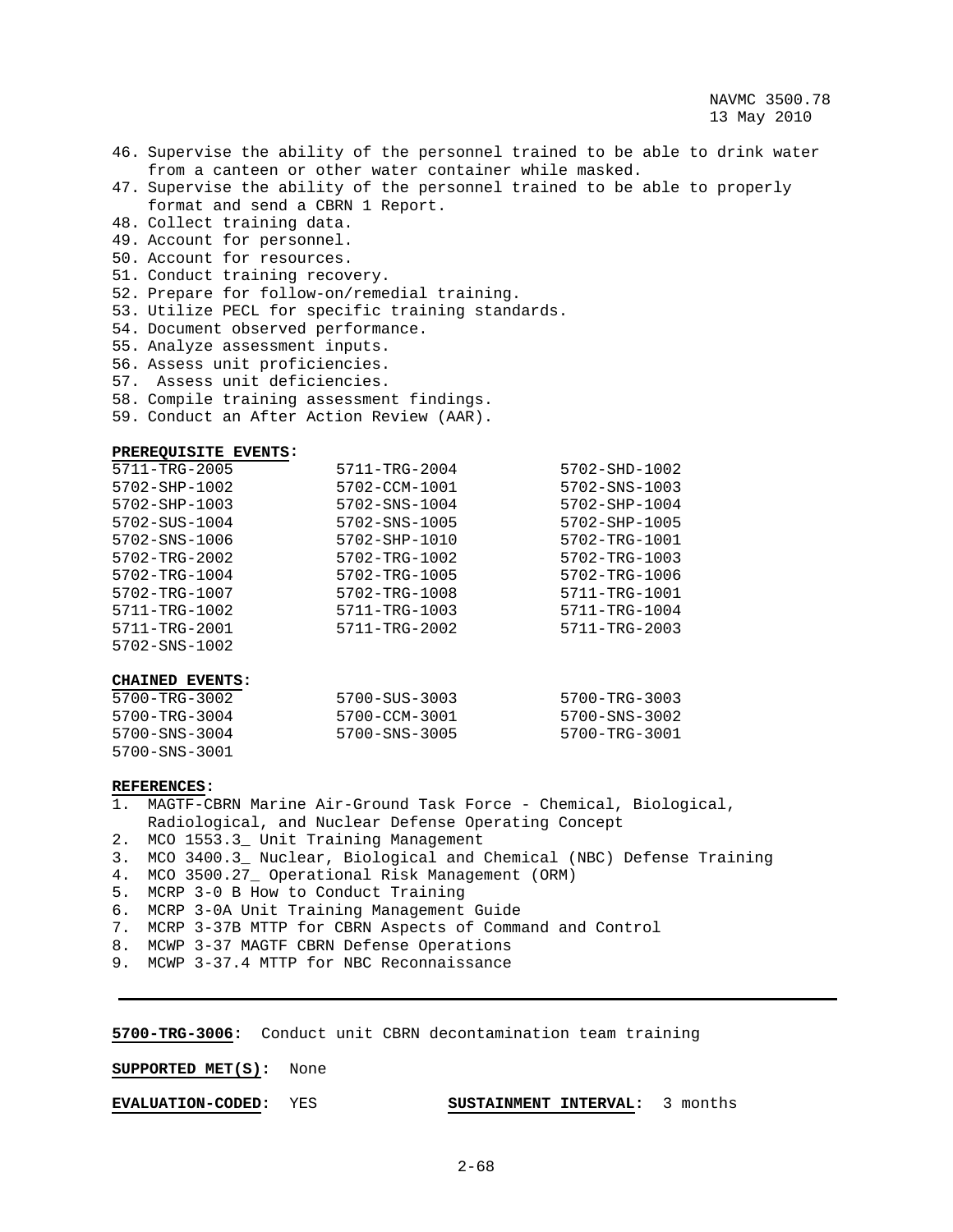**DESCRIPTION:** Teams are trained and equipped in a manner that facilitates task organization and tailoring towards specific decontamination operations. Teams must be capable of rapid employment through the use of organic vehicles that have been dedicated to the teams. Teams are force multiplied to support sustained operations. All battalions and squadrons that function as an integral unit during combat operations will be trained and equipped to support casualty decontamination, MOPP Drop, MOPP Gear Exchange, and Vehicle/Aircraft wash down. Team members will normally come from the units command element. Teams will be task organized to perform their operational decon missions based on mission requirements and the Commanders priorities. The actual concept of employment will be initially based upon the vulnerability analysis and adjusted as required to respond the adversary's use of CBRN agents. This will help ensure the unit meets their CBRN training requirements, and that their unit is prepared for operation in a CBRN environment.

**CONDITION:** With the aid of references, the units mission, the requirement to implement a unit CBRN training plan, personnel to facilitate (instructors and evaluators) and conduct training, facilities/training areas/ranges, medical personnel as applicable, ammunition (CS capsules/canisters/grenades as applicable) and training equipment.

**STANDARD:** Trained personnel meet or exceed the performance standards for all training objectives, training follows the training plan; is doctrinally and technically current; is performance oriented; and complies with the commander's guidance and regulations for safety and security, training is assessed, recorded, results reported, and AAR conducted, in accordance with MCO 3400.3\_ and MCWP 3-37.1 Appendix D and MCWP 3-37.3.

# **EVENT COMPONENTS:**

- 1. Develop and Publish the Letter of Instruction (LOI) to synchronize the training event(s).
- 2. Confirm trainers and support personnel.
- 3. Allocate resources.
- 4. Conduct the Operational Risk Assessment (ORA) and complete the ORA Worksheet (ORAW).
- 5. Conduct reconnaissance of training facilities/areas/ranges.
- 6. Coordinate with adjacent units and appropriate personnel for resource support as required.
- 7. Inspect equipment.
- 8. Develop and Publish the Training Support Request (TSR) supporting the LOI.
- 9. Resolve training conflicts and shortfalls.
- 10. Update training plans and schedules as required.
- 11. Develop Performance Evaluation checklists (PECL) based on collective/individual T&R Events.
- 12. Prepare Trainers and support personnel.
- 13. Conduct Rehearsals.
- 14. Conduct a Confirmation Brief.
- 15. Utilize PECL to document specific training standards.
- 16. Review training materials.
- 17. Prepare for training.
- 18. Stage resources.
- 19. Stage personnel.
- 20. Conduct time critical Operational Risk Assessment (on-going).
- 21. Comply with installation and unit SOPs.
- 22. Conduct safety briefs, as required.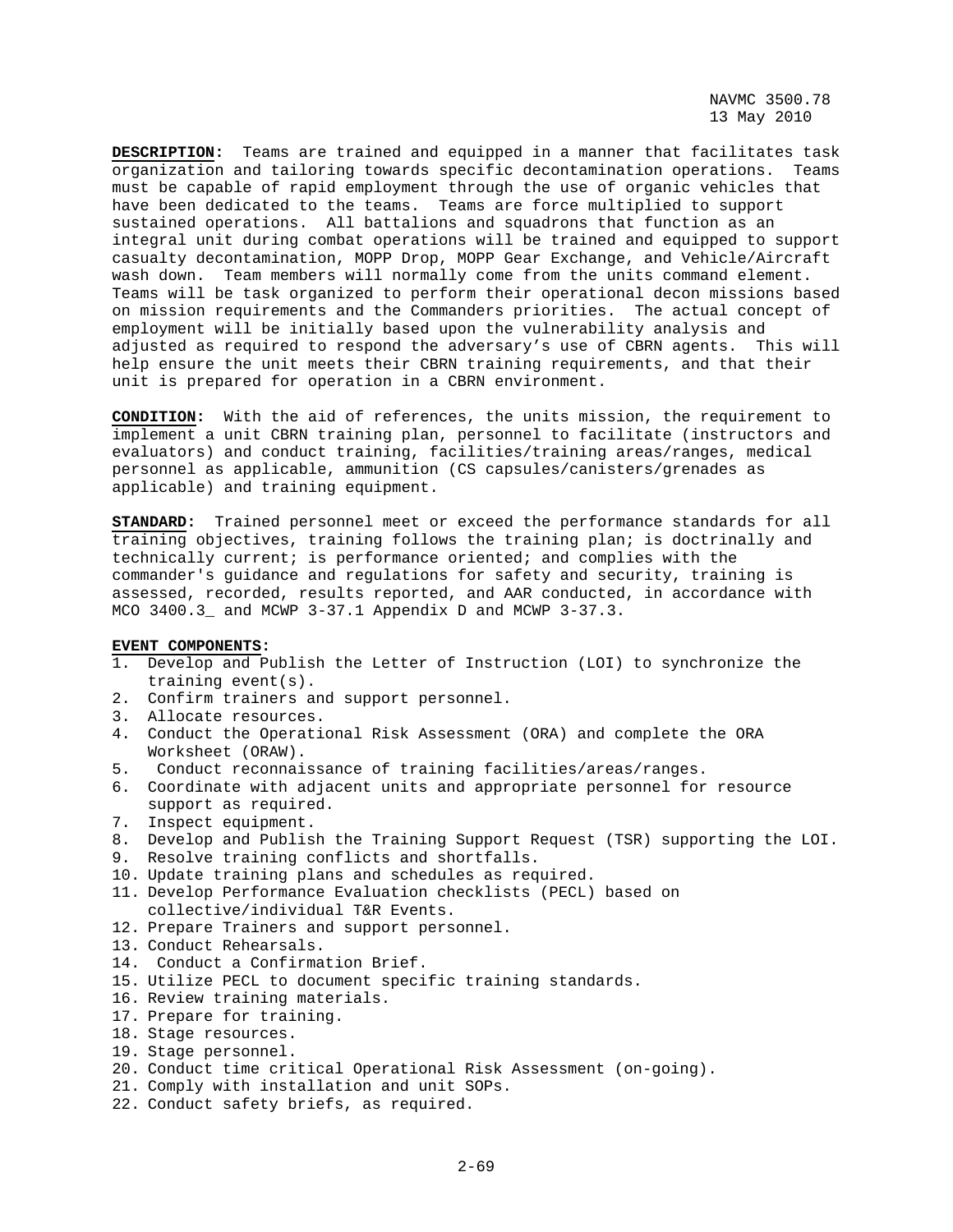- 23. Execute planned training.
- 24. Supervise training.
- 25. Assess Operational Risk Management control measures.
- 26. Employ coaching.
- 27. Conduct immediate critique.
- 28. Supervise the ability of the personnel trained to identify NATO CBRN markers.
- 29. Supervise the ability of the personnel trained to properly maintain Individual Protective Equipment (IPE).
- 30. Supervise the ability of the personnel trained to properly don, clear, and check their field protective mask within nine seconds of a CBRN alarm.
- 31. Supervise the ability of the personnel trained to properly don the appropriate individual protective clothing and assigned field protective mask to MOPP Level IV.
- 32. Supervise the ability of the personnel trained to perform basic functions, (e.g. drinking, waste removal, sleep) while in MOPP Level IV.
- 33. Supervise the ability of the personnel trained to perform CBRN detection measures with issued CBRN detection equipment, (e.g. M256A1 Chemical Detection Kit, M8 detection paper, M9 detection tape, and RADIAC dosimeter/detector, etc.).
- 34. Supervise the ability of the personnel trained to decontaminate skin and personal equipment using appropriate decontamination kit (RSDL/M291 SDK) or other appropriate decontaminants.
- 35. Supervise the ability of the personnel trained to perform individual (emergency), as required and buddy MOPP gear exchange.
- 36. Supervise the ability of the personnel trained to take the specific actions required to operate efficiently before, during, and after CBRN attacks to reduce the effects of CBRN contamination.
- 37. Supervise the ability of the personnel trained to react to a nuclear attack.
- 38. Supervise the ability of the personnel trained to react to a chemical attack.
- 39. Supervise the ability of the personnel trained to react to a biological attack.
- 40. Supervise the ability of the personnel trained to recognize or detect chemical agent contamination and perform immediate decontamination techniques: e.g., person, weapon, clothing, equipment, position, vehicle and crew-served weapon(s).
- 41. Supervise the ability of the personnel trained to treat a CBRN agent casualty.
- 42. Supervise the ability of the personnel trained to be able to drink water from a canteen or other water container while masked.
- 43. Supervise the ability of the personnel trained to be able to properly format and send a CBRN 1 Report.
- 44. Collect training data.
- 45. Account for personnel.
- 46. Account for resources.
- 47. Conduct training recovery.
- 48. Prepare for follow-on/remedial training.
- 49. Utilize PECL for specific training standards.
- 50. Document observed performance.
- 51. Analyze assessment inputs.
- 52. Assess unit proficiencies.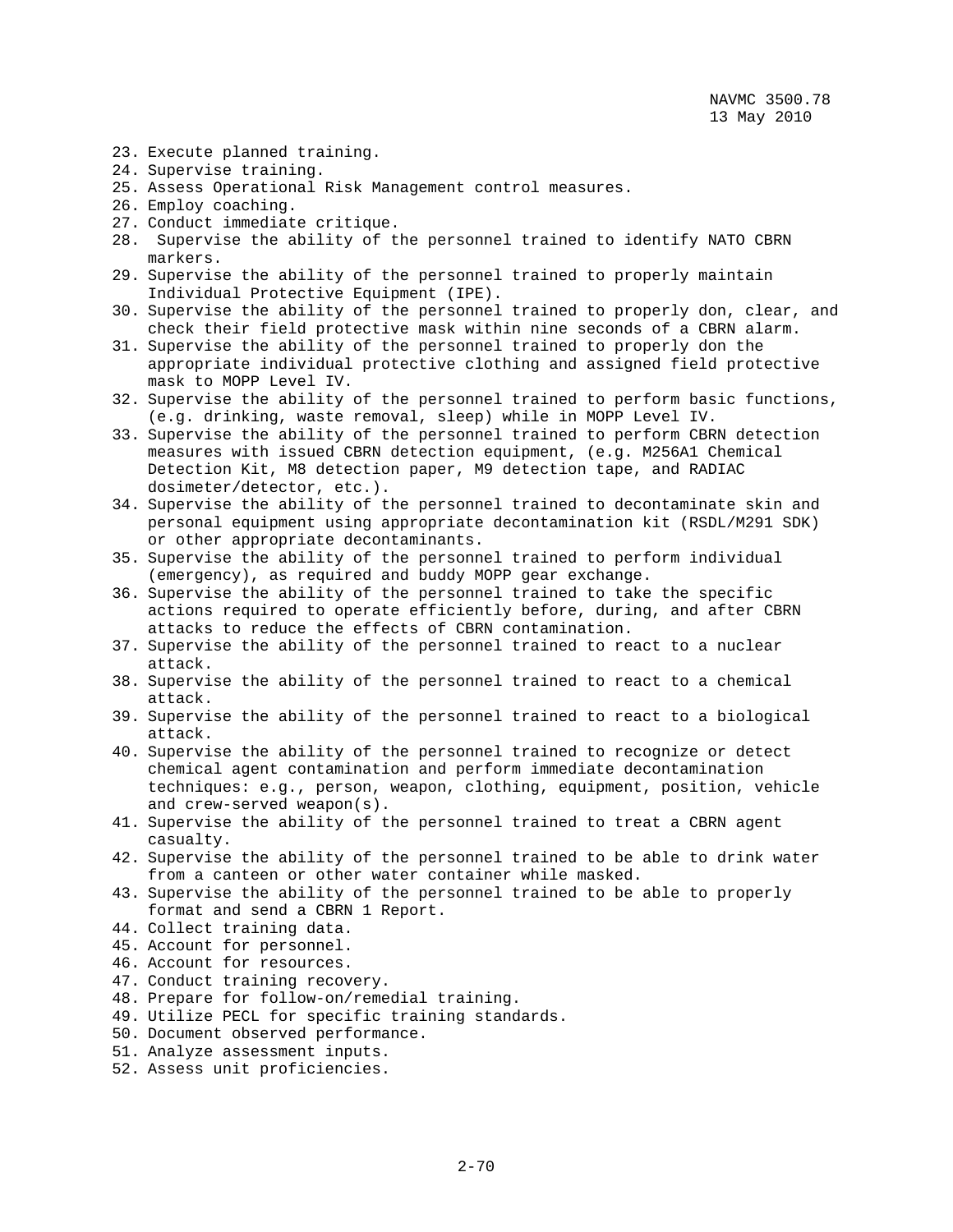- 53. Assess unit deficiencies.
- 54. Compile training assessment findings.
- 55. Conduct an After Action Review (AAR).

# **PREREQUISITE EVENTS:**

| 5702-SUS-2002 | 5702-SUS-1002 |               |
|---------------|---------------|---------------|
| 5702-SHP-1010 | 5702-SUS-1010 | 5702-SUS-2003 |
| 5702-SUS-1007 | 5702-SUS-1008 | 5702-SUS-1009 |
| 5702-SUS-1004 | 5702-SUS-1005 | 5702-SUS-1006 |
| 5702-SNS-1004 | 5702-SHP-1004 | 5702-TRG-1003 |
| 5702-SNS-1003 | 5702-SHP-1003 | 5702-SUS-1003 |
| 5702-SHD-1002 | 5702-SHP-1002 | 5702-CCM-1001 |
| 5702-SUS-1001 | 5700-TRG-3005 | 5702-SNS-1002 |

# **CHAINED EVENTS:**

| 5700-TRG-3001 | 5700-TRG-3002 | 5700-SNS-3003 |
|---------------|---------------|---------------|
| 5700-SUS-3003 | 5700-TRG-3003 | 5700-TRG-3005 |
| 5700-SNS-3004 | 5700-SUS-3004 | 5700-SNS-3005 |
| 5700-SUS-3005 | 5700-TRG-3004 |               |

# **REFERENCES:**

- 1. MAGTF-CBRN Marine Air-Ground Task Force Chemical, Biological, Radiological, and Nuclear Defense Operating Concept
- 2. MCO 1553.3\_ Unit Training Management
- 3. MCO 3400.3\_ Nuclear, Biological and Chemical (NBC) Defense Training
- 4. MCO 3500.27\_ Operational Risk Management (ORM)
- 5. MCRP 3-0 B How to Conduct Training
- 6. MCRP 3-0A Unit Training Management Guide
- 7. MCRP 3-37B MTTP for CBRN Aspects of Command and Control
- 8. MCWP 3-37.1 Multi-Service Doctrine for CBRN Operations
- 9. MCWP 3-37.3 MTTP for CBRN Decontamination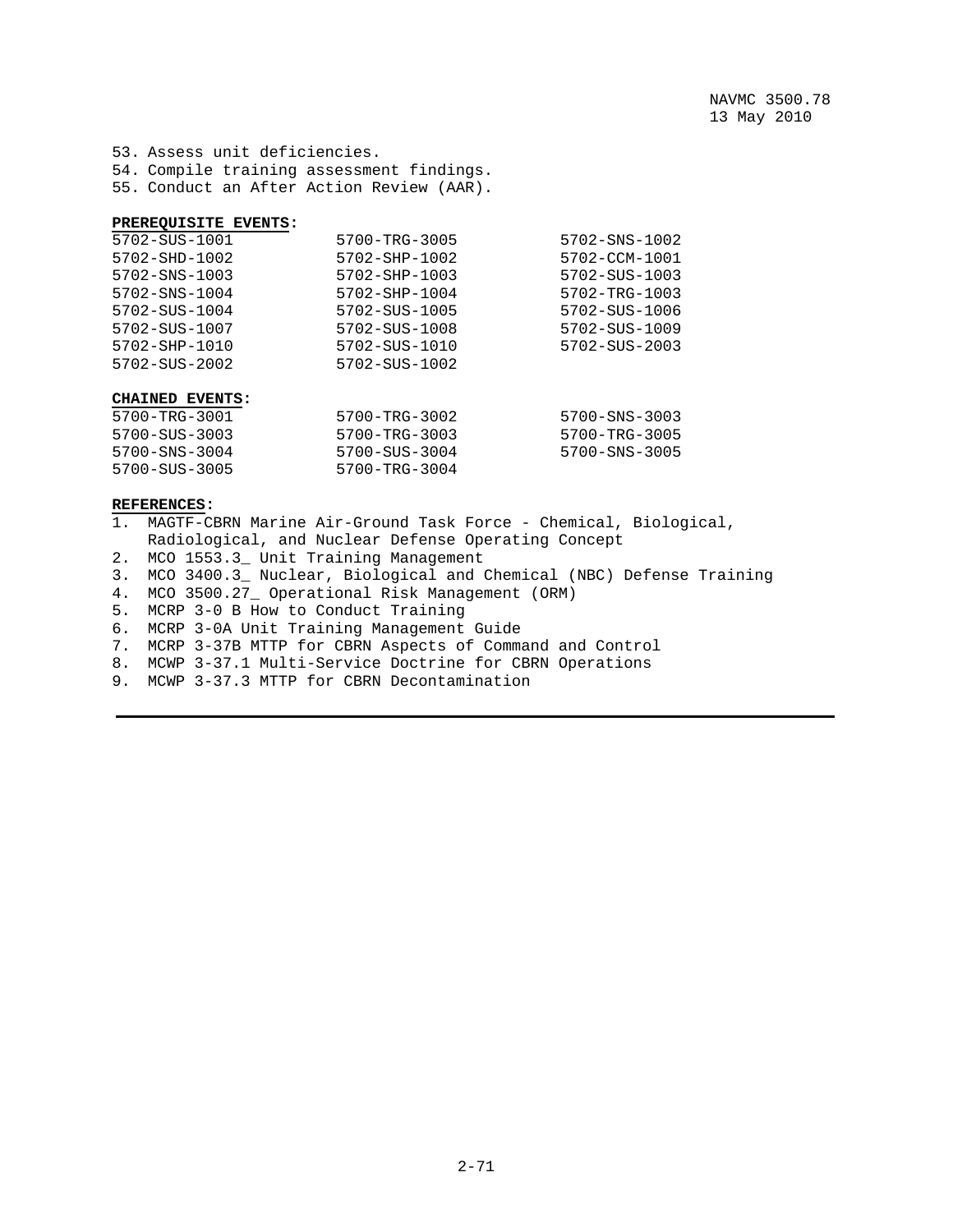# **3004**. **INDEX OF 4000-LEVEL COLLECTIVE EVENTS**

| <b>Event Code</b> | E-Code | Event Title                                                           | Page      |
|-------------------|--------|-----------------------------------------------------------------------|-----------|
| 5700-SHP-4001     |        | Coordinate CBRN activities in support of<br>JTF/COALITIONS operations | $12 - 73$ |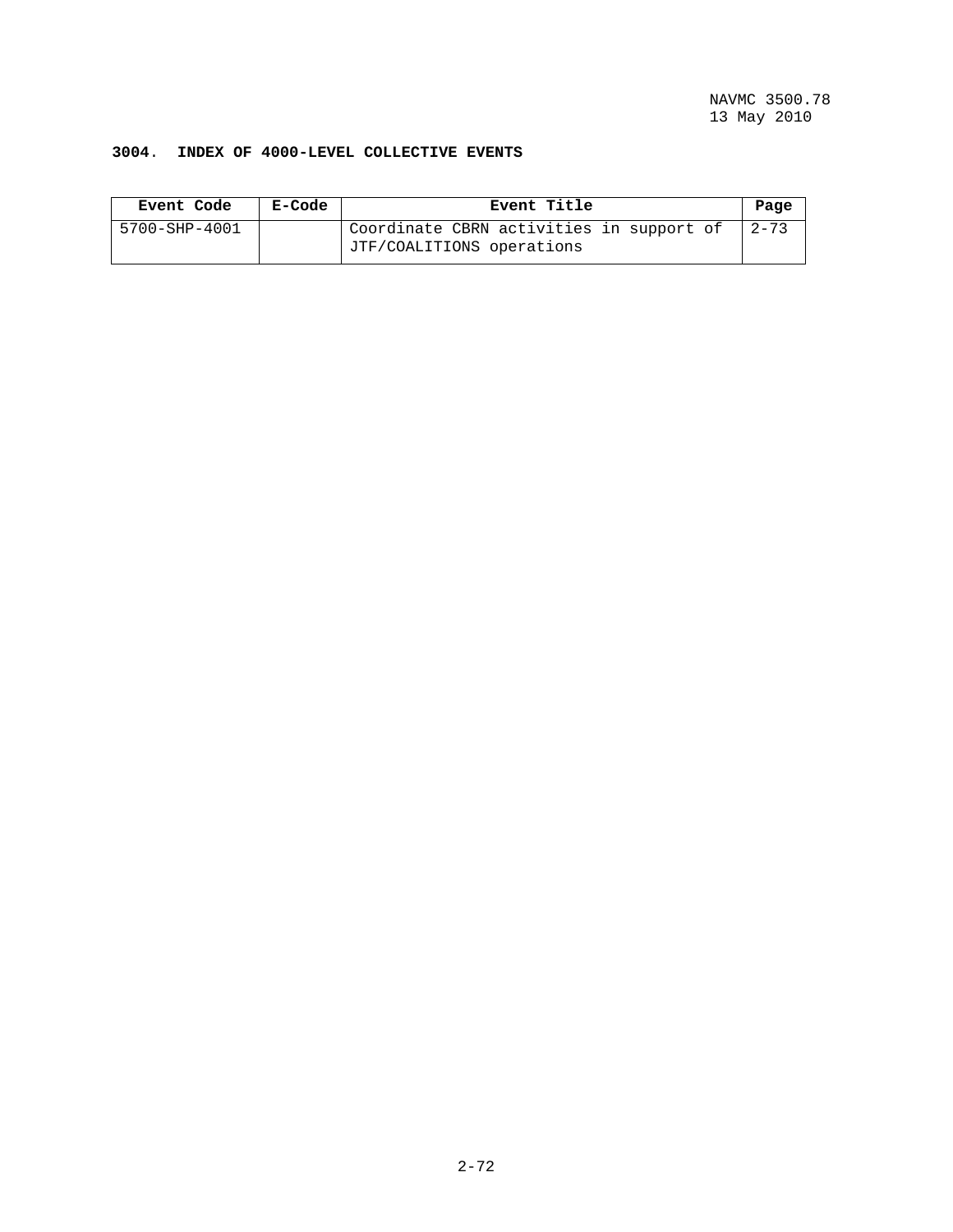# **2004**. **4000-LEVEL EVENTS**

**5700-SHP-4001:** Coordinate CBRN activities in support of JTF/Coalition operations

# **SUPPORTED MET(S):** None

# **EVALUATION-CODED:** NO **SUSTAINMENT INTERVAL:** 12 months

**DESCRIPTION:** When tasked to support CBRN requirements for the JTF/Coalition operations, there are special considerations. In addition to the normal equipment, personnel, and training requirements associated with CBRN for a MAGTF, unit CBRN personnel must be able to coordinate the CBRN assist requirements for individual augments, detachments, specialized teams, elements/capabilities, special operating forces, etc. in support of JTF/Coalition operations. This includes ensuring forces are properly trained equipped with respect to the appropriate threat and vulnerability assessments to meet mission requirements.

**CONDITION:** With the aid of references, the requirement to ensure forces are properly trained and equipped with respect to the appropriate threat and vulnerability assessments to meet mission requirements.

**STANDARD:** Coordinate CBRN requirements in support of JTF/Coalition operations, ensuring deploying forces are prepared for deployment in accordance with MCWP 3-37.1, Chapter 2.

**PREREQUISITE EVENTS:** 5702-SHP-2003

**CHAINED EVENTS:** 5700-SHP-3001

#### **REFERENCES:**

1. JP 3-11 Joint Doctrine for Nuclear, Biological, and Chemical Defense 2. JP 3-27 Homeland Defense 3. JP 3-28 Civil Support 4. JP 3-40 Joint Doctrine Combating Weapons of Mass Destruction 5. JP 3-41 CBRNE Consequence Management 6. MCRP 3-37.2C Multi-service TTP for NBC Aspects of Consequence Management 7. MCRP 3-37B MTTP for CBRN Aspects of Command and Control 8. MCWP 3-37 MAGTF CBRN Defense Operations 9. MCWP 3-37.1 Multi-Service Doctrine for CBRN Operations 10. MCWP 3-37.2 MTTP for NBC Protection 11. MCWP 3-37.3 MTTP for CBRN Decontamination 12. MCWP 3-37.4 MTTP for NBC Reconnaissance 13. MCWP 3-37.5 MTTP for Installation CBRN Defense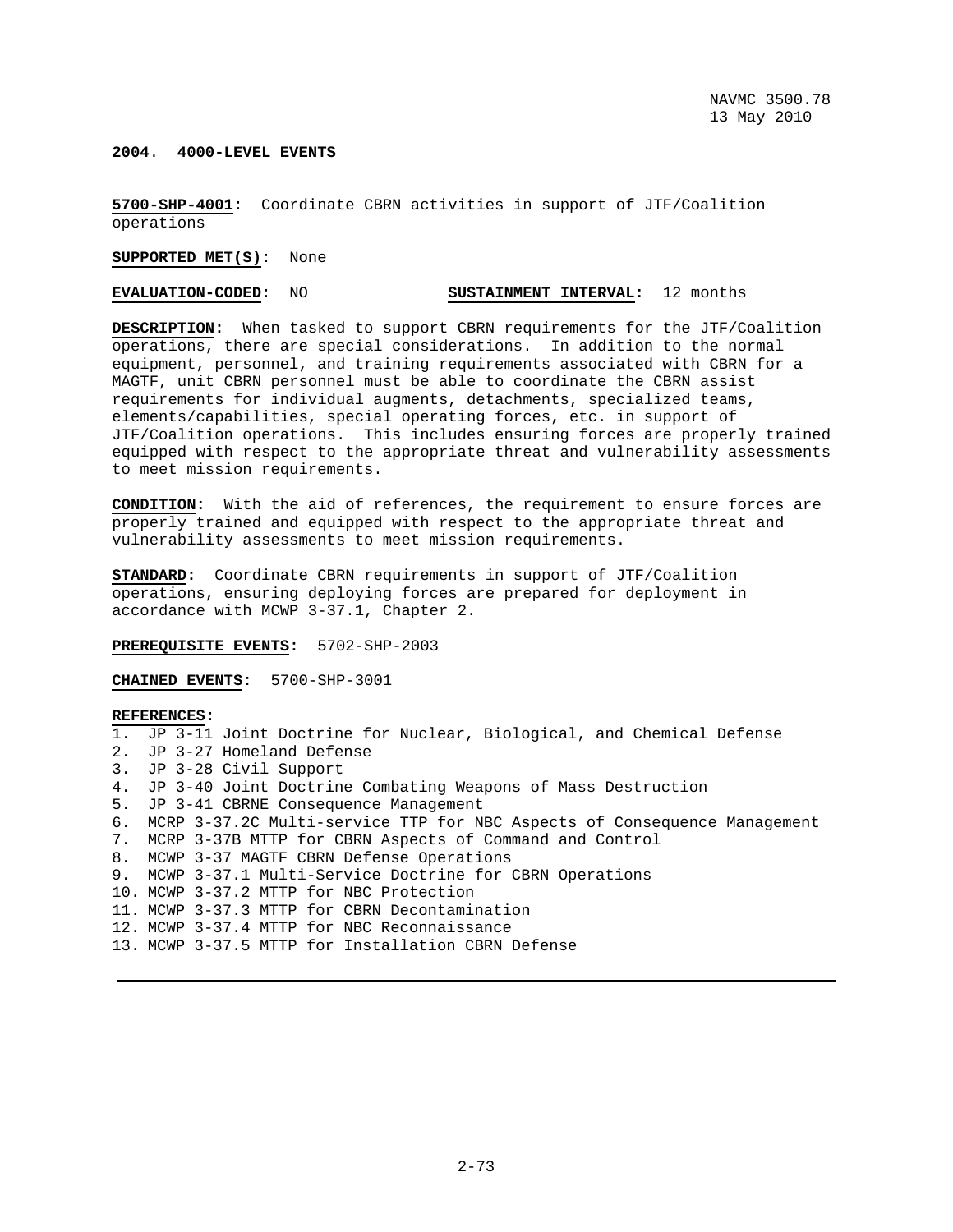# CBRN T&R MANUAL

# CHAPTER 3

# MOS 5711 INDIVIDUAL EVENTS

|                             | PARAGRAPH | PAGE     |
|-----------------------------|-----------|----------|
|                             | 3000      | $3 - 2$  |
|                             | 3001      | $3 - 2$  |
| INDEX OF 1000-LEVEL EVENTS. | 3002      | $3 - 3$  |
|                             | 3003      | $3 - 5$  |
|                             | 3004      | $3 - 44$ |
|                             | 3005      | $3 - 46$ |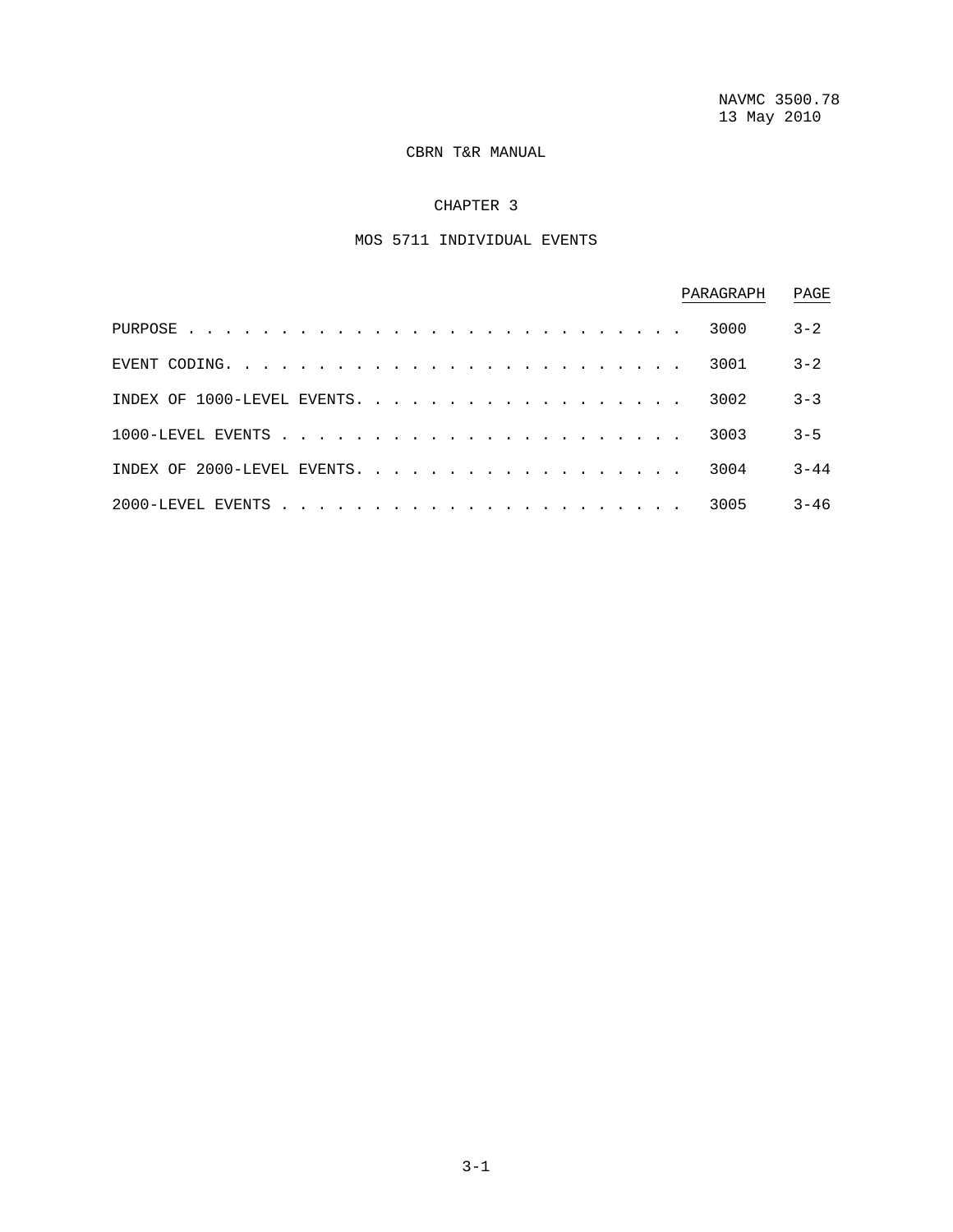CBRN T&R MANUAL

#### CHAPTER 3

# MOS 5711 INDIVIDUAL EVENTS

**3000. PURPOSE**. This chapter contains individual training events for MOS 5711, Chemical, Biological, Radiological, and Nuclear (CBRN) Defense Specialist.

#### **3001**. **EVENT CODING**

Events in the T&R Manual are depicted with an 11 field alphanumeric system, i.e. 5711-SHP-1001. This chapter utilizes the following methodology:

 a. Field one: Each event in this chapter begins with "5711" indicating that the event is for CBRN Specialists.

 b. Field two: This field is alpha characters indicating a functional area. Functional areas for CBRN Specialists are:

• SHP – CBRN Shape. Functions related to CBRN Staff Planning and CBRN Center operations.

• SNS – CBRN Sense. Functions related to CBRN contamination avoidance, reconnaissance and surveillance.

• SHD – CBRN Shield. Functions related to implementation of CBRN protection.

• SUS – CBRN Sustain. Functions related to decontamination and reconstitution.

• CCM – CBRN Consequence Management (CM) Operations. Functions related to identify, organize, equip, and train CBRN emergency response personnel (CBRN Responder) to support the response effort to a CBRN incident; and, the actions following a CBRN incident to support mitigation efforts and recover from the effects of a CBRN incident.

• TRG - Train. Functions related to training unit personnel on CBRN Passive Defense measures.

• EQP – Equipment. Functions related to managing and maintaining CBRN equipment.

• ADM – Admin. Cross cutting functional area related to the overall management of a CBRN Defense section and program.

c. Field three: This field provides numerical sequencing.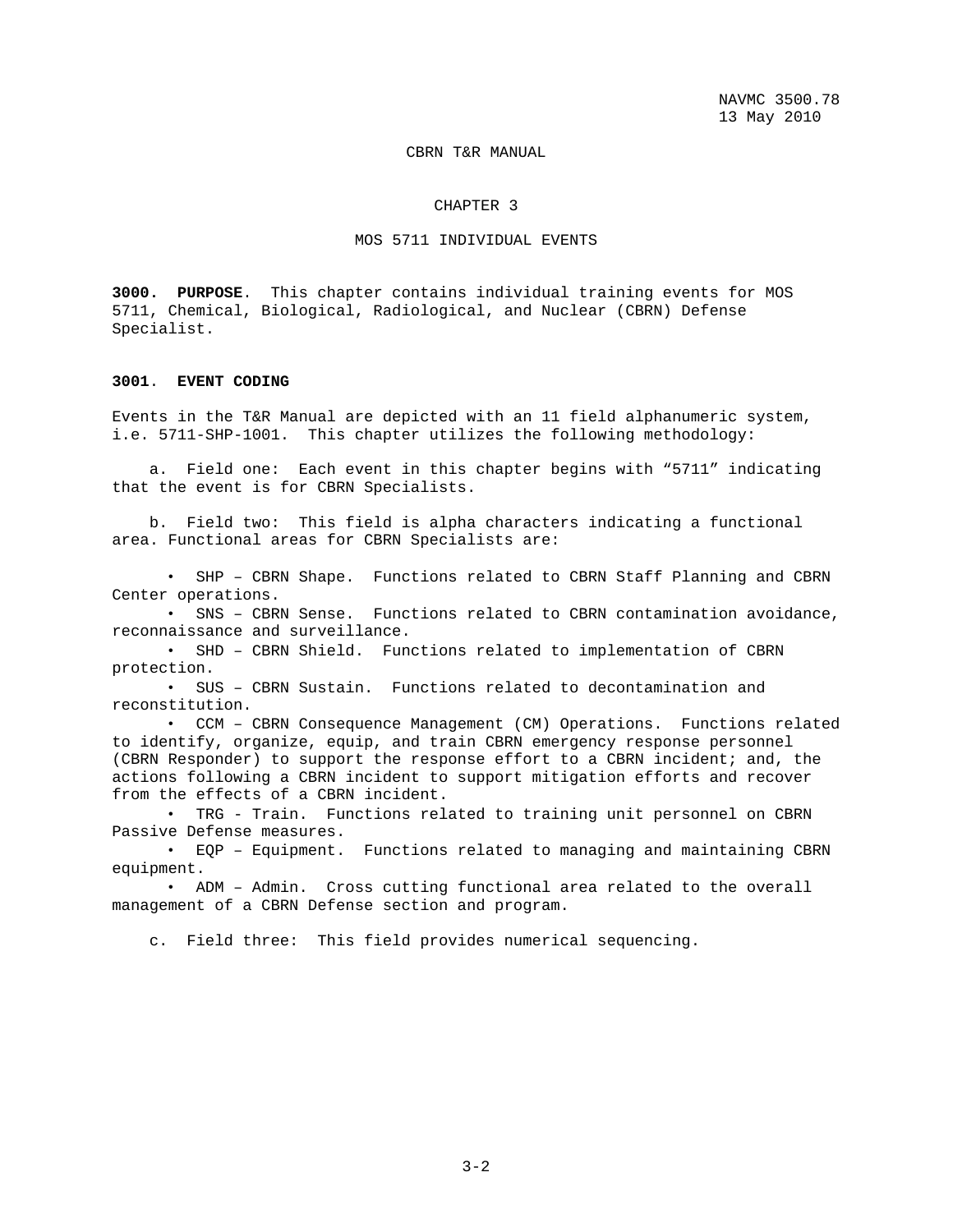# **3002. INDEX OF 1000-LEVEL EVENTS**

| Event Code                    | Event Title                                                                       | Page     |
|-------------------------------|-----------------------------------------------------------------------------------|----------|
| 5711-ADM-1001                 | Reference a CBRN publication library                                              | $3 - 5$  |
| 5711-CCM-1001                 | Provide CBRN hazardous material awareness<br>responder support                    | $3 - 5$  |
| 5711-EQP-1001                 | Utilize CBRN equipment automated systems                                          | $3 - 6$  |
| 5711-SHD-1001                 | Employ CBRN Individual Protection Equipment<br>(IPE)                              | $3 - 7$  |
| 5711-SHD-1002                 | Identify individual CBRN protection measures                                      | $3 - 8$  |
| 5711-SHP-1001                 | Identify the effects of a chemical hazard                                         | $3 - 10$ |
| 5711-SHP-1002                 | Identify the effects of a biological hazard                                       | $3 - 11$ |
| 5711-SHP-1003                 | Identify the effects of a radiological hazard                                     | $3 - 12$ |
| 5711-SHP-1004                 | Identify the effects of a Toxic Industrial<br>Material (TIM) hazard               | $3 - 12$ |
| 5711-SHP-1005                 | Identify the CBRN Warning and Reporting<br>System (CBRNWRS)                       | $3 - 13$ |
| 5711-SHP-1006                 | Perform chemical hazard warning and reporting                                     | $3 - 14$ |
| 5711-SHP-1007                 | Perform biological hazard warning and<br>reporting                                | $3 - 15$ |
| $\frac{1}{5711 - SHP - 1008}$ | Perform nuclear/radiological hazard warning<br>and reporting                      | $3 - 16$ |
| 5711-SHP-1009                 | Perform TIM hazard warning and reporting                                          | $3 - 18$ |
| 5711-SHP-1010                 | Conduct CBRN hazard prediction assessment<br>operations utilizing reference tools | $3 - 19$ |
| 5711-SHP-1011                 | Identify CBRN center operation roles and<br>responsibility                        | $3 - 20$ |
| 5711-SHP-1012                 | Identify the CBRN requirements to conduct<br>CBRN passive defense operations      | $3 - 21$ |
| 5711-SNS-1001                 | Identify CBRN contamination avoidance<br>measures                                 | $3 - 24$ |
| 5711-SNS-1002                 | Employ chemical detection equipment                                               | $3 - 25$ |
| 5711-SNS-1003                 | Employ biological detection equipment                                             | $3 - 26$ |
| 5711-SNS-1004                 | Employ radiological detection equipment                                           | $3 - 27$ |
| 5711-SNS-1005                 | Identify CBRN reconnaissance and surveillance<br>activities                       | $3 - 28$ |
| 5711-SUS-1001                 | Identify the fundamentals of CBRN<br>decontamination                              | $3 - 29$ |
| $5711 - SUB - 1002$           | Employ CBRN decontamination equipment                                             | $3 - 30$ |
| 5711-SUS-1003                 | Perform immediate decontamination operations                                      | $3 - 31$ |
| 5711-SUS-1004                 | Perform MOPP gear exchange                                                        | $3 - 32$ |
| 5711-SUS-1005                 | Perform vehicle wash down                                                         | $3 - 33$ |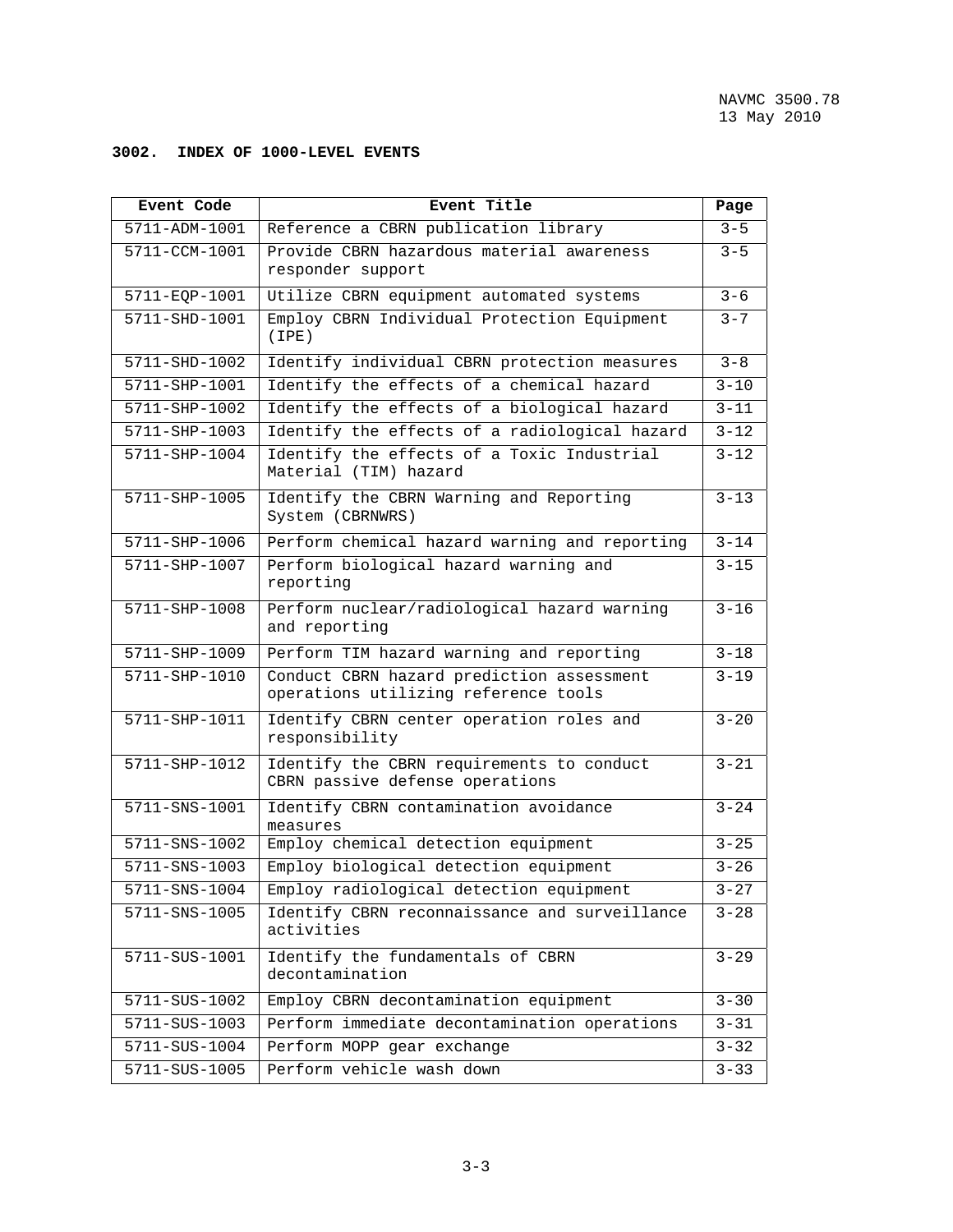| 5711-SUS-1006 | Operate power driven decontamination<br>equipment                                    | $3 - 34$ |
|---------------|--------------------------------------------------------------------------------------|----------|
| 5711-SUS-1007 | Identify procedures for conducting Detailed<br>Troop Decontamination (DTD/MOPP drop) | $3 - 35$ |
| 5711-SUS-1008 | Identify procedures for conducting Detailed<br>Equipment Decontamination (DED)       | $3 - 36$ |
| 5711-SUS-1009 | Identify procedures for conducting Detailed<br>Aircraft Decontamination (DAD)        | $3 - 37$ |
| 5711-SUS-1010 | Identify procedures for conducting<br>Contaminated Casualty Decontamination (CCD)    | $3 - 38$ |
| 5711-TRG-1001 | Instruct CBRN training                                                               | $3 - 39$ |
| 5711-TRG-1002 | Identify procedures to conduct an Individual<br>Protective Equipment (IPE) exercise  | $3 - 41$ |
| 5711-TRG-1003 | Perform CBRN tasks in a toxic environment                                            | $3 - 42$ |
| 5711-TRG-1004 | Determine Operational Risk Management (ORM)<br>considerations for CBRN training      | $3 - 43$ |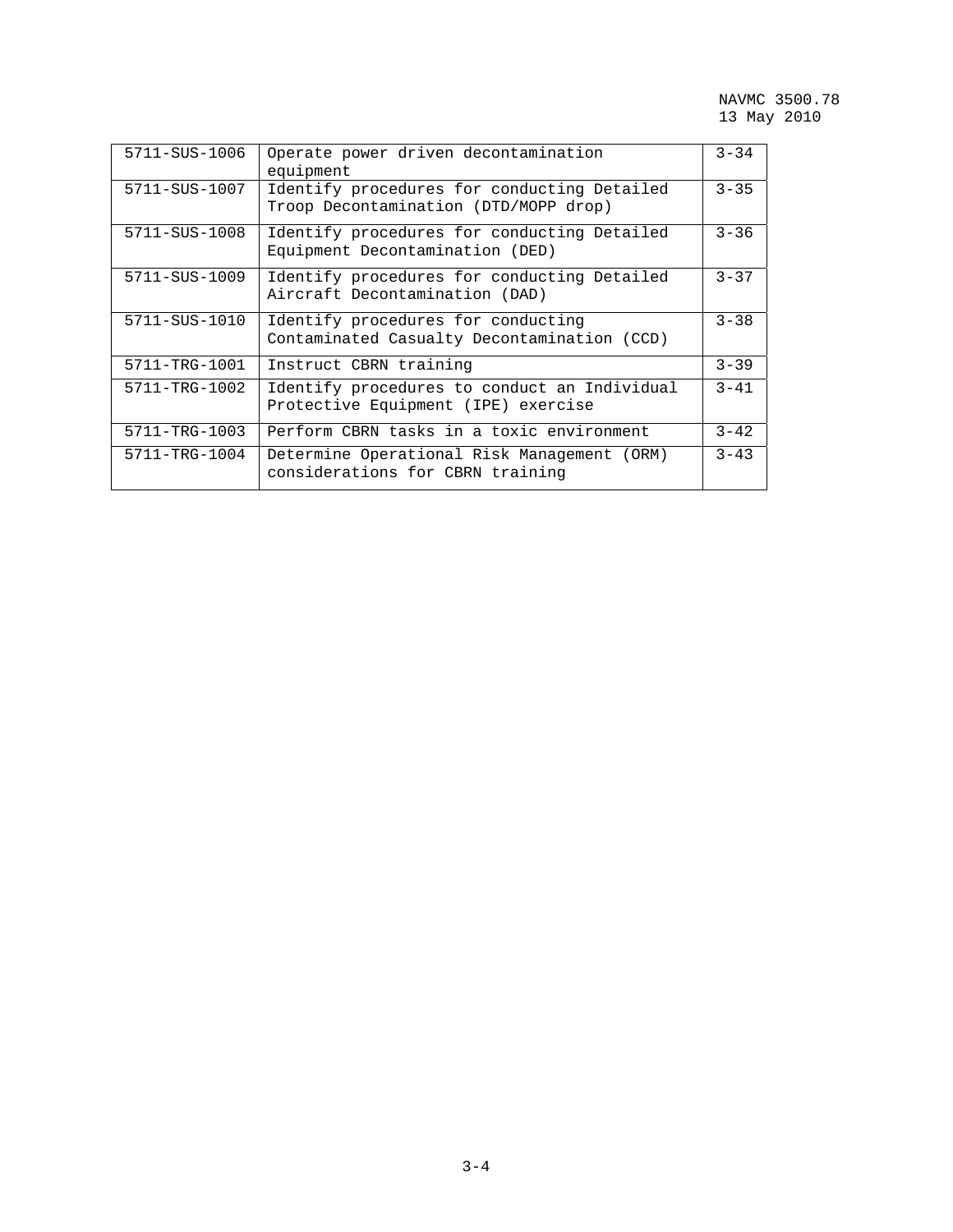## **3003. 1000-LEVEL EVENTS**

**5711-ADM-1001:** Reference a CBRN publication library

### **EVALUATION-CODED:** NO **SUSTAINMENT INTERVAL:** 12 months

**DESCRIPTION:** All CBRN defense personnel utilize a publications library. The variety of publications depends on the unit's mission and CBRN equipment utilized. Some publications that should be reviewed are doctrinal/warfighting publications, such as the MCWPs and MCRPs Type Ops (3-37 series) and Logistics (4-11 series). Additionally, there are technical publications supplied for each type of CBRN equipment, from the field protective mask to the detection equipment. These publications provide the parts list and the PMCS required for each item of equipment. The units CBRN personnel must maintain technical proficiency utilizing these publications ensuring that the publications required are on-hand and maintain them. The Marine Corps has an automated program to assist in locating on hand publications and to order required publications.

### **MOS PERFORMING:** 5711

**BILLETS:** 5711 - CBRN Defense Specialist

**GRADES:** PVT, PFC, LCPL, CPL, SGT

# **INITIAL TRAINING SETTING:** FORMAL

**CONDITION:** With the aid of references, assignment as a CBRN Defense Specialist, Commander's guidance and operating in an area under the threat of a CBRN attack or incident.

**STANDARD:** To provide the ability to meet Commander's intent (CCIR/PIR) by understanding the fundamentals of a publication, as a quick and ready reference tool, in accordance with MCO P4790.2C.

### **PERFORMANCE STEPS:**

- 1. Identify the categories of publications.
- 2. Identify the elements of a publication.
- 3. Identify the types of publications.
- 4. Identify the procedures for requisitioning publications.
- 5. Identify the requirements for reconciling publications.
- 6. Identify the filing procedures for publications.
- 7. Identify current automated publication programs.

## **CHAINED EVENTS:** 5700-SHP-3002

**REFERENCES:**

1. MCO P4790.2\_ MIMMS Field Procedures Manual

**5711-CCM-1001:** Provide CBRN hazardous material awareness responder support

**EVALUATION-CODED:** NO **SUSTAINMENT INTERVAL:** 12 months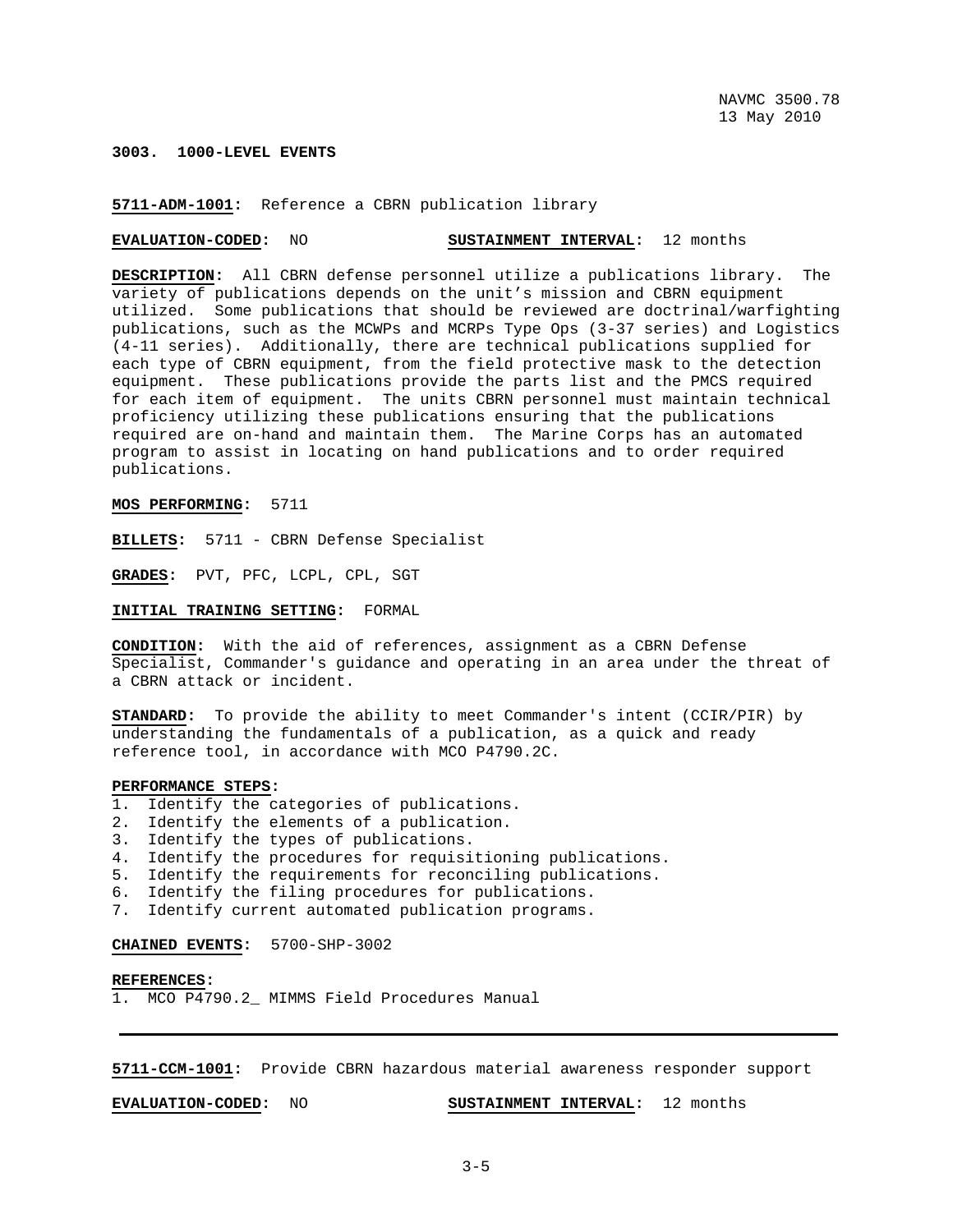**DESCRIPTION:** CBRN personnel will be likely to witness or discover hazardous substance release. Marines trained at the Hazardous Materials (HAZMAT) Awareness Level will be certified in training in hazardous evaluation methods, emergency preparedness, and in emergency response plan implementation techniques with the intent that they learn who, what and how to report a hazardous material incident. CBRN responders at the awareness levels are individuals who have been trained and have had sufficient experience to objectively demonstrate competency in order to initiate an emergency response sequence by notifying the proper authorities of the release. They would take no further action beyond notifying the authorities of the release.

### **MOS PERFORMING:** 5711

**BILLETS:** 5711 - CBRN Defense Specialist

**GRADES:** PVT, PFC, LCPL, CPL, SGT, SSGT, GYSGT, MSGT, MGYSGT

### **INITIAL TRAINING SETTING:** FORMAL

**CONDITION:** With the aid of references, assignment as a CBRN Specialist and a hazardous material incident.

**STANDARD:** Recognize that a hazardous material incident has occurred in time to warn the populace and inform those ready to respond, in accordance with MCRP 3-37.2C and NFPA 472.

### **PERFORMANCE STEPS:**

- 1. Identify Hazardous Material certification requirements.
- 2. Identify the Roles of a First Responder.
- 3. Identify Categories of Hazardous Materials (HM).
- 4. Interpret Hazardous Material (HM) Information.
- 5. Identify Material Safety Data Sheets (MSDS) and Shipping Papers.
- 6. Detect the presence of hazardous substances.
- 7. Survey a hazardous material incident.
- 8. Identify the risks associated with a hazardous substance in an incident.
- 9. Identify the potential outcomes associated with an emergency created when hazardous substances are present.
- 10. Recognize the presence of hazardous substances in an emergency.
- 11. Identify the hazardous substances.
- 12. Identify the procedures to react to a suspicious hazardous substance situation.

## **REFERENCES:**

- 1. 29 CFR 1910.120 Occupational Safety and Health Standards Hazardous waste operations and emergency response
- 2. MCRP 3-37.2C Multi-service TTP for NBC Aspects of Consequence Management
- 3. NFPA 472 National Fire Protection Association, Standard for Competence of Responders to Hazardous Materials/Weapons of Mass Destruction Incidents

**5711-EQP-1001:** Utilize CBRN equipment automated systems

**EVALUATION-CODED:** NO **SUSTAINMENT INTERVAL:** 12 months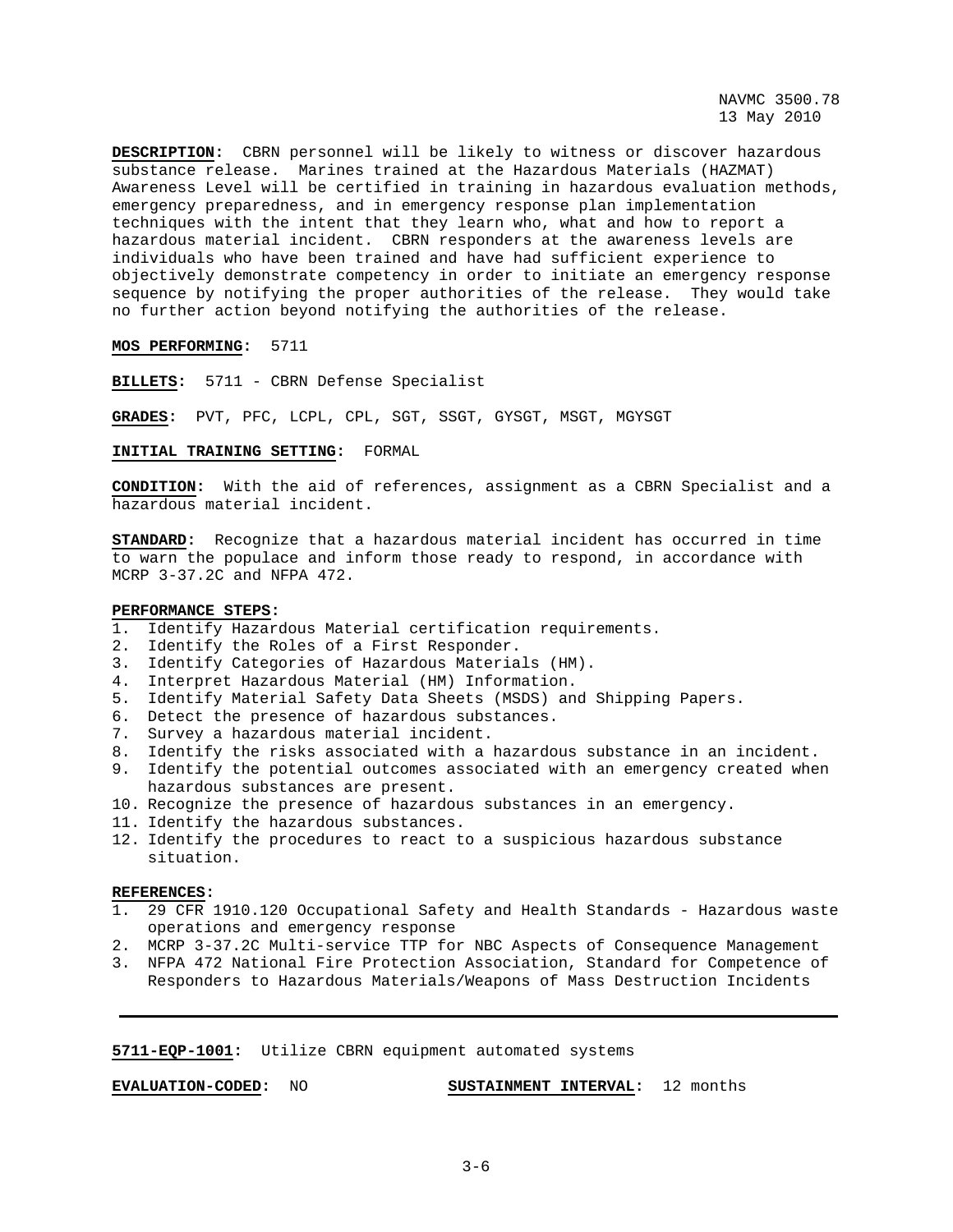**DESCRIPTION:** In order to properly conduct CBRN operations, the Marine Corps has developed and fielded automated systems to increase the efficiency and accuracy of CBRN reporting for both tactical and logistical information. These systems include, the CBRN equipment tracking system and the CBRN Defense Equipment Management Program (DEMP). CBRN personnel must be familiar with the systems available, when and where they are employed, and their limitations.

# **MOS PERFORMING:** 5711

**BILLETS:** 5711 - CBRN Defense Specialist

**GRADES:** PVT, PFC, LCPL, CPL, SGT, SSGT, GYSGT, MSGT, MGYSGT

#### **INITIAL TRAINING SETTING:** FORMAL

**CONDITION:** With the aid of references, current automated CBRN equipment systems, CBRN equipment, CBRN equipment record jackets and appropriate tracking forms.

**STANDARD:** To ensure CBRN equipment is properly accounted for, in accordance with TM 4700-15/1H and TI-10010-20/5B.

## **PERFORMANCE STEPS:**

- 1. Identify the current automated equipment programs.
- 2. Identify the description of the current automated equipment programs.
- 3. Identify the capabilities of the current automated equipment programs.
- 4. Log into current automated systems.
- 5. Navigate site to obtain desired CBRN information.
- 6. Order equipment in current automated system.
- 7. Reconcile current automated system.
- 8. Identify procedures for requesting access to automated programs (could be done at the entry level school once the Marines unit is identified).

### **REFERENCES:**

- 1. CBRN Tracker CBRN Tracker System User Manual
- 2. DEMP Users Manual
- 3. J.A.C.K.S. WEB Portal https://jacks.jpeocbd.army.mil/
- 4. TI 10010-20/5B Serviceability Standards for CBRN Defense Equipment
- 5. TM 4700-15/1H w/ch 3 Ground Equipment Record Procedures

**5711-SHD-1001:** Employ CBRN Individual Protection Equipment (IPE)

**EVALUATION-CODED:** NO **SUSTAINMENT INTERVAL:** 12 months

**DESCRIPTION:** Properly employing CBRN individual protection equipment is vital for providing the necessary protection for personnel. CBRN personnel must equip unit personnel with the appropriate CBRN protection equipment applicable to the unit's mission.

**MOS PERFORMING:** 5711

**BILLETS:** 5711 - CBRN Defense Specialist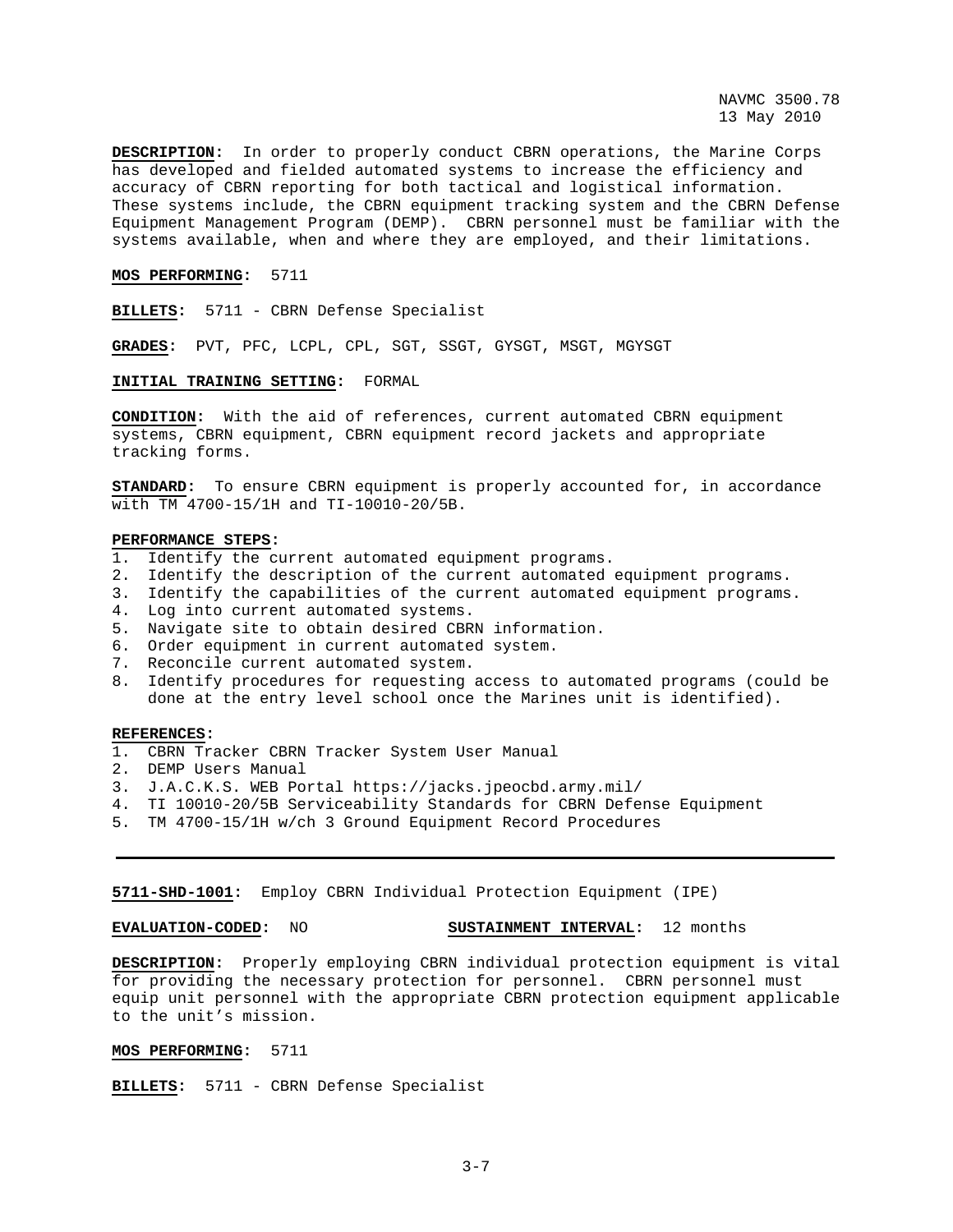**GRADES:** PVT, PFC, LCPL, CPL, SGT, SSGT, GYSGT

### **INITIAL TRAINING SETTING:** FORMAL

**CONDITION:** With the aid of references, assignment as a CBRN Center member, the requirement to employ CBRN IPE or PPE, an operational situation, current CBRN threat and vulnerability assessments, operation orders, unit SOP, appropriate IPE (MOPP ensemble) and operating in an area under the threat of a CBRN attack or incident.

**STANDARD:** To conduct essential tasks that supports the CCIR/PIR without injury to personnel or damage to equipment, in accordance with MCWP 3-37.2.

#### **PERFORMANCE STEPS:**

- 1. Identify general characteristics, capabilities and limitations of the Field Protective Mask.
- 2. Disassemble the Field Protective Mask.
- 3. Assemble the Field Protective Mask.
- 4. Perform Preventative Maintenance Checks and Services (PMCS) for the Field Protective Mask.
- 5. Perform Left/Right canister conversion for the Field Protective Mask.
- 6. Perform Field Protective Mask cleaning.
- 7. Perform Field Protective Mask sanitization.
- 8. Demonstrate the different methods of wearing the Field Protective Mask carrier.
- 9. Fit the Field Protective Mask.
- 10. Don the Field Protective Mask.
- 11. Identify the definition of MOPP.
- 12. Identify the components of each MOPP level.
- 13. Identify the two categories of protective clothing.
- 14. Identify the description of the individual protective over garment.
- 15. Conduct PMCS for the individual protective over garment.
- 16. Identify the description of the individual protective over boots.
- 17. Conduct PMCS for the individual protective over boots.
- 18. Identify the description of the individual protective gloves.
- 19. Conduct PMCS for the individual protective gloves.
- 20. Don the individual protective ensemble.
- 21. Doff the individual protective ensemble.

# **REFERENCES:**

- 1. CBRN PRO EQU TECH MAN Chemical Biological Radiological and Nuclear Protection Equipment Technical Manuals
- 2. MCRP 3-37B MTTP for CBRN Aspects of Command and Control
- 3. MCWP 3-37 MAGTF CBRN Defense Operations
- 4. MCWP 3-37.1 Multi-Service Doctrine for CBRN Operations
- 5. MCWP 3-37.2 MTTP for NBC Protection

**5711-SHD-1002:** Identify individual CBRN protection measures

**EVALUATION-CODED:** NO **SUSTAINMENT INTERVAL:** 12 months

**DESCRIPTION:** As a CBRN Specialist, it is vital to be able to determine the indicators of a CBRN/TIM incident (accident or intentional). CBRN personnel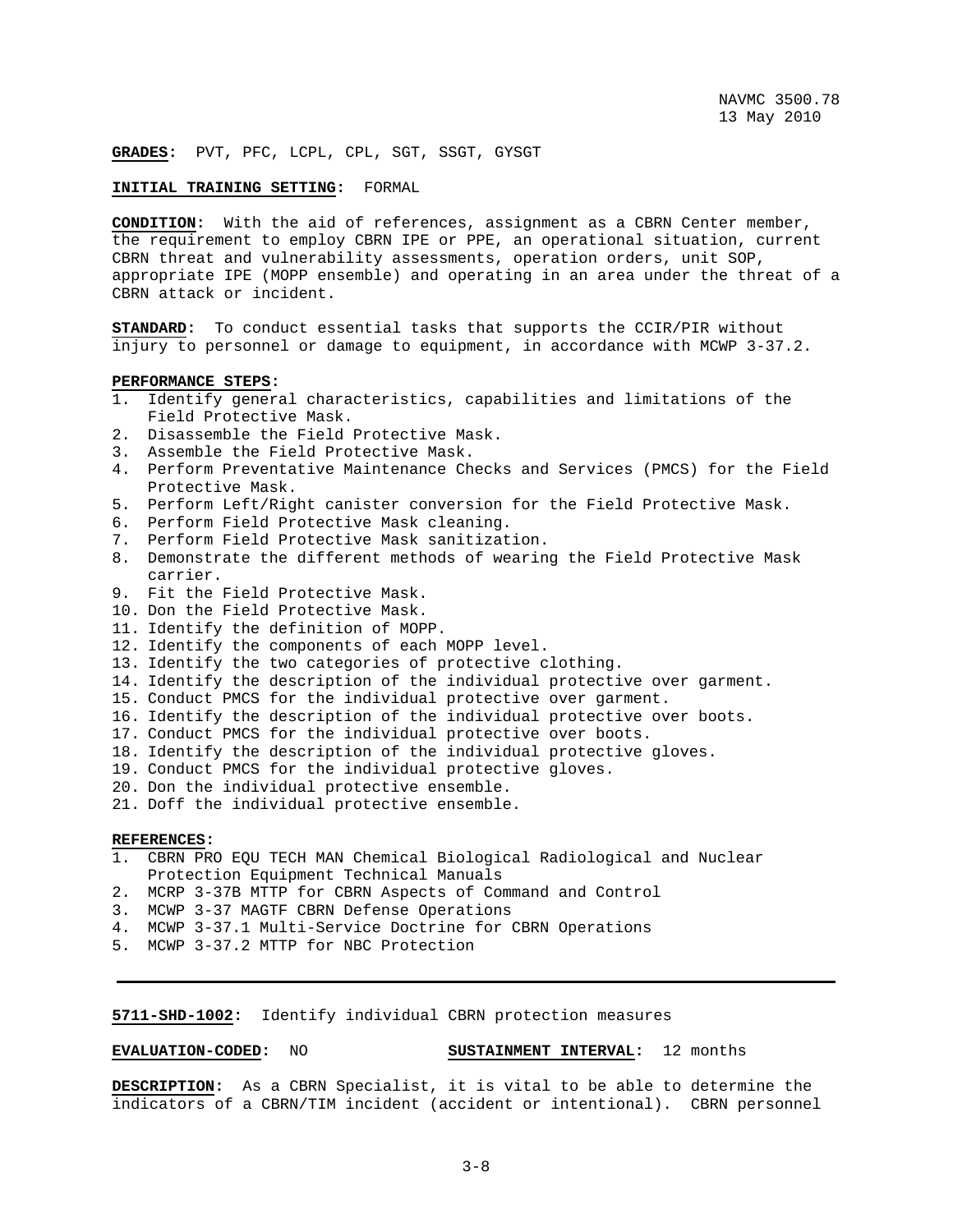must also be able to provide recommendations for individual protection procedures during any stage of the CBRN/TIM incident (prior, during or after the incident). MOPP Analysis, automatic masking and selective unmasking procedures help to minimize the impact of MOPP, thereby sustaining the combat effectiveness to the greatest extent possible. There are several factors to consider during MOPP analysis, such as the threat, unit mission, and status/condition of personnel, among others. Once these factors are weighed, an appropriate MOPP level can be established.

### **MOS PERFORMING:** 5711

**BILLETS:** 5711 - CBRN Defense Specialist

**GRADES:** PVT, PFC, LCPL, CPL, SGT, SSGT, GYSGT, MSGT, MGYSGT

#### **INITIAL TRAINING SETTING:** FORMAL

**CONDITION:** With the aid of references, assignment as a CBRN Center member, the requirement to employ CBRN IPE or PPE, an operational situation, current CBRN threat and vulnerability assessments, OPORDS, SOP, appropriate IPE (MOPP ensemble) or PPE (SCBA, PAPR, APR and associated suit (boots and gloves if separate from suit)) and operating in an area under the threat of a CBRN attack or incident.

**STANDARD:** To ensure that appropriate personnel are trained and equipped to conduct essential tasks that support the CCIR/PIR without injury to personnel or damage to equipment, in accordance with MCWP 3-37.2 and MCRP 3-37.2, Appendix A.

- 1. Identify the indicators of a CBRN incident.
- 2. Identify the different types of CBRN alarms/warning signals.
- 3. Identify the procedures for automatic masking.
- 4. Identify the procedures for selective unmasking.
- 5. Identify the degradation to personnel during sustained operations while in MOPP.
- 6. Identify MOPP Analysis considerations.
- 7. Conduct a MOPP analysis.
- 8. Ensure Marines have the required individual protective clothing (MOPP gear).
- 9. Ensure serviceability of equipment.
- 10. Ensure Marines are prepared to react quickly if commanded to don protective clothing.
- 11. Receive command to assume MOPP level Ready, 0-4, or Mask only posture.
- 12. Ensure Marines assume appropriate MOPP level.
- 13. Ensure appropriate MOPP level is maintained until directed otherwise.
- 14. Ensure Marines can identify NATO CBRN markers.
- 15. Close eyes and stop breathing.
- 16. Don mask.
- 17. Clear mask.
- 18. Check mask for proper seal.
- 19. Sound the alarm to warn others.
- 20. Remove the mask only after the UNMASK order is given.
- 21. Ensure Marines have donned MOPP gear (Chemical or Biological incident) to MOPP Level IV.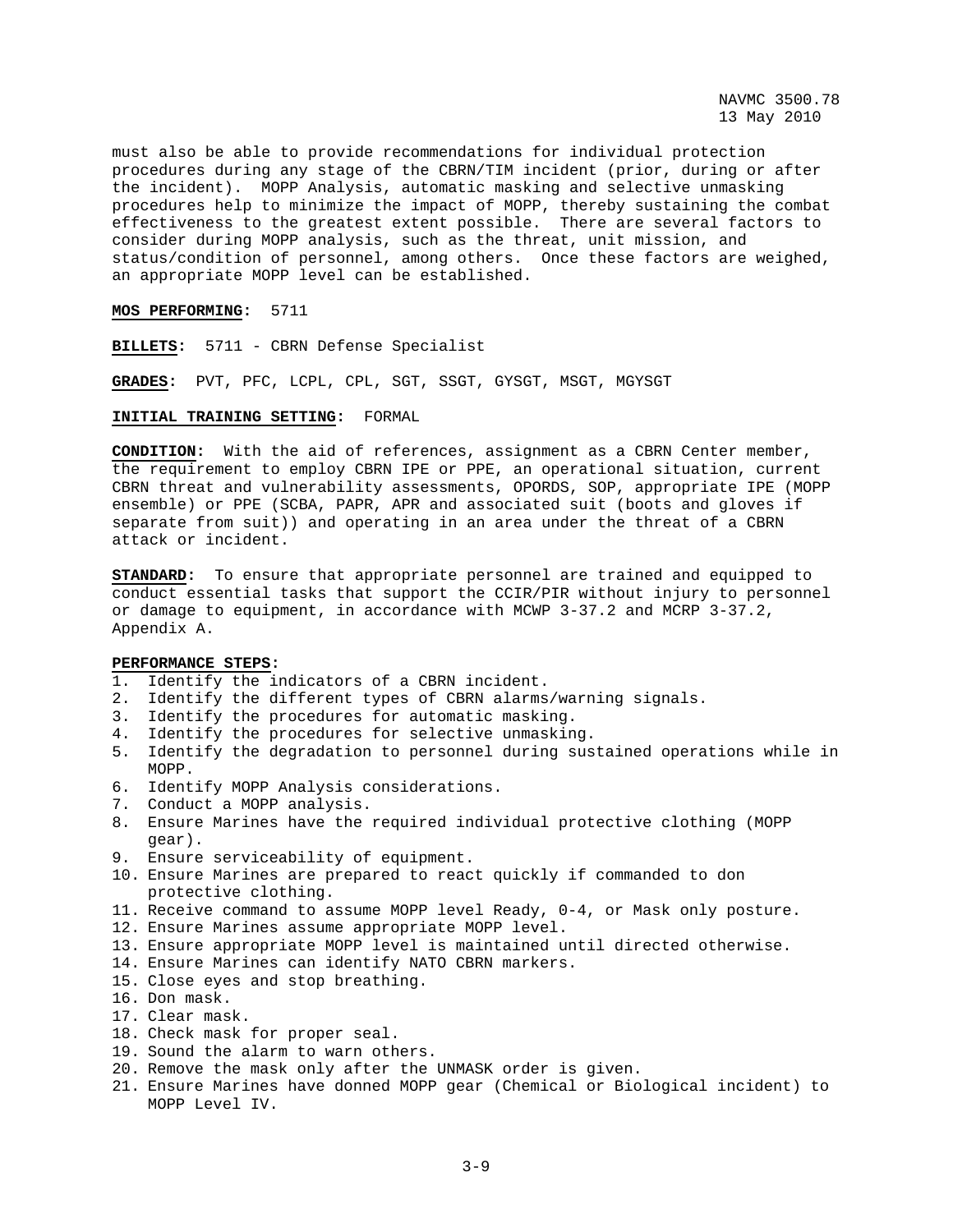- 22. Ensure Marines have taken precautionary measures if Radiological or Nuclear incident.
- 23. Ensure Marines properly transmitted CBRN 1 Report, if necessary follow-up with an additional CBRN 1 Report.
- 24. Ensure Marines properly decontaminated self, personnel, weapons and equipment.
- 25. Control spread of contamination.
- 26. Treat CBRN casualty (Perform Self and Buddy-Aid).
- 27. MEDIVAC CBRN casualty, if necessary.
- 28. Minimize the possible adverse effects of extended time while in MOPP gear.
- 29. Supervise MOPP gear exchange.
- 30. Supervise CBRN detection measures using Level I CBRN Detection Equipment.
- 31. Specially trained Marines may use LEVEL II CBRN Detection equipment.
- 32. Transmit CBRN 4 Report, if extent of CBRN contamination is determined.
- 33. Ensure Marines continue mission while in a CBRN environment.
- 34. Supervise selective unmasking procedures.

# **REFERENCES:**

- 1. MCWP 3-37 MAGTF CBRN Defense Operations
- 2. MCWP 3-37.1 Multi-Service Doctrine for CBRN Operations
- 3. MCWP 3-37.2 MTTP for NBC Protection
- 4. MCWP 3-37.3 MTTP for CBRN Decontamination

**5711-SHP-1001:** Identify the effects of a chemical hazard

```
EVALUATION-CODED: NO SUSTAINMENT INTERVAL: 12 months
```
**DESCRIPTION:** In order to protect the force and avoid contamination to the greatest extent possible, CBRN personnel must be able to identify the effects in the event of a chemical attack/incident. CBRN personnel must be able to determine the duration of the chemical hazard by recognizing the means of delivery of the chemical hazard, as well as the environmental impacts on the chemical hazards effectiveness.

**MOS PERFORMING:** 5711

**BILLETS:** 5711 - CBRN Defense Specialist

**GRADES:** PVT, PFC, LCPL, CPL, SGT, SSGT, GYSGT, MSGT, MGYSGT

**INITIAL TRAINING SETTING:** FORMAL

**CONDITION:** With the aid of references, and the requirement to advise the Commander on a chemical hazard threat.

**STANDARD:** To ensure the Commander (CCIR/PIR) is cognizant of the impacts of a chemical hazard threat, in accordance with MCRP 3-37.1B and MCRP 4-11.1A.

- 1. Identify significant events in chemical warfare agent history.
- 2. Identify US Policy for use of chemical warfare agents.
- 3. Identify the classification of toxic agents.
- 4. Identify the characteristics of a chemical hazard attack.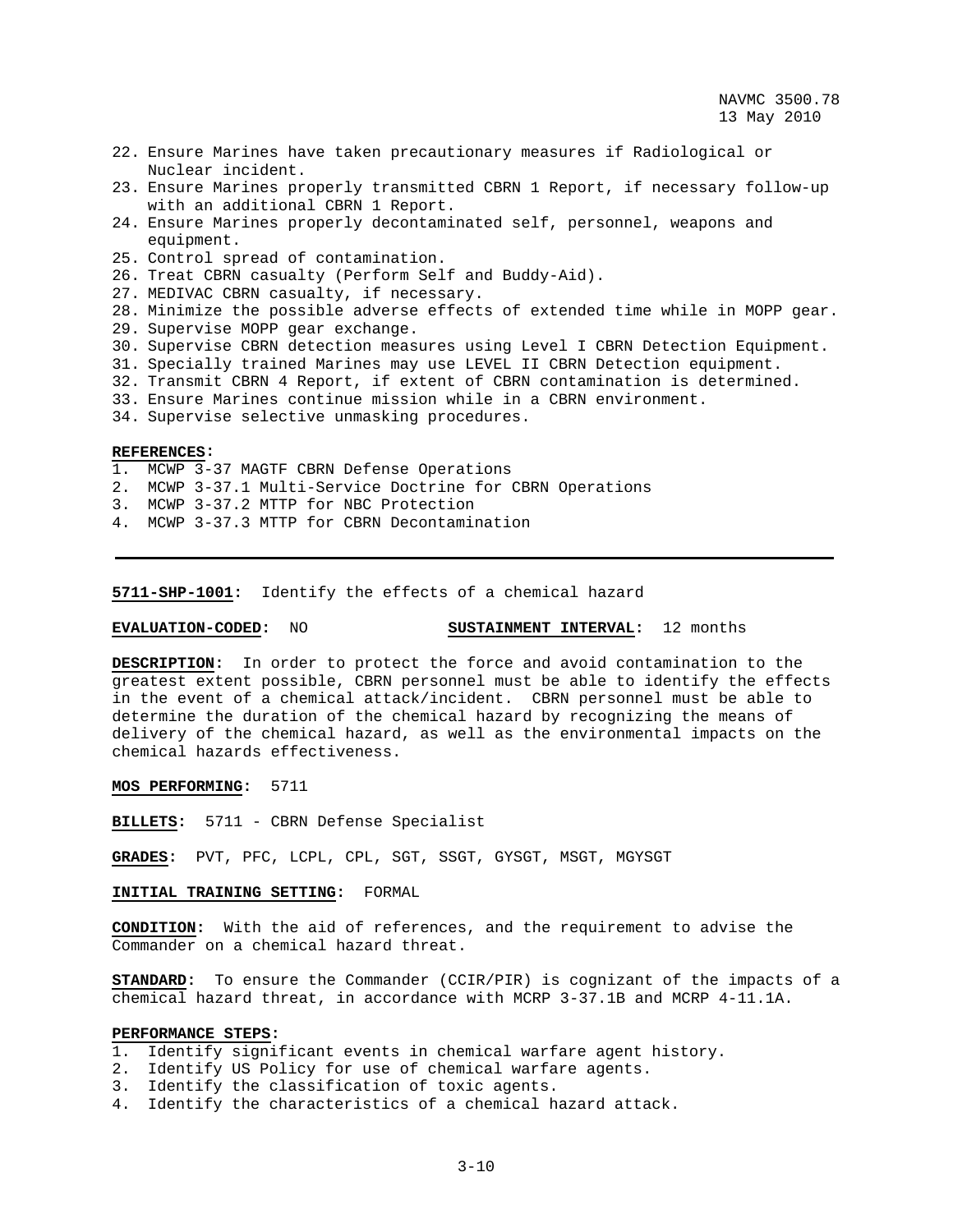- 5. Identify characteristics of chemical warfare agent.
- 6. Identify the characteristics of chemical agent compounds.
- 7. Identify the factors effecting the duration of a chemical hazard.
- 8. Determine the protection required per chemical hazard.
- 9. Identify the physiological effects from a chemical hazard.
- 10. Determine the decontamination required per chemical hazard.
- 11. Perform immediate treatment of a chemical hazard casualty.

#### **REFERENCES:**

- 1. MCRP 3-37.1B POTENTIAL MILITARY CHEMICAL/BIOLOGICAL AGENTS AND COMPOUNDS
- 2. MCRP 4-11.1A Treatment of Chemical Agent Casualties and Conventional Military Chemical Agents
- 3. MCWP 3-37.1 Multi-Service Doctrine for CBRN Operations

**5711-SHP-1002:** Identify the effects of a biological hazard

**EVALUATION-CODED:** NO **SUSTAINMENT INTERVAL:** 12 months

**DESCRIPTION:** In order to protect the force and avoid contamination to the greatest extent possible, CBRN personnel must be able to identify the effects in the event of a biological attack/incident. CBRN personnel must be able to determine the duration of the biological hazard by recognizing the means of delivery of the biological hazard, as well as the environmental impacts on the biological hazards effectiveness.

### **MOS PERFORMING:** 5711

**BILLETS:** 5711 - CBRN Defense Specialist

**GRADES:** PVT, PFC, LCPL, CPL, SGT, SSGT, GYSGT, MSGT, MGYSGT

### **INITIAL TRAINING SETTING:** FORMAL

**CONDITION:** With the aid of references and the requirement to advise the Commander on a biological hazard threat.

**STANDARD:** To ensure the Commander (CCIR/PIR) is cognizant of the impacts of a biological hazard threat, in accordance with MCRP 3-37.1B and MCRP 4-11.1C.

#### **PERFORMANCE STEPS:**

- 1. Identify significant events in biological agent history.
- 2. Identify US Policy for use of biological agents.
- 3. Identify the characteristics of a biological agent attack.
- 4. Identify the categories of biological agents.
- 5. Identify characteristics of biological agents.
- 6. Identify the factors effecting the duration of a biological hazard.
- 7. Determine the protection required per biological hazard.
- 8. Identify the physiological effects from a biological hazard.
- 9. Determine the decontamination required per biological hazard.
- 10. Identify the immediate treatment of a biological hazard casualty.

# **REFERENCES:**

1. MCRP 3-37.1B POTENTIAL MILITARY CHEMICAL/BIOLOGICAL AGENTS AND COMPOUNDS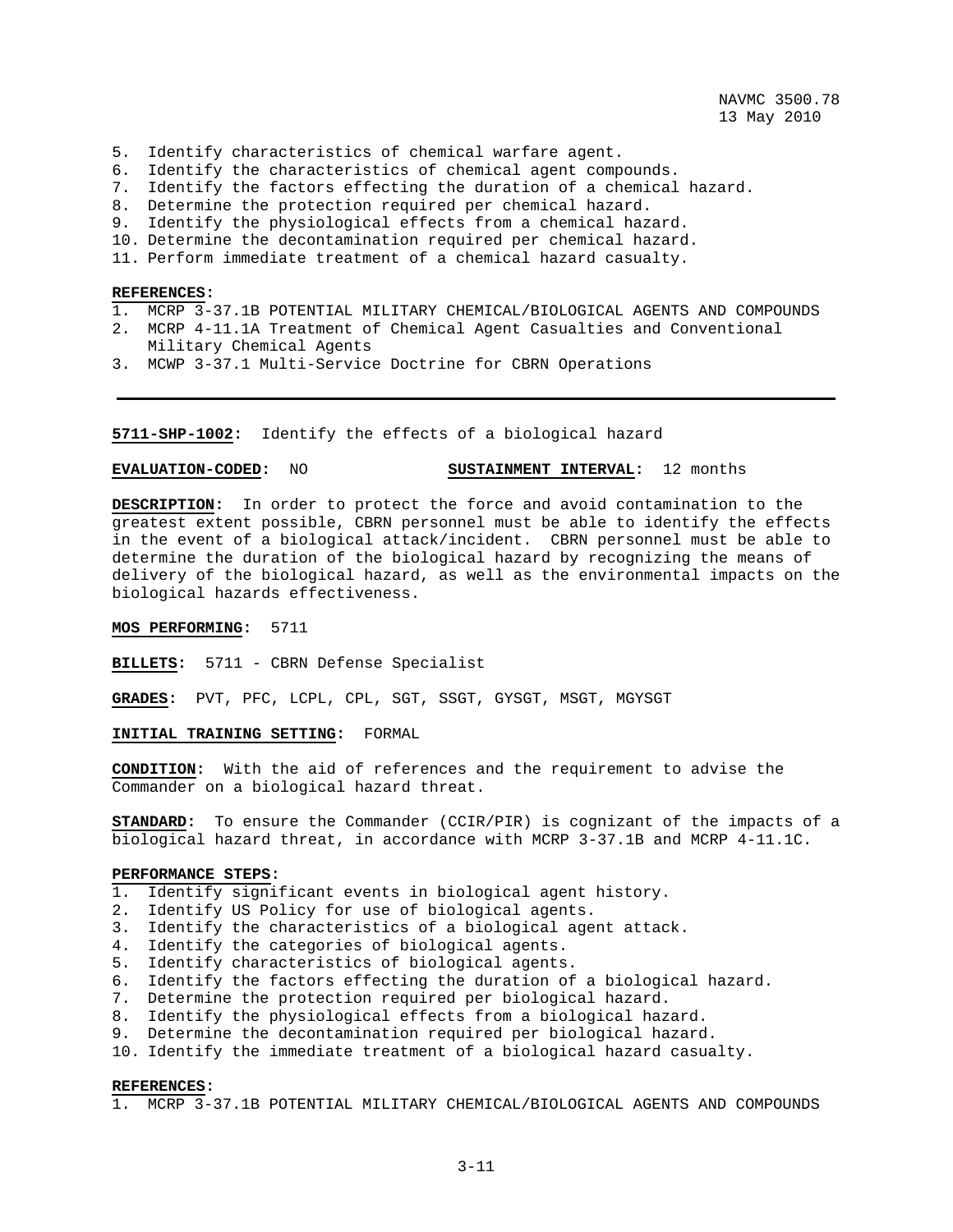- 2. MCRP 3-37.1C MULTISERVICE TACTICS, TECHNIQUES, AND PROCEDURES FOR BIOLOGICAL SURVEILLANCE
- 3. MCRP 4-11.1B Treatment of Nuclear Weapons Casualties
- 4. MCWP 3-37.1 Multi-Service Doctrine for CBRN Operations

**5711-SHP-1003:** Identify the effects of a radiological hazard

**EVALUATION-CODED:** NO **SUSTAINMENT INTERVAL:** 12 months

**DESCRIPTION:** In order to protect the force and avoid contamination to the greatest extent possible, CBRN personnel must be able to identify the effects in the event of a radiological attack/incident. CBRN personnel must be able to determine the duration of the radiological by recognizing the environmental impacts on the radiological hazards effectiveness.

**MOS PERFORMING:** 5711

**BILLETS:** 5711 - CBRN Defense Specialist

**GRADES:** PVT, PFC, LCPL, CPL, SGT, SSGT, GYSGT, MSGT, MGYSGT

# **INITIAL TRAINING SETTING:** FORMAL

**CONDITION:** With the aid of references and the requirement to advise the Commander on a radiological hazard threat.

**STANDARD:** To ensure the Commander (CCIR/PIR) is cognizant of the impacts of a radiological hazard threat, in accordance with MCRP 3-37.1B and MCRP 4-11.1B.

#### **PERFORMANCE STEPS:**

- 1. Identify significant events in nuclear warfare history.
- 2. Identify US Policy for use of nuclear warfare.
- 3. Identify the characteristics of a nuclear attack.
- 4. Identify the types of nuclear radiation.
- 5. Identify the types of nuclear bursts.
- 6. Determine the protection required per nuclear/radiological hazard.
- 7. Identify the factors effecting the duration of a nuclear/radiological hazard.
- 8. Identify the physiological effects from a nuclear/radiological hazard.
- 9. Determine the decontamination required per radiological hazard.

#### **REFERENCES:**

- 1. MCRP 3-37.1B POTENTIAL MILITARY CHEMICAL/BIOLOGICAL AGENTS AND COMPOUNDS
- 2. MCRP 4-11.1B Treatment of Nuclear Weapons Casualties
- 3. MCWP 3-37.1 Multi-Service Doctrine for CBRN Operations

**5711-SHP-1004:** Identify the effects of a Toxic Industrial Material (TIM) hazard

**EVALUATION-CODED:** NO **SUSTAINMENT INTERVAL:** 12 months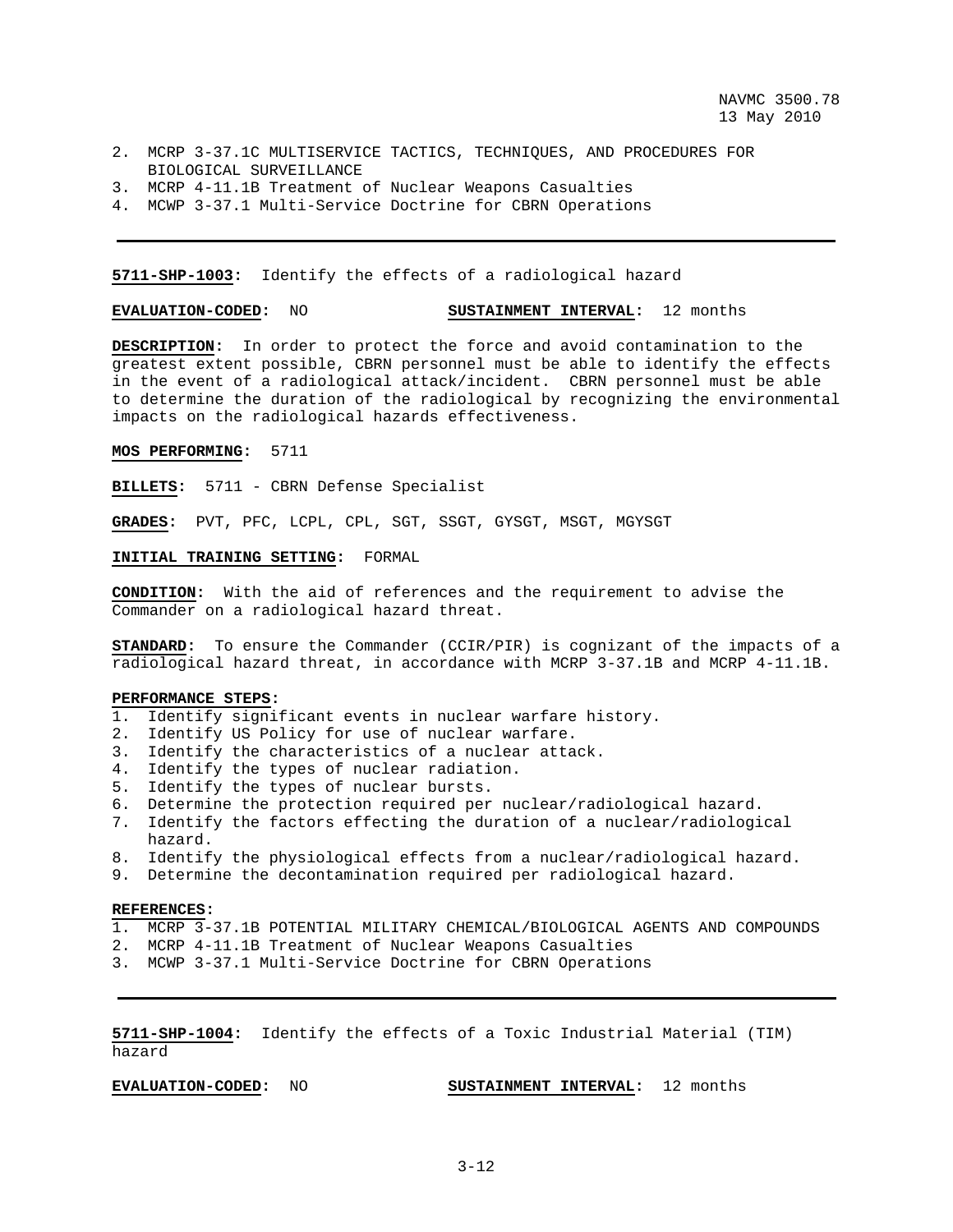**DESCRIPTION:** In order to protect the force and avoid contamination to the greatest extent possible, CBRN personnel must be able to identify the effects in the event of a toxic industrial material (TIM) attack/incident. CBRN personnel must be able to determine the duration of the TIM hazard by recognizing the means of delivery of the TIM hazard, as well as the environmental impacts on the TIM hazards effectiveness.

# **MOS PERFORMING:** 5711

**BILLETS:** 5711 - CBRN Defense Specialist

**GRADES:** PVT, PFC, LCPL, CPL, SGT, SSGT, GYSGT, MSGT, MGYSGT

#### **INITIAL TRAINING SETTING:** FORMAL

**CONDITION:** With the aid of references and the requirement to advise the Commander on the TIM hazard threat.

**STANDARD:** To ensure the Commander (CCIR/PIR) is cognizant of the impacts of a TIM hazard threat, in accordance with MCRP 3-37.1B and TG-230.

# **PERFORMANCE STEPS:**

- 1. Identify significant events in TIM history.
- 2. Identify the terms associated with TIM.
- 3. Identify possible sources of RIM exposure.
- 4. Identify the hazards of toxic TIM exposure.
- 5. Identify the hazards associated with the use of depleted uranium.
- 6. Determine the protection required per TIM hazard.
- 7. Identify the factors effecting the duration of a TIM hazard.
- 8. Identify the physiological effects from a TIM hazard.
- 9. Determine the decontamination required per TIM hazard.

#### **REFERENCES:**

- 1. MCRP 3-37.1B POTENTIAL MILITARY CHEMICAL/BIOLOGICAL AGENTS AND COMPOUNDS
- 2. MCRP 4-11.1B Treatment of Nuclear Weapons Casualties
- 3. MCWP 3-37.1 Multi-Service Doctrine for CBRN Operations
- 4. TG 230 USACHPPM Technical Guide 230 Chemical Exposure Guidelines for Deployed Military Personnel

**5711-SHP-1005:** Identify the CBRN Warning and Reporting System (CBRNWRS)

**EVALUATION-CODED:** NO **SUSTAINMENT INTERVAL:** 12 months

**DESCRIPTION:** In order to protect the force and avoid contamination to the greatest extent possible, CBRN personnel must be able to predict where contamination from a CBRN attack is likely to be located. The CBRNWRS provides the unit(s) in an area of operation the tools required for effective and efficient CBRN information management (IM) framework. This CBRN IM framework provides the CBRN pre-incident/incident/post-incident information flow reciprocating between higher, adjacent and subordinate units. CBRN personnel must be able to utilize threat and attack/incident information and current weather data to predict the location of the attack/incident (if not observed), the size of the attack area, the hazard area, the extent of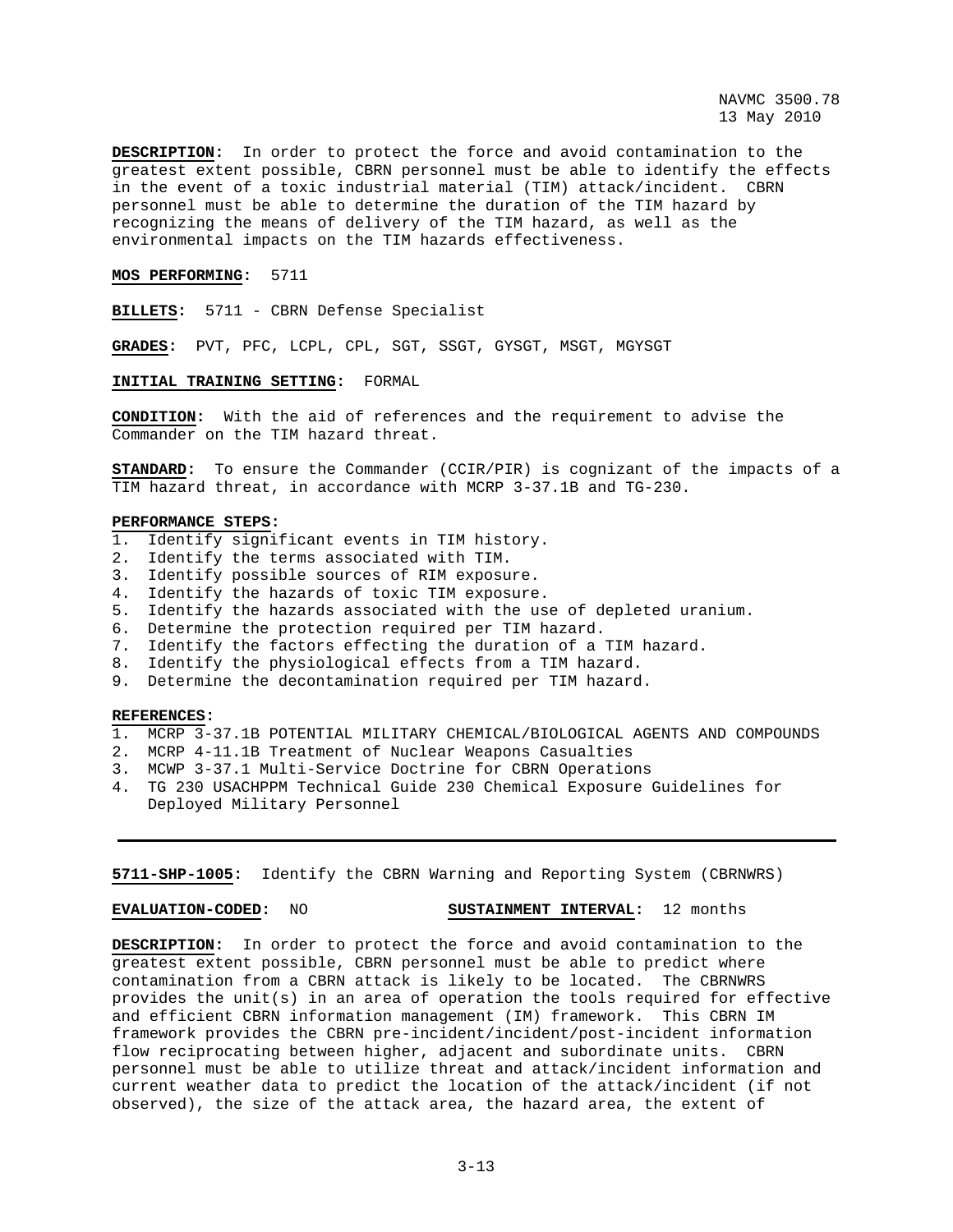contamination, when the contamination will arrive at a given location and the duration of the contamination. CBRN personnel must be able to conduct CBRN hazard prediction utilizing both the manual and automated methods.

# **MOS PERFORMING:** 5711

**BILLETS:** 5711 - CBRN Defense Specialist

**GRADES:** PVT, PFC, LCPL, CPL, SGT, SSGT, GYSGT, MSGT, MGYSGT

#### **INITIAL TRAINING SETTING:** FORMAL

**CONDITION:** With the aid of references, CBRN attack/incident information, assignment as a CBRN Center member, weather data, unit locations, maps, CBRN plotting tools, and automated CBRN warning and reporting software.

**STANDARD:** To advise adjacent units of a potential CBRN hazard, in accordance with MCRP 3-37.2A.

#### **PERFORMANCE STEPS:**

- 1. Identify Standard CBRN Report Formats.
- 2. Identify Meteorological Data/Factors.
- 3. Identify CBRN Report Classification and Precedence.
- 4. Identify Meaning of Fields and Sets used in all CBRN Reports.
- 5. Identify the Roles and Responsibilities of CBRN actions/personnel within the CBRN Information Management (IM) framework the CBRN Information Management (IM) framework.
- 6. Identify currently used Automated Hazard Prediction Software for use with CBRNWRS data entry and transmission.

#### **REFERENCES:**

- 1. ATP-45 (C) REPORTING NUCLEAR DETONATIONS, BIOLOGICAL AND CHEMICAL ATTACKS, AND PREDICTING AND WARNING OF ASSOCIATED HAZARDS AND HAZARD AREAS
- 2. MCRP 3-37.2A MTTP for Chemical, Biological, Radiological and Nuclear Contamination Avoidance

**5711-SHP-1006:** Perform chemical hazard warning and reporting

**EVALUATION-CODED:** NO **SUSTAINMENT INTERVAL:** 12 months

**DESCRIPTION:** In order to protect the force and avoid contamination to the greatest extent possible, CBRN personnel must be able to predict where contamination from a CBRN attack is likely to be located. CBRN personnel must be able to utilize attack information and current weather data to predict the location of the attack, the size of the attack area, the hazard area, the extent of contamination, when the contamination will arrive at a given location and the duration of the contamination. CBRN personnel must be able to conduct CBRN hazard prediction utilizing both the manual and automated methods.

### **MOS PERFORMING:** 5711

**BILLETS:** 5711 - CBRN Defense Specialist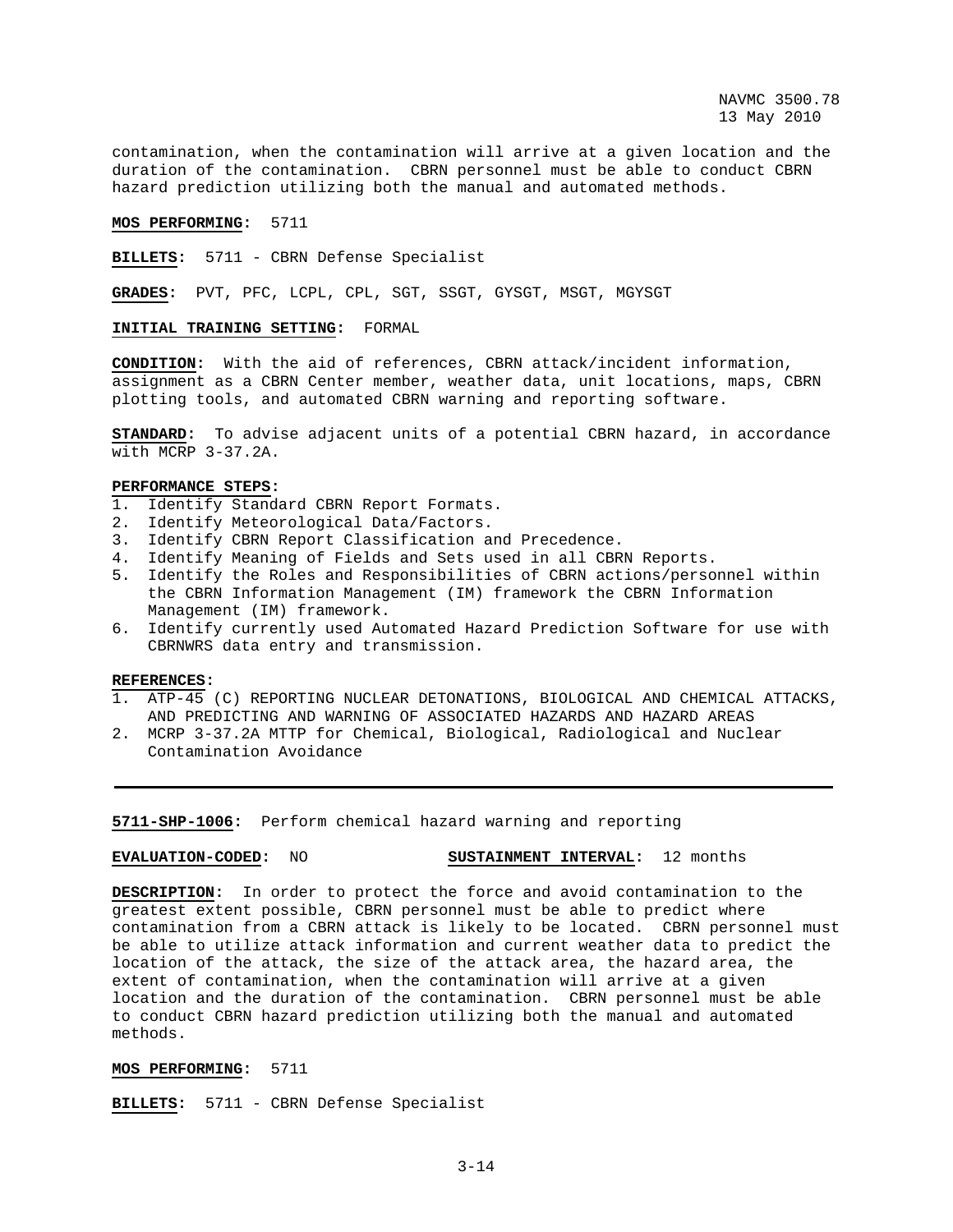**GRADES:** PVT, PFC, LCPL, CPL, SGT, SSGT, GYSGT

### **INITIAL TRAINING SETTING:** FORMAL

**CONDITION:** With the aid of references, CBRN attack/incident information, assignment as a CBRN Center member, weather data, unit locations, maps, CBRN plotting tools and automated CBRN warning and reporting software.

**STANDARD:** To process hazard prediction information for CBRN R&S execution, in accordance with MCRP 3-37.2A, Appendix E.

#### **PERFORMANCE STEPS:**

- 1. Process a Chemical Downwind Report/Message/Forecast (CDR/CDM/CDF).
- 2. Determine GZ Location for a Chemical Attack/incident.
- 3. Process CBRN 1 CHEM Report information.
- 4. Process/Generate (as applicable) a CBRN 2 CHEM Report.
- 5. Determine Chemical Types/Cases.
- 6. Predict Chemical Attack/Release Areas.
- 7. Predict Chemical Hazard Areas.
- 8. Calculate Chemical Downwind Travel Distances.
- 9. Calculate Chemical Hazard Duration.
- 10. Calculate Chemical Expected Arrival Times.
- 11. Process/Generate (as applicable) a CBRN 3 CHEM Report.
- 12. Process/Generate (as applicable) a CBRN 3 CHEM Report (re-calculation, as required).
- 13. Process Chemical reconnaissance and Surveillance Information (CBRN 4 CHEM Reports).
- 14. Process/Generate (as applicable) a CBRN 5 CHEM Report.
- 15. Utilize automated hazard prediction software to assist in calculations, predictions, warning and modeling if required.
- 16. Process/Generate (as applicable) a CBRN 6 CHEM Report, as required/requested from HHQ.

# **REFERENCES:**

- 1. ATP-45 (C) REPORTING NUCLEAR DETONATIONS, BIOLOGICAL AND CHEMICAL ATTACKS, AND PREDICTING AND WARNING OF ASSOCIATED HAZARDS AND HAZARD AREAS
- 2. AUTO CBRN HAZ User's Man Automated CBRN Hazard Prediction and Warning and reporting User's Manual
- 3. MCRP 3-37.2A MTTP for Chemical, Biological, Radiological and Nuclear Contamination Avoidance

**5711-SHP-1007:** Perform biological hazard warning and reporting

**EVALUATION-CODED:** NO **SUSTAINMENT INTERVAL:** 12 months

**DESCRIPTION:** In order to protect the force and avoid contamination to the greatest extent possible, CBRN personnel must be able to predict where contamination from a CBRN attack is likely to be located. CBRN personnel must be able to utilize attack information and current weather data to predict the location of the attack, the size of the attack area, the hazard area, the extent of contamination, when the contamination will arrive at a given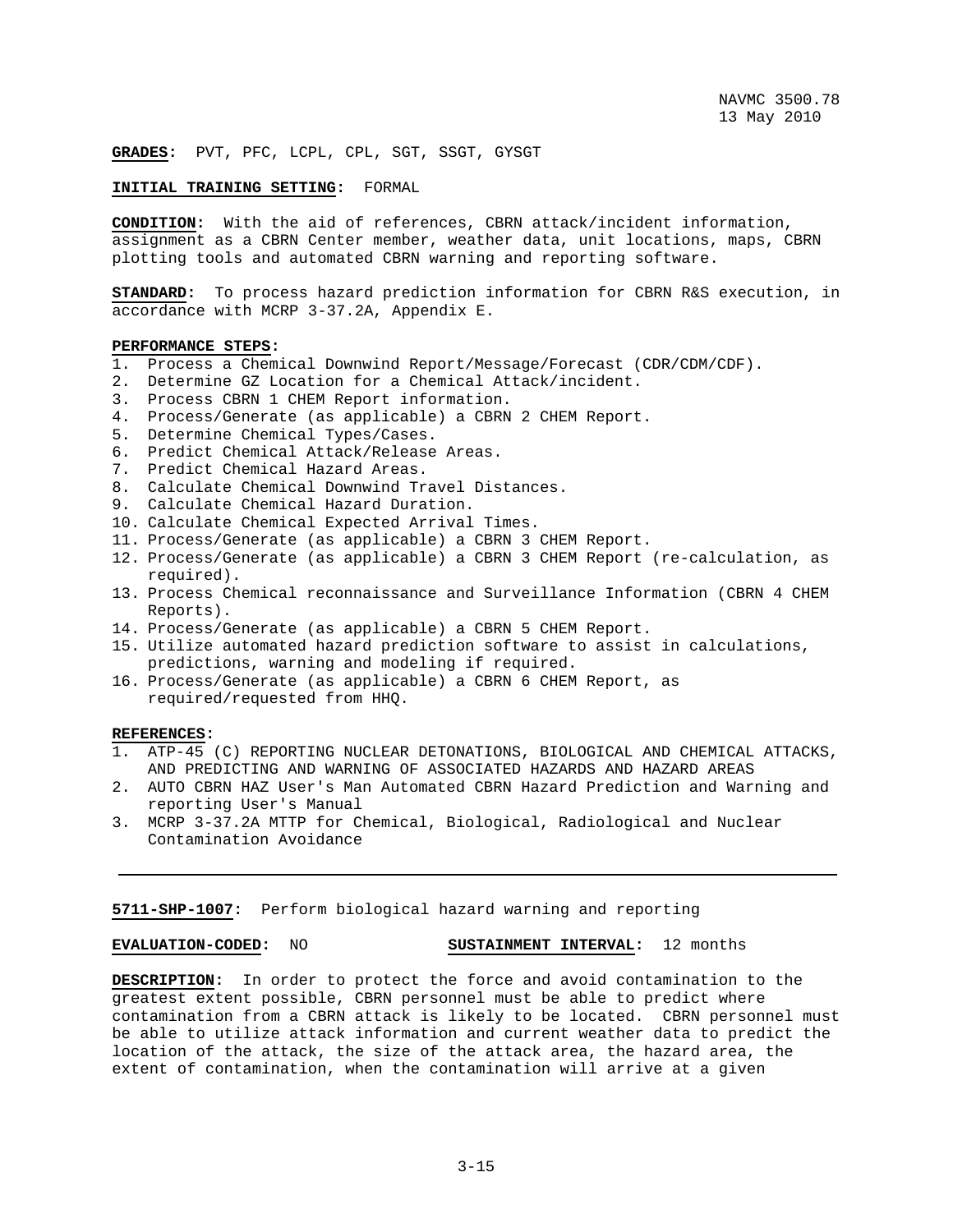location and the duration of the contamination. CBRN personnel must be able to conduct CBRN hazard prediction utilizing both the manual and automated methods.

# **MOS PERFORMING:** 5711

**BILLETS:** 5711 - CBRN Defense Specialist

**GRADES:** PVT, PFC, LCPL, CPL, SGT, SSGT, GYSGT

### **INITIAL TRAINING SETTING:** FORMAL

**CONDITION:** With the aid of references, CBRN attack/incident information, a assignment as a CBRN Center member, weather data, unit locations, maps, CBRN plotting tools and automated CBRN warning and reporting software.

**STANDARD:** To process hazard prediction information for CBRN R&S execution, in accordance with MCRP 3-37.2A, Appendix F.

#### **PERFORMANCE STEPS:**

- 1. Determine GZ Location for a Biological Attack/incident.
- 2. Process CBRN 1 BIO Report information.
- 3. Process/Generate (as applicable) a CBRN 2 BIO Report.
- 4. Determine Biological Types/Cases.
- 5. Predict Biological Attack/Release Areas.
- 6. Predict Biological Hazard Areas.
- 7. Calculate Biological Downwind Travel Distances.
- 8. Calculate Biological Hazard Duration.
- 9. Calculate Biological Expected Arrival Times.
- 10. Process/Generate (as applicable) a CBRN 3 BIO Report.
- 11. Process/Generate (as applicable) a CBRN 3 BIO Report (re-calculation, as required).
- 12. Process Biological reconnaissance and Surveillance Information (CBRN 4 BIO Reports).
- 13. Process/Generate (as applicable) a CBRN 5 BIO Report.
- 14. Utilize automated hazard prediction software to assist in calculations, predictions, warning and modeling if required.
- 15. Process/Generate (as applicable) a CBRN 6 BIO Report, as required/requested from HHQ.

#### **REFERENCES:**

- 1. ATP-45 (C) REPORTING NUCLEAR DETONATIONS, BIOLOGICAL AND CHEMICAL ATTACKS, AND PREDICTING AND WARNING OF ASSOCIATED HAZARDS AND HAZARD AREAS
- 2. AUTO CBRN HAZ User's Man Automated CBRN Hazard Prediction and Warning and reporting User's Manual
- 3. MCRP 3-37.2A MTTP for Chemical, Biological, Radiological and Nuclear Contamination Avoidance

**5711-SHP-1008:** Perform nuclear/radiological hazard warning and reporting

**EVALUATION-CODED:** NO **SUSTAINMENT INTERVAL:** 12 months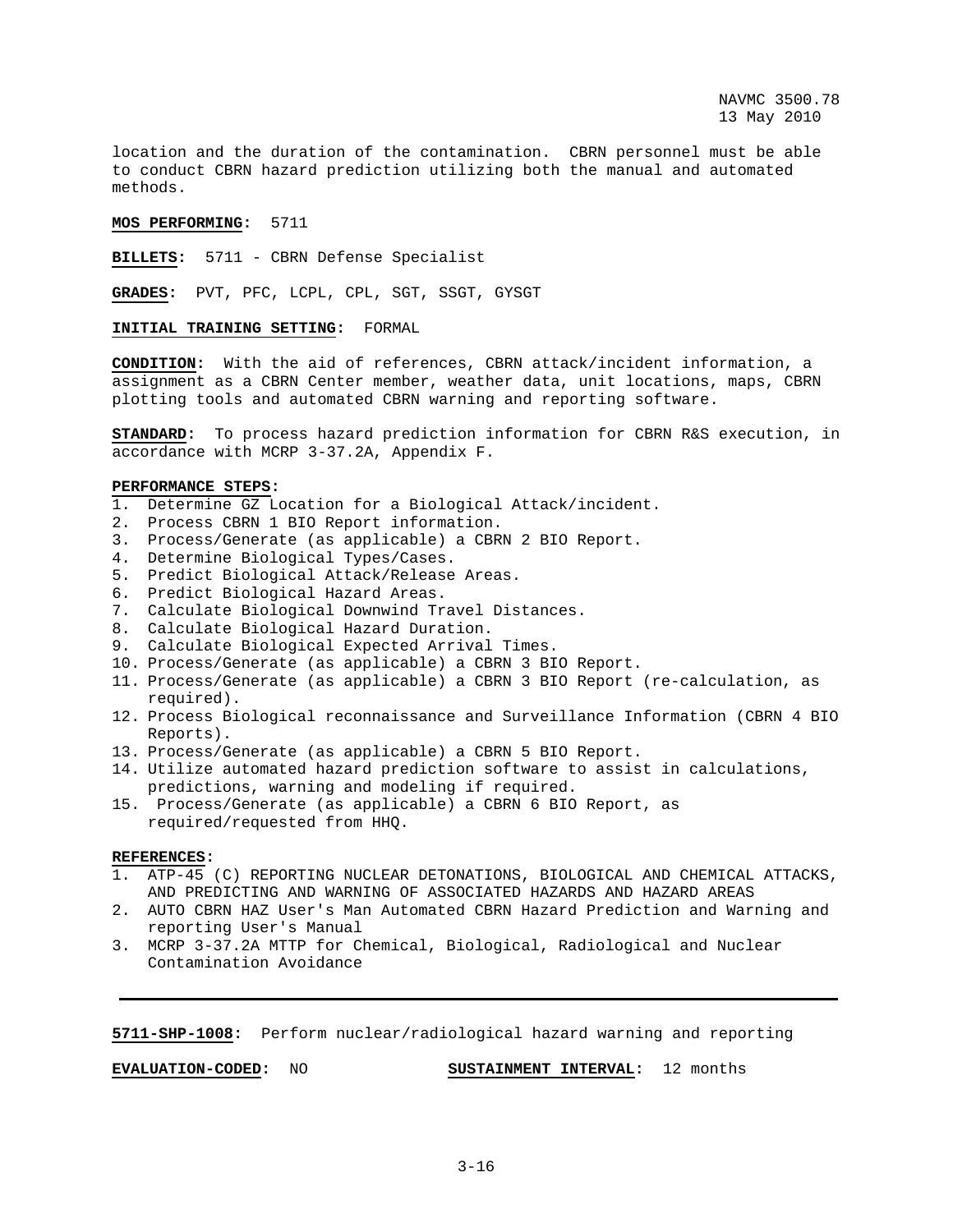**DESCRIPTION:** In order to protect the force and avoid contamination to the greatest extent possible, CBRN personnel must be able to predict where contamination from a CBRN attack is likely to be located. CBRN personnel must be able to utilize attack information and current weather data to predict the location of the attack, the size of the attack area, the hazard area, the extent of contamination, when the contamination will arrive at a given location and the duration of the contamination. CBRN personnel must be able to conduct CBRN hazard prediction utilizing both the manual and automated methods.

#### **MOS PERFORMING:** 5711

**BILLETS:** 5711 - CBRN Defense Specialist

**GRADES:** PVT, PFC, LCPL, CPL, SGT, SSGT, GYSGT

**INITIAL TRAINING SETTING:** FORMAL

**CONDITION:** With the aid of references, CBRN attack/incident information, assignment as CBRN Center member, weather data, unit locations, maps, CBRN plotting tools and automated CBRN warning and reporting software.

**STANDARD:** To process hazard prediction information for CBRN R&S execution, in accordance with MCRP 3-37.2A, Appendices G and I.

- 1. Process/Generate (as applicable) a Basic Wind Report/Message/Forecast (BWR/BWM/BWF).
- 2. Process/Generate (as applicable) a Wind Vector Plot.
- 3. Process/Generate (as applicable) an Effective Downwind Report/Message/Forecast (EDR/EDB/EDF).
- 4. Determine GZ Location for a Nuclear Attack.
- 5. Process CBRN 1 NUC Report information.
- 6. Determine Yield Estimation for a Nuclear Attack.
- 7. Process/Generate (as applicable) a CBRN 2 NUC Report.
- 8. Calculate Nuclear Weapon Fallout Area Zones.
- 9. Calculate Nuclear Weapon Fallout Expected Arrival Times.
- 10. Predict Nuclear Weapon hazard zones-Simplified Procedure.
- 11. Predict Nuclear Weapon hazard zones-Detailed Procedure.
- 12. Process/Generate (as applicable) a CBRN 3 NUC Report.
- 13. Calculate (as applicable) the time of completion of nuclear fallout.
- 14. Calculate (as applicable) the decay rate of nuclear fallout.
- 15. Calculate (as applicable) the validity time for the determined decay rate of nuclear fallout.
- 16. Calculate (as applicable) the normalization factor for nuclear fallout.
- 17. Calculate (as applicable) the shielding required for R&S missions.
- 18. Process Nuclear Weapon Reconnaissance Information (CBRN 4 NUC Reports).
- 19. Process/Generate (as applicable) a CBRN 5 NUC Message.
- 20. Utilize automated hazard prediction software to assist in calculations, predictions, warning and modeling if required.
- 21. Process/Generate (as applicable) a CBRN 6 NUC Message, as required/requested from HHQ.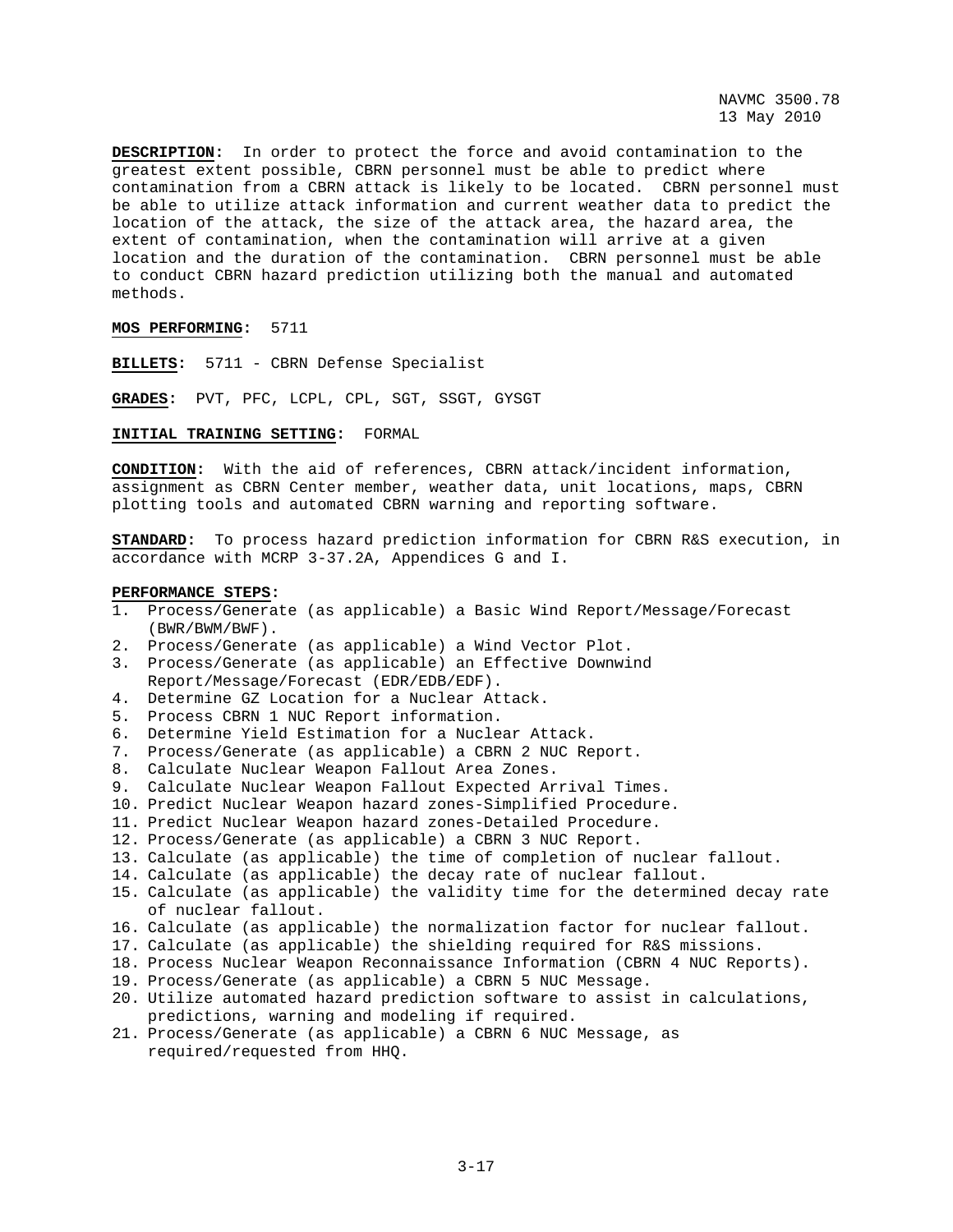#### **REFERENCES:**

- 1. ATP-45 (C) REPORTING NUCLEAR DETONATIONS, BIOLOGICAL AND CHEMICAL ATTACKS, AND PREDICTING AND WARNING OF ASSOCIATED HAZARDS AND HAZARD AREAS
- 2. AUTO CBRN HAZ User's Man Automated CBRN Hazard Prediction and Warning and reporting User's Manual
- 3. MCRP 3-37.2A MTTP for Chemical, Biological, Radiological and Nuclear Contamination Avoidance

**5711-SHP-1009:** Perform TIM hazard warning and reporting

**EVALUATION-CODED:** NO **SUSTAINMENT INTERVAL:** 12 months

**DESCRIPTION:** In order to protect the force and avoid contamination to the greatest extent possible, CBRN personnel must be able to predict where contamination from a TIM (Release Other Than Attack [ROTA]) accidental release is likely to be located. CBRN personnel must be able to utilize attack/release information and current weather data to predict the location of the attack, the size of the release area, the hazard area, the extent of contamination, when the contamination will arrive at a given location and the duration of the contamination. CBRN personnel must be able to conduct TIM hazard prediction utilizing both the manual and automated methods.

**MOS PERFORMING:** 5711

**BILLETS:** 5711 - CBRN Defense Specialist

**GRADES:** PVT, PFC, LCPL, CPL, SGT, SSGT, GYSGT **INITIAL TRAINING SETTING:** FORMAL

**CONDITION:** With the aid of references, CBRN/TIM attack/incident information, assignment as a CBRN Center member, weather data, unit locations, maps, CBRN plotting tools and automated CBRN warning and reporting software.

**STANDARD:** To process hazard prediction information for CBRN R&S execution, in accordance with MCRP 3-37.2A, Appendix H.

- 1. Determine GZ Location for a TIM Attack/Release.
- 2. Process CBRN 1 ROTA Report information.
- 3. Process/Generate (as applicable) a CBRN 2 ROTA Report.
- 4. Identify Types of TIM Release.
- 5. Determine TIM Types and Cases.
- 6. Predict TIM Hazard Areas.
- 7. Predict TIM Attack Areas.
- 8. Calculate TIM Downwind Travel Distances.
- 9. Calculate TIM Hazard Duration.
- 10. Calculate TIM Expected Arrival Times.
- 11. Process/Generate (as applicable) a CBRN 3 ROTA Report.
- 12. Process/Generate (as applicable) a CBRN 3 ROTA Report (re-calculation, as required).
- 13. Process TIM reconnaissance and Surveillance Information (CBRN 4 ROTA Reports).
- 14. Process/Generate (as applicable) a CBRN 5 ROTA Report.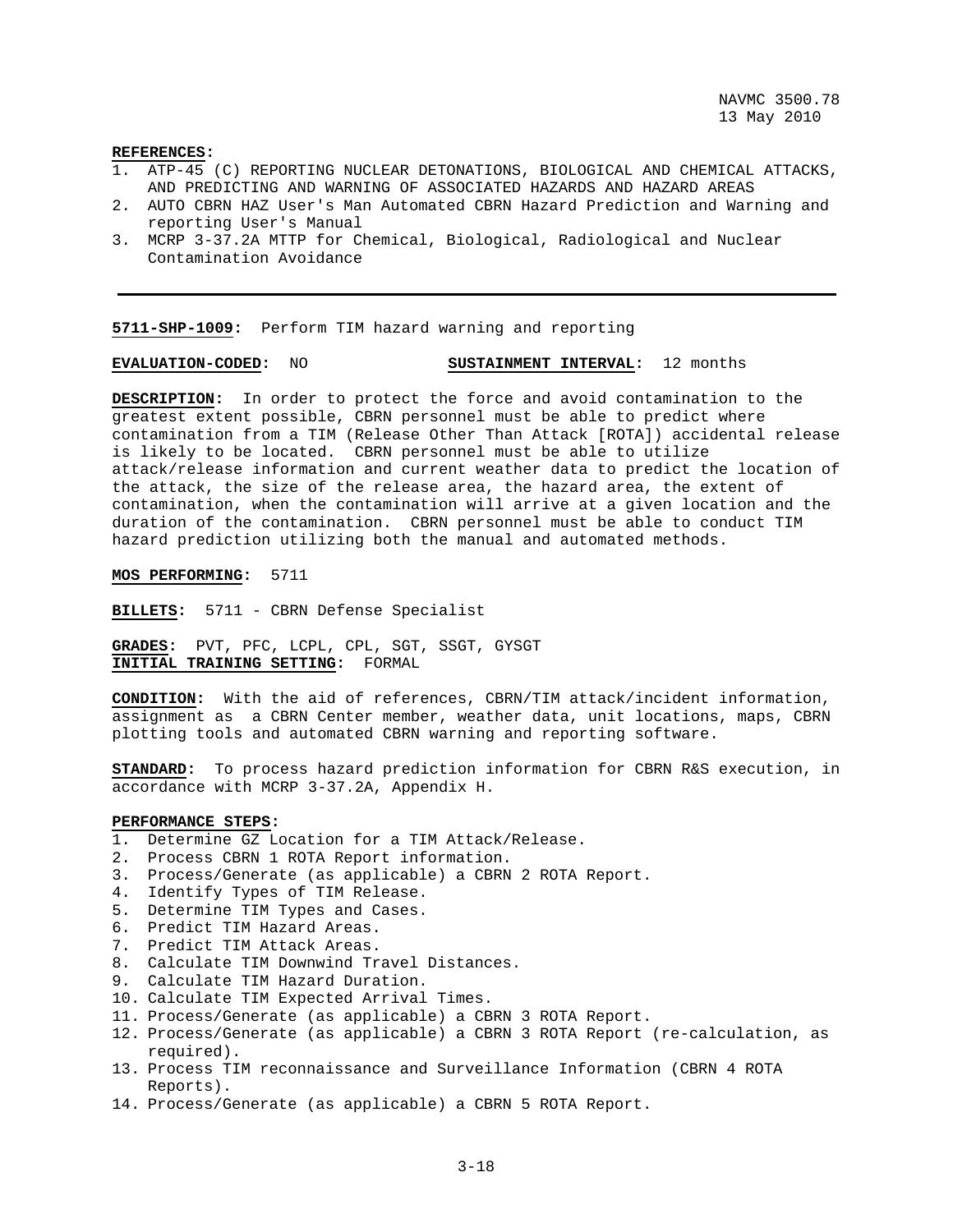- 15. Utilize automated hazard prediction software to assist in calculations, predictions, warning and modeling if required.
- 16. Process/Generate (as applicable) a CBRN 6 ROTA Report, as required/requested from HHQ.

# **REFERENCES:**

- 1. ATP-45 (C) REPORTING NUCLEAR DETONATIONS, BIOLOGICAL AND CHEMICAL ATTACKS, AND PREDICTING AND WARNING OF ASSOCIATED HAZARDS AND HAZARD AREAS
- 2. AUTO CBRN HAZ User's Man Automated CBRN Hazard Prediction and Warning and reporting User's Manual
- 3. ERG Emergency Response Guidebook
- 4. JWARN USER'S MANUAL JWARN USER'S MANUAL
- 5. MCRP 3-37.2A MTTP for Chemical, Biological, Radiological and Nuclear Contamination Avoidance

**5711-SHP-1010:** Conduct CBRN hazard prediction assessment operations utilizing reference tools

**EVALUATION-CODED:** NO **SUSTAINMENT INTERVAL:** 12 months

**DESCRIPTION:** In order to protect the force, avoid contamination to the greatest extent possible, and conduct decontamination operations, CBRN personnel must be able to assess the CBRN/TIM situation. CBRN personnel must be able to utilize all available information and current weather data to plan prepare and execute predict the location of the attack, the extent of contamination, the duration of the contamination. CBRN personnel must be able to conduct CBRN hazard prediction utilizing both the manual and automated methods utilizing applicable reference materials.

**MOS PERFORMING:** 5711

**BILLETS:** 5711 - CBRN Defense Specialist

**GRADES:** PVT, PFC, LCPL, CPL, SGT, SSGT, GYSGT

## **INITIAL TRAINING SETTING:** FORMAL

**CONDITION:** With the aid of references, CBRN/TIM attack/incident information, assignment as a CBRN Center member, weather data, unit locations, maps, CBRN plotting tools and automated CBRN warning and reporting software.

**STANDARD:** To process hazard prediction information for CBRN R&S execution, in accordance with ERG and NIOSH Pocket Guide.

- 1. Identify Type of Release (CBRN/TIM).
- 2. Recommend protection methods.
- 3. Predict Attack/Release/Hazard Areas.
- 4. Calculate Hazard Duration.
- 5. Process Reconnaissance Information.
- 6. Recommend decontamination methods.
- 7. Utilize automated hazard prediction software to assist in calculations, predictions, warning and modeling if required.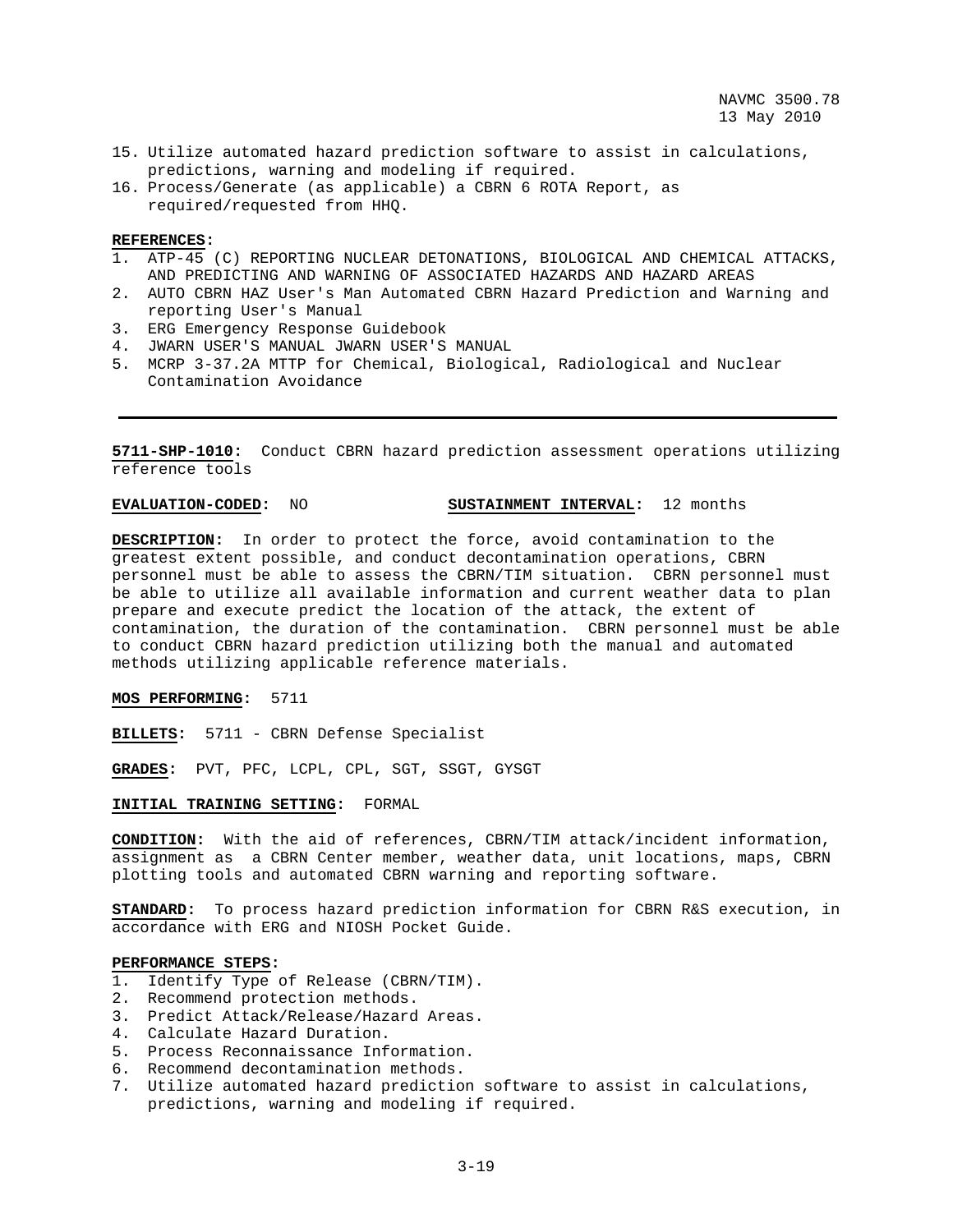### **REFERENCES:**

- 1. ATP-45 (C) REPORTING NUCLEAR DETONATIONS, BIOLOGICAL AND CHEMICAL ATTACKS, AND PREDICTING AND WARNING OF ASSOCIATED HAZARDS AND HAZARD AREAS
- 2. AUTO CBRN HAZ User's Man Automated CBRN Hazard Prediction and Warning and reporting User's Manual
- 3. ERG Emergency Response Guidebook
- 4. JWARN USER'S MANUAL JWARN USER'S MANUAL
- 5. MCRP 3-37.2A MTTP for Chemical, Biological, Radiological and Nuclear Contamination Avoidance
- 6. MCWP 3-37 MAGTF CBRN Defense Operations
- 7. MCWP 3-37.1 Multi-Service Doctrine for CBRN Operations
- 8. MCWP 3-37.2 MTTP for NBC Protection
- 9. MCWP 3-37.3 MTTP for CBRN Decontamination
- 10. MCWP 3-37.4 MTTP for NBC Reconnaissance
- 11. NIOSH National Institute for Occupational Safety and Health Pocket Guide

**5711-SHP-1011:** Identify CBRN center operation roles and responsibility

### **EVALUATION-CODED:** NO **SUSTAINMENT INTERVAL:** 12 months

**DESCRIPTION:** The extent of CBRN defense Center operations is dependent on the level of command. For Divisions, Wings, Marine Logistics Groups (MLG), and above, the Center is fully staffed with CBRN personnel responsible of all aspects of CBRN Center operations. At lower levels of command (Regt/MAG and below), CBRN personnel at a minimum, must be able to monitor the battle, track the locations of CBRN/TIM attacks/releases and their associated hazards, and execute the CBRN defense warning and reporting system. CBRN defense personnel must determine the extent of their responsibilities, based on their level of command, and identify the personnel, equipment and training required to meet those responsibilities.

### **MOS PERFORMING:** 5711

**BILLETS:** 5711 - CBRN Defense Specialist

**GRADES:** PVT, PFC, LCPL, CPL, SGT, SSGT, GYSGT, MSGT, MGYSGT

### **INITIAL TRAINING SETTING:** FORMAL

**CONDITION:** With the aid of references, assignment as a CBRN Center member, an operational situation, appropriate status boards, maps, overlays, a unit journal with the aid of references and operating in an area under the threat of a CBRN attack or incident.

**STANDARD:** To ensure CBRN personnel are organized, equipped and trained to conduct Decontamination, Reconnaissance and Surveillance missions, in accordance with MCWP 3-37, MCRP 3-37.2A, Appendix A, MCRP 3-37B, Appendix I and MCWP 3-37.1, Appendix D.

- 1. Identify the roles of CBRN Center personnel.
- 2. Identify the responsibilities of CBRN Center personnel.
- 3. Identify CBRN warning and reporting system CBRNWRS) procedures.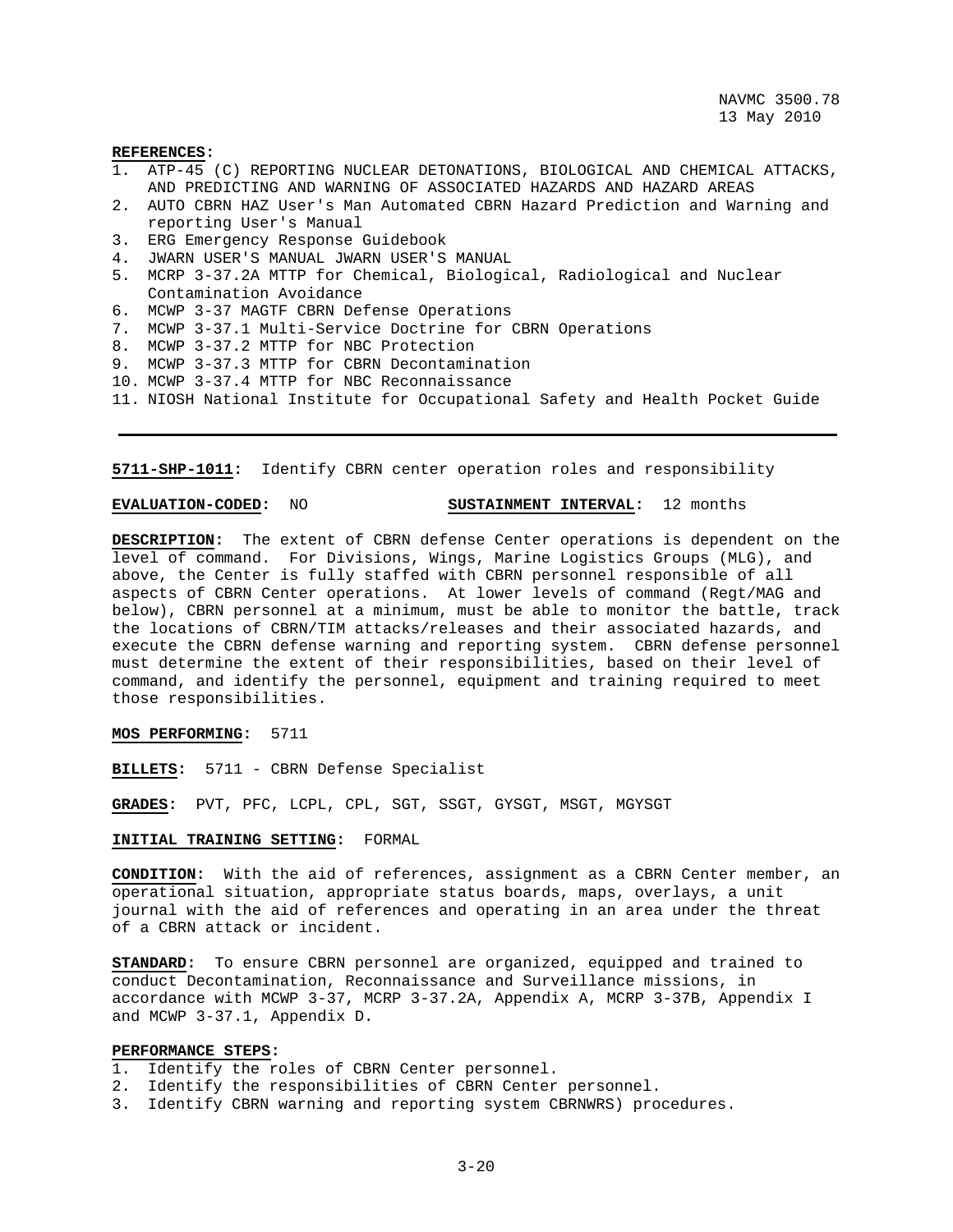- 4. Identify CBRNWRS information management (IM) procedures. 5. Identify CBRN hazard management procedures. 6. Receiving, consolidating, and evaluating CBRN reports (CBRN and CBRN 2 Reports). 7. Performing computer modeling and simulations (CBRN 3 Report). 8. Directing CBRN reconnaissance/survey and decontamination efforts within the AO. 9. Analyzing the survey and monitoring results and passing the information on the contaminated areas to the units likely to be affected (CBRN 4 and CBRN 5 Reports). 10. Requesting and providing detailed information on the CBRN or TIM events, as directed (CBRN 6 Report). 11. Exchanging CBRN information with the appropriate national, military, and civilian authorities. 12. Maintaining the CBRN situation map. 13. Preparing and disseminating weather data (BWR/EDR/CDR). 14. Assisting the Commander with the selection of designated observers. 15. Receive turnover from off-going watch chief. 16. Assist in the supervision of the watch. 17. Obtain situation updates from watch personnel. 18. Obtain information from the appropriate subordinate and supporting units. 19. Manage information flow. 20. Report Commander's Critical Information Requirements. 21. Update status information. 22. Construct a CBRN Status brief. 23. Prepare media, visual aids, and equipment needed for the brief. 24. Rehearse the brief. 25. Provide introduction. 26. Present body. 27. Apply public speaking skills. 28. Demonstrate command presence. 29. Check for understanding. 30. Close CBRN status brief.
- 31. Use effective public speaking skills.
- 32. Follow up as required.
- 33. Review correspondence submitted from subordinates.
- 34. Draft correspondence.
- 35. Submit correspondence.

**PREREQUISITE EVENTS:** 5711-SHP-1007

# **REFERENCES:**

- 1. MCRP 3-37.2A MTTP for Chemical, Biological, Radiological and Nuclear Contamination Avoidance
- 2. MCRP 3-37B MTTP for CBRN Aspects of Command and Control
- 3. MCWP 3-37 MAGTF CBRN Defense Operations
- 4. MCWP 3-37.1 Multi-Service Doctrine for CBRN Operations
- 5. MCWP 5-1 Marine Corps Planning Process

**5711-SHP-1012:** Identify the CBRN requirements to conduct CBRN passive defense operations

**EVALUATION-CODED:** NO **SUSTAINMENT INTERVAL:** 12 months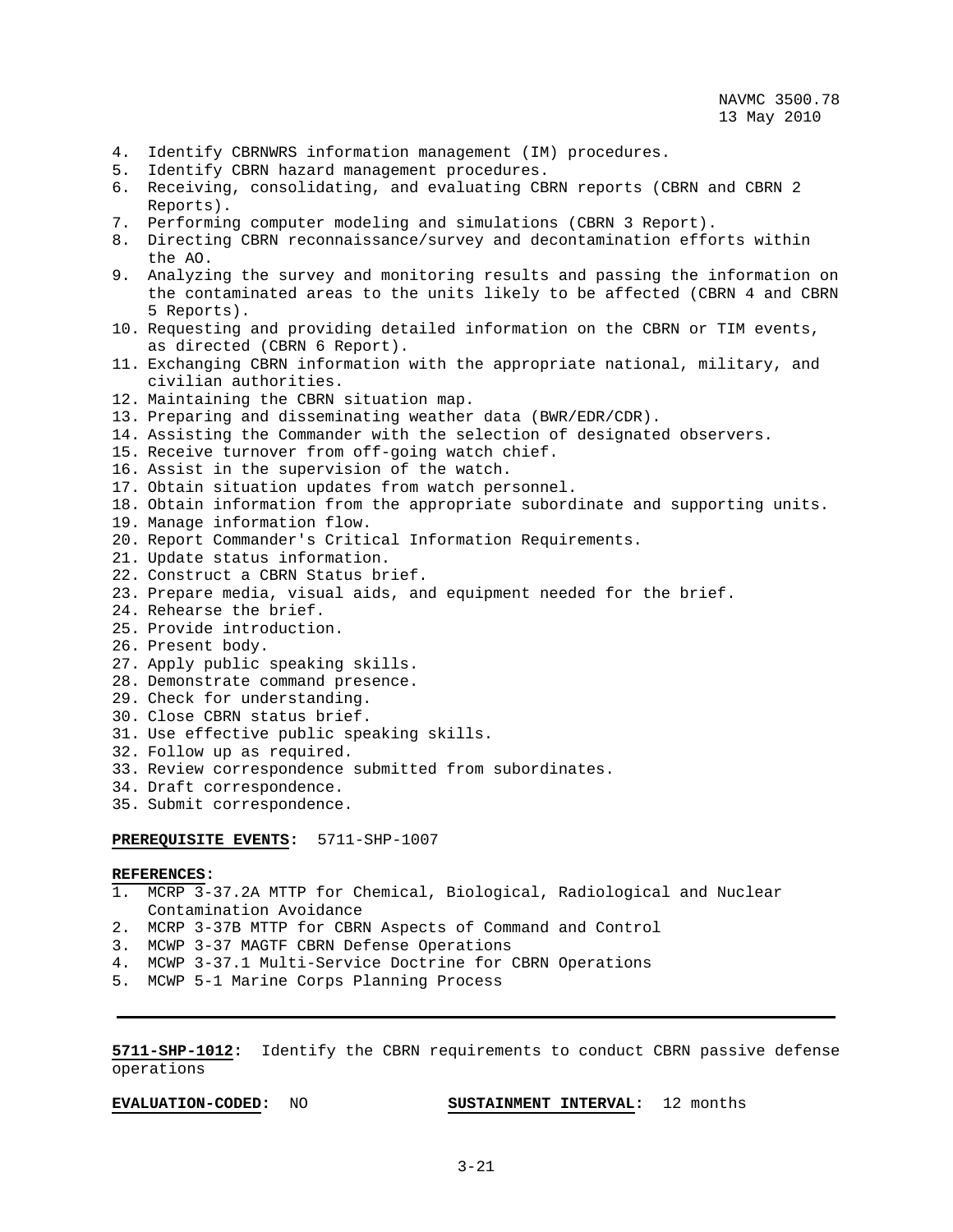**DESCRIPTION:** The capability to effectively respond to and defend against CBRN attacks, and sustain operations in CBRN environments, requires properly trained and equipped forces. The MAGTF must be prepared to conduct and sustain operations in CBRN environments with minimal degradation. In order to sustain operations, US forces must assess the environment for CBRN hazards and prepare for CBRN defense when appropriate. CBRN defense is based on three general principles that specifically address the hazards created by CBRN incidents: contamination avoidance of CBRN hazards; protection of individuals, units, and equipment from unavoidable CBRN hazards; and decontamination in order to restore operational capability. Application of these principles helps to minimize vulnerabilities, protect friendly forces, and maintain the forces operational tempo in order to achieve operation or campaign objectives. Before employing passive defense measures, Commanders must assess the operational environment. A thorough assessment of the risks associated with the CBRN hazards provides Commanders the information necessary to determine the degree to which the three fundamental principles of contamination avoidance, protection, or decontamination are implemented. A CBRN assessment includes, but is not limited to, identifying, quantifying, and determining the properties of the agent or material in the operational area, determining the risks of the CBRN hazards, and their potential impact on operations. Commanders at all echelons should initiate CBRN defense planning and integration into all phases of operations as early as possible. The operational elements of CBRN defense include CBRN Shape, CBRN Sense, CBRN Shield, and CBRN Sustain which serve as a guide in CBRN defensive planning and activities.

# **MOS PERFORMING:** 5711

**BILLETS:** 5711 - CBRN Defense Specialist

**GRADES:** PVT, PFC, LCPL, CPL, SGT, SSGT, GYSGT, MSGT, MGYSGT

# **INITIAL TRAINING SETTING:** FORMAL

**CONDITION:** With the aid of references, assignment as a CBRN Center member, an operational situation, appropriate status boards, maps, overlays a unit journal and operating in an area under the threat of a CBRN attack or incident.

**STANDARD:** To support deterrence efforts to defend, respond or recover from an adversary employment of WMD, in accordance with MCWP 3-37 and MCWP 3-37.1.

- 1. Provide CBRN hazard situational awareness.
- 2. Establish cooperative CBRN detection policies, procedures, and networks.
- 3. Identify and coordinate links with operational area active systems with CBRN passive detectors.
- 4. Identify the support requirements for CBRN defense information systems and processes.
- 5. Provide CBRN defense plans and policies.
- 6. Identify the support requirements for CBRN defense operations.
- 7. Identify the support requirements for the synchronization efforts to determine the resources required to respond to a CBRN incident.
- 8. Identify the support requirements for CBRN defense medical surveillance operations.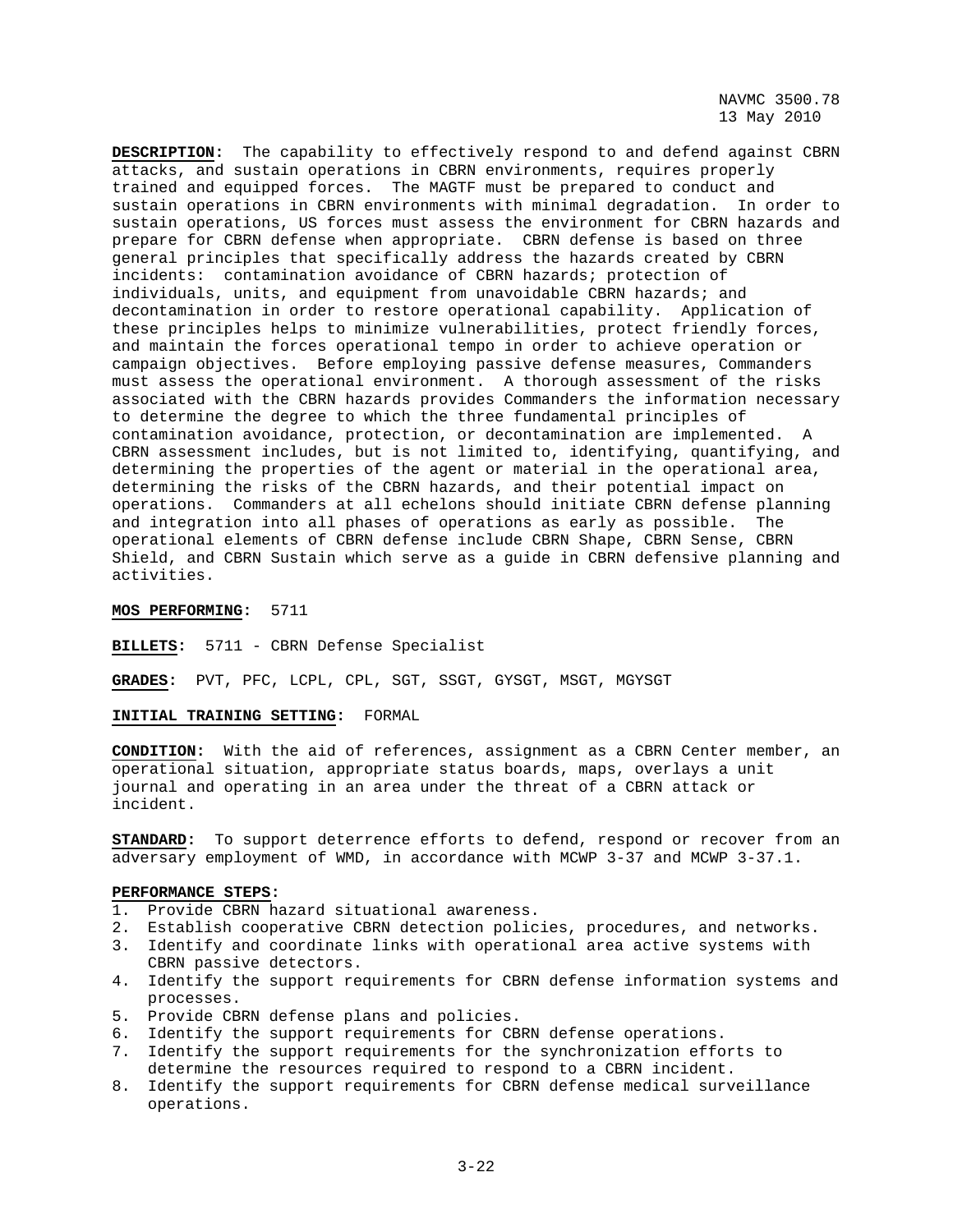- 9. Identify the support requirements for medical and emergency response personnel to maximize effectiveness of transportation, triage, sheltering and decontamination processes and resources.
- 10. Identify the support requirements for the synchronization efforts to provide CBRN warning and reporting procedures.
- 11. Determine the presence of any CBRN hazardous substances in the operational environment.
- 12. Identify the storage locations of CBRN materials, weapons, or components in the operational area.
- 13. Identify the support requirements for CBRN environmental and climatology background data.
- 14. Identify CBRN weapons employed in the operational area.
- 15. Identify CBRN hazards as a result of CBRN incidents.
- 16. Detect and identify CBRN hazards in non-accessible areas.
- 17. Verify first use by proper sampling and identification of biological, chemical agents, or radiological material.
- 18. Identify the support requirements for the identification of naturallyoccurring diseases endemic to the local area and developing baseline medical surveillance data for those diseases.
- 19. Identify the support requirements for the supply or preposition protective consumable, expendable, and replacement CBRN equipment.
- 20. Identify the support requirements for the employment of protective measures to minimize the effects of CBRN incidents.
- 21. Identify the support requirements for CBRN defense medical protection operations.
- 22. Identify the support requirements for efforts to protect personnel, equipment and resources.
- 23. Identify the support requirements for collective protection (COLPRO) for command and control, medical operations, and work force rest and relief.
- 24. Identify the support requirements for effective restriction of movement, to include social distancing, isolation, and quarantine as appropriate, to limit exposure following a CBRN attack or incident.
- 25. Identify the support requirements for CBRN incident restoration operations.
- 26. Identify the support requirements for salvage and decontamination of materials.
- 27. Identify the support requirements for the synchronization efforts to determine the disposition of contaminated equipment, facilities, and human remains.
- 28. Identify the reporting procedures for restoration requirements.
- 29. Provide operational guidance to contaminated forces.
- 30. Assess the operational impact of restoration activities, to include assessing the linkage of restoration and the operational risk assessment.
- 31. Establish CBRN contamination control measures.

# **PREREQUISITE EVENTS:** 5711-SHP-1010

#### **REFERENCES:**

- 1. JIC for CWMD Joint Integrating Concept for Combating Weapons of Mass Destruction
- 2. JP 3-11 Joint Doctrine for Nuclear, Biological, and Chemical Defense
- 3. JP 3-40 Joint Doctrine Combating Weapons of Mass Destruction
	- 4. MCRP 3-37B MTTP for CBRN Aspects of Command and Control
	- 5. MCWP 3-37 MAGTF CBRN Defense Operations
	- 6. MCWP 3-37.1 Multi-Service Doctrine for CBRN Operations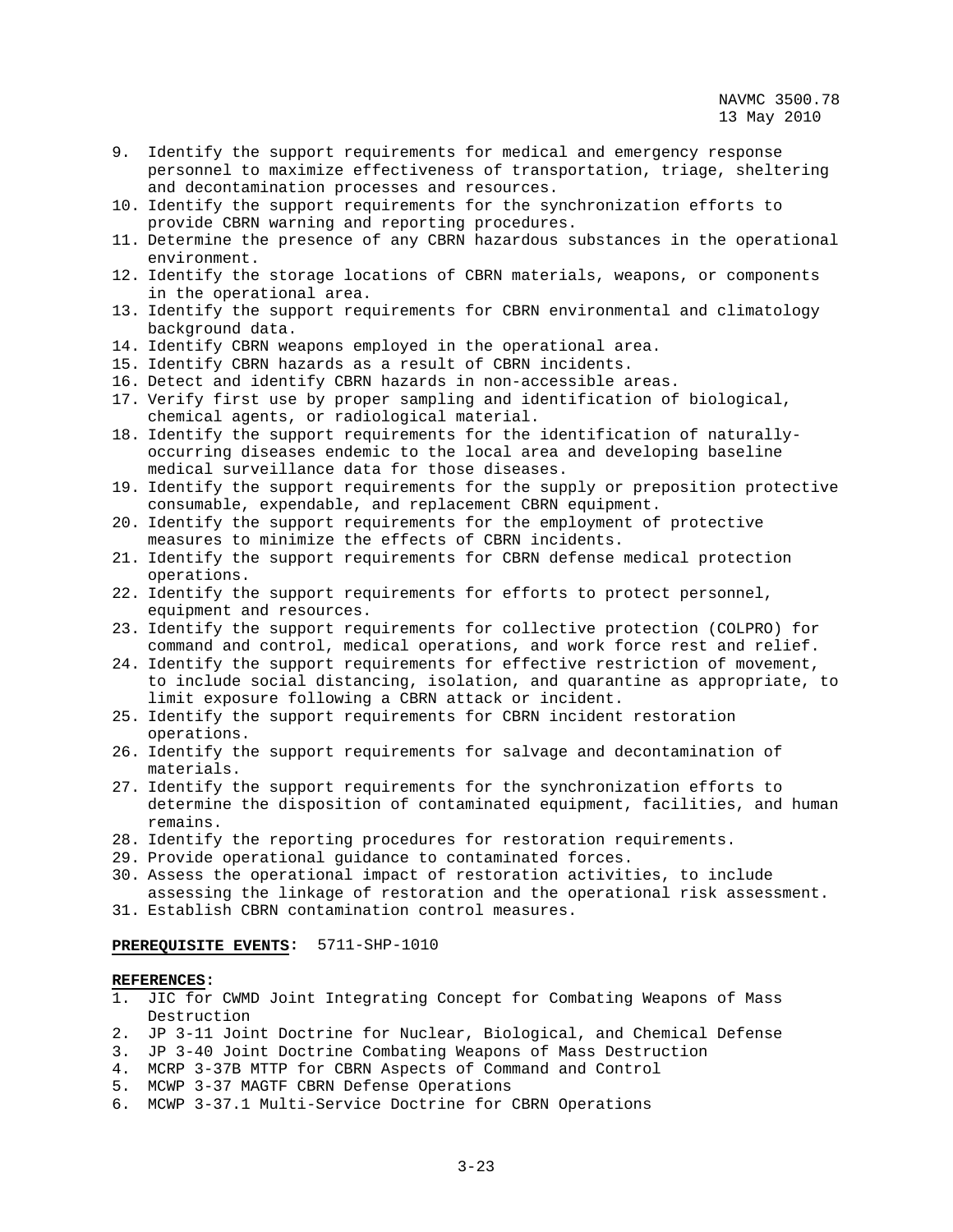7. MCWP 3-37.2 MTTP for NBC Protection 8. MCWP 3-37.3 MTTP for CBRN Decontamination 9. MCWP 3-37.4 MTTP for NBC Reconnaissance 10. MCWP 3-37.5 MTTP for Installation CBRN Defense 11. NMS-CWMD National Military Strategy to Combat Weapons of Mass Destruction

**5711-SNS-1001:** Identify CBRN contamination avoidance measures

**EVALUATION-CODED:** NO **SUSTAINMENT INTERVAL:** 12 months

**DESCRIPTION:** To properly protect the force, it is always better to avoid CBRN/TIM contamination, rather than have to mitigate the effect once contaminated. Contamination avoidance is one of the pillars of CBRN defense. Contamination avoidance means limiting the amount of contamination the unit may be exposed to. It does not necessarily mean avoiding all contamination. Mission requirements, protective equipment available and steps to reduce and limit expose must all be considered. Additionally, in order to avoid contamination, you must be able to identify where the contamination is likely to be located.

# **MOS PERFORMING:** 5711

**BILLETS:** 5711 - CBRN Defense Specialist

**GRADES:** PVT, PFC, LCPL, CPL, SGT, SSGT, GYSGT, MSGT, MGYSGT

# **INITIAL TRAINING SETTING:** FORMAL

**CONDITION:** With the aid of references. assignment as a CBRN Center member, the requirement to conduct contamination avoidance measures, an operational situation, appropriate status boards, maps, overlays, a unit journal, MOPP ensemble, and operating in an area under the threat of a CBRN attack or incident.

**STANDARD:** To ensure the unit is trained and equipped to conduct essential tasks that support the CCIR/PIR without injury to personnel or damage to equipment, in accordance with MCRP 3-37.2A.

# **PERFORMANCE STEPS:**

1. Identify the fundamentals of contamination avoidance.

- 2. Identify the CBRN pre-attack contamination avoidance measures.
- 3. Identify the CBRN during attack contamination avoidance measures.
- 4. Identify the CBRN post-attack contamination avoidance measures.

#### **CHAINED EVENTS:**

5711-SHP-2013 5711-SHP-1011

#### **REFERENCES:**

- 1. MCRP 3-37.2A MTTP for Chemical, Biological, Radiological and Nuclear Contamination Avoidance
- 2. MCRP 3-37.2C Multi-service TTP for NBC Aspects of Consequence Management
- 3. MCRP 3-37B MTTP for CBRN Aspects of Command and Control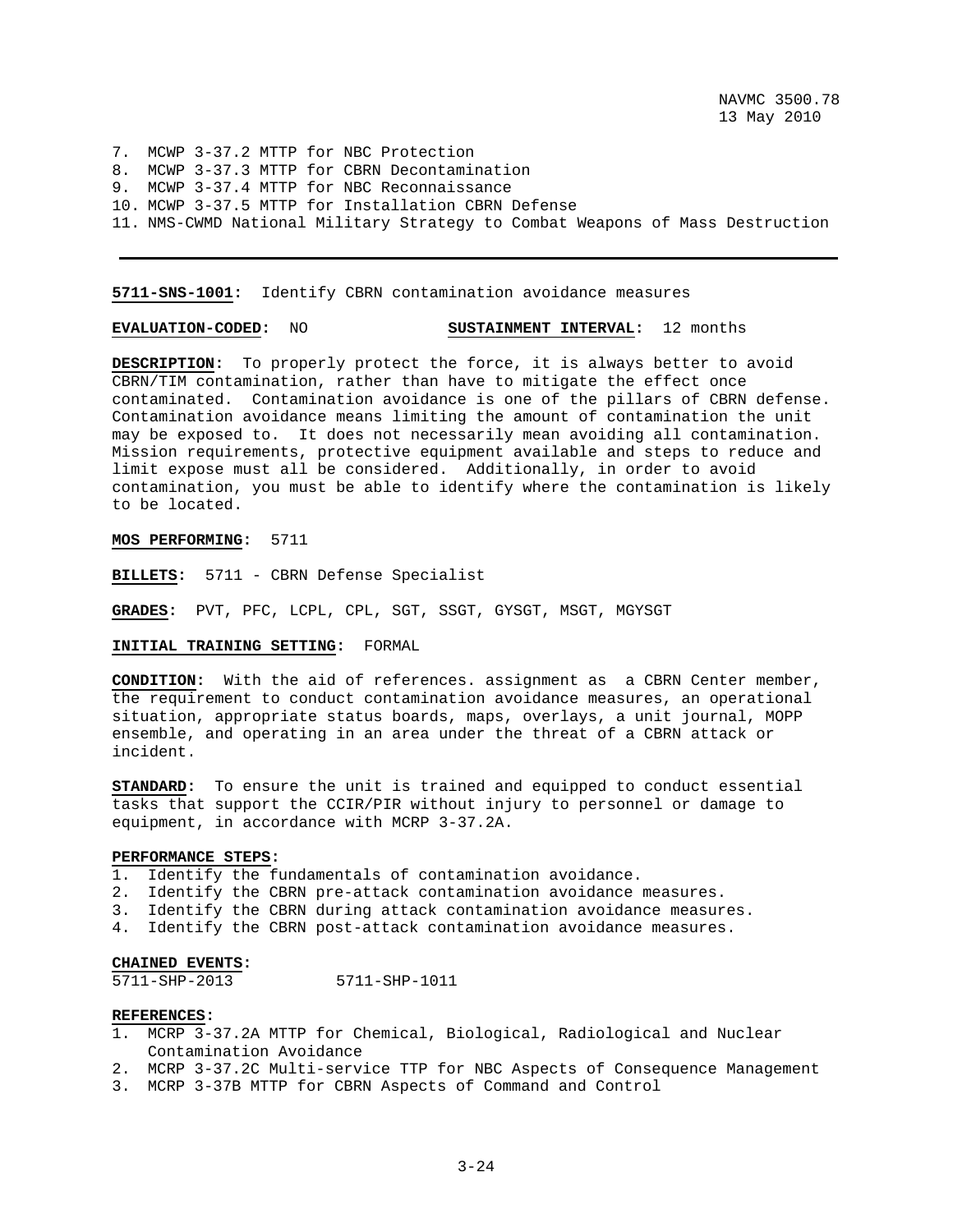4. MCWP 3-37 MAGTF CBRN Defense Operations

5. MCWP 3-37.1 Multi-Service Doctrine for CBRN Operations

**5711-SNS-1002:** Employ chemical detection equipment

# **EVALUATION-CODED:** NO **SUSTAINMENT INTERVAL:** 12 months

**DESCRIPTION:** Enemy attacks utilizing chemical weapons or agents may cause residual chemical contamination. In order to properly protect the unit from the resulting chemical contamination hazard, CBRN defense personnel must be able to conduct operations utilizing chemical detection equipment. These operations include directing and/or conducting monitoring, surveys and reconnaissance operations with the units authorized chemical detection equipment. Additionally, CBRN defense personnel must know the capabilities and limitations of the unit's chemical detection equipment. It also includes inspecting the equipment for serviceability, conducting required PMCS, and ensuring the equipments calibration (if required) is up-to-date. Additionally, CBRN defense personnel must be familiar with the TTPs required to conduct efficient monitoring, surveys and reconnaissance missions utilizing the unit's chemical detection equipment.

# **MOS PERFORMING:** 5711

**BILLETS:** 5711 - CBRN Defense Specialist

**GRADES:** PVT, PFC, LCPL, CPL, SGT, SSGT

# **INITIAL TRAINING SETTING:** FORMAL

**CONDITION:** With the aid of references, assignment as a CBRN Center member, the requirement to employ chemical detection equipment, an operational situation, appropriate status boards, maps, overlays, a unit journal, MOPP ensemble and operating in an area under the threat of a CBRN attack or incident.

**STANDARD:** To ensure the unit is trained and equipped to conduct essential tasks that support the CCIR/PIR without injury to personnel or damage to equipment, in accordance with MCWP 3-37.4.

# **PERFORMANCE STEPS:**

- 1. Identify the Levels of Chemical Detection Equipment.
- 2. Identify the description for the levels of chemical detection equipment.
- 3. Perform Preventive Maintenance Checks and Services (PMCS) for the levels of chemical detection equipment.
- 4. Prepare the levels of chemical detection equipment for use.
- 5. Employ the levels of chemical detection equipment.
- 6. Perform after employment operations for the levels of chemical detection equipment.

**PREREQUISITE EVENTS:** 5711-SHP-2013

# **CHAINED EVENTS:**

| 5711-SNS-1001<br>5711-SNS-1003 |
|--------------------------------|
|                                |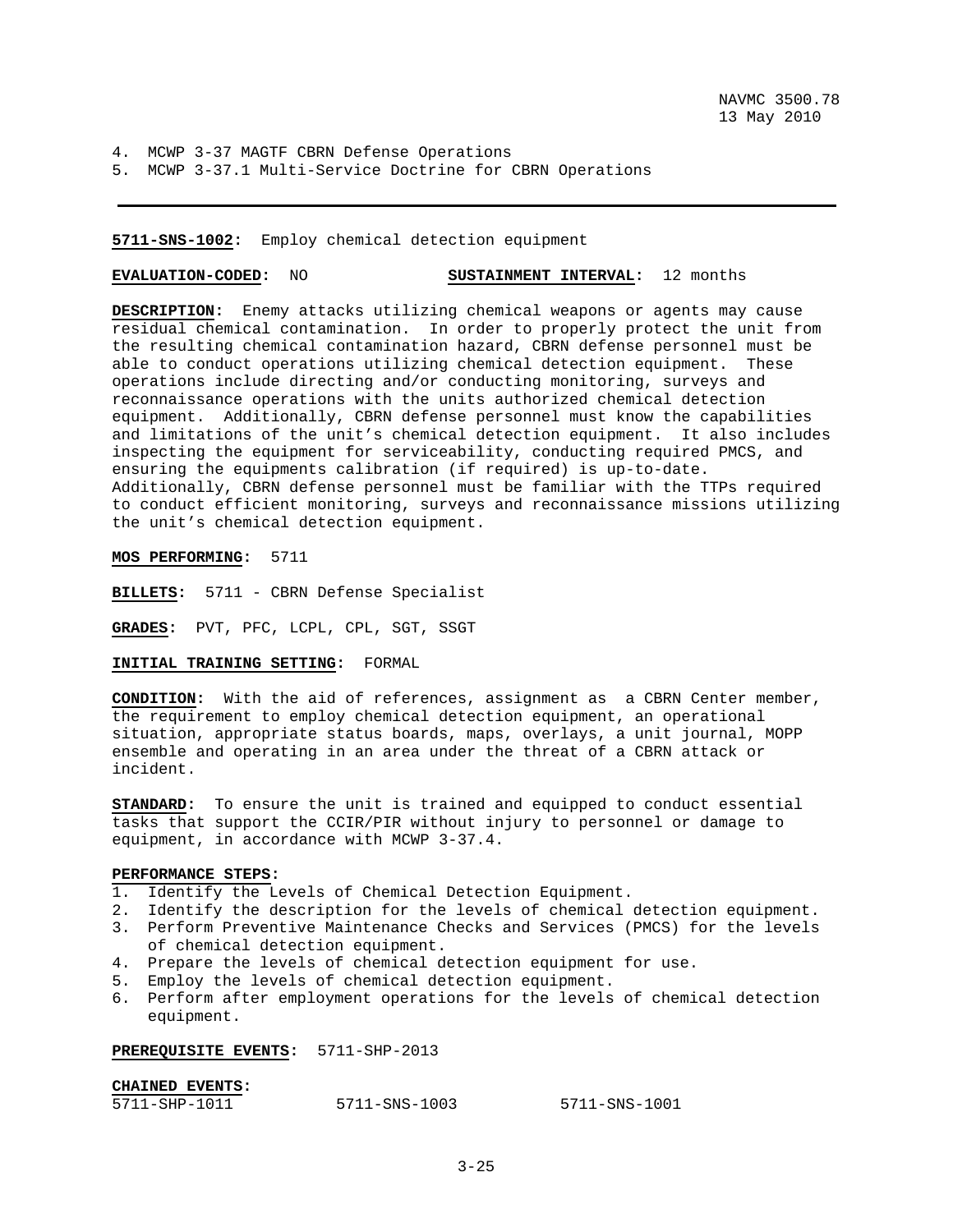#### **REFERENCES:**

- 1. CHEM DET EQU TECH MAN Chemical Detection Equipment Technical Manuals
- 2. MCRP 3-37.2A MTTP for Chemical, Biological, Radiological and Nuclear Contamination Avoidance
- 3. MCRP 3-37B MTTP for CBRN Aspects of Command and Control
- 4. MCWP 3-37 MAGTF CBRN Defense Operations
- 5. MCWP 3-37.1 Multi-Service Doctrine for CBRN Operations
- 6. MCWP 3-37.4 MTTP for NBC Reconnaissance

**5711-SNS-1003:** Employ biological detection equipment

**EVALUATION-CODED:** NO **SUSTAINMENT INTERVAL:** 12 months

**DESCRIPTION:** Enemy attacks utilizing biological weapons or agents will likely cause a residual biological contamination hazard. In order to properly protect the unit from the biological hazard, CBRN defense personnel must be able to conduct operations utilizing biological detection and/or collection equipment. These operations include directing and/or conducting biological sample collection surveys and reconnaissance operations, and biological monitoring utilizing the units authorized or available biological detection devices. Additionally, CBRN defense personnel must be familiar with the procedures for sending collected samples to a certified laboratory facility for analysis. Finally, CBRN defense personnel must be familiar with the TTP required to conduct efficient monitoring, surveys and reconnaissance missions utilizing biological detection equipment.

# **MOS PERFORMING:** 5711

**BILLETS:** 5711 - CBRN Defense Specialist

**GRADES:** PVT, PFC, LCPL, CPL, SGT, SSGT

# **INITIAL TRAINING SETTING:** FORMAL

**CONDITION:** With the aid of references, assignment as a CBRN Center member, the requirement to employ biological detection equipment, an operational situation, appropriate status boards, maps, overlays, a unit journal, MOPP ensemble and operating in an area under the threat of a CBRN attack or incident.

**STANDARD:** To ensure the unit is trained and equipped to conduct essential tasks that support the CCIR/PIR without injury to personnel or damage to equipment, in accordance with MCWP 3-37.4.

- 1. Identify the Levels of Biological Detection Equipment.
- 2. Identify the description for the levels of biological detection equipment.
- 3. Perform Preventive Maintenance Checks and Services (PMCS) for the levels of biological detection equipment.
- 4. Prepare the levels of biological detection equipment for use.
- 5. Employ the levels of biological detection equipment.
- 6. Perform after employment operations for the levels of biological detection equipment.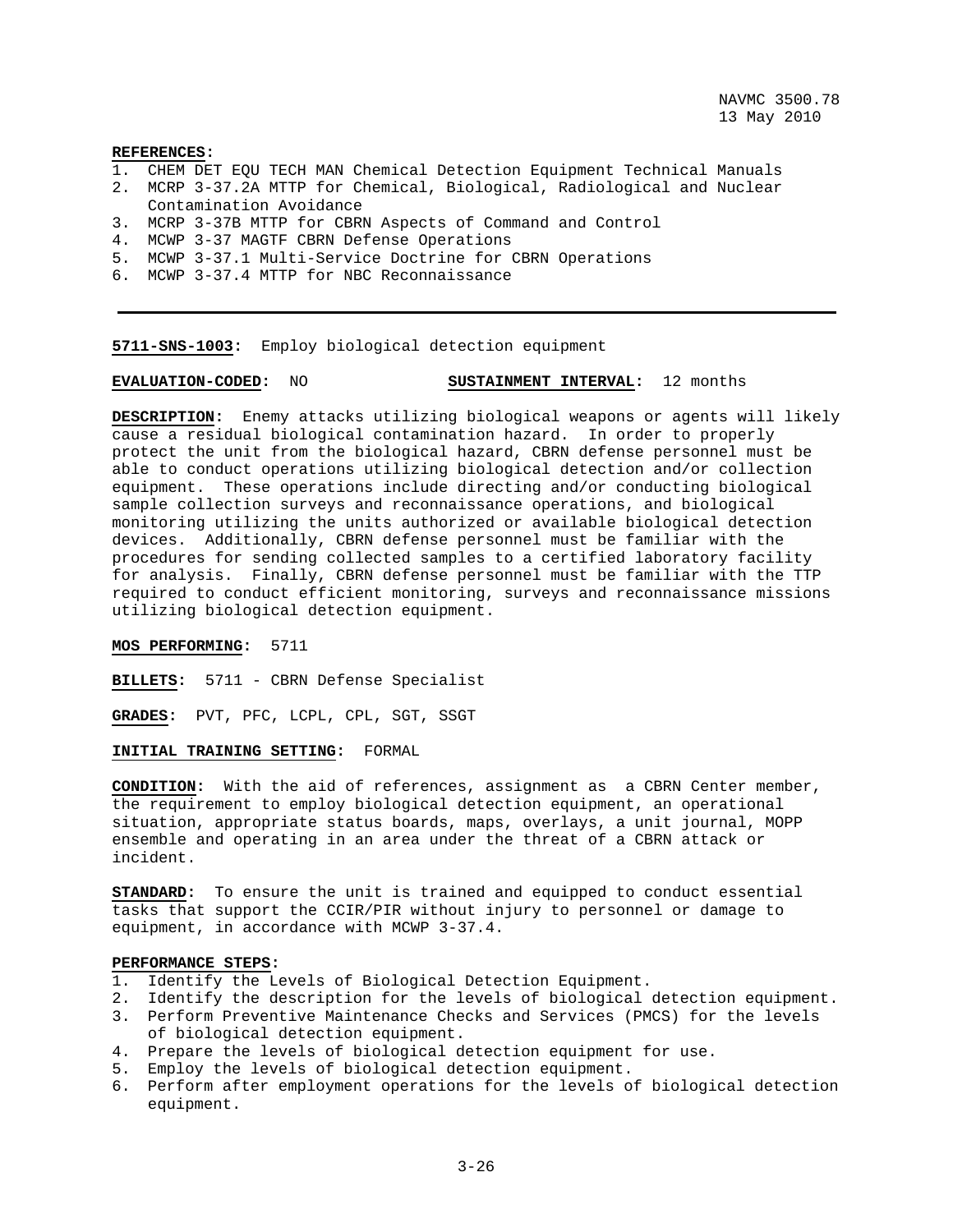**PREREQUISITE EVENTS:** 5711-SHP-1008

#### **REFERENCES:**

- 1. MCRP 3-37.1C MULTISERVICE TACTICS, TECHNIQUES, AND PROCEDURES FOR BIOLOGICAL SURVEILLANCE
- 2. MCRP 3-37.2C Multi-service TTP for NBC Aspects of Consequence Management
- 3. MCRP 3-37B MTTP for CBRN Aspects of Command and Control
- 4. MCWP 3-37 MAGTF CBRN Defense Operations
- 5. MCWP 3-37.1 Multi-Service Doctrine for CBRN Operations
- 6. MCWP 3-37.4 MTTP for NBC Reconnaissance

**5711-SNS-1004:** Employ radiological detection equipment

# **EVALUATION-CODED:** NO **SUSTAINMENT INTERVAL:** 12 months

**DESCRIPTION:** Enemy attacks utilizing nuclear weapons or radiological dispersal devices will cause residual radiological contamination. In order to properly protect the unit from the resulting radiation, CBRN defense personnel must be able to conduct operations utilizing radiological detection equipment. These operations include directing and/or conducting monitoring, surveys and reconnaissance operations with the units authorized radiological detection equipment. Additionally, CBRN defense personnel must know the capabilities and limitations of the unit's radiological detection equipment. It also includes inspecting the equipment for serviceability, conducting required PMCS, and ensuring the equipments calibration (if required) is up-to-date. Additionally, CBRN defense personnel must be familiar with the TTP required to conduct efficient monitoring, surveys and reconnaissance missions.

#### **MOS PERFORMING:** 5711

**BILLETS:** 5711 - CBRN Defense Specialist

**GRADES:** PVT, PFC, LCPL, CPL, SGT, SSGT

# **INITIAL TRAINING SETTING:** FORMAL

**CONDITION:** With the aid of references, assignment as a CBRN Center member, the requirement to employ radiological detection equipment, an operational situation, appropriate status boards, maps, overlays, a unit journal, MOPP ensemble and operating in an area under the threat of a CBRN attack or incident.

**STANDARD:** To ensure the unit is trained and equipped to conduct essential tasks that support the CCIR/PIR without injury to personnel or damage to equipment, in accordance with MCWP 3-37.4.

- 1. Identify the Levels of Radiological Detection Equipment.
- 2. Identify the description for the levels of radiological detection equipment.
- 3. Perform Preventive Maintenance Checks and Services (PMCS) for the levels of radiological detection equipment.
- 4. Prepare the levels of radiological detection equipment for use.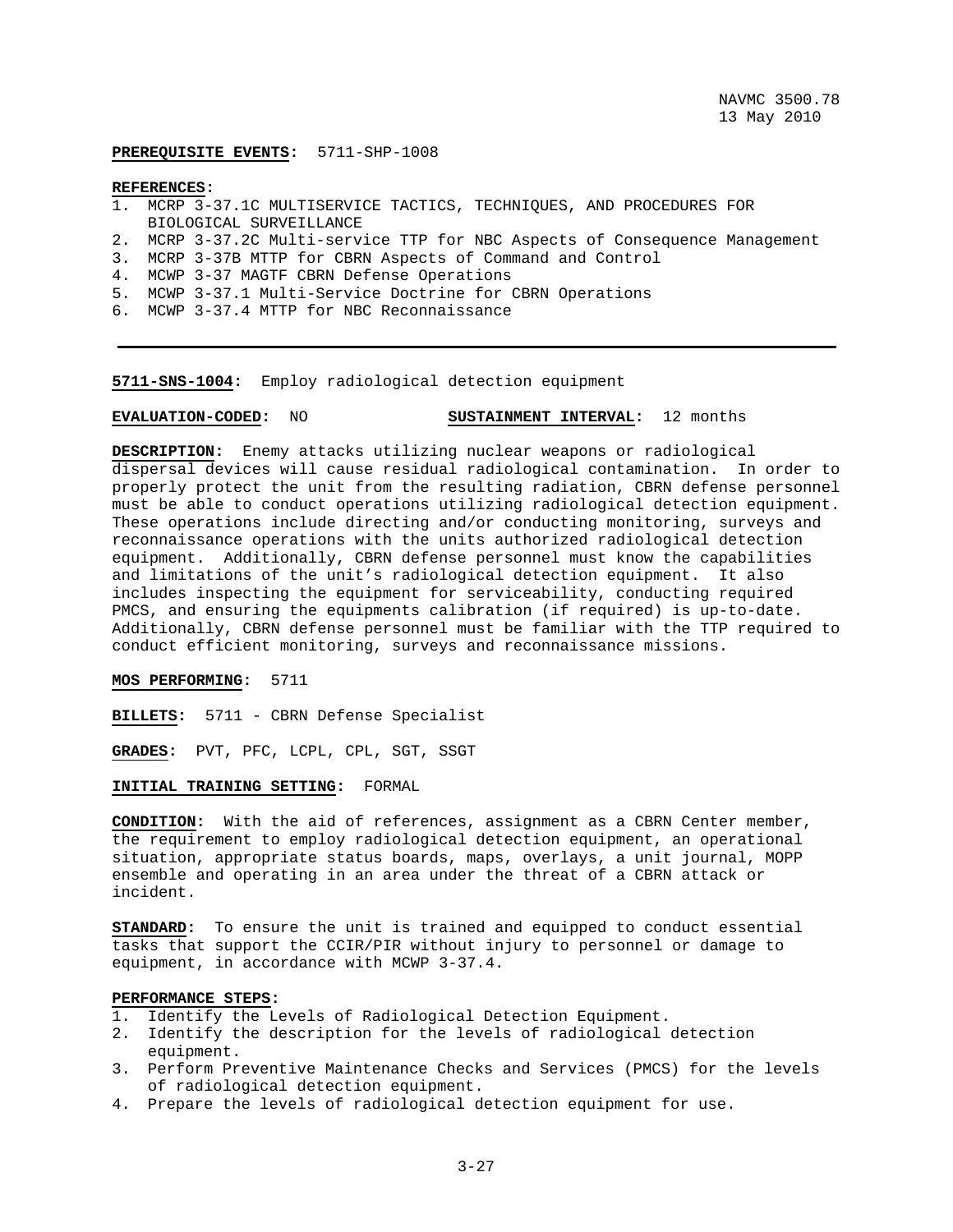- 5. Employ the levels of radiological detection equipment.
- 6. Perform after employment operations for the levels of radiological detection equipment.

# **PREREQUISITE EVENTS:**

5711-SHP-2013 5711-SHP-1010

#### **CHAINED EVENTS:**

| 5711-SHP-1004 | 5711-SHP-1006 | 5711-SHP-1003 |
|---------------|---------------|---------------|
| 5711-SHP-1001 | 5711-ADM-1001 | 5711-SNS-1002 |

# **REFERENCES:**

- 1. MCRP 3-37.2A MTTP for Chemical, Biological, Radiological and Nuclear Contamination Avoidance
- 2. MCRP 3-37B MTTP for CBRN Aspects of Command and Control
- 3. MCWP 3-37 MAGTF CBRN Defense Operations
- 4. MCWP 3-37.1 Multi-Service Doctrine for CBRN Operations
- 5. MCWP 3-37.4 MTTP for NBC Reconnaissance
- 6. RAD DET EQU TECH MAN Radiological Detection Equipment Technical Manuals

**5711-SNS-1005:** Identify CBRN reconnaissance and surveillance activities

**EVALUATION-CODED:** NO **SUSTAINMENT INTERVAL:** 12 months

**DESCRIPTION:** During combat operations where the enemy threat includes the possible possession and use of CBRN weapons and agents, it is imperative that any possible WMD storage, employment and manufacturing site be investigated properly to ensure any possible evidence is preserved and that personnel are not subjected to unnecessary risk. The investigation of a possible WMD site will require support from a specialized team, trained in WMD site exploitation. This specialized team is generally assigned to the major combatant Commander and must be requested. This team will determine whether WMD weapons or agents are, or have been, present at the location, collect samples, maintain chain of custody, and ensure any evidence collected can be used in the world court. The CBRN defense personnel must be familiar with the location of the specialized team, the procedures for requesting the teams support, their capabilities and limitations, and the logistical requirements to support them. Additionally, the CBRN defense personnel must be familiar with the procedures required to secure a suspected sensitive site to ensure evidence is not accidentally destroyed.

#### **MOS PERFORMING:** 5711

**BILLETS:** 5711 - CBRN Defense Specialist

**GRADES:** PVT, PFC, LCPL, CPL, SGT, SSGT, GYSGT, MSGT, MGYSGT

# **INITIAL TRAINING SETTING:** FORMAL

**CONDITION:** With the aid of references, assignment as a CBRN Center member, the requirement to conduct a CBRN R&S mission, an operational situation, appropriate status boards, maps, overlays, a unit journal, MOPP ensemble, and operating in an area under the threat of a CBRN attack or incident.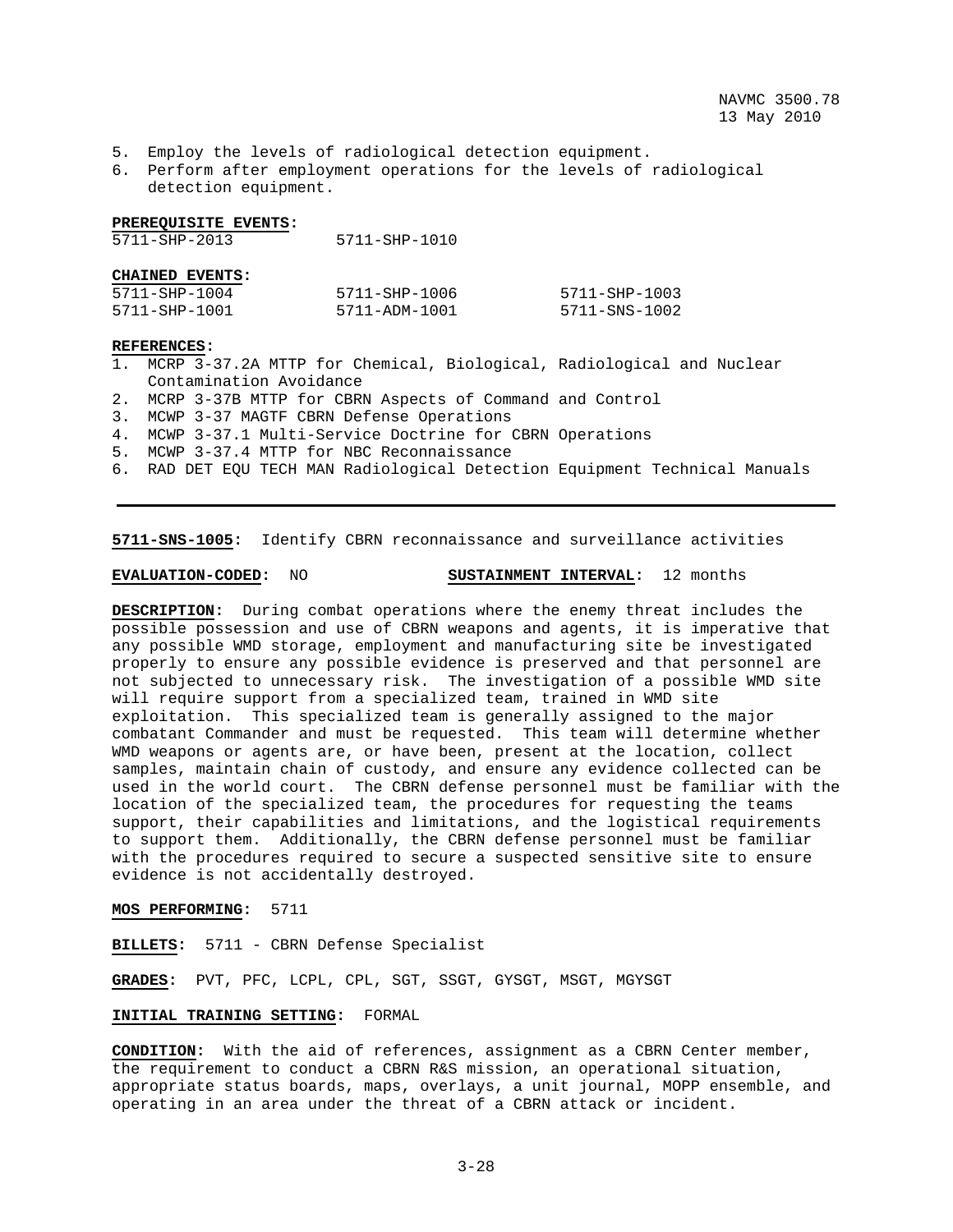**STANDARD:** To ensure the unit is trained and equipped to conduct essential tasks that support the CCIR/PIR without injury to personnel or damage to equipment, in accordance with MCWP 3-37.4.

# **PERFORMANCE STEPS:**

- 1. Identify the purpose of CBRN reconnaissance and surveillance (R&S).
- 2. Identify the types of CBRN R&S missions.
- 3. Identify the principles of CBRN R&S.
- 4. Identify general considerations for CBRN R&S.
- 5. Identify recording and reporting procedures for CBRN R&S.
- 6. Identify the techniques of CBRN R&S.
- 7. Identify recording and reporting procedures for CBRN R&S information.
- 8. Complete CBRN R&S Forms.
- 9. Identify the elements of a CBRN R&S brief.
- 10. Produce a CBRN R&S plan and brief.

# **PREREQUISITE EVENTS:**

| 5711-SHP-1011 | 5711-SHP-1008 | 5711-SNS-1001 |
|---------------|---------------|---------------|
| 5711-SHP-2013 |               |               |

# **REFERENCES:**

- 1. MCRP 3-37.1C MULTISERVICE TACTICS, TECHNIQUES, AND PROCEDURES FOR BIOLOGICAL SURVEILLANCE
- 2. MCRP 3-37.2A MTTP for Chemical, Biological, Radiological and Nuclear Contamination Avoidance
- 3. MCRP 3-37B MTTP for CBRN Aspects of Command and Control
- 4. MCWP 3-37 MAGTF CBRN Defense Operations
- 5. MCWP 3-37.1 Multi-Service Doctrine for CBRN Operations
- 6. MCWP 3-37.4 MTTP for NBC Reconnaissance

**5711-SUS-1001:** Identify the fundamentals of CBRN decontamination

# **EVALUATION-CODED:** NO **SUSTAINMENT INTERVAL:** 12 months

**DESCRIPTION:** CBRN agent contamination should be avoided when possible. When this is not possible, personnel and equipment must be decontaminated to reduce or eliminate the risk to personnel and to make equipment serviceable. Decontamination procedures will not degrade the performance of personnel or equipment and will not harm the environment. The levels of decontamination are immediate, operational, thorough, and clearance. Decontamination is necessary to allow personnel to remove their protective gear and resume normal operations after they become contaminated. Weathering is the most desirable means of decontamination. However, time and operational needs may not permit this option. Decontamination is the removal or neutralization of hazardous levels of contamination from personnel, equipment, materiel, and terrain. The ultimate purpose of decontamination is to restore full combat power in the shortest possible time.

# **MOS PERFORMING:** 5711

**BILLETS:** 5711 - CBRN Defense Specialist

**GRADES:** PVT, PFC, LCPL, CPL, SGT, SSGT, GYSGT, MSGT, MGYSGT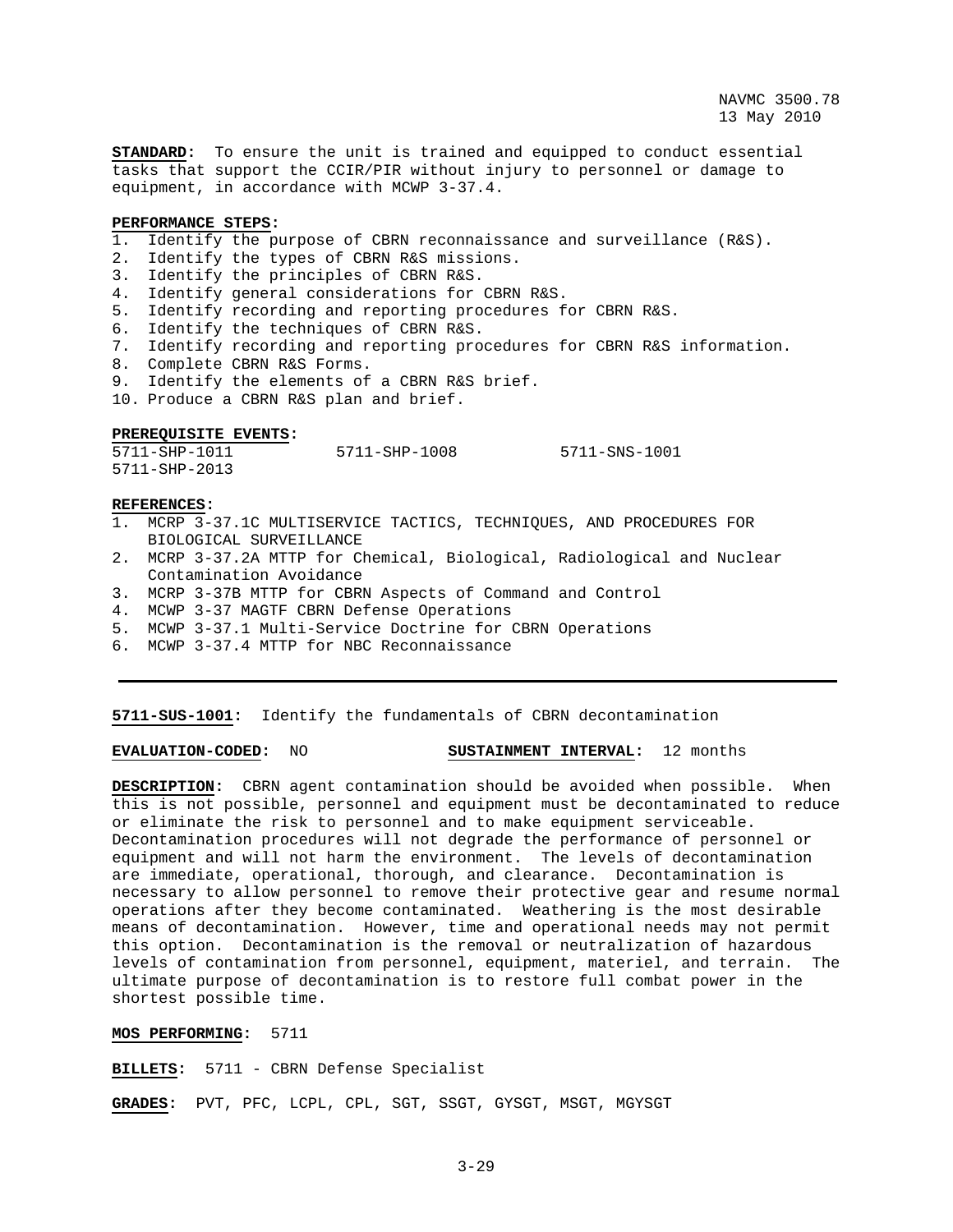# **INITIAL TRAINING SETTING:** FORMAL

**CONDITION:** With the aid of references, assignment as a CBRN Center member, the requirement to employ CBRN IPE or PPE, an operational situation, current CBRN threat and vulnerability assessments, OPORDS, SOP, appropriate IPE (MOPP ensemble) or PPE (SCBA, PAPR, APR and associated suit (boots and gloves if separate from suit)) and operating in an area under the threat of a CBRN attack or incident.

**STANDARD:** To ensure that appropriate personnel are trained and equipped to conduct essential tasks that support the CCIR/PIR without injury to personnel or damage to equipment, in accordance with MCWP 3-37.3.

#### **PERFORMANCE STEPS:**

- 1. Identify the different methods of hazard transmission.
- 2. Identify the purpose of decontamination.
- 3. Identify the principles of decontamination.
- 4. Identify the methods of decontamination.
- 5. Identify the different types of decontaminants.
- 6. Identify the different levels of decontamination operations.
- 7. Identify the categories of special decontamination operations.

# **REFERENCES:**

- 1. MCRP 3-37B MTTP for CBRN Aspects of Command and Control
- 2. MCWP 3-37 MAGTF CBRN Defense Operations
- 3. MCWP 3-37.1 Multi-Service Doctrine for CBRN Operations
- 4. MCWP 3-37.2 MTTP for NBC Protection
- 5. MCWP 3-37.3 MTTP for CBRN Decontamination

**5711-SUS-1002:** Employ CBRN decontamination equipment

**EVALUATION-CODED:** NO **SUSTAINMENT INTERVAL:** 12 months

**DESCRIPTION:** Personnel and equipment must be decontaminated to reduce or eliminate the risk to personnel and to make equipment serviceable. Decontamination procedures will not degrade the performance of personnel or equipment and will not harm the environment. The levels of decontamination are immediate, operational, thorough, and clearance. Decontamination is necessary to allow personnel to remove their protective gear and resume normal operations after they become contaminated. Decontamination equipment is used to remove or neutralize hazardous levels of contamination from personnel, equipment, materiel and terrain.

- **MOS PERFORMING:** 5711
- **BILLETS:** 5711 CBRN Defense Specialist

**GRADES:** PVT, PFC, LCPL, CPL, SGT, SSGT

# **INITIAL TRAINING SETTING:** FORMAL

**CONDITION:** With the aid of references, assignment as a CBRN Center member, the requirement to employ CBRN IPE or PPE, an operational situation, current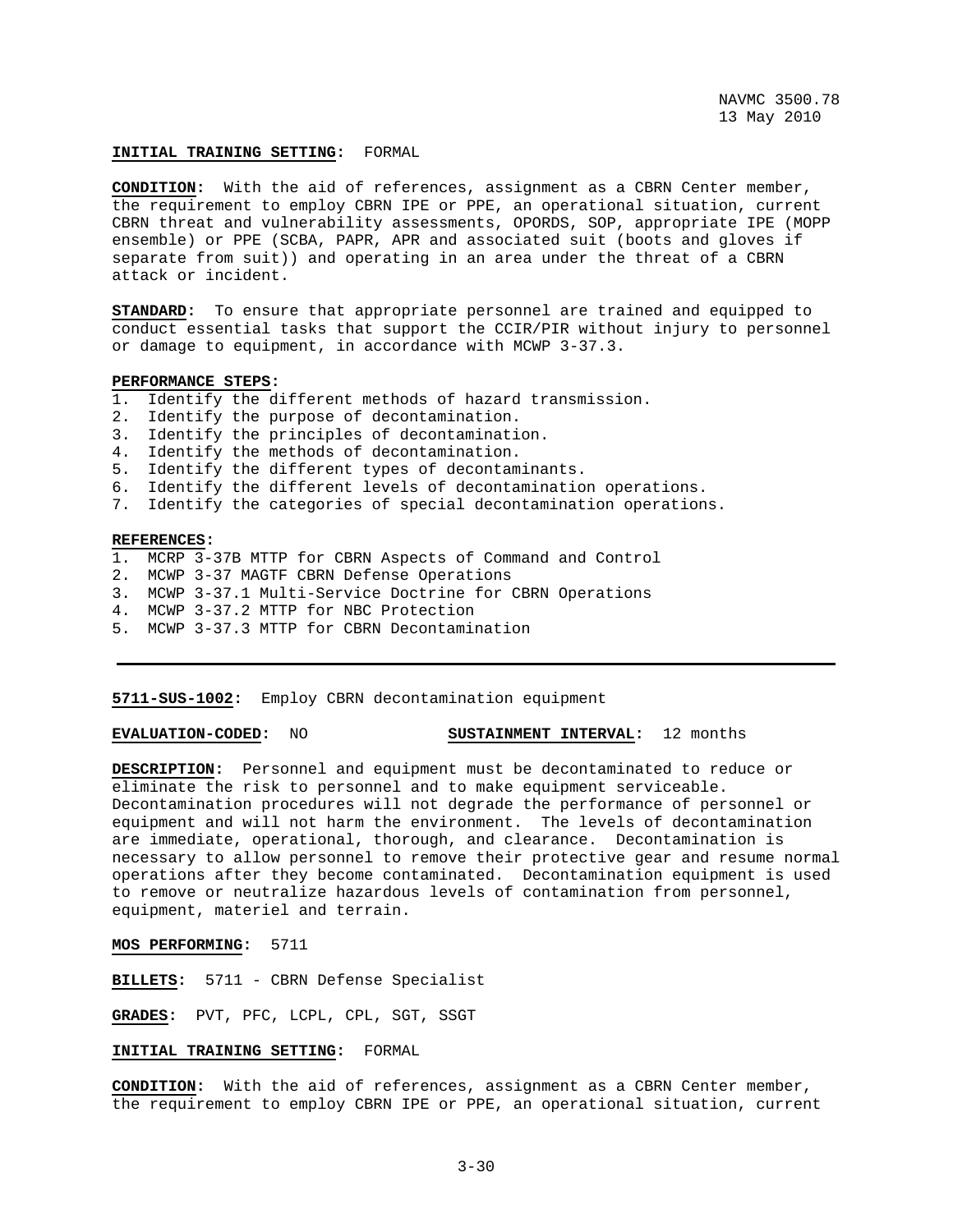CBRN threat and vulnerability assessments, OPORDS, SOP, appropriate IPE (MOPP ensemble) or PPE (SCBA, PAPR, APR and associated suit (boots and gloves if separate from suit)) and operating in an area under the threat of a CBRN attack or incident.

**STANDARD:** To ensure that appropriate personnel are trained and equipped to conduct essential tasks that support the CCIR/PIR without injury to personnel or damage to equipment, in accordance with MCWP 3-37.3.

# **PERFORMANCE STEPS:**

- 1. Identify the Levels of CBRN decontamination equipment.
- 2. Identify the description for the levels of CBRN decontamination equipment.
- 3. Perform Preventive Maintenance Checks and Services (PMCS) for the levels of CBRN decontamination equipment.
- 4. Prepare the levels of CBRN decontamination equipment for use.
- 5. Employ the levels of CBRN decontamination equipment.
- 6. Perform after employment operations for the levels of CBRN decontamination equipment.

#### **REFERENCES:**

- 1. CBRN DECON TECH MAN Chemical, Biological, Radiological, and Nuclear Decontamination Technical Manuals
- 2. MCRP 3-37B MTTP for CBRN Aspects of Command and Control
- 3. MCWP 3-37 MAGTF CBRN Defense Operations
- 4. MCWP 3-37.1 Multi-Service Doctrine for CBRN Operations
- 5. MCWP 3-37.2 MTTP for NBC Protection
- 6. MCWP 3-37.3 MTTP for CBRN Decontamination

**5711-SUS-1003:** Perform immediate decontamination operations

**EVALUATION-CODED:** NO **SUSTAINMENT INTERVAL:** 12 months

**DESCRIPTION:** As soon as an individual becomes aware of chemical, biological or radiological contamination on his skin or personal equipment, he will initiate immediate decontamination techniques. Immediate decontamination consists of three techniques; skin decontamination, personal wipe down, and operator spray down/wipe down. These are initiated without command, utilizing a personal skin decontamination kit, individual equipment decontamination kit, or field expedient methods. The goal is to remove gross contamination and in order to stop agents from penetrating skin, protective equipment and other equipment/weapons.

**MOS PERFORMING:** 5711

**BILLETS:** 5711 - CBRN Defense Specialist

**GRADES:** PVT, PFC, LCPL, CPL, SGT

**INITIAL TRAINING SETTING:** FORMAL

**CONDITION:** With the aid of references, assignment as a CBRN Specialist, a CBRN hazard, provided decontaminants (kits or solutions) with appropriate applicator and appropriate IPE/PPE.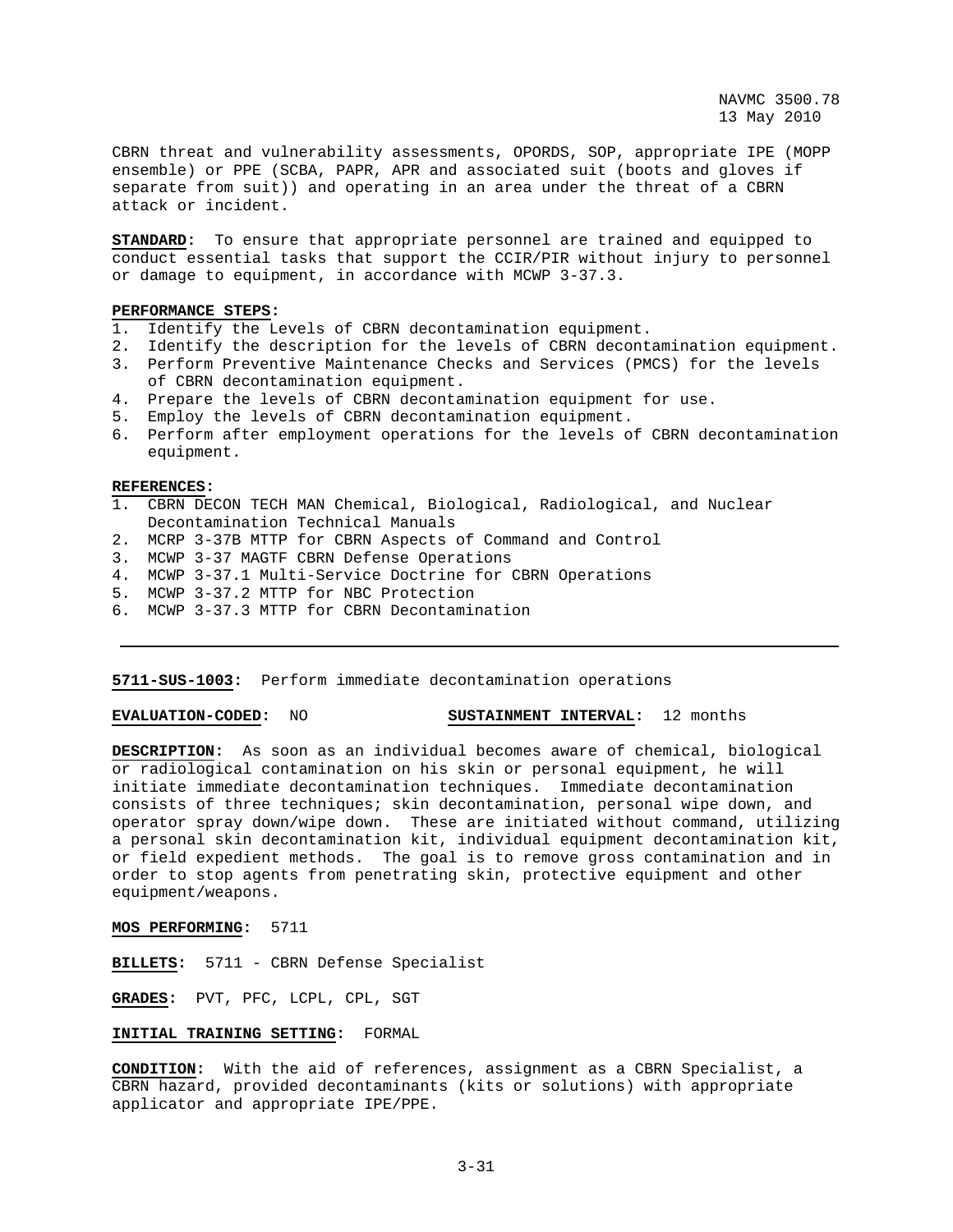**STANDARD:** To prevent cross contamination or the spread/transfer of a CBRN hazard, in accordance with MCWP 3-37.3, Chapter 3.

# **PERFORMANCE STEPS:**<br>1. Identify the pu

- Identify the purpose of immediate decontamination.
- 2. Identify the techniques of immediate decontamination.
- 3. Identify the time parameters to conduct immediate decontamination.
- 4. Identify the procedures for conducting immediate decontamination.
- 5. Identify the proper procedures for using Level I individual decontamination kits.
- 6. Identify the proper procedures for using field expedient methods for conducting immediate decontamination.
- 7. Perform eye decontamination.
- 8. Perform skin decontamination.
- 9. Perform individual equipment decontamination.

# **REFERENCES:**

- 1. CBRN DECON TECH MAN Chemical, Biological, Radiological, and Nuclear Decontamination Technical Manuals
- 2. MCRP 3-37B MTTP for CBRN Aspects of Command and Control
- 3. MCWP 3-37 MAGTF CBRN Defense Operations
- 4. MCWP 3-37.1 Multi-Service Doctrine for CBRN Operations
- 5. MCWP 3-37.2 MTTP for NBC Protection
- 6. MCWP 3-37.3 MTTP for CBRN Decontamination

#### **5711-SUS-1004:** Perform MOPP gear exchange

**EVALUATION-CODED:** NO **SUSTAINMENT INTERVAL:** 12 months

**DESCRIPTION:** MOPP gear exchange is generally conducted by a squad-sized unit, and is most effective if initiated within six hours of contamination. The unit will systematically remove contaminated chemical protective equipment and redress into uncontaminated chemical protective equipment (MOPP 4). Operational decontamination limits the spread of contamination, allows temporary relief from MOPP 4, and facilities additional decontamination requirements.

# **MOS PERFORMING:** 5711

**BILLETS:** 5711 - CBRN Defense Specialist

**GRADES:** PVT, PFC, LCPL, CPL, SGT

# **INITIAL TRAINING SETTING:** FORMAL

**CONDITION:** With the aid of references, assignment as a CBRN Specialist, a CBRN hazard, provided decontaminants (kits or solutions) with appropriate applicator and appropriate IPE/PPE.

**STANDARD:** To prevent cross contamination or the spread/transfer of a CBRN hazard, utilizing the techniques and recommended time constraints in accordance with MCWP 3-37.3, Chapter 4.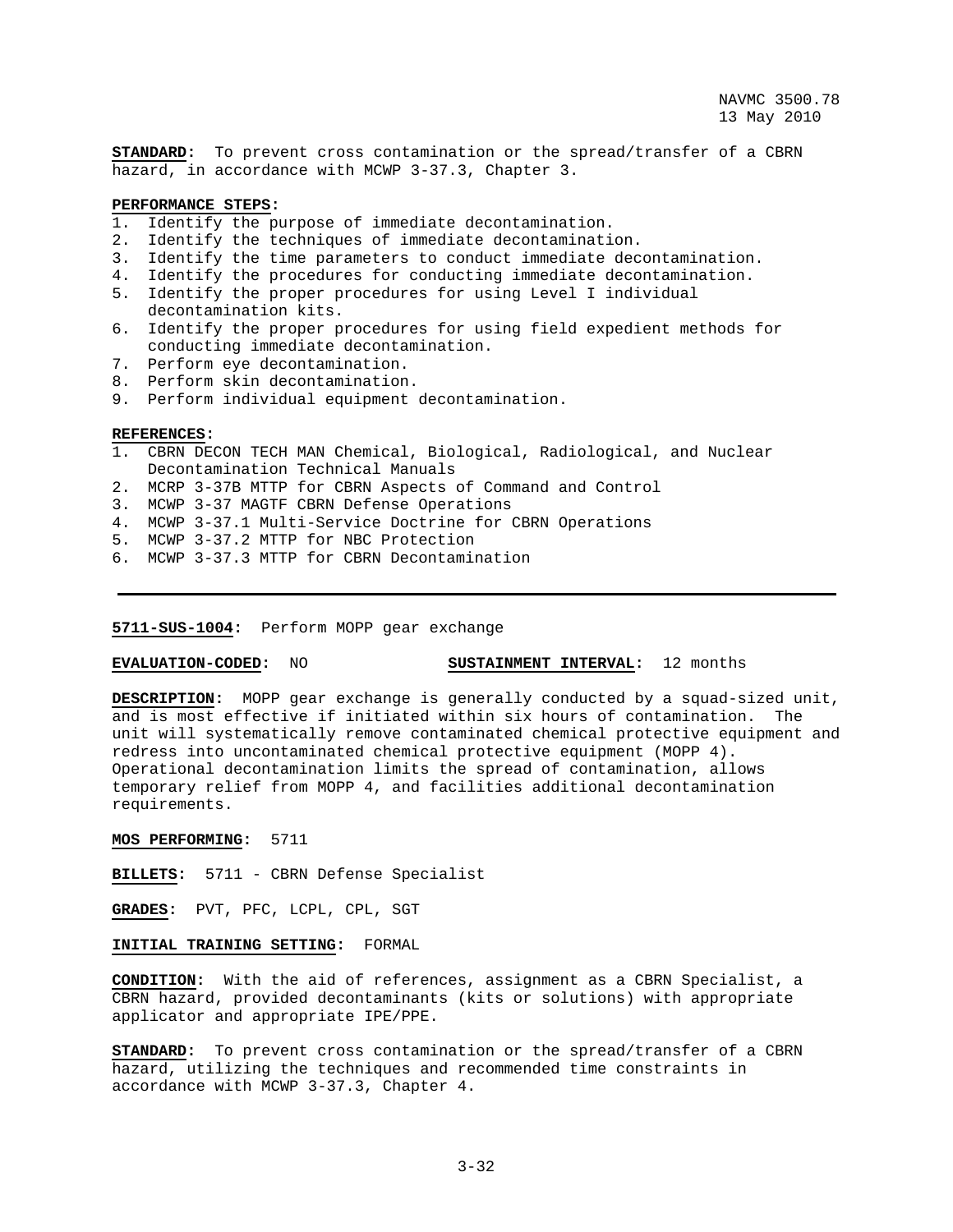# **PERFORMANCE STEPS:**

- 1. Identify the characteristics of MOPP gear exchange.
- 2. Identify the three methods of MOPP gear exchange.
- 3. Identify the considerations for site selection for MOPP gear exchange.
- 4. Identify the logistical requirements for MOPP gear exchange.
- 5. Identify the procedures for MOPP gear exchange.
- 6. Identify the procedures for using decontaminants associated with MOPP gear exchange.
- 7. Identify the procedures for site close out for MOPP gear exchange.
- 8. Perform the appropriate method of MOPP gear exchange.

# **CHAINED EVENTS:**

5711-SUS-1003 5711-SUS-1002

#### **REFERENCES:**

- 1. CBRN DECON TECH MAN Chemical, Biological, Radiological, and Nuclear Decontamination Technical Manuals
- 2. MCRP 3-37B MTTP for CBRN Aspects of Command and Control
- 3. MCWP 3-37 MAGTF CBRN Defense Operations
- 4. MCWP 3-37.1 Multi-Service Doctrine for CBRN Operations
- 5. MCWP 3-37.2 MTTP for NBC Protection
- 6. MCWP 3-37.3 MTTP for CBRN Decontamination

**5711-SUS-1005:** Perform vehicle wash down

**EVALUATION-CODED:** NO **SUSTAINMENT INTERVAL:** 12 months

**DESCRIPTION:** Vehicle wash down is conducted utilizing unit organic decontamination assets and is most effective if initiated within six hours of contamination. The vehicle is sprayed with water to remove the gross contamination, thereby limiting the spread of contamination and facilitating additional decontamination requirements.

**MOS PERFORMING:** 5711

**BILLETS:** 5711 - CBRN Defense Specialist

**GRADES:** PVT, PFC, LCPL, CPL, SGT

**INITIAL TRAINING SETTING:** FORMAL

**CONDITION:** With the aid of references, assignment as a CBRN Specialist, a CBRN hazard, provided decontaminants (kits or solutions) with appropriate applicator and appropriate IPE/PPE.

**STANDARD:** To prevent cross contamination or the spread/transfer of a CBRN hazard, in accordance with MCWP 3-37.3, Chapter 4.

- 1. Identify the characteristics of vehicle wash down.
- 2. Identify the considerations for site selection for vehicle wash down.
- 3. Identify the logistical requirements, to include equipment for vehicle wash down.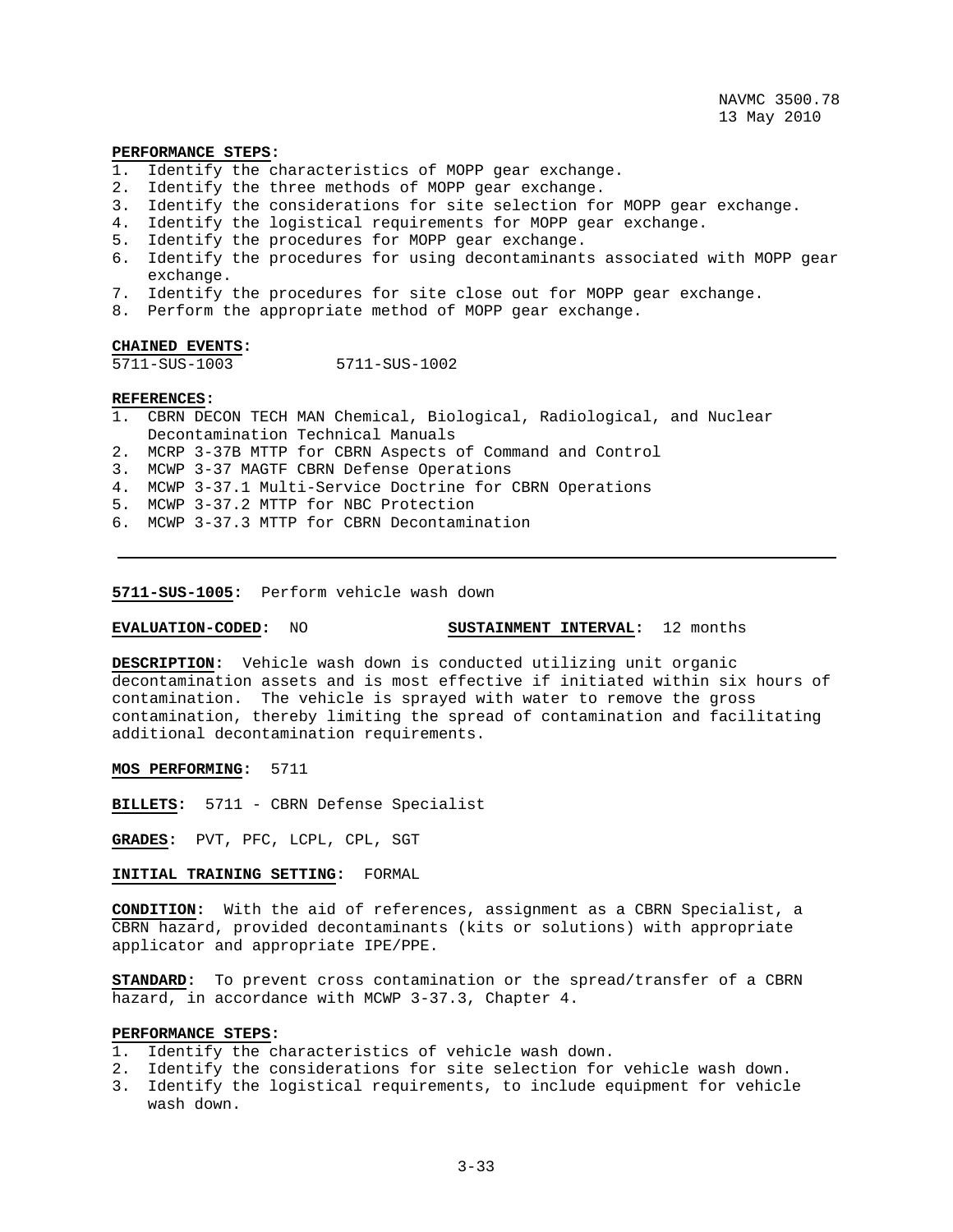- 4. Identify the steps in the execution phase of vehicle wash down.
- 5. Identify the procedures for conducting vehicle wash down.
- 6. Identify the procedures for site close out for vehicle wash down.
- 7. Perform vehicle wash down.

# **REFERENCES:**

- 1. CBRN DECON TECH MAN Chemical, Biological, Radiological, and Nuclear Decontamination Technical Manuals
- 2. MCRP 3-37B MTTP for CBRN Aspects of Command and Control
- 3. MCWP 3-37 MAGTF CBRN Defense Operations
- 4. MCWP 3-37.1 Multi-Service Doctrine for CBRN Operations
- 5. MCWP 3-37.2 MTTP for NBC Protection
- 6. MCWP 3-37.3 MTTP for CBRN Decontamination

**5711-SUS-1006:** Operate power driven decontamination equipment

```
EVALUATION-CODED: NO SUSTAINMENT INTERVAL: 12 months
```
**DESCRIPTION:** To operate the power driven decontamination equipment, in support of unit decontamination operations, the individual must be able to set up, fuel, conduct pre-operation checks and services, start, operate, shut down, and conduct post-operation checks and services on the equipment. The individual must also be able to properly utilize the equipment during decontamination operations, i.e. safely spray water utilizing wand assembles.

#### **MOS PERFORMING:** 5711

**BILLETS:** 5711 - CBRN Defense Specialist

**GRADES:** PVT, PFC, LCPL, CPL, SGT, SSGT

# **INITIAL TRAINING SETTING:** FORMAL

**CONDITION:** with the aid of references, assignment as a CBRN Specialist, a CBRN hazard and the necessary decontamination assets (to include water and fuel).

**STANDARD:** To remove the CBRN hazard, in accordance with MCWP 3-37.3, TM 10692A-10-1, 10692A-23&P and TM-11275-15/4.

- 1. Identify the characteristics of the Level II power driven decon apparatus.
- 2. Perform Preventive Maintenance, Checks, and Services (PMCS) for the Level II power driven decon apparatus.
- 3. Identify the procedures for repairing the water bladder associated with the Level II power driven decon apparatus.
- 4. Identify potential hazards associated with the use of the Level II power driven decon apparatus.
- 5. Prepare for use of the Level II power driven decon apparatus.
- 6. Employ the water bladder.
- 7. Employ the Level II power driven decon apparatus.
- 8. Perform post-operation procedures for the Level II power driven decon apparatus.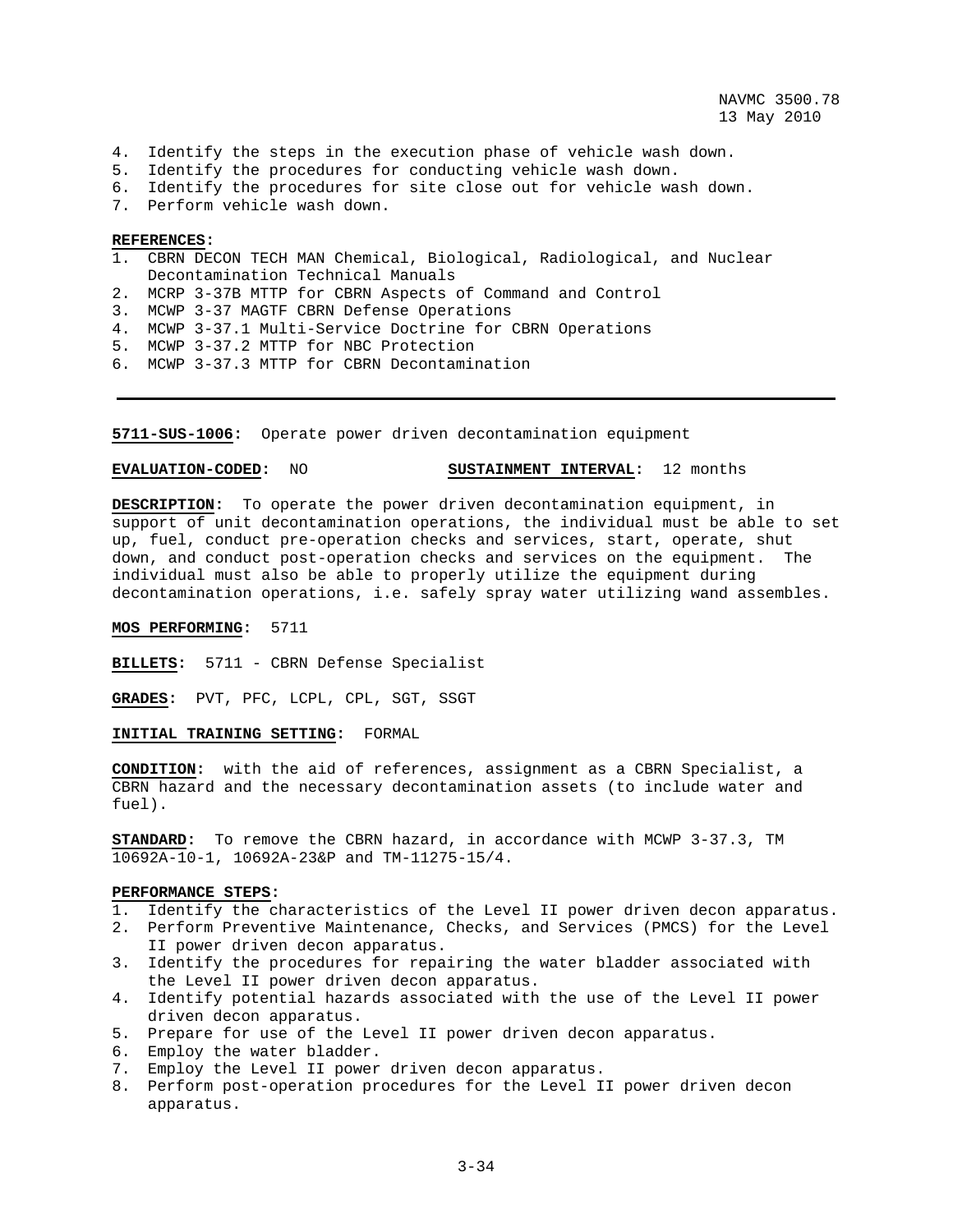#### **REFERENCES:**

- 1. CBRN DECON TECH MAN Chemical, Biological, Radiological, and Nuclear Decontamination Technical Manuals
- 2. MCRP 3-37B MTTP for CBRN Aspects of Command and Control
- 3. MCWP 3-37 MAGTF CBRN Defense Operations
- 4. MCWP 3-37.1 Multi-Service Doctrine for CBRN Operations
- 5. MCWP 3-37.2 MTTP for NBC Protection
- 6. MCWP 3-37.3 MTTP for CBRN Decontamination

**5711-SUS-1007:** Identify procedures for conducting Detailed Troop Decontamination (DTD/MOPP drop)

# **EVALUATION-CODED:** NO **SUSTAINMENT INTERVAL:** 12 months

**DESCRIPTION:** Thorough decontamination operations reduce and sometimes eliminate contamination from equipment and personnel. This allows the MOPP level to be reduced. Detailed troop decontamination is utilized to decontaminate personnel to a level in which CBRN protective equipment is not. Individuals must be able to identify when and where detailed troop decontamination should be conducted, logistical requirements, site set up and close out, and procedures utilized to process aircraft through the site. The goal of MOPP Drop is to rapidly get people out of their CBRN IPE; decon of their associated equipment is a secondary consideration and may be delayed indefinitely if the operational scenario permits. MOPP drop is executed to provide rest and relief to personnel who must continue to work in a contaminated area. In this instance, equipment will be staged until personnel return to the contaminated area.

#### **MOS PERFORMING:** 5711

**BILLETS:** 5711 - CBRN Defense Specialist

**GRADES:** PVT, PFC, LCPL, CPL, SGT, SSGT, GYSGT

# **INITIAL TRAINING SETTING:** FORMAL

**CONDITION:** With the aid of references, assignment as a CBRN Specialist, a CBRN hazard, the necessary decontamination assets (to include water and fuel) and IPE (including TAP aprons and re-issue IPE as applicable for MOPP Drop).

**STANDARD:** Without causing cross contamination, provided temporary (MOPP Drop) or permanent (DTD) relief from IPE utilizing the techniques and recommended time constraints in accordance with MCWP 3-37.3, Chapter 5.

- 1. Identify the purpose of Detailed Troop Decontamination (DTD).
- 2. Identify the considerations for site selection for Detailed Troop Decontamination (DTD).
- 3. Identify the logistical requirements, to include personnel and equipment for Detailed Troop Decontamination (DTD).
- 4. Identify each station of a Detailed Troop Decontamination (DTD) site.
- 5. Identify the procedures for set up, by station of a Detailed Troop Decontamination (DTD) site.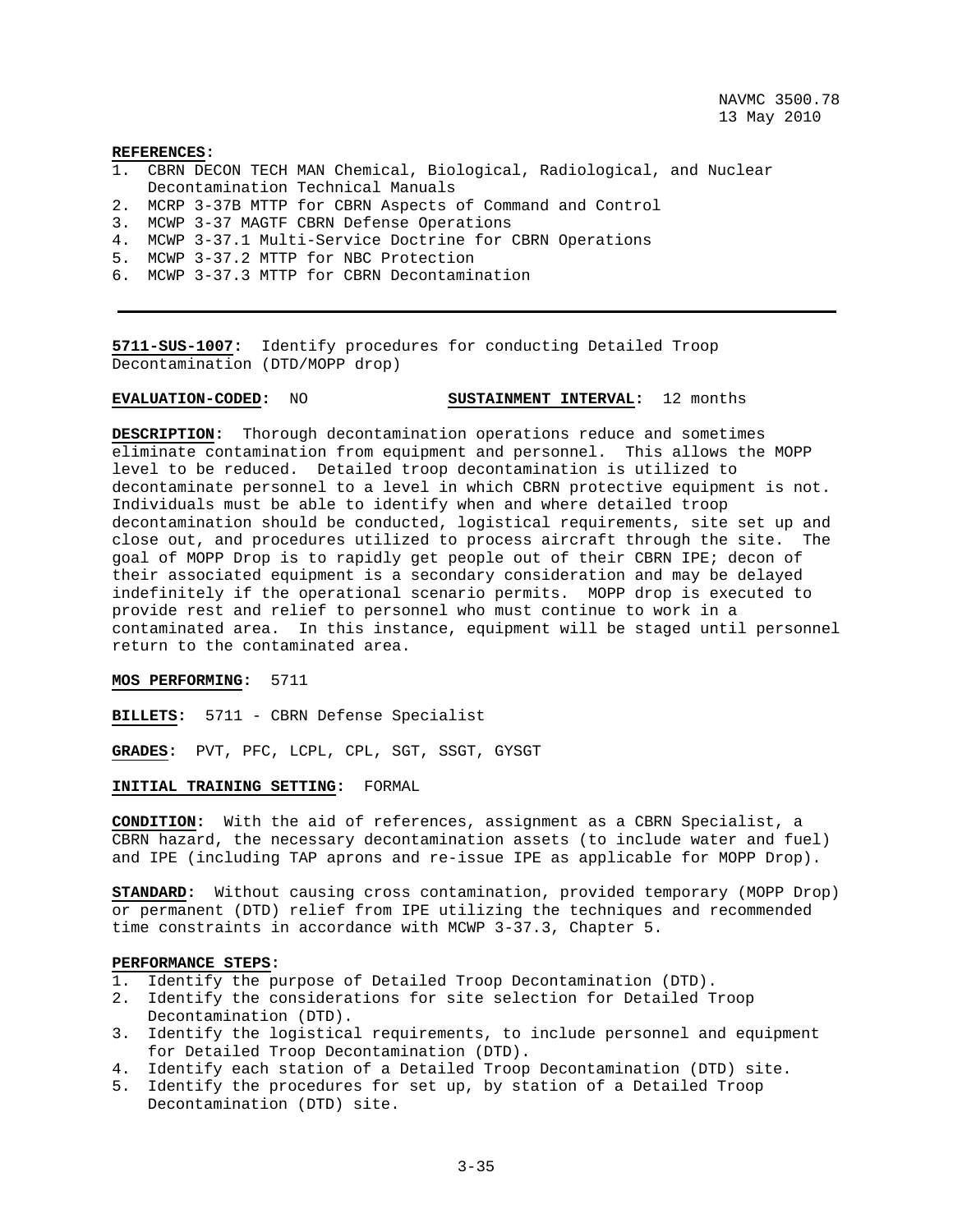- 6. Identify the procedures for processing contaminated personnel, by station of a Detailed Troop Decontamination (DTD) site.
- 7. Identify the logistical requirements, to include personnel and equipment for conducting MOPP Drop procedures at a Detailed Troop Decontamination (DTD) site.
- 8. Identify the procedures for set up, by station for MOPP Drop procedures at a Detailed Troop Decontamination (DTD) site.
- 9. Identify the procedures for processing contaminated personnel, by station for MOPP Drop procedures at a Detailed Troop Decontamination (DTD) site.
- 10. Identify the procedures for site close out for Detailed Troop Decontamination (DTD).

# **CHAINED EVENTS:**

5711-SUS-1005 5711-SHD-1002

# **REFERENCES:**

- 1. CBRN DECON TECH MAN Chemical, Biological, Radiological, and Nuclear Decontamination Technical Manuals
- 2. MAGTF-CBRN Marine Air-Ground Task Force Chemical, Biological, Radiological, and Nuclear Defense Operating Concept
- 3. MCRP 3-37B MTTP for CBRN Aspects of Command and Control
- 4. MCWP 3-37 MAGTF CBRN Defense Operations
- 5. MCWP 3-37.1 Multi-Service Doctrine for CBRN Operations
- 6. MCWP 3-37.2 MTTP for NBC Protection
- 7. MCWP 3-37.3 MTTP for CBRN Decontamination

**5711-SUS-1008:** Identify procedures for conducting Detailed Equipment Decontamination (DED)

**EVALUATION-CODED:** NO **SUSTAINMENT INTERVAL:** 12 months

**DESCRIPTION:** Detailed Equipment Decontamination (DED) is utilized to decontaminate vehicles and equipment to a level in which CBRN protective posture is not required to operate them. Individuals must be able to identify when and where DED should be conducted, logistical requirements, site set up and close out, and procedures utilized to process vehicles and equipment through the site.

#### **MOS PERFORMING:** 5711

**BILLETS:** 5711 - CBRN Defense Specialist

**GRADES:** PVT, PFC, LCPL, CPL, SGT, SSGT, GYSGT

#### **INITIAL TRAINING SETTING:** FORMAL

**CONDITION:** With the aid of references, assignment as a CBRN Specialist, a CBRN hazard, the necessary decontamination assets (to include water and fuel) and IPE (including TAP aprons and re-issue IPE as applicable for MOPP Drop).

**STANDARD:** Without causing cross contamination, removed or neutralized the CBRN hazard to a negligible level utilizing the techniques and recommended time constraints in accordance with MCWP 3-37.3, Chapter 5.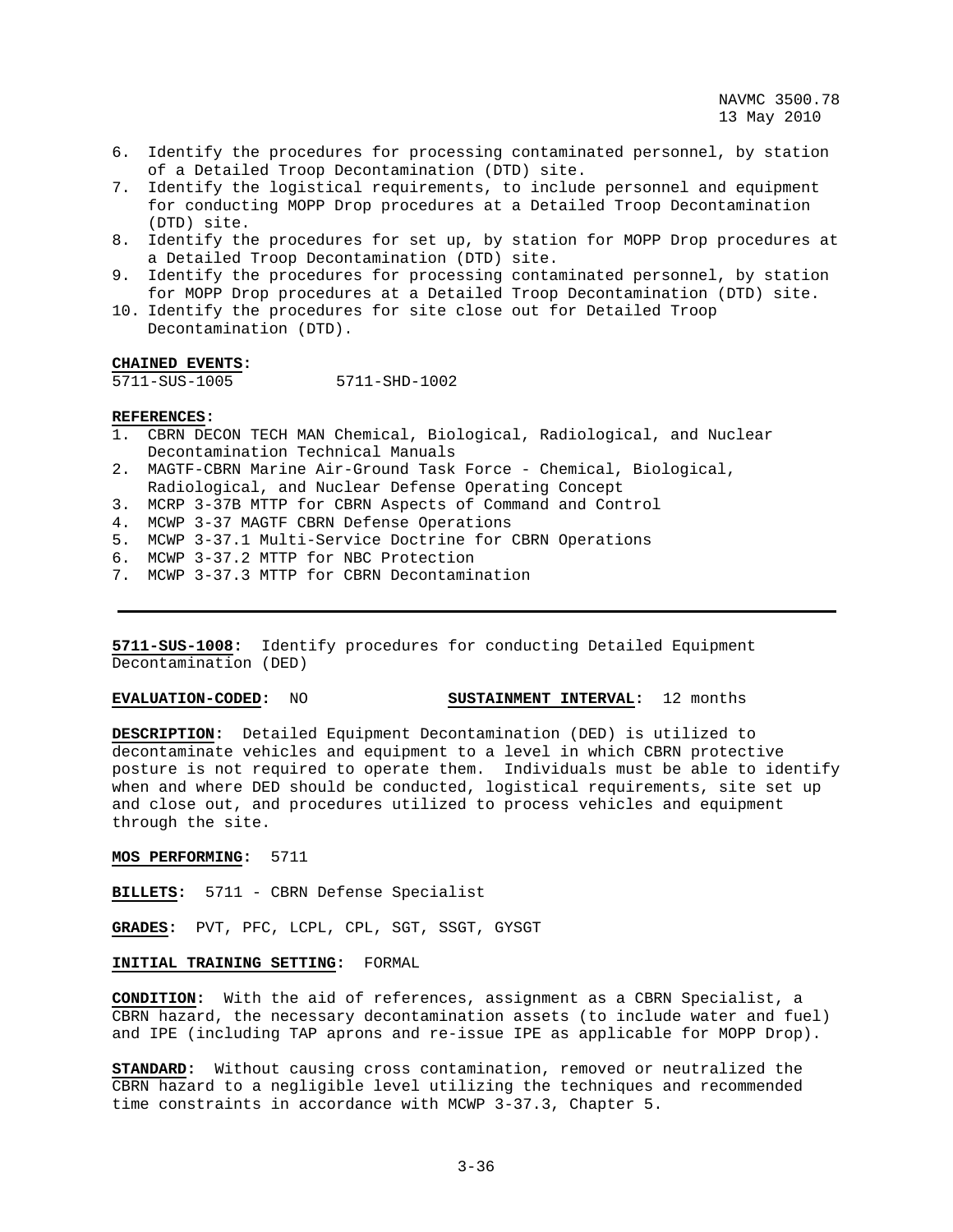# **PERFORMANCE STEPS:**

- 1. Identify the purpose of Detailed Equipment Decontamination (DED).
- 2. Identify the considerations for site selection for Detailed Equipment Decontamination (DED).
- 3. Identify the logistical requirements, to include personnel and equipment for Detailed Equipment Decontamination (DED).
- 4. Identify each station of a Detailed Equipment Decontamination (DED) site.
- 5. Identify the procedures for set up, by station, a Detailed Equipment Decontamination (DED) site.
- 6. Identify the procedures for processing contaminated equipment, by station of a Detailed Equipment Decontamination (DED) site.
- 7. Identify the procedures for site close out for Detailed Equipment Decontamination (DED).

#### **REFERENCES:**

- 1. CBRN DECON TECH MAN Chemical, Biological, Radiological, and Nuclear Decontamination Technical Manuals
- 2. MCRP 3-37B MTTP for CBRN Aspects of Command and Control
- 3. MCWP 3-37 MAGTF CBRN Defense Operations
- 4. MCWP 3-37.1 Multi-Service Doctrine for CBRN Operations
- 5. MCWP 3-37.2 MTTP for NBC Protection
- 6. MCWP 3-37.3 MTTP for CBRN Decontamination

**5711-SUS-1009:** Identify procedures for conducting Detailed Aircraft Decontamination (DAD)

# **EVALUATION-CODED:** NO **SUSTAINMENT INTERVAL:** 12 months

**DESCRIPTION:** Detailed Aircraft Decontamination (DAD) is utilized to decontaminate aircraft to a level in which CBRN protective equipment is not required to operate them. Individuals must be able to identify when and where DAD should be conducted, logistical requirements, site set up and close out, and procedures utilized to process aircraft through the site.

**MOS PERFORMING:** 5711

**BILLETS:** 5711 - CBRN Defense Specialist

**GRADES:** PVT, PFC, LCPL, CPL, SGT, SSGT, GYSGT

# **INITIAL TRAINING SETTING:** FORMAL

**CONDITION:** With the ad of references, assignment as a CBRN Specialist, a CBRN hazard, the necessary decontamination assets (to include water and fuel) and IPE (including TAP aprons and re-issue IPE as applicable for MOPP Drop).

**STANDARD:** To prevent cross contamination, provide temporary (MOPP Drop) or permanent relief from IPE, prevent injury to personnel or damage to equipment utilizing the techniques and recommended time constraints in accordance with MCWP 3-37.3, Chapter 8 and NAVAIR 0080T121.

# **PERFORMANCE STEPS:**

1. Identify the purpose of Detailed Aircraft Decontamination (DAD).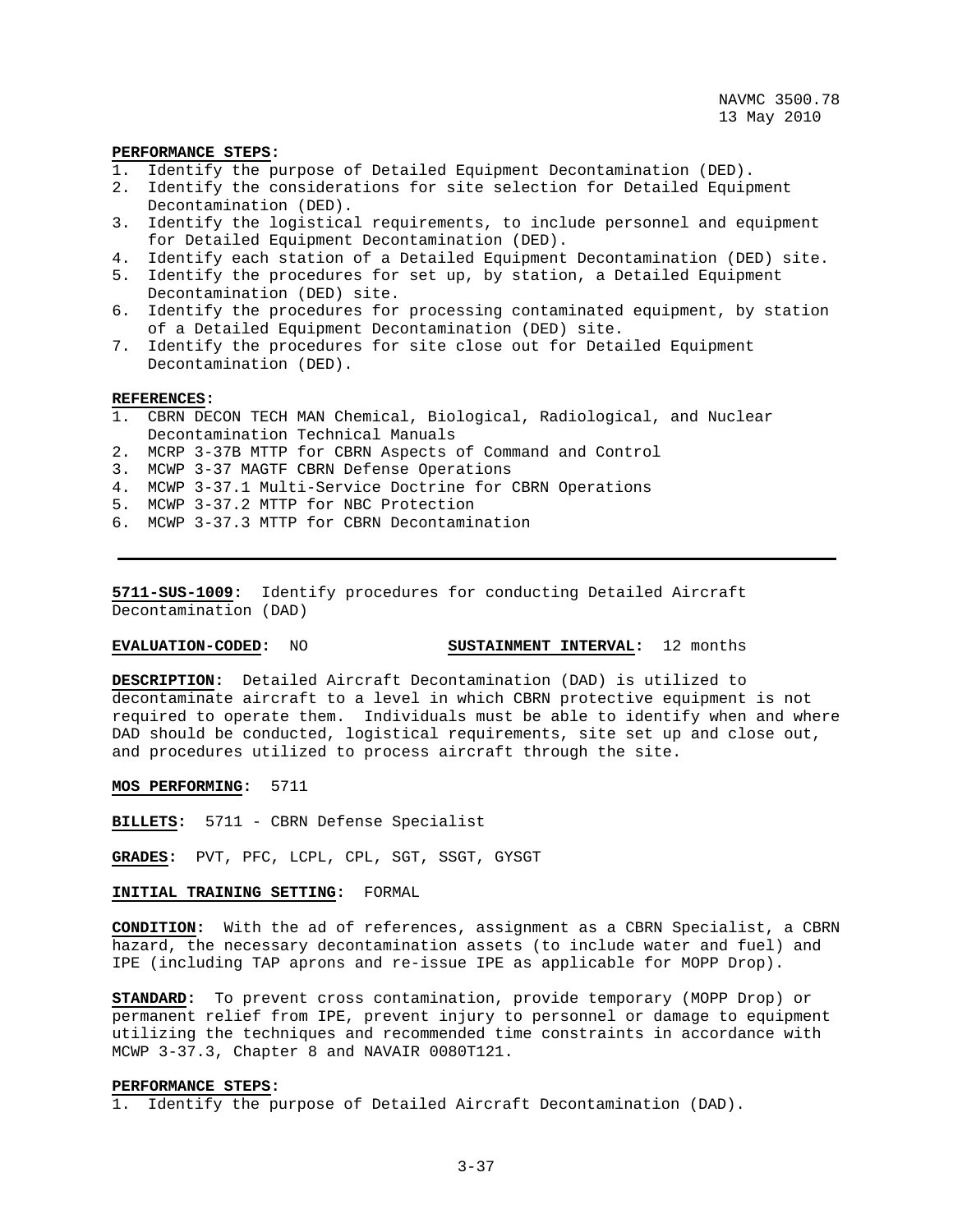- 2. Identify the considerations for site selection for Detailed Aircraft Decontamination (DAD).
- 3. Identify the logistical requirements, to include personnel and equipment for Detailed Aircraft Decontamination (DAD).
- 4. Identify each station of a Detailed Aircraft Decontamination (DAD) site.
- 5. Identify the procedures for set up, by station, a Detailed Aircraft Decontamination (DAD) site.
- 6. Identify the procedures for processing contaminated aircraft, by station of a Detailed Aircraft Decontamination (DAD) site.
- 7. Identify the procedures for site close out for Detailed Aircraft Decontamination (DAD).

#### **REFERENCES:**

- 1. CBRN DECON TECH MAN Chemical, Biological, Radiological, and Nuclear Decontamination Technical Manuals
- 2. MCRP 3-37B MTTP for CBRN Aspects of Command and Control
- 3. MCWP 3-37 MAGTF CBRN Defense Operations
- 4. MCWP 3-37.1 Multi-Service Doctrine for CBRN Operations
- 5. MCWP 3-37.2 MTTP for NBC Protection
- 6. MCWP 3-37.3 MTTP for CBRN Decontamination

**5711-SUS-1010:** Identify procedures for conducting Contaminated Casualty Decontamination (CCD)

# **EVALUATION-CODED:** NO **SUSTAINMENT INTERVAL:** 12 months

**DESCRIPTION:** Contamination Casualty Decontamination (CCD) is utilized to remove all traces of contamination from personnel who are unable to conduct operational or thorough decontamination on their own in order to limit the spread of contamination during evacuation or to admit them into a medical treatment facility. Casualty decontamination can be conducted at the unit level prior to evacuation or at the consolidated casualty collection point colocated with a medical treatment facility. Individuals must be able to identify when and where casualty decontamination should be conducted, logistical requirements, site set up and close out, and procedures utilized to process a casualty through the site.

**MOS PERFORMING:** 5711

**BILLETS:** 5711 - CBRN Defense Specialist

**GRADES:** PVT, PFC, LCPL, CPL, SGT, SSGT, GYSGT

# **INITIAL TRAINING SETTING:** FORMAL

**CONDITION:** With the aid of references, assignment as a CBRN Specialist, a CBRN hazard, the necessary decontamination assets (to include water and fuel) and IPE (including TAP aprons and re-issue IPE as applicable for MOPP Drop).

**STANDARD:** To remove or neutralize the CBRN hazard to a negligible level for transport to a medical facility, in accordance with MCRP 4-11.1A, MCRP 4- 11.1B, and MCRP 4-11.1C.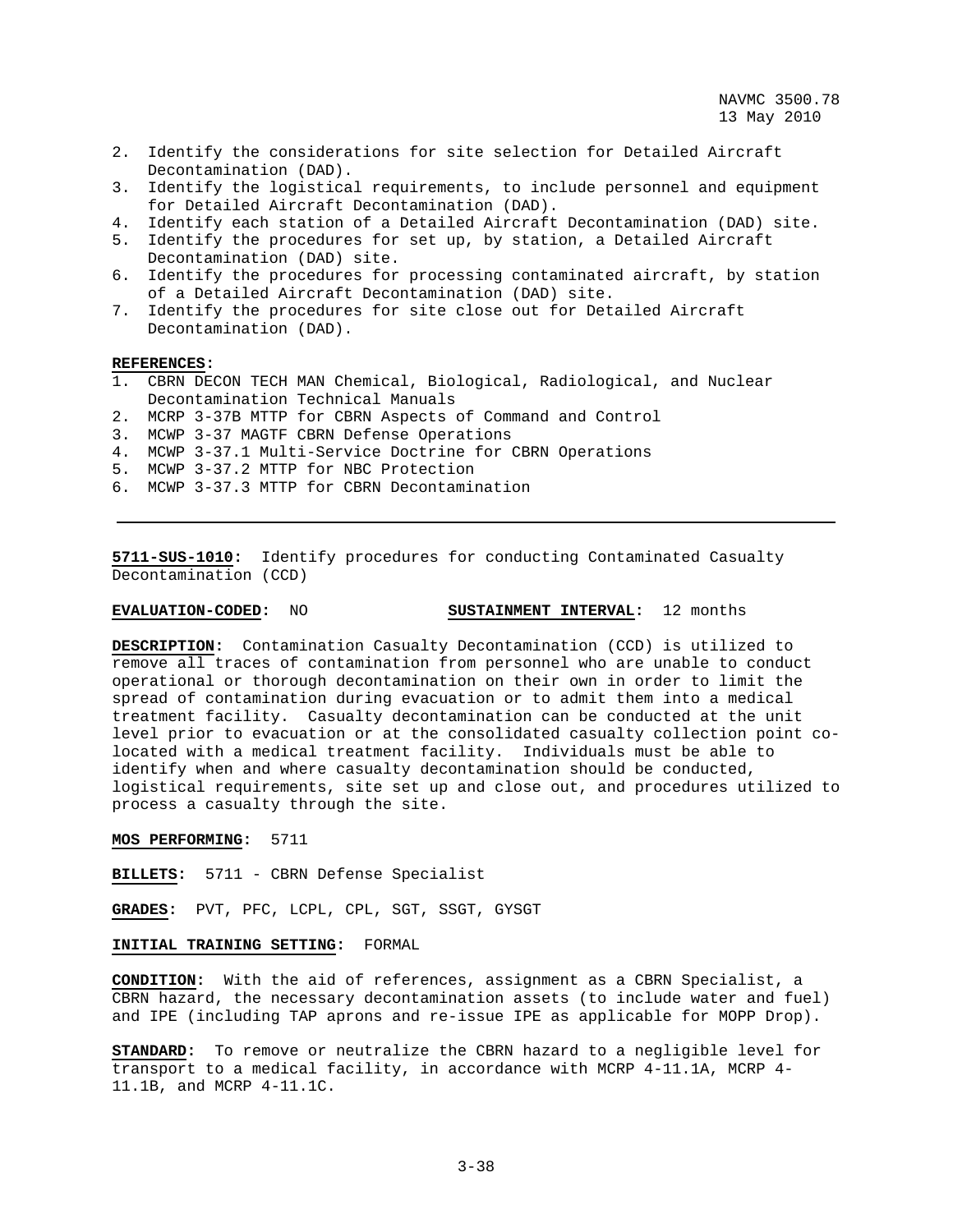# **PERFORMANCE STEPS:**

- 1. Identify the purpose of Contamination Casualty Decontamination (CCD).
- 2. Identify the considerations for site selection for Contamination Casualty Decontamination (CCD).
- 3. Identify the logistical requirements, to include personnel and equipment for Contamination Casualty Decontamination (CCD).
- 4. Identify each station of a Contamination Casualty Decontamination (CCD) site.
- 5. Identify the procedures for set up, by station, a Contamination Casualty Decontamination (CCD) site.
- 6. Identify the procedures for processing contaminated casualties, by station of a Contamination Casualty Decontamination (CCD) site.
- 7. Identify the procedures for site close out for Contamination Casualty Decontamination (CCD) site.
- 8. Coordinate with unit medical personnel in order to integrate them into the CCD process.

#### **PREREQUISITE EVENTS:**

5711-SUS-1009

# **REFERENCES:**

- 1. CBRN DECON TECH MAN Chemical, Biological, Radiological, and Nuclear Decontamination Technical Manuals
- 2. MCRP 3-37B MTTP for CBRN Aspects of Command and Control
- 3. MCWP 3-37 MAGTF CBRN Defense Operations
- 4. MCWP 3-37.1 Multi-Service Doctrine for CBRN Operations
- 5. MCWP 3-37.2 MTTP for NBC Protection
- 6. MCWP 3-37.3 MTTP for CBRN Decontamination

# **5711-TRG-1001:** Instruct CBRN training

**EVALUATION-CODED:** NO **SUSTAINMENT INTERVAL:** 12 months

**DESCRIPTION:** One of the primary responsibilities of CBRN personnel is to ensure that unit personnel are properly trained to survive and conduct operations in a CBRN environment. To accomplish this, CBRN personnel must be able to instruct CBRN training for all personnel of their unit. This training may include Individual Survival Measures (ISM), Individual Protective Equipment (IPE) wear and use, CBRN warning and reporting, CBRN detection equipment and avoidance procedures, and decontamination operations. Additionally, CBRN personnel must be able to conduct training for the unit CBRN monitor/survey and decontamination teams. Training must be interesting, informative, well rehearsed and presented in a professional manner.

#### **MOS PERFORMING:** 5711

**BILLETS:** 5711 - CBRN Defense Specialist

**GRADES:** PVT, PFC, LCPL, CPL, SGT, SSGT, GYSGT, MSGT, MGYSGT

# **INITIAL TRAINING SETTING:** FORMAL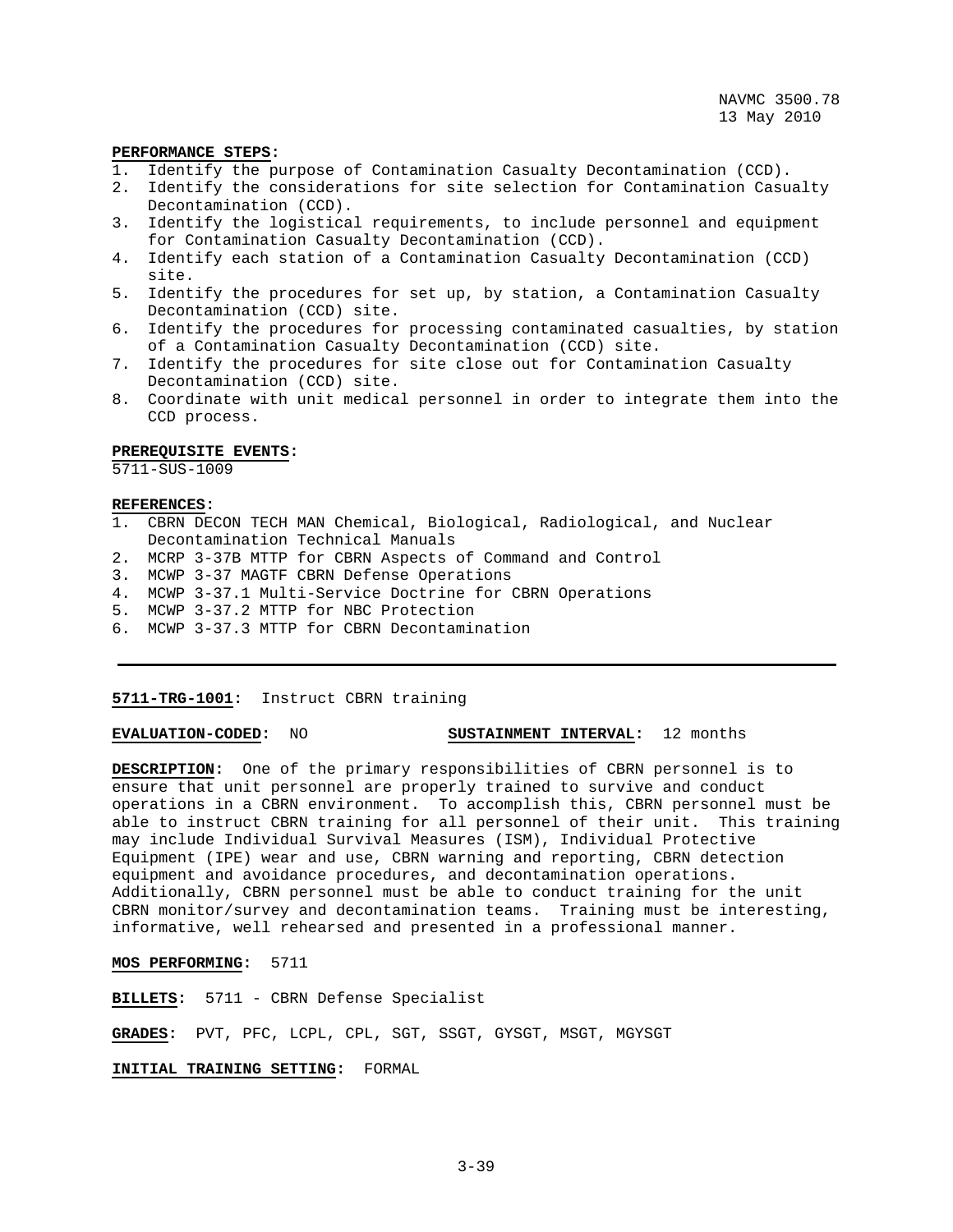**CONDITION:** As a CBRN Specialist assigned to a unit, given the requirement to provide CBRN training, presented with the target audience in which to teach the instructional setting, applicable training materials, and training schedule with the aid of references.

**STANDARD:** CBRN training materials (instructor, student and media) are doctrinally and technically current, delivery methods for CBRN training are appropriate for instructional setting, target audience, topics presented; ensure unit personnel are properly trained to survive and conduct operations in a CBRN environment, in accordance with MCO 3400.3\_ and the SAT Manual.

# **PERFORMANCE STEPS:**

- 1. Identify the function of a lesson plan.
- 2. Identify in order the components of a lesson plan.
- 3. Select an instructional method.
- 4. Select instructional media.
- 5. Develop instructional media, as required.
- 6. Identify the elements necessary to properly prepare for instruction.
- 7. Identify the principles of effective communication.
- 8. Review course/training schedule.
- 9. Review lesson materials.
- 10. Assess time critical risk factors.
- 11. Prepare instructional environment.
- 12. Conduct rehearsals.
- 13. Employ appropriate communication techniques.
- 14. Introduce a lesson.
- 15. Present the main body of the lesson.
- 16. Present instructional methods.
- 17. Employ media.
- 18. Summarize the lesson.
- 19. Remove media.
- 20. Secure training materials.
- 21. Reset the instructional environment.
- 22. Conduct clean up.
- 23. Turn-in any borrowed equipment and resources.
- 24. Review CBRN SOP for additional after lesson actions.
- 25. Collect after action feedback (e.g. instructional rating forms, student notes, after action report items, etc).
- 26. Analyze feedback.
- 27. Complete after instruction reports.
- 28. Recommend changes to the operational risk assessment worksheet, as necessary.
- 29. Recommend changes to the instructor preparation guide, as necessary.
- 30. Recommend changes to the lesson plan, as necessary.
- 31. Recommend changes to the student outline, as necessary.
- 32. Recommend changes to the student supplemental material, as necessary.
- 33. Recommend changes to media, as necessary.
- 34. Recommend changes to the training schedule, as necessary.

# **REFERENCES:**

- 1. MCO 1553.3A Unit Training Management (UTM) (Jan 04)
- 2. MCO 3400.3\_ Nuclear, Biological and Chemical (NBC) Defense Training
- 3. MCRP 3-0 B How to Conduct Training
- 4. MCRP 3-0A Unit Training Management Guide
- 5. SAT MANUAL Systems Approach to Training Manual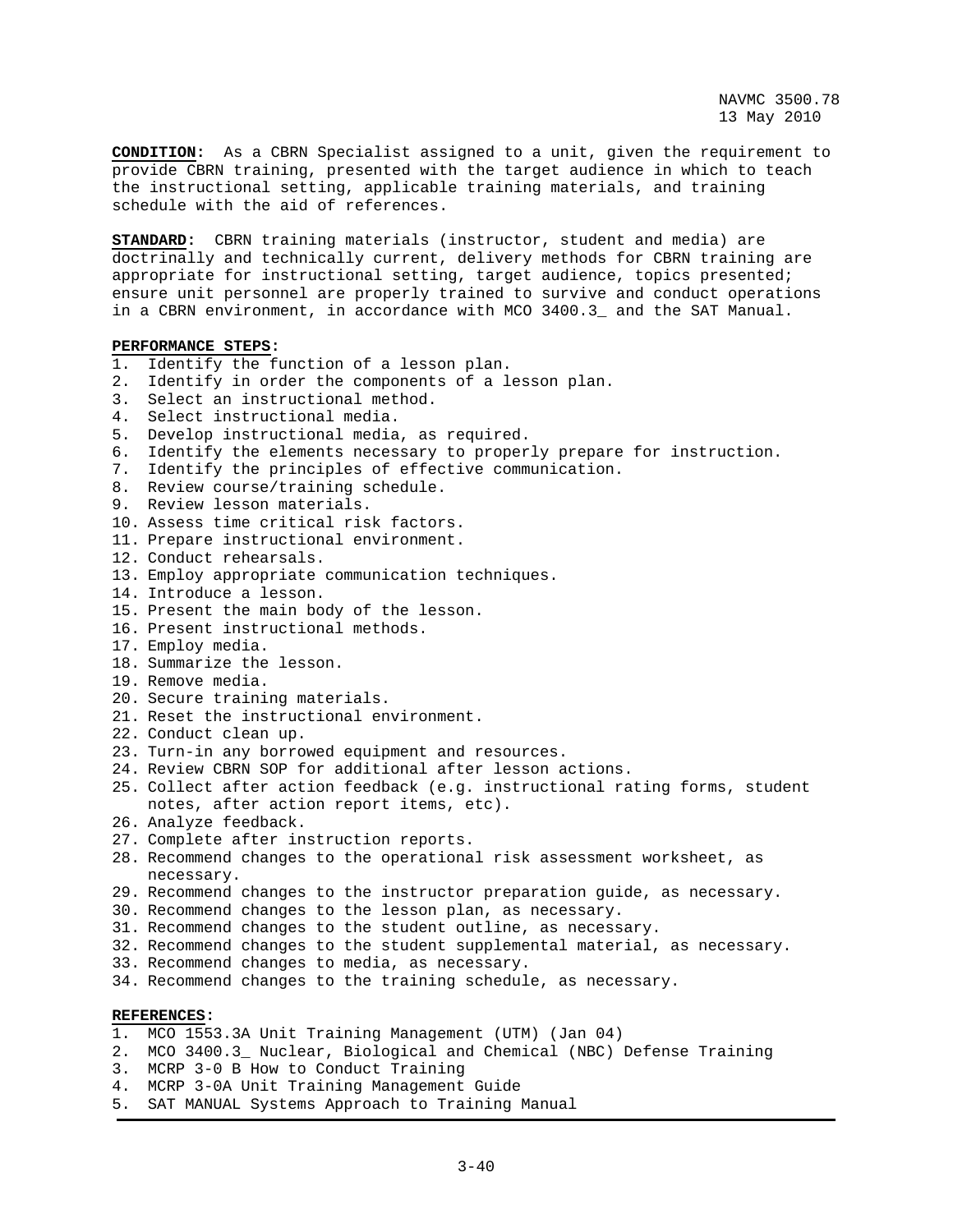**5711-TRG-1002:** Identify procedures to conduct an Individual Protective Equipment (IPE) exercise

# **EVALUATION-CODED:** NO **SUSTAINMENT INTERVAL:** 12 months

**DESCRIPTION:** The IPE confidence exercise is designed to prepare personnel to operate in a contaminated environment. It provides all personnel the opportunity to experience how their IPE performs and protects them. When properly conducted the IPE confidence exercise provides the personnel the confidence to survive, operate and accomplish their mission in a CBRN environment. However, harassment and unnecessary actions or events can be dangerous and harmful to individual health, is counterproductive to the goal and purpose of the IPE confidence exercises, and is therefore unquestionably prohibited. The proper procedures, facility requirements and safety precautions are contained in MCO 3400.3\_ and must be adhered to.

# **MOS PERFORMING:** 5711

**BILLETS:** 5711 - CBRN Defense Specialist

**GRADES:** PVT, PFC, LCPL, CPL, SGT, SSGT, GYSGT, MSGT, MGYSGT

# **INITIAL TRAINING SETTING:** FORMAL

**CONDITION:** With the aid of references, assignment as a CBRN Specialist, the requirement to conduct an IPE confidence exercise, required personnel, training facilities/range, CS-Capsules or canisters (field only) and appropriate IPE.

**STANDARD:** To ensure personnel are prepared to operate in a contaminated environment, in accordance with MCO 3400.3.

# **PERFORMANCE STEPS:**

- 1. Identify the purpose of conducting an Individual Protective Equipment Confidence Exercise.
- 2. Identify the facility requirements for conducting an Individual Protective Equipment Confidence Exercise.
- 3. Identify the safety standards for conducting Individual Protective Equipment Confidence Exercises.
- 4. Identify the responsibilities of personnel conducting an Individual Protective Equipment Confidence Exercise.
- 5. Determine the number of CS capsules required to conduct an Individual Protective Equipment Confidence Exercise.
- 6. Execute an Individual Protective Equipment Confidence Exercise.

# **CHAINED EVENTS:** 5711-TRG-1004

#### **REFERENCES:**

- 1. MCO 1553.3A Unit Training Management (UTM) (Jan 04)
- 2. MCO 3400.3\_ Nuclear, Biological and Chemical (NBC) Defense Training
- 3. MCRP 3-0 B How to Conduct Training
- 4. MCRP 3-0A Unit Training Management Guide
- 5. SAT MANUAL Systems Approach to Training Manual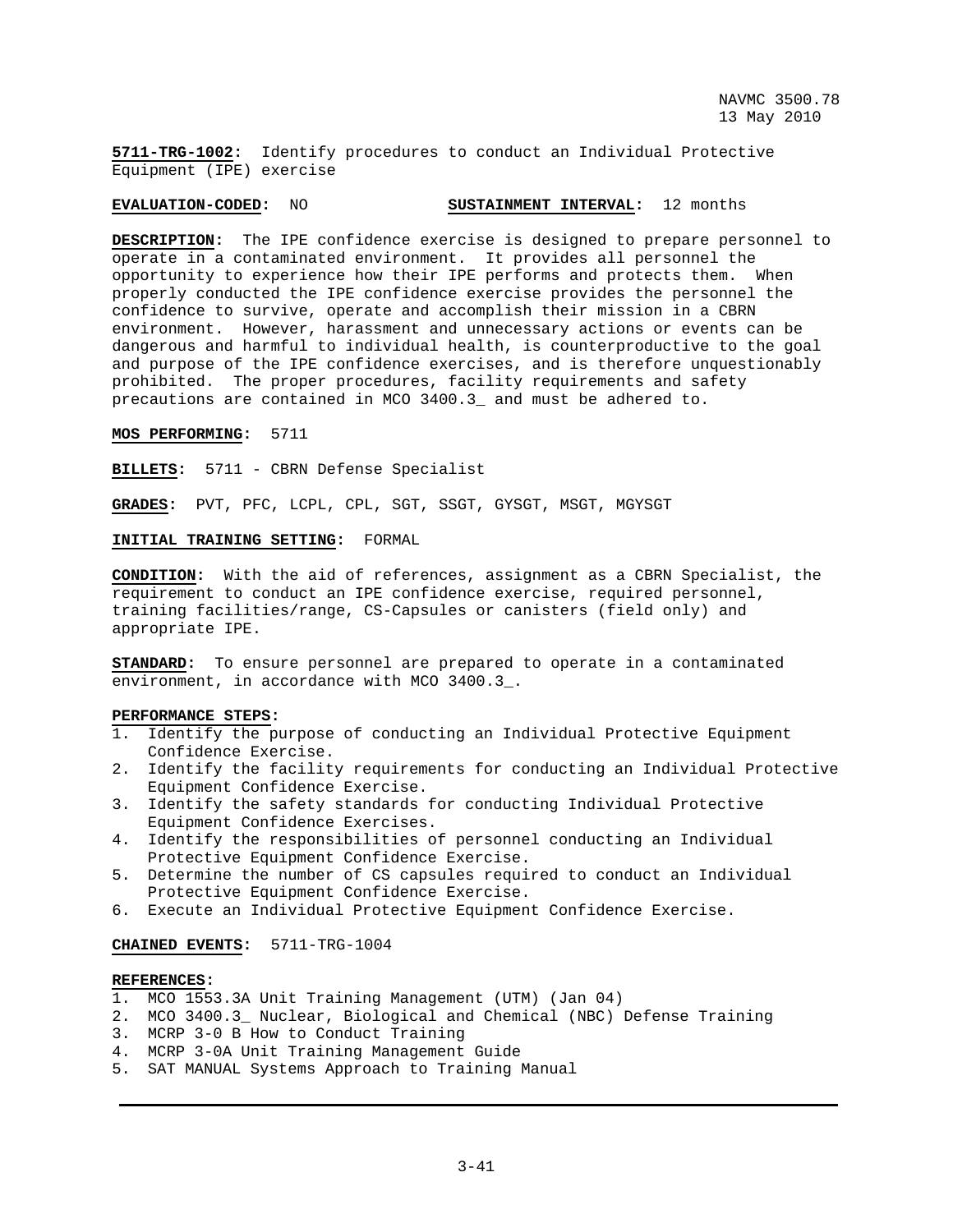**5711-TRG-1003:** Perform CBRN tasks in a toxic environment

# **EVALUATION-CODED:** NO **SUSTAINMENT INTERVAL:** 12 months

**DESCRIPTION:** The US Army Chemical Defense Training Facility (CDTF) at Fort Leonard Wood, MO provides CBRN personnel a unique opportunity to train inside a controlled environment with actual chemical warfare agents. This training allows personnel to use standard issue chemical IPE (suits, boots, gloves, and mask) in a toxic environment, instilling confidence in their equipment functions and protects as designed. Students also utilize issued detection equipment on actual chemical agents to see how instruments work. Additionally, personnel have the opportunity to use decontamination assets and validate their effectiveness. This training provides CBRN personnel confidence in their equipment and the ability to instill that confidence in other Marines that the CBRN IPE and equipment function as designed based on experience in operating in an actual chemical environment.

**MOS PERFORMING:** 5711

**BILLETS:** 5711 - CBRN Defense Specialist

**GRADES:** PVT, PFC, LCPL, CPL, SGT

**INITIAL TRAINING SETTING:** FORMAL

**CONDITION:** Assigned as a student attending the US Army Chemical Defense Training Facility, IPE and CBRN detection equipment.

**STANDARD:** To complete CDTF training, without injury to personnel or damage to equipment, in accordance with CDTF SOP.

# **PERFORMANCE STEPS:**

- 1. Identify the symptoms of nerve agent poisoning.
- 2. Identify PMCS procedures for the CBRN field protective mask.
- 3. Identify PMCS procedures for the CBRN protective ensemble.
- 4. Identify PMCS procedures for the CBRN mask fit tester.
- 5. Identify PMCS procedures for Level I CBRN chemical agent detection equipment.
- 6. Identify PMCS procedures for Level II CBRN chemical agent detection equipment.
- 7. Identify PMCS procedures for Level I CBRN decontamination equipment.
- 8. Identify PMCS procedures for Level II CBRN decontamination equipment.
- 9. Employ the CBRN field protective mask.
- 10. Employ the CBRN protective ensemble.
- 11. Employ the CBRN mask fit tester.
- 12. Employ Level I CBRN chemical agent detection equipment.
- 13. Employ Level II CBRN chemical agent detection equipment.
- 14. Employ Level I CBRN decontamination equipment.
- 15. Employ Level II CBRN decontamination equipment.
- 16. Administer nerve agent antidote.
- 17. Drink water while wearing the CBRN filed protective mask.

# **CHAINED EVENTS:**

5711-TRG-1004 5711-TRG-1003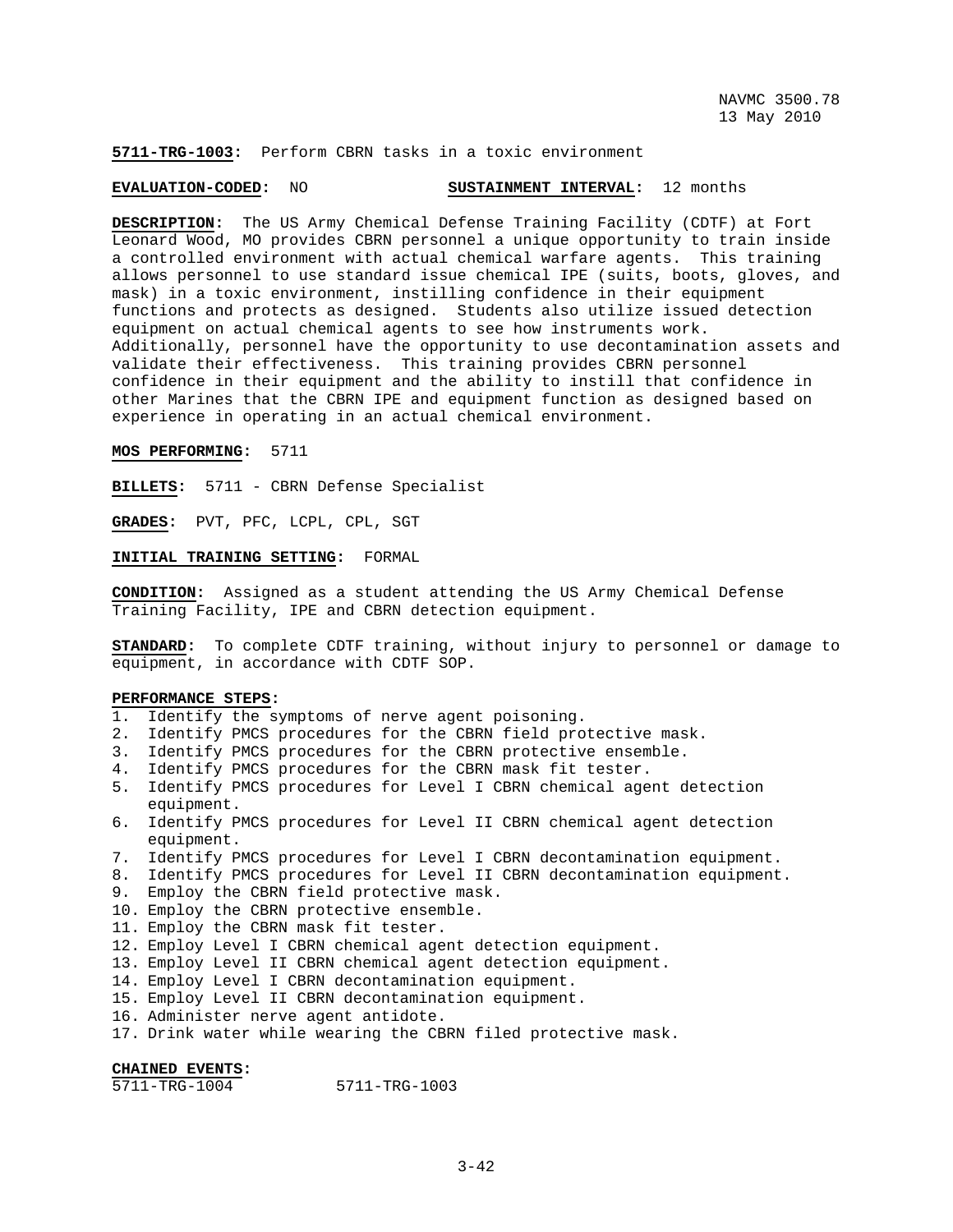**REFERENCES:**

- 1. CBRN SCH POI USMC CBRN School Program of Instruction
- 2. CDTF POI CHEMICAL DEFENSE TRAINING FACILITY (CDTF) PROGRAM OF INSTRUCTION (POI)

**5711-TRG-1004:** Determine Operational Risk Management (ORM) considerations for CBRN training

**EVALUATION-CODED:** NO **SUSTAINMENT INTERVAL:** 12 months

**DESCRIPTION:** In order to ensure CBRN training is conducted safely and that no unnecessary risk is accepted, CBRN personnel must conduct a thorough ORM assessment for all planned CBRN training. Realistic and challenging CBRN training can be dangerous if not properly planned. The wearing of chemical protective over garments and equipment will increase the body temperature of the wearer potentially causing heat casualties. Additionally, there are hazards associated with operating decontamination equipment and utilizing decontaminants, whether actual or simulated. Finally, the improper use of riot control agents, such CS, can not only cause injuries if not employed safely, but can also present a fire hazard (CS grenades).

#### **MOS PERFORMING:** 5711

**BILLETS:** 5711 - CBRN Defense Specialist

**GRADES:** PVT, PFC, LCPL, CPL, SGT, SSGT, GYSGT, MSGT, MGYSGT

#### **INITIAL TRAINING SETTING:** FORMAL

**CONDITION:** Given the requirement to plan and safely conduct CBRN training, conduct ORM for planned CBRN training, with the aid of references.

**STANDARD:** Conduct ORM for planned CBRN training, in accordance with MCO 3500.27B, ensuring no unnecessary risk is accepted.

# **PERFORMANCE STEPS:**

- 1. Identify the CBRN Aspects of ORM.
- 2. Identify the terms associated with CBRN ORM.
- 3. Identify the steps in the CBRN ORM process.
- 4. Identify common risk considerations associated with CBRN defense training.
- 5. Identify risk reduction measures for common risks associated with CBRN defense training.
- 6. Conduct an ORM for a planned CBRN defense training evolution.

# **CHAINED EVENTS:** 5711-TRG-1004

#### **REFERENCES:**

- 1. FM 100-14 Risk Management
- 2. MCO 3500.27B W/ERRATUM Operational Risk Management (ORM) (20 AUG 2004)
- 3. MCRP 3-0 B How to Conduct Training
- 4. MCRP 3-0A Unit Training Management Guide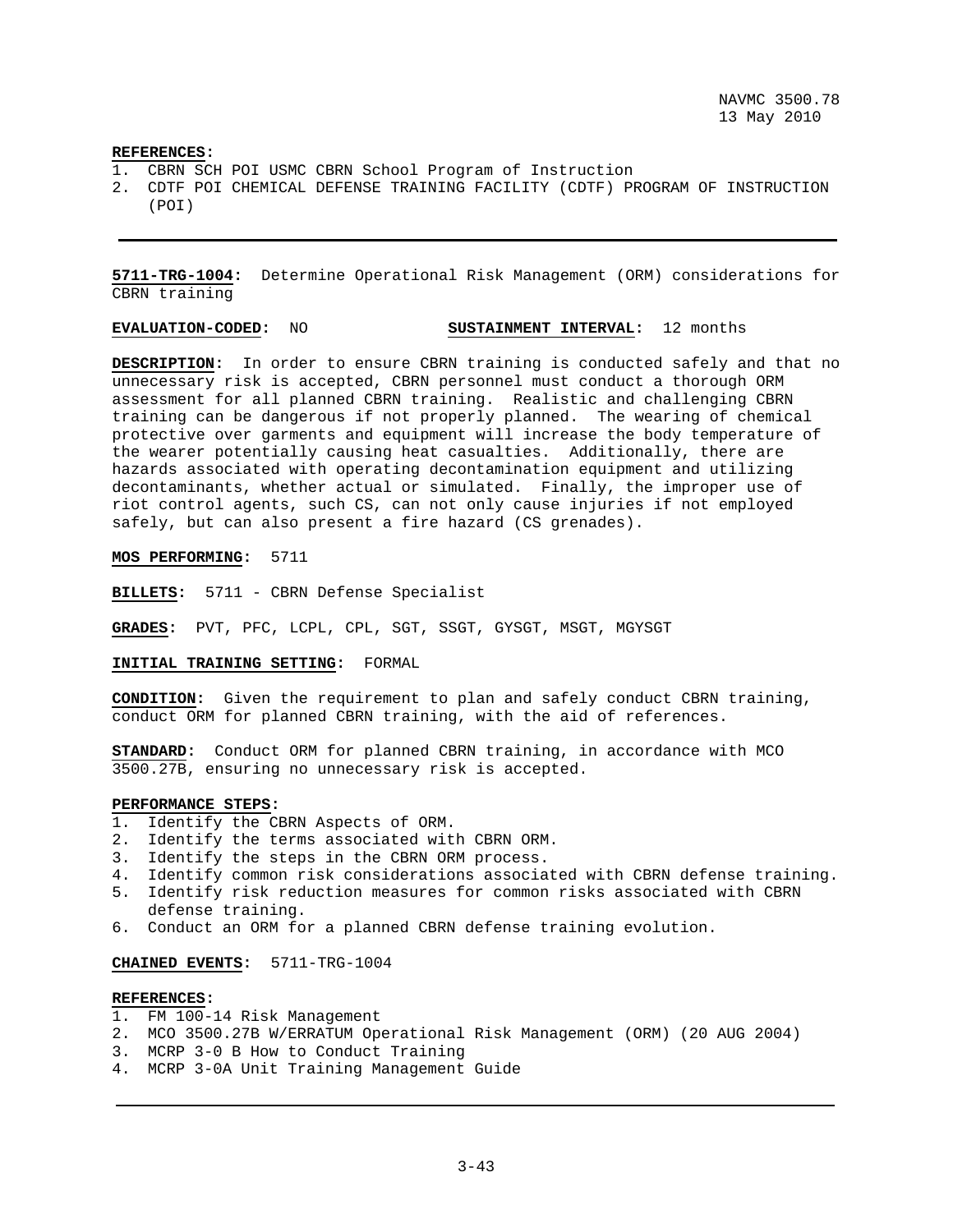# **3004. INDEX OF 2000-LEVEL EVENTS**

| Event Code    | Event Title                                                                   | Page     |
|---------------|-------------------------------------------------------------------------------|----------|
| 5711-ADM-2001 | Identify the requirements for a CBRN publication                              | $3 - 46$ |
|               | control program                                                               |          |
| 5711-ADM-2002 | Supervise a CBRN publication control program                                  | $3 - 47$ |
| 5711-ADM-2003 | Submit changes to a publication                                               | $3 - 48$ |
| 5711-ADM-2004 | Maintain a unit CBRN SOP                                                      | $3 - 48$ |
| 5711-ADM-2005 | Prepare a CBRN readiness inspection                                           | $3 - 49$ |
| 5711-ADM-2006 | Calculate CBRN readiness reporting information                                | $3 - 50$ |
| 5711-CCM-2001 | Identify CBRN Consequence Management (CCM) support                            | $3 - 51$ |
|               | requirements                                                                  |          |
| 5711-CCM-2002 | Identify the elements of the Incident Command                                 | $3 - 52$ |
|               | System (ICS) process                                                          |          |
| 5711-CCM-2003 | Identify the elements of the National Incident                                | $3 - 53$ |
|               | Management System (NIMS) process                                              |          |
| 5711-CCM-2004 | Identify the elements of the National Response                                | $3 - 54$ |
|               | Framework (NRF)                                                               |          |
| 5711-CCM-2005 | Identify CBRN responder and emergency personnel                               | $3 - 55$ |
|               | roles and responsibilities                                                    |          |
| 5711-CCM-2006 | Provide CBRN hazardous material operations                                    | $3 - 56$ |
|               | responder support                                                             |          |
| 5711-CCM-2007 | Provide CBRN hazardous material technician                                    | $3 - 58$ |
|               | responder support                                                             |          |
| 5711-CCM-2008 | Provide CBRN Incident Command (IC) support                                    | $3 - 59$ |
| 5711-EQP-2001 | Identify procedures to maintain a CBRN equipment                              | $3 - 61$ |
|               | account                                                                       |          |
| 5702-SHD-2001 | Implement unit CBRN protection measures                                       | $3 - 62$ |
| 5711-SHD-2002 | Employ CBRN Personal Protection Equipment (PPE)                               | $3 - 64$ |
| 5711-SHP-2001 | Identify CBRN requirements supporting the staff                               | $3 - 65$ |
|               | planning process                                                              |          |
| 5711-SHP-2002 | Identify the requirements for a CBRN Intelligence                             | $3 - 66$ |
|               | Preparation of the Operational Environment (IPOE)                             |          |
|               | assessment                                                                    |          |
| 5711-SHP-2003 | Identify the requirements for a CBRN threat                                   | $3 - 67$ |
|               | assessment                                                                    |          |
| 5711-SHP-2004 | Identify the requirements for a CBRN vulnerability                            | $3 - 68$ |
|               | assessment                                                                    |          |
| 5711-SHP-2005 | Identify the requirements for a CBRN appendix to                              | $3 - 69$ |
|               | an operation order                                                            |          |
| 5711-SHP-2006 | Develop a CBRN appendix to an operation order                                 | $3 - 70$ |
| 5711-SHP-2007 | Identify CBRN support activities for Combating                                | $3 - 71$ |
|               | Weapons of Mass Destruction (CWMD) operations                                 |          |
| 5711-SHP-2008 | Support WMD security cooperation and partner                                  | $3 - 72$ |
| 5711-SHP-2009 | activities                                                                    |          |
|               | Identify the CBRN requirements to support WMD                                 | $3 - 73$ |
| 5711-SHP-2010 | threat reduction cooperation<br>Identify the CBRN requirements to support WMD | $3 - 74$ |
|               | interdiction operations                                                       |          |
| 5711-SHP-2011 | Identify the CBRN requirements to support WMD                                 | $3 - 76$ |
|               | offensive operations                                                          |          |
|               |                                                                               |          |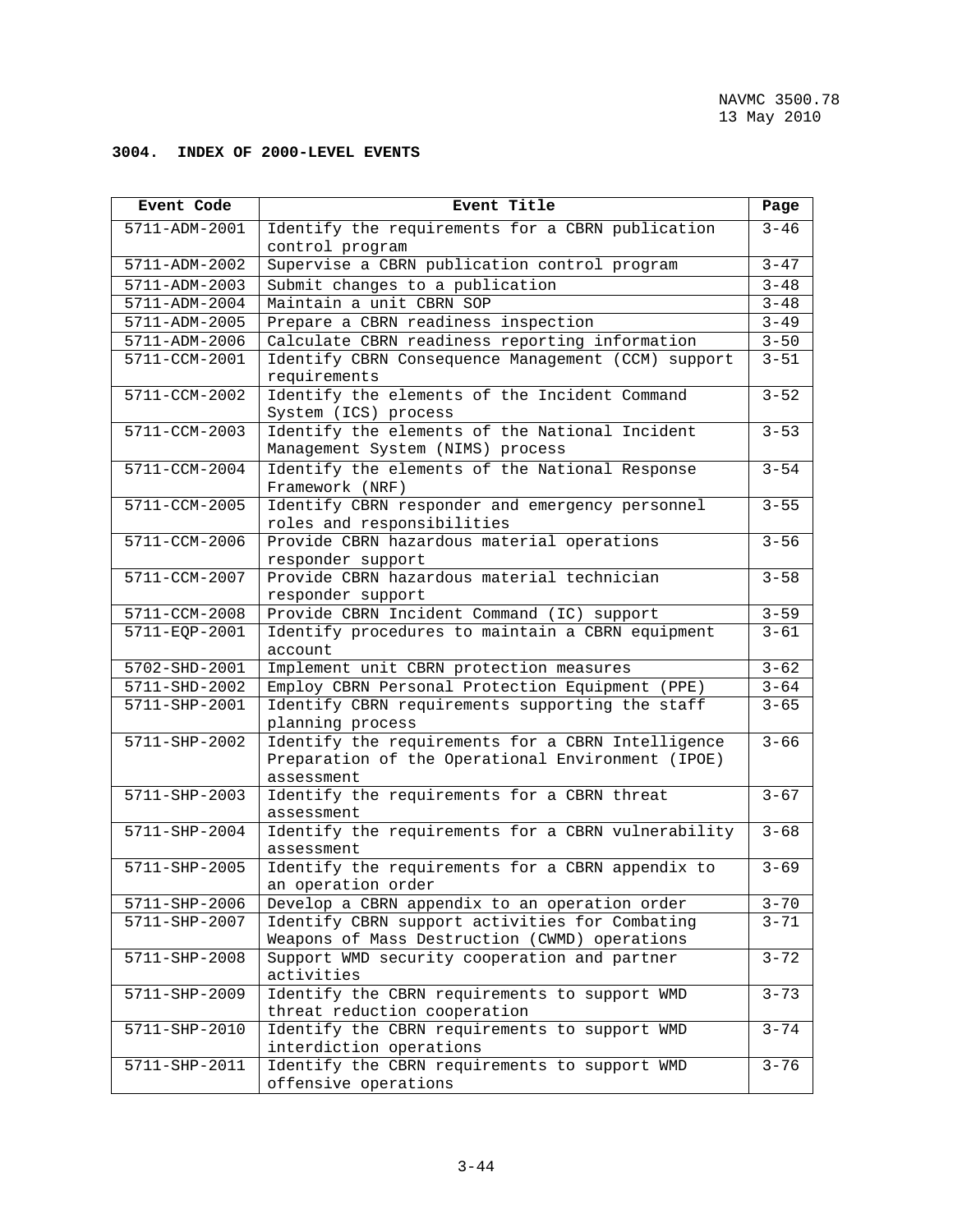| 5711-SHP-2012 | Identify the CBRN requirements to support WMD   | $3 - 77$ |
|---------------|-------------------------------------------------|----------|
|               | elimination operations                          |          |
| 5711-SHP-2013 | Identify the CBRN requirements to conduct CBRN  | $3 - 78$ |
|               | active defense operations                       |          |
| 5711-SHP-2014 | Identify the CBRN requirements to support CBRN  | $3 - 79$ |
|               | Consequence Management (CCM) operations         |          |
| 5711-SHP-2015 | Supervise CBRN activities in the staff planning | $3 - 81$ |
|               | process                                         |          |
| 5711-SHP-2016 | Supervise CBRN center operations                | $3 - 82$ |
| 5711-SNS-2001 | Implement unit CBRN contamination avoidance     | $3 - 83$ |
|               | measures                                        |          |
| 5711-SNS-2002 | Identify CBRN reconnaissance and surveillance   | $3 - 84$ |
|               | planning considerations                         |          |
| 5711-SNS-2003 | Supervise unit CBRN reconnaissance and          | $3 - 86$ |
|               | surveillance activities                         |          |
| 5711-SUS-2001 | Supervise unit CBRN decontamination activities  | $3 - 87$ |
| 5711-SUS-2002 | Identify procedures for conducting special      | $3 - 88$ |
|               | decontamination operations                      |          |
| 5711-SUS-2003 | Identify procedures for conducting technical    | $3 - 89$ |
|               | decontamination operations                      |          |
| 5711-TRG-2001 | Supervise CBRN instructor development           | $3 - 90$ |
| 5711-TRG-2002 | Determine individual and collective training    | $3 - 91$ |
|               | requirements for CBRN personnel                 |          |
| 5711-TRG-2003 | Develop a unit CBRN training plan               | $3 - 92$ |
| 5711-TRG-2004 | Supervise CBRN training                         | $3 - 94$ |
| 5711-TRG-2005 | Conduct an after-action review                  | $3 - 95$ |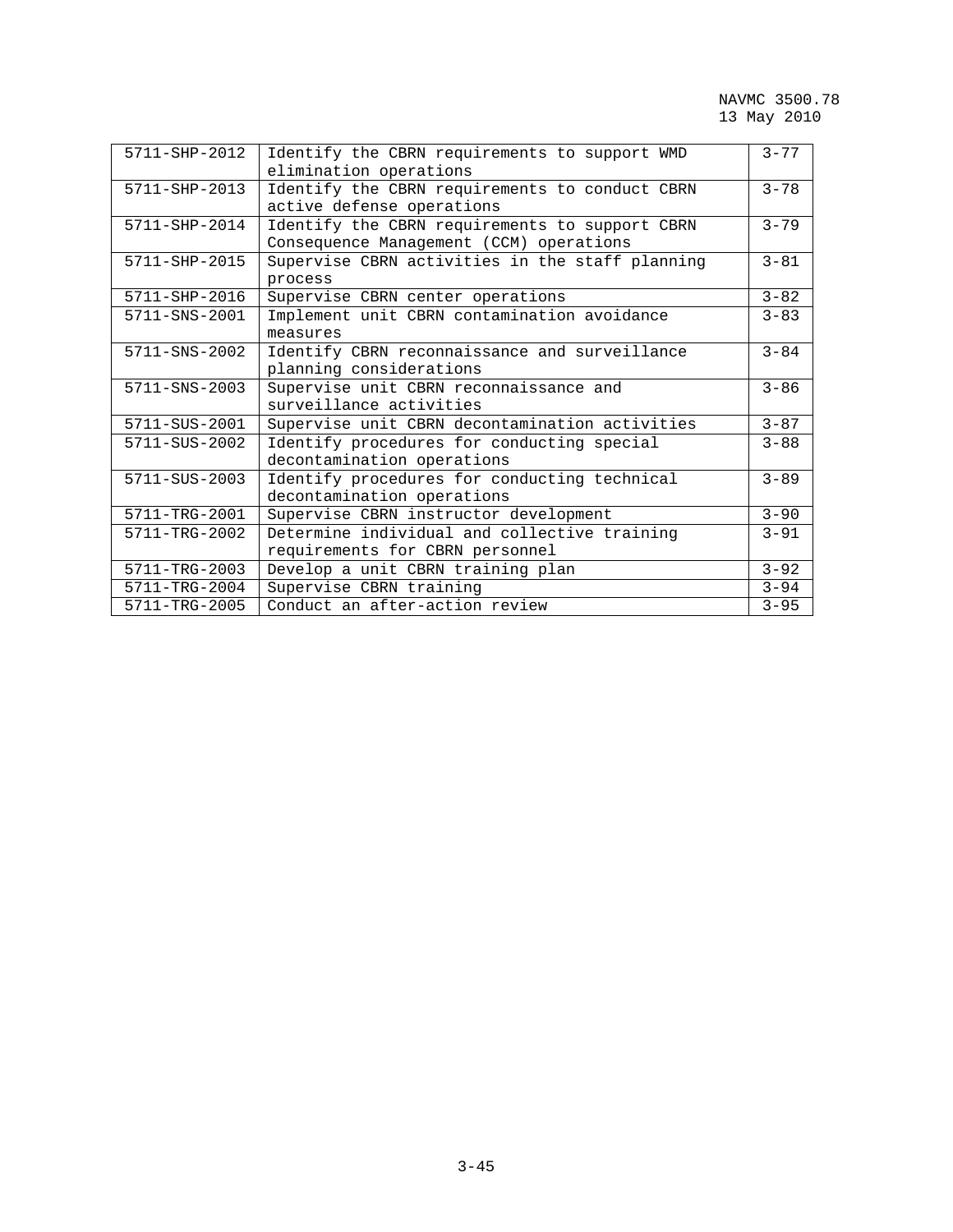# **3005. 2000-LEVEL EVENTS**

**5711-ADM-2001:** Identify the requirements for a CBRN publication control program

# **EVALUATION-CODED:** NO **SUSTAINMENT INTERVAL:** 12 months

**DESCRIPTION:** Provide the guidance, procedures, and standards for effective management, operation, and maintenance of CBRN publications program. Publication management is a process of establishing and attaining objectives to carry out responsibilities consisting of those continuing actions of planning, organizing, directing, coordinating, controlling, and evaluating the use of personnel, money, materials, and facilities to ensure control of the CBRN publication library.

**MOS PERFORMING:** 5711

**BILLETS:** 5711 - CBRN Defense Specialist

**GRADES:** PFC, LCPL, CPL

# **INITIAL TRAINING SETTING:** MOJT

**CONDITION:** With the aid of references, a CMR, PLMS, publications, SL-1-2, a Table of Equipment (T/E) and the Unit's SOP.

**STANDARD:** To establish and maintain a publications library in accordance with MCO P4790.2\_, Paragraph 2008 and MCO P4790.2\_ Appendix B.

#### **PERFORMANCE STEPS:**

- 1. Determine what equipment is rated or supported by each commodity/section.
- 2. Prepare a publications control form for each type of equipment rated. 3. Determine and record all authorized publications associated with each
- equipment type.
- 4. Determine and record quantities required.
- 5. Determine and record PCN for each publication.
- 6. Update Publication Listing (PL).
- 7. Requisition required publications.
- 8. Inventory publications.
- 9. Incorporate required changes.
- 10. Destroy obsolete publications.
- 11. Update inventory records.
- 12. Update Publication Control Records.
- 13. Establish publication control procedures.
- 14. Update desktop procedures.

#### **PREREQUISITE EVENTS:** 5711-ADM-1001

# **REFERENCES:**

- 1. CBRN SOP CHEMICAL, BIOLOGICAL, RADIOLOGICAL, NUCLEAR (CBRN) STANDARD OPERATING PROCEDURE (SOP)
- 2. MCO 3900.15\_ Marine Corps Expeditionary Force Development System (EFDS)
- 3. MCO 5040.6 Marine Corps Readiness Inspections and Assessments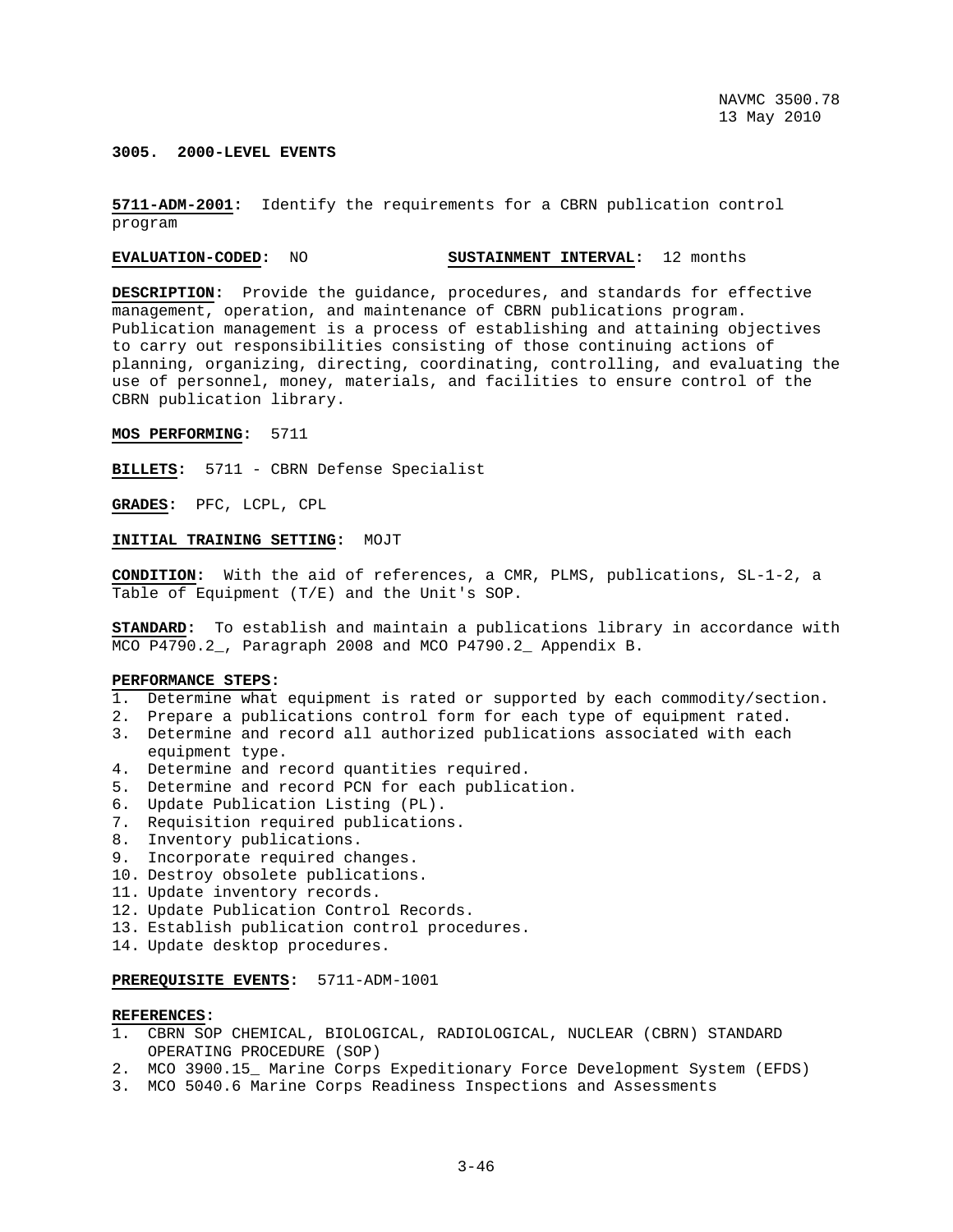- 4. MCO 5215.12 Managing and Maintaining Navy Directives Files and Establishing "Must Hold" Lists 5. MCO 5215.1\_ Marine Corps Directives Management Program
- 6. MCO P4790.2\_ MIMMS Field Procedures Manual
- 7. MCO P5215.17\_ Marine Corps Technical Publications System
- 8. SL 1-2/3 Index of Authorized Publications in Stock
- 9. T/O&E Table of Organization and Equipment
- 10. TM 4700-15/1H w/ch 3 Ground Equipment Record Procedures
- 11. UM PLMS User's Manual, Publication Library Management System

**5711-ADM-2002:** Supervise a CBRN publication control program

# **EVALUATION-CODED:** NO **SUSTAINMENT INTERVAL:** 12 months

**DESCRIPTION:** Provide the supervisory guidance, procedures, and standards for effective management, operation, and maintenance of CBRN publications program. Publication management is a process of establishing and attaining objectives to carry out responsibilities consisting of those continuing actions of planning, organizing, directing, coordinating, controlling, and evaluating the use of personnel, money, materials, and facilities to ensure control of the CBRN publication library.

#### **MOS PERFORMING:** 5711

**BILLETS:** 5711 - CBRN Defense Specialist

**GRADES:** SGT, SSGT, GYSGT, MSGT, MGYSGT

**INITIAL TRAINING SETTING:** MOJT

**CONDITION:** With the aid of references, a CMR, PLMS, publications, SL-1-2, a Table of Equipment (T/E) and the Unit's SOP.

**STANDARD:** Ensure a publications library is established and maintained in accordance with MCO P4790.2\_, Paragraph 2008 and MCO P4790.2\_ Appendix B.

# **PERFORMANCE STEPS:**

- 1. Ensure that the CBRN publication clerk has determined what equipment is rated.
- 2. Ensure that the CBRN publication clerk has requisitioned required publications.
- 3. Ensure that the CBRN publication clerk has inventoried publications.
- 4. Ensure that the CBRN publication clerk has updated Publication Control Records.
- 5. Ensure that the CBRN publication clerk has established publication control procedures.
- 6. Ensure that the CBRN publication clerk has updated desktop procedures.

# **REFERENCES:**

- 1. CBRN SOP CHEMICAL, BIOLOGICAL, RADIOLOGICAL, NUCLEAR (CBRN) STANDARD OPERATING PROCEDURE (SOP)
- 2. MCO 5215.12 Managing and Maintaining Navy Directives Files and Establishing "Must Hold" Lists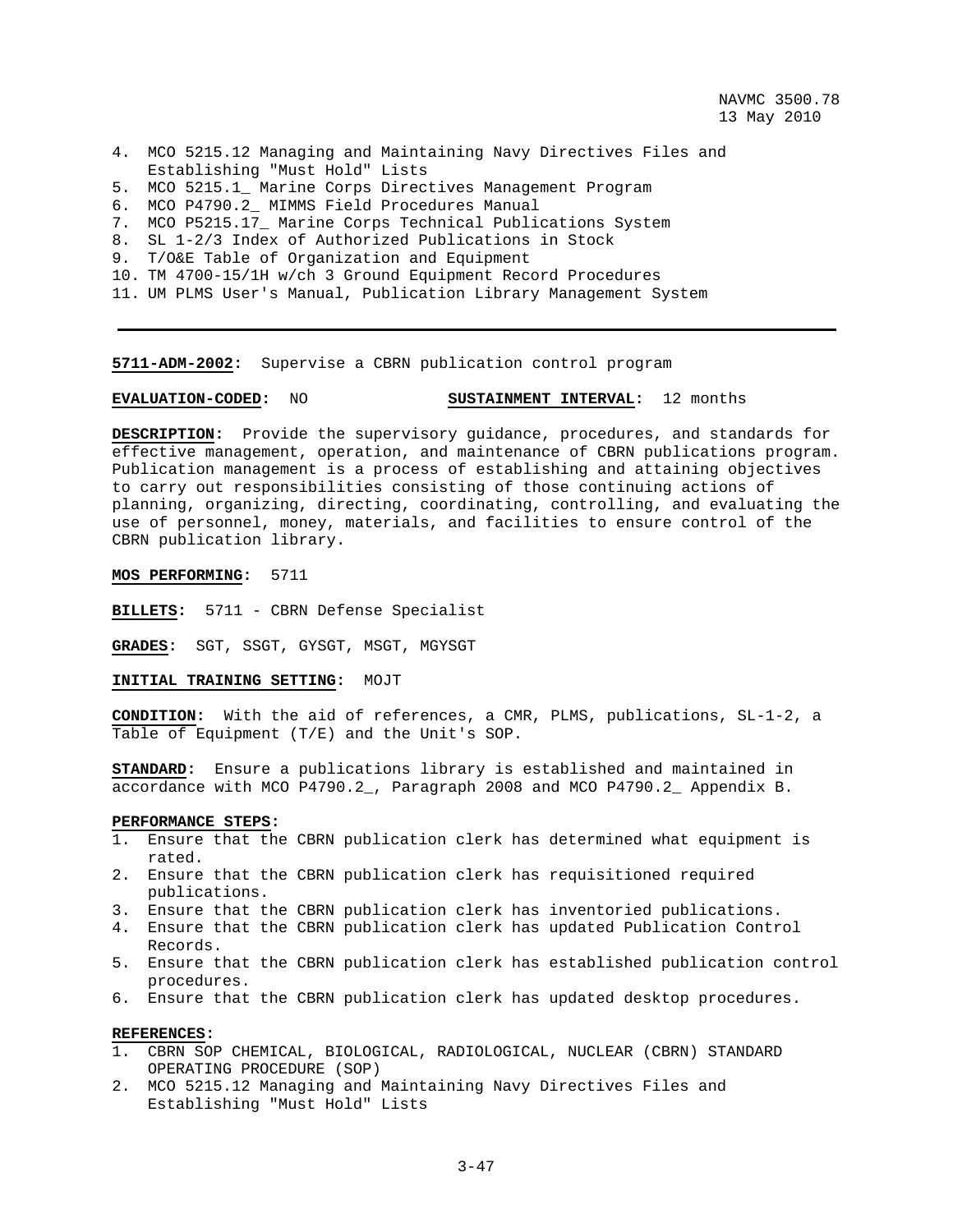- 3. MCO 5215.1\_ Marine Corps Directives Management Program
- 4. MCO P4790.2\_ MIMMS Field Procedures Manual
- 5. NAVMC 2761 Catalog of Publications (Oct 07)
- 6. SL 1-2/3 Index of Authorized Publications in Stock
- 7. T/O&E Table of Organization and Equipment
- 8. TM 4700-15/1H w/ch 3 Ground Equipment Record Procedures
- 9. UM PLMS User's Manual, Publication Library Management System

**5711-ADM-2003:** Submit changes to a publication

#### **EVALUATION-CODED:** NO **SUSTAINMENT INTERVAL:** 12 months

**DESCRIPTION:** Ensure that operational and other associated non-technical publications have incorporated lessons learned and accurate depictions of tactics and techniques for operating safely in a CBRN environment and the employment of CBRN equipment and accurate CBRN Staff estimates planning through execution to include appropriate procedures for operating CBRN Equipment is contained in appropriate technical publications.

**MOS PERFORMING:** 5711

**BILLETS:** 5711 - CBRN Defense Specialist

**GRADES:** SGT, SSGT, GYSGT, MSGT, MGYSGT

**INITIAL TRAINING SETTING:** MOJT

**CONDITION:** With the aid of references, a NAVMC 10772 (Recommended Changes to Technical Publications) and publications requiring a change.

**STANDARD:** In accordance with MCO 3900.15\_, MCO 5215.17, and MCO 5600.48\_.

# **PERFORMANCE STEPS:**

- 1. Identify required changes.
- 2. Prepare the UNS, CRM or NAVMC 10772 with recommended changes.
- 3. Submit the UNS, CRM or NAVMC 10772 to appropriate point of contact.

# **REFERENCES:**

- 1. MCO 3900.15B Marine Corps Expeditionary Force Development System (EFDS)
- 2. MCO 5600.48B U.S. Marine Corps Procedures for Participation in the Development of Joint Doctrine, Joint Tactics, Techniques, and Procedures, and Multi-Service Tactics, Techniques, and Procedures (Jan 02)
- 3. MCO P4790.2\_ MIMMS Field Procedures Manual
- 4. MCO P5215.17\_ Marine Corps Technical Publications System

# **5711-ADM-2004:** Maintain a unit CBRN SOP

**EVALUATION-CODED:** NO **SUSTAINMENT INTERVAL:** 12 months

**DESCRIPTION:** Dependent on the unit's mission and guidance from the Commander, the unit may require a unit CBRN SOP. The SOP, if required, could include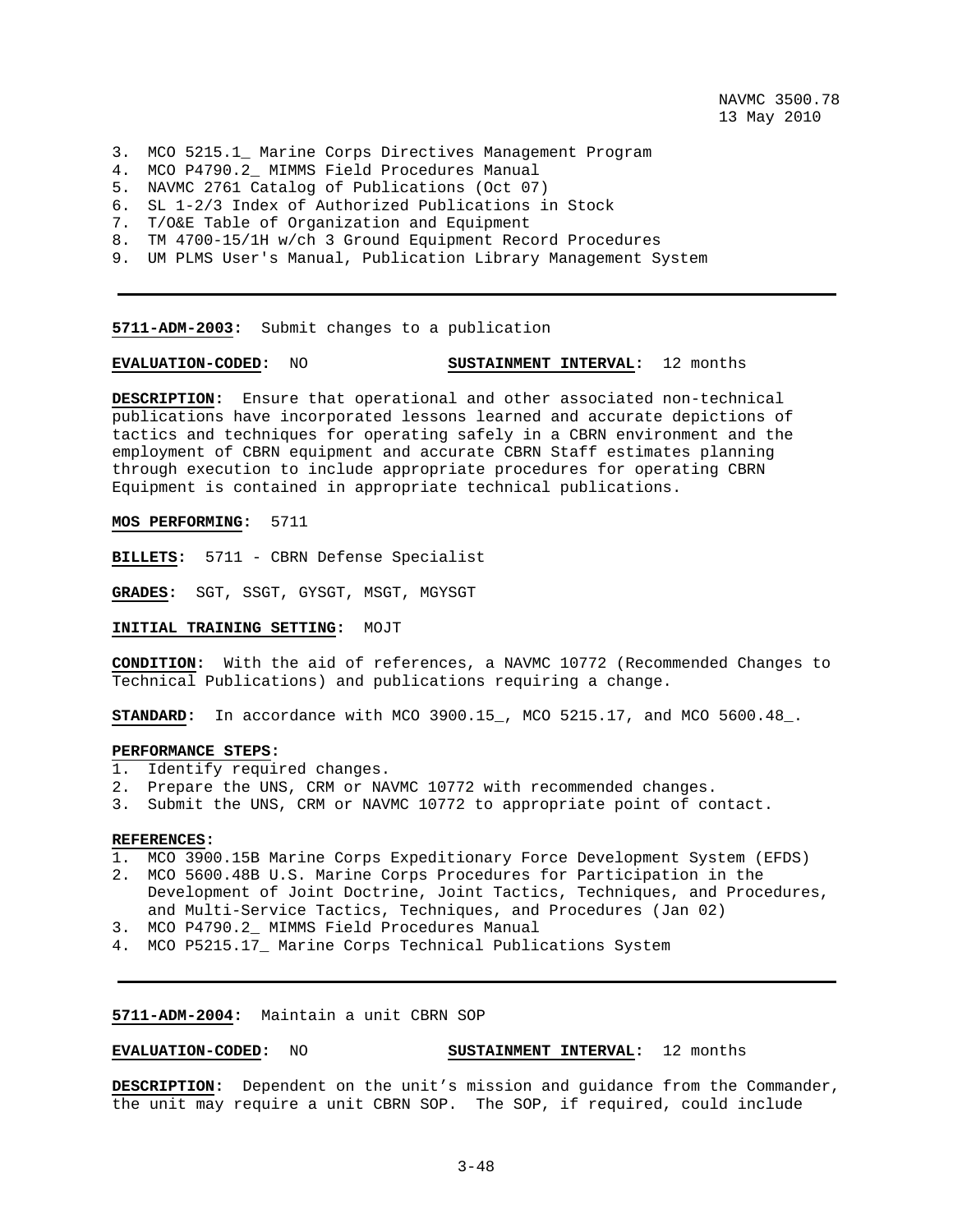unit CBRN training requirements, CBRN team requirements and assignment policy, equipment distribution, warning and reporting guidance, CBRN protection measures, procedures and priorities for decontamination with the unit, and any other pertaining CBRN related matter or issue the Commander wants published in a SOP or order. If directed, the CBRN personnel must ensure the SOP meets the Commanders intent and guidance, and is formatted in accordance with applicable references.

**MOS PERFORMING:** 5711

**BILLETS:** 5711 - CBRN Defense Specialist

**GRADES:** CPL, SGT, SSGT, GYSGT, MSGT, MGYSGT

**INITIAL TRAINING SETTING:** MOJT

**CONDITION:** With the aid of references, CBRN SOP, the unit SOP, Commanders intent and CBRN individual and team training requirements.

**STANDARD:** To ensure that the CBRN SOP complies with the Commander's intent, in accordance with MCO 5215.1\_.

# **PERFORMANCE STEPS:**

- 1. Identify the staffing procedures for unit CBRN SOP.
- 2. Identify the procedures for maintaining a unit CBRN SOP.
- 3. Coordinate CBRN SOP with staff sections.

#### **REFERENCES:**

- 1. MCO 3400.3\_ Nuclear, Biological and Chemical (NBC) Defense Training
- 2. MCO 5215.1\_ Marine Corps Directives Management Program

**5711-ADM-2005:** Prepare a CBRN readiness inspection

**EVALUATION-CODED:** NO **SUSTAINMENT INTERVAL:** 12 months

**DESCRIPTION:** The Marine Corps uses inspections as a means to evaluate readiness. Depending on the unit which assigned, CBRN personnel may be evaluated during a number of inspections. The most common inspections include the Commanding Generals Inspection Program (CGIP), an operational readiness evaluation, and a logistical readiness evaluation. The CBRN personnel are responsible for verifying which inspections they are required to stand, when those inspections will be conducted, and for getting a copy of the applicable inspection checklists and references. They are also responsible for reviewing the inspection checklist and applicable references to determine what exactly will be inspected, how it will be evaluated, and that their unit is prepared for the inspection.

**MOS PERFORMING:** 5711

**BILLETS:** 5711 - CBRN Defense Specialist

**GRADES:** CPL, SGT, SSGT, GYSGT, MSGT, MGYSGT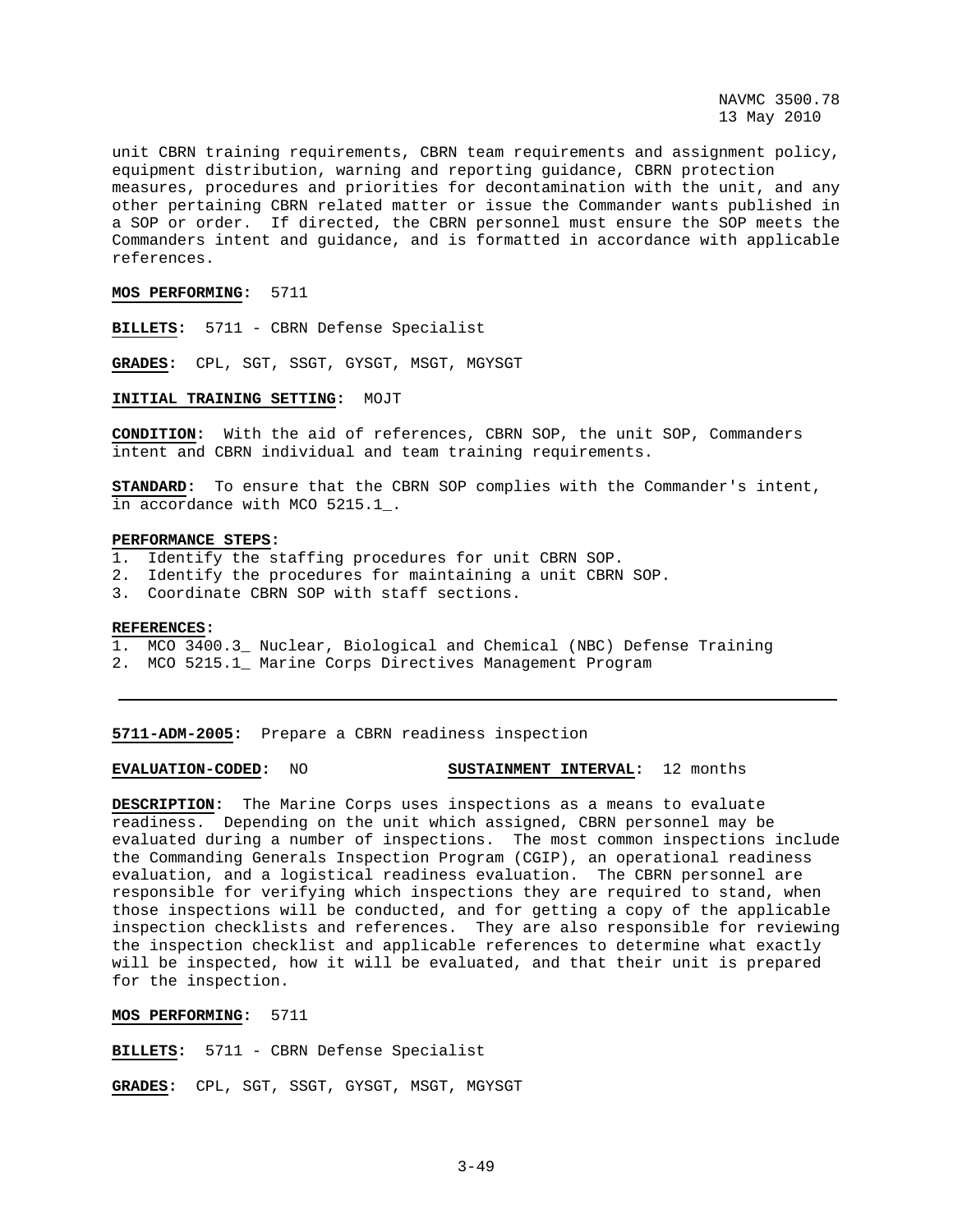# **INITIAL TRAINING SETTING:** MOJT

**CONDITION:** With the aid of references, assignment as a unit CBRN Specialist, an inspection checklist and inspection schedule.

**STANDARD:** To ensure the unit is prepared for deployment, in accordance with MCO 3400.3\_ and the AIRS 930 Checklist.

# **PERFORMANCE STEPS:**

1. Identify the categories of inspections.

- 2. Maintain a current AIRS checklist.
- 3. Identify all CBRN orders, directives and publications.
- 4. Complete a self-inspection on a semi-annual basis.
- 5. Identify required reports.
- 6. Perform as the subject matter expert for the assigned functional areas.
- 7. Provide expert opinion and advice to the Commanding Specialist concerning assigned functional areas.
- 8. Forward recommended changes to AIRS checklists to the appropriate checklist Functional Area Manager.

# **REFERENCES:**

- 1. AIRS 930 C/L CBRN Automated Inspection Reporting System (AIRS) 930 Checklist Chemical, Biological, Radiological, and Nuclear (CBRN) Defense
- 2. CBRN SOP CHEMICAL, BIOLOGICAL, RADIOLOGICAL, NUCLEAR (CBRN) STANDARD OPERATING PROCEDURE (SOP)
- 3. MCO 3400.3\_ Nuclear, Biological and Chemical (NBC) Defense Training

#### **5711-ADM-2006:** Calculate CBRN readiness reporting information

**EVALUATION-CODED:** NO **SUSTAINMENT INTERVAL:** 12 months

**DESCRIPTION:** All operational units within the Marine Corps are required to submit a Status Of Resources and Training System (SORTS) report at least monthly and whenever there are changes to their readiness level or unit location. A part of this report, which is classified at least confidential, is the Chemical/Biological defense (CBD) readiness level. While the name on the report is Chem/Bio defense, all CBRN equipment and training is included. The CBD readiness level is based on two separate parts, the CBRN training readiness and the CBRN equipment readiness. Both are reported separately, and then combined for an overall CBD readiness level. Unit CBRN personnel are responsible for providing the unit SORTS Specialist with the necessary information and recommended CBD readiness levels. Additionally, the CBRN personnel must be prepared to brief the Commander on how the CBD readiness level was determined.

#### **MOS PERFORMING:** 5711

**BILLETS:** 5711 - CBRN Defense Specialist

**GRADES:** CPL, SGT, SSGT, GYSGT, MSGT, MGYSGT

# **INITIAL TRAINING SETTING:** MOJT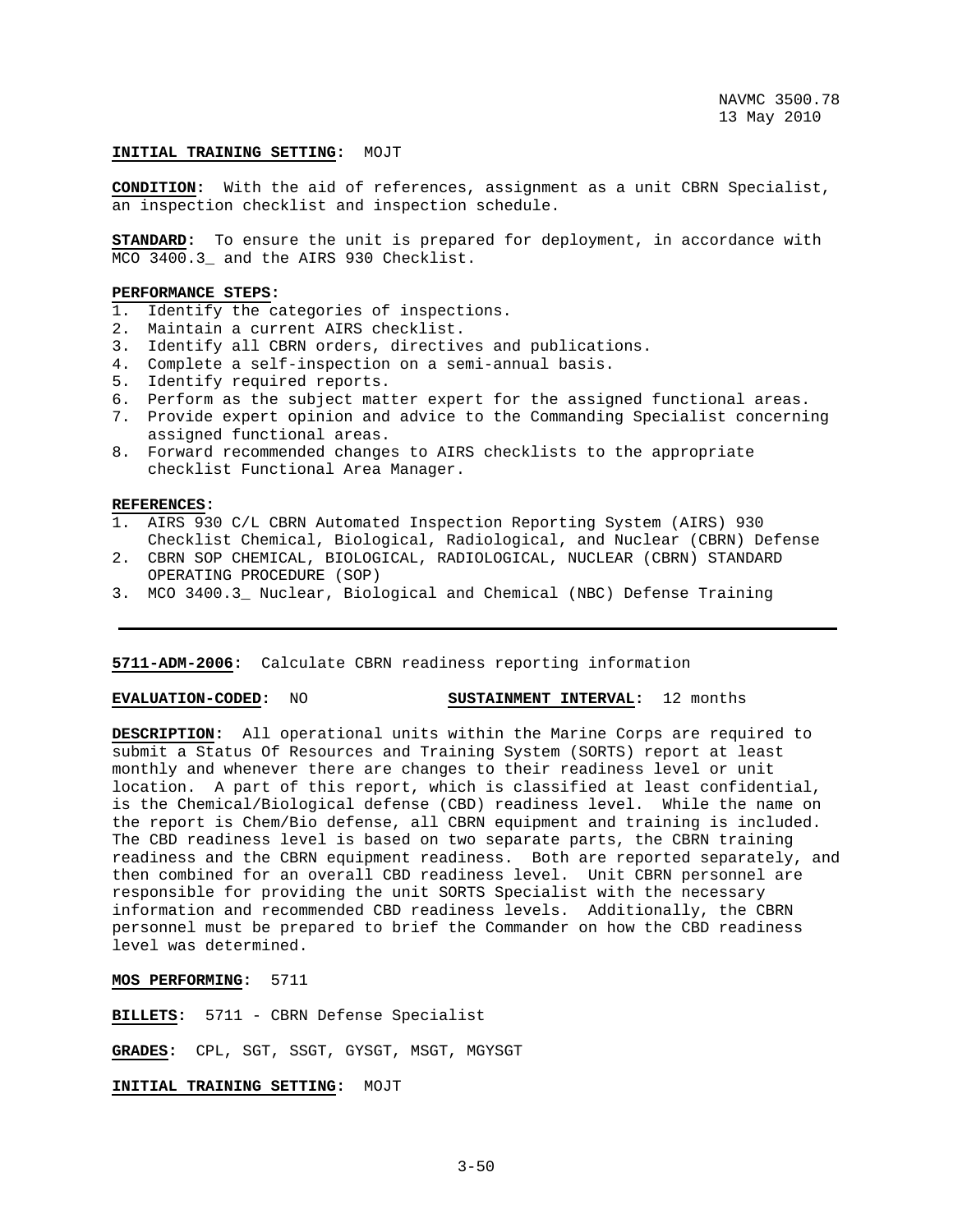**CONDITION:** Provide unit training and readiness levels, in accordance with MCO 3000.11\_.

**STANDARD:** To ensure the unit is properly equipped and trained for deployment, in accordance with MCO 3000.11\_.

#### **PERFORMANCE STEPS:**

- 1. Identify the information required for the unit Status of Resources and Training System (SORTS).
- 2. Identify SORTS readiness levels.
- 3. Perform as the subject matter expert for the assigned areas.
- 4. Provide expert opinion and advice to the Commanding Specialist concerning SORTS CBD readiness levels.

#### **REFERENCES:**

- 1. MCO 3000.11\_ Marine Corps Ground Equipment Resources Reporting
- 2. MCO P3000.13 Marine Corps Status of Resources and Training System (SORTS)

**5711-CCM-2001:** Identify CBRN Consequence Management (CCM) support requirements

**EVALUATION-CODED:** NO **SUSTAINMENT INTERVAL:** 12 months

**DESCRIPTION:** With the threat of global terrorism today, all Marine Corps bases and stations must be prepared to defend against attacks. Homeland defense support requirements include the placement of CBRN monitors and sensors on their perimeter and within the area of the installation. It also includes ensuring the installation personnel, especially first responders, have the necessary protection, detection, medical and decontamination equipment. Additionally, it includes training first responders and other installation personnel to respond to, identify, and contain any contamination that may occur as a result. Additionally, it includes training first responders and other personnel to respond to, identify, and contain any contamination that may occur as a result of a CBRN incident when forward deployed.

# **MOS PERFORMING:** 5711

**BILLETS:** 5711 - CBRN Defense Specialist

**GRADES:** PVT, PFC, LCPL, CPL, SGT, SSGT, GYSGT

#### **INITIAL TRAINING SETTING:** MOJT

**CONDITION:** With the aid of references and assigned as a CBRN Specialist to an installation staff.

**STANDARD:** To defend, respond and recover from a CBRN incident, in accordance with MCRP 3-37.2C.

- 1. Identify the CBRN characteristics of support to Homeland Defense CCM.
- 2. Identify the CBRN elements of support to Homeland Defense CCM.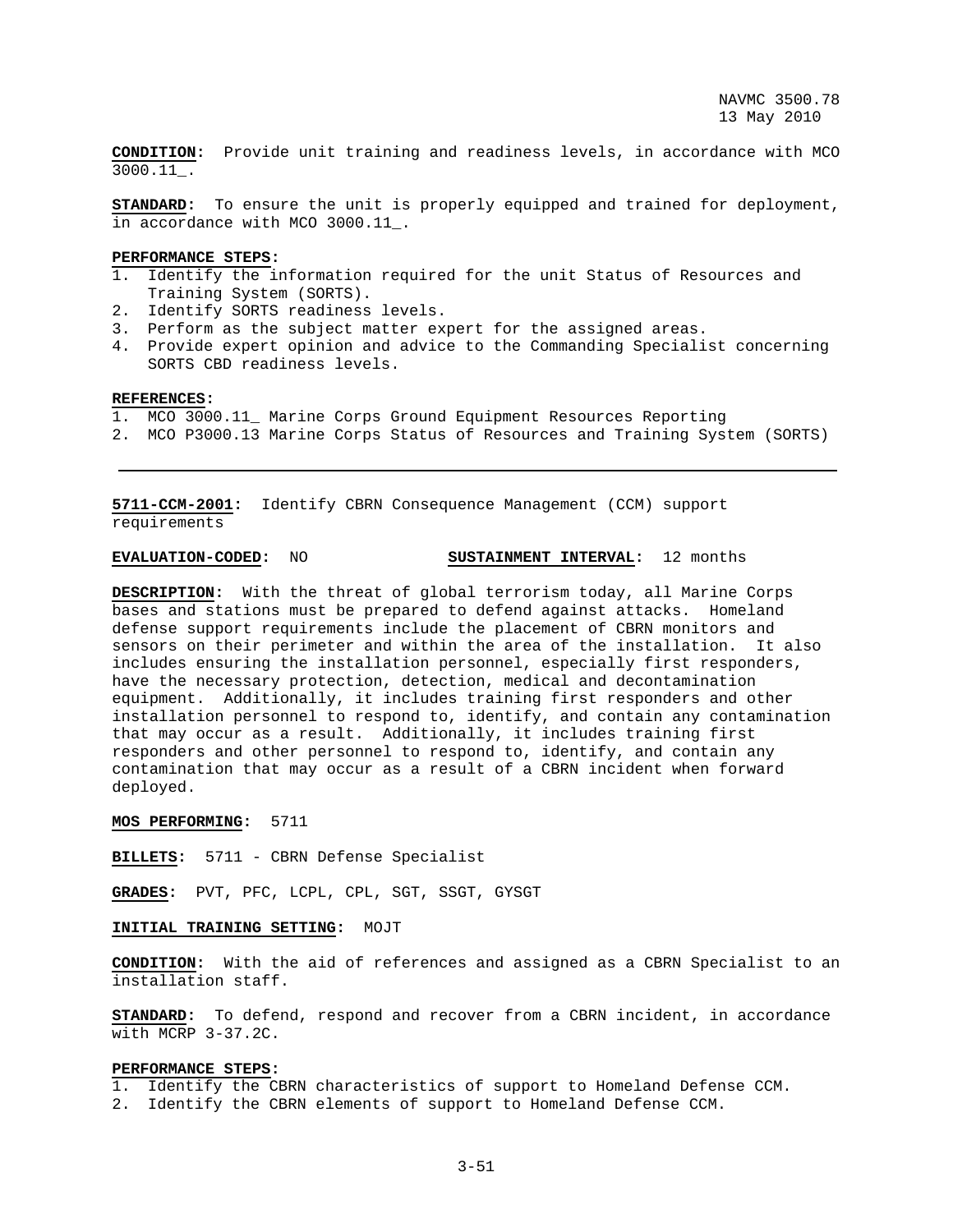- 3. Identify the CBRN missions in support of Homeland Defense CCM.
- 4. Identify the CBRN enabling activities in support of Homeland Defense CCM missions.
- 5. Identify the CBRN characteristics of support to Installation CCM.
- 6. Identify the CBRN elements of support to Installation CCM.
- 7. Identify the CBRN missions in support of Installation CCM.
- 8. Identify the CBRN enabling activities in support of Installation CCM.
- 9. Identify the CBRN characteristics of support to expeditionary CCM.
- 10. Identify the CBRN elements of support to expeditionary CCM.
- 11. Identify the CBRN missions in support of expeditionary CCM.
- 12. Identify the CBRN enabling activities in support of expeditionary CCM.

**PREREQUISITE EVENTS:** 5711-SUS-1009

#### **REFERENCES:**

1. JP 3-11 Joint Doctrine for Nuclear, Biological, and Chemical Defense 2. JP 3-27 Homeland Defense 3. JP 3-28 Civil Support 4. JP 3-40 Joint Doctrine Combating Weapons of Mass Destruction 5. JP 3-41 CBRNE Consequence Management 6. MCWP 3-37.1 Multi-Service Doctrine for CBRN Operations 7. MCWP 3-37.2 MTTP for NBC Protection 8. MCWP 3-37.5 MTTP for Installation CBRN Defense

**5711-CCM-2002:** Identify the elements of the Incident Command System (ICS) process

**EVALUATION-CODED:** NO **SUSTAINMENT INTERVAL:** 12 months

**DESCRIPTION:** The Marine Corps may provide support to civil authorities for domestic incidents as directed by the President or Secretary of Defense, consistent with the military readiness and when appropriate under the circumstances and the law. The Marine Corps may also receive support from civil authorities in response to domestic incident on an installation, which can be essential to sustaining or restoring capabilities that are critical to our operations and the execution of the National Military Strategy. Any such mutually beneficial, cooperative relationship is most effective when based upon a shared understanding with a common language and structure for coordination. NIMS and NRF provide that framework. The Incident Command System (ICS) is an essential element of NIMS.

**MOS PERFORMING:** 5711

**BILLETS:** 5711 - CBRN Defense Specialist

**GRADES:** SSGT, GYSGT

# **INITIAL TRAINING SETTING:** MOJT

**CONDITION:** With the aid of references, assignment as a CBRN Specialist, a hazardous material incident and the requirement to conduct hazardous materials training.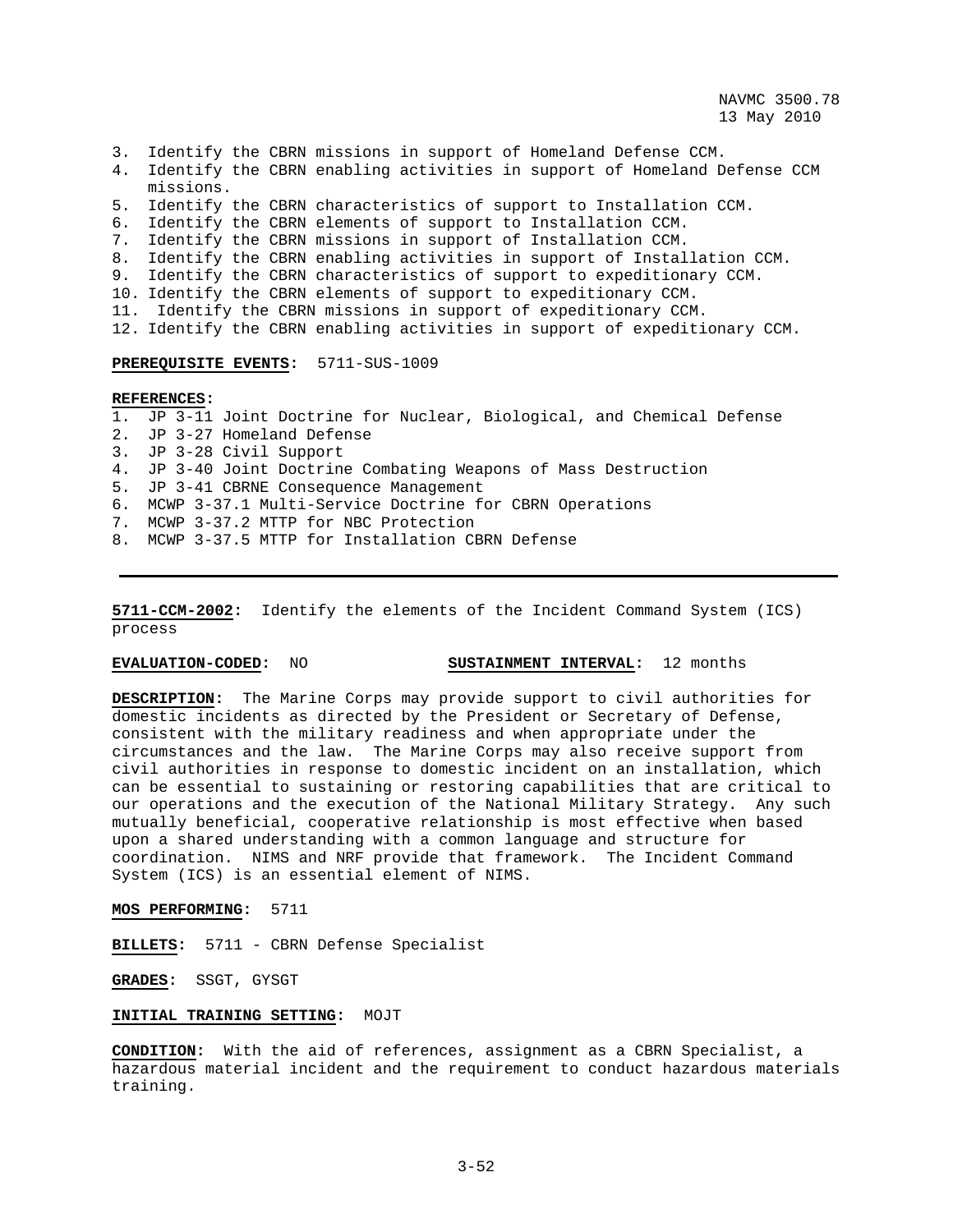**STANDARD:** Identify the fundamentals of the ICS process to provide support to warn the populace and inform those ready to respond, in accordance with MCRP 3-37.2C.

# **PERFORMANCE STEPS:**

- 1. Identify the purpose of the ICS.
- 2. Identify the ICS incident tasks.
- 3. Identify Incident Command Staff personnel functions.
- 4. Identify the General Staff personnel functions.
- 5. Identify the ICS facilities.
- 6. Identify common responsibilities of ICS personnel.

#### **CHAINED EVENTS:**

5711-SHP-2014 5711-SHP-2016 5711-SHP-2015

# **REFERENCES:**

- 1. FEMA CBT IS 100 Federal Emergency Management Agency, Computer Based Training Course IS-100 Introduction to Incident Command System
- 2. MARADMIN 234/07 Change 1 Training to Support Implementation of National Incident Management System and National Response Plan at USMC Domestic Installations
- 3. MARADMIN 423/06 Training to Support Implementation of National Incident Management System and National Response Plan at USMC Domestic Installations
- 4. MARADMIN 589/05 USMC Roles and Missions in Homeland Defense and Defense support of Civil Authorities
- 5. MCRP 3-37.2C Multi-service TTP for NBC Aspects of Consequence Management
- 6. NIMS National Incident Management System
- 7. NRF National Response Framework
- 8. Homeland Security Presidential Directive-5

**5711-CCM-2003:** Identify the elements of the National Incident Management System (NIMS) process

# **EVALUATION-CODED:** NO **SUSTAINMENT INTERVAL:** 12 months

**DESCRIPTION:** The Marine Corps may provide support to civil authorities for domestic incidents as directed by the President or Secretary of Defense, consistent with the military readiness and when appropriate under the circumstances and the law. The Marine Corps may also receive support from civil authorities in response to domestic incident on an installation, which can be essential to sustaining or restoring capabilities that are critical to our operations and the execution of the National Military Strategy. Any such mutually beneficial, cooperative relationship is most effective when based upon a shared understanding with a common language and structure for coordination. NIMS and NRF provide that framework. The Incident Command System (ICS) is an essential element of NIMS.

**MOS PERFORMING:** 5711

**BILLETS:** 5711 - CBRN Defense Specialist

**GRADES:** SSGT, GYSGT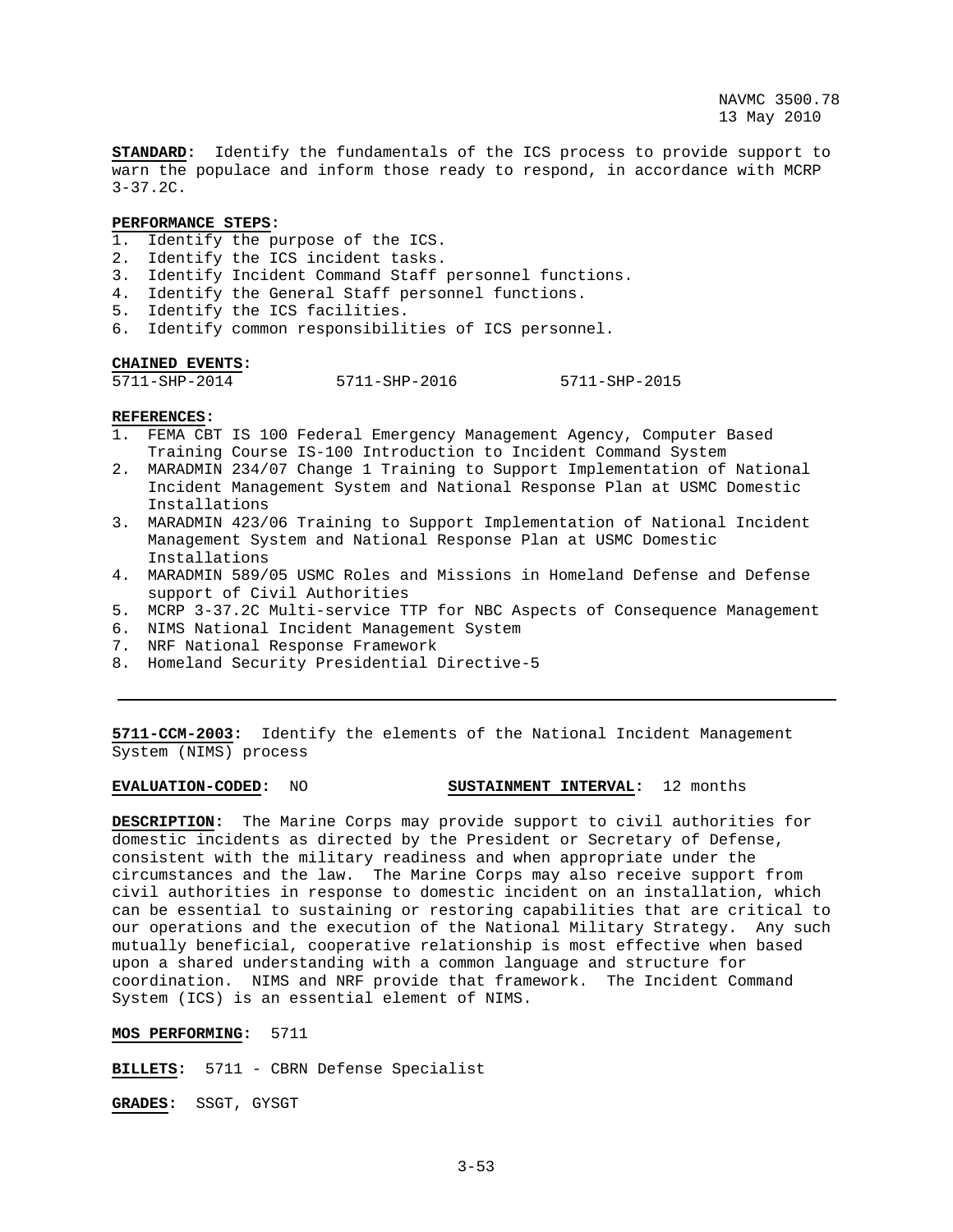# **INITIAL TRAINING SETTING:** MOJT

**CONDITION:** With the aid of references, assignment as a CBRN Specialist to an Installation, a hazardous material incident and the requirement to provide hazardous materials support.

**STANDARD:** Identify the fundamentals of the NIMS to provide support to warn the populace and inform those ready to respond, in accordance with MCRP 3- 37.2C.

# **PERFORMANCE STEPS:**

- 1. Identify the purpose of NIMS.
- 2. Identify the NIMS fundamentals.
- 3. Identify the NIMS components.

**CHAINED EVENTS:** 5711-SUS-2001

# **REFERENCES:**

- 1. FEMA CBT IS 700 Federal Emergency Management Agency, Computer Based Training Course IS-700 National Incident Management System (NIMS), and Introduction
- 2. MARADMIN 234/07 Change 1 Training to Support Implementation of National Incident Management System and National Response Plan at USMC Domestic Installations
- 3. MARADMIN 423/06 Training to Support Implementation of National Incident Management System and National Response Plan at USMC Domestic Installations
- 4. MARADMIN 589/05 USMC Roles and Missions in Homeland Defense and Defense support of Civil Authorities
- 5. MCRP 3-37.2C Multi-service TTP for NBC Aspects of Consequence Management
- 6. NFPA 472 National Fire Protection Association, Standard for Competence of Responders to Hazardous Materials/Weapons of Mass Destruction Incidents
- 7. NIMS National Incident Management System
- 8. NRF National Response Framework
- 9. Homeland Security Presidential Directive-5

**5711-CCM-2004:** Identify the elements of the National Response Framework (NRF)

**EVALUATION-CODED:** NO **SUSTAINMENT INTERVAL:** 12 months

**DESCRIPTION:** The Marine Corps may provide support to civil authorities for domestic incidents as directed by the President or Secretary of Defense, consistent with the military readiness and when appropriate under the circumstances and the law. The Marine Corps may also receive support from civil authorities in response to domestic incident on an installation, which can be essential to sustaining or restoring capabilities that are critical to our operations and the execution of the National Military Strategy. Any such mutually beneficial, cooperative relationship is most effective when based upon a shared understanding with a common language and structure for coordination. NIMS and NRF provide that framework. The Incident Command System (ICS) is an essential element of NIMS.

# **MOS PERFORMING:** 5711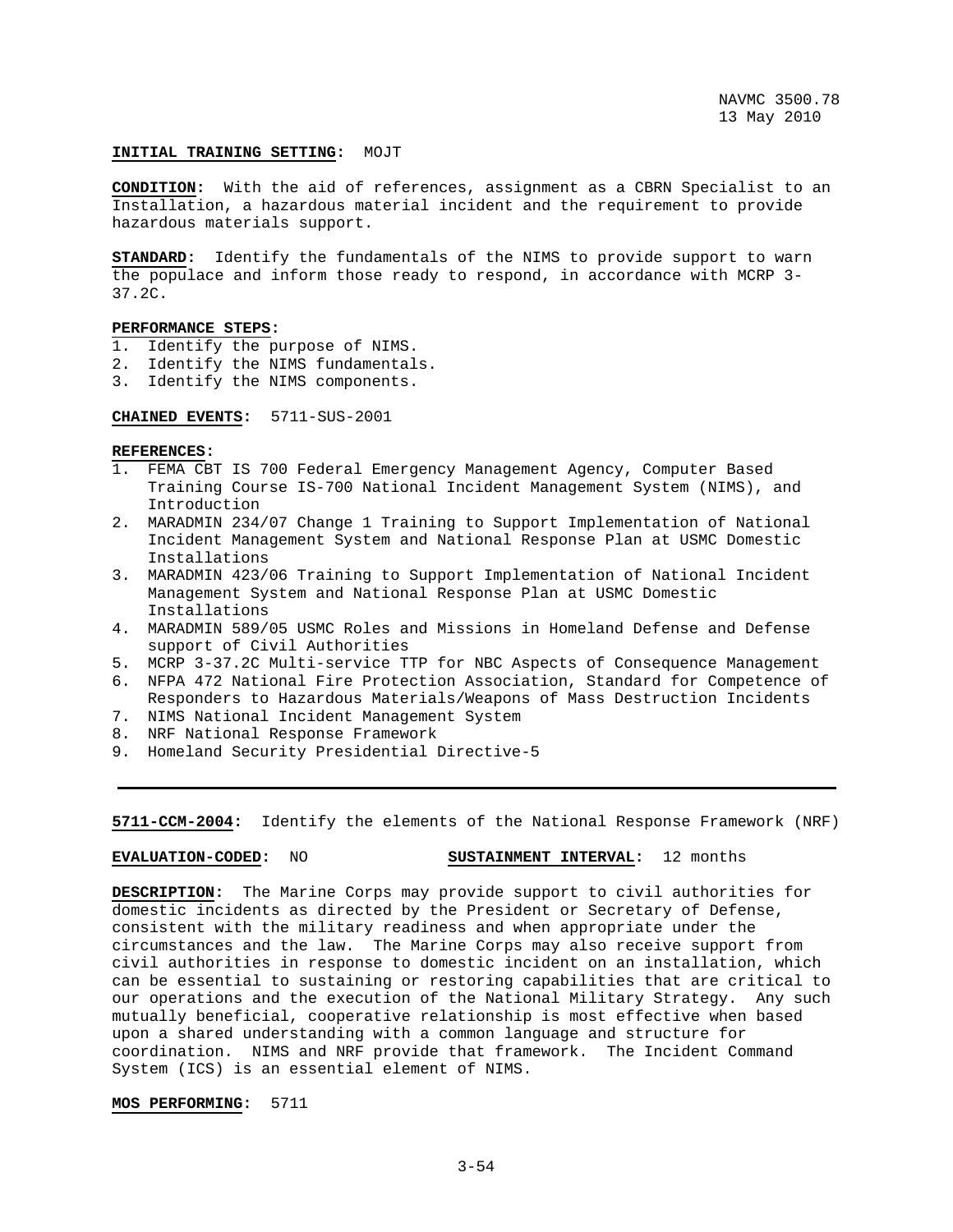**BILLETS:** 5711 - CBRN Defense Specialist

**GRADES:** SSGT, GYSGT

# **INITIAL TRAINING SETTING:** MOJT

**CONDITION:** With the aid of references, assignment as a CBRN Specialist to an Installation, a hazardous material incident and the requirement to conduct hazardous materials training.

**STANDARD:** Identify the fundamentals of the NRF to provide support to warn the populace and inform those ready to respond, in accordance with MCRP 3-37.2C.

#### **PERFORMANCE STEPS:**

1. 1. Identify the purpose of the NRF. 2. 2. Identify the NRF fundamentals. 3. 3. Identify the NRF components.

# **CHAINED EVENTS:**

5711-SUS-2001

# **REFERENCES:**

- 1. FEMA CBT IS 800 Federal Emergency Management Agency, Computer Based Training Course IS-800 National Response Framework, an Introduction
- 2. MARADMIN 234/07 Change 1 Training to Support Implementation of National Incident Management System and National Response Plan at USMC Domestic Installations
- 3. MARADMIN 423/06 Training to Support Implementation of National Incident Management System and National Response Plan at USMC Domestic Installations
- 4. MARADMIN 589/05 USMC Roles and Missions in Homeland Defense and Defense support of Civil Authorities
- 5. MCRP 3-37.2C Multi-service TTP for NBC Aspects of Consequence Management
- 6. NFPA 472 National Fire Protection Association, Standard for Competence of Responders to Hazardous Materials/Weapons of Mass Destruction Incidents
- 7. NIMS National Incident Management System
- 8. NRF National Response Framework
- 9. Homeland Security Presidential Directive-5

**5711-CCM-2005:** Identify CBRN responder and emergency personnel roles and responsibilities

**EVALUATION-CODED:** NO **SUSTAINMENT INTERVAL:** 12 months

**DESCRIPTION:** The Marine Corps provides support to civil authorities for domestic incidents as directed by the President or Secretary of Defense, consistent with the military readiness and when appropriate under the circumstances and the law. The Marine Corps may also receive support from civil authorities in response to domestic incident on an installation, which can be essential to sustaining or restoring capabilities that are critical to our operations and the execution of the National Military Strategy. Any such mutually beneficial, cooperative relationship is most effective when based upon a shared understanding with a common language and structure for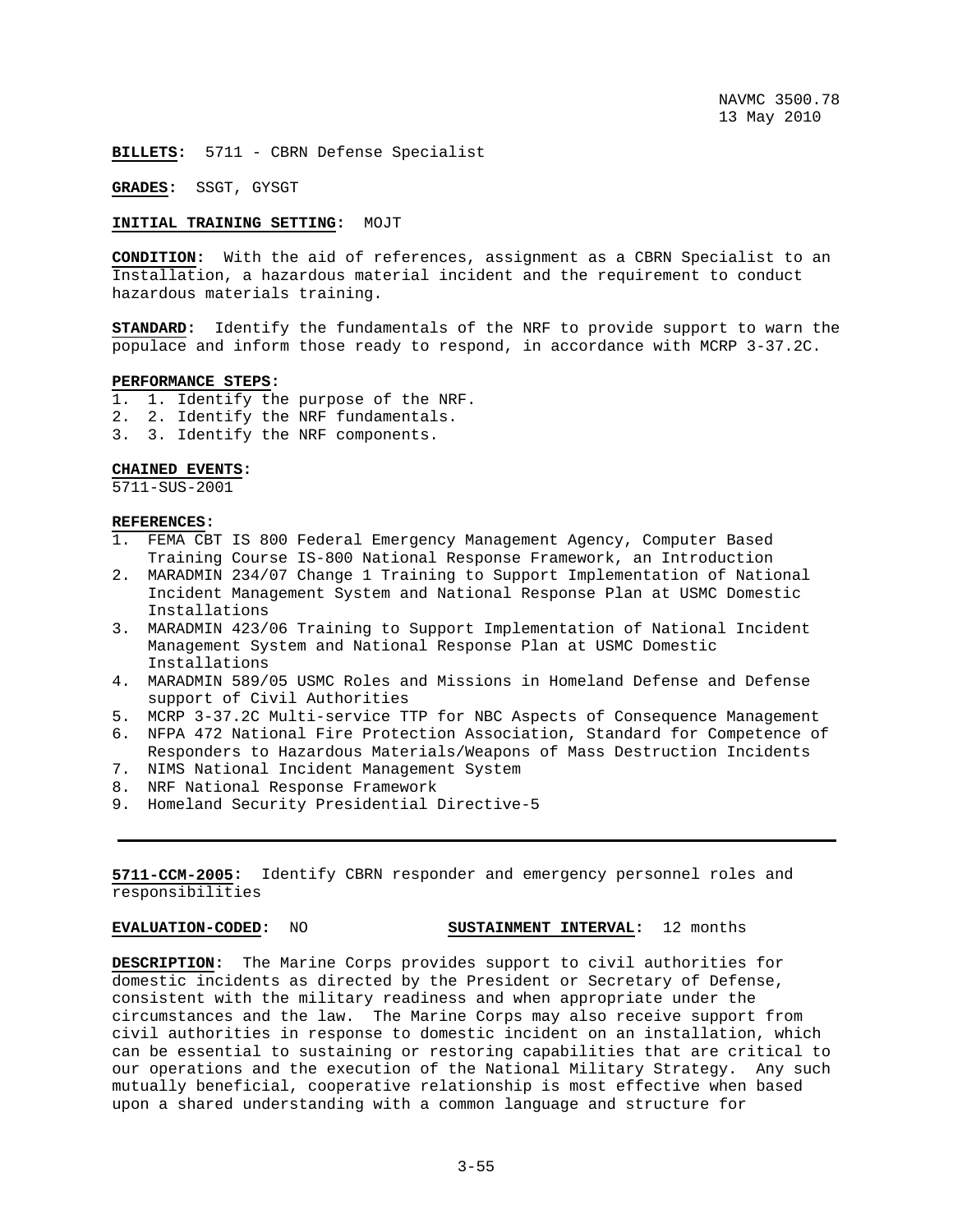coordination. NIMS and NRF provide that framework. The Incident Command System (ICS) is an essential element of NIMS.

# **MOS PERFORMING:** 5711

**BILLETS:** 5711 - CBRN Defense Specialist

**GRADES:** SSGT, GYSGT

#### **INITIAL TRAINING SETTING:** MOJT

**CONDITION:** With the aid of references, assignment as a CBRN Specialist, a hazardous material incident and the requirement to conduct hazardous materials training.

**STANDARD:** To ensure the fundamentals of responder roles and responsibilities are identified in order to provide support when warning the populace and readying the responders, in accordance with MCRP 3-37.2C and NFPA 472.

# **PERFORMANCE STEPS:**

- 1. Identify the ICS chain of command relationships.
- 2. Identify the ICS tools to manage an incident.
- 3. Provide an operational brief.
- 4. Provide scenario analysis.
- 5. Identify the change of command process.

# **REFERENCES:**

- 1. FEMA CBT IS 200 Federal Emergency Management Agency, Computer Based Training Course IS-200 ICS for Single Resource and Initial Action Incidents
- 2. MARADMIN 234/07 Change 1 Training to Support Implementation of National Incident Management System and National Response Plan at USMC Domestic Installations
- 3. MARADMIN 423/06 Training to Support Implementation of National Incident Management System and National Response Plan at USMC Domestic Installations
- 4. MARADMIN 589/05 USMC Roles and Missions in Homeland Defense and Defense support of Civil Authorities
- 5. MCRP 3-37.2C Multi-service TTP for NBC Aspects of Consequence Management
- 6. NFPA 472 National Fire Protection Association, Standard for Competence of Responders to Hazardous Materials/Weapons of Mass Destruction Incidents
- 7. NIMS National Incident Management System
- 8. NRF National Response Framework
- 9. Homeland Security Presidential Directive-5

**5711-CCM-2006:** Provide CBRN hazardous material operations responder support

# **EVALUATION-CODED:** NO **SUSTAINMENT INTERVAL:** 12 months

**DESCRIPTION:** CBRN personnel will be likely to witness or discover a hazardous substance release and may assist as CBRN advisor to the incident. Training in hazard evaluation methods, emergency preparedness, and emergency response plan implementation techniques with the intent that they learn who, what and how to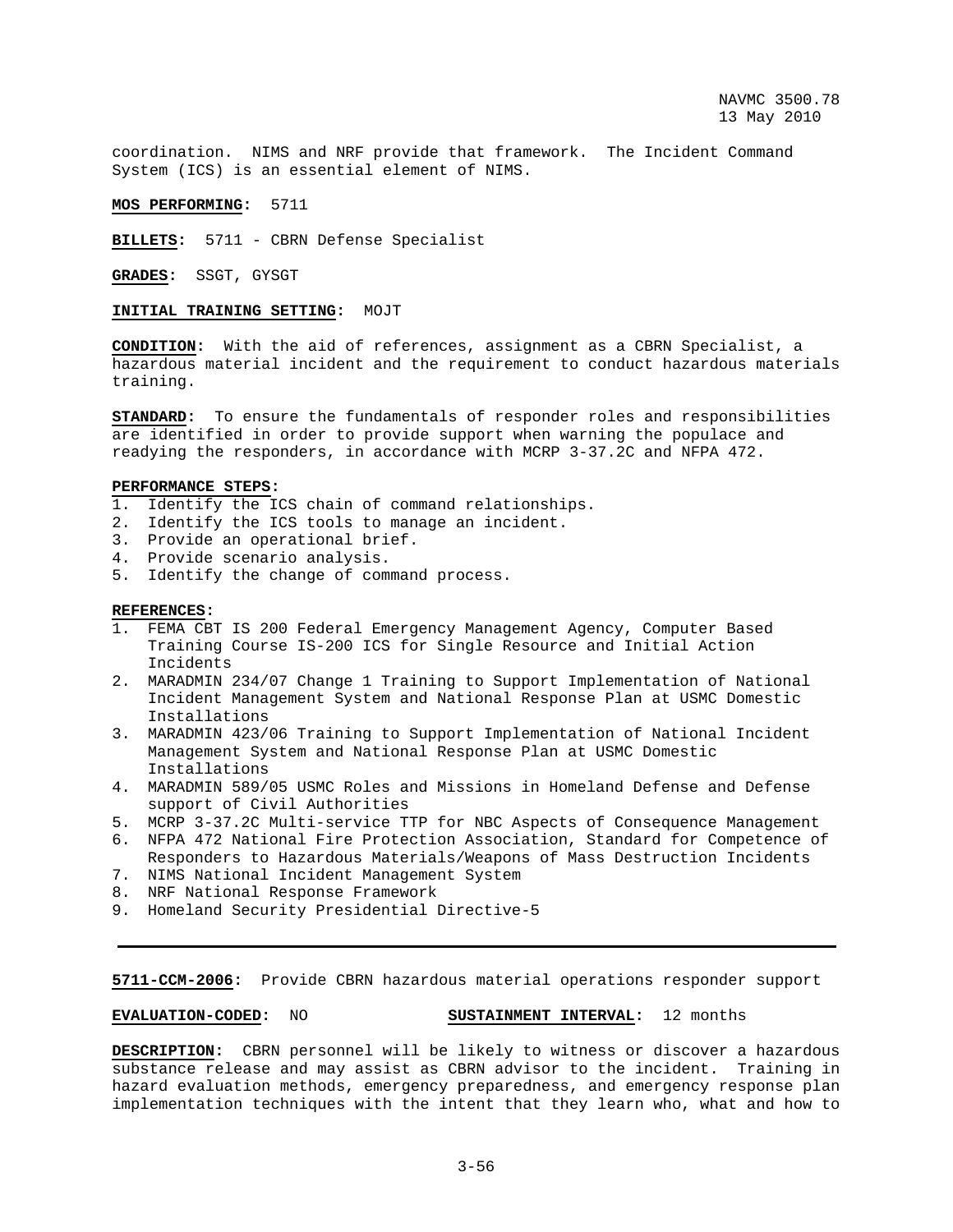report on the incident. CBRN responders at the operations level are individuals who respond to release or potential release of hazardous substances as part of the initial response to the site for the purpose of protecting nearby persons, property, or the environment from the effects of release. They are trained to respond in a defensive fashion without actually trying to stop the release. Their function is to contain the release from a safe distance, keep it from spreading, and prevent exposure. CBRN responders at the operational level shall have received at least eight hours of HAZMAT Operations training and have had sufficient experience to objectively demonstrate competency.

### **MOS PERFORMING:** 5711

**BILLETS:** 5711 - CBRN Defense Specialist

**GRADES:** CPL, SGT, SSGT, GYSGT, MSGT, MGYSGT

### **INITIAL TRAINING SETTING:** MOJT

**CONDITION:** With the aid of references, assignment as a CBRN Specialist to a MAGTF CBRN Assessment Team and the requirement to respond to a CBRN incident.

**STANDARD:** As a certified Hazardous Material Operations Responder, respond in time to warn the populace and provide support to those ready to respond, in accordance with MCRP 3-37.2C and NFPA 472.

- 1. Identify hazardous substances.
- 2. Identify the risks associated with a hazardous substance in an incident.
- 3. Identify the potential outcomes associated with an emergency created when hazardous substances are present.
- 4. Recognize the presence of hazardous substances in an emergency.
- 5. Identify the hazardous substances.
- 6. Identify the procedures to react to a suspicious hazardous substance situation.
- 7. Identify basic hazard assessment techniques.
- 8. Identify basic risk assessment techniques.
- 9. Identify the procedures to select proper specialized personal protective equipment (PPE) provided to the first responder operational level.
- 10. Identify the procedures to use proper specialized personal protective equipment (PPE) provided to the first responder operational level.
- 11. Identify basic hazardous materials terms.
- 12. Identify the procedures for basic hazardous substance control operations.
- 13. Identify the procedures for basic rescue of injured or contaminated persons.
- 14. Identify the procedures to implement basic equipment decontamination procedures.
- 15. Identify the procedures to implement basic victim decontamination procedures.
- 16. Identify the procedures to implement basic rescue personnel decontamination procedures.
- 17. Identify relevant standard operating procedures and termination procedures.
- 18. Identify relevant termination procedures.
- 19. Survey Hazardous Material (HM) Incidents at the Operations.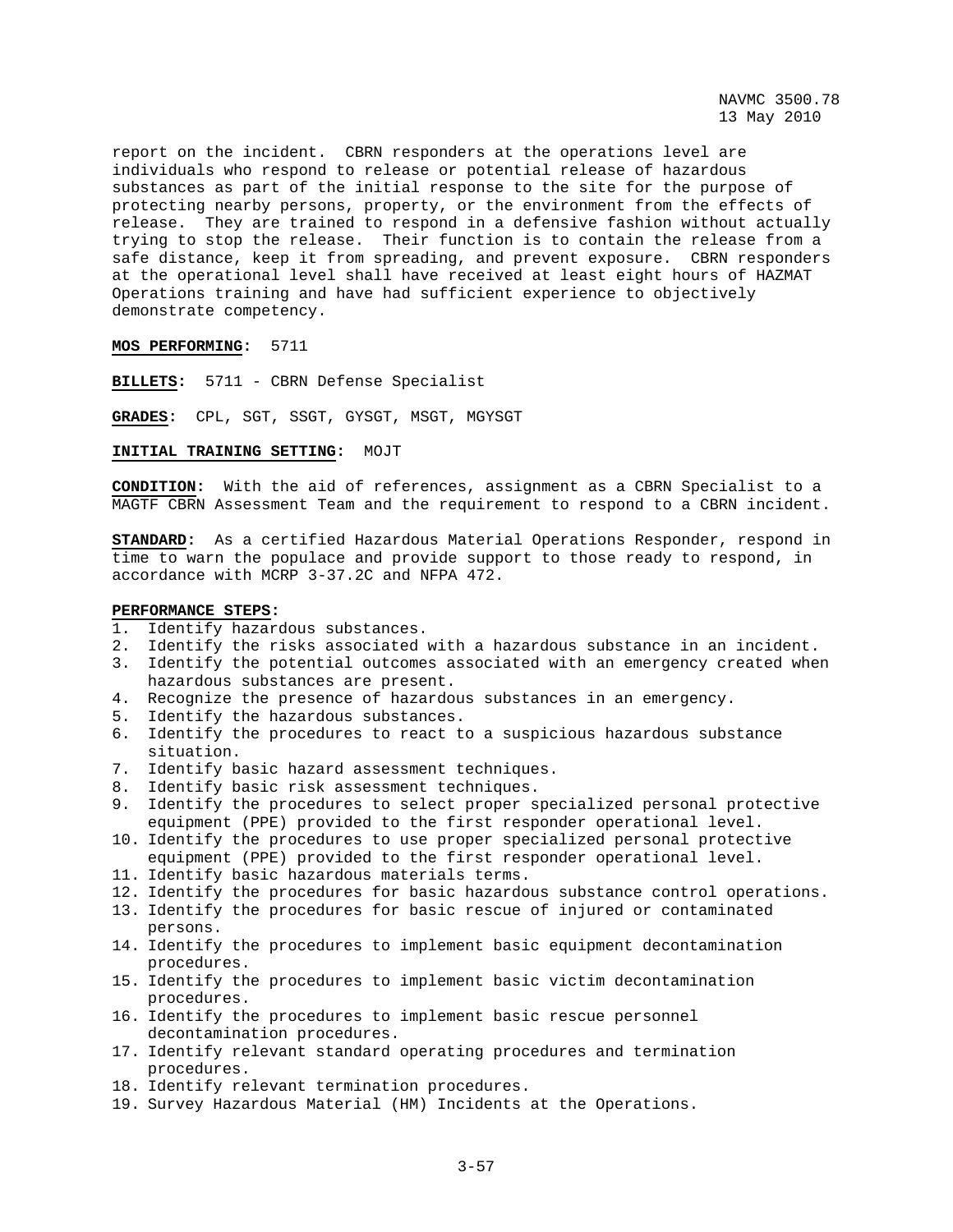- 20. Collect Hazard and Response Information at the Operations Level.
- 21. Perform PMCS on PPE.
- 22. Protect Yourself from Injury/Contamination with appropriate Level of PPE.
- 23. Perform CBRN detection/identification equipment PMCS.
- 24. Operate CBRN detection/identification equipment.
- 25. Set-up an Emergency Decontamination Station (EDS) or Technical Decontamination Site.
- 26. Process through an Emergency Decontamination Station (EDS) or Technical Decontamination Site.

#### **REFERENCES:**

- 1. 29 CFR 1910.120 Occupational Safety and Health Standards Hazardous waste operations and emergency response
- 2. MCRP 3-37.2C Multi-service TTP for NBC Aspects of Consequence Management
- 3. NFPA 472 National Fire Protection Association, Standard for Competence of Responders to Hazardous Materials/Weapons of Mass Destruction Incidents

**5711-CCM-2007:** Provide CBRN hazardous material technician responder support

**EVALUATION-CODED:** NO **SUSTAINMENT INTERVAL:** 12 months

**DESCRIPTION:** CBRN personnel will be likely to witness or discover a hazardous substance release and may assist as a CBRN responder to the incident. Hazardous materials technicians are individuals who respond to releases or potential releases for the purpose of stopping the release. They assume a more aggressive role than a CBRN responder at the operations level. They will approach the point of release in order to plug, patch or otherwise stop the release of a hazardous substance. CBRN responders at the technician level shall have received at least eight hours of operational training and an additional 24 hours of technician training and have had sufficient experience to objectively demonstrate competency.

### **MOS PERFORMING:** 5711

**BILLETS:** 5711 - CBRN Defense Specialist

**GRADES:** SSGT, GYSGT, MSGT, MGYSGT

# **INITIAL TRAINING SETTING:** MOJT

**CONDITION:** With the aid of references, assignment as a CBRN Specialist to a MAGTF CBRN Assessment Team and the requirement to respond to a CBRN incident.

**STANDARD:** As a certified Hazardous Material Operations Responder, respond in time to warn the populace and provide support to the responders, in accordance with MCRP 3-37.2C and NFPA 472.

- 1. Identify the procedures to implement the unit's emergency response plan.
- 2. Identify the classification of known and unknown materials by using field survey instruments and equipment.
- 3. Identify known and unknown materials by using field survey instruments and equipment.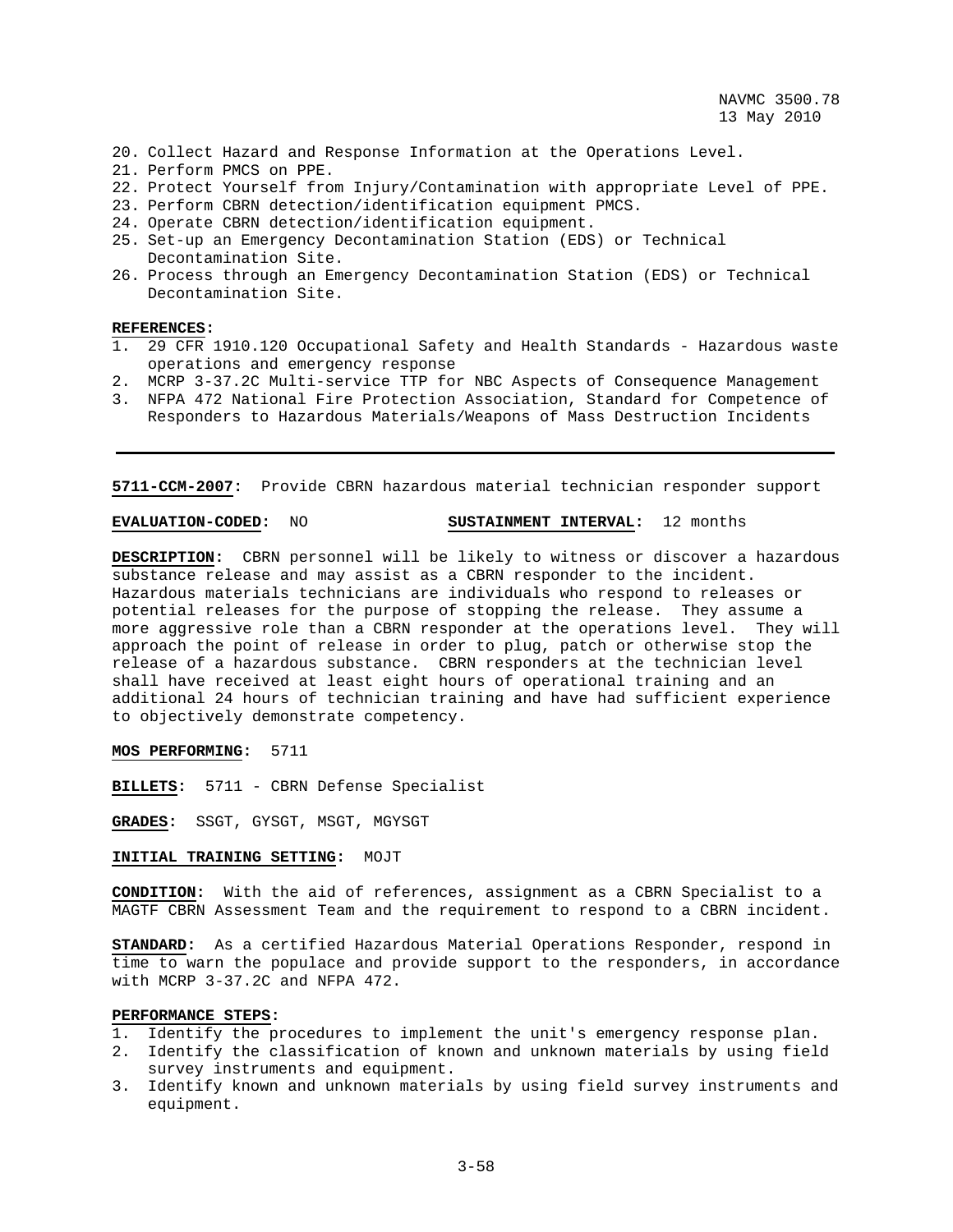- 4. Verify known and unknown materials by using field survey instruments and equipment.
- 5. Function within an assigned role in the Incident Command System.
- 6. Identify the procedures to select proper specialized chemical personal protective equipment provided to the hazardous materials technician.
- 7. Identify the procedures to use proper specialized chemical personal protective equipment provided to the hazardous materials technician.
- 8. Identify hazard assessment techniques.
- 9. Identify risk assessment techniques.
- 10. Perform hazardous substance control operations.
- 11. Rescue injured or contaminated persons.
- 12. Implement decontamination procedures.
- 13. Identify termination procedures.
- 14. Identify basic chemical and toxicological terminology.
- 15. Identify basic chemical and toxicological substance behavior.
- 16. Advise On-Scene Control Measures.
- 17. Plan the response for a CBRN Incident.
- 18. Survey Hazardous Material (HM) Incidents at the Operations.
- 19. Identify Defensive Options at a Chemical, Biological, Radiological, Nuclear (CBRN) Incident.
- 20. Collect Hazard and Response Information at the Technician Level.
- 21. Select Personal Protective Equipment (PPE) for a Chemical, Biological,
- 22. Identify Decontamination Methods.
- 23. Identify Defensive Control Actions.
- 24. Identify Personal Protective Equipment (PPE) Safety Precautions.
- 25. Perform PMCS on PPE.
- 26. Protect Yourself from Injury/Contamination with appropriate Level of Protective Garment.
- 27. Perform CBRN detection/identification equipment PMCS.
- 28. Operate CBRN detection/identification equipment.
- 29. Plan for an Emergency Decontamination Station (EDS) or Technical Decontamination Site.
- 30. Establish an Emergency Decontamination Station (EDS) or Technical Decontamination Site.
- 31. Process through an Emergency Decontamination Station (EDS) or Technical Decontamination Site.

### **REFERENCES:**

- 1. 29 CFR 1910.120 Occupational Safety and Health Standards Hazardous waste operations and emergency response
- 2. MCRP 3-37.2C Multi-service TTP for NBC Aspects of Consequence Management
- 3. NFPA 472 National Fire Protection Association, Standard for Competence of Responders to Hazardous Materials/Weapons of Mass Destruction Incidents

**5711-CCM-2008:** Provide CBRN Incident Command (IC) support

**EVALUATION-CODED:** NO **SUSTAINMENT INTERVAL:** 12 months

**DESCRIPTION:** The Marine Corps may provide support to civil authorities for domestic incidents as directed by the President or Secretary of Defense, consistent with the military readiness and when appropriate under the circumstances and the law. The Marine Corps may also receive support from civil authorities in response to domestic incident on an installation, which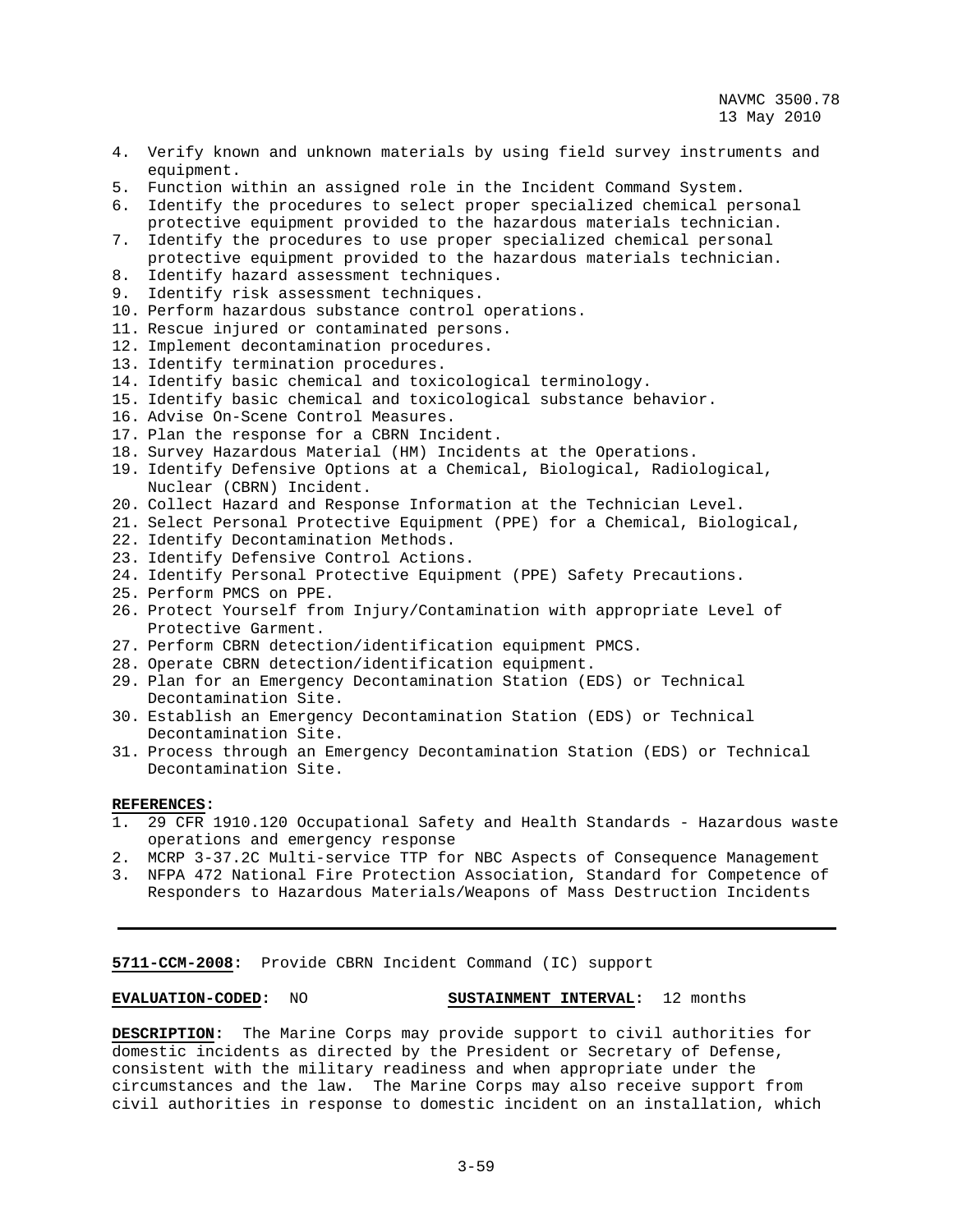can be essential to sustaining or restoring capabilities that are critical to our operations and the execution of the National Military Strategy. Any such mutually beneficial, cooperative relationship is most effective when based upon a shared understanding with a common language and structure for coordination. NIMS and NRF provide that framework. The Incident Command System (ICS) is an essential element of NIMS.

# **MOS PERFORMING:** 5711

**BILLETS:** 5711 - CBRN Defense Specialist

**GRADES:** GYSGT, MSGT, MGYSGT

### **INITIAL TRAINING SETTING:** MOJT

**CONDITION:** With the aid of references and the requirement to assist civil authorities within the ICS with IC support.

**STANDARD:** To provide IC assistance until the Unified Command (UC) is transferred to the Lead Federal Authority (LFA), in accordance with MCRP 3- 37.2C.

# **PERFORMANCE STEPS:**

- 1. Assist with ICS incident tasks.
- 2. Assist the Incident Command Staff with their roles and responsibilities.
- 3. Implement passive defensive measures.
- 4. Warn and report CBRN/TIM events.
- 5. Locate CBRN/TIM hazards.
- 6. Predict CBRN/TIM hazards.
- 7. Characterize CBRN/TIM hazards.
- 8. Track CBRN/TIM hazards.
- 9. Mark CBRN/TIM hazards.
- 10. Limit exposure to CBRN/TIM hazards.

### **REFERENCES:**

- 1. FEMA CBT IS 100 Federal Emergency Management Agency, Computer Based Training Course IS-100 Introduction to Incident Command System
- 2. MARADMIN 234/07 Change 1 Training to Support Implementation of National Incident Management System and National Response Plan at USMC Domestic Installations
- 3. MARADMIN 423/06 Training to Support Implementation of National Incident Management System and National Response Plan at USMC Domestic Installations
- 4. MARADMIN 589/05 USMC Roles and Missions in Homeland Defense and Defense support of Civil Authorities
- 5. MCRP 3-37.2C Multi-service TTP for NBC Aspects of Consequence Management
- 6. NFPA 472 National Fire Protection Association, Standard for Competence of Responders to Hazardous Materials/Weapons of Mass Destruction Incidents
- 7. NIMS National Incident Management System
- 8. NRF National Response Framework
- 9. Homeland Security Presidential Directive-5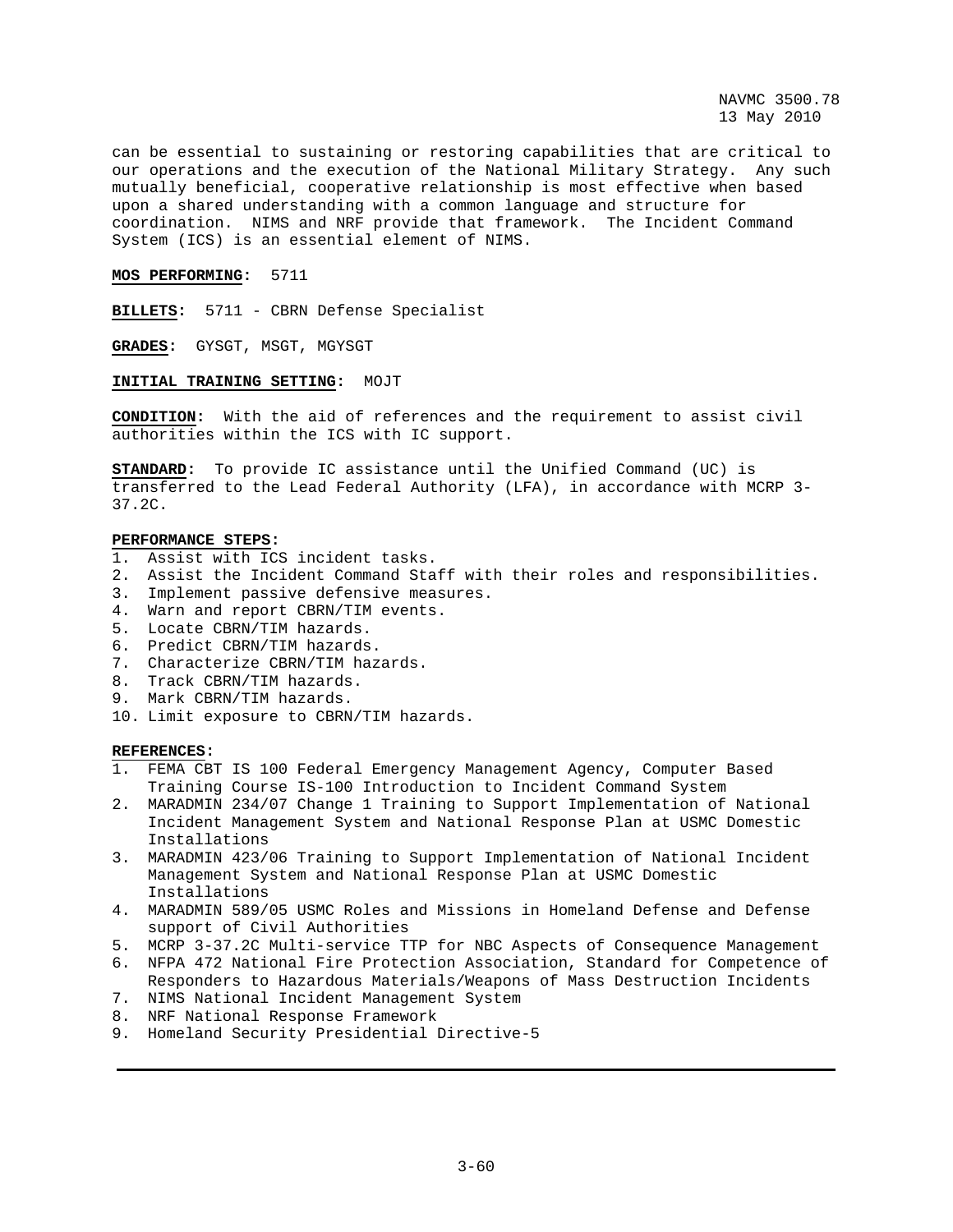**5711-EQP-2001:** Identify procedures to maintain a CBRN equipment account

### **EVALUATION-CODED:** NO **SUSTAINMENT INTERVAL:** 12 months

**DESCRIPTION:** Unit CBRN personnel must identify CBRN equipment requirements and maintain the accountability and the serviceability of the equipment in accordance with the applicable references. Additionally, they must ensure the proper storage, embarkation and distribution of assigned equipment. They must also ensure all required equipment is available, and the proper sizes and types maintained, in accordance with the Table of Equipment (T/E). Finally they must ensure they utilize the current automated systems to manage and report CBRN equipment account status. The following are two automated systems CBRN personnel utilize: the CBRN equipment tracking system, which allows CBRN personnel to track their equipment while stored in the Consolidated Storage Facility (CSF) and the Defense Equipment Management Program (DEMP), for when the unit has physical possession of the equipment.

**MOS PERFORMING:** 5711

**BILLETS:** 5711 - CBRN Defense Specialist

**GRADES:** CPL, SGT, SSGT, GYSGT

# **INITIAL TRAINING SETTING:** MOJT

**CONDITION:** With the aid of references, appropriate facilities, tools, embarkation assets, automated systems and CBRN equipment.

**STANDARD:** To ensure units have the necessary, serviceable CBRN equipment required to complete their assigned missions, in accordance with MCO P4790.2C, TM 4700-15/1H and TI-10010-20/5B.

- 1. Identify unit Table of Organization and Equipment (TOE) authorizations.
- 2. Identify the duties and responsibilities of the personnel responsible for ordering equipment.
- 3. Identify the steps to ensure equipment is ordered.
- 4. Identify the steps for equipment order reconciliation.
- 5. Identify shelf life codes.
- 6. Identify the four types of equipment inspections.
- 7. Identify the purpose of the SL-3 inventory, SL-3, and SL-3 Extract.
- 8. Identify terms associated with Supply.
- 9. Identify terms associated with equipment maintenance.
- 10. Identify record keeping forms associated with equipment maintenance.
- 11. Identify the systems used for calibration control.
- 12. Identify the procedures for preparing a calibration control record.
- 13. Identify items necessary for conducting an inventory.
- 14. Identify requirements for reporting serviceability inspection results.
- 15. Identify terms associated with embarkation.
- 16. Identify embarkation considerations for CBRN defense equipment.
- 17. Identify the purpose of Standard Operating Procedures (SOP).
- 18. Identify the purpose of Desk-Top procedures.
- 19. Identify the purpose of a Turnover Folder.
- 20. Identify the contents of a Turnover Folder.
- 21. Identify the contents of Desktop Procedures.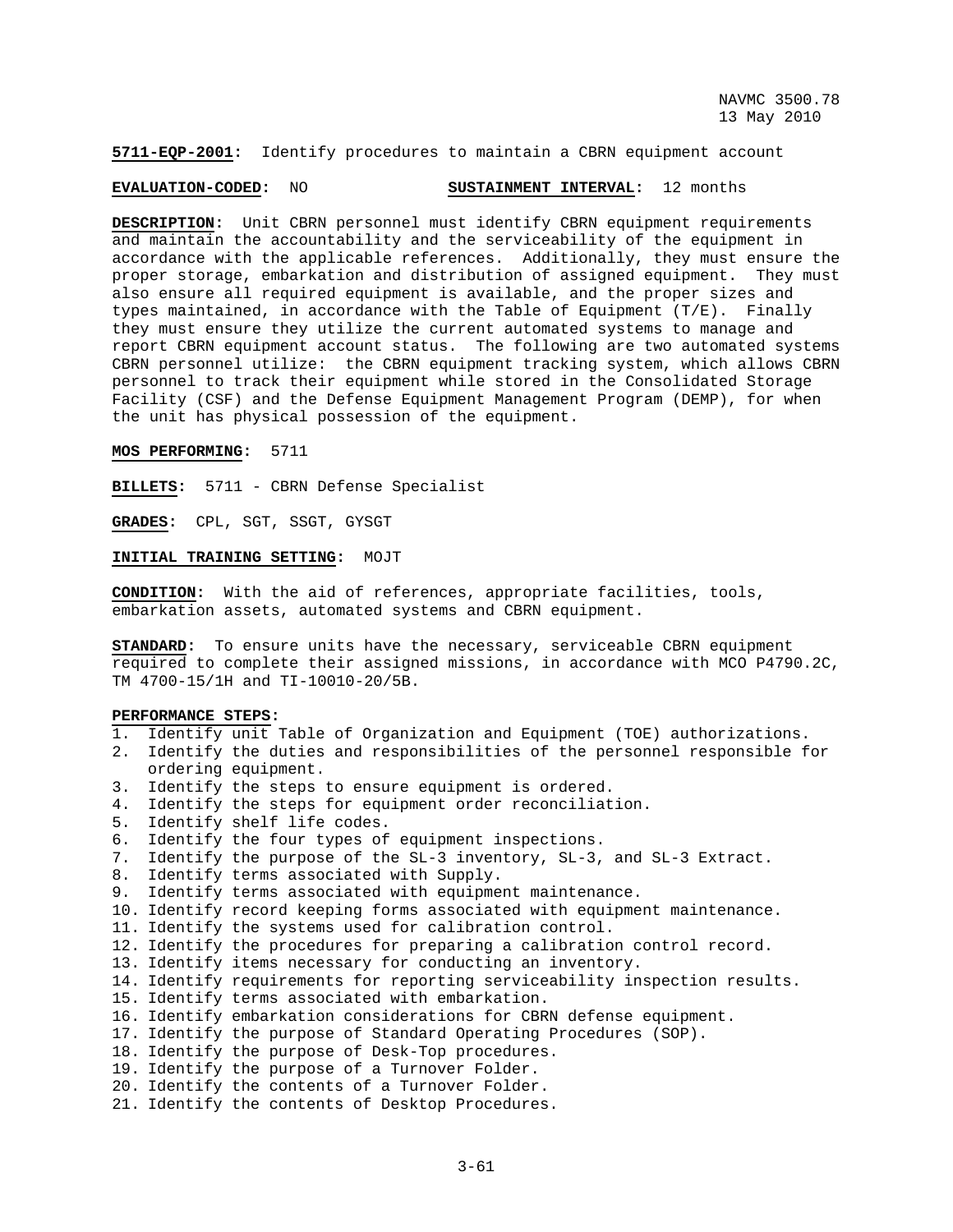- 22. Identify the purpose of a Material Safety Data Sheet (MSDS).
- 23. Identify information listed on a MSDS.
- 24. Identify where to obtain a required MSDS.
- 25. Identify CBRN equipment that requires a MSDS.
- 26. Identify training standards for transportation of equipment containing radiological material.
- 27. Identify the duties of the personnel responsible for transporting equipment containing radiological material.
- 28. Identify the steps to ensure equipment containing radioactive material has been properly packaged and certified.
- 29. Identify the procedures for conducting swipe tests for equipment containing radioactive material.
- 30. Identify the steps for record keeping of equipment containing radioactive material.

**CHAINED EVENTS:** 5700-SHP-3002

### **REFERENCES:**

- 1. CBRN Tracker CBRN Tracker System User Manual
- 2. DEMP Users Manual
- 3. MCO 3960.5\_ Nuclear, Biological, and Chemical (NBC) Defense Equipment and Test Evaluation Program
- 4. MCO 4140.5 USMC Shelf-Life Program
- 5. MCO P4790.2 MIMMS Field Procedures Manual
- 6. MCO P5215.17\_ Marine Corps Technical Publications System

**5711-SHD-2001:** Implement unit CBRN protection measures

**EVALUATION-CODED:** NO **SUSTAINMENT INTERVAL:** 12 months

**DESCRIPTION:** Units conduct CBRN protection measures by using individual and collective protection equipment. Protection from CBRN weapons is required when there is a possibility of CBRN contamination to individuals or groups of personnel. There are two components of CBRN Protection individual protection and collective protection (COLPRO). COLPRO is that protection provided for personnel to carry out functions without being restricted by protective clothing. Using this equipment, the Marine Corps is equipped to conduct prompt, sustained, and decisive operations throughout the spectrum of conflict in any CBRN environment. Protecting the force consists of those actions taken to prevent or mitigate hostile actions against personnel, resources, facilities, and critical information. These actions conserve the forces fighting potential so that it can be decisively applied, and sufficient equipment must be available to protect not only the uniformed force, but also the essential supporting US and civilian workforce. While logistically intense, their benefits, if employed properly, make them a viable option to be considered.

# **BILLETS:** 5711 - CBRN Defense Specialist

**GRADES:** PVT, PFC, LCPL, CPL, SGT, SSGT, GYSGT, MSGT, MGYSGT

# **INITIAL TRAINING SETTING:** MOJT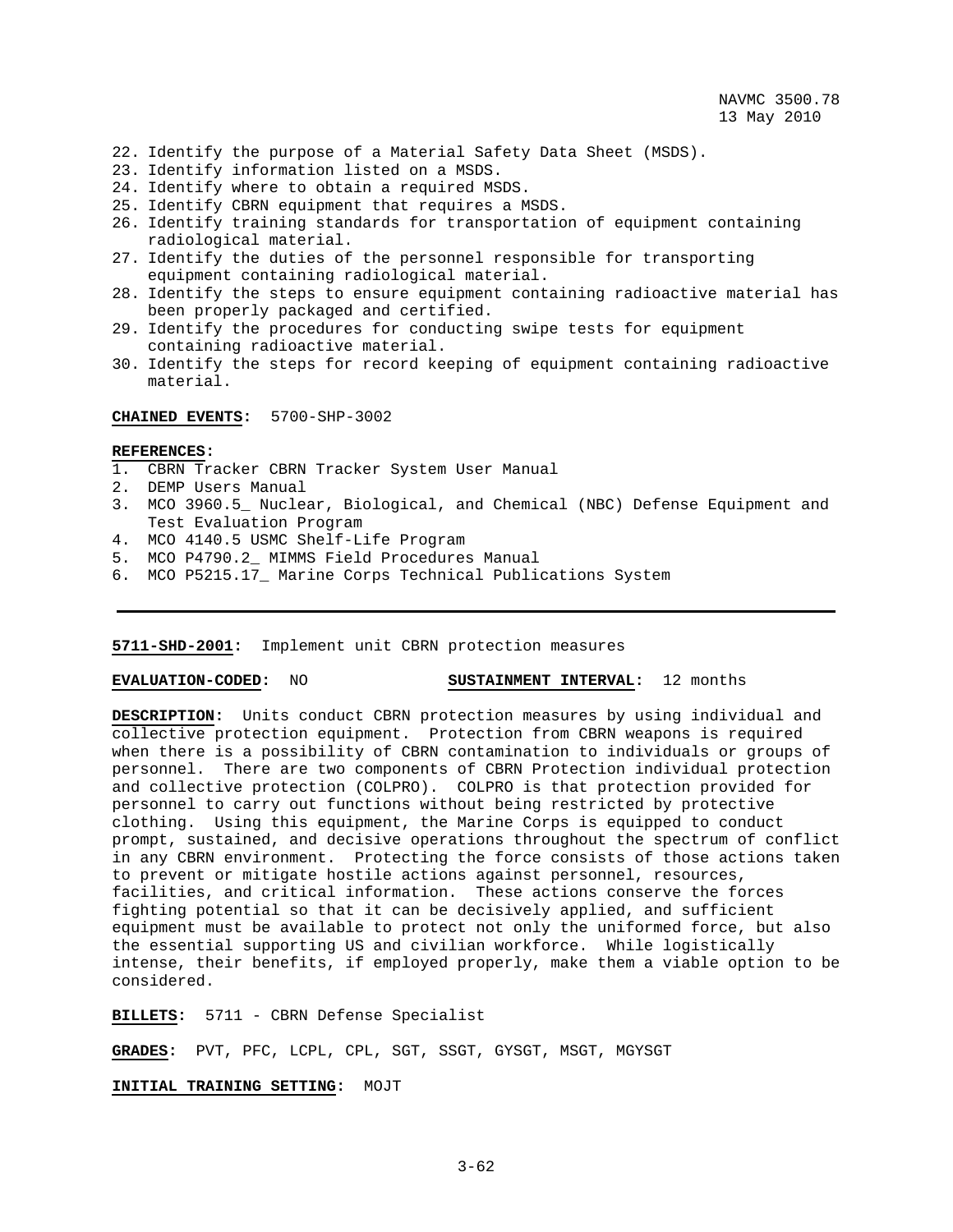**CONDITION:** With the aid of references, Commander's guidance, CBRN personnel, CBRN equipment, directives from higher headquarters, a mission, a table of organization/equipment and the requirement to conduct a CBRN R&S mission.

**STANDARD:** To ensure the unit can continue sustained operations in the presence of a CBRN contaminant, in accordance with the operations order and MCWP 3-37.2, Chapter 2.

# **PERFORMANCE STEPS:**

- 1. Assess CBRN threat, potential risk, likelihood of attack, and vulnerability.
- 2. Implement coordinated CBRN Defense Plans.
- 3. Prepare to provide Primary Care for CBRN casualties.
- 4. Determine appropriate level of MOPP and implement automatic masking policies.
- 5. Advise minimize skin exposure.
- 6. Advise maintenance of good hygiene and sanitation.
- 7. Ensure the deployment of CBRN detectors.
- 8. Ensure COLPRO shelters are designated and prepared.
- 9. Recommend proposed decontamination sites using METT-T, current weather data, water availability, trafficability, accessibility, and logistics support ability.
- 10. Analyze warning time assessments.
- 11. Monitor status of CBRN equipment and supplies.
- 12. Prepare for contingencies.
- 13. Give attack warnings.
- 14. Advise post attack recovery.
- 15. Advise avoidance of potentially contaminated surfaces/areas.
- 16. Obtain and report observations or evidence of an attack.
- 17. Sample, monitor, and analyze for residual hazard.
- 18. Implement decontamination and contamination containment actions.

## **PREREQUISITE EVENTS:**

| 5711-SHP-1005 | 5711-SHP-1004 | 5711-SHP-1006 |
|---------------|---------------|---------------|
| 5711-SUS-1004 | 5711-SHD-1001 | 5711-SNS-1001 |
| 5711-SHP-1001 | 5711-SUS-1001 | 5711-SUS-1002 |
| 5711-SNS-1002 | 5711-SHD-1002 | 5711-SHP-1002 |
| 5711-SNS-1003 | 5711-SHP-1003 | 5711-SUS-1003 |
| 5711-SNS-1004 | 5711-SUS-1006 |               |

### **REFERENCES:**

- 1. MCRP 4-11.1A Treatment of Chemical Agent Casualties and Conventional Military Chemical Agents
- 2. MCRP 4-11.1B Treatment of Nuclear Weapons Casualties
- 3. MCRP 4-11.1C Treatment of Biological Warfare Agent Casualties
- 4. MCRP 4-11.1F MULTI-SERVICE TACTICS, TECHNIQUES, AND PROCEDURES FOR HEALTH SERVICE SUPPORT IN A NUCLEAR, BIOLOGICAL, CHEMICAL (NBC) ENVIRONMENT
- 5. MCWP 3-37 MAGTF CBRN Defense Operations
- 6. MCWP 3-37.1 Multi-Service Doctrine for CBRN Operations
- 7. MCWP 3-37.2 MTTP for NBC Protection
- 8. MCWP 3-37.3 MTTP for CBRN Decontamination
- 9. MCWP 3-37.4 MTTP for NBC Reconnaissance
- 10. MCWP 3-37.5 MTTP for Installation CBRN Defense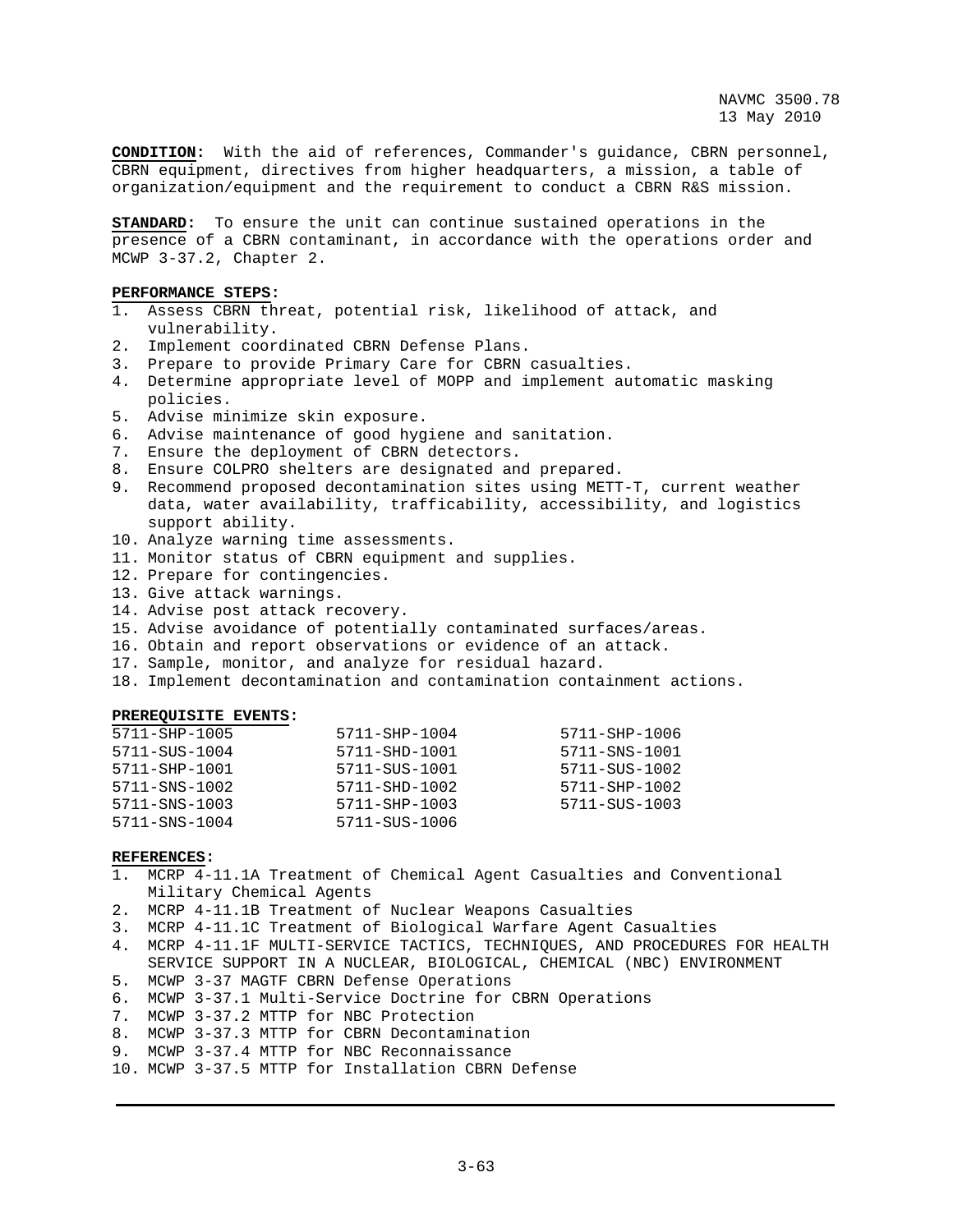**5711-SHD-2002:** Employ CBRN Personal Protection Equipment (PPE)

**EVALUATION-CODED:** NO **SUSTAINMENT INTERVAL:** 12 months

**DESCRIPTION:** Properly employing CBRN personal protection equipment is vital for providing the necessary protection for personnel. CBRN personnel must equip unit personnel with the appropriate CBRN protection equipment applicable to the unit's mission.

**MOS PERFORMING:** 5711

**BILLETS:** 5711 - CBRN Defense Specialist

**GRADES:** PFC, LCPL, CPL, SGT, SSGT, GYSGT, MSGT, MGYSGT

**INITIAL TRAINING SETTING:** FORMAL

**CONDITION:** With the aid of references, an operational situation, current CBRN threat and vulnerability assessments, OPORDS, SOP, PPE (SCBA, PAPR, APR and associated suit (boots and gloves if separate from suit)), the requirement to employ CBRN PPE and operating in an area under the threat of a CBRN attack or incident.

**STANDARD:** To ensure that appropriate personnel are trained and equipped to conduct essential tasks that support the CCIR/PIR without injury to personnel or damage to equipment, in accordance with MCWP 3-37.2.

- **PERFORMANCE STEPS:**<br>1. Identify genera 1. Identify general characteristics, capabilities and limitations of the Self Contained Breathing Apparatus (SCBA) and Powered Air-Purifying Respirator (PAPR).
- 2. Perform Preventative Maintenance Checks and Services (PMCS) for the SCBA and PAPR.
- 3. Fit the SCBA and PAPR.
- 4. Don the SCBA and PAPR.
- 5. Doff the SCBA and PAPR.
- 6. Identify the levels of Personal Protective Equipment (PPE).
- 7. Identify the components of each Class of PPE Ensemble.
- 8. Conduct PMCS for each Class of PPE.
- 9. Don each Class of PPE.
- 10. Doff each Class of PPE.

# **REFERENCES:**

- 1. CBRN PRO EQU TECH MAN Chemical Biological Radiological and Nuclear Protection Equipment Technical Manuals
- 2. MCRP 3-37B MTTP for CBRN Aspects of Command and Control
- 3. MCWP 3-37 MAGTF CBRN Defense Operations
- 4. MCWP 3-37.1 Multi-Service Doctrine for CBRN Operations
- 5. MCWP 3-37.2 MTTP for NBC Protection
- 6. NFPA 472 National Fire Protection Association, Standard for Competence of Responders to Hazardous Materials/Weapons of Mass Destruction Incidents
- 7. NFPA 1994 National Fire Protection Association 1994: Standard on Protective Ensembles for First Responders to CBRN Terrorism Incidents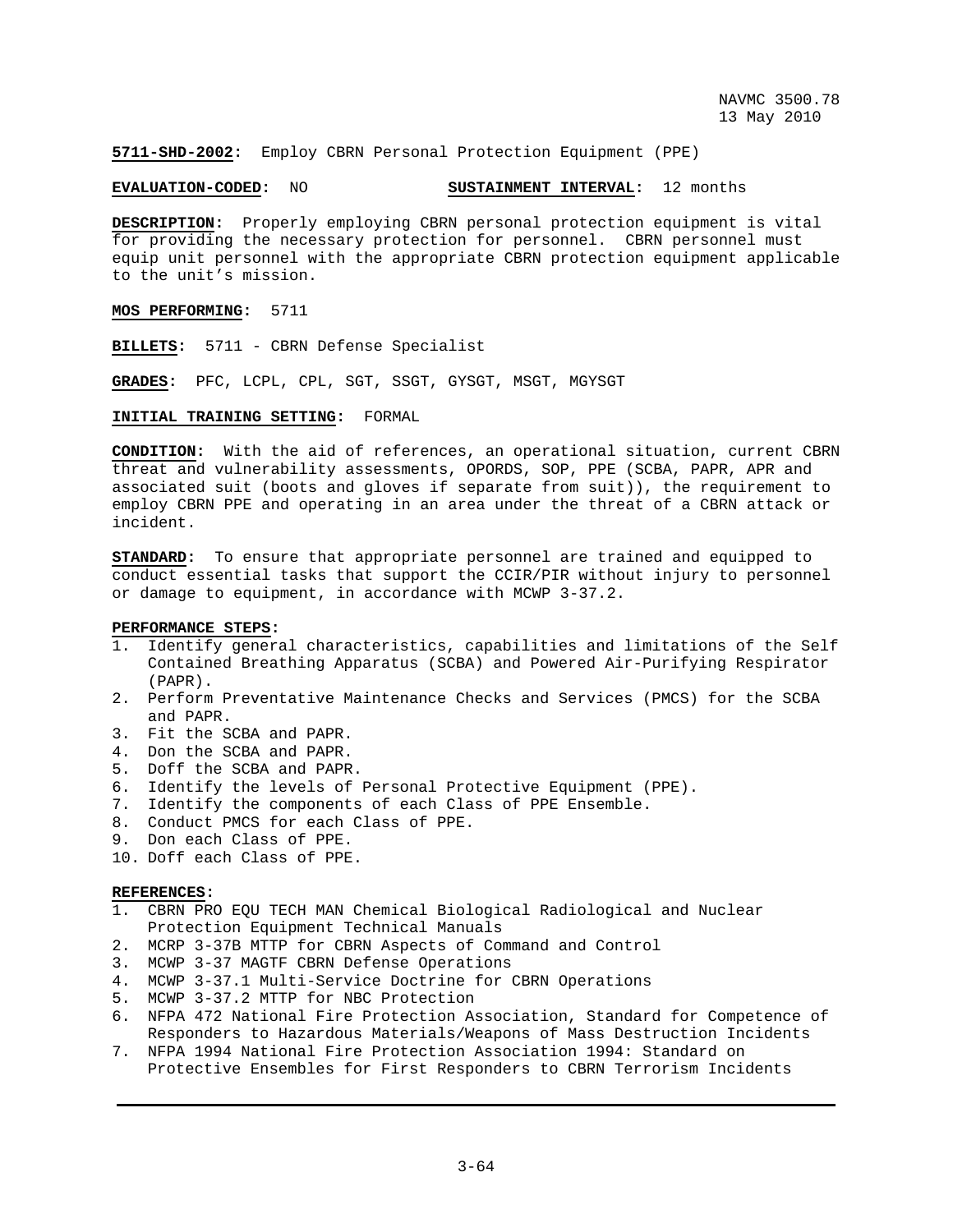**5711-SHP-2001:** Identify CBRN requirements supporting the staff planning process

# **EVALUATION-CODED:** NO **SUSTAINMENT INTERVAL:** 12 months

**DESCRIPTION:** As a CBRN Defense Specialist operating in an area under the threat of a CBRN/TIM attack or incident, you will be required to advise the Commander of the doctrinal employment of chemical, biological, radiological, and nuclear (CBRN) capabilities (organizations, personnel, technology, information, etc.) to characterize CBRN threats and hazards, including toxic industrial material (TIM). You will also provide Commanders and staffs at the operational and tactical levels with capability employment planning data and considerations to shape military operations involving CBRN/TIM threats and hazards (CBRN Shape) and a better understanding of where and when to expect CBRN/TIM hazards by applying information management (IM) to the staff planning process, Marine Corps planning process (MCPP).

**MOS PERFORMING:** 5711

**BILLETS:** 5711 - CBRN Defense Specialist

**GRADES:** SGT, SSGT, GYSGT, MSGT, MGYSGT

# **INITIAL TRAINING SETTING:** MOJT

**CONDITION:** With the aid of references, assignment as CBRN Center member, commander's guidance (CCIR/PIR), CBRN mission analysis information, Operations Orders, tactical SOPs and operating in an area under the threat of a CBRN attack or incident.

**STANDARD:** To continue operations in a CBRN environment, in accordance with MCRP 3-37B.

- 1. Receive Commander's guidance.
- 2. Apply the principles of the Marine Corps Planning Process.
- 3. Perform the mission analysis.
- 4. Identify the CBRN aspects of the operational environment.
- 5. Identify the CBRN aspects of command and control.
- 6. Identify the CBRN aspects of the Marine Corps Planning Process.
- 7. Coordinate an intelligence preparation of the operational environment assessment.
- 8. Identify the CBRN aspects of a threat analysis.
- 9. Identify the CBRN aspects of a capability analysis.
- 10. Identify the CBRN aspects of a vulnerability analysis.
- 11. Identify CBRN vulnerability reduction measures.
- 12. Identify planning activities for CBRN operations.
- 13. Identify preparations activities for CBRN operations.
- 14. Identify execution activities for CBRN operations.
- 15. Identify unit CBRN employment capabilities.
- 16. Develop courses of action.
- 17. War game courses of action.
- 18. Present courses of action for Commander's decision.
- 19. Coordinate the execution of appropriate CBRN orders/plans to support the unit's mission.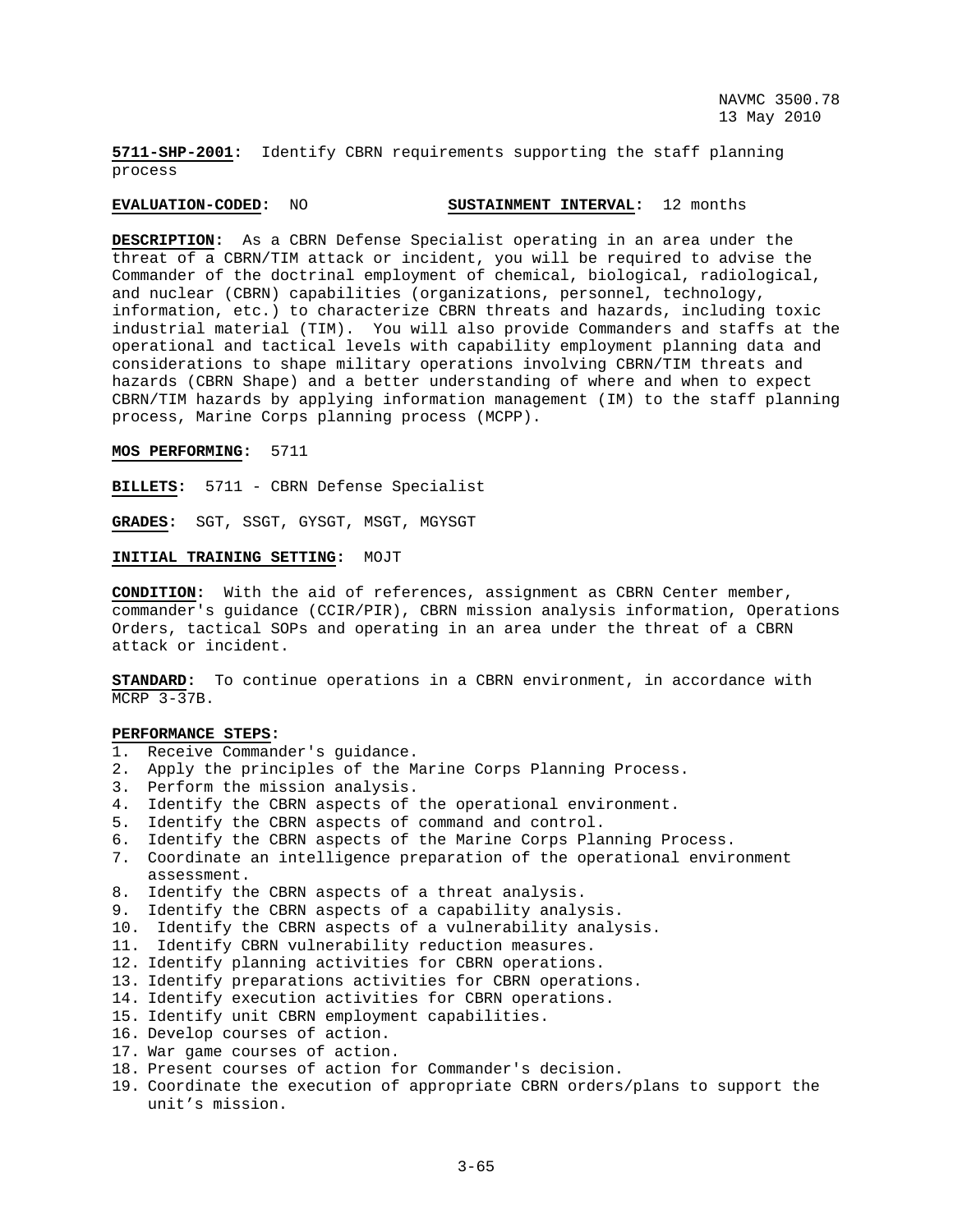**CHAINED EVENTS:** 5711-SHP-2011

#### **REFERENCES:**

- 1. MCRP 3-37B MTTP for CBRN Aspects of Command and Control
- 2. MCWP 3-37 MAGTF CBRN Defense Operations
- 3. MCWP 3-37.1 Multi-Service Doctrine for CBRN Operations
- 4. MCWP 5-1 Marine Corps Planning Process

**5711-SHP-2002:** Identify the requirements for a CBRN Intelligence Preparation of the Operational Environment (IPOE) assessment

#### **EVALUATION-CODED:** NO **SUSTAINMENT INTERVAL:** 12 months

**DESCRIPTION:** IPOE is a key tool for assessing the enemy situation, physical and operational environment and civil considerations. It begins during planning and continues during all operations process activities. The continuous IPOE process must account for confirmed as well as plausible, but unconfirmed, adversary capabilities, plans, and actions. The IPOE process must address the capabilities and limitations of adversary CBRN weapons and delivery systems; their command, control, and release procedures; the indicators of intent to employ CBRN weapons; and the possibility of direct or accidental release of TIM. The intelligence staff Specialists IPOE should focus on more than military capabilities and include information and analysis of all variables of the operational environment to include the Political, Military, Economic, Social, Infrastructure, and Information (PMESII)/Mission, Enemy, Terrain and Weather, Troops, and Time available (METT-T). IPOE is designed to reduce the Commander's uncertainties concerning weather, enemy, and terrain for a specific geographic area. It analyzes the intelligence data base in detail to determine the impact of enemy, weather, and terrain on the operation and presents this information in graphic format. The IPOE enables the Commander to see the battlefield where friendly and enemy forces can move, shoot, and communicate; where critical areas lie; and where enemy forces are most vulnerable.

### **MOS PERFORMING:** 5711

**BILLETS:** 5711 - CBRN Defense Specialist

**GRADES:** SGT, SSGT, GYSGT, MSGT, MGYSGT

### **INITIAL TRAINING SETTING:** MOJT

**CONDITION:** With the aid of references, assignment as a CBRN Defense Specialist, an operational situation, appropriate status boards, maps, overlays, a unit journal within an operations center and operating in an area under the threat of a CBRN attack or incident.

**STANDARD:** To ensure the unit is prepared to execute its mission(s) in a CBRN environment, in accordance with MCRP 3-37B, Appendix B.

### **PERFORMANCE STEPS:**

1. Identify the variables for a CBRN Threat Assessment.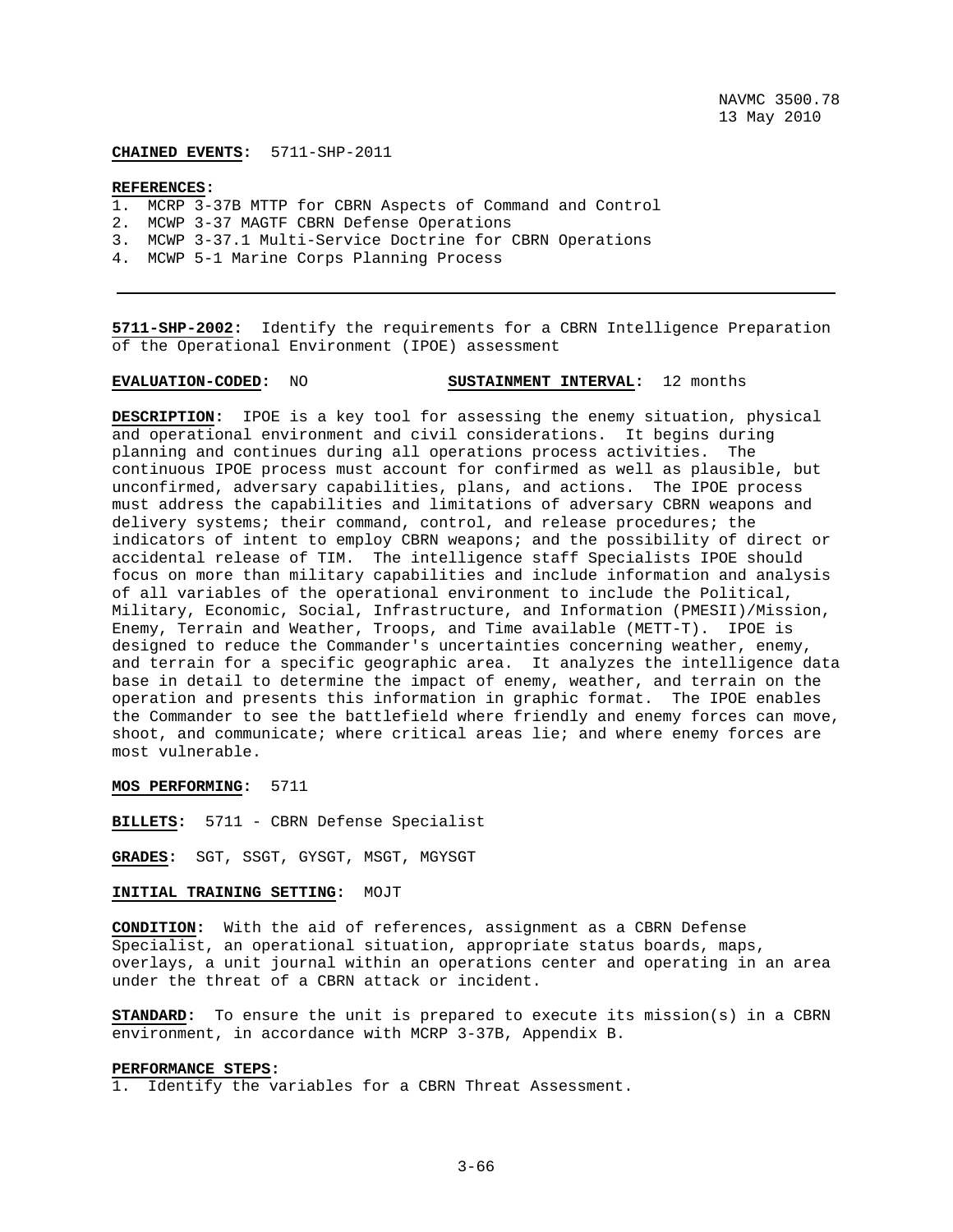- 2. Identify the variables of the operational environment assessment (PMESII/METT-T)
- 3. Identify the variables for a CBRN Capability Assessment.
- 4. Identify the variables for a CBRN Vulnerability Assessment.
- 5. Identify the variables for CBRN active and passive protection (incident prevention).
- 6. Identify the variables for CBRN incident response.
- 7. Identify the variables for CBRN hazard prediction, modeling, warning, and reporting.
- 8. Identify the variables for CBRN incident mitigation.
- 9. Identify the variables for CBRN resource allocation to include reconnaissance, surveillance, protection, decontamination, and casualty processing.

#### **REFERENCES:**

- 1. MCRP 3-37B MTTP for CBRN Aspects of Command and Control
- 2. MCWP 3-37 MAGTF CBRN Defense Operations
- 3. MCWP 3-37.1 Multi-Service Doctrine for CBRN Operations
- 4. MCWP 5-1 Marine Corps Planning Process

**5711-SHP-2003:** Identify the requirements for a CBRN threat assessment

**EVALUATION-CODED:** NO **SUSTAINMENT INTERVAL:** 12 months

**DESCRIPTION:** When designing operations, Commanders and staffs analyze the CBRN threat to gain an in-depth understanding that considers more than just an enemy's military capabilities, order of battle, and tactics. CBRN threats and hazards can range from adversarial actions to man-made incidents or accidents to natural disasters. Target accessibility and vulnerability are additional variables in terms of the adversary's perceived net payoff and assessment of target opportunities and outcomes. This assessment will estimate how threat forces prefer to conduct operations under ideal conditions. A nuclear-capable threat may base employment on the weapon type, yield, and delivery systems available. How the enemy employs biological weapons will also depend on similar factors usually the type of agent and delivery system available. Enemy chemical employment can also be identified by the type of agent and delivery system. However, the use of chemical, nuclear, or radiological weapons could also be classified into three groups: terrain-oriented, forceoriented, or a combination of the two. A terrain-oriented threat will attempt to use these agents to restrict terrain or shape the operational environment. The threat assessment addresses the types of agents and hazards within an area of responsibility (AOR). Additionally, the unit should expect to receive information on potential storage or production facilities in the vicinity and methods that could be used to deliver CBRN agents or materials. Estimates may also be furnished on when, where, and how agents or materials may be used. Based on that type of input, the unit can themselves consider relevant factors, such as terrain and weather.

# **MOS PERFORMING:** 5711

**BILLETS:** 5711 - CBRN Defense Specialist

**GRADES:** SGT, SSGT, GYSGT, MSGT, MGYSGT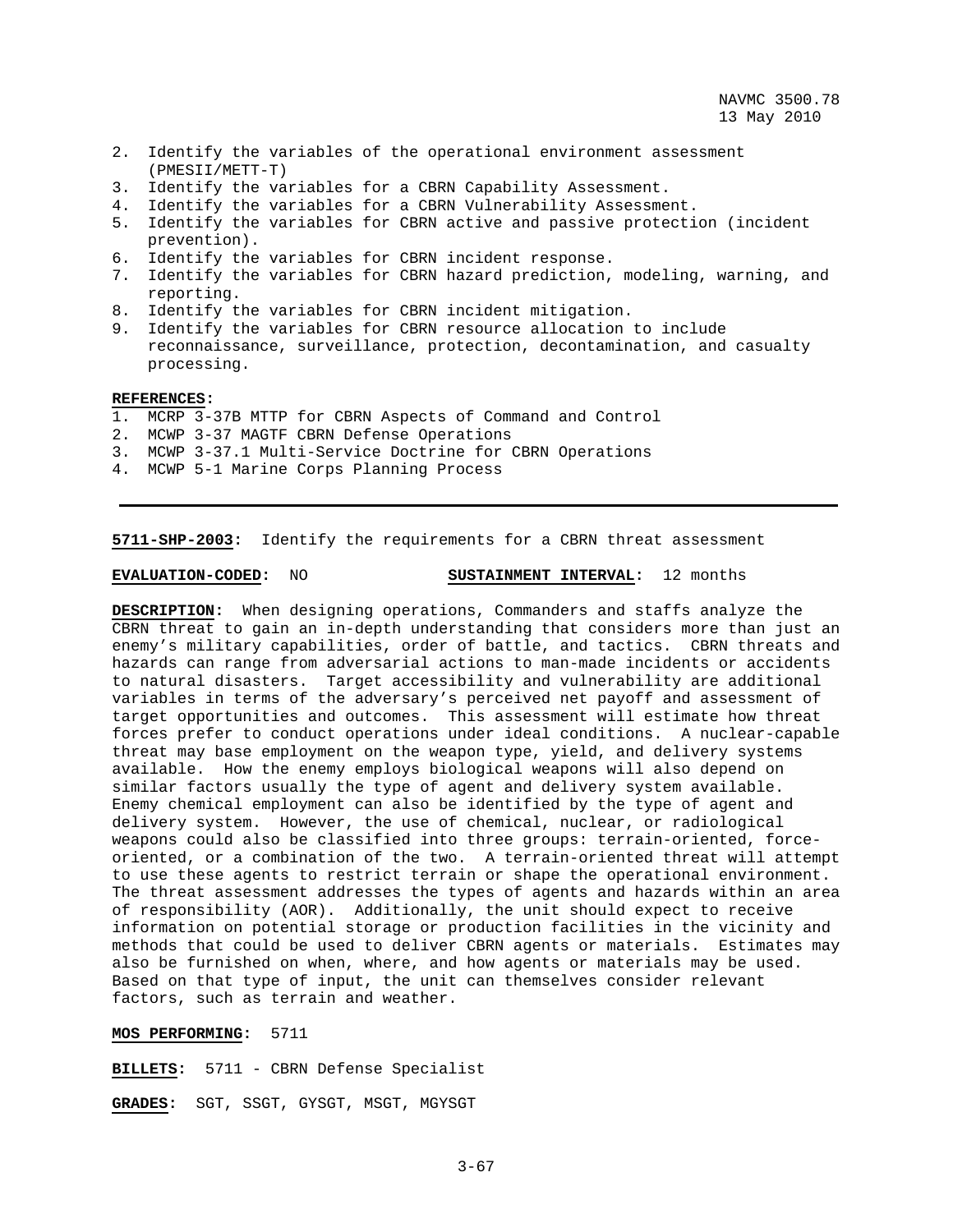### **INITIAL TRAINING SETTING:** MOJT

**CONDITION:** With the aid of references, assignment as a CBRN Defense Specialist, an operational situation, appropriate status boards, maps, overlays, a unit journal within an operations center and operating in an area under the threat of a CBRN attack or incident.

**STANDARD:** To ensure the unit is prepared to execute its mission(s) in a CBRN environment, in accordance with MCRP 3-37B, Appendix A.

### **PERFORMANCE STEPS:**

- 1. Determine the types of CBRN attacks.
- 2. Determine CBRN threat situations.
- 3. Determine CBRN threat causes.
- 4. Recommend a unit CBRN Threat Level.
- 5. Monitor potential changes in the CBRN threat or hazard.

#### **REFERENCES:**

- 1. MCRP 3-37B MTTP for CBRN Aspects of Command and Control
- 2. MCWP 3-37 MAGTF CBRN Defense Operations
- 3. MCWP 3-37.1 Multi-Service Doctrine for CBRN Operations
- 4. MCWP 5-1 Marine Corps Planning Process

**5711-SHP-2004:** Identify the requirements for a CBRN vulnerability assessment

**EVALUATION-CODED:** NO **SUSTAINMENT INTERVAL:** 12 months

**DESCRIPTION:** When designing operations, Commanders and staffs analyze the CBRN threat to gain an in-depth understanding that considers more than just an enemy's military capabilities, order of battle, and tactics. CBRN threats and hazards can range from adversarial actions to man-made incidents or accidents to natural disasters. CBRN vulnerability assessments are essential to force protection (FP) planning. They provide the Commander a tool to determine the potential vulnerability of an installation, unit, activity, port, ship, residence, facility, or other site against CBRN threats and hazards. The CBRN vulnerability assessment identifies functions or activities vulnerable to threats and requiring attention from C2 authorities to address improvement to withstand, mitigate, or deter against the threat. When improvements will not be made, a risk-based approach to defense and protection activities must be undertaken. The CBRN vulnerability assessment compiles the other types of assessments discussed into an overall snapshot of a unit's ability to support or conduct an operation given the specific OE and the unit's capabilities. The CBRN vulnerability assessment will indicate what the vulnerabilities are, determine the likelihood that CBRN threats or hazards will exploit a given vulnerability based on knowledge, technologies, resources, probability of detection, and the payoff, as well as predict the potential impact to the AO if the vulnerability is exploited. Vulnerability assessment also includes integration of Commanders guidance through a risk management process in order to prioritize vulnerability reduction measure implementation.

### **MOS PERFORMING:** 5711

**BILLETS:** 5711 - CBRN Defense Specialist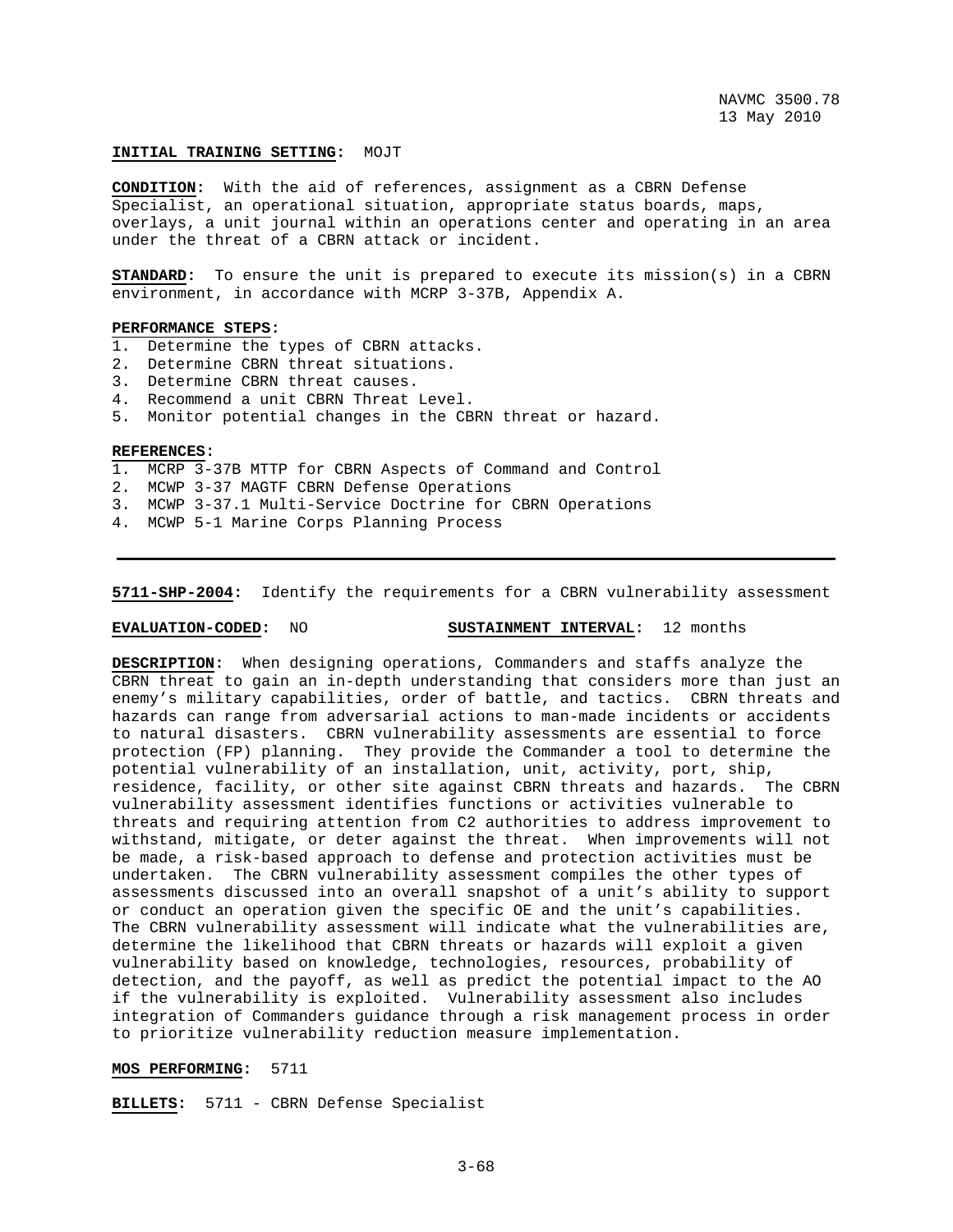**GRADES:** SGT, SSGT, GYSGT, MSGT, MGYSGT

### **INITIAL TRAINING SETTING:** MOJT

**CONDITION:** With the aid of references, assignment as a CBRN Defense Specialist, an operational situation, appropriate status boards, maps, overlays, a unit journal within an operations center and operating in an area under the threat of a CBRN attack or incident.

**STANDARD:** To ensure the unit is prepared to execute its mission(s) in a CBRN environment, in accordance with MCRP 3-37B, Appendix C.

#### **PERFORMANCE STEPS:**

- 1. Identify adversary/operational environment CBRN capabilities/hazards.
- 2. Identify adversary CBRN limitations.
- 3. Identify the CBRN hazards.
- 4. Identify the CBRN risks.
- 5. Identify the CBRN vulnerabilities.
- 6. Identify unit CBRN capabilities.
- 7. Identify unit CBRN limitations.
- 8. Identify CBRN Vulnerability Reduction Measures.

### **REFERENCES:**

- 1. MCRP 3-37B MTTP for CBRN Aspects of Command and Control
- 2. MCWP 3-37 MAGTF CBRN Defense Operations
- 3. MCWP 3-37.1 Multi-Service Doctrine for CBRN Operations
- 4. MCWP 5-1 Marine Corps Planning Process

**5711-SHP-2005:** Identify the requirements for a CBRN appendix to an operation order

**EVALUATION-CODED:** NO **SUSTAINMENT INTERVAL:** 12 months

**DESCRIPTION:** For all Operations Plans (OpPlan) and Operations Orders (OpOrder), there is a requirement for a CBRN defense appendix. It is generally, Appendix 2 to Annex C (Operations). The CBRN defense appendix should include CBRN unit task organization, missions, threat conditions, minimum MOPP level for the force, warning and reporting system requirements with strike serial numbers, pre-planned decontamination sites, required CBRN reports and any other pertinent CBRN defense information that is not contained with the units combat operations SOP.

**MOS PERFORMING:** 5711

**BILLETS:** 5711 - CBRN Defense Specialist

**GRADES:** SGT, SSGT, GYSGT, MSGT, MGYSGT

# **INITIAL TRAINING SETTING:** MOJT

**CONDITION:** With the aid of references, assignment as a CBRN Defense Specialist and operating in an area under the threat of a CBRN/TIM attack or incident.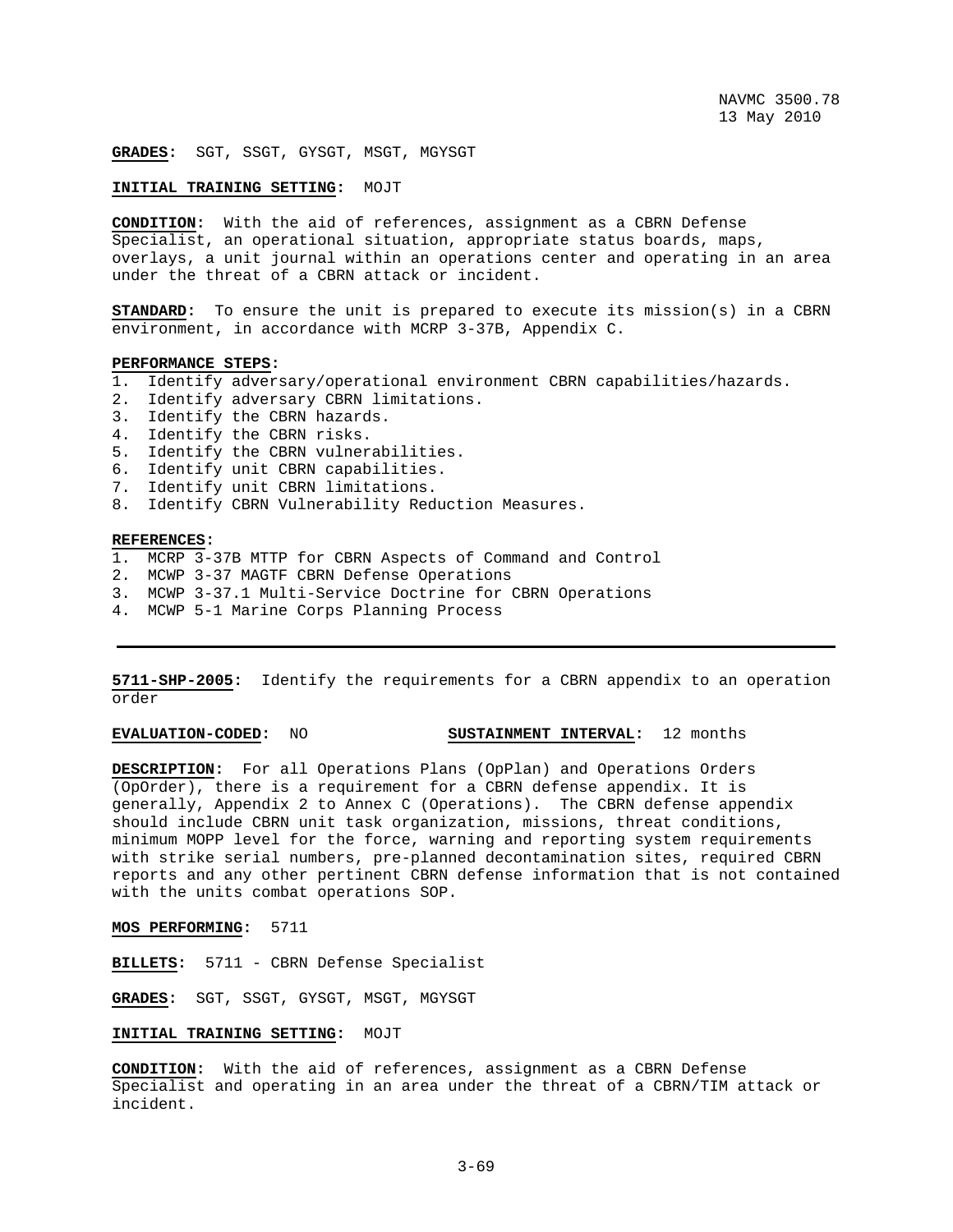**STANDARD:** To ensure the unit is prepared to execute its mission(s) in a CBRN environment in accordance with MCWP 5-1 and MCRP 3-37B, Appendices D and I.

# **PERFORMANCE STEPS:**<br>1. Identify the im

- Identify the information contained in a unit CBRN Appendix.
- 2. Identify the format for a unit CBRN Appendix.
- 3. Identify the missions in which CBRN actions, personnel would be supporting.
- 4. Identify the CBRN Threat Conditions.
- 5. Identify MOPP Analysis procedures.
- 6. Identify CBRNWRS and CBRN IM requirements.
- 7. Identify CBRN Reconnaissance and Surveillance requirements.
- 8. Identify Decontamination requirements.
- 9. Identify information collection and dissemination requirements.
- 10. Identify the coordinating instructions to meet CCIR/PIR.

### **REFERENCES:**

- 1. MCO 5215.1\_ Marine Corps Directives Management Program
- 2. MCRP 3-37B MTTP for CBRN Aspects of Command and Control
- 3. MCWP 3-37 MAGTF CBRN Defense Operations
- 4. MCWP 3-37.1 Multi-Service Doctrine for CBRN Operations
- 5. MCWP 5-1 Marine Corps Planning Process

**5711-SHP-2006:** Develop a CBRN appendix to an operation order

**EVALUATION-CODED:** NO **SUSTAINMENT INTERVAL:** 12 months

**DESCRIPTION:** For all Operations Plans (OpPlan) and Operations Orders (OpOrder), there is a requirement for a CBRN defense appendix. It is generally, Appendix 2 to Annex C (Operations). The CBRN defense appendix should include CBRN unit task organization, missions, threat conditions, minimum MOPP level for the force, warning and reporting system requirements with strike serial numbers, pre-planned decontamination sites, required CBRN reports and any other pertinent CBRN defense information that is not contained with the units combat operations SOP. Coordination with staff sections, adjacent and higher headquarters is essential to ensure the information contained and coordinating instructions are ready to implement.

#### **MOS PERFORMING:** 5711

**BILLETS:** 5711 - CBRN Defense Specialist

**GRADES:** SGT, SSGT, GYSGT, MSGT, MGYSGT

#### **INITIAL TRAINING SETTING:** MOJT

**CONDITION:** With the aid of references, an operations order, higher CBRN intelligence, a CBRN reconnaissance and surveillance plan (to include the CBRN sampling and collection plan), organic and non-organic CBRN support, CBRN decontamination/reconnaissance/surveillance assets and connectivity to support the integration of higher and supporting analysis, intelligence, and collection assets.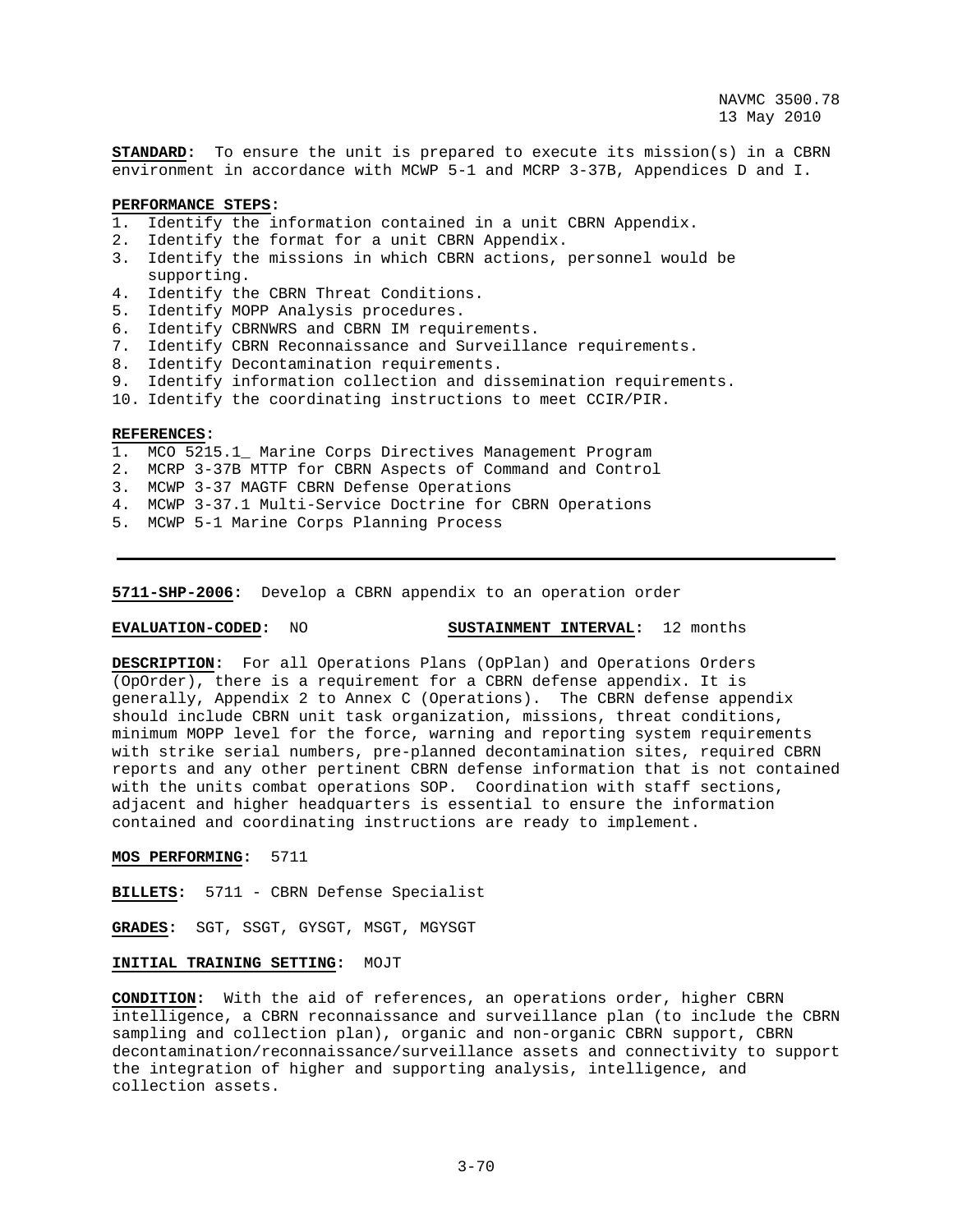**STANDARD:** To ensure continuous operations in a CBRN environment, in accordance with MCWP 5-1 and MCRP 3-37B, Appendices D and I.

# **PERFORMANCE STEPS:**<br>1. Develop a colle

- 1. Develop a collection plan based on the CCIR/PIR for organic, non-organic, and supporting collection assets that provides for the continuous collection of CBRN information throughout all phases of the operation.
- 2. Identify information shortfalls from the original Essential Elements of Information (EEIs) requested.
- 3. Coordinate the insertion, direction, reporting, and recovery of organic/non-organic reconnaissance/surveillance and decontamination assets.
- 4. Coordinate CBRN active and passive defense efforts and measures.
- 5. Provide reports to higher headquarters as required.

**CHAINED EVENTS:** 5711-SHP-2010

### **REFERENCES:**

- 1. MCO 5215.1\_ Marine Corps Directives Management Program
- 2. MCRP 3-37B MTTP for CBRN Aspects of Command and Control
- 3. MCWP 3-37 MAGTF CBRN Defense Operations
- 4. MCWP 3-37.1 Multi-Service Doctrine for CBRN Operations
- 5. MCWP 5-1 Marine Corps Planning Process

**5711-SHP-2007:** Identify CBRN support activities for Combating Weapons of Mass Destruction (CWMD) operations

### **EVALUATION-CODED:** NO **SUSTAINMENT INTERVAL:** 12 months

**DESCRIPTION:** CBRN Defense personnel must be able to identify the elements of CWMD operations and coordinate efforts with other Staff personnel to advise the Commander to prevent an attack of CBRN weapons and be able to counter the resulting effects if such weapons are used. Procedures and training must be developed with multiservice and joint operations in mind. Within the scope of roles and responsibilities of CBRN defense personnel are the CWMD activities taken to detect, deter, disrupt, deny, or destroy an adversary's CBRN capabilities and to minimize the effects of an enemy CBRN attack. The USMC has interlinked the operational pillars of CWMD as non-proliferation, counter proliferation and consequence management. These operational-level pillars support the overarching guidance, in the form of military mission areas, provided in the National Military Strategy to Combat Weapons of Mass Destruction (NMS-CWMD), and the operational pillars identified in Joint Publication (JP) 3-40, Joint Doctrine for Combating Weapons of Mass Destruction (WMD) and the National Military Strategy to Combat WMD.

**MOS PERFORMING:** 5711

**BILLETS:** 5711 - CBRN Defense Specialist

**GRADES:** SSGT, GYSGT, MSGT, MGYSGT

**INITIAL TRAINING SETTING:** MOJT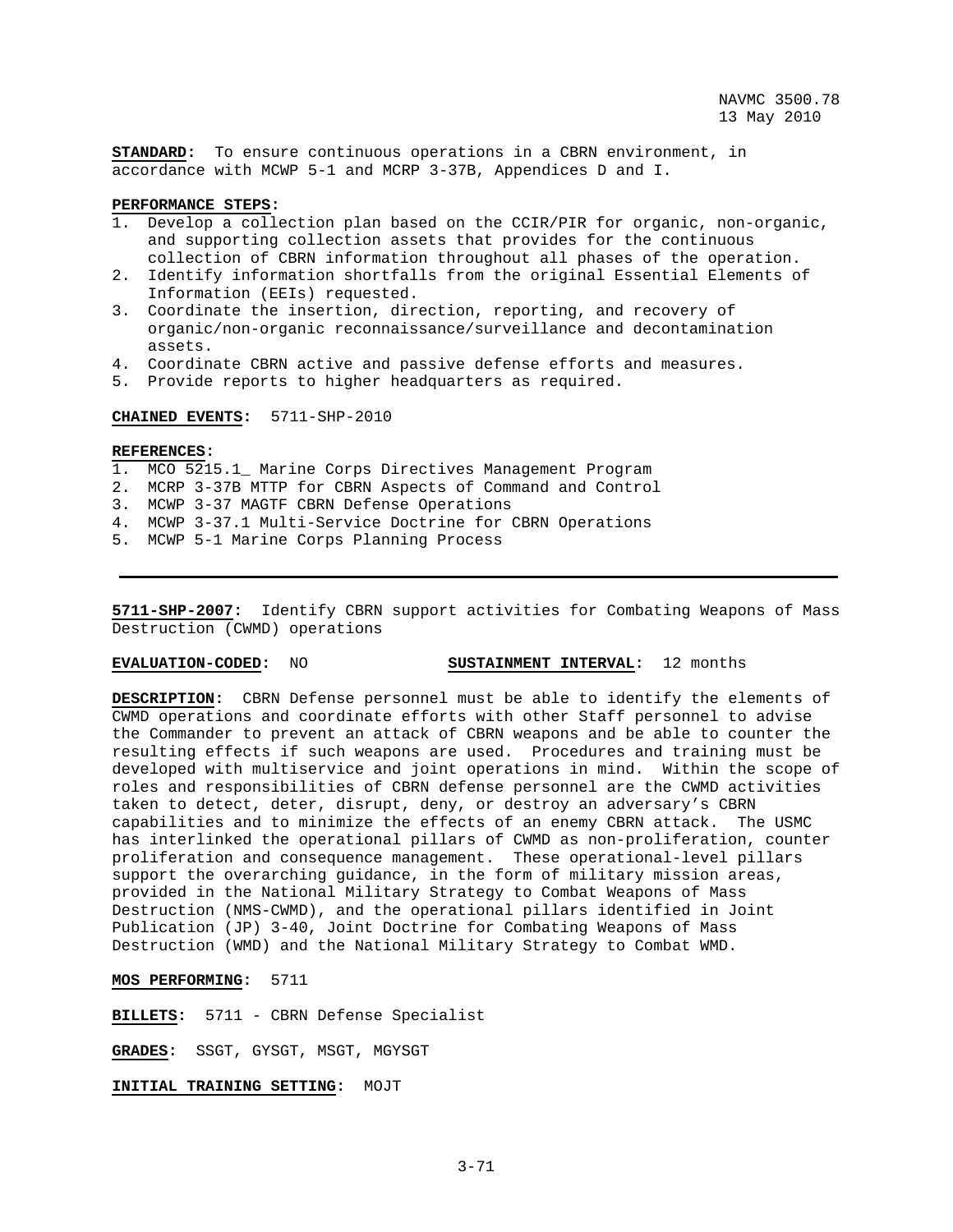**CONDITION:** With the aid of references, assignment as a CBRN Center member and an operational situation to support nonproliferation activities.

**STANDARD:** To support efforts to prevent, dissuade or deny adversaries or potential adversaries from possessing or proliferating WMD, in accordance with MCWP 3-37.1.

### **PERFORMANCE STEPS:**

- 1. Identify the policies for combating weapons of mass destruction (CWMD).
- 2. Identify the principles for combating weapons of mass destruction (CWMD).
- 3. Identify the framework for combating weapons of mass destruction (CWMD).
- 4. Identify the pillars for combating weapons of mass destruction (CWMD).
- 5. Identify the objectives for combating weapons of mass destruction (CWMD).
- 6. Identify the enablers for combating weapons of mass destruction (CWMD).
- 7. Identify the mission areas for combating weapons of mass destruction (CWMD).
- 8. Coordinate CWMD counter proliferation operations.
- 9. Coordinate CWMD consequence management operations.

**CHAINED EVENTS:** 5711-SHP-2010

## **REFERENCES:**

1. JP 3-11 Joint Doctrine for Nuclear, Biological, and Chemical Defense

2. JP 3-40 Joint Doctrine Combating Weapons of Mass Destruction

- 3. JP 3-41 CBRNE Consequence Management
- 4. MCRP 3-37.2C Multi-service TTP for NBC Aspects of Consequence Management
- 5. MCRP 3-37B MTTP for CBRN Aspects of Command and Control
- 6. MCWP 3-37 MAGTF CBRN Defense Operations
- 7. MCWP 3-37.1 Multi-Service Doctrine for CBRN Operations
- 8. MCWP 5-1 Marine Corps Planning Process

**5711-SHP-2008:** Support WMD security cooperation and partner activities

**EVALUATION-CODED:** NO **SUSTAINMENT INTERVAL:** 12 months

**DESCRIPTION:** WMD Security Cooperation and Partner Activities support international efforts to combat WMD and promote improved partnership capacity to combat WMD through military-military contact, arms control support and other military support to treaties and agreements. These activities include operations and exercises intended to foster capability development in allied and partner abilities to execute the eight CWMD missions and include security assistance, common threat awareness, coalition building, and interoperability. These activities encourage partners and allies to address rogue behavior of WMD actors themselves and to support future USG efforts to combat WMD. They also influence adversary decisions about WMD through demonstration of U.S. and partner capabilities to impose cost or deny benefits of WMD development or use. Military support to non-proliferation efforts are those activities that assist U.S. and international efforts to prevent, dissuade, or deny State and non-State actor's access to WMD-relevant capabilities. Military activities include support to international activities including support for implementation of treaties, agreements, sanctions and export control regimes and frameworks, and national, international, and host-nation programs.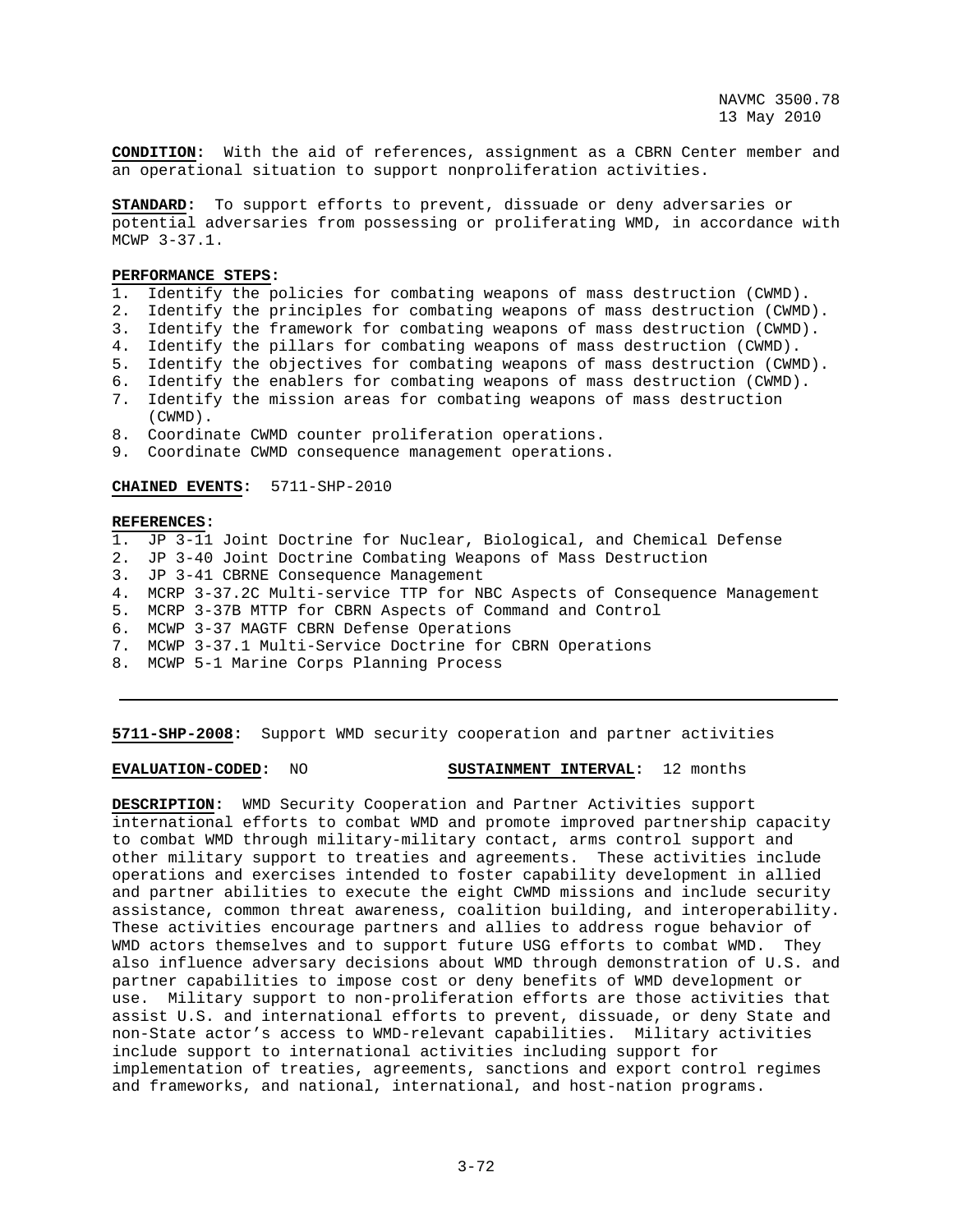### **MOS PERFORMING:** 5711

**BILLETS:** 5711 - CBRN Defense Specialist

**GRADES:** SSGT, GYSGT, MSGT, MGYSGT

# **INITIAL TRAINING SETTING:** MOJT

**CONDITION:** With the aid of references, assignment as a CBRN Defense Specialist, an operational situation, appropriate status boards, maps, overlays and a unit journal within an operations center.

**STANDARD:** To support efforts to prevent and dissuade adversaries or potential adversaries from possessing or proliferating WMD in accordance with MCWP 3- 37.1, Chapter 3.

- **PERFORMANCE STEPS:**<br>1. Identify the re Identify the requirements to support multinational exercises.
- 2. Identify the elements of CBRN Counterterrorism.
- 3. Identify the elements of CBRN/WMD Counter-proliferation.
- 4. Identify the elements of CBRN Consequence Management.
- 5. Identify the requirements to provide support for humanitarian assistance/stability missions.

### **REFERENCES:**

- 1. JIC for CWMD Joint Integrating Concept for Combating Weapons of Mass Destruction
- 2. JP 3-11 Joint Doctrine for Nuclear, Biological, and Chemical Defense
- 3. JP 3-40 Joint Doctrine Combating Weapons of Mass Destruction
- 4. MCRP 3-37B MTTP for CBRN Aspects of Command and Control
- 5. MCWP 3-37 MAGTF CBRN Defense Operations
- 6. MCWP 3-37.1 Multi-Service Doctrine for CBRN Operations
- 7. NMS National Military Strategy (NMS)

**5711-SHP-2009:** Identify the CBRN requirements to support WMD threat reduction cooperation

### **EVALUATION-CODED:** NO **SUSTAINMENT INTERVAL:** 12 months

**DESCRIPTION:** Tactical Commanders provide threat reduction cooperation activities in support of combating WMD objectives. Threat reduction cooperation includes those activities undertaken in a permissive environment with the cooperation of HN authorities to enhance physical security; emplace detection equipment; and reduce, eliminate, redirect and/or protect a states WMD program and capabilities. The principle purpose of these activities is to deny rogue states and terrorists access to weapons, material, and expertise. Other states may need assistance with more discrete requirements to dismantle or destroy WMD in excess of defense needs; to comply with international treaty obligations (e.g., the Chemical Weapons Convention); or to impose export control, border control, law enforcement, and anti-smuggling capabilities. TRC is not a primary Commander responsibility. However, as a possible follow on task to military missions such as WMD Elimination, WMD Offensive Operations and WMD Interdiction, the Commander may be directed to support TRC.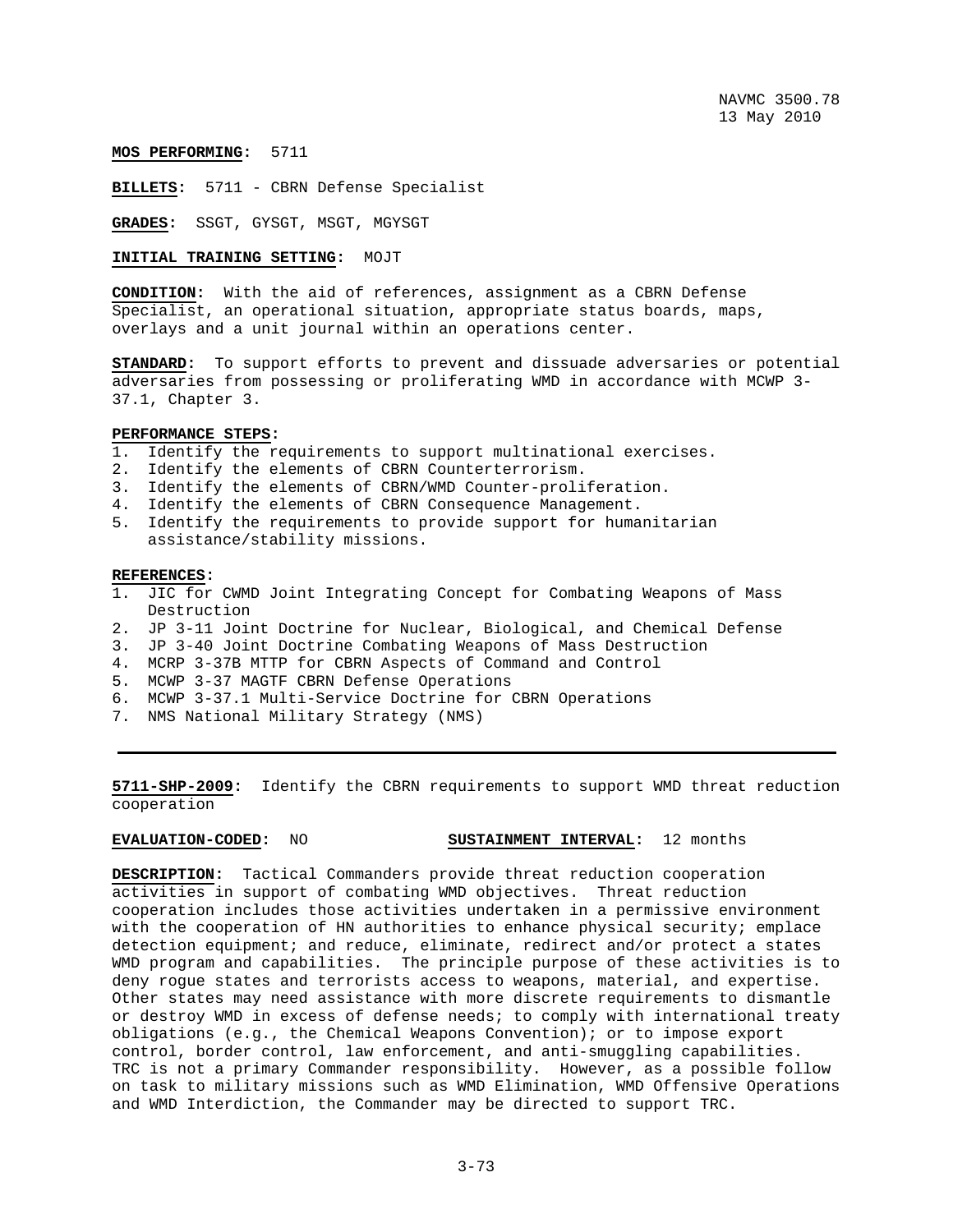Regardless of the level of command or subordinate support, TRC activities can improve the Commanders WMD situational awareness; and because these activities also affect other military operations, the command must maintain visibility on these efforts.

### **MOS PERFORMING:** 5711

**BILLETS:** 5711 - CBRN Defense Specialist

**GRADES:** SSGT, GYSGT, MSGT, MGYSGT

# **INITIAL TRAINING SETTING:** MOJT

**CONDITION:** With the aid of references, assignment as a CBRN Defense Specialist, an operational situation, appropriate status boards, maps, overlays and a unit journal within an operations center.

**STANDARD:** To support efforts to reduce, destroy or reverse adversaries or potential adversaries WMD in accordance with MCWP 3-37.1, Chapter 3.

### **PERFORMANCE STEPS:**

- 1. Identify the responsibilities for threat reduction cooperation.
- 2. Identify the support requirements for security for current WMD, related materials, and systems from theft, sabotage, or unauthorized use.
- 3. Identify the support requirements for efforts to ensure the safety of WMD and delivery systems from accidental or inadvertent release.
- 4. Identify the support requirements for WMD safety and security issues.

#### **REFERENCES:**

- 1. JIC for CWMD Joint Integrating Concept for Combating Weapons of Mass Destruction
- 2. JP 3-11 Joint Doctrine for Nuclear, Biological, and Chemical Defense
- 3. JP 3-40 Joint Doctrine Combating Weapons of Mass Destruction
- 4. MCRP 3-37B MTTP for CBRN Aspects of Command and Control
- 5. MCWP 3-37 MAGTF CBRN Defense Operations
- 6. MCWP 3-37.1 Multi-Service Doctrine for CBRN Operations
- 7. NMS National Military Strategy (NMS)

**5711-SHP-2010:** Identify the CBRN requirements to support WMD interdiction operations

**EVALUATION-CODED:** NO **SUSTAINMENT INTERVAL:** 12 months

**DESCRIPTION:** WMD Interdiction operations are designed to stop the transit of WMD, delivery systems, associated and dual-use technologies, materials, and expertise between States of concern and between State and non-State actors, whether undertaken by the military or by other agencies of government (e.g., law enforcement). These operations track, intercept, search, divert, seize, or stop trafficking of WMD, delivery systems, related materials, technologies, and expertise from adversaries. These operations to interdict proliferationrelated shipments assist in the disruption and dismantlement of proliferation networks. The MAGTF Commander may attack operational targets (using lethal means) or conduct engagements on operational targets using nonlethal means.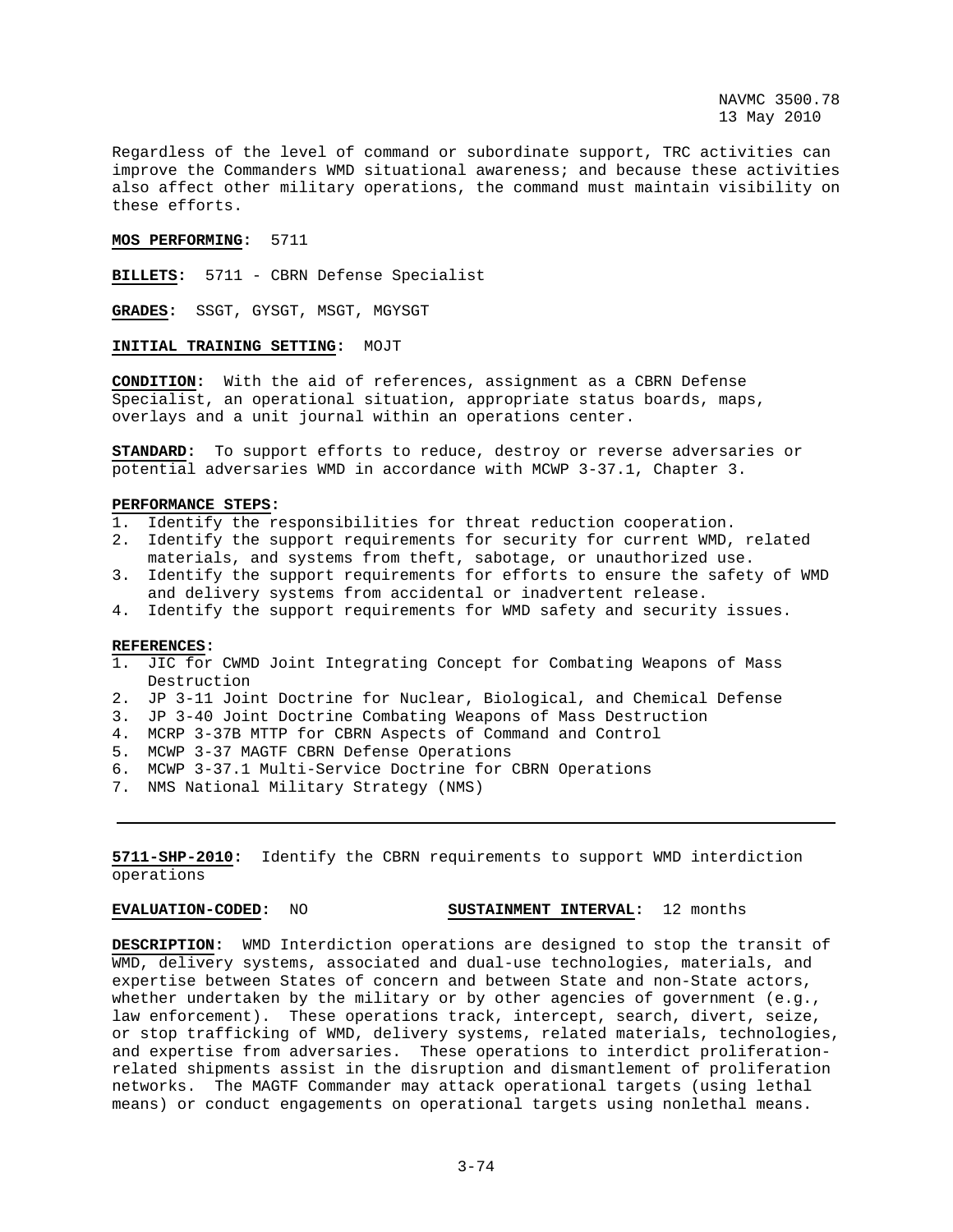This interdiction will likely be nonlethal and may be executed by other than the MAGTF supporting joint forces. As the WMD actor comes closer to obtaining a WMD employment capability, many nonlethal capabilities will be less effective, and lethal interdiction by the joint force is much more likely. If such interdiction results in the seizure of WMD or related material, interdiction may require the MAGTF Commander to reduce the threat by securing and removing (e.g., neutralize or transport) the WMD and related material. If there is an accidental release of WMD in a permissive or uncertain operational environment, the MAGTF Commander may also have to execute CBRN Consequence Management operations.

### **MOS PERFORMING:** 5711

**BILLETS:** 5711 - CBRN Defense Specialist

**GRADES:** SSGT, GYSGT, MSGT, MGYSGT

# **INITIAL TRAINING SETTING:** MOJT

**CONDITION:** With the aid of references, assignment as a CBRN Defense Specialist, an operational situation, appropriate status boards, maps, overlays, a unit journal and operating in an area under the threat of a CBRN attack or incident.

**STANDARD:** To support efforts to defeat adversaries or potential adversaries from possessing or proliferating WMD, in accordance with MCWP 3-37.1 Ch 4.

#### **PERFORMANCE STEPS:**

- 1. Identify the elements of the synchronization plan for MAGTF air/land/sea WMD interdiction operations.
- 2. Identify the WMD implications of the tactical situation.
- 3. Identify the support requirements for tactical WMD interdiction target analysis.
- 4. Identify the support requirements for tactical intelligence for WMD interdiction requirements.
- 5. Identify the support requirements for C2 in preparation for and conduct of WMD interdiction operations.
- 6. Identify the support requirements for tactical-level risk assessment to support WMD interdiction operations.

### **CHAINED EVENTS:**

| 5711-SHP-2002 | 5711-SHP-2011 | 5711-SHP-2010 |
|---------------|---------------|---------------|
|               |               |               |

#### **REFERENCES:**

- 1. JIC for CWMD Joint Integrating Concept for Combating Weapons of Mass Destruction
- 2. JP 3-11 Joint Doctrine for Nuclear, Biological, and Chemical Defense
- 3. JP 3-40 Joint Doctrine Combating Weapons of Mass Destruction
- 4. MCRP 3-37B MTTP for CBRN Aspects of Command and Control
- 5. MCWP 3-37 MAGTF CBRN Defense Operations
- 6. MCWP 3-37.1 Multi-Service Doctrine for CBRN Operations
- 7. NMS National Military Strategy (NMS)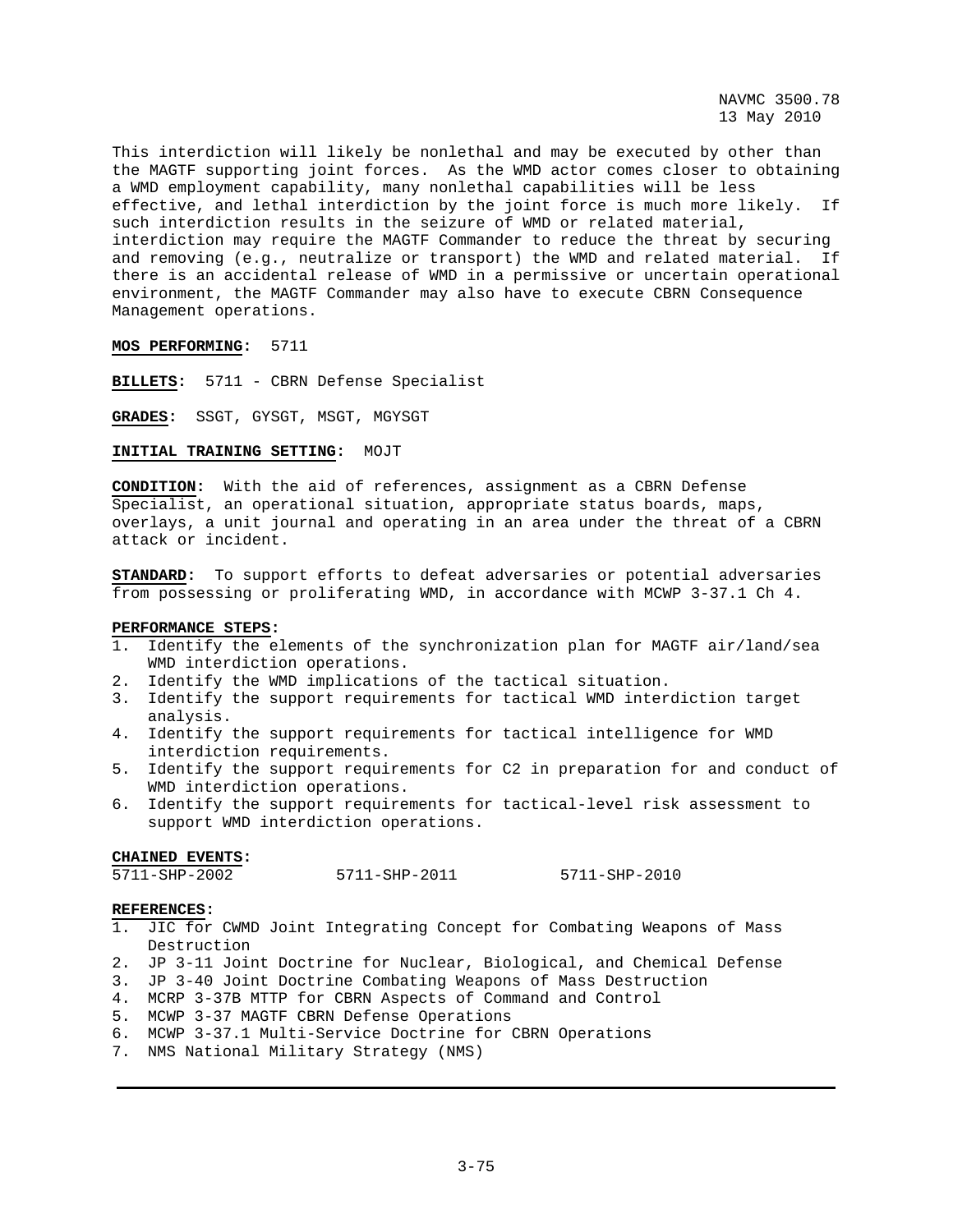**5711-SHP-2011:** Identify the CBRN requirements to support WMD offensive operations

# **EVALUATION-CODED:** NO **SUSTAINMENT INTERVAL:** 12 months

**DESCRIPTION:** WMD offensive operations consist of actions taken to disrupt, neutralize, or destroy a WMD threat before it can be used or to deter subsequent use of such weapons. WMD offensive operations include raids, strikes, and operations designed to locate and take action against the threat of WMD use. In hostile or uncertain environments where WMD Interdiction efforts have not been successful in halting rogue behavior, the President or SecDef can direct the MAGTF Commander to execute WMD Offensive Operations in order to destroy the WMD networks ability to produce, deploy, or employ WMD. The MAGTF Commander may use WMD Offensive Operations to attack tactical targets (using lethal means) or he may conduct engagements on tactical targets using nonlethal means. WMD offensive operations are led by the military and encompass the detection, identification, disruption, and destruction of an adversary's WMD assets, delivery means, associated facilities, and other high value targets. Since offensive strike operations against WMD targets may result in the release of CBRN or HAZMAT, increased political and legal scrutiny is generally necessary. This mission area also requires maintaining a capability to locate, secure, and recover/destroy stolen WMD. In the event that an adversary attempts to use WMD, WMD Offensive Operations may help disrupt and weaken a WMD attack, increasing the effectiveness of other complementary elements of CWMD, such as CBRN Active and CBRN Passive Defenses and CBRN Consequence Management operations. These operations impose substantial cost upon the WMD actor and require substantial refined intelligence.

#### **MOS PERFORMING:** 5711

**BILLETS:** 5711 - CBRN Defense Specialist

**GRADES:** SSGT, GYSGT, MSGT, MGYSGT

### **INITIAL TRAINING SETTING:** MOJT

**CONDITION:** With the aid of references, assignment as a CBRN Defense Specialist, an operational situation, appropriate status boards, maps, overlays, a unit journal and operating in an area under the threat of a CBRN attack or incident.

**STANDARD:** To support efforts to defeat adversaries or potential adversaries from possessing or proliferating WMD, in accordance with MCWP 3-37.1, Ch 4.

- 1. Identify the support requirements for the synchronization efforts to conduct raids in order to destroy a specific WMD node or WMD target but not the entire WMD program.
- 2. Identify the support requirements for the synchronization efforts to conduct air strikes to deny enemy access to or use of WMD delivery systems.
- 3. Identify the support requirements for the synchronization efforts to conduct operations to board and seize control of or totally destroy an enemy's nuclear submarine.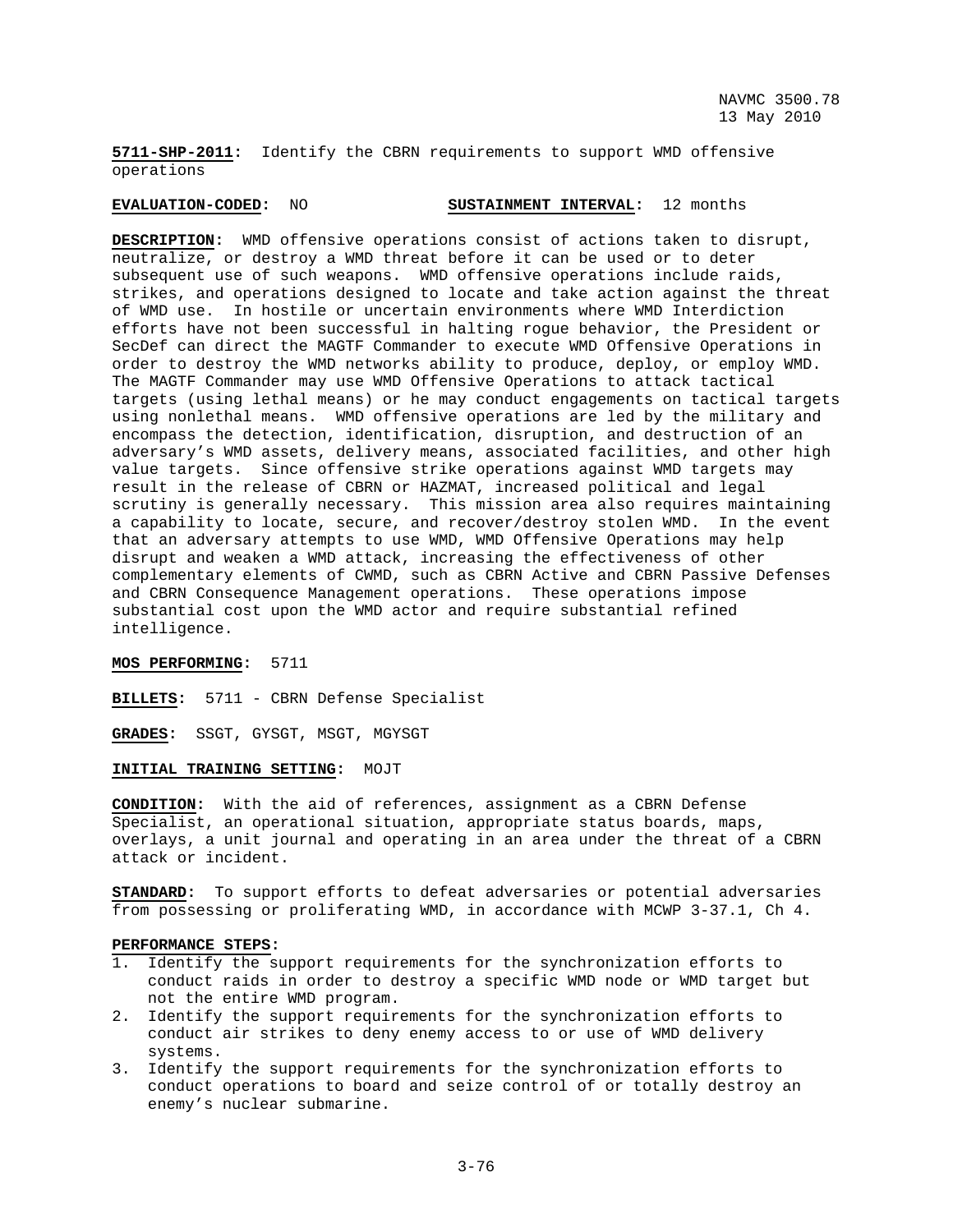4. Identify the support requirements for the synchronization efforts to collect intelligence related to the use of WMD though interrogation of captured personnel or material.

**CHAINED EVENTS:** 5711-SHP-2003

#### **REFERENCES:**

- 1. JIC for CWMD Joint Integrating Concept for Combating Weapons of Mass Destruction
- 2. JP 3-11 Joint Doctrine for Nuclear, Biological, and Chemical Defense
- 3. JP 3-40 Joint Doctrine Combating Weapons of Mass Destruction
- 4. MCRP 3-37B MTTP for CBRN Aspects of Command and Control
- 5. MCWP 3-37 MAGTF CBRN Defense Operations
- 6. MCWP 3-37.1 Multi-Service Doctrine for CBRN Operations
- 7. NMS-CWMD National Military Strategy to Combat Weapons of Mass Destruction

**5711-SHP-2012:** Identify the CBRN requirements to support WMD elimination operations

**EVALUATION-CODED:** NO **SUSTAINMENT INTERVAL:** 12 months

**DESCRIPTION:** WMD Elimination operations consist of those actions undertaken in a hostile or uncertain environment to systematically locate, characterize, secure, disable, or destroy WMD programs and related capabilities (key personnel, weapons, production, and delivery means). Expedient WMD Elimination operations may be required to ensure the safety of troops, secure freedom of action for combat operations, or protect noncombatants. WMD Elimination operations must focus initially on the immediate tasks of security (i.e., securing sites and preventing the looting or capture of WMD and related materials) and disablement or destruction of weapons, materials, agents, and delivery systems that pose an immediate or direct threat to forces and the civilian population. The next priority is exploitation (for intelligence and attribution purposes) of program experts and previously secured weapons and material to secure, exploit, and disable WMD production capabilities to advance the elimination process prior to transitioning elimination operations to an international or HN body. WMD Elimination operations employ many of the same counterforce operations capabilities as offensive operations to reduce the immediate threat (i.e., secure and destroy/remove WMD and related material/resources) and to lay the groundwork to transition the long-term destruction, redirection, and monitoring activities of any remaining elements of the WMD program to threat reduction cooperation activities.

**MOS PERFORMING:** 5711

**BILLETS:** 5711 - CBRN Defense Specialist

**GRADES:** SSGT, GYSGT, MSGT, MGYSGT

# **INITIAL TRAINING SETTING:** MOJT

**CONDITION:** With the aid of references, assignment as a CBRN Defense Specialist, an operational situation, appropriate status boards, maps,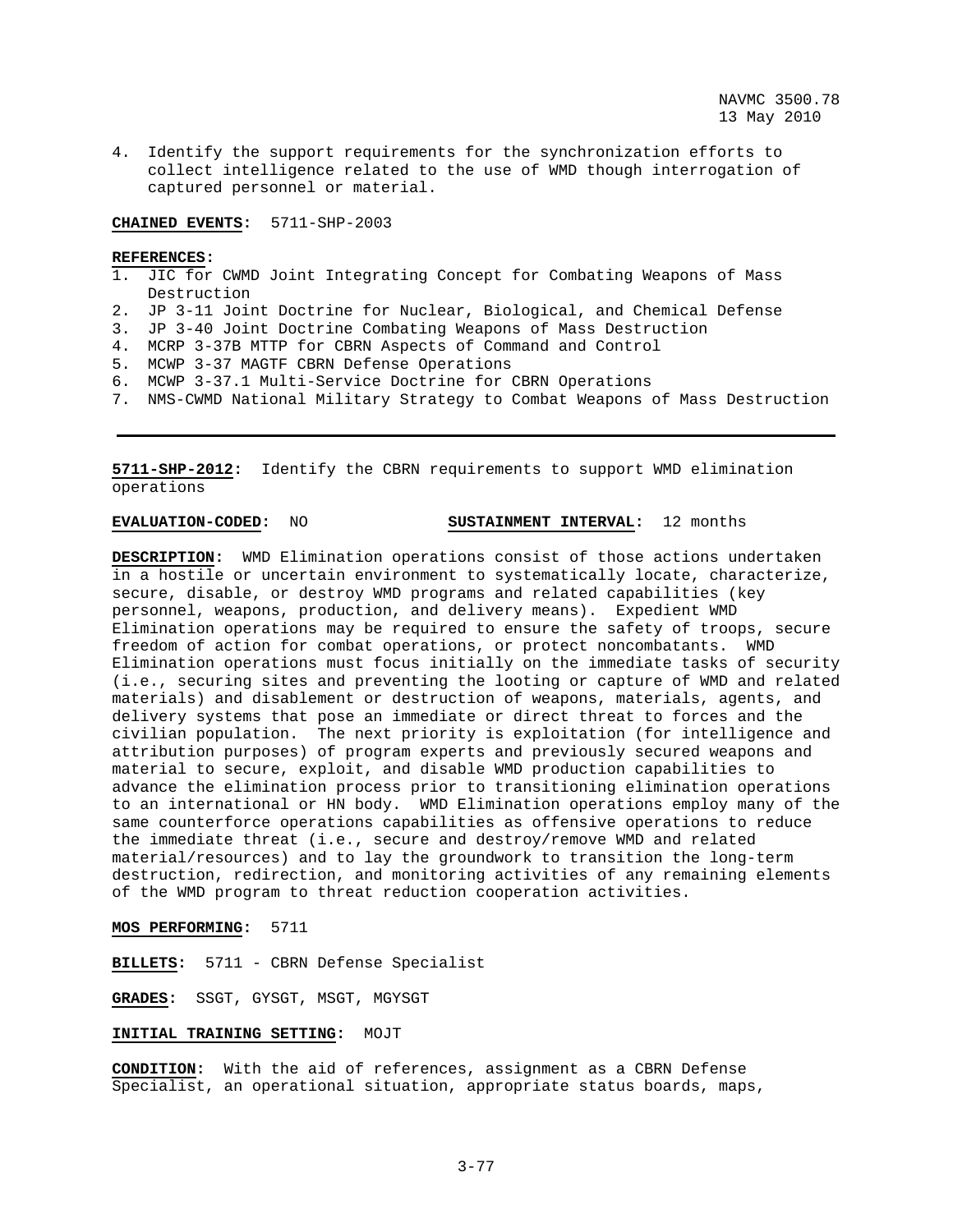overlays, a unit journal and operating in an area under the threat of a CBRN attack or incident.

**STANDARD:** To defeat adversaries or potential adversaries from possessing or proliferating WMD, in accordance with MCWP 3-37.1, Chapter 4 and MCWP 3-37.7.

#### **PERFORMANCE STEPS:**

- 1. Identify the support requirements for the synchronization efforts for tactical WMD Elimination target analysis.
- 2. Develop CBRN incident course of action (COA) assessment.
- 3. Search facilities/spaces during WMD Elimination mission.
- 4. Detect WMD-related material during WMD Elimination mission.
- 5. Characterize WMD-related material during WMD Elimination mission.
- 6. Report sensitive site assessment information.
- 7. Contain suspect WMD-related material for further disposition.
- 8. Gather forensic evidence in support of WMD Elimination mission.
- 9. Perform decontamination of WMD Elimination personnel and equipment.
- 10. Identify the support requirements for medical surveillance based on syndromic information/data.
- 11. Identify the support requirements for medical prophylactic measures to counter CBRN effects.
- 12. Identify the support requirements for the transport of WMD-related material for further disposition.

#### **CHAINED EVENTS:**

5711-SHP-2008 5711-SHP-2004

# **REFERENCES:**

- 1. JIC for CWMD Joint Integrating Concept for Combating Weapons of Mass Destruction
- 2. JP 3-11 Joint Doctrine for Nuclear, Biological, and Chemical Defense
- 3. JP 3-40 Joint Doctrine Combating Weapons of Mass Destruction
- 4. MCRP 3-37B MTTP for CBRN Aspects of Command and Control
- 5. MCWP 3-37 MAGTF CBRN Defense Operations
- 6. MCWP 3-37.1 Multi-Service Doctrine for CBRN Operations
- 7. NMS-CWMD National Military Strategy to Combat Weapons of Mass Destruction

**5711-SHP-2013:** Identify the CBRN requirements to conduct CBRN active defense operations

### **EVALUATION-CODED:** NO **SUSTAINMENT INTERVAL:** 12 months

**DESCRIPTION:** CBRN Active Defense includes defensive measures to defeat an attack with CBRN weapons by employing actions to divert, neutralize, or destroy those weapons or their means of delivery while en route to their target. CBRN Active Defense operations include, but are not limited to, missile defense (ballistic and cruise), air defense, special operations, and security operations to defend against conventionally and unconventionally delivered WMD. The goal is to achieve a layered capability to defeat the full scope of delivery means in defense of the homeland, expeditionary forces, and other assets and interests in forward regions.

#### **MOS PERFORMING:** 5711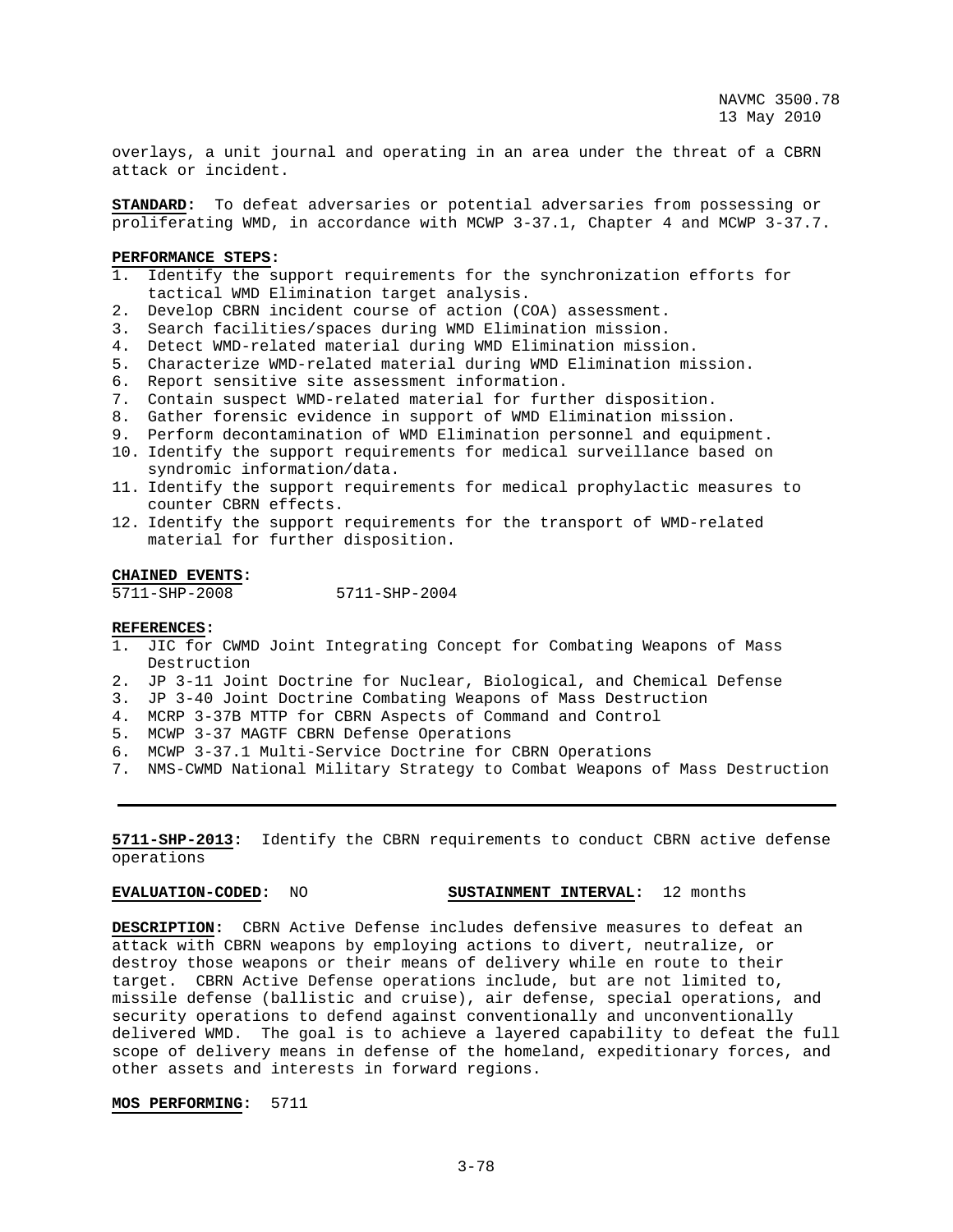**BILLETS:** 5711 - CBRN Defense Specialist

**GRADES:** SSGT, GYSGT, MSGT, MGYSGT

# **INITIAL TRAINING SETTING:** MOJT

**CONDITION:** With the aid of references, assignment as a CBRN Defense Specialist, an operational situation, appropriate status boards, maps, overlays, a unit journal and operating in an area under the threat of a CBRN attack or incident.

**STANDARD:** To support deterrence efforts to defeat adversary employment of WMDs, in accordance with MCWP 3-37.1, Chapter 4.

#### **PERFORMANCE STEPS:**

- 1. Identify the support requirements for the synchronization efforts to divert enemy's intent to position CBRN weapons for delivery.
- 2. Identify the support requirements for the synchronization efforts to detect planned terrorist actions, such as suicide bombers, and neutralize the bomber before detonation is possible.
- 3. Identify the support requirements for the synchronization efforts to destroy CBRN-capable artillery battery using counter-battery fires or naval missiles directly on enemy's position.
- 4. Identify the support requirements for the synchronization efforts to intercept, engage, neutralize, or destroy WMD en route to a target using air-to-air, surface-to-air, air-to-surface or surface-to-surface engagements.

### **PREREQUISITE EVENTS:** 5711-SHP-1010

#### **REFERENCES:**

- 1. JIC for CWMD Joint Integrating Concept for Combating Weapons of Mass Destruction
- 2. JP 3-11 Joint Doctrine for Nuclear, Biological, and Chemical Defense
- 3. JP 3-40 Joint Doctrine Combating Weapons of Mass Destruction
- 4. MCRP 3-37B MTTP for CBRN Aspects of Command and Control
- 5. MCWP 3-37 MAGTF CBRN Defense Operations
- 6. MCWP 3-37.1 Multi-Service Doctrine for CBRN Operations
- 7. NMS-CWMD National Military Strategy to Combat Weapons of Mass Destruction

**5711-SHP-2014:** Identify the CBRN requirements to support CBRN Consequence Management (CCM) operations

**EVALUATION-CODED:** NO **SUSTAINMENT INTERVAL:** 12 months

**DESCRIPTION:** The unit must be prepared to respond to, and mitigate the effects of WMD use, both domestically and internationally, against our citizens, our military forces and those of friends and allies. CBRN Consequence Management activities must mitigate the effects of a CBRN attack and enable a rapid recovery. Effective CBRN Consequence Management capabilities serve as both a deterrent to adversaries considering the potential use of WMD and, in the event that an adversary uses WMD, as a means to rapidly recover. DOD serves as a supporting agency for CBRN Consequence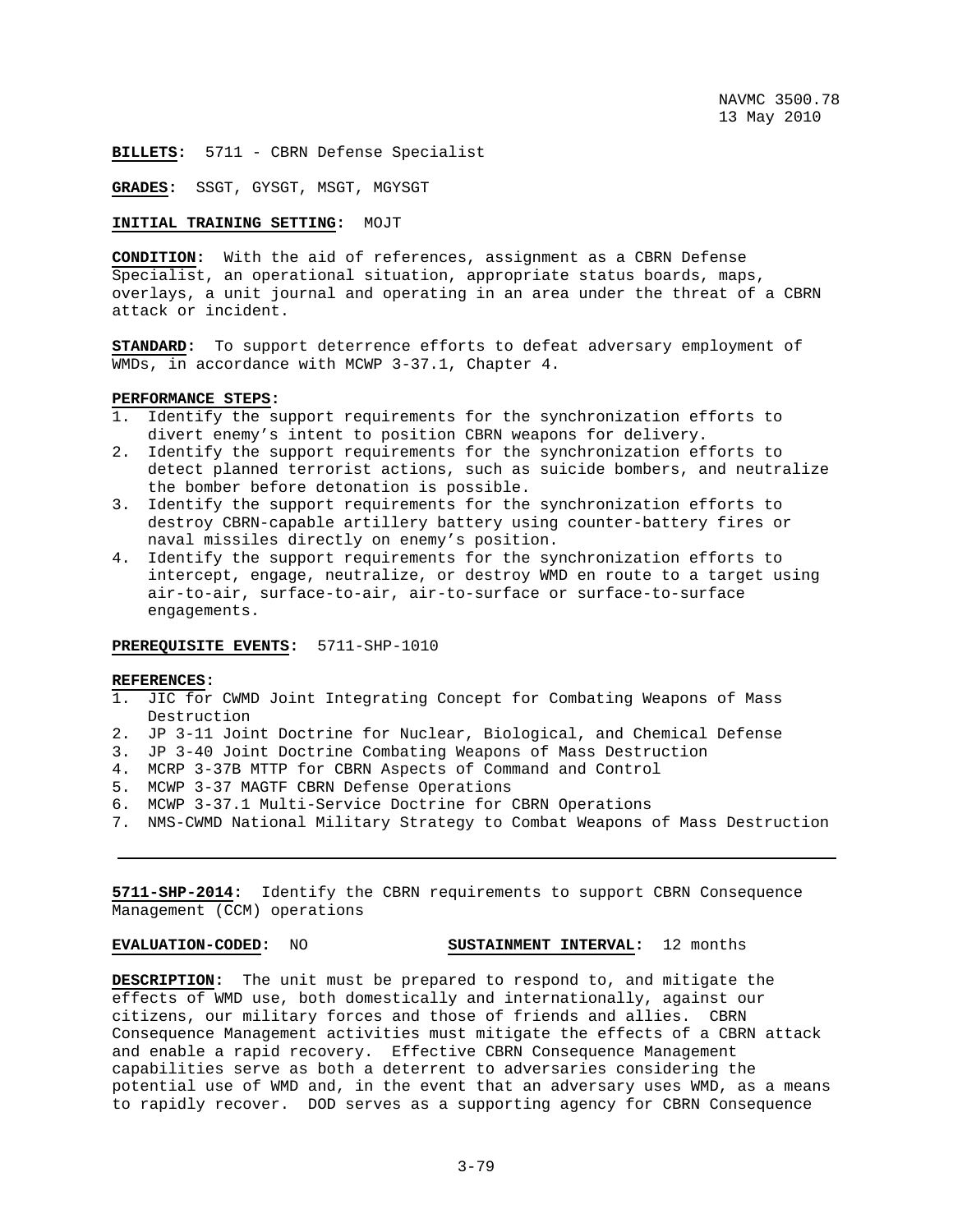Management operations. The State Department is the lead federal agency for foreign CBRN Consequence Management and the Department of Homeland Security for domestic CBRN Consequence Management. CBRN Consequence Management operations facilitate a return to stability by minimizing or mitigating the effects of CBRN hazards in order to provide timely assistance to affected public, government, and US military installations. Operations are intended to assist affected public, government, and US military installations to reduce a populations vulnerability to the effects of CBRN hazards by supporting preventive or precautionary measures (e.g., pre-positioning vaccines, first responder equipment, training, personal decontamination supplies; and identifying healthcare facilities), developing and rehearsing response plans/protocols (exercising C2, identifying and training response personnel, determining legal and physical constraints, determining requirements for attribution and legal prosecution, practicing decontamination procedures, developing reach-back capabilities for technical experts) and restoring necessary life-sustaining services.

**MOS PERFORMING:** 5711

**BILLETS:** 5711 - CBRN Defense Specialist

**GRADES:** SSGT, GYSGT, MSGT, MGYSGT

# **INITIAL TRAINING SETTING:** MOJT

**CONDITION:** With the aid of references, assignment as a CBRN Defense Specialist, an operational situation, appropriate status boards, maps, overlays, a unit journal and operating in an area under the threat of a CBRN attack or incident.

**STANDARD:** To support response efforts to defend, respond or recover from an adversary employment of WMD, in accordance with MCRP 3-37.2C.

# **PERFORMANCE STEPS:**

- 1. Identify CBRN Consequence Management (CM) team members.
- 2. Identify the support requirements for respiratory equipment to be maintained and training conducted according to Marine Corps Respirator Program and 29 CFR 1910.134.
- 3. Identify the support requirements for domestic/installation CBRN CM response meets the requirements of 29 CFR 1910.120(q).
- 4. Identify the support requirements for atmospheric monitoring and detection.
- 5. Identify the support requirements for the decontamination team.
- 6. Identify the support requirements for contaminated casualty extraction.
- 7. Identify the requirements for CBRN CM Responder training (complies with applicable requirements of 29 CFR 1910.120 and NFPA Standard 472 and the appropriate federal, state, or HN regulations in support of Foreign CBRN CM Operations).

# **REFERENCES:**

- 1. JIC for CWMD Joint Integrating Concept for Combating Weapons of Mass Destruction
- 2. JP 3-11 Joint Doctrine for Nuclear, Biological, and Chemical Defense
- 3. JP 3-40 Joint Doctrine Combating Weapons of Mass Destruction
- 4. MCRP 3-37.2C Multi-service TTP for NBC Aspects of Consequence Management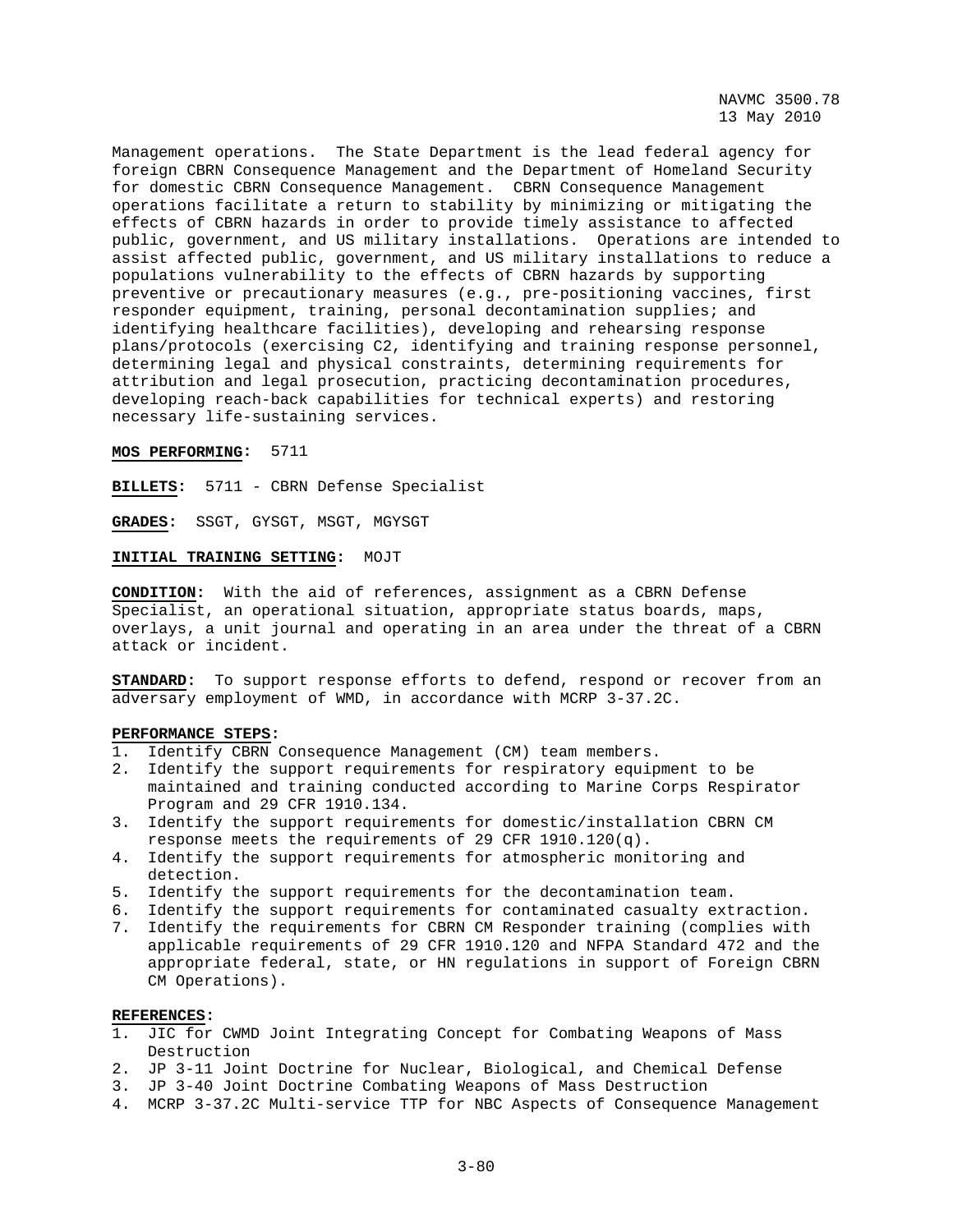5. MCRP 3-37B MTTP for CBRN Aspects of Command and Control 6. MCWP 3-37 MAGTF CBRN Defense Operations 7. MCWP 3-37.1 Multi-Service Doctrine for CBRN Operations 8. MCWP 3-37.2 MTTP for NBC Protection 9. MCWP 3-37.3 MTTP for CBRN Decontamination 10. MCWP 3-37.4 MTTP for NBC Reconnaissance 11. MCWP 3-37.5 MTTP for Installation CBRN Defense 12. NMS-CWMD National Military Strategy to Combat Weapons of Mass Destruction

**5711-SHP-2015:** Supervise CBRN activities in the staff planning process

# **EVALUATION-CODED:** NO **SUSTAINMENT INTERVAL:** 12 months

**DESCRIPTION:** Advise the commander of the possible employment or accidental release of chemical, biological, radiological, and nuclear (CBRN) weapons, agents or devices (including Toxic Industrial Materials [TIM]), organizations, personnel, technology, information, etc. to characterize CBRN threats and hazards. You will also provide commanders and staffs at the operational and tactical levels with capability employment planning data and considerations to shape military operations involving CBRN threats and hazards (CBRN Shape) and a better understanding of where and when to expect CBRN hazards by applying CBRN information management (IM) to the staff planning process, Marine Corps planning process (MCPP).

**MOS PERFORMING:** 5711

**BILLETS:** 5711 - CBRN Defense Specialist

**GRADES:** SSGT, GYSGT, MSGT, MGYSGT

**INITIAL TRAINING SETTING:** MOJT

**CONDITION:** With the aid of references, commander's guidance, a current intelligence estimate, Commander's guidance, directives from higher headquarters, a mission, a table of organization/equipment and operating in an area under the threat of a CBRN incident.

**STANDARD:** To ensure continuous operations in a CBRN environment, in accordance with MCWP 5-1 and MCRP 3-37B, Appendix D.

- 1. Understand commander's guidance.
- 2. Apply the principles of the Marine Corps Planning Process.
- 3. Assist the CBRN Officer with performing the mission analysis.
- 4. Develop courses of action.
- 5. War game courses of action.
- 6. Present courses of action.
- 7. Develop orders.
- 8. Plan activities for CBRN operations.
- 9. Ensure the CBRN vulnerability assessment reduction measures are implemented.
- 10. Prepare activities for CBRN operations.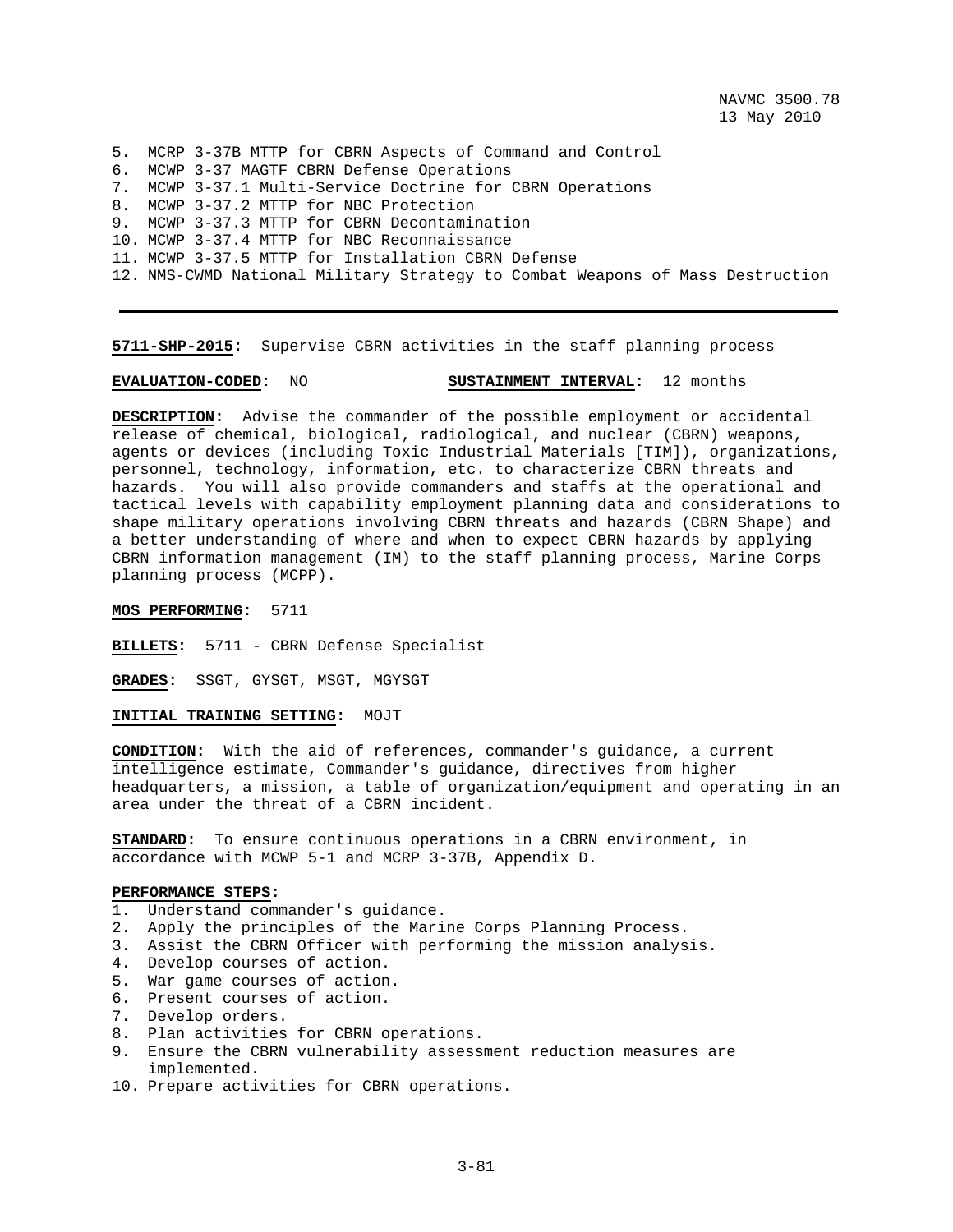11. Execute activities for CBRN operations. 12. Sustain operations in a CBRN environment.

**CHAINED EVENTS:**

|  | 5711-SHP-2006 | 5711-SHP-2007 |
|--|---------------|---------------|
|--|---------------|---------------|

5711-SHP-2012

| <b>REFERENCES:</b> |  |                                                            |  |  |  |
|--------------------|--|------------------------------------------------------------|--|--|--|
|                    |  | 1. MCRP 3-37B MTTP for CBRN Aspects of Command and Control |  |  |  |
|                    |  | 2. MCWP 3-37 MAGTF CBRN Defense Operations                 |  |  |  |
|                    |  | 3. MCWP 3-37.1 Multi-Service Doctrine for CBRN Operations  |  |  |  |
|                    |  | 4. MCWP 3-37.1A CBRN Vulnerability Analysis                |  |  |  |
|                    |  | 5. MCWP 5-1 Marine Corps Planning Process                  |  |  |  |

**5711-SHP-2016:** Supervise CBRN center operations

**EVALUATION-CODED:** NO **SUSTAINMENT INTERVAL:** 12 months

**DESCRIPTION:** The extent of CBRN defense Center operations is dependent on the level of command. For Divisions, Wings, Marine Logistics Groups (MLG), and above, the Center is fully staffed with CBRN personnel responsible for all aspects of CBRN defense Center operations. At lower levels of command (Regt/MAG and below), CBRN personnel at a minimum, must be able to monitor the battle, track the locations of CBRN attacks and their associated hazards, and execute the CBRN defense warning and reporting system. CBRN Officers must determine the extent of their responsibilities, based on their level of command, and identify the personnel, equipment and training required to meet those responsibilities.

#### **MOS PERFORMING:** 5711

**BILLETS:** 5711 - CBRN Defense Specialist

**GRADES:** SSGT, GYSGT, MSGT, MGYSGT

# **INITIAL TRAINING SETTING:** MOJT

**CONDITION:** With the aid of references, an operational situation, CBRN Center personnel, appropriate status boards, maps, overlays, a unit journal and operating in an area under the threat of a CBRN incident.

**STANDARD:** To ensure CBRN personnel are organized, trained, and equipped to provide Reconnaissance and Surveillance and Decontamination Teams in accordance with MCRP 3-37.2A, Appendix A and MCRP 3-37B, Appendix I.

- 1. Receive turnover from off going watch chief.
- 2. Supervise the watch.
- 3. Obtain situation updates from watch personnel.
- 4. Obtain information from the appropriate subordinate and supporting units.
- 5. Ensure information flow.
- 6. Report Commander's Critical Information Requirements.
- 7. Ensure continuous updates are applied to status boards.
- 8. Support Watch Chief.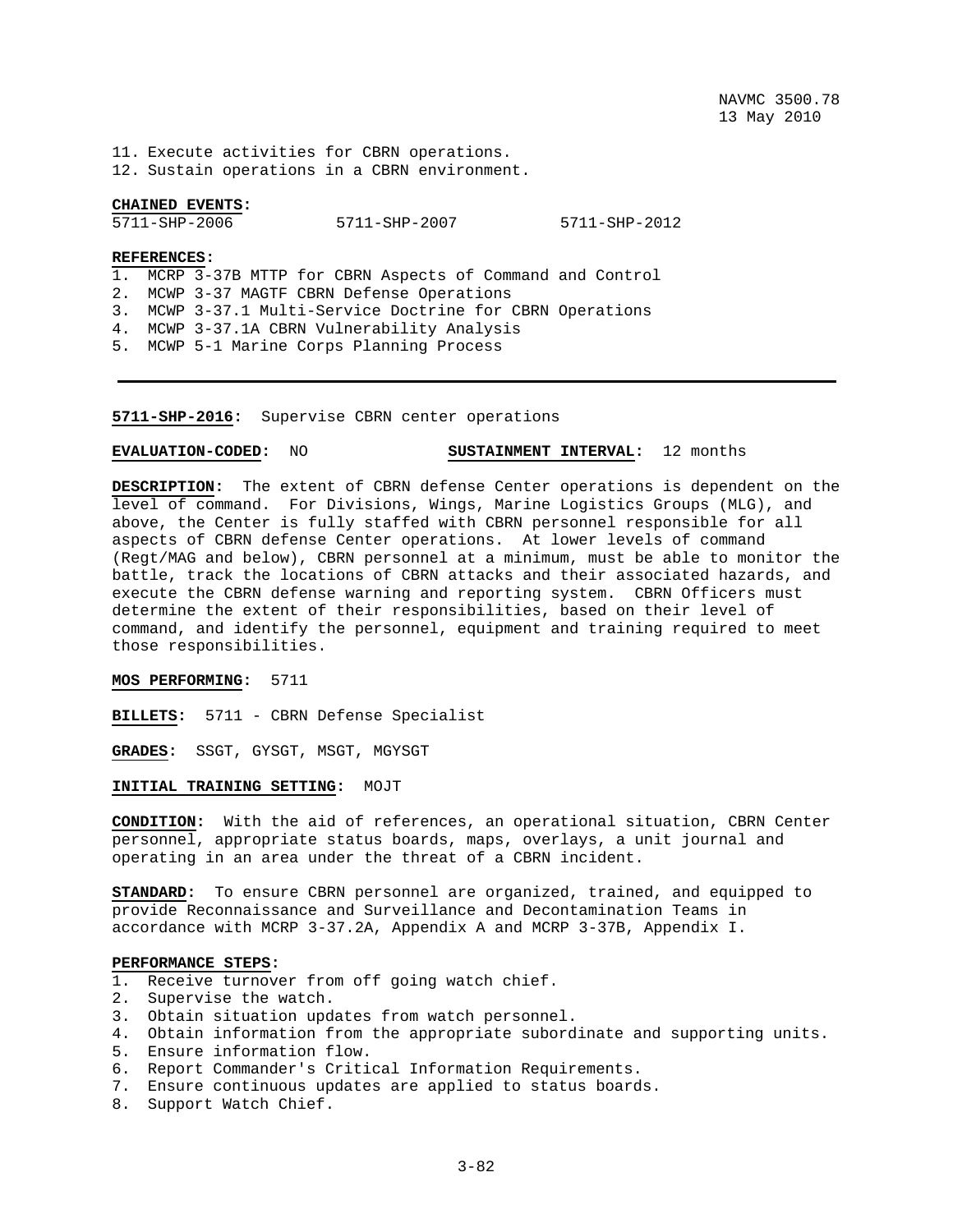9. Ensure CBRN warning and reporting system (CBRNWRS) procedures are adhered. 10. Ensure CBRNWRS information management (IM) procedures are adhered.

# **PREREQUISITE EVENTS:**

5711-SHP-1012 5711-SHP-1001

#### **REFERENCES:**

1. MCRP 3-37.2A MTTP for Chemical, Biological, Radiological and Nuclear Contamination Avoidance 2. MCRP 3-37.2C Multi-service TTP for NBC Aspects of Consequence Management 3. MCRP 3-37B MTTP for CBRN Aspects of Command and Control 4. MCWP 3-37 MAGTF CBRN Defense Operations 5. MCWP 3-37.1 Multi-Service Doctrine for CBRN Operations 6. MCWP 3-37.2 MTTP for NBC Protection 7. MCWP 3-37.3 MTTP for CBRN Decontamination 8. MCWP 3-37.4 MTTP for NBC Reconnaissance 9. MCWP 3-37.5 MTTP for Installation CBRN Defense 10. MCWP 5-1 Marine Corps Planning Process

**5711-SNS-2001:** Implement unit CBRN contamination avoidance measures

**EVALUATION-CODED:** NO **SUSTAINMENT INTERVAL:** 12 months

**DESCRIPTION:** The best defense against CBRN weapons is using the fundamental principles of contamination avoidance. Avoid the hazard by deterring or preventing it from being released in the first place; or know exactly where, what, and how much CBRN hazard is present in the area of operations (AO) and do not enter that area unless it is vital to mission success. Successful contamination avoidance prevents disruption to operations and organizations by minimizing unnecessary time in cumbersome protective postures and by minimizing decontamination requirements. Successful avoidance may be achieved by bypassing contamination or calculating the best time to cross contaminated areas using the procedures described in this manual. Avoiding contamination requires the ability to recognize the presence or absence of CBRN hazards in the air; on water, land, personnel, equipment, and facilities; and at short and long ranges. Surveillance and detection capabilities enable forces to recognize CBRN hazards. The fusion of these capabilities with information from other sources yields an overall COP, supporting decisions for specific avoidance, protection, and decontamination actions. These surveillance and detection results also establish requirements for other avoidance measures, such as sounding alarms, marking hazards, and warning forces. To support Commanders decisions on contamination avoidance implementation measures are executed to avoid or limit exposure, such as increasing the use of shelters during CBRN employment windows and providing key information for movement before, during, and after CBRN incidents.

### **MOS PERFORMING:** 5711

**BILLETS:** 5711 - CBRN Defense Specialist

**GRADES:** CPL, SGT, SSGT, GYSGT, MSGT, MGYSGT

#### **INITIAL TRAINING SETTING:** MOJT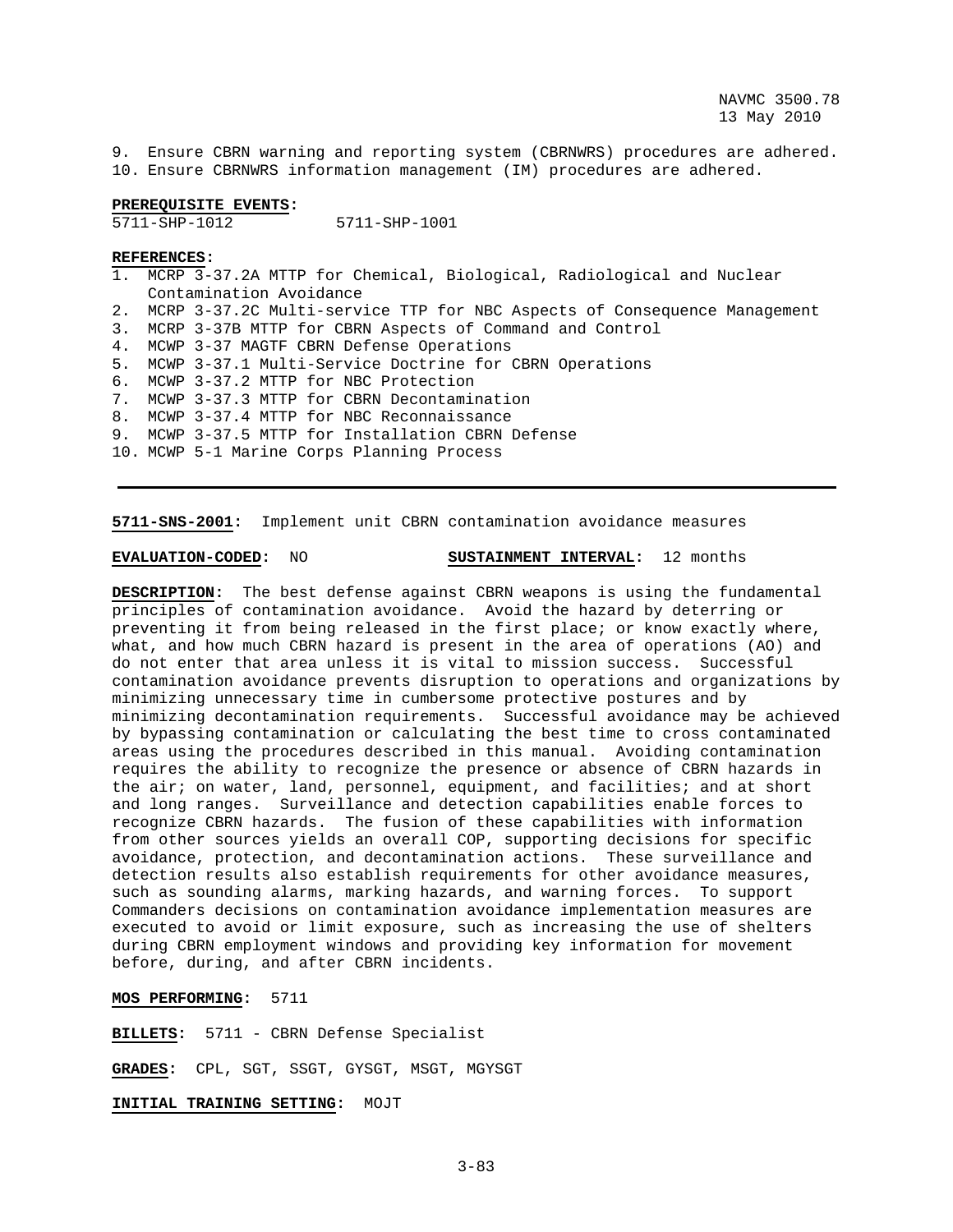**CONDITION:** With the aid of references, an operational scenario, operations order, an enemy threat that includes the possible possession of CBRN weapons or agents and appropriate CBRN protective and detection equipment.

**STANDARD:** To ensure the unit meets mission objectives, avoiding contamination, injury to personnel or damage to equipment, in accordance with MCRP 3-37.2A.

# **PERFORMANCE STEPS:**

- 1. Assess CBRN threat, potential risk, likelihood of attack, and vulnerability.
- 2. Implement coordinated CBRN Defense Plans.
- 3. Integrate available alarm and warning systems.
- 4. Designate proposed decontamination sites using METT-T, current weather data, water availability, trafficability, accessibility, and logistics support ability.
- 5. Analyze warning time assessments.
- 6. Monitor status of CBRN equipment and supplies.
- 7. Prepare for contingencies.
- 8. Give attack warnings.
- 9. React to a CBRN incident.
- 10. Begin post attack recovery.
- 11. Avoid potentially contaminated surfaces/areas.
- 12. Obtain and report observations or evidence of an attack.
- 13. Survey, control, and mitigate health hazards (treat and evaluate casualties).
- 14. Document exposure.
- 15. Sample, monitor, and analyze for residual hazard.
- 16. Implement decontamination and contamination containment actions.

#### **REFERENCES:**

- 1. MCRP 3-37.2A MTTP for Chemical, Biological, Radiological and Nuclear Contamination Avoidance
- 2. MCRP 4-11.1A Treatment of Chemical Agent Casualties and Conventional Military Chemical Agents
- 3. MCRP 4-11.1B Treatment of Nuclear Weapons Casualties
- 4. MCRP 4-11.1C Treatment of Biological Warfare Agent Casualties
- 5. MCRP 4-11.1F MULTI-SERVICE TACTICS, TECHNIQUES, AND PROCEDURES FOR HEALTH SERVICE SUPPORT IN A NUCLEAR, BIOLOGICAL, CHEMICAL (NBC) ENVIRONMENT
- 6. MCWP 3-37 MAGTF CBRN Defense Operations
- 7. MCWP 3-37.1 Multi-Service Doctrine for CBRN Operations
- 8. MCWP 3-37.2 MTTP for NBC Protection
- 9. MCWP 3-37.3 MTTP for CBRN Decontamination
- 10. MCWP 3-37.4 MTTP for NBC Reconnaissance
- 11. MCWP 3-37.5 MTTP for Installation CBRN Defense

**5711-SNS-2002:** Identify CBRN reconnaissance and surveillance planning considerations

**EVALUATION-CODED:** NO **SUSTAINMENT INTERVAL:** 12 months

**DESCRIPTION:** Enemy attacks utilizing CBRN weapons and agents generally cause some amount of residual and persistent contamination. In order to properly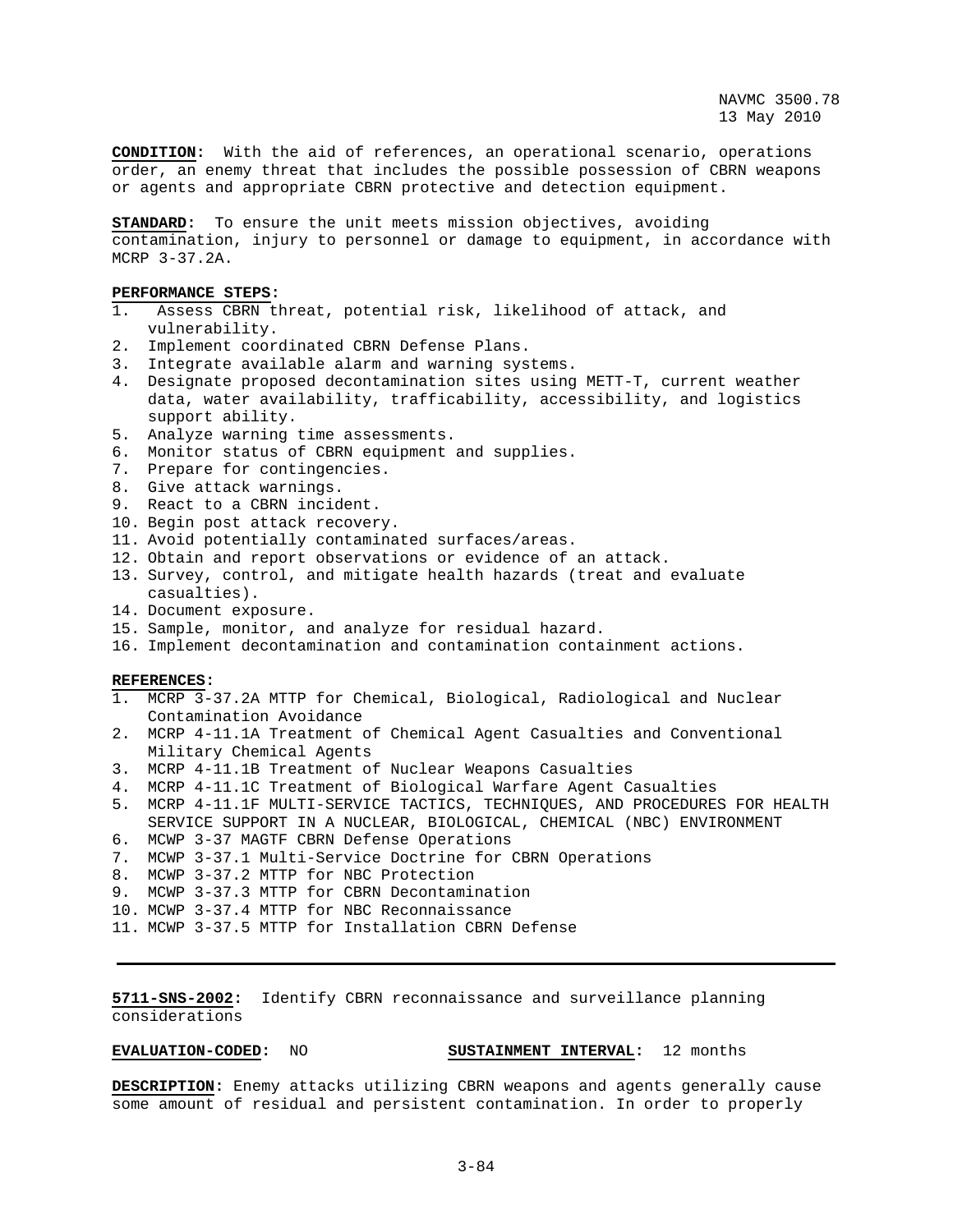protect the force and make sound tactical decisions, the Commander must know where contamination is located, its concentration and the estimated duration of contamination. To accurately determine this information, the unit CBRN defense personnel must direct and/or conduct reconnaissance operations for nuclear, biological, chemical, and radiological contamination. Reconnaissance operations involve monitor/survey teams utilizing assigned detection equipment to determine whether CBRN contamination is present at their location. Reconnaissance operations include zone reconnaissance, sampling, search, monitor and survey techniques to determine either the existence or extent of contamination. To most efficiently execute these operations, CBRN defense personnel must know the various types of reconnaissance operations. Additionally, they must know the personnel, equipment, and reporting procedures required to execute the directed reconnaissance operations. The CBRN defense personnel must also know the capabilities and limitations of available detection equipment and the specific TTPs for conducting reconnaissance operations. CBRN defense personnel must also be able to monitor the progress of reconnaissance operations and direct modifications to the directed tasks as required.

# **MOS PERFORMING:** 5711

**BILLETS:** 5711 - CBRN Defense Specialist

**GRADES:** CPL, SGT, SSGT, GYSGT, MSGT, MGYSGT

# **INITIAL TRAINING SETTING:** MOJT

**CONDITION:** As a CBRN Defense Specialist, operating in an area under the threat of a CBRN attack or incident, an operational situation, provided with appropriate status boards, maps, overlays, a unit journal, and MOPP ensemble, given the requirement to plan a CBRN R&S mission with the aid of references.

**STANDARD:** To ensure that unit is trained and equipped to conduct essential tasks that support the CCIR/PIR without injury to personnel or damage to equipment, in accordance with MCWP 3-37.4.

- 1. Analyze the higher headquarters order for CBRN reconnaissance and surveillance guidance.
- 2. Conduct an initial CBRN IPOE.
- 3. Determine specified, implied, and essential tasks for CBRN reconnaissance and surveillance.
- 4. Review available CBRN reconnaissance and surveillance assets.
- 5. Determine constraints.
- 6. Identify critical facts and assumptions.
- 7. Conduct a CBRN risk assessment and vulnerability analysis.
- 8. Coordinate CBRN-related CCIR/PIR.
- 9. Develop the initial CBRN reconnaissance and surveillance annex.
- 10. Write the restated mission.
- 11. Conduct a mission analysis briefing.
- 12. Approve the restated mission.
- 13. Coordinate the Commander's intent for CBRN reconnaissance.
- 14. Issue the Commander's guidance for CBRN reconnaissance.
- 15. Develop the CBRN Reconnaissance and Surveillance Plan.
- 16. Coordinate the task organization of efforts.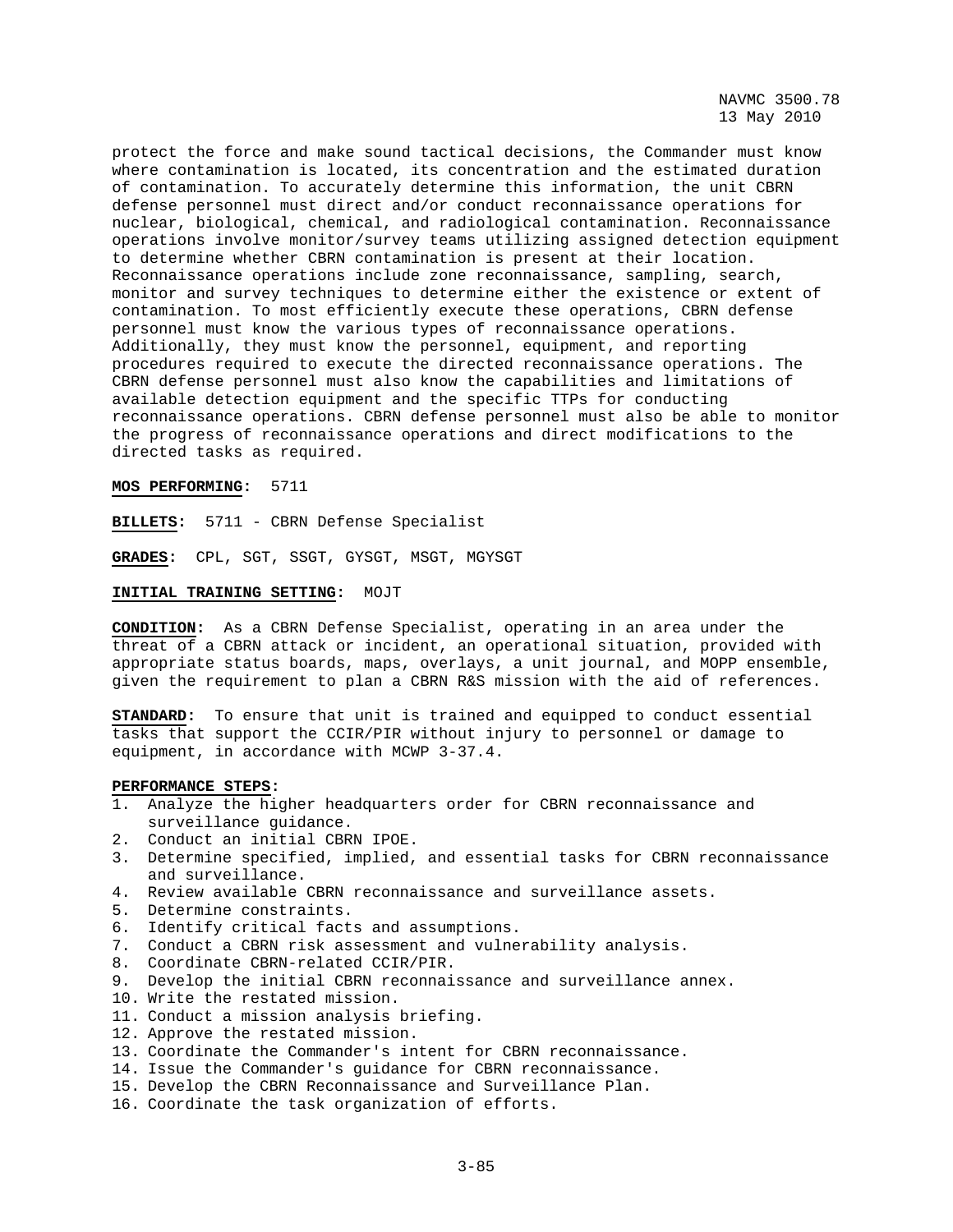- 17. Coordinate Communications, CBRN warning and reporting system, and logistics.
- 18. Coordinate Sample evacuation procedures.
- 19. Coordinate Other CBRN support required (i.e. decontamination, escort/courier teams, and medical laboratories).

#### **REFERENCES:**

- 1. MCRP 3-37.1C Multiservice Tactics, Techniques, and Procedures for Biological Surveillance
- 2. MCRP 3-37.2A MTTP for Chemical, Biological, Radiological and Nuclear Contamination Avoidance
- 3. MCRP 3-37B MTTP for CBRN Aspects of Command and Control
- 4. MCWP 3-37 MAGTF CBRN Defense Operations
- 5. MCWP 3-37.1 Multi-Service Doctrine for CBRN Operations
- 6. MCWP 3-37.4 MTTP for NBC Reconnaissance

**5711-SNS-2003:** Supervise unit CBRN reconnaissance and surveillance activities

# **EVALUATION-CODED:** NO **SUSTAINMENT INTERVAL:** 12 months

**DESCRIPTION:** During combat operations where the adversary threat includes the possible possession and use of CBRN weapons and agents, it is imperative that any possible WMD storage, employment and manufacturing site be investigated properly to ensure any possible evidence is preserved and that personnel are not subjected to unnecessary risk. The investigation of a possible WMD site will require support from a specialized team, trained in WMD site exploitation. This specialized team is generally assigned to the major combatant commander and must be requested. This team will determine whether WMD weapons or agents are, or have been, present at the location, collect samples, maintain chain of custody, and ensure any evidence collected can be used in the world court. The CBRN Officer must be familiar with the location of the specialized team, the procedures for requesting the teams support, their capabilities and limitations, and the logistical requirements to support them. Additionally, the CBRN Officer must be familiar with the procedures required to secure a suspected sensitive site to ensure evidence is not accidentally destroyed and ensure their subordinate units understand these requirements.

#### **MOS PERFORMING:** 5711

**BILLETS:** 5711 - CBRN Defense Specialist

**GRADES:** SGT, SSGT, GYSGT, MSGT, MGYSGT

#### **INITIAL TRAINING SETTING:** MOJT

**CONDITION:** With the aid of references, Commander's guidance, CBRN personnel, CBRN equipment, directives from higher headquarters, a mission, a table of organization/equipment and the requirement to conduct a CBRN R&S mission.

**STANDARD:** To ensure information pertaining to the possible possession and use of CBRN weapons and agents is documented and reported, in accordance with MCWP 3-37.4.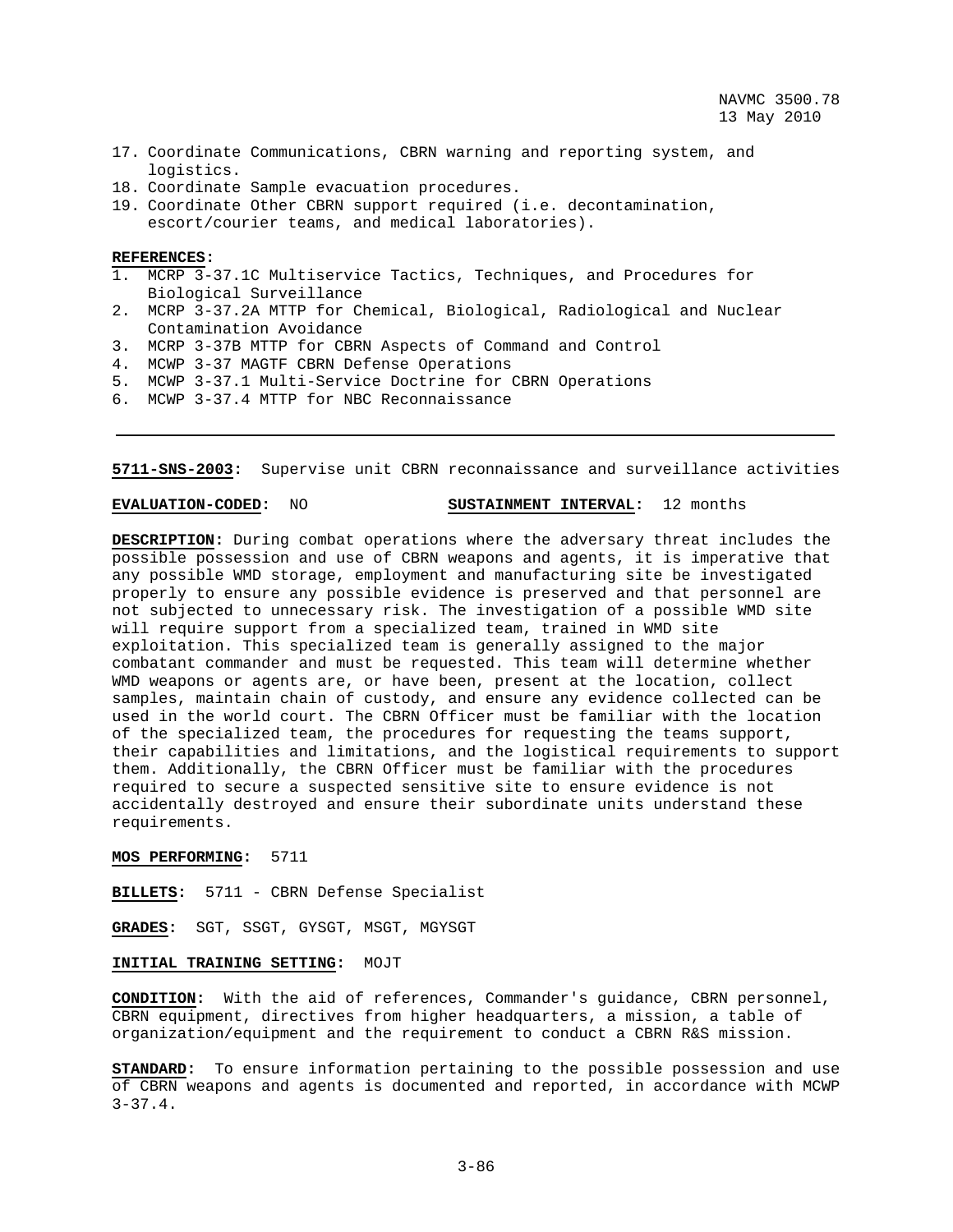### **PERFORMANCE STEPS:**

- 1. Ensure that the CBRN reconnaissance and surveillance personnel are trained and certified.
- 2. Equip CBRN reconnaissance personnel.
- 3. Assist the CBRN Officer with the plan for CBRN reconnaissance and surveillance mission.
- 4. Coordinate resources required to conduct CBRN reconnaissance mission.
- 5. Prepare for the mission in conjunction with higher headquarters. 6. Conduct a coordinated map reconnaissance, identifying key areas of
- interest to be reconnoitered.
- 7. Provide input to the CBRN R&S plan
- 8. Assist the CBRN Officer with the issue of CBRN R&S orders.
- 9. Ensure CBRN R&S Team is prepared for mission.
- 10. Ensure CBRN R&S team return on schedule and provide final reports.
- 11. Ensure CBRN Center consolidates reports and forwards information, as applicable to higher headquarters.

#### **PREREQUISITE EVENTS:**

| 5711-SNS-1002<br>5711-SNS-2002 | 5711-SNS-1005 |
|--------------------------------|---------------|
|--------------------------------|---------------|

# **REFERENCES:**

- 1. MCRP 3-37.2A MTTP for Chemical, Biological, Radiological and Nuclear Contamination Avoidance
- 2. MCRP 3-37B MTTP for CBRN Aspects of Command and Control
- 3. MCWP 3-37 MAGTF CBRN Defense Operations
- 4. MCWP 3-37.1 Multi-Service Doctrine for CBRN Operations
- 5. MCWP 3-37.4 MTTP for NBC Reconnaissance
- 6. MCWP 5-1 Marine Corps Planning Process

**5711-SUS-2001:** Supervise unit CBRN decontamination activities

**EVALUATION-CODED:** NO **SUSTAINMENT INTERVAL:** 12 months

**DESCRIPTION:** All echelons prepare for decontamination operations as part of the overall planning process. The CBRN staff can begin to develop the decontamination plan from the commander's general guidance. Decontamination operations reduce and sometimes eliminate contamination from equipment and personnel. This allows the MOPP level to be reduced. Operators and crew members must perform periodic checks on their equipment since there is a risk of residual contamination. Decontamination will be planned and conducted in support of continuous operations, retrograde or as required to support unusual circumstances.

#### **MOS PERFORMING:** 5711

**GRADES:** SSGT, GYSGT, MSGT, MGYSGT, WO-1, CWO-2, CWO-3, CWO-4

### **INITIAL TRAINING SETTING:** MOJT

**CONDITION:** With the aid of references, the transmission of a CBRN hazard, trained CBRN personnel and the necessary decontamination assets (to include water, fuel and decontaminants).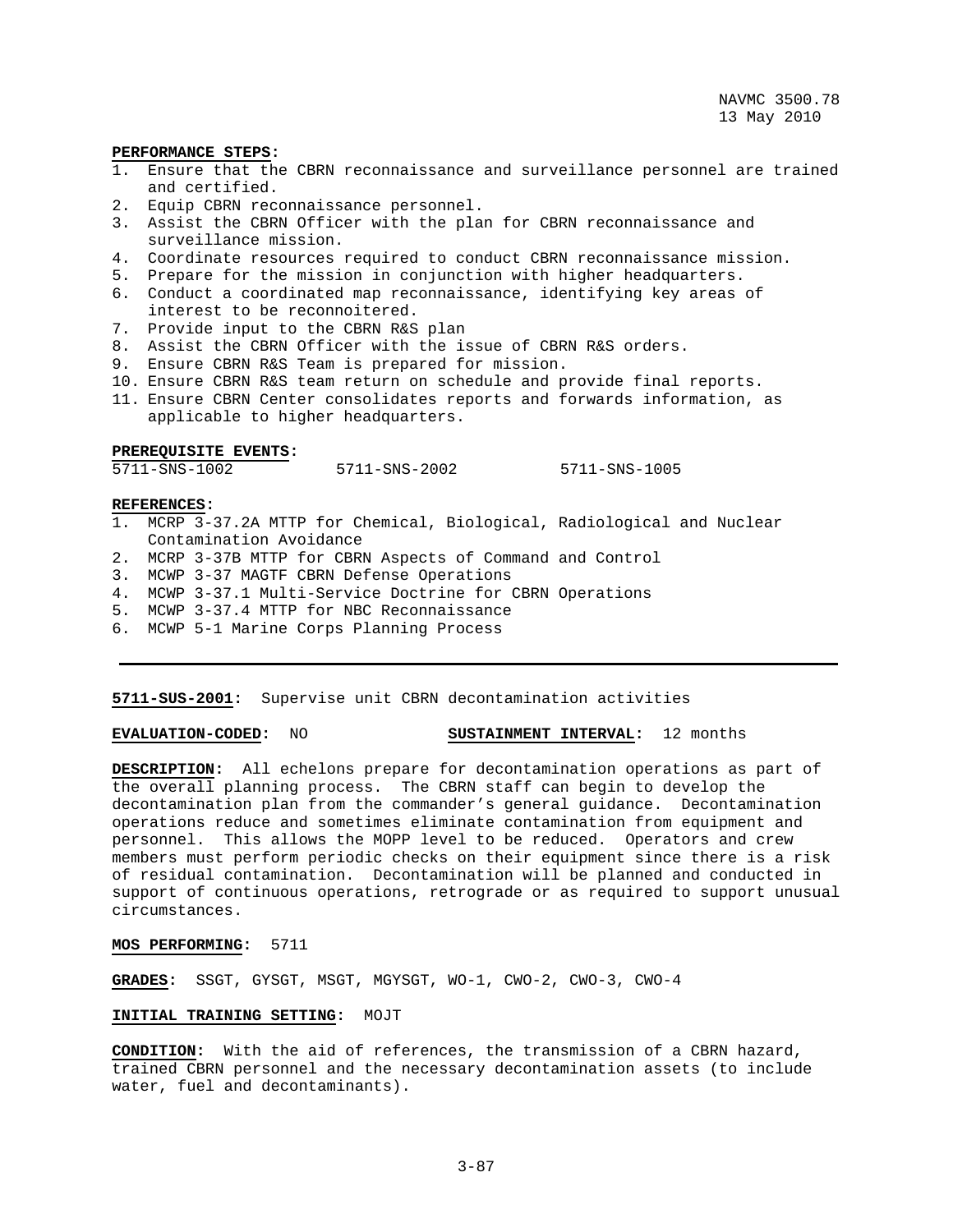**STANDARD:** To continue/sustain operations in a CBRN contaminated area, in accordance with MCWP 3-37.3, Chapter 5.

# **PERFORMANCE STEPS:**<br>1. Ensure that the

- Ensure that the CBRN decontamination personnel are trained and certified.
- 2. Equip CBRN decontamination personnel.
- 3. Assist the CBRN Officer with the CBRN decontamination plan.
- 4. Coordinate for resources required to conduct CBRN decontamination.
- 5. Conduct a coordinated map reconnaissance, identifying key areas of interest to be reconnoitered for decontamination sites.
- 6. Ensure CBRN decontamination Team is prepared for mission.
- 7. Ensure CBRN Center consolidates reports and forwards information, as applicable to higher headquarters.
- 8. Identify the personnel and equipment to be decontaminated.
- 9. Request decontamination support. The CBRN Center conducts coordination with the contaminated unit on Decontamination operations.
- 10. Ensure that the team properly marks the decontamination site.

# **PREREQUISITE EVENTS:**

| 5711-SUS-1001 | 5711-SUS-1002 | 5711-SUS-1006 |
|---------------|---------------|---------------|
| 5711-SUS-1010 | 5711-SUS-1008 | 5711-SUS-1009 |
| 5711-SUS-1007 |               |               |

#### **REFERENCES:**

- 1. CBRN DECON TECH MAN Chemical, Biological, Radiological, and Nuclear Decontamination Technical Manuals
- 2. CBRN SOP CHEMICAL, BIOLOGICAL, RADIOLOGICAL, NUCLEAR (CBRN) STANDARD OPERATING PROCEDURE (SOP)
- 3. MAGTF-CBRN Marine Air-Ground Task Force Chemical, Biological, Radiological, and Nuclear Defense Operating Concept
- 4. MCRP 3-37B MTTP for CBRN Aspects of Command and Control
- 5. MCWP 3-37 MAGTF CBRN Defense Operations
- 6. MCWP 3-37.1 Multi-Service Doctrine for CBRN Operations
- 7. MCWP 3-37.2 MTTP for NBC Protection
- 8. MCWP 3-37.3 MTTP for CBRN Decontamination
- 9. MCWP 3-37.5 MTTP for Installation CBRN Defense

**5711-SUS-2002:** Identify procedures for conducting special decontamination operations

# **EVALUATION-CODED:** NO **SUSTAINMENT INTERVAL:** 12 months

**DESCRIPTION:** Special decontamination operations cover a wide variety of decontamination operations. Included under special decontamination are: terrain, fixed site, vulnerable/sensitive equipment, and contaminated remains. The decontamination requirements, procedures and required equipment for each type of special decontamination are type and situational dependent. Considerations for special decontamination operations will be included in the decontamination planning process based on the threat, vulnerability assessments and events that occur post assessment.

### **MOS PERFORMING:** 5711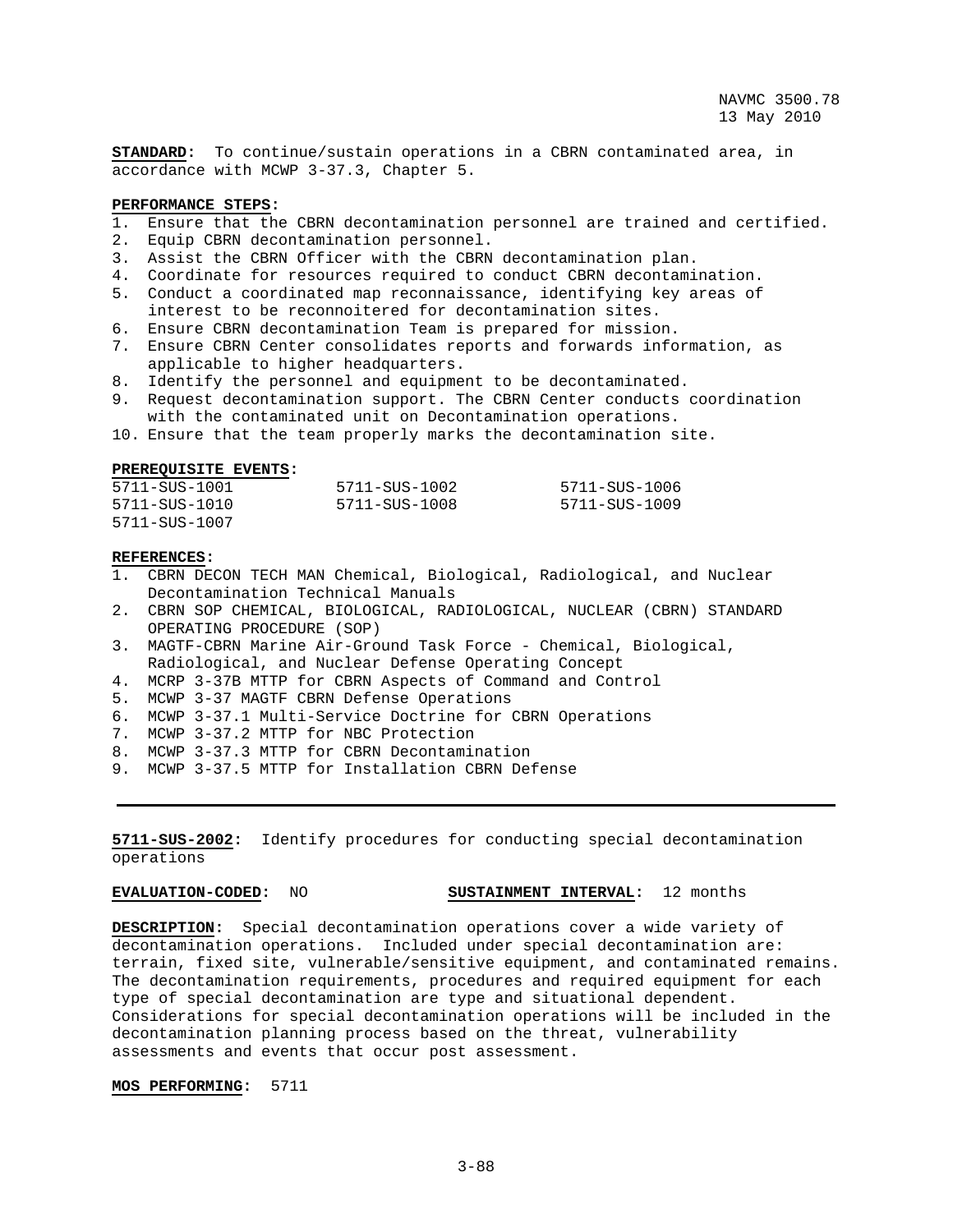**BILLETS:** 5711 - CBRN Defense Specialist

**GRADES:** SGT, SSGT, GYSGT, MSGT, MGYSGT

### **INITIAL TRAINING SETTING:** MOJT

**CONDITION:** With the aid of references, assignment as a CBRN Specialist, the transmission of a CBRN hazard, the necessary decontamination assets (to include water and fuel) and IPE (to include TAP aprons).

**STANDARD:** To ensure the CBRN hazard has been removed or neutralized to a negligible level, in accordance with MCWP 3-37.3, Appendices B, D, and E.

#### **PERFORMANCE STEPS:**

- 1. Identify the purpose of special decontamination.
- 2. Identify the procedures for the special decontamination.
- 3. Identify the procedures for using decontaminants associated with special decontamination.
- 4. Identify the procedures for site close out for special decontamination.

**CHAINED EVENTS:** 5700-EQP-3001

### **REFERENCES:**

- 1. CBRN DECON TECH MAN Chemical, Biological, Radiological, and Nuclear Decontamination Technical Manuals
- 2. MCRP 3-37B MTTP for CBRN Aspects of Command and Control
- 3. MCWP 3-37 MAGTF CBRN Defense Operations
- 4. MCWP 3-37.1 Multi-Service Doctrine for CBRN Operations
- 5. MCWP 3-37.2 MTTP for NBC Protection
- 6. MCWP 3-37.3 MTTP for CBRN Decontamination

**5711-SUS-2003:** Identify procedures for conducting technical decontamination operations

# **EVALUATION-CODED:** NO **SUSTAINMENT INTERVAL:** 12 months

**DESCRIPTION:** Technical decontamination commonly refers to the thorough decontamination of responders, response equipment, and evidence. It is conducted during a CBRN CM response where trained responders conduct decontamination operations. The focus of technical decontamination is neutralization of the agent. Technical decontamination requires a step-bystep process, based on the hazards and risks involved, to reduce contamination on responders to a safe level and prevent the transfer of contamination outside the containment area. This consists of checking technical references to determine the hazards, such as flammability and toxicity, then evaluating the associated risks (for example, vapor versus liquid, blister versus nerve agents, radiological versus chemical-biological [CB] hazards).

### **MOS PERFORMING:** 5711

**BILLETS:** 5711 - CBRN Defense Specialist

**GRADES:** SGT, SSGT, GYSGT, MSGT, MGYSGT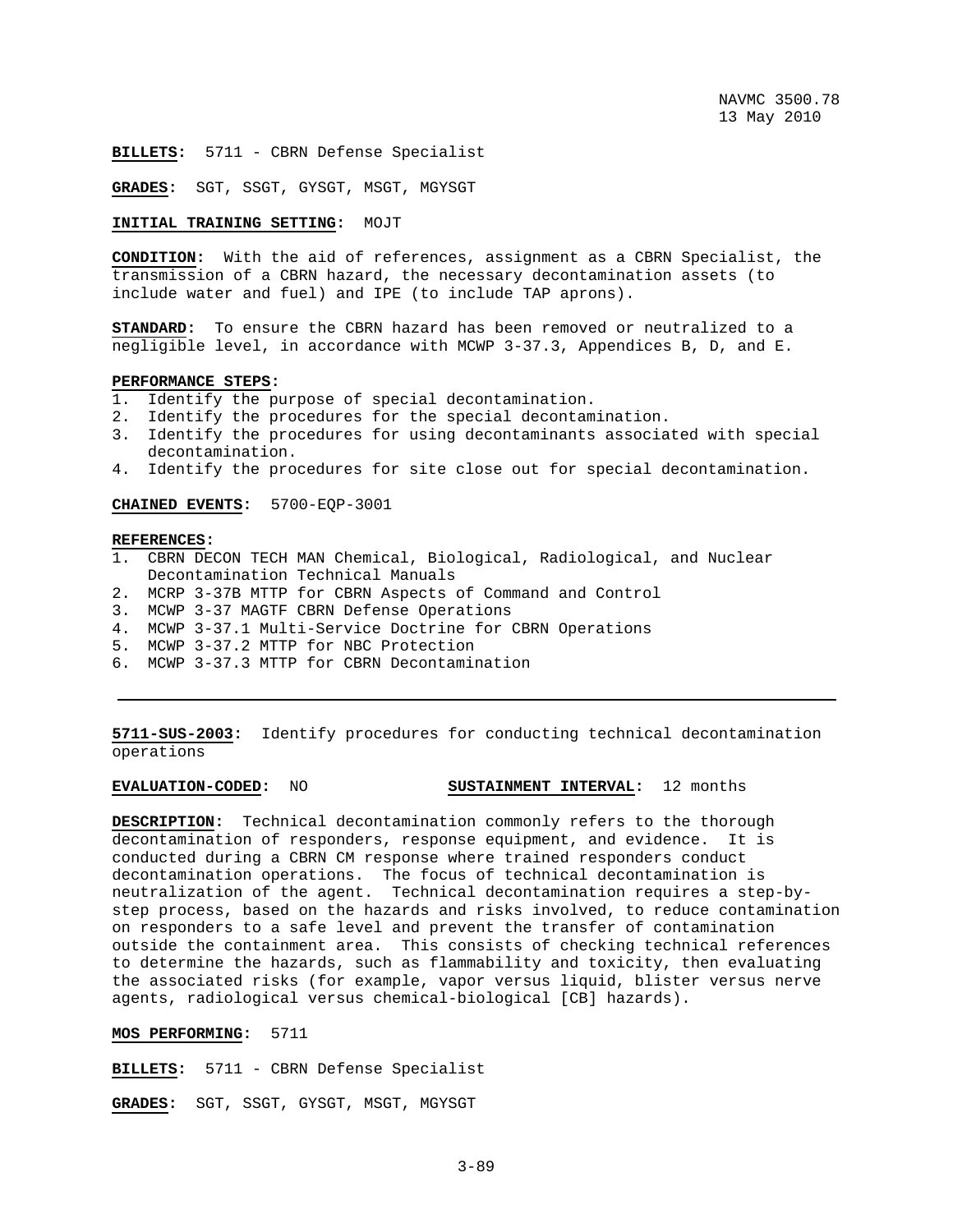## **INITIAL TRAINING SETTING:** MOJT

**CONDITION:** With the aid of references, assignment as a CBRN Specialist, the transmission of a CBRN hazard, the necessary decontamination assets (to include water and fuel) and PPE.

**STANDARD:** To ensure the CBRN hazard has been removed or neutralized to a negligible level, in accordance with MCRP 3-37.2C.

#### **PERFORMANCE STEPS:**

- 1. Identify the purpose of Technical Decontamination Site.
- 2. Identify the considerations for site selection for Technical Decontamination Site.
- 3. Identify the logistical requirements, to include personnel and equipment for Technical Decontamination Site.
- 4. Identify each station of a Technical Decontamination Site.
- 5. Identify the procedures for set up, by station, a Technical Decontamination Site.
- 6. Identify the procedures for processing contaminated casualties, by station of a Technical Decontamination Site.
- 7. Identify the procedures for site close out for Technical Decontamination Site.
- 8. Coordinate with unit medical personnel in order to integrate them into the site planning and execution processes.

#### **REFERENCES:**

- 1. CBRN DECON TECH MAN Chemical, Biological, Radiological, and Nuclear Decontamination Technical Manuals
- 2. MCRP 3-37.2C Multi-service TTP for NBC Aspects of Consequence Management
- 3. MCRP 3-37B MTTP for CBRN Aspects of Command and Control
- 4. MCWP 3-37 MAGTF CBRN Defense Operations
- 5. MCWP 3-37.1 Multi-Service Doctrine for CBRN Operations
- 6. MCWP 3-37.2 MTTP for NBC Protection
- 7. MCWP 3-37.3 MTTP for CBRN Decontamination

**5711-TRG-2001:** Supervise CBRN instructor development

# **EVALUATION-CODED:** NO **SUSTAINMENT INTERVAL:** 12 months

**DESCRIPTION:** In order to foster continuous improvement in unit CBRN training, as well as in-house CBRN training and training development, the development of CBRN Instructor needs to be considered and planned. Needs may be specific to instruction, curriculum development, administration, or within the spectrum of CBRN training or CBRN general/specific knowledge. Other activities of instructor development include continuous refinement and review of the unit training program effectiveness and other activities determined to be related to educational and professional development.

### **MOS PERFORMING:** 5711

**BILLETS:** 5711 - CBRN Defense Specialist

**GRADES:** CPL, SGT, SSGT, GYSGT, MSGT, MGYSGT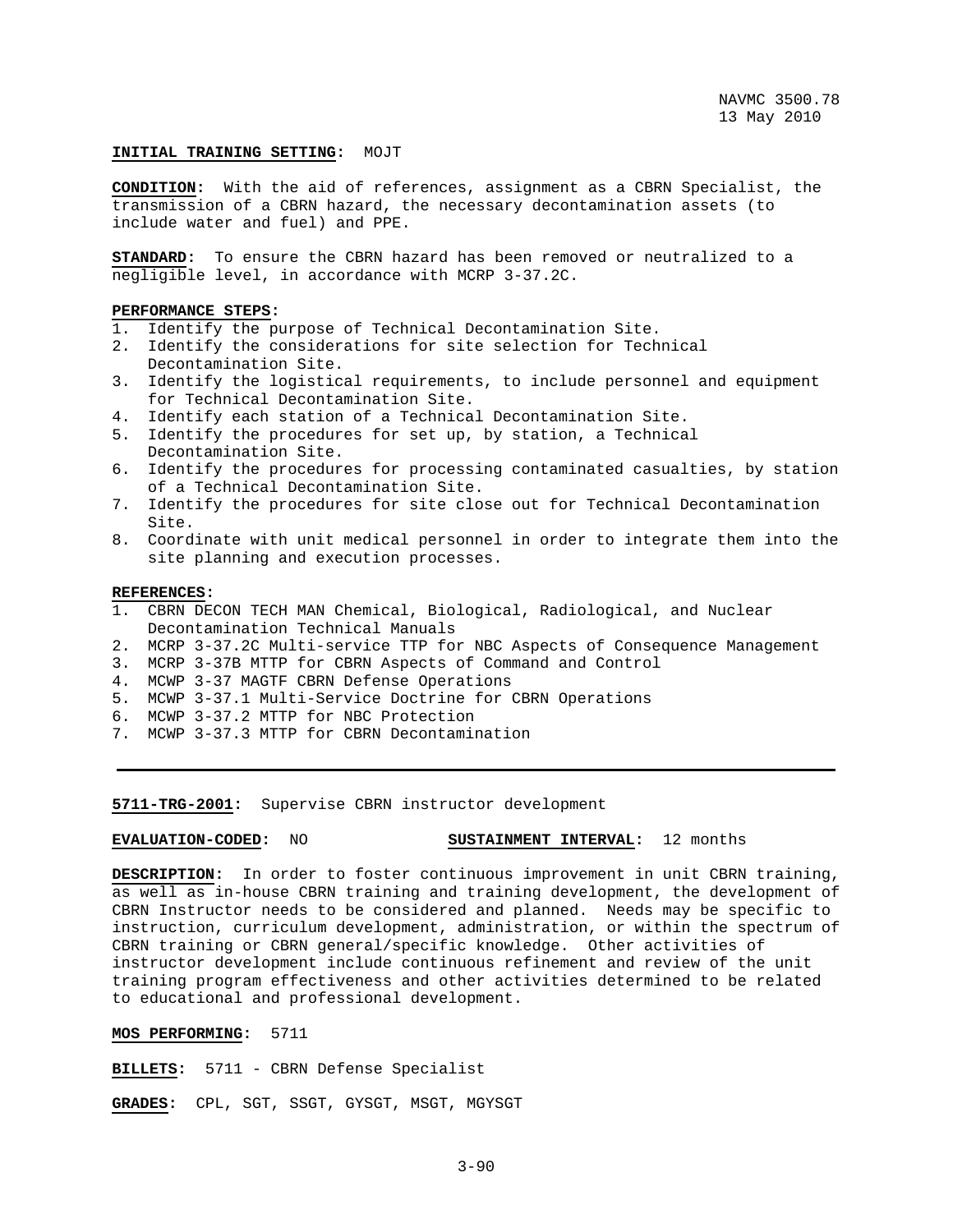### **INITIAL TRAINING SETTING:** MOJT

**CONDITION:** With the aid of references, the requirement to develop CBRN Instructors, an instructor development plan, instructors and an instructional setting.

**STANDARD:** To ensure instructors are certified in all classes they are required to teach in accordance with MCO 1553.3\_ and the SATE Manual.

#### **PERFORMANCE STEPS:**

- 1. Implement the CBRN Instructor Development Plan.
- 2. Provide Instructor Orientation.
- 3. Mentor Instructors.
- 4. Train Instructors.
- 5. Evaluate Instructors.
- 6. Record Individual Instructor Training.

#### **REFERENCES:**

- 1. MCO 1553.3A Unit Training Management (UTM) (Jan 04)
- 2. MCO 3400.3\_ Nuclear, Biological and Chemical (NBC) Defense Training
- 3. MCRP 3-0 B How to Conduct Training
- 4. MCRP 3-0A Unit Training Management Guide
- 5. SAT MANUAL Systems Approach to Training Manual

**5711-TRG-2002:** Determine individual and collective training requirements for CBRN personnel

#### **EVALUATION-CODED:** NO **SUSTAINMENT INTERVAL:** 12 months

**DESCRIPTION:** All Mission Essential Tasks (METs) must be accomplished in a simulated CBRN environment. This training will be conducted annually, on a calendar year basis, and more frequently when feasible. Additionally, it can be conducted both in garrison, in the field and/or concurrently with Mission Oriented Protective Posture Familiarization Training (MOPP-FT). All exercises should focus on mission accomplishment in a CBRN environment and will incorporate some level of CBRN Defense in staff planning, operations and individual actions. Many individual and unit training requirements can be accomplished concurrently during these exercises. Requiring a unit to wear CBRN IPE for a specific length of time does not, by itself, constitute accomplishment of a MET in n CBRN environment. Small unit leaders must be actively involved and ensure all METs can be accomplished while training to their tasks in a CBRN environment.

**MOS PERFORMING:** 5711

**BILLETS:** 5711 - CBRN Defense Specialist

**GRADES:** CPL, SGT, SSGT, GYSGT, MSGT, MGYSGT

### **INITIAL TRAINING SETTING:** MOJT

**CONDITION:** With the aid of references, personnel or a unit to be trained, a mission statement, Commander's guidance, training requirements and training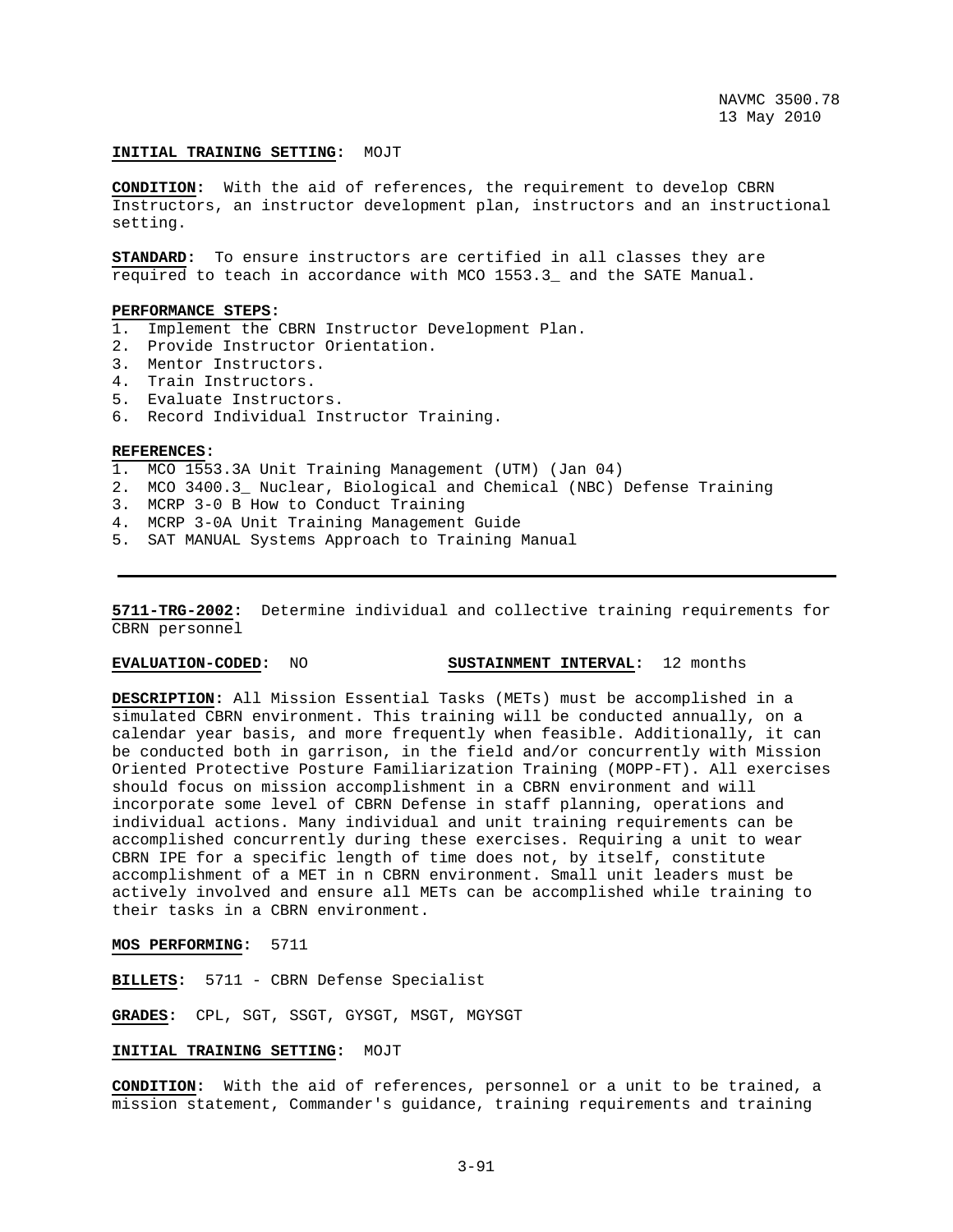plan; required equipment (IPE), supplies, training support (medical personnel and ammunition) and an appropriate training are.

**STANDARD:** To ensure individual and unit training requirements are fulfilled, in accordance with MCO 1553.2\_ and MCO 3400.3\_.

#### **PERFORMANCE STEPS:**

- 1. Review higher unit METL or Collective Task List, unit mission, and Commanders training guidance.
- 2. Determine training requirements, priorities and other key planning factors and considerations.
- 3. Select a task from higher unit METL/collective task list.
- 4. Identify the collective and individual tasks required for the unit to accomplish HHQ tasks.
- 5. Repeat the process for each higher unit collective task.
- 6. Prioritize tasks for training.
- 7. Group the tasks by priority.
- 8. Provide task list to higher for approval.
- 9. Adjust task lists as directed.
- 10. Assess individual and unit-level proficiency in the tasks.
- 11. Re-prioritize tasks based on findings.

# **REFERENCES:**

- 1. MCO 1553.3A Unit Training Management (UTM) (Jan 04)
- 2. MCO 3400.3\_ Nuclear, Biological and Chemical (NBC) Defense Training
- 3. MCRP 3-0 B How to Conduct Training
- 4. MCRP 3-0A Unit Training Management Guide
- 5. SAT MANUAL Systems Approach to Training Manual

**5711-TRG-2003:** Develop a unit CBRN training plan

**EVALUATION-CODED:** NO **SUSTAINMENT INTERVAL:** 12 months

**DESCRIPTION:** Properly developed CBRN training plans will: Maintain a consistent combat focus to operate in a CBRN environment. Each headquarters in the organization involves its subordinate headquarters (e.g. Regiment/Group to Battalion) in the development of training plans. CBRN personnel must coordinate between associated combat, combat support, and CSS organizations ensuring that the CBRN training provided meets their required missions to support the MAGTF Commander. CBRN training plans must reflect real-world lead times required to cause desired effects. CBRN personnel must ensure that resources allocations for the approved training plan are appropriately budgeted and submitted to the appropriate headquarters in enough time for that headquarters to incorporate the planning requirements into the budget process. CBRN personnel must look ahead to unit deployment program rotations, deployments, major exercises, and budget cycles and then provide appropriate guidance in their planning process. CBRN Training plans must focus on raising or sustaining proficiency in METs. Since time and resources are limited, the CBRN training plan must identify and effectively allocate time and resources needed to achieve and sustain combat proficiency.

# **MOS PERFORMING:** 5711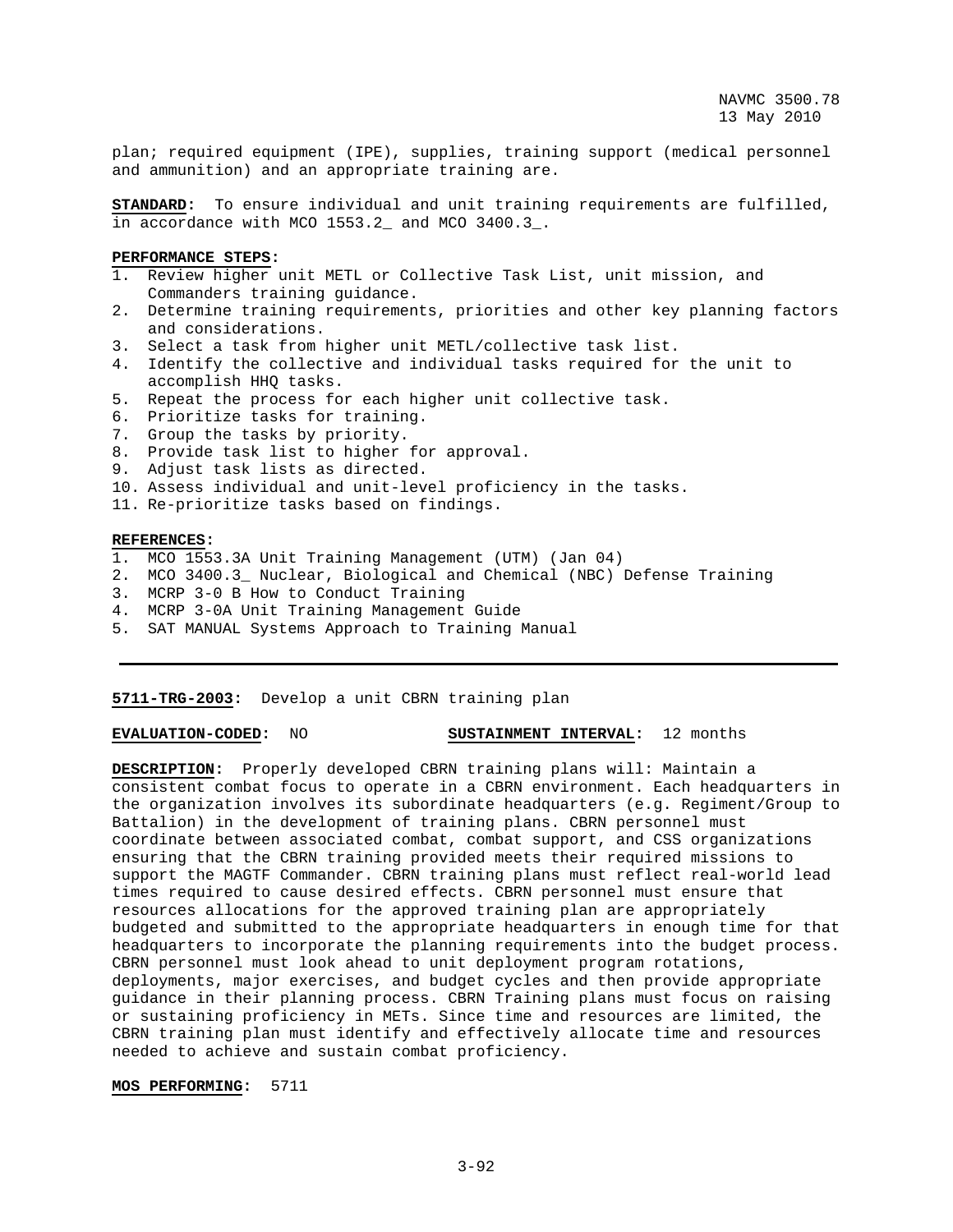**BILLETS:** 5711 - CBRN Defense Specialist

**GRADES:** CPL, SGT, SSGT, GYSGT, MSGT, MGYSGT

# **INITIAL TRAINING SETTING:** MOJT

**CONDITION:** With the aid of references, personnel or a unit to be trained, a mission statement, Commander's guidance, training requirements and training plan; required equipment (IPE), supplies, training support (medical personnel and ammunition) and an appropriate training are.

**STANDARD:** To ensure individual and unit training requirements are fulfilled, in accordance with MCO 1553.2\_ and MCO 3400.3\_.

- 1. Identify the performance and evaluation standards for the tasks.
- 2. Ensure the appropriate proficiency level is captured.
- 3. Cross reference training and performance evaluations to Commanders training guidance.
- 4. Identify the metric to determine the current individual and unit proficiency level.
- 5. Be able to apply training assessment findings.
- 6. Know how to establish training priorities.
- 7. Identify the metric/criteria for an "E" Coded event.
- 8. Sequence training events and objectives.
- 9. Determine the frequency that each MET will be performed during the upcoming training period.
- 10. Plan for re-training of tasks not performed to standard.
- 11. Issue guidance that links Training Exercises to the METL.
- 12. Outline the training plan.
- 13. Identify prerequisite training requirements.
- 14. Identify milestones.
- 15. Brief higher on training plan and adjust if necessary.
- 16. Estimate the resources required to support the training/exercise.
- 17. Establish a training calendar.
- 18. Assign training responsibilities to specific individuals or units.
- 19. Confirm availability of resources, and allocate.
- 20. Develop training scenarios to facilitate realistic execution of the tasks and/or force on force training.
- 21. Produce necessary orders (e.g. LOI/FRAGO) for scenario.
- 22. Conduct a reconnaissance of training areas.
- 23. Complete the Operational Risk Assessment worksheet.
- 24. Determine all logistical requirements.
- 25. Plan for exercise control.
- 26. Plan for administrative and logistical support.
- 27. Certify trainers.
- 28. Anticipate problems.
- 29. Develop contingency plans.
- 30. Specify when training starts.
- 31. Specify training and training related locations.
- 32. Allocate time for additional training as required to correct deficiencies.
- 33. Specify individual/leader, CBRN and MCCS, and collective tasks to be trained.
- 34. Provide concurrent/"hip pocket" training topics that will efficiently use available training time.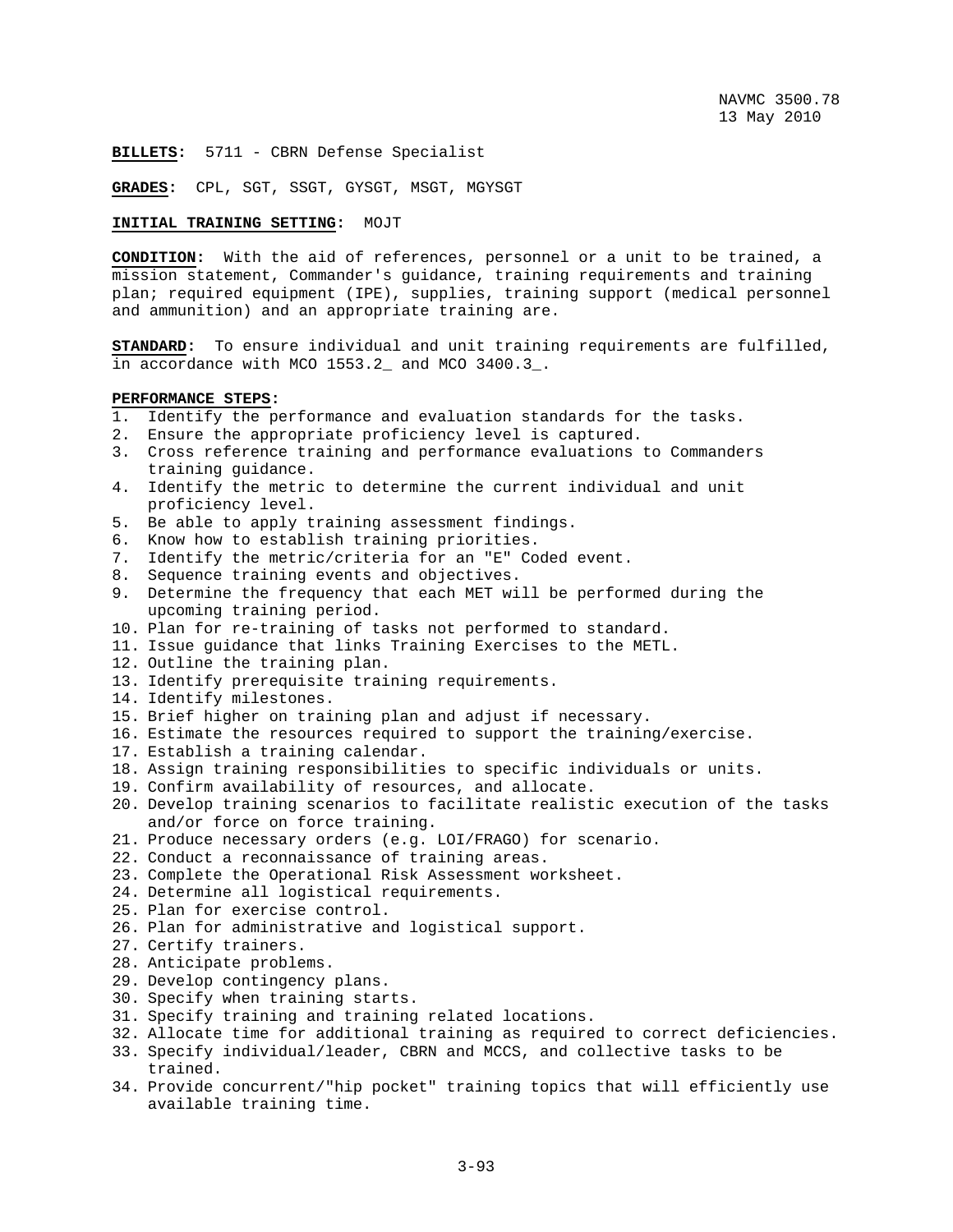- 35. Specify who conducts/evaluates the training.
- 36. Provide administrative information concerning
- uniform/weapon/equipment/reference/safety precautions.
- 37. Specify training activity(s)/event(s) to be conducted.
- 38. Specify remediation/recovery details.
- 39. Specify after-action review location(s) and responsibilities.
- 40. Issue the schedule to HHQ & Subordinates, as applicable.

#### **REFERENCES:**

- 1. MCO 1553.3A Unit Training Management (UTM) (Jan 04)
- 2. MCO 3400.3\_ Nuclear, Biological and Chemical (NBC) Defense Training
- 3. MCRP 3-0 B How to Conduct Training
- 4. MCRP 3-0A Unit Training Management Guide
- 5. SAT MANUAL Systems Approach to Training Manual

**5711-TRG-2004:** Supervise CBRN training

# **EVALUATION-CODED:** NO **SUSTAINMENT INTERVAL:** 12 months

**DESCRIPTION:** The Marine Corps trains its personnel to accomplish their wartime mission in any battle space condition and in every environment. CBRN threats and hazards are conditions of the operating environment. Complete integration of CBRN training will ensure that all Marines possess a thorough understanding of CBRND operations and procedures. All personnel must be trained to recognize CBRN incidents, don the field protective mask and protective clothing quickly, perform assigned missions wearing protective clothing, survive and continue to operate for extended periods in a CBRN environment. All Marine Corps organizations must continually integrate CBRN training to develop unit integrity, cohesion, and CBRN operational expertise. CBRN training requirements and standards are intended to enable individuals and units to survive and continue their mission while operating in a CBRN environment.

**MOS PERFORMING:** 5711

**BILLETS:** 5711 - CBRN Defense Specialist

**GRADES:** CPL, SGT, SSGT, GYSGT, MSGT, MGYSGT

# **INITIAL TRAINING SETTING:** MOJT

**CONDITION:** With the aid of references, personnel or a unit to be trained, a mission statement, Commander's guidance, training requirements and training plan; required equipment (IPE), supplies, training support (medical personnel and ammunition) and an appropriate training are.

**STANDARD:** To ensure individual and unit training requirements are fulfilled, in accordance with MCO 1553.2\_ and MCO 3400.3\_.

- 1. Select instructor/trainers/evaluators.
- 2. Create/Obtain Training materials/LOI.
- 3. Prepare Trainers.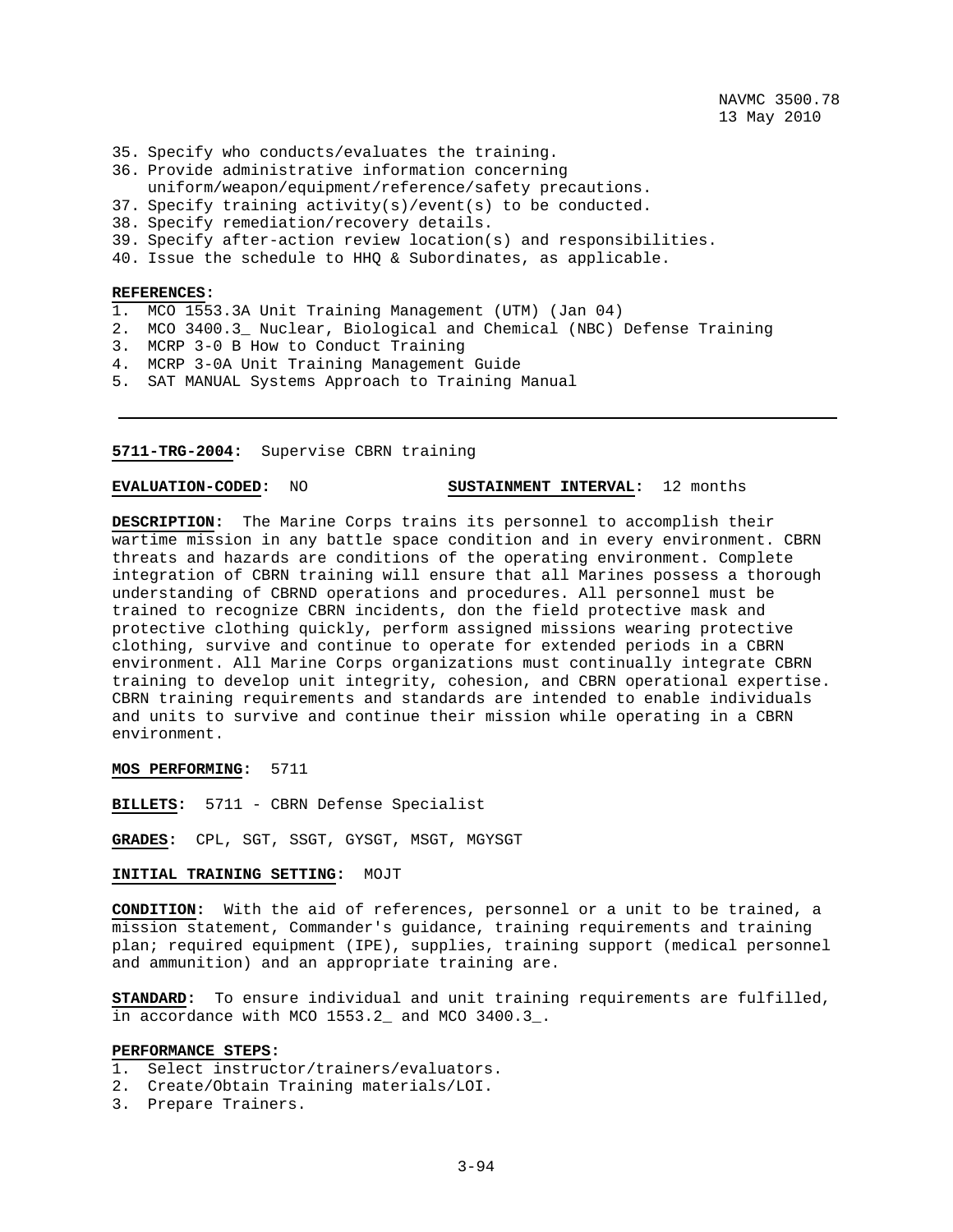- 4. Develop Performance Evaluation Checklist using current and relevant tasks, conditions, standards (T/C/S) and performance steps with the aid of references.
- 5. Brief metric grading criterion for the Performance Evaluation Checklist "Go/No-Go"-"Mastery/Non-Mastery", percentage weighted as required.
- 6. Certify all instructors/trainers/evaluators.
- 7. Rehearse the tasks.
- 8. Rehearse classes.
- 9. Review training materials.
- 10. Prepare for training.
- 11. Stage resources.
- 12. Account for personnel.
- 13. Conduct time critical Operational Risk Assessment (on-going).
- 14. Comply with installation and unit SOPs.
- 15. Conduct safety briefs, as required.
- 16. Execute planned training.
- 17. Supervise training.
- 18. Assess Operational Risk Management control measures.
- 19. Brief students on tasks, conditions, standards and performance steps prior to the execution of the training.
- 20. Establish a safe training environment.
- 21. Provide safety brief prior to commencement of training.
- 22. Ensure students have all required equipment, supplies and information prior to the commencement of training.
- 23. Provide orientation to training area, range and key terrain.
- 24. Demonstrate the task to desired standard.
- 25. Provide adequate rehearsal time and instructor supervision (coaching) until Marines/units are able to complete the tasks to standards.
- 26. Have Marines/units perform the task for assessment.
- 27. Correct incorrect task performance immediately.
- 28. Maintain a positive learning environment.
- 29. Conduct After Action Review.
- 30. Allocate sufficient time to train/re-train.
- 31. Ensure adequate resources.
- 32. Conclude training.
- 33. Collect training data.
- 34. Account for personnel.
- 35. Account for resources.
- 36. Conduct training recovery.
- 37. Record the training performance.
- 38. Report the training performance.

# **REFERENCES:**

- 1. MCO 1553.3A Unit Training Management (UTM) (Jan 04)
- 2. MCO 3400.3\_ Nuclear, Biological and Chemical (NBC) Defense Training
- 3. MCRP 3-0 B How to Conduct Training
- 4. MCRP 3-0A Unit Training Management Guide
- 5. SAT MANUAL Systems Approach to Training Manual

**5711-TRG-2005:** Conduct an after-action review

**EVALUATION-CODED:** NO **SUSTAINMENT INTERVAL:** 12 months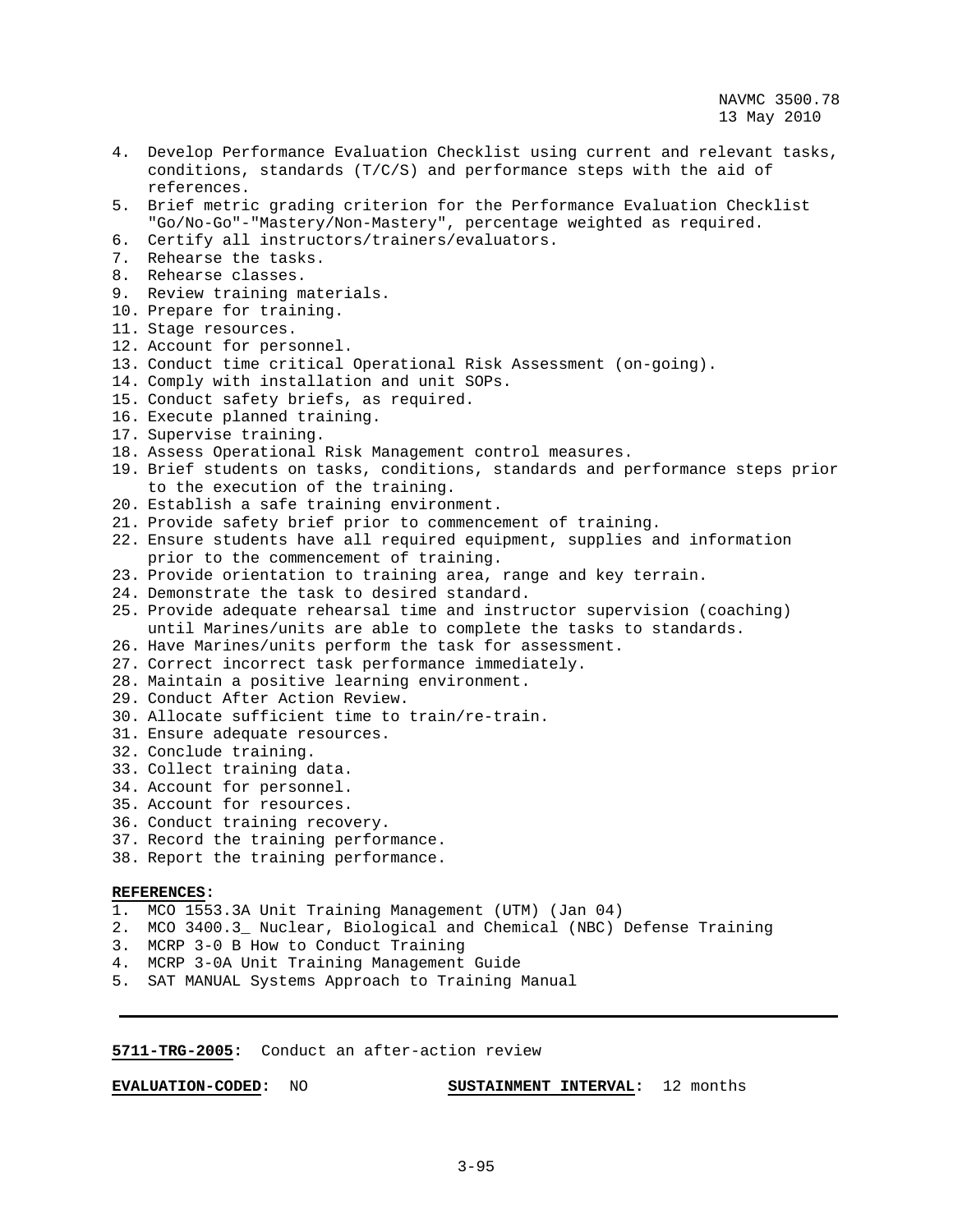**DESCRIPTION:** Conducting an After Action Review occurs after the training evolution has been completed, but it is based on observations taken throughout the preparation, planning and execution cycles of training. From platoon-size lectures to battalion field exercises, the instructor/staff conducts an after action review (AAR) at all levels. AARs discuss what went right, what went wrong, and what needs to be changed in order to better accomplish the objectives. The AAR should be used as input during the evaluation phase.

**MOS PERFORMING:** 5711

**BILLETS:** 5711 - CBRN Defense Specialist

**GRADES:** CPL, SGT, SSGT, GYSGT, MSGT, MGYSGT

## **INITIAL TRAINING SETTING:** MOJT

**CONDITION:** With the aid of references, personnel or a unit to be trained, a mission statement, Commander's guidance, training requirements and training plan; required equipment (IPE), supplies, training support (medical personnel and ammunition) and an appropriate training area.

**STANDARD:** To ensure individual and unit training requirements are fulfilled, in accordance with MCO 1553.2\_ and MCO 3400.3\_.

# **PERFORMANCE STEPS:**

- 1. Review the training and evaluation plan, T&R standards, MCCS, objectives, orders, METL, and doctrine.
- 2. Identify when the AAR will occur.
- 3. Select Potential AAR Sites.
- 4. Choose training aids.
- 5. Review the AAR Plan.
- 6. Review training.
- 7. Identify key events that observers/controllers are to observe.
- 8. Collect observations from other observers/controllers.
- 9. Organize observations (teaching points).
- 10. Reconnoiter the selected AAR site.
- 11. Conduct rehearsal.
- 12. Provide introduction and rules.
- 13. Review training objectives.
- 14. Review commander's mission and intent.
- 15. Maintain focus on training objectives and established teaching points.
- 16. Record key points and feedback.
- 17. Identify tasks requiring re-training.
- 18. Correct deficiencies i.e.: retrain immediately, revise SOPs, and integrate into future training plans.

## **REFERENCES:**

- 1. MCO 1553.3A Unit Training Management (UTM) (Jan 04)
- 2. MCO 3400.3\_ Nuclear, Biological and Chemical (NBC) Defense Training
- 3. MCRP 3-0 B How to Conduct Training
- 4. MCRP 3-0A Unit Training Management Guide
- 5. SAT MANUAL Systems Approach to Training Manual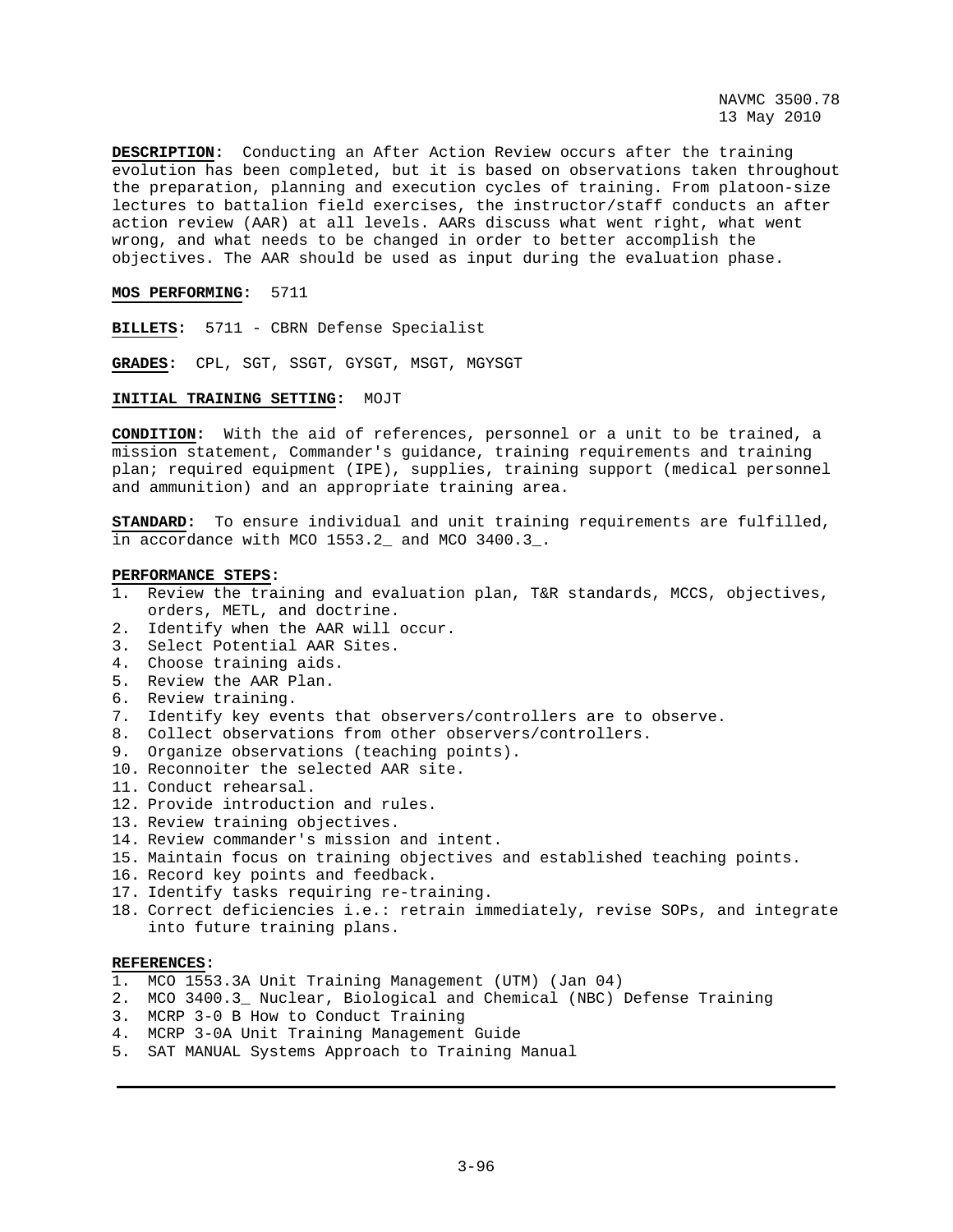# CBRN T&R MANUAL

# CHAPTER 4

# MOS 5702 INDIVIDUAL EVENTS

|                                  | PARAGRAPH | PAGE     |
|----------------------------------|-----------|----------|
|                                  |           | $4 - 2$  |
|                                  | 4001      | $4 - 2$  |
| INDEX OF $1000$ -LEVEL EVENTS.   | 4002      | $4 - 3$  |
|                                  | 4003      | $4 - 5$  |
| INDEX OF 2000-LEVEL EVENTS. 4004 |           | $4 - 58$ |
|                                  | 4005      | $4 - 60$ |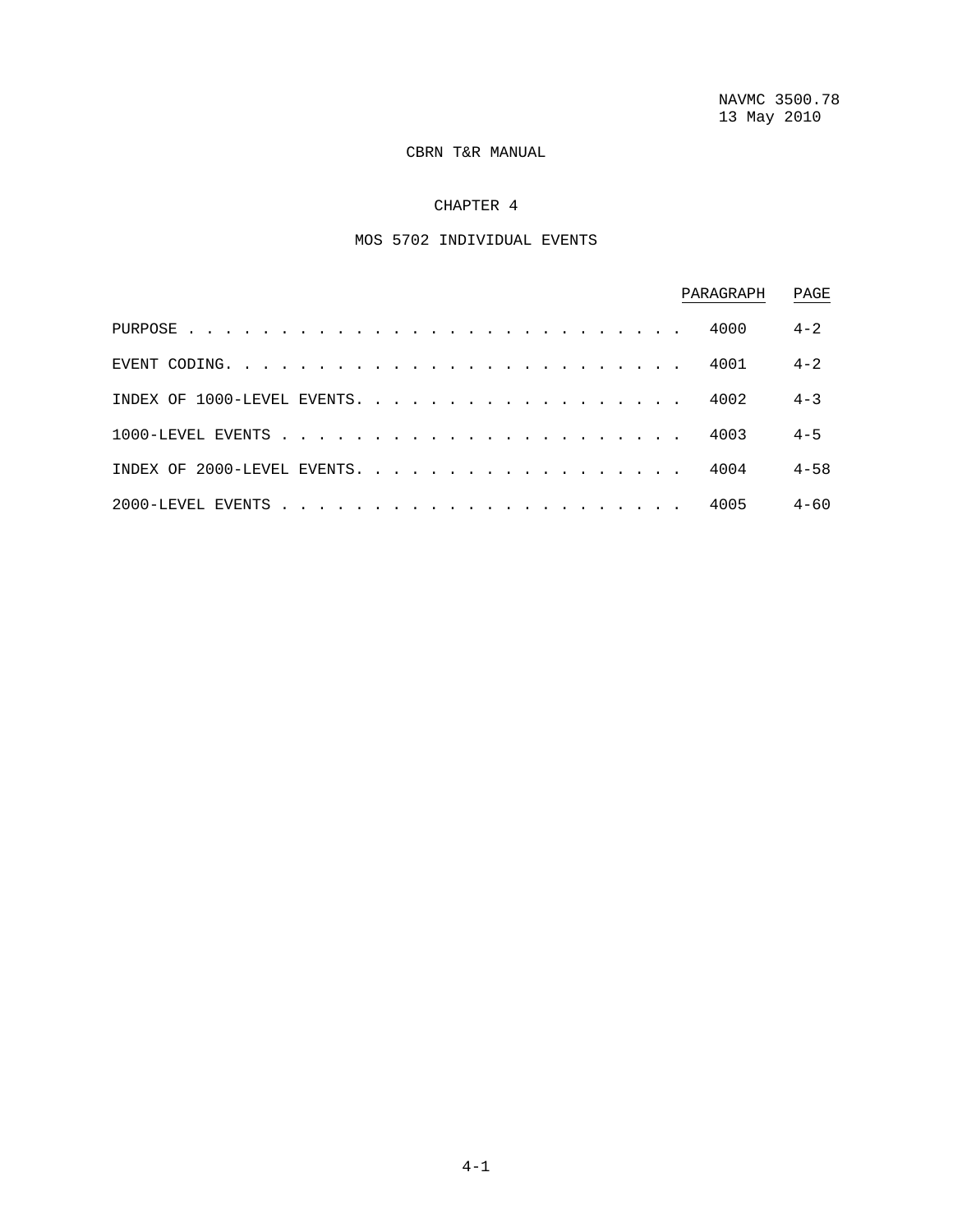CBRN T&R MANUAL

## CHAPTER 4

# MOS 5702 INDIVIDUAL EVENTS

**4000. PURPOSE**. This chapter contains individual training events for MOS 5702, Chemical, Biological, Radiological, and Nuclear (CBRN) Defense Officer.

# **4001**. **EVENT CODING**

Events in the T&R Manual are depicted with an 11 field alphanumeric system, i.e. 5702-SHP-1001. This chapter utilizes the following methodology:

 a. Field one: Each event in this chapter begins with "5702" indicating that the event is for CBRN Officers.

 b. Field two: This field is alpha characters indicating a functional area. Functional areas for CBRN Officers are:

• SHP – CBRN Shape. Functions related to CBRN Staff Planning and CBRN Center operations.

• SNS – CBRN Sense. Functions related to CBRN contamination avoidance, reconnaissance and surveillance.

• SHD – CBRN Shield. Functions related to implementation of CBRN protection.

• SUS – CBRN Sustain. Functions related to decontamination and reconstitution.

• CCM – CBRN Consequence Management (CM) Operations. Functions related to identify, organize, equip, and train CBRN emergency response personnel (CBRN Responder) to support the response effort to a CBRN incident; and, the actions following a CBRN incident to support mitigation efforts and recover from the effects of a CBRN incident.

• TRG - Train. Functions related to training unit personnel on CBRN Passive Defense measures.

• EQP – Equipment. Functions related to managing and maintaining CBRN equipment.

• ADM - Admin. Cross cutting functional area related to the overall management of a CBRN Defense section and program.

c. Field three: This field provides numerical sequencing.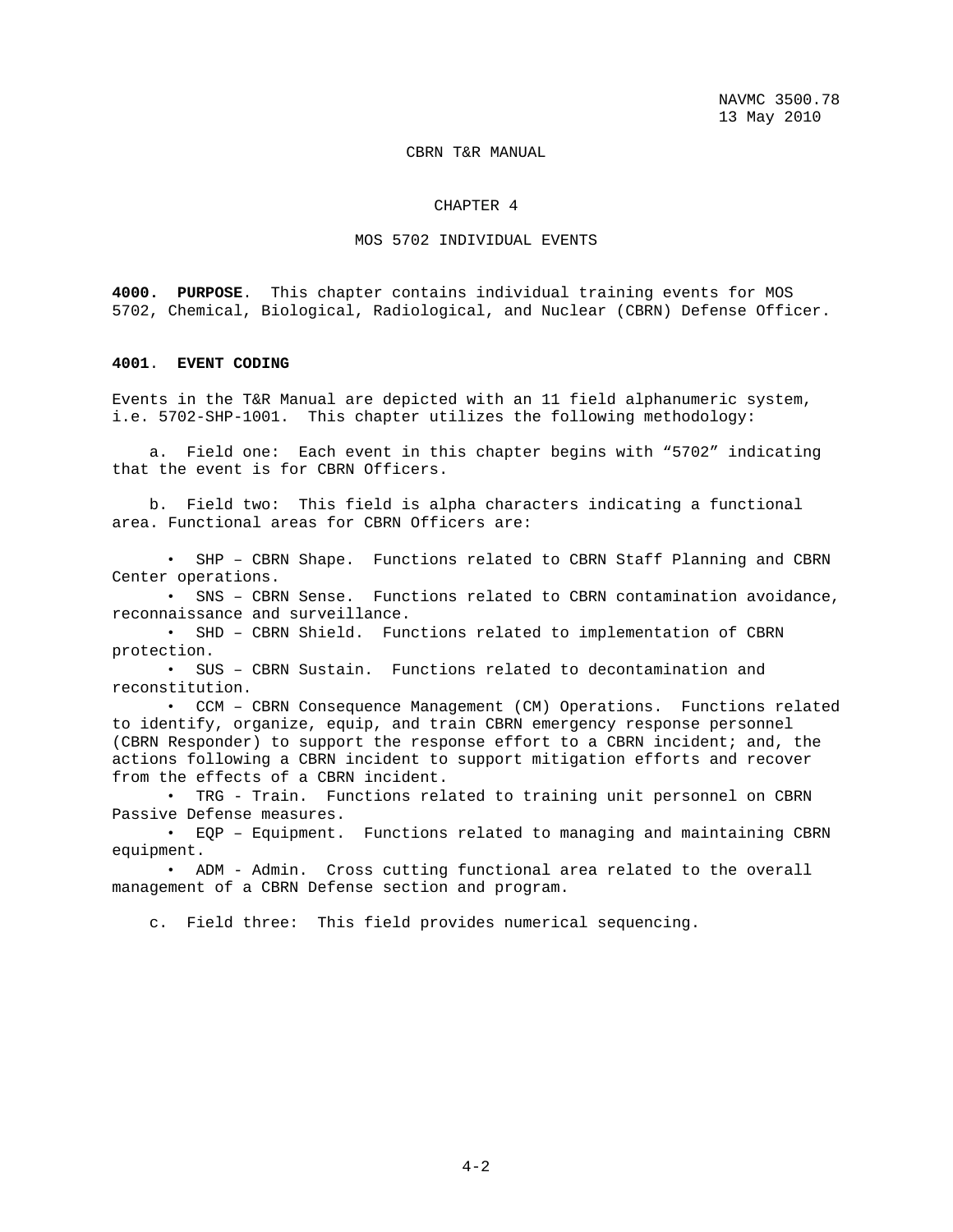# **4002. INDEX OF 1000-LEVEL EVENTS**

| Event         | Event Title                                                                       | Page     |
|---------------|-----------------------------------------------------------------------------------|----------|
| 5702-ADM-1001 | Reference a CBRN publication library                                              | $4 - 5$  |
| 5702-ADM-1002 | Develop a unit CBRN SOP                                                           | $4 - 5$  |
| 5702-CCM-1001 | Manage CBRN hazardous material awareness level<br>training                        | $4 - 6$  |
| 5702-EQP-1001 | Utilize CBRN equipment automated systems                                          | $4 - 7$  |
| 5702-SHD-1001 | Employ CBRN Individual Protection Equipment<br>(IPE)                              | $4 - 8$  |
| 5702-SHD-1002 | Develop individual CBRN protection measures                                       | $4 - 9$  |
| 5702-SHP-1001 | Mitigate the effects of a chemical hazard                                         | $4 - 11$ |
| 5702-SHP-1002 | Mitigate the effects of a biological hazard                                       | $4 - 12$ |
| 5702-SHP-1003 | Mitigate the effects of a radiological hazard                                     | $4 - 13$ |
| 5702-SHP-1004 | Mitigate the effects of a Toxic Industrial Material<br>(TIM) Hazard               | $4 - 13$ |
| 5702-SHP-1005 | Implement the CBRN Warning and Reporting System<br>(CBRNWRS)                      | $4 - 14$ |
| 5702-SHP-1006 | Perform chemical hazard warning and reporting                                     | $4 - 15$ |
| 5702-SHP-1007 | Perform biological hazard warning and reporting                                   | $4 - 16$ |
| 5702-SHP-1008 | Perform nuclear/radiological hazard warning and<br>reporting                      | $4 - 17$ |
| 5702-SHP-1009 | Perform TIM hazard warning and reporting                                          | $4 - 19$ |
| 5702-SHP-1010 | Conduct CBRN hazard prediction assessment operations<br>utilizing reference tools | $4 - 20$ |
| 5702-SHP-1011 | Perform CBRN activities during the staff planning<br>process                      | $4 - 21$ |
| 5702-SHP-1012 | Assess the CBRN Intelligence Preparation of the<br>Operational Environment (IPOE) | $4 - 22$ |
| 5702-SHP-1013 | Assess the CBRN threat                                                            | $4 - 23$ |
| 5702-SHP-1014 | Assess CBRN vulnerabilities                                                       | $4 - 24$ |
| 5702-SHP-1015 | Develop a CBRN appendix to an operation order                                     | $4 - 26$ |
| 5702-SHP-1016 | Determine CBRN center roles and responsibilities                                  | $4 - 27$ |
| 5702-SHP-1017 | Implement CBRN passive defense operations                                         | $4 - 28$ |
| 5702-SNS-1001 | Develop CBRN contamination avoidance measures                                     | $4 - 30$ |
| 5702-SNS-1002 | Employ chemical detection equipment                                               | $4 - 31$ |
| 5702-SNS-1003 | Employ biological detection equipment                                             | $4 - 32$ |
| 5702-SNS-1004 | Employ radiological detection equipment                                           | $4 - 34$ |
| 5702-SNS-1005 | Plan CBRN reconnaissance and surveillance                                         | $4 - 35$ |
| 5702-SNS-1006 | Perform CBRN reconnaissance and surveillance<br>activities                        | $4 - 36$ |
| 5702-SUS-1001 | Identify the fundamentals of CBRN decontamination                                 | $4 - 37$ |
| 5702-SUS-1002 | Employ CBRN decontamination equipment                                             | $4 - 38$ |
| 5702-SUS-1003 | Perform immediate decontamination operations                                      | $4 - 39$ |
| 5702-SUS-1004 | Perform MOPP gear exchange                                                        | $4 - 40$ |
| 5702-SUS-1005 | Perform vehicle wash down                                                         | $4 - 41$ |
| 5702-SUS-1006 | Operate power driven decontamination equipment                                    | $4 - 42$ |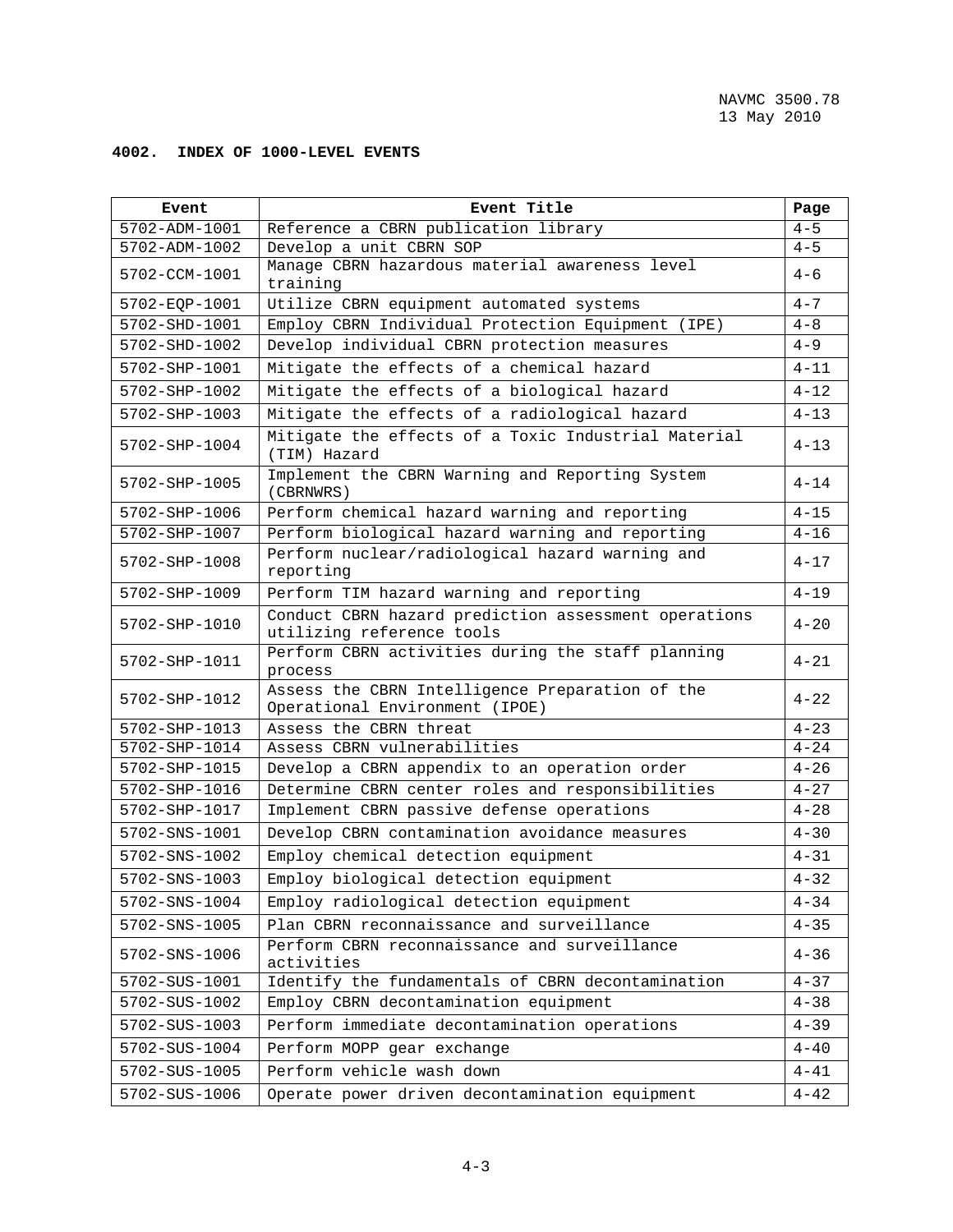| 5702-SUS-1007 | Identify the procedures for conducting Detailed Troop<br>Decontamination (DTD/MOPP drop)       | $4 - 43$ |
|---------------|------------------------------------------------------------------------------------------------|----------|
| 5702-SUS-1008 | Identify procedures for conducting Detailed Equipment<br>Decontamination (DED)                 | $4 - 44$ |
| 5702-SUS-1009 | Identify procedures for conducting Detailed Aircraft<br>Decontamination (DAD)                  | $4 - 45$ |
| 5702-SUS-1010 | Identify procedures for conducting Contaminated<br>Casualty Decontamination (CCD)              | $4 - 46$ |
| 5702-TRG-1001 | Instruct CBRN training                                                                         | $4 - 47$ |
| 5702-TRG-1002 | Identify procedures to conduct an Individual<br>Protective Equipment (IPE) confidence exercise | $4 - 49$ |
| 5702-TRG-1003 | Perform CBRN tasks in a toxic environment                                                      | $4 - 50$ |
| 5702-TRG-1004 | Conduct Operational Risk Management (ORM) for CBRN<br>training                                 | $4 - 51$ |
| 5702-TRG-1005 | Determine individual and collective training<br>requirements for CRBN personnel                | $4 - 52$ |
| 5702-TRG-1006 | Develop a unit CBRN training plan                                                              | $4 - 53$ |
| 5702-TRG-1007 | Conduct CBRN training                                                                          | $4 - 55$ |
| 5702-TRG-1008 | Conduct an after action review                                                                 | $4 - 56$ |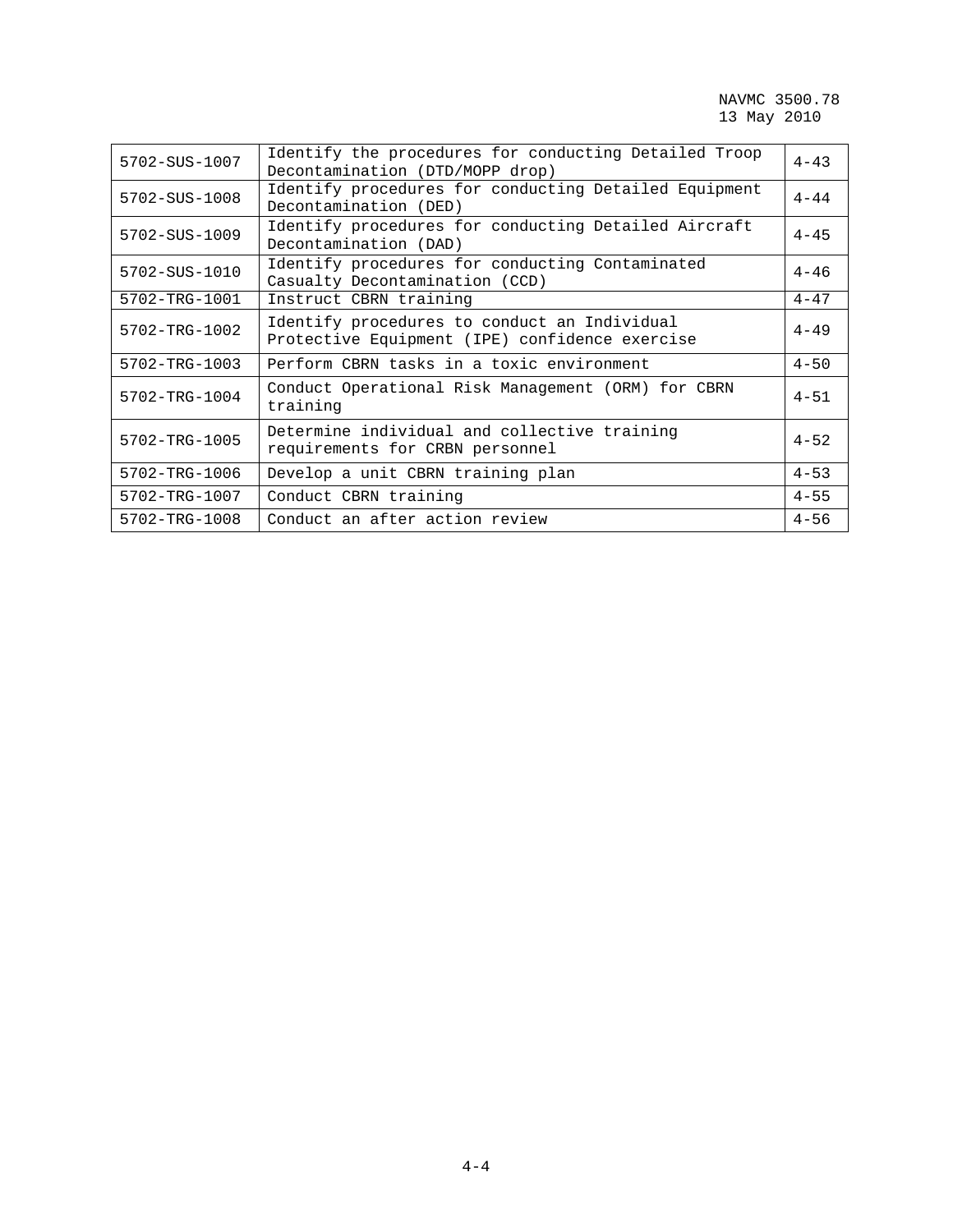# **4003. 1000-LEVEL EVENTS**

**5702-ADM-1001:** Reference a CBRN publication library

# **EVALUATION-CODED:** NO **SUSTAINMENT INTERVAL:** 12 months

**DESCRIPTION:** All CBRN defense personnel utilize a publications library. The variety of publications depends on the unit's mission and CBRN equipment utilized. Some publications that should be reviewed are doctrinal/warfighting publications, such as the MCWPs and MCRPs Type Ops (3-37 MAGTF and Multi-Service series) and Logistics (4-11 Medical CBRN series). Additionally, there are technical publications supplied for each type of CBRN equipment, from the field protective mask to the detection equipment. These publications provide the parts list and the PMCS required for each item of equipment. The units CBRN personnel must maintain technical proficiency utilizing these publications ensuring that the publications required are on-hand and maintain them. The Marine Corps has an automated program to assist in locating on hand publications and to order required publications.

# **MOS PERFORMING:** 5702

**BILLETS:** 5702 - CBRN Defense Officer

**GRADES:** WO-1, CWO-2, CWO-3

## **INITIAL TRAINING SETTING:** FORMAL

**CONDITION:** With the aid of references, Commander's guidance, directives from higher headquarters, a mission, a table of organization/equipment and operating in an area under the threat of a CBRN attack or incident.

**STANDARD:** To meet the Commander's intent (CCIR/PIR) by understanding the fundamentals of a publication, as a quick and ready reference tool, in accordance with MCO P 4790.2C, Appendix B.

# **PERFORMANCE STEPS:**

- 1. Identify the categories of publications.
- 2. Identify the elements of a publication.
- 3. Identify the types of publications.
- 4. Identify the procedures for requisitioning publications.
- 5. Identify the requirements for reconciling publications.
- 6. Identify the filing procedures for publications.
- 7. Identify current automated publication programs.

### **REFERENCES:**

1. MCO P4790.2\_ MIMMS Field Procedures Manual

**5702-ADM-1002:** Develop a unit CBRN SOP

**EVALUATION-CODED:** NO **SUSTAINMENT INTERVAL:** 12 months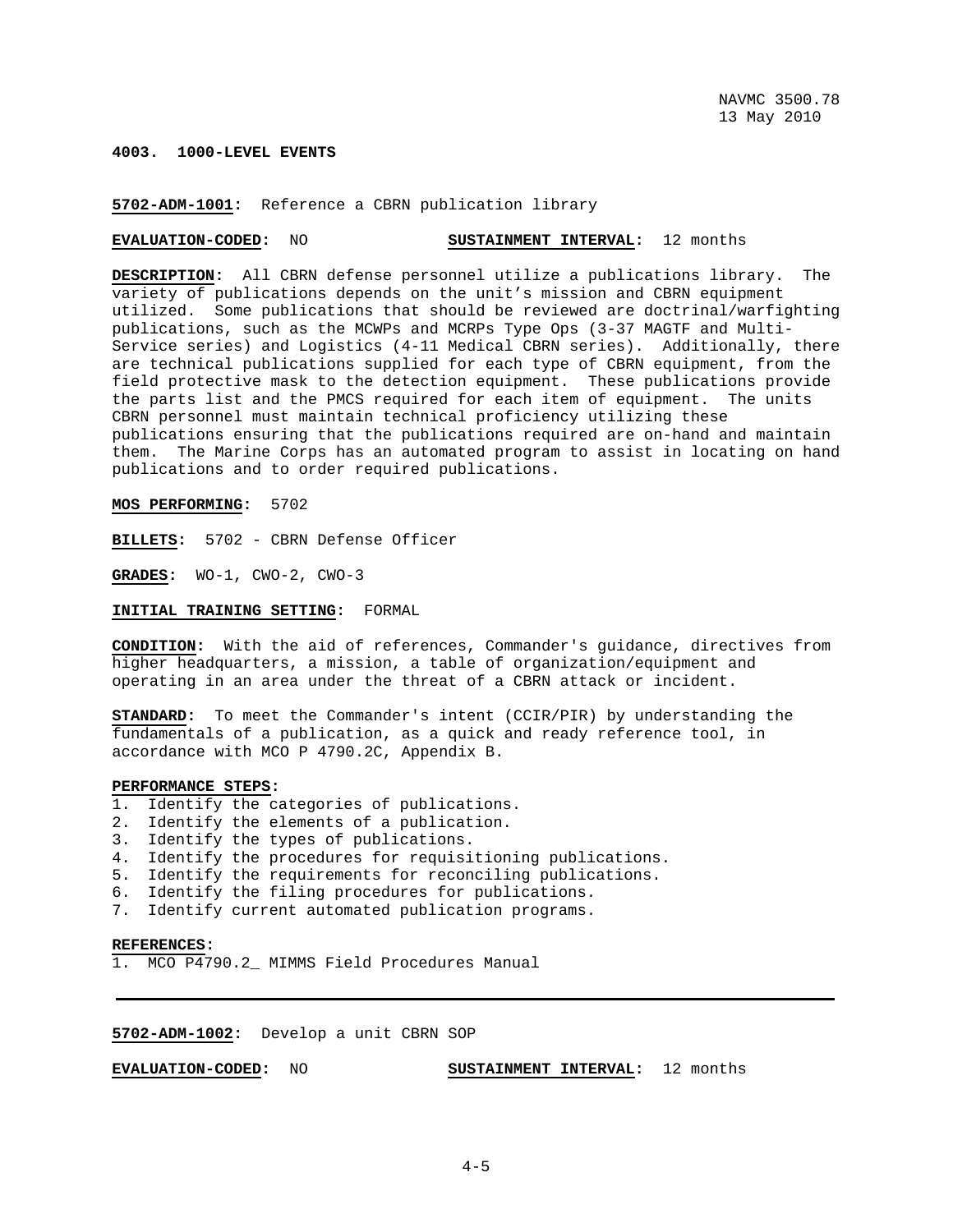**DESCRIPTION:** Dependent on the unit's mission and guidance from the Commander, the unit may require a unit CBRN SOP. The SOP, if required, could include unit CBRN training requirements, CBRN team requirements and assignment policy, equipment distribution, warning and reporting guidance, CBRN protection measures, procedures and priorities for decontamination with the unit, and any other pertaining CBRN related matter or issue the Commander wants published in a SOP or order. If directed, the CBRN personnel must ensure the SOP meets the Commanders intent and guidance, and is formatted in accordance with applicable references.

**MOS PERFORMING:** 5702

**BILLETS:** 5702 - CBRN Defense Officer

**GRADES:** WO-1, CWO-2, CWO-3, CWO-4, CWO-5

**INITIAL TRAINING SETTING:** FORMAL

**CONDITION:** With the aid of references, the requirement to maintain a CBRN SOP, the units SOP, Commanders intent, CBRN training requirements and CBRN team requirements.

**STANDARD:** CBRN SOP details all training and operational objectives, is doctrinally and technically current; is performance oriented; and complies with the Commander's guidance and regulations for safety and security, SOP dictates that training is assessed, recorded, results reported, and AAR conducted, in accordance with MCO 5215.1\_.

# **PERFORMANCE STEPS:**

- 1. Establish, describe, or change existing policy, programs and major activities, and organizations.
- 2. Define missions.
- 3. Delegate authority.
- 4. Assign responsibilities (CBRN designated observers, Recon/Decon Teams, CBRN Officer/Specialist, Center, etc.).
- 5. Issue procedural guidance (CBRN ISM, CBRN Team training, CBRN equipment maintenance, etc.).
- 6. Be written in the standard 5-paragraph order format.

# **REFERENCES:**

- 1. MCO 3400.3 Nuclear, Biological and Chemical(NBC) Defense Training
- 2. MCO 5215.1\_ Marine Corps Directives Management Program
- 3. MCWP 5-1 Marine Corps Planning Process

**5702-CCM-1001:** Manage CBRN hazardous material awareness level training

# **EVALUATION-CODED:** NO **SUSTAINMENT INTERVAL:** 12 months

**DESCRIPTION:** CBRN personnel will be likely to witness or discover hazardous substance release. Marines trained at the Hazardous Materials (HAZMAT) Awareness Level will be certified in training in hazardous evaluation methods, emergency preparedness, and in emergency response plan implementation techniques with the intent that they learn who, what and how to report a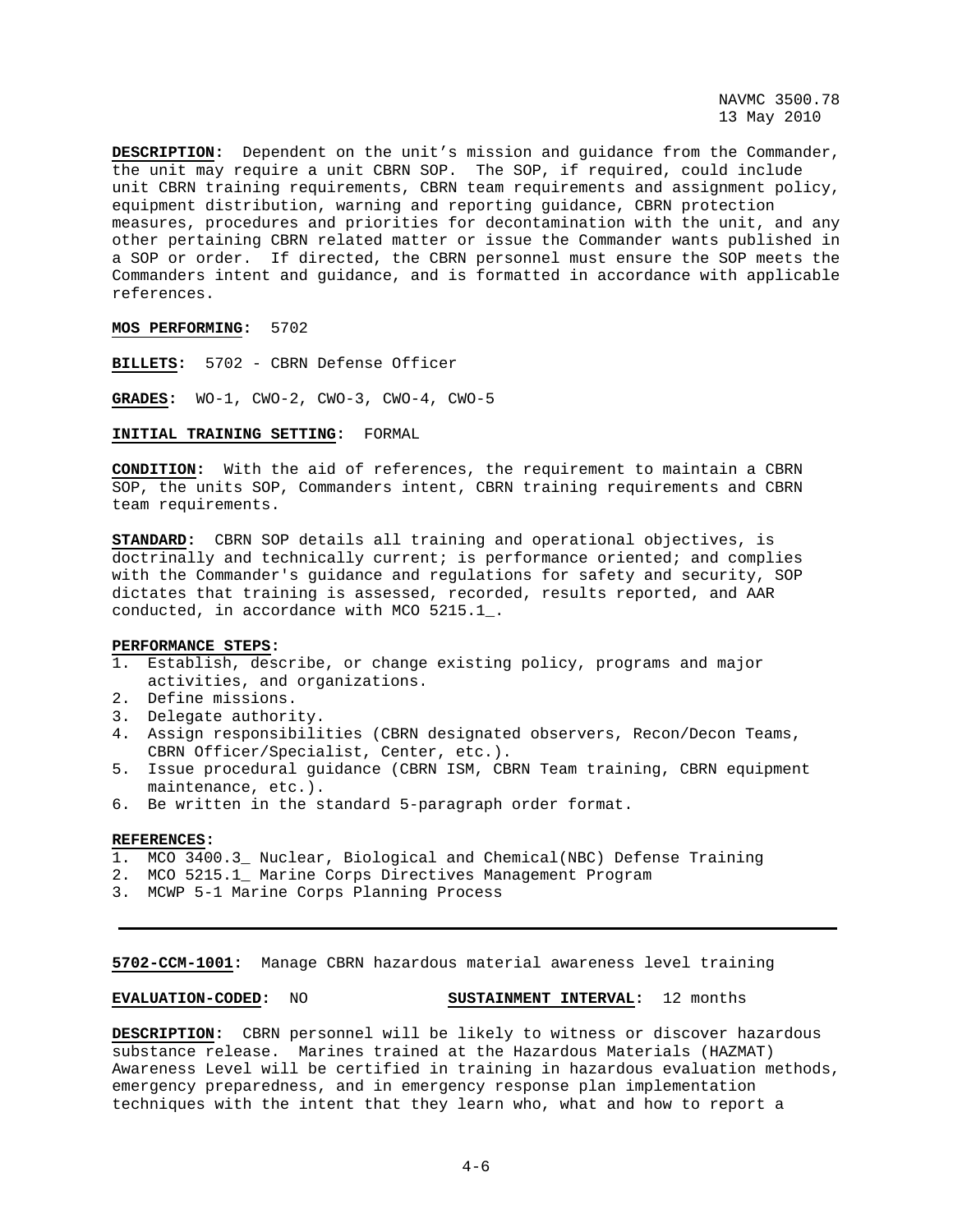hazardous material incident. CBRN responders at the awareness levels are individuals who have been trained and have had sufficient experience to objectively demonstrate competency in order to initiate an emergency response sequence by notifying the proper authorities of the release. They would take no further action beyond notifying the authorities of the release.

**MOS PERFORMING:** 5702

**BILLETS:** 5702 - CBRN Defense Officer

**GRADES:** WO-1, CWO-2, CWO-3, CWO-4, CWO-5

**INITIAL TRAINING SETTING:** FORMAL

**CONDITION:** With the aid of references, assignment as a CBRN Officer and the observation of a hazardous material incident.

**STANDARD:** To recognize that a hazardous material incident has occurred in time to warn the populace and prepare the responders, in accordance with MCRP 3-37.2C and NFPA 472.

# **PERFORMANCE STEPS:**

- 1. Identify Hazardous Material certification requirements.
- 2. Identify the Roles of a First Responder.
- 3. Identify Categories of Hazardous Materials (HM).
- 4. Interpret Hazardous Material (HM) Information.
- 5. Identify Material Safety Data Sheets (MSDS) and Shipping Papers.
- 6. Detect the presence of hazardous substances.
- 7. Survey a hazardous material incident.
- 8. Identify the risks associated with a hazardous substance in an incident.
- 9. Identify the potential outcomes associated with an emergency created when hazardous substances are present.
- 10. Recognize the presence of hazardous substances in an emergency.
- 11. Identify the hazardous substances.
- 12. Identify the procedures to react to a suspicious hazardous substance situation.

# **REFERENCES:**

- 1. 29 CFR 1910.120 Occupational Safety and Health Standards Hazardous waste operations and emergency response
- 2. MCRP 3-37.2C Multi-service TTP for NBC Aspects of Consequence Management
- 3. NFPA 472 National Fire Protection Association, Standard for Competence of Responders to Hazardous Materials/Weapons of Mass Destruction Incidents
- 4. NIMS National Incident Management System
- 5. NRF National Response Framework

**5702-EQP-1001:** Utilize CBRN equipment automated systems

# **EVALUATION-CODED:** NO **SUSTAINMENT INTERVAL:** 12 months

**DESCRIPTION:** In order to properly conduct CBRN operations, the Marine Corps has developed and fielded automated systems to increase the efficiency and accuracy of CBRN reporting for both tactical and logistical information.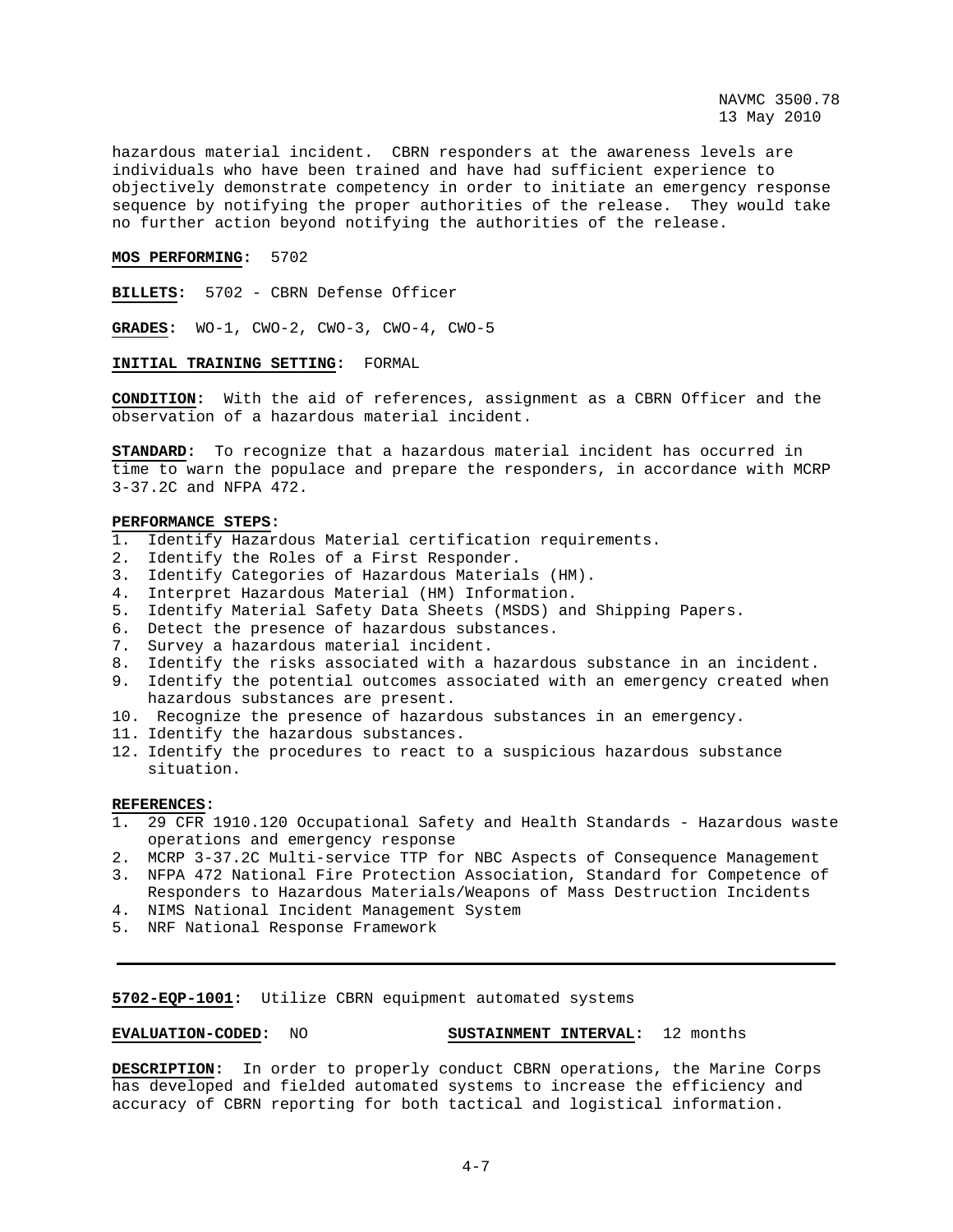These systems include, the CBRN equipment tracking system and the CBRN Defense Equipment Management Program (DEMP). CBRN personnel must be familiar with the systems available, when and where they are employed, and their limitations.

# **MOS PERFORMING:** 5702

**BILLETS:** 5702 - CBRN Defense Officer

**GRADES:** WO-1, CWO-2, CWO-3, CWO-4, CWO-5

# **INITIAL TRAINING SETTING:** FORMAL

**CONDITION:** With the aid of references, current automated CBRN equipment systems, CBRN equipment, CBRN equipment record jackets and appropriate tracking forms.

**STANDARD:** To ensure CBRN equipment properly accounted for at all times, in accordance with TM 4700-15/1H and TI-10010-20/5B.

## **PERFORMANCE STEPS:**

- 1. Identify the current automated equipment programs.
- 2. Identify the description of the current automated equipment programs.
- 3. Identify the capabilities of the current automated equipment programs.
- 4. Log into current automated systems.
- 5. Navigate site to obtain desired CBRN information.
- 6. Order equipment in current automated system.
- 7. Reconcile current automated system.
- 8. Identify procedures for requesting access to automated programs (could be done at the entry level school once the Marines unit is identified).

#### **REFERENCES:**

- 1. CBRN Tracker CBRN Tracker System User Manual
- 2. DEMP Users Manual
- 3. J.A.C.K.S. WEB Portal https://jacks.jpeocbd.army.mil/
- 4. TI 10010-20/5B Serviceability Standards for CBRN Defense Equipment
- 5. TM 4700-15/1H w/ch 3 Ground Equipment Record Procedures

**5702-SHD-1001:** Employ CBRN Individual Protection Equipment (IPE)

**EVALUATION-CODED:** NO **SUSTAINMENT INTERVAL:** 12 months

**DESCRIPTION:** Properly employing CBRN individual protection equipment is vital for providing the necessary protection for personnel. CBRN personnel must equip unit personnel with the appropriate CBRN protection equipment applicable to the unit's mission.

**MOS PERFORMING:** 5702

- **BILLETS:** 5702 CBRN Defense Officer
- **GRADES:** WO-1, CWO-2, CWO-3, CWO-4, CWO-5
- **INITIAL TRAINING SETTING:** FORMAL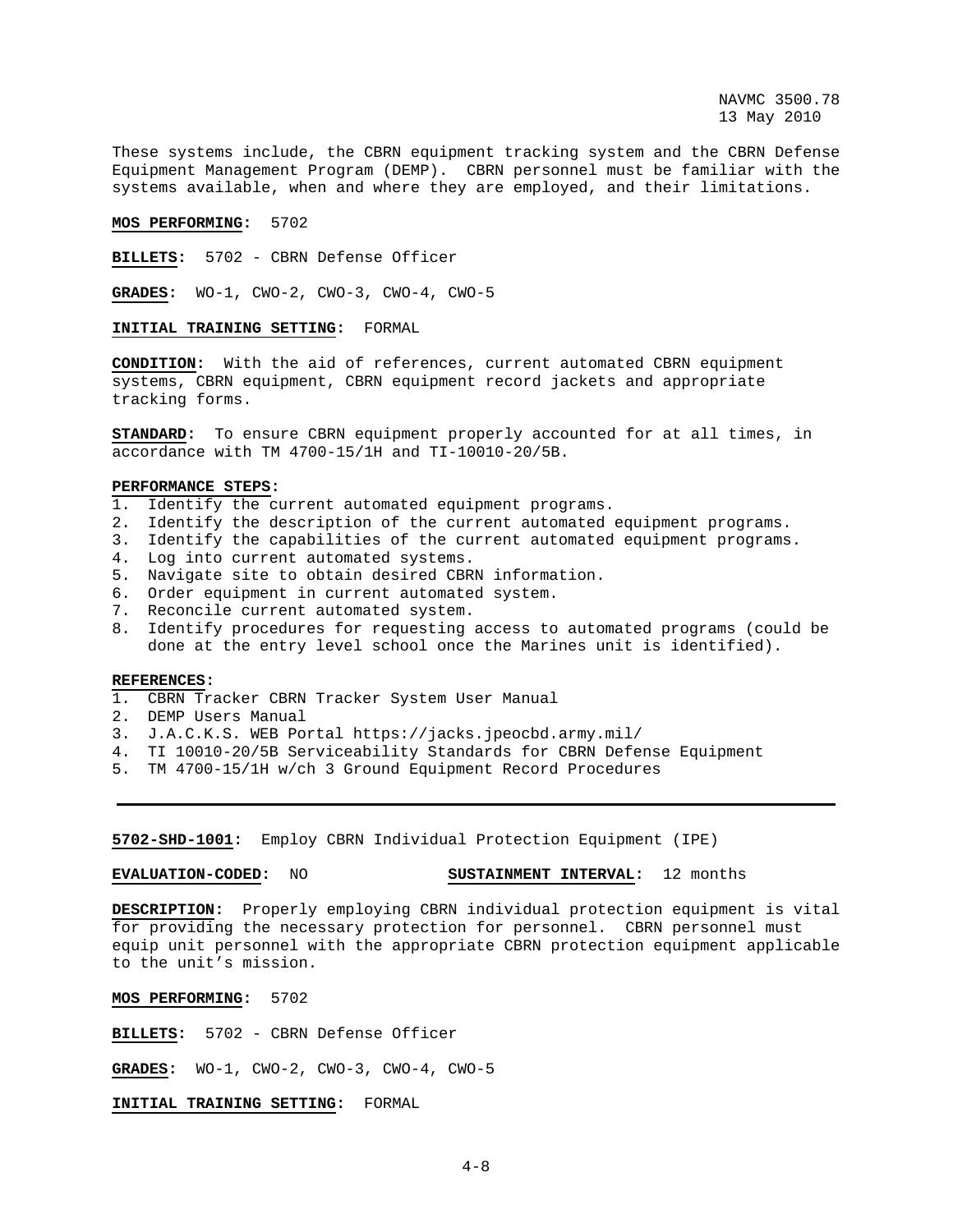**CONDITION:** With the aid of references, an operational situation, current CBRN threat and vulnerability assessments, OPORDS, SOP, appropriate IPE (MOPP ensemble), the requirement to employ CBRN IPE and operating in an area under the threat of a CBRN attack or incident.

**STANDARD:** To ensure that appropriate personnel are trained and equipped to conduct essential tasks that support the CCIR/PIR without injury to personnel, or damage to equipment, in accordance with MCWP 3-37.2.

# **PERFORMANCE STEPS:**

- 1. Identify general characteristics, capabilities and limitations of the Field Protective Mask.
- 2. Disassemble the Field Protective Mask.
- 3. Assemble the Field Protective Mask.
- 4. Perform Preventative Maintenance Checks and Services (PMCS) for the Field Protective Mask.
- 5. Perform Left/Right canister conversion for the Field Protective Mask.
- 6. Perform Field Protective Mask cleaning.
- 7. Perform Field Protective Mask sanitization.
- 8. Demonstrate the different methods of wearing the Field Protective Mask carrier.
- 9. Fit the Field Protective Mask.
- 10. Don the Field Protective Mask.
- 11. Drink water while wearing the Field Protective Mask.
- 12. Doff the Field Protective Mask.
- 13. Identify the definition of MOPP.
- 14. Identify the components of each MOPP level.
- 15. Identify the two categories of protective clothing.
- 16. Identify the description of the individual protective over garment.
- 17. Conduct PMCS for the individual protective over garment.
- 18. Identify the description of the individual protective over boots.
- 19. Conduct PMCS for the individual protective over boots.
- 20. Identify the description of the individual protective gloves.
- 21. Conduct PMCS for the individual protective gloves.
- 22. Don the individual protective ensemble.
- 23. Doff the individual protective ensemble.

# **REFERENCES:**

- 1. CBRN PRO EQU TECH MAN Chemical Biological Radiological and Nuclear Protection Equipment Technical Manuals
- 2. MCRP 3-37B MTTP for CBRN Aspects of Command and Control
- 3. MCWP 3-37 MAGTF CBRN Defense Operations
- 4. MCWP 3-37.1 Multi-Service Doctrine for CBRN Operations
- 5. MCWP 3-37.2 MTTP for NBC Protection

## **5702-SHD-1002:** Develop individual CBRN protection measures

**EVALUATION-CODED:** NO **SUSTAINMENT INTERVAL:** 12 months

**DESCRIPTION:** As a CBRN Officer, it is vital to be able to determine the indicators of a CBRN/TIM incident (accident or intentional). CBRN personnel must also be able to provide recommendations for individual protection procedures during any stage of the CBRN/TIM incident (prior, during or after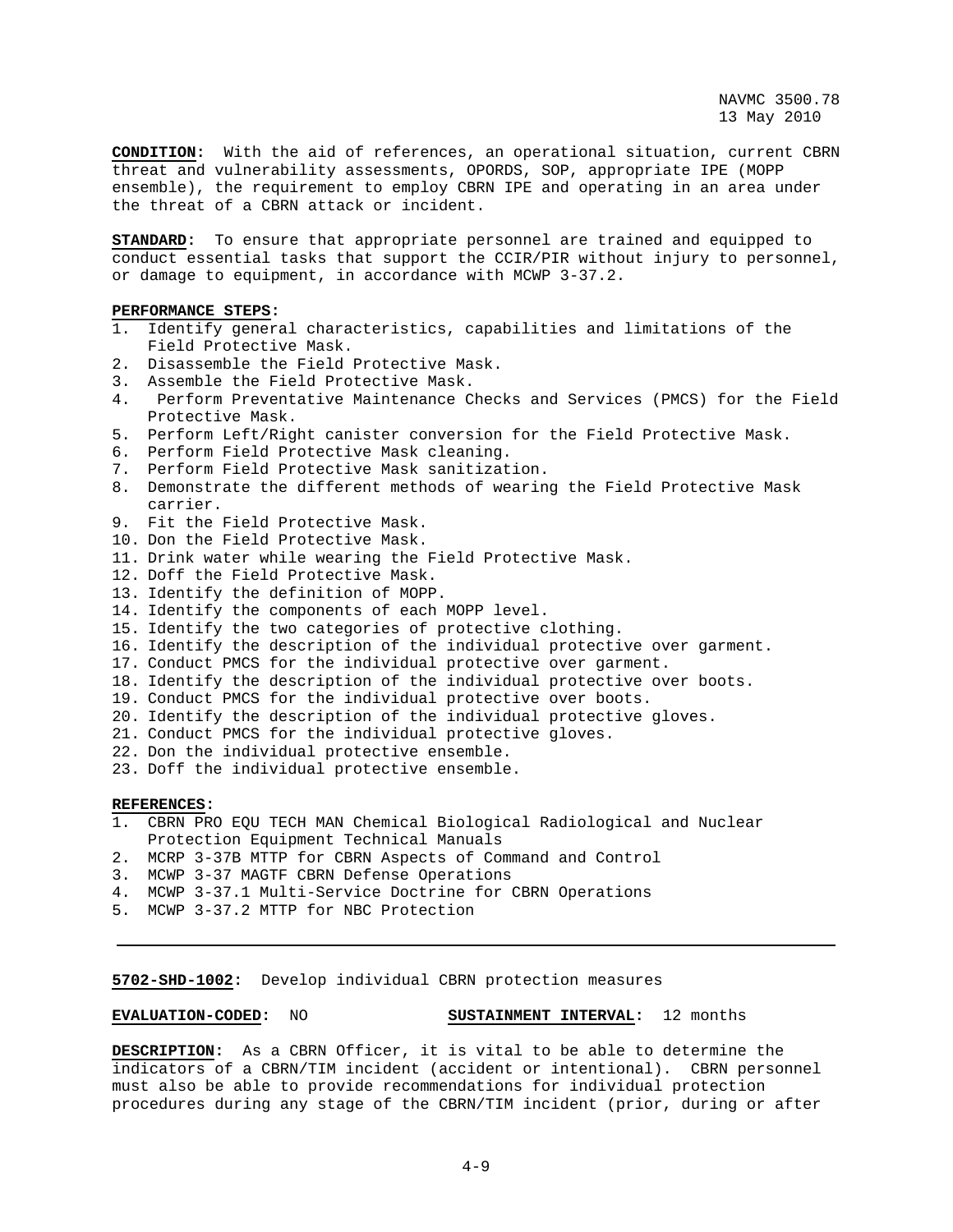the incident). MOPP Analysis, automatic masking and selective unmasking procedures help to minimize the impact of MOPP, thereby sustaining the combat effectiveness to the greatest extent possible. There are several factors to consider during MOPP analysis, such as the threat, unit mission, and status/condition of personnel, among others. Once these factors are weighed, an appropriate MOPP level can be established.

# **MOS PERFORMING:** 5702

**BILLETS:** 5702 - CBRN Defense Officer

**GRADES:** WO-1, CWO-2, CWO-3

## **INITIAL TRAINING SETTING:** FORMAL

**CONDITION:** With the aid of references, an operational situation, current CBRN threat and vulnerability assessments, OPORDS, SOP, appropriate IPE (MOPP ensemble) or PPE (SCBA, PAPR, APR and associated suit, (boots and gloves if separate from suit)), given the requirement to employ CBRN IPE or PPE, with references and operating in an area under the threat of a CBRN attack or incident.

**STANDARD:** To ensure that appropriate personnel are trained and equipped to conduct essential tasks that support the CCIR/PIR without injury to personnel, or damage to equipment, in accordance with MCWP 3-37.2 and MCRP 3-37.2, Appendix A.

- 1. Identify the indicators of a CBRN incident.
- 2. Identify the different types of CBRN alarms/warning signals.
- 3. Identify the procedures for automatic masking.
- 4. Identify the procedures for selective unmasking.
- 5. Identify the degradation to personnel during sustained operations while in MOPP.
- 6. Identify MOPP Analysis considerations.
- 7. Conduct a MOPP analysis.
- 8. Ensure Marines have the required individual protective clothing (MOPP gear).
- 9. Ensure serviceability of equipment.
- 10. Ensure Marines are prepared to react quickly if commanded to don protective clothing.
- 11. Receive command to assume MOPP level Ready, 0-4, or Mask only posture.
- 12. Ensure Marines assume appropriate MOPP level.
- 13. Ensure appropriate MOPP level is maintained until directed otherwise.
- 14. Ensure Marines can identify NATO CBRN markers.
- 15. Close eyes and stop breathing.
- 16. Don mask.
- 17. Clear mask.
- 18. Check mask for proper seal.
- 19. Sound the alarm to warn others.
- 20. Remove the mask only after the UNMASK order is given.
- 21. Ensure Marines have donned MOPP gear (Chemical or Biological incident) to MOPP Level IV.
- 22. Ensure Marines have taken precautionary measures if Radiological or Nuclear incident.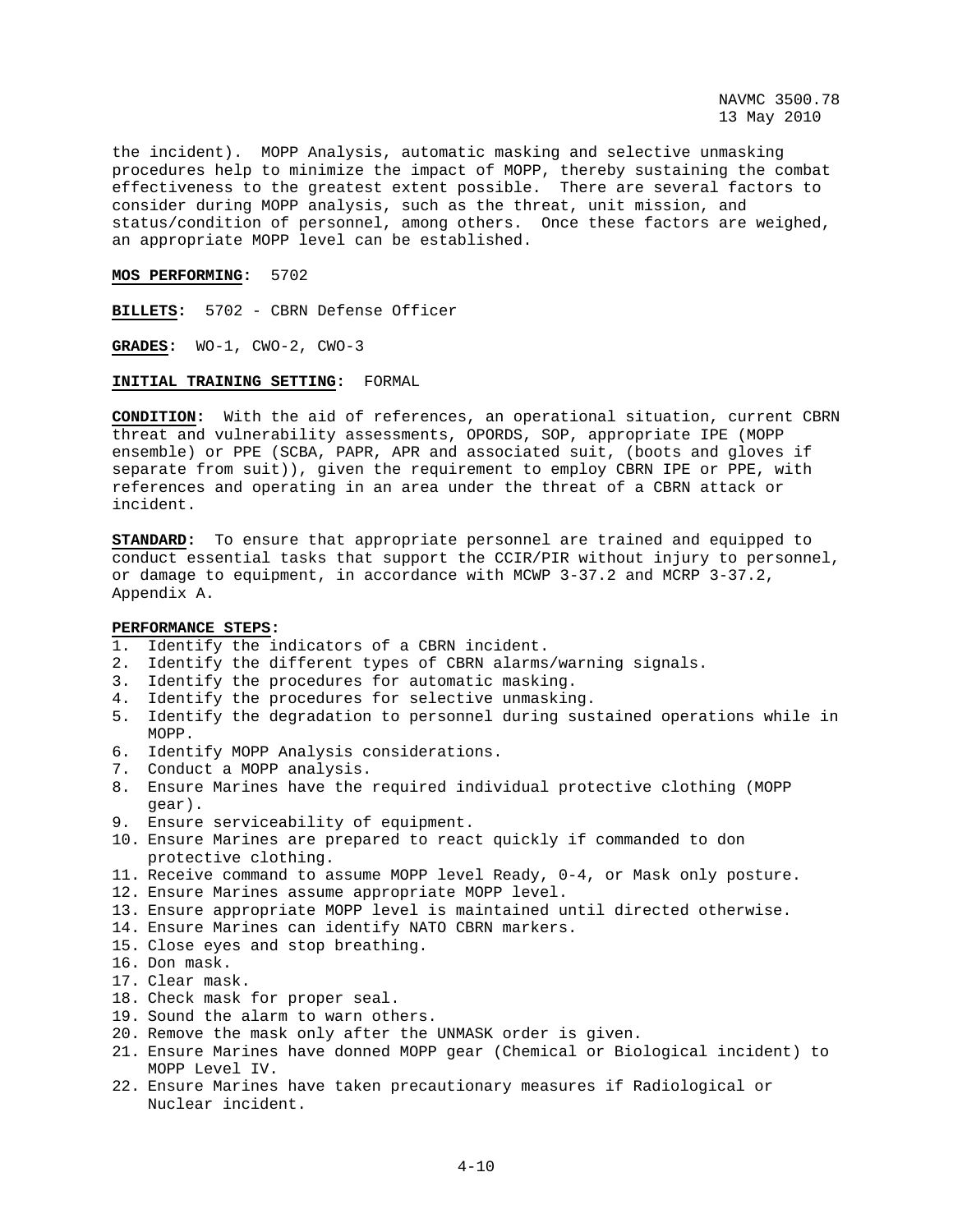- 23. Ensure Marines properly transmitted CBRN 1 Report, if necessary follow-up with an additional CBRN 1 Report.
- 24. Ensure Marines properly decontaminated self, personnel, weapons and equipment.
- 25. Control spread of contamination.
- 26. Treat CBRN casualty (Perform Self and Buddy-Aid).
- 27. MEDIVAC CBRN casualties, as required.
- 28. Minimize the possible adverse effects of extended time while in MOPP gear.
- 29. Supervise MOPP gear exchange.
- 30. Supervise CBRN detection measures using Level I CBRN Detection Equipment.
- 31. Specially trained Marines may use LEVEL II CBRN Detection equipment.
- 32. Transmit CBRN 4 Report, if extent of CBRN contamination is determined.
- 33. Ensure Marines continue mission while in a CBRN environment.
- 34. Supervise selective unmasking procedures.

## **REFERENCES:**

- 1. MCRP 3-37.2A MTTP for Chemical, Biological, Radiological and Nuclear Contamination Avoidance
- 2. MCRP 3-37B MTTP for CBRN Aspects of Command and Control
- 3. MCWP 3-37 MAGTF CBRN Defense Operations
- 4. MCWP 3-37.1 Multi-Service Doctrine for CBRN Operations
- 5. MCWP 3-37.2 MTTP for NBC Protection
- 6. MCWP 3-37.3 MTTP for CBRN Decontamination
- 7. MCWP 3-37.4 MTTP for NBC Reconnaissance

**5702-SHP-1001:** Mitigate the effects of a chemical hazard

**EVALUATION-CODED:** NO **SUSTAINMENT INTERVAL:** 12 months

**DESCRIPTION:** In order to protect the force and avoid contamination to the greatest extent possible, CBRN personnel must be able to identify the effects in the event of a chemical attack/incident. CBRN personnel must be able to determine the duration of the chemical hazard by recognizing the means of delivery of the chemical hazard, as well as the environmental impacts on the chemical hazards effectiveness.

# **MOS PERFORMING:** 5702

**BILLETS:** 5702 - CBRN Defense Officer

**GRADES:** WO-1, CWO-2, CWO-3, CWO-4, CWO-5

### **INITIAL TRAINING SETTING:** FORMAL

**CONDITION:** With the aid of references and the requirement to advise the Commander on a chemical hazard threat.

**STANDARD:** To provide guidance to the Commander (CCIR/PIR) for a chemical hazard threat in accordance with MCRP 3-37.1B and MCRP 4-11.1A.

- 1. Identify significant events in chemical warfare agent history.
- 2. Identify US Policy for use of chemical warfare agents.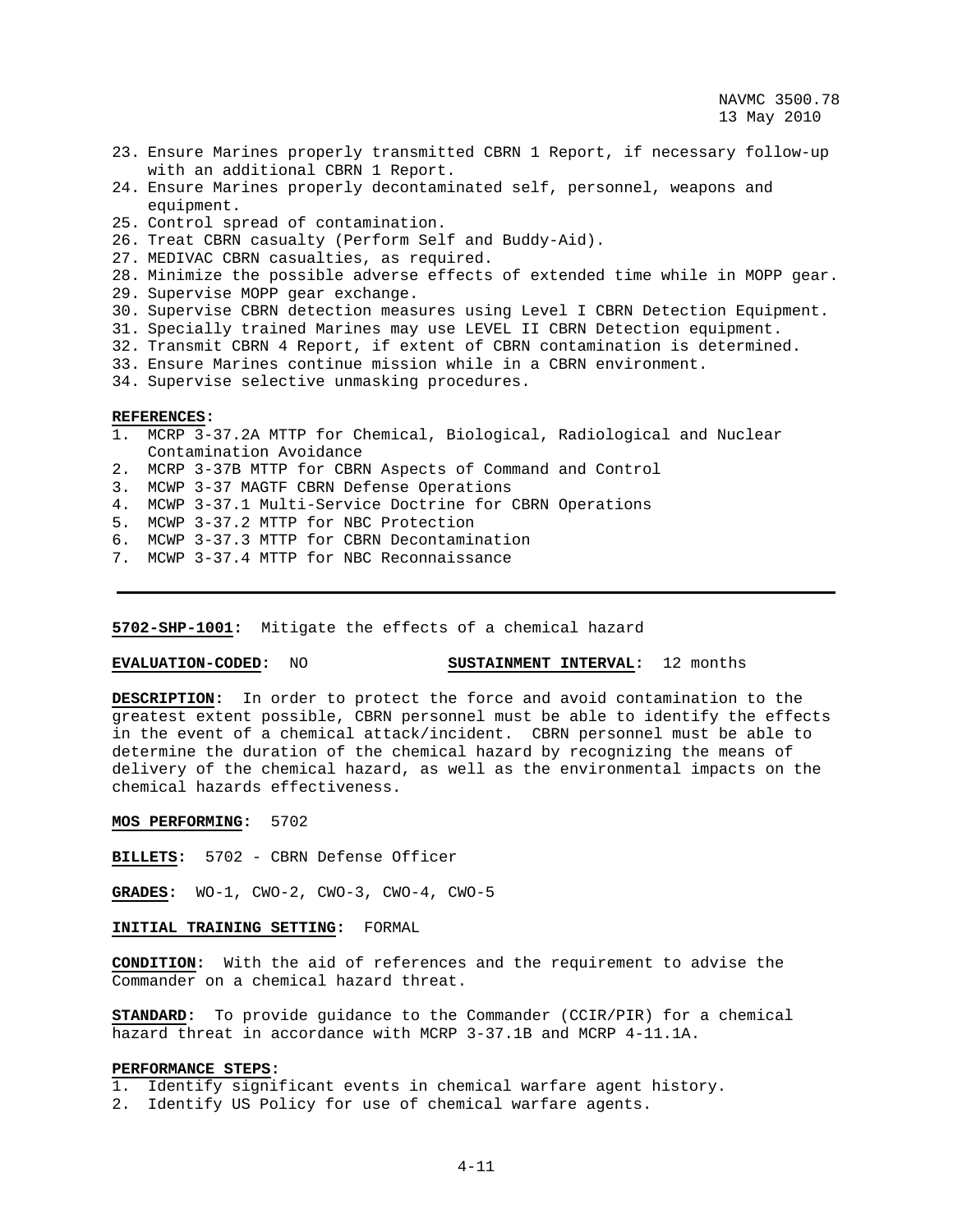- 3. Identify the classification of toxic agents.
- 4. Identify the characteristics of a chemical hazard attack.
- 5. Identify characteristics of chemical warfare agent.
- 6. Identify the characteristics of chemical agent compounds.
- 7. Identify the factors effecting the duration of a chemical hazard.
- 8. Determine the protection required per chemical hazard.
- 9. Identify the physiological effects from a chemical hazard.
- 10. Determine the decontamination required per chemical hazard.
- 11. Perform immediate treatment of a chemical hazard casualty.

### **REFERENCES:**

- 1. MCRP 3-37.1B POTENTIAL MILITARY CHEMICAL/BIOLOGICAL AGENTS AND COMPOUNDS
- 2. MCRP 4-11.1A Treatment of Chemical Agent Casualties and Conventional Military Chemical Agents
- 3. MCWP 3-37.1 Multi-Service Doctrine for CBRN Operations

**5702-SHP-1002:** Mitigate the effects of a biological hazard

**EVALUATION-CODED:** NO **SUSTAINMENT INTERVAL:** 12 months

**DESCRIPTION:** In order to protect the force and avoid contamination to the greatest extent possible, CBRN personnel must be able to identify the effects in the event of a biological attack/incident. CBRN personnel must be able to determine the duration of the biological hazard by recognizing the means of delivery of the biological hazard, as well as the environmental impacts on the biological hazards effectiveness.

### **MOS PERFORMING:** 5702

**BILLETS:** 5702 - CBRN Defense Officer

**GRADES:** WO-1, CWO-2, CWO-3, CWO-4, CWO-5

# **INITIAL TRAINING SETTING:** FORMAL

**CONDITION:** With the aid of references and the requirement to advise the Commander on a biological hazard threat.

**STANDARD:** To provide guidance to the Commander (CCIR/PIR) for a biological hazard threat in accordance with MCRP 3-37.1B and MCRP 4-11.1C.

- 1. Identify significant events in biological agent history.
- 2. Identify US Policy for use of biological agents.
- 3. Identify the characteristics of a biological agent attack.
- 4. Identify the categories of biological agents.
- 5. Identify characteristics of biological agents.
- 6. Identify the factors effecting the duration of a biological hazard.
- 7. Determine the protection required per biological hazard.
- 8. Identify the physiological effects from a biological hazard.
- 9. Determine the decontamination required per biological hazard.
- 10. Identify the immediate treatment of a biological hazard casualty.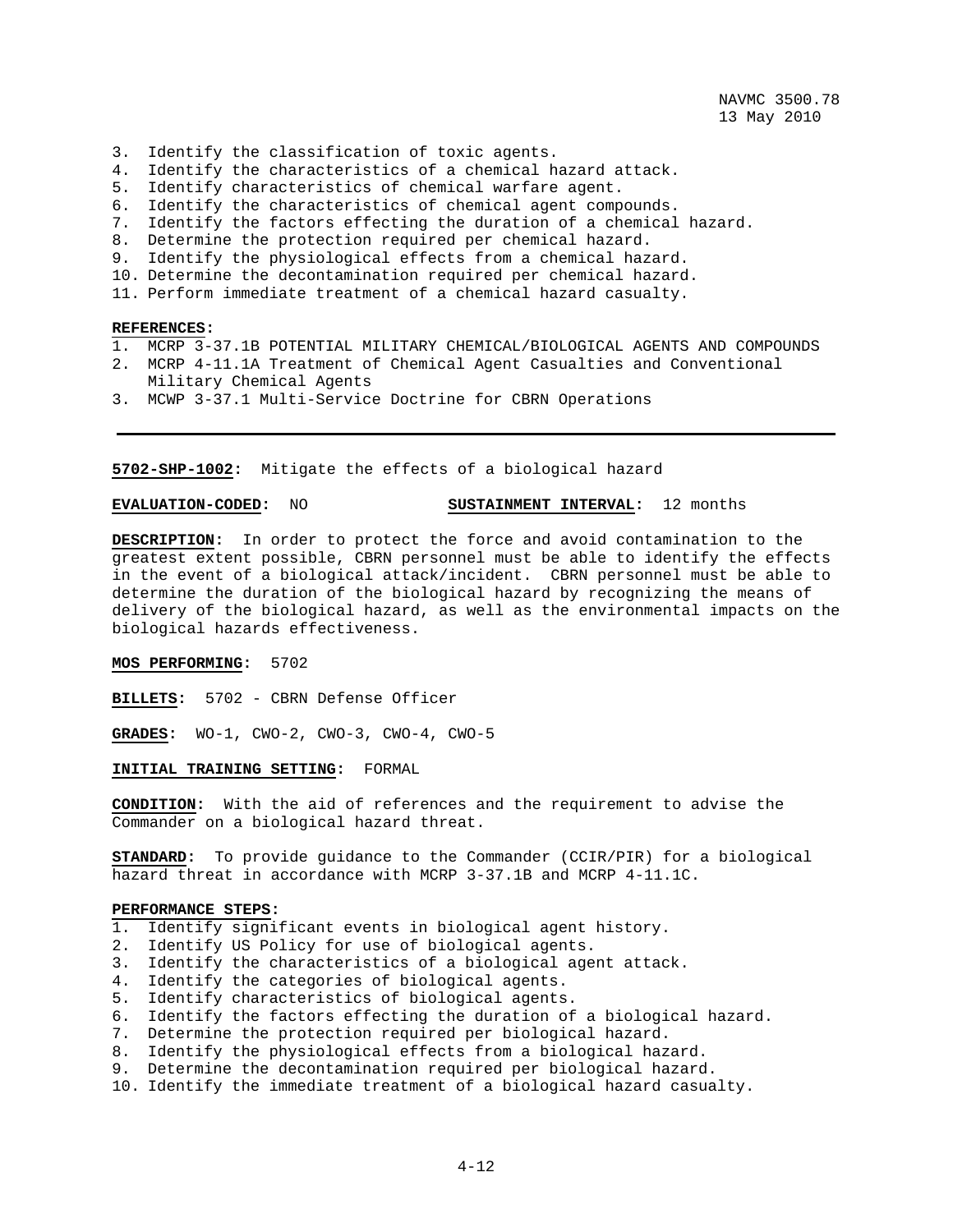**REFERENCES:**

1. MCRP 3-37.1B POTENTIAL MILITARY CHEMICAL/BIOLOGICAL AGENTS AND COMPOUNDS

2. MCRP 3-37.2C Multi-service TTP for NBC Aspects of Consequence Management

3. MCRP 4-11.1C Treatment of Biological Warfare Agent Casualties

4. MCWP 3-37.1 Multi-Service Doctrine for CBRN Operations

**5702-SHP-1003:** Mitigate the effects of a radiological hazard

**EVALUATION-CODED:** NO **SUSTAINMENT INTERVAL:** 12 months

**DESCRIPTION:** In order to protect the force and avoid contamination to the greatest extent possible, CBRN personnel must be able to identify the effects in the event of a radiological attack/incident. CBRN personnel must be able to determine the duration of the radiological by recognizing the environmental impacts on the radiological hazards effectiveness.

**MOS PERFORMING:** 5702

**BILLETS:** 5702 - CBRN Defense Officer

**GRADES:** WO-1, CWO-2, CWO-3, CWO-4, CWO-5

**INITIAL TRAINING SETTING:** FORMAL

**CONDITION:** With the aid of references and the requirement to advise the Commander on a radiological hazard threat.

**STANDARD:** To provide guidance to the Commander (CCIR/PIR) for a radiological hazard threat in accordance with MCRP 3-37.1B and MCRP 4-11.1B.

## **PERFORMANCE STEPS:**

- 1. Identify significant events in nuclear warfare history.
- 2. Identify US Policy for use of nuclear warfare.
- 3. Identify the characteristics of a nuclear attack.
- 4. Identify the types of nuclear radiation.
- 5. Identify the types of nuclear bursts.
- 6. Determine the protection required per nuclear/radiological hazard.
- 7. Identify the factors effecting the duration of a nuclear/radiological hazard.
- 8. Identify the physiological effects from a nuclear/radiological hazard.
- 9. Determine the decontamination required per radiological hazard.

# **REFERENCES:**

- 1. MCRP 3-37.1B POTENTIAL MILITARY CHEMICAL/BIOLOGICAL AGENTS AND COMPOUNDS
- 2. MCRP 4-11.1B Treatment of Nuclear Weapons Casualties

3. MCWP 3-37.1 Multi-Service Doctrine for CBRN Operations

**5702-SHP-1004:** Mitigate the effects of a Toxic Industrial Material (TIM) Hazard

**EVALUATION-CODED:** NO **SUSTAINMENT INTERVAL:** 12 months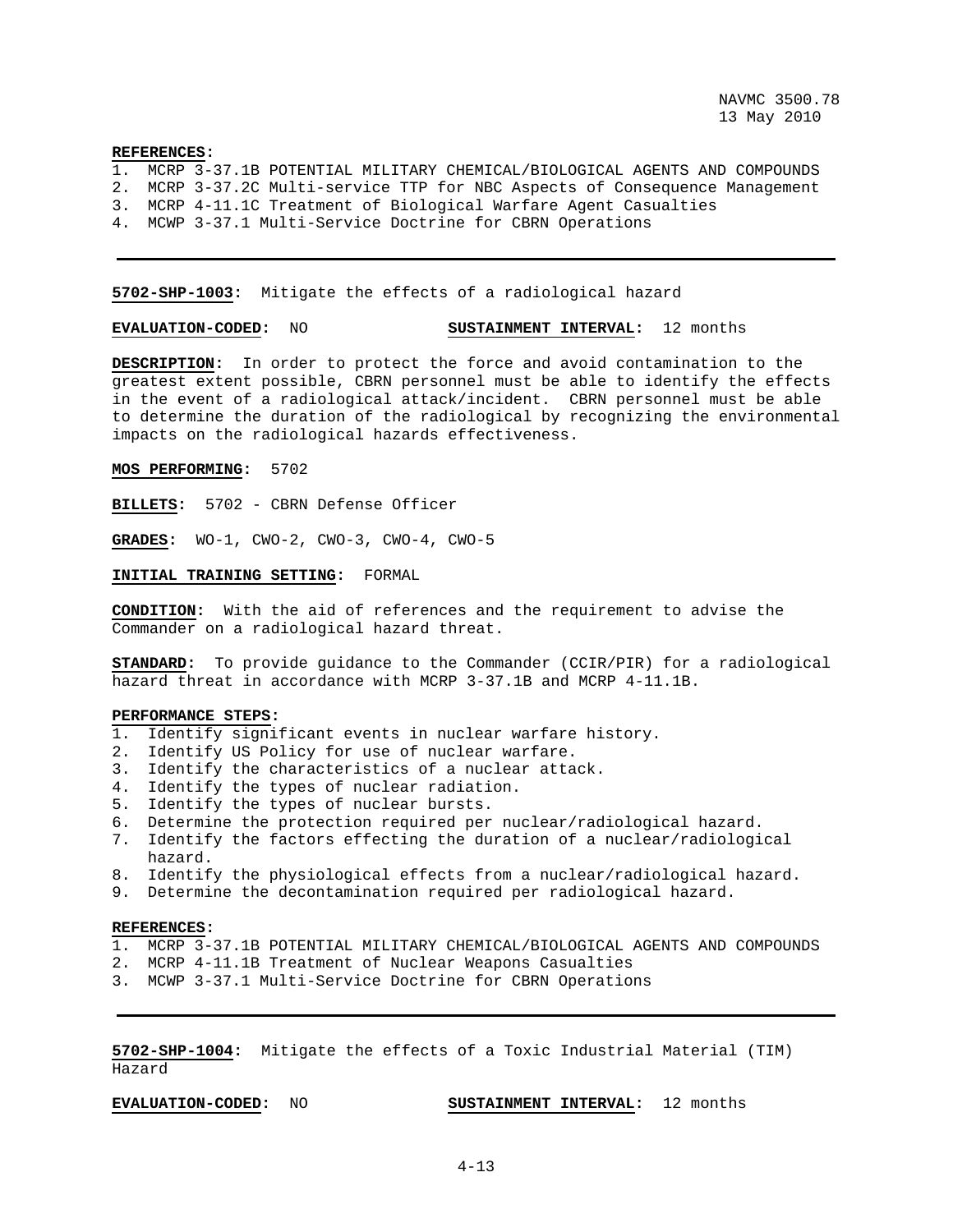**DESCRIPTION:** In order to protect the force and avoid contamination to the greatest extent possible, CBRN personnel must be able to identify the effects in the event of a toxic industrial material (TIM) attack/incident. CBRN personnel must be able to determine the duration of the TIM hazard by recognizing the means of delivery of the TIM hazard, as well as the environmental impacts on the TIM hazards effectiveness.

# **MOS PERFORMING:** 5702

**BILLETS:** 5702 - CBRN Defense Officer

**GRADES:** WO-1, CWO-2, CWO-3, CWO-4, CWO-5

## **INITIAL TRAINING SETTING:** FORMAL

**CONDITION:** With the aid of references and the requirement to advise the Commander on a TIM hazard threat.

**STANDARD:** To provide guidance to the Commander (CCIR/PIR) for a TIM hazard threat in accordance with MCRP 3-37.1B and TG-230.

# **PERFORMANCE STEPS:**

- 1. Identify significant events in TIM history.
- 2. Identify the terms associated with TIM.
- 3. Identify possible sources of TIM exposure.
- 4. Identify the hazards of toxic TIM exposure.
- 5. Identify the hazards associated with the use of depleted uranium.
- 6. Determine the protection required per TIM hazard.
- 7. Identify the factors effecting the duration of a TIM hazard.
- 8. Identify the physiological effects from a TIM hazard.
- 9. Determine the decontamination required per TIM hazard.

## **REFERENCES:**

- 1. MCRP 3-37.1B POTENTIAL MILITARY CHEMICAL/BIOLOGICAL AGENTS AND COMPOUNDS
- 2. MCRP 4-11.1B Treatment of Nuclear Weapons Casualties
- 3. MCWP 3-37.1 Multi-Service Doctrine for CBRN Operations
- 4. TG 230 USACHPPM Technical Guide 230 Chemical Exposure Guidelines for Deployed Military Personnel

**5702-SHP-1005:** Implement the CBRN Warning and Reporting System (CBRNWRS)

**EVALUATION-CODED:** NO **SUSTAINMENT INTERVAL:** 12 months

**DESCRIPTION:** In order to protect the force and avoid contamination to the greatest extent possible, CBRN personnel must be able to predict where contamination from a CBRN attack is likely to be located. The CBRNWRS provides the unit(s) in an area of operation the tools required for effective and efficient CBRN information management (IM) framework. This CBRN IM framework provides the CBRN pre-incident/incident/post-incident information flow reciprocating between higher, adjacent and subordinate units. CBRN personnel must be able to utilize threat and attack/incident information and current weather data to predict the location of the attack/incident (if not observed), the size of the attack area, the hazard area, the extent of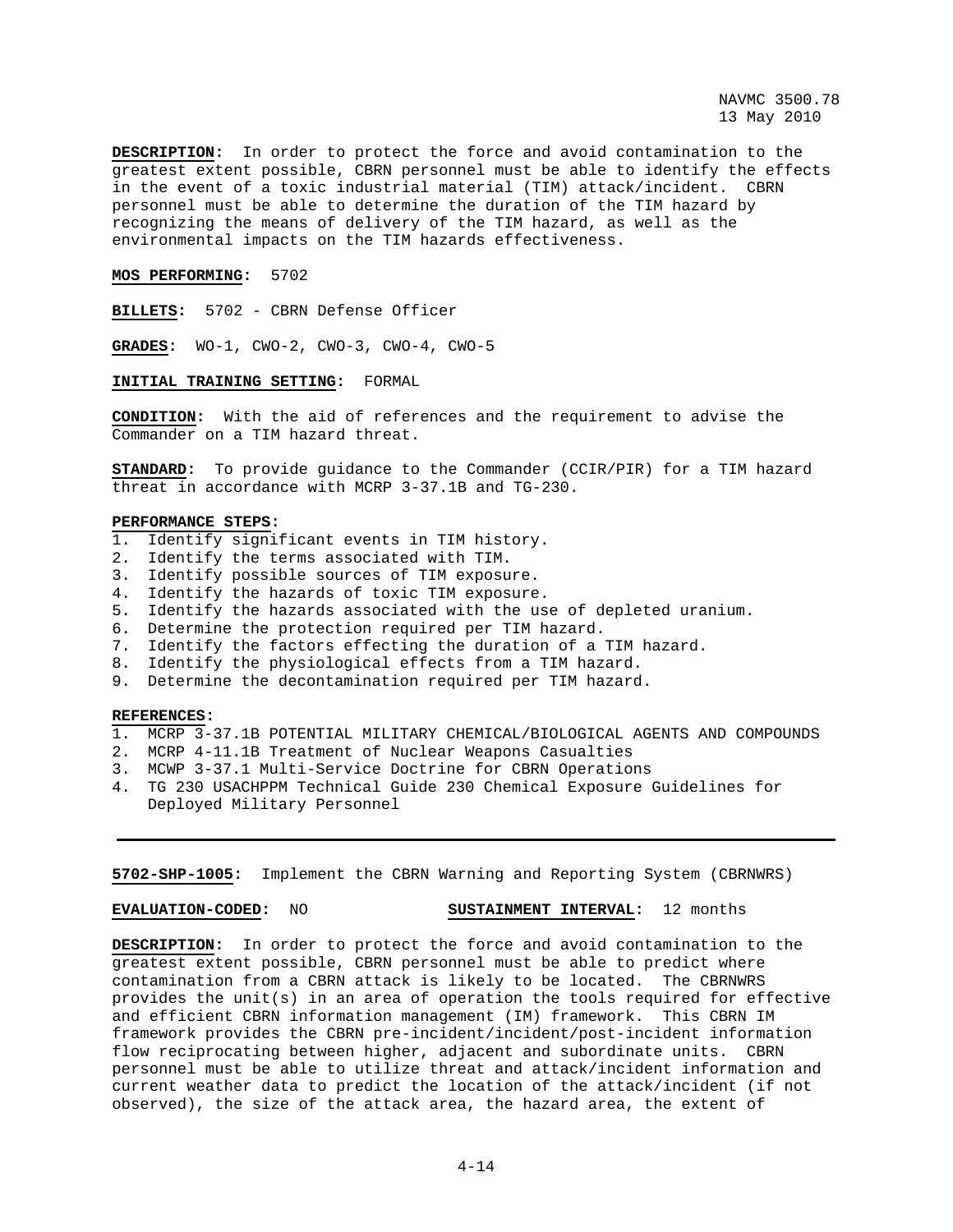contamination, when the contamination will arrive at a given location and the duration of the contamination. CBRN personnel must be able to conduct CBRN hazard prediction utilizing both the manual and automated methods.

# **MOS PERFORMING:** 5702

**BILLETS:** 5702 - CBRN Defense Officer

**GRADES:** WO-1, CWO-2, CWO-3, CWO-4, CWO-5

# **INITIAL TRAINING SETTING:** FORMAL

**CONDITION:** With the aid of references, CBRN attack/incident information, CBRN Center personnel, weather data, unit locations, maps, CBRN plotting tools and automated CBRN warning and reporting software.

**STANDARD:** Utilizing both manual and automated methods, predict the CBRN hazard location, extent and duration of hazard and be able to warn friendly units that may be affected by the CBRN hazard, in accordance with MCRP 3- 37.2A.

# **PERFORMANCE STEPS:**

- 1. Identify Standard CBRN Report Formats.
- 2. Identify Meteorological Data/Factors.
- 3. Identify CBRN Report Classification and Precedence.
- 4. Identify Meaning of Fields and Sets used in all CBRN Reports.
- 5. Identify the Roles and Responsibilities of CBRN actions/personnel within the CBRN Information Management (IM) framework
- 6. Identify currently used Automated Hazard Prediction Software for use with CBRNWRS data entry and transmission.

### **REFERENCES:**

- 1. ATP-45 (C) REPORTING NUCLEAR DETONATIONS, BIOLOGICAL AND CHEMICAL ATTACKS, AND PREDICTING AND WARNING OF ASSOCIATED HAZARDS AND HAZARD AREAS
- 2. MCRP 3-37.2A MTTP for Chemical, Biological, Radiological and Nuclear Contamination Avoidance

**5702-SHP-1006:** Perform chemical hazard warning and reporting

**EVALUATION-CODED:** NO **SUSTAINMENT INTERVAL:** 12 months

**DESCRIPTION:** In order to protect the force and avoid contamination to the greatest extent possible, CBRN personnel must be able to predict where contamination from a CBRN attack is likely to be located. CBRN personnel must be able to utilize attack information and current weather data to predict the location of the attack, the size of the attack area, the hazard area, the extent of contamination, when the contamination will arrive at a given location and the duration of the contamination. CBRN personnel must be able to conduct CBRN hazard prediction utilizing both the manual and automated methods.

# **MOS PERFORMING:** 5702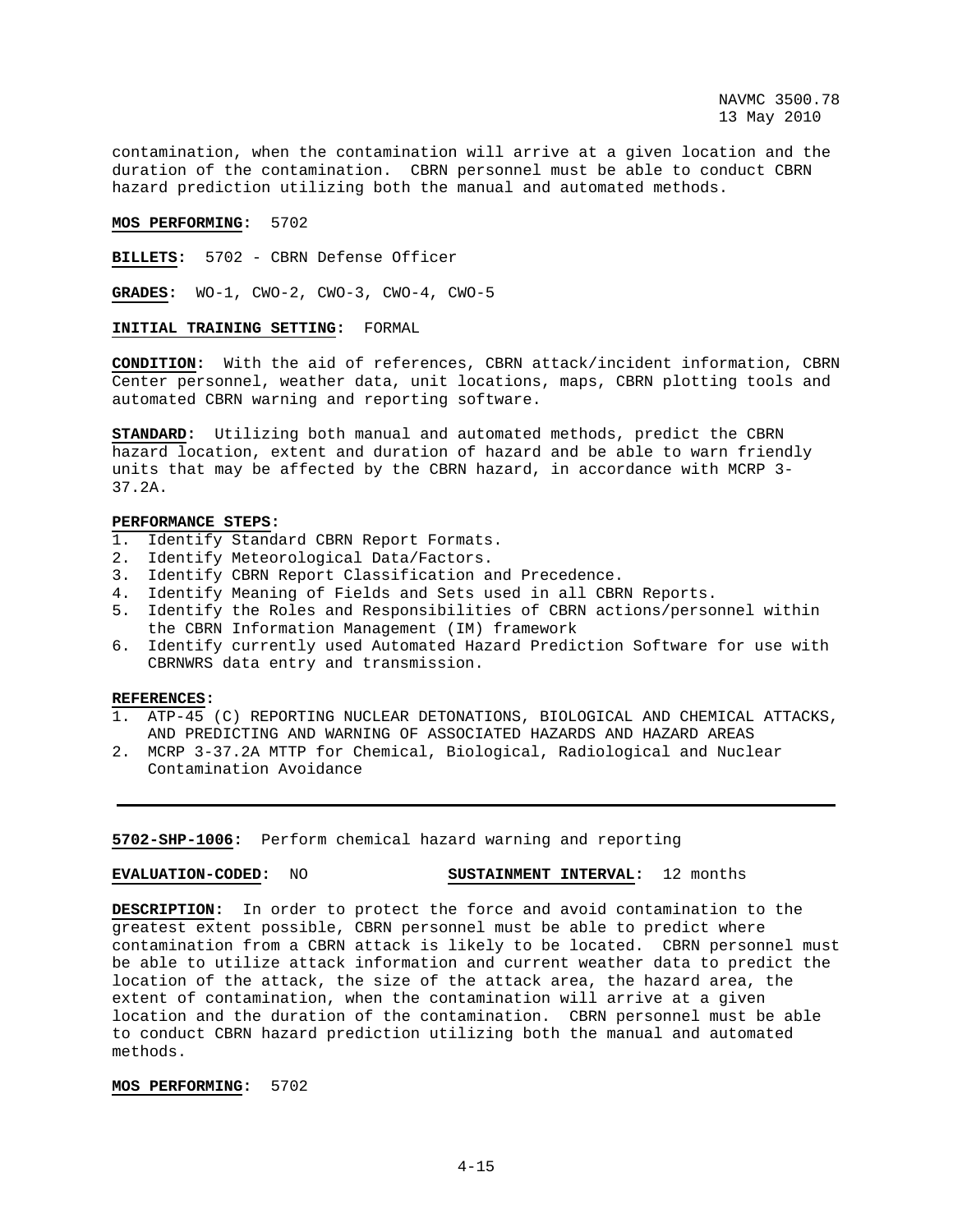**BILLETS:** 5702 - CBRN Defense Officer

**GRADES:** WO-1, CWO-2, CWO-3, CWO-4, CWO-5

# **INITIAL TRAINING SETTING:** FORMAL

**CONDITION:** With the aid of references. CBRN attack/incident information, CBRN Center member, weather data, unit locations, maps, CBRN plotting tools, and automated CBRN warning and reporting software.

**STANDARD:** Utilizing both manual and automated methods, process hazard prediction information for CBRN R&S execution, in accordance with MCRP 3- 37.2A, Appendix E.

### **PERFORMANCE STEPS:**

- 1. Process a Chemical Downwind Report/Message/Forecast (CDR/CDM/CDF).
- 2. Determine GZ Location for a Chemical Attack/incident.
- 3. Process CBRN 1 CHEM Report information.
- 4. Process/Generate (as applicable) a CBRN 2 CHEM Report.
- 5. Determine Chemical Types/Cases.
- 6. Predict Chemical Attack/Release Areas.
- 7. Predict Chemical Hazard Areas.
- 8. Calculate Chemical Downwind Travel Distances.
- 9. Calculate Chemical Hazard Duration.
- 10. Calculate Chemical Expected Arrival Times.
- 11. Process/Generate (as applicable) a CBRN 3 CHEM Report.
- 12. Process/Generate (as applicable) a CBRN 3 CHEM Report (re-calculation, as required).
- 13. Process Chemical reconnaissance and Surveillance Information (CBRN 4 CHEM Reports).
- 14. Process/Generate (as applicable) a CBRN 5 CHEM Report.
- 15. Utilize automated hazard prediction software to assist in calculations, predictions, warning and modeling if required.
- 16. Process/Generate (as applicable) a CBRN 6 CHEM Report, as required/requested from HHQ.

# **REFERENCES:**

- 1. ATP-45 (C) REPORTING NUCLEAR DETONATIONS, BIOLOGICAL AND CHEMICAL ATTACKS, AND PREDICTING AND WARNING OF ASSOCIATED HAZARDS AND HAZARD AREAS
- 2. AUTO CBRN HAZMAT User's Man Automated CBRN Hazard Prediction and Warning and reporting User's Manual
- 3. MCRP 3-37.2A MTTP for Chemical, Biological, Radiological and Nuclear Contamination Avoidance

# **5702-SHP-1007:** Perform biological hazard warning and reporting

# **EVALUATION-CODED:** NO **SUSTAINMENT INTERVAL:** 12 months

**DESCRIPTION:** In order to protect the force and avoid contamination to the greatest extent possible, CBRN personnel must be able to predict where contamination from a CBRN attack is likely to be located. CBRN personnel must be able to utilize attack information and current weather data to predict the location of the attack, the size of the attack area, the hazard area, the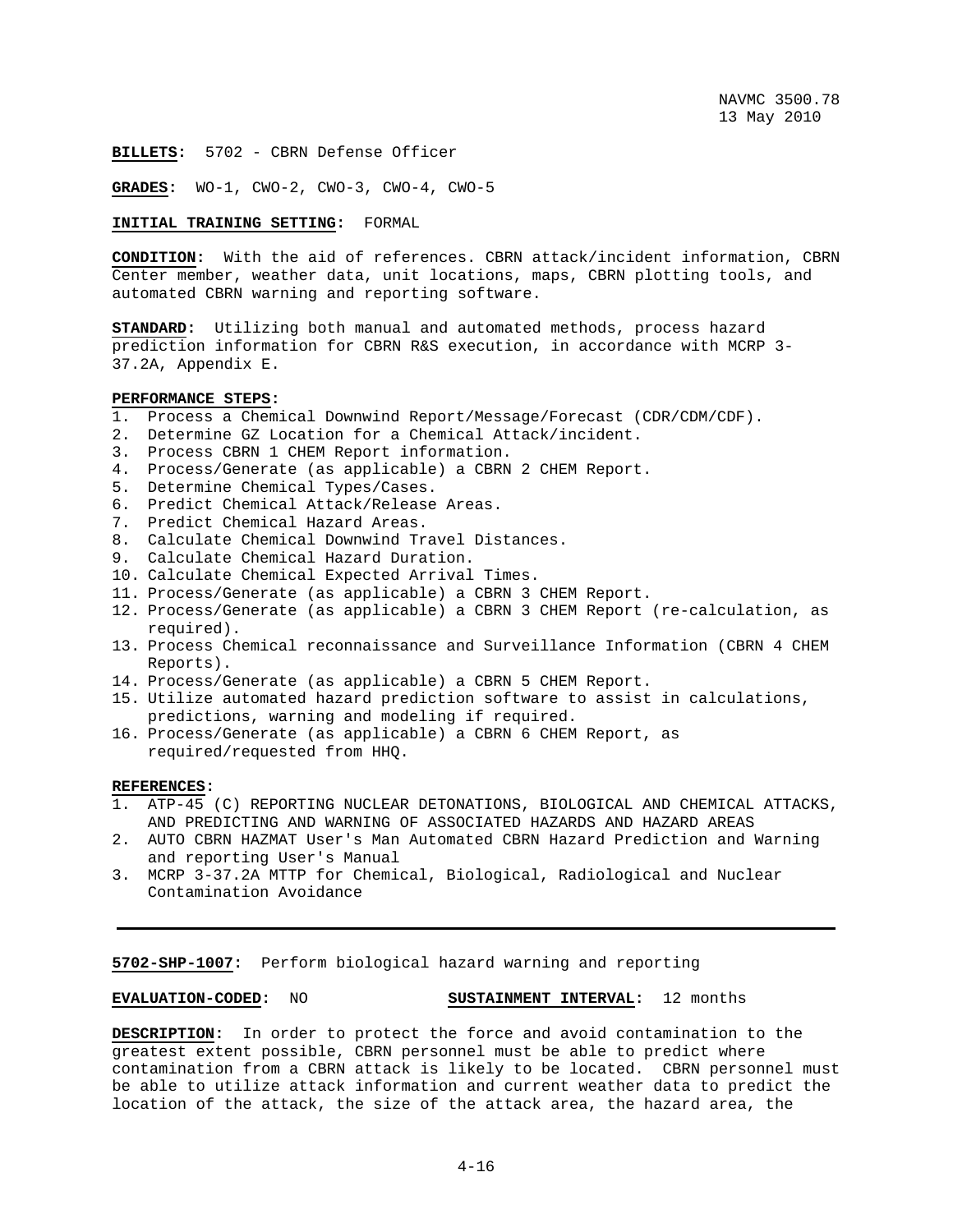extent of contamination, when the contamination will arrive at a given location and the duration of the contamination. CBRN personnel must be able to conduct CBRN hazard prediction utilizing both the manual and automated methods.

# **MOS PERFORMING:** 5702

**BILLETS:** 5702 - CBRN Defense Officer

**GRADES:** WO-1, CWO-2, CWO-3, CWO-4, CWO-5

# **INITIAL TRAINING SETTING:** FORMAL

**CONDITION:** With the aid of references, CBRN attack/incident information, CBRN Center personnel, weather data, unit locations, maps, CBRN plotting tools and automated CBRN warning and reporting software.

**STANDARD:** Utilizing both manual and automated methods, process hazard prediction information for CBRN R&S execution, in accordance with MCRP 3- 37.2A, Appendix F.

# **PERFORMANCE STEPS:**

- 1. Determine GZ Location for a Biological Attack/incident.
- 2. Process CBRN 1 BIO Report information.
- 3. Process/Generate (as applicable) a CBRN 2 BIO Report.
- 4. Determine Biological Types/Cases.
- 5. Predict Biological Attack/Release Areas.
- 6. Predict Biological Hazard Areas
- 7. Calculate Biological Downwind Travel Distances.
- 8. Calculate Biological Hazard Duration.
- 9. Calculate Biological Expected Arrival Times
- 10. Process/Generate (as applicable) a CBRN 3 BIO Report.
- 11. Process/Generate (as applicable) a CBRN 3 BIO Report (re-calculation, as required).
- 12. Process Biological reconnaissance and Surveillance Information (CBRN 4 BIO Reports).
- 13. Process/Generate (as applicable) a CBRN 5 BIO Report.
- 14. Utilize automated hazard prediction software to assist in calculations, predictions, warning and modeling if required.
- 15. Process/Generate (as applicable) a CBRN 6 BIO Report, as required/requested from HHQ.

# **REFERENCES:**

- 1. ATP-45 (C) REPORTING NUCLEAR DETONATIONS, BIOLOGICAL AND CHEMICAL ATTACKS, AND PREDICTING AND WARNING OF ASSOCIATED HAZARDS AND HAZARD AREAS
- 2. AUTO CBRN HAZMAT User's Man Automated CBRN Hazard Prediction and Warning and reporting User's Manual
- 3. MCRP 3-37.2A MTTP for Chemical, Biological, Radiological and Nuclear Contamination Avoidance

**5702-SHP-1008:** Perform nuclear/radiological hazard warning and reporting

**EVALUATION-CODED:** NO **SUSTAINMENT INTERVAL:** 12 months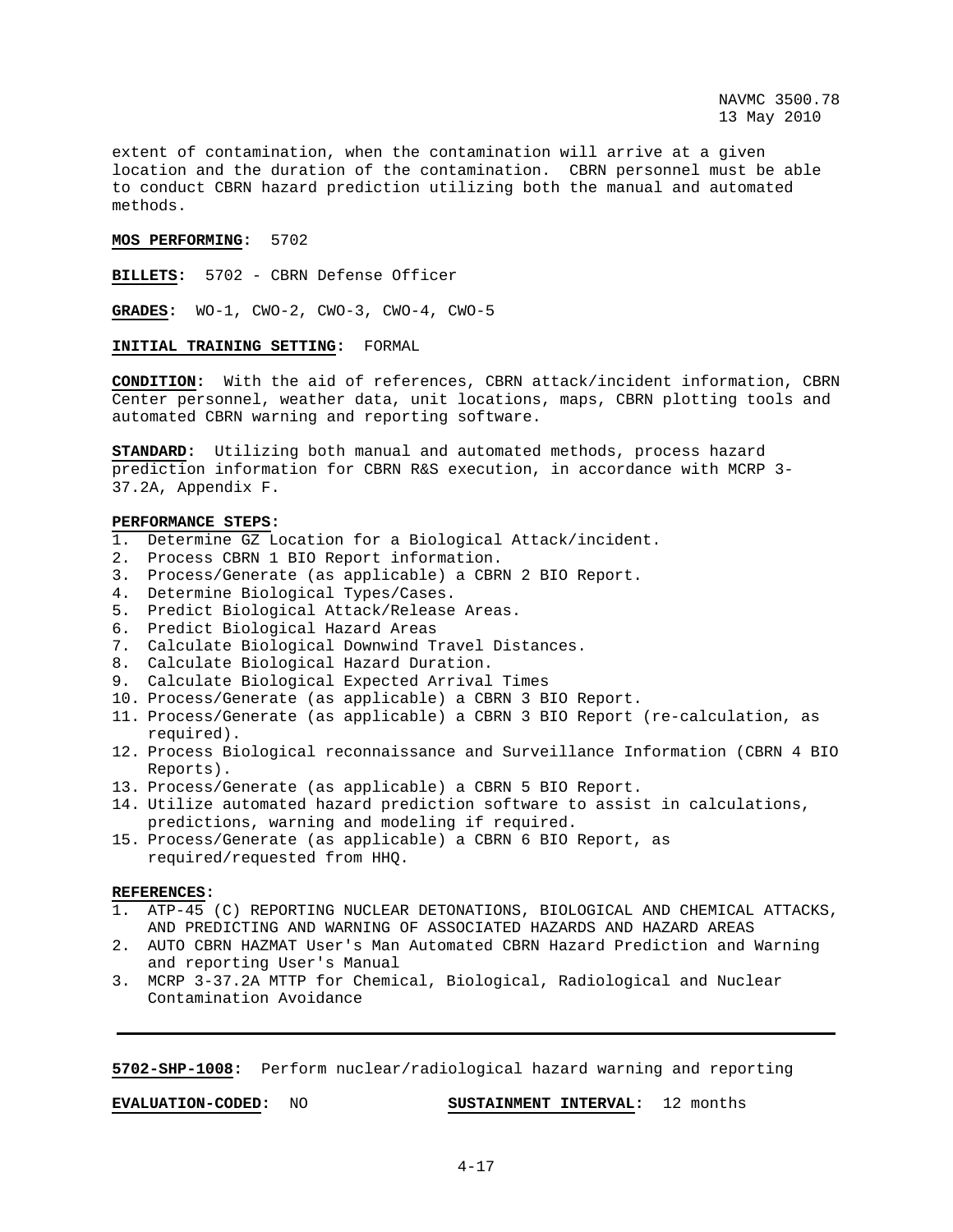**DESCRIPTION:** In order to protect the force and avoid contamination to the greatest extent possible, CBRN personnel must be able to predict where contamination from a CBRN attack is likely to be located. CBRN personnel must be able to utilize attack information and current weather data to predict the location of the attack, the size of the attack area, the hazard area, the extent of contamination, when the contamination will arrive at a given location and the duration of the contamination. CBRN personnel must be able to conduct CBRN hazard prediction utilizing both the manual and automated methods.

**MOS PERFORMING:** 5702

**BILLETS:** 5702 - CBRN Defense Officer

**GRADES:** WO-1, CWO-2, CWO-3, CWO-4, CWO-5

**INITIAL TRAINING SETTING:** FORMAL

**CONDITION:** With the aid of references, CBRN attack/incident information, CBRN Center personnel, weather data, unit locations, maps, CBRN plotting tools and automated CBRN warning and reporting software.

**STANDARD:** Utilizing both manual and automated methods, process hazard prediction information for CBRN R&S execution, in accordance with MCRP 3- 37.2A, Appendices G and I.

- 1. Process/Generate (as applicable) a Basic Wind Report/Message/Forecast (BWR/BWM/BWF).
- 2. Process/Generate (as applicable) a Wind Vector Plot.
- 3. Process/Generate (as applicable) an Effective Downwind Report/Message/Forecast (EDR/EDB/EDF).
- 4. Determine GZ Location for a Nuclear Attack.
- 5. Process CBRN 1 NUCLEAR Report information.
- 6. Determine Yield Estimation for a Nuclear Attack.
- 7. Process/Generate (as applicable) a CBRN 2 NUCLEAR Report.
- 8. Calculate Nuclear Weapon Fallout Area Zones.
- 9. Calculate Nuclear Weapon Fallout Expected Arrival Times.
- 10. Predict Nuclear Weapon hazard zones-Simplified Procedure.
- 11. Predict Nuclear Weapon hazard zones-Detailed Procedure.
- 12. Process/Generate (as applicable) a CBRN 3 NUC Report.
- 13. Calculate (as applicable) the time of completion of nuclear fallout.
- 14. Calculate (as applicable) the decay rate of nuclear fallout.
- 15. Calculate (as applicable) the validity time for the determined decay rate of nuclear fallout.
- 16. Calculate (as applicable) the normalization factor for nuclear fallout.
- 17. Calculate (as applicable) the shielding required for R&S missions.
- 18. Process Nuclear Weapon Reconnaissance Information (CBRN 4 NUC Reports).
- 19. Process/Generate (as applicable) a CBRN 5 NUC Message.
- 20. Utilize automated hazard prediction software to assist in calculations, predictions, warning and modeling if required.
- 21. Process/Generate (as applicable) a CBRN 6 NUC Message, as required/requested from HHQ.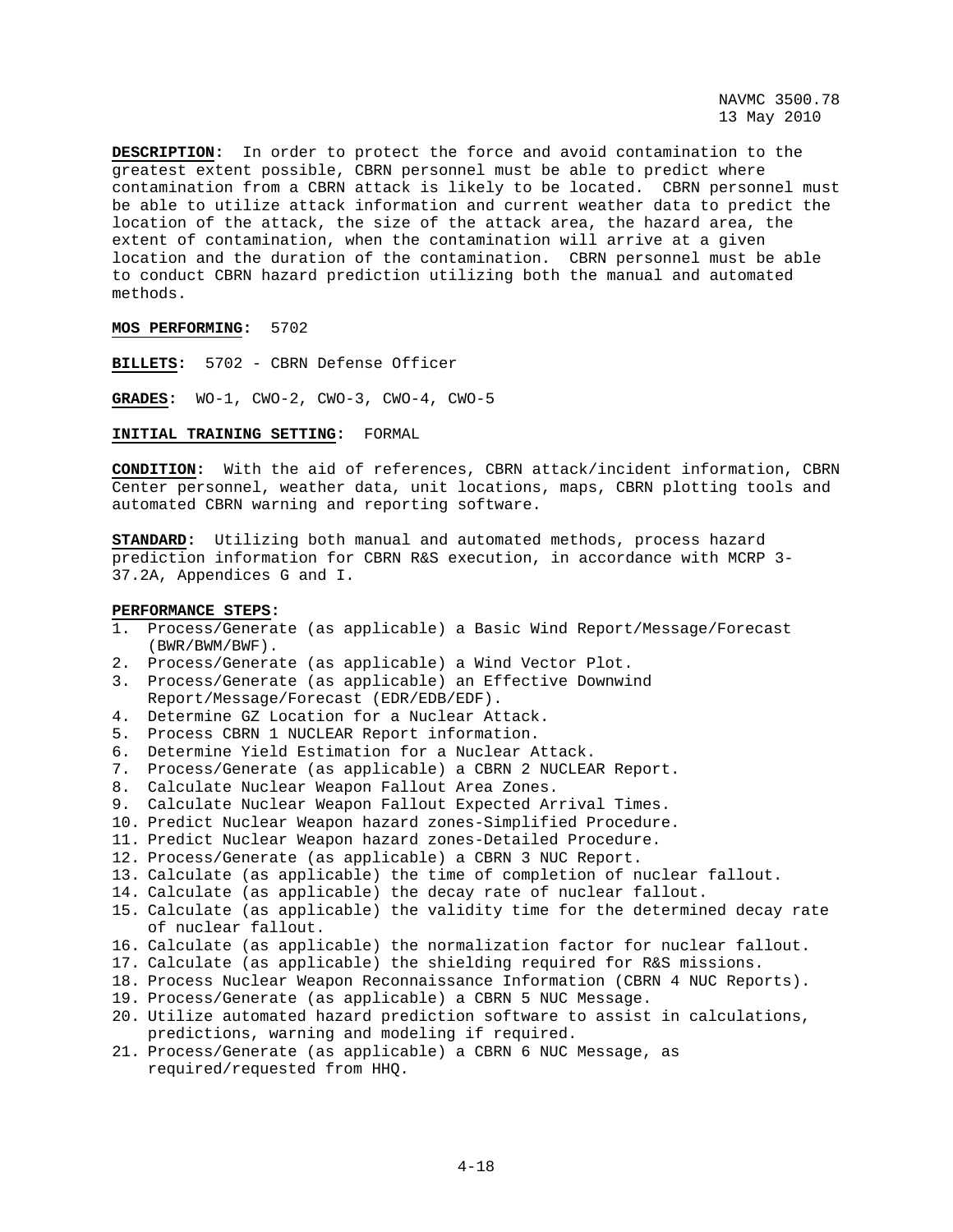## **REFERENCES:**

- 1. ATP-45 (C) REPORTING NUCLEAR DETONATIONS, BIOLOGICAL AND CHEMICAL ATTACKS, AND PREDICTING AND WARNING OF ASSOCIATED HAZARDS AND HAZARD AREAS
- 2. AUTO CBRN HAZMAT User's Man Automated CBRN Hazard Prediction and Warning and reporting User's Manual
- 3. MCRP 3-37.2A MTTP for Chemical, Biological, Radiological and Nuclear Contamination Avoidance

**5702-SHP-1009:** Perform TIM hazard warning and reporting

**EVALUATION-CODED:** NO **SUSTAINMENT INTERVAL:** 12 months

**DESCRIPTION:** In order to protect the force and avoid contamination to the greatest extent possible, CBRN personnel must be able to predict where contamination from a TIM (Release Other Than Attack [ROTA]) accidental release is likely to be located. CBRN personnel must be able to utilize attack/release information and current weather data to predict the location of the attack, the size of the release area, the hazard area, the extent of contamination, when the contamination will arrive at a given location and the duration of the contamination. CBRN personnel must be able to conduct TIM hazard prediction utilizing both the manual and automated methods.

**MOS PERFORMING:** 5702

**BILLETS:** 5702 - CBRN Defense Officer

**GRADES:** WO-1, CWO-2, CWO-3, CWO-4, CWO-5

**INITIAL TRAINING SETTING:** FORMAL

**CONDITION:** With the aid of references, CBRN/TIM attack/incident information, CBRN personnel, weather data, unit locations, maps, CBRN plotting tools and automated CBRN warning and reporting software.

**STANDARD:** Utilizing both manual and automated methods, process hazard prediction information for CBRN R&S execution, in accordance with MCRP 3- 37.2A, Appendix H.

- 1. Determine GZ Location for a TIM Attack/Release.
- 2. Process CBRN 1 ROTA Report information.
- 3. Process/Generate (as applicable) a CBRN 2 ROTA Report.
- 4. Identify Types of TIM Release.
- 5. Determine TIM Types and Cases.
- 6. Predict TIM Hazard Areas.
- 7. Predict TIM Attack Areas.
- 8. Calculate TIM Downwind Travel Distances.
- 9. Calculate TIM Hazard Duration.
- 10. Calculate TIM Expected Arrival Times.
- 11. Process/Generate (as applicable) a CBRN 3 ROTA Report.
- 12. Process/Generate (as applicable) a CBRN 3 ROTA Report (re-calculation, as required).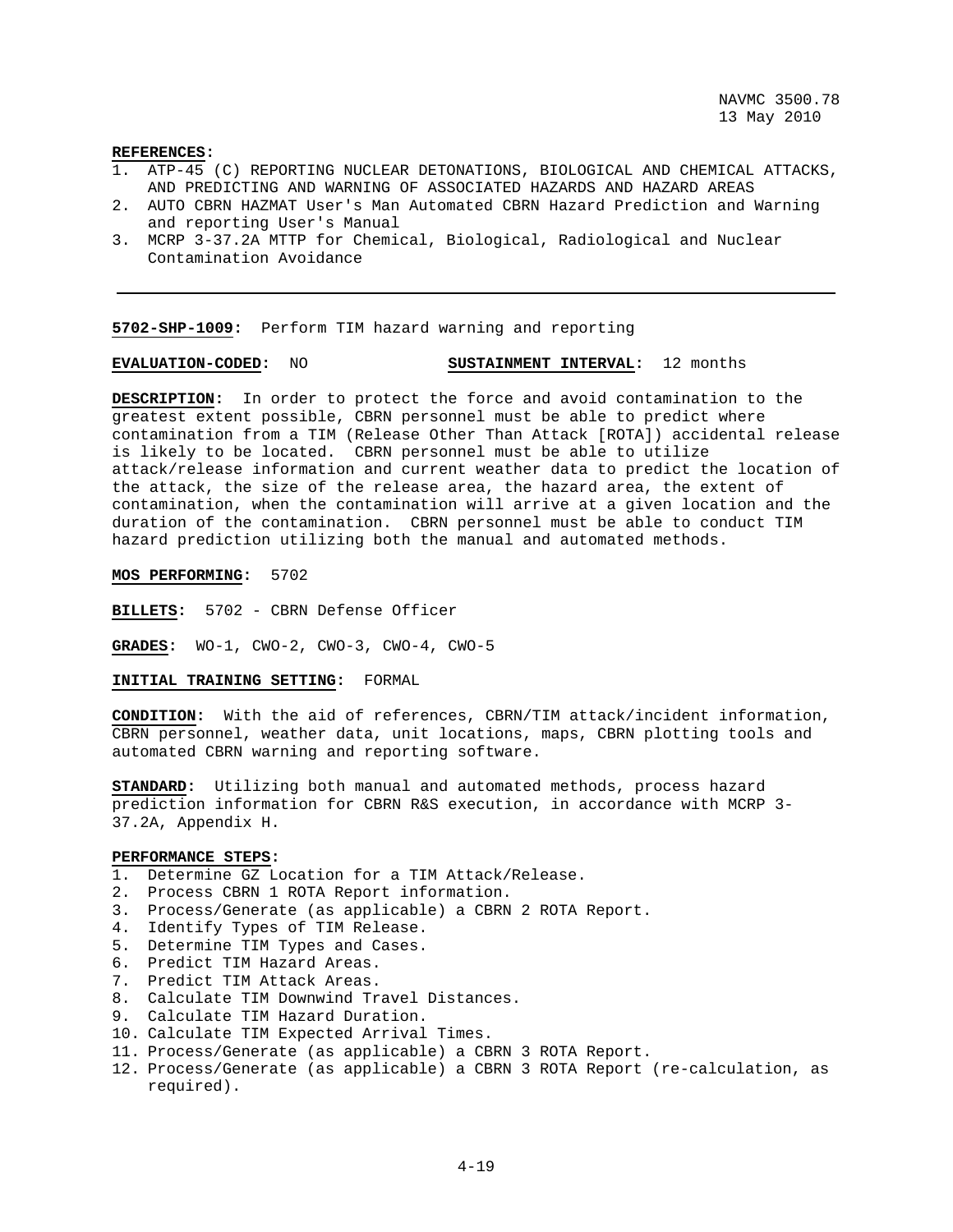- 13. Process TIM reconnaissance and Surveillance Information (CBRN 4 ROTA Reports).
- 14. Process/Generate (as applicable) a CBRN 5 ROTA Report.
- 15. Utilize automated hazard prediction software to assist in calculations, predictions, warning and modeling if required.
- 16. Process/Generate (as applicable) a CBRN 6 ROTA Report, as required/requested from HHQ.

# **REFERENCES:**

- 1. ATP-45 (C) REPORTING NUCLEAR DETONATIONS, BIOLOGICAL AND CHEMICAL ATTACKS, AND PREDICTING AND WARNING OF ASSOCIATED HAZARDS AND HAZARD AREAS
- 2. AUTO CBRN HAZ User's Man Automated CBRN Hazard Prediction and Warning and reporting User's Manual
- 3. ERG Emergency Response Guidebook
- 4. MCRP 3-37.2A MTTP for Chemical, Biological, Radiological and Nuclear Contamination Avoidance

**5702-SHP-1010:** Conduct CBRN hazard prediction assessment operations utilizing reference tools

**EVALUATION-CODED:** NO **SUSTAINMENT INTERVAL:** 12 months

**DESCRIPTION:** In order to protect the force, avoid contamination to the greatest extent possible, and conduct decontamination operations, CBRN personnel must be able to assess the CBRN /TIM situation. CBRN personnel must be able to utilize all available information and current weather data to plan prepare and execute predict the location of the attack, the extent of contamination, the duration of the contamination. CBRN personnel must be able to conduct CBRN hazard prediction utilizing both the manual and automated methods utilizing applicable reference materials.

**MOS PERFORMING:** 5702

**BILLETS:** 5702 - CBRN Defense Officer

**GRADES:** WO-1, CWO-2, CWO-3, CWO-4, CWO-5

# **INITIAL TRAINING SETTING:** FORMAL

**CONDITION:** With the aid of references, CBRN/TIM attack/incident information, CBRN Center personnel, weather data, unit locations, maps, CBRN plotting tools, and automated CBRN warning and reporting software.

**STANDARD:** Utilizing reference materials, process hazard prediction information for CBRN R&S execution, in accordance with the Emergency Response Guidebook (ERG).

- 1. Identify Type of Release (CBRN/TIM).
- 2. Recommend protection methods.
- 3. Predict Attack/Release/Hazard Areas.
- 4. Calculate Hazard Duration.
- 5. Process Reconnaissance Information.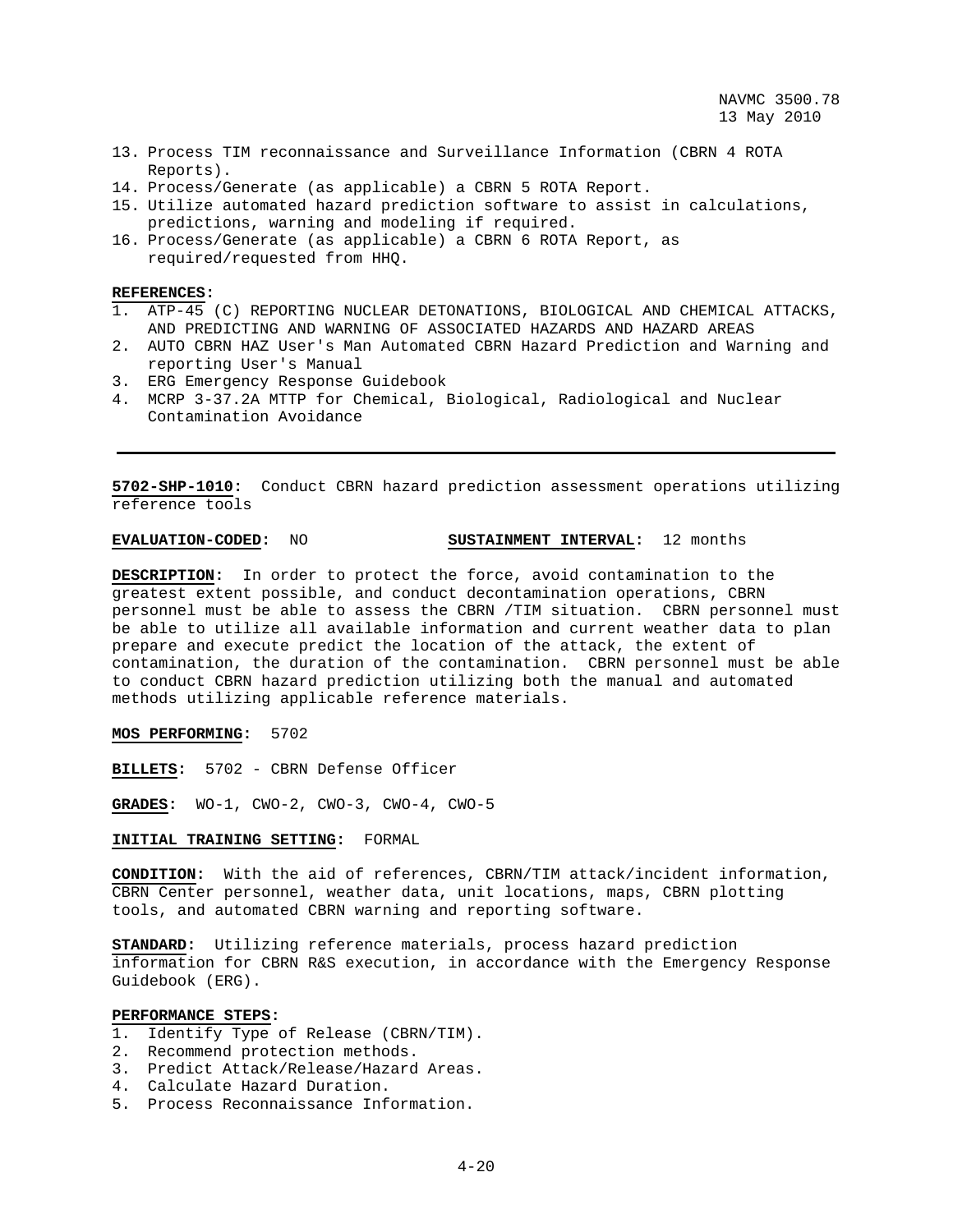- 6. Recommend decontamination methods.
- 7. Utilize automated hazard prediction software to assist in calculations, predictions, warning and modeling if required.

# **REFERENCES:**

- 1. ATP-45 (C) REPORTING NUCLEAR DETONATIONS, BIOLOGICAL AND CHEMICAL ATTACKS, AND PREDICTING AND WARNING OF ASSOCIATED HAZARDS AND HAZARD AREAS
- 2. AUTO CBRN HAZ User's Man Automated CBRN Hazard Prediction and Warning and reporting User's Manual
- 3. ERG Emergency Response Guidebook
- 4. MCRP 3-37.2A MTTP for Chemical, Biological, Radiological and Nuclear Contamination Avoidance
- 5. MCRP 3-37B MTTP for CBRN Aspects of Command and Control
- 6. MCWP 3-37 MAGTF CBRN Defense Operations
- 7. MCWP 3-37.1 Multi-Service Doctrine for CBRN Operations
- 8. MCWP 3-37.2 MTTP for NBC Protection
- 9. MCWP 3-37.3 MTTP for CBRN Decontamination
- 10. MCWP 3-37.4 MTTP for NBC Reconnaissance
- 11. NIOSH National Institute for Occupational Safety and Health Pocket Guide

**5702-SHP-1011:** Perform CBRN activities during the staff planning process

**EVALUATION-CODED:** NO **SUSTAINMENT INTERVAL:** 12 months

**DESCRIPTION:** As a CBRN Defense Officer operating in an area under the threat of a CBRN/TIM attack or incident, you will be required to advise the Commander of the doctrinal employment of chemical, biological, radiological, and nuclear (CBRN) capabilities (organizations, personnel, technology, information, etc.) to characterize CBRN threats and hazards, including toxic industrial material (TIM). You will also provide Commanders and staffs at the operational and tactical levels with capability employment planning data and considerations to shape military operations involving CBRN/TIM threats and hazards (CBRN Shape) and a better understanding of where and when to expect CBRN/TIM hazards by applying information management (IM) to the staff planning process, Marine Corps planning process (MCPP).

# **MOS PERFORMING:** 5702

**BILLETS:** 5702 - CBRN Defense Officer

**GRADES:** WO-1, CWO-2, CWO-3, CWO-4, CWO-5

### **INITIAL TRAINING SETTING:** FORMAL

**CONDITION:** With the aid of references, commander's guidance (CCIR/PIR), CBRN Center personnel, CBRN mission analysis information Operations Orders, tactical SOPs and operating in an area under the threat of a CBRN attack or incident.

**STANDARD:** To meet the commanders intent (CCIR/PIR), ensuring continuous operations in a CBRN environment, in accordance with MCWP 5-1 and MCRP 3-37B.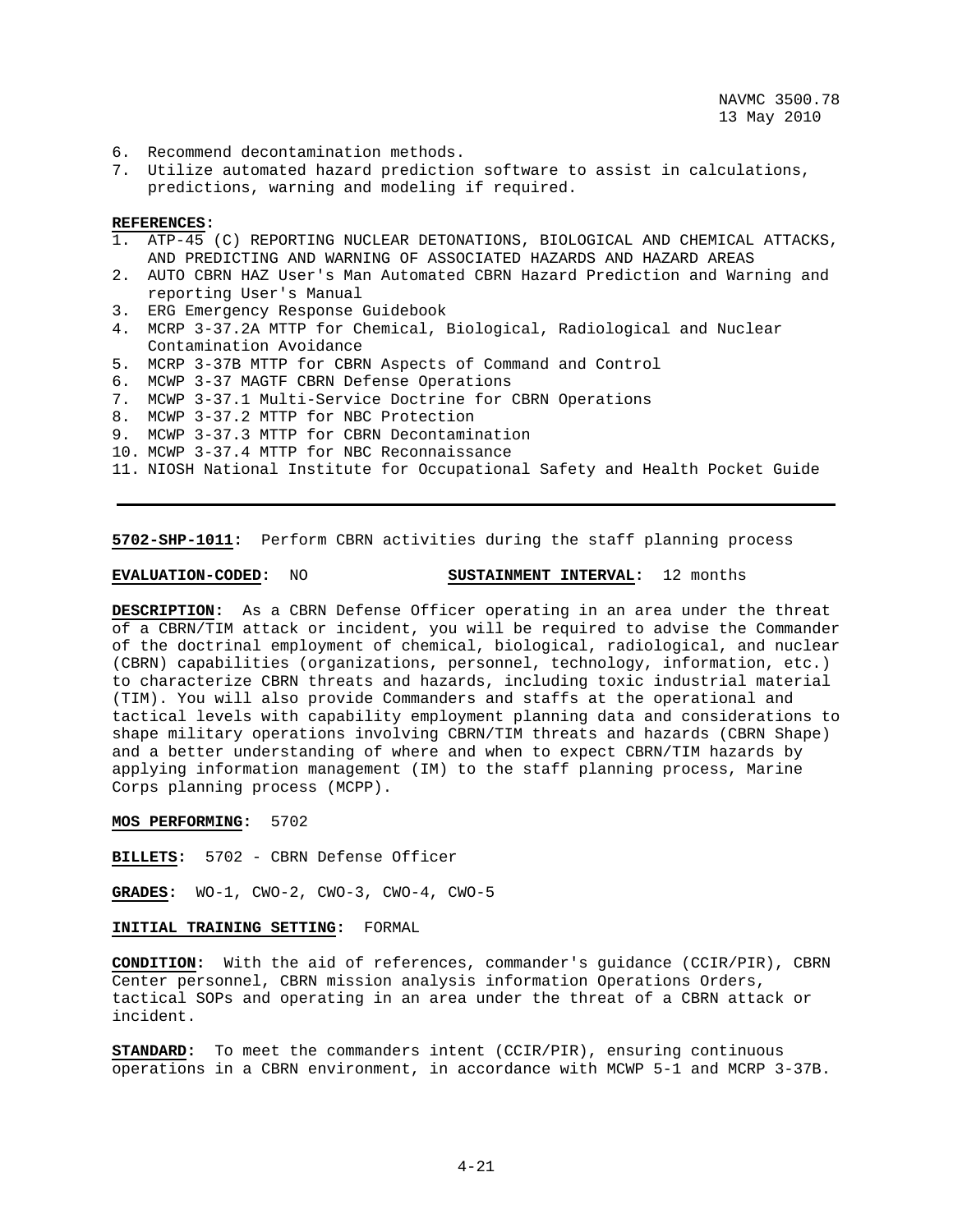# **PERFORMANCE STEPS:**

- 1. Receive Commander's guidance.
- 2. Apply the principles of the Marine Corps Planning Process.
- 3. Perform the mission analysis.
- 4. Identify the CBRN aspects of the operational environment.
- 5. Identify the CBRN aspects of command and control.
- 6. Identify the CBRN aspects of the Marine Corps Planning Process.
- 7. Coordinate an intelligence preparation of the operational environment assessment.
- 8. Identify the CBRN aspects of a threat analysis.
- 9. Identify the CBRN aspects of a capability analysis.
- 10. Identify the CBRN aspects of a vulnerability analysis.
- 11. Identify CBRN vulnerability reduction measures.
- 12. Identify planning activities for CBRN operations.
- 13. Identify preparations activities for CBRN operations.
- 14. Identify execution activities for CBRN operations.
- 15. Identify unit CBRN employment capabilities.
- 16. Develop courses of action.
- 17. War game courses of action.
- 18. Present courses of action for Commander's decision.
- 19. Coordinate the execution of appropriate CBRN orders/plans to support the unit's mission.

**CHAINED EVENTS:** 5711-SHP-2011

## **REFERENCES:**

- 1. MCRP 3-37B MTTP for CBRN Aspects of Command and Control
- 2. MCWP 3-37 MAGTF CBRN Defense Operations
- 3. MCWP 3-37.1 Multi-Service Doctrine for CBRN Operations
- 4. MCWP 5-1 Marine Corps Planning Process

**5702-SHP-1012:** Assess the CBRN Intelligence Preparation of the Operational Environment (IPOE)

**EVALUATION-CODED:** NO **SUSTAINMENT INTERVAL:** 12 months

**DESCRIPTION:** IPOE is a key tool for assessing the enemy situation, physical and operational environment (OE), and civil considerations. It begins during planning and continues during all operations process activities. The continuous IPOE process must account for confirmed as well as plausible, but unconfirmed, adversary capabilities, plans, and actions. The IPOE process must address the capabilities and limitations of adversary CBRN weapons and delivery systems; their command, control, and release procedures; the indicators of intent to employ CBRN weapons; and the possibility of direct or accidental release of TIM. The intelligence staff officers IPOE should focus on more than military capabilities and include information and analysis of all variables of the OE to include the Political, Military, Economic, Social, Infrastructure, and Information (PMESII) / Mission, Enemy, Terrain and Weather, Troops, and Time available (METT-T). IPOE is designed to reduce the Commander's uncertainties concerning weather, enemy, and terrain for a specific geographic area. It analyzes the intelligence data base in detail to determine the impact of enemy, weather, and terrain on the operation and presents this information in graphic format. The IPOE enables the Commander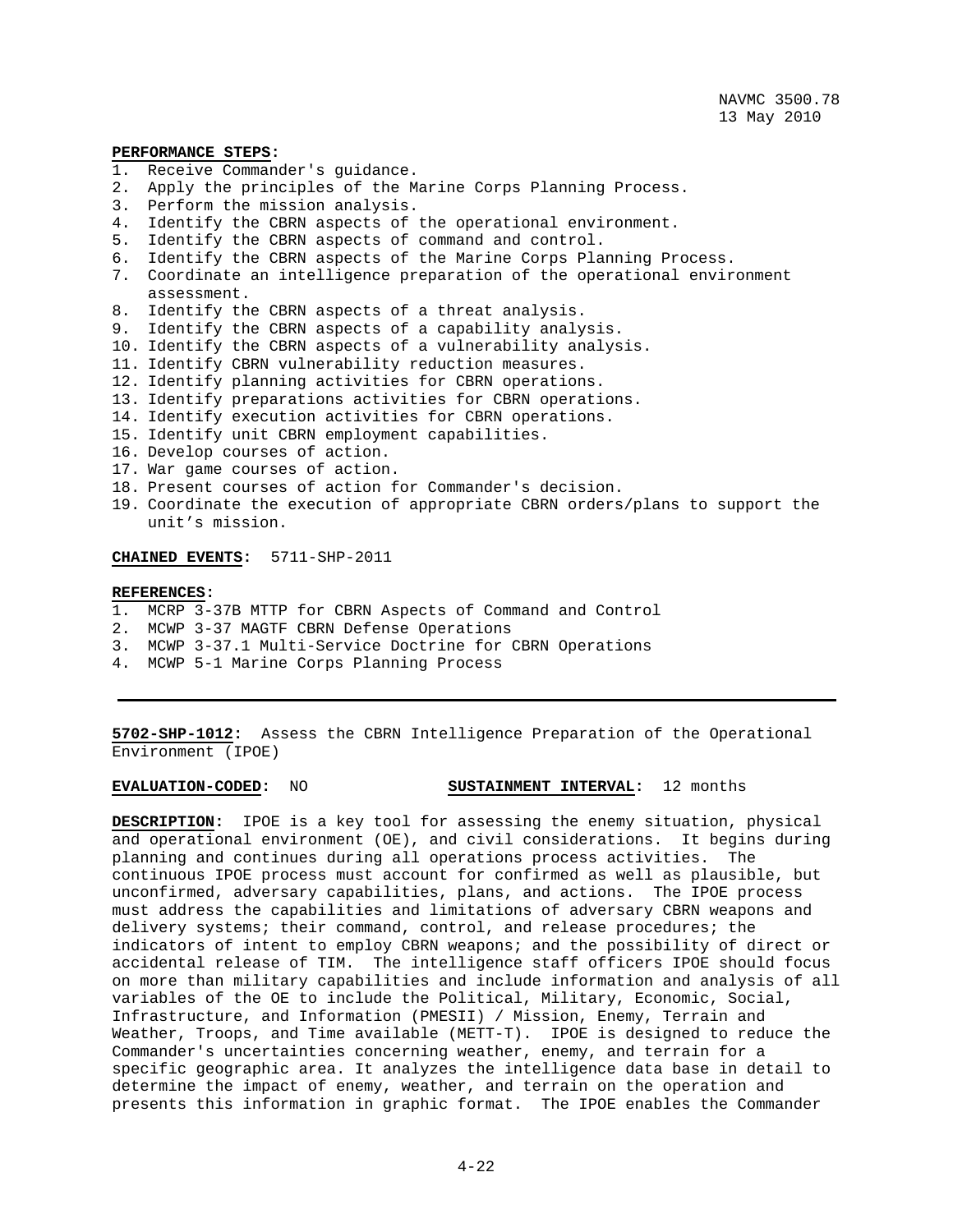to see the battlefield where friendly and enemy forces can move, shoot, and communicate; where critical areas lie; and where enemy forces are most vulnerable.

# **MOS PERFORMING:** 5702

**BILLETS:** 5702 - CBRN Defense Officer

**GRADES:** WO-1, CWO-2, CWO-3, CWO-4, CWO-5

# **INITIAL TRAINING SETTING:** FORMAL

**CONDITION:** With the aid of references, an operational situation, appropriate status boards, maps, overlays, a unit journal within an operations center and operating in an area under the threat of a CBRN attack or incident.

**STANDARD:** To ensure CBRN intelligence has been planned and prepared for implementation into the threat and vulnerability assessments, in accordance with MCRP 3-37B, Appendix B.

# **PERFORMANCE STEPS:**

- 1. Identify the variables for a CBRN Threat Assessment.
- 2. Identify the variables of the operational environment assessment (PMESII/METT-T).
- 3. Identify the variables for a CBRN Capability Assessment.
- 4. Identify the variables for a CBRN Vulnerability Assessment.
- 5. Identify the variables for CBRN active and passive protection (incident prevention).
- 6. Identify the variables for CBRN incident response.
- 7. Identify the variables for CBRN hazard prediction, modeling, warning, and reporting.
- 8. Identify the variables for CBRN incident mitigation.
- 9. Identify the variables for CBRN resource allocation to include reconnaissance, surveillance, protection, decontamination, and casualty processing.

# **REFERENCES:**

- 1. MCRP 3-37B MTTP for CBRN Aspects of Command and Control
- 2. MCWP 3-37 MAGTF CBRN Defense Operations
- 3. MCWP 3-37.1 Multi-Service Doctrine for CBRN Operations
- 4. MCWP 5-1 Marine Corps Planning Process

### **5702-SHP-1013:** Assess the CBRN threat

**EVALUATION-CODED:** NO **SUSTAINMENT INTERVAL:** 12 months

**DESCRIPTION:** When designing operations, Commanders and staffs analyze the CBRN threat to gain an in-depth understanding that considers more than just an enemy's military capabilities, order of battle, and tactics. CBRN threats and hazards can range from adversarial actions to man-made incidents or accidents to natural disasters. Target accessibility and vulnerability are additional variables in terms of the adversary's perceived net payoff and assessment of target opportunities and outcomes. This assessment will estimate how threat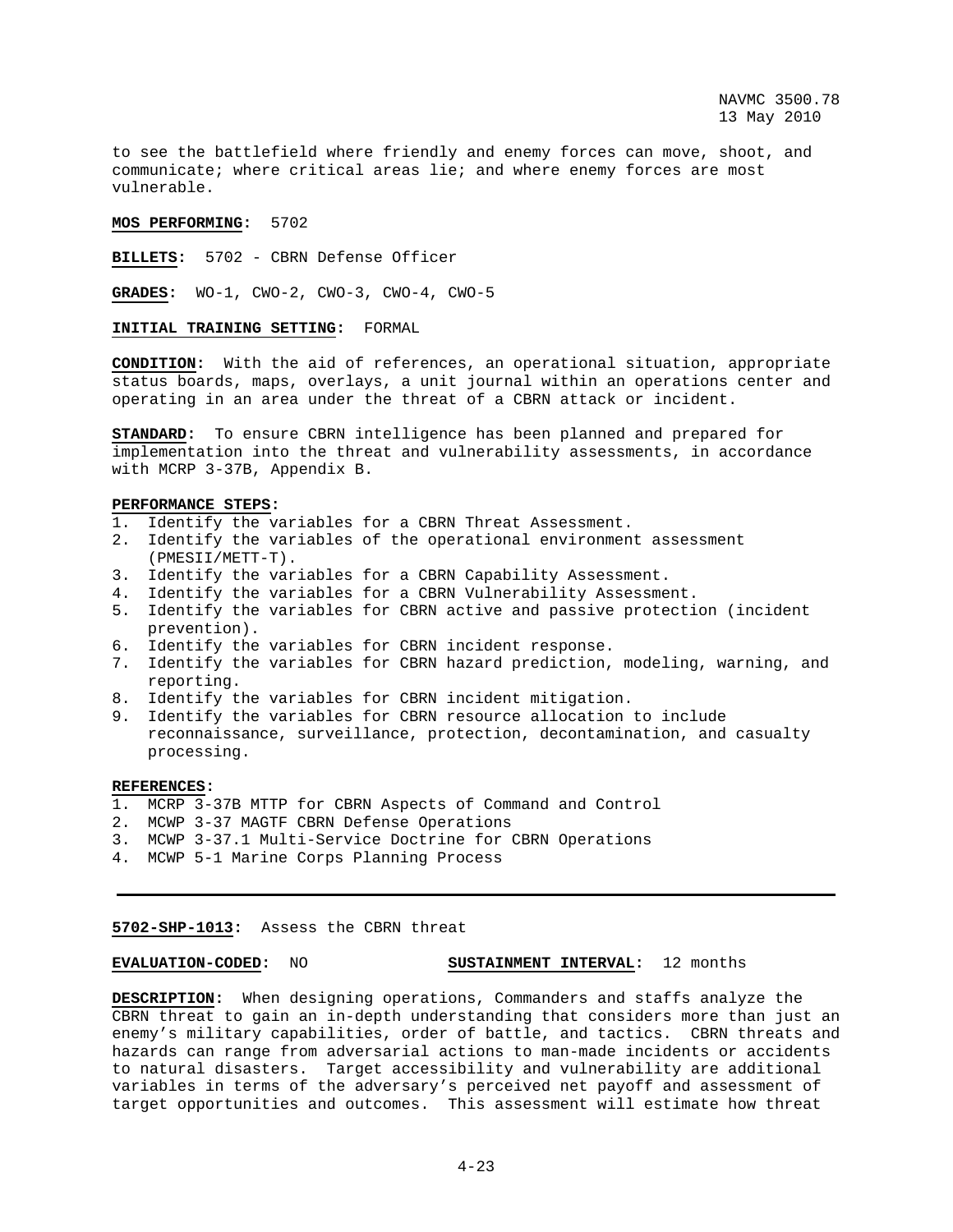forces prefer to conduct operations under ideal conditions. A nuclear-capable threat may base employment on the weapon type, yield, and delivery systems available. How the enemy employs biological weapons will also depend on similar factors usually the type of agent and delivery system available. Enemy chemical employment can also be identified by the type of agent and delivery system. However, the use of chemical, nuclear, or radiological weapons could also be classified into three groups: terrain-oriented, forceoriented, or a combination of the two. A terrain-oriented threat will attempt to use these agents to restrict terrain or shape the operational environment. The unit should expect to receive information on potential storage or production facilities in the vicinity and methods that could be used to deliver CBRN agents or materials. Estimates may also be furnished on when, where, and how agents or materials may be used. Based on that type of input, the unit can themselves consider relevant factors, such as terrain and weather. Higher headquarters (HQ) guidance may also provide information on previous incidents (past use) and the current threat level as established in the AOR.

# **MOS PERFORMING:** 5702

**BILLETS:** 5702 - CBRN Defense Officer

**GRADES:** WO-1, CWO-2, CWO-3, CWO-4, CWO-5

**INITIAL TRAINING SETTING:** FORMAL

**CONDITION:** With the aid of references, an operational situation, appropriate status boards, maps, overlays, a unit journal and operating in an area under the threat of a CBRN attack or incident.

**STANDARD:** To ensure a unit is prepared to execute its mission(s) based on CBRN threat assessment, while meeting the commanders intent (CCIR/PIR), in accordance with MCRP 3-37B, Appendix A.

# **PERFORMANCE STEPS:**

- 1. Determine the types of CBRN attacks.
- 2. Determine CBRN threat situations.
- 3. Determine CBRN threat causes.
- 4. Recommend a unit CBRN Threat Level.
- 5. Monitor potential changes in the CBRN threat or hazard.

# **REFERENCES:**

- 1. MCRP 3-37B MTTP for CBRN Aspects of Command and Control
- 2. MCWP 3-37 MAGTF CBRN Defense Operations
- 3. MCWP 3-37.1 Multi-Service Doctrine for CBRN Operations
- 4. MCWP 5-1 Marine Corps Planning Process

# **5702-SHP-1014:** Assess CBRN vulnerabilities

**EVALUATION-CODED:** NO **SUSTAINMENT INTERVAL:** 12 months

**DESCRIPTION:** When designing operations, Commanders and staffs analyze the CBRN threat to gain an in-depth understanding that considers more than just an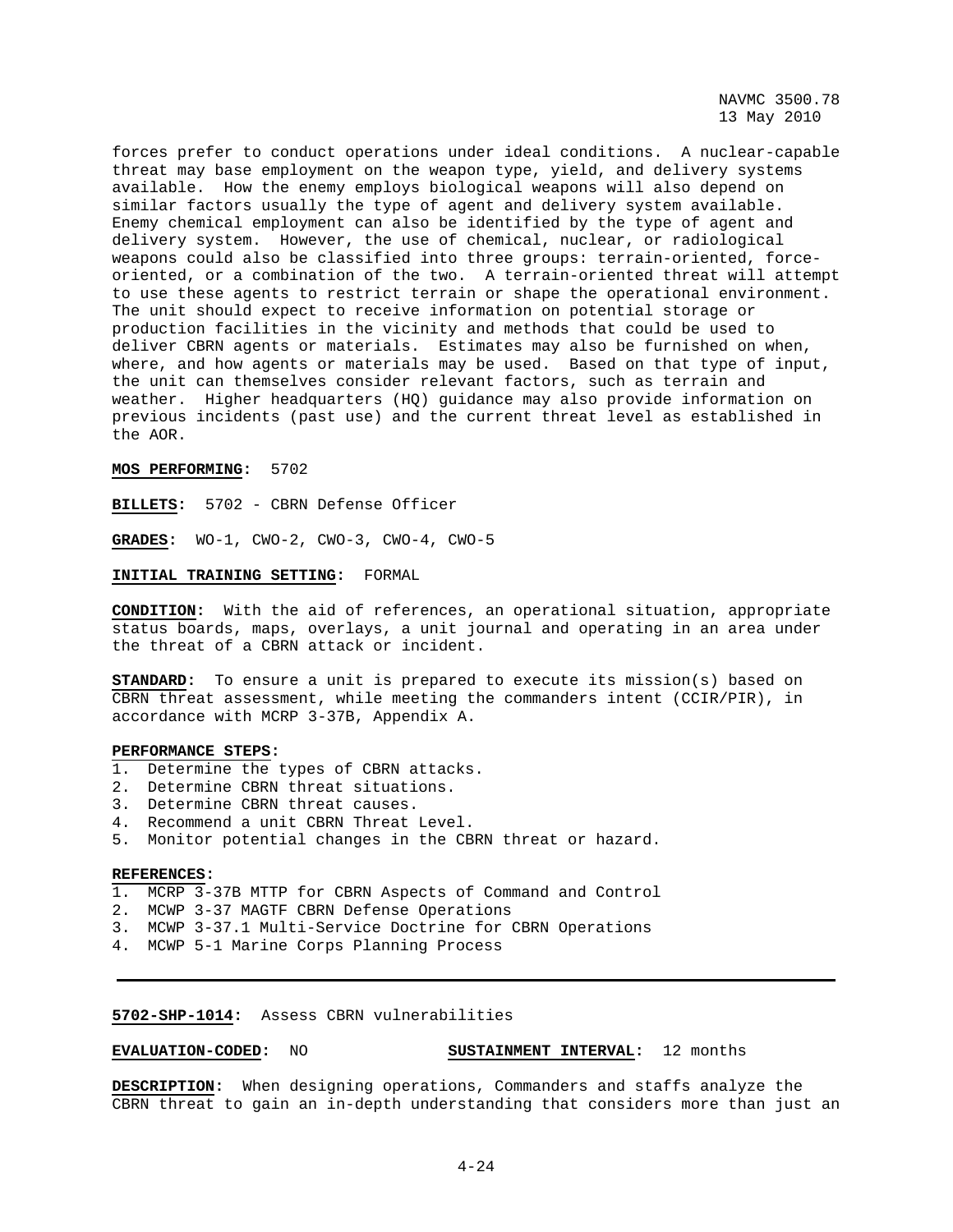enemy's military capabilities, order of battle, and tactics. CBRN threats and hazards can range from adversarial actions to man-made incidents or accidents to natural disasters. CBRN vulnerability assessments are essential to force protection (FP) planning. They provide the Commander a tool to determine the potential vulnerability of an installation, unit, activity, port, ship, residence, facility, or other site against CBRN threats and hazards. The CBRN vulnerability assessment identifies functions or activities vulnerable to threats and requiring attention from C2 authorities to address improvement to withstand, mitigate, or deter against the threat. When improvements will not be made, a risk-based approach to defense and protection activities must be undertaken. The CBRN vulnerability assessment compiles the other types of assessments discussed into an overall snapshot of a unit's ability to support or conduct an operation given the specific OE and the unit's capabilities. The CBRN vulnerability assessment will indicate what the vulnerabilities are, determine the likelihood that CBRN threats or hazards will exploit a given vulnerability based on knowledge, technologies, resources, probability of detection, and the payoff, as well as predict the potential impact to the AO if the vulnerability is exploited. Vulnerability assessment also includes integration of Commanders guidance through a risk management process in order to prioritize vulnerability reduction measure implementation.

# **MOS PERFORMING:** 5702

**BILLETS:** 5702 - CBRN Defense Officer

**GRADES:** WO-1, CWO-2, CWO-3, CWO-4, CWO-5

## **INITIAL TRAINING SETTING:** FORMAL

**CONDITION:** With the aid of references, an operational situation, appropriate status boards, maps, overlays, a unit journal and operating in an area under the threat of a CBRN attack or incident.

**STANDARD:** To ensure a unit is prepared to execute its mission(s) based on CBRN vulnerability assessment, while meeting the commanders intent (CCIR/PIR), in accordance with MCRP 3-37B, Appendix C.

# **PERFORMANCE STEPS:**

- 1. Identify adversary/operational environment CBRN capabilities/hazards.
- 2. Identify adversary CBRN limitations.
- 3. Identify the CBRN hazards.
- 4. Identify the CBRN risks.
- 5. Identify the CBRN vulnerabilities.
- 6. Identify unit CBRN capabilities.
- 7. Identify unit CBRN limitations.
- 8. Identify CBRN Vulnerability Reduction Measures.
- 9. Recommend implementation of the CBRN Vulnerability Reduction Measures.
- 10. Monitor potential changes in the CBRN Vulnerability Assessment.

# **REFERENCES:**

- 1. MCRP 3-37B MTTP for CBRN Aspects of Command and Control
- 2. MCWP 3-37 MAGTF CBRN Defense Operations
- 3. MCWP 3-37.1 Multi-Service Doctrine for CBRN Operations
- 4. MCWP 5-1 Marine Corps Planning Process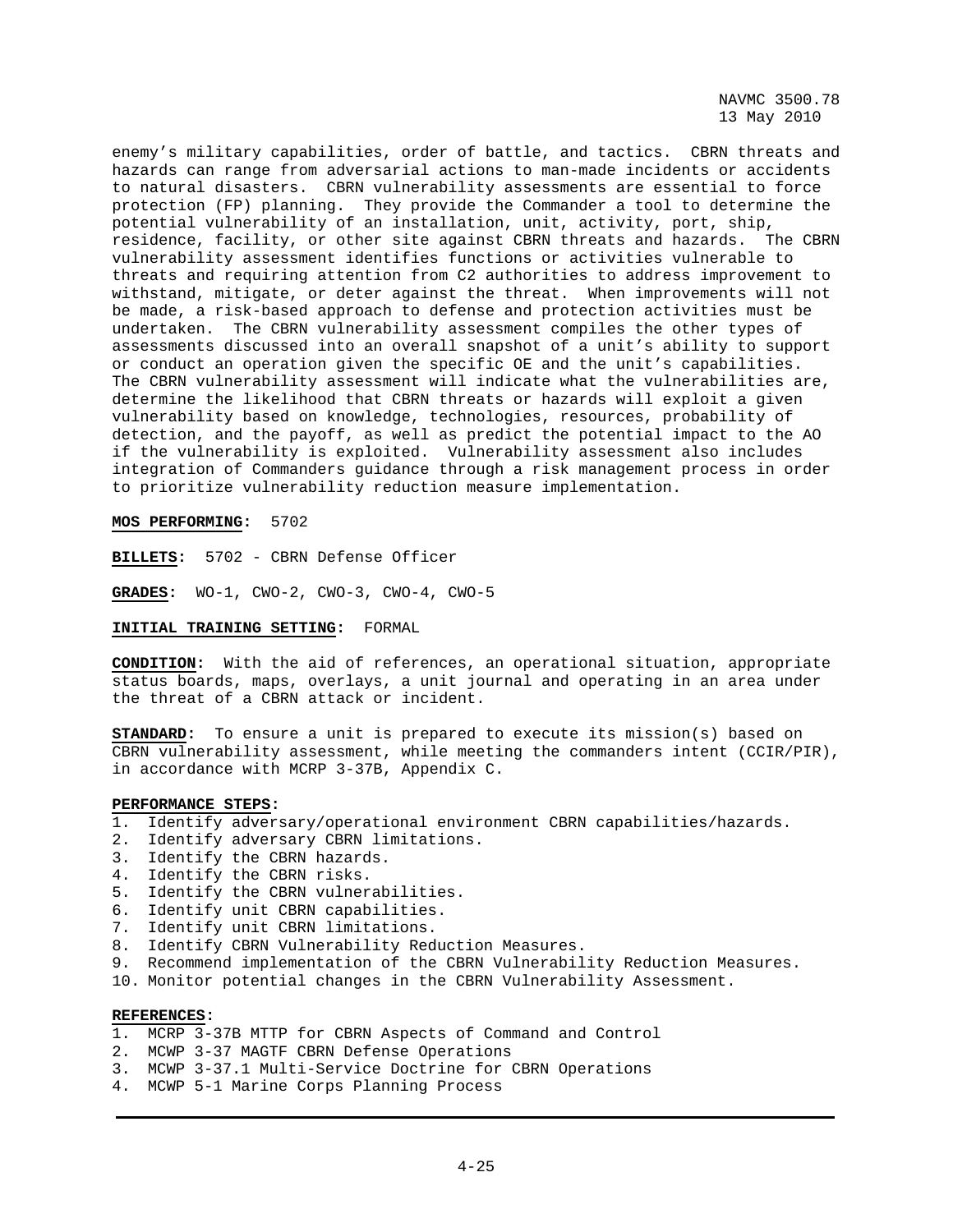**5702-SHP-1015:** Develop a CBRN appendix to an operation order

# **EVALUATION-CODED:** NO **SUSTAINMENT INTERVAL:** 12 months

**DESCRIPTION:** For all Operations Plans (OpPlan) and Operations Orders (OpOrder), there is a requirement for a CBRN defense appendix. It is generally, Appendix 2 to Annex C (Operations). The CBRN defense appendix should include CBRN unit task organization, missions, threat conditions, minimum MOPP level for the force, warning and reporting system requirements with strike serial numbers, pre-planned decontamination sites, required CBRN reports and any other pertinent CBRN defense information that is not contained with the units combat operations SOP. Coordination with staff sections, adjacent and higher headquarters is essential to ensure the information contained and coordinating instructions are ready to implement.

**MOS PERFORMING:** 5702

**BILLETS:** 5702 - CBRN Defense Officer

**GRADES:** WO-1, CWO-2, CWO-3, CWO-4, CWO-5

# **INITIAL TRAINING SETTING:** FORMAL

**CONDITION:** With the aid of references, an operations order, higher CBRN intelligence, a CBRN reconnaissance and surveillance plan (to include the CBRN sampling and collection plan), organic and non-organic CBRN reconnaissance/surveillance and decontamination elements, connectivity to support the integration of higher and supporting analysis, collection assets and the unit is participating in combat operations.

**STANDARD:** To ensure the CBRN Appendix of the Operations Order is planned and coordinated to meet the commander's intent (CCIR/PIR) to provide continuous operations in a CBRN environment, in accordance with MCWP 5-1 and MCRP 3-37B, Appendix D.

# **PERFORMANCE STEPS:**

- 1. Develop a collection plan based on the CCIR/PIR for organic, non-organic, and supporting collection assets that provides for the continuous collection of CBRN information throughout all phases of the operation.
- 2. Identify information shortfalls from the original Essential Elements Information (EEIs) requested.
- 3. Coordinate the insertion, direction, reporting, and recovery of organic/non-organic reconnaissance/surveillance and decontamination assets.
- 4. Coordinate CBRN C-WMD efforts and measures.
- 5. Provide reports to higher headquarters as required.

## **CHAINED EVENTS:** 5711-SHP-2010

# **REFERENCES:**

- 1. MCO 5215.1\_ Marine Corps Directives Management Program
- 2. MCRP 3-37B MTTP for CBRN Aspects of Command and Control
- 3. MCWP 3-37 MAGTF CBRN Defense Operations
- 4. MCWP 3-37.1 Multi-Service Doctrine for CBRN Operations
- 5. MCWP 5-1 Marine Corps Planning Process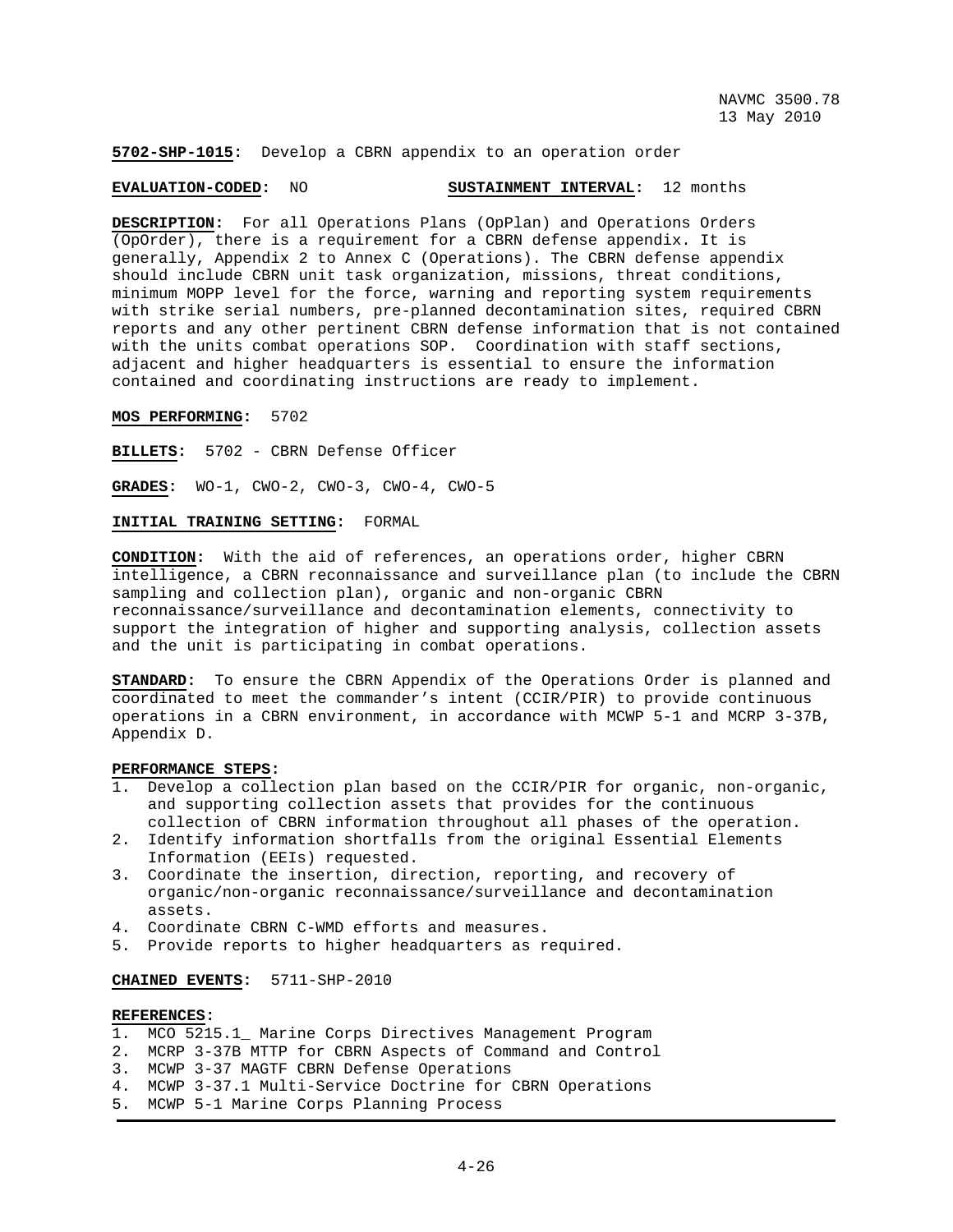**5702-SHP-1016:** Determine CBRN center roles and responsibilities

# **EVALUATION-CODED:** NO **SUSTAINMENT INTERVAL:** 12 months

**DESCRIPTION:** The extent of CBRN defense Center operations is dependent on the level of command. For Divisions, Wings, Marine Logistics Groups (MLG) and above, the Center is fully staffed with CBRN personnel responsible of all aspects of CBRN Center operations. At lower levels of command (Regt/MAG and below), CBRN personnel at a minimum, must be able to monitor the battle, track the locations of CBRN/TIM attacks/releases and their associated hazards, and execute the CBRN defense warning and reporting system. CBRN defense personnel must determine the extent of their responsibilities, based on their level of command, and identify the personnel, equipment and training required to meet those responsibilities.

**MOS PERFORMING:** 5702

**BILLETS:** 5702 - CBRN Defense Officer

**GRADES:** WO-1, CWO-2, CWO-3, CWO-4, CWO-5

# **INITIAL TRAINING SETTING:** FORMAL

**CONDITION:** With the aid of references, CBRN Center personnel, an operational situation, appropriate status boards, maps, overlays, a unit journal with references and operating in an area under the threat of a CBRN attack or incident.

**STANDARD:** To ensure CBRN plans are prepared, coordinated and executable for CBRN contamination avoidance, protection and decontamination measures, in accordance with MCWP 3-37, MCRP 3-37.2A, Appendix A, MCRP 3-37B, Appendix I and MCWP 3-37.1, Appendix D.

- 1. Identify the roles of CBRN Center personnel.
- 2. Identify the responsibilities of CBRN Center personnel.
- 3. Identify CBRN warning and reporting system (CBRNWRS) procedures.
- 4. Identify CBRNWRS information management (IM) procedures.
- 5. Identify CBRN hazard management procedures.
- 6. Receiving, consolidating, and evaluating CBRN reports (CBRN and CBRN 2 Reports).
- 7. Performing computer modeling and simulations (CBRN 3 Report).
- 8. Directing CBRN reconnaissance/survey and decontamination efforts within the AO.
- 9. Analyzing the survey and monitoring results and passing the information on the contaminated areas to the units likely to be affected (CBRN 4 and CBRN 5 Reports).
- 10. Requesting and providing detailed information on the CBRN or TIM events, as directed (CBRN 6 Report).
- 11. Exchanging CBRN information with the appropriate national, military, and civilian authorities.
- 12. Maintaining the CBRN situation map.
- 13. Preparing and disseminating weather data (BWR/EDR/CDR).
- 14. Assisting the Commander with the selection of designated observers.
- 15. Receive turnover from off-going watch chief.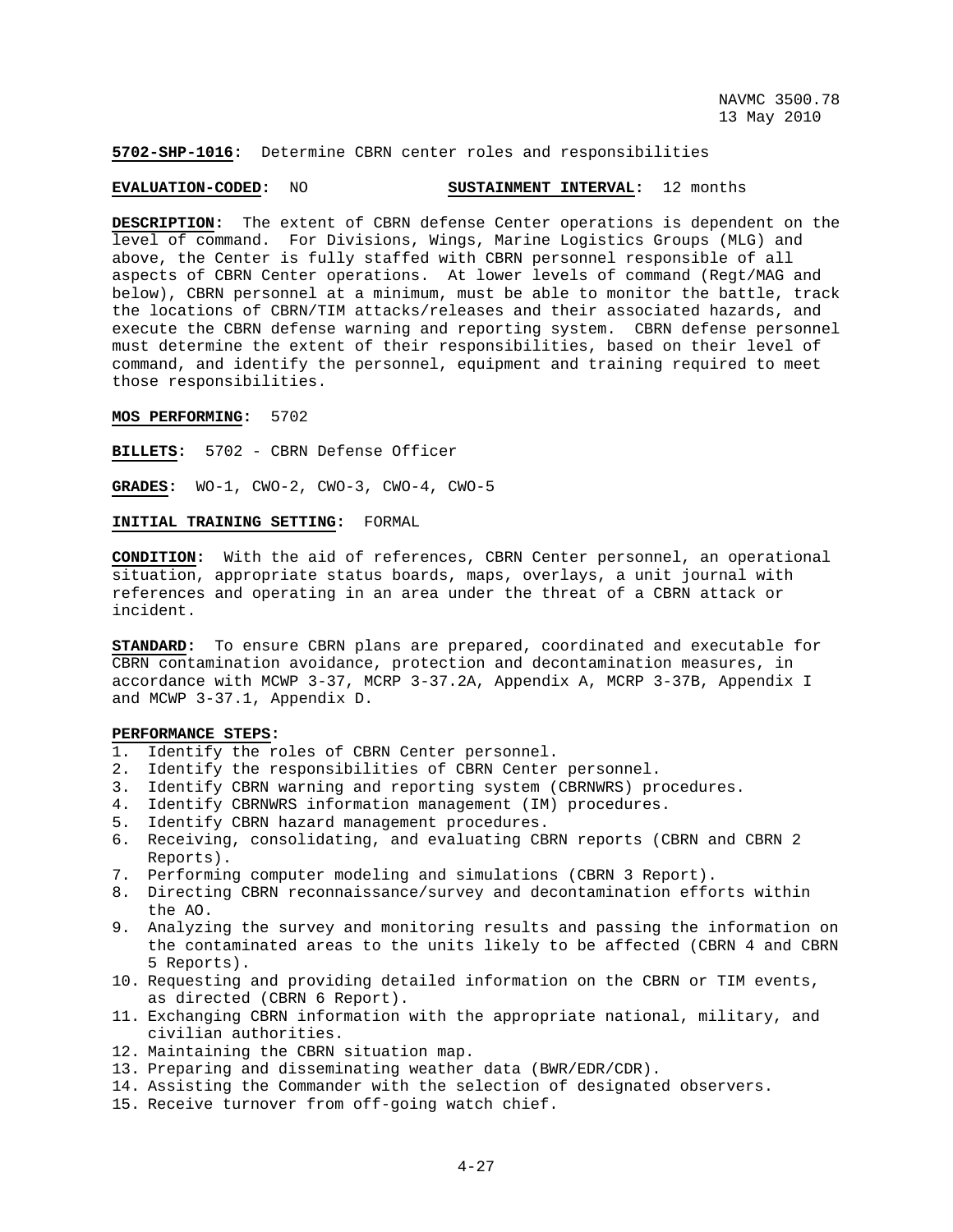16. Assist in the supervision of the watch.

- 17. Obtain situation updates from watch personnel.
- 18. Obtain information from the appropriate subordinate and supporting units.
- 19. Manage information flow.
- 20. Report Commander's Critical Information Requirements.
- 21. Update status information.
- 22. Construct a CBRN Status brief.
- 23. Prepare media, visual aids, and equipment needed for the brief.
- 24. Rehearse the brief.
- 25. Provide introduction.
- 26. Present body.
- 27. Apply public speaking skills.
- 28. Demonstrate command presence.
- 29. Check for understanding.
- 30. Close CBRN status brief.
- 31. Use effective public speaking skills.
- 32. Follow up as required.
- 33. Review correspondence submitted from subordinates.
- 34. Draft correspondence.
- 35. Submit correspondence.
- 36. Support Watch Officer.

**CHAINED EVENTS:** 5711-SHP-2010

# **REFERENCES:**

- 1. MCRP 3-37.2A MTTP for Chemical, Biological, Radiological and Nuclear Contamination Avoidance
- 2. MCRP 3-37B MTTP for CBRN Aspects of Command and Control
- 3. MCWP 3-37 MAGTF CBRN Defense Operations
- 4. MCWP 3-37.1 Multi-Service Doctrine for CBRN Operations

**5702-SHP-1017:** Implement CBRN passive defense operations

**EVALUATION-CODED:** NO **SUSTAINMENT INTERVAL:** 12 months

**DESCRIPTION:** The capability to effectively respond to and defend against CBRN attacks, and sustain operations in CBRN environments, requires properly trained and equipped forces. The MAGTF must be prepared to conduct and sustain operations in CBRN environments with minimal degradation. In order to sustain operations, US forces must assess the environment for CBRN hazards and prepare for CBRN defense when appropriate. CBRN defense is based on three general principles that specifically address the hazards created by CBRN incidents: contamination avoidance of CBRN hazards; protection of individuals, units, and equipment from unavoidable CBRN hazards; and decontamination in order to restore operational capability. Application of these principles helps to minimize vulnerabilities, protect friendly forces, and maintain the forces operational tempo in order to achieve operation or campaign objectives. Before employing passive defense measures, Commanders must assess the operational environment. A thorough assessment of the risks associated with the CBRN hazards provides Commanders the information necessary to determine the degree to which the three fundamental principles of contamination avoidance, protection, or decontamination are implemented. A CBRN assessment includes, but is not limited to, identifying, quantifying, and determining the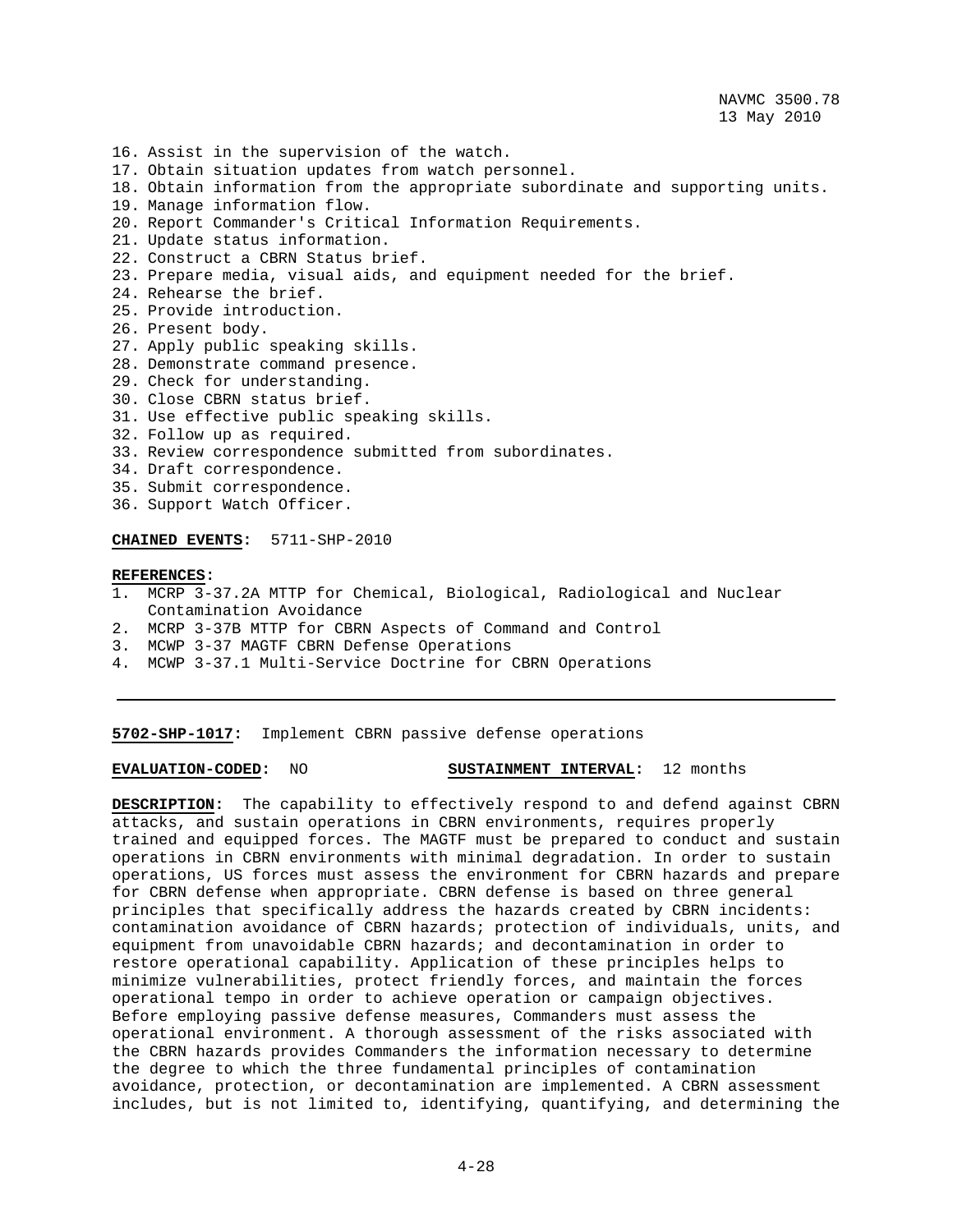properties of the agent or material in the operational area, determining the risks of the CBRN hazards, and their potential impact on operations. Commanders at all echelons should initiate CBRN defense planning and integration into all phases of operations as early as possible. The operational elements of CBRN defense include CBRN Shape, CBRN Sense, CBRN Shield, and CBRN Sustain which serve as a guide in CBRN defensive planning and activities.

# **MOS PERFORMING:** 5702

**BILLETS:** 5702 - CBRN Defense Officer

**GRADES:** WO-1, CWO-2, CWO-3, CWO-4, CWO-5

### **INITIAL TRAINING SETTING:** FORMAL

**CONDITION:** With the aid of references, an operational situation, appropriate status boards, maps, overlays, a unit journal and operating in an area under the threat of a CBRN attack or incident.

**STANDARD:** To ensure the unit is trained and equipped to conduct essential tasks that meet the commanders counter proliferation objectives, and support deterrence efforts in the defense, response or recover from an adversary employment of WMD, in accordance with MCWP 3-37 and MCWP 3-37.1.

- 1. Provide CBRN hazard situational awareness.
- 2. Establish cooperative CBRN detection policies, procedures, and networks.
- 3. Identify and coordinate links with operational area active systems with CBRN passive detectors.
- 4. Identify the support requirements for CBRN defense information systems and processes.
- 5. Provide CBRN defense plans and policies.
- 6. Identify the support requirements for CBRN defense operations.
- 7. Identify the support requirements for the synchronization efforts to determine the resources required to respond to a CBRN incident.
- 8. Identify the support requirements for CBRN defense medical surveillance operations.
- 9. Identify the support requirements for medical and emergency response personnel to maximize effectiveness of transportation, triage, sheltering and decontamination processes and resources.
- 10. Identify the support requirements for the synchronization efforts to provide CBRN warning and reporting procedures.
- 11. Determine the presence of any CBRN hazardous substances in the operational environment.
- 12. Identify the storage locations of CBRN materials, weapons, or components in the operational area.
- 13. Identify the support requirements for CBRN environmental and climatology background data.
- 14. Identify CBRN weapons employed in the operational area.
- 15. Identify CBRN hazards as a result of CBRN incidents.
- 16. Detect and identify CBRN hazards in non-accessible areas.
- 17. Verify first use by proper sampling and identification of biological, chemical agents, or radiological material.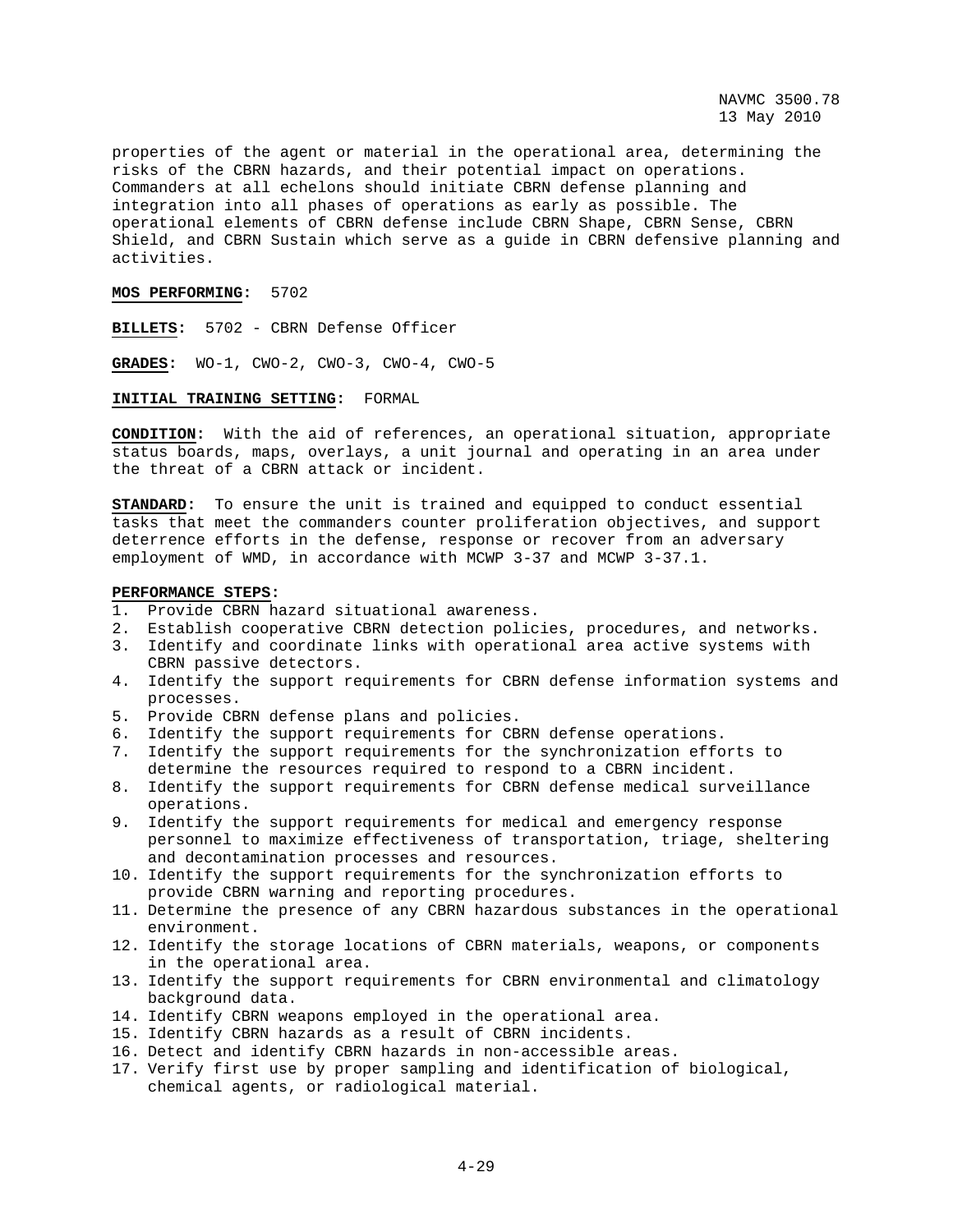- 18. Identify the support requirements for the identification of naturally occurring diseases endemic to the local area and developing baseline medical surveillance data for those diseases.
- 19. Identify the support requirements for the supply or preposition protective consumable, expendable, and replacement CBRN equipment.
- 20. Identify the support requirements for the employment of protective measures to minimize the effects of CBRN incidents.
- 21. Identify the support requirements for CBRN defense medical protection operations.
- 22. Identify the support requirements for efforts to protect personnel, equipment and resources.
- 23. Identify the support requirements for collective protection (COLPRO) for command and control, medical operations, and work force rest and relief.
- 24. Identify the support requirements for effective restriction of movement, to include social distancing, isolation, and quarantine as appropriate, to limit exposure following a CBRN attack or incident.
- 25. Identify the support requirements for CBRN incident restoration operations.
- 26. Identify the support requirements for salvage and decontamination of materials.
- 27. Identify the support requirements for the synchronization efforts to determine the disposition of contaminated equipment, facilities, and human remains.
- 28. Identify the reporting procedures for restoration requirements.
- 29. Provide operational guidance to contaminated forces.
- 30. Assess the operational impact of restoration activities, to include assessing the linkage of restoration and the operational risk assessment.
- 31. Establish CBRN contamination control measures.

# **PREREQUISITE EVENTS:** 5711-SHP-1010

# **REFERENCES:**

- 1. JIC for CWMD Joint Integrating Concept for Combating Weapons of Mass Destruction
- 2. JP 3-11 Joint Doctrine for Nuclear, Biological, and Chemical Defense
- 3. JP 3-40 Joint Doctrine Combating Weapons of Mass Destruction
- 4. MCRP 3-37B MTTP for CBRN Aspects of Command and Control
- 5. MCWP 3-37 MAGTF CBRN Defense Operations
- 6. MCWP 3-37.1 Multi-Service Doctrine for CBRN Operations
- 7. MCWP 3-37.2 MTTP for NBC Protection
- 8. MCWP 3-37.3 MTTP for CBRN Decontamination
- 9. MCWP 3-37.4 MTTP for NBC Reconnaissance
- 10. MCWP 3-37.5 MTTP for Installation CBRN Defense
- 11. NMS National Military Strategy (NMS)

### **5702-SNS-1001:** Develop CBRN contamination avoidance measures

**EVALUATION-CODED:** NO **SUSTAINMENT INTERVAL:** 12 months

**DESCRIPTION:** To properly protect the force, it is always better to avoid CBRN/TIM contamination, rather than have to mitigate the effect once contaminated. Contamination avoidance is one of the pillars of CBRN defense. Contamination avoidance means limiting the amount of contamination the unit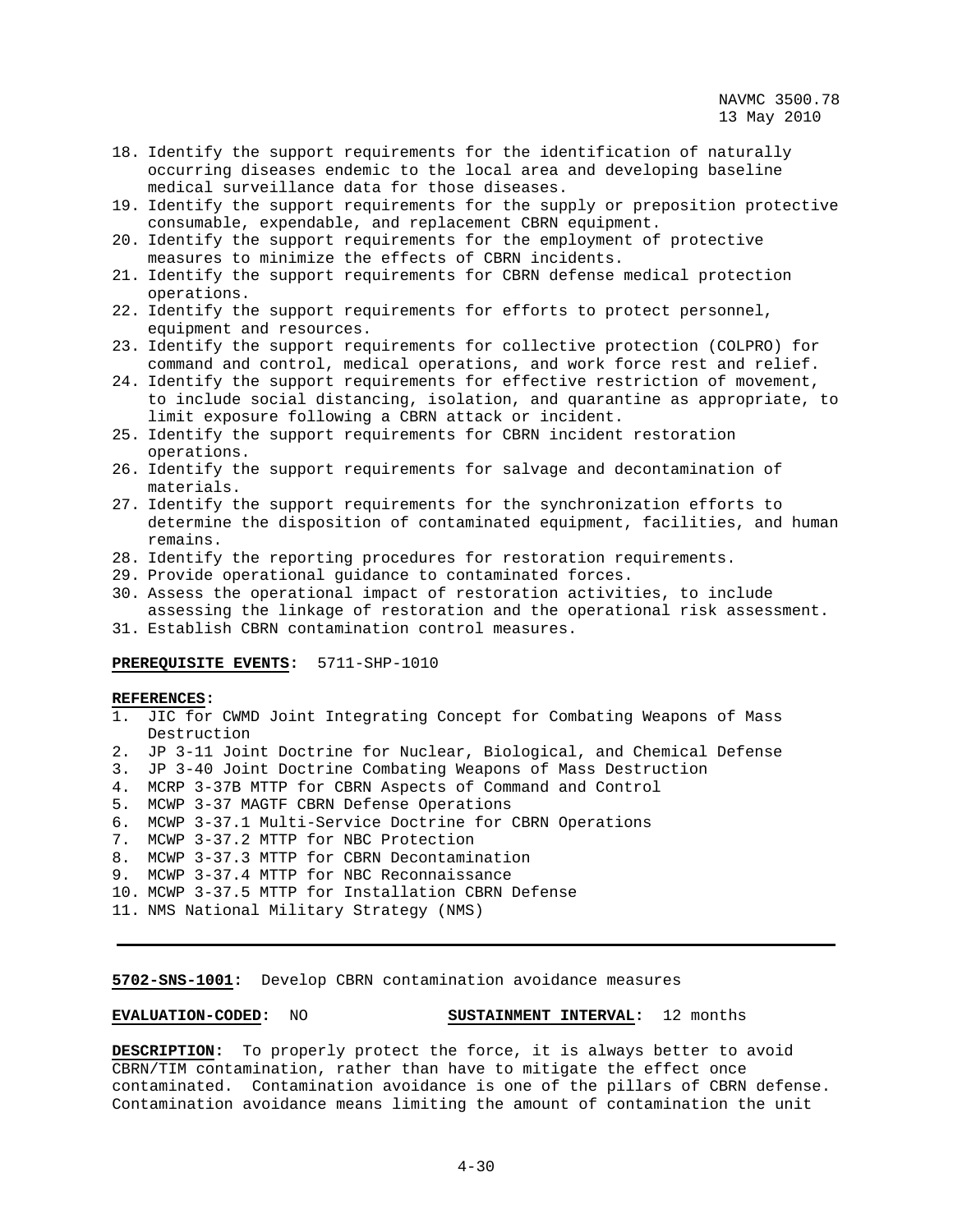may be exposed to. It does not necessarily mean avoiding all contamination. Mission requirements, protective equipment available and steps to reduce and limit expose must all be considered. Additionally, in order to avoid contamination, you must be able to identify where the contamination is likely to be located.

# **MOS PERFORMING:** 5702

**BILLETS:** 5702 - CBRN Defense Officer

**GRADES:** WO-1, CWO-2, CWO-3, CWO-4, CWO-5

## **INITIAL TRAINING SETTING:** FORMAL

**CONDITION:** With the aid of references, an operational situation, appropriate status boards, maps, overlays, a unit journal, MOPP ensemble, the requirement to conduct contamination avoidance measures with references and operating in an area under the threat of a CBRN attack or incident.

**STANDARD:** To ensure the unit is trained and equipped to conduct essential tasks that support the CCIR/PIR without injury to personnel, or damage to equipment, in accordance with MCRP 3-37.2A.

### **PERFORMANCE STEPS:**

- 1. Identify the fundamentals of contamination avoidance.
- 2. Identify individual/unit CBRN pre-attack contamination avoidance measures.
- 3. Identify individual/unit CBRN during attack contamination avoidance measures.
- 4. Identify individual/unit CBRN post-attack contamination avoidance measures.

# **CHAINED EVENTS:**

5711-SHP-1011 5711-SHP-2013

# **REFERENCES:**

- 1. MCRP 3-37.2A MTTP for Chemical, Biological, Radiological and Nuclear Contamination Avoidance
- 2. MCRP 3-37.2C Multi-service TTP for NBC Aspects of Consequence Management
- 3. MCRP 3-37B MTTP for CBRN Aspects of Command and Control
- 4. MCWP 3-37 MAGTF CBRN Defense Operations
- 5. MCWP 3-37.1 Multi-Service Doctrine for CBRN Operations

**5702-SNS-1002:** Employ chemical detection equipment

**EVALUATION-CODED:** NO **SUSTAINMENT INTERVAL:** 12 months

**DESCRIPTION:** Enemy attacks utilizing chemical weapons or agents may cause residual chemical contamination. In order to properly protect the unit from the resulting chemical contamination hazard, CBRN defense personnel must be able to conduct operations utilizing chemical detection equipment. These operations include directing and/or conducting monitoring, surveys and reconnaissance operations with the units authorized chemical detection equipment. Additionally, CBRN defense personnel must know the capabilities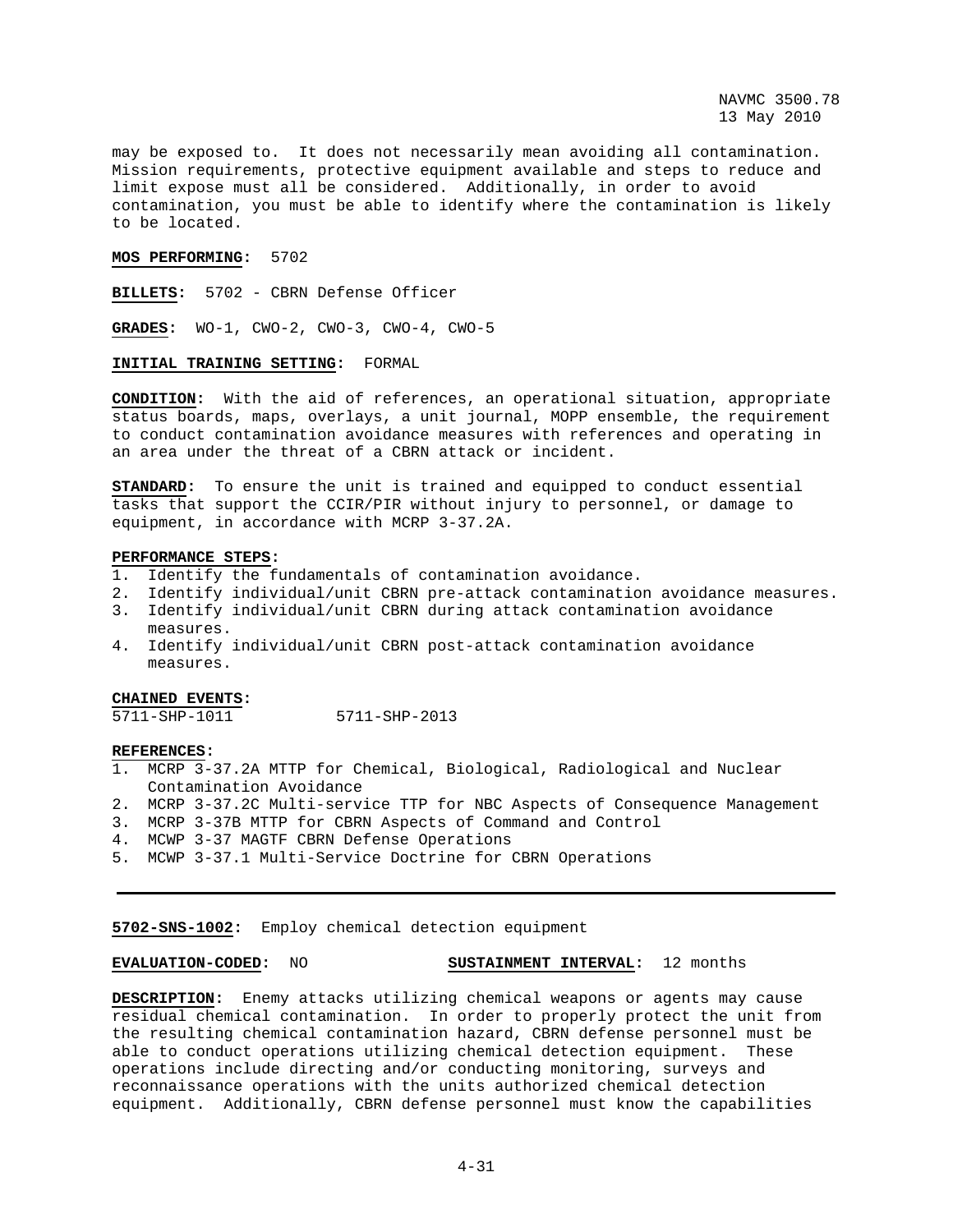and limitations of the unit's chemical detection equipment. It also includes inspecting the equipment for serviceability, conducting required PMCS, and ensuring the equipments calibration (if required) is up-to-date. Additionally, CBRN defense personnel must be familiar with the TTPs required to conduct efficient monitoring, surveys and reconnaissance missions utilizing the unit's chemical detection equipment.

# **MOS PERFORMING:** 5702

**BILLETS:** 5702 - CBRN Defense Officer

**GRADES:** WO-1, CWO-2, CWO-3

## **INITIAL TRAINING SETTING:** FORMAL

**CONDITION:** With the aid of references, an operational situation, appropriate status boards, maps, overlays, a unit journal, MOPP ensemble, the requirement to employ chemical detection equipment and operating in an area under the threat of a CBRN attack or incident.

**STANDARD:** To ensure the unit is trained and equipped to conduct essential tasks that support the CCIR/PIR without injury to personnel, or damage to equipment, in accordance with MCWP 3-37.4.

# **PERFORMANCE STEPS:**

- 1. Identify the Levels of Chemical Detection Equipment.
- 2. Identify the description for the levels of chemical detection equipment.
- 3. Perform Preventive Maintenance Checks and Services (PMCS) for the levels of chemical detection equipment.
- 4. Prepare the levels of chemical detection equipment for use.
- 5. Employ the levels of chemical detection equipment.
- 6. Perform after employment operations for the levels of chemical detection equipment.

**PREREQUISITE EVENTS:** 5711-SHP-2013

### **CHAINED EVENTS:**

5711-SHP-1011 5711-SNS-1001 5711-SNS-1003

# **REFERENCES:**

1. CHEM DET EQU TECH MAN Chemical Detection Equipment Technical Manuals

- 2. MCRP 3-37.2A MTTP for Chemical, Biological, Radiological and Nuclear Contamination Avoidance
- 3. MCRP 3-37B MTTP for CBRN Aspects of Command and Control
- 4. MCWP 3-37 MAGTF CBRN Defense Operations
- 5. MCWP 3-37.1 Multi-Service Doctrine for CBRN Operations
- 6. MCWP 3-37.4 MTTP for NBC Reconnaissance

**5702-SNS-1003:** Employ biological detection equipment

**EVALUATION-CODED:** NO **SUSTAINMENT INTERVAL:** 12 months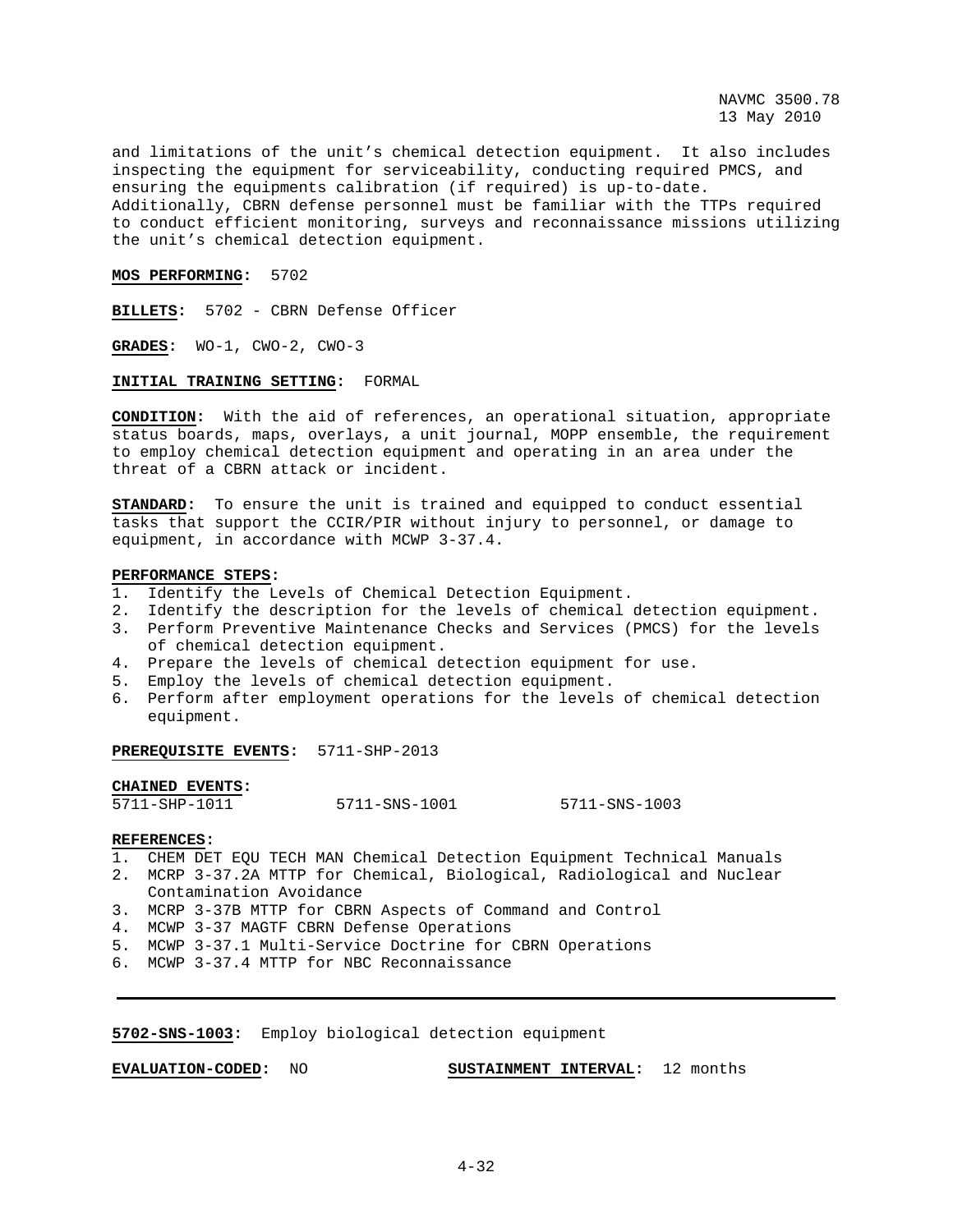**DESCRIPTION:** Enemy attacks utilizing biological weapons or agents will likely cause a residual biological contamination hazard. In order to properly protect the unit from the biological hazard, CBRN defense personnel must be able to conduct operations utilizing biological detection and/or collection equipment. These operations include directing and/or conducting biological sample collection surveys and reconnaissance operations, and biological monitoring utilizing the units authorized or available biological detection devices. Additionally, CBRN defense personnel must be familiar with the procedures for sending collected samples to a certified laboratory facility for analysis. Finally, CBRN defense personnel must be familiar with the TTP required to conduct efficient monitoring, surveys and reconnaissance missions utilizing biological detection equipment.

**MOS PERFORMING:** 5702

**BILLETS:** 5702 - CBRN Defense Officer

**GRADES:** WO-1, CWO-2, CWO-3

# **INITIAL TRAINING SETTING:** FORMAL

**CONDITION:** With the aid of references, an operational situation, appropriate status boards, maps, overlays, a unit journal, MOPP ensemble, the requirement to employ biological detection equipment and operating in an area under the threat of a CBRN attack or incident.

**STANDARD:** To ensure the unit is trained and equipped to conduct essential tasks that support the CCIR/PIR without injury to personnel, or damage to equipment, in accordance with MCWP 3-37.4.

#### **PERFORMANCE STEPS:**

- 1. Identify the Levels of Biological Detection Equipment.
- 2. Identify the description for the levels of biological detection equipment.
- 3. Perform Preventive Maintenance Checks and Services (PMCS) for the levels of biological detection equipment.
- 4. Prepare the levels of biological detection equipment for use.
- 5. Employ the levels of biological detection equipment.
- 6. Perform after employment operations for the levels of biological detection equipment.

# **PREREQUISITE EVENTS:** 5711-SHP-1008

# **REFERENCES:**

- 1. BIO DET EQU TECH MAN Biological Detection Equipment Technical Manuals
- 2. MCRP 3-37.1C MULTISERVICE TACTICS, TECHNIQUES, AND PROCEDURES FOR BIOLOGICAL SURVEILLANCE
- 3. MCRP 3-37.2A MTTP for Chemical, Biological, Radiological and Nuclear Contamination Avoidance
- 4. MCRP 3-37B MTTP for CBRN Aspects of Command and Control
- 5. MCWP 3-37 MAGTF CBRN Defense Operations
- 6. MCWP 3-37.1 Multi-Service Doctrine for CBRN Operations
- 7. MCWP 3-37.4 MTTP for NBC Reconnaissance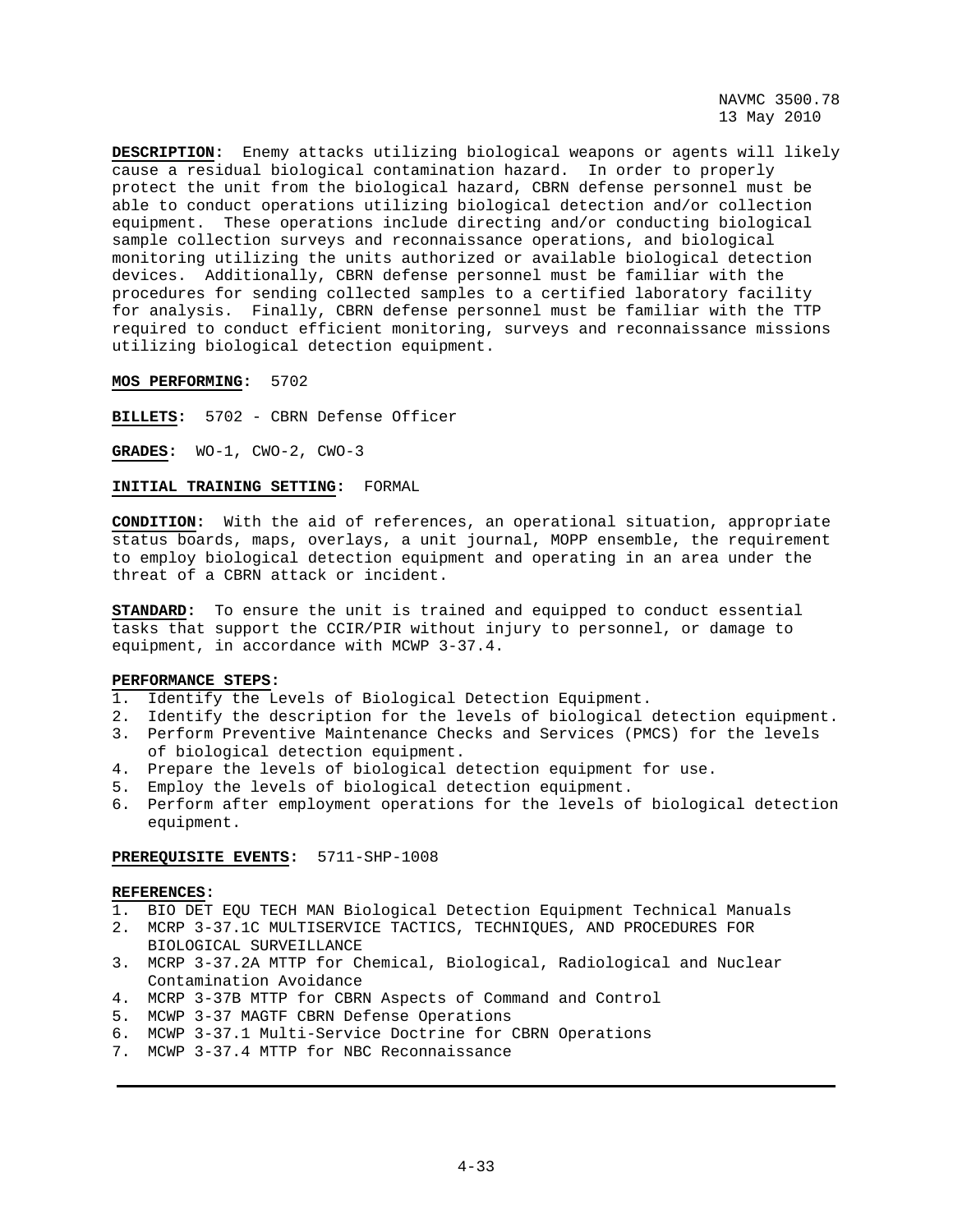**5702-SNS-1004:** Employ radiological detection equipment

## **EVALUATION-CODED:** NO **SUSTAINMENT INTERVAL:** 12 months

**DESCRIPTION:** Enemy attacks utilizing nuclear weapons or radiological dispersal devices will cause residual radiological contamination. In order to properly protect the unit from the resulting radiation, CBRN defense personnel must be able to conduct operations utilizing radiological detection equipment. These operations include directing and/or conducting monitoring, surveys and reconnaissance operations with the units authorized radiological detection equipment. Additionally, CBRN defense personnel must know the capabilities and limitations of the unit's radiological detection equipment. It also includes inspecting the equipment for serviceability, conducting required PMCS, and ensuring the equipments calibration (if required) is up-to-date. Additionally, CBRN defense personnel must be familiar with the TTP required to conduct efficient monitoring, surveys and reconnaissance missions.

**MOS PERFORMING:** 5702

**BILLETS:** 5702 - CBRN Defense Officer

**GRADES:** WO-1, CWO-2, CWO-3

## **INITIAL TRAINING SETTING:** FORMAL

**CONDITION:** With the aid of references, an operational situation, appropriate status boards, maps, overlays, a unit journal, MOPP ensemble, the requirement to employ radiological detection equipment and operating in an area under the threat of a CBRN attack or incident.

**STANDARD:** To ensure the unit is trained and equipped to conduct essential tasks that support the CCIR/PIR without injury to personnel, or damage to equipment, in accordance with MCWP 3-37.4.

# **PERFORMANCE STEPS:**

- 1. Identify the Levels of Radiological Detection Equipment.
- 2. Identify the description for the levels of radiological detection equipment.
- 3. Perform Preventive Maintenance Checks and Services (PMCS) for the levels of radiological detection equipment.
- 4. Prepare the levels of radiological detection equipment for use.
- 5. Employ the levels of radiological detection equipment.
- 6. Perform after employment operations for the levels of radiological detection equipment.

## **PREREQUISITE EVENTS:**

# **CHAINED EVENTS:**

| 5711-SHP-1004 | 5711-SHP-1006 | 5711-SNS-1002 |
|---------------|---------------|---------------|
| 5711-SHP-1001 | 5711-ADM-1001 | 5711-SHP-1003 |

## **REFERENCES:**

1. MCRP 3-37.2A MTTP for Chemical, Biological, Radiological and Nuclear Contamination Avoidance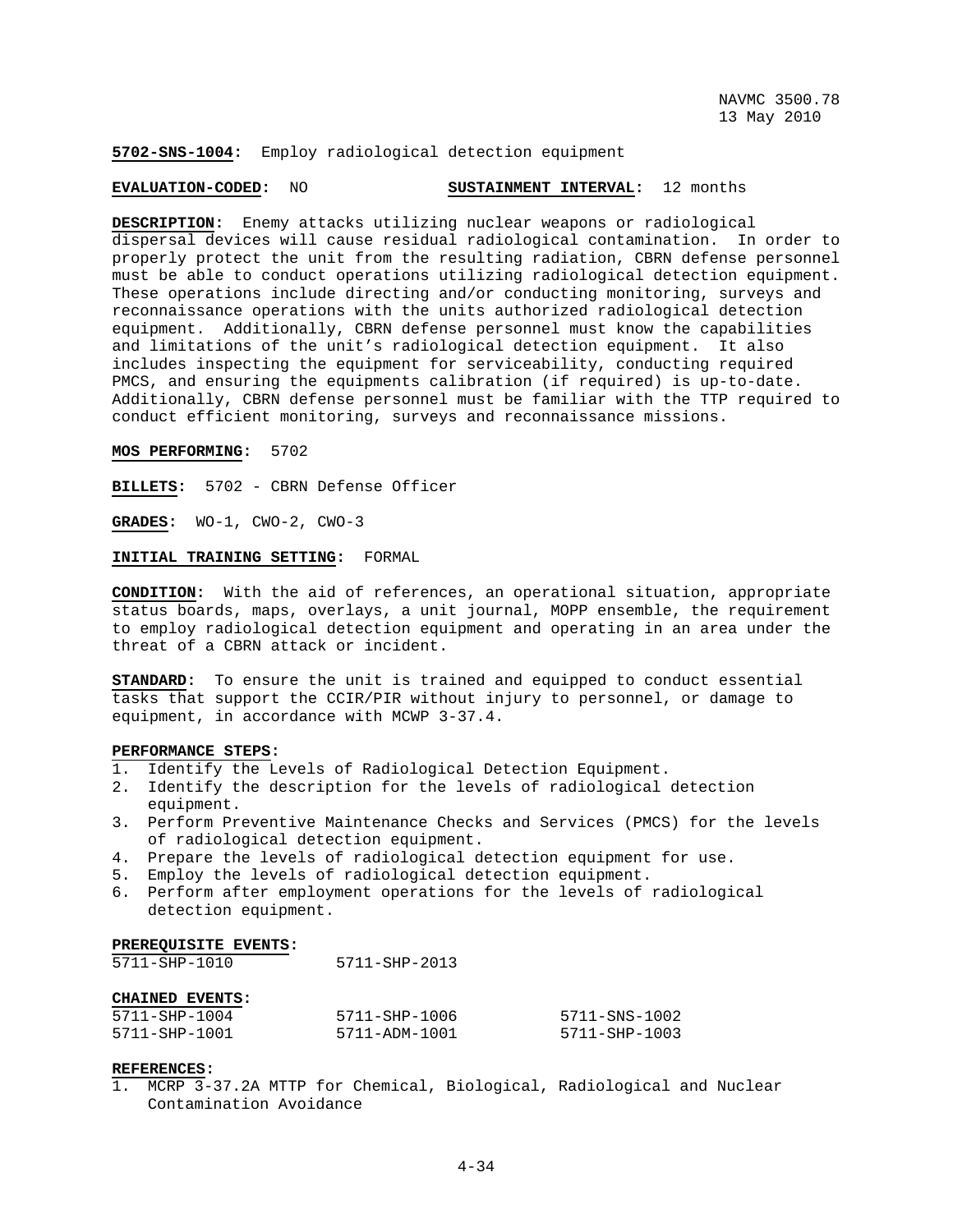- 2. MCRP 3-37B MTTP for CBRN Aspects of Command and Control
- 3. MCWP 3-37 MAGTF CBRN Defense Operations
- 4. MCWP 3-37.1 Multi-Service Doctrine for CBRN Operations
- 5. MCWP 3-37.4 MTTP for NBC Reconnaissance
- 6. RAD DET EQU TECH MAN Radiological Detection Equipment Technical Manuals

**5702-SNS-1005:** Plan CBRN reconnaissance and surveillance

**EVALUATION-CODED:** NO **SUSTAINMENT INTERVAL:** 12 months

**DESCRIPTION:** Enemy attacks utilizing CBRN weapons and agents generally cause some amount of residual and persistent contamination. In order to properly protect the force and make sound tactical decisions, the Commander must know where contamination is located, its concentration and the estimated duration of contamination. To accurately determine this information, the unit CBRN defense personnel must direct and/or conduct reconnaissance operations for nuclear, biological, chemical, and radiological contamination. Reconnaissance operations involve monitor/survey teams utilizing assigned detection equipment to determine whether CBRN contamination is present at their location. Reconnaissance operations include zone reconnaissance, sampling, search, monitor and survey techniques to determine either the existence or extent of contamination. To most efficiently execute these operations, CBRN defense personnel must know the various types of reconnaissance operations. Additionally, they must know the personnel, equipment, and reporting procedures required to execute the directed reconnaissance operations. The CBRN defense personnel must also know the capabilities and limitations of available detection equipment and the specific TTPs for conducting reconnaissance operations. CBRN defense personnel must also be able to monitor the progress of reconnaissance operations and direct modifications to the directed tasks as required.

**MOS PERFORMING:** 5702

**BILLETS:** 5702 - CBRN Defense Officer

**GRADES:** WO-1, CWO-2, CWO-3, CWO-4, CWO-5

# **INITIAL TRAINING SETTING:** FORMAL

**CONDITION:** With the aid of references, an operational situation, appropriate status boards, maps, overlays, a unit journal, MOPP ensemble, the requirement to plan a CBRN R&S mission and operating in an area under the threat of a CBRN attack or incident.

**STANDARD:** To ensure the unit is trained and equipped to conduct essential tasks that support the CCIR/PIR without injury to personnel, or damage to equipment, in accordance with MCWP 3-37.4.

- 1. Analyze the higher headquarters order for CBRN reconnaissance and surveillance guidance.
- 2. Conduct an initial CBRN IPOE.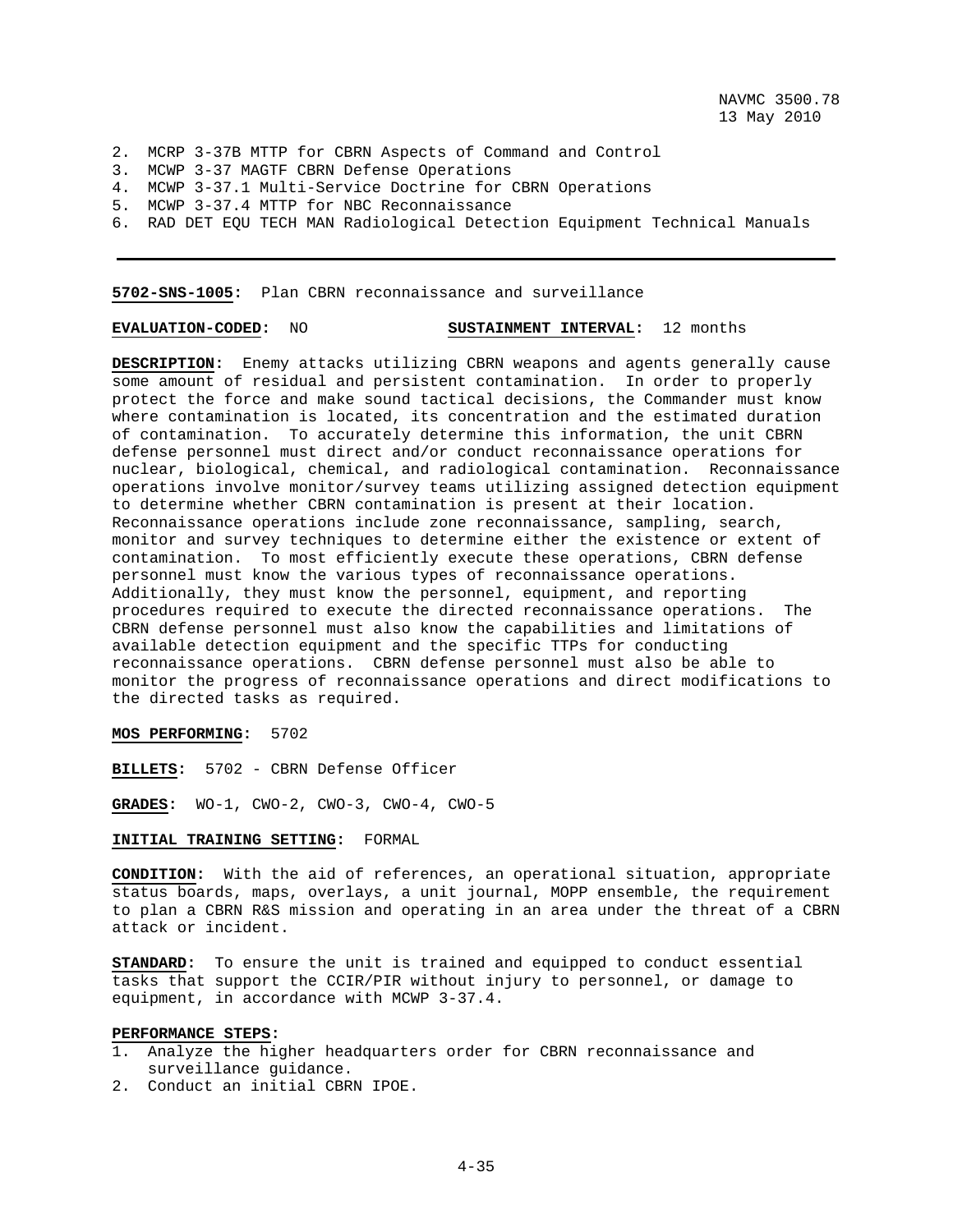- 3. Determine specified, implied, and essential tasks for CBRN reconnaissance and surveillance.
- 4. Review available CBRN reconnaissance and surveillance assets.
- 5. Determine constraints.
- 6. Identify critical facts and assumptions.
- 7. Conduct a CBRN risk assessment and vulnerability analysis.
- 8. Coordinate CBRN-related CCIR/PIR.
- 9. Develop the initial CBRN reconnaissance and surveillance annex.
- 10. Write the restated mission.
- 11. Conduct a mission analysis briefing.
- 12. Approve the restated mission.
- 13. Coordinate the Commanders intent for CBRN reconnaissance.
- 14. Issue the Commanders guidance for CBRN reconnaissance.
- 15. Develop the CBRN Reconnaissance and Surveillance Plan.
- 16. Coordinate the task organization of efforts.
- 17. Coordinate Communications, CBRN warning and reporting system, and Logistics.
- 18. Coordinate Sample evacuation procedures.
- 19. Coordinate Other CBRN support required (i.e. decontamination, escort/courier teams, and medical laboratories).

# **REFERENCES:**

- 1. MCRP 3-37.1C MULTISERVICE TACTICS, TECHNIQUES, AND PROCEDURES FOR BIOLOGICAL SURVEILLANCE
- 2. MCRP 3-37.2A MTTP for Chemical, Biological, Radiological and Nuclear Contamination Avoidance
- 3. MCRP 3-37B MTTP for CBRN Aspects of Command and Control
- 4. MCWP 3-37 MAGTF CBRN Defense Operations
- 5. MCWP 3-37.1 Multi-Service Doctrine for CBRN Operations
- 6. MCWP 3-37.4 MTTP for NBC Reconnaissance

**5702-SNS-1006:** Perform CBRN reconnaissance and surveillance activities

**EVALUATION-CODED:** NO **SUSTAINMENT INTERVAL:** 12 months

**DESCRIPTION:** During combat operations where the enemy threat includes the possible possession and use of CBRN weapons and agents, it is imperative that any possible WMD storage, employment and manufacturing site be investigated properly to ensure any possible evidence is preserved and that personnel are not subjected to unnecessary risk. The investigation of a possible WMD site will require support from a specialized team, trained in WMD site exploitation. This specialized team is generally assigned to the major combatant Commander and must be requested. This team will determine whether WMD weapons or agents are, or have been, present at the location, collect samples, maintain chain of custody, and ensure any evidence collected can be used in the world court. The CBRN defense personnel must be familiar with the location of the specialized team, the procedures for requesting the teams support, their capabilities and limitations, and the logistical requirements to support them. Additionally, the CBRN defense personnel must be familiar with the procedures required to secure a suspected sensitive site to ensure evidence is not accidentally destroyed.

## **MOS PERFORMING:** 5702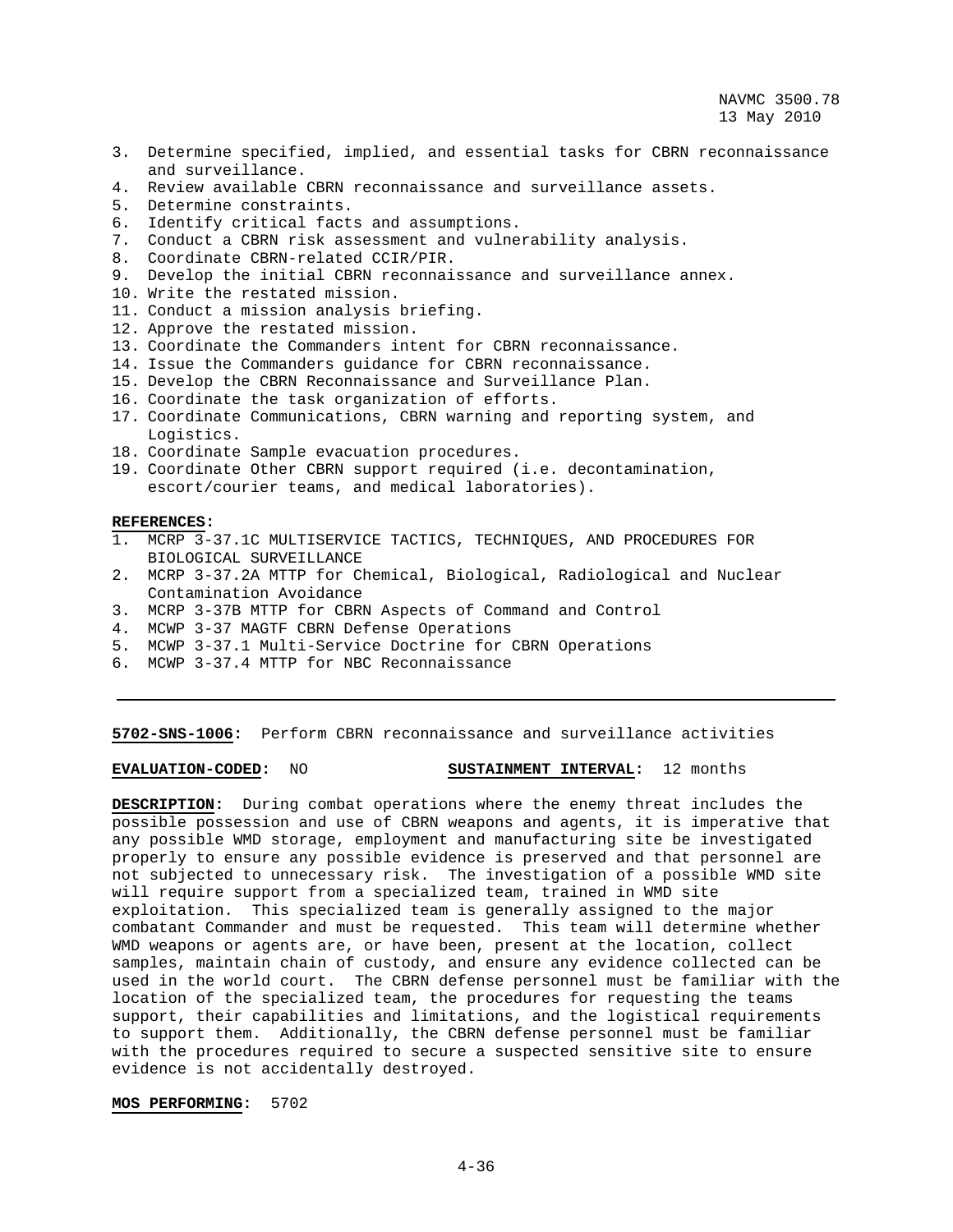**BILLETS:** 5702 - CBRN Defense Officer

**GRADES:** WO-1, CWO-2, CWO-3, CWO-4, CWO-5

# **INITIAL TRAINING SETTING:** FORMAL

**CONDITION:** With the aid of references, an operational situation, appropriate status boards, maps, overlays, a unit journal, MOPP ensemble, the requirement to conduct a CBRN R&S mission and operating in an area under the threat of a CBRN attack or incident.

**STANDARD:** To ensure the unit is trained and equipped to conduct essential tasks that support the CCIR/PIR without injury to personnel or damage to equipment, in accordance with MCWP 3-37.4.

# **PERFORMANCE STEPS:**

- 1. Identify the purpose of CBRN reconnaissance and surveillance (R&S).
- 2. Identify the types of CBRN R&S missions.
- 3. Identify the principles of CBRN R&S.
- 4. Identify general considerations for CBRN R&S.
- 5. Identify recording and reporting procedures for CBRN R&S.
- 6. Identify the techniques of CBRN R&S.
- 7. Identify recording and reporting procedures for CBRN R&S information.
- 8. Complete CBRN R&S Forms.
- 9. Identify the elements of a CBRN R&S brief.
- 10. Produce a CBRN R&S plan and brief.

# **REFERENCES:**

- 1. MCRP 3-37.1C MULTISERVICE TACTICS, TECHNIQUES, AND PROCEDURES FOR BIOLOGICAL SURVEILLANCE
- 2. MCRP 3-37.2A MTTP for Chemical, Biological, Radiological and Nuclear Contamination Avoidance
- 3. MCRP 3-37B MTTP for CBRN Aspects of Command and Control
- 4. MCWP 3-37 MAGTF CBRN Defense Operations
- 5. MCWP 3-37.1 Multi-Service Doctrine for CBRN Operations
- 6. MCWP 3-37.4 MTTP for NBC Reconnaissance

**5702-SUS-1001:** Identify the fundamentals of CBRN decontamination

# **EVALUATION-CODED:** NO **SUSTAINMENT INTERVAL:** 12 months

**DESCRIPTION:** CBRN agent contamination should be avoided when possible. When this is not possible, personnel and equipment must be decontaminated to reduce or eliminate the risk to personnel and to make equipment serviceable. Decontamination procedures will not degrade the performance of personnel or equipment and will not harm the environment. The levels of decontamination are immediate, operational, thorough, and clearance. Decontamination is necessary to allow personnel to remove their protective gear and resume normal operations after they become contaminated. Weathering is the most desirable means of decontamination. However, time and operational needs may not permit this option. Decontamination is the removal or neutralization of hazardous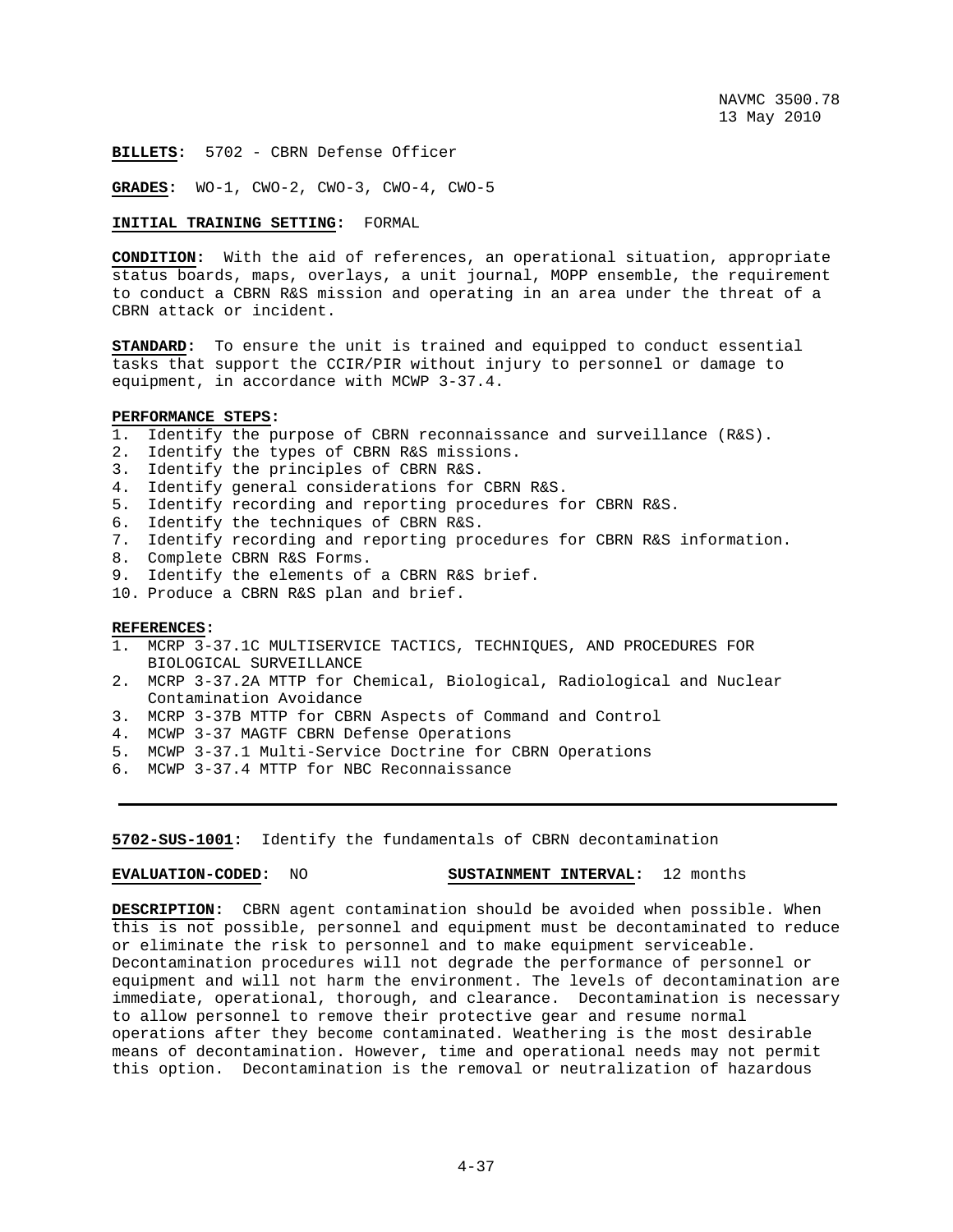levels of contamination from personnel, equipment, materiel, and terrain. The ultimate purpose of decontamination is to restore full combat power in the shortest possible time.

## **MOS PERFORMING:** 5702

**BILLETS:** 5702 - CBRN Defense Officer

**GRADES:** WO-1, CWO-2, CWO-3, CWO-4, CWO-5

## **INITIAL TRAINING SETTING:** FORMAL

**CONDITION:** With the aid of references, an operational situation, appropriate IPE (MOPP ensemble) or PPE (SCBA, PAPR, APR and associated suit, (boots and gloves if separate from suit)), decontamination equipment, the requirement to perform detection operations and operating in an area under the threat of a CBRN attack or incident.

**STANDARD:** To ensure that appropriate personnel are trained and equipped to conduct essential tasks that support the CCIR/PIR without injury to personnel, or damage to equipment, in accordance with MCWP 3-37.3.

## **PERFORMANCE STEPS:**

- 1. Identify the different methods of hazard transmission.
- 2. Identify the purpose of decontamination.
- 3. Identify the principles of decontamination.
- 4. Identify the methods of decontamination.
- 5. Identify the different types of decontaminants.
- 6. Identify the different levels of decontamination operations.
- 7. Identify the categories of special decontamination operations.

#### **REFERENCES:**

- 1. MCRP 3-37B MTTP for CBRN Aspects of Command and Control
- 2. MCWP 3-37 MAGTF CBRN Defense Operations
- 3. MCWP 3-37.1 Multi-Service Doctrine for CBRN Operations
- 4. MCWP 3-37.2 MTTP for NBC Protection
- 5. MCWP 3-37.3 MTTP for CBRN Decontamination

**5702-SUS-1002:** Employ CBRN decontamination equipment

**EVALUATION-CODED:** NO **SUSTAINMENT INTERVAL:** 12 months

**DESCRIPTION:** Personnel and equipment must be decontaminated to reduce or eliminate the risk to personnel and to make equipment serviceable. Decontamination procedures will not degrade the performance of personnel or equipment and will not harm the environment. The levels of decontamination are immediate, operational, thorough, and clearance. Decontamination is necessary to allow personnel to remove their protective gear and resume normal operations after they become contaminated. Decontamination equipment is used to remove or neutralize hazardous levels of contamination from personnel, equipment, materiel, and terrain.

## **MOS PERFORMING:** 5702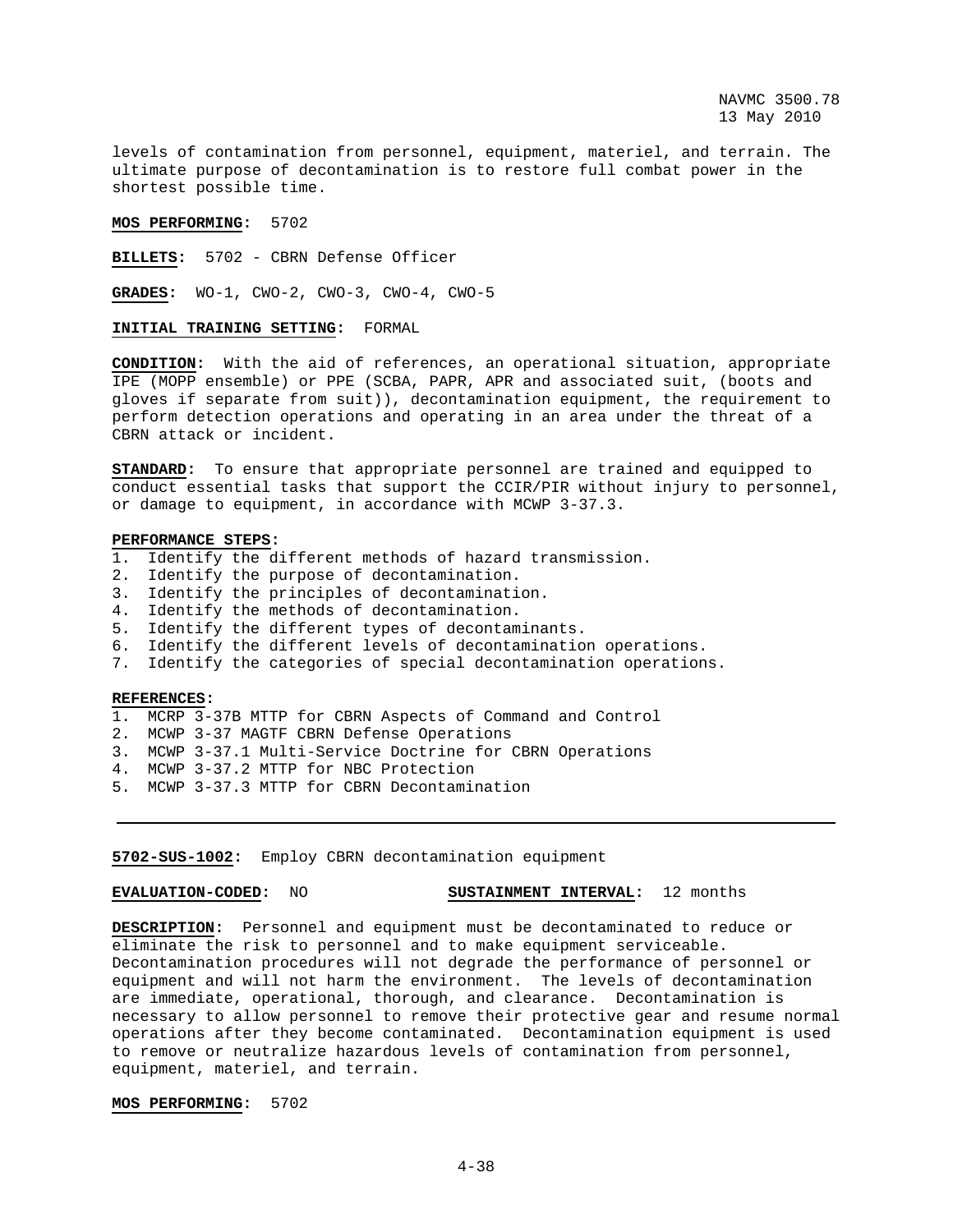**BILLETS:** 5702 - CBRN Defense Officer

**GRADES:** WO-1, CWO-2, CWO-3

# **INITIAL TRAINING SETTING:** FORMAL

**CONDITION:** With the aid of references, an operational situation, appropriate IPE (MOPP ensemble) or PPE (SCBA, PAPR, APR and associated suit, boots and gloves if separate from suit), decontamination equipment, the requirement to employ decontamination equipment and operating in an area under the threat of a CBRN attack or incident.

**STANDARD:** To ensure that appropriate personnel are trained and equipped to conduct essential tasks that support the CCIR/PIR without injury to personnel, or damage to equipment, in accordance with MCWP 3-37.3.

- **PERFORMANCE STEPS:** 1. Identify the Levels of CBRN decontamination equipment.
- 2. Identify the description for the levels of CBRN decontamination equipment.
- 3. Perform Preventive Maintenance Checks and Services (PMCS) for the levels of CBRN decontamination equipment.
- 4. Prepare the levels of CBRN decontamination equipment for use.
- 5. Employ the levels of CBRN decontamination equipment.
- 6. Perform after employment operations for the levels of CBRN decontamination equipment.

# **REFERENCES:**

- 1. CBRN DECON TECH MAN Chemical, Biological, Radiological, and Nuclear Decontamination Technical Manuals
- 2. MCRP 3-37B MTTP for CBRN Aspects of Command and Control
- 3. MCWP 3-37 MAGTF CBRN Defense Operations
- 4. MCWP 3-37.1 Multi-Service Doctrine for CBRN Operations
- 5. MCWP 3-37.2 MTTP for NBC Protection
- 6. MCWP 3-37.3 MTTP for CBRN Decontamination

**5702-SUS-1003:** Perform immediate decontamination operations

**EVALUATION-CODED:** NO **SUSTAINMENT INTERVAL:** 12 months

**DESCRIPTION:** As soon as an individual becomes aware of chemical, biological or radiological contamination on his skin or personal equipment, he will initiate immediate decontamination techniques. Immediate decontamination consists of three techniques; skin decontamination, personal wipe down, and operator spray down/wipe down. These are initiated without command, utilizing a personal skin decontamination kit, individual equipment decontamination kit, or field expedient methods. The goal is to remove gross contamination and in order to stop agents from penetrating skin, protective equipment and other equipment/weapons.

# **MOS PERFORMING:** 5702

**BILLETS:** 5702 - CBRN Defense Officer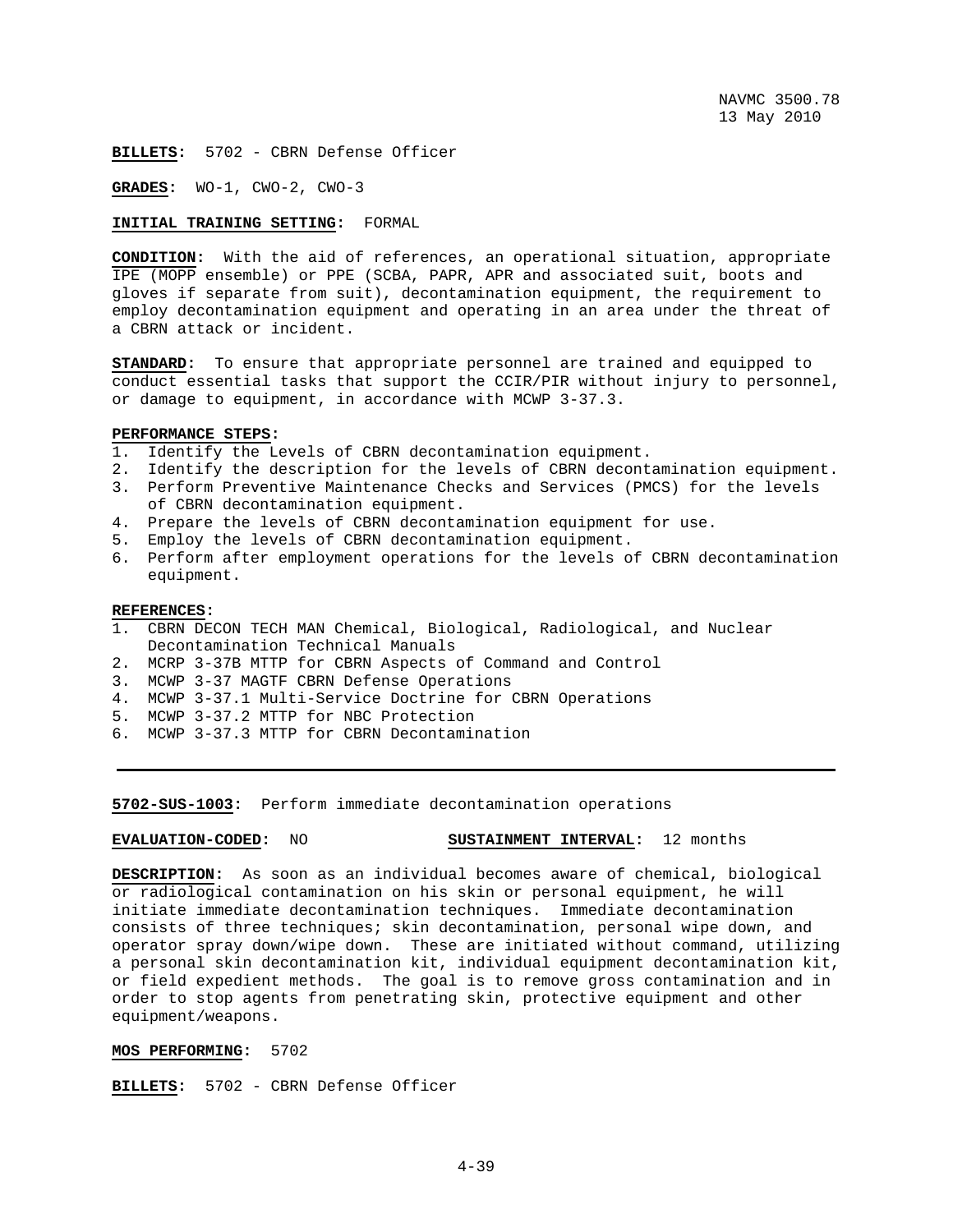**GRADES:** WO-1, CWO-2, CWO-3

## **INITIAL TRAINING SETTING:** FORMAL

**CONDITION:** With the aid of references, after the transmission of a CBRN hazard, decontaminants (kits or solutions), appropriate IPE/PPE, and appropriate applicator(s).

**STANDARD:** To prevent cross contamination, transfer or spread of contamination, utilizing the techniques and recommended time constraints in accordance with MCWP 3-37.3, Chapter 3.

#### **PERFORMANCE STEPS:**

- 1. Identify the purpose of immediate decontamination.
- 2. Identify the techniques of immediate decontamination.
- 3. Identify the time parameters to conduct immediate decontamination.
- 4. Identify the procedures for conducting immediate decontamination.
- 5. Identify the proper procedures for using Level I individual decontamination kits.
- 6. Identify the proper procedures for using field expedient methods for conducting immediate decontamination.
- 7. Perform eye decontamination.
- 8. Perform skin decontamination.
- 9. Perform individual equipment decontamination.

### **REFERENCES:**

- 1. CBRN DECON TECH MAN Chemical, Biological, Radiological, and Nuclear Decontamination Technical Manuals
- 2. MCRP 3-37B MTTP for CBRN Aspects of Command and Control
- 3. MCWP 3-37 MAGTF CBRN Defense Operations
- 4. MCWP 3-37.1 Multi-Service Doctrine for CBRN Operations
- 5. MCWP 3-37.2 MTTP for NBC Protection
- 6. MCWP 3-37.3 MTTP for CBRN Decontamination

# **5702-SUS-1004:** Perform MOPP gear exchange

## **EVALUATION-CODED:** NO **SUSTAINMENT INTERVAL:** 12 months

**DESCRIPTION:** MOPP gear exchange is generally conducted by a squad-sized unit, and is most effective if initiated within six hours of contamination. The unit will systematically remove contaminated chemical protective equipment and redress into uncontaminated chemical protective equipment (MOPP 4). Operational decontamination limits the spread of contamination, allows temporary relief from MOPP 4, and facilities additional decontamination requirements.

**MOS PERFORMING:** 5702

- **BILLETS:** 5702 CBRN Defense Officer
- **GRADES:** WO-1, CWO-2, CWO-3
- **INITIAL TRAINING SETTING:** FORMAL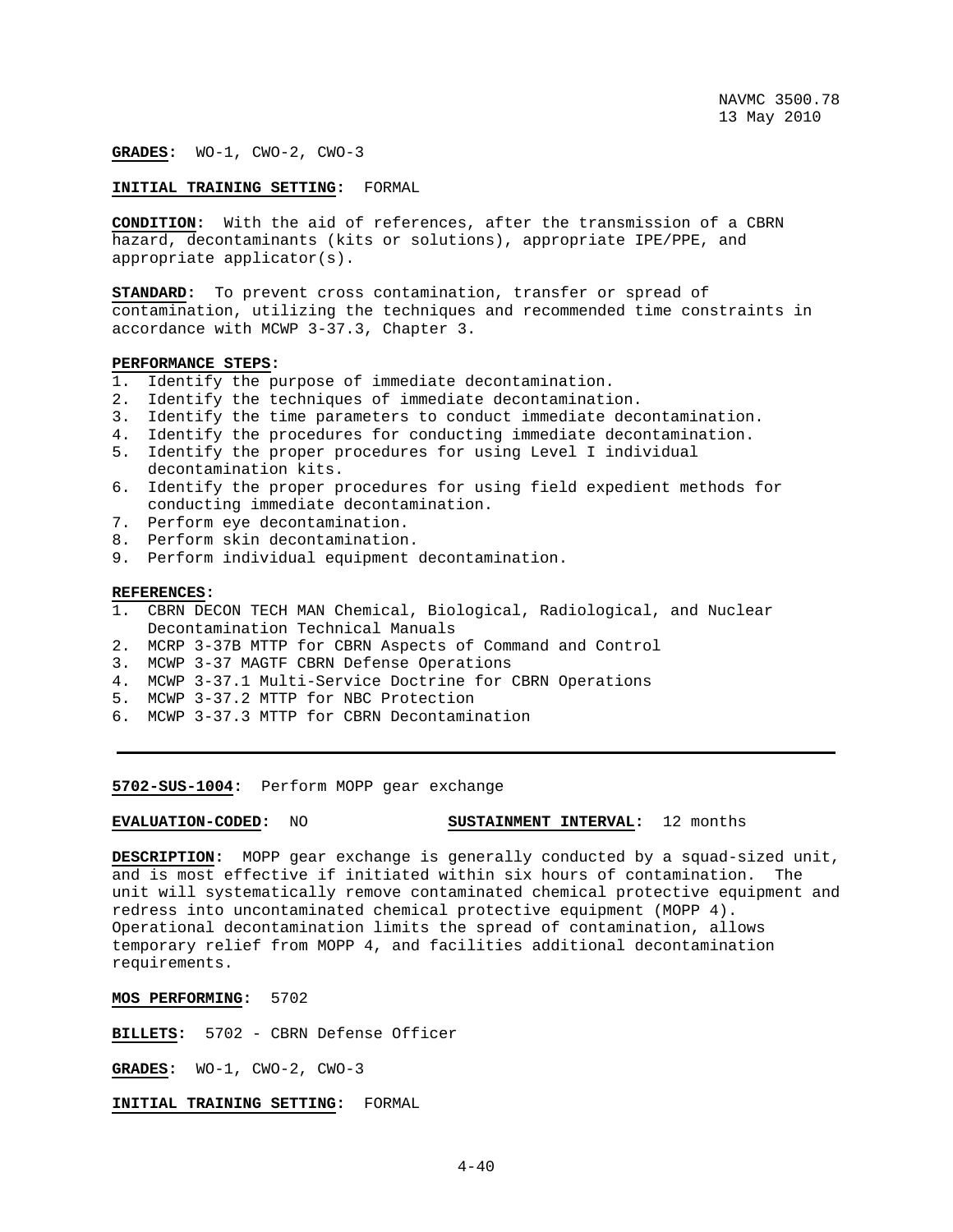**CONDITION:** With the aid of references, after the transmission of a CBRN hazard, decontaminants (kits or solutions), appropriate applicator(s) and IPE (to include re-issue IPE).

**STANDARD:** To prevent cross contamination, transfer or spread of contamination, utilizing the techniques and recommended time constraints in accordance with MCWP 3-37.3, Chapter 4.

# **PERFORMANCE STEPS:**

- 1. Identify the characteristics of MOPP gear exchange.
- 2. Identify the three methods of MOPP gear exchange.
- 3. Identify the considerations for site selection for MOPP gear exchange.
- 4. Identify the logistical requirements for MOPP gear exchange.
- 5. Identify the procedures for MOPP gear exchange.
- 6. Identify the procedures for using decontaminants associated with MOPP gear exchange.
- 7. Identify the procedures for site close out for MOPP gear exchange.
- 8. Perform the appropriate method of MOPP gear exchange.

#### **CHAINED EVENTS:**

5711-SUS-1002 5711-SUS-1003

## **REFERENCES:**

- 1. CBRN DECON TECH MAN Chemical, Biological, Radiological, and Nuclear Decontamination Technical Manuals
- 2. MCRP 3-37B MTTP for CBRN Aspects of Command and Control
- 3. MCWP 3-37 MAGTF CBRN Defense Operations
- 4. MCWP 3-37.1 Multi-Service Doctrine for CBRN Operations
- 5. MCWP 3-37.2 MTTP for NBC Protection
- 6. MCWP 3-37.3 MTTP for CBRN Decontamination

**5702-SUS-1005:** Perform vehicle wash down

**EVALUATION-CODED:** NO **SUSTAINMENT INTERVAL:** 12 months

**DESCRIPTION:** Vehicle wash down is conducted utilizing unit organic decontamination assets and is most effective if initiated within six hours of contamination. The vehicle is sprayed with water to remove the gross contamination, thereby limiting the spread of contamination and facilitating additional decontamination requirements.

**MOS PERFORMING:** 5702

**BILLETS:** 5702 - CBRN Defense Officer

**GRADES:** WO-1, CWO-2, CWO-3

## **INITIAL TRAINING SETTING:** FORMAL

**CONDITION:** With the aid of references, after the transmission of a CBRN/TIM hazard and decontamination assets (to include water and fuel).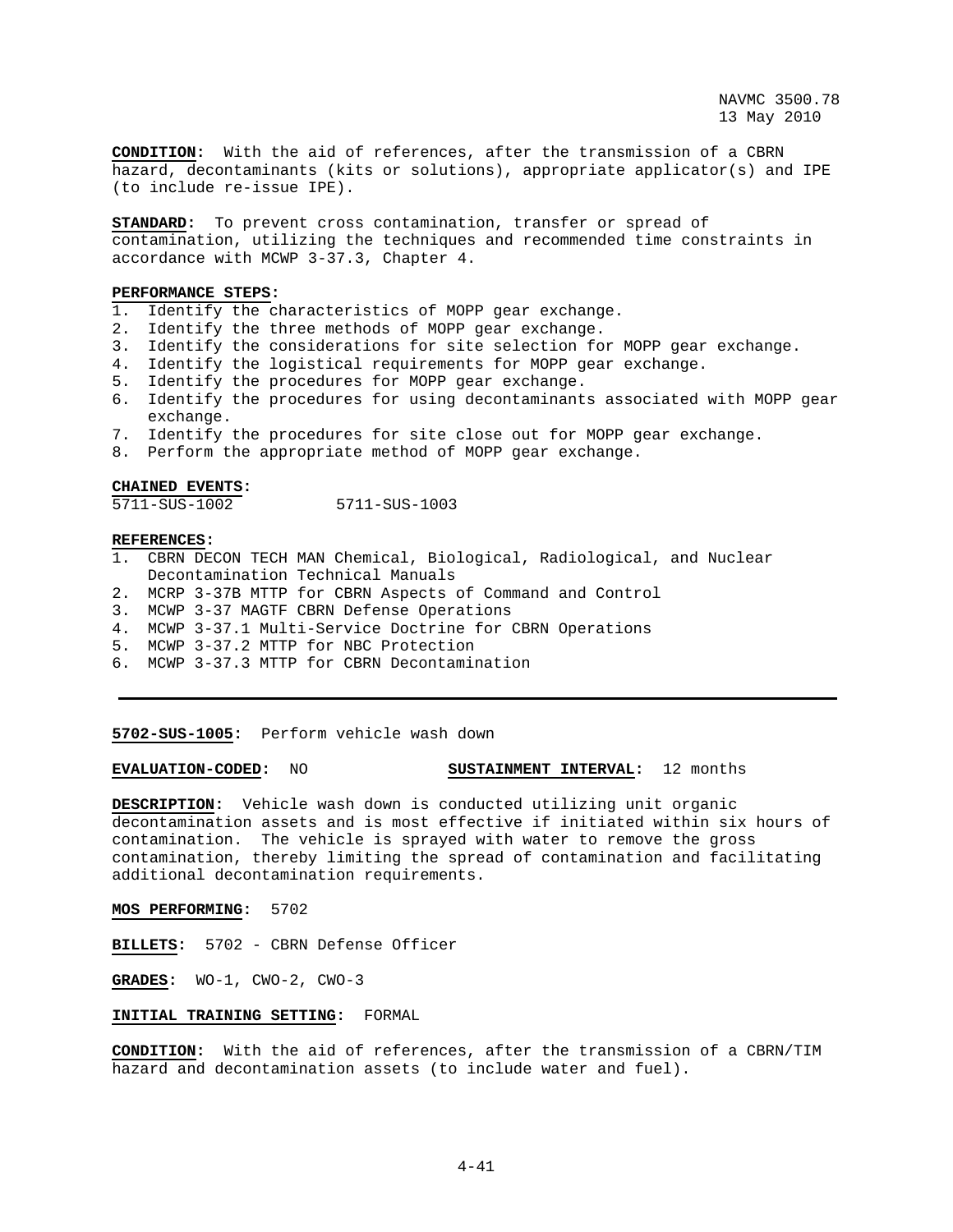**STANDARD:** To prevent cross contamination, transfer or spread of contamination, removed gross contamination from vehicles utilizing the techniques and recommended time constraints in accordance with MCWP 3-37.3, Chapter 4.

## **PERFORMANCE STEPS:**

- 1. Identify the characteristics of vehicle wash down.
- 2. Identify the considerations for site selection for vehicle wash down.
- 3. Identify the logistical requirements, to include equipment for vehicle wash down.
- 4. Identify the steps in the execution phase of vehicle wash down.
- 5. Identify the procedures for conducting vehicle wash down.
- 6. Identify the procedures for site close out for vehicle wash down.
- 7. Perform vehicle wash down.

#### **REFERENCES:**

- 1. CBRN DECON TECH MAN Chemical, Biological, Radiological, and Nuclear Decontamination Technical Manuals
- 2. MCRP 3-37B MTTP for CBRN Aspects of Command and Control
- 3. MCWP 3-37 MAGTF CBRN Defense Operations
- 4. MCWP 3-37.1 Multi-Service Doctrine for CBRN Operations
- 5. MCWP 3-37.2 MTTP for NBC Protection
- 6. MCWP 3-37.3 MTTP for CBRN Decontamination

**5702-SUS-1006:** Operate power driven decontamination equipment

**EVALUATION-CODED:** NO **SUSTAINMENT INTERVAL:** 12 months

**DESCRIPTION:** To operate the power driven decontamination equipment, in support of unit decontamination operations, the individual must be able to set up, fuel, conduct pre-operation checks and services, start, operate, shut down, and conduct post-operation checks and services on the equipment. The individual must also be able to properly utilize the equipment during decontamination operations, i.e. safely spray water utilizing wand assembles.

**MOS PERFORMING:** 5702

**BILLETS:** 5702 - CBRN Defense Officer

**GRADES:** WO-1, CWO-2, CWO-3

**INITIAL TRAINING SETTING:** FORMAL

**CONDITION:** With the aid of references, after the transmission of a CBRN hazard and decontamination assets (to include water and fuel).

**STANDARD:** To prevent cross contamination, transfer or spread of contamination, removed gross contamination from vehicles, applied appropriate decontaminant without causing injury to personnel or damage to equipment in accordance with TM 10692A-10-1, 10692A-23&P, TM-11275-15/4 and MCWP 3-37.3.

## **PERFORMANCE STEPS:**

1. Identify the characteristics of the Level II power driven decon apparatus.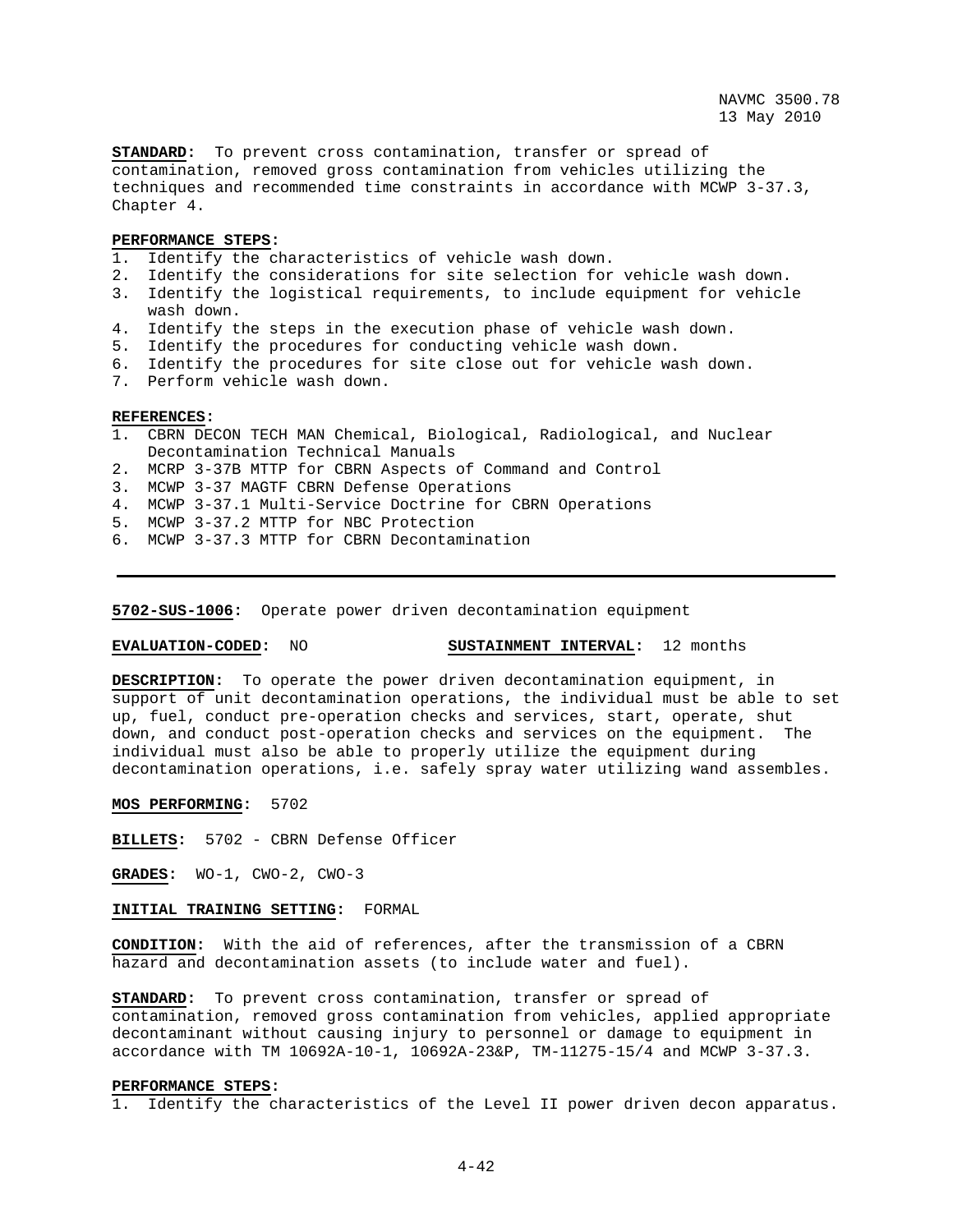- 2. Perform Preventive Maintenance, Checks, and Services (PMCS) for the Level II power driven decon apparatus.
- 3. Identify the procedures for repairing the water bladder associated with the Level II power driven decon apparatus.
- 4. Identify potential hazards associated with the use of the Level II power driven decon apparatus.
- 5. Prepare for use of the Level II power driven decon apparatus.
- 6. Employ the water bladder.
- 7. Employ the Level II power driven decon apparatus.
- 8. Perform post-operation procedures for the Level II power driven decontamination apparatus.

#### **REFERENCES:**

- 1. CBRN DECON TECH MAN Chemical, Biological, Radiological, and Nuclear Decontamination Technical Manuals
- 2. MCRP 3-37B MTTP for CBRN Aspects of Command and Control
- 3. MCWP 3-37 MAGTF CBRN Defense Operations
- 4. MCWP 3-37.1 Multi-Service Doctrine for CBRN Operations
- 5. MCWP 3-37.2 MTTP for NBC Protection
- 6. MCWP 3-37.3 MTTP for CBRN Decontamination

**5702-SUS-1007:** Identify the procedures for conducting Detailed Troop Decontamination (DTD/MOPP drop)

**EVALUATION-CODED:** NO **SUSTAINMENT INTERVAL:** 12 months

**DESCRIPTION:** Thorough decontamination operations reduce and sometimes eliminate contamination from equipment and personnel. This allows the MOPP level to be reduced. Detailed troop decontamination is utilized to decontaminate personnel to a level in which CBRN protective equipment is not. Individuals must be able to identify when and where detailed troop decontamination should be conducted, logistical requirements, site set up and close out, and procedures utilized to process aircraft through the site. The goal of MOPP Drop is to rapidly get people out of their CBRN IPE; decon of their associated equipment is a secondary consideration and may be delayed indefinitely if the operational scenario permits. MOPP drop is executed to provide rest and relief to personnel who must continue to work in a contaminated area. In this instance, equipment will be staged until personnel return to the contaminated area.

**MOS PERFORMING:** 5702

**BILLETS:** 5702 - CBRN Defense Officer

**GRADES:** WO-1, CWO-2, CWO-3, CWO-4, CWO-5

# **INITIAL TRAINING SETTING:** FORMAL

**CONDITION:** With the aid of references, after the transmission of a CBRN hazard, decontamination assets (to include water and fuel) and IPE (to include TAP aprons and re-issue IPE as applicable for MOPP Drop).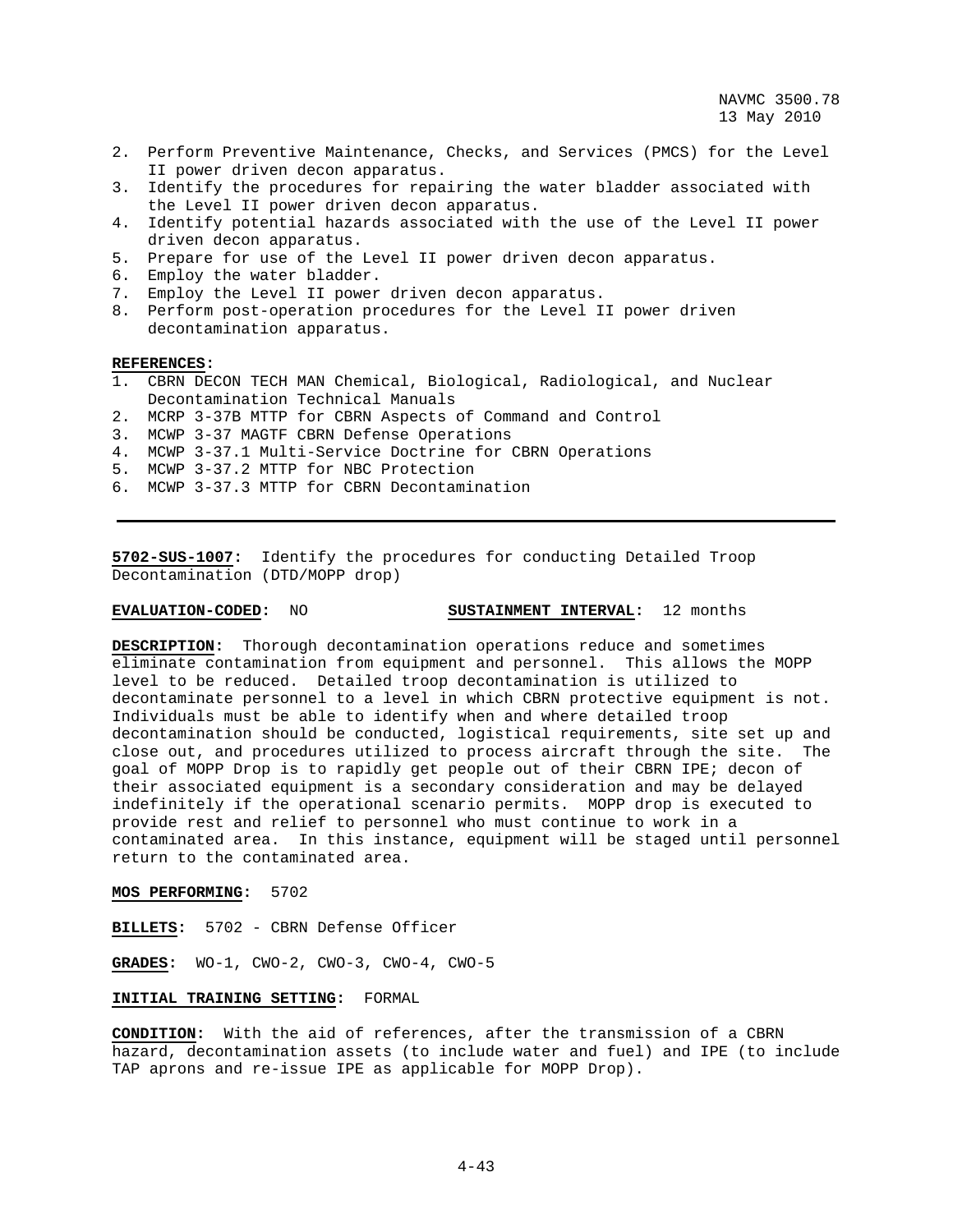**STANDARD:** To prevent cross contamination, provide temporary (MOPP Drop) or permanent relief from IPE, prevent injury to personnel utilizing the techniques and recommended time constraints in accordance with MCWP 3-37.3, Chapter 5 and MCWP 3-37.

## **PERFORMANCE STEPS:**

- 1. Identify the purpose of Detailed Troop Decontamination (DTD).
- 2. Identify the considerations for site selection for Detailed Troop Decontamination (DTD).
- 3. Identify the logistical requirements, to include personnel and equipment for Detailed Troop Decontamination (DTD).
- 4. Identify each station of a Detailed Troop Decontamination (DTD) site.
- 5. Identify the procedures for set up, by station of a Detailed Troop Decontamination (DTD) site.
- 6. Identify the procedures for processing contaminated personnel, by station of a Detailed Troop Decontamination (DTD) site.
- 7. Identify the logistical requirements, to include personnel and equipment for conducting MOPP Drop procedures at a Detailed Troop Decontamination (DTD) site.
- 8. Identify the procedures for set up, by station for MOPP Drop procedures at a Detailed Troop Decontamination (DTD) site.
- 9. Identify the procedures for processing contaminated personnel, by station for MOPP Drop procedures at a Detailed Troop Decontamination (DTD) site.
- 10. Identify the procedures for site close out for Detailed Troop Decontamination (DTD).

## **CHAINED EVENTS:**

5711-SHD-1002 5711-SUS-1005

## **REFERENCES:**

- 1. CBRN DECON TECH MAN Chemical, Biological, Radiological, and Nuclear Decontamination Technical Manuals
- 2. MAGTF-CBRN Marine Air-Ground Task Force Chemical, Biological, Radiological, and Nuclear Defense Operating Concept
- 3. MCRP 3-37B MTTP for CBRN Aspects of Command and Control
- 4. MCWP 3-37 MAGTF CBRN Defense Operations
- 5. MCWP 3-37.1 Multi-Service Doctrine for CBRN Operations
- 6. MCWP 3-37.2 MTTP for NBC Protection
- 7. MCWP 3-37.3 MTTP for CBRN Decontamination

**5702-SUS-1008:** Identify procedures for conducting Detailed Equipment Decontamination (DED)

**EVALUATION-CODED:** NO **SUSTAINMENT INTERVAL:** 12 months

**DESCRIPTION:** Detailed Equipment Decontamination (DED) is utilized to decontaminate vehicles and equipment to a level in which CBRN protective posture is not required to operate them. Individuals must be able to identify when and where DED should be conducted, logistical requirements, site set up and close out, and procedures utilized to process vehicles and equipment through the site.

**MOS PERFORMING:** 5702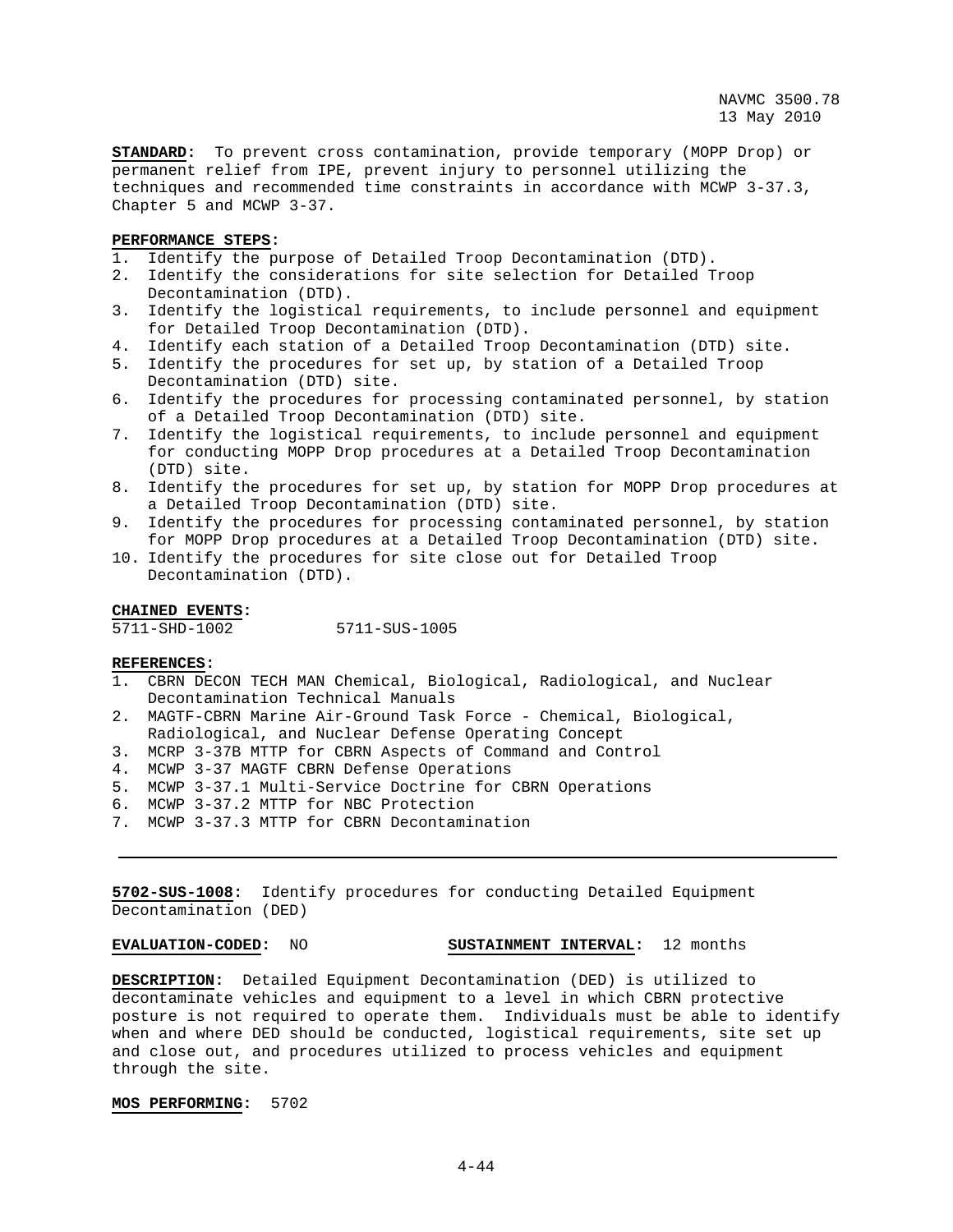**BILLETS:** 5702 - CBRN Defense Officer

**GRADES:** WO-1, CWO-2, CWO-3, CWO-4, CWO-5

## **INITIAL TRAINING SETTING:** FORMAL

**CONDITION:** With the aid of references, after the transmission of a CBRN hazard, decontamination assets (to include water and fuel) and IPE (to include TAP aprons).

**STANDARD:** To prevent cross contamination, removed or neutralized the CBRN hazard to a negligible level, prevent injury to personnel or damage to equipment utilizing the techniques and recommended time constraints in accordance with MCWP 3-37.3, Chapter 5 and MCWP 3-37.

#### **PERFORMANCE STEPS:**

- 1. Identify the purpose of Detailed Equipment Decontamination (DED).
- 2. Identify the considerations for site selection for Detailed Equipment Decontamination (DED).
- 3. Identify the logistical requirements, to include personnel and equipment for Detailed Equipment Decontamination (DED).
- 4. Identify each station of a Detailed Equipment Decontamination (DED) site.
- 5. Identify the procedures for set up, by station, a Detailed Equipment Decontamination (DED) site.
- 6. Identify the procedures for processing contaminated equipment, by station of a Detailed Equipment Decontamination (DED) site.
- 7. Identify the procedures for site close out for Detailed Equipment Decontamination (DED).

#### **REFERENCES:**

- 1. CBRN DECON TECH MAN Chemical, Biological, Radiological, and Nuclear Decontamination Technical Manuals
- 2. MCRP 3-37B MTTP for CBRN Aspects of Command and Control
- 3. MCWP 3-37 MAGTF CBRN Defense Operations
- 4. MCWP 3-37.1 Multi-Service Doctrine for CBRN Operations
- 5. MCWP 3-37.2 MTTP for NBC Protection
- 6. MCWP 3-37.3 MTTP for CBRN Decontamination

**5702-SUS-1009:** Identify procedures for conducting Detailed Aircraft Decontamination (DAD)

**EVALUATION-CODED:** NO **SUSTAINMENT INTERVAL:** 12 months

**DESCRIPTION:** Detailed Aircraft Decontamination (DAD) is utilized to decontaminate aircraft to a level in which CBRN protective equipment is not required to operate them. Individuals must be able to identify when and where DAD should be conducted, logistical requirements, site set up and close out, and procedures utilized to process aircraft through the site.

## **MOS PERFORMING:** 5702

**BILLETS:** 5702 - CBRN Defense Officer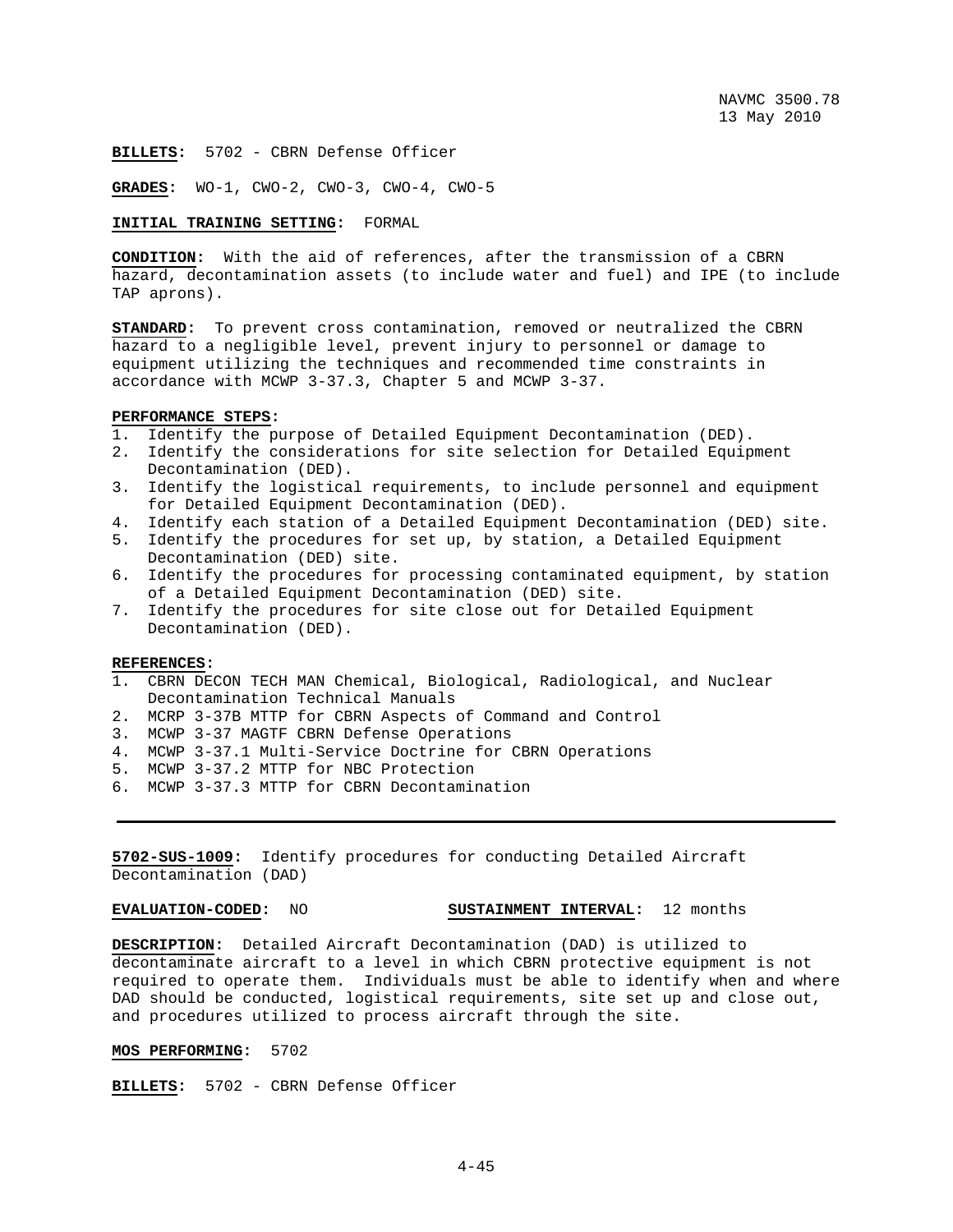**GRADES:** WO-1, CWO-2, CWO-3, CWO-4, CWO-5

## **INITIAL TRAINING SETTING:** FORMAL

**CONDITION:** With the aid of references, after the transmission of a CBRN hazard, decontamination assets (to include water and fuel) and IPE (to include TAP aprons).

**STANDARD:** To prevent cross contamination, removed or neutralized the CBRN hazard to a negligible level, without injury to personnel or damage to equipment utilizing the techniques and recommended time constraints in accordance with MCWP 3-37.3, Chapter 8 and NAVAIR 0080T121.

#### **PERFORMANCE STEPS:**

- 1. Identify the purpose of Detailed Aircraft Decontamination (DAD).
- 2. Identify the considerations for site selection for Detailed Aircraft Decontamination (DAD).
- 3. Identify the logistical requirements, to include personnel and equipment for Detailed Aircraft Decontamination (DAD).
- 4. Identify each station of a Detailed Aircraft Decontamination (DAD) site.
- 5. Identify the procedures for set up, by station, a Detailed Aircraft Decontamination (DAD) site.
- 6. Identify the procedures for processing contaminated aircraft, by station of a Detailed Aircraft Decontamination (DAD) site.
- 7. Identify the procedures for site close out for Detailed Aircraft Decontamination (DAD).

#### **REFERENCES:**

- 1. CBRN DECON TECH MAN Chemical, Biological, Radiological, and Nuclear Decontamination Technical Manuals
- 2. MCRP 3-37B MTTP for CBRN Aspects of Command and Control
- 3. MCWP 3-37 MAGTF CBRN Defense Operations
- 4. MCWP 3-37.1 Multi-Service Doctrine for CBRN Operations
- 5. MCWP 3-37.2 MTTP for NBC Protection
- 6. MCWP 3-37.3 MTTP for CBRN Decontamination

**5702-SUS-1010:** Identify procedures for conducting Contaminated Casualty Decontamination (CCD)

**EVALUATION-CODED:** NO **SUSTAINMENT INTERVAL:** 12 months

**DESCRIPTION:** Contamination Casualty Decontamination (CCD) is utilized to remove all traces of contamination from personnel who are unable to conduct operational or thorough decontamination on their own in order to limit the spread of contamination during evacuation or to admit them into a medical treatment facility. Casualty decontamination can be conducted at the unit level prior to evacuation or at the consolidated casualty collection point colocated with a medical treatment facility. Individuals must be able to identify when and where casualty decontamination should be conducted, logistical requirements, site set up and close out, and procedures utilized to process a casualty through the site.

## **MOS PERFORMING:** 5702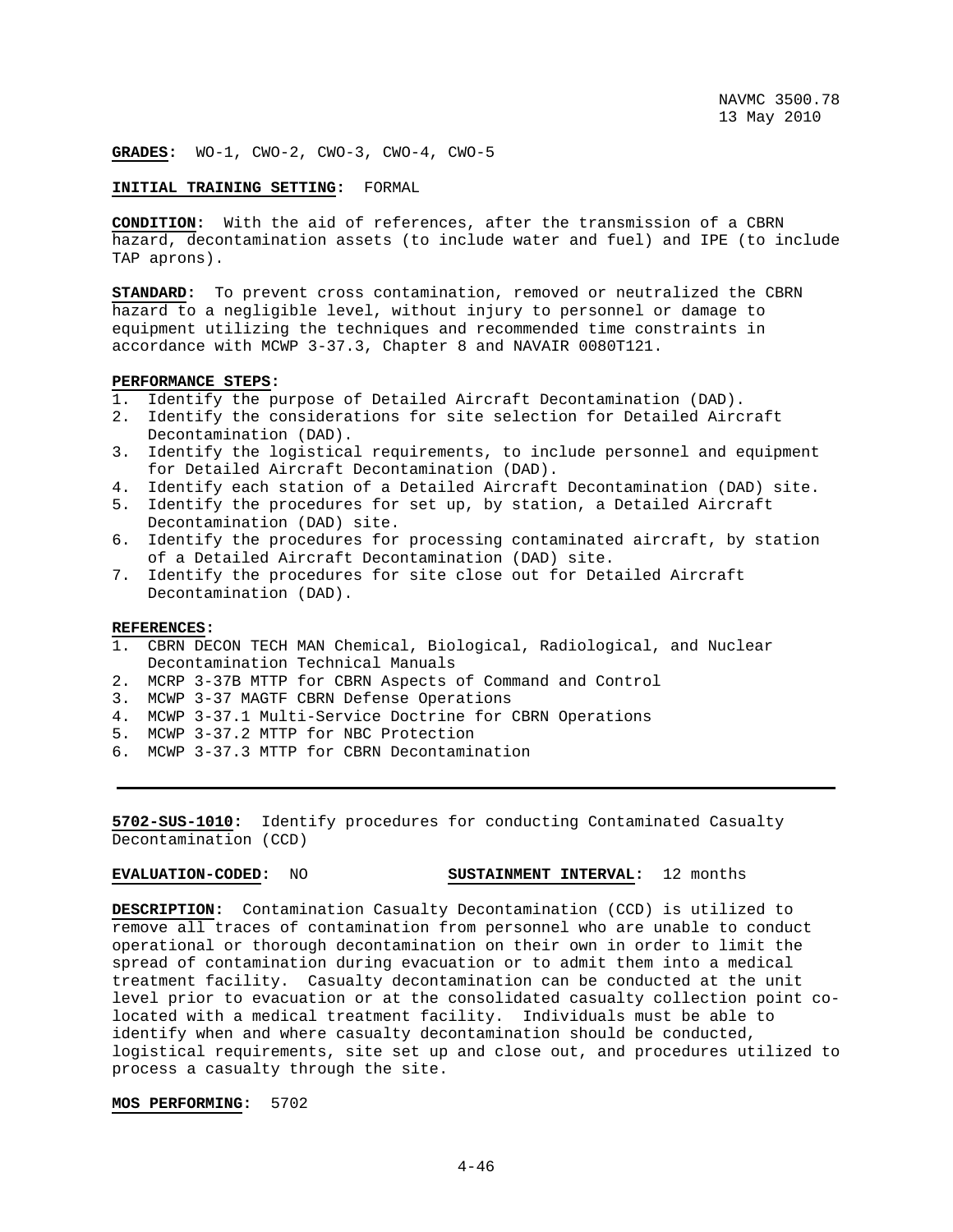**BILLETS:** 5702 - CBRN Defense Officer

**GRADES:** WO-1, CWO-2, CWO-3, CWO-4, CWO-5

# **INITIAL TRAINING SETTING:** FORMAL

**CONDITION:** With the aid of references, after the transmission of a CBRN hazard, decontamination assets (to include water and fuel) and IPE (to include TAP aprons).

**STANDARD:** To prevent cross contamination, removed or neutralized the CBRN hazard to a negligible level for transport to a medical facility utilizing the techniques and recommended time constraints in accordance with MCWP 3-37.3, Chapter 10, MCRP 4-11.1A, MCRP 4-11.1B, and MCRP 4-11.1C.

## **PERFORMANCE STEPS:**

- 1. Identify the purpose of Contamination Casualty Decontamination (CCD).
- 2. Identify the considerations for site selection for Contamination Casualty Decontamination (CCD).
- 3. Identify the logistical requirements, to include personnel and equipment for Contamination Casualty Decontamination (CCD).
- 4. Identify each station of a Contamination Casualty Decontamination (CCD) site.
- 5. Identify the procedures for set up, by station, a Contamination Casualty Decontamination (CCD) site.
- 6. Identify the procedures for processing contaminated casualties, by station of a Contamination Casualty Decontamination (CCD) site.
- 7. Identify the procedures for site close out for Contamination Casualty Decontamination (CCD) site.
- 8. Coordinate with unit medical personnel in order to integrate them into the CCD process.

**PREREQUISITE EVENTS:** 5711-SUS-1009

# **REFERENCES:**

- 1. CBRN DECON TECH MAN Chemical, Biological, Radiological, and Nuclear Decontamination Technical Manuals
- 2. MCRP 3-37B MTTP for CBRN Aspects of Command and Control
- 3. MCWP 3-37 MAGTF CBRN Defense Operations
- 4. MCWP 3-37.1 Multi-Service Doctrine for CBRN Operations
- 5. MCWP 3-37.2 MTTP for NBC Protection
- 6. MCWP 3-37.3 MTTP for CBRN Decontamination

# **5702-TRG-1001:** Instruct CBRN training

## **EVALUATION-CODED:** NO **SUSTAINMENT INTERVAL:** 12 months

**DESCRIPTION:** One of the primary responsibilities of CBRN personnel is to ensure that unit personnel are properly trained to survive and conduct operations in a CBRN environment. To accomplish this, CBRN personnel must be able to instruct CBRN training for all personnel of their unit. This training may include Individual Survival Measures (ISM), Individual Protective Equipment (IPE) wear and use, CBRN warning and reporting, CBRN detection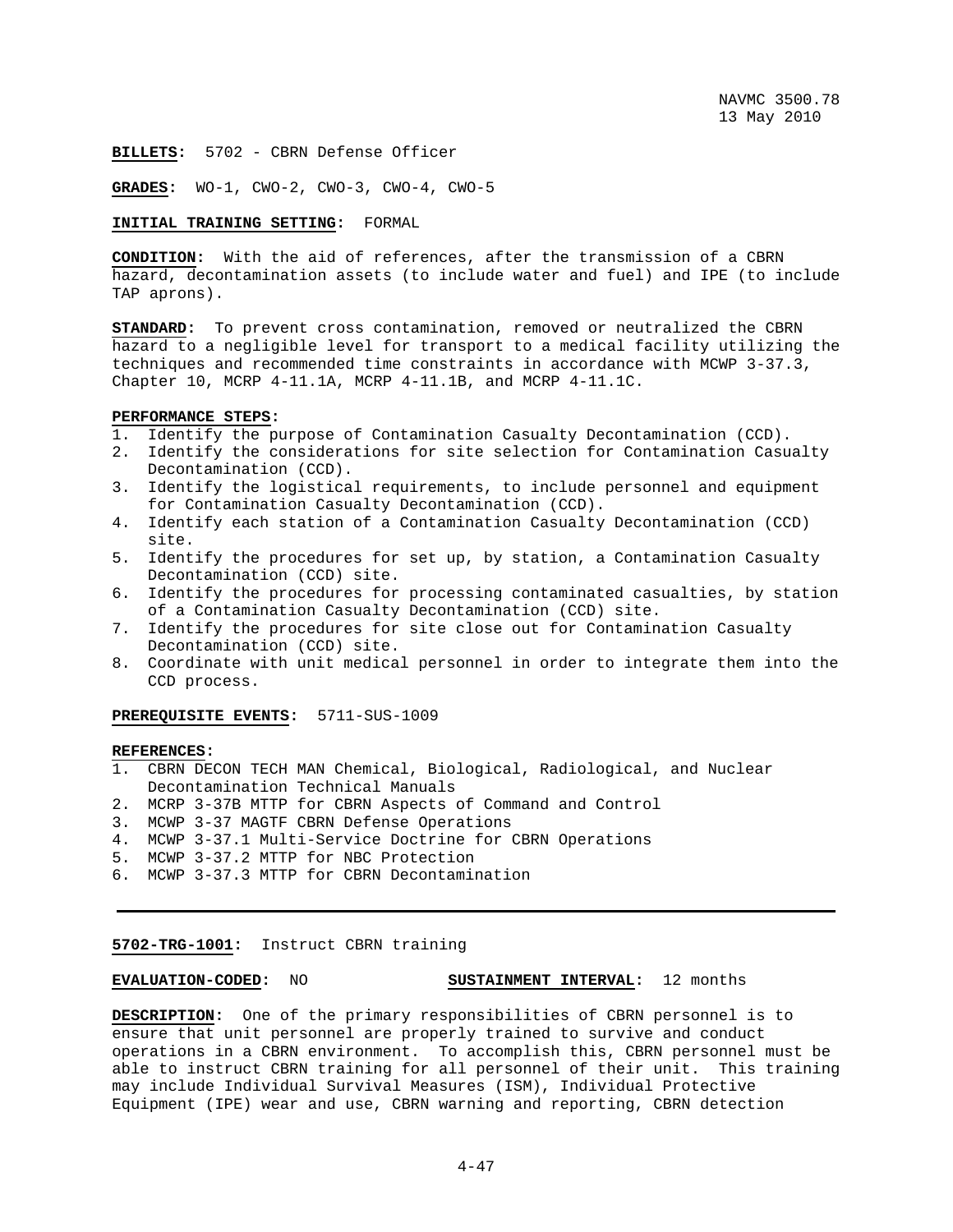equipment and avoidance procedures, and decontamination operations. Additionally, CBRN personnel must be able to conduct training for the unit CBRN monitor/survey and decontamination teams. Training must be interesting, informative, well rehearsed and presented in a professional manner.

## **MOS PERFORMING:** 5702

**BILLETS:** 5702 - CBRN Defense Officer

**GRADES:** WO-1, CWO-2, CWO-3, CWO-4, CWO-5

## **INITIAL TRAINING SETTING:** FORMAL

**CONDITION:** With the aid of references, assignment as a CBRN Officer, a unit, the requirement to provide CBRN training, personnel to be trained, applicable training materials, a training schedule and an instructional setting.

**STANDARD:** To ensure unit personnel are properly trained to survive and conduct operations in a CBRN environment, in accordance with MCO 3400.3\_ and MCO 1553.3\_.

- 1. Identify the function of a lesson plan.
- 2. Identify in order the components of a lesson plan.
- 3. Select an instructional method.
- 4. Select instructional media.
- 5. Develop instructional media, as required.
- 6. Identify the elements necessary to properly prepare for instruction.
- 7. Identify the principles of effective communication.
- 8. Review course/training schedule.
- 9. Review lesson materials.
- 10. Assess time critical risk factors.
- 11. Prepare instructional environment.
- 12. Conduct rehearsals.
- 13. Employ appropriate communication techniques.
- 14. Introduce a lesson.
- 15. Present the main body of the lesson.
- 16. Present instructional methods.
- 17. Employ media.
- 18. Summarize the lesson.
- 19. Remove media.
- 20. Secure training materials.
- 21. Reset the instructional environment.
- 22. Conduct clean up.
- 23. Turn-in any borrowed equipment and resources.
- 24. Review CBRN SOP for additional after lesson actions.
- 25. Collect after action feedback (e.g. instructional rating forms, student notes, after action report items, etc).
- 26. Analyze feedback.
- 27. Complete after instruction reports.
- 28. Recommend changes to the operational risk assessment worksheet, as necessary.
- 29. Recommend changes to the instructor preparation guide, as necessary.
- 30. Recommend changes to the lesson plan, as necessary.
- 31. Recommend changes to the student outline, as necessary.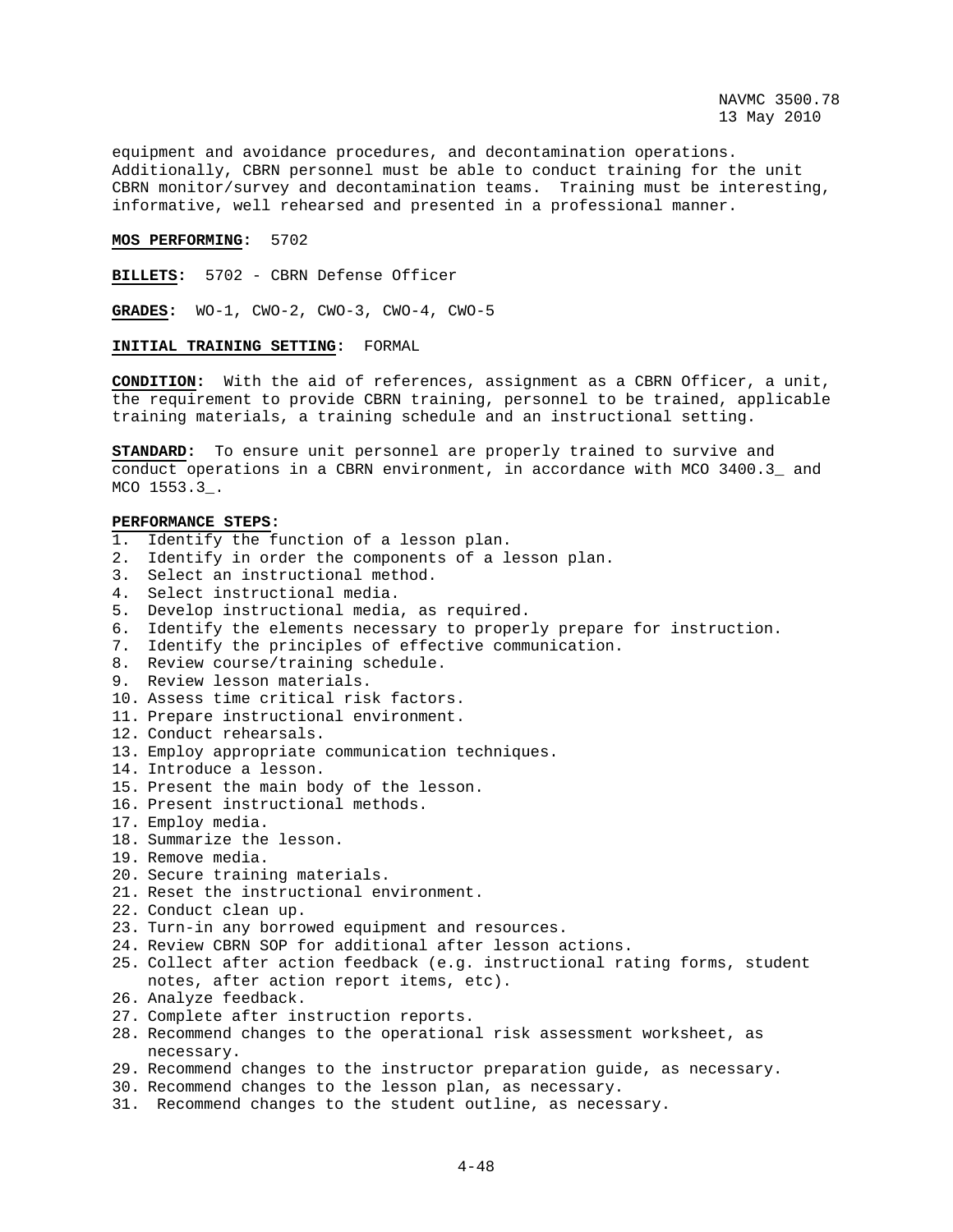32. Recommend changes to the student supplemental material, as necessary.

33. Recommend changes to media, as necessary.

34. Recommend changes to the training schedule, as necessary.

#### **REFERENCES:**

- 1. MCO 1553.3A Unit Training Management (UTM) (Jan 04)
- 2. MCO 3400.3\_ Nuclear, Biological and Chemical(NBC) Defense Training
- 3. MCRP 3-0 B How to Conduct Training
- 4. MCRP 3-0A Unit Training Management Guide

5. SAT MANUAL Systems Approach to Training Manual

**5702-TRG-1002:** Identify procedures to conduct an Individual Protective Equipment (IPE) confidence exercise

## **EVALUATION-CODED:** NO **SUSTAINMENT INTERVAL:** 12 months

**DESCRIPTION:** The IPE confidence exercise is designed to prepare personnel to operate in a contaminated environment. It provides all personnel the opportunity to experience how their IPE performs and protects them. When properly conducted the IPE confidence exercise provides the personnel the confidence to survive, operate and accomplish their mission in a CBRN environment. However, harassment and unnecessary actions or events can be dangerous and harmful to individual health, is counterproductive to the goal and purpose of the IPE confidence exercises, and is therefore unquestionably prohibited. The proper procedures, facility requirements and safety precautions are contained in MCO 3400.3\_ and must be adhered to.

#### **MOS PERFORMING:** 5702

**BILLETS:** 5702 - CBRN Defense Officer

**GRADES:** WO-1, CWO-2, CWO-3

## **INITIAL TRAINING SETTING:** FORMAL

**CONDITION:** With the aid of references, assignment as a CBRN Officer, the requirement to conduct an IPE confidence exercise, instructors, evaluator, safety personnel, medical personnel, personnel to train, training facilities/range, CS-Capsules or canisters (field only) and appropriate IPE.

**STANDARD:** To operate and accomplish the mission in a CRBN contaminated environment without injury to personnel or damage to equipment, in accordance with MCO 3400.3\_.

- 1. Identify the purpose of conducting an Individual Protective Equipment Confidence Exercise.
- 2. Identify the facility requirements for conducting an Individual Protective Equipment Confidence Exercise.
- 3. Identify the safety standards for conducting Individual Protective Equipment Confidence Exercises.
- 4. Identify the responsibilities of personnel conducting an Individual Protective Equipment Confidence Exercise.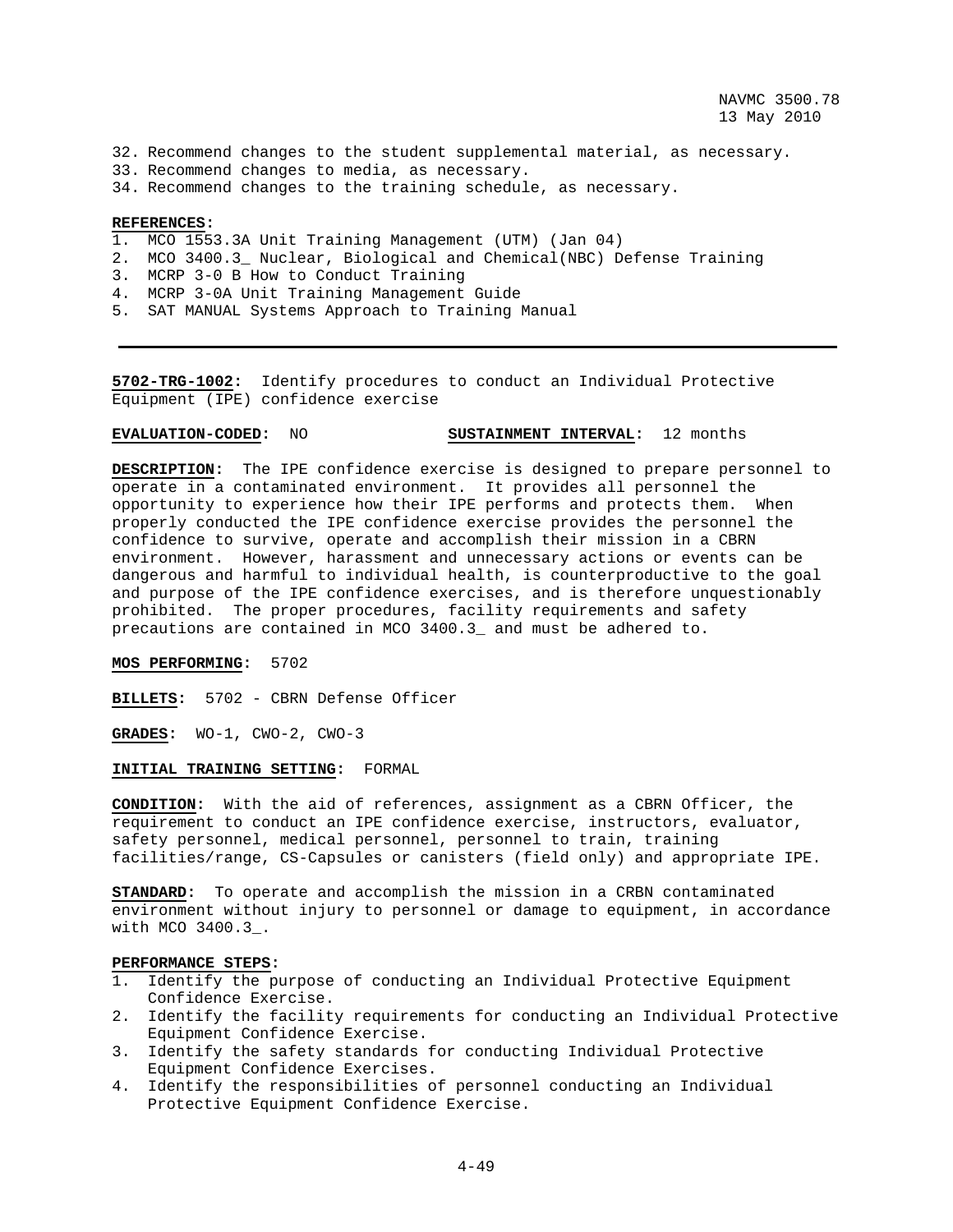- 5. Determine the number of CS capsules required to conduct an Individual Protective Equipment Confidence Exercise.
- 6. Execute an Individual Protective Equipment Confidence Exercise.

**CHAINED EVENTS:** 5711-TRG-1004

#### **REFERENCES:**

- 1. MCO 1553.3A Unit Training Management (UTM) (Jan 04)
- 2. MCO 3400.3\_ Nuclear, Biological and Chemical(NBC) Defense Training
- 3. MCRP 3-0 B How to Conduct Training
- 4. MCRP 3-0A Unit Training Management Guide
- 5. SAT MANUAL Systems Approach to Training Manual

**5702-TRG-1003:** Perform CBRN tasks in a toxic environment

**EVALUATION-CODED:** NO **SUSTAINMENT INTERVAL:** 12 months

**DESCRIPTION:** The US Army Chemical Defense Training Facility (CDTF) at Fort Leonard Wood, MO provides CBRN personnel a unique opportunity to train inside a controlled environment with actual chemical warfare agents. This training allows personnel to use standard issue chemical IPE (suits, boots, gloves, and mask) in a toxic environment, instilling confidence in their equipment functions and protects as designed. Students also utilize issued detection equipment on actual chemical agents to see how instruments work. Additionally, personnel have the opportunity to use decontamination assets and validate their effectiveness. This training provides CBRN personnel confidence in their equipment and the ability to instill that confidence in other Marines that the CBRN IPE and equipment function as designed based on experience in operating in an actual chemical environment.

**MOS PERFORMING:** 5702

**BILLETS:** 5702 - CBRN Defense Officer

**GRADES:** WO-1, CWO-2, CWO-3

**INITIAL TRAINING SETTING:** FORMAL

**CONDITION:** Assigned as a student attending the US Army Chemical Defense Training Facility, IPE and CBRN detection equipment.

**STANDARD:** To complete CDTF training, without injury to personnel or damage to equipment, in accordance with CDTF SOP.

- 1. Identify the symptoms of nerve agent poisoning.
- 2. Identify PMCS procedures for the CBRN field protective mask.
- 3. Identify PMCS procedures for the CBRN protective ensemble.
- 4. Identify PMCS procedures for the CBRN mask fit tester.
- 5. Identify PMCS procedures for Level I CBRN chemical agent detection equipment.
- 6. Identify PMCS procedures for Level II CBRN chemical agent detection equipment.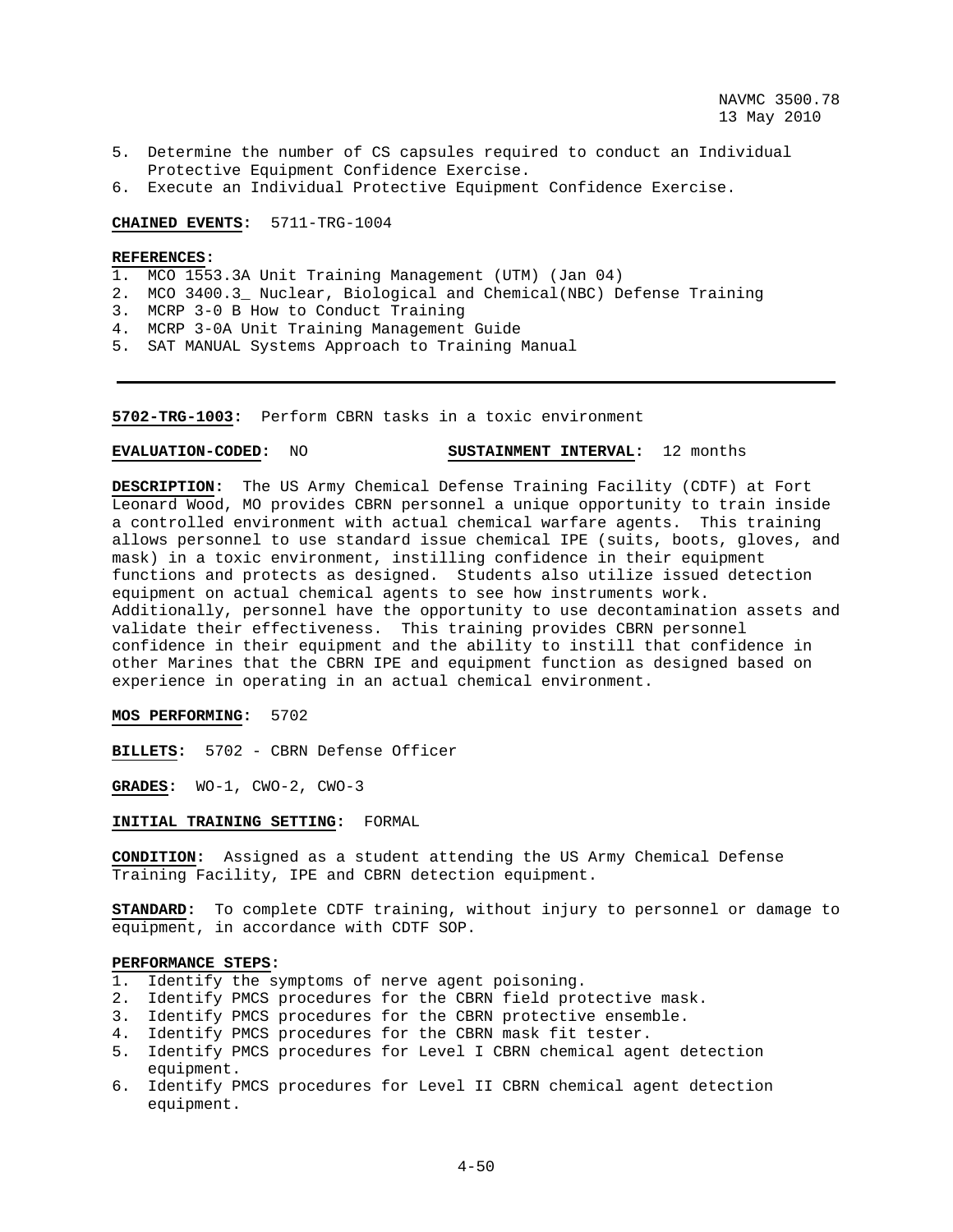- 7. Identify PMCS procedures for Level I CBRN decontamination equipment.
- 8. Identify PMCS procedures for Level II CBRN decontamination equipment.
- 9. Employ the CBRN field protective mask.
- 10. Employ the CBRN protective ensemble.
- 11. Employ the CBRN mask fit tester.
- 12. Employ Level I CBRN chemical agent detection equipment.
- 13. Employ Level II CBRN chemical agent detection equipment.
- 14. Employ Level I CBRN decontamination equipment.
- 15. Employ Level II CBRN decontamination equipment.
- 16. Administer nerve agent antidote.
- 17. Drink water while wearing the CBRN filed protective mask.

#### **CHAINED EVENTS:**

5711-TRG-1003 5711-TRG-1004

# **REFERENCES:**

- 1. CBRN SCHOOL POI USMC CBRN School Program of Instruction
- 2. CDTF POI CHEMICAL DEFENSE TRAINING FACILITY (CDTF) PROGRAM OF INSTRUCTION (POI)

**5702-TRG-1004:** Conduct Operational Risk Management (ORM) for CBRN training

# **EVALUATION-CODED:** NO **SUSTAINMENT INTERVAL:** 12 months

**DESCRIPTION:** In order to ensure CBRN training is conducted safely and that no unnecessary risk is accepted, CBRN personnel must conduct a thorough ORM assessment for all planned CBRN training. Realistic and challenging CBRN training can be dangerous if not properly planned. The wearing of chemical protective over garments and equipment will increase the body temperature of the wearer potentially causing heat casualties. Additionally, there are hazards associated with operating decontamination equipment and utilizing decontaminants, whether actual or simulated. Finally, the improper use of riot control agents, such CS, can not only cause injuries if not employed safely, but can also present a fire hazard (CS grenades).

**MOS PERFORMING:** 5702

**BILLETS:** 5702 - CBRN Defense Officer

**GRADES:** WO-1, CWO-2, CWO-3

**INITIAL TRAINING SETTING:** FORMAL

**CONDITION:** With the aid of references, the requirement to conduct CBRN training, personnel, and a training plan.

**STANDARD:** To mitigate unnecessary risk for CBRN training, in accordance with MCO 3500.27B and MCO 1553.2\_.

- 1. Identify the CBRN Aspects of ORM.
- 2. Identify the terms associated with CBRN ORM.
- 3. Identify the steps in the CBRN ORM process.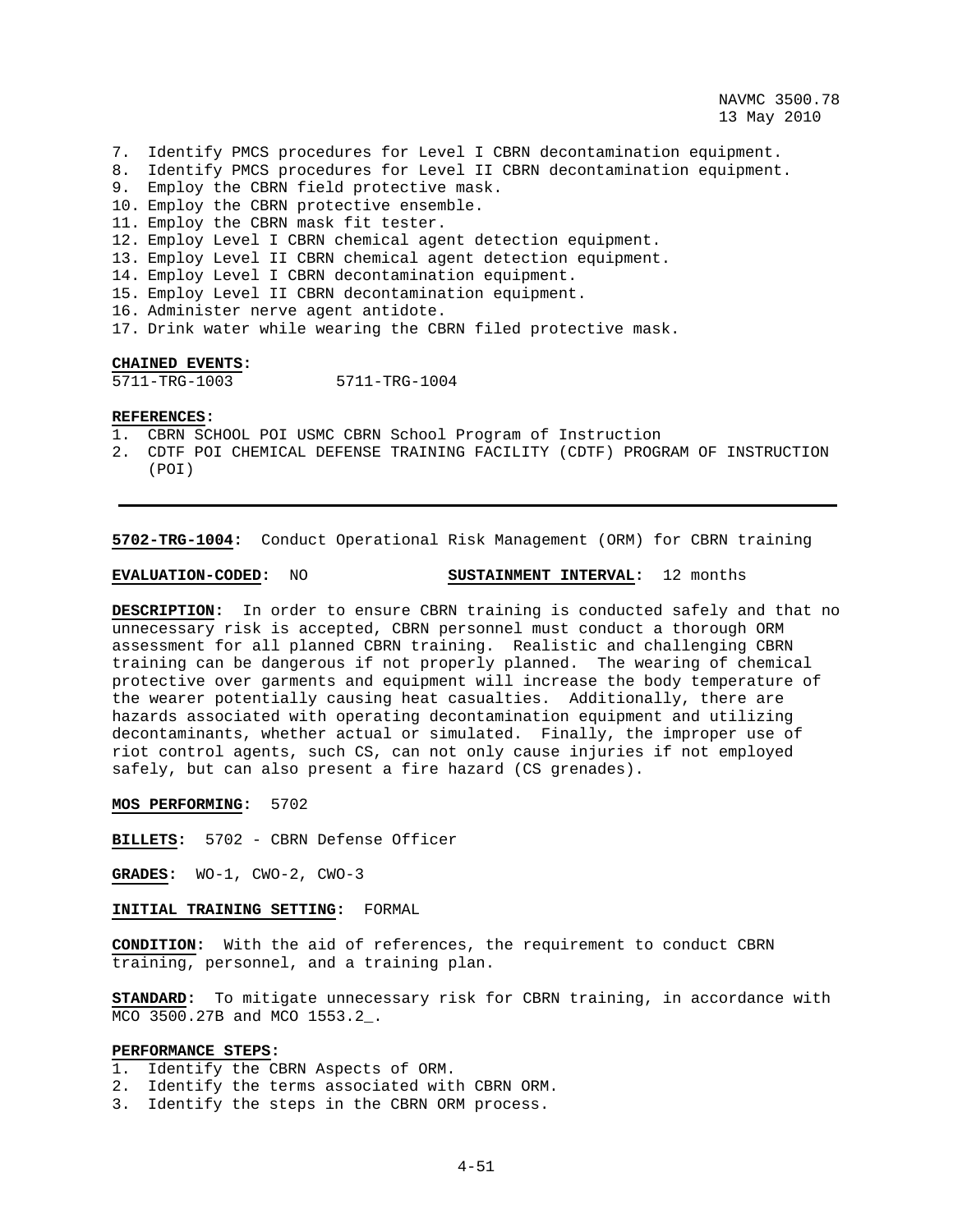- 4. Identify common risk considerations associated with CBRN defense training.
- 5. Identify risk reduction measures for common risks associated with CBRN defense training.
- 6. Conduct an ORM for a planned CBRN defense training evolution.

## **CHAINED EVENTS:** 5711-TRG-1004

## **REFERENCES:**

- 1. FM 100-14 Risk Management
- 2. MCO 1553.2A Management of Marine Corps Formal Schools and Training Centers
- 3. MCO P3500.72A Marine Corps Ground Training and Readiness (T&R) Program (Apr 05)
- 4. MCRP 3-0 B How to Conduct Training
- 5. MCRP 3-0A Unit Training Management Guide

**5702-TRG-1005:** Determine individual and collective training requirements for CRBN personnel

**EVALUATION-CODED:** NO **SUSTAINMENT INTERVAL:** 12 months

**DESCRIPTION:** All Mission Essential Tasks (METs) must be accomplished in a simulated CBRN environment. This training will be conducted annually, on a calendar year basis, and more frequently when feasible. Additionally, it can be conducted both in garrison, in the field and/or concurrently with Mission Oriented Protective Posture Familiarization Training (MOPP-FT). All exercises should focus on mission accomplishment in a CBRN environment and will incorporate some level of CBRN Defense in staff planning, operations and individual actions. Many individual and unit training requirements can be accomplished concurrently during these exercises. Requiring a unit to wear CBRN IPE for a specific length of time does not, by itself, constitute accomplishment of a MET in n CBRN environment. Small unit leaders must be actively involved and ensure all METs can be accomplished while training to their tasks in a CBRN environment.

**MOS PERFORMING:** 5702

**BILLETS:** 5702 - CBRN Defense Officer

**GRADES:** WO-1, CWO-2, CWO-3, CWO-4, CWO-5

**INITIAL TRAINING SETTING:** FORMAL

**CONDITION:** With the aid of references, an individual or unit to be trained, appropriate T&R Manual (e.g. CBRN, T3, MCCS, etc), unit mission statement, Commander's training guidance, training plan, the required equipment (IPE), supplies, medical personnel, ammunition, and an appropriate location.

**STANDARD:** To correct training deficiencies identified in the commanders training guidance, in accordance with MCO 3400.3\_.

## **PERFORMANCE STEPS:**

1. Review higher unit METL or Collective Task List, unit mission, and Commander's training guidance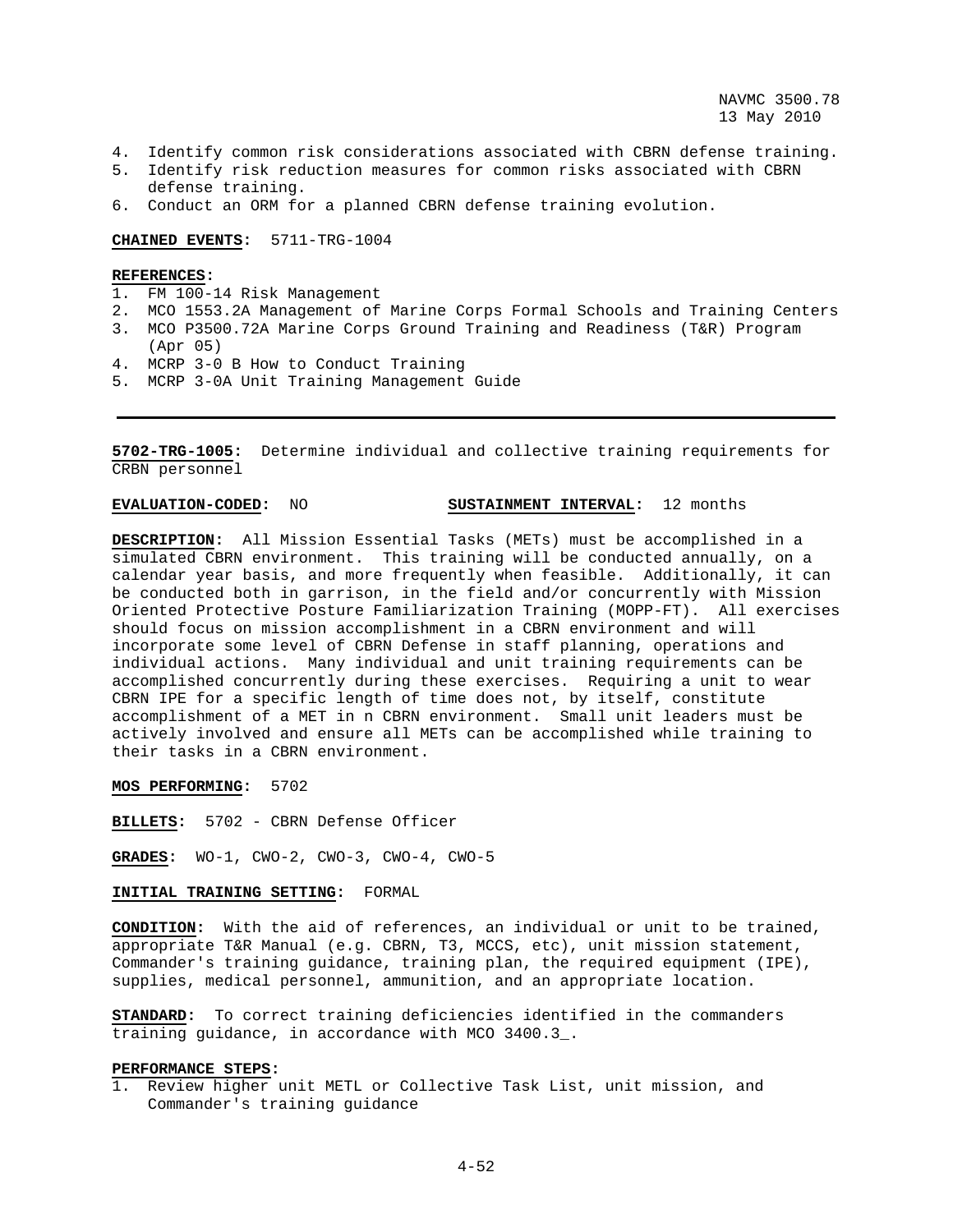- 2. Determine training requirements, priorities and other key planning factors and considerations.
- 3. Select a task from higher unit METL/collective task list.
- 4. Identify the collective and individual tasks required for the unit to accomplish the requisite training.
- 5. Repeat the process for each higher unit collective task.
- 6. Prioritize tasks for training.
- 7. Group the tasks by priority.
- 8. Provide task list to higher for approval.
- 9. Adjust task lists as directed.
- 10. Assess individual and unit-level proficiency in the tasks.
- 11. Re-prioritize tasks based on findings.

#### **REFERENCES:**

- 1. MCO 1553.3A Unit Training Management (UTM) (Jan 04)
- 2. MCO 3400.3\_ Nuclear, Biological and Chemical (NBC) Defense Training
- 3. MCRP 3-0 B How to Conduct Training
- 4. MCRP 3-0A Unit Training Management Guide
- 5. SAT MANUAL Systems Approach to Training Manual

**5702-TRG-1006:** Develop a unit CBRN training plan

**EVALUATION-CODED:** NO **SUSTAINMENT INTERVAL:** 12 months

**DESCRIPTION:** Properly developed CBRN training plans will: Maintain a consistent combat focus to operate in a CBRN environment. Each headquarters in the organization involves its subordinate headquarters (e.g. Regiment/Group to Battalion) in the development of training plans. CBRN personnel must coordinate between associated combat, combat support, and CSS organizations ensuring that the CBRN training provided meets their required missions to support the MAGTF Commander. CBRN training plans must reflect real-world lead times required to cause desired effects. CBRN personnel must ensure that resources allocations for the approved training plan are appropriately budgeted and submitted to the appropriate headquarters in enough time for that headquarters to incorporate the planning requirements into the budget process. CBRN personnel must look ahead to unit deployment program rotations, deployments, major exercises, and budget cycles and then provide appropriate guidance in their planning process. CBRN Training plans must focus on raising or sustaining proficiency in METs. Since time and resources are limited, the CBRN training plan must identify and effectively allocate time and resources needed to achieve and sustain combat proficiency.

**MOS PERFORMING:** 5702

**BILLETS:** 5702 - CBRN Defense Officer

**GRADES:** WO-1, CWO-2, CWO-3, CWO-4, CWO-5

## **INITIAL TRAINING SETTING:** FORMAL

**CONDITION:** Given an individual or unit to be trained; appropriate T&R Manual (e.g. CBRN, T3, MCCS, etc), unit mission statement, Commander's guidance,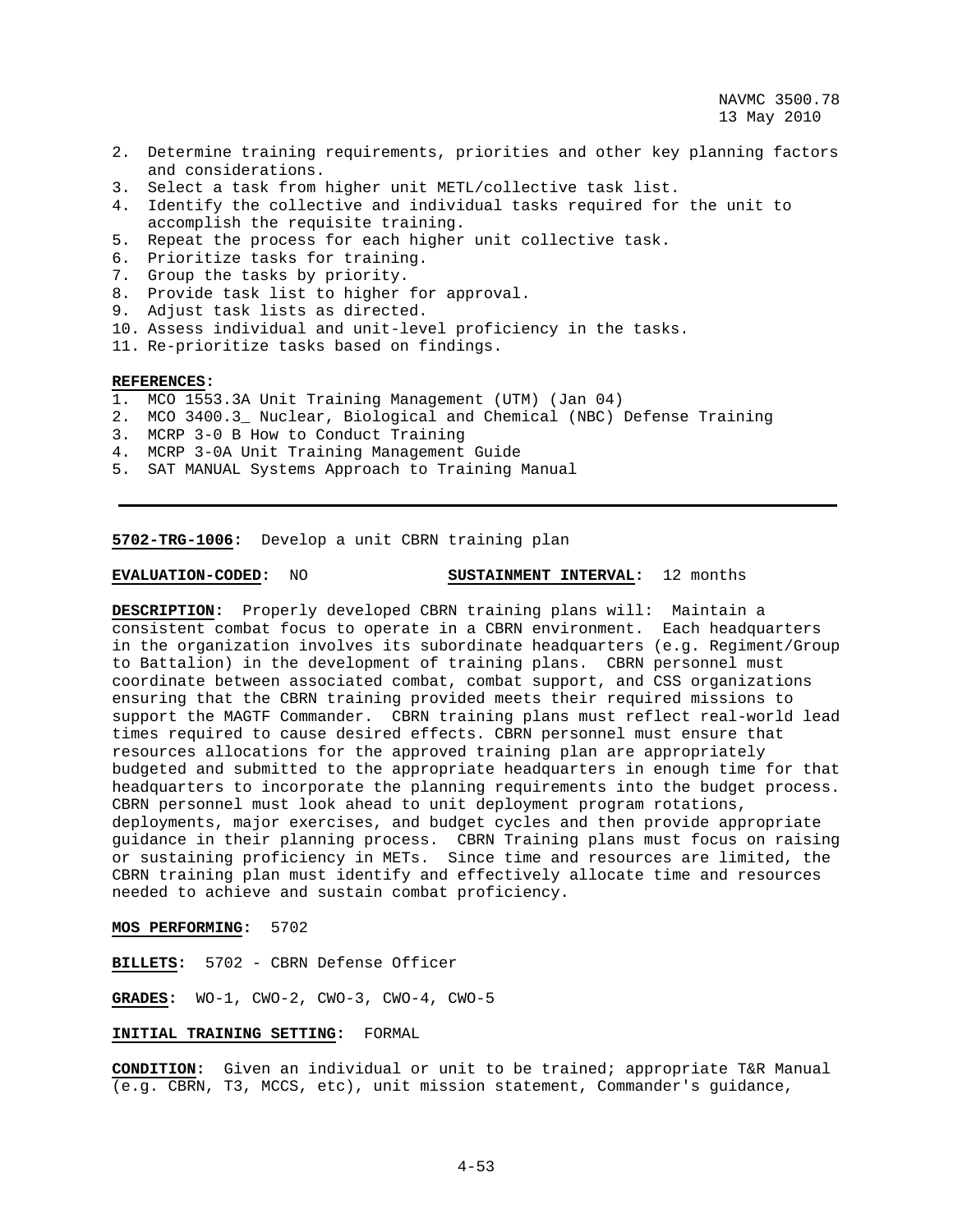training plan, required equipment (IPE), supplies, medical personnel, ammunition and an appropriate location.

**STANDARD:** To correct training deficiencies identified in the commanders training guidance, in accordance with MCO 1553.3\_.

- 1. Identify the performance and evaluation standards for the tasks.
- 2. Ensure the appropriate proficiency level is captured.
- 3. Cross reference training and performance evaluations to Commanders training guidance.
- 4. Identify the metric to determine the current individual and unit proficiency level.
- 5. Be able to apply training assessment findings.
- 6. Know how to establish training priorities.
- 7. Identify the metric/criteria for an "E" Coded event.
- 8. Sequence training events and objectives.
- 9. Determine the frequency that each MET will be performed during the upcoming training period.
- 10. Plan for re-training of tasks not performed to standard.
- 11. Issue guidance that links Training Exercises to the METL.
- 12. Outline the training plan.
- 13. Identify prerequisite training requirements.
- 14. Identify milestones.
- 15. Brief higher on training plan and adjust if necessary.
- 16. Estimate the resources required to support the training/exercise.
- 17. Establish a training calendar.
- 18. Assign training responsibilities to specific individuals or units.
- 19. Confirm availability of resources.
- 20. Allocate resources.
- 21. Develop training scenarios to facilitate realistic execution of the tasks and/or force on force training.
- 22. Produce necessary orders (e.g. LOI/FRAGO) for scenario.
- 23. Conduct a reconnaissance of training areas.
- 24. Complete the Operational Risk Assessment worksheet.
- 25. Determine all logistical requirements.
- 26. Plan for exercise control.
- 27. Plan for administrative and logistical support.
- 28. Certify trainers.
- 29. Anticipate problems.
- 30. Develop contingency plans.
- 31. Specify when training starts.
- 32. Specify training and training related locations.
- 33. Allocate time for additional training as required to correct deficiencies.
- 34. Specify individual/leader, CBRN and MCCS, and collective tasks to be trained.
- 35. Provide concurrent/"hip pocket" training topics that will efficiently use available training time.
- 36. Specify who conducts/evaluates the training.
- 37. Provide administrative information concerning uniform/weapon/equipment/reference/safety precautions.
- 38. Specify training activity(s)/event(s) to be conducted.
- 39. Specify remediation/recovery details.
- 40. Specify after-action review location(s) and responsibilities.
- 41. Issue the schedule to HHQ & Subordinates, as applicable.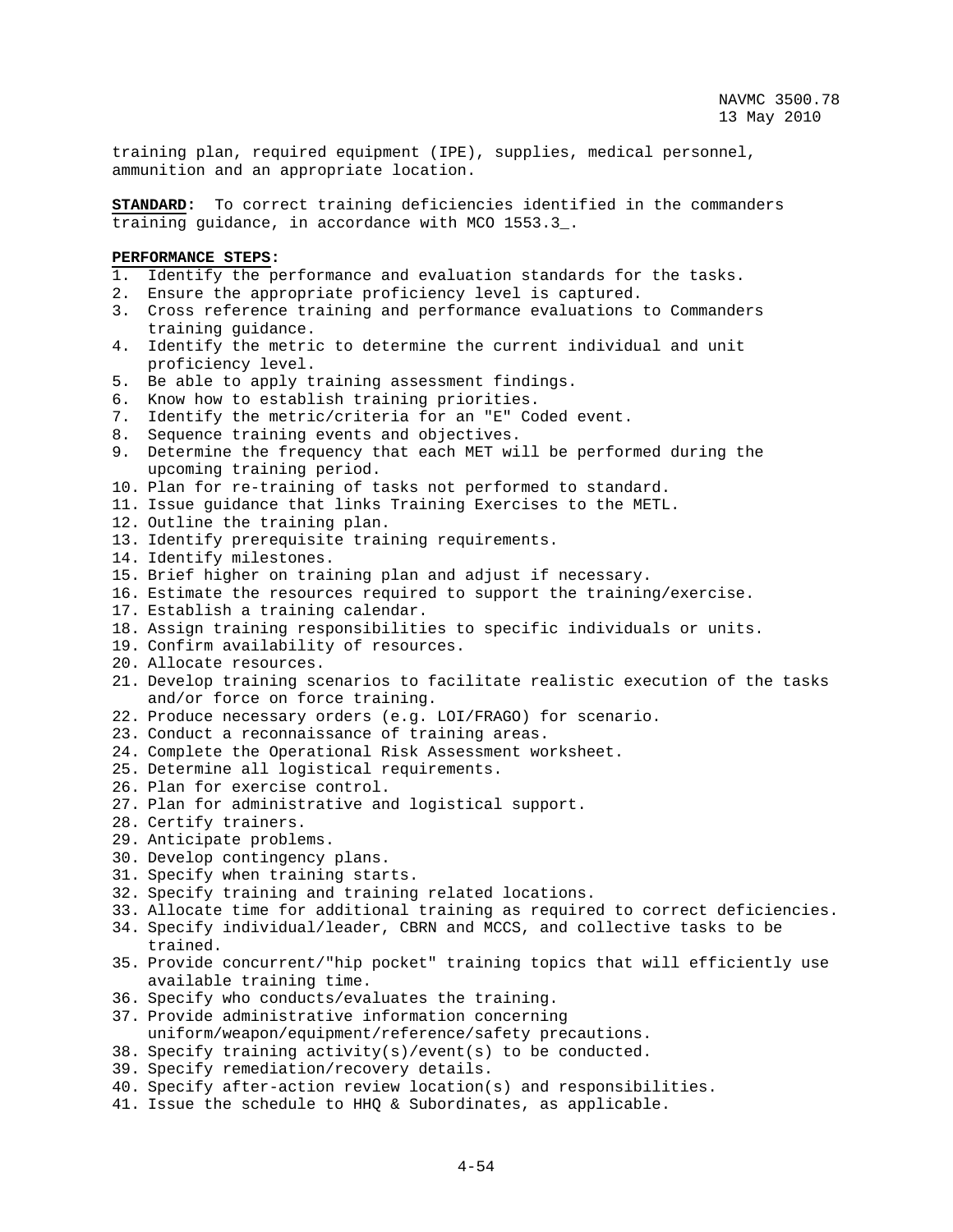**REFERENCES:** 1. MCO 1553.3A Unit Training Management (UTM) (Jan 04) 2. MCO 3400.3\_ Nuclear, Biological and Chemical (NBC) Defense Training 3. MCRP 3-0 B How to Conduct Training 4. MCRP 3-0A Unit Training Management Guide 5. SAT MANUAL Systems Approach to Training Manual

**5702-TRG-1007:** Conduct CBRN training

**EVALUATION-CODED:** NO **SUSTAINMENT INTERVAL:** 12 months

**DESCRIPTION:** The Marine Corps trains its personnel to accomplish their wartime mission in any battle space condition and in every environment. CBRN threats and hazards are conditions of the operating environment. Complete integration of CBRN training will ensure that all Marines possess a thorough understanding of CBRND operations and procedures. All personnel must be trained to recognize CBRN incidents, don the field protective mask and protective clothing quickly, perform assigned missions wearing protective clothing, survive and continue to operate for extended periods in a CBRN environment. All Marine Corps organizations must continually integrate CBRN training to develop unit integrity, cohesion, and CBRN operational expertise. CBRN training requirements and standards are intended to enable individuals and units to survive and continue their mission(s) while operating in a CBRN environment.

## **MOS PERFORMING:** 5702

**BILLETS:** 5702 - CBRN Defense Officer

**GRADES:** WO-1, CWO-2, CWO-3, CWO-4, CWO-5

**INITIAL TRAINING SETTING:** FORMAL

**CONDITION:** With the aid of references, an individual or unit to be trained; the Commander's guidance and training requirements; a training plan; the required equipment, supplies and other training support; an appropriate location.

**STANDARD:** To ensure training is assessed, completed and recorded and the results are reported, as required in accordance with MCO 1553.3\_.

- 1. Select instructor/trainers/evaluators.
- 2. Create/Obtain Training materials/LOI.
- 3. Prepare Trainers.
- 4. Develop Performance Evaluation Checklist using current and relevant tasks, conditions, standards (T/C/S) and performance steps with references.
- 5. Brief metric grading criterion for the Performance Evaluation Checklist Go/No-Go Mastery/Non-Mastery, percentage weighted as required.
- 6. Certify all instructors/trainers/evaluators.
- 7. Rehearse the tasks.
- 8. Rehearse classes.
- 9. Review training materials.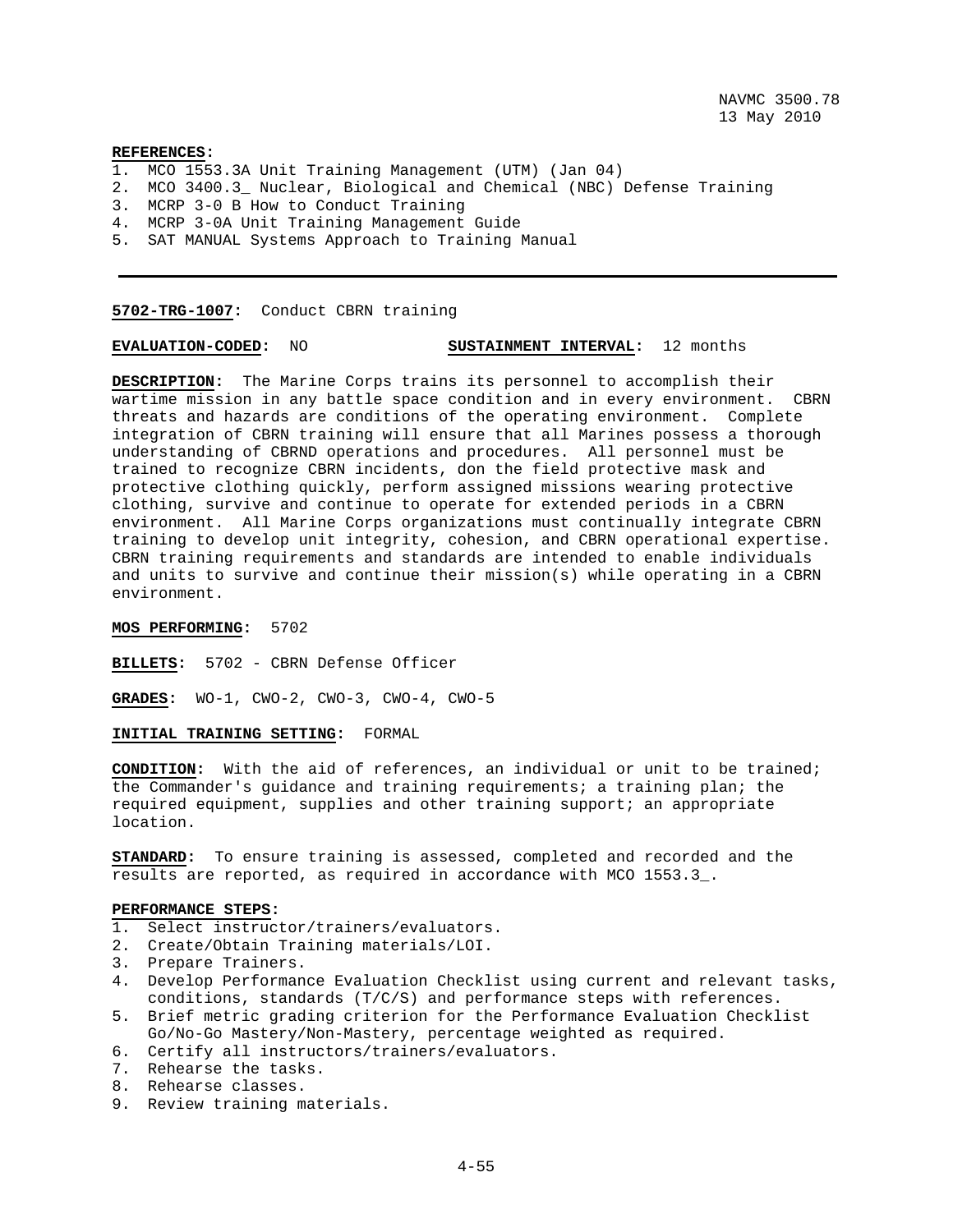- 10. Prepare for training.
- 11. Stage resources.
- 12. Account for personnel.
- 13. Conduct time critical Operational Risk Assessment (on-going).
- 14. Comply with installation and unit SOPs.
- 15. Conduct safety briefs, as required.
- 16. Execute planned training.
- 17. Supervise training.
- 18. Assess Operational Risk Management control measures.
- 19. Brief students on tasks, conditions, standards and performance steps prior to the execution of the training.
- 20. Establish a safe training environment.
- 21. Provide safety brief prior to commencement of training.
- 22. Ensure students have all required equipment, supplies and information prior to the commencement of training.
- 23. Provide orientation to training area, range and key terrain.
- 24. Demonstrate the task to desired standard.
- 25. Provide adequate rehearsal time and instructor supervision (coaching) until Marines/units are able to complete the tasks to standards.
- 26. Have Marines/units perform the task for assessment.
- 27. Correct incorrect task performance immediately.
- 28. Maintain a positive learning environment.
- 29. Conduct After Action Review.
- 30. Allocate sufficient time to train/re-train.
- 31. Ensure adequate resources.
- 32. Conclude training.
- 33. Collect training data.
- 34. Account for personnel.
- 35. Account for resources.
- 36. Conduct training recovery.
- 37. Record the training performance.
- 38. Report the training performance.

## **REFERENCES:**

- 1. CBRN SOP CHEMICAL, BIOLOGICAL, RADIOLOGICAL, NUCLEAR (CBRN) STANDARD OPERATING PROCEDURE (SOP)
- 2. MCO 1553.3\_ Unit Training Management
- 3. MCO 3400.3\_ Nuclear, Biological and Chemical (NBC) Defense Training
- 4. MCRP 3-0 B How to Conduct Training
- 5. MCRP 3-0A Unit Training Management Guide
- 6. SAT MANUAL Systems Approach to Training Manual

**5702-TRG-1008:** Conduct an after action review

**EVALUATION-CODED:** NO **SUSTAINMENT INTERVAL:** 12 months

**DESCRIPTION:** Conducting an After Action Review occurs after the training evolution has been completed, but it is based on observations taken throughout the preparation, planning and execution cycles of training. From platoon-size lectures to battalion field exercises, the instructor/staff conducts an after action review (AAR) at all levels. AARs discuss what went right, what went wrong, and what needs to be changed in order to better accomplish the objectives. The AAR should be used as input during the evaluation phase.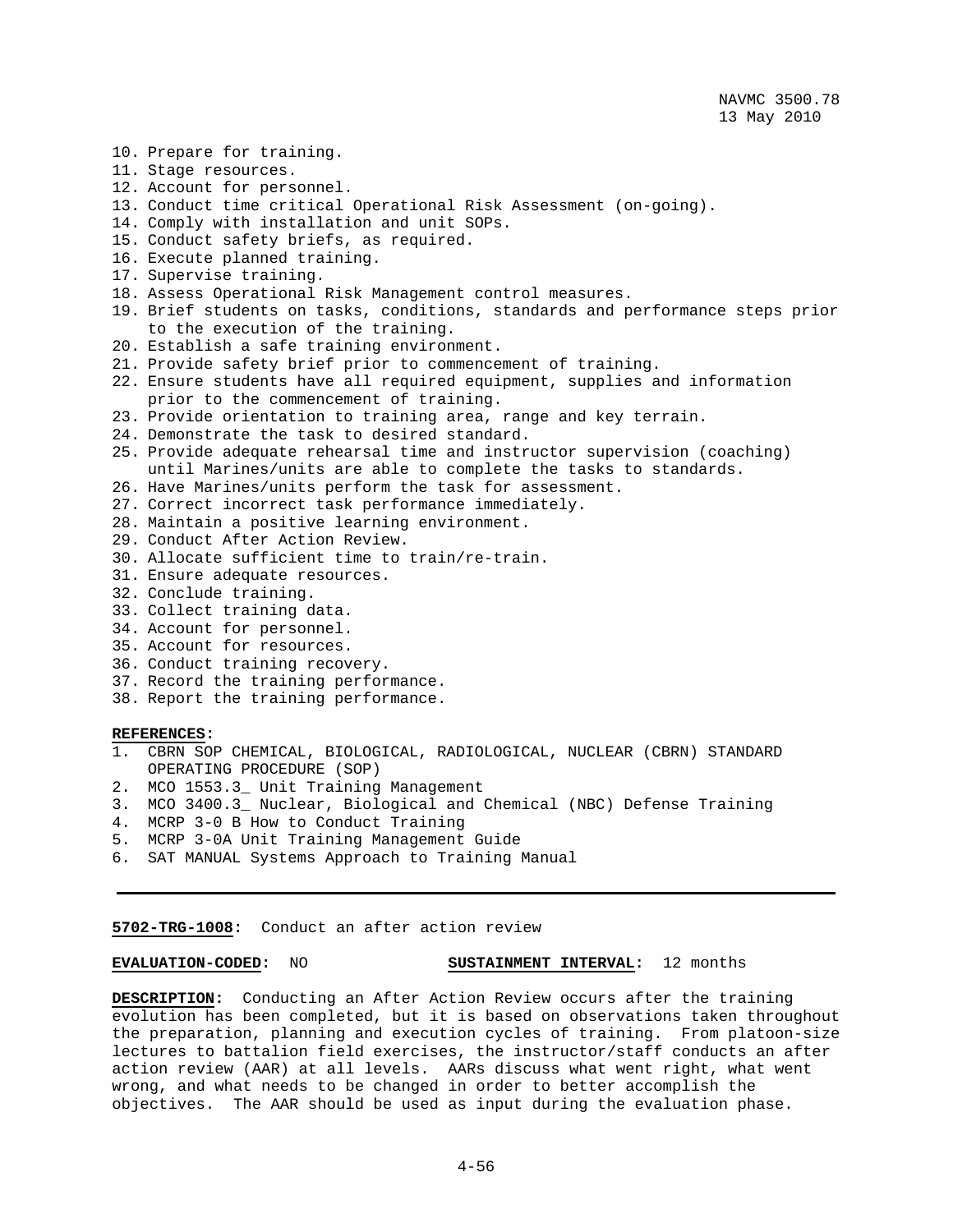## **MOS PERFORMING:** 5702

**BILLETS:** 5702 - CBRN Defense Officer

**GRADES:** WO-1, CWO-2, CWO-3, CWO-4, CWO-5

# **INITIAL TRAINING SETTING:** FORMAL

**CONDITION:** With the aid of references, an individual or unit to be trained, the Commander's guidance, a training plan, an appropriate location, a training event/activity, evaluation data and trend analysis data.

**STANDARD:** To ensure individual and unit training is standards and resource allocations, providing recommendations for developing trainers, adjusting the training plan, correcting deficiencies, and conducting remedial training, in accordance with MCO 1553.3\_.

## **PERFORMANCE STEPS:**

- 1. Review the training and evaluation plan, T&R standards, MCCS, objectives, orders, METL, and doctrine.
- 2. Identify when the AAR will occur.
- 3. Select Potential AAR Sites.
- 4. Choose training aids.
- 5. Review the AAR Plan.
- 6. Review training.
- 7. Identify key events that observers/controllers are to observe.
- 8. Collect observations from other observers/controllers.
- 9. Organize observations (teaching points).
- 10. Reconnoiter the selected AAR site.
- 11. Conduct rehearsal.
- 12. Provide introduction and rules.
- 13. Review training objectives.
- 14. Review commander's mission and intent.
- 15. Maintain focus on training objectives and established teaching points.
- 16. Record key points and feedback.
- 17. Identify tasks requiring re-training.
- 18. Correct deficiencies i.e.: retrain immediately, revise SOPs, and integrate into future training plans.

# **REFERENCES:**

- 1. CBRN SOP CHEMICAL, BIOLOGICAL, RADIOLOGICAL, NUCLEAR (CBRN) STANDARD OPERATING PROCEDURE (SOP)
- 2. MCO 1553.3A Unit Training Management (UTM) (Jan 04)
- 3. MCO 3400.3\_ Nuclear, Biological and Chemical (NBC) Defense Training
- 4. MCRP 3-0 B How to Conduct Training
- 5. MCRP 3-0A Unit Training Management Guide
- 6. SAT MANUAL Systems Approach to Training Manual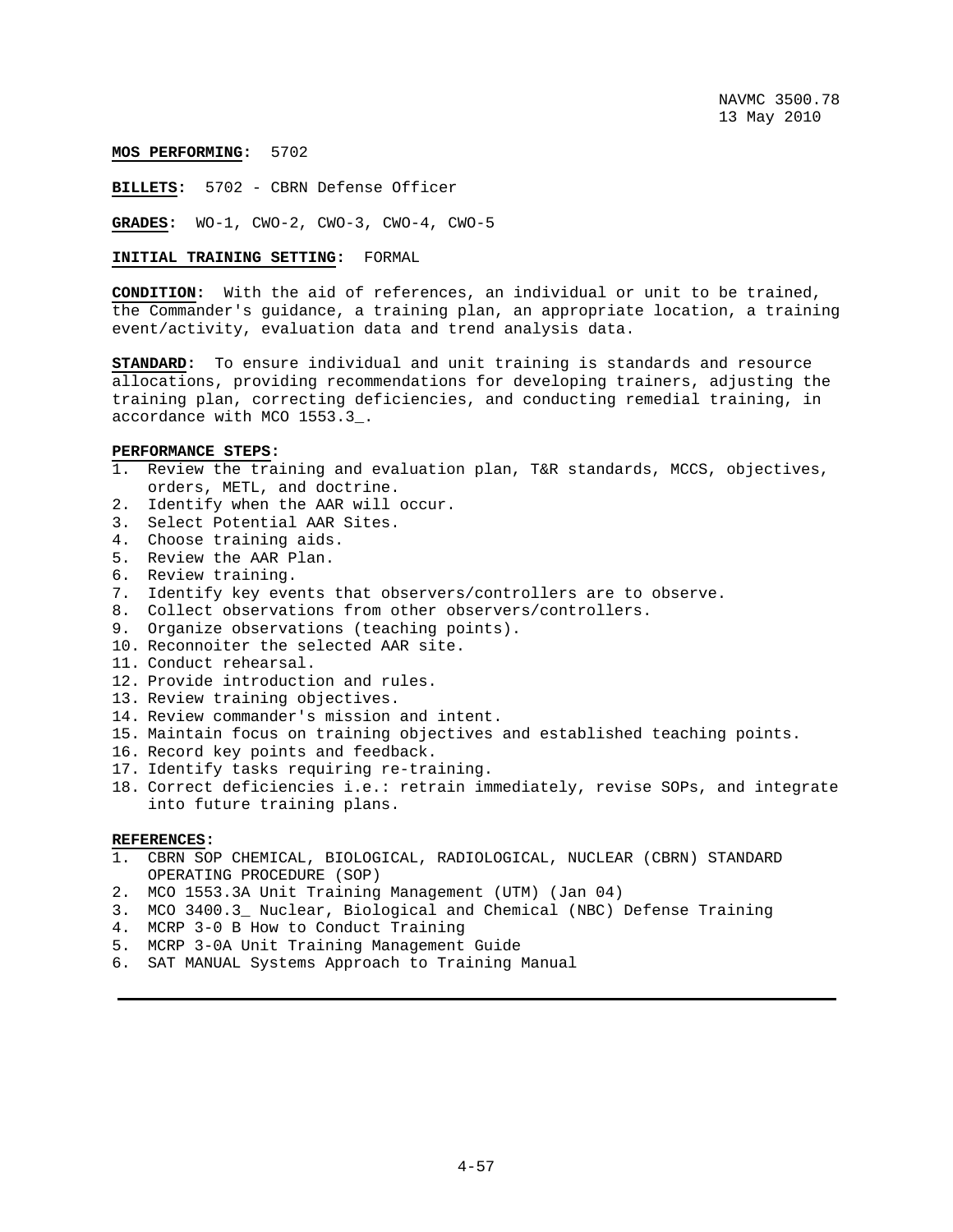# **4004. INDEX OF 2000-LEVEL EVENTS**

| Event Code          | Event Title                                                                                     | Page     |
|---------------------|-------------------------------------------------------------------------------------------------|----------|
| 5702-ADM-2001       | Maintain a unit CBRN SOP                                                                        | $4 - 60$ |
| 5702-ADM-2002       | Manage a CBRN publication control program                                                       | $4 - 60$ |
| 5702-ADM-2003       | Submit changes to a publication                                                                 | $4 - 61$ |
| 5702-ADM-2004       | Prepare a CBRN readiness inspection                                                             | $4 - 62$ |
| 5702-ADM-2005       | Report CBRN readiness reporting information                                                     | $4 - 63$ |
| 5702-CCM-2001       | Identify CBRN Consequence Management (CCM) support<br>requirements                              | $4 - 64$ |
| $5702 - CCM - 2002$ | Identify the elements of the Incident Command System<br>(ICS) process                           | $4 - 65$ |
| 5702-CCM-2003       | Identify the elements of the National Incident<br>Management System (NIMS) process              | $4 - 66$ |
| 5702-CCM-2004       | Identify the elements of the National Response<br>Framework (NRF)                               | $4 - 67$ |
| $5702 - CCM - 2005$ | Identify CBRN responder and emergency personnel roles<br>and responsibilities                   | $4 - 68$ |
| 5702-CCM-2006       | Manage CBRN hazardous material operations level<br>training                                     | $4 - 70$ |
| 5702-CCM-2007       | Manage CBRN hazardous material technician level<br>training                                     | $4 - 71$ |
| 5702-CCM-2008       | Provide CBRN Incident Command (IC) support                                                      | $4 - 73$ |
| 5702-EQP-2001       | Maintain a CBRN equipment account                                                               | $4 - 74$ |
| 5702-EQP-2002       | Manage a CBRN equipment account                                                                 | $4 - 75$ |
| 5702-SHD-2001       | Establish unit CBRN protection measures                                                         | $4 - 77$ |
| 5702-SHD-2002       | Employ CBRN Personal Protection Equipment (PPE)                                                 | $4 - 78$ |
| 5702-SHP-2001       | Manage CBRN activities in the staff planning process                                            | $4 - 79$ |
| 5702-SHP-2002       | Manage CBRN center operations                                                                   | $4 - 81$ |
| 5702-SHP-2003       | Identify CBRN support activities for Combating Weapons<br>of Mass Destruction (CWMD) operations | $4 - 82$ |
| 5702-SHP-2004       | Identify the CBRN requirements to support WMD security<br>cooperation and partner activities    | $4 - 83$ |
| 5702-SHP-2005       | Identify the CBRN requirements to support WMD threat<br>reduction cooperation                   | $4 - 84$ |
| 5702-SHP-2006       | Identify the CBRN requirements to support WMD<br>interdiction operations                        | $4 - 85$ |
| 5702-SHP-2007       | Identify the CBRN requirements to support WMD<br>offensive operations                           | $4 - 86$ |
| 5702-SHP-2008       | Identify the CBRN requirements to support WMD<br>elimination operations                         | $4 - 88$ |
| 5702-SHP-2009       | Identify the CBRN requirements to conduct CBRN active<br>defense operations                     | 4-89     |
| 5702-SHP-2010       | Identify the CBRN requirements to support CBRN<br>Consequence Management (CCM) operations       | $4 - 60$ |
| 5702-SNS-2001       | Implement unit CBRN contamination avoidance measures                                            | $4 - 92$ |
| 5702-SNS-2002       | Manage Unit CBRN reconnaissance and surveillance<br>activities                                  | $4 - 93$ |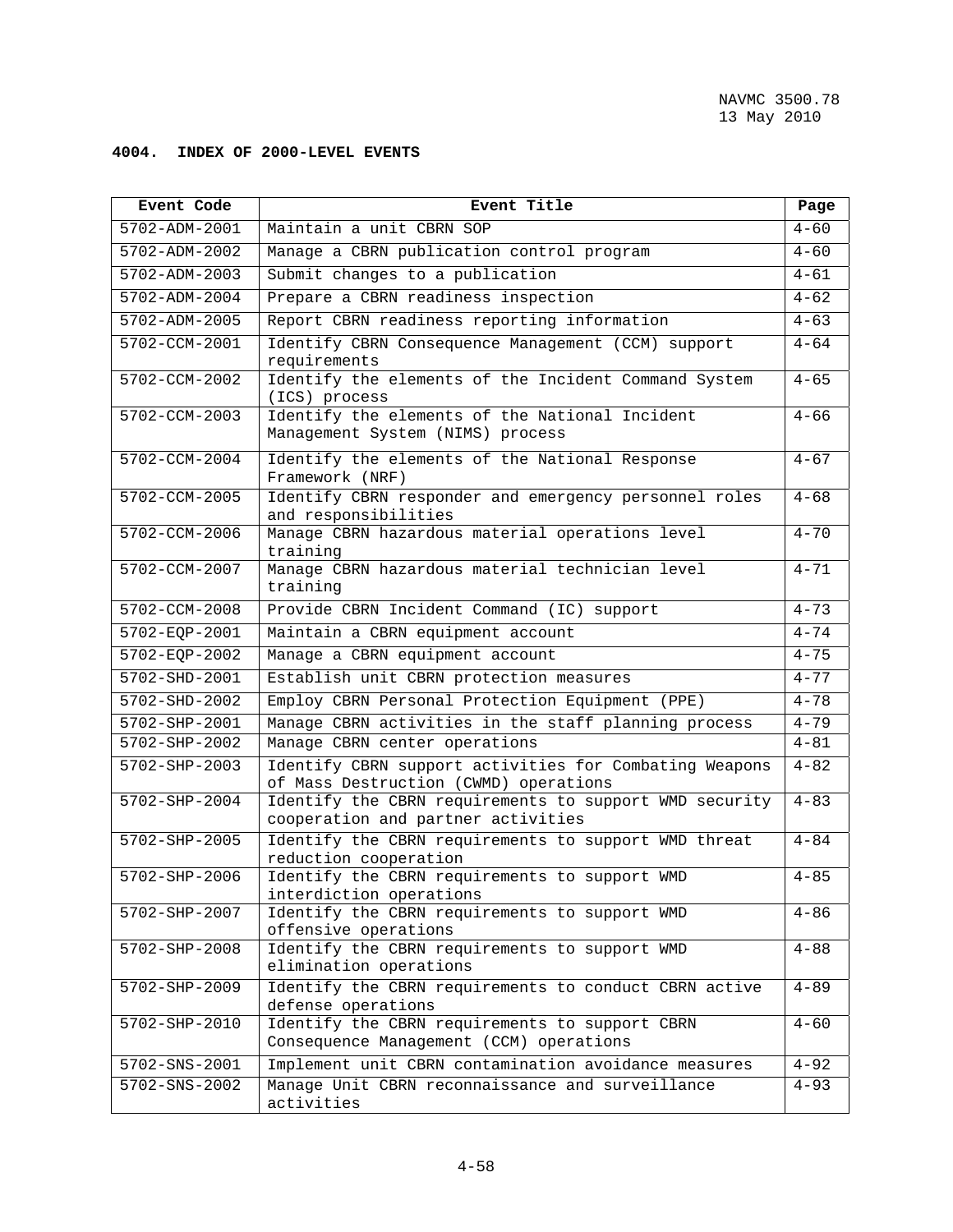| 5702-SUS-2001 | Manage unit CBRN decontamination activities  | $4 - 95$ |
|---------------|----------------------------------------------|----------|
| 5702-SUS-2002 | Identify procedures for conducting technical | $4 - 96$ |
|               | decontamination operations                   |          |
| 5702-SUS-2003 | Identify procedures for conducting special   | $4 - 97$ |
|               | decontamination operations                   |          |
| 5702-TRG-2001 | Manage unit CBRN training                    | $4 - 98$ |
| 5702-TRG-2002 | Manage CBRN instructor development           | $4 - 99$ |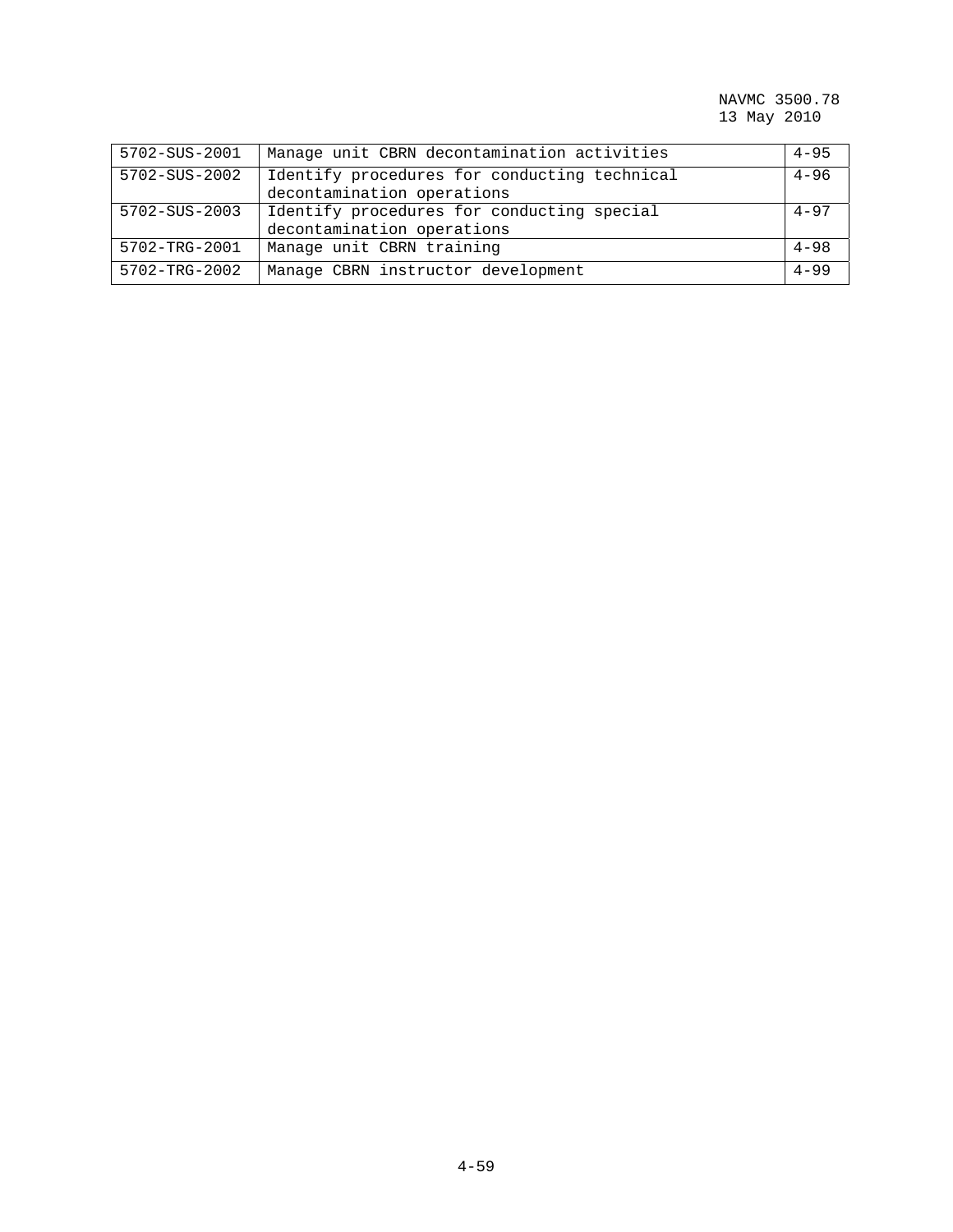## **4005. 2000-LEVEL EVENTS**

**5702-ADM-2001:** Maintain a unit CBRN SOP

# **EVALUATION-CODED:** NO **SUSTAINMENT INTERVAL:** 12 Months

**GRADES:** WO1, CWO2, CWO3, CWO4, CWO5

**BILLET:** CBRN Officer

## **INITIAL TRAINING SETTING:** MOJT

**DESCRIPTION:** Dependent on the unit's mission and guidance from the Commander, the unit may require a unit CBRN SOP. The SOP, if required, could include unit CBRN training requirements, CBRN team requirements and assignment policy, equipment distribution, warning and reporting guidance, CBRN protection measures, procedures and priorities for decontamination with the unit, and any other pertaining CBRN related matter or issue the Commander wants published in a SOP or order. If directed, the CBRN personnel must ensure the SOP meets the Commander's intent and guidance, and is formatted in accordance with applicable references.

**CONDITION:** With the aid of references, the requirement to maintain a CBRN SOP, the unit's SOP, Commanders intent, CBRN training requirements and CBRN team requirements.

**STANDARD:** To ensure that the CBRN SOP complies with the Commander's guidance and regulations for safety, security and training requirements, in accordance with MCO 5215.1\_.

## **PERFORMANCE STEPS:**

- 1. Identify the staffing procedures for unit CBRN SOP.
- 2. Identify the procedures for maintaining a unit CBRN SOP.
- 3. Coordinate CBRN SOP with staff sections.

## **REFERENCES:**

- 1. MCO 5215.1\_
- 2. MCO 3400.3\_
- 3. MCWP 3-37

**5702-ADM-2002:** Manage a CBRN publication control program

**EVALUATION-CODED:** NO **SUSTAINMENT INTERVAL:** 12 months

**DESCRIPTION:** Provide the guidance, procedures, and standards for effective management, operation, and maintenance of CBRN publications program. Publication management is a process of establishing and attaining objectives to carry out responsibilities consisting of those continuing actions of planning, organizing, directing, coordinating, controlling, and evaluating the use of personnel, money, materials, and facilities to ensure control of the CBRN publication library.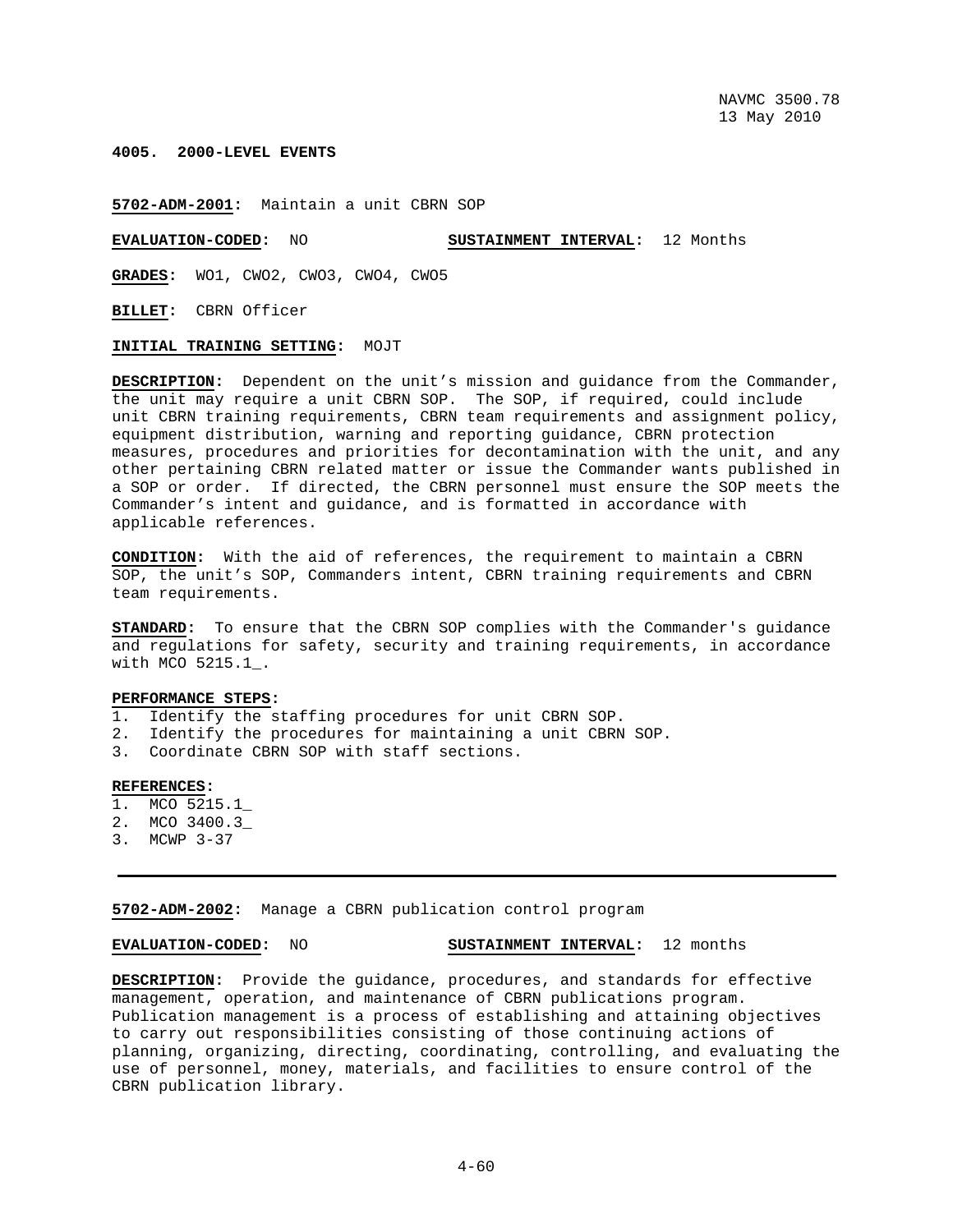## **MOS PERFORMING:** 5702

**BILLETS:** 5702 - CBRN Defense Officer

**GRADES:** WO-1, CWO-2, CWO-3, CWO-4, CWO-5

#### **INITIAL TRAINING SETTING:** MOJT

**CONDITION:** With the aid of references, a CMR, PLMS, publications, SL-1-2, a Table of Equipment (T/E) and the Unit's SOP.

**STANDARD:** To establish and maintain a publications library in accordance with MCO P4790.2\_, Paragraph 2008 and MCO P4790.2\_ Appendix B.

#### **PERFORMANCE STEPS:**

- 1. Ensure that the CBRN publication clerk has determined what equipment is rated.
- 2. Ensure that the CBRN publication clerk has requisitioned required publications.
- 3. Ensure that the CBRN publication clerk has inventoried publications.
- 4. Ensure that the CBRN publication clerk has updated Publication Control Records.
- 5. Ensure that the CBRN publication clerk has established publication control procedures.
- 6. Ensure that the CBRN publication clerk has updated desktop procedures.

**CHAINED EVENTS:** 5700-SHP-3002

## **REFERENCES:**

- 1. ATM Applicable Technical Manuals
- 2. MCBUL 5600 Marine Corps Doctrinal Publication Status
- 3. MCO 5215.12 Managing and Maintaining Navy Directives Files and Establishing "Must Hold" Lists
- 4. MCO 5215.1\_ Marine Corps Directives Management Program
- 5. MCO P4790.2\_ MIMMS Field Procedures Manual
- 6. MCO P5215.17\_ Marine Corps Technical Publications System
- 7. NAVMC 2761 Catalog of Publications (Oct 07)
- 8. SL 1-2/3 Index of Authorized Publications in Stock
- 9. T/O&E Table of Organization and Equipment
- 10. UM PLMS User's Manual, Publication Library Management System

## **SUPPORT REQUIREMENTS:**

**MATERIAL:** Distance Learning Product Available: 1. MCI 0416A, The Marine Corps Publications and Directives System

# **5702-ADM-2003:** Submit changes to a publication

**EVALUATION-CODED:** NO **SUSTAINMENT INTERVAL:** 12 months

**DESCRIPTION:** Ensure that operational and other associated non-technical publications have incorporated lessons learned and accurate depictions of tactics and techniques for operating safely in a CBRN environment and the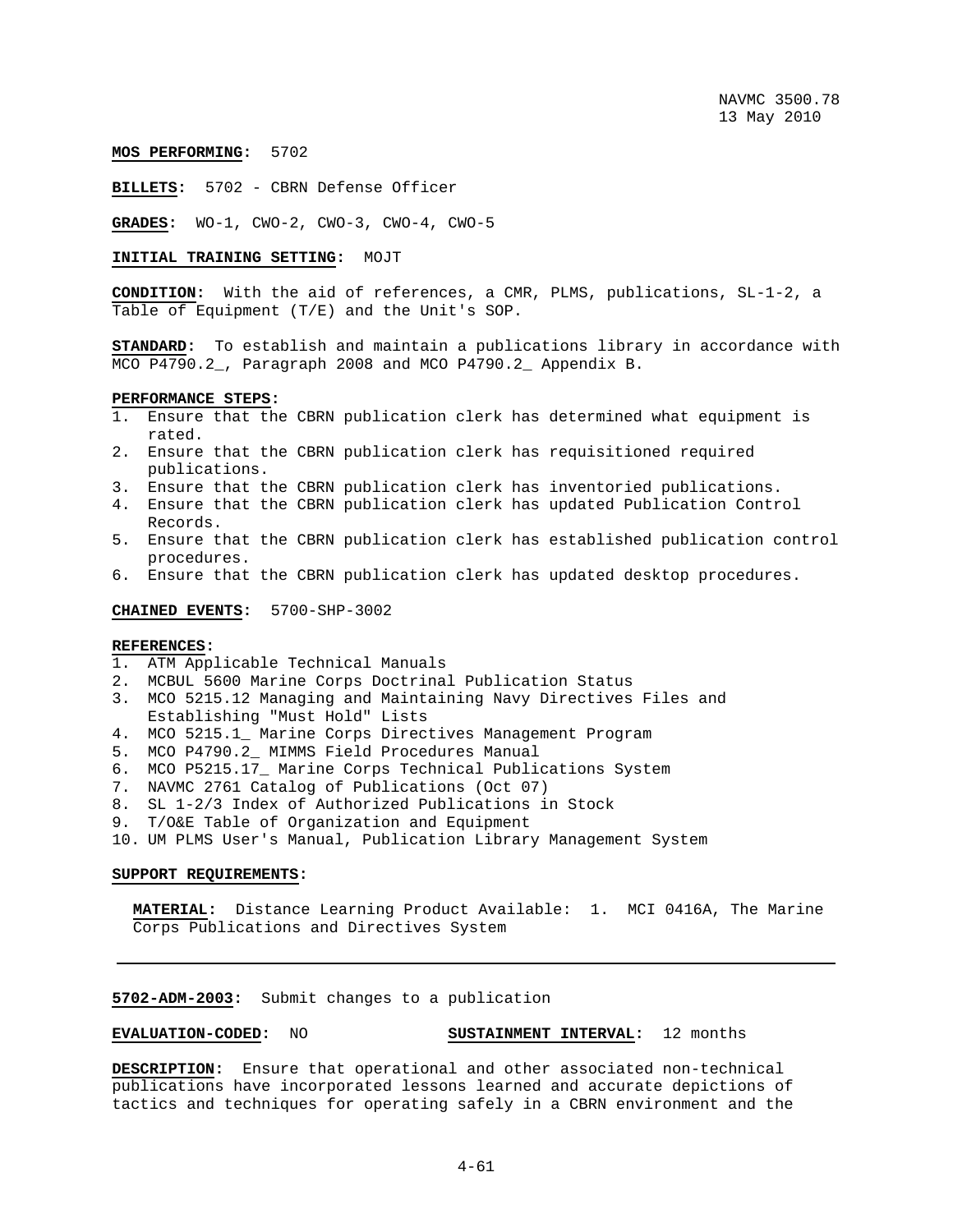employment of CBRN equipment and accurate CBRN Staff estimates planning through execution to include appropriate procedures for operating CBRN Equipment is contained in appropriate technical publications.

# **MOS PERFORMING:** 5702

**BILLETS:** 5702 - CBRN Defense Officer

**GRADES:** WO-1, CWO-2, CWO-3, CWO-4, CWO-5

## **INITIAL TRAINING SETTING:** MOJT

**CONDITION:** With the aid of references, MCO 3900.15\_ (Urgent Need Statement [UNS], a NAVMC 10772 (Recommended Changes to Technical Publications) and nontechnical publication and comment resolution matrix (CRM), technical publications requiring a change.

**STANDARD:** In accordance with MCO 3900.15\_, MCO 5215.17, MCO 5600.48\_ and TM-4700-15/H, Chapter 2-23.

## **PERFORMANCE STEPS:**

- 1. Identify required changes.
- 2. Prepare the UNS, CRM or NAVMC 10772 with recommended changes.
- 3. Submit the UNS CRM or NAVMC 10772 to appropriate point of contact.

### **REFERENCES:**

- 1. ATM Applicable Technical Manuals
- 2. MCO 5600.48B U.S. Marine Corps Procedures for Participation in the Development of Joint Doctrine, Joint Tactics, Techniques, and Procedures, and Multi-Service Tactics, Techniques, and Procedures (Jan 02)
- 3. MCO P4790.2 MIMMS Field Procedures Manual
- 4. MCO P5215.17\_ Marine Corps Technical Publications System
- 5. UM PLMS User's Manual, Publication Library Management System

# **5702-ADM-2004:** Prepare a CBRN readiness inspection

**EVALUATION-CODED:** NO **SUSTAINMENT INTERVAL:** 12 months

**DESCRIPTION:** The Marine Corps uses inspections as a means to evaluate readiness. Depending on the unit which assigned, CBRN personnel may be evaluated during a number of inspections. The most common inspections include the Commanding Generals Inspection Program (CGIP), an operational readiness evaluation, and a logistical readiness evaluation. The CBRN personnel are responsible for verifying which inspections they are required to stand, when those inspections will be conducted, and for getting a copy of the applicable inspection checklists and references. They are also responsible for reviewing the inspection checklist and applicable references to determine what exactly will be inspected, how it will be evaluated, and that their unit is prepared for the inspection.

## **MOS PERFORMING:** 5702

**BILLETS:** 5702 - CBRN Defense Officer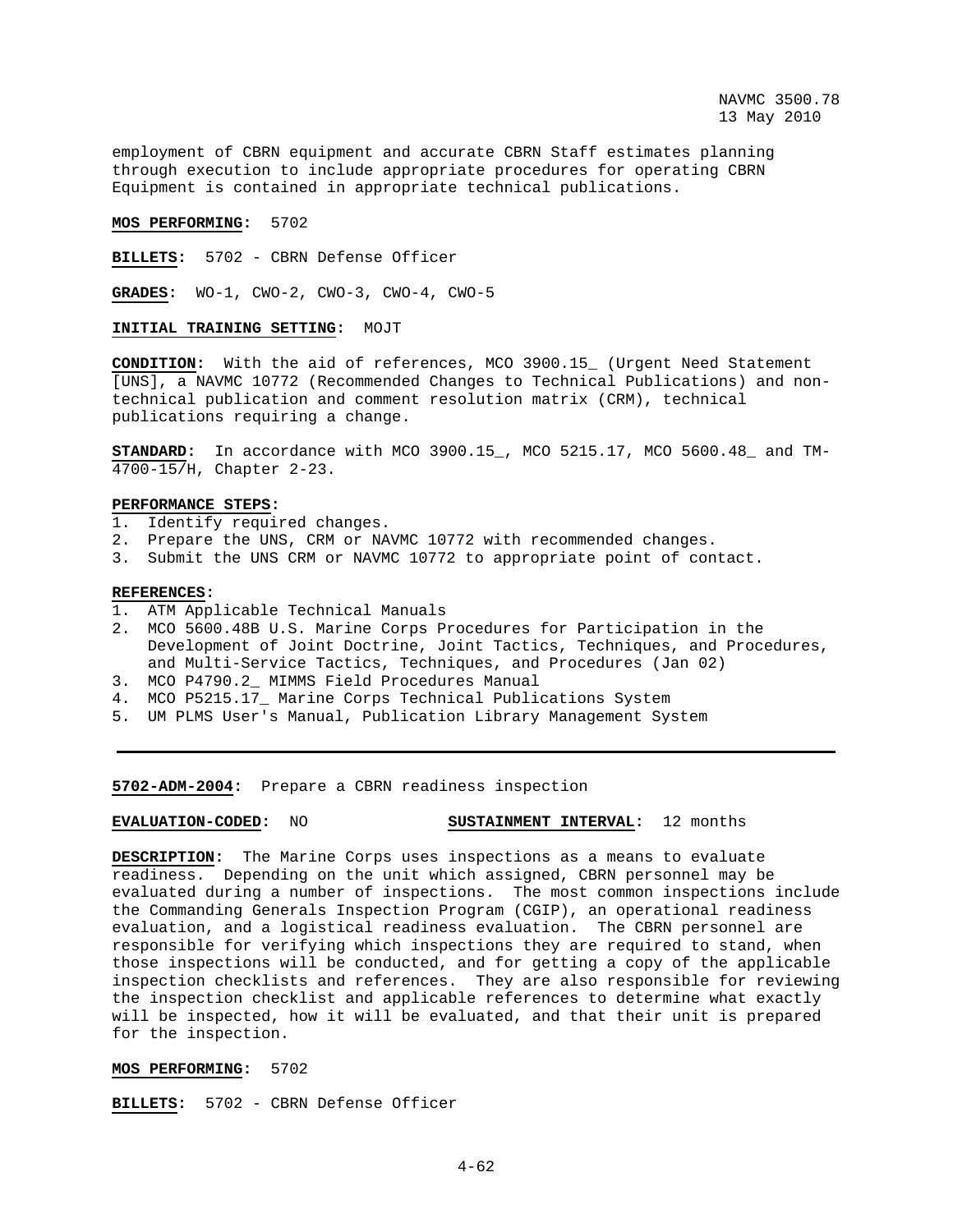**GRADES:** WO-1, CWO-2, CWO-3, CWO-4, CWO-5

## **INITIAL TRAINING SETTING:** MOJT

**CONDITION:** With the aid of references, assignment as the units CBRN Officer, the unit SOP, an inspection checklist, and an inspection schedule.

**STANDARD:** To ensure the unit is prepared for deployment, in accordance with MCO 3400.3 and the AIRS 930 Checklist.

## **PERFORMANCE STEPS:**

- 1. Identify the categories of inspections.
- 2. Maintain a current AIRS checklist.
- 3. Identify all CBRN orders, directives and publications.
- 4. Complete a self-inspection on a semi-annual basis.
- 5. Identify required reports.
- 6. Perform as the subject matter expert for the assigned functional areas.
- 7. Provide expert opinion and advice to the Commanding Officer concerning assigned functional areas.
- 8. Forward recommended changes to AIRS checklists to the appropriate checklist Functional Area Manager.

# **REFERENCES:**

- 1. AIRS 930 C/L CBRN Automated Inspection Reporting System (AIRS) 930 Checklist Chemical, Biological, Radiological, and Nuclear (CBRN) Defense
- 2. MCO 3400.3\_ Nuclear, Biological and Chemical (NBC) Defense Training

#### **5702-ADM-2005:** Report CBRN readiness reporting information

**EVALUATION-CODED:** NO **SUSTAINMENT INTERVAL:** 12 months

**DESCRIPTION:** All operational units within the Marine Corps are required to submit a Status Of Resources and Training System (SORTS) report at least monthly and whenever there are changes to their readiness level or unit location. A part of this report, which is classified at least confidential, is the Chemical/Biological defense (CBD) readiness level. While the name on the report is Chem/Bio defense, all CBRN equipment and training is included. The CBD readiness level is based on two separate parts, the CBRN training readiness and the CBRN equipment readiness. Both are reported separately, and then combined for an overall CBD readiness level. Unit CBRN personnel are responsible for providing the unit SORTS officer with the necessary information and recommended CBD readiness levels. Additionally, the CBRN personnel must be prepared to brief the Commander on how the CBD readiness level was determined.

#### **MOS PERFORMING:** 5702

**BILLETS:** 5702 - CBRN Defense Officer

**GRADES:** WO-1, CWO-2, CWO-3, CWO-4, CWO-5

## **INITIAL TRAINING SETTING:** MOJT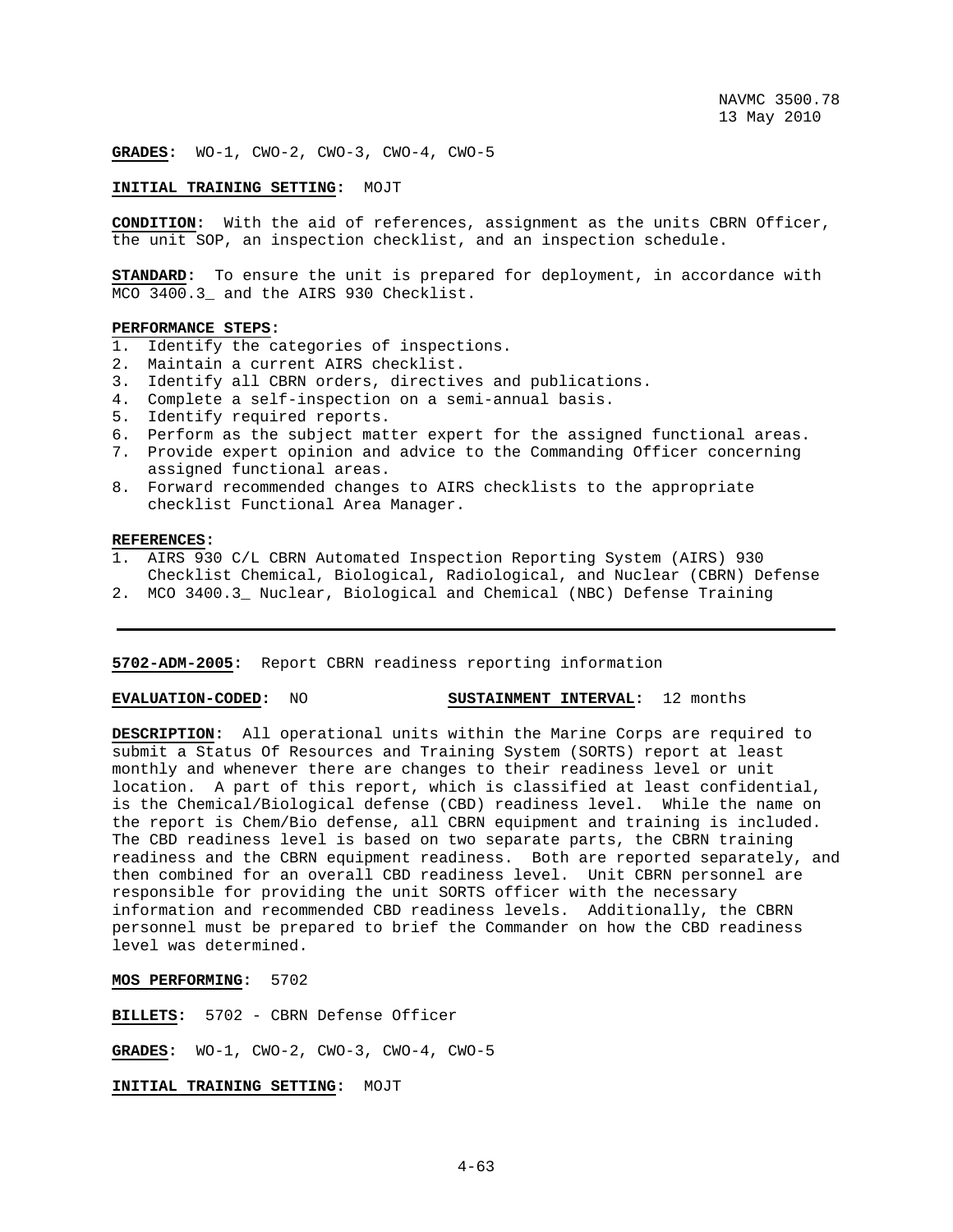**CONDITION:** With the aid of references and the requirement to report the units CRBN readiness.

**STANDARD:** To ensure unit is prepared for deployment, in accordance with MCO 3000.11.

#### **PERFORMANCE STEPS:**

- 1. Identify the information required for the unit Status of Resources and Training System (SORTS).
- 2. Identify SORTS readiness levels.
- 3. Perform as the subject matter expert for the assigned areas.
- 4. Provide CBRN readiness information to the SORTS Officer.
- 5. Advise the Commanding Officer on CBRN readiness issues.

#### **REFERENCES:**

- 1. MCO 3000.11\_ Marine Corps Ground Equipment Resources Reporting
- 2. MCO P3000.13 Marine Corps Status of Resources and Training System (SORTS)

**5702-CCM-2001:** Identify CBRN Consequence Management (CCM) support requirements

**EVALUATION-CODED:** NO **SUSTAINMENT INTERVAL:** 12 months

**DESCRIPTION:** With the threat of global terrorism today, all Marine Corps bases and stations must be prepared to defend against attacks. Homeland defense support requirements include the placement of CBRN monitors and sensors on their perimeter and within the area of the installation. It also includes ensuring the installation personnel, especially first responders, have the necessary protection, detection, medical and decontamination equipment. Additionally, it includes training first responders and other installation personnel to respond to, identify, and contain any contamination that may occur as a result. Additionally, it includes training first responders and other personnel to respond to, identify, and contain any contamination that may occur as a result of a CBRN incident when forward deployed.

## **MOS PERFORMING:** 5702

**BILLETS:** 5702 - CBRN Defense Officer

**GRADES:** WO-1, CWO-2, CWO-3, CWO-4, CWO-5

#### **INITIAL TRAINING SETTING:** MOJT

**CONDITION:** With the aid of references, assignment as a CBRN Officer, and a support agency (installation staff, civil authorities, Host Nation (HN) or respond to a CBRN incident when forward deployed) identified.

**STANDARD:** To support the agency in the defense, response and recovery from a CBRN incident without injury to personnel or damage to equipment, in accordance with MCWP 3-37.1 and MCRP 3-37.2C.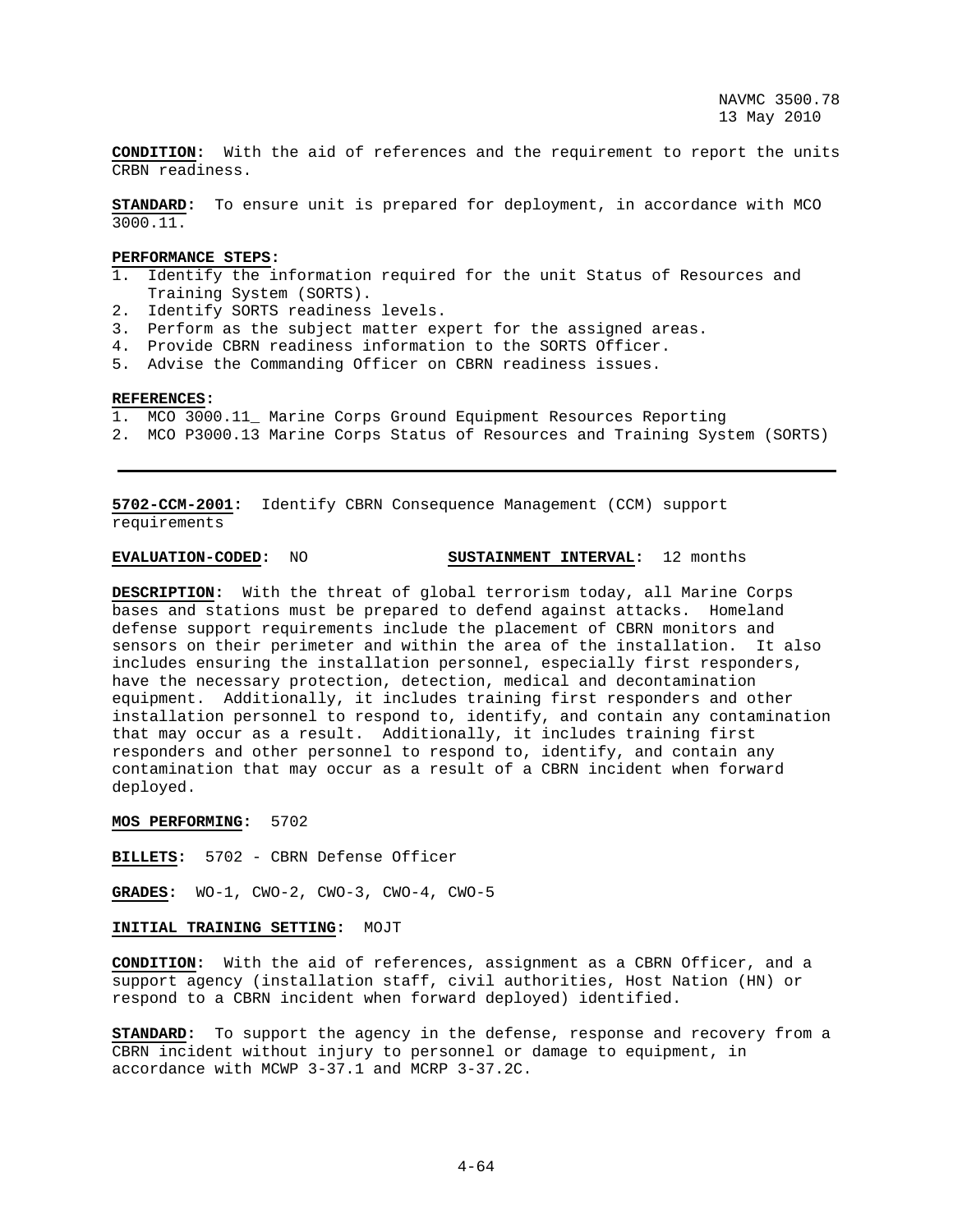#### **PERFORMANCE STEPS:**

- 1. Identify the CBRN characteristics of support to Homeland Defense CCM.
- 2. Identify the CBRN elements of support to Homeland Defense CCM.
- 3. Identify the CBRN missions in support of Homeland Defense CCM.
- 4. Identify the CBRN enabling activities in support of Homeland Defense CCM missions.
- 5. Identify the CBRN characteristics of support to Installation CCM.
- 6. Identify the CBRN elements of support to Installation CCM.
- 7. Identify the CBRN missions in support of Installation CCM.
- 8. Identify the CBRN enabling activities in support of Installation CCM missions.
- 9. Identify the CBRN characteristics of support to expeditionary CCM.
- 10. Identify the CBRN elements of support to expeditionary CCM.
- 11. Identify the CBRN missions in support of expeditionary CCM.
- 12. Identify the CBRN enabling activities in support of expeditionary CCM missions.

**PREREQUISITE EVENTS:** 5711-SUS-1009

## **REFERENCES:**

1. JP 3-11 Joint Doctrine for Nuclear, Biological, and Chemical Defense 2. JP 3-27 Homeland Defense 3. JP 3-28 Civil Support 4. JP 3-40 Joint Doctrine Combating Weapons of Mass Destruction 5. JP 3-41 CBRNE Consequence Management 6. MCRP 3-37.2C Multi-service TTP for NBC Aspects of Consequence Management 7. MCWP 3-37.1 Multi-Service Doctrine for CBRN Operations 8. MCWP 3-37.5 MTTP for Installation CBRN Defense

**5702-CCM-2002:** Identify the elements of the Incident Command System (ICS) process

**EVALUATION-CODED:** NO **SUSTAINMENT INTERVAL:** 12 months

**DESCRIPTION:** The Marine Corps may provide support to civil authorities for domestic incidents as directed by the President or Secretary of Defense, consistent with the military readiness and when appropriate under the circumstances and the law. The Marine Corps may also receive support from civil authorities in response to domestic incident on an installation, which can be essential to sustaining or restoring capabilities that are critical to our operations and the execution of the National Military Strategy. Any such mutually beneficial, cooperative relationship is most effective when based upon a shared understanding with a common language and structure for coordination. NIMS and NRF provide that framework. The Incident Command System (ICS) is an essential element of NIMS.

**MOS PERFORMING:** 5702

- **BILLETS:** 5702 CBRN Defense Officer
- **GRADES:** CWO-3, CWO-4, CWO-5
- **INITIAL TRAINING SETTING:** MOJT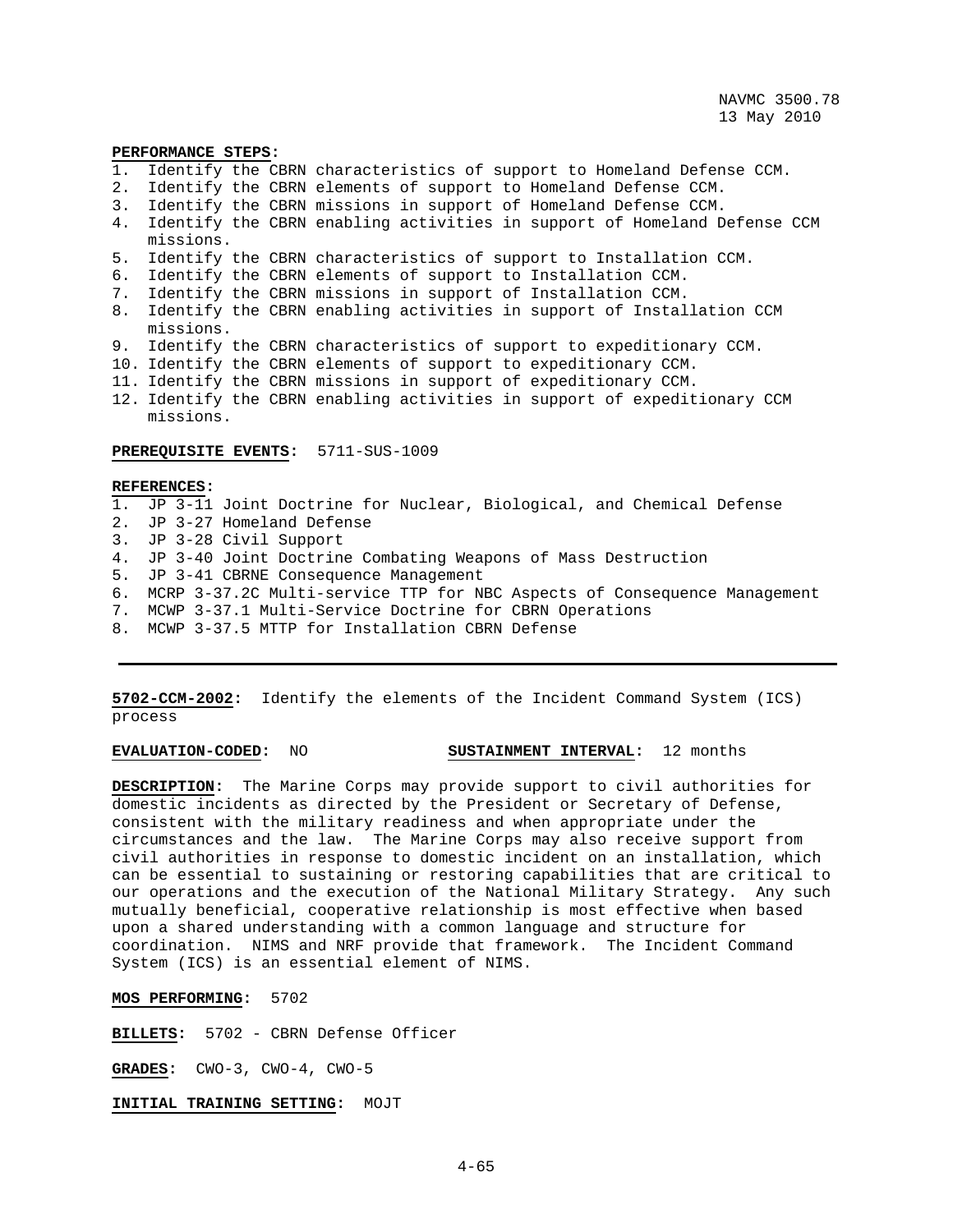**CONDITION:** With the aid of references, assignment as a CBRN Officer to an installation and the requirement to recognize a hazardous material incident.

**STANDARD:** To ensure the fundamentals of the ICS process are applied when warning the populace and informing the responders, in accordance with MCRP 3- 37.2C and NFPA 472.

## **PERFORMANCE STEPS:**

- 1. Identify the purpose of the ICS.
- 2. Identify the ICS incident tasks.
- 3. Identify Incident Command Staff personnel functions.
- 4. Identify the General Staff personnel functions.
- 5. Identify the ICS facilities.
- 6. Identify common responsibilities of ICS personnel.

#### **CHAINED EVENTS:**

5711-SHP-2014 5711-SHP-2015 5711-SHP-2016

# **REFERENCES:**

- 1. FEMA CBT IS 100 Federal Emergency Management Agency, Computer Based Training Course IS-100 Introduction to Incident Command System
- 2. MARADMIN 234/07 Change 1 Training to Support Implementation of National Incident Management System and National Response Plan at USMC Domestic Installations
- 3. MARADMIN 423/06 Training to Support Implementation of National Incident Management System and National Response Plan at USMC Domestic Installations
- 4. MARADMIN 589/05 USMC Roles and Missions in Homeland Defense and Defense support of Civil Authorities
- 5. MCRP 3-37.2C Multi-service TTP for NBC Aspects of Consequence Management
- 6. NFPA 472 National Fire Protection Association, Standard for Competence of Responders to Hazardous Materials/Weapons of Mass Destruction Incidents
- 7. NIMS National Incident Management System
- 8. NRF National Response Framework
- 9. Homeland Security Presidential Directive-5

**5702-CCM-2003:** Identify the elements of the National Incident Management System (NIMS) process

# **EVALUATION-CODED:** NO **SUSTAINMENT INTERVAL:** 12 months

**DESCRIPTION:** The Marine Corps may provide support to civil authorities for domestic incidents as directed by the President or Secretary of Defense, consistent with the military readiness and when appropriate under the circumstances and the law. The Marine Corps may also receive support from civil authorities in response to domestic incident on an installation, which can be essential to sustaining or restoring capabilities that are critical to our operations and the execution of the National Military Strategy. Any such mutually beneficial, cooperative relationship is most effective when based upon a shared understanding with a common language and structure for coordination. NIMS and NRF provide that framework. The Incident Command System (ICS) is an essential element of NIMS.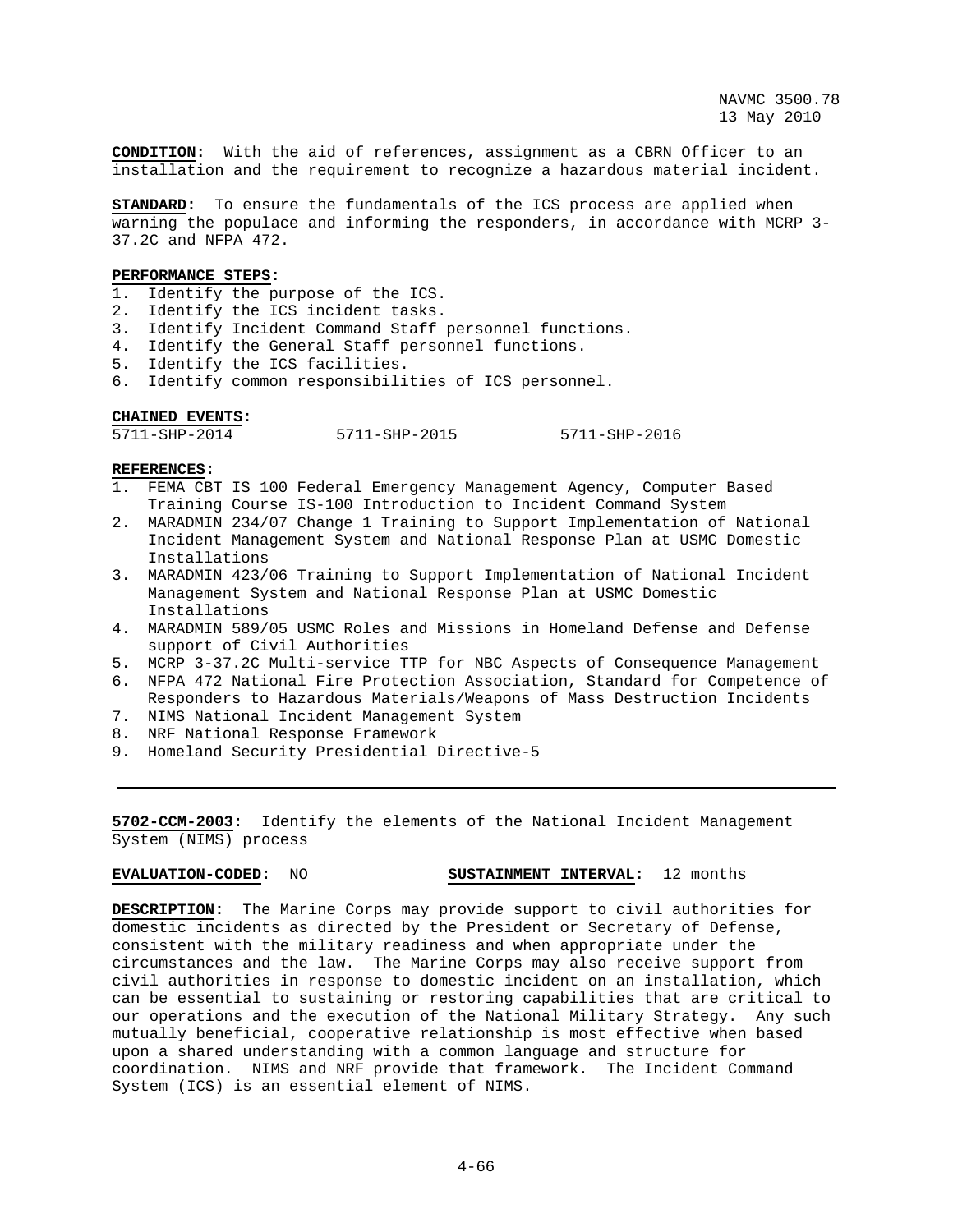**MOS PERFORMING:** 5702

**BILLETS:** 5702 - CBRN Defense Officer

**GRADES:** CWO-3, CWO-4, CWO-5

#### **INITIAL TRAINING SETTING:** MOJT

**CONDITION:** With the aid of references, assignment as a CBRN Officer to an Installation and the requirement to recognize that a hazardous material incident has occurred.

**STANDARD:** To ensure the fundamentals of the NIMS process are applied when warning the populace and informing the responders, in accordance with MCRP 3- 37.2C.

## **PERFORMANCE STEPS:**

- 1. Identify the purpose of NIMS.
- 2. Identify the NIMS fundamentals.
- 3. Identify the NIMS components.

**CHAINED EVENTS:** 5711-SUS-2001

#### **REFERENCES:**

- 1. FEMA CBT IS 700 Federal Emergency Management Agency, Computer Based Training Course IS-700 National Incident Management System (NIMS), and Introduction
- 2. MARADMIN 234/07 Change 1 Training to Support Implementation of National Incident Management System and National Response Plan at USMC Domestic Installations
- 3. MARADMIN 423/06 Training to Support Implementation of National Incident Management System and National Response Plan at USMC Domestic Installations
- 4. MARADMIN 589/05 USMC Roles and Missions in Homeland Defense and Defense support of Civil Authorities
- 5. MCRP 3-37.2C Multi-service TTP for NBC Aspects of Consequence Management
- 6. NFPA 472 National Fire Protection Association, Standard for Competence of Responders to Hazardous Materials/Weapons of Mass Destruction Incidents
- 7. NIMS National Incident Management System
- 8. NRF National Response Framework
- 9. Homeland Security Presidential Directive-5

**5702-CCM-2004:** Identify the elements of the National Response Framework (NRF)

**EVALUATION-CODED:** NO **SUSTAINMENT INTERVAL:** 12 months

**DESCRIPTION:** The Marine Corps may provide support to civil authorities for domestic incidents as directed by the President or Secretary of Defense, consistent with the military readiness and when appropriate under the circumstances and the law. The Marine Corps may also receive support from civil authorities in response to domestic incident on an installation, which can be essential to sustaining or restoring capabilities that are critical to our operations and the execution of the National Military Strategy. Any such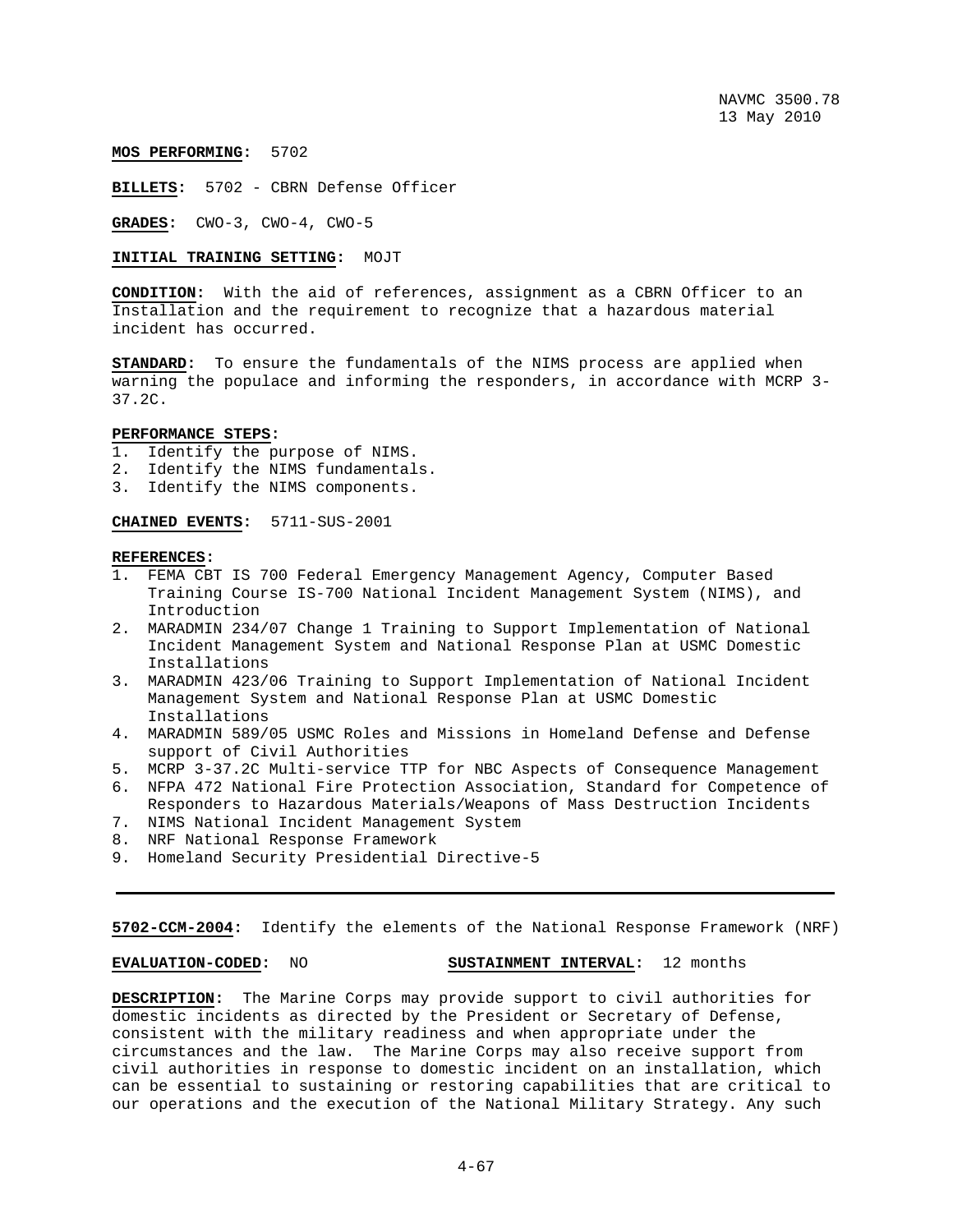mutually beneficial, cooperative relationship is most effective when based upon a shared understanding with a common language and structure for coordination. NIMS and NRF provide that framework. The Incident Command System (ICS) is an essential element of NIMS.

## **MOS PERFORMING:** 5702

**BILLETS:** 5702 - CBRN Defense Officer

**GRADES:** CWO-3, CWO-4, CWO-5

## **INITIAL TRAINING SETTING:** MOJT

**CONDITION:** With the aid of references, assignment as a CBRN Officer to an installation and the requirement to recognize that a hazardous material incident has occurred

**STANDARD:** To ensure the fundamentals of the NRF process are applied when warning the populace and informing the responders, in accordance with MCRP 3- 37.2C.

## **PERFORMANCE STEPS:**

- 1. Identify the purpose of the NRF.
- 2. Identify the NRF fundamentals.
- 3. Identify the NRF components.

**CHAINED EVENTS:** 5711-SUS-2001

#### **REFERENCES:**

- 1. FEMA CBT IS 800 Federal Emergency Management Agency, Computer Based Training Course IS-800 National Response Framework, an Introduction
- 2. MARADMIN 234/07 Change 1 Training to Support Implementation of National Incident Management System and National Response Plan at USMC Domestic Installations
- 3. MARADMIN 423/06 Training to Support Implementation of National Incident Management System and National Response Plan at USMC Domestic Installations
- 4. MARADMIN 589/05 USMC Roles and Missions in Homeland Defense and Defense support of Civil Authorities
- 5. MCRP 3-37.2C Multi-service TTP for NBC Aspects of Consequence Management
- 6. NFPA 472 National Fire Protection Association, Standard for Competence of Responders to Hazardous Materials/Weapons of Mass Destruction Incidents
- 7. NIMS National Incident Management System
- 8. NRF National Response Framework
- 9. Homeland Security Presidential Directive-5

**5702-CCM-2005:** Identify CBRN responder and emergency personnel roles and responsibilities

**EVALUATION-CODED:** NO **SUSTAINMENT INTERVAL:** 12 months

**DESCRIPTION:** The Marine Corps provides support to civil authorities for domestic incidents as directed by the President or Secretary of Defense,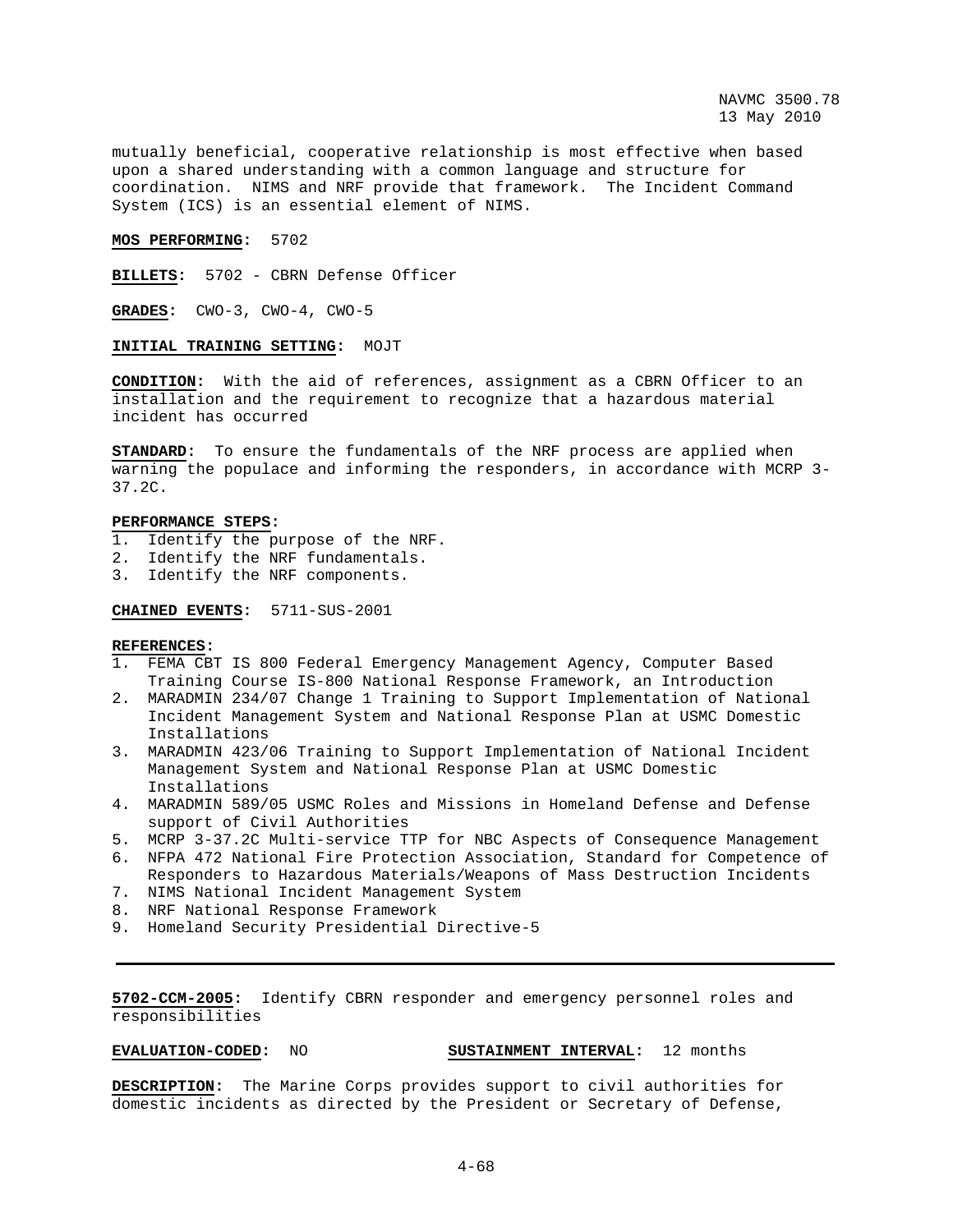consistent with the military readiness and when appropriate under the circumstances and the law. The Marine Corps may also receive support from civil authorities in response to domestic incident on an installation, which can be essential to sustaining or restoring capabilities that are critical to our operations and the execution of the National Military Strategy. Any such mutually beneficial, cooperative relationship is most effective when based upon a shared understanding with a common language and structure for coordination. NIMS and NRF provide that framework. The Incident Command System (ICS) is an essential element of NIMS.

**MOS PERFORMING:** 5702

**BILLETS:** 5702 - CBRN Defense Officer

**GRADES:** CWO-3, CWO-4, CWO-5

#### **INITIAL TRAINING SETTING:** MOJT

**CONDITION:** With the aid of references, assignment as a CBRN Officer to an installation and the requirement to recognize that a hazardous material incident has.

**STANDARD:** To ensure the fundamentals of responder roles and responsibilities are identified in order to provide support when warning the populace and readying the responders, in accordance with MCRP 3-37.2C and NFPA 472.

#### **PERFORMANCE STEPS:**

- 1. Identify the ICS chain of command relationships.
- 2. Identify the ICS tools to manage an incident.
- 3. Provide an operational brief.
- 4. Provide scenario analysis.
- 5. Identify the change of command process.

# **REFERENCES:**

- 1. FEMA CBT IS 200 Federal Emergency Management Agency, Computer Based Training Course IS-200 ICS for Single Resource and Initial Action Incidents
- 2. MARADMIN 234/07 Change 1 Training to Support Implementation of National Incident Management System and National Response Plan at USMC Domestic Installations
- 3. MARADMIN 423/06 Training to Support Implementation of National Incident Management System and National Response Plan at USMC Domestic Installations
- 4. MARADMIN 589/05 USMC Roles and Missions in Homeland Defense and Defense support of Civil Authorities
- 5. MCRP 3-37.2C Multi-service TTP for NBC Aspects of Consequence Management
- 6. NFPA 472 National Fire Protection Association, Standard for Competence of Responders to Hazardous Materials/Weapons of Mass Destruction Incidents
- 7. NIMS National Incident Management System
- 8. NRF National Response Framework
- 9. Homeland Security Presidential Directive-5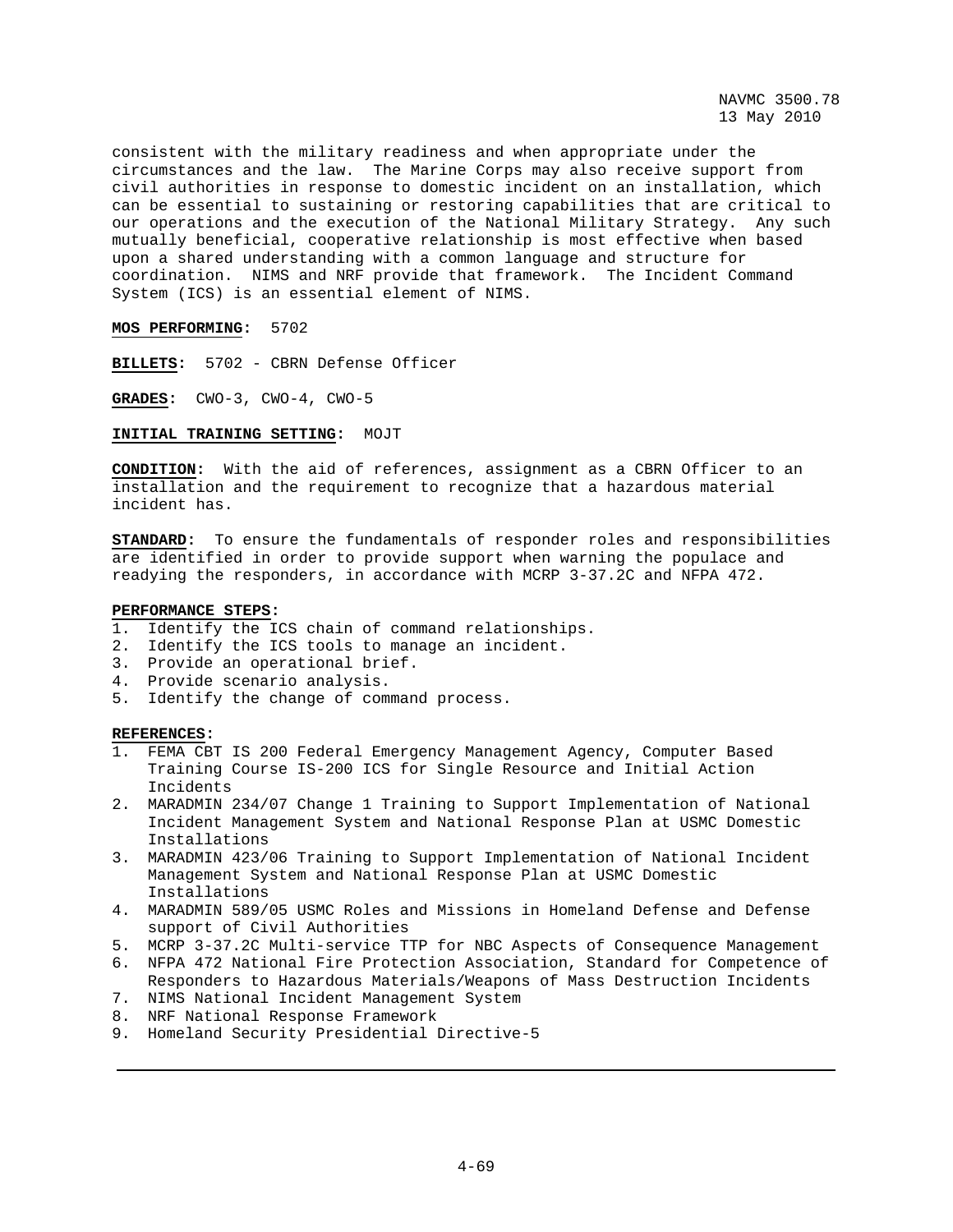**5702-CCM-2006:** Manage CBRN hazardous material operations level training

#### **EVALUATION-CODED:** NO **SUSTAINMENT INTERVAL:** 12 months

**DESCRIPTION:** CBRN personnel will be likely to witness or discover a hazardous substance release and may assist as CBRN advisor to the incident. Training in hazard evaluation methods, emergency preparedness, and emergency response plan implementation techniques with the intent that they learn who, what and how to report on the incident. CBRN responders at the operations level are individuals who respond to release or potential release of hazardous substances as part of the initial response to the site for the purpose of protecting nearby persons, property, or the environment from the effects of release. They are trained to respond in a defensive fashion without actually trying to stop the release. Their function is to contain the release from a safe distance, keep it from spreading, and prevent exposure. CBRN responders at the operational level shall have received at least eight hours of HAZMAT Operations training and have had sufficient experience to objectively demonstrate competency.

**MOS PERFORMING:** 5702

**BILLETS:** 5702 - CBRN Defense Officer

**GRADES:** CWO-3, CWO-4, CWO-5

**INITIAL TRAINING SETTING:** MOJT

**CONDITION:** With the aid of references, assignment as CBRN Officer to a MAGTF CBRN Assessment Team and the requirement to respond to a CBRN incident.

**STANDARD:** As a certified Hazardous Material Operations Responder, respond in time to warn the populace and provide support to the responders, in accordance with MCRP 3-37.2C and NFPA 472.

# **PERFORMANCE STEPS:**

- 1. Identify hazardous substances.
- 2. Identify the risks associated with a hazardous substance in an incident.
- 3. Identify the potential outcomes associated with an emergency created when hazardous substances are present.
- 4. Recognize the presence of hazardous substances in an emergency.
- 5. Identify the hazardous substances.
- 6. Identify the procedures to react to a suspicious hazardous substance situation.
- 7. Identify basic hazard assessment techniques.
- 8. Identify basic risk assessment techniques.
- 9. Identify the procedures to select proper specialized personal protective equipment (PPE) provided to the first responder operational level.
- 10. Identify the procedures to use proper specialized personal protective equipment (PPE) provided to the first responder operational level.
- 11. Identify basic hazardous materials terms.
- 12. Identify the procedures for basic hazardous substance control operations.
- 13. Identify the procedures for basic rescue of injured or contaminated persons.
- 14. Identify the procedures to implement basic equipment decontamination procedures.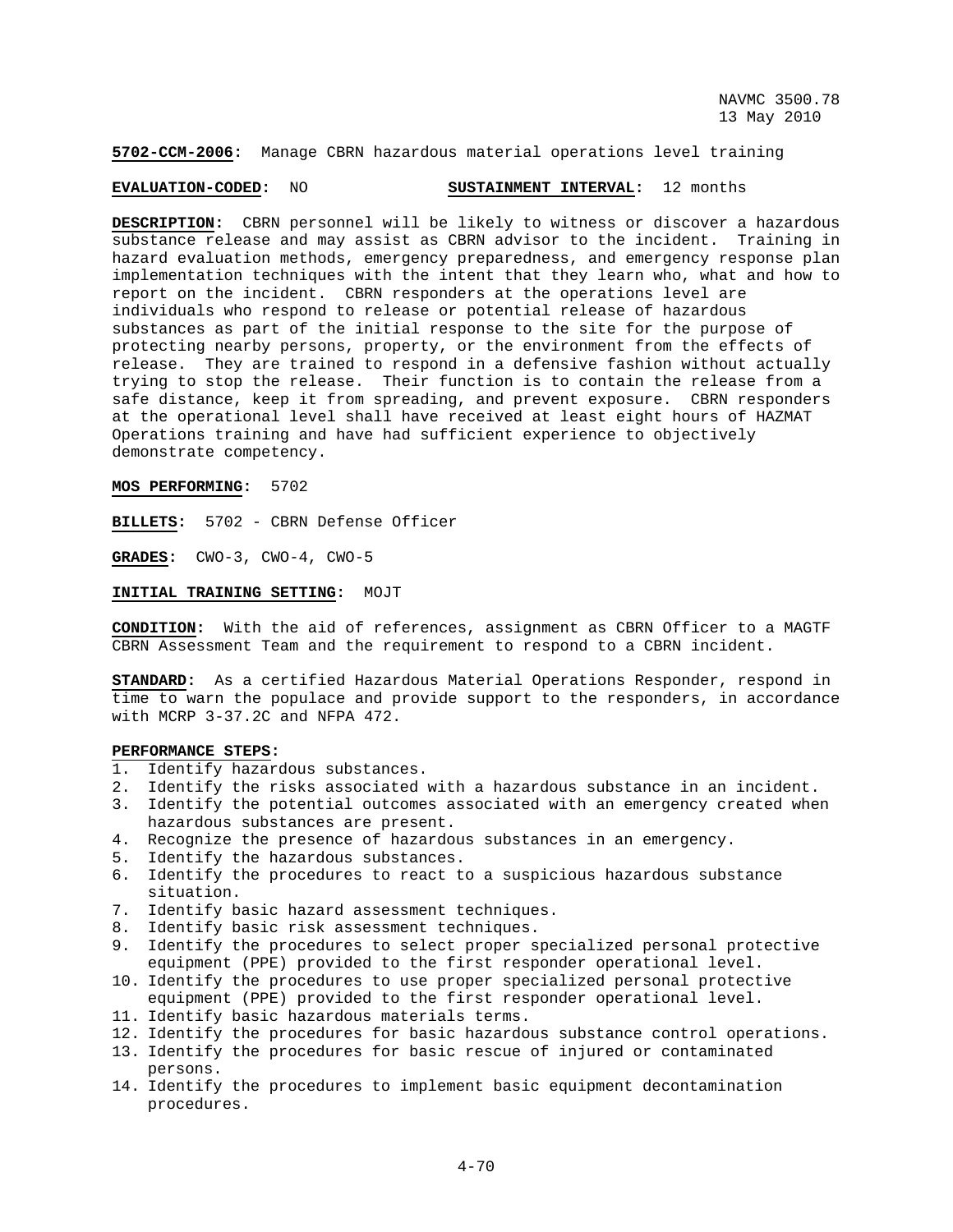- 15. Identify the procedures to implement basic victim decontamination procedures.
- 16. Identify the procedures to implement basic rescue personnel decontamination procedures.
- 17. Identify relevant standard operating procedures and termination procedures.
- 18. Identify relevant termination procedures.
- 19. Survey Hazardous Material (HM) Incidents at the Operations.
- 20. Collect Hazard and Response Information at the Operations Level.
- 21. Perform PMCS on PPE.
- 22. Protect Yourself from Injury/Contamination with appropriate Level of PPE.
- 23. Perform CBRN detection/identification equipment PMCS.
- 24. Operate CBRN detection/identification equipment.
- 25. Set-up an Emergency Decontamination Station (EDS) or Technical Decontamination Site.
- 26. Process through an Emergency Decontamination Station (EDS) or Technical Decontamination Site.

#### **REFERENCES:**

- 1. 29 CFR 1910.120 Occupational Safety and Health Standards Hazardous waste operations and emergency response
- 2. MCRP 3-37.2A MTTP for Chemical, Biological, Radiological and Nuclear Contamination Avoidance
- 3. NFPA 472 National Fire Protection Association, Standard for Competence of Responders to Hazardous Materials/Weapons of Mass Destruction Incidents
- 4. NIMS National Incident Management System
- 5. NRF National Response Framework

**5702-CCM-2007:** Manage CBRN hazardous material technician level training

**EVALUATION-CODED:** NO **SUSTAINMENT INTERVAL:** 12 months

**DESCRIPTION:** CBRN personnel will be likely to witness or discover a hazardous substance release and may assist as a CBRN responder to the incident. Hazardous materials technicians are individuals who respond to releases or potential releases for the purpose of stopping the release. They assume a more aggressive role than a CBRN responder at the operations level. They will approach the point of release in order to plug, patch or otherwise stop the release of a hazardous substance. CBRN responders at the technician level shall have received at least eight hours of operational training and an additional 24 hours of technician training and have had sufficient experience to objectively demonstrate competency.

**MOS PERFORMING:** 5702

**BILLETS:** 5702 - CBRN Defense Officer

**GRADES:** CWO-3, CWO-4, CWO-5

#### **INITIAL TRAINING SETTING:** MOJT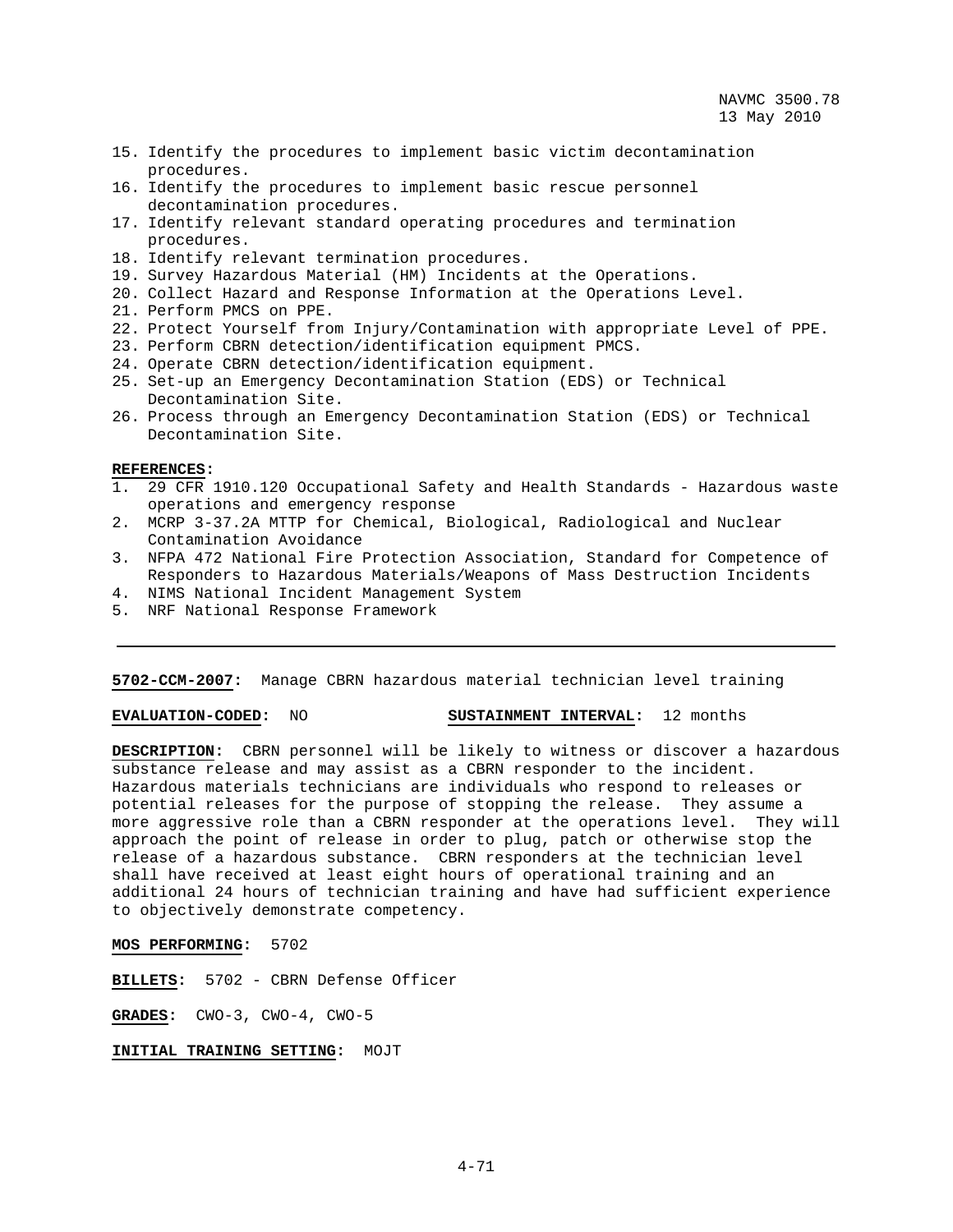**CONDITION:** Assigned as a CBRN Officer to a MAGTF CBRN Assessment Team, given the requirement to respond to a CBRN incident, as well as conduct hazardous materials certification technician training.

**STANDARD:** As a certified Hazardous Material Technician Responder, respond in time to warn the populace and provide support to those ready to respond, in accordance with MCRP 3-37.2C and NFPA 472.

# **PERFORMANCE STEPS:**

- 1. Identify the procedures to implement the unit's emergency response plan.
- 2. Identify the classification of known and unknown materials by using field survey instruments and equipment.
- 3. Identify known and unknown materials by using field survey instruments and equipment.
- 4. Verify known and unknown materials by using field survey instruments and equipment.
- 5. Function within an assigned role in the Incident Command System.
- 6. Identify the procedures to select proper specialized chemical personal protective equipment provided to the hazardous materials technician.
- 7. Identify the procedures to use proper specialized chemical personal protective equipment provided to the hazardous materials technician.
- 8. Identify hazard assessment techniques.
- 9. Identify risk assessment techniques.
- 10. Perform hazardous substance control operations.
- 11. Rescue injured or contaminated persons.
- 12. Implement decontamination procedures.
- 13. Identify termination procedures.
- 14. Identify basic chemical and toxicological terminology.
- 15. Identify basic chemical and toxicological substance behavior.
- 16. Advise On-Scene Control Measures.
- 17. Plan the response for a CBRN Incident.
- 18. Survey Hazardous Material (HM) Incidents at the Operations.
- 19. Identify Defensive Options at a Chemical, Biological, Radiological, Nuclear (CBRN) Incident.
- 20. Collect Hazard and Response Information at the Technician Level.
- 21. Select Personal Protective Equipment (PPE) for a Chemical, Biological, Radiological, Nuclear (CBRN) Incident.
- 22. Identify Decontamination Methods.
- 23. Identify Defensive Control Actions.
- 24. Identify Personal Protective Equipment (PPE) Safety Precautions.
- 25. Perform PMCS on PPE.
- 26. Protect Yourself from Injury/Contamination with appropriate Level of Protective Garment.
- 27. Perform CBRN detection/identification equipment PMCS.
- 28. Operate CBRN detection/identification equipment.
- 29. Plan for an Emergency Decontamination Station (EDS) or Technical Decontamination Site.
- 30. Establish an Emergency Decontamination Station (EDS) or Technical Decontamination Site.
- 31. Process through an Emergency Decontamination Station (EDS) or Technical Decontamination Site.

### **REFERENCES:**

1. 29 CFR 1910.120 Occupational Safety and Health Standards - Hazardous waste operations and emergency response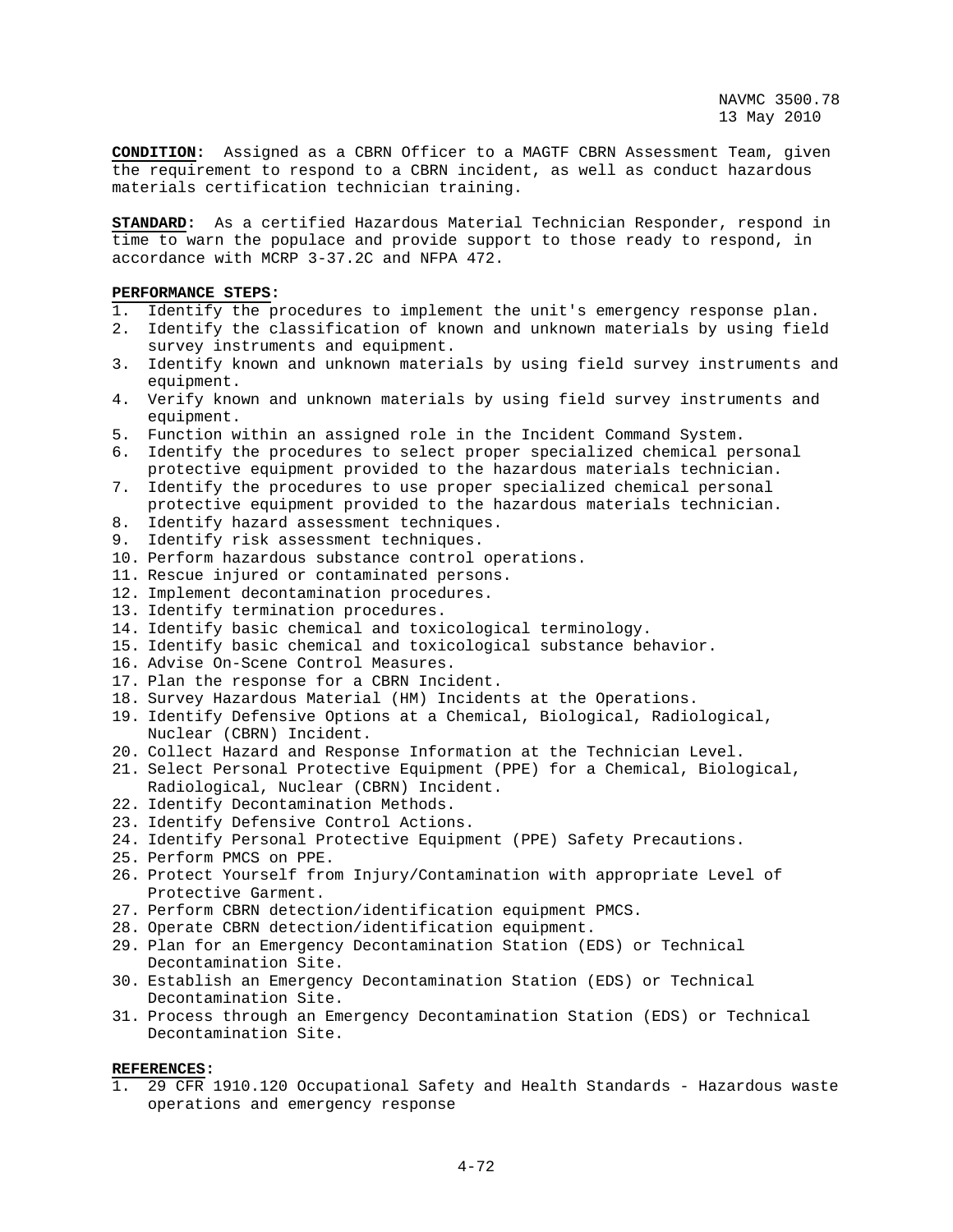- 2. MCRP 3-37.2C Multi-service TTP for NBC Aspects of Consequence Management
- 3. NFPA 472 National Fire Protection Association, Standard for Competence of Responders to Hazardous Materials/Weapons of Mass Destruction Incidents
- 4. NIMS National Incident Management System
- 5. NRF National Response Framework

**5702-CCM-2008:** Provide CBRN Incident Command (IC) support

**EVALUATION-CODED:** NO **SUSTAINMENT INTERVAL:** 12 months

**DESCRIPTION:** The Marine Corps may provide support to civil authorities for domestic incidents as directed by the President or Secretary of Defense, consistent with the military readiness and when appropriate under the circumstances and the law. The Marine Corps may also receive support from civil authorities in response to domestic incident on an installation, which can be essential to sustaining or restoring capabilities that are critical to our operations and the execution of the National Military Strategy. Any such mutually beneficial, cooperative relationship is most effective when based upon a shared understanding with a common language and structure for coordination. NIMS and NRF provide that framework. The Incident Command System (ICS) is an essential element of NIMS.

**MOS PERFORMING:** 5702

**BILLETS:** 5702 - CBRN Defense Officer

**GRADES:** CWO-3, CWO-4, CWO-5

**INITIAL TRAINING SETTING:** MOJT

**CONDITION:** With the aid of references and the requirement to assist civil authorities within the ICS.

**STANDARD:** To provide the Incident Command assistance until the Unified Command (UC) is transferred to the Lead Federal Authority (LFA), in accordance with MCRP 3-37.2C.

# **PERFORMANCE STEPS:**

- 1. Assist with ICS incident tasks.
- 2. Assist the Incident Command Staff with their roles and responsibilities.
- 3. Implement passive defensive measures.
- 4. Warn and report CBRN/TIM events.
- 5. Locate CBRN/TIM hazards.
- 6. Predict CBRN/TIM hazards.
- 7. Characterize CBRN/TIM hazards.
- 8. Track CBRN/TIM hazards.
- 9. Mark CBRN/TIM hazards.
- 10. Limit exposure to CBRN/TIM hazards.

### **REFERENCES:**

1. FEMA CBT IS 100 Federal Emergency Management Agency, Computer Based Training Course IS-100 Introduction to Incident Command System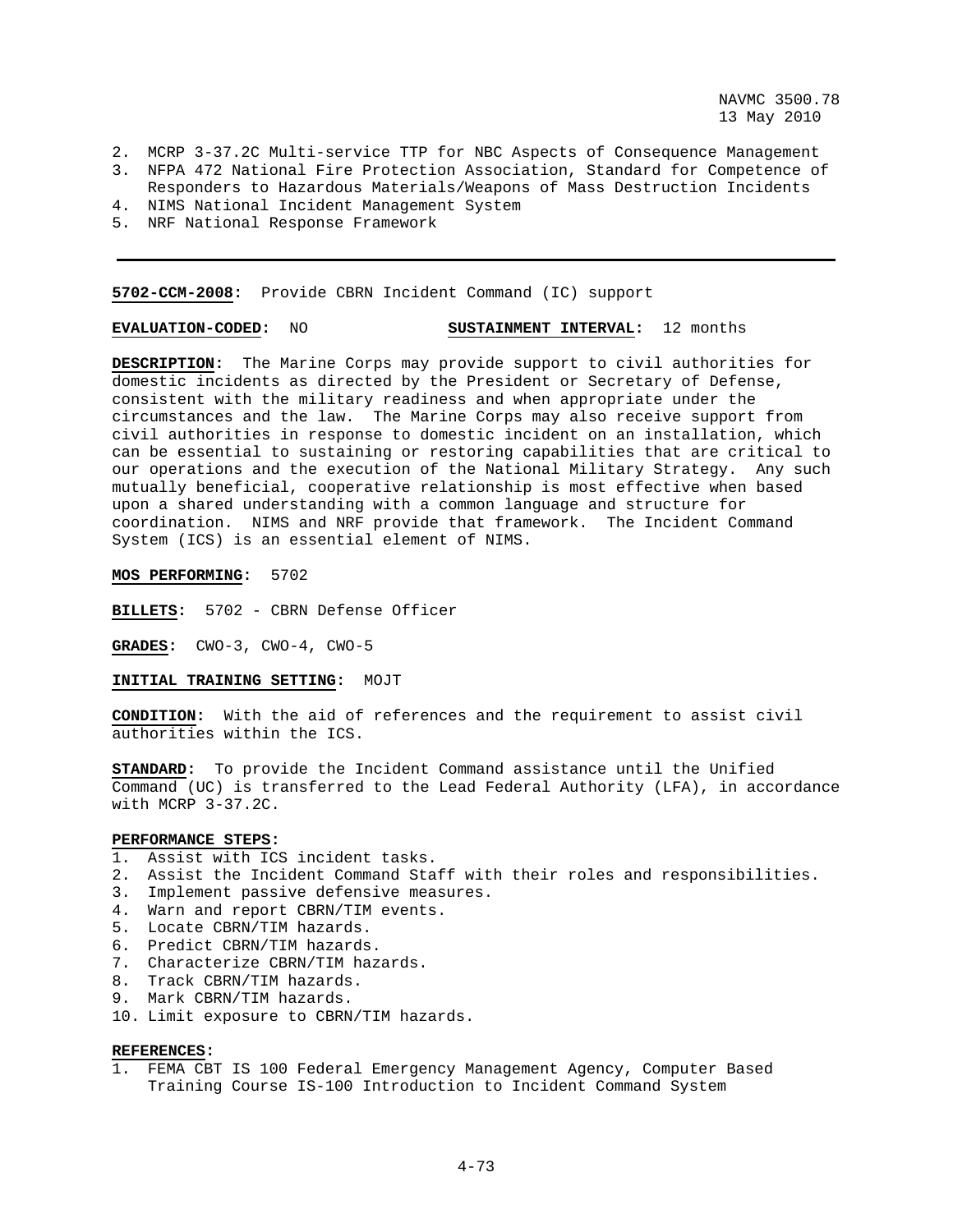- 2. MARADMIN 234/07 Change 1 Training to Support Implementation of National Incident Management System and National Response Plan at USMC Domestic Installations
- 3. MARADMIN 423/06 Training to Support Implementation of National Incident Management System and National Response Plan at USMC Domestic Installations
- 4. MARADMIN 589/05 USMC Roles and Missions in Homeland Defense and Defense support of Civil Authorities
- 5. MCRP 3-37.2C Multi-service TTP for NBC Aspects of Consequence Management
- 6. NFPA 472 National Fire Protection Association, Standard for Competence of Responders to Hazardous Materials/Weapons of Mass Destruction Incidents
- 7. NIMS National Incident Management System
- 8. NRF National Response Framework
- 9. Homeland Security Presidential Directive-5

**5702-EQP-2001:** Maintain a CBRN equipment account

**EVALUATION-CODED:** NO **SUSTAINMENT INTERVAL:** 12 months

**DESCRIPTION:** Unit CBRN personnel must identify CBRN equipment requirements and maintain the accountability and the serviceability of the equipment in accordance with the applicable references. Additionally, they must ensure the proper storage, embarkation and distribution of assigned equipment. They must also ensure all required equipment is available, and the proper sizes and types maintained, in accordance with the Table of Equipment (T/E). Finally they must ensure they utilize the current automated systems to manage and report CBRN equipment account status. The following are two automated systems CBRN personnel utilize: the CBRN equipment tracking system, which allows CBRN personnel to track their equipment while stored in the Consolidated Storage Facility (CSF) and the Defense Equipment Management Program (DEMP), for when the unit has physical possession of the equipment.

**MOS PERFORMING:** 5702

**BILLETS:** 5702 - CBRN Defense Officer

**GRADES:** WO-1, CWO-2, CWO-3

**INITIAL TRAINING SETTING:** MOJT

**CONDITION:** With the aid of references, appropriate facilities, tools, embarkation assets, automated systems and CBRN equipment.

**STANDARD:** To ensure units have the necessary, serviceable CBRN equipment required to complete their assigned missions, in accordance with in accordance with MCO P4790.2C, TM 4700-15/1H and TI-10010-20/5B.

#### **PERFORMANCE STEPS:**

- 1. Identify unit Table of Organization and Equipment (TOE) authorizations.
- 2. Identify the duties and responsibilities of the personnel responsible for ordering equipment.
- 3. Identify the steps to ensure equipment is ordered.
- 4. Identify the steps for equipment order reconciliation.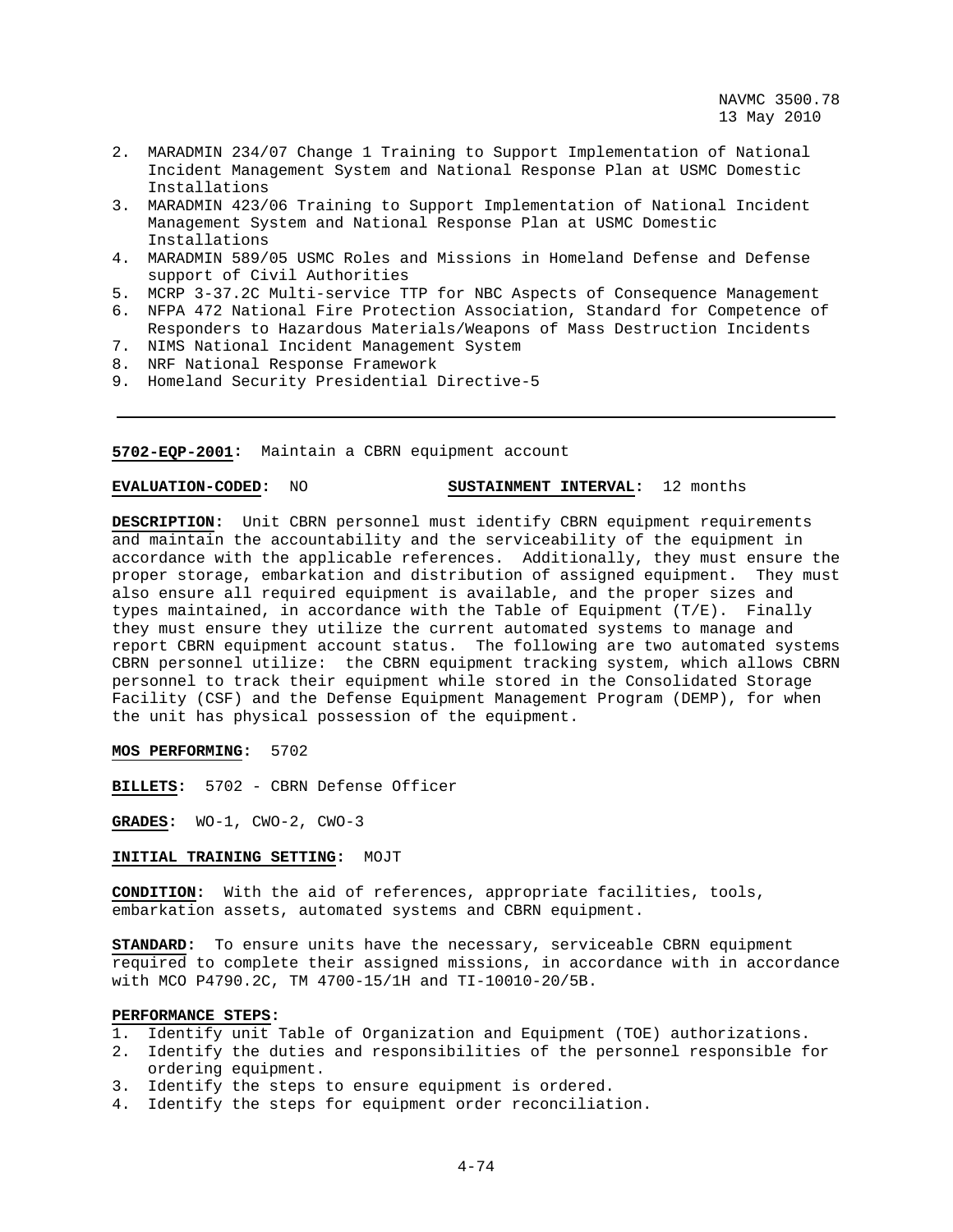- 5. Identify shelf life codes.
- 6. Identify the four types of equipment inspections.
- 7. Identify the purpose of the SL-3 inventory, SL-3, and SL-3 Extract.
- 8. Identify terms associated with Supply.
- 9. Identify terms associated with equipment maintenance.
- 10. Identify record keeping forms associated with equipment maintenance.
- 11. Identify the systems used for calibration control.
- 12. Identify the procedures for preparing a calibration control record.
- 13. Identify items necessary for conducting an inventory.
- 14. Identify requirements for reporting serviceability inspection results.
- 15. Identify terms associated with embarkation.
- 16. Identify embarkation considerations for CBRN defense equipment.
- 17. Identify the purpose of Standard Operating Procedures (SOP).
- 18. Identify the purpose of Desk-Top procedures.
- 19. Identify the purpose of a Turnover Folder.
- 20. Identify the contents of a Turnover Folder.
- 21. Identify the contents of Desktop Procedures.
- 22. Identify the purpose of a Material Safety Data Sheet (MSDS).
- 23. Identify information listed on a MSDS.
- 24. Identify where to obtain a required MSDS.
- 25. Identify CBRN equipment that requires a MSDS.
- 26. Identify training standards for transportation of equipment containing radiological material.
- 27. Identify the duties of the personnel responsible for transporting equipment containing radiological material.
- 28. Identify the steps to ensure equipment containing radioactive material has been properly packaged and certified.
- 29. Identify the procedures for conducting swipe tests for equipment containing radioactive material.
- 30. Identify the steps for record keeping of equipment containing radioactive material.

**CHAINED EVENTS:** 5700-SHP-3002

### **REFERENCES:**

- 1. CBRN Tracker CBRN Tracker System User Manual
- 2. DEMP Users Manual
- 3. MCO 3960.5\_ Nuclear, Biological, and Chemical (NBC) Defense Equipment and Test Evaluation Program
- 4. MCO 4140.5 USMC Shelf-Life Program
- 5. MCO P4790.2 MIMMS Field Procedures Manual
- 6. MCO P5215.17\_ Marine Corps Technical Publications System

**5702-EQP-2002:** Manage a CBRN equipment account

#### **EVALUATION-CODED:** NO **SUSTAINMENT INTERVAL:** 12 months

**DESCRIPTION:** Unit CBRN personnel must identify CBRN equipment requirements and maintain the accountability and the serviceability of the equipment in accordance with the applicable references. Additionally, they must ensure the proper storage, embarkation and distribution of assigned equipment. They must also ensure all required equipment is available, and the proper sizes and types maintained, in accordance with the Table of Equipment (T/E). Finally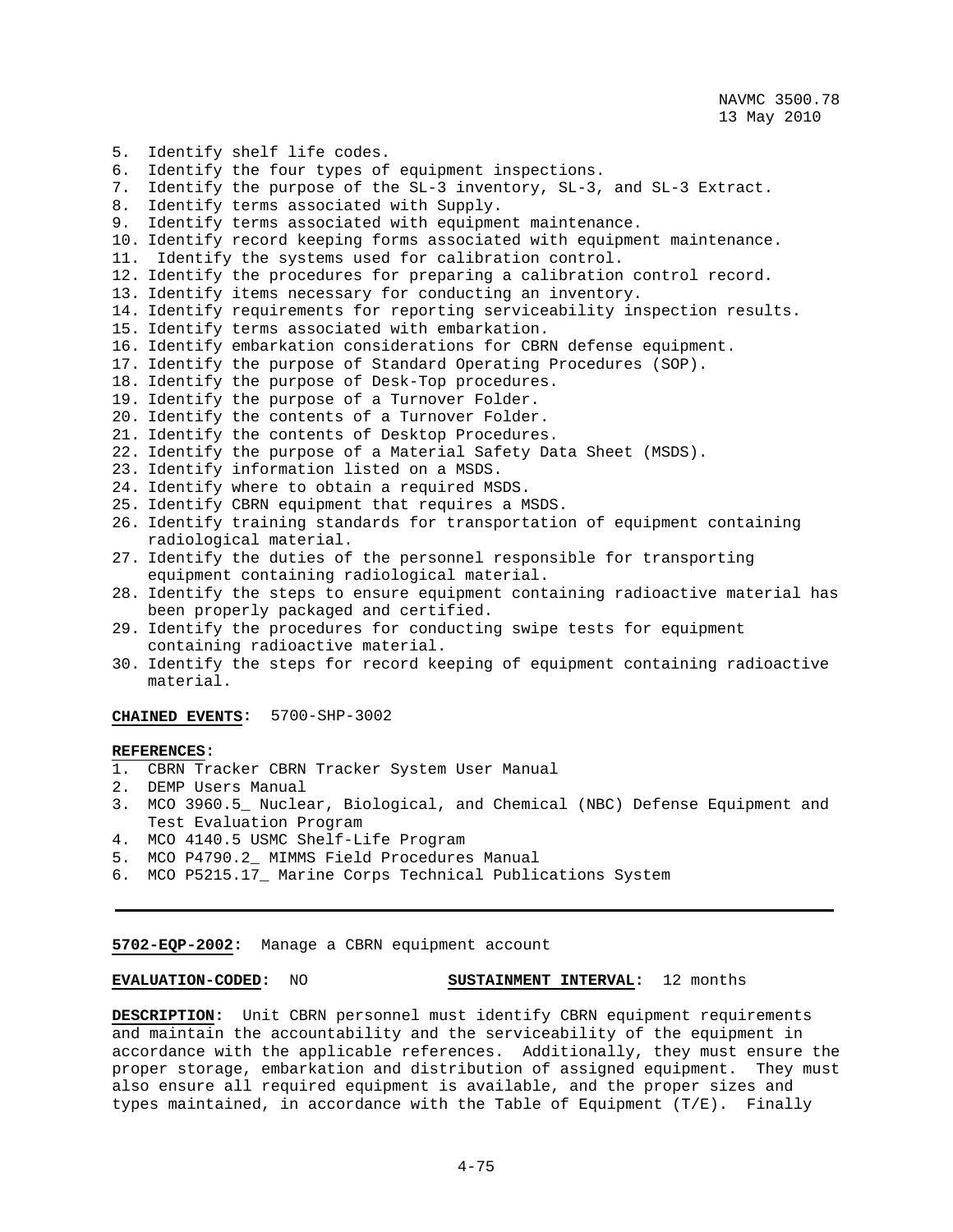they must ensure they utilize the current automated systems to manage and report CBRN equipment account status. The following are two automated systems CBRN personnel utilize: the CBRN equipment tracking system, which allows CBRN personnel to track their equipment while stored in the Consolidated Storage Facility (CSF) and the Defense Equipment Management Program (DEMP), for when the unit has physical possession of the equipment.

# **MOS PERFORMING:** 5702

**BILLETS:** 5702 - CBRN Defense Officer

**GRADES:** WO-1, CWO-2, CWO-3

#### **INITIAL TRAINING SETTING:** MOJT

**CONDITION:** With the aid of references, appropriate facilities, tools, embarkation assets, automated systems and CBRN equipment.

**STANDARD:** To ensure units have the necessary, serviceable CBRN equipment required to complete their assigned missions, in accordance MCO P4790.2C, TM 4700-15/1H and TI-10010-20/5B.

### **PERFORMANCE STEPS:**

- 1. Identify unit Table of Organization and Equipment (TOE) authorizations.
- 2. Identify the duties and responsibilities of the personnel responsible for ordering equipment.
- 3. Ensure equipment is ordered.
- 4. Ensure equipment reconciliation.
- 5. Ensure appropriate record keeping for equipment maintenance.
- 6. Manage the calibration control program.
- 7. Conduct an inventory.
- 8. Report serviceability inspection results.
- 9. Evaluate embarkation considerations for CBRN defense equipment.
- 10. Ensure equipment maintenance procedures are contained in the Standard Operating Procedures (SOP).
- 11. Ensure Desk-Top procedures are updated.
- 12. Ensure Turnover Folders are updated.
- 13. Identify CBRN equipment that requires a MSDS.
- 14. Ensure that training for standards for transportation of equipment containing radiological material is conducted.
- 15. Ensure that personnel responsible for transporting equipment containing radiological materials understand their duties.
- 16. Ensure equipment containing radioactive material has been properly packaged and certified.

# **CHAINED EVENTS:** 5700-SHP-3002

#### **REFERENCES:**

- 1. CBRN Tracker CBRN Tracker System User Manual
- 2. DEMP Users Manual
- 3. MCO 3960.5\_ Nuclear, Biological, and Chemical (NBC) Defense Equipment and Test Evaluation Program
- 4. MCO 4140.5 USMC Shelf-Life Program
- 5. MCO P4790.2\_ MIMMS Field Procedures Manual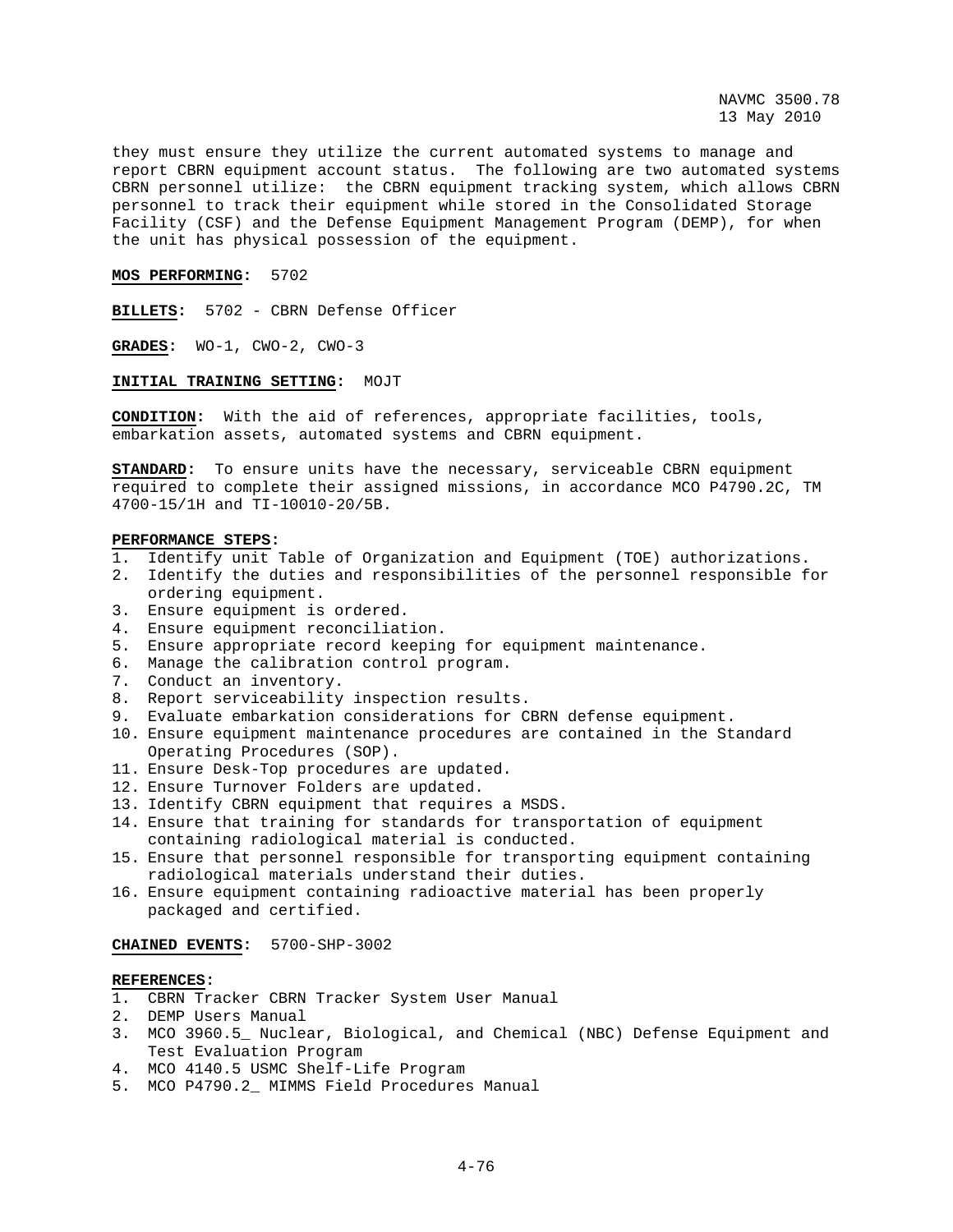6. MCO P5215.17\_ Marine Corps Technical Publications System

- 7. TI 10010-20/5B Serviceability Standards for CBRN Defense Equipment
- 8. TM 4700-15/1H w/ch 3 Ground Equipment Record Procedures

**5702-SHD-2001:** Establish unit CBRN protection measures

**EVALUATION-CODED:** NO **SUSTAINMENT INTERVAL:** 12 months

**DESCRIPTION:** Units conduct CBRN protection measures by using individual and collective protection equipment. Protection from CBRN weapons is required when there is a possibility of CBRN contamination to individuals or groups of personnel. There are two components of CBRN Protection individual protection and collective protection (COLPRO). COLPRO is that protection provided for personnel to carry out functions without being restricted by protective clothing. Using this equipment, the Marine Corps is equipped to conduct prompt, sustained, and decisive operations throughout the spectrum of conflict in any CBRN environment. Protecting the force consists of those actions taken to prevent or mitigate hostile actions against personnel, resources, facilities, and critical information. These actions conserve the forces fighting potential so that it can be decisively applied, and sufficient equipment must be available to protect not only the uniformed force, but also the essential supporting US and civilian workforce. While logistically intense, their benefits, if employed properly, make them a viable option to be considered.

#### **MOS PERFORMING:** 5702

**BILLETS:** 5702 - CBRN Defense Officer

**GRADES:** WO-1, CWO-2, CWO-3, CWO-4, CWO-5

**INITIAL TRAINING SETTING:** MOJT

**CONDITION:** With the aid of references, Commander's guidance, directives from higher headquarters, a mission, a table of organization/equipment, an operational scenario or operations order, an adversary threat that includes the possible possession of CBRN weapons or agents, a unit trained in ISM and appropriate unit CBRN protective and detection equipment.

**STANDARD:** To ensure the unit can continue sustained operations in the presence of a CBRN contaminant, in accordance with the operations order and MCWP 3-37.2, Chapter 2.

#### **PERFORMANCE STEPS:**

- 1. Assess CBRN threat, potential risk, likelihood of attack, and vulnerability.
- 2. Implement coordinated CBRN Defense Plans.
- 3. Prepare to provide Primary Care for CBRN casualties.
- 4. Determine appropriate level of MOPP and implement automatic masking policies.
- 5. Advise minimize skin exposure.
- 6. Advise maintenance of good hygiene and sanitation.
- 7. Ensure the deployment of CBRN detectors.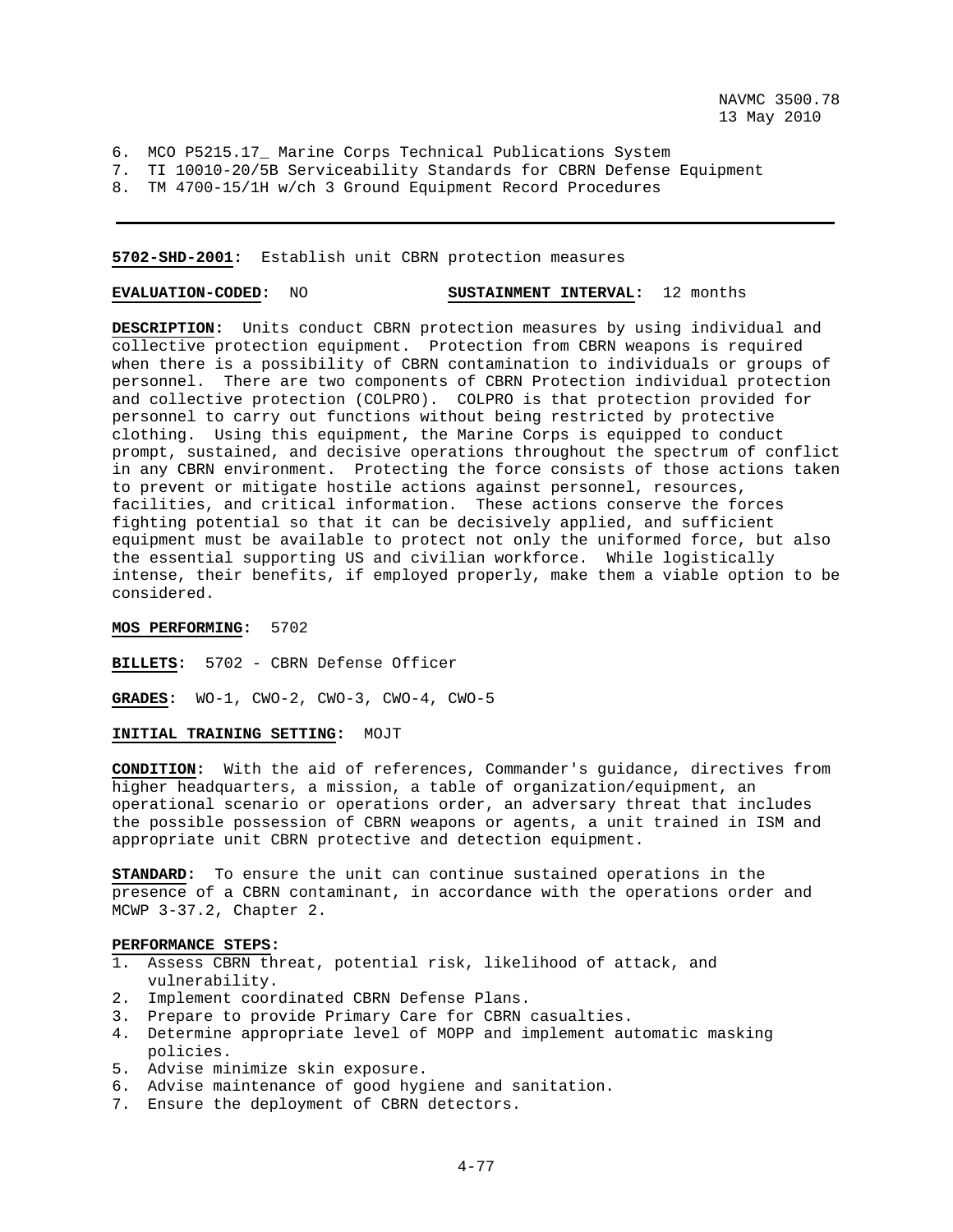- 8. Ensure COLPRO shelters are designated and prepared.
- 9. Designate proposed decontamination sites using METT-T, current weather data, water availability, traffic ability, accessibility, and logistics support ability.
- 10. Analyze warning time assessments.
- 11. Monitor status of CBRN equipment and supplies.
- 12. Prepare for contingencies.
- 13. Give attack warnings.
- 14. Advise post attack recovery.
- 15. Advise avoidance of potentially contaminated surfaces/areas.
- 16. Obtain and report observations or evidence of an attack.
- 17. Sample, monitor, and analyze for residual hazard.
- 18. Implement decontamination and contamination containment actions.

#### **PREREQUISITE EVENTS:**

| 5702-SUS-1006 | 5702-SHP-1003 |
|---------------|---------------|
| 5702-SHP-1005 | 5702-SHP-1006 |
| 5702-SNS-1002 | 5702-SNS-1003 |
| 5702-SHD-1001 | 5702-SHD-1002 |
| 5702-SUS-1002 | 5702-SUS-1003 |
| 5702-SUS-1005 | 5702-SHP-1002 |
|               |               |

#### **CHAINED EVENTS:**

5711-SHP-1011 5711-SHP-2013

#### **REFERENCES:**

- 1. MCRP 4-11.1A Treatment of Chemical Agent Casualties and Conventional Military Chemical Agents
- 2. MCRP 4-11.1B Treatment of Nuclear Weapons Casualties
- 3. MCRP 4-11.1C Treatment of Biological Warfare Agent Casualties
- 4. MCRP 4-11.1F MULTI-SERVICE TACTICS, TECHNIQUES, AND PROCEDURES FOR HEALTH SERVICE SUPPORT IN A NUCLEAR, BIOLOGICAL, CHEMICAL (NBC) ENVIRONMENT
- 5. MCWP 3-37 MAGTF CBRN Defense Operations
- 6. MCWP 3-37.1 Multi-Service Doctrine for CBRN Operations
- 7. MCWP 3-37.2 MTTP for NBC Protection
- 8. MCWP 3-37.3 MTTP for CBRN Decontamination
- 9. MCWP 3-37.4 MTTP for NBC Reconnaissance
- 10. MCWP 3-37.5 MTTP for Installation CBRN Defense

**5702-SHD-2002:** Employ CBRN Personal Protection Equipment (PPE)

**EVALUATION-CODED:** NO **SUSTAINMENT INTERVAL:** 12 months

**DESCRIPTION:** Properly employing CBRN personal protection equipment is vital for providing the necessary protection for personnel. CBRN personnel must equip unit personnel with the appropriate CBRN protection equipment applicable to the unit's mission.

#### **MOS PERFORMING:** 5702

**BILLETS:** 5702 - CBRN Defense Officer

**GRADES:** CWO-3, CWO-4, CWO-5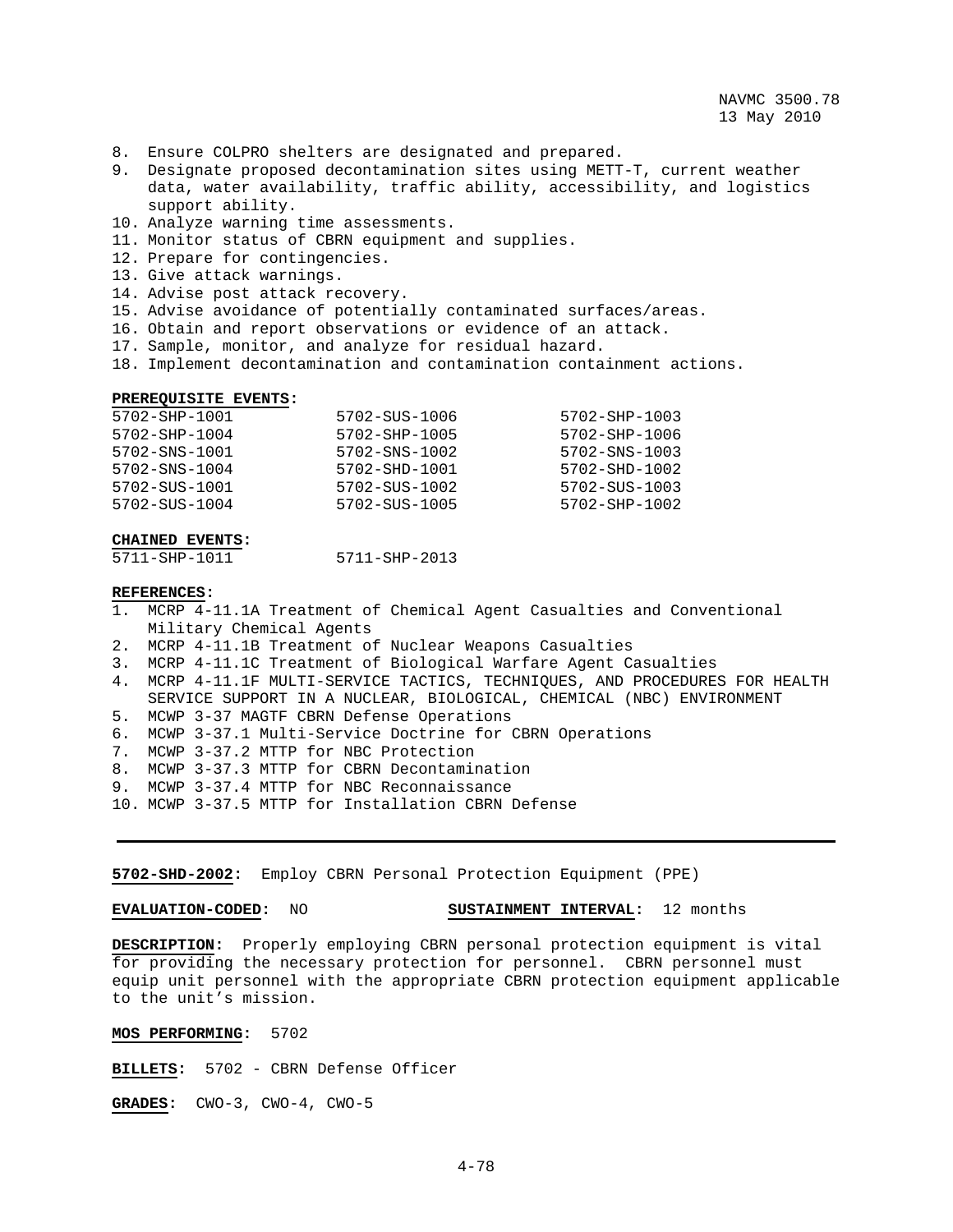#### **INITIAL TRAINING SETTING:** MOJT

**CONDITION:** With the aid of references, an operational situation, CBRN threat and vulnerability assessments, OPORDS, SOP, PPE (SCBA, PAPR, APR and associated suit (boots and gloves if separate from suit)), the requirement to employ CBRN PPE and operating in an area under the threat of a CBRN attack or incident.

**STANDARD:** To ensure that appropriate personnel are trained and equipped to conduct essential tasks that support the CCIR/PIR without injury to personnel or damage to equipment, in accordance with MCWP 3-37.2.

#### **PERFORMANCE STEPS:**

- 1. Identify general characteristics, capabilities and limitations of the Self Contained Breathing Apparatus (SCBA) and Powered Air-Purifying Respirator (PAPR).
- 2. Perform Preventative Maintenance Checks and Services (PMCS) for the SCBA and PAPR.
- 3. Fit the SCBA and PAPR.
- 4. Don the SCBA and PAPR.
- 5. Doff the SCBA and PAPR.
- 6. Identify the levels of Personal Protective Equipment (PPE).
- 7. Identify the components of each Class of PPE Ensemble.
- 8. Conduct PMCS for each Class of PPE.
- 9. Don each Class of PPE.
- 10. Doff each Class of PPE.

#### **CHAINED EVENTS:**

5711-SHP-2013 5711-SHP-1011

#### **REFERENCES:**

- 1. CBRN PRO EQU TECH MAN Chemical Biological Radiological and Nuclear Protection Equipment Technical Manuals
- 2. MCRP 3-37B MTTP for CBRN Aspects of Command and Control
- 3. MCWP 3-37 MAGTF CBRN Defense Operations
- 4. MCWP 3-37.1 Multi-Service Doctrine for CBRN Operations
- 5. MCWP 3-37.2 MTTP for NBC Protection
- 6. NFPA 472 National Fire Protection Association, Standard for Competence of Responders to Hazardous Materials/Weapons of Mass Destruction Incidents
- 7. NFPA 1994 National Fire Protection Association 1994: Standard on Protective Ensembles for First Responders to CBRN Terrorism Incidents

**5702-SHP-2001:** Manage CBRN activities in the staff planning process

**EVALUATION-CODED:** NO **SUSTAINMENT INTERVAL:** 12 months

**DESCRIPTION:** Advise the commander of the possible employment or accidental release of chemical, biological, radiological, and nuclear (CBRN) weapons, agents or devices (including Toxic Industrial Materials [TIM]), organizations, personnel, technology, information, etc. to characterize CBRN threats and hazards. You will also provide commanders and staffs at the operational and tactical levels with capability employment planning data and considerations to shape military operations involving CBRN threats and hazards (CBRN Shape) and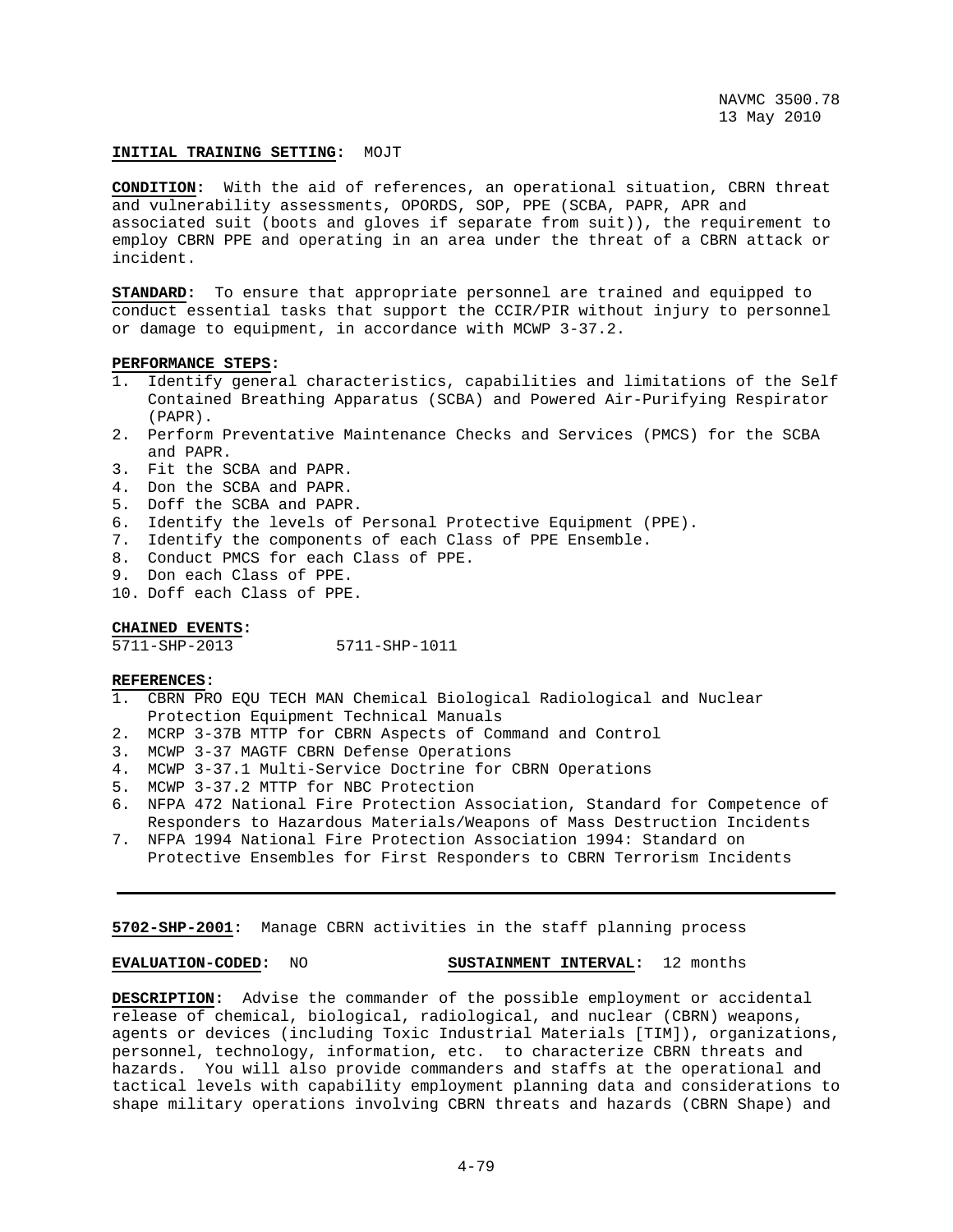a better understanding of where and when to expect CBRN hazards by applying CBRN information management (IM) to the staff planning process, Marine Corps planning process (MCPP).

### **MOS PERFORMING:** 5702

**BILLETS:** 5702 - CBRN Defense Officer

**GRADES:** WO-1, CWO-2, CWO-3, CWO-4, CWO-5

#### **INITIAL TRAINING SETTING:** MOJT

**CONDITION:** With the aid of references, commander's guidance, current intelligence estimate, directives from higher headquarters, a mission, a table of organization/equipment and operating in an area under the threat of a CBRN incident.

**STANDARD:** To ensure the commanders intent (CCIR/PIR) is met in order to continue operations in a CBRN environment, in accordance with MCWP 5-1 and MCRP 3-37B, Appendix D.

#### **PERFORMANCE STEPS:**

- 1. Receive commander's guidance.
- 2. Apply the principles of the Marine Corps Planning Process.
- 3. Perform the mission analysis.
- 4. Develop courses of action.
- 5. War game courses of action.
- 6. Present courses of action for commander's decision.
- 7. Develop orders.
- 8. Plan activities for CBRN operations.
- 9. Manage CBRN threat assessment information.
- 10. Manage unit CBRN capabilities.
- 11. Manage unit CBRN vulnerabilities.
- 12. Implement the CBRN vulnerability assessment reduction measures.
- 13. Prepare activities for CBRN operations.
- 14. Execute activities for CBRN operations.
- 15. Sustain operations in a CBRN environment.

# **PREREQUISITE EVENTS:**

| 5702-SHP-1011 | 5702-SHP-1016 | 5702-SHP-1012 |
|---------------|---------------|---------------|
| 5702-SHP-1013 | 5702-SHP-2010 | 5702-SHP-1017 |
| 5702-SHP-2003 | 5702-SHP-1018 | 5702-SHP-1014 |

**CHAINED EVENTS:** 5711-SHP-2011

#### **REFERENCES:**

- 1. MCRP 3-37B MTTP for CBRN Aspects of Command and Control
- 2. MCWP 3-37 MAGTF CBRN Defense Operations
- 3. MCWP 3-37.1 Multi-Service Doctrine for CBRN Operations
- 4. MCWP 3-37.1A CBRN Vulnerability Analysis
- 5. MCWP 5-1 Marine Corps Planning Process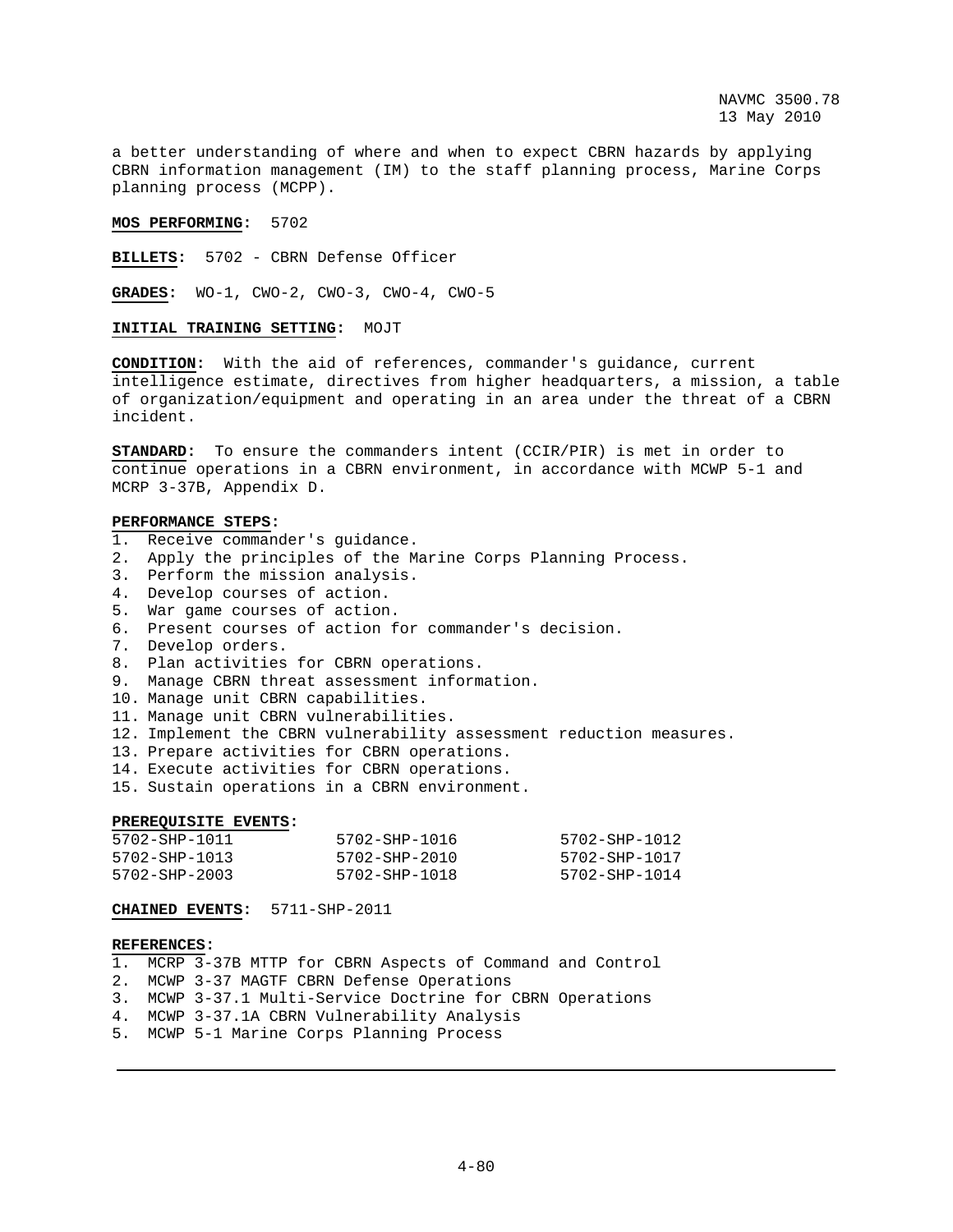**5702-SHP-2002:** Manage CBRN center operations

#### **EVALUATION-CODED:** NO **SUSTAINMENT INTERVAL:** 12 months

**DESCRIPTION:** The extent of CBRN defense center operations is dependent on the level of command. For Divisions, Wings, Marine Logistics Groups (MLG), and above, the Center is fully staffed with CBRN personnel responsible for all aspects of CBRN defense Center operations. At lower levels of command (Regt/MAG and below), CBRN personnel at a minimum, must be able to monitor the battle, track the locations of CBRN attacks and their associated hazards, and execute the CBRN defense warning and reporting system. CBRN Officers must determine the extent of their responsibilities, based on their level of command, and identify the personnel, equipment and training required to meet those responsibilities.

**MOS PERFORMING:** 5702

**BILLETS:** 5702 - CBRN Defense Officer

**GRADES:** WO-1, CWO-2, CWO-3, CWO-4, CWO-5

### **INITIAL TRAINING SETTING:** MOJT

**CONDITION:** With the aid of references, an operational situation, CBRN Center personnel, appropriate status boards, maps, overlays, a unit journal and operating in an area under the threat of a CBRN incident.

**STANDARD:** To ensure personnel are organized, trained and equipped to provide Reconnaissance, Surveillance and Decontamination teams in accordance with MCRP 3-37.2A, Appendix A and MCRP 3-37B, Appendix I.

#### **PERFORMANCE STEPS:**

- 1. Receive turnover from off-going watch officer.
- 2. Manage the supervision of the watch.
- 3. Obtain situation updates from watch personnel.
- 4. Obtain information from the appropriate subordinate and supporting units.
- 5. Manage information flow.
- 6. Report Commander's Critical Information Requirements.
- 7. Ensure continuous updates are applied to status boards.
- 8. Support Watch Officer.
- 9. Manage CBRN warning and reporting system (CBRNWRS) procedures.
- 10. Manage CBRNWRS information management (IM) procedures.

### **PREREQUISITE EVENTS:**

| 5702-SHP-1001 | 5702-SHP-2010 | 5702-SHP-1003 |
|---------------|---------------|---------------|
| 5702-SHP-1004 | 5702-SHP-1005 | 5702-SHP-1006 |
| 5702-SHP-1007 | 5702-SHP-1008 | 5702-SHP-1009 |
| 5702-SHP-1010 | 5702-SHP-1011 | 5702-SHP-1012 |
| 5702-SHP-1013 | 5702-SHP-1014 | 5702-SHP-1016 |
| 5702-SHP-1017 | 5702-SHP-2003 | 5702-SHP-1018 |
| 5702-SHP-1002 |               |               |

**CHAINED EVENTS:** 5711-SHP-2011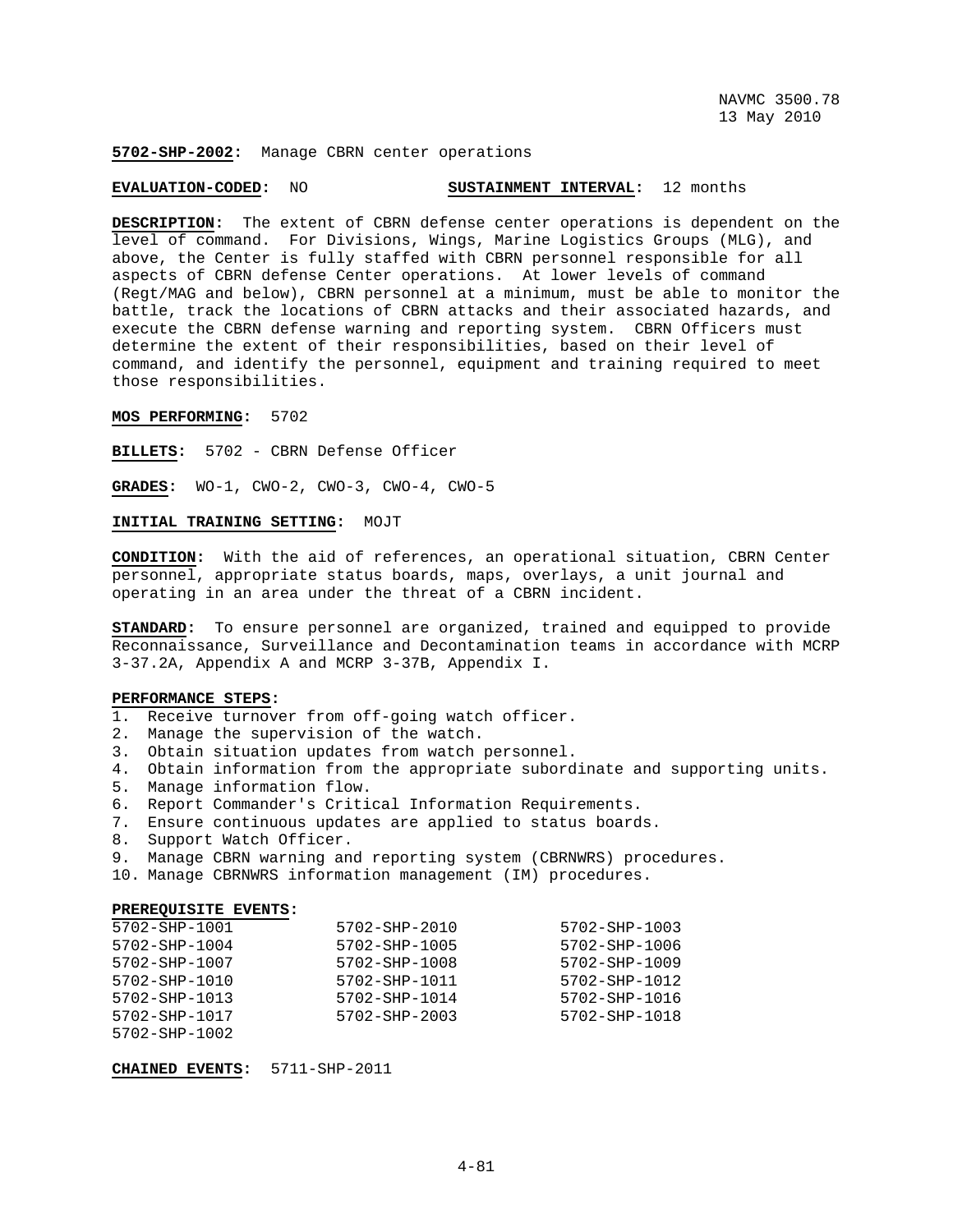**REFERENCES:** 1. MCRP 3-37.2A MTTP for Chemical, Biological, Radiological and Nuclear Contamination Avoidance 2. MCRP 3-37.2C Multi-service TTP for NBC Aspects of Consequence Management 3. MCRP 3-37B MTTP for CBRN Aspects of Command and Control 4. MCWP 3-37 MAGTF CBRN Defense Operations 5. MCWP 3-37.1 Multi-Service Doctrine for CBRN Operations 6. MCWP 3-37.2 MTTP for NBC Protection 7. MCWP 3-37.3 MTTP for CBRN Decontamination 8. MCWP 3-37.4 MTTP for NBC Reconnaissance 9. MCWP 3-37.5 MTTP for Installation CBRN Defense 10. MCWP 5-1 Marine Corps Planning Process

**5702-SHP-2003:** Identify CBRN support activities for Combating Weapons of Mass Destruction (CWMD) operations

#### **EVALUATION-CODED:** NO **SUSTAINMENT INTERVAL:** 12 months

**DESCRIPTION:** CBRN Defense personnel must be able to identify the elements of CWMD operations and coordinate efforts with other Staff personnel to advise the Commander to prevent an attack of CBRN weapons and be able to counter the resulting effects if such weapons are used. Procedures and training must be developed with multiservice and joint operations in mind. Within the scope of roles and responsibilities of CBRN defense personnel are the CWMD activities taken to detect, deter, disrupt, deny, or destroy an adversary's CBRN capabilities and to minimize the effects of an enemy CBRN attack. The USMC has interlinked the operational pillars of CWMD as non-proliferation, counter proliferation and consequence management. These operational-level pillars support the overarching guidance, in the form of military mission areas, provided in the National Military Strategy to Combat Weapons of Mass Destruction (NMS-CWMD), and the operational pillars identified in Joint Publication (JP) 3-40, Joint Doctrine for Combating Weapons of Mass Destruction (WMD) and the National Military Strategy to Combat WMD.

**MOS PERFORMING:** 5702

**BILLETS:** 5702 - CBRN Defense Officer

**GRADES:** WO-1, CWO-2, CWO-3, CWO-4, CWO-5

**INITIAL TRAINING SETTING:** MOJT

**CONDITION:** With the aid of references, CBRN Center personnel and given an operational situation to support non-proliferation activities.

**STANDARD:** To ensure the unit is trained and equipped to conduct essential tasks that meet the commanders proliferation prevention, CBRN Counterforce, CBRN Defense and CBRN Consequence Management objectives to support efforts to prevent, dissuade or deny adversaries or potential adversaries from possessing, employing or proliferating WMD in accordance with MCWP 3-37.1.

#### **PERFORMANCE STEPS:**

1. Identify the policies for combating weapons of mass destruction (CWMD).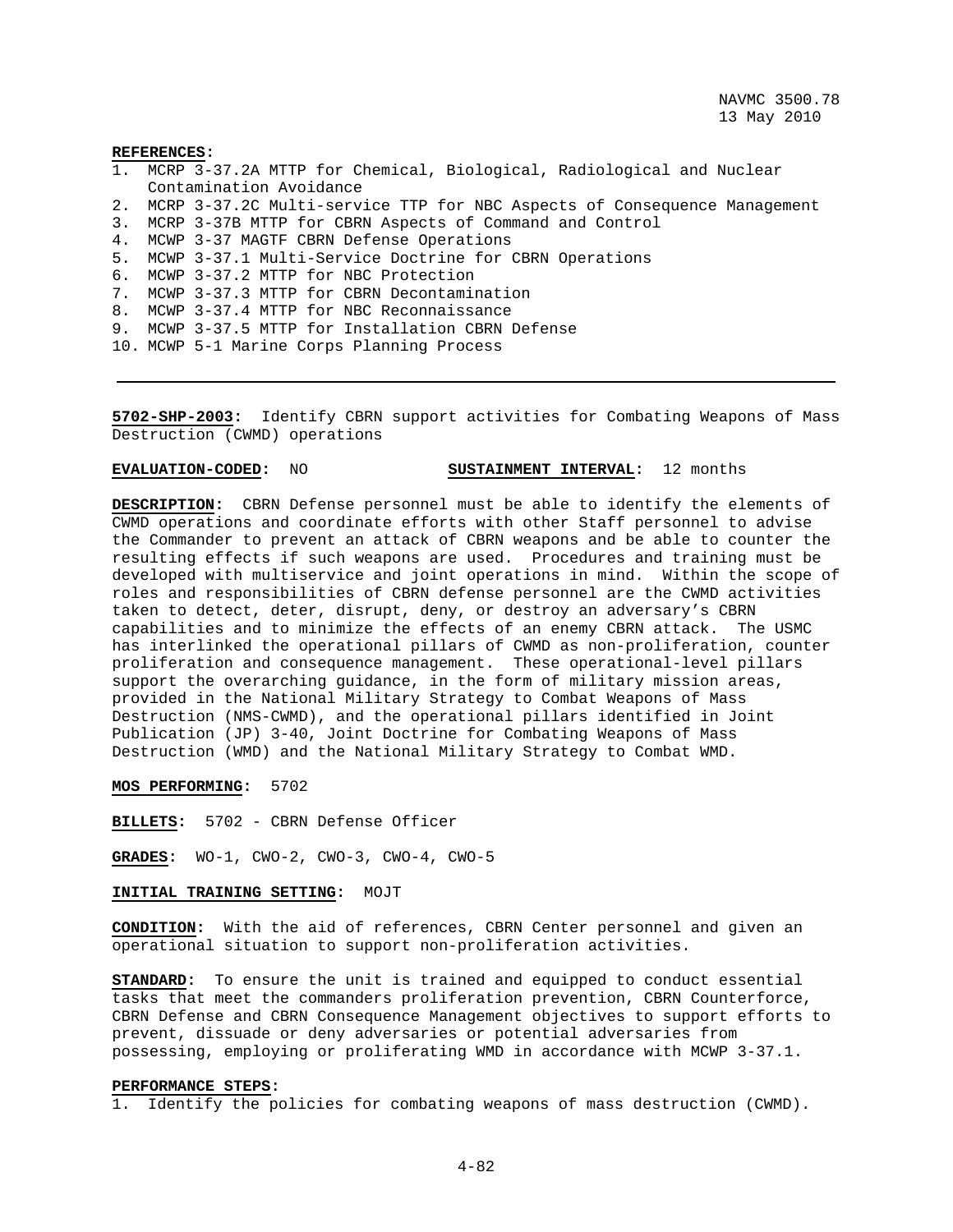- 2. Identify the principles for combating weapons of mass destruction (CWMD).
- 3. Identify the framework for combating weapons of mass destruction (CWMD).
- 4. Identify the pillars for combating weapons of mass destruction (CWMD).
- 5. Identify the objectives for combating weapons of mass destruction (CWMD).
- 6. Identify the enablers for combating weapons of mass destruction (CWMD).
- 7. Identify the mission areas for combating weapons of mass destruction (CWMD).
- 8. Support CWMD counter-proliferation operations.
- 9. Support CWMD consequence management operations.

**CHAINED EVENTS:** 5711-SHP-2010

#### **REFERENCES:**

- 1. JP 3-11 Joint Doctrine for Nuclear, Biological, and Chemical Defense
- 2. JP 3-40 Joint Doctrine Combating Weapons of Mass Destruction
- 3. JP 3-41 CBRNE Consequence Management
- 4. MCRP 3-37.2C Multi-service TTP for NBC Aspects of Consequence Management
- 5. MCRP 3-37B MTTP for CBRN Aspects of Command and Control
- 6. MCWP 3-37 MAGTF CBRN Defense Operations
- 7. MCWP 3-37.1 Multi-Service Doctrine for CBRN Operations
- 8. MCWP 5-1 Marine Corps Planning Process

**5702-SHP-2004:** Identify the CBRN requirements to support WMD security cooperation and partner activities

**EVALUATION-CODED:** NO **SUSTAINMENT INTERVAL:** 12 months

**DESCRIPTION:** WMD Security Cooperation and Partner Activities support international efforts to combat WMD and promote improved partnership capacity to combat WMD through military-military contact, arms control support and other military support to treaties and agreements. These activities include operations and exercises intended to foster capability development in allied and partner abilities to execute the eight CWMD missions and include security assistance, common threat awareness, coalition building, and interoperability. These activities encourage partners and allies to address rogue behavior of WMD actors themselves and to support future USG efforts to combat WMD. They also influence adversary decisions about WMD through demonstration of U.S. and partner capabilities to impose cost or deny benefits of WMD development or use. Military support to nonproliferation efforts is those activities that assist U.S. and international efforts to prevent, dissuade, or deny State and non-State actor's access to WMD-relevant capabilities. Military activities include support to international activities including support for implementation of treaties, agreements, sanctions and export control regimes and frameworks, and national, international, and host-nation programs.

**MOS PERFORMING:** 5702

**BILLETS:** 5702 - CBRN Defense Officer

**GRADES:** CWO-3, CWO-4, CWO-5

**INITIAL TRAINING SETTING:** MOJT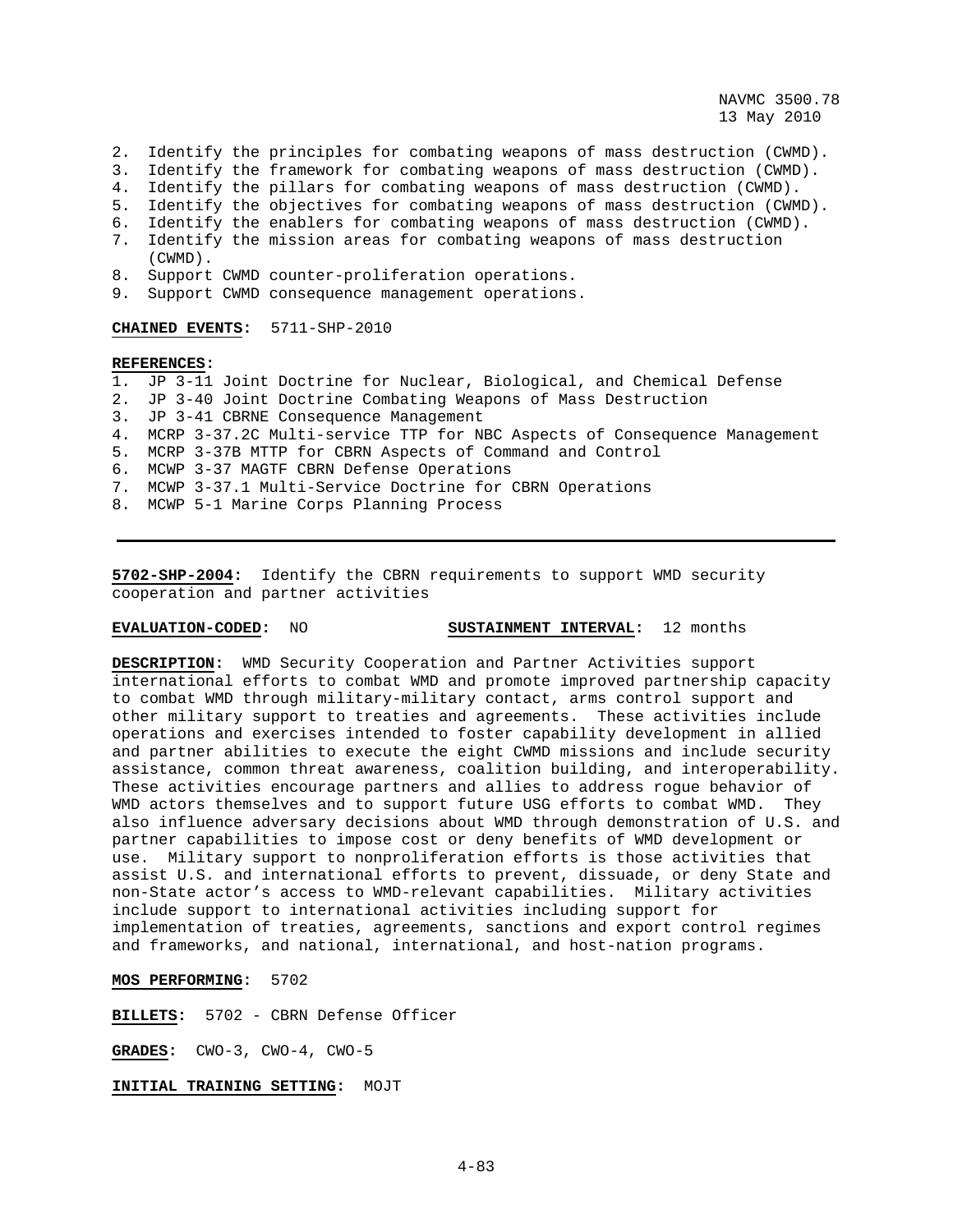**CONDITION:** With the aid of references, an operational situation, appropriate status boards, maps, overlays and a unit journal within an operations center.

**STANDARD:** To ensure the unit is equipped and trained to conduct essential tasks that meet the commander's objectives in preventing adversaries from possessing or proliferating WMD, in accordance with MCWP 3-37.1.

### **PERFORMANCE STEPS:**

- 1. Identify the requirements to support multinational exercises.
- 2. Identify the elements of CBRN Counterterrorism.
- 3. Identify the elements of CBRN/WMD Counter proliferation.
- 4. Identify the elements of CBRN Consequence Management.
- 5. Identify the requirements to provide support for humanitarian assistance/stability missions.

#### **REFERENCES:**

- 1. JIC for CWMD Joint Integrating Concept for Combating Weapons of Mass Destruction
- 2. JP 3-11 Joint Doctrine for Nuclear, Biological, and Chemical Defense
- 3. JP 3-40 Joint Doctrine Combating Weapons of Mass Destruction
- 4. MCRP 3-37B MTTP for CBRN Aspects of Command and Control
- 5. MCWP 3-37 MAGTF CBRN Defense Operations
- 6. MCWP 3-37.1 Multi-Service Doctrine for CBRN Operations
- 7. NMS-CWMD National Military Strategy to Combat Weapons of Mass Destruction

**5702-SHP-2005:** Identify the CBRN requirements to support WMD threat reduction cooperation

#### **EVALUATION-CODED:** NO **SUSTAINMENT INTERVAL:** 12 months

**DESCRIPTION:** Tactical Commanders provide threat reduction cooperation activities in support of combating WMD objectives. Threat reduction cooperation includes those activities undertaken in a permissive environment with the cooperation of HN authorities to enhance physical security; emplace detection equipment; and reduce, eliminate, redirect and/or protect a states WMD program and capabilities. The principle purpose of these activities is to deny rogue states and terrorists access to weapons, material, and expertise. Other states may need assistance with more discrete requirements to dismantle or destroy WMD in excess of defense needs; to comply with international treaty obligations (e.g., the Chemical Weapons Convention); or to impose export control, border control, law enforcement, and anti-smuggling capabilities. TRC is not a primary Commander responsibility. However, as a possible follow on task to military missions such as WMD Elimination, WMD Offensive Operations and WMD Interdiction, the Commander may be directed to support TRC. Regardless of the level of command or subordinate support, TRC activities can improve the Commanders WMD situational awareness; and because these activities also affect other military operations, the command must maintain visibility on these efforts.

### **MOS PERFORMING:** 5702

**BILLETS:** 5702 - CBRN Defense Officer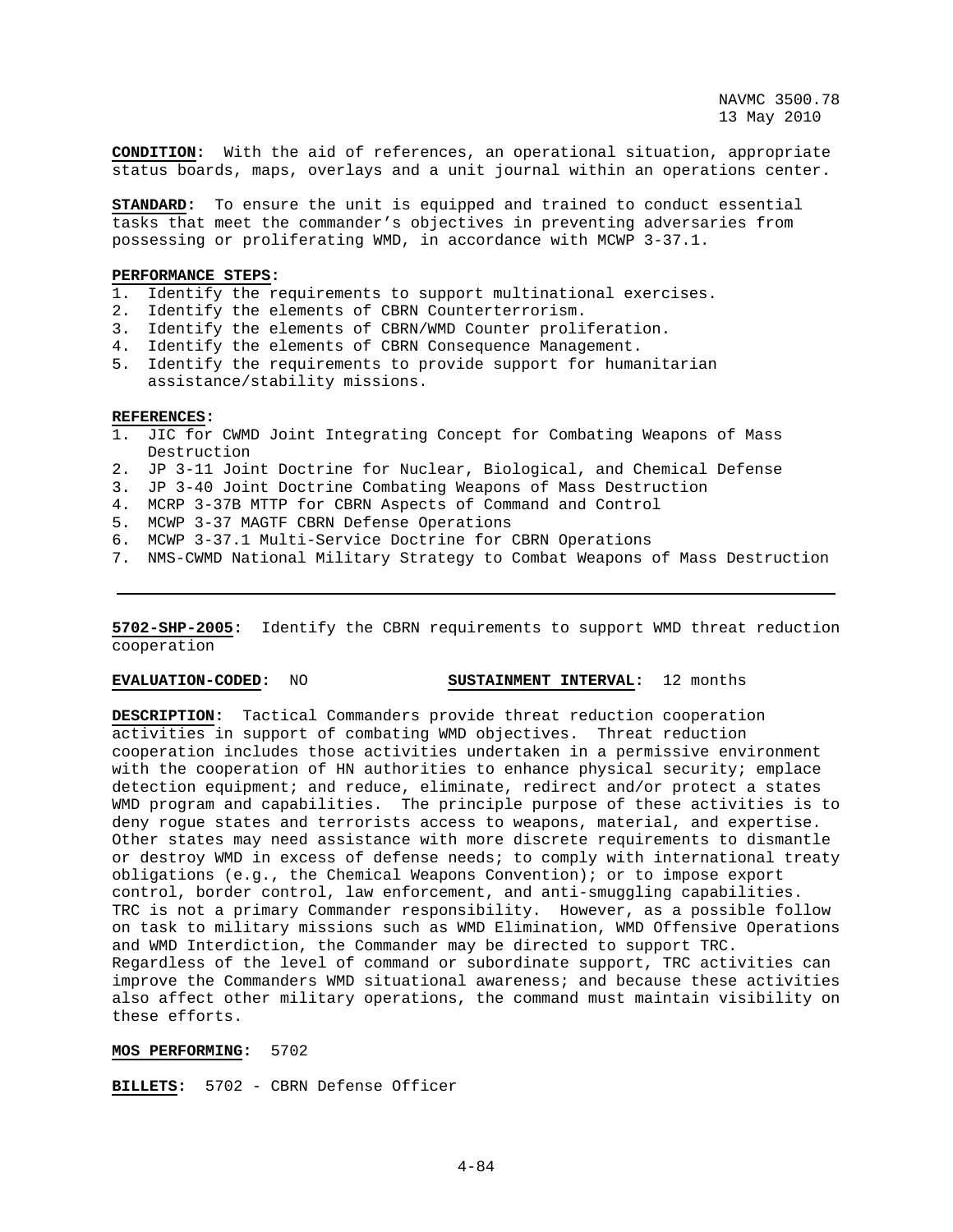#### **GRADES:** CWO-3, CWO-4, CWO-5

### **INITIAL TRAINING SETTING:** MOJT

**CONDITION:** With the aid of references, an operational situation, appropriate status boards, maps, overlays and a unit journal within an operations center.

**STANDARD:** To ensure the unit is equipped and trained to conduct essential tasks that meet the commander's objectives in preventing adversaries from possessing or proliferating WMD, in accordance with MCWP 3-37.1.

#### **PERFORMANCE STEPS:**

- 1. Identify the responsibilities for threat reduction cooperation.
- 2. Identify the support requirements for security for current WMD, related materials, and systems from theft, sabotage, or unauthorized use.
- 3. Identify the support requirements for efforts to ensure the safety of WMD and delivery systems from accidental or inadvertent release.
- 4. Identify the support requirements for WMD safety and security issues.

#### **REFERENCES:**

- 1. JIC for CWMD Joint Integrating Concept for Combating Weapons of Mass Destruction
- 2. JP 3-11 Joint Doctrine for Nuclear, Biological, and Chemical Defense
- 3. JP 3-40 Joint Doctrine Combating Weapons of Mass Destruction
- 4. MCRP 3-37B MTTP for CBRN Aspects of Command and Control
- 5. MCWP 3-37 MAGTF CBRN Defense Operations
- 6. MCWP 3-37.1 Multi-Service Doctrine for CBRN Operations
- 7. NMS-CWMD National Military Strategy to Combat Weapons of Mass Destruction

**5702-SHP-2006:** Identify the CBRN requirements to support WMD interdiction operations

**EVALUATION-CODED:** NO **SUSTAINMENT INTERVAL:** 12 months

**DESCRIPTION:** WMD Interdiction operations are designed to stop the transit of WMD, delivery systems, associated and dual-use technologies, materials, and expertise between States of concern and between State and non-State actors, whether undertaken by the military or by other agencies of government (e.g., law enforcement). These operations track, intercept, search, divert, seize, or stop trafficking of WMD, delivery systems, related materials, technologies, and expertise from adversaries. These operations to interdict proliferationrelated shipments assist in the disruption and dismantlement of proliferation networks. The MAGTF Commander may attack operational targets (using lethal means) or conduct engagements on operational targets using nonlethal means. This interdiction will likely be nonlethal and may be executed by other than the MAGTF supporting joint forces. As the WMD actor comes closer to obtaining a WMD employment capability, many nonlethal capabilities will be less effective, and lethal interdiction by the joint force is much more likely. If such interdiction results in the seizure of WMD or related material, interdiction may require the MAGTF Commander to reduce the threat by securing and removing (e.g., neutralize or transport) the WMD and related material. If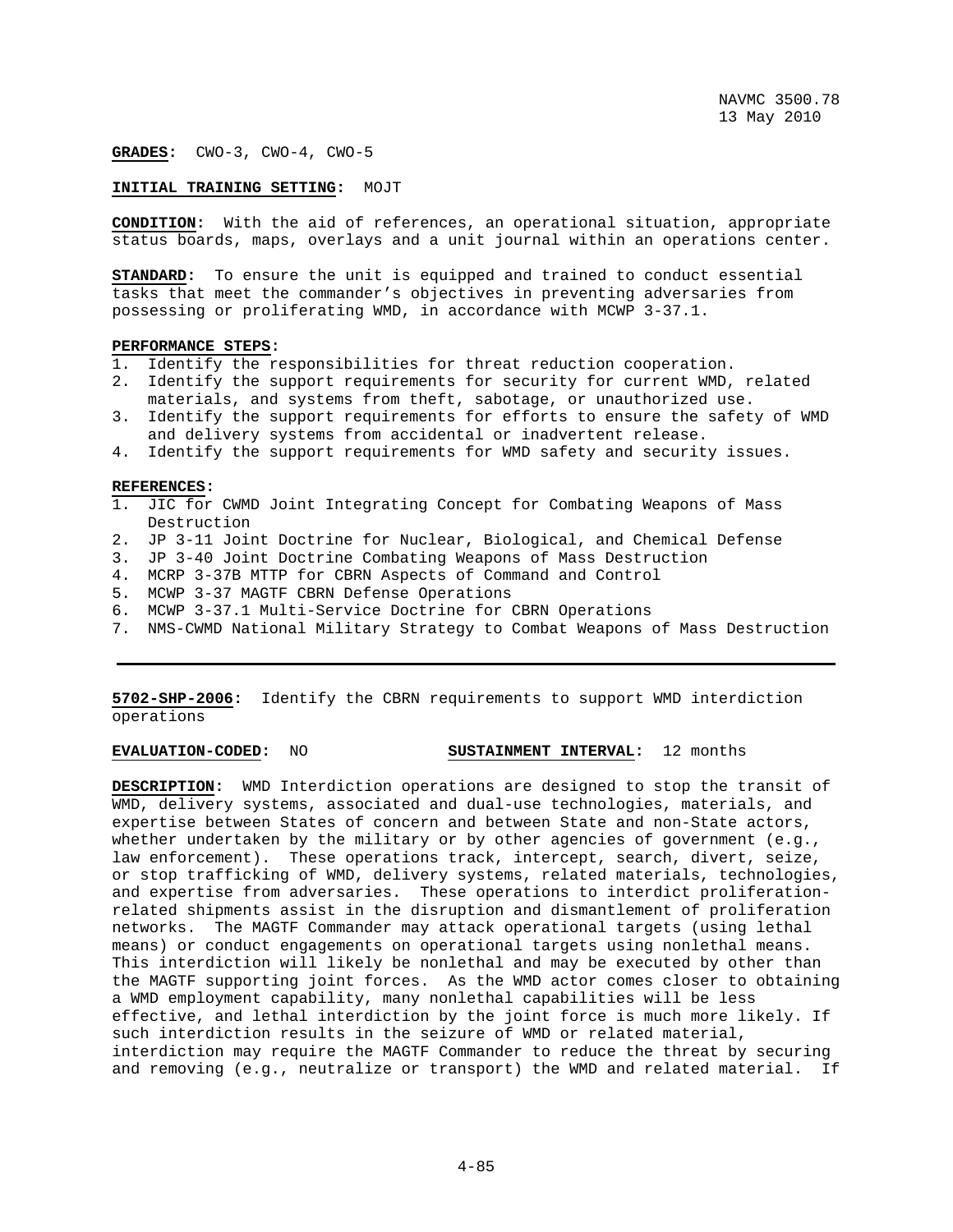there is an accidental release of WMD in a permissive or uncertain operational environment, the MAGTF Commander may also have to execute CBRN Consequence Management operations.

### **MOS PERFORMING:** 5702

**BILLETS:** 5702 - CBRN Defense Officer

**GRADES:** CWO-3, CWO-4, CWO-5

#### **INITIAL TRAINING SETTING:** MOJT

**CONDITION:** With the aid of references, an operational situation, appropriate status boards, maps, overlays, a unit journal and operating in an area under the threat of a CBRN attack or incident.

**STANDARD:** To ensure the unit is equipped and trained to conduct essential tasks that meet the commander's objectives in preventing adversaries from possessing or proliferating WMD, in accordance with MCWP 3-37.1.

#### **PERFORMANCE STEPS:**

- 1. Identify the elements of the synchronization plan for MAGTF sea/air/land WMD interdiction operations.
- 2. Identify the WMD implications of the tactical situation.
- 3. Identify the support requirements for tactical WMD interdiction target analysis.
- 4. Identify the support requirements for tactical intelligence for WMD interdiction requirements.
- 5. Identify the support requirements for C2 in preparation for and conduct of WMD interdiction operations.
- 6. Identify the support requirements for tactical-level risk assessment to support WMD interdiction operations.

#### **CHAINED EVENTS:**

5711-SHP-2010 5711-SHP-2011 5711-SHP-2002

#### **REFERENCES:**

- 1. JIC for CWMD Joint Integrating Concept for Combating Weapons of Mass Destruction
- 2. JP 3-11 Joint Doctrine for Nuclear, Biological, and Chemical Defense
- 3. JP 3-40 Joint Doctrine Combating Weapons of Mass Destruction
- 4. MCRP 3-37B MTTP for CBRN Aspects of Command and Control
- 5. MCWP 3-37 MAGTF CBRN Defense Operations
- 6. MCWP 3-37.1 Multi-Service Doctrine for CBRN Operations
- 7. NMS-CWMD National Military Strategy to Combat Weapons of Mass Destruction

**5702-SHP-2007:** Identify the CBRN requirements to support WMD offensive operations

**EVALUATION-CODED:** NO **SUSTAINMENT INTERVAL:** 12 months

**DESCRIPTION:** WMD offensive operations consist of actions taken to disrupt, neutralize, or destroy a WMD threat before it can be used or to deter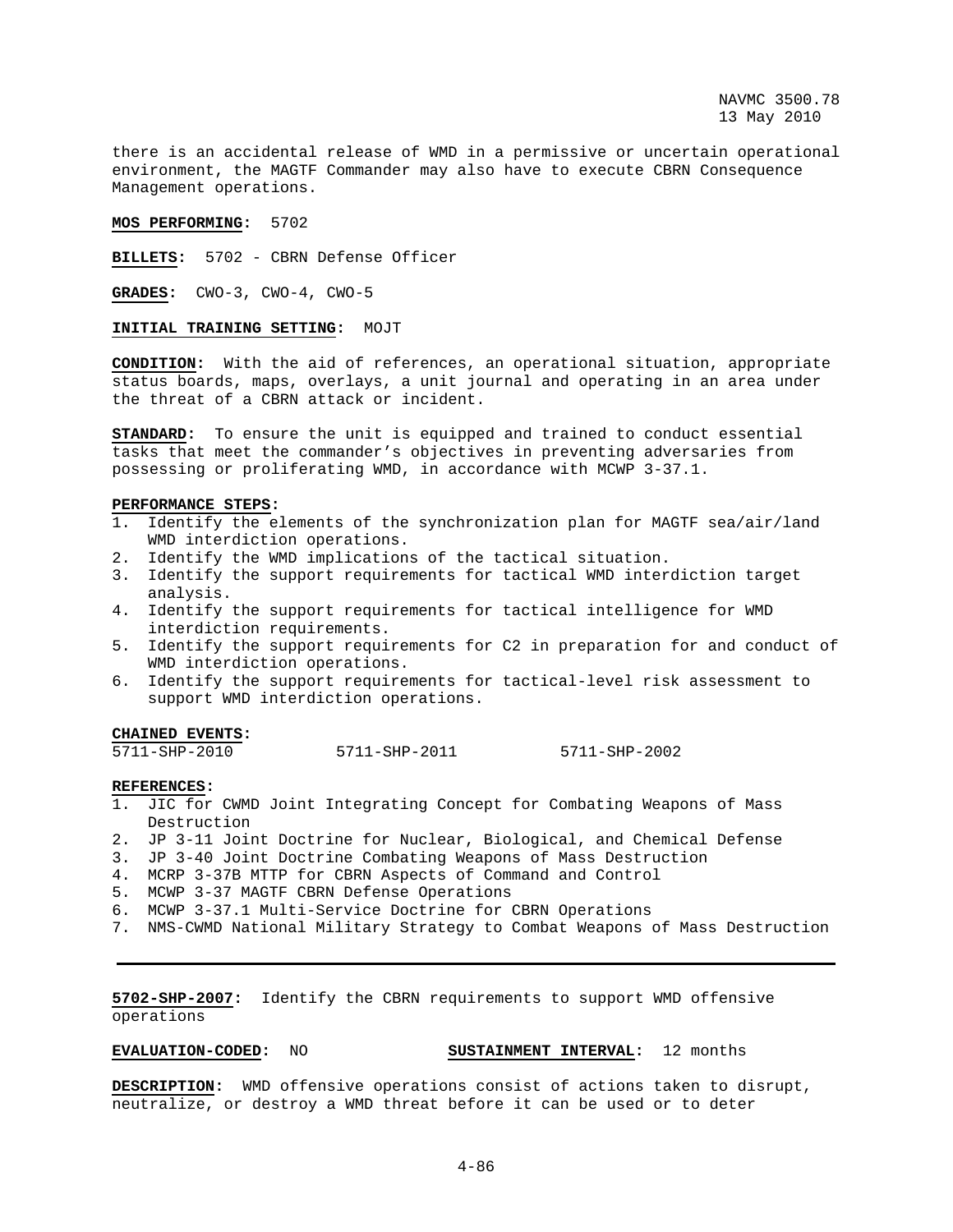subsequent use of such weapons. WMD offensive operations include raids, strikes, and operations designed to locate and take action against the threat of WMD use. In hostile or uncertain environments where WMD Interdiction efforts have not been successful in halting rogue behavior, the President or SecDef can direct the MAGTF Commander to execute WMD Offensive Operations in order to destroy the WMD networks ability to produce, deploy, or employ WMD. The MAGTF Commander may use WMD Offensive Operations to attack tactical targets (using lethal means) or he may conduct engagements on tactical targets using nonlethal means. WMD offensive operations are led by the military and encompass the detection, identification, disruption, and destruction of an adversary's WMD assets, delivery means, associated facilities, and other high value targets. Since offensive strike operations against WMD targets may result in the release of CBRN or HAZMAT, increased political and legal scrutiny is generally necessary. This mission area also requires maintaining a capability to locate, secure, and recover/destroy stolen WMD. In the event that an adversary attempts to use WMD, WMD Offensive Operations may help disrupt and weaken a WMD attack, increasing the effectiveness of other complementary elements of CWMD, such as CBRN Active and CBRN Passive Defenses and CBRN Consequence Management operations. These operations impose substantial cost upon the WMD actor and require substantial refined intelligence.

**MOS PERFORMING:** 5702

**BILLETS:** 5702 - CBRN Defense Officer

**GRADES:** CWO-3, CWO-4, CWO-5

### **INITIAL TRAINING SETTING:** MOJT

**CONDITION:** With the aid of references, an operational situation, appropriate status boards, maps, overlays, a unit journal and operating in an area under the threat of a CBRN attack or incident.

**STANDARD:** To ensure the unit is equipped and trained to conduct essential tasks that meet the commander's objectives in preventing adversaries from possessing or proliferating WMD, in accordance with MCWP 3-37.1.

#### **PERFORMANCE STEPS:**

- 1. Identify the support requirements for the synchronization efforts to conduct raids in order to destroy a specific WMD node or WMD target but not the entire WMD program.
- 2. Identify the support requirements for the synchronization efforts to conduct air strikes to deny enemy access to or use of WMD delivery systems.
- 3. Identify the support requirements for the synchronization efforts to conduct operations to board and seize control of or totally destroy an enemy's nuclear submarine.
- 4. Identify the support requirements for the synchronization efforts to collect intelligence related to the use of WMD though interrogation of captured personnel or material.

**CHAINED EVENTS:** 5711-SHP-2003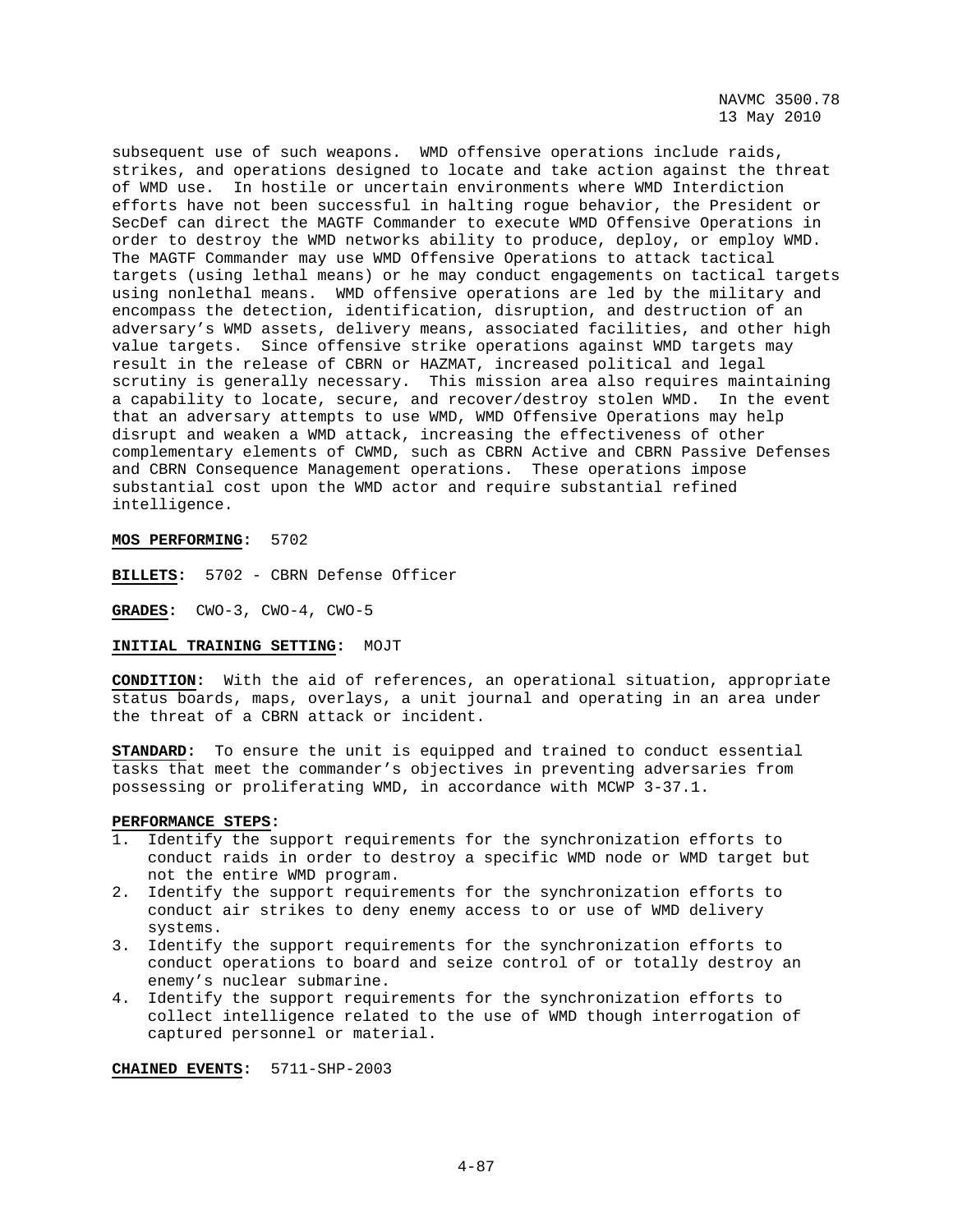#### **REFERENCES:**

- 1. JIC for CWMD Joint Integrating Concept for Combating Weapons of Mass Destruction
- 2. JP 3-11 Joint Doctrine for Nuclear, Biological, and Chemical Defense
- 3. JP 3-40 Joint Doctrine Combating Weapons of Mass Destruction
- 4. MCRP 3-37B MTTP for CBRN Aspects of Command and Control
- 5. MCWP 3-37 MAGTF CBRN Defense Operations
- 6. MCWP 3-37.1 Multi-Service Doctrine for CBRN Operations
- 7. NMS-CWMD National Military Strategy to Combat Weapons of Mass Destruction

**5702-SHP-2008:** Identify the CBRN requirements to support WMD elimination operations

# **EVALUATION-CODED:** NO **SUSTAINMENT INTERVAL:** 12 months

**DESCRIPTION:** WMD Elimination operations consist of those actions undertaken in a hostile or uncertain environment to systematically locate, characterize, secure, disable, or destroy WMD programs and related capabilities (key personnel, weapons, production, and delivery means). Expedient WMD Elimination operations may be required to ensure the safety of troops, secure freedom of action for combat operations, or protect noncombatants. WMD Elimination operations must focus initially on the immediate tasks of security (i.e., securing sites and preventing the looting or capture of WMD and related materials) and disablement or destruction of weapons, materials, agents, and delivery systems that pose an immediate or direct threat to forces and the civilian population. The next priority is exploitation (for intelligence and attribution purposes) of program experts and previously secured weapons and material to secure, exploit, and disable WMD production capabilities to advance the elimination process prior to transitioning elimination operations to an international or HN body. WMD Elimination operations employ many of the same counterforce operations capabilities as offensive operations to reduce the immediate threat (i.e., secure and destroy/remove WMD and related material/resources) and to lay the groundwork to transition the long-term destruction, redirection, and monitoring activities of any remaining elements of the WMD program to threat reduction cooperation activities.

**MOS PERFORMING:** 5702

**BILLETS:** 5702 - CBRN Defense Officer

**GRADES:** CWO-3, CWO-4, CWO-5

#### **INITIAL TRAINING SETTING:** MOJT

**CONDITION:** With the aid of references, an operational situation, appropriate status boards, maps, overlays a unit journal and operating in an area under the threat of a CBRN attack or incident.

**STANDARD:** To ensure the unit is equipped and trained to conduct essential tasks that meet the commander's objectives in preventing adversaries from possessing or proliferating WMD, in accordance with MCWP 3-37.1.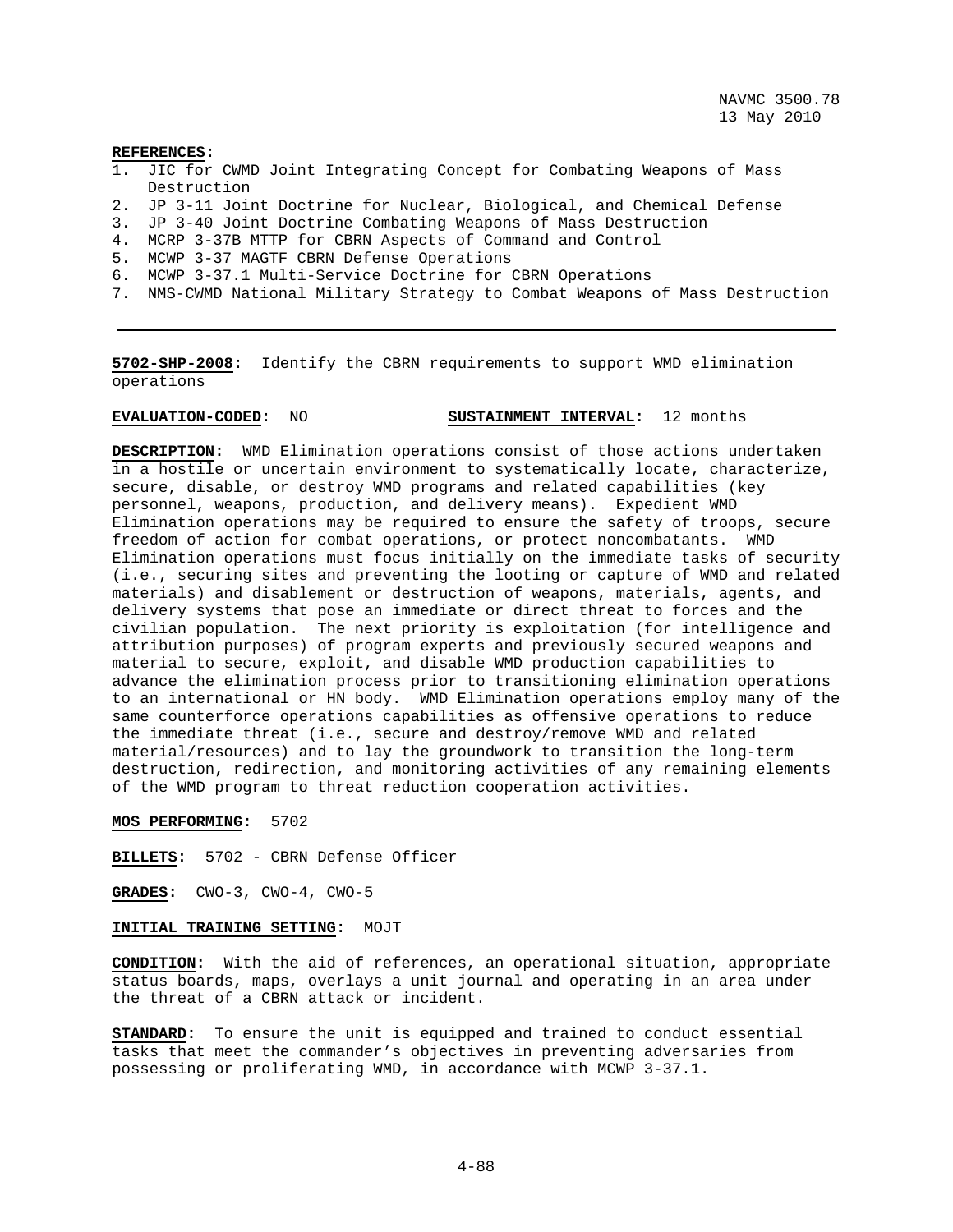#### **PERFORMANCE STEPS:**

- 1. Identify the support requirements for the synchronization efforts for tactical WMD Elimination target analysis.
- 2. Develop CBRN incident course of action (COA) assessment.
- 3. Search facilities/spaces during WMD Elimination mission.
- 4. Detect WMD-related material during WMD Elimination mission.
- 5. Characterize WMD-related material during WMD Elimination mission.
- 6. Report sensitive site assessment information.
- 7. Contain suspect WMD-related material for further disposition.
- 8. Gather forensic evidence in support of WMD Elimination mission.
- 9. Perform decontamination of WMD Elimination personnel and equipment.
- 10. Identify the support requirements for medical surveillance based on syndromic information/data.
- 11. Identify the support requirements for medical prophylactic measures to counter CBRN effects.
- 12. Identify the support requirements for the transport of WMD-related material for further disposition.

# **CHAINED EVENTS:**<br>5711-SHP-2004

5711-SHP-2008

### **REFERENCES:**

- 1. JIC for CWMD Joint Integrating Concept for Combating Weapons of Mass Destruction
- 2. JP 3-11 Joint Doctrine for Nuclear, Biological, and Chemical Defense
- 3. JP 3-40 Joint Doctrine Combating Weapons of Mass Destruction
- 4. MCRP 3-37B MTTP for CBRN Aspects of Command and Control
- 5. MCWP 3-37 MAGTF CBRN Defense Operations
- 6. MCWP 3-37.1 Multi-Service Doctrine for CBRN Operations
- 7. NMS-CWMD National Military Strategy to Combat Weapons of Mass Destruction

**5702-SHP-2009:** Identify the CBRN requirements to conduct CBRN active defense operations

**EVALUATION-CODED:** NO **SUSTAINMENT INTERVAL:** 12 months

**DESCRIPTION:** CBRN Active Defense includes defensive measures to defeat an attack with CBRN weapons by employing actions to divert, neutralize, or destroy those weapons or their means of delivery while en route to their target. CBRN Active Defense operations include, but are not limited to, missile defense (ballistic and cruise), air defense, special operations, and security operations to defend against conventionally and unconventionally delivered WMD. The goal is to achieve a layered capability to defeat the full scope of delivery means in defense of the homeland, expeditionary forces, and other assets and interests in forward regions.

**MOS PERFORMING:** 5702

- **BILLETS:** 5702 CBRN Defense Officer
- **GRADES:** CWO-3, CWO-4, CWO-5
- **INITIAL TRAINING SETTING:** MOJT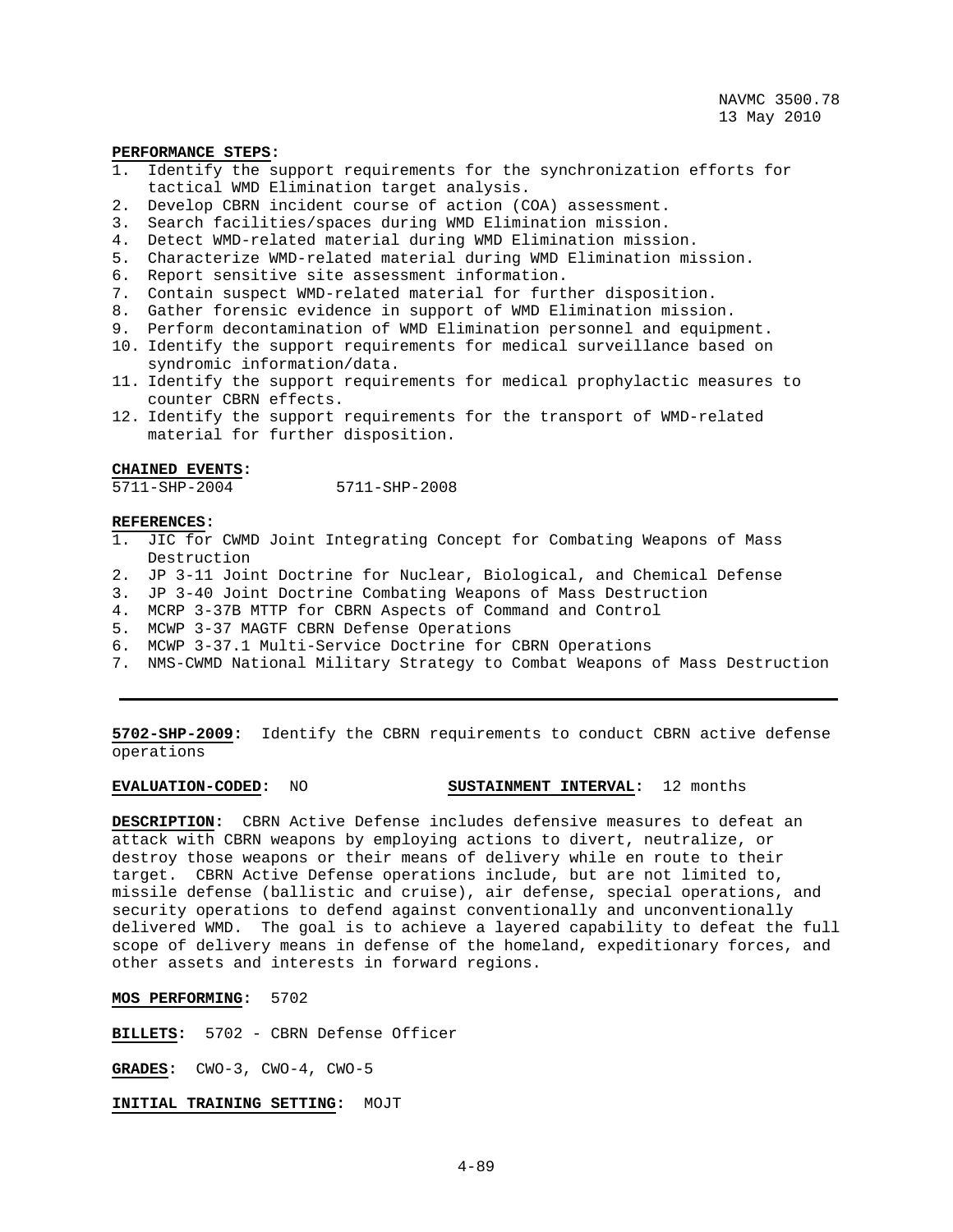**CONDITION:** With the aid of references, an operational situation, appropriate status boards, maps, overlays, a unit journal and operating in an area under the threat of a CBRN attack or incident.

**STANDARD:** To ensure the unit is equipped and trained to conduct essential tasks that meet the commander's objectives in preventing adversaries from possessing or proliferating WMD, in accordance with MCWP 3-37.1.

#### **PERFORMANCE STEPS:**

- 1. Identify the support requirements for the synchronization efforts to divert enemy's intent to position CBRN weapons for delivery.
- 2. Identify the support requirements for the synchronization efforts to detect planned terrorist actions, such as suicide bombers, and neutralize the bomber before detonation is possible.
- 3. Identify the support requirements for the synchronization efforts to destroy CBRN-capable artillery battery using counter-battery fires or naval missiles directly on enemy's position.
- 4. Identify the support requirements for the synchronization efforts to intercept, engage, neutralize, or destroy WMD en route to a target using air-to-air, surface-to-air, air-to-surface or surface-to-surface engagements.

**PREREQUISITE EVENTS:** 5711-SHP-1010

### **REFERENCES:**

- 1. JIC for CWMD Joint Integrating Concept for Combating Weapons of Mass Destruction
- 2. JP 3-11 Joint Doctrine for Nuclear, Biological, and Chemical Defense
- 3. JP 3-40 Joint Doctrine Combating Weapons of Mass Destruction
- 4. MCRP 3-37B MTTP for CBRN Aspects of Command and Control
- 5. MCWP 3-37 MAGTF CBRN Defense Operations
- 6. MCWP 3-37.1 Multi-Service Doctrine for CBRN Operations
- 7. NMS-CWMD National Military Strategy to Combat Weapons of Mass Destruction

**5702-SHP-2010:** Identify the CBRN requirements to support CBRN Consequence Management (CCM) operations

# **EVALUATION-CODED:** NO **SUSTAINMENT INTERVAL:** 12 months

**DESCRIPTION:** The unit must be prepared to respond to, and mitigate the effects of WMD use, both domestically and internationally, against our citizens, our military forces and those of friends and allies. CBRN Consequence Management activities must mitigate the effects of a CBRN attack and enable a rapid recovery. Effective CBRN Consequence Management capabilities serve as both a deterrent to adversaries considering the potential use of WMD and, in the event that an adversary uses WMD, as a means to rapidly recover. DOD serves as a supporting agency for CBRN Consequence Management operations. The State Department is the lead federal agency for foreign CBRN Consequence Management and the Department of Homeland Security for domestic CBRN Consequence Management. CBRN Consequence Management operations facilitate a return to stability by minimizing or mitigating the effects of CBRN hazards in order to provide timely assistance to affected public, government, and US military installations. Operations are intended to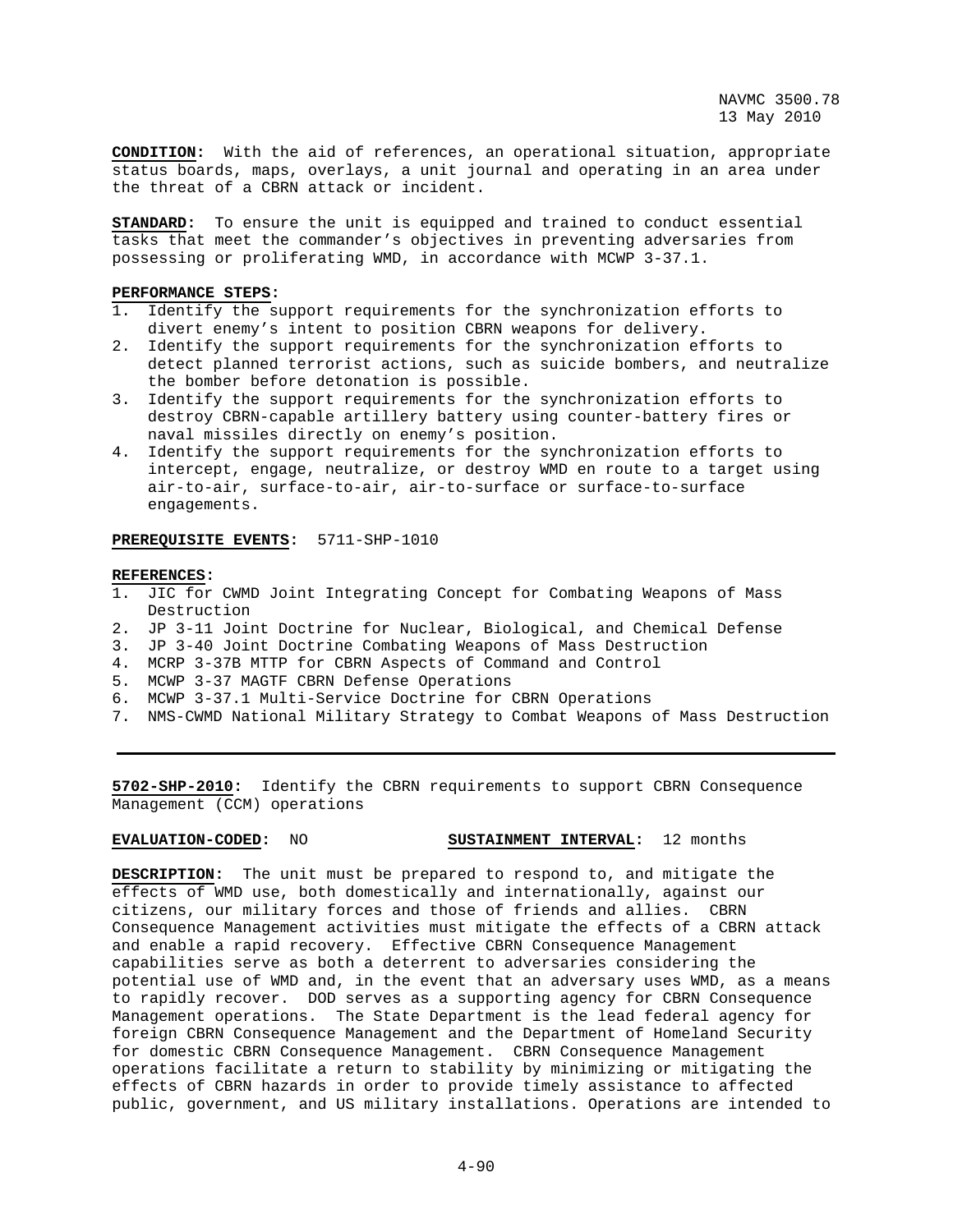assist affected public, government, and US military installations to reduce a populations vulnerability to the effects of CBRN hazards by supporting preventive or precautionary measures (e.g., pre-positioning vaccines, first responder equipment, training, personal decontamination supplies; and identifying healthcare facilities), developing and rehearsing response plans/protocols (exercising C2, identifying and training response personnel, determining legal and physical constraints, determining requirements for attribution and legal prosecution, practicing decontamination procedures, developing reach-back capabilities for technical experts) and restoring necessary life-sustaining services.

#### **MOS PERFORMING:** 5702

**BILLETS:** 5702 - CBRN Defense Officer

**GRADES:** WO-1, CWO-2, CWO-3, CWO-4, CWO-5

**INITIAL TRAINING SETTING:** MOJT

**CONDITION:** With the aid of references, an operational situation, appropriate status boards, maps, overlays, a unit journal and operating in an area under the threat of a CBRN attack or incident.

**STANDARD:** To ensure the unit is trained and equipped to conduct essential tasks that meet the commanders WMD Consequence Management objectives and can support response efforts to defend, respond or recover from an adversary employment of WMD, in accordance with MCWP 3-37.1 and MCRP 3-37.2C.

# **PERFORMANCE STEPS:**

1. Identify CBRN Consequence Management (CM) team members.

- 2. Identify the support requirements for respiratory equipment to be maintained and training conducted according to Marine Corps Respirator Program and 29 CFR 1910.134.
- 3. Identify the support requirements for domestic/installation CBRN CM response meets the requirements of 29 CFR 1910.120(q).
- 4. Identify the support requirements for atmospheric monitoring and detection.
- 5. Identify the support requirements for the decontamination team.
- 6. Identify the support requirements for contaminated casualty extraction.
- 7. Identify the requirements for CBRN CM Responder training (complies with applicable requirements of 29 CFR 1910.120 and NFPA Standard 472 and the appropriate federal, state, or HN regulations in support of Foreign CBRN CM Operations).

### **REFERENCES:**

- 1. 29 CFR 1910 Occupational Safety and Health Standards
- 2. 29 CFR 1910.120 Occupational Safety and Health Standards Hazardous waste operations and emergency response
- 3. JIC for CWMD Joint Integrating Concept for Combating Weapons of Mass Destruction
- 4. JP 3-11 Joint Doctrine for Nuclear, Biological, and Chemical Defense
- 5. JP 3-40 Joint Doctrine Combating Weapons of Mass Destruction
- 6. MCRP 3-37.2C Multi-service TTP for NBC Aspects of Consequence Management
- 7. MCRP 3-37B MTTP for CBRN Aspects of Command and Control
- 8. MCWP 3-37 MAGTF CBRN Defense Operations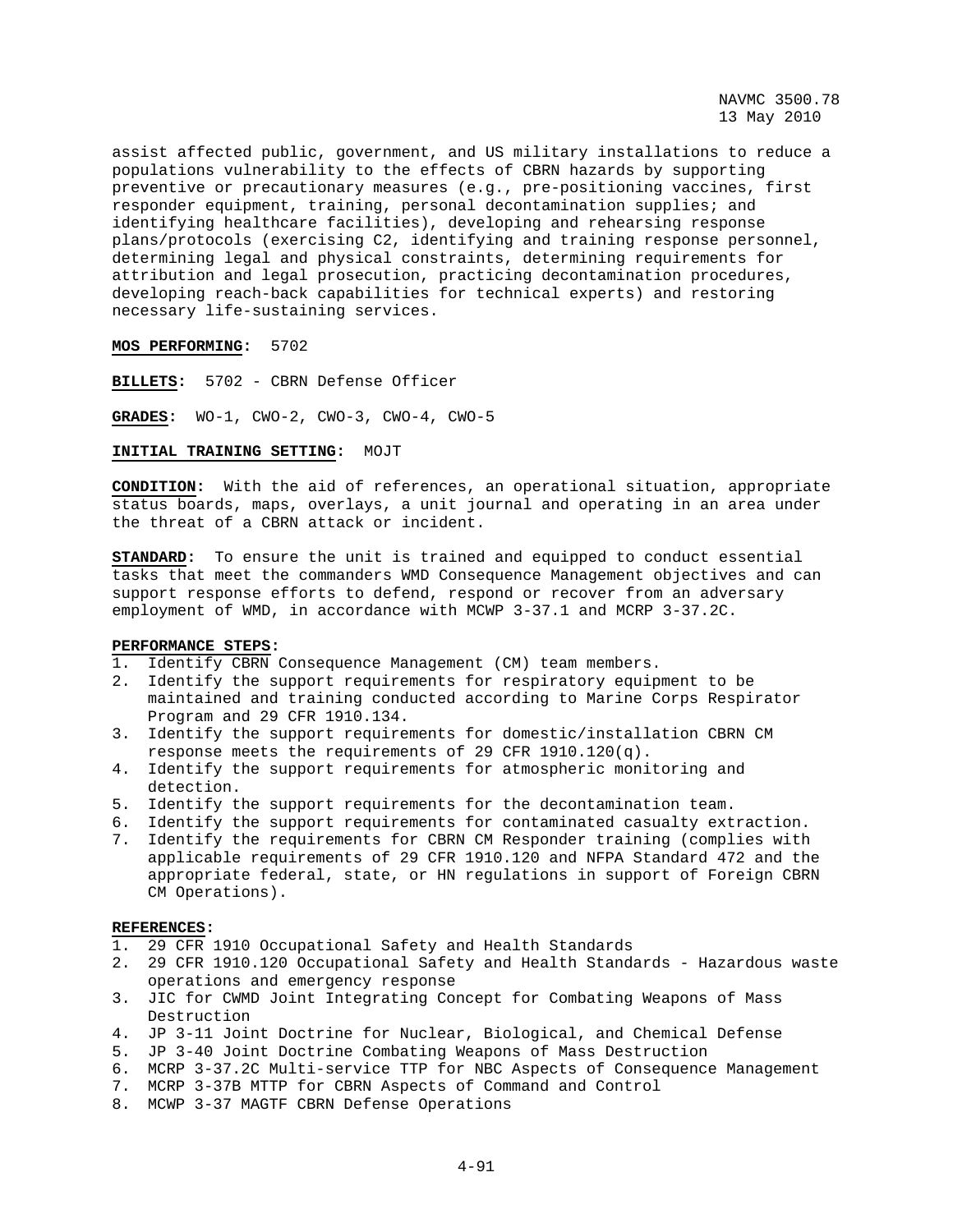9. MCWP 3-37.1 Multi-Service Doctrine for CBRN Operations 10. MCWP 3-37.2 MTTP for NBC Protection 11. MCWP 3-37.3 MTTP for CBRN Decontamination 12. MCWP 3-37.4 MTTP for NBC Reconnaissance 13. MCWP 3-37.5 MTTP for Installation CBRN Defense 14. NMS-CWMD National Military Strategy to Combat Weapons of Mass Destruction

**5702-SNS-2001:** Implement unit CBRN contamination avoidance measures

**EVALUATION-CODED:** NO **SUSTAINMENT INTERVAL:** 12 months

**DESCRIPTION:** The best defense against CBRN weapons is using the fundamental principles of contamination avoidance. Avoid the hazard by deterring or preventing it from being released in the first place; or know exactly where, what, and how much CBRN hazard is present in the area of operations (AO) and do not enter that area unless it is vital to mission success. Successful contamination avoidance prevents disruption to operations and organizations by minimizing unnecessary time in cumbersome protective postures and by minimizing decontamination requirements. Successful avoidance may be achieved by bypassing contamination or calculating the best time to cross contaminated areas using the procedures described in this manual. Avoiding contamination requires the ability to recognize the presence or absence of CBRN hazards in the air; on water, land, personnel, equipment, and facilities; and at short and long ranges. Surveillance and detection capabilities enable forces to recognize CBRN hazards. The fusion of these capabilities with information from other sources yields an overall COP, supporting decisions for specific avoidance, protection, and decontamination actions. These surveillance and detection results also establish requirements for other avoidance measures, such as sounding alarms, marking hazards, and warning forces. To support Commanders decisions on contamination avoidance implementation measures are executed to avoid or limit exposure, such as increasing the use of shelters during CBRN employment windows and providing key information for movement before, during, and after CBRN incidents.

#### **MOS PERFORMING:** 5702

**BILLETS:** 5702 - CBRN Defense Officer

**GRADES:** WO-1, CWO-2, CWO-3, CWO-4, CWO-5

### **INITIAL TRAINING SETTING:** MOJT

**CONDITION:** With the aid of references, an operational scenario, operations order, an enemy threat that includes the possible possession of CBRN weapons or agents and appropriate CBRN protective and detection equipment.

**STANDARD:** To ensure the unit meets mission objectives, avoiding contamination, injury to personnel or damage to equipment, in accordance with MCRP 3-37.2A.

#### **PERFORMANCE STEPS:**

1. Assess CBRN threat, potential risk, likelihood of attack, and vulnerability.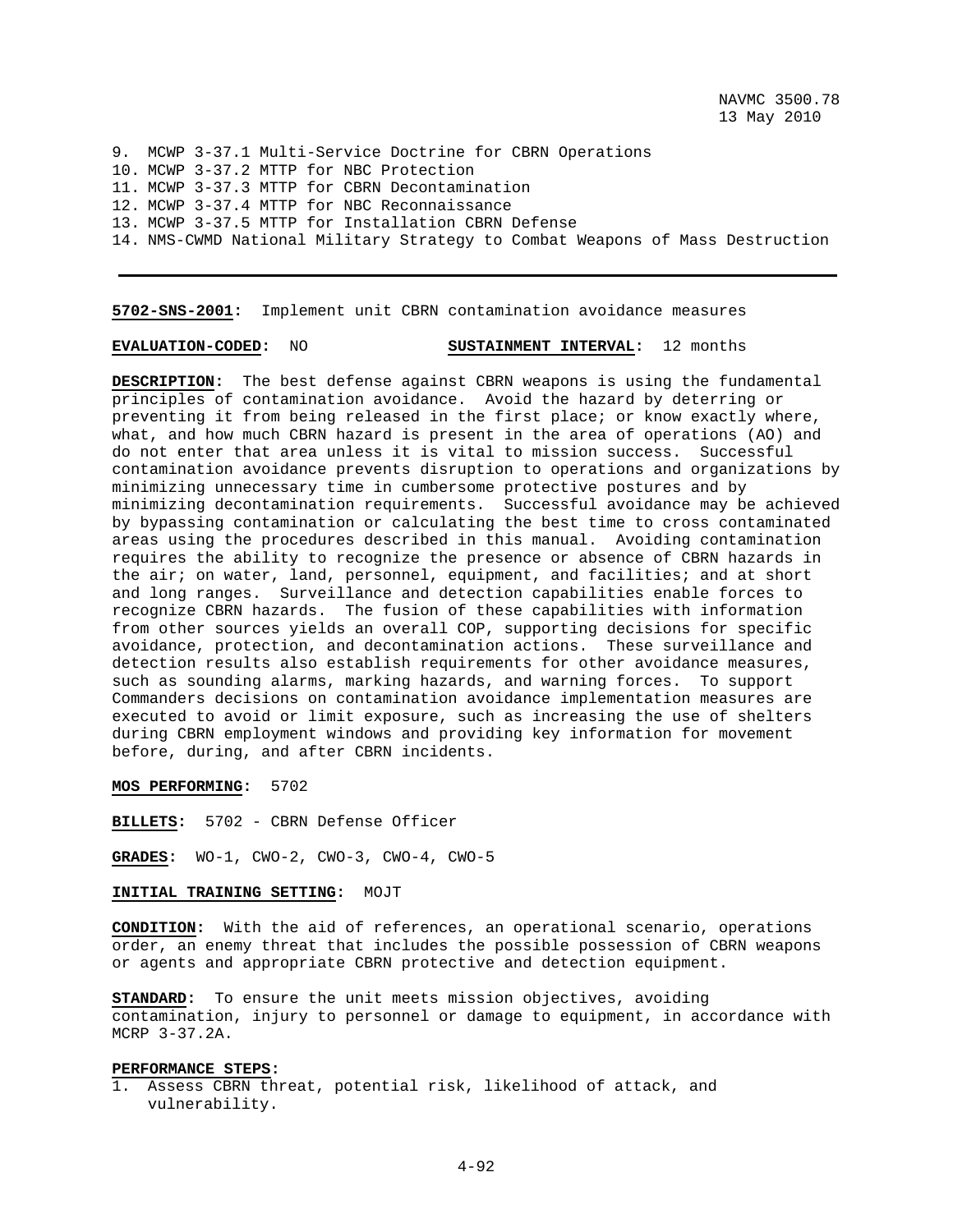- 2. Implement coordinated CBRN Defense Plans.
- 3. Minimize skin exposure.
- 4. Maintain good hygiene and sanitation.
- 5. Deploy CBRN detectors.
- 6. Designate and preparing shelters.
- 7. Monitor for attack indicators.
- 8. Cover unprotected, mission-essential equipment.
- 9. Conduct meteorological monitoring.
- 10. Integrate available alarm and warning systems.
- 11. Designate proposed decontamination sites using METT-T, current weather data, water availability, traffic ability, accessibility, and logistics support ability.
- 12. Analyze warning time assessments.
- 13. Monitor status of CBRN equipment and supplies.
- 14. Prepare for contingencies.
- 15. Give attack warnings.
- 16. React to a CBRN incident.
- 17. Begin post attack recovery.
- 18. Avoid potentially contaminated surfaces/areas.
- 19. Obtain and report observations or evidence of an attack.
- 20. Survey, control, and mitigate health hazards (treat and evaluate casualties).
- 21. Adjust MOPP.
- 22. Document exposure.
- 23. Sample, monitor, and analyze for residual hazard.
- 24. Implement decontamination and contamination containment actions.

#### **CHAINED EVENTS:**

5711-SHP-2013 5711-SHP-1011

#### **REFERENCES:**

- 1. MCRP 3-37.2A MTTP for Chemical, Biological, Radiological and Nuclear Contamination Avoidance
- 2. MCRP 4-11.1A Treatment of Chemical Agent Casualties and Conventional Military Chemical Agents
- 3. MCRP 4-11.1B Treatment of Nuclear Weapons Casualties
- 4. MCWP 3-37 MAGTF CBRN Defense Operations
- 5. MCWP 3-37.1 Multi-Service Doctrine for CBRN Operations
- 6. MCWP 3-37.2 MTTP for NBC Protection
- 7. MCWP 3-37.3 MTTP for CBRN Decontamination
- 8. MCWP 3-37.4 MTTP for NBC Reconnaissance
- 9. MCWP 3-37.5 MTTP for Installation CBRN Defense

**5702-SNS-2002:** Manage Unit CBRN reconnaissance and surveillance activities

**EVALUATION-CODED:** NO **SUSTAINMENT INTERVAL:** 3 months

**DESCRIPTION:** During combat operations where the adversary threat includes the possible possession and use of CBRN weapons and agents, it is imperative that any possible WMD storage, employment and manufacturing site be investigated properly to ensure any possible evidence is preserved and that personnel are not subjected to unnecessary risk. The investigation of a possible WMD site will require support from a specialized team, trained in WMD site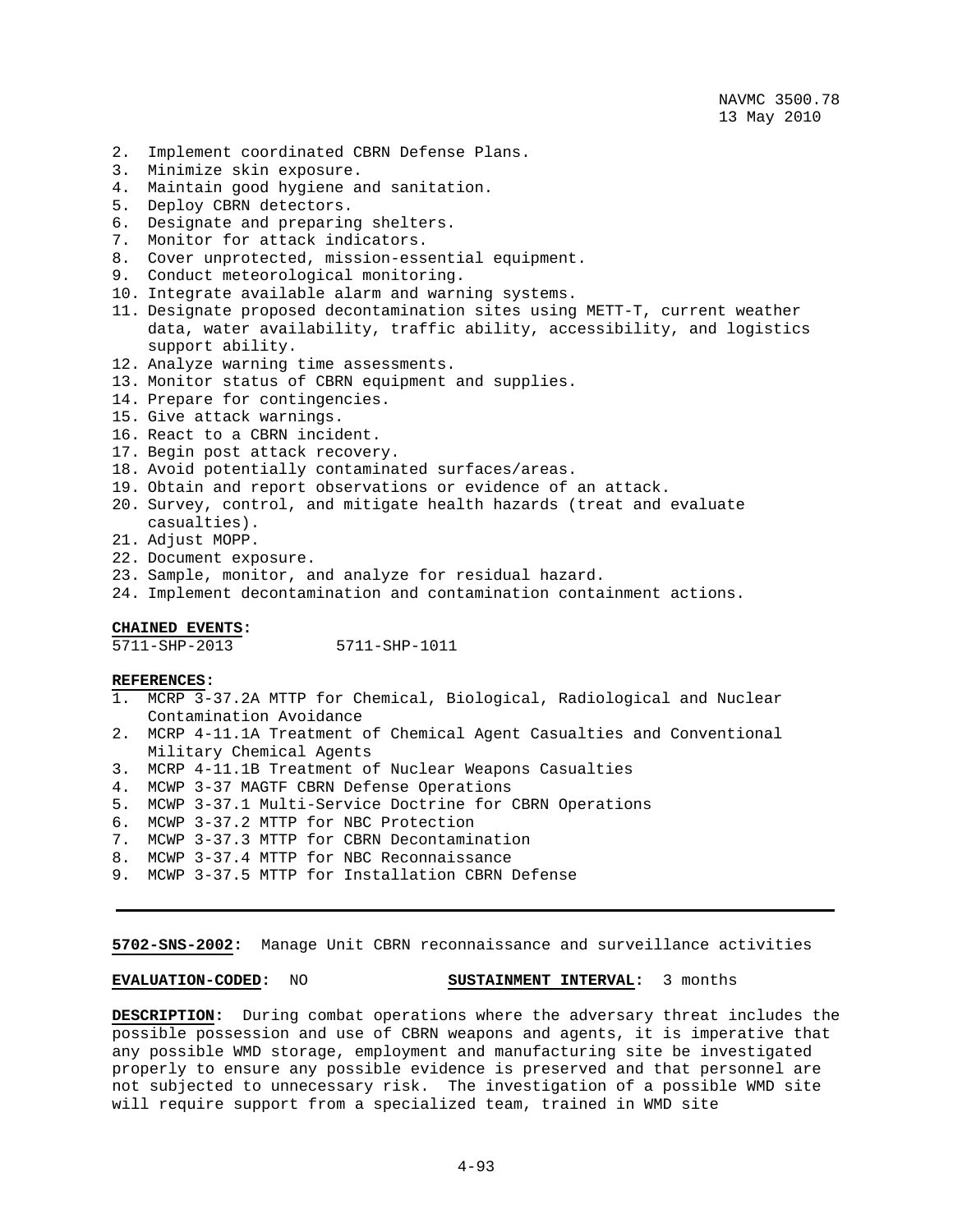exploitation. This specialized team is generally assigned to the major combatant commander and must be requested. This team will determine whether WMD weapons or agents are, or have been, present at the location, collect samples, maintain chain of custody, and ensure any evidence collected can be used in the world court. The CBRN Officer must be familiar with the location of the specialized team, the procedures for requesting the teams support, their capabilities and limitations, and the logistical requirements to support them. Additionally, the CBRN Officer must be familiar with the procedures required to secure a suspected sensitive site to ensure evidence is not accidentally destroyed and ensure their subordinate units understand these requirements.

#### **MOS PERFORMING:** 5702

**BILLETS:** 5702 - CBRN Defense Officer

**GRADES:** WO-1, CWO-2, CWO-3, CWO-4, CWO-5

### **INITIAL TRAINING SETTING:** MOJT

**CONDITION:** With the aid of references, Commander's guidance, directives from higher headquarters, equipment, a CBRN mission, a table of organization/equipment and trained CBRN R&S personnel.

**STANDARD:** To ensure information pertaining to the possible possession and use of CBRN weapons and agents is documented and reported, in accordance with MCWP 3-37.4.

### **PERFORMANCE STEPS:**

- 1. Ensure that the CBRN reconnaissance and surveillance personnel are trained and certified.
- 2. Establish the unit CBRN reconnaissance and surveillance teams.
- 3. Equip CBRN reconnaissance personnel.
- 4. Plan the CBRN reconnaissance and surveillance mission.
- 5. Provide resources required to conduct CBRN reconnaissance mission.
- 6. Prepare for the mission in conjunction with higher headquarters.
- 7. Conduct a coordinated map reconnaissance, identifying key areas of interest to be reconnoitered.
- 8. Develop CBRN R&S plan.
- 9. Provide CBRN exposure guidance.
- 10. Issues CBRN order.
- 11. Ensure CBRN R&S Team is prepared for mission.
- 12. Ensure CBRN R&S team return on schedule and provide final reports.
- 13. Ensure CBRN Center consolidates reports and forwards information, as applicable to higher headquarters.

#### **PREREQUISITE EVENTS:**

| 5702-SNS-1002 | 5702-SNS-1003 | 5702-SNS-1006 |
|---------------|---------------|---------------|
| 5702-SNS-1005 | 5702-SNS-1004 |               |

## **REFERENCES:**

- 1. MCRP 3-37.2A MTTP for Chemical, Biological, Radiological and Nuclear Contamination Avoidance
- 2. MCRP 3-37B MTTP for CBRN Aspects of Command and Control
- 3. MCWP 3-37 MAGTF CBRN Defense Operations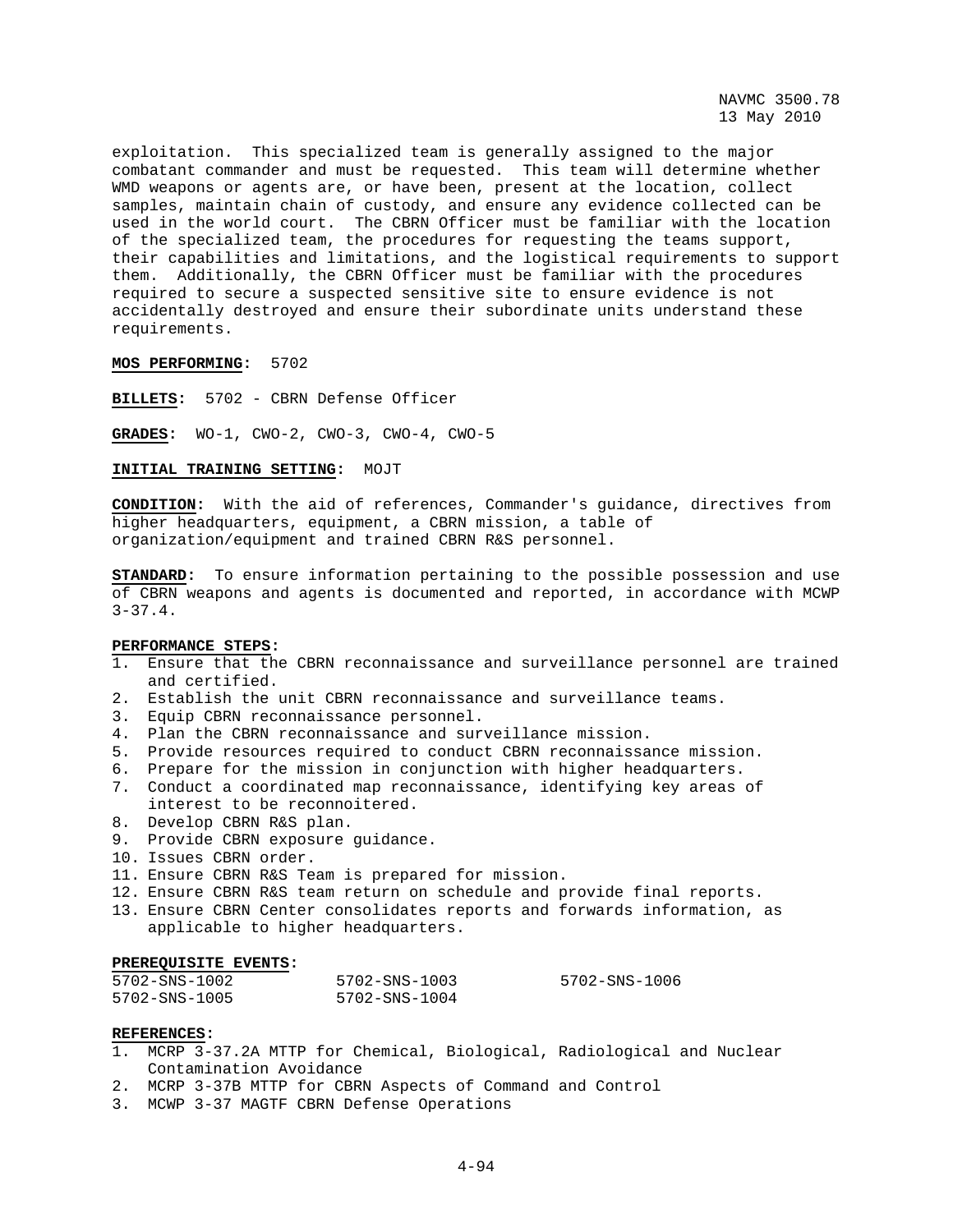4. MCWP 3-37.1 Multi-Service Doctrine for CBRN Operations

- 5. MCWP 3-37.4 MTTP for NBC Reconnaissance
- 6. MCWP 5-1 Marine Corps Planning Process

**5702-SUS-2001:** Manage unit CBRN decontamination activities

**EVALUATION-CODED:** NO **SUSTAINMENT INTERVAL:** 12 months

**DESCRIPTION:** All echelons prepare for decontamination operations as part of the overall planning process. The CBRN staff can begin to develop the decontamination plan from the commander's general guidance. Decontamination operations reduce and sometimes eliminate contamination from equipment and personnel. This allows the MOPP level to be reduced. Operators and crew members must perform periodic checks on their equipment since there is a risk of residual contamination. Decontamination will be planned and conducted in support of continuous operations, retrograde or as required to support unusual circumstances.

#### **MOS PERFORMING:** 5702

**BILLETS:** 5702 - CBRN Defense Officer

**GRADES:** WO-1, CWO-2, CWO-3, CWO-4, CWO-5

## **INITIAL TRAINING SETTING:** MOJT

**CONDITION:** With the aid of references, the transmission of a CBRN hazard, CBRN personnel and the necessary decontamination assets (to include water, fuel and decontaminants).

**STANDARD:** To continue/sustain operations in a CBRN contaminated area, in accordance with MCWP 3-37.3, Chapter 5.

#### **PERFORMANCE STEPS:**

- 1. Ensure that the CBRN decontamination personnel are trained and certified.
- 2. Establish the unit CBRN decontamination teams.
- 3. Equip CBRN decontamination personnel.
- 4. Plan the CBRN for decontamination support.
- 5. Provide resources required to conduct CBRN decontamination.
- 6. Prepare for the mission in conjunction with higher headquarters.
- 7. Conduct a coordinated map reconnaissance, identifying key areas of interest to be reconnoitered for decontamination sites.
- 8. Develop CBRN decontamination plan.
- 9. Ensure CBRN decontamination Team is prepared for mission.
- 10. Ensure CBRN Center consolidates reports and forwards information, as applicable to higher headquarters.
- 11. Identify the personnel and equipment to be decontaminated.
- 12. Request decontamination support. The CBRN Center conducts coordination with the contaminated unit on Decontamination operations.
- 13. Ensure that the team properly marks the decontamination site.

# **PREREQUISITE EVENTS:**

| 5702-SUS-1006 | 5702-SUS-1007 | 5702-SUS-1008 |
|---------------|---------------|---------------|
|---------------|---------------|---------------|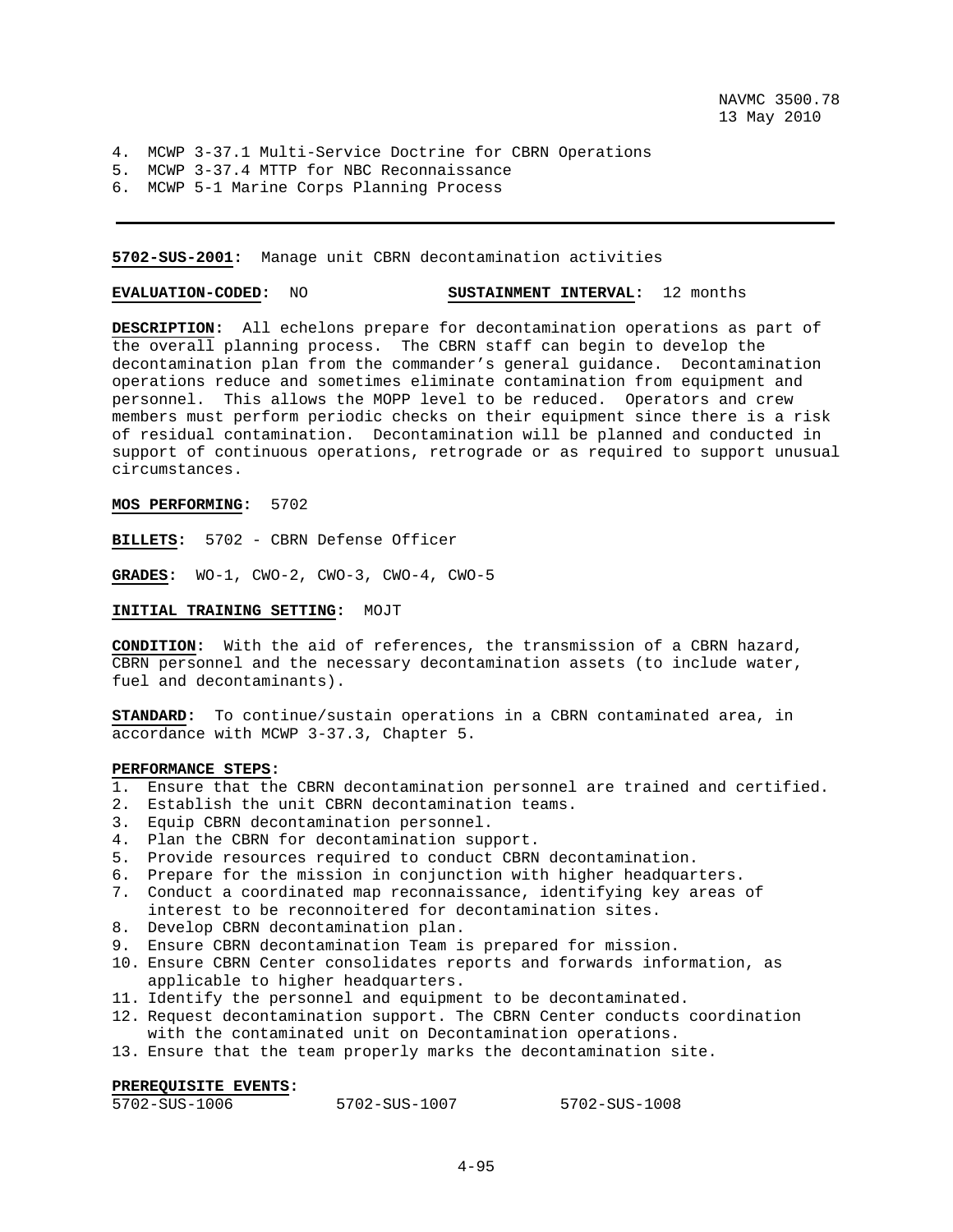| 5702-SUS-1009 | 5702-SUS-1002 | 5702-SUS-2003 |
|---------------|---------------|---------------|
| 5702-SUS-2002 | 5702-SUS-1001 | 5702-SUS-1010 |

#### **REFERENCES:**

- 1. CBRN DECON TECH MAN Chemical, Biological, Radiological, and Nuclear Decontamination Technical Manuals
- 2. CBRN SOP CHEMICAL, BIOLOGICAL, RADIOLOGICAL, NUCLEAR (CBRN) STANDARD OPERATING PROCEDURE (SOP)
- 3. MAGTF-CBRN Marine Air-Ground Task Force Chemical, Biological, Radiological, and Nuclear Defense Operating Concept
- 4. MCRP 3-37.2C Multi-service TTP for NBC Aspects of Consequence Management
- 5. MCRP 3-37B MTTP for CBRN Aspects of Command and Control
- 6. MCWP 3-37.1 Multi-Service Doctrine for CBRN Operations
- 7. MCWP 3-37.3 MTTP for CBRN Decontamination
- 8. MCWP 3-37.5 MTTP for Installation CBRN Defense

**5702-SUS-2002:** Identify procedures for conducting technical decontamination operations

**EVALUATION-CODED:** NO **SUSTAINMENT INTERVAL:** 12 months

**DESCRIPTION:** Technical decontamination commonly refers to the thorough decontamination of responders, response equipment, and evidence. It is conducted during a CBRN CM response where trained responders conduct decontamination operations. The focus of technical decontamination is neutralization of the agent. Technical decontamination requires a step-bystep process, based on the hazards and risks involved, to reduce contamination on responders to a safe level and prevent the transfer of contamination outside the containment area. This consists of checking technical references to determine the hazards, such as flammability and toxicity, then evaluating the associated risks (for example, vapor versus liquid, blister versus nerve agents, radiological versus chemical-biological [CB] hazards).

**MOS PERFORMING:** 5702

**BILLETS:** 5702 - CBRN Defense Officer

**GRADES:** WO-1, CWO-2, CWO-3, CWO-4, CWO-5

### **INITIAL TRAINING SETTING:** MOJT

**CONDITION:** With the aid of references, after the transmission of a CBRN hazard, decontamination assets (to include water and fuel) and PPE.

**STANDARD:** To prevent causing cross contamination, removed or neutralized the CBRN hazard to a negligible level without injury to personnel or damage to equipment utilizing the techniques and recommended time constraints in accordance with MCWP 3-37.5 and MCRP 3-37.2C.

### **PERFORMANCE STEPS:**

- 1. Identify the purpose of Technical Decontamination Site.
- 2. Identify the considerations for site selection for Technical Decontamination Site.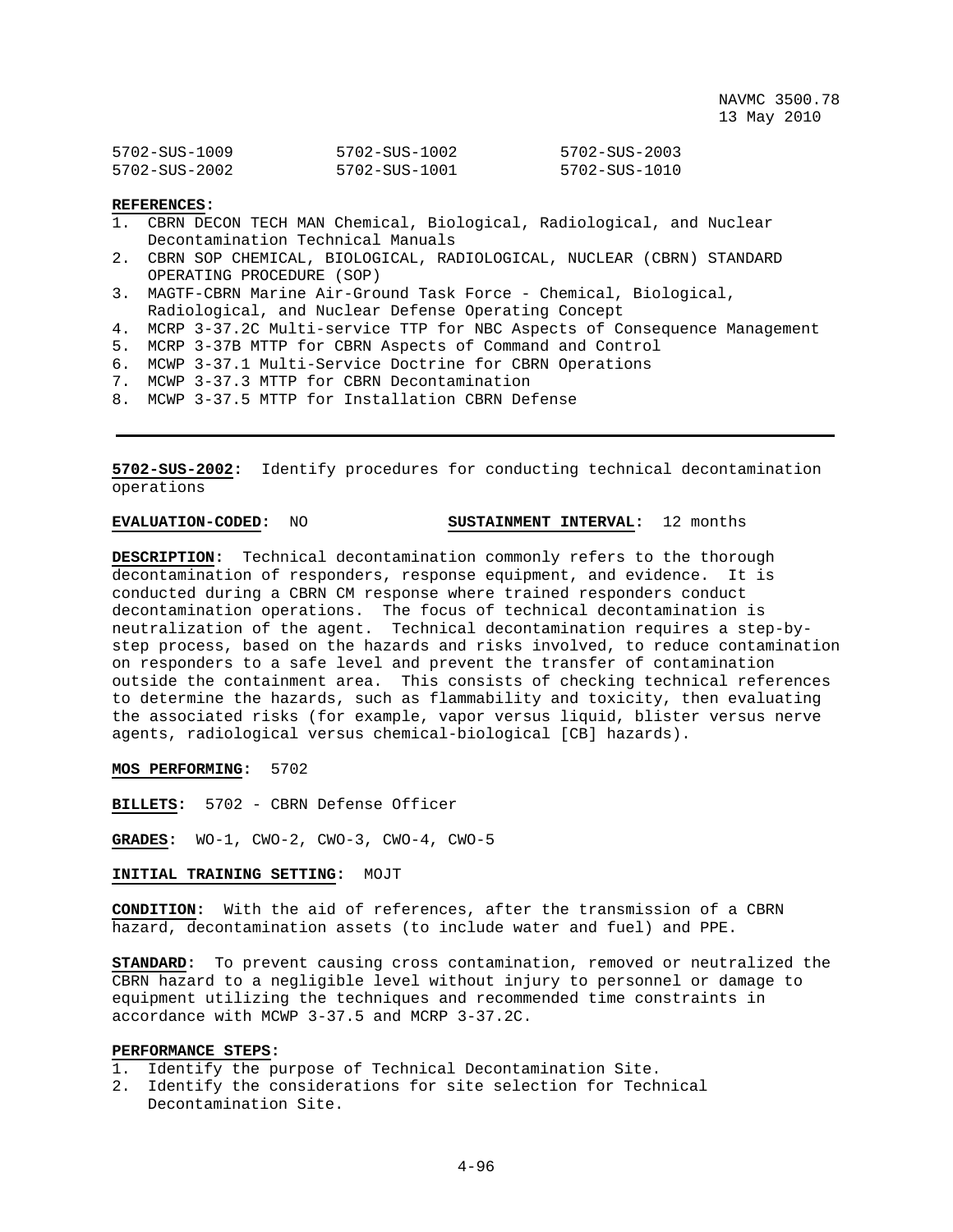- 3. Identify the logistical requirements, to include personnel and equipment for Technical Decontamination Site.
- 4. Identify each station of a Technical Decontamination Site.
- 5. Identify the procedures for set up, by station, a Technical Decontamination Site.
- 6. Identify the procedures for processing contaminated casualties, by station of a Technical Decontamination Site.
- 7. Identify the procedures for site close out for Technical Decontamination Site.
- 8. Coordinate with unit medical personnel in order to integrate them into the site planning and execution processes.

#### **REFERENCES:**

- 1. CBRN DECON TECH MAN Chemical, Biological, Radiological, and Nuclear Decontamination Technical Manuals
- 2. MCRP 3-37.2C Multi-service TTP for NBC Aspects of Consequence Management
- 3. MCRP 3-37B MTTP for CBRN Aspects of Command and Control
- 4. MCWP 3-37 MAGTF CBRN Defense Operations
- 5. MCWP 3-37.1 Multi-Service Doctrine for CBRN Operations
- 6. MCWP 3-37.2 MTTP for NBC Protection
- 7. MCWP 3-37.3 MTTP for CBRN Decontamination

**5702-SUS-2003:** Identify procedures for conducting special decontamination operations

**EVALUATION-CODED:** NO **SUSTAINMENT INTERVAL:** 12 months

**DESCRIPTION:** Special decontamination operations cover a wide variety of decontamination operations. Included under special decontamination are: terrain, fixed site, vulnerable/sensitive equipment, and contaminated remains. The decontamination requirements, procedures and required equipment for each type of special decontamination are type and situational dependent. Considerations for special decontamination operations will be included in the decontamination planning process based on the threat and vulnerability assessments and events that occur post incident.

**MOS PERFORMING:** 5702

**BILLETS:** 5702 - CBRN Defense Officer

**GRADES:** WO-1, CWO-2, CWO-3, CWO-4, CWO-5

#### **INITIAL TRAINING SETTING:** MOJT

**CONDITION:** With the aid of references, after the transmission of a CBRN hazard, decontamination assets (to include water and fuel) and IPE (to include TAP aprons).

**STANDARD:** To prevent cross contamination, removed or neutralized the CBRN hazard to a negligible level, prevent injury to personnel or damage to equipment utilizing the techniques and recommended time constraints in accordance with MCWP 3-37.3, Appendices, B, D and E.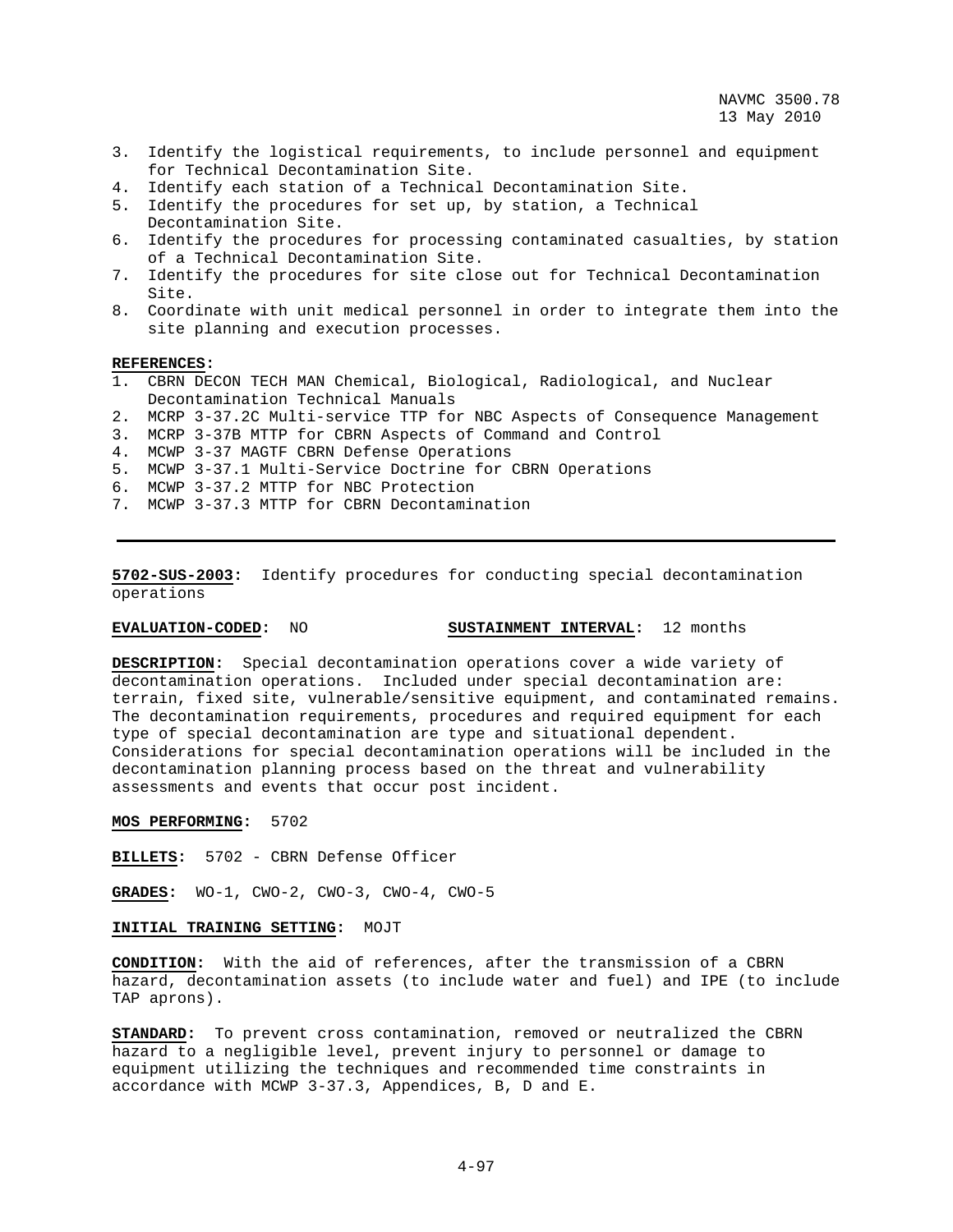#### **PERFORMANCE STEPS:**

- 1. Identify the purpose of special decontamination.
- 2. Identify the procedures for the special decontamination.
- 3. Identify the procedures for using decontaminants associated with special decontamination.
- 4. Identify the procedures for site close out for special decontamination.

**CHAINED EVENTS:** 5700-EQP-3001

#### **REFERENCES:**

- 1. CBRN DECON TECH MAN Chemical, Biological, Radiological, and Nuclear Decontamination Technical Manuals
- 2. MCRP 3-37B MTTP for CBRN Aspects of Command and Control
- 3. MCWP 3-37 MAGTF CBRN Defense Operations
- 4. MCWP 3-37.1 Multi-Service Doctrine for CBRN Operations
- 5. MCWP 3-37.2 MTTP for NBC Protection
- 6. MCWP 3-37.3 MTTP for CBRN Decontamination

#### **5702-TRG-2001:** Manage unit CBRN training

**EVALUATION-CODED:** NO **SUSTAINMENT INTERVAL:** 12 months

**DESCRIPTION:** In order to foster continuous improvement in-house CBRN training and training development, the development of the CBRN staff must to be considered and planned. Needs may be specific to instruction, administration, or within the spectrum of CBRN training or CBRN general/specific knowledge. Other activities of CBRN staff development include continuous refinement and review of the unit training program effectiveness and other activities determined to be related to educational and professional development.

**MOS PERFORMING:** 5702

**BILLETS:** 5702 - CBRN Defense Officer

**GRADES:** WO-1, CWO-2, CWO-3, CWO-4, CWO-5

#### **INITIAL TRAINING SETTING:** MOJT

**CONDITION:** With the aid of references, equipment, personnel, training records and the unit's training plan.

**STANDARD:** To ensure MOS sustainment training is being conducted in accordance with MCO P3500.72A and NAVMC 3500.70.

#### **PERFORMANCE STEPS:**

- 1. Identify training strengths and weaknesses of unit personnel.
- 2. Establish training priorities: mission oriented training, skill progression training, skill sustainment training, and professional development training.
- 3. Establish training plan to increase skill level of personnel/unit: CBRN staff estimates, mission and organization of command, CBRN reconnaissance and decontamination TTP, as well as equipment troubleshooting.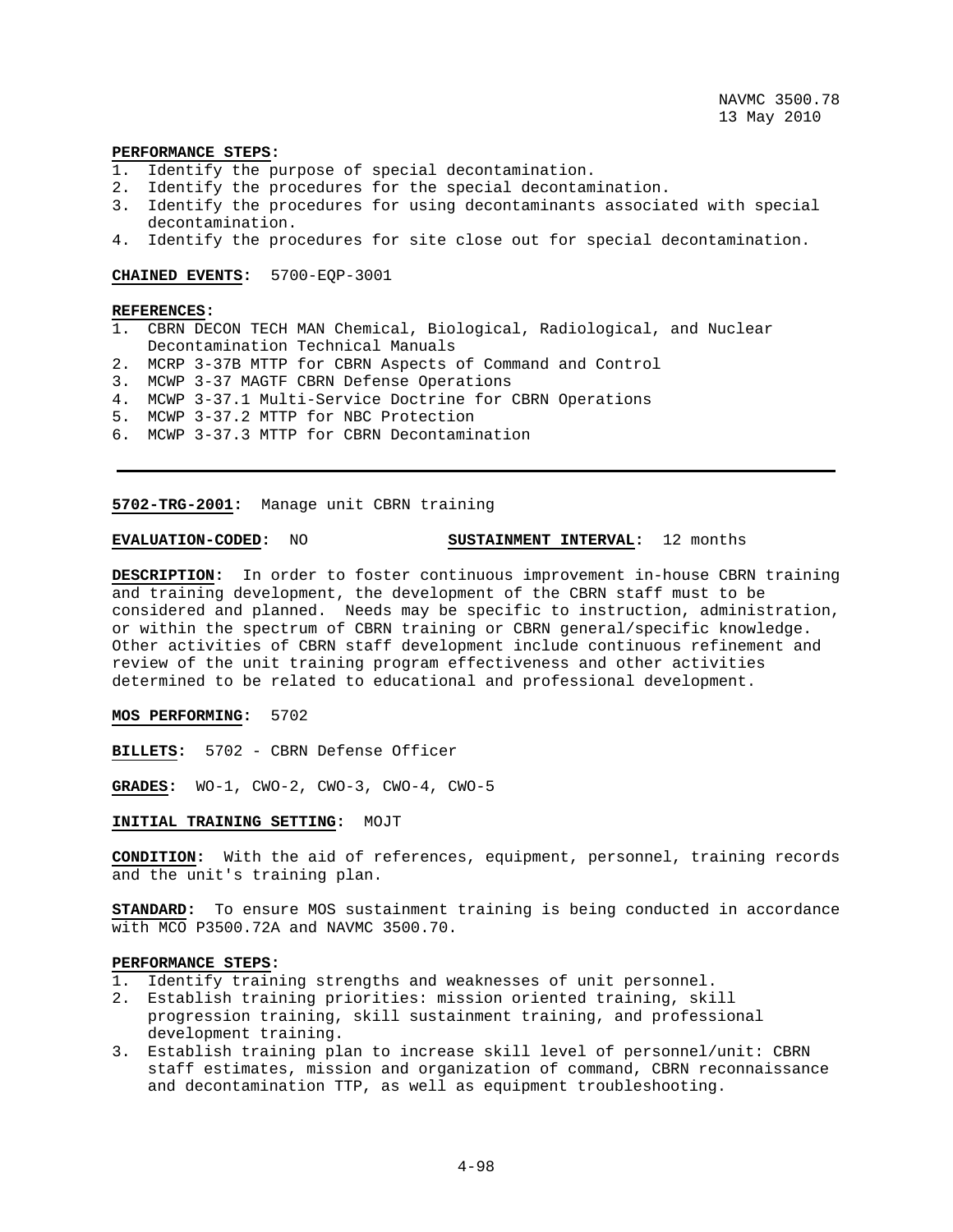- 4. Determine type and frequency of training to be conducted on an individual/unit basis.
- 5. Supervise required training.
- 6. Provide training, as required.
- 7. Provide supervision at all levels during conduct of training.
- 8. Evaluate skill levels attained against those established.
- 9. Document training, as required.

#### **REFERENCES:**

- 1. ATM Applicable Technical Manuals
- 2. HHDIR Higher Headquarters Directives
- 3. MCO 1200.17\_ Military Occupational Specialties (MOS) Marine Corps Manual
- 4. MCO 1553.3A Unit Training Management (UTM) (Jan 04)
- 5. MCO 3400.3\_ Nuclear, Biological and Chemical (NBC) Defense Training
- 6. MCO P3500.72A Marine Corps Ground Training and Readiness (T&R) Program (Apr 05)
- 7. MCRP 3-0 B How to Conduct Training
- 8. MCRP 3-0A Unit Training Management Guide
- 9. MOS RDMP MOS Road Maps
- 10. NAVMC 3500.70 NAVMC 3500.70
- 11. TECOMO 1500.1 Military Occupational Specialty Roadmaps
- 12. UNIT SOP Unit's Standing Operating Procedures
- 13. UTP Unit Training Plan

**5702-TRG-2002:** Manage CBRN instructor development

**EVALUATION-CODED:** NO **SUSTAINMENT INTERVAL:** 12 months

**DESCRIPTION:** In order to foster continuous improvement in unit CBRN training, as well as in-house CBRN training and training development, the development of CBRN Instructor needs to be considered and planned. Needs may be specific to instruction, curriculum development, administration, or within the spectrum of CBRN training or CBRN general/specific knowledge. Other activities of instructor development include continuous refinement and review of the unit training program effectiveness and other activities determined to be related to educational and professional development.

**MOS PERFORMING:** 5702

**BILLETS:** 5702 - CBRN Defense Officer

**GRADES:** WO-1, CWO-2, CWO-3, CWO-4, CWO-5

#### **INITIAL TRAINING SETTING:** MOJT

**CONDITION:** With the aid of references, the requirement to develop CBRN instructors, an instructor development plan, instructors and an instructional setting.

**STANDARD:** To ensure instructors are certified in all classes they are required to teach, in accordance with the SAT Manual.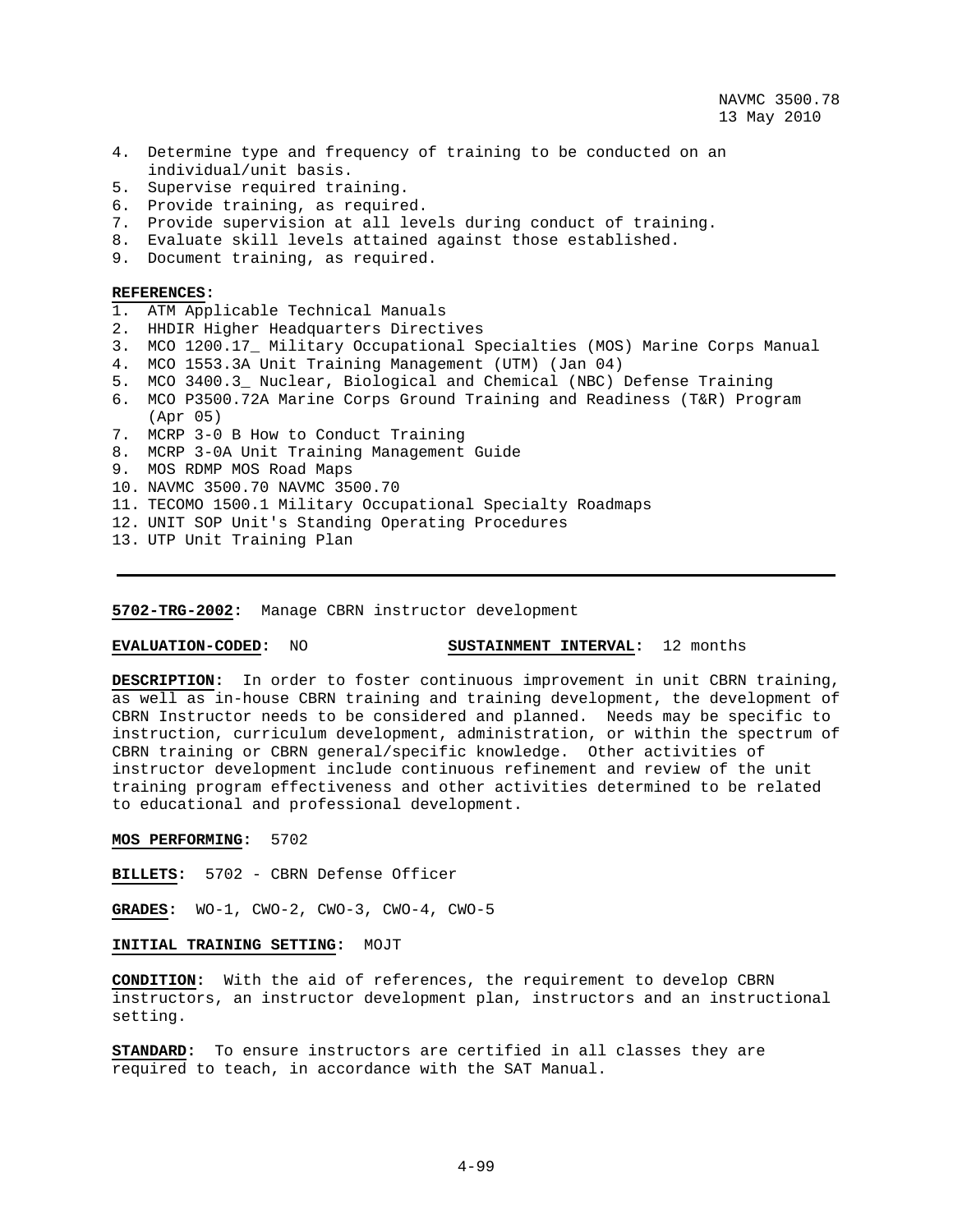# **PERFORMANCE STEPS:**

- 1. Implement the CBRN Instructor Development Plan.
- 2. Provide Instructor Orientation.
- 3. Mentor Instructors.
- 4. Train Instructors.
- 5. Evaluate Instructors.
- 6. Record Individual Instructor Training.

# **REFERENCES:**

- 1. MCO 1553.3A Unit Training Management (UTM) (Jan 04)
- 2. MCO 3400.3\_ Nuclear, Biological and Chemical (NBC) Defense Training
- 3. MCRP 3-0 B How to Conduct Training
- 4. MCRP 3-0A Unit Training Management Guide
- 5. SAT MANUAL Systems Approach to Training Manual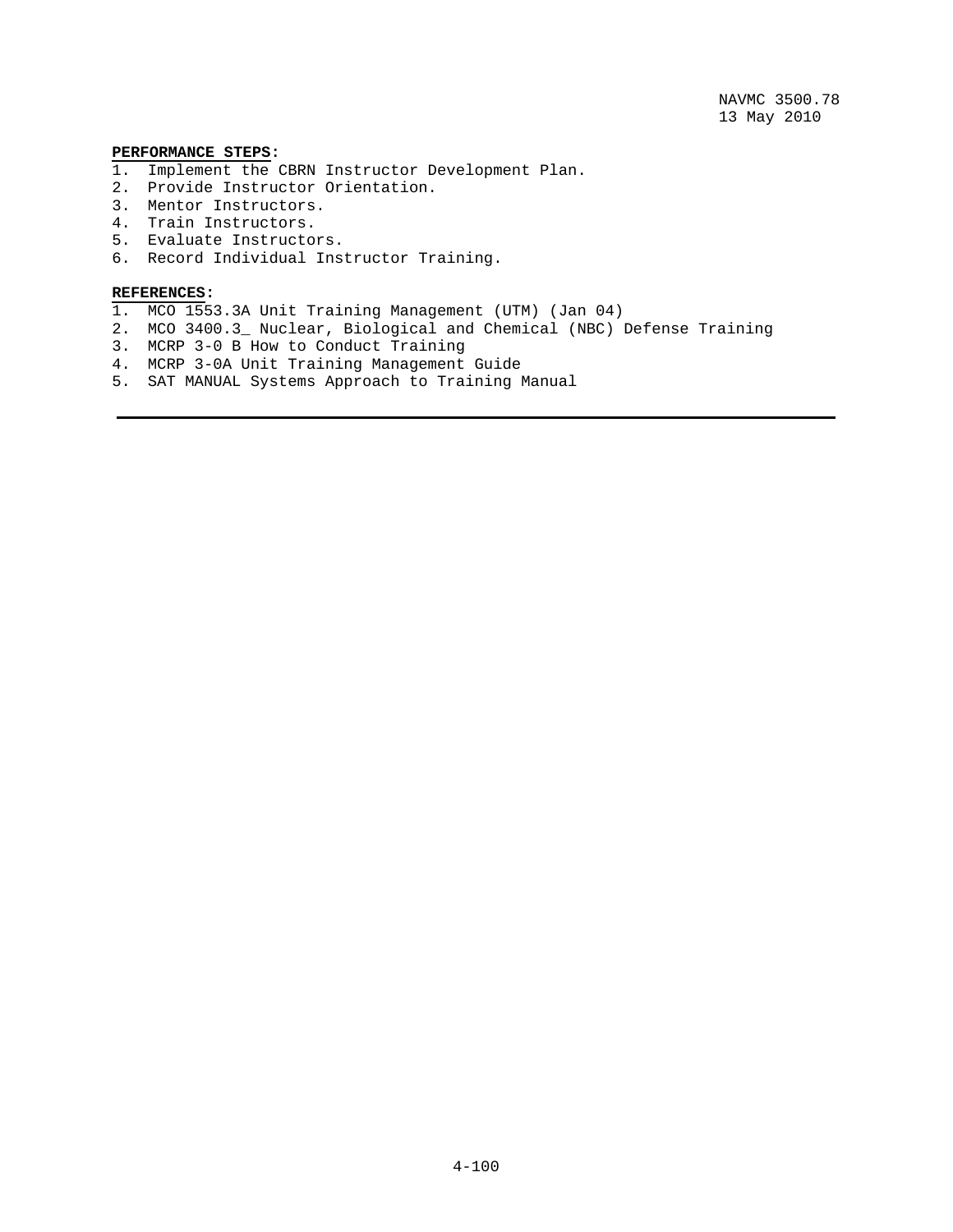# CBRN T&R MANUAL

# APPENDIX A

# ACRONYMS AND ABBREVIATIONS

| ACE         |                                                                                                                  |
|-------------|------------------------------------------------------------------------------------------------------------------|
|             |                                                                                                                  |
|             |                                                                                                                  |
|             |                                                                                                                  |
|             |                                                                                                                  |
|             |                                                                                                                  |
|             |                                                                                                                  |
| C2          |                                                                                                                  |
|             | C4ISR command, control, communications, computers, intelligence,                                                 |
|             | surveillance and reconnaissance                                                                                  |
|             |                                                                                                                  |
|             | CBRN chemical, biological, radiological and nuclear                                                              |
|             |                                                                                                                  |
|             | CBRNCC CBRN control center/CBRN collection center                                                                |
|             |                                                                                                                  |
|             |                                                                                                                  |
|             |                                                                                                                  |
|             | CCIR commander's critical information requirements                                                               |
|             |                                                                                                                  |
|             |                                                                                                                  |
|             | CJCS Chairman of the Joint Chiefs of Staff                                                                       |
|             | CJCSI Chairman of the Joint Chiefs of Staff instruction                                                          |
|             |                                                                                                                  |
|             | CJCSM Chairman of the Joint Chiefs of Staff manual                                                               |
|             |                                                                                                                  |
|             |                                                                                                                  |
|             |                                                                                                                  |
|             |                                                                                                                  |
| Comm        | and the set of the set of the set of the set of the set of the set of the set of the set of the set of the set o |
|             |                                                                                                                  |
|             | COMMARFORCOM Commander, Marine Corps Forces Command                                                              |
|             | COMMARFORPAC Commander, Marine Corps Forces, Pacific                                                             |
|             | COMMARFORRES Commander, Marine Corps Forces, Reserve                                                             |
|             |                                                                                                                  |
|             |                                                                                                                  |
|             |                                                                                                                  |
|             |                                                                                                                  |
|             |                                                                                                                  |
|             |                                                                                                                  |
| CSSD        |                                                                                                                  |
| CSSE        |                                                                                                                  |
| <b>CTT</b>  | . commander's tactical terminal                                                                                  |
| CW          |                                                                                                                  |
| CWC         | . Chemical Weapons Convention                                                                                    |
| <b>CWMD</b> | . combating weapons of mass destruction                                                                          |
| DoD         | . Department of Defense                                                                                          |
| <b>DoDD</b> | . Department of Defense directive                                                                                |
| DoDI        | . Department of Defense instruction                                                                              |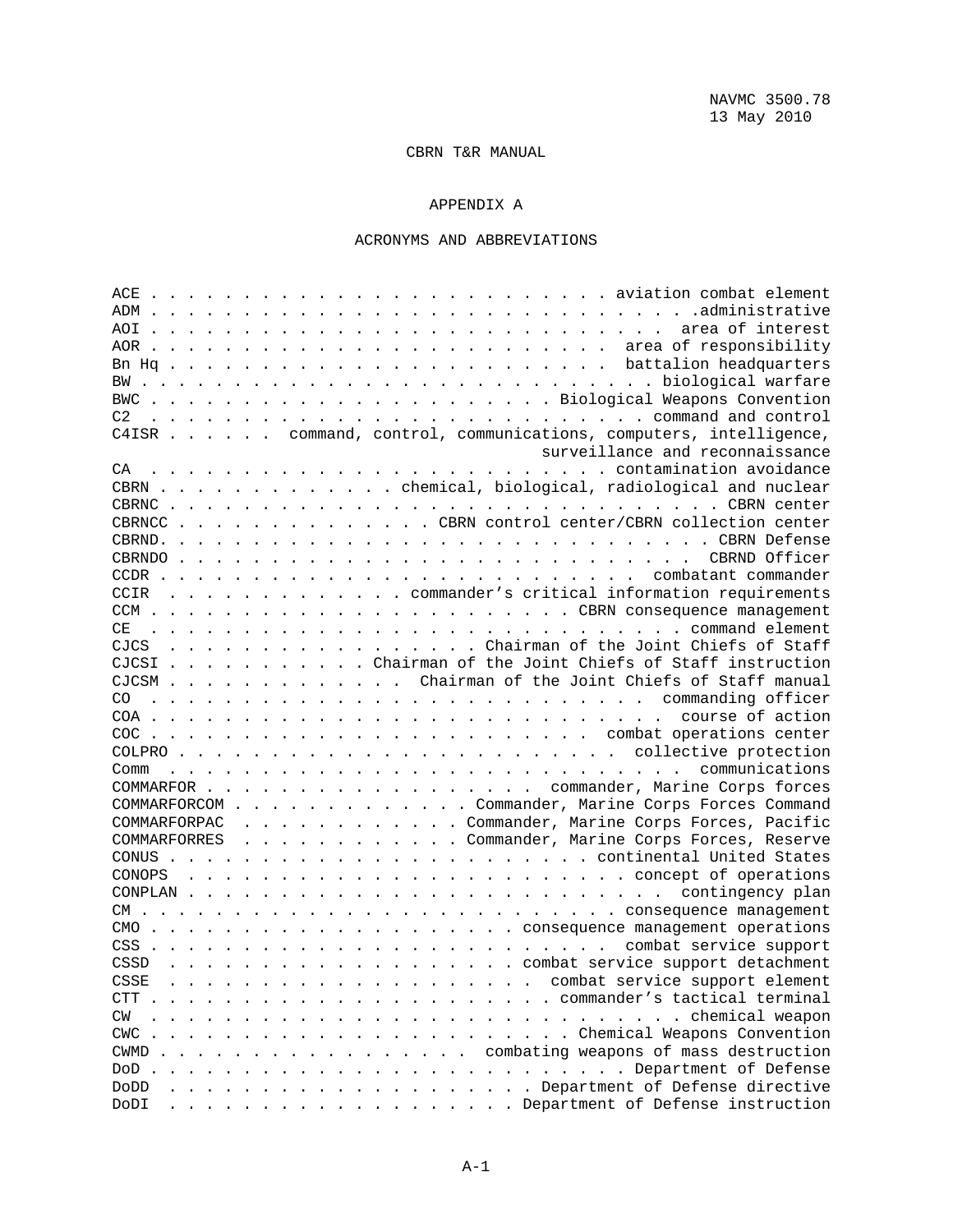| EMW                                                                                                                                                                                                                                                                                                                                                                                                                                   |                                        |
|---------------------------------------------------------------------------------------------------------------------------------------------------------------------------------------------------------------------------------------------------------------------------------------------------------------------------------------------------------------------------------------------------------------------------------------|----------------------------------------|
| EOP                                                                                                                                                                                                                                                                                                                                                                                                                                   |                                        |
| FM                                                                                                                                                                                                                                                                                                                                                                                                                                    |                                        |
| FMF                                                                                                                                                                                                                                                                                                                                                                                                                                   |                                        |
| FMFM                                                                                                                                                                                                                                                                                                                                                                                                                                  |                                        |
| FP                                                                                                                                                                                                                                                                                                                                                                                                                                    |                                        |
| G-1 manpower or personnel staff officer                                                                                                                                                                                                                                                                                                                                                                                               |                                        |
|                                                                                                                                                                                                                                                                                                                                                                                                                                       | intelligence staff officer             |
|                                                                                                                                                                                                                                                                                                                                                                                                                                       | operations staff officer               |
|                                                                                                                                                                                                                                                                                                                                                                                                                                       |                                        |
| G-6 communications and information systems officer                                                                                                                                                                                                                                                                                                                                                                                    |                                        |
|                                                                                                                                                                                                                                                                                                                                                                                                                                       |                                        |
| HEMP high-altitude electromagnetic pulse                                                                                                                                                                                                                                                                                                                                                                                              |                                        |
|                                                                                                                                                                                                                                                                                                                                                                                                                                       |                                        |
|                                                                                                                                                                                                                                                                                                                                                                                                                                       |                                        |
|                                                                                                                                                                                                                                                                                                                                                                                                                                       |                                        |
| HOMC                                                                                                                                                                                                                                                                                                                                                                                                                                  |                                        |
|                                                                                                                                                                                                                                                                                                                                                                                                                                       |                                        |
|                                                                                                                                                                                                                                                                                                                                                                                                                                       |                                        |
| ID                                                                                                                                                                                                                                                                                                                                                                                                                                    |                                        |
|                                                                                                                                                                                                                                                                                                                                                                                                                                       |                                        |
|                                                                                                                                                                                                                                                                                                                                                                                                                                       |                                        |
| IPB intelligence preparation of the Battlespace                                                                                                                                                                                                                                                                                                                                                                                       |                                        |
|                                                                                                                                                                                                                                                                                                                                                                                                                                       |                                        |
| IPOE intelligence preparation of the Operational Environment                                                                                                                                                                                                                                                                                                                                                                          |                                        |
| IPR intelligence production requirement                                                                                                                                                                                                                                                                                                                                                                                               |                                        |
| IR                                                                                                                                                                                                                                                                                                                                                                                                                                    | intelligence requirement               |
| ISR intelligence, surveillance, and reconnaissance                                                                                                                                                                                                                                                                                                                                                                                    |                                        |
|                                                                                                                                                                                                                                                                                                                                                                                                                                       |                                        |
| <b>JCS</b>                                                                                                                                                                                                                                                                                                                                                                                                                            |                                        |
| <b>JFC</b>                                                                                                                                                                                                                                                                                                                                                                                                                            |                                        |
| JPF                                                                                                                                                                                                                                                                                                                                                                                                                                   |                                        |
| JР                                                                                                                                                                                                                                                                                                                                                                                                                                    |                                        |
| <b>JTF</b><br>and a construction of the construction of the construction of the construction of the construction of the construction of the construction of the construction of the construction of the construction of the construction of                                                                                                                                                                                           | joint task force                       |
|                                                                                                                                                                                                                                                                                                                                                                                                                                       |                                        |
|                                                                                                                                                                                                                                                                                                                                                                                                                                       | kiloton                                |
|                                                                                                                                                                                                                                                                                                                                                                                                                                       |                                        |
| <b>MAG</b>                                                                                                                                                                                                                                                                                                                                                                                                                            |                                        |
| MAGTF<br>$\mathbf{r} = \mathbf{r} - \mathbf{r} - \mathbf{r} - \mathbf{r} - \mathbf{r} - \mathbf{r} - \mathbf{r} - \mathbf{r} - \mathbf{r} - \mathbf{r} - \mathbf{r} - \mathbf{r} - \mathbf{r} - \mathbf{r} - \mathbf{r} - \mathbf{r} - \mathbf{r} - \mathbf{r} - \mathbf{r} - \mathbf{r} - \mathbf{r} - \mathbf{r} - \mathbf{r} - \mathbf{r} - \mathbf{r} - \mathbf{r} - \mathbf{r} - \mathbf{r} - \mathbf{r} - \mathbf{r} - \mathbf$ | Marine air-ground task force           |
| MARDIV                                                                                                                                                                                                                                                                                                                                                                                                                                |                                        |
| MARFOR                                                                                                                                                                                                                                                                                                                                                                                                                                |                                        |
|                                                                                                                                                                                                                                                                                                                                                                                                                                       | . Marine Corps forces                  |
| MAW<br>MCB                                                                                                                                                                                                                                                                                                                                                                                                                            | . Marine aircraft wing                 |
|                                                                                                                                                                                                                                                                                                                                                                                                                                       | . Marine Corps base                    |
| MCO.                                                                                                                                                                                                                                                                                                                                                                                                                                  | . Marine Corps Order                   |
| MCPP                                                                                                                                                                                                                                                                                                                                                                                                                                  | . Marine Corps Planning Process        |
| <b>MCRP</b>                                                                                                                                                                                                                                                                                                                                                                                                                           | . Marine Corps reference publication   |
| MCT                                                                                                                                                                                                                                                                                                                                                                                                                                   |                                        |
|                                                                                                                                                                                                                                                                                                                                                                                                                                       |                                        |
| MCWP                                                                                                                                                                                                                                                                                                                                                                                                                                  | . Marine Corps warfighting publication |
| MEF<br>and the contract of the contract of the contract of the contract of the contract of the contract of the contract of the contract of the contract of the contract of the contract of the contract of the contract of the contra                                                                                                                                                                                                 | Marine Expeditionary Force             |
| MET<br>$\mathcal{L}_{\mathcal{A}}$ . The contribution of the contribution of the contribution of the contribution of the contribution of the contribution of the contribution of the contribution of the contribution of the contribution of the                                                                                                                                                                                      | mission-essential task                 |
|                                                                                                                                                                                                                                                                                                                                                                                                                                       | mission-essential task list            |
| MEU<br>MEU(SOC) Marine expeditionary unit (special operations capable)                                                                                                                                                                                                                                                                                                                                                                |                                        |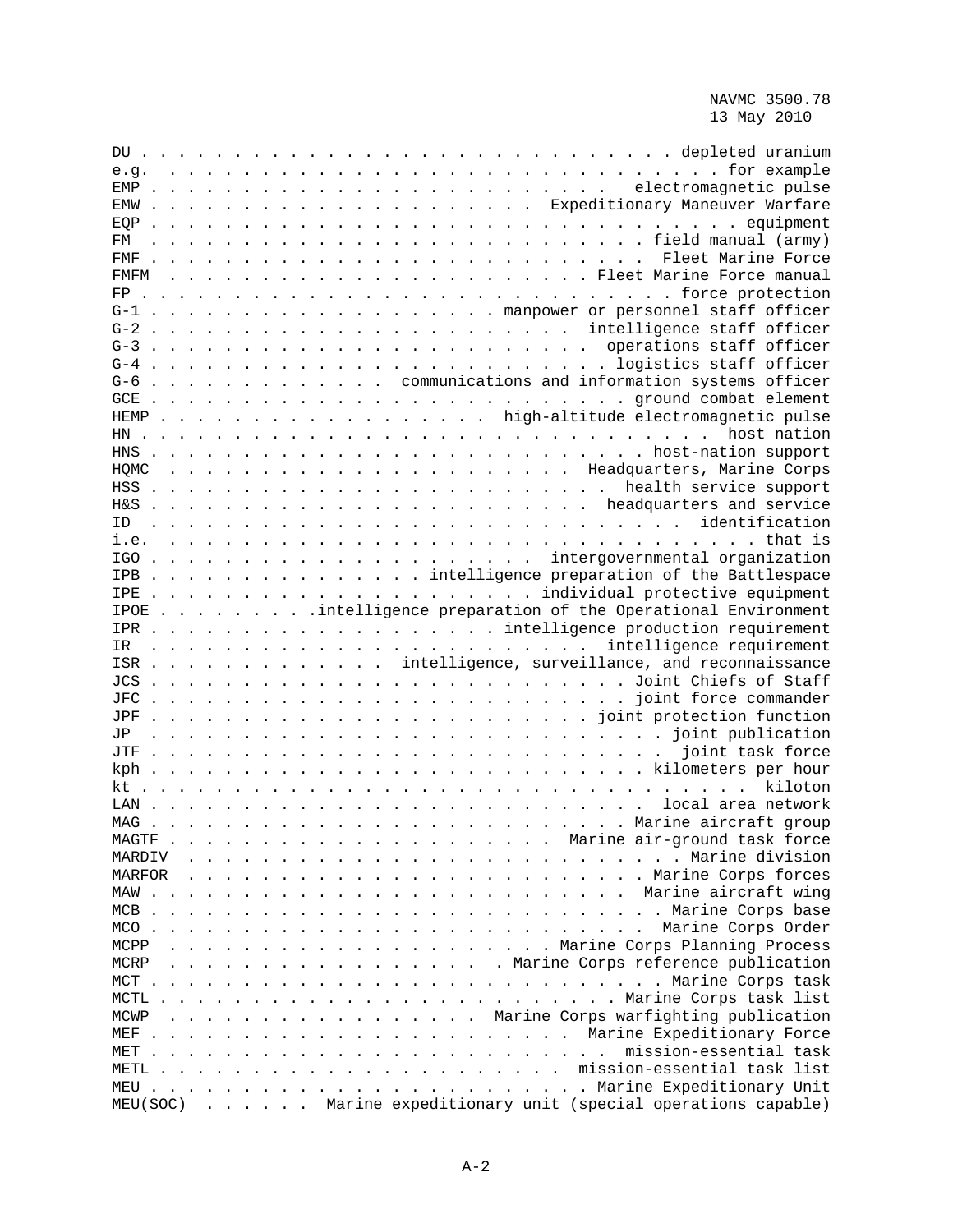| MOPP                                                                      |                                 |
|---------------------------------------------------------------------------|---------------------------------|
|                                                                           |                                 |
|                                                                           |                                 |
| MTTP multi-Service tactics, techniques, and procedures                    |                                 |
| . North Atlantic Treaty Organization<br><b>NATO</b>                       |                                 |
| NATOPS Naval Air Training and Operating                                   |                                 |
|                                                                           |                                 |
|                                                                           | Procedures Standardization      |
|                                                                           | nongovernmental organization    |
|                                                                           |                                 |
| NMS-CWMD national military strategy to combat weapons of mass destruction |                                 |
|                                                                           |                                 |
| OCONUS outside the continental United States                              |                                 |
|                                                                           |                                 |
|                                                                           |                                 |
|                                                                           |                                 |
|                                                                           |                                 |
|                                                                           |                                 |
|                                                                           |                                 |
| <b>PIR</b>                                                                |                                 |
|                                                                           |                                 |
|                                                                           |                                 |
|                                                                           |                                 |
|                                                                           |                                 |
|                                                                           |                                 |
|                                                                           |                                 |
|                                                                           |                                 |
|                                                                           |                                 |
|                                                                           |                                 |
|                                                                           |                                 |
|                                                                           |                                 |
|                                                                           |                                 |
|                                                                           |                                 |
|                                                                           |                                 |
| communications and information systems staff officer<br>$S-6$             |                                 |
| SA                                                                        |                                 |
|                                                                           |                                 |
| SHP                                                                       |                                 |
| <b>SNS</b>                                                                |                                 |
| <b>SME</b>                                                                |                                 |
| SSA                                                                       |                                 |
| <b>SSE</b>                                                                |                                 |
| <b>SUS</b>                                                                | . sustain                       |
|                                                                           |                                 |
| $\rm T/\rm E$                                                             | table of equipment              |
| T/O                                                                       |                                 |
| TIB                                                                       |                                 |
| TIC                                                                       | . toxic industrial chemical     |
| TIM<br>$\mathbf{r}$ . The set of $\mathbf{r}$<br>$\sim$ $\sim$            | . toxic industrial material     |
| TIR                                                                       | . toxic industrial radiological |
| TPFDD time-phased force and deployment data                               |                                 |
| TRG<br>$\sim$ $\sim$                                                      |                                 |
| . tactics, techniques, and procedures<br>TTP                              |                                 |
| VA                                                                        |                                 |
|                                                                           |                                 |
| WMD                                                                       |                                 |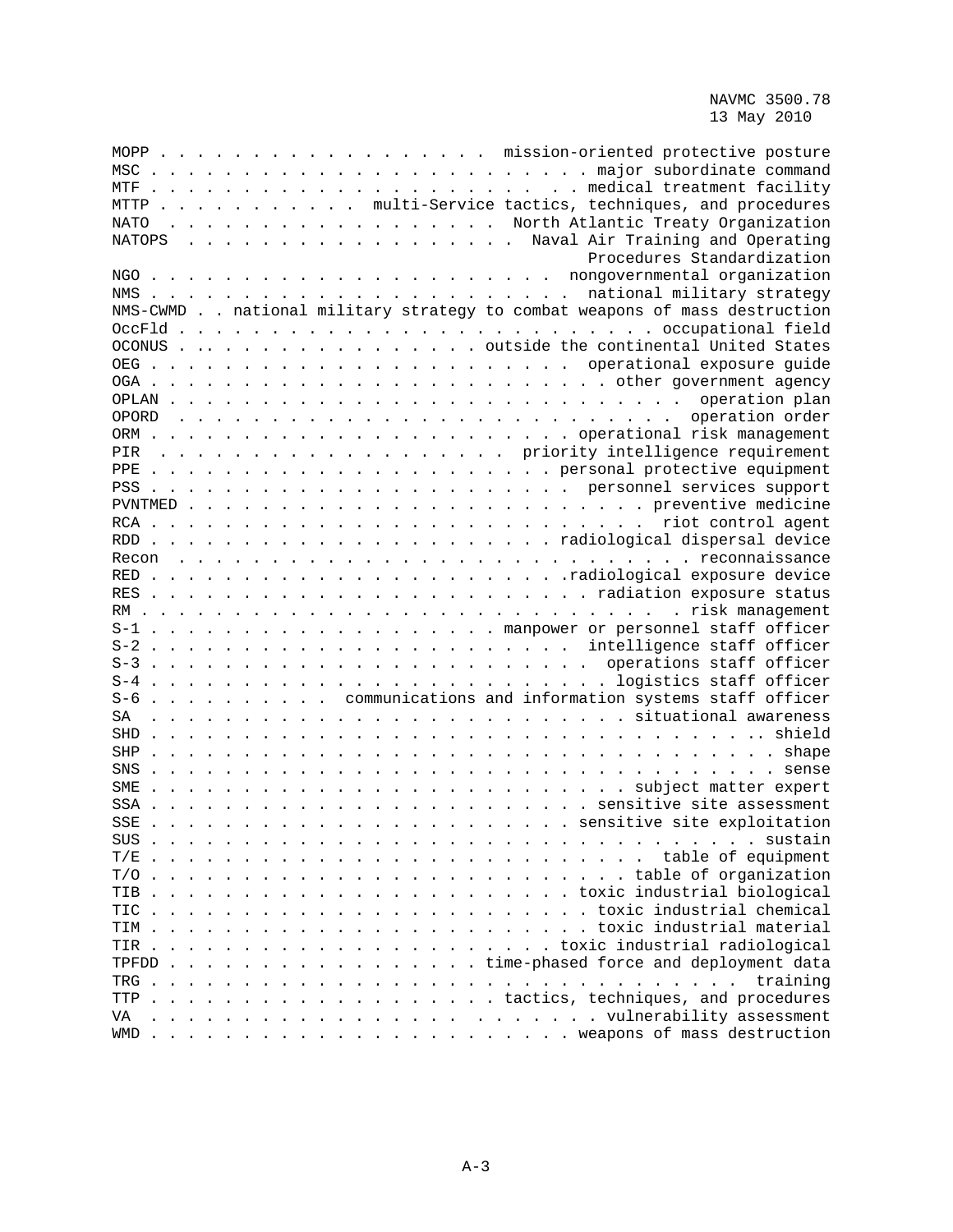CBRN T&R MANUAL

#### APPENDIX B

# TERMS AND DEFINITIONS

Terms in this glossary are subject to change as applicable orders and directives are revised. Terms established by Marine Corps orders or directives take precedence after definitions found in Joint Pub 1-02, DOD Dictionary of Military and Associated Terms.

**A** 

**After Action Review (AAR):** A professional discussion of training events conducted after all training to promote learning among training participants. The formality and scope increase with the command level and size of the training evolution. For longer exercises, they should be planned for at predetermined times during an exercise. The results of the AAR shall be recorded on an after action report and forwarded to higher headquarters. The commander and higher headquarters use the results of an AAR to reallocate resources, reprioritize their training plan, and plan for future training.

**Area of Interest (AOI):** The area of concern to the commander, including the area of influence, areas adjacent thereto, and extending into enemy territory to the objectives of current or planned operations. This area also includes areas occupied by enemy forces that could jeopardize the accomplishment of the mission.

**Area of Operations (AO):** An operational area defined by the joint force commander for land and maritime forces. Areas of operation do not typically encompass the entire operational area of the joint force commander, but should be large enough for component commanders to accomplish their missions and protect their forces.

**Area of Responsibility (AOR):** The geographical area associated with a combatant command within which a geographic combatant commander has authority to plan and conduct operations.

**Assessment:** 1. A continuous process that measures the overall effectiveness of employing joint force capabilities during military operations. 2. Determination of the progress toward accomplishing a task, creating an effect, or achieving an objective. 3. Analysis of the security, effectiveness, and potential of an existing or planned intelligence activity. 4. Judgment of the motives, qualifications, and characteristics of present or prospective employees or "agents."

**Avoidance:** Individual and/or unit measures taken to avoid or minimize chemical, biological, radiological and nuclear (CBRN) attacks and reduce the effects of CBRN hazards.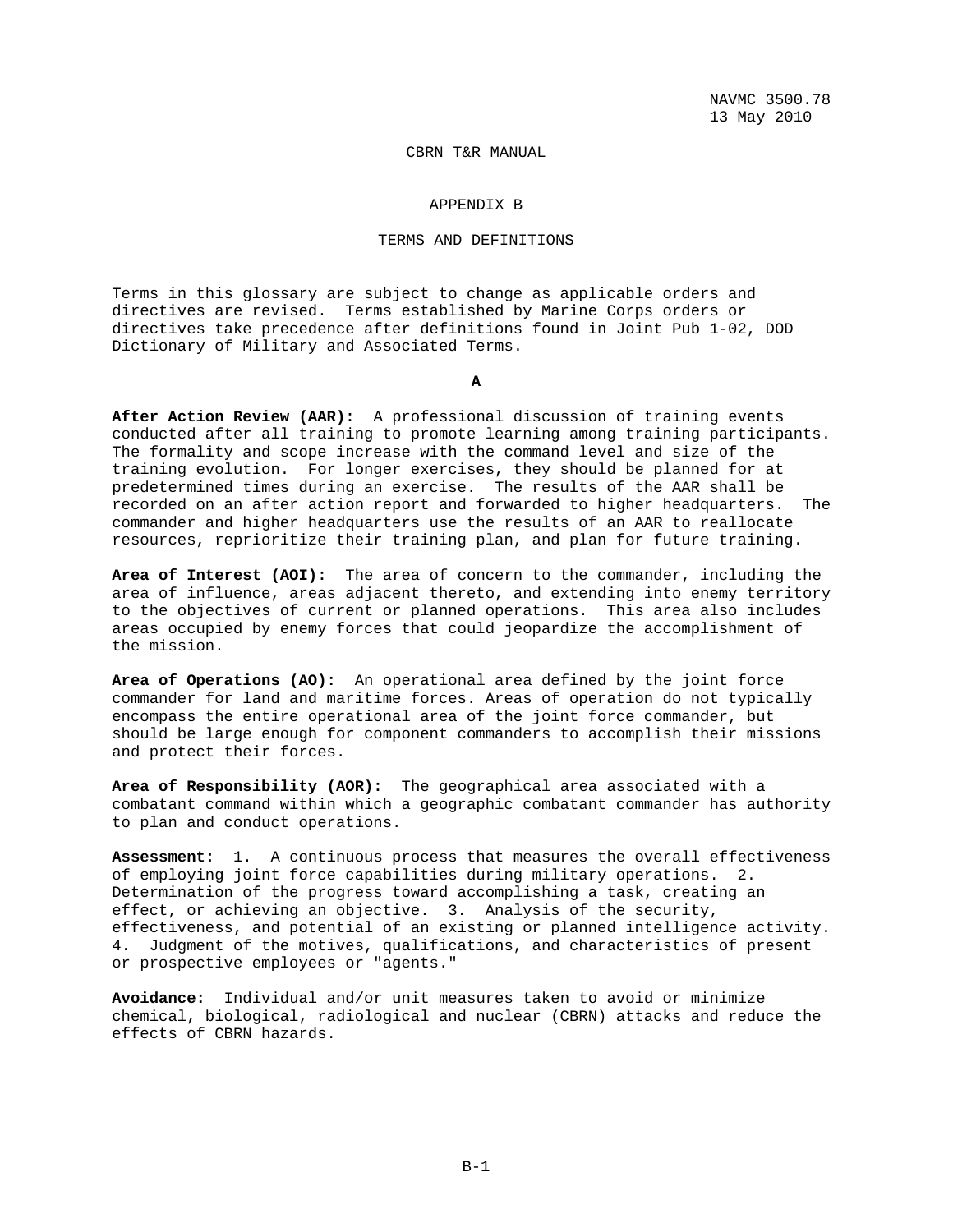**B** 

**Battle Damage Assessment (BDA):** The timely and accurate estimate of damage resulting from the application of military force, either lethal or nonlethal, against a predetermined objective. Battle damage assessment can be applied to the employment of all types of weapon systems (air, ground, naval, and special forces weapon systems) throughout the range of military operations. Battle damage assessment is primarily an intelligence responsibility with required inputs and coordination from the operators. Battle damage assessment is composed of physical damage assessment, functional damage assessment, and target system assessment. In Marine Corps usage, the timely and accurate estimate of the damage resulting from the application of military force. BDA estimates physical damage to a particular target, functional damage to that target, and the capability of the entire target system to continue its operations.

**Battlespace:** All aspects of air, surface, subsurface, land, space, and electromagnetic spectrum, which encompass the area of influence and area of interest.

**Biological agent:** A microorganism that causes disease in personnel, plants, or animals or causes the deterioration of materiel.

**Biological hazard:** An organism or substance derived from an organism that poses a threat to human or animal health. This can include medical waste, samples of a microorganism, virus, or toxin (from a biological source) that can impact human health.

**Biological threat agent field confirmation identification:** Identification of a suspect biological warfare agent by means of devices/materials/technologies that are based on detecting biological markers using two or more independent biomarker results. Examples might include the findings of the presumptive biomarker identification with the addition of a positive PCR, ELISA, or electrochemiluminescence (ECL) results, using specific target nucleic acid sequences for the organism and antibody recognition of agent-specific antigen sites, respectively. (Field sample/specimen identification by forward deployed or forward positioned laboratories [such as the US Air Force Biological Augmentation Team (BAT), area medical laboratory (AML), or forward deployed preventive medicine unit (FDPMU) and homeland security Laboratory Response Network (LRN) Level B or C (US Army Community Hospitals or Medical Centers).

**Biological threat agent definitive identification:** The specific identification of a suspect biological agent as to genus and species, serological type, or toxin. This level of identification is by means of devices/materials/technologies that are based on two or more independent biomarker results and using different methodologies. This level of identification is achieved by thorough testing and identification by nationally recognized reference laboratories such as the US Army Medical Research Institute of Infectious Diseases (USAMRIID), the Navy Medical Research Center (NMRC), or the Center for Disease Control and Prevention (CDC).

**Biological threat agent field presumptive identification:** Identification of a suspect biological warfare agent by means of devices/materials/technologies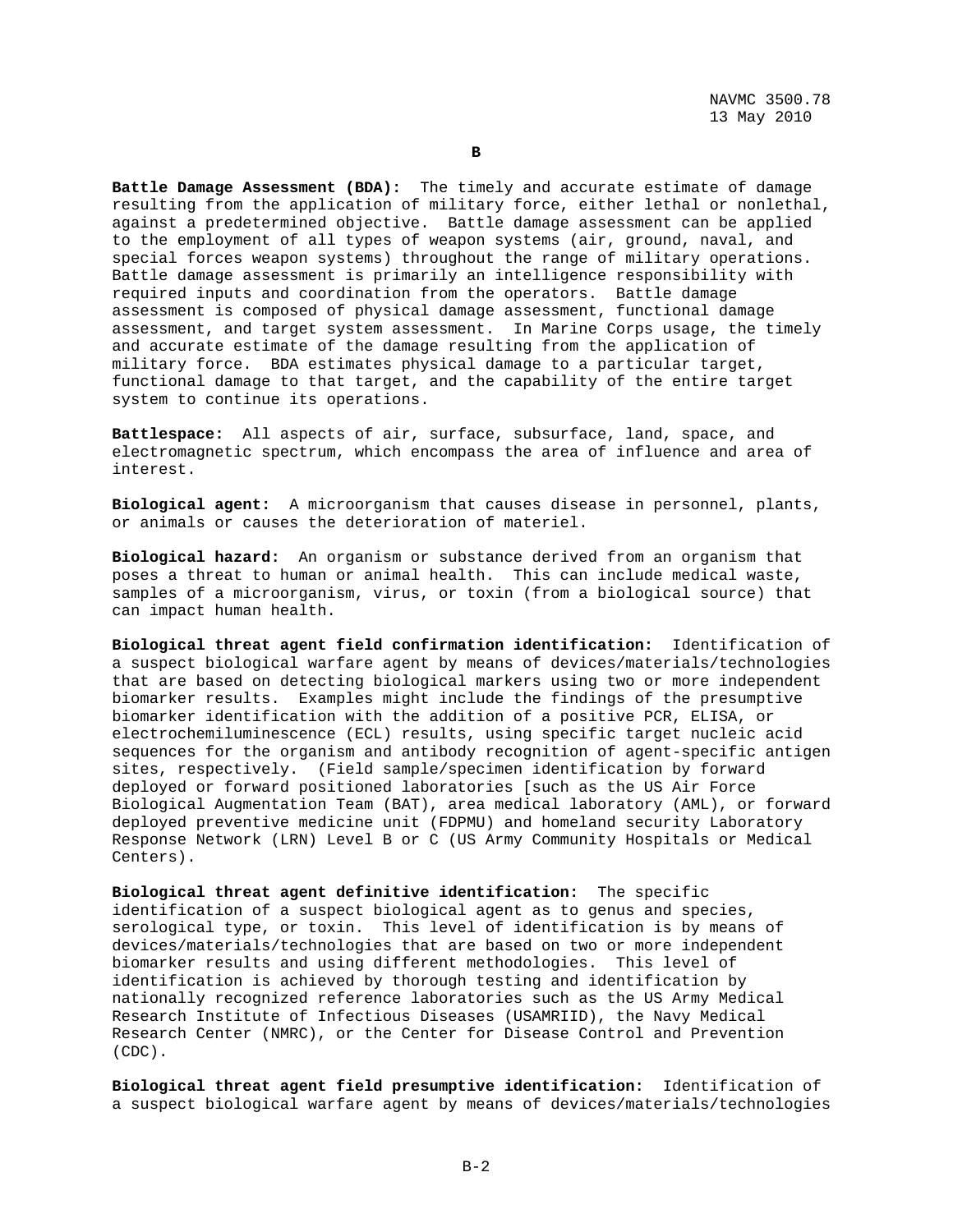that are based detecting biological markers (biomarkers) using a single methodology (such as Identification by sensor triggering, hand-held devices [hand-held assays] or initial systems, or laboratory analysis employing one screening methodology [such as microscopic morphology, antibody/protein, or nucleic acid-based test]). The biomarkers and/or methodologies used at this level of testing have significant limits to their accuracy. Agent identification to species level, or differentiation among a family of similar agents, may not be possible.

**Biological warfare:** Employment of biological agents to produce casualties in personnel or animals, or damage to plants or materiel; or defense against such employment.

**Biological weapon:** An item of materiel which projects, disperses, or disseminates a biological agent including arthropod vectors.

**Blister agent:** A chemical agent which injures the eyes and lungs, and burns or blisters the skin. Also called vesicant agent.

**Blood agent:** A chemical compound, including the cyanide group that affects bodily functions by preventing the normal utilization of oxygen by body tissues.

**C** 

**Centralized Control:** In military operations, a mode of battlespace management in which one echelon of command exercises total authority and direction of all aspects of one or more warfighting functions. It is a method of control where detailed orders are issued and total unity of action is the overriding consideration.

**Chaining:** A process that enables unit leaders to effectively identify subordinate collective events and individual events that support a specific collective event. For example, collective training events at the 4000-level are directly supported by collective events at the 3000-level. Utilizing the building block approach to progressive training, these collective events are further supported by individual training events at the 1000 and 2000-levels. When a higher-level event by its nature requires the completion of lower level events, they are "chained"; sustainment credit is given for all lower level events chained to a higher event.

**Chemical agent:** A chemical substance which is intended for use in military operations to kill, seriously injure, or incapacitate mainly through its physiological effects. The term excludes riot control agents when used for law enforcement purposes, herbicides, smoke, and flames.

**Chemical, biological, radiological, and nuclear active defense:** Measures taken to defeat an attack from CBRN weapons by employing actions not limited to, missile defense (ballistic and cruise), air defense, special operations, and security operations to divert, neutralize, or destroy those weapons or their means of delivery while en route to their target. (This term and its definition modify the existing term and its definition and are approved for inclusion in JP 1-02.)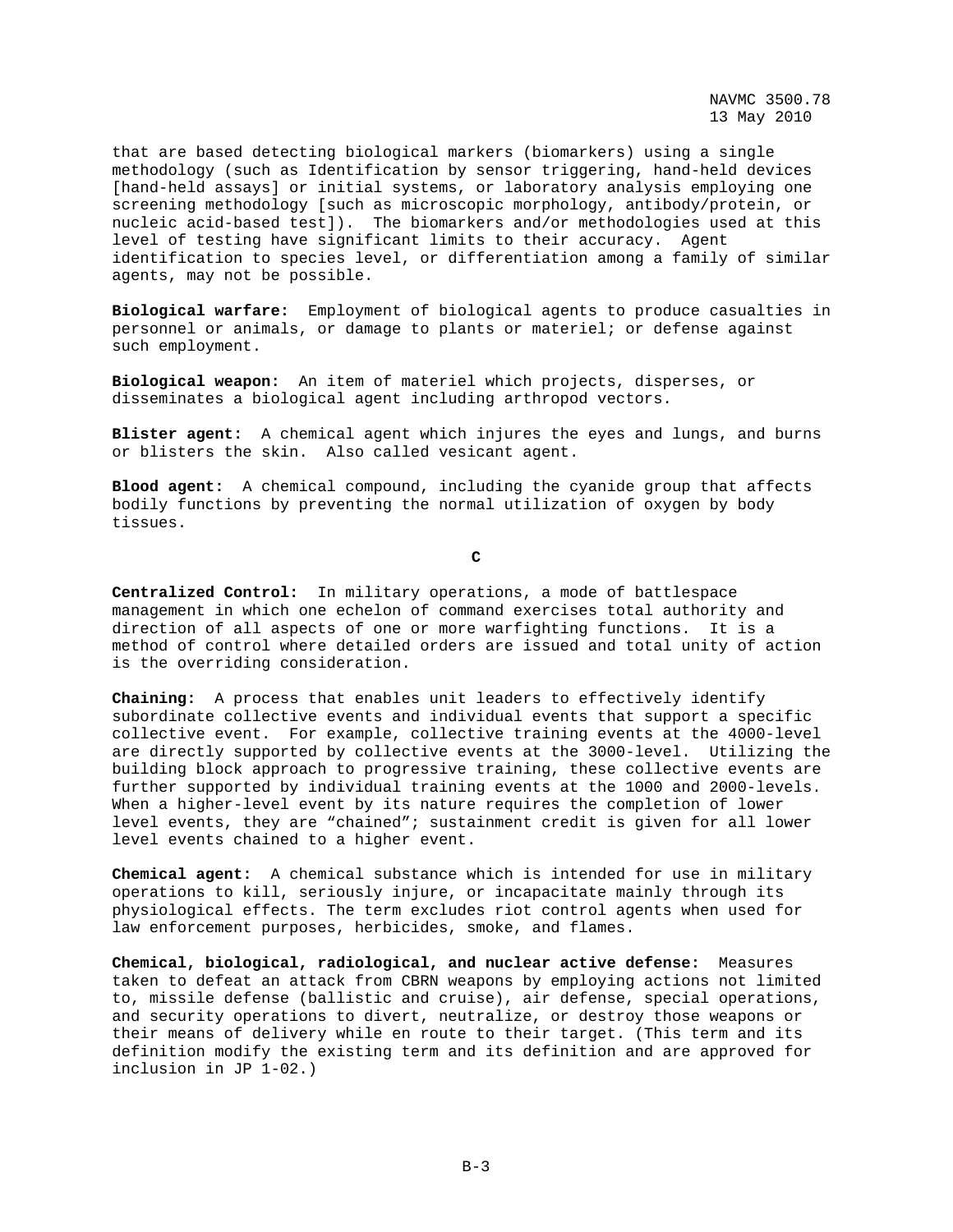**Chemical, biological, radiological, and nuclear Consequence Management:**  Actions taken to maintain or restore essential services, manage and mitigate problems resulting from all deliberate and inadvertent releases of chemical, biological, radiological and nuclear hazards. (This term and its definition are provided for information and are proposed for inclusion in JP 1-02).

**Chemical, biological, radiological, and nuclear defense (CBRND):** Measures taken to minimize or negate the vulnerabilities and/or effects of a chemical, biological, radiological, or nuclear incident. (JP 1-02. SOURCE: JP 3-11) (This term and its definition modify the existing term and its definition and are approved for inclusion in JP 1-02.)

**Chemical, biological, radiological, and nuclear environment (CBRNE):**  Conditions found in an area resulting from immediate or persisting effects of chemical, biological, radiological, or nuclear attacks or unintentional releases.

**Chemical, biological, radiological, and nuclear hazard:** Chemical, biological, radiological, and nuclear elements that could cause an adverse affect through their accidental or deliberate release, dissemination, or impacts. Also called CBRN hazard.

**Chemical, biological, radiological, and nuclear passive defense:** Measures taken to minimize or negate the vulnerability to, and effects of, chemical, biological, radiological, or nuclear attacks. This mission area focuses on maintaining the joint force's ability to continue military operations in a CBRN environment. Also called CBRN passive defense.

**Chemical, biological, radiological, and nuclear Operations:** The employment of tactical capabilities that counter the entire range of CBRN threats and hazards through WMD proliferation prevention, WMD counterforce, CBRN defense, and CBRN consequence management activities in support of operational and strategic objectives to combat WMD and operate safely in CBRN environments.

**Chemical, biological, radiological, and nuclear protection:** Measures that are taken to keep chemical, biological, radiological, and nuclear threats and hazards from having an adverse effect on personnel, equipment, or critical assets and facilities. Also called CBRN protection.

**Chemical, biological, radiological, and nuclear sense:** Activities that continually provide a CBRN threat, hazard information and intelligence in a timely manner to support the common operational picture. Also called CBRN sense.

**Chemical, biological, radiological, and nuclear shape:** The command and control activity that integrates the sense, shield, and sustain operational elements to characterize chemical, biological, radiological, and nuclear hazards and threats and employ necessary capabilities to counter their effects. Also called CBRN shape.

**Chemical, biological, radiological, and nuclear shield:** Individual and collective protection measures essential to mitigating the effects of chemical, biological, radiological, and nuclear hazards. Also called CBRN shield.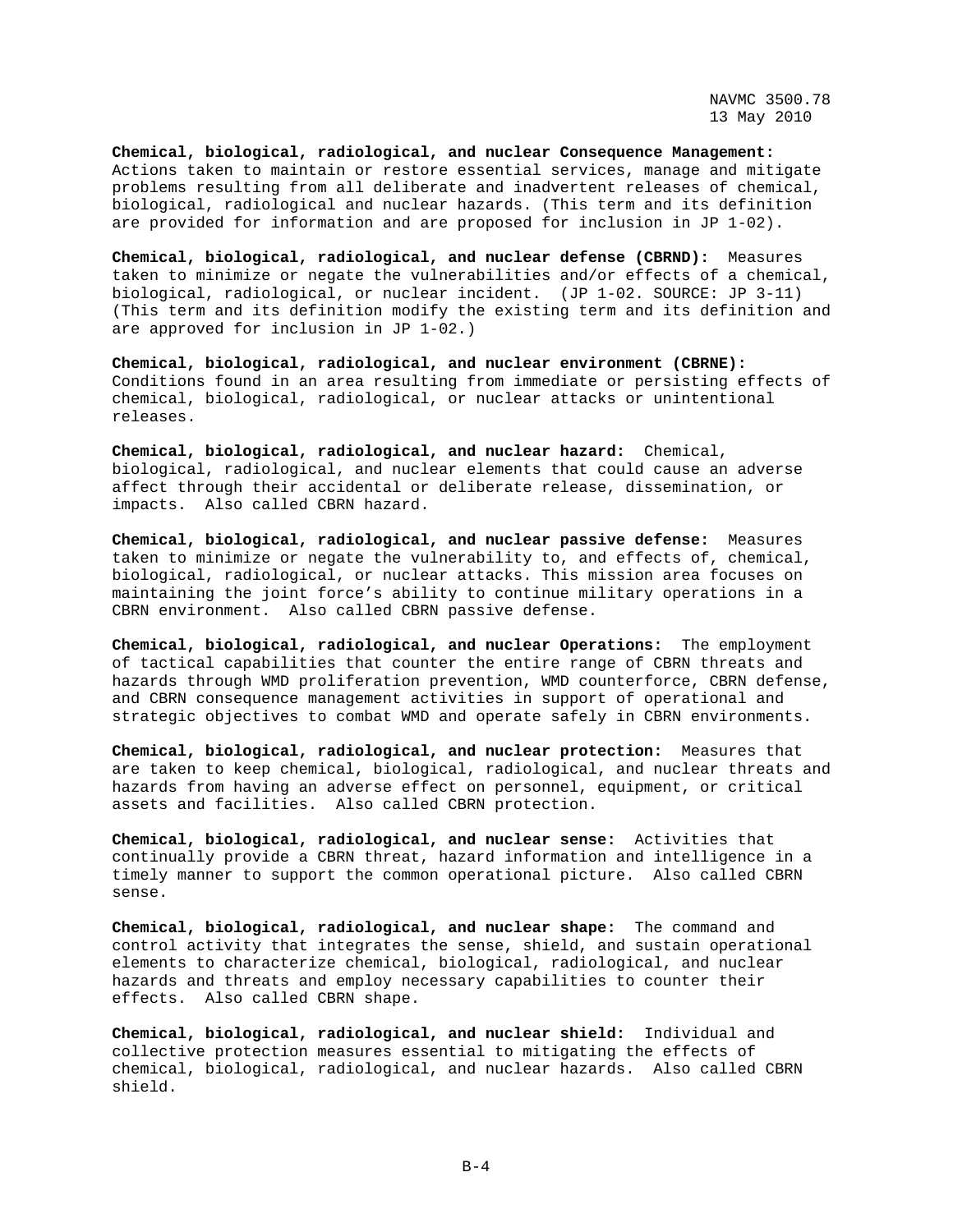**Chemical, biological, radiological, and nuclear sustain:** The decontamination and medical activities to restore combat power and continue operations. Also called CBRN sustain.

**Chemical, biological, radiological, or nuclear incident:** Any occurrence, resulting from the use of chemical, biological, radiological and nuclear weapons and devices; the emergence of secondary hazards arising from counterforce targeting; or the release of toxic industrial materials into the environment*,* involving the emergence of chemical, biological, radiological and nuclear hazards.

**Chemical, biological, radiological, or nuclear weapon:** A fully engineered assembly designed for employment to cause the release of a chemical or biological agent or radiological material onto a chosen target or to generate a nuclear detonation. Also called CBRN weapon.

**Chemical hazard:** Any chemical manufactured, used, transported, or stored which can cause death or other harm through toxic properties of those materials. This includes chemical agents and chemical weapons (prohibited under the Chemical Weapons Convention), as well as toxic industrial chemicals and toxic industrial materials.

**Chemical warfare (CW):** All aspects of military operations involving the employment of lethal and incapacitating munitions/agents and the warning and protective measures associated with such offensive operations. Since riot control agents and herbicides are not considered to be chemical warfare agents, those two items will be referred to separately or under the broader term "chemical," which will be used to include all types of chemical munitions/agents collectively.

**Chemical weapon:** Together or separately, (a) a toxic chemical and its precursors, except when intended for a purpose not prohibited under the Chemical Weapons Convention; (b) a munition or device, specifically designed to cause death or other harm through toxic properties of those chemicals specified in (a), above, which would be released as a result of the employment of such munition or device; (c) any equipment specifically designed for use directly in connection with the employment of munitions or devices specified in (b), above.

**Clearance decontamination:** The final level of decontamination that provides the decontamination of equipment and personnel to a level that allows unrestricted transportation, maintenance, employment, and disposal.

**Collective protection (COLPRO):** The protection provided to a group of individuals which permits relaxation of individual chemical, biological, radiological, and nuclear protection.

**Contaminated remains:** Remains of personnel which have absorbed or upon which has been deposited radioactive material, or biological or chemical agents.

**Contamination:** 1. The deposit, absorption, or adsorption of radioactive material, or of biological or chemical agents on or by structures, areas, personnel, or objects (Also see fallout or residual radiation). 2. Food and/or water made unfit for consumption by humans or animals because of the presence of environmental chemicals, radioactive elements, bacteria or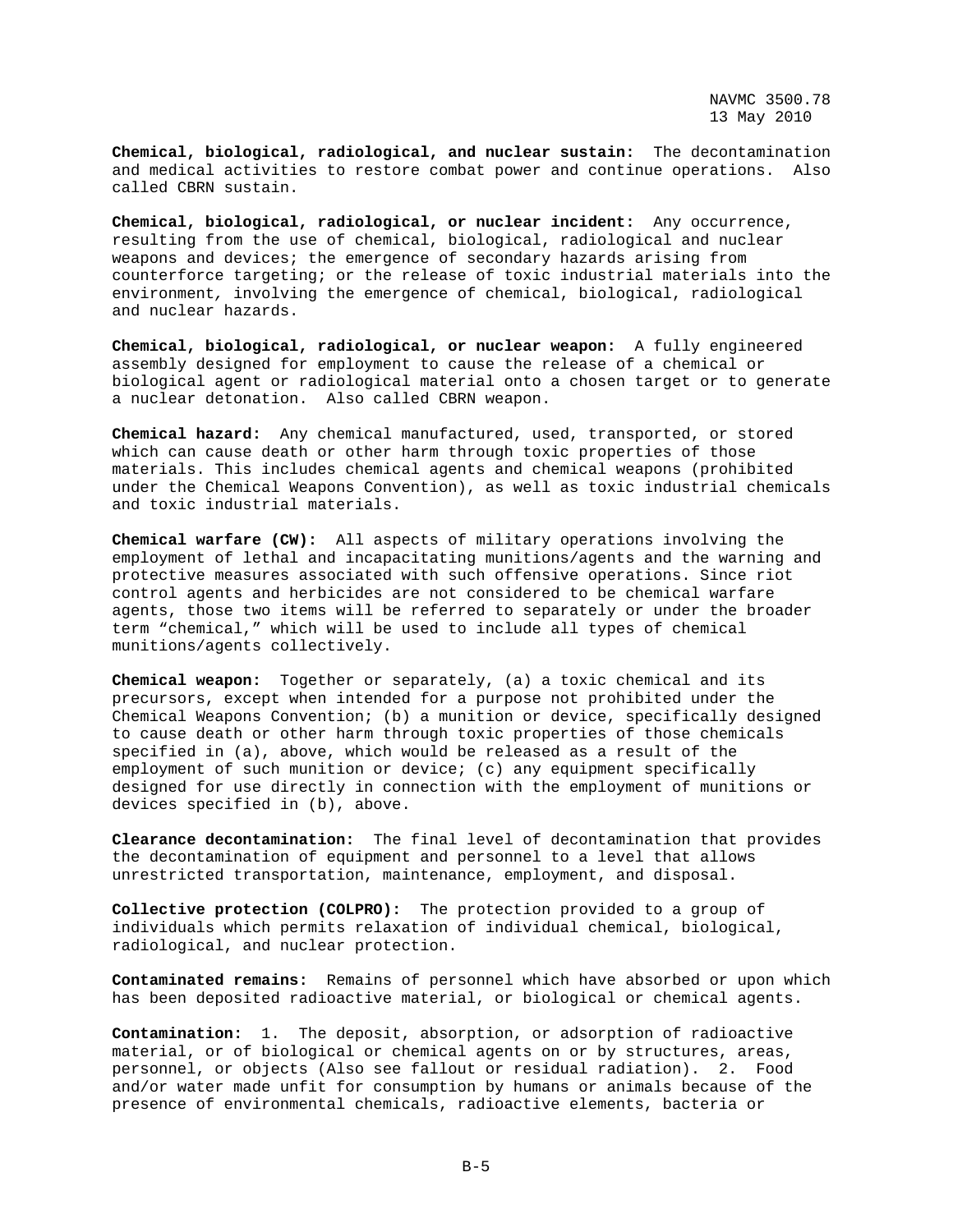organisms, the byproduct of the growth of bacteria or organisms, the decomposing material (to include the food substance itself), or waste in the food or water.

**Collective Event:** A clearly defined, discrete, and measurable activity, action, or event task that requires organized team or unit performance and leads to accomplishment of a mission or function. A collective task is derived from unit missions or higher-level collective tasks. Task accomplishment requires performance of procedures composed of supporting collective or individual tasks. A collective task describes the exact performance a group must perform in the field under actual operational conditions. The term "collective" does not necessarily infer that a unit accomplishes the event. A unit, such as a squad or platoon conducting an attack; may accomplish a collective event or, it may be accomplished by an individual to accomplish a unit mission, such as a battalion supply officer completing a reconciliation of the battalion's CMR. Thus, many collective events will have titles that are the same as individual events; however, the standard and condition will be different because the scope of the collective event is broader.

**Collective Training Standards (CTS):** Criteria that specify mission and functional area unit proficiency standards for combat, combat support, and combat service support units. They include tasks, conditions, standards, evaluator instruction, and key indicators. CTS are found within collective training events in T&R Manuals.

**Combat Readiness Cycle:** The combat readiness cycle depicts the relationships within the building block approach to training. The combat readiness cycle progresses from T&R Manual individual core skills training, to the accomplishment of collective training events, and finally, to a unit's participation in a contingency or actual combat. The combat readiness cycle demonstrates the relationship of core capabilities to unit combat readiness. Individual core skills training and the training of collective events lead to unit proficiency and the ability to accomplish the unit's stated mission.

**Combat Readiness Percentage (CRP):** The CRP is a quantitative numerical value used in calculating collective training readiness based on the E-Coded events that support the unit METL. CRP is a concise measure of unit training accomplishments. This numerical value is only a snapshot of training readiness at a specific time. As training is conducted, unit CRP will continuously change.

**Combatant Command:** A unified or specified command with a broad continuing mission under a single commander established and so designated by the President through the Secretary of Defense and with the advice and assistance of Chairman of the Joint Chiefs of Staff. Combatant command typically has geographic or functional responsibilities.

**Command and Control (C2):** The exercise of authority and direction by a properly designated commander over assigned and attached forces in the accomplishment of the mission. Command and control functions are performed through an arrangement of personnel, equipment, communications, facilities, and procedures employed by a commander in planning, directing, coordinating, and controlling forces and operations in the accomplishment of the mission.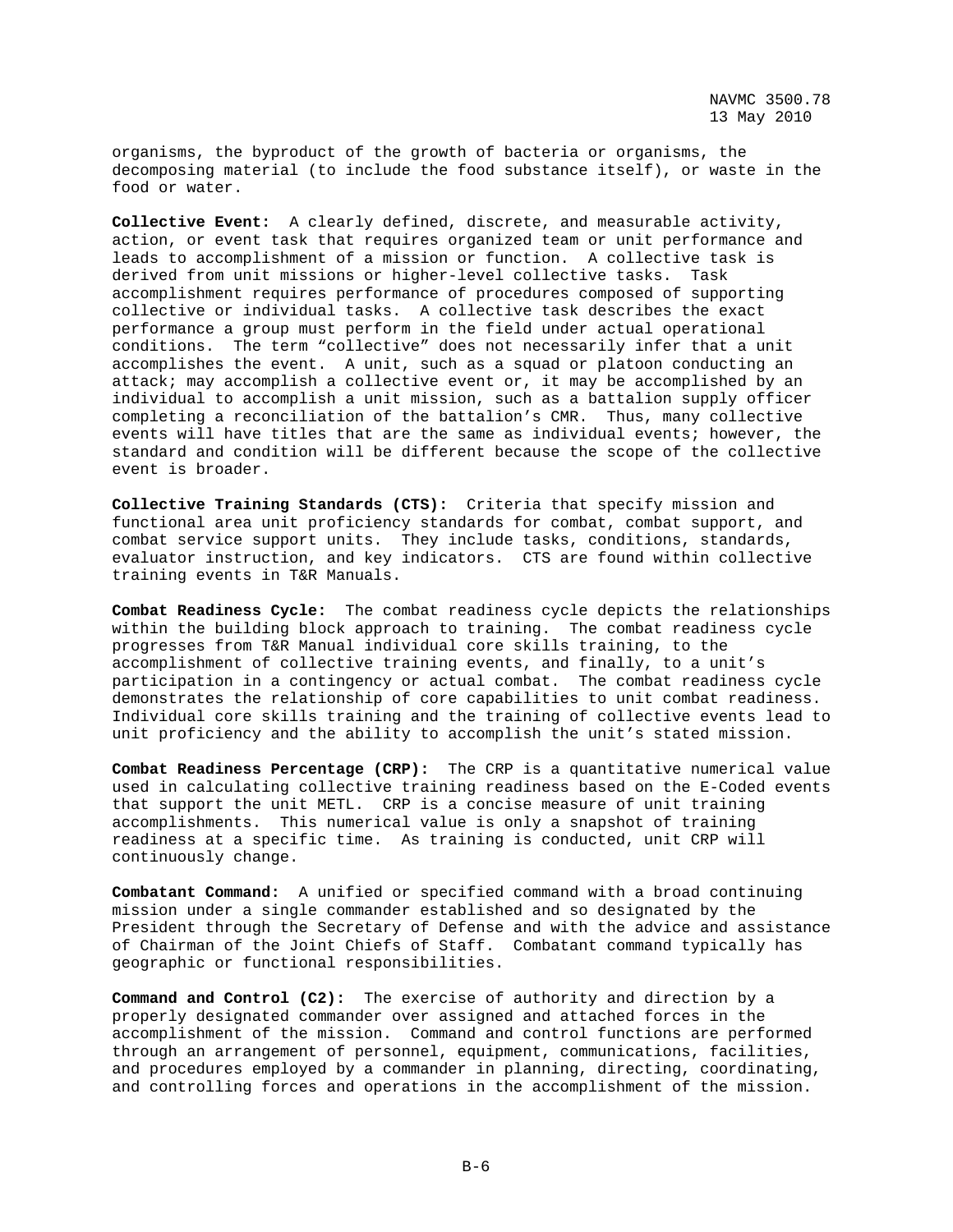(JP1-02) The means by which a commander recognizes what needs to be done and sees to it that appropriate actions are taken.

**Commander's Critical Information Requirements (CCIR):** Information regarding the enemy and friendly activities and the environment identified by the commander as critical to maintaining situational awareness, planning future activities, and facilitating timely decision-making. Note: CCIRs are normally divided into three primary subcategories: priority intelligence requirements, friendly force information requirements, and essential elements of friendly information.

**Commander's Intent:** A commander's clear, concise articulation of the purpose(s) behind one or more tasks assigned to a subordinate. It is one of two parts of every mission statement, which guides the exercise of initiative in the absence of instructions.

**Component Events:** Component events are the major tasks involved in accomplishing a collective event. Listing these tasks guide Marines toward the accomplishment of the event and help evaluators determine if the task has been done to standard. These events may be lower-level collective or individual events that must be accomplished.

**Condition:** The condition describes the training situation or environment under which the training event or task will take place. Expands on the information in the title by identifying when, where and why the event or task will occur and what materials, personnel, equipment, environmental provisions, and safety constraints must be present to perform the event or task in a real-world environment. Commanders can modify the conditions of the event to best prepare their Marines to accomplish the assigned mission (e.g. in a desert environment; in a mountain environment; etc…).

**Coordination:** The action necessary to ensure adequately integrated relationships between separate organizations located in the same area. Coordination may include such matters as fire support, emergency defense measures, area intelligence and other situations in which coordination is considered necessary.

**Core Competency:** Core competency is the comprehensive measure of a unit's ability to accomplish its assigned MET. It serves as the foundation of the T&R Program. Core competencies are those unit core capabilities and individual core skills that support the commander's METL and T/O mission statement. Individual competency is exhibited through demonstration of proficiency in specified core tasks and core plus tasks. Unit proficiency is measured through collective tasks.

**Core Capabilities:** Core capabilities are the essential functions a unit must be capable of performing during extended contingency/combat operations. Core unit capabilities are based upon mission essential tasks derived from operational plans; doctrine and established tactics; techniques and procedures.

**Core Plus Capabilities:** Core plus capabilities are advanced capabilities that are environment, mission, or theater specific. Core plus capabilities may entail high-risk, high-cost training for missions that are less likely to be assigned in combat.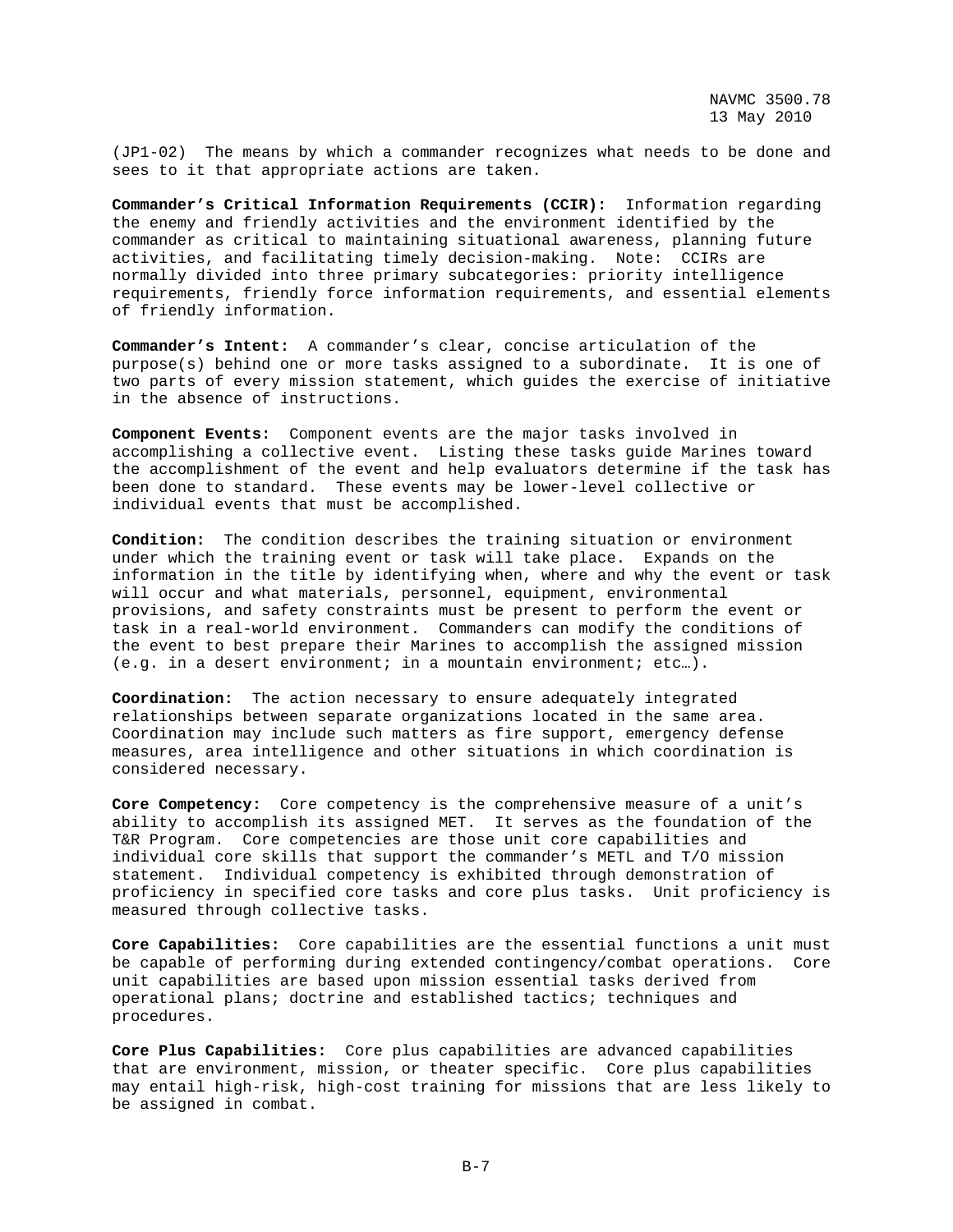**Core plus skills:** Core plus skills are those advanced skills that are environment, mission, rank, or billet specific. 2000-level training is designed to make Marines proficient in core skills in a specific billet or at a specified rank at the combat ready level. 3000 - 8000-level training produces combat leaders and fully qualified section members at the combat qualified level. Marines trained at the combat qualified level are those the commanding officer feels are capable of accomplishing unit-level missions and of directing the actions of subordinates. Many core plus tasks are learned via MOJT, while others form the base for curriculum in career level MOS courses taught by the formal school.

**Core Skills:** Core skills are those essential basic skills that "make" a Marine and qualify that Marine for an MOS. They are the 1000-level skills introduced in entry-level training at formal schools and refined in operational units.

**Counterforce:** The employment of strategic air and missile forces in an effort to destroy, or render impotent, selected military capabilities of an enemy force under any of the circumstances by which hostilities may be initiated.

**Counter-proliferation (CP):** Those actions (e.g., detect and monitor, prepare to conduct counter-proliferation operations, offensive operations, weapons of mass destruction, active defense, and passive defense) taken to defeat the threat and/or use of weapons of mass destruction against the United States, our military forces, friends, and allies.

**Course of action (COA):** 1. Any sequence of activities that an individual or unit may follow. 2. A possible plan open to an individual or commander that would accomplish, or is related to the accomplishment of the mission. 3. The scheme adopted to accomplish a job or mission. 4. A line of conduct in an engagement. 5. A product of the Joint Operation Planning and Execution System concept development phase.

**Crisis action planning:** The Joint Operation Planning and Execution System process involving the time-sensitive development of joint operation plans and orders in response to an imminent crisis. Crisis action planning follows prescribed crisis action procedures to formulate and implement an effective response within the time frame permitted by the crisis. 2. The time sensitive planning for the deployment, employment, and sustainment of assigned and allocated forces and resources that occurs in response to a situation that may result in actual military operations. Crisis action planners base their plan on the circumstances that exist at the time planning occurs. Also called CAP.

**Critical Information:** Specific facts about friendly intentions, capabilities, and activities vitally needed by adversaries for them to plan and act effectively so as to guarantee failure or unacceptable consequences for friendly mission accomplishment.

**Critical Intelligence:** Intelligence, which is crucial and requires the immediate attention of the commander. It is required to enable the commander to make decisions that will provide a timely and appropriate response to actions by the potential/actual enemy. It includes but is not limited to the following: a. strong indications of the imminent outbreak of hostilities of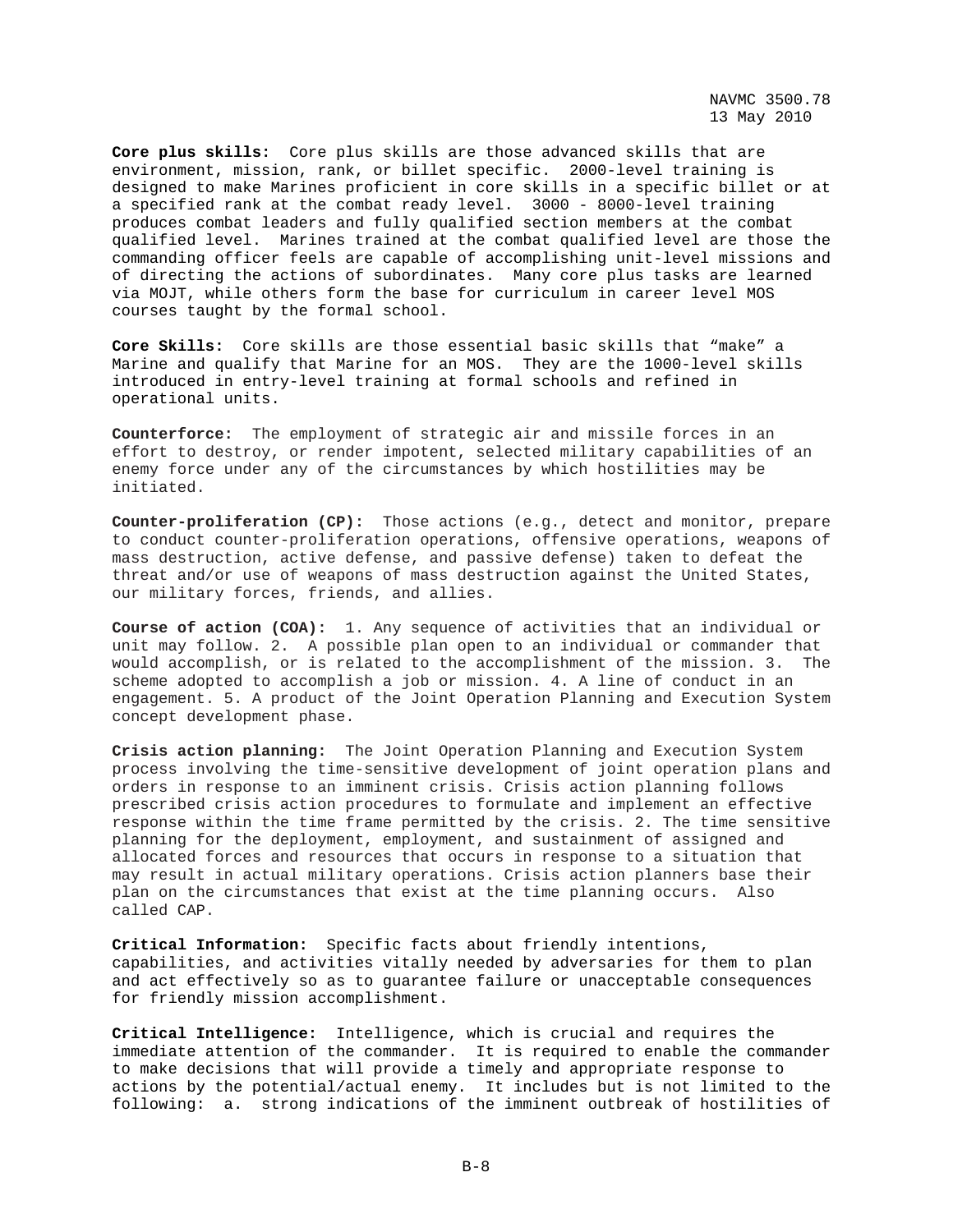any type (warning of attack); b. aggression of any nature against a friendly country; c. indications or use of CBRN weapons (target); and d. significant events within potential enemy countries that may lead to modification of nuclear strike plans.

**D** 

**Decontamination:** The process of making any person, object, or area safe by absorbing, destroying, neutralizing, making harmless, or removing chemical or biological agents, or by removing radioactive material clinging to or around it.

**Defense Readiness Reporting System (DRRS):** A comprehensive readiness reporting system that evaluates readiness on the basis of the actual missions and capabilities assigned to the forces. It is a capabilities-based, adaptive, near real-time reporting system for the entire Department of Defense.

**Deferred Event:** A T&R event that a commanding officer may postpone when in his or her judgment, a lack of logistic support, ammo, ranges, or other training assets requires a temporary exemption. CRP cannot be accrued for deferred "E-Coded" events.

**Delinquent Event:** An event becomes delinquent when a Marine or unit exceeds the sustainment interval for that particular event. The individual or unit must update the delinquent event by first performing all prerequisite events. When the unit commander deems that performing all prerequisite is unattainable, then the delinquent event will be re-demonstrated under the supervision of the appropriate evaluation authority.

**Detection:** 1. In tactical operations, the perception of an object of possible military interest but unconfirmed by recognition. 2. In surveillance, the determination and transmission by a surveillance system that an event has occurred. 3. In arms control, the first step in the process of ascertaining the occurrence of a violation of an arms control agreement. 4. In chemical, biological, radiological, and nuclear environments, the act of locating chemical, biological, radiological, and nuclear hazards by use of chemical, biological, radiological, and nuclear detectors or monitoring and/or survey teams.

**E** 

**E-Coded event:** An "E-Coded" event is a collective T&R event that is a noted indicator of capability or, a noted Collective skill that contributes to the unit's ability to perform the supported MET. As such, only "E-Coded" events are assigned a CRP value and used to calculate a unit's CRP.

**Essential Elements of Friendly Information (EEFI):** Key questions likely to be asked by adversary officials and intelligence systems about specific friendly intentions, capabilities, and activities, so they can obtain answers critical to their operational effectiveness.(JP1-02) Specific facts about friendly intentions, capabilities, and activities needed by adversaries to plan and execute effective operations against our forces.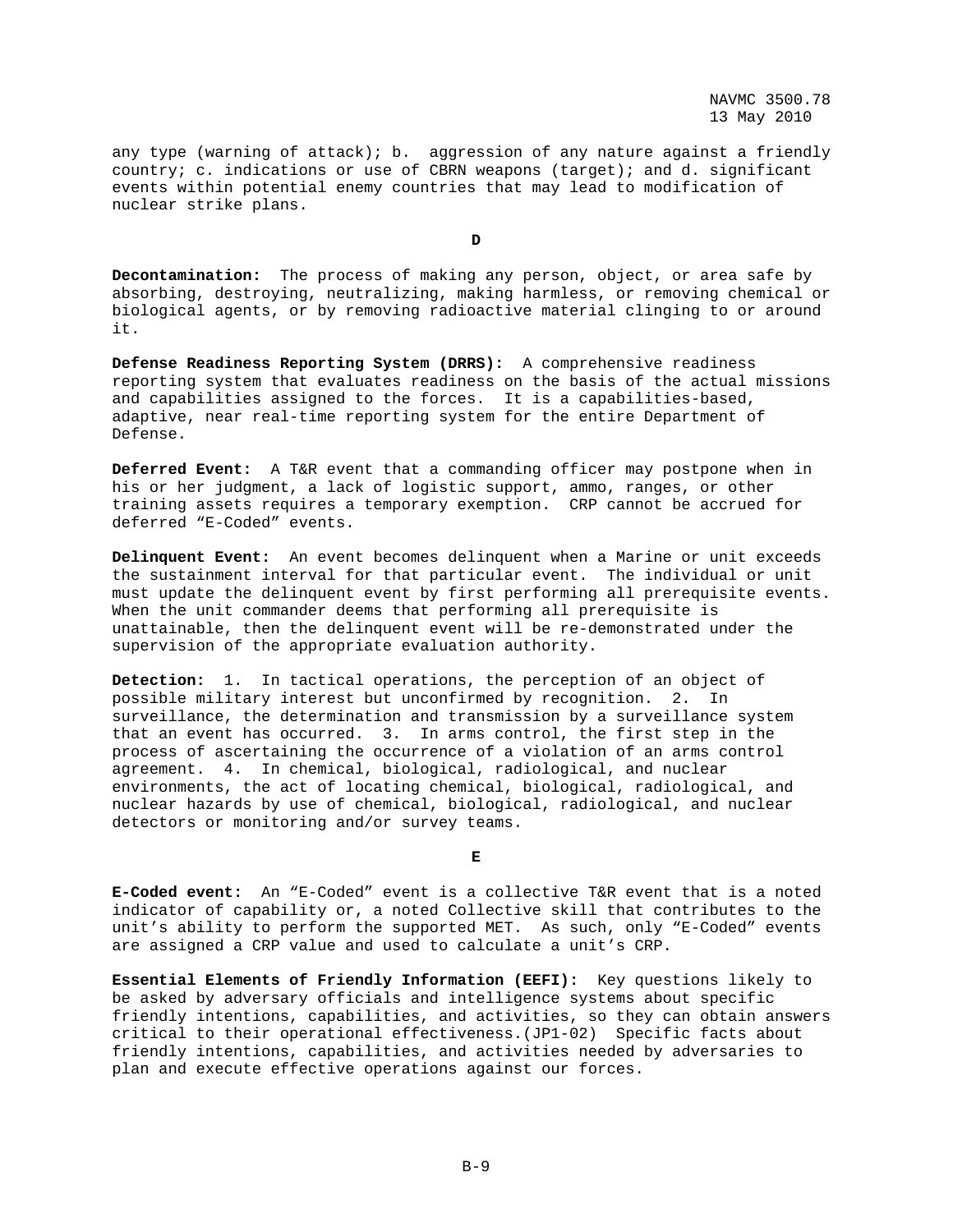**Evaluation:** Evaluation is a continuous process that occurs at all echelons, during every phase of training and can be both formal and informal. Evaluations ensure that Marines and units are capable of conducting their combat mission. Evaluation results are used to reallocate resources, reprioritize the training plan, and plan for future training.

**Event (training):** An event is a significant training occurrence that is identified, expanded and used as a building block and potential milestone for a unit's training. An event may include formal evaluations. An event within the T&R Program can be an individual training evolution, a collective training evolution or both. Through T&R events, the unit commander ensures that individual Marines and the unit progress from a combat capable status to a Fully Combat Qualified (FCQ) status.

**Event Component:** The major procedures i.e., actions that must occur to perform a collective event to standard.

**Exercise Commander (EC):** The Commanding General, Marine Expeditionary Force or his appointee will fill this role, unless authority is delegated to the respective commander of the Division, Wing, or MLG. Responsibilities and functions of the EC include: (1) designate unit(s) to be evaluated, (2) may designate an exercise director, (3) prescribe exercise objectives and T&R events to be evaluated, (4) coordinate with commands or agencies external to the Marine Corps and adjacent Marine Corps commands, when required.

**Exercise Director (ED):** Designated by the EC to prepare, conduct, and report all evaluation results. Responsibilities and functions of the ED include: (1) Publish a letter of instruction (LOI) that: delineates the T&R events to be evaluated, establishes time frame of the exercise, lists responsibilities of various elements participating in the exercise, establishes safety requirements/guidelines, and lists coordinating instructions. (2) Designate the TEC and TEECG to operate as the central control agency for the exercise. (3) Assign evaluators, to include the senior evaluator, and ensure that those evaluators are properly trained. (4) Develop the general exercise scenario taking into account any objectives/events prescribed by the EC. (5) Arrange for all resources to include: training areas, airspace, aggressor forces, and other required support.

**F** 

**Friendly Force Information Requirements (FFIR):** Information the commander needs about friendly forces in order to develop plans and make effective decisions. Depending upon the circumstances, information on unit location, composition readiness, personnel status, and logistics status could become a friendly force information requirement.

**Fusion:** In intelligence usage, the process of examining all sources of intelligence and information to derive a complete assessment of activity.

**Go/No-Go:** The condition or state of operability of a component or system: "go," functioning properly; or "no-go," not functioning properly. Alternatively, a critical point at which a decision to proceed or not must be made.

**G**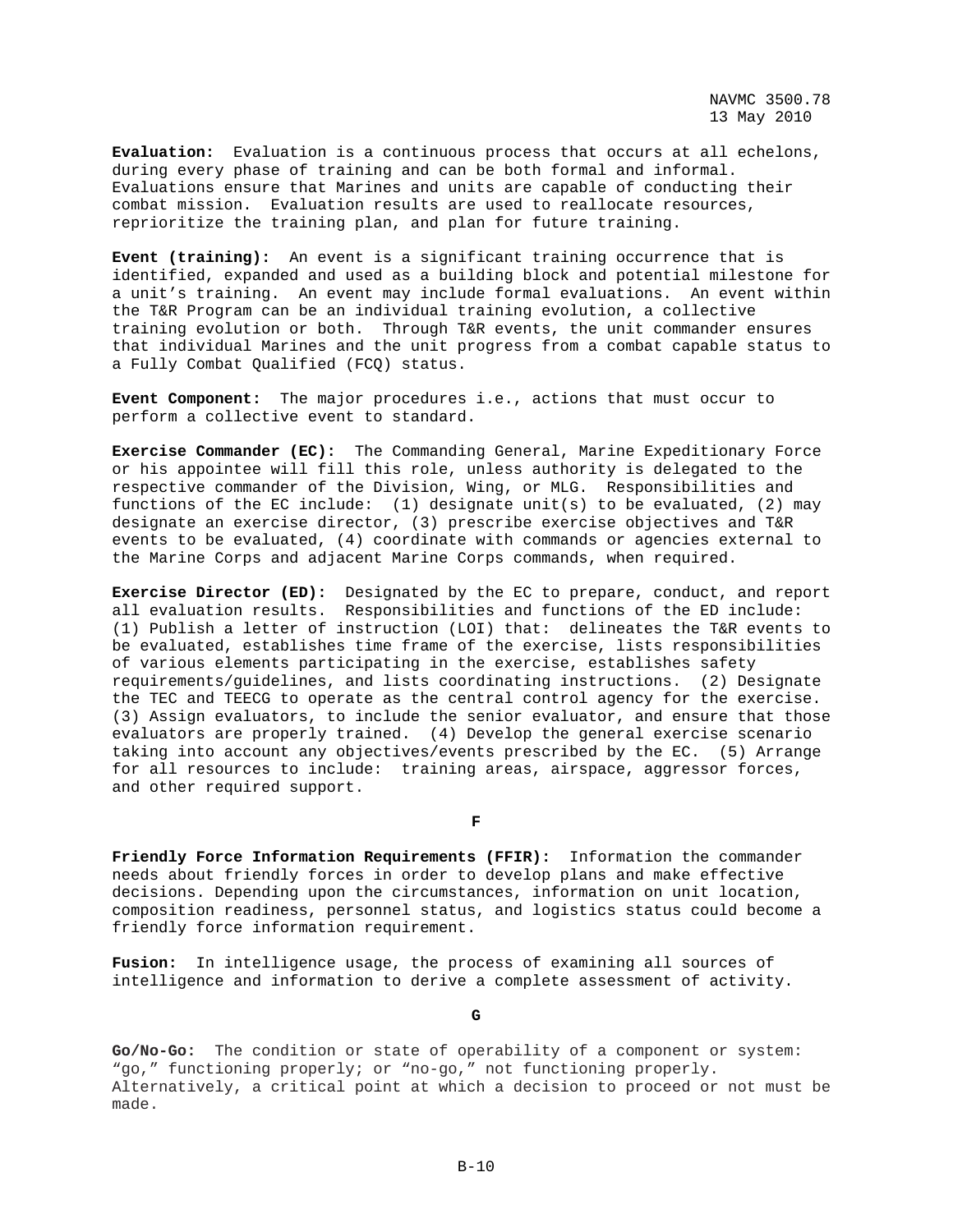**Half-life:** The time required for the activity of a given radioactive species to decrease to half of its initial value due to radioactive decay. The halflife is a characteristic property of each radioactive species and is independent of its amount or condition. The effective half-life of a given isotope is the time in which the quantity in the body will decrease to half as a result of both radioactive decay and biological elimination.

**Herbicide:** A chemical compound that will kill or damage plants.

**I** 

**Immediate decontamination:** Decontamination carried out by individuals immediately upon becoming contaminated to save lives, minimize casualties, and limit the spread of contamination. This may include decontamination of some personal clothing and/or equipment. Also called emergency decontamination.

**Incapacitating agent:** A chemical agent, which produces temporary disabling conditions which (unlike those caused by riot control agents), can be physical or mental, and persist for hours or days after exposure to the agent has ceased.

**Individual protective equipment (IPE):** In chemical, biological, radiological, or nuclear operations, the personal clothing and equipment required to protect an individual from chemical, biological, and radiological hazards and some nuclear hazards.

**Individual Readiness:** The individual training readiness of each Marine is measured by the number of individual events required and completed for the rank or billet currently held.

**Individual Training:** Training that applies to individual Marines. Examples include rifle qualifications and HMMWV driver licensing.

**Individual Training Standards (ITS):** Specifies training tasks and standards for each MOS or specialty within the Marine Corps. In most cases, once an MOS or community develops a T&R, the ITS order will be cancelled. However, most communities will probably fold a large portion of their ITS into their new T&R Manual.

**Initial radiation:** The radiation, essentially neutrons and gamma rays, resulting from a nuclear burst and emitted from the fireball within one minute after burst.

**Intelligence Preparation of the Battlespace (IPB) / Operational Environment (IPOE):** An analytical methodology employed to reduce uncertainties concerning the enemy, environment, and terrain for all types of operations. Intelligence preparation of the battlespace/OE builds an extensive database for each potential area in which a unit may be required to operate. The database is then analyzed in detail to determine the impact of the enemy, environment, and terrain on operation and presents it in graphic form. Intelligence preparation of the battlespace/OE is a continuing process. (JP1-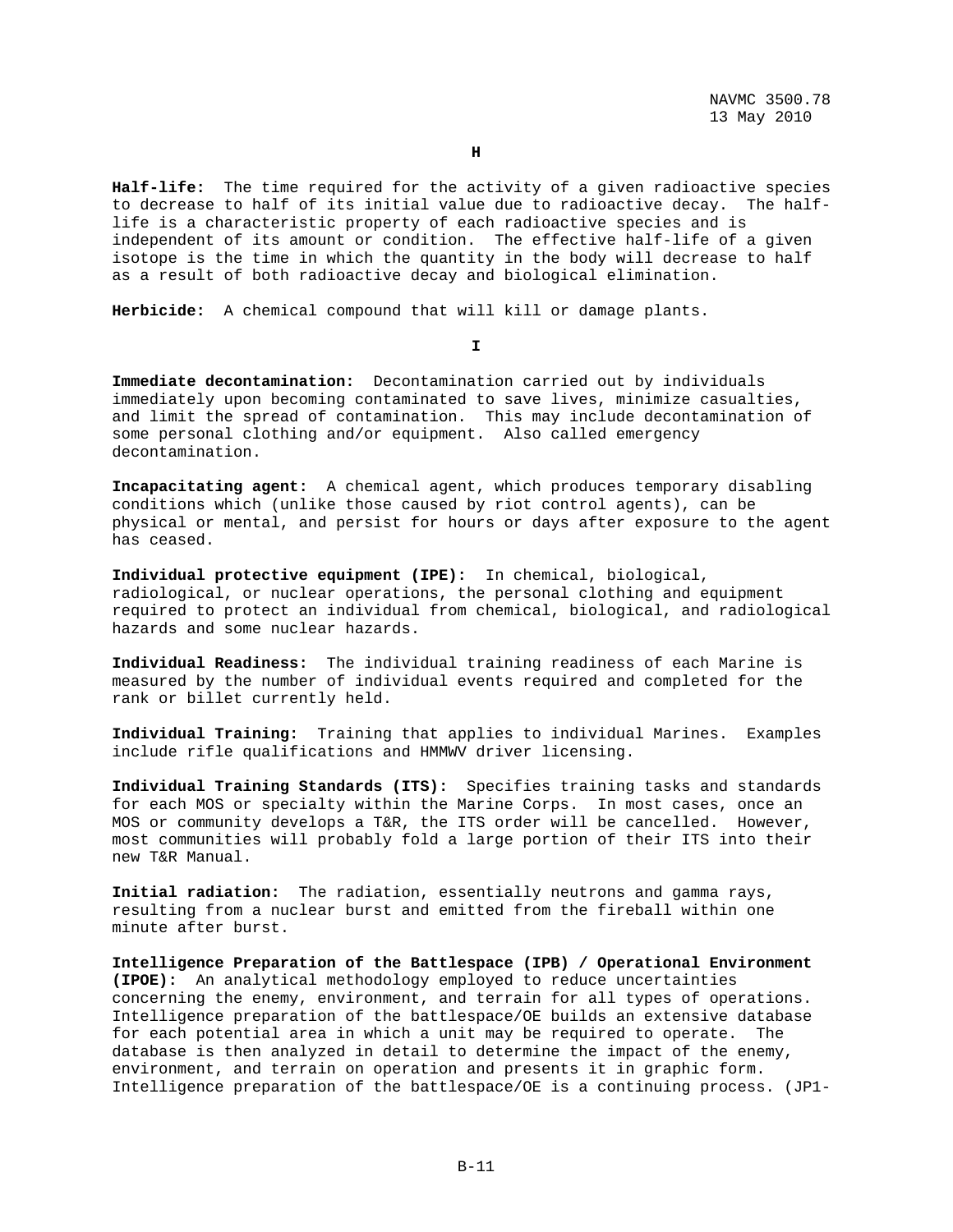02) In Marine Corps usage, the systematic, continuous process of analyzing the threat and environment in a specific geographic area.

**Intelligence Requirement (IR):** 1. Any subject, general or specific, upon which there is a need for the collection of information or the production of intelligence. (JP1-02) 2. In Marine Corps usage, questions about the enemy and the environment, the answers to which a commander requires to make sound decisions.

**Ionizing radiation: P**articulate (alpha, beta, and neutron) and electromagnetic (X-ray and gamma) radiation of sufficient energy to displace electrons from atoms, producing ions.

 $J$ 

**Joint Force:** A general term applied to a force composed of significant elements, assigned or attached, of two or more Military Departments, operating under a single joint force commander.

**M** 

**Main Effort:** The designated subordinate unit whose mission at a given point in time is MOS critical to overall mission success. It is usually weighted with the preponderance of combat power and is directed against a center of gravity through a critical vulnerability.

**Maneuver Warfare:** A warfighting philosophy that seeks to shatter the enemy's cohesion through a variety of rapid, focused, and unexpected actions which create a turbulent and rapidly deteriorating situation with which the enemy cannot cope.

**Marine Corps Combat Readiness and Evaluation System (MCCRES):** An evaluation system designed to provide commanders with a comprehensive set of mission performance standards from which training programs can be developed; and through which the efficiency and effectiveness of training can be evaluated. The Ground T&R Program will eventually replace MCCRES.

**Marine Corps Ground Training and Readiness (T&R) Program:** The T&R Program is the Marine Corps' primary tool for planning and conducting training, for planning and conducting training evaluation, and for assessing training readiness. The program will provide the commander with standardized programs of instruction for units within the ground combat, combat support, and combat service support communities. It consolidates the ITS, CTS, METL and other individual and unit training management tools. T&R is a program of standards that systematizes commonly accepted skills, is open to innovative change, and above all, tailors the training effort to the unit's mission. Further, T&R serves as a training guide and provides commanders an immediate assessment of unit combat readiness by assigning a CRP to key training events. In short, the T&R Program is a building block approach to training that maximizes flexibility and produces the best-trained Marines possible.

**Marine Corps Planning Process (MCPP):** A six-step methodology which helps organize the though processes of the commander and staff throughout the planning and execution of military operations. It focuses on the threat and is based on the Marine Corps philosophy of maneuver warfare. It capitalizes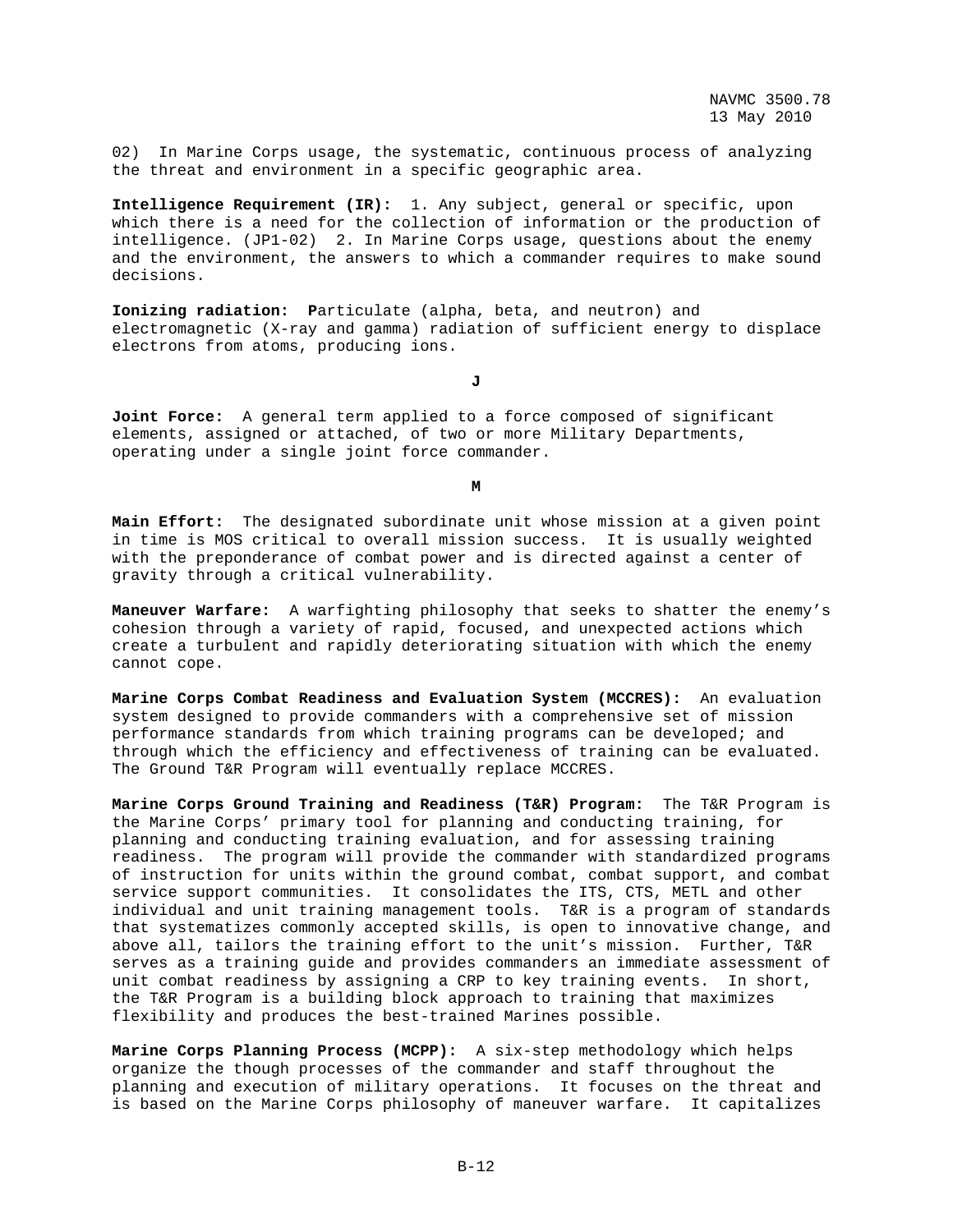on the principle of unity of command and supports the establishment and maintenance op tempo. The six steps consist of mission analysis, course of action development, course of action analysis, comparison/decision, orders development, and transition. Note: Tenets of the MCPP include top down planning, single battle concept, and integrated planning.

**Mission Essential Task MET:** A MET is a collective task in which an organization must be proficient in order to accomplish an appropriate portion of its wartime mission(s). MET listings are the foundation for the T&R manual; all events in the T&R Manual support a MET.

**Mission Essential Task List (METL):** Descriptive training document that provides units a clear, war fighting focused description of collective actions necessary to achieve wartime mission proficiency. The service-level METL, that which is used as the foundation of the T&R Manual, is developed using Marine Corps doctrine, Operational Plans, T/Os, UJTL, UNTL, and MCTL. For community based T&R Manuals, an occupational field METL is developed to focus the community's collective training standards. Commanders develop their unit METL from the service-level METL, operational plans, contingency plans, and SOPs.

**Mission-oriented protective posture (MOPP):** A flexible system of protection against chemical, biological, radiological, and nuclear contamination. This posture requires personnel to wear only that protective clothing and equipment (mission-oriented protective posture gear) appropriate to the threat level, work rate imposed by the mission, temperature, and humidity.

**Mission-oriented protective posture (MOPP) gear:** Military term for individual protective equipment including suit, boots, gloves, mask with hood, first aid treatments, and decontamination kits issued to military members.

**Mission Performance Standards (MPS):** Criteria that specify mission and functional area unit proficiency standards for combat, combat support and combat service support units. They include tasks, conditions, standards, evaluator instruction, and key indicators. MPS are contained within the MCCRES volumes. The MCCRES volumes are being replaced by T&R Manuals. Collective Events will replace MPS.

**N** 

**Named Area of Interest (NAI):** A point or area along a particular avenue of approach through which enemy activity is expected to occur. Activity or lack of activity within a named area of interest will help to confirm or deny a particular enemy course of action.

**Nerve agent:** A potentially lethal chemical agent which interferes with the transmission of nerve impulses.

**Non-persistent agent:** A chemical agent that when released dissipates and/or loses its ability to cause casualties after 10 to 15 minutes.

**Non-proliferation (NP):** Actions to prevent the proliferation of weapons of mass destruction by dissuading or impeding access to, or distribution of, sensitive technologies, material, and expertise.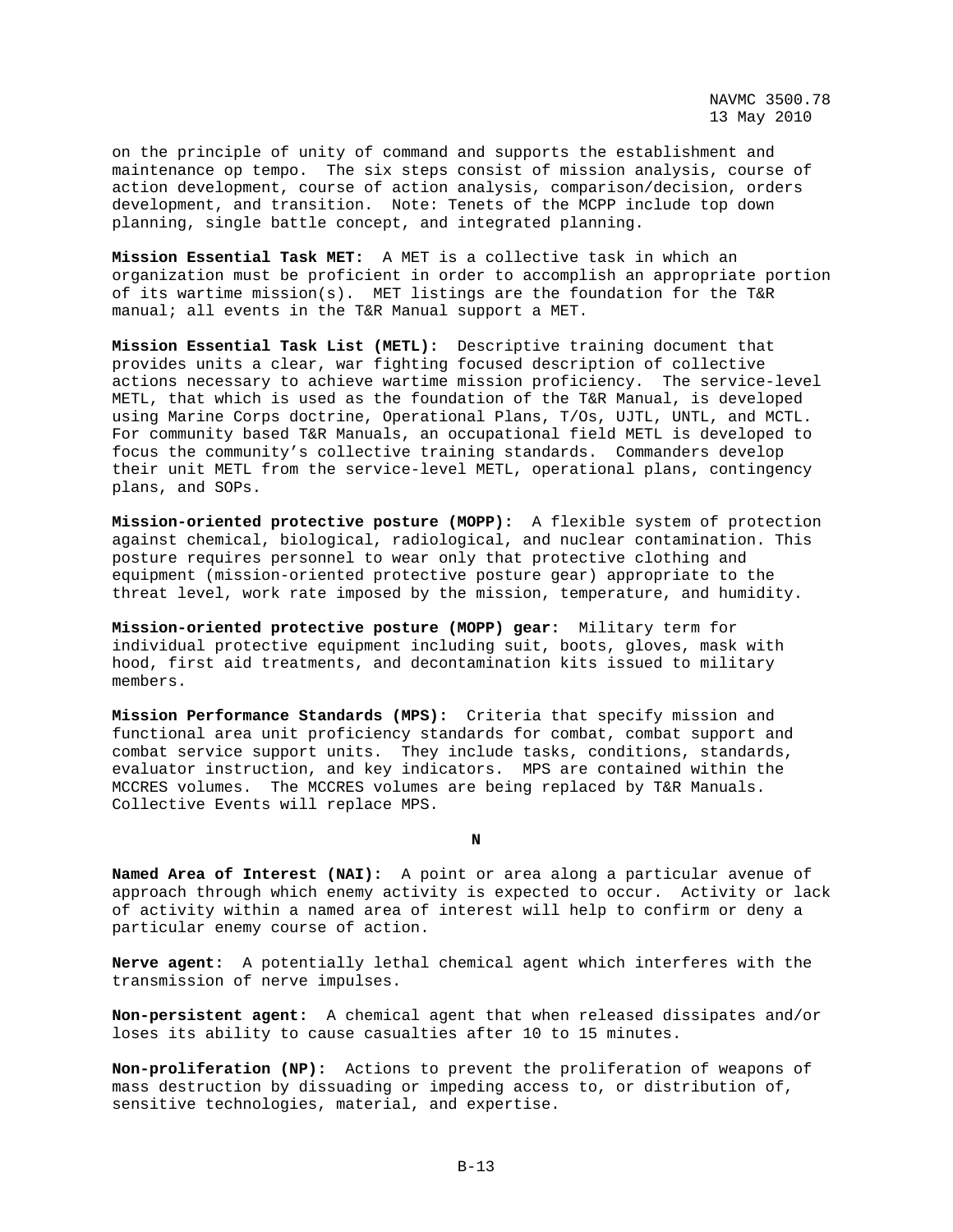**Nuclear radiation:** Particulate and electromagnetic radiation emitted from atomic nuclei in various nuclear processes. The important nuclear radiations, from the weapon standpoint, are alpha and beta particles, gamma rays, and neutrons.

**Nuclear weapon:** A complete assembly (i.e., implosion type, gun type, or thermonuclear type), in its intended ultimate configuration which, upon completion of the prescribed arming, fusing, and firing sequence, is capable of producing the intended nuclear reaction and release of energy.

**O** 

**Operational decontamination:** Decontamination carried out by an individual and/or a unit, restricted to specific parts of operationally essential equipment, materiel and/or working areas, in order to minimize contact and transfer hazards and to sustain operations. This may include decontamination of the individual beyond the scope of immediate decontamination, as well as decontamination of mission-essential spares and limited terrain decontamination. See also decontamination; immediate decontamination; thorough decontamination.

**Operational environment:** A composite of the conditions, circumstances, and influences that affect the employment of capabilities and bear on the decisions of the commander.

**Operational exposure guide (OEG):** The maximum amount of nuclear/external ionizing radiation that the commander considers a unit may be permitted to receive while performing a particular mission or missions.

**Operational Readiness (OR):** (DoD or NATO) OR is the capability of a unit/formation, ship, weapon system, or equipment to perform the missions or functions for which it is organized or designed. May be used in a general sense or to express a level or degree of readiness.

**Overpressure:** The pressure resulting from the blast wave of an explosion. It is referred to as "positive" when it exceeds atmospheric pressure and "negative" during the passage of the wave when resulting pressures are less than atmospheric pressure.

**P** 

**Pathogen:** A disease producing microorganism that directly attacks human tissue and biological processes.

**Performance Step:** Performance steps are included in the components of an individual T&R event. They are the major procedures (i.e., actions) a Marine unit must accomplish to perform an individual event to standard. They describe the procedure the task performer must take to perform the task under operational conditions and provide sufficient information for a task performer to perform the procedure (may necessitate identification of supporting steps, procedures, or actions in outline form). Performance steps follow a logical progression and should be followed sequentially, unless otherwise stated. Normally, performance steps are listed only for 1000-level individual events (those that are taught in the entry-level MOS school).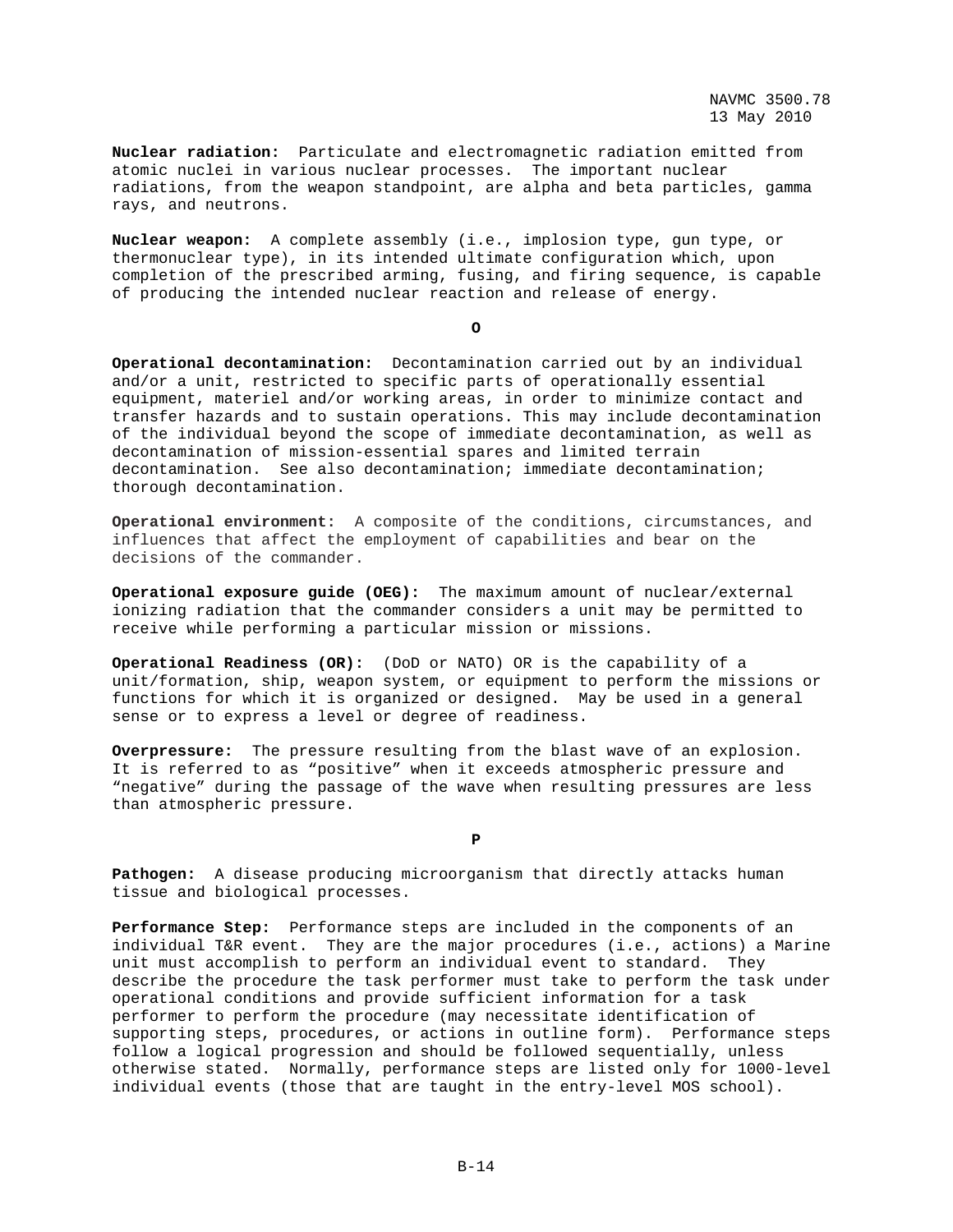Listing performance steps is optional if the steps are already specified in a published reference.

**Persistency:** In biological or chemical warfare, the characteristic of an agent which pertains to the duration of its effectiveness under determined conditions after its dispersal.

**Persistent agent:** A chemical agent that, when released, remains able to cause casualties for more than 24 hours to several days or weeks.

**Personal protective equipment (PPE):** The equipment provided to shield or isolate a person from the chemical, physical, and thermal hazards that can be encountered at a hazardous materials incident. Personal protective equipment includes both personal protective clothing and respiratory protection. See also individual protective equipment.

**Precursor:** Any chemical reactant which takes place at any stage in the production by whatever method of a toxic chemical. This includes any key component of a binary or multi-component chemical system.

**Prerequisite Event:** Prerequisites are the academic training and/or T&R events that must be completed prior to attempting the event.

**Priority Intelligence Requirements (PIR):** 1. Those intelligence requirements for which a commander has an anticipated and stated priority in his task of planning and decision-making. (JP1-02) 2.In Marine Corps usage, an intelligence requirement associated with a decision that will critically affect the overall success of the command's mission.

**Proliferation:** The transfer of WMD, related materials, technology, and expertise from suppliers to hostile state or non-state actors.

**Proliferation Prevention**:Those military activities conducted to prevent the spread of weapons of mass destruction by dissuading or denying access to, or distribution of, sensitive technologies, materials, or expertise. Proliferation prevention will reduce, destroy, and reverse WMD through Threat Reduction Cooperation activities such as diplomacy, arms control, multilateral agreements, threat reduction assistance, and export controls. (This term and its definition are provided for information and are proposed for inclusion in JP 1-02)"

**Protection:** 1. Preservation of the effectiveness and survivability of mission-related military and nonmilitary personnel, equipment, facilities, information, and infrastructure deployed or located within or outside the boundaries of a given operational area. 2. In space usage, active and passive defensive measures to ensure that United States and friendly space systems perform as designed by seeking to overcome an adversary's attempts to negate them and to minimize damage if negation is attempted.

**R** 

**Radiation dose:** The total amount of ionizing radiation absorbed by material or tissues.

**Radiation dose rate:** Measurement of radiation dose per unit of time.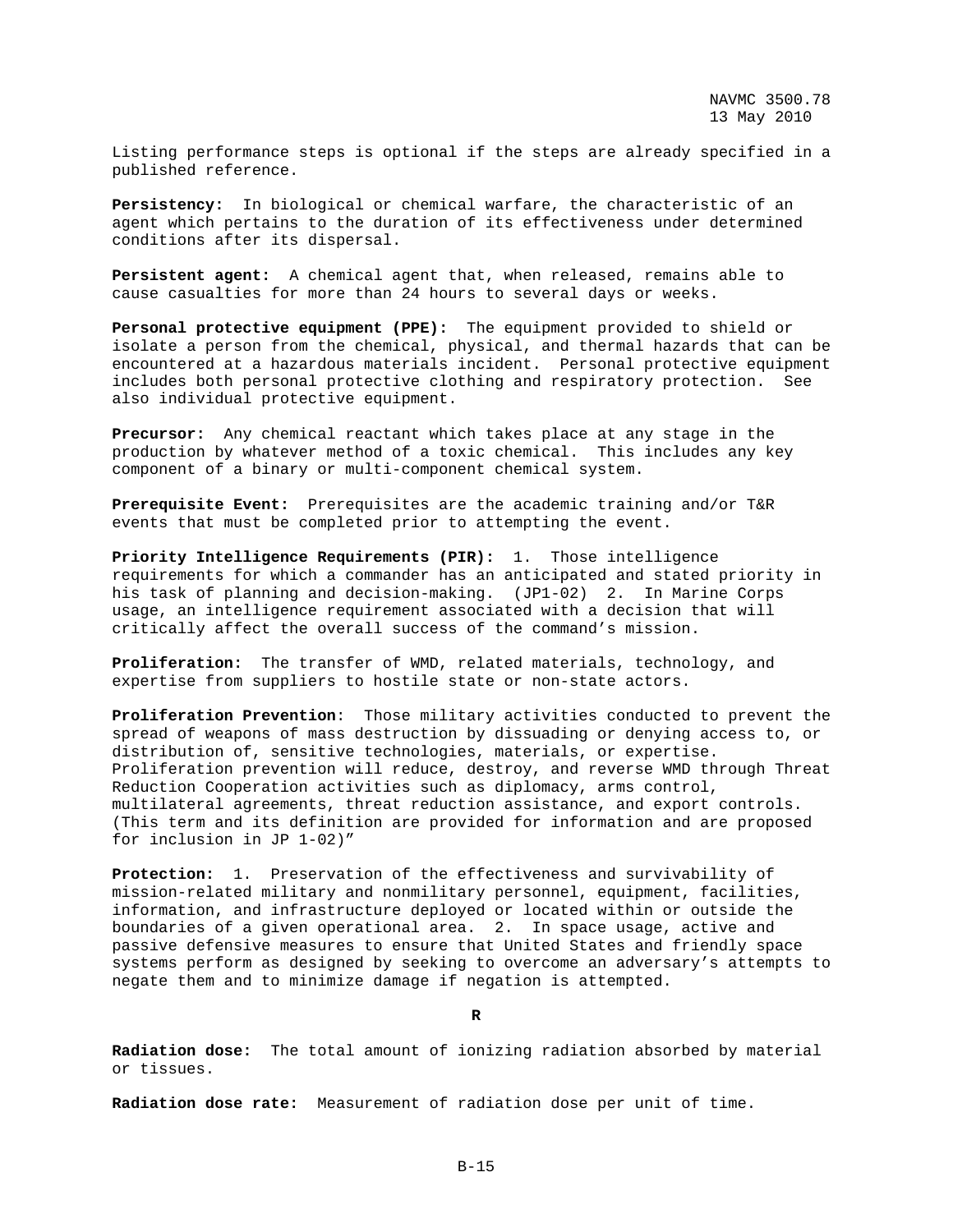**Radiation exposure status (RES):** Criteria to assist the commander in measuring unit exposure to radiation based on total past cumulative dose, normally expressed in centigram.

**Radiological dispersal device (RDD):** An improvised assembly or process, other than a nuclear explosive device, designed to disseminate radioactive material in order to cause destruction, damage, or injury.

**Radiological exposure device (RED):** A radioactive source placed to cause injury or death.

**Readiness:** (DoD) Readiness is the ability of U.S. military forces to fight and meet the demands of the national military strategy. Readiness is the synthesis of two distinct but interrelated levels: (a) Unit readiness--The ability to provide capabilities required by combatant commanders to execute assigned missions. This is derived from the ability of each unit to deliver the outputs for which it was designed. (b) Joint readiness--The combatant commander's ability to integrate and synchronize ready combat and support forces to execute assigned missions.

**Reach Back:** The ability to exploit resources, capabilities, expertise, etc…, not physically located in the theater or a joint operations area, when established.

**Residual radiation:** Nuclear radiation caused by fallout, artificial dispersion of radioactive material, or irradiation which results from a nuclear explosion and persists longer than one minute after burst.

**Riot control agent (RCA):** Any chemical, not listed in a schedule of the Convention on the Prohibition of the Development, Production, Stockpiling and Use of Chemical Weapons and on their Destruction which can produce rapidly in humans sensory irritation or disabling physical effects which disappear within a short time following termination of exposure.

**S** 

**Section Skill Tasks:** Section skills are those competencies directly related to unit functioning. They are group rather than individual in nature, and require participation by a section (S-1, S-2, S-3, etc…).

**Simulation Training:** Simulators provide the additional capability to develop and hone core and core plus skills. Accordingly, the development of simulator training events for appropriate T&R syllabi can help maintain valuable combat resources while reducing training time and cost. Therefore, in cases where simulator fidelity and capabilities are such that simulator training closely matches that of actual training events, T&R Manual developers may include the option of using simulators to accomplish the training. CRP credit will be earned for E-Coded simulator events based on assessment of relative training event performance.

**Situational Awareness (SA):** Knowledge and understanding of the current situation which promotes timely, relevant and accurate assessment of friendly, enemy, and other operations within the battlespace in order to facilitate decision-making. An informational perspective and skill that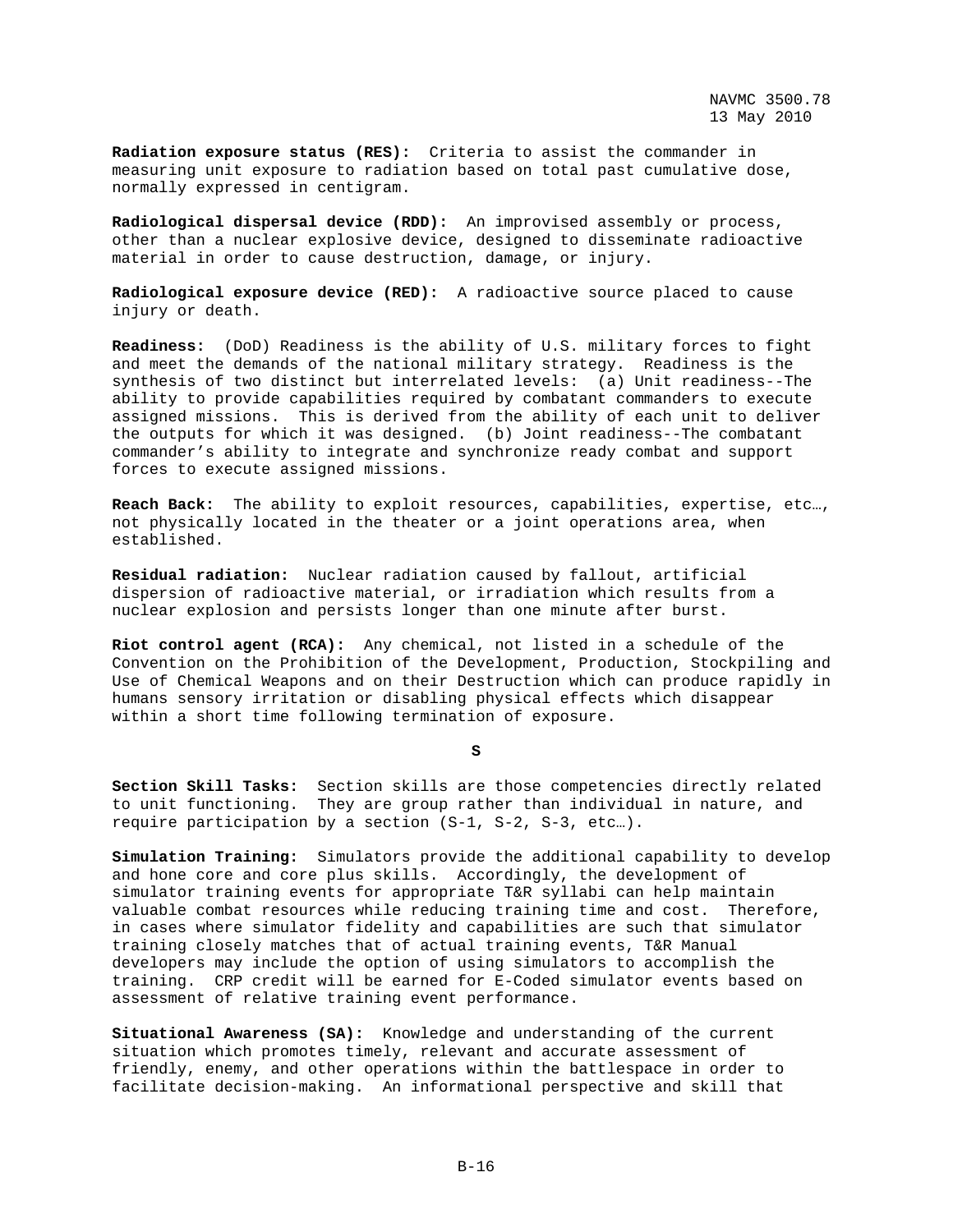foster an ability to determine quickly the context and relevance of events that is unfolding.

**Standard:** A standard is a statement that establishes criteria for how well a task or learning objective must be performed. The standard specifies how well, completely, or accurately a process must be performed or product produced. For higher-level collective events, it describes why the event is being done and the desired end-state of the event. Standards become more specific for lower-level events and outline the accuracy, time limits, sequencing, quality, product, process, restrictions, etc., that indicate the minimum acceptable level of performance required of the event. At a minimum, both collective and individual training standards consist of a task, the condition under which the task is to be performed, and the evaluation criteria that will be used to verify that the task has been performed to a satisfactory level.

**Sustainment Training:** Periodic retraining or demonstration of an event required maintaining the minimum acceptable level of proficiency or capability required to accomplish a training objective. Sustainment training goes beyond the entry-level and is designed to maintain or further develop proficiency in a given set of skills.

**Systems Approach to Training and Education (SATE):** An orderly process for analyzing, designing, developing, implementing, and evaluating a unit's training program to ensure the unit, and the Marines of that unit acquire the knowledge and skills essential for the successful conduct of the unit's wartime missions.

**T** 

**Tactical Exercise and Evaluation Control Group (TEECG):** A TEECG is formed to provide subject matter experts in the functional areas being evaluated. The benefit of establishing a permanent TEECG is to have resident, dedicated evaluation authority experience, and knowledgeable in evaluation technique. The responsibilities and functions of the TEECG include: (1) developing a detailed exercise scenario to include the objectives and events prescribed by the EC/ED in the exercise LOI; (2) conducting detailed evaluator training prior to the exercise; (3) coordinating and controlling role players and aggressors; (4) compiling the evaluation data submitted by the evaluators and submitting required results to the ED; (5) preparing and conducting a detailed exercise debrief for the evaluated unit(s).

**Technical Exercise Controller (TEC):** The TEC is appointed by the ED, and usually comes from his staff or a subordinate command. The TEC is the senior evaluator within the TEECG and should be of equal or higher grade than the commander(s) of the unit(s) being evaluated. The TEC is responsible for ensuring that the evaluation is conducted following the instructions contained in this directive and MCO 1553.3A. Specific T&R Manuals are used as the source for evaluation criteria.

**Thermal radiation:** 1. The heat and light produced by a nuclear explosion. 2. Electromagnetic radiations emitted from a heat or light source as a consequence of its temperature; it consists essentially of ultraviolet, visible, and infrared radiations.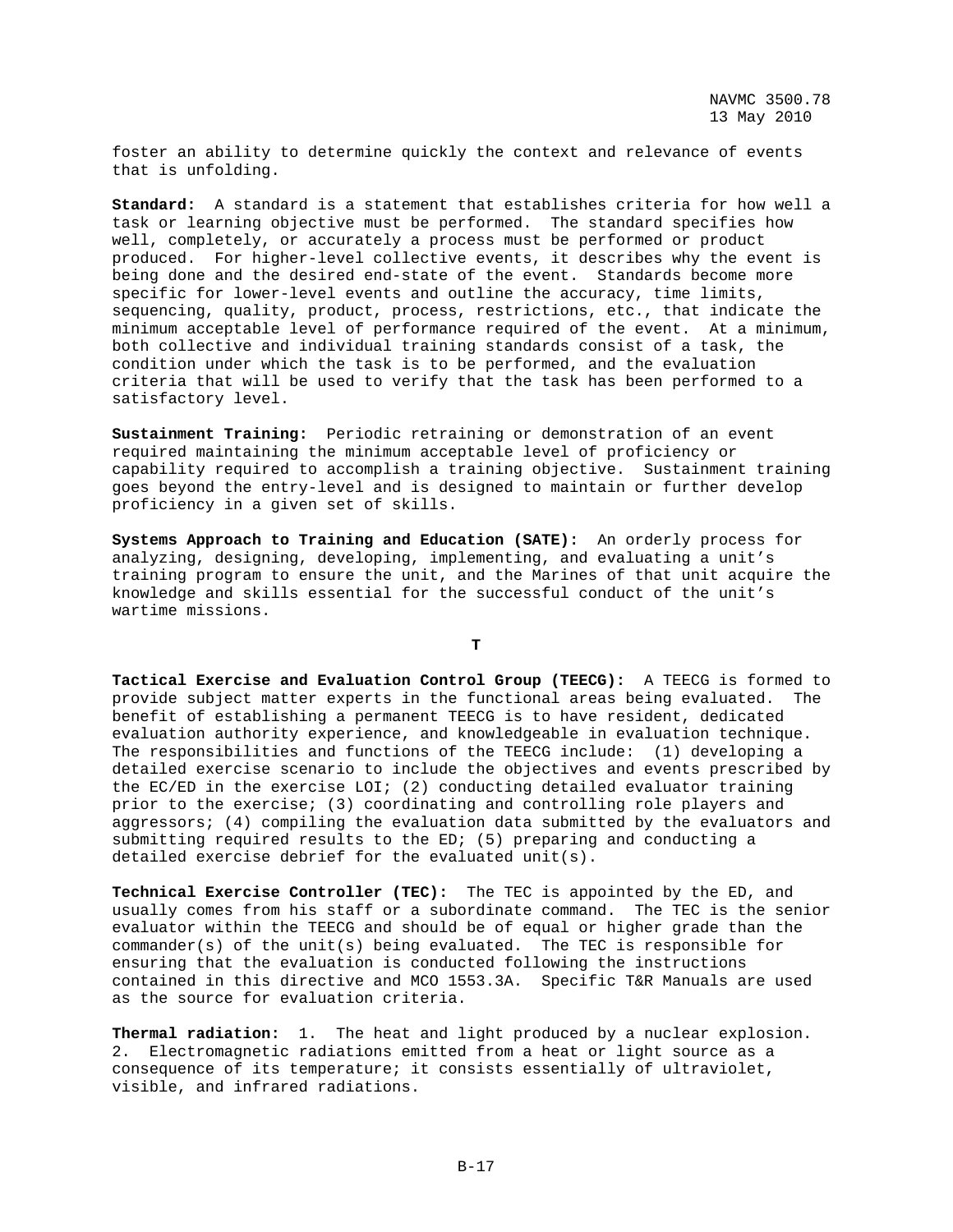**Thorough decontamination:** Decontamination carried out by a unit, with or without external support, to reduce contamination on personnel, equipment, materiel, and/or working areas equal to natural background or to the lowest possible levels, to permit the partial or total removal of individual protective equipment and to maintain operations with minimum degradation. This may include terrain decontamination beyond the scope of operational decontamination. See also immediate decontamination; operational decontamination.

**Toxic industrial biological (TIB):** Any biological material manufactured, used, transported, or stored by industrial, medical, or commercial processes which could pose an infectious or toxic threat. (JP 1-02. SOURCE: JP 3-11)

**Toxic industrial chemical (TIC):** A chemical developed or manufactured for use in industrial operations or research by industry, government, or academia. For example: pesticides, petrochemicals, fertilizers, corrosives, poisons, etc. These chemicals are not primarily equipment, facilities, or areas dangerous for human use. Hydrogen cyanide, cyanogens chloride, phosgene, and chloropicrin are industrial chemicals that also can be military chemical agents.

**Toxic industrial material (TIM):** A generic term for toxic or radioactive substances in solid, liquid, aerosolized, or gaseous form that may be used, or stored for use, for industrial, commercial, medical, military, or domestic purposes. Toxic industrial material may be chemical, biological, or radioactive and described as toxic industrial chemical, toxic industrial biological or toxic industrial radiological.

**Toxic industrial radiological (TIR):** Any radiological material manufactured, used, transported, or stored by industrial, medical, or commercial processes. For example: spent fuel rods, medical sources, etc.

**Toxin:** Poisonous substances that may be produced naturally (by bacteria, plants, fungi, snakes, insects, and other living organisms) or synthetically.

**Training Task:** This describes a direct training activity that pertains to an individual Marine. A task is composed of 3 major components: a description of what is to be done, a condition, and a standard.

**Training Plan:** Training document that outlines the general plan for the conduct of individual and collective training in an organization for specified periods of time.

**U** 

**Unit CRP:** Unit CRP is a percentage of the E-Coded collective events that support the unit METL accomplished by the unit. Unit CRP is the average of all MET CRP.

**Unit Evaluation:** All units in the Marine Corps must be evaluated, either formally or informally, to ensure they are capable of conducting their combat mission. Informal evaluations should take place during all training events. The timing of formal evaluations is critical and should, when appropriate, be directly related to the units' operational deployment cycle. Formal evaluations should take place after the unit has been staffed with the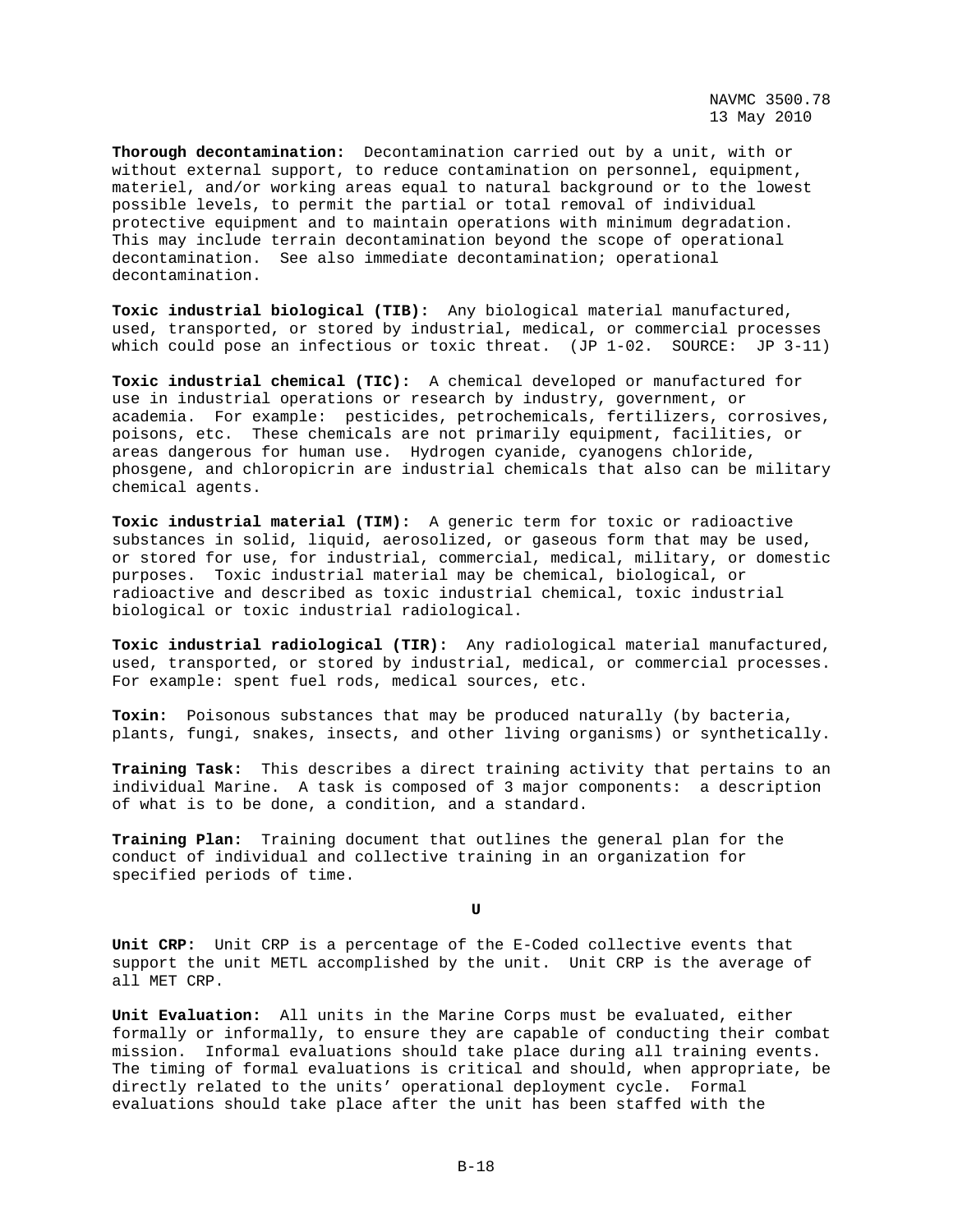majority of its personnel, has had sufficient time to train to individual and collective standards, and early enough in the training cycle so there is sufficient time to correctly identified weaknesses prior to deployment. All combat units, and units task organized for combat require formal evaluations prior to operational deployments.

**Unit Training Management (UTM):** Unit training management is the use of the SAT and Marine Corps training principles in a manner that maximizes training results and focuses the training priorities of the unit on its wartime mission. UTM governs the major peacetime training activity of the Marine Corps and applies to all echelons of the Total Force.

**W** 

**Waived Event:** An event that is waived by a commanding officer when in his or her judgment, previous experience or related performance satisfies the requirement of a particular event.

**Warfighting Functions (WF):** The six mutually supporting military activities integrated in the conduct of all military operations are:

1. Command and control: The means by which a commander recognizes what needs to be done and sees to it that appropriate actions are taken. 2. Maneuver: The movement of forces for the purpose of gaining an advantage over the enemy. 3. Fires: Those means used to delay, disrupt, degrade, or destroy enemy capabilities, forces, or facilities as well as affect the enemy's will to fight. 4. Intelligence: Knowledge about the enemy or the surrounding environment needed to support decision-making. 5. Logistics: All activities required to move and sustain military forces. 6. Force protection: Actions or efforts used to safeguard own centers of gravity while protecting, concealing, reducing, or eliminating friendly critical vulnerabilities.

**Weapons of mass destruction (WMD):** Chemical, biological, radiological, or nuclear (CBRN) weapons capable of a high order of destruction or causing mass casualties and exclude the means of transporting or propelling the weapon where such means is a separable and divisible part from the weapon.

**Weapons of mass destruction -Active Defense:** Measures include, but are not limited to, missile defense (ballistic and cruise), air defense, special operations, and security operations to defend against conventionally and unconventionally delivered WMD.

**Weapons of mass destruction -Consequence Management (WMD-CM):** Includes those actions taken to reduce the effects of a WMD attack or event, including Toxic Industrial Chemicals and Toxic Industrial Materials, and assist in the restoration of essential operations and services at home and abroad.

**Weapons of mass destruction Counterforce:** Operations conducted to prevent, dissuade, deny, deter, and defeat adversary CBRN capabilities, including research and development, production and storage facilities, fielded forces,